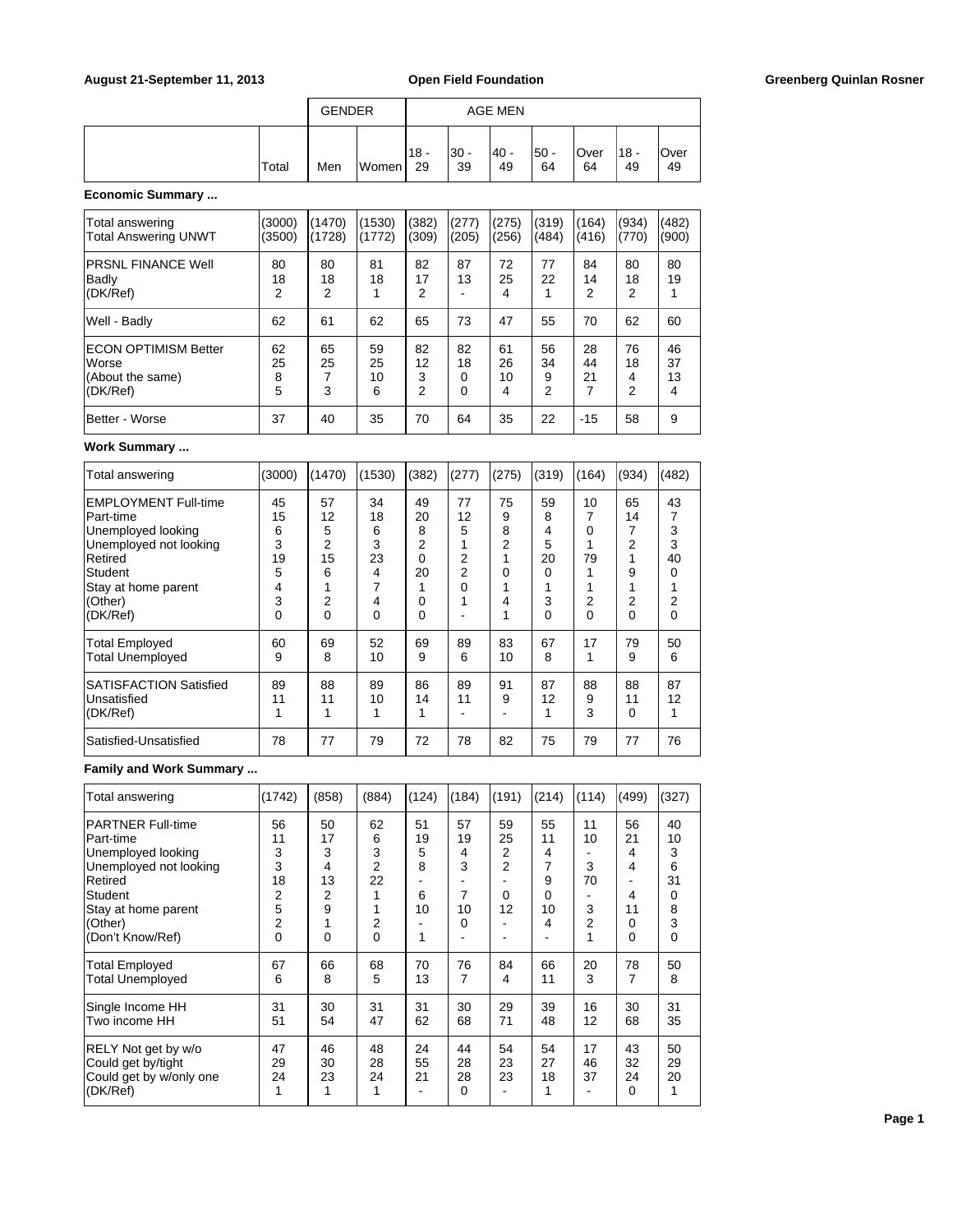|                                                                                                                                                                   |                                                           |                                          |                                               | <b>AGE WOMEN</b>                                                          |                                                               |                                                                             |                                                       |                                                       |                                                    | <b>RACE MEN</b>                               |                                                          |                                              |
|-------------------------------------------------------------------------------------------------------------------------------------------------------------------|-----------------------------------------------------------|------------------------------------------|-----------------------------------------------|---------------------------------------------------------------------------|---------------------------------------------------------------|-----------------------------------------------------------------------------|-------------------------------------------------------|-------------------------------------------------------|----------------------------------------------------|-----------------------------------------------|----------------------------------------------------------|----------------------------------------------|
|                                                                                                                                                                   | Total                                                     | 18 -<br>29                               | $30 -$<br>39                                  | 40 -<br>49                                                                | $50 -$<br>64                                                  | Over<br>64                                                                  | $18 -$<br>49                                          | Over<br>49                                            | White                                              | <b>Black</b>                                  | Hisp<br>anic                                             | Non<br>White                                 |
| <b>Economic Summary </b>                                                                                                                                          |                                                           |                                          |                                               |                                                                           |                                                               |                                                                             |                                                       |                                                       |                                                    |                                               |                                                          |                                              |
| Total answering<br>Total Answering UNWT                                                                                                                           | (3000)<br>(3500)                                          | (248)<br>(227)                           | (233)<br>(195)                                | (265)<br>(231)                                                            | (401)<br>(500)                                                | (316)<br>(552)                                                              | (746)<br>(653)                                        | (718)<br>(1052)                                       | (958)<br>(1089)                                    | (166)<br>(252)                                | (210)<br>(249)                                           | (490)<br>(611)                               |
| <b>PRSNL FINANCE Well</b><br>Badly<br>(DK/Ref)                                                                                                                    | 80<br>18<br>2                                             | 86<br>14<br>0                            | 81<br>17<br>2                                 | 74<br>24<br>2                                                             | 77<br>22<br>1                                                 | 85<br>13<br>2                                                               | 80<br>19<br>1                                         | 81<br>18<br>1                                         | 81<br>18<br>1                                      | 72<br>26<br>$\overline{2}$                    | 80<br>17<br>4                                            | 78<br>19<br>2                                |
| Well - Badly                                                                                                                                                      | 62                                                        | 72                                       | 64                                            | 50                                                                        | 55                                                            | 72                                                                          | 62                                                    | 63                                                    | 63                                                 | 47                                            | 63                                                       | 59                                           |
| ECON OPTIMISM Better<br>Worse<br>(About the same)<br>(DK/Ref)                                                                                                     | 62<br>25<br>8<br>5                                        | 89<br>5<br>4<br>2                        | 73<br>15<br>3<br>9                            | 75<br>19<br>3<br>3                                                        | 47<br>35<br>11<br>8                                           | 32<br>34<br>23<br>10                                                        | 79<br>13<br>3<br>5                                    | 40<br>35<br>16<br>9                                   | 58<br>31<br>9<br>$\overline{2}$                    | 86<br>9<br>3<br>1                             | 80<br>14<br>3<br>3                                       | 80<br>13<br>4<br>3                           |
| Better - Worse                                                                                                                                                    | 37                                                        | 84                                       | 58                                            | 56                                                                        | 11                                                            | $-2$                                                                        | 66                                                    | 6                                                     | 26                                                 | 77                                            | 66                                                       | 66                                           |
| Work Summary                                                                                                                                                      |                                                           |                                          |                                               |                                                                           |                                                               |                                                                             |                                                       |                                                       |                                                    |                                               |                                                          |                                              |
| Total answering                                                                                                                                                   | (3000)                                                    | (248)                                    | (233)                                         | (265)                                                                     | (401)                                                         | (316)                                                                       | (746)                                                 | (718)                                                 | (958)                                              | (166)                                         | (210)                                                    | (490)                                        |
| <b>EMPLOYMENT Full-time</b><br>Part-time<br>Unemployed looking<br>Unemployed not looking<br>Retired<br>Student<br>Stay at home parent<br>(Other)<br>(DK/Ref)      | 45<br>15<br>6<br>3<br>19<br>5<br>4<br>3<br>$\mathbf{0}$   | 27<br>26<br>17<br>3<br>0<br>20<br>5<br>1 | 52<br>22<br>4<br>1<br>1<br>4<br>10<br>7<br>ä, | 44<br>20<br>9<br>5<br>2<br>1<br>11<br>8<br>$\Omega$                       | 41<br>19<br>6<br>4<br>19<br>$\mathbf 0$<br>6<br>5<br>$\Omega$ | 7<br>$\overline{7}$<br>0<br>3<br>79<br>$\overline{a}$<br>3<br>2<br>$\Omega$ | 41<br>23<br>10<br>3<br>1<br>8<br>9<br>5<br>0          | 26<br>14<br>3<br>3<br>45<br>0<br>5<br>3<br>0          | 58<br>9<br>4<br>2<br>19<br>5<br>1<br>2<br>$\Omega$ | 39<br>19<br>11<br>4<br>12<br>9<br>2<br>4<br>1 | 65<br>15<br>4<br>$\overline{2}$<br>6<br>4<br>0<br>2<br>0 | 54<br>16<br>8<br>3<br>8<br>8<br>1<br>2<br>1  |
| <b>Total Employed</b><br><b>Total Unemployed</b>                                                                                                                  | 60<br>9                                                   | 54<br>20                                 | 73<br>5                                       | 64<br>14                                                                  | 60<br>9                                                       | 14<br>3                                                                     | 63<br>13                                              | 40<br>6                                               | 68<br>6                                            | 57<br>15                                      | 81<br>6                                                  | 70<br>11                                     |
| <b>SATISFACTION Satisfied</b><br>Unsatisfied<br>(DK/Ref)                                                                                                          | 89<br>11<br>1                                             | 87<br>13<br>ä,                           | 92<br>8<br>0                                  | 88<br>12<br>ä,                                                            | 87<br>10<br>3                                                 | 97<br>3<br>$\overline{a}$                                                   | 89<br>11<br>0                                         | 88<br>9<br>3                                          | 87<br>12<br>1                                      | 81<br>19<br>÷,                                | 92<br>8<br>ä,                                            | 89<br>11<br>÷,                               |
| Satisfied-Unsatisfied                                                                                                                                             | 78                                                        | 74                                       | 84                                            | 77                                                                        | 77                                                            | 93                                                                          | 79                                                    | 79                                                    | 75                                                 | 62                                            | 84                                                       | 79                                           |
| <b>Family and Work Summary </b>                                                                                                                                   |                                                           |                                          |                                               |                                                                           |                                                               |                                                                             |                                                       |                                                       |                                                    |                                               |                                                          |                                              |
| Total answering                                                                                                                                                   | (1742)                                                    | (107)                                    | (173)                                         | (168)                                                                     | (270)                                                         | (126)                                                                       | (448)                                                 | (396)                                                 | (609)                                              | (63)                                          | (108)                                                    | (234)                                        |
| <b>PARTNER Full-time</b><br>Part-time<br>Unemployed looking<br>Unemployed not looking<br>Retired<br>Student<br>Stay at home parent<br>(Other)<br>(Don't Know/Ref) | 56<br>11<br>3<br>3<br>18<br>2<br>5<br>$\overline{c}$<br>0 | 72<br>8<br>11<br>0<br>0<br>2<br>6<br>ä,  | 84<br>6<br>2<br>0<br>0<br>6<br>2<br>0<br>0    | 81<br>6<br>2<br>4<br>$\overline{2}$<br>$\mathbf 0$<br>5<br>$\blacksquare$ | 59<br>7<br>$\sqrt{2}$<br>3<br>28<br>$\blacksquare$<br>0<br>0  | 10<br>5<br>0<br>1<br>82<br>0<br>2<br>0<br>$\overline{a}$                    | 80<br>6<br>4<br>2<br>$\mathbf{1}$<br>3<br>1<br>3<br>0 | 44<br>6<br>1<br>2<br>45<br>0<br>1<br>0<br>$\mathbf 0$ | 54<br>14<br>3<br>4<br>16<br>1<br>8<br>2<br>0       | 39<br>23<br>8<br>3<br>6<br>5<br>14<br>1<br>0  | 33<br>35<br>1<br>8<br>6<br>3<br>14<br>0<br>1             | 39<br>26<br>5<br>7<br>6<br>6<br>10<br>0<br>1 |
| <b>Total Employed</b><br><b>Total Unemployed</b>                                                                                                                  | 67<br>6                                                   | 80<br>11                                 | 89<br>2                                       | 87<br>6                                                                   | 66<br>5                                                       | 15<br>$\mathbf{1}$                                                          | 86<br>6                                               | 50<br>4                                               | 67<br>6                                            | 62<br>11                                      | 67<br>9                                                  | 64<br>12                                     |
| Single Income HH<br>Two income HH                                                                                                                                 | 31<br>51                                                  | 52<br>40                                 | 27<br>69                                      | 25<br>65                                                                  | 39<br>44                                                      | 13<br>5                                                                     | 32<br>61                                              | 31<br>32                                              | 29<br>54                                           | 33<br>47                                      | 25<br>63                                                 | 31<br>56                                     |
| RELY Not get by w/o<br>Could get by/tight<br>Could get by w/only one<br>(DK/Ref)                                                                                  | 47<br>29<br>24<br>1                                       | 46<br>21<br>33<br>1                      | 37<br>34<br>29<br>$\blacksquare$              | 54<br>27<br>19                                                            | 53<br>25<br>20<br>$\overline{2}$                              | 67<br>33                                                                    | 45<br>29<br>26<br>0                                   | 54<br>24<br>20<br>2                                   | 48<br>28<br>23<br>1                                | 44<br>40<br>17<br>ä,                          | 35<br>35<br>29<br>$\mathbf{1}$                           | 41<br>35<br>24<br>0                          |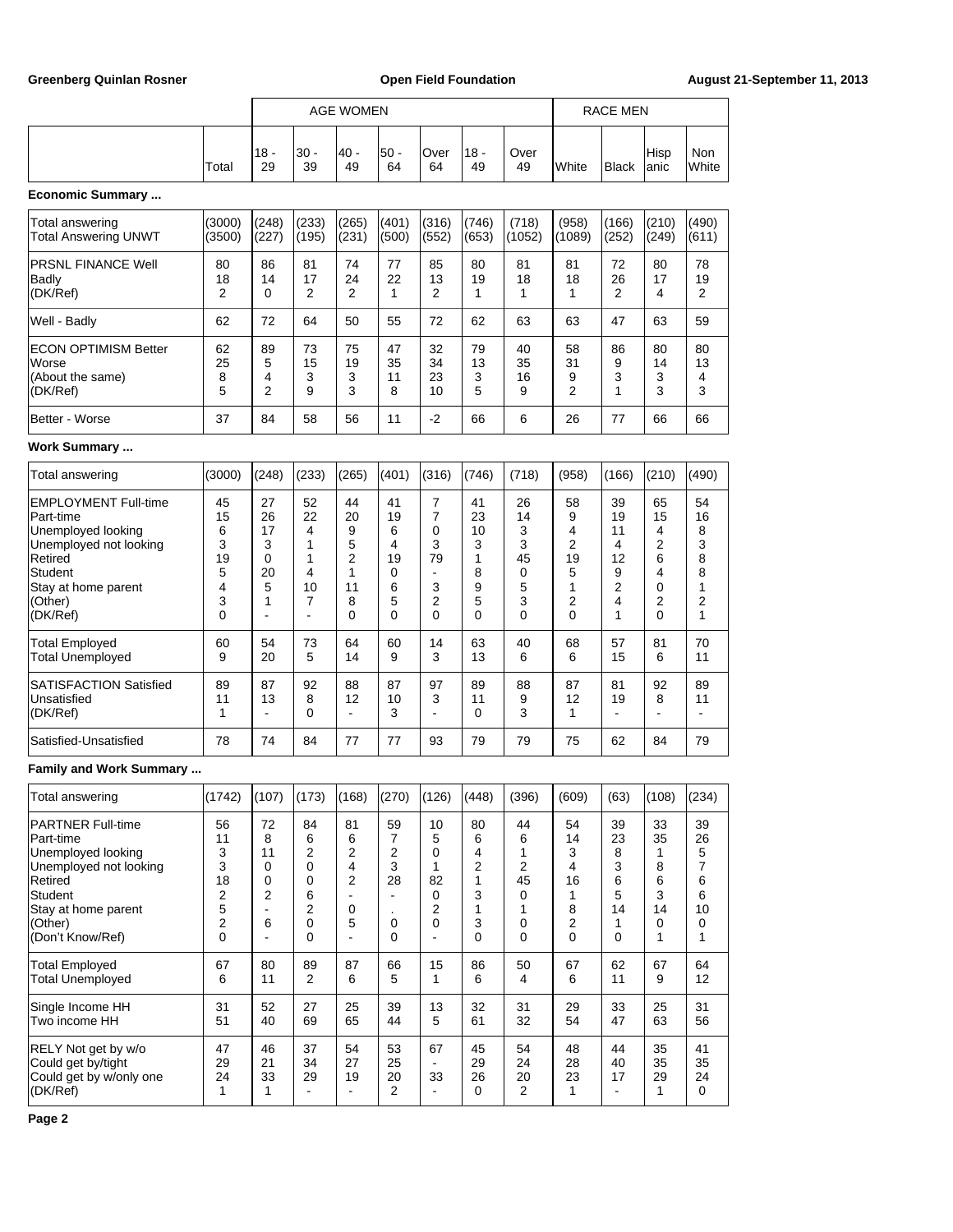|              | <b>RACE WOMEN</b> |                                                                                |  |              |  |
|--------------|-------------------|--------------------------------------------------------------------------------|--|--------------|--|
| <b>Total</b> | <b>White</b>      | $\left  \begin{array}{c} \text{Hisp} \\ \text{Black} \end{array} \right $ anic |  | Non<br>White |  |

# **Economic Summary ...**

| Total answering<br><b>Total Answering UNWT</b>                       | (3000)<br>(3500)   | (1052)<br>(1097)    | (194)<br>(322)           | (210)<br>(252)     | (470)<br>(665)                  |
|----------------------------------------------------------------------|--------------------|---------------------|--------------------------|--------------------|---------------------------------|
| <b>PRSNL FINANCE Well</b><br>Badly<br>(DK/Ref)                       | 80<br>18<br>2      | 81<br>18            | 80<br>20                 | 78<br>21           | 80<br>19                        |
| Well - Badly                                                         | 62                 | 63                  | 60                       | 57                 | 61                              |
| <b>ECON OPTIMISM Better</b><br>Worse<br>(About the same)<br>(DK/Ref) | 62<br>25<br>8<br>5 | 52<br>30<br>11<br>6 | 83<br>9<br>$\frac{2}{5}$ | 74<br>12<br>9<br>6 | 77<br>11<br>5<br>$\overline{7}$ |
| Better - Worse                                                       | 37                 | 22                  | 75                       | 62                 | 65                              |

### **Work Summary ...**

| Total answering                                                                                                | (3000)                        | (1052)                        | (194)                    | (210)                         | (470)                    |
|----------------------------------------------------------------------------------------------------------------|-------------------------------|-------------------------------|--------------------------|-------------------------------|--------------------------|
| <b>EMPLOYMENT Full-time</b><br>Part-time<br>Unemployed looking<br>Unemployed not looking<br>Retired<br>Student | 45<br>15<br>6<br>3<br>19<br>5 | 34<br>17<br>6<br>3<br>27<br>2 | 33<br>19<br>8<br>4<br>15 | 30<br>26<br>8<br>3<br>17<br>8 | 33<br>22<br>8<br>3<br>15 |
| Stay at home parent<br>(Other)<br>(DK/Ref)                                                                     | 4<br>3<br>0                   | 6<br>4<br>$\Omega$            | 8<br>7<br>5<br>1         | 7<br>2<br>0                   | 8<br>8<br>4<br>0         |
| <b>Total Employed</b><br><b>Total Unemployed</b>                                                               | 60<br>9                       | 51<br>9                       | 53<br>12                 | 55<br>11                      | 54<br>11                 |
| <b>SATISFACTION Satisfied</b><br>Unsatisfied<br>(DK/Ref)                                                       | 89<br>11<br>1                 | 90<br>9<br>2                  | 78<br>22                 | 95<br>5                       | 88<br>12                 |
| Satisfied-Unsatisfied                                                                                          | 78                            | 81                            | 56                       | 90                            | 76                       |

# **Family and Work Summary ...**

| Total answering                                                                                                                                                    | (1742)                                                           | (628)                                                      | (87)                                                      | (118)                              | (252)                                       |
|--------------------------------------------------------------------------------------------------------------------------------------------------------------------|------------------------------------------------------------------|------------------------------------------------------------|-----------------------------------------------------------|------------------------------------|---------------------------------------------|
| <b>PARTNER Full-time</b><br>lPart-time<br>Unemployed looking<br>Unemployed not looking<br>Retired<br>Student<br>Stay at home parent<br>(Other)<br>(Don't Know/Ref) | 56<br>11<br>3<br>3<br>18<br>2<br>5<br>$\overline{c}$<br>$\Omega$ | 62<br>5<br>$\overline{2}$<br>1<br>26<br>1<br>3<br>$\Omega$ | 65<br>5<br>5<br>6<br>16<br>3<br>$\Omega$<br>0<br>$\Omega$ | 61<br>12<br>4<br>4<br>18<br>0<br>1 | 63<br>8<br>5<br>5<br>15<br>3<br>1<br>1<br>0 |
| Total Employed<br><b>Total Unemployed</b>                                                                                                                          | 67<br>6                                                          | 67<br>3                                                    | 69<br>11                                                  | 73<br>9                            | 70<br>9                                     |
| Single Income HH<br>Two income HH                                                                                                                                  | 31<br>51                                                         | 30<br>46                                                   | 25<br>56                                                  | 30<br>50                           | 33<br>50                                    |
| RELY Not get by w/o<br>Could get by/tight<br>Could get by w/only one<br>(DK/Ref)                                                                                   | 47<br>29<br>24<br>1                                              | 45<br>31<br>23                                             | 57<br>18<br>25                                            | 59<br>15<br>26<br>0                | 54<br>21<br>26<br>0                         |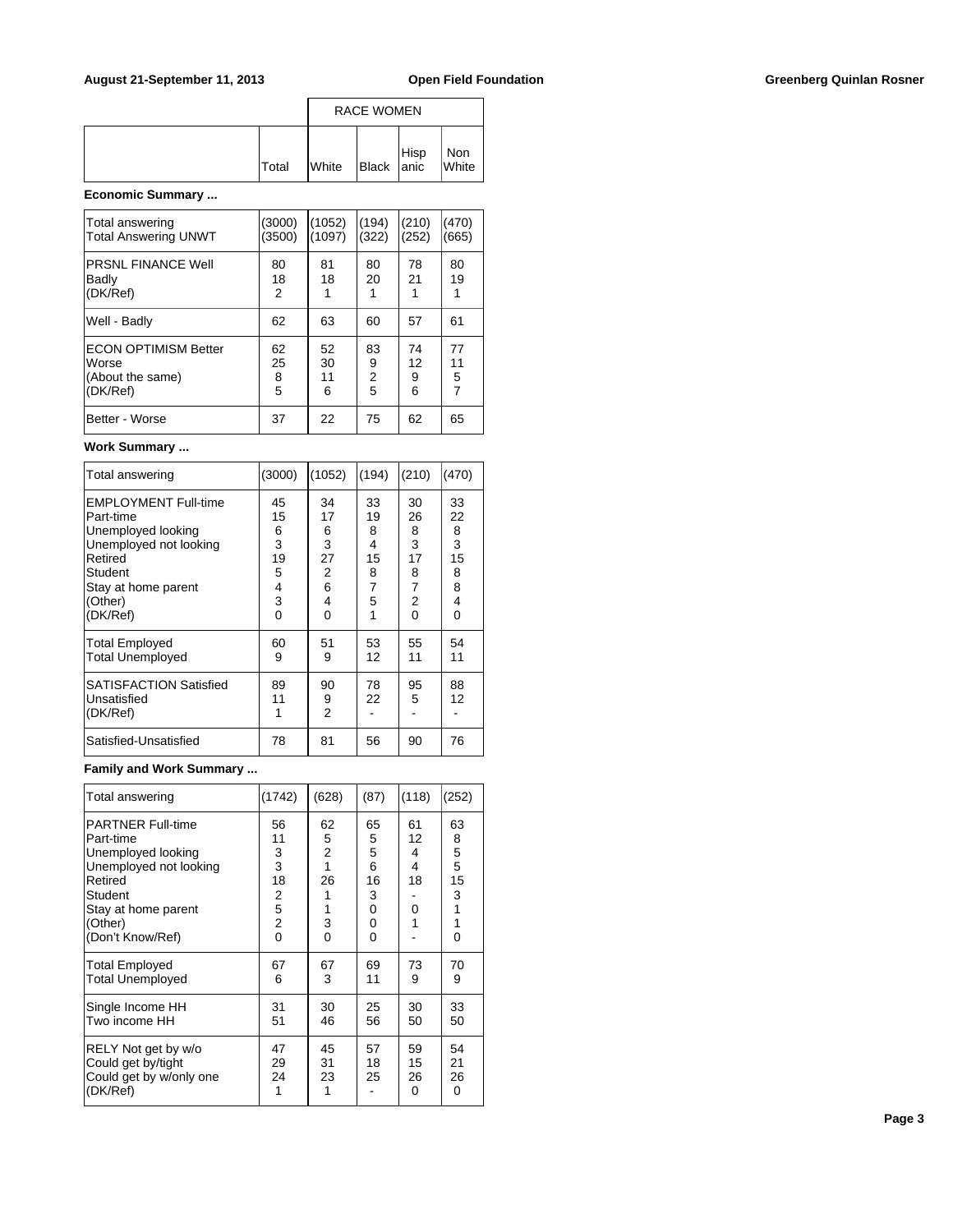|                                                                                                                                                                   |                                                        |                                              |                                         |                                                                           |                                                         | RACE/GENDER/AGE                                              |                                                                    |                                                                                          |                                                        |                                              |                                                                   |                                                                  |                                              |
|-------------------------------------------------------------------------------------------------------------------------------------------------------------------|--------------------------------------------------------|----------------------------------------------|-----------------------------------------|---------------------------------------------------------------------------|---------------------------------------------------------|--------------------------------------------------------------|--------------------------------------------------------------------|------------------------------------------------------------------------------------------|--------------------------------------------------------|----------------------------------------------|-------------------------------------------------------------------|------------------------------------------------------------------|----------------------------------------------|
|                                                                                                                                                                   | Total                                                  | White<br>Young<br>Men                        | White<br>Older<br>Men                   | White<br>Young Older                                                      | White<br>WomenWomen Men                                 | Black<br>Young                                               | <b>Black</b><br>Older<br>Men                                       | <b>Black</b><br>Young Older                                                              | <b>Black</b><br>WomenWomen Men                         | Hisp<br>Young                                | Hisp<br>Older<br>Men                                              | Hisp<br>Young Older                                              | Hisp<br>WomenWomen                           |
| <b>Economic Summary </b>                                                                                                                                          |                                                        |                                              |                                         |                                                                           |                                                         |                                                              |                                                                    |                                                                                          |                                                        |                                              |                                                                   |                                                                  |                                              |
| Total answering<br><b>Total Answering UNWT</b>                                                                                                                    | (3000)<br>(3500)                                       | (550)<br>(418)                               | (370)<br>(641)                          | (438)<br>(310)                                                            | (566)<br>(748)                                          | (118)<br>(135)                                               | (44)<br>(112)                                                      | (119)<br>(149)                                                                           | (68)<br>(164)                                          | (163)<br>(151)                               | (41)<br>(89)                                                      | (139)<br>(146)                                                   | (64)<br>(95)                                 |
| <b>PRSNL FINANCE Well</b><br>Badly<br>(DK/Ref)                                                                                                                    | 80<br>18<br>2                                          | 80<br>18<br>1                                | 82<br>17<br>1                           | 78<br>21<br>1                                                             | 83<br>16<br>1                                           | 72<br>25<br>3                                                | 71<br>29<br>0                                                      | 81<br>18<br>1                                                                            | 76<br>24<br>0                                          | 83<br>13<br>4                                | 66<br>30<br>4                                                     | 82<br>16<br>2                                                    | 66<br>33<br>1                                |
| Well - Badly                                                                                                                                                      | 62                                                     | 62                                           | 65                                      | 57                                                                        | 67                                                      | 47                                                           | 42                                                                 | 63                                                                                       | 52                                                     | 70                                           | 36                                                                | 66                                                               | 34                                           |
| <b>ECON OPTIMISM Better</b><br>Worse<br>(About the same)<br>(DK/Ref)                                                                                              | 62<br>25<br>8<br>5                                     | 70<br>23<br>5<br>$\overline{2}$              | 43<br>40<br>14<br>3                     | 72<br>20<br>4<br>4                                                        | 37<br>38<br>17<br>8                                     | 91<br>4<br>3<br>1                                            | 71<br>23<br>4<br>2                                                 | 93<br>2<br>2<br>4                                                                        | 68<br>19<br>4<br>9                                     | 88<br>9<br>1<br>$\overline{2}$               | 45<br>37<br>10<br>8                                               | 89<br>5<br>1<br>4                                                | 44<br>26<br>21<br>10                         |
| Better - Worse                                                                                                                                                    | 37                                                     | 46                                           | 3                                       | 53                                                                        | $-1$                                                    | 87                                                           | 47                                                                 | 91                                                                                       | 49                                                     | 79                                           | 9                                                                 | 84                                                               | 18                                           |
| <b>Work Summary </b>                                                                                                                                              |                                                        |                                              |                                         |                                                                           |                                                         |                                                              |                                                                    |                                                                                          |                                                        |                                              |                                                                   |                                                                  |                                              |
| Total answering                                                                                                                                                   | (3000)                                                 | (550)                                        | (370)                                   | (438)                                                                     | (566)                                                   | (118)                                                        | (44)                                                               | (119)                                                                                    | (68)                                                   | (163)                                        | (41)                                                              | (139)                                                            | (64)                                         |
| <b>EMPLOYMENT Full-time</b><br>Part-time<br>Unemployed looking<br>Unemployed not looking<br>Retired<br>Student<br>Stay at home parent<br>(Other)<br>(DK/Ref)      | 45<br>15<br>6<br>3<br>19<br>5<br>4<br>3<br>0           | 70<br>11<br>6<br>1<br>1<br>8<br>1<br>1<br>L, | 43<br>7<br>2<br>3<br>42<br>1<br>2<br>0  | 44<br>21<br>10<br>3<br>0<br>6<br>9<br>6<br>L.                             | 27<br>14<br>3<br>3<br>47<br>0<br>4<br>3<br>$\mathbf{0}$ | 43<br>23<br>12<br>3<br>1<br>12<br>1<br>3<br>1                | 28<br>3<br>9<br>7<br>42<br>$\overline{\phantom{a}}$<br>5<br>5<br>1 | 40<br>22<br>10<br>4<br>2<br>11<br>5<br>5<br>$\mathbf{1}$                                 | 21<br>15<br>6<br>6<br>34<br>2<br>11<br>5<br>÷,         | 71<br>15<br>4<br>2<br>÷,<br>5<br>0<br>2<br>1 | 42<br>20<br>4<br>$\overline{c}$<br>28<br>$\overline{2}$<br>1<br>1 | 30<br>34<br>10<br>3<br>2<br>12<br>8<br>2<br>$\overline{a}$       | 26<br>9<br>5<br>3<br>48<br>6<br>2<br>1       |
| <b>Total Employed</b><br>Total Unemployed                                                                                                                         | 60<br>9                                                | 82<br>7                                      | 50<br>5                                 | 65<br>14                                                                  | 41<br>5                                                 | 66<br>15                                                     | 30<br>16                                                           | 62<br>14                                                                                 | 35<br>12                                               | 86<br>6                                      | 62<br>6                                                           | 64<br>13                                                         | 36<br>7                                      |
| <b>SATISFACTION Satisfied</b><br>Unsatisfied<br>(DK/Ref)                                                                                                          | 89<br>11<br>1                                          | 86<br>14<br>0                                | 89<br>9<br>$\overline{2}$               | 90<br>10<br>0                                                             | 89<br>8<br>4                                            | 80<br>20<br>$\overline{\phantom{a}}$                         | 83<br>17<br>÷,                                                     | 80<br>20<br>$\blacksquare$                                                               | 70<br>30<br>$\blacksquare$                             | 96<br>4                                      | 69<br>31<br>$\blacksquare$                                        | 94<br>6                                                          | 100                                          |
| Satisfied-Unsatisfied                                                                                                                                             | 78                                                     | 73                                           | 80                                      | 80                                                                        | 81                                                      | 60                                                           | 66                                                                 | 59                                                                                       | 40                                                     | 92                                           | 38                                                                | 88                                                               | 100                                          |
| <b>Family and Work Summary </b>                                                                                                                                   |                                                        |                                              |                                         |                                                                           |                                                         |                                                              |                                                                    |                                                                                          |                                                        |                                              |                                                                   |                                                                  |                                              |
| Total answering                                                                                                                                                   | (1742)                                                 | (326)                                        | (258)                                   | (277)                                                                     | (322)                                                   | (47)                                                         | (16)                                                               | (55)                                                                                     | (28)                                                   | (75)                                         | (29)                                                              | (76)                                                             | (38)                                         |
| <b>PARTNER Full-time</b><br>Part-time<br>Unemployed looking<br>Unemployed not looking<br>Retired<br>Student<br>Stay at home parent<br>(Other)<br>(Don't Know/Ref) | 56<br>11<br>3<br>3<br>18<br>2<br>5<br>2<br>$\mathbf 0$ | 65<br>16<br>4<br>4<br>2<br>10<br>0           | 41<br>11<br>1<br>3<br>33<br>0<br>7<br>3 | 82<br>6<br>3<br>0<br>1<br>$\overline{c}$<br>$\mathbf{1}$<br>5<br>$\Omega$ | 47<br>$\mathbf 5$<br>1<br>2<br>45<br>1<br>0<br>$\Omega$ | 38<br>30<br>8<br>1<br>$\blacksquare$<br>$\overline{7}$<br>16 | 42<br>4<br>11<br>$\overline{7}$<br>23<br>÷,<br>8<br>4<br>2         | 82<br>1<br>5<br>5<br>2<br>4<br>÷<br>$\overline{\phantom{a}}$<br>$\overline{\phantom{a}}$ | 32<br>12<br>6<br>3<br>45<br>1<br>$\mathbf 0$<br>1<br>1 | 31<br>45<br>1<br>2<br>÷.<br>4<br>15<br>1     | 30<br>11<br>3<br>20<br>21<br>$\blacksquare$<br>13<br>1<br>1       | 73<br>14<br>7<br>5<br>0<br>$\overline{a}$<br>$\blacksquare$<br>0 | 31<br>10<br>1<br>3<br>54<br>0<br>1           |
| <b>Total Employed</b><br><b>Total Unemployed</b>                                                                                                                  | 67<br>6                                                | 81<br>8                                      | 52<br>4                                 | 88<br>3                                                                   | 52<br>$\overline{2}$                                    | 68<br>9                                                      | 46<br>18                                                           | 84<br>10                                                                                 | 43<br>9                                                | 77<br>3                                      | 41<br>23                                                          | 88<br>11                                                         | 41<br>4                                      |
| Single Income HH<br>Two income HH                                                                                                                                 | 31<br>51                                               | 30<br>69                                     | 29<br>37                                | 30<br>63                                                                  | 31<br>32                                                | 30<br>58                                                     | 41<br>17                                                           | 17<br>70                                                                                 | 40<br>29                                               | 21<br>75                                     | 37<br>30                                                          | 38<br>57                                                         | 17<br>31                                     |
| RELY Not get by w/o<br>Could get by/tight<br>Could get by w/only one<br>(DK/Ref)                                                                                  | 47<br>29<br>24<br>1                                    | 46<br>29<br>25                               | 51<br>30<br>18<br>1                     | 41<br>35<br>25<br>$\blacksquare$                                          | 51<br>25<br>22<br>$\overline{c}$                        | 44<br>41<br>15                                               | 44<br>22<br>34                                                     | 60<br>15<br>25                                                                           | 55<br>9<br>36                                          | 31<br>35<br>34<br>0                          | 44<br>42<br>12<br>3                                               | 59<br>13<br>28<br>$\mathbf{1}$                                   | 71<br>27<br>$\overline{2}$<br>$\blacksquare$ |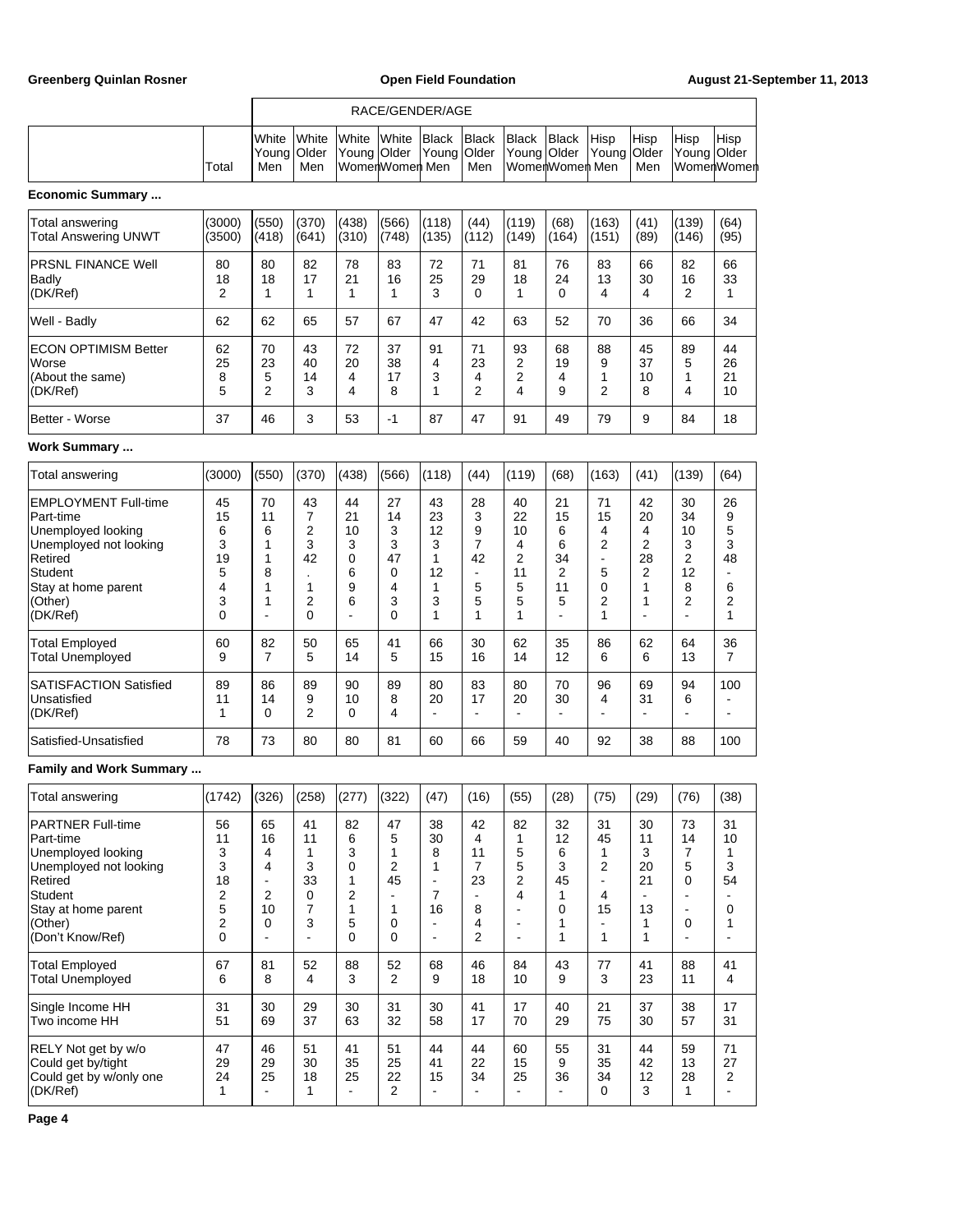|              | GENDER/EDUC  |                    |      |                           |  |
|--------------|--------------|--------------------|------|---------------------------|--|
| <b>Total</b> | IColl<br>Men | Non<br>Coll<br>Men | Coll | Non<br>Coll<br>WomenWomen |  |

# **Economic Summary ...**

| Total answering<br><b>Total Answering UNWT</b>                       | (3000)<br>(3500)   | (374)<br>(711)      | (1075)<br>(1001)   | (376)<br>(672)      | (1145)<br>(1089)                |
|----------------------------------------------------------------------|--------------------|---------------------|--------------------|---------------------|---------------------------------|
| <b>PRSNL FINANCE Well</b><br>Badly<br>(DK/Ref)                       | 80<br>18<br>2      | 87<br>10<br>3       | 77<br>21           | 87<br>11<br>2       | 79<br>20                        |
| Well - Badly                                                         | 62                 | 77                  | 56                 | 76                  | 58                              |
| <b>ECON OPTIMISM Better</b><br>Worse<br>(About the same)<br>(DK/Ref) | 62<br>25<br>8<br>5 | 66<br>20<br>12<br>2 | 65<br>27<br>6<br>3 | 63<br>22<br>11<br>5 | 58<br>25<br>9<br>$\overline{7}$ |
| Better - Worse                                                       | 37                 | 45                  | 38                 | 41                  | 33                              |

### **Work Summary ...**

| Total answering               | (3000)   | (374) | (1075)         | (376)          | (1145)         |
|-------------------------------|----------|-------|----------------|----------------|----------------|
| <b>EMPLOYMENT Full-time</b>   | 45       | 75    | 51             | 51             | 28             |
| Part-time                     | 15       | 6     | 13             | 18             | 18             |
| Unemployed looking            | 6        | 2     | $\overline{7}$ | 3              | 7              |
| Unemployed not looking        | 3        | 1     | 3              | 1              | 4              |
| Retired                       | 19       | 13    | 16             | 16             | 26             |
| Student                       | 5        | 2     | 7              | 2              | 5              |
| Stay at home parent           | 4        | 1     | 1              | 6              | $\overline{7}$ |
| (Other)                       | 3        | 1     | 2              | $\overline{2}$ | 5              |
| (DK/Ref)                      | $\Omega$ | 0     | $\Omega$       | 0              | $\Omega$       |
| <b>Total Employed</b>         | 60       | 81    | 64             | 69             | 46             |
| <b>Total Unemployed</b>       | 9        | 3     | 10             | 4              | 11             |
| <b>SATISFACTION Satisfied</b> | 89       | 94    | 86             | 89             | 89             |
| Unsatisfied                   | 11       | 6     | 14             | 10             | 9              |
| (DK/Ref)                      | 1        | 0     | 1              | 0              | 1              |
| Satisfied-Unsatisfied         | 78       | 88    | 72             | 79             | 80             |

# **Family and Work Summary ...**

| Total answering                                                                                                                                                          | (1742)                                                    | (258)                                         | (589)                                                                | (264)                                                    | (615)                                  |
|--------------------------------------------------------------------------------------------------------------------------------------------------------------------------|-----------------------------------------------------------|-----------------------------------------------|----------------------------------------------------------------------|----------------------------------------------------------|----------------------------------------|
| <b>PARTNER Full-time</b><br>Part-time<br>Unemployed looking<br>Unemployed not looking<br>Retired<br><b>Student</b><br>Stay at home parent<br>(Other)<br>(Don't Know/Ref) | 56<br>11<br>3<br>3<br>18<br>2<br>5<br>$\overline{2}$<br>0 | 46<br>20<br>3<br>5<br>13<br>1<br>13<br>0<br>0 | 52<br>16<br>3<br>4<br>13<br>3<br>$\overline{7}$<br>2<br>$\mathbf{0}$ | 73<br>4<br>$\overline{2}$<br>1<br>16<br>2<br>1<br>0<br>1 | 58<br>7<br>3<br>3<br>25<br>1<br>1<br>3 |
| Total Employed<br><b>Total Unemployed</b>                                                                                                                                | 67<br>6                                                   | 66<br>8                                       | 67<br>8                                                              | 77<br>3                                                  | 65<br>6                                |
| Single Income HH<br>Two income HH                                                                                                                                        | 31<br>51                                                  | 27<br>60                                      | 31<br>52                                                             | 27<br>61                                                 | 33<br>41                               |
| RELY Not get by w/o<br>Could get by/tight<br>Could get by w/only one<br>(DK/Ref)                                                                                         | 47<br>29<br>24<br>1                                       | 35<br>29<br>34<br>$\overline{2}$              | 51<br>31<br>18                                                       | 31<br>45<br>23<br>0                                      | 59<br>17<br>25                         |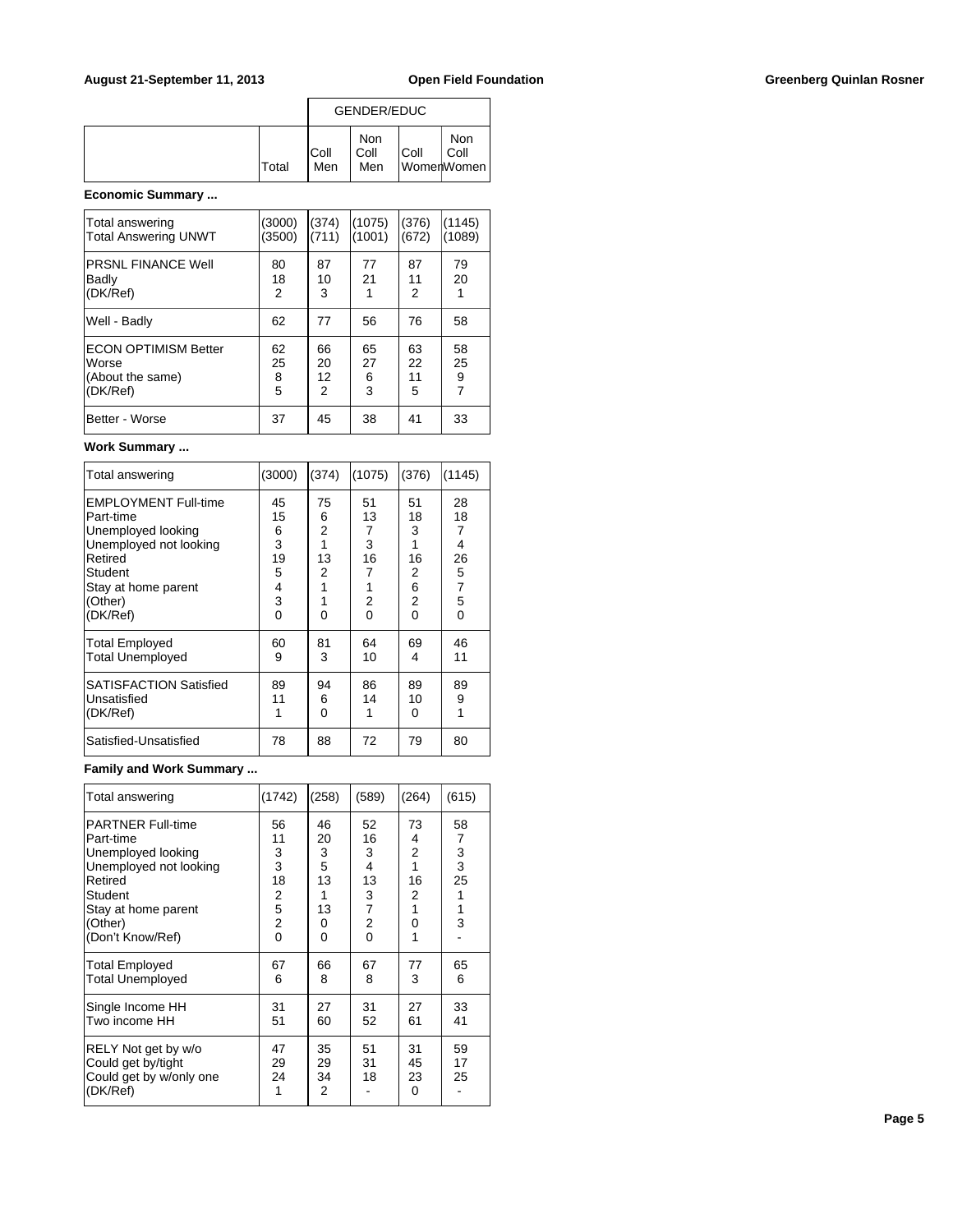|                                                                                                                                                                   |                                              | RACE/GENDER/EDUC                                                     |                                               |                                                         |                                         |                                                               |                                               |                                                                                                 |                                              |                                                      |                                                                                  |                                                              |                                         |
|-------------------------------------------------------------------------------------------------------------------------------------------------------------------|----------------------------------------------|----------------------------------------------------------------------|-----------------------------------------------|---------------------------------------------------------|-----------------------------------------|---------------------------------------------------------------|-----------------------------------------------|-------------------------------------------------------------------------------------------------|----------------------------------------------|------------------------------------------------------|----------------------------------------------------------------------------------|--------------------------------------------------------------|-----------------------------------------|
|                                                                                                                                                                   | Total                                        | White<br>Coll<br>Men                                                 | White<br>NoCol<br>Men                         | White<br>Coll                                           | White<br><b>NoCol</b><br>WomenWomen Men | <b>Black</b><br>Coll                                          | <b>Black</b><br><b>NoCol</b><br>Men           | <b>Black</b><br>Coll                                                                            | <b>Black</b><br>NoCol<br>WomenWomen Men      | Hisp<br> Coll                                        | Hisp<br>NoCol<br>Men                                                             | Hisp<br>Coll                                                 | Hisp<br>NoCol<br>WomenWomen             |
| <b>Economic Summary </b>                                                                                                                                          |                                              |                                                                      |                                               |                                                         |                                         |                                                               |                                               |                                                                                                 |                                              |                                                      |                                                                                  |                                                              |                                         |
| Total answering<br><b>Total Answering UNWT</b>                                                                                                                    | (3000)<br>(3500)                             | (291)<br>(505)                                                       | (658)<br>(577)                                | (281)<br>(453)                                          | (766)<br>(640)                          | (21)<br>(61)                                                  | (142)<br>(189)                                | (39)<br>(103)                                                                                   | (154)<br>(217)                               | (28)<br>(82)                                         | (180)<br>(165)                                                                   | (27)<br>(77)                                                 | (180)<br>(170)                          |
| <b>PRSNL FINANCE Well</b><br>Badly<br>(DK/Ref)                                                                                                                    | 80<br>18<br>2                                | 88<br>10<br>3                                                        | 78<br>21<br>1                                 | 87<br>12<br>1                                           | 79<br>20<br>1                           | 89<br>10<br>1                                                 | 69<br>28<br>2                                 | 91<br>9<br>0                                                                                    | 77<br>22<br>1                                | 73<br>13<br>14                                       | 81<br>17<br>$\overline{2}$                                                       | 81<br>10<br>9                                                | 78<br>22<br>0                           |
| Well - Badly                                                                                                                                                      | 62                                           | 78                                                                   | 57                                            | 75                                                      | 59                                      | 79                                                            | 41                                            | 83                                                                                              | 54                                           | 60                                                   | 64                                                                               | 70                                                           | 55                                      |
| <b>ECON OPTIMISM Better</b><br>Worse<br>(About the same)<br>(DK/Ref)                                                                                              | 62<br>25<br>8<br>5                           | 64<br>23<br>12<br>1                                                  | 55<br>35<br>7<br>2                            | 58<br>25<br>13<br>4                                     | 50<br>32<br>11<br>7                     | 88<br>9<br>2<br>L,                                            | 85<br>10<br>4<br>2                            | 94<br>2<br>2<br>2                                                                               | 81<br>11<br>2<br>7                           | 79<br>10<br>6<br>5                                   | 81<br>14<br>2<br>3                                                               | 69<br>14<br>13<br>4                                          | 74<br>12<br>8<br>6                      |
| Better - Worse                                                                                                                                                    | 37                                           | 40                                                                   | 20                                            | 33                                                      | 18                                      | 79                                                            | 76                                            | 93                                                                                              | 70                                           | 68                                                   | 66                                                                               | 56                                                           | 62                                      |
| <b>Work Summary </b>                                                                                                                                              |                                              |                                                                      |                                               |                                                         |                                         |                                                               |                                               |                                                                                                 |                                              |                                                      |                                                                                  |                                                              |                                         |
| Total answering                                                                                                                                                   | (3000)                                       | (291)                                                                | (658)                                         | (281)                                                   | (766)                                   | (21)                                                          | (142)                                         | (39)                                                                                            | (154)                                        | (28)                                                 | (180)                                                                            | (27)                                                         | (180)                                   |
| <b>EMPLOYMENT Full-time</b><br>Part-time<br>Unemployed looking<br>Unemployed not looking<br>Retired<br>Student<br>Stay at home parent<br>(Other)<br>(DK/Ref)      | 45<br>15<br>6<br>3<br>19<br>5<br>4<br>3<br>0 | 75<br>6<br>2<br>1<br>14<br>2<br>0<br>1<br>0                          | 51<br>11<br>5<br>3<br>21<br>6<br>1<br>2<br>0  | 50<br>19<br>3<br>$\mathbf{1}$<br>17<br>2<br>6<br>2<br>0 | 28<br>16<br>7<br>4<br>31<br>3<br>6<br>5 | 60<br>5<br>1<br>$\overline{a}$<br>18<br>9<br>5<br>3           | 36<br>19<br>13<br>5<br>11<br>9<br>2<br>4<br>1 | 58<br>21<br>4<br>1<br>12<br>1<br>2<br>$\overline{\phantom{a}}$<br>$\overline{a}$                | 27<br>19<br>8<br>5<br>15<br>9<br>8<br>6<br>1 | 68<br>22<br>2<br>1<br>5<br>0<br>1<br>1               | 65<br>14<br>5<br>$\overline{2}$<br>6<br>5<br>$\mathbf 0$<br>$\overline{2}$<br>÷, | 50<br>12<br>7<br>3<br>21<br>4<br>4<br>0                      | 27<br>28<br>9<br>2<br>16<br>9<br>8<br>2 |
| <b>Total Employed</b><br><b>Total Unemployed</b>                                                                                                                  | 60<br>9                                      | 80<br>3                                                              | 62<br>8                                       | 69<br>4                                                 | 44<br>11                                | 65<br>1                                                       | 55<br>18                                      | 79<br>5                                                                                         | 46<br>14                                     | 90<br>3                                              | 79<br>$\overline{7}$                                                             | 62<br>10                                                     | 55<br>11                                |
| <b>SATISFACTION Satisfied</b><br>Unsatisfied<br>(DK/Ref)                                                                                                          | 89<br>11<br>1                                | 93<br>6<br>0                                                         | 84<br>15<br>1                                 | 88<br>11<br>0                                           | 91<br>7<br>2                            | 100<br>L.<br>$\overline{\phantom{a}}$                         | 77<br>23<br>L.                                | 92<br>8<br>Ē,                                                                                   | 72<br>28<br>ä,                               | 95<br>5                                              | 92<br>8<br>L,                                                                    | 97<br>3                                                      | 95<br>5                                 |
| Satisfied-Unsatisfied                                                                                                                                             | 78                                           | 87                                                                   | 69                                            | 77                                                      | 84                                      | 100                                                           | 54                                            | 83                                                                                              | 45                                           | 90                                                   | 84                                                                               | 94                                                           | 90                                      |
| <b>Family and Work Summary </b>                                                                                                                                   |                                              |                                                                      |                                               |                                                         |                                         |                                                               |                                               |                                                                                                 |                                              |                                                      |                                                                                  |                                                              |                                         |
| Total answering                                                                                                                                                   | (1742)                                       | (204)                                                                | (399)                                         | (200)                                                   | (425)                                   | (12)                                                          | (51)                                          | (25)                                                                                            | (62)                                         | (19)                                                 | (87)                                                                             | (16)                                                         | (100)                                   |
| <b>PARTNER Full-time</b><br>Part-time<br>Unemployed looking<br>Unemployed not looking<br>Retired<br>Student<br>Stay at home parent<br>(Other)<br>(Don't Know/Ref) | 56<br>11<br>3<br>3<br>18<br>2<br>5<br>2<br>0 | 43<br>22<br>$\overline{2}$<br>5<br>15<br>0<br>13<br>0<br>$\mathbf 0$ | 60<br>10<br>3<br>3<br>16<br>1<br>6<br>2<br>÷, | 75<br>4<br>2<br>1<br>16<br>0<br>1<br>0<br>1             | 56<br>6<br>2<br>1<br>30<br>1<br>0<br>4  | 65<br>1<br>$\blacksquare$<br>3<br>4<br>$\boldsymbol{2}$<br>23 | 32<br>29<br>11<br>3<br>6<br>6<br>12<br>1<br>1 | 72<br>1<br>3<br>$\blacksquare$<br>23<br>$\blacksquare$<br>$\blacksquare$<br>$\blacksquare$<br>1 | 62<br>6<br>6<br>8<br>13<br>4<br>0<br>0       | 48<br>27<br>2<br>2<br>4<br>4<br>13<br>$\blacksquare$ | 30<br>37<br>1<br>8<br>6<br>3<br>15<br>0<br>$\Omega$                              | 58<br>16<br>1<br>$\blacksquare$<br>24<br>$\overline{a}$<br>2 | 61<br>12<br>5<br>5<br>17<br>0<br>0      |
| Total Employed<br><b>Total Unemployed</b>                                                                                                                         | 67<br>6                                      | 65<br>$\overline{7}$                                                 | 69<br>6                                       | 79<br>3                                                 | 62<br>3                                 | 67<br>3                                                       | 61<br>13                                      | 73<br>3                                                                                         | 68<br>14                                     | 76<br>4                                              | 67<br>9                                                                          | 74<br>$\mathbf{1}$                                           | 73<br>10                                |
| Single Income HH<br>Two income HH                                                                                                                                 | 31<br>51                                     | 26<br>60                                                             | 32<br>51                                      | 25<br>63                                                | 33<br>38                                | 47<br>40                                                      | 30<br>48                                      | 14<br>72                                                                                        | 30<br>50                                     | 25<br>70                                             | 24<br>63                                                                         | 24<br>54                                                     | 30<br>50                                |
| RELY Not get by w/o<br>Could get by/tight<br>Could get by w/only one<br>(DK/Ref)                                                                                  | 47<br>29<br>24<br>$\mathbf{1}$               | 40<br>25<br>32<br>3                                                  | 52<br>31<br>18                                | 29<br>48<br>22                                          | 58<br>17<br>24                          | 9<br>81<br>10                                                 | 52<br>30<br>19                                | 44<br>27<br>30<br>$\blacksquare$                                                                | 64<br>13<br>23                               | 28<br>29<br>40<br>3                                  | 37<br>37<br>27<br>$\blacksquare$                                                 | 22<br>50<br>25<br>3                                          | 65<br>9<br>25                           |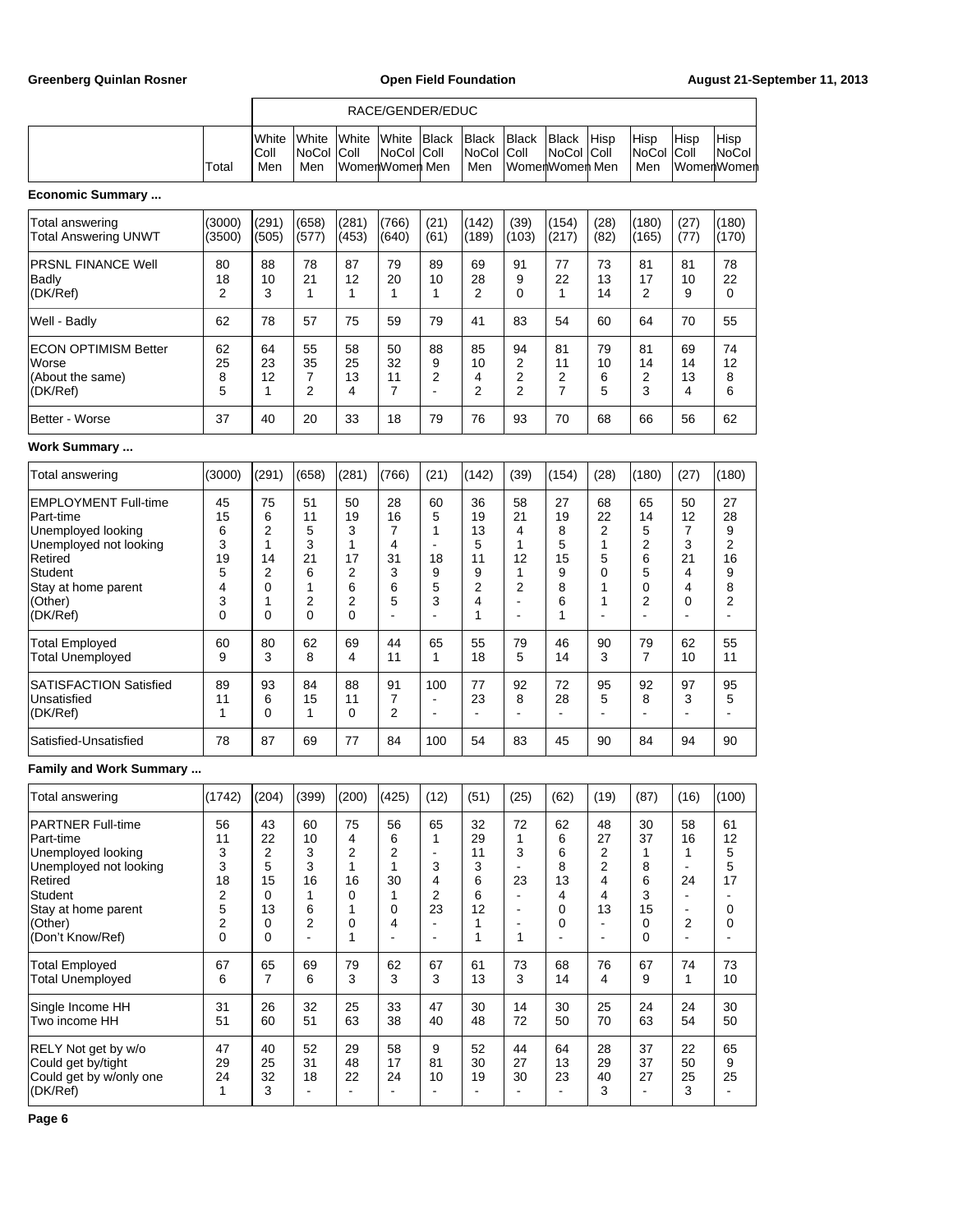|                                                                                                                                                                   |                                                         |                                                            | <b>INCOME MEN</b>                            |                                                    |                                               |                                                         | <b>INCOME WOMEN</b>                                  |                                                     |                                                          |                                              | <b>NON COLL MEN</b>                          |                                                                     |                                           | NON COLL WOMEN                           |                                                                                |
|-------------------------------------------------------------------------------------------------------------------------------------------------------------------|---------------------------------------------------------|------------------------------------------------------------|----------------------------------------------|----------------------------------------------------|-----------------------------------------------|---------------------------------------------------------|------------------------------------------------------|-----------------------------------------------------|----------------------------------------------------------|----------------------------------------------|----------------------------------------------|---------------------------------------------------------------------|-------------------------------------------|------------------------------------------|--------------------------------------------------------------------------------|
|                                                                                                                                                                   | Total                                                   | Less<br> than<br>\$20K                                     | \$20K<br>to<br>\$60K                         | \$60K<br>to<br>\$100K   more                       | \$100K Less<br>or                             | than<br>\$20K                                           | \$20K<br>to<br>\$60K                                 | \$60K<br>to<br>\$100K more                          | \$100K Less<br>or                                        | than<br>\$20K                                | \$20K<br>to<br>\$40K                         | Less<br>than<br>\$40K                                               | Less<br>than<br>\$20K                     | \$20K<br>to<br>\$40K                     | Less<br>than<br>\$40K                                                          |
| <b>Economic Summary </b>                                                                                                                                          |                                                         |                                                            |                                              |                                                    |                                               |                                                         |                                                      |                                                     |                                                          |                                              |                                              |                                                                     |                                           |                                          |                                                                                |
| Total answering<br><b>Total Answering UNWT</b>                                                                                                                    | (3000)<br>(3500)                                        | (163)<br>(192)                                             | (469)<br>(481)                               | (300)<br>(310)                                     | (262)<br>(425)                                | (227)<br>(254)                                          | (491)<br>(537)                                       | (240)<br>(246)                                      | (188)<br>(306)                                           | (152)<br>(167)                               | (246)<br>(210)                               | (398)<br>(377)                                                      | (216)<br>(213)                            | (263)<br>(236)                           | (478)<br>(449)                                                                 |
| PRSNL FINANCE Well<br>Badly<br>(DK/Ref)                                                                                                                           | 80<br>18<br>$\overline{2}$                              | 54<br>44<br>2                                              | 77<br>20<br>$\overline{2}$                   | 84<br>16<br>0                                      | 94<br>5<br>2                                  | 67<br>33<br>$\Omega$                                    | 79<br>19<br>$\overline{2}$                           | 88<br>12<br>÷,                                      | 89<br>11<br>$\Omega$                                     | 54<br>44<br>2                                | 75<br>22<br>3                                | 67<br>30<br>3                                                       | 67<br>33<br>0                             | 75<br>24<br>$\mathbf{1}$                 | 71<br>28<br>$\mathbf{1}$                                                       |
| Well - Badly                                                                                                                                                      | 62                                                      | 10                                                         | 57                                           | 68                                                 | 89                                            | 34                                                      | 60                                                   | 76                                                  | 78                                                       | 9                                            | 54                                           | 37                                                                  | 34                                        | 51                                       | 43                                                                             |
| <b>ECON OPTIMISM Better</b><br>Worse<br>(About the same)<br>(DK/Ref)                                                                                              | 62<br>25<br>8<br>5                                      | 71<br>26<br>1<br>1                                         | 65<br>25<br>8<br>$\overline{2}$              | 65<br>29<br>5<br>1                                 | 67<br>22<br>9<br>2                            | 62<br>20<br>11<br>$\overline{7}$                        | 59<br>24<br>10<br>6                                  | 61<br>30<br>5<br>4                                  | 61<br>24<br>12<br>3                                      | 71<br>27<br>$\mathbf 1$<br>1                 | 70<br>25<br>5<br>1                           | 70<br>26<br>3<br>1                                                  | 61<br>21<br>11<br>8                       | 64<br>22<br>8<br>6                       | 62<br>21<br>9<br>$\overline{7}$                                                |
| Better - Worse                                                                                                                                                    | 37                                                      | 45                                                         | 40                                           | 35                                                 | 45                                            | 42                                                      | 35                                                   | 31                                                  | 37                                                       | 45                                           | 45                                           | 45                                                                  | 40                                        | 42                                       | 41                                                                             |
| <b>Work Summary </b>                                                                                                                                              |                                                         |                                                            |                                              |                                                    |                                               |                                                         |                                                      |                                                     |                                                          |                                              |                                              |                                                                     |                                           |                                          |                                                                                |
| Total answering                                                                                                                                                   | (3000)                                                  | (163)                                                      | (469)                                        | (300)                                              | (262)                                         | (227)                                                   | (491)                                                | (240)                                               | (188)                                                    | (152)                                        | (246)                                        | (398)                                                               | (216)                                     | (263)                                    | (478)                                                                          |
| <b>EMPLOYMENT Full-time</b><br>Part-time<br>Unemployed looking<br>Unemployed not looking<br>Retired<br>Student<br>Stay at home parent<br>(Other)<br>(DK/Ref)      | 45<br>15<br>6<br>3<br>19<br>5<br>4<br>3<br>$\mathbf{0}$ | 32<br>23<br>12<br>7<br>14<br>6<br>3<br>3                   | 53<br>16<br>5<br>2<br>17<br>4<br>0<br>3<br>÷ | 66<br>6<br>6<br>2<br>12<br>7<br>0<br>1<br>$\Omega$ | 74<br>7<br>3<br>0<br>11<br>5<br>0<br>0        | 22<br>20<br>$\overline{7}$<br>4<br>24<br>7<br>10<br>6   | 32<br>19<br>8<br>5<br>24<br>4<br>6<br>2              | 53<br>16<br>6<br>0<br>16<br>1<br>4<br>4             | 48<br>15<br>4<br>2<br>17<br>6<br>4<br>6                  | 31<br>24<br>12<br>7<br>14<br>6<br>2<br>3     | 44<br>23<br>5<br>2<br>18<br>4<br>1<br>5      | 39<br>23<br>8<br>4<br>16<br>5<br>1<br>4<br>$\overline{\phantom{a}}$ | 22<br>20<br>8<br>4<br>24<br>6<br>11<br>6  | 28<br>16<br>11<br>7<br>25<br>4<br>7<br>2 | 25<br>18<br>10<br>6<br>24<br>5<br>9<br>4<br>$\blacksquare$                     |
| <b>Total Employed</b><br><b>Total Unemployed</b>                                                                                                                  | 60<br>9                                                 | 55<br>20                                                   | 69<br>$\overline{7}$                         | 72<br>8                                            | 80<br>3                                       | 42<br>11                                                | 51<br>13                                             | 68<br>7                                             | 63<br>5                                                  | 55<br>19                                     | 67<br>7                                      | 62<br>11                                                            | 42<br>11                                  | 44<br>18                                 | 43<br>15                                                                       |
| SATISFACTION Satisfied<br>Unsatisfied<br>(DK/Ref)                                                                                                                 | 89<br>11<br>1                                           | 85<br>14<br>1                                              | 86<br>13<br>1                                | 88<br>11<br>1                                      | 95<br>5<br>ä,                                 | 93<br>7<br>$\overline{a}$                               | 89<br>10<br>$\Omega$                                 | 86<br>10<br>4                                       | 94<br>6<br>$\overline{a}$                                | 84<br>15<br>$\mathbf{1}$                     | 81<br>17<br>2                                | 82<br>16<br>1                                                       | 93<br>$\overline{7}$<br>ä,                | 89<br>11<br>÷,                           | 91<br>9<br>÷,                                                                  |
| Satisfied-Unsatisfied                                                                                                                                             | 78                                                      | 70                                                         | 72                                           | 77                                                 | 90                                            | 87                                                      | 79                                                   | 76                                                  | 88                                                       | 69                                           | 65                                           | 66                                                                  | 86                                        | 77                                       | 81                                                                             |
| <b>Family and Work Summary </b>                                                                                                                                   |                                                         |                                                            |                                              |                                                    |                                               |                                                         |                                                      |                                                     |                                                          |                                              |                                              |                                                                     |                                           |                                          |                                                                                |
| Total answering                                                                                                                                                   | (1742)                                                  | (60)                                                       | (247)                                        | (200)                                              | (207)                                         | (83)                                                    | (273)                                                | (172)                                               | (143)                                                    | (57)                                         | (122)                                        | (179)                                                               | (79)                                      | (125)                                    | (204)                                                                          |
| <b>PARTNER Full-time</b><br>Part-time<br>Unemployed looking<br>Unemployed not looking<br>Retired<br>Student<br>Stay at home parent<br>(Other)<br>(Don't Know/Ref) | 56<br>11<br>3<br>3<br>18<br>2<br>5<br>2<br>0            | 40<br>21<br>0<br>10<br>11<br>3<br>$\overline{7}$<br>6<br>1 | 42<br>20<br>6<br>4<br>16<br>4<br>6<br>2<br>0 | 63<br>19<br>1<br>1<br>8<br>1<br>6<br>0<br>÷,       | 50<br>14<br>3<br>6<br>10<br>2<br>14<br>0<br>÷ | 48<br>12<br>4<br>9<br>12<br>3<br>2<br>9<br>$\mathbf{1}$ | 58<br>7<br>4<br>$\overline{c}$<br>26<br>3<br>0<br>÷, | 76<br>2<br>0<br>0<br>19<br>$\blacksquare$<br>0<br>2 | 71<br>2<br>1<br>0<br>18<br>2<br>1<br>4<br>$\overline{a}$ | 40<br>22<br>0<br>9<br>11<br>3<br>7<br>6<br>1 | 35<br>21<br>4<br>7<br>14<br>8<br>6<br>5<br>0 | 36<br>21<br>3<br>8<br>13<br>7<br>7<br>5<br>0                        | 49<br>13<br>3<br>10<br>10<br>3<br>2<br>10 | 56<br>6<br>7<br>3<br>26<br>1<br>0<br>0   | 54<br>8<br>6<br>6<br>20<br>$\overline{\mathbf{c}}$<br>1<br>4<br>$\blacksquare$ |
| <b>Total Employed</b><br><b>Total Unemployed</b>                                                                                                                  | 67<br>6                                                 | 61<br>10                                                   | 62<br>10                                     | 82<br>$\overline{2}$                               | 65<br>9                                       | 60<br>13                                                | 65<br>6                                              | 78<br>$\mathbf{1}$                                  | 73<br>$\overline{2}$                                     | 62<br>9                                      | 56<br>11                                     | 58<br>10                                                            | 62<br>13                                  | 62<br>11                                 | 62<br>12                                                                       |
| Single Income HH<br>Two income HH                                                                                                                                 | 31<br>51                                                | 23<br>48                                                   | 32<br>49                                     | 29<br>63                                           | 31<br>59                                      | 36<br>38                                                | 38<br>37                                             | 17<br>68                                            | 25<br>59                                                 | 23<br>48                                     | 44<br>39                                     | 38<br>42                                                            | 34<br>39                                  | 37<br>32                                 | 36<br>35                                                                       |
| RELY Not get by w/o<br>Could get by/tight<br>Could get by w/only one<br>(DK/Ref)                                                                                  | 47<br>29<br>24<br>$\mathbf{1}$                          | 71<br>13<br>17<br>$\blacksquare$                           | 56<br>24<br>21<br>$\overline{\phantom{a}}$   | 57<br>34<br>9<br>$\blacksquare$                    | 26<br>30<br>42<br>3                           | 78<br>14<br>8                                           | 62<br>18<br>20<br>$\mathbf{r}$                       | 32<br>37<br>30<br>$\Omega$                          | 36<br>43<br>21<br>$\blacksquare$                         | 74<br>9<br>17<br>$\mathbf{r}$                | 77<br>16<br>7<br>÷,                          | 75<br>14<br>11<br>$\overline{\phantom{a}}$                          | 78<br>14<br>8                             | 60<br>18<br>22<br>$\blacksquare$         | 68<br>16<br>16<br>$\blacksquare$                                               |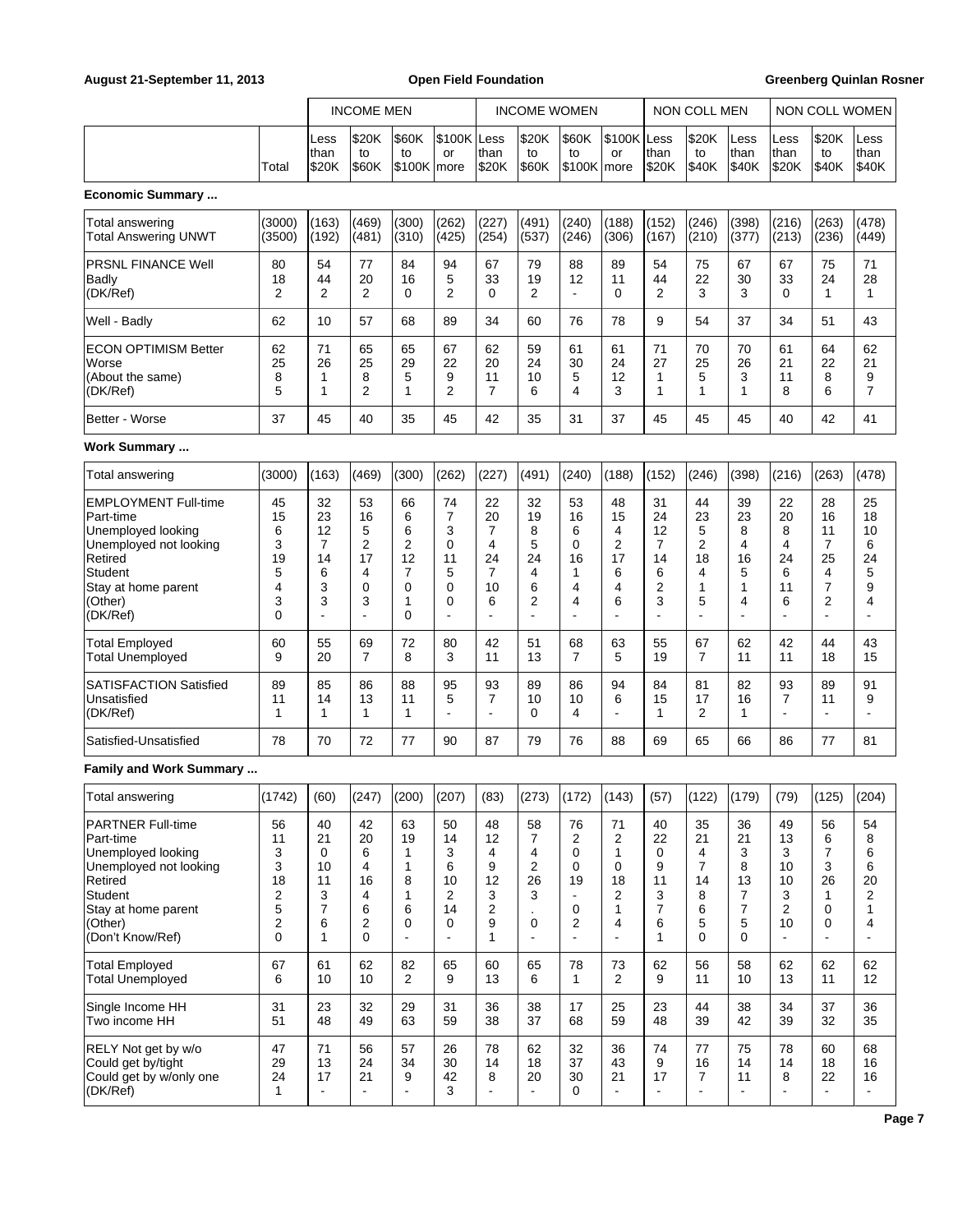|   |       | <b>MEN KIDS</b> |                          |    |                                |    |               |                             |                      |  |  |  |
|---|-------|-----------------|--------------------------|----|--------------------------------|----|---------------|-----------------------------|----------------------|--|--|--|
|   | Total | 18<br>Ihome     | Under Under   Over<br>18 | 18 | Over<br>18<br>NtHom home NtHom | No | Total<br>Kids | Total<br><b>Under</b><br>18 | Total<br>At<br>lHome |  |  |  |
| . |       |                 |                          |    |                                |    |               |                             |                      |  |  |  |

### **Economic Summary ...**

| Total answering<br><b>Total Answering UNWT</b>                       | (3000)<br>(3500)   | (444)<br>(402)                  | (71)<br>(105)        | (114)<br>(156)     | (350)<br>(603)      | (589)<br>(588) | (872)<br>(1132) | (500)<br>(495)     | (538)<br>(533)                  |
|----------------------------------------------------------------------|--------------------|---------------------------------|----------------------|--------------------|---------------------|----------------|-----------------|--------------------|---------------------------------|
| <b>PRSNL FINANCE Well</b><br>Badly<br>(DK/Ref)                       | 80<br>18<br>2      | 81<br>17<br>3                   | 63<br>37<br>$\Omega$ | 69<br>28<br>3      | 80<br>18<br>2       | 83<br>16       | 78<br>20<br>2   | 78<br>20<br>2      | 79<br>18<br>$\overline{2}$      |
| Well - Badly                                                         | 62                 | 64                              | 26                   | 40                 | 62                  | 67             | 58              | 58                 | 61                              |
| <b>ECON OPTIMISM Better</b><br>Worse<br>(About the same)<br>(DK/Ref) | 62<br>25<br>8<br>5 | 63<br>31<br>5<br>$\overline{2}$ | 73<br>20<br>6        | 46<br>43<br>6<br>5 | 51<br>34<br>11<br>3 | 76<br>14<br>3  | 58<br>32<br>3   | 64<br>29<br>5<br>2 | 59<br>33<br>5<br>$\overline{2}$ |
| Better - Worse                                                       | 37                 | 32                              | 53                   | 3                  | 17                  | 61             | 25              | 35                 | 26                              |

### **Work Summary ...**

| Total answering                                                                                                                                  | (3000)                                  | (444)                       | (71)                                | (114)                                    | (350)                          | (589)                                     | (872)                               | (500)                       | (538)                              |
|--------------------------------------------------------------------------------------------------------------------------------------------------|-----------------------------------------|-----------------------------|-------------------------------------|------------------------------------------|--------------------------------|-------------------------------------------|-------------------------------------|-----------------------------|------------------------------------|
| <b>EMPLOYMENT Full-time</b><br>Part-time<br>Unemployed looking<br>Unemployed not looking<br>Retired<br>Student<br>Stay at home parent<br>(Other) | 45<br>15<br>6<br>3<br>19<br>5<br>4<br>3 | 81<br>5<br>5<br>2<br>4<br>2 | 48<br>9<br>13<br>14<br>11<br>0<br>4 | 63<br>3<br>3<br>18<br>0<br>2<br>$\Omega$ | 42<br>3<br>42<br>$\Omega$<br>2 | 49<br>21<br>6<br>2<br>13<br>$\Omega$<br>2 | 62<br>6<br>5<br>3<br>20<br>$\Omega$ | 76<br>6<br>6<br>4<br>5<br>2 | 78<br>5<br>4<br>2<br>$\Omega$<br>2 |
| (DK/Ref)<br><b>Total Employed</b><br><b>Total Unemployed</b>                                                                                     | $\Omega$<br>60<br>9                     | 0<br>86<br>7                | 57<br>27                            | 2<br>70<br>7                             | $\Omega$<br>49<br>5            | $\Omega$<br>69<br>8                       | $\Omega$<br>68<br>8                 | $\Omega$<br>82<br>10        | 83<br>6                            |
| <b>SATISFACTION Satisfied</b><br>Unsatisfied<br>(DK/Ref)                                                                                         | 89<br>11<br>1                           | 89<br>10<br>0               | 91<br>8                             | 90<br>10                                 | 88<br>12<br>$\Omega$           | 88<br>11<br>1                             | 88<br>11<br>$\Omega$                | 89<br>11<br>$\Omega$        | 89<br>10<br>0                      |
| Satisfied-Unsatisfied                                                                                                                            | 78                                      | 79                          | 83                                  | 80                                       | 76                             | 77                                        | 77                                  | 79                          | 79                                 |

# **Family and Work Summary ...**

| Total answering                                                                                                                                                    | (1742)                                                           | (380)                         | (37)                        | (69)                                | (240)                                  | (199)                                               | (654)                                           | (408)                              | (435)                                           |
|--------------------------------------------------------------------------------------------------------------------------------------------------------------------|------------------------------------------------------------------|-------------------------------|-----------------------------|-------------------------------------|----------------------------------------|-----------------------------------------------------|-------------------------------------------------|------------------------------------|-------------------------------------------------|
| <b>PARTNER Full-time</b><br>lPart-time<br>Unemployed looking<br>Unemployed not looking<br>Retired<br>Student<br>Stay at home parent<br>(Other)<br>(Don't Know/Ref) | 56<br>11<br>3<br>3<br>18<br>2<br>5<br>$\overline{2}$<br>$\Omega$ | 56<br>18<br>4<br>4<br>16<br>0 | 76<br>5<br>5<br>8<br>5<br>1 | 47<br>10<br>6<br>5<br>10<br>22<br>1 | 43<br>9<br>2<br>3<br>34<br>6<br>2<br>1 | 47<br>23<br>1<br>8<br>9<br>8<br>1<br>$\overline{2}$ | 51<br>14<br>4<br>3<br>14<br>1<br>12<br>$\Omega$ | 57<br>17<br>5<br>3<br>15<br>0<br>0 | 56<br>17<br>5<br>4<br>$\overline{2}$<br>16<br>0 |
| <b>Total Employed</b><br><b>Total Unemployed</b>                                                                                                                   | 67<br>6                                                          | 74<br>8                       | 81<br>5                     | 56<br>11                            | 52<br>5                                | 70<br>10                                            | 65<br>7                                         | 74<br>8                            | 72<br>8                                         |
| Single Income HH<br>Two income HH                                                                                                                                  | 31<br>51                                                         | 31<br>65                      | 28<br>59                    | 44<br>44                            | 23<br>39                               | 29<br>58                                            | 30<br>53                                        | 32<br>64                           | 33<br>62                                        |
| RELY Not get by w/o<br>Could get by/tight<br>Could get by w/only one<br>(DK/Ref)                                                                                   | 47<br>29<br>24<br>1                                              | 45<br>35<br>19<br>1           | 65<br>22<br>13              | 60<br>27<br>13                      | 55<br>29<br>16                         | 39<br>25<br>35<br>1                                 | 47<br>33<br>19<br>1                             | 46<br>34<br>19                     | 47<br>33<br>19                                  |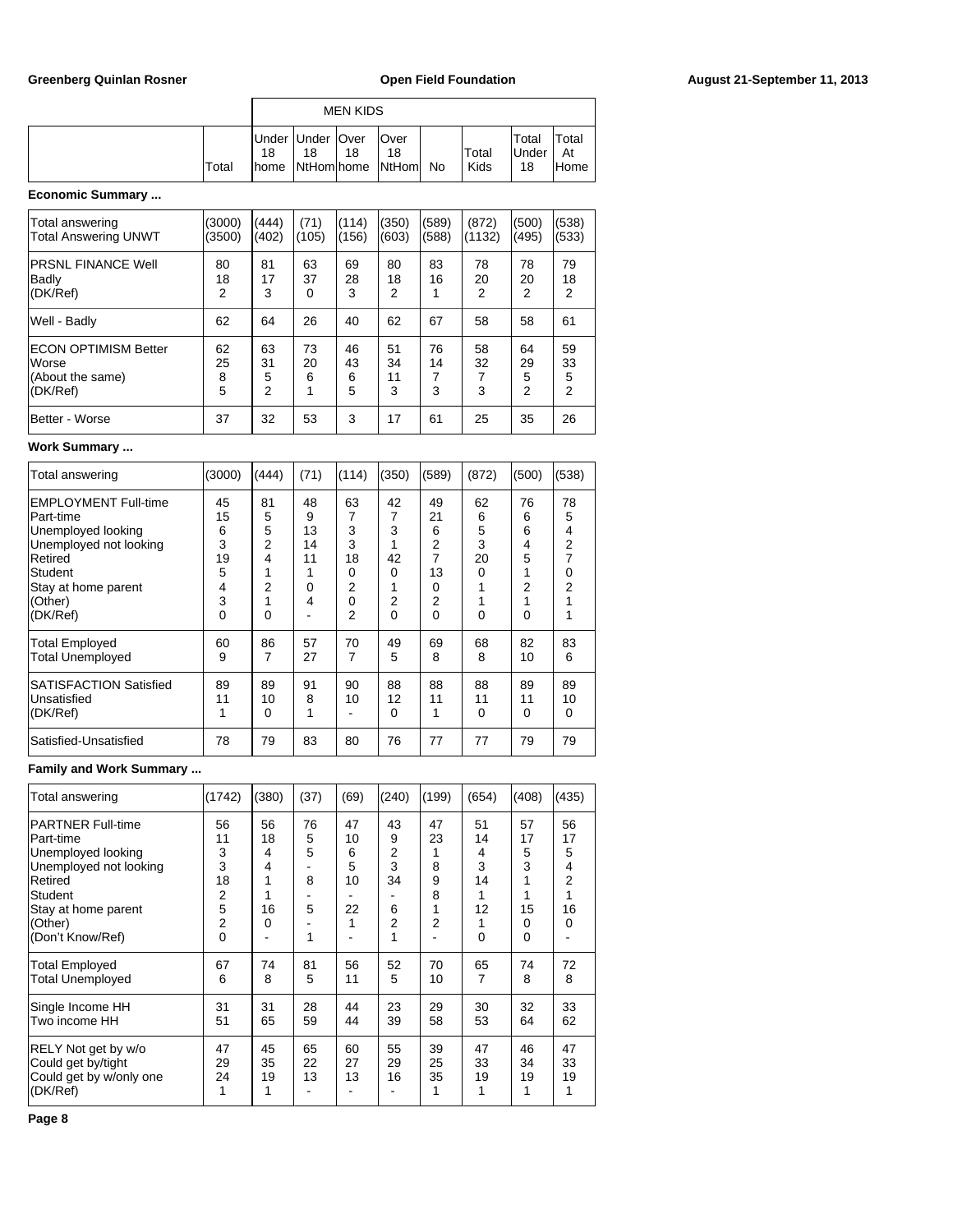|       |                                             |    | <b>WOMEN KIDS</b> |                                 |    |               |                       |                      |
|-------|---------------------------------------------|----|-------------------|---------------------------------|----|---------------|-----------------------|----------------------|
| Total | Under   Under   Over<br>18<br><b>I</b> home | 18 | 18                | lOver<br>18<br>NtHom home NtHom | No | Total<br>Kids | Total<br>∣Under<br>18 | Total<br>At<br>lHome |

# **Economic Summary ...**

| Total answering<br><b>Total Answering UNWT</b>                       | (3000)<br>(3500)   | (438)<br>(418)     | (54)<br>(59)        | (174)<br>(208)     | (535)<br>(736)      | (423)<br>(467)     | (1103)<br>(1297)   | (490)<br>(470)     | (589)<br>(599)     |
|----------------------------------------------------------------------|--------------------|--------------------|---------------------|--------------------|---------------------|--------------------|--------------------|--------------------|--------------------|
| <b>PRSNL FINANCE Well</b><br>Badly<br>(DK/Ref)                       | 80<br>18<br>2      | 81<br>17<br>2      | 79<br>20            | 75<br>25           | 78<br>20<br>2       | 84<br>16           | 79<br>19<br>2      | 81<br>17<br>2      | 79<br>19<br>2      |
| Well - Badly                                                         | 62                 | 64                 | 60                  | 50                 | 58                  | 68                 | 61                 | 64                 | 59                 |
| <b>ECON OPTIMISM Better</b><br>Worse<br>(About the same)<br>(DK/Ref) | 62<br>25<br>8<br>5 | 73<br>17<br>4<br>5 | 35<br>48<br>7<br>10 | 51<br>31<br>9<br>8 | 45<br>33<br>14<br>8 | 66<br>18<br>9<br>6 | 57<br>27<br>9<br>7 | 69<br>21<br>4<br>6 | 67<br>21<br>6<br>6 |
| Better - Worse                                                       | 37                 | 56                 | $-13$               | 20                 | 12                  | 48                 | 30                 | 48                 | 46                 |

### **Work Summary ...**

| Total answering                                                                                                                                              | (3000)                                       | (438)                                   | (54)                               | (174)                                    | (535)                                        | (423)                                     | (1103)                                         | (490)                                   | (589)                                   |
|--------------------------------------------------------------------------------------------------------------------------------------------------------------|----------------------------------------------|-----------------------------------------|------------------------------------|------------------------------------------|----------------------------------------------|-------------------------------------------|------------------------------------------------|-----------------------------------------|-----------------------------------------|
| EMPLOYMENT Full-time<br>Part-time<br>Unemployed looking<br>Unemployed not looking<br>Retired<br><b>Student</b><br>Stay at home parent<br>(Other)<br>(DK/Ref) | 45<br>15<br>6<br>3<br>19<br>5<br>4<br>3<br>0 | 48<br>20<br>6<br>3<br>4<br>3<br>15<br>2 | 28<br>20<br>3<br>34<br>0<br>4<br>9 | 37<br>18<br>5<br>3<br>22<br>0<br>11<br>3 | 23<br>16<br>4<br>4<br>43<br>0<br>4<br>6<br>0 | 31<br>20<br>11<br>4<br>16<br>11<br>2<br>4 | 35<br>17<br>5<br>3<br>26<br>9<br>4<br>$\Omega$ | 45<br>20<br>5<br>2<br>8<br>3<br>14<br>3 | 45<br>19<br>6<br>3<br>9<br>2<br>14<br>2 |
| <b>Total Employed</b><br><b>Total Unemployed</b>                                                                                                             | 60<br>9                                      | 67<br>8                                 | 48<br>4                            | 55<br>9                                  | 38<br>8                                      | 52<br>15                                  | 52<br>8                                        | 65<br>8                                 | 64<br>8                                 |
| <b>ISATISFACTION Satisfied</b><br>Unsatisfied<br>(DK/Ref)                                                                                                    | 89<br>11<br>1                                | 93<br>7                                 | 82<br>18                           | 94<br>6                                  | 90<br>8                                      | 83<br>14<br>3                             | 91<br>8<br>$\Omega$                            | 92<br>8                                 | 93<br>7                                 |
| Satisfied-Unsatisfied                                                                                                                                        | 78                                           | 85                                      | 64                                 | 88                                       | 82                                           | 70                                        | 83                                             | 83                                      | 86                                      |

# **Family and Work Summary ...**

| Total answering                                                                                                                                                    | (1742)                                                    | (337)                                 | (24)                | (126)                        | (306)                                  | (150)                                               | (733)                                                    | (358)                            | (446)                       |
|--------------------------------------------------------------------------------------------------------------------------------------------------------------------|-----------------------------------------------------------|---------------------------------------|---------------------|------------------------------|----------------------------------------|-----------------------------------------------------|----------------------------------------------------------|----------------------------------|-----------------------------|
| <b>PARTNER Full-time</b><br>lPart-time<br>Unemployed looking<br>Unemployed not looking<br>Retired<br>Student<br>Stay at home parent<br>(Other)<br>(Don't Know/Ref) | 56<br>11<br>3<br>3<br>18<br>2<br>5<br>$\overline{2}$<br>0 | 80<br>7<br>2<br>1<br>3<br>2<br>3<br>0 | 53<br>20<br>3<br>24 | 72<br>4<br>2<br>20<br>0<br>0 | 41<br>7<br>2<br>3<br>44<br>0<br>2<br>0 | 60<br>4<br>6<br>5<br>21<br>3<br>0<br>$\overline{2}$ | 63<br>7<br>2<br>2<br>23<br>$\overline{2}$<br>$\mathbf 0$ | 78<br>7<br>3<br>5<br>2<br>2<br>0 | 79<br>6<br>2<br>2<br>2<br>0 |
| <b>Total Employed</b><br><b>Total Unemployed</b>                                                                                                                   | 67<br>6                                                   | 87<br>4                               | 73<br>3             | 77<br>3                      | 48<br>4                                | 64<br>11                                            | 69<br>4                                                  | 86<br>4                          | 85<br>3                     |
| Single Income HH<br>Two income HH                                                                                                                                  | 31<br>51                                                  | 34<br>61                              | 23<br>57            | 35<br>52                     | 32<br>28                               | 20<br>50                                            | 33<br>46                                                 | 34<br>60                         | 35<br>59                    |
| RELY Not get by w/o<br>Could get by/tight<br>Could get by w/only one<br>(DK/Ref)                                                                                   | 47<br>29<br>24                                            | 47<br>26<br>27                        | 53<br>35<br>12      | 51<br>38<br>12               | 48<br>22<br>28<br>3                    | 45<br>31<br>23<br>$\mathbf 0$                       | 48<br>27<br>24<br>1                                      | 47<br>26<br>27                   | 47<br>29<br>24              |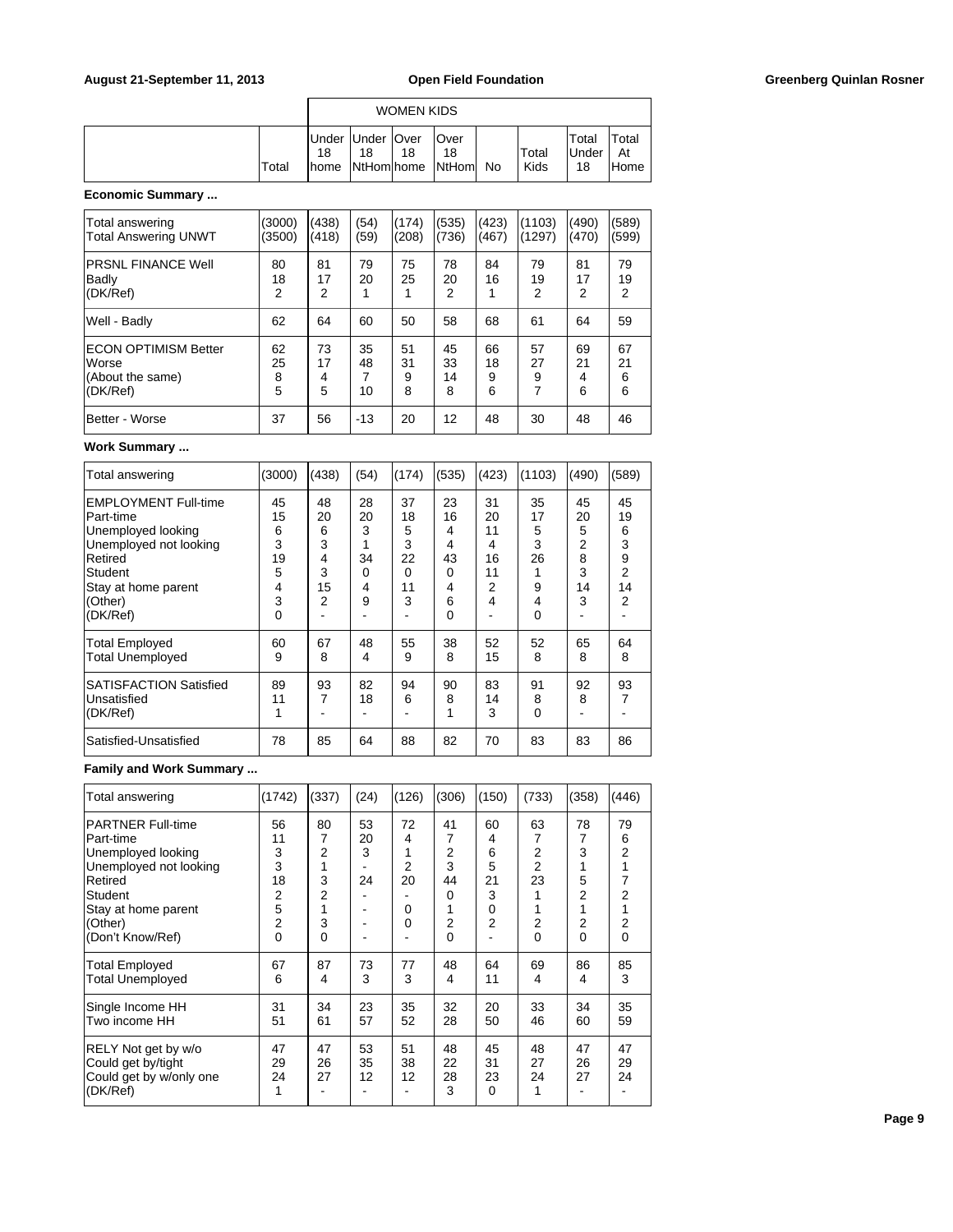Greenberg Quinlan Rosner **Communist Communist Communist Communist Communist Communist Communist Communist Communist Communist Communist Communist Communist Communist Communist Communist Communist Communist Communist Commun** 

|                                                                                                                                                                   |                                                                                 | MARITAL/GENDER                                |                                                                      |                                                                                                                                                                                                                  |                                                                                             |                                                                                  |                                                                                                              |                                                                                                                                                                                                        |                                                                                                                                                                  | MARITAL/GENDER/ANY KIDS                       |                                                     |                                                                                                                                                                                                    |                                                |                                                                                   |                                                                                                                 |
|-------------------------------------------------------------------------------------------------------------------------------------------------------------------|---------------------------------------------------------------------------------|-----------------------------------------------|----------------------------------------------------------------------|------------------------------------------------------------------------------------------------------------------------------------------------------------------------------------------------------------------|---------------------------------------------------------------------------------------------|----------------------------------------------------------------------------------|--------------------------------------------------------------------------------------------------------------|--------------------------------------------------------------------------------------------------------------------------------------------------------------------------------------------------------|------------------------------------------------------------------------------------------------------------------------------------------------------------------|-----------------------------------------------|-----------------------------------------------------|----------------------------------------------------------------------------------------------------------------------------------------------------------------------------------------------------|------------------------------------------------|-----------------------------------------------------------------------------------|-----------------------------------------------------------------------------------------------------------------|
|                                                                                                                                                                   | Total                                                                           | lMarr<br>Men                                  | UnmarlAlone<br>Men                                                   | Men                                                                                                                                                                                                              | Marr                                                                                        | Unmar Alone<br>WomenWomenWomenWomenWomen Men                                     |                                                                                                              | Sngle                                                                                                                                                                                                  | SpDiv<br>Wid                                                                                                                                                     | Marr                                          | Unmar<br>Men                                        | Alone<br>Men                                                                                                                                                                                       | Marr                                           | UnmarlAlone                                                                       | WomenWomenWomen                                                                                                 |
| <b>Economic Summary </b>                                                                                                                                          |                                                                                 |                                               |                                                                      |                                                                                                                                                                                                                  |                                                                                             |                                                                                  |                                                                                                              |                                                                                                                                                                                                        |                                                                                                                                                                  |                                               |                                                     |                                                                                                                                                                                                    |                                                |                                                                                   |                                                                                                                 |
| Total answering<br><b>Total Answering UNWT</b>                                                                                                                    | (3000)<br>(3500)                                                                | (725)<br>(902)                                | (732)<br>(814)                                                       | (599)<br>(684)                                                                                                                                                                                                   | (745)<br>(804)                                                                              | (768)<br>(950)                                                                   | (630)<br>(834)                                                                                               | (271)<br>(320)                                                                                                                                                                                         | (358)<br>(514)                                                                                                                                                   | (600)<br>(763)                                | (270)<br>(366)                                      | (216)<br>(308)                                                                                                                                                                                     | (638)<br>(684)                                 | (458)<br>(604)                                                                    | (363)<br>(530)                                                                                                  |
| <b>PRSNL FINANCE Well</b><br>Badly<br>(DK/Ref)                                                                                                                    | 80<br>18<br>2                                                                   | 83<br>15<br>$\overline{2}$                    | 77<br>21<br>$\overline{2}$                                           | 78<br>20<br>2                                                                                                                                                                                                    | 85<br>14<br>$\overline{2}$                                                                  | 77<br>22<br>1                                                                    | 76<br>23<br>$\mathbf{1}$                                                                                     | 78<br>21<br>1                                                                                                                                                                                          | 74<br>24<br>$\overline{2}$                                                                                                                                       | 82<br>16<br>2                                 | 69<br>29<br>$\overline{2}$                          | 69<br>28<br>3                                                                                                                                                                                      | 84<br>14<br>$\overline{2}$                     | 74<br>25<br>$\mathbf{1}$                                                          | 72<br>26<br>$\overline{2}$                                                                                      |
| Well - Badly                                                                                                                                                      | 62                                                                              | 68                                            | 56                                                                   | 58                                                                                                                                                                                                               | 71                                                                                          | 55                                                                               | 53                                                                                                           | 57                                                                                                                                                                                                     | 50                                                                                                                                                               | 66                                            | 40                                                  | 41                                                                                                                                                                                                 | 70                                             | 48                                                                                | 47                                                                                                              |
| <b>ECON OPTIMISM Better</b><br>Worse<br>(About the same)<br>(DK/Ref)                                                                                              | 62<br>25<br>8<br>5                                                              | 55<br>33<br>9<br>3                            | 74<br>17<br>6<br>3                                                   | 72<br>19<br>7<br>3                                                                                                                                                                                               | 56<br>30<br>9<br>6                                                                          | 64<br>19<br>10<br>$\overline{7}$                                                 | 60<br>22<br>11<br>7                                                                                          | 81<br>11<br>5<br>3                                                                                                                                                                                     | 44<br>29<br>17<br>10                                                                                                                                             | 55<br>34<br>8<br>3                            | 64<br>27<br>5<br>4                                  | 61<br>31<br>5<br>$\overline{2}$                                                                                                                                                                    | 55<br>31<br>9<br>5                             | 60<br>21<br>10<br>8                                                               | 54<br>24<br>13<br>9                                                                                             |
| Better - Worse                                                                                                                                                    | 37                                                                              | 22                                            | 57                                                                   | 54                                                                                                                                                                                                               | 25                                                                                          | 45                                                                               | 38                                                                                                           | 69                                                                                                                                                                                                     | 15                                                                                                                                                               | 21                                            | 37                                                  | 31                                                                                                                                                                                                 | 23                                             | 39                                                                                | 31                                                                                                              |
| Work Summary                                                                                                                                                      |                                                                                 |                                               |                                                                      |                                                                                                                                                                                                                  |                                                                                             |                                                                                  |                                                                                                              |                                                                                                                                                                                                        |                                                                                                                                                                  |                                               |                                                     |                                                                                                                                                                                                    |                                                |                                                                                   |                                                                                                                 |
| Total answering                                                                                                                                                   | (3000)                                                                          | (725)                                         | (732)                                                                | (599)                                                                                                                                                                                                            | (745)                                                                                       | (768)                                                                            | (630)                                                                                                        | (271)                                                                                                                                                                                                  | (358)                                                                                                                                                            | (600)                                         | (270)                                               | (216)                                                                                                                                                                                              | (638)                                          | (458)                                                                             | (363)                                                                                                           |
| <b>EMPLOYMENT Full-time</b><br>Part-time<br>Unemployed looking<br>Unemployed not looking<br>Retired<br>Student<br>Stay at home parent<br>(Other)<br>(DK/Ref)      | 45<br>15<br>6<br>3<br>19<br>5<br>4<br>3<br>$\mathbf 0$                          | 65<br>6<br>3<br>2<br>20<br>1<br>1<br>1<br>0   | 49<br>17<br>$\overline{7}$<br>2<br>10<br>11<br>1<br>2<br>$\mathbf 0$ | 46<br>18<br>$\overline{7}$<br>3<br>11<br>11<br>1<br>3<br>0                                                                                                                                                       | 39<br>20<br>3<br>4<br>22<br>$\mathbf 1$<br>9<br>2<br>$\mathbf 0$                            | 28<br>17<br>10<br>3<br>25<br>$\overline{7}$<br>4<br>6<br>0                       | 27<br>17<br>7<br>3<br>30<br>7<br>4<br>5<br>0                                                                 | 35<br>20<br>12<br>2<br>9<br>14<br>$\overline{2}$<br>5<br>$\Omega$                                                                                                                                      | 22<br>14<br>3<br>4<br>46<br>1<br>5<br>5<br>$\overline{a}$                                                                                                        | 67<br>5<br>3<br>2<br>21<br>1<br>1<br>1<br>0   | 51<br>9<br>9<br>4<br>20<br>0<br>3<br>3<br>1         | 48<br>11<br>7<br>4<br>23<br>0<br>2<br>4<br>1                                                                                                                                                       | 40<br>18<br>3<br>4<br>21<br>1<br>11<br>3<br>÷, | 28<br>16<br>7<br>$\overline{c}$<br>33<br>2<br>6<br>6<br>0                         | 27<br>15<br>4<br>3<br>40<br>1<br>5<br>5<br>0                                                                    |
| <b>Total Employed</b><br><b>Total Unemployed</b>                                                                                                                  | 60<br>9                                                                         | 72<br>6                                       | 66<br>9                                                              | 64<br>9                                                                                                                                                                                                          | 58<br>7                                                                                     | 45<br>13                                                                         | 44<br>10                                                                                                     | 55<br>14                                                                                                                                                                                               | 36<br>$\overline{7}$                                                                                                                                             | 72<br>5                                       | 61<br>13                                            | 58<br>12                                                                                                                                                                                           | 58<br>7                                        | 43<br>9                                                                           | 42<br>6                                                                                                         |
| <b>SATISFACTION Satisfied</b><br>Unsatisfied<br>(DK/Ref)                                                                                                          | 89<br>11<br>1                                                                   | 89<br>11<br>0                                 | 88<br>12<br>1                                                        | 87<br>12<br>1                                                                                                                                                                                                    | 91<br>8<br>1                                                                                | 86<br>12<br>2                                                                    | 86<br>12<br>2                                                                                                | 84<br>16<br>$\blacksquare$                                                                                                                                                                             | 87<br>8<br>5                                                                                                                                                     | 89<br>11<br>0                                 | 86<br>14<br>0                                       | 84<br>16<br>$\overline{a}$                                                                                                                                                                         | 92<br>7<br>1                                   | 90<br>10<br>$\blacksquare$                                                        | 91<br>9<br>$\overline{a}$                                                                                       |
| Satisfied-Unsatisfied                                                                                                                                             | 78                                                                              | 78                                            | 76                                                                   | 75                                                                                                                                                                                                               | 83                                                                                          | 74                                                                               | 73                                                                                                           | 69                                                                                                                                                                                                     | 79                                                                                                                                                               | 79                                            | 73                                                  | 68                                                                                                                                                                                                 | 85                                             | 80                                                                                | 81                                                                                                              |
| <b>Family and Work Summary </b>                                                                                                                                   |                                                                                 |                                               |                                                                      |                                                                                                                                                                                                                  |                                                                                             |                                                                                  |                                                                                                              |                                                                                                                                                                                                        |                                                                                                                                                                  |                                               |                                                     |                                                                                                                                                                                                    |                                                |                                                                                   |                                                                                                                 |
| Total answering                                                                                                                                                   | (1742)                                                                          | (725)                                         | (133)                                                                | (0)                                                                                                                                                                                                              | (745)                                                                                       | (139)                                                                            | (0)                                                                                                          | (0)                                                                                                                                                                                                    | (0)                                                                                                                                                              | (600)                                         | (55)                                                | (0)                                                                                                                                                                                                | (638)                                          | (95)                                                                              | (0)                                                                                                             |
| <b>PARTNER Full-time</b><br>Part-time<br>Unemployed looking<br>Unemployed not looking<br>Retired<br>Student<br>Stay at home parent<br>(Other)<br>(Don't Know/Ref) | 56<br>11<br>3<br>3<br>18<br>$\overline{c}$<br>5<br>$\overline{\mathbf{c}}$<br>0 | 48<br>15<br>3<br>5<br>15<br>2<br>11<br>1<br>0 | 60<br>25<br>3<br>3<br>3<br>4<br>1<br>0<br>1                          | $\blacksquare$<br>$\overline{\phantom{a}}$<br>$\overline{\phantom{a}}$<br>$\overline{\phantom{a}}$<br>$\blacksquare$<br>$\overline{\phantom{a}}$<br>$\blacksquare$<br>$\overline{\phantom{a}}$<br>$\blacksquare$ | 63<br>4<br>$\overline{2}$<br>$\overline{2}$<br>26<br>$\mathbf{1}$<br>$\mathbf{1}$<br>0<br>0 | 60<br>15<br>$\overline{7}$<br>1<br>3<br>$\mathbf 2$<br>2<br>11<br>$\overline{a}$ | ÷,<br>÷<br>$\blacksquare$<br>$\overline{a}$<br>$\blacksquare$<br>÷<br>$\blacksquare$<br>$\blacksquare$<br>ä, | $\blacksquare$<br>$\overline{\phantom{a}}$<br>$\blacksquare$<br>$\overline{\phantom{a}}$<br>$\blacksquare$<br>$\overline{\phantom{a}}$<br>$\blacksquare$<br>$\overline{\phantom{a}}$<br>$\blacksquare$ | $\blacksquare$<br>$\overline{a}$<br>$\blacksquare$<br>$\overline{a}$<br>$\blacksquare$<br>$\blacksquare$<br>$\blacksquare$<br>$\overline{\phantom{a}}$<br>$\sim$ | 49<br>14<br>4<br>3<br>15<br>1<br>12<br>1<br>0 | 68<br>15<br>5<br>$\overline{2}$<br>6<br>1<br>3<br>1 | $\ddot{\phantom{a}}$<br>$\overline{\phantom{a}}$<br>$\overline{\phantom{a}}$<br>$\overline{a}$<br>$\blacksquare$<br>$\overline{a}$<br>$\overline{\phantom{a}}$<br>$\overline{a}$<br>$\blacksquare$ | 63<br>5<br>2<br>2<br>26<br>1<br>1<br>1<br>0    | 59<br>20<br>$\overline{2}$<br>$\mathbf{1}$<br>3<br>0<br>2<br>13<br>$\blacksquare$ | ÷<br>$\blacksquare$<br>÷<br>$\blacksquare$<br>÷<br>$\blacksquare$<br>$\overline{\phantom{a}}$<br>$\blacksquare$ |
| <b>Total Employed</b><br><b>Total Unemployed</b>                                                                                                                  | 67<br>6                                                                         | 63<br>8                                       | 85<br>6                                                              | $\blacksquare$<br>$\blacksquare$                                                                                                                                                                                 | 67<br>4                                                                                     | 75<br>8                                                                          | $\overline{\phantom{0}}$<br>÷                                                                                | $\blacksquare$<br>$\overline{\phantom{a}}$                                                                                                                                                             | $\overline{\phantom{a}}$<br>$\blacksquare$                                                                                                                       | 64<br>$\overline{7}$                          | 83<br>6                                             | $\ddot{\phantom{1}}$<br>$\overline{\phantom{a}}$                                                                                                                                                   | 68<br>4                                        | 79<br>3                                                                           | $\blacksquare$<br>$\blacksquare$                                                                                |
| Single Income HH<br>Two income HH                                                                                                                                 | 31<br>51                                                                        | 31<br>52                                      | 22<br>69                                                             | $\blacksquare$<br>$\blacksquare$                                                                                                                                                                                 | 29<br>49                                                                                    | 46<br>39                                                                         | $\overline{\phantom{0}}$<br>$\blacksquare$                                                                   | $\blacksquare$<br>$\blacksquare$                                                                                                                                                                       | $\overline{\phantom{a}}$<br>$\blacksquare$                                                                                                                       | 31<br>52                                      | 28<br>62                                            | $\blacksquare$<br>$\blacksquare$                                                                                                                                                                   | 31<br>48                                       | 52<br>38                                                                          | $\blacksquare$<br>$\blacksquare$                                                                                |
| RELY Not get by w/o<br>Could get by/tight<br>Could get by w/only one<br>(DK/Ref)                                                                                  | 47<br>29<br>24<br>1                                                             | 47<br>32<br>20<br>1                           | 39<br>24<br>37<br>$\blacksquare$                                     | $\blacksquare$<br>$\overline{\phantom{a}}$<br>$\blacksquare$<br>$\overline{a}$                                                                                                                                   | 51<br>28<br>20<br>$\mathbf{1}$                                                              | 22<br>27<br>51<br>$\blacksquare$                                                 | $\blacksquare$<br>$\blacksquare$<br>$\overline{\phantom{a}}$<br>$\blacksquare$                               | $\overline{\phantom{a}}$<br>$\overline{\phantom{a}}$<br>$\overline{\phantom{a}}$<br>$\blacksquare$                                                                                                     | $\overline{\phantom{a}}$<br>$\blacksquare$<br>$\blacksquare$<br>$\blacksquare$                                                                                   | 48<br>32<br>19<br>$\mathbf{1}$                | 42<br>35<br>22                                      | $\blacksquare$<br>$\overline{\phantom{a}}$<br>$\overline{\phantom{a}}$<br>$\blacksquare$                                                                                                           | 50<br>29<br>20<br>1                            | 31<br>9<br>60<br>$\blacksquare$                                                   | $\blacksquare$<br>$\blacksquare$<br>$\frac{1}{2}$<br>$\blacksquare$                                             |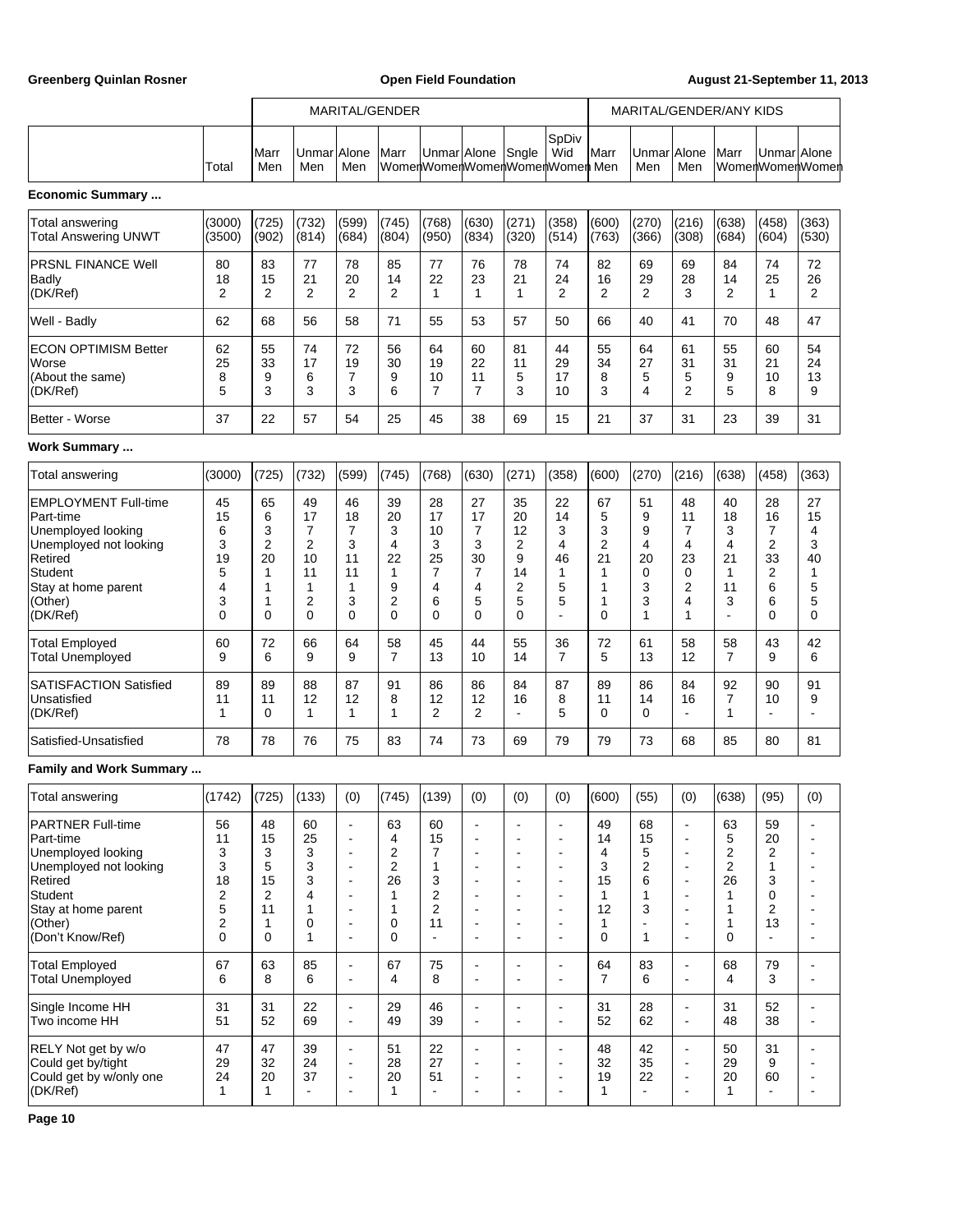|       | MARITAL/GENDER/<18 HOME |     |     |                                |  |                 |  |  |  |  |
|-------|-------------------------|-----|-----|--------------------------------|--|-----------------|--|--|--|--|
| Total | <b>I</b> Marr<br>Men    | Men | Men | Unmar Alone Marr   Unmar Alone |  | WomenWomenWomen |  |  |  |  |

# **Economic Summary ...**

| Total answering<br><b>Total Answering UNWT</b>                       | (3000)<br>(3500)   | (340)<br>(305)                  | (104)<br>(96)      | (63)<br>(70)  | (273)<br>(252)     | (163)<br>(162)    | (99)<br>(116)      |
|----------------------------------------------------------------------|--------------------|---------------------------------|--------------------|---------------|--------------------|-------------------|--------------------|
| <b>PRSNL FINANCE Well</b><br>Badly<br>(DK/Ref)                       | 80<br>18<br>2      | 83<br>14<br>3                   | 72<br>27<br>1      | 72<br>27<br>2 | 85<br>12<br>3      | 76<br>24          | 71<br>29           |
| Well - Badly                                                         | 62                 | 69                              | 45                 | 45            | 73                 | 51                | 42                 |
| <b>ECON OPTIMISM Better</b><br>Worse<br>(About the same)<br>(DK/Ref) | 62<br>25<br>8<br>5 | 57<br>35<br>6<br>$\overline{2}$ | 80<br>16<br>2<br>3 | 78<br>19<br>2 | 67<br>23<br>4<br>5 | 84<br>8<br>3<br>5 | 79<br>12<br>5<br>5 |
| Better - Worse                                                       | 37                 | 22                              | 64                 | 59            | 44                 | 76                | 67                 |

### **Work Summary ...**

| Total answering                                                                                                                                  | (3000)                                  | (340)                               | (104)                                          | (63)                              | (273)                              | (163)                               | (99)                                     |
|--------------------------------------------------------------------------------------------------------------------------------------------------|-----------------------------------------|-------------------------------------|------------------------------------------------|-----------------------------------|------------------------------------|-------------------------------------|------------------------------------------|
| <b>EMPLOYMENT Full-time</b><br>Part-time<br>Unemployed looking<br>Unemployed not looking<br>Retired<br>Student<br>Stay at home parent<br>(Other) | 45<br>15<br>6<br>3<br>19<br>5<br>4<br>3 | 85<br>3<br>4<br>$\overline{2}$<br>4 | 68<br>11<br>8<br>$\overline{2}$<br>3<br>5<br>2 | 65<br>16<br>3<br>4<br>3<br>3<br>4 | 49<br>21<br>3<br>4<br>4<br>16<br>2 | 44<br>16<br>10<br>6<br>6<br>14<br>3 | 49<br>11<br>7<br>0<br>10<br>4<br>16<br>3 |
| (DK/Ref)                                                                                                                                         | $\Omega$                                |                                     | $\overline{2}$                                 | 3                                 |                                    |                                     |                                          |
| <b>Total Employed</b><br><b>Total Unemployed</b>                                                                                                 | 60<br>9                                 | 88<br>6                             | 79<br>10                                       | 81<br>6                           | 70<br>7                            | 61<br>11                            | 60<br>7                                  |
| <b>SATISFACTION Satisfied</b><br>Unsatisfied<br>(DK/Ref)                                                                                         | 89<br>11                                | 89<br>11<br>$\Omega$                | 91<br>9                                        | 90<br>10                          | 94<br>6                            | 90<br>10                            | 85<br>15                                 |
| Satisfied-Unsatisfied                                                                                                                            | 78                                      | 78                                  | 83                                             | 80                                | 89                                 | 80                                  | 71                                       |

# **Family and Work Summary ...**

| Total answering                                                                                                                                                          | (1742)                                                                | (340)                              | (41)                         | (0) | (273)                       | (64)                     | (0) |
|--------------------------------------------------------------------------------------------------------------------------------------------------------------------------|-----------------------------------------------------------------------|------------------------------------|------------------------------|-----|-----------------------------|--------------------------|-----|
| <b>PARTNER Full-time</b><br>Part-time<br>Unemployed looking<br>Unemployed not looking<br>Retired<br><b>Student</b><br>Stay at home parent<br>(Other)<br>(Don't Know/Ref) | 56<br>11<br>3<br>3<br>18<br>$rac{2}{5}$<br>$\overline{2}$<br>$\Omega$ | 54<br>18<br>5<br>4<br>1<br>17<br>0 | 75<br>19<br>1<br>2<br>1<br>3 |     | 83<br>4<br>3<br>4<br>3<br>0 | 67<br>16<br>1<br>3<br>11 |     |
| <b>Total Employed</b><br><b>Total Unemployed</b>                                                                                                                         | 67<br>6                                                               | 72<br>9                            | 94<br>3                      |     | 88<br>4                     | 83<br>2                  |     |
| Single Income HH<br>Two income HH                                                                                                                                        | 31<br>51                                                              | 32<br>64                           | 26<br>72                     |     | 30<br>64                    | 51<br>47                 |     |
| RELY Not get by w/o<br>Could get by/tight<br>Could get by w/only one<br>(DK/Ref)                                                                                         | 47<br>29<br>24<br>1                                                   | 45<br>35<br>19                     | 45<br>33<br>22               |     | 51<br>29<br>21              | 24<br>9<br>67            |     |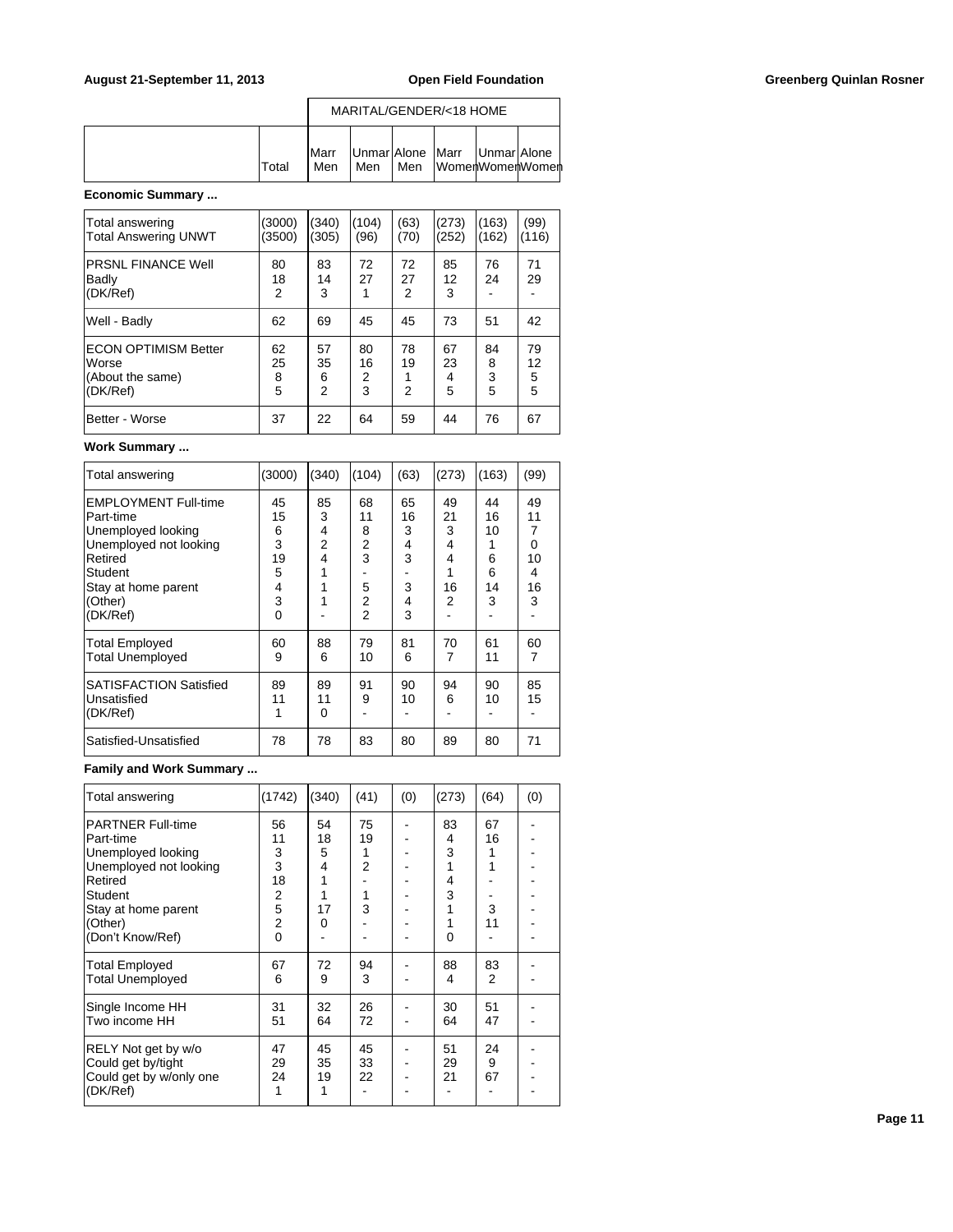|                          |       | <b>GENDER</b> |       |               |              | AGE MEN     |             |             |               |             |
|--------------------------|-------|---------------|-------|---------------|--------------|-------------|-------------|-------------|---------------|-------------|
|                          | Total | Men           | Women | $118 -$<br>29 | $30 -$<br>39 | - 40 <br>49 | l50 -<br>64 | lOver<br>64 | $118 -$<br>49 | lOver<br>49 |
| ntorgonorational Qummary |       |               |       |               |              |             |             |             |               |             |

# **Intergenerational Summary ...**

| Total answering                                                                                                  | (3000)                    | (1470)                    | (1530)                    | (382)                     | (277)                            | (275)                           | (319)                | (164)                                      | (934)                     | (482)                                |
|------------------------------------------------------------------------------------------------------------------|---------------------------|---------------------------|---------------------------|---------------------------|----------------------------------|---------------------------------|----------------------|--------------------------------------------|---------------------------|--------------------------------------|
| <b>PARENTS Married</b><br>Divorced or separated<br>Never married/together<br>Not married/not togethr<br>(DK/Ref) | 74<br>18<br>2<br>4<br>1   | 72<br>20<br>2<br>5        | 76<br>17<br>3<br>4<br>1   | 54<br>31<br>3<br>12<br>1  | 70<br>21<br>6<br>3               | 72<br>23<br>3<br>$\overline{2}$ | 85<br>11<br>2        | 87<br>9<br>2<br>$\Omega$<br>$\overline{2}$ | 64<br>25<br>2<br>7<br>1   | 86<br>10<br>1<br>1<br>$\overline{2}$ |
| <b>Total Two-Parent</b><br><b>Total Single-Parent</b>                                                            | 76<br>22                  | 74<br>25                  | 78<br>20                  | 57<br>42                  | 71<br>27                         | 75<br>25                        | 86<br>12             | 89<br>9                                    | 66<br>32                  | 87<br>11                             |
| FINANCIALLY Better off<br>Worse off<br>The same<br>(Don't Know/Ref)                                              | 39<br>22<br>37<br>2       | 38<br>22<br>37<br>3       | 40<br>21<br>37<br>2       | 29<br>27<br>41<br>3       | 30<br>22<br>45<br>$\overline{2}$ | 33<br>28<br>36<br>3             | 48<br>17<br>32<br>3  | 65<br>7<br>26<br>$\mathfrak{p}$            | 31<br>26<br>41<br>3       | 54<br>14<br>30<br>3                  |
| Better - Worse                                                                                                   | 17                        | 16                        | 18                        | 2                         | 8                                | 5                               | 31                   | 57                                         | 5                         | 40                                   |
| PARENT COLLEGE Yes one<br>Yes two parents<br>No<br>(DK/Ref)<br><b>Total Yes</b>                                  | 21<br>15<br>61<br>3<br>36 | 23<br>18<br>56<br>3<br>41 | 19<br>11<br>67<br>3<br>30 | 29<br>22<br>44<br>4<br>52 | 30<br>28<br>40<br>3<br>57        | 20<br>17<br>60<br>3<br>37       | 23<br>13<br>64<br>36 | 9<br>5<br>85<br>2<br>13                    | 27<br>22<br>47<br>3<br>49 | 18<br>10<br>71<br>1<br>28            |
| More than Parent<br>Less than Parent                                                                             | 12<br>23                  | 11<br>27                  | 13<br>19                  | 3<br>42                   | 6<br>37                          | 21<br>21                        | 14<br>18             | 19<br>6                                    | 9<br>35                   | 15<br>14                             |

# **Q7 Level of stress ...**

| <b>Total Answering</b> | (3000) | (1470) | (1530) | (382) | (277) | (275)    | (319) | (164) | (934) | (482) |
|------------------------|--------|--------|--------|-------|-------|----------|-------|-------|-------|-------|
| 10                     | 9      |        | 11     | 5     | 8     | 9        | 9     | 5     |       |       |
| 19                     | 4      | 4      | 4      | 2     | 4     | 6        | 5     | 2     | 4     | 4     |
| 8                      | 10     | 9      | 12     | 7     | 5     | 10       | 12    | 10    | 7     | 12    |
|                        | 12     | 13     | 11     | 18    | 14    | 17       | 8     | 6     | 17    |       |
| 6                      | 10     | 12     | 8      | 11    | 17    | 16       | 8     | 6     | 14    | 8     |
| 5                      | 23     | 22     | 24     | 23    | 15    | 21       | 28    | 26    | 20    | 27    |
| 4                      | 8      | 9      | 7      | 10    | 17    | 6        | 6     | 5     | 11    | 6     |
| 3                      | 6      |        | 5      | 12    | 7     | 3        | 8     | 6     | 8     |       |
|                        | 5      | 5      | 6      | 4     | 3     | 4        | 5     | 13    | 4     | 8     |
|                        | 3      | 3      | 3      | 3     | 7     |          | 3     | 4     | 4     | 3     |
|                        |        |        |        | 6     | 2     | 6        | 6     | 16    | 5     | 9     |
| (DK/Ref)               |        |        | 2      |       |       | $\Omega$ | 3     |       | 0     | 2     |
| Mean                   | 5.4    | 5.3    | 5.6    | 5.1   | 5.4   | 5.9      | 5.5   | 4.3   | 5.4   | 5.1   |
| 10                     | 9      | 7      | 11     | 5     | 8     | 9        | 9     | 5     | 7     | 7     |
| 8-10                   | 23     | 20     | 27     | 14    | 17    | 25       | 25    | 17    | 18    | 23    |
| $6 - 10$               | 46     | 45     | 47     | 42    | 49    | 59       | 42    | 29    | 49    | 38    |
| $0-5$                  | 53     | 54     | 51     | 58    | 51    | 41       | 55    | 70    | 51    | 60    |
| (DK/Ref)               |        |        | 2      |       |       | 0        | 3     | 1     | 0     | 2     |

### **Q8 Cause of stress ...**

| Total answering         | (3000) | (1470) | 1530) | (382) | (277) | (275) | (319) | (164) | (934) | (482) |
|-------------------------|--------|--------|-------|-------|-------|-------|-------|-------|-------|-------|
| Bills and expenses      | 36     | 35     | 37    | 28    | 40    | 49    | 35    | 22    | 38    | 31    |
| Your job                | 24     | 27     | 22    | 32    | 32    | 25    | 30    | 8     | 30    | 22    |
| Balance caretake/career | 14     | 15     | 13    | 22    | 22    | 13    | 10    | 3     | 19    |       |
| Your family's health    | 14     | 12     | 16    | 11    | 9     |       | 16    | 15    | 9     | 16    |
| Your health             | 13     | 12     | 14    | 6     | 6     | 10    | 16    | 28    |       | 20    |
| Caring for your kids    | 11     | 10     | 13    | 5     | 11    | 14    | 10    | 8     | 9     | 10    |
| Relationship w/partner  | 8      | 10     | 6     | 16    | 11    | 12    | 4     | 5     | 13    | Λ     |
| Being alone             |        | 4      | 5     | 3     |       |       | 3     | 8     | 3     |       |
| (Other)                 | 9      | 9      | a     | 10    | 5     | a     | 9     | 15    | 8     | 11    |
| (DK/Ref)                |        |        |       | ົ     | ⌒     |       | 3     | 13    | າ     | 6     |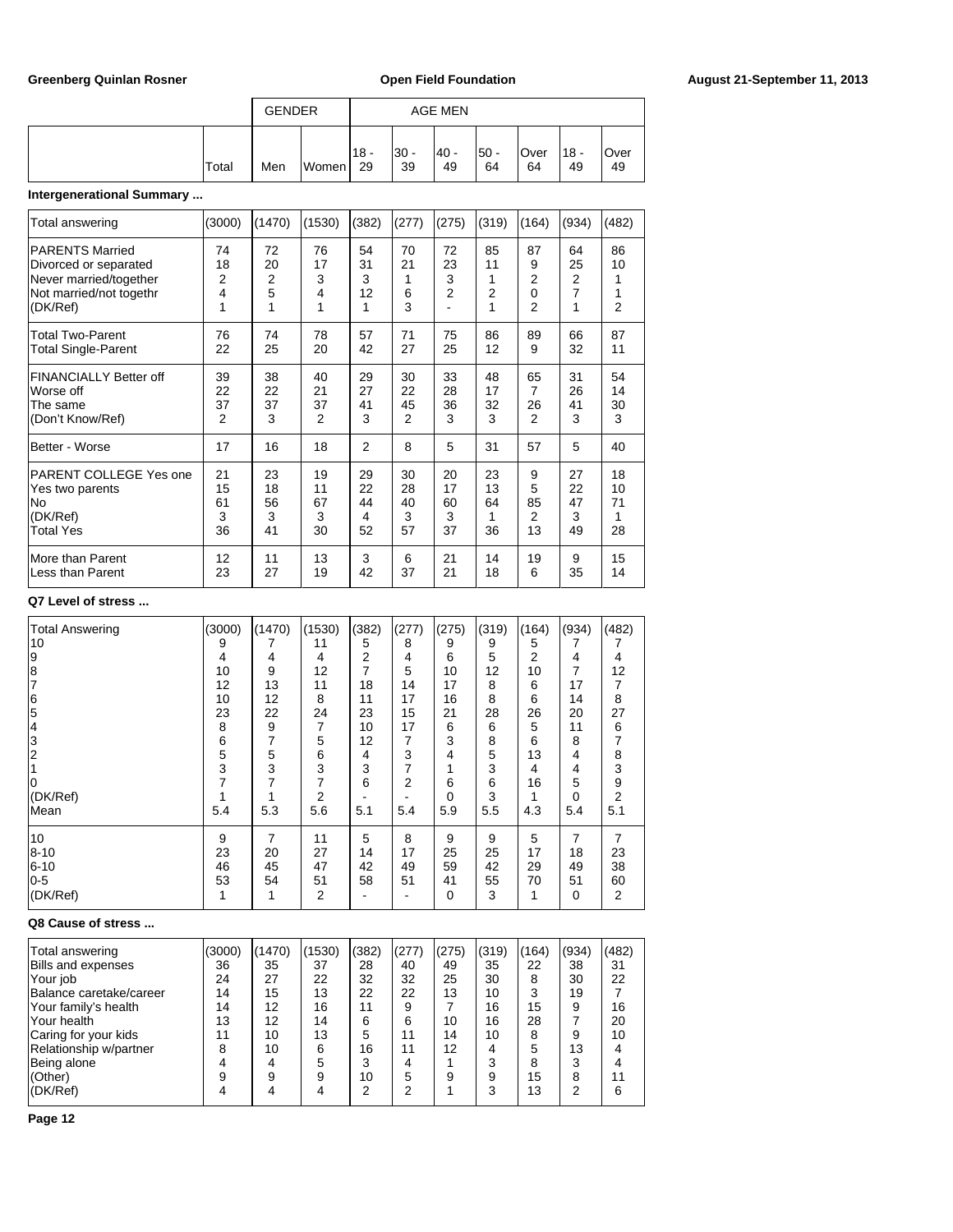|  |       | AGE WOMEN     |            |             |          |            |             |            | <b>RACE MEN</b> |              |               |                     |  |
|--|-------|---------------|------------|-------------|----------|------------|-------------|------------|-----------------|--------------|---------------|---------------------|--|
|  | Total | $118 -$<br>29 | 30 -<br>39 | - 40 <br>49 | 50<br>64 | Over<br>64 | '18 -<br>49 | Over<br>49 | <b>I</b> White  | <b>Black</b> | Hisp<br>lanic | Non<br><b>White</b> |  |

# **Intergenerational Summary ...**

| Total answering                                                                                                  | (3000)             | (248)                   | (233)                   | (265)                           | (401)                                        | (316)        | (746)                   | (718)                   | (958)                   | (166)                    | (210)                                 | (490)                    |
|------------------------------------------------------------------------------------------------------------------|--------------------|-------------------------|-------------------------|---------------------------------|----------------------------------------------|--------------|-------------------------|-------------------------|-------------------------|--------------------------|---------------------------------------|--------------------------|
| <b>PARENTS Married</b><br>Divorced or separated<br>Never married/together<br>Not married/not togethr<br>(DK/Ref) | 74<br>18<br>2<br>4 | 56<br>29<br>5<br>9<br>1 | 73<br>16<br>6<br>4<br>1 | 76<br>16<br>5<br>$\overline{2}$ | 79<br>16<br>$\overline{2}$<br>$\overline{2}$ | 89<br>9<br>1 | 68<br>20<br>4<br>6<br>1 | 83<br>13<br>1<br>2<br>1 | 76<br>20<br>0<br>2<br>1 | 68<br>12<br>5<br>14<br>1 | 55<br>24<br>5<br>13<br>$\overline{2}$ | 63<br>20<br>5<br>10<br>1 |
| <b>Total Two-Parent</b>                                                                                          | 76                 | 61                      | 79                      | 77                              | 80                                           | 90           | 72                      | 84                      | 77                      | 73                       | 61                                    | 68                       |
| <b>Total Single-Parent</b>                                                                                       | 22                 | 38                      | 20                      | 21                              | 18                                           | 9            | 26                      | 14                      | 22                      | 26                       | 37                                    | 30                       |
| <b>FINANCIALLY Better off</b>                                                                                    | 39                 | 25                      | 38                      | 36                              | 42                                           | 49           | 33                      | 45                      | 39                      | 32                       | 46                                    | 37                       |
| Worse off                                                                                                        | 22                 | 29                      | 20                      | 27                              | 22                                           | 11           | 26                      | 17                      | 24                      | 24                       | 13                                    | 17                       |
| The same                                                                                                         | 37                 | 43                      | 41                      | 33                              | 35                                           | 37           | 39                      | 36                      | 34                      | 39                       | 39                                    | 43                       |
| (Don't Know/Ref)                                                                                                 | 2                  | 2                       | 0                       | 4                               | 1                                            | 3            | 2                       | 2                       | 3                       | 5                        | $\overline{2}$                        | 2                        |
| Better - Worse                                                                                                   | 17                 | -4                      | 17                      | 9                               | 20                                           | 38           | 7                       | 28                      | 16                      | 8                        | 33                                    | 19                       |
| PARENT COLLEGE Yes one                                                                                           | 21                 | 29                      | 20                      | 23                              | 18                                           | 9            | 24                      | 14                      | 22                      | 25                       | 29                                    | 27                       |
| Yes two parents                                                                                                  | 15                 | 21                      | 19                      | 11                              | 9                                            | 4            | 17                      | 6                       | 20                      | 18                       | 5                                     | 14                       |
| No.                                                                                                              | 61                 | 48                      | 57                      | 60                              | 71                                           | 85           | 55                      | 77                      | 56                      | 54                       | 63                                    | 56                       |
| (DK/Ref)                                                                                                         | 3                  | 2                       | 4                       | 6                               | 2                                            | 3            | 4                       | 2                       | 2                       | 4                        | 3                                     | 4                        |
| <b>Total Yes</b>                                                                                                 | 36                 | 50                      | 39                      | 35                              | 26                                           | 13           | 41                      | 20                      | 42                      | 43                       | 34                                    | 40                       |
| More than Parent                                                                                                 | 12                 | 3                       | 22                      | 16                              | 14                                           | 11           | 14                      | 12                      | 13                      | 5                        | 9                                     | 7                        |
| Less than Parent                                                                                                 | 23                 | 40                      | 20                      | 21                              | 15                                           | 7            | 27                      | 11                      | 25                      | 35                       | 29                                    | 32                       |

### **Q7 Level of stress ...**

| <b>Total Answering</b> | (3000) | (248) | (233) | (265) | (401) | (316) | (746) | (718) | (958) | (166) | (210) | (490) |
|------------------------|--------|-------|-------|-------|-------|-------|-------|-------|-------|-------|-------|-------|
| 10                     | 9      | 5     | 6     | 18    | 14    | 8     | 10    | 11    | 6     | 16    |       | 9     |
| 9                      | 4      | 4     | 4     | 3     | 4     | 4     | 4     | 4     | 4     | 4     | 3     | 3     |
| 8                      | 10     | 15    | 7     | 16    | 12    | 11    | 13    | 12    | 9     | 6     | 11    | 7     |
|                        | 12     | 15    | 14    | 12    | 10    | 8     | 14    | 9     | 13    | 12    | 11    | 14    |
| 6                      | 10     | 13    | 10    | 3     | 10    |       | 9     | 9     | 12    | 9     | 14    | 13    |
| 5                      | 23     | 21    | 25    | 20    | 25    | 26    | 22    | 25    | 23    | 23    | 23    | 21    |
| 4                      | 8      | 8     | 6     |       | 6     | 8     |       | 7     | 11    | 4     | 5     | 6     |
| 3                      | 6      | 8     | 6     | 3     | 6     | 5     | 5     | 5     |       | 5     | 12    | 8     |
| 2                      | 5      |       | 12    | 6     | 3     | 6     | 8     | 4     | 5     |       | 3     | 4     |
|                        | 3      |       |       | 5     | 3     | 4     | 2     | 4     | 2     | 2     | 2     | 5     |
| 10                     |        | 3     | 6     | 6     | 5     | 12    | 5     | 8     | 6     | 11    | 8     | 8     |
| (DK/Ref)               |        |       | 3     |       | 2     | 2     |       | 2     |       |       |       |       |
| Mean                   | 5.4    | 5.7   | 5.2   | 6.0   | 5.9   | 5.1   | 5.6   | 5.5   | 5.3   | 5.5   | 5.3   | 5.2   |
| 10                     | 9      | 5     | 6     | 18    | 14    | 8     | 10    | 11    | 6     | 16    | 7     | 9     |
| $ 8 - 10 $             | 23     | 24    | 17    | 37    | 30    | 23    | 27    | 27    | 20    | 26    | 21    | 19    |
| 6-10                   | 46     | 52    | 41    | 52    | 49    | 39    | 49    | 45    | 45    | 47    | 46    | 47    |
| 10-5                   | 53     | 48    | 55    | 48    | 49    | 60    | 50    | 54    | 54    | 51    | 53    | 52    |
| (DK/Ref)               |        |       | 3     |       | 2     | 2     | 1     | 2     |       | 1     | 1     | 1     |

### **Q8 Cause of stress ...**

| Total answering<br>Bills and expenses<br>Your job<br>Balance caretake/career<br>Your family's health<br>'Your health<br>Caring for your kids<br>Relationship w/partner | (3000)<br>36<br>24<br>14<br>14<br>13 | (248)<br>35<br>37<br>19<br>15<br>10<br>a<br>8 | (233)<br>41<br>31<br>17<br>11<br>19 | (265)<br>45<br>18<br>14<br>17<br>10<br>15<br>ົ | (401)<br>36<br>23<br>12<br>15<br>13<br>13<br>6 | (316)<br>31<br>4<br>8<br>21<br>26<br>6<br>3 | (746)<br>40<br>29<br>17<br>13<br>10<br>14<br>8 | (718)<br>34<br>15<br>10<br>18<br>19<br>10 | (958)<br>37<br>27<br>15<br>12<br>13<br>11<br>11<br>ົ | (166)<br>33<br>23<br>13<br>8<br>16<br>10<br>5 | (210)<br>42<br>27<br>13<br>9<br>8<br>6<br>9<br>⌒ | (490)<br>31<br>26<br>15<br>11<br>11<br>8 |
|------------------------------------------------------------------------------------------------------------------------------------------------------------------------|--------------------------------------|-----------------------------------------------|-------------------------------------|------------------------------------------------|------------------------------------------------|---------------------------------------------|------------------------------------------------|-------------------------------------------|------------------------------------------------------|-----------------------------------------------|--------------------------------------------------|------------------------------------------|
| Being alone<br>(Other)<br>(DK/Ref)                                                                                                                                     |                                      | 11<br>3                                       | 5<br>5<br>っ                         | ົ                                              | 9<br>З                                         | 12<br>13<br>10                              | 3<br>8<br>2                                    | 11<br>6                                   | 8<br>ີ                                               | 6<br>12<br>8                                  | 8<br>3                                           | 10<br>5                                  |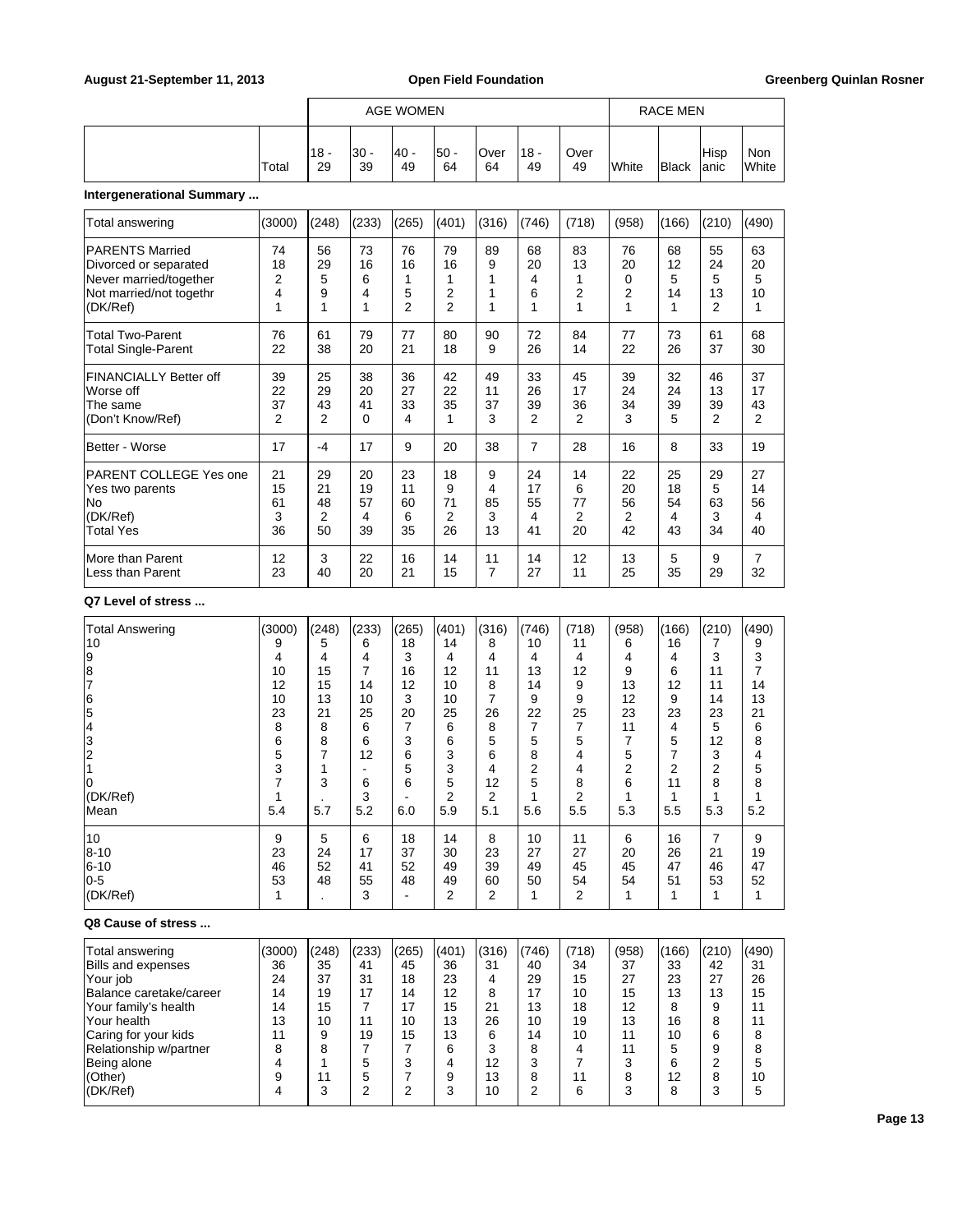|              |                | <b>RACE WOMEN</b> |  |              |  |  |
|--------------|----------------|-------------------|--|--------------|--|--|
| <b>Total</b> | <b>I</b> White | Black Hisp        |  | Non<br>White |  |  |

# **Intergenerational Summary ...**

| Total answering               | (3000) | (1052) | (194) | (210)          | (470)          |
|-------------------------------|--------|--------|-------|----------------|----------------|
| <b>PARENTS Married</b>        | 74     | 81     | 56    | 65             | 63             |
| Divorced or separated         | 18     | 16     | 11    | 23             | 18             |
| Never married/together        | 2      | 1      | 14    | 3              | 8              |
| Not married/not togethr       | 4      | 1      | 16    | $\overline{7}$ | 10             |
| (DK/Ref)                      | 1      | 1      | 3     | 1              | 2              |
| <b>Total Two-Parent</b>       | 76     | 82     | 70    | 69             | 71             |
| <b>Total Single-Parent</b>    | 22     | 17     | 27    | 30             | 27             |
| <b>FINANCIALLY Better off</b> | 39     | 39     | 37    | 47             | 41             |
| Worse off                     | 22     | 23     | 22    | 14             | 18             |
| The same                      | 37     | 36     | 37    | 38             | 39             |
| (Don't Know/Ref)              | 2      | 2      | 4     | 1              | $\overline{2}$ |
| Better - Worse                | 17     | 16     | 15    | 33             | 23             |
| PARENT COLLEGE Yes one        | 21     | 19     | 22    | 12             | 17             |
| Yes two parents               | 15     | 12     | 10    | 6              | 10             |
| No                            | 61     | 66     | 63    | 76             | 68             |
| (DK/Ref)                      | 3      | 2      | 6     | 5              | 5              |
| <b>Total Yes</b>              | 36     | 31     | 32    | 19             | 27             |
| More than Parent              | 12     | 14     | 10    | 8              | 11             |
| Less than Parent              | 23     | 19     | 22    | 13             | 18             |

# **Q7 Level of stress ...**

| <b>Total Answering</b><br>10<br>9<br>8<br>$\overline{7}$<br>6<br>5<br>4<br>3<br>2<br>0<br>(DK/Ref)<br>Mean | (3000)<br>9<br>4<br>10<br>12<br>10<br>23<br>8<br>6<br>5<br>3<br>$\overline{7}$<br>1<br>5.4 | (1052)<br>11<br>5<br>14<br>12<br>9<br>22<br>$\overline{7}$<br>5<br>6<br>$\frac{3}{5}$<br>1<br>5.8 | (194)<br>12<br>6<br>5<br>7<br>8<br>32<br>8<br>6<br>6<br>1<br>5<br>4<br>5.6 | (210)<br>10<br>1<br>11<br>11<br>9<br>24<br>7<br>6<br>7<br>2<br>11<br>5.1 | (470)<br>10<br>3<br>9<br>10<br>$\overline{7}$<br>29<br>6<br>$\frac{5}{7}$<br>1<br>10<br>2<br>5.2 |
|------------------------------------------------------------------------------------------------------------|--------------------------------------------------------------------------------------------|---------------------------------------------------------------------------------------------------|----------------------------------------------------------------------------|--------------------------------------------------------------------------|--------------------------------------------------------------------------------------------------|
| 10<br>8-10<br>$6 - 10$<br>$0-5$<br>(DK/Ref)                                                                | 9<br>23<br>46<br>53<br>1                                                                   | 11<br>29<br>50<br>48<br>1                                                                         | 12<br>23<br>38<br>58<br>4                                                  | 10<br>22<br>42<br>58                                                     | 10<br>22<br>39<br>59<br>2                                                                        |

### **Q8 Cause of stress ...**

| Total answering<br>Bills and expenses<br>Your job<br>Balance caretake/career<br>Your family's health | (3000)<br>36<br>24<br>14<br>14 | (1052)<br>35<br>22<br>13<br>16 | (194)<br>44<br>18<br>19<br>16 | (210)<br>44<br>21<br>9<br>16 | (470)<br>43<br>21<br>14<br>16 |  |
|------------------------------------------------------------------------------------------------------|--------------------------------|--------------------------------|-------------------------------|------------------------------|-------------------------------|--|
| lYour health                                                                                         | 13                             | 15                             | 14                            | 13                           | 13                            |  |
| Caring for your kids                                                                                 | 11                             | 13                             |                               | 14                           | 12                            |  |
| Relationship w/partner                                                                               | 8                              | 5                              | 8                             | 8                            |                               |  |
| Being alone                                                                                          |                                | 6                              | 3                             | 4                            |                               |  |
| (Other)                                                                                              | 9                              | 9                              | 8                             | 12                           | 10                            |  |
| (DK/Ref)                                                                                             |                                | 4                              | 5                             | 4                            |                               |  |
|                                                                                                      |                                |                                |                               |                              |                               |  |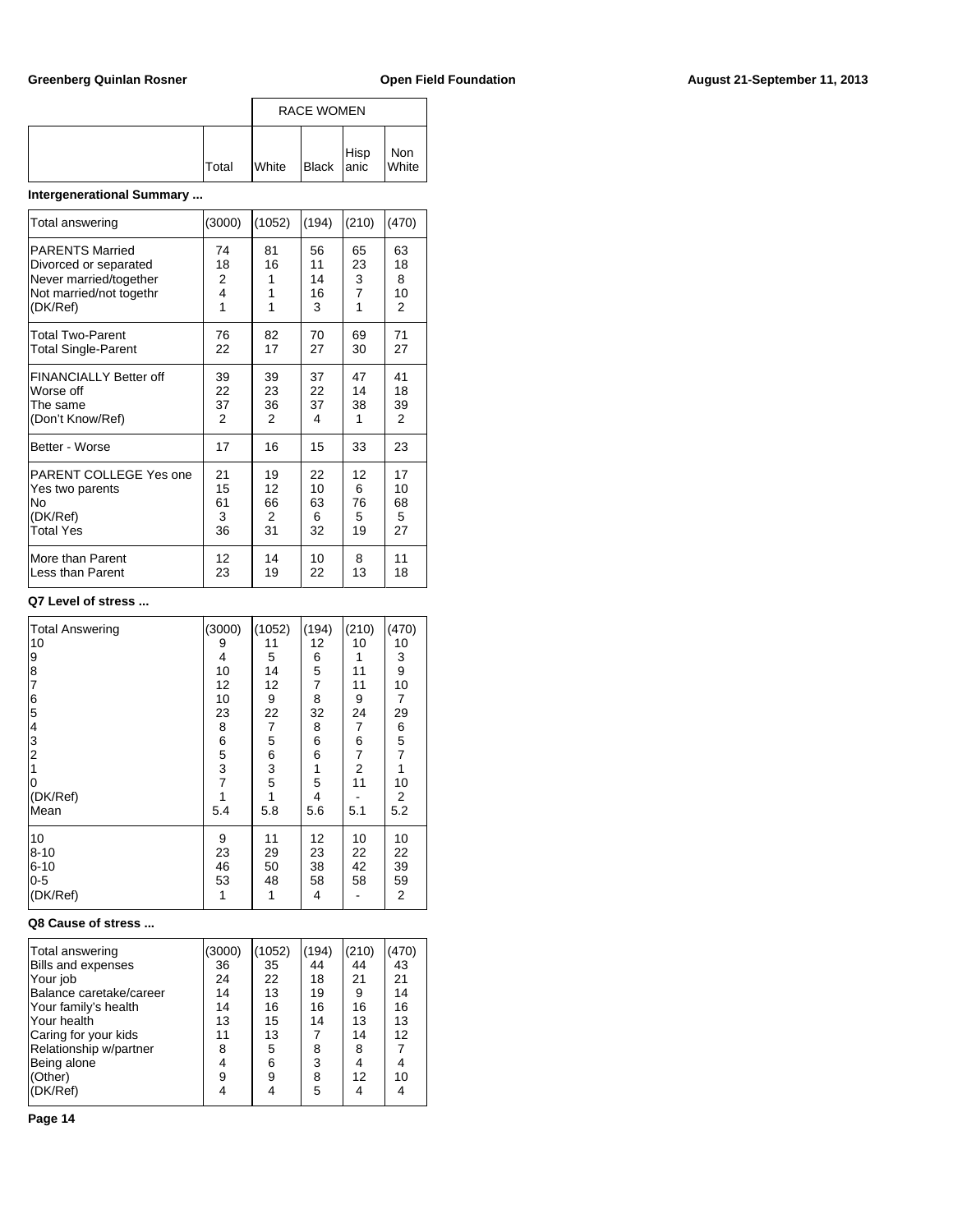### RACE/GENDER/AGE

|       | White White White White Black Black Black Black Hisp |                                                                                                |                |  |       |                        |  | <b>Hisp</b> | Hisp | <b>Hisp</b>   |
|-------|------------------------------------------------------|------------------------------------------------------------------------------------------------|----------------|--|-------|------------------------|--|-------------|------|---------------|
|       |                                                      | [Young   Older   Young   Older   Young   Older   Young   Older   Young   Older   Young   Older |                |  |       |                        |  |             |      |               |
| Total | Men                                                  | Men                                                                                            | WomenWomen Men |  | l Men | ∣WomerlWomerl Men ∣Men |  |             |      | ∣WomerlWomerl |

# **Intergenerational Summary ...**

| Total answering                                                                                                  | (3000)                           | (550)                          | (370)                     | (438)                     | (566)                                 | (118)                     | (44)                     | (119)                     | (68)                      | (163)                    | (41)                    | (139)                    | (64)                     |
|------------------------------------------------------------------------------------------------------------------|----------------------------------|--------------------------------|---------------------------|---------------------------|---------------------------------------|---------------------------|--------------------------|---------------------------|---------------------------|--------------------------|-------------------------|--------------------------|--------------------------|
| <b>PARENTS Married</b><br>Divorced or separated<br>Never married/together<br>Not married/not togethr<br>(DK/Ref) | 74<br>18<br>2<br>4<br>1          | 67<br>28<br>$\Omega$<br>4<br>1 | 89<br>10<br>0<br>0<br>1   | 76<br>21<br>0<br>2<br>1   | 86<br>13<br>$\Omega$<br>$\Omega$<br>1 | 64<br>12<br>5<br>18<br>1  | 76<br>14<br>8<br>1       | 47<br>9<br>20<br>21<br>3  | 70<br>13<br>4<br>8<br>4   | 50<br>29<br>7<br>14<br>1 | 74<br>7<br>1<br>10<br>7 | 60<br>28<br>3<br>7<br>1  | 74<br>13<br>5<br>7<br>2  |
| <b>Total Two-Parent</b><br><b>Total Single-Parent</b>                                                            | 76<br>22                         | 67<br>31                       | 89<br>10                  | 76<br>22                  | 86<br>13                              | 69<br>30                  | 85<br>15                 | 67<br>30                  | 74<br>22                  | 56<br>43                 | 76<br>17                | 63<br>36                 | 79<br>19                 |
| <b>FINANCIALLY Better off</b><br>Worse off<br>The same<br>(Don't Know/Ref)                                       | 39<br>22<br>37<br>$\overline{2}$ | 30<br>29<br>38<br>3            | 55<br>14<br>28<br>3       | 29<br>30<br>39<br>2       | 46<br>18<br>35<br>1                   | 27<br>29<br>38<br>6       | 47<br>13<br>38<br>3      | 36<br>26<br>34<br>4       | 38<br>17<br>42<br>3       | 47<br>14<br>38<br>2      | 41<br>12<br>44<br>2     | 44<br>15<br>40<br>0      | 51<br>12<br>34<br>3      |
| Better - Worse                                                                                                   | 17                               | $\Omega$                       | 40                        | $-1$                      | 28                                    | $-2$                      | 34                       | 10                        | 21                        | 33                       | 29                      | 30                       | 39                       |
| <b>PARENT COLLEGE Yes one</b><br>Yes two parents<br>lNo<br>(DK/Ref)<br><b>Total Yes</b>                          | 21<br>15<br>61<br>3<br>36        | 23<br>27<br>47<br>3<br>50      | 21<br>10<br>68<br>1<br>32 | 28<br>20<br>49<br>3<br>47 | 14<br>$\overline{7}$<br>78<br>1<br>21 | 29<br>22<br>44<br>5<br>51 | 10<br>7<br>83<br>0<br>16 | 26<br>15<br>57<br>3<br>40 | 15<br>4<br>71<br>10<br>18 | 35<br>6<br>56<br>3<br>41 | 8<br>87<br>4<br>9       | 13<br>8<br>73<br>6<br>21 | 12<br>4<br>81<br>3<br>16 |
| More than Parent<br>Less than Parent                                                                             | 12<br>23                         | 11<br>31                       | 17<br>16                  | 15<br>31                  | 13<br>11                              | 5<br>43                   | 6<br>12                  | 11<br>27                  | 10<br>13                  | 8<br>36                  | 12<br>5                 | 7<br>14                  | 8<br>13                  |

### **Q7 Level of stress ...**

| <b>Total Answering</b>                            | (3000) | (550) | (370)          | (438)          | (566)          | (118)          | (44)           | (119)    | (68)           | (163)          | (41)           | (139) | (64) |
|---------------------------------------------------|--------|-------|----------------|----------------|----------------|----------------|----------------|----------|----------------|----------------|----------------|-------|------|
| 10                                                | 9      | 5     | 7              | 11             | 11             | 19             | 10             | 8        | 17             | 6              | 9              | 10    | 11   |
|                                                   | 4      | 5     | 4              | 4              | 4              | 4              | 2              | 7        | 5              | $\overline{2}$ | 3              | 1     | 1    |
| $\begin{array}{c} 9 \\ 8 \\ 7 \end{array}$        | 10     | 9     | 11             | 15             | 12             | 3              | 16             | 5        | $\overline{7}$ | 11             | 12             | 11    | 12   |
|                                                   | 12     | 17    | $\overline{7}$ | 16             | 9              | 15             | 4              | 8        | 5              | 11             | 13             | 10    | 13   |
| $\overline{6}$                                    | 10     | 14    | 8              | 10             | 9              | 9              | 10             | 7        | 9              | 15             | 9              | 10    | 5    |
| $\overline{5}$                                    | 23     | 19    | 28             | 17             | 26             | 24             | 22             | 31       | 31             | 22             | 29             | 26    | 17   |
|                                                   | 8      | 15    | 6              | 7              | 7              | 4              | $\overline{2}$ | 9        | 6              | 5              | 4              | 7     | 8    |
| $\begin{array}{c}\n4 \\ 3 \\ 2 \\ 1\n\end{array}$ | 6      | 7     | $\overline{7}$ | 5              | 5              | 3              | 9              |          | 3              | 15             | 4              | 6     | 6    |
|                                                   | 5      | 4     | 8              | 9              | 4              | 7              | 6              | 8        | 3              | 3              | 3              | 6     | 10   |
|                                                   | 3      | 2     | 3              | 3              | 4              | 1              | 5              | $\Omega$ | $\overline{2}$ | $\overline{2}$ | $\overline{2}$ | 1     | 5    |
| ١o                                                | 7      | 4     | 8              | $\overline{2}$ | 7              | 10             | 9              | 2        | 11             | $\overline{7}$ | 11             | 12    | 11   |
| (DK/Ref)                                          | 1      | 0     | $\overline{2}$ |                | $\overline{2}$ | $\blacksquare$ | 4              | 7        | 1              |                | 1              | ۰     |      |
| Mean                                              | 5.4    | 5.6   | 5.0            | 5.9            | 5.6            | 5.7            | 5.2            | 5.5      | 5.6            | 5.2            | 5.5            | 5.2   | 5.0  |
| 10                                                | 9      | 5     | $\overline{7}$ | 11             | 11             | 19             | 10             | 8        | 17             | 6              | 9              | 10    | 11   |
| $8 - 10$                                          | 23     | 19    | 22             | 31             | 27             | 26             | 29             | 20       | 29             | 20             | 24             | 22    | 24   |
| $6 - 10$                                          | 46     | 50    | 36             | 57             | 45             | 51             | 42             | 35       | 43             | 46             | 47             | 43    | 43   |
| $ 0-5$                                            | 53     | 50    | 61             | 43             | 53             | 49             | 53             | 58       | 56             | 54             | 53             | 57    | 57   |
| (DK/Ref)                                          | 1      | 0     | $\overline{2}$ |                | $\overline{2}$ | ۰              | 4              | 7        | 1              |                | 1              | ۰     |      |
| Q8 Cause of stress                                |        |       |                |                |                |                |                |          |                |                |                |       |      |
| Total answering                                   | (3000) | (550) | (370)          | (438)          | (566)          | (118)          | (44)           | (119)    | (68)           | (163)          | (41)           | (139) | (64) |
| <b>Bills and expenses</b>                         | 36     | 43    | 30             | 38             | 31             | 31             | 40             | 42       | 50             | 45             | 31             | 50    | 34   |
| Your job                                          | 24     | 32    | 21             | 32             | 15             | 26             | 16             | 24       | $\overline{7}$ | 26             | 38             | 24    | 16   |
| Balance caretake/career                           | 14     | 20    | $\overline{7}$ | 17             | 10             | 14             | 12             | 22       | 14             | 15             | 8              | 11    | 6    |
| Your family's health                              | 14     | 9     | 17             | 12             | 18             | 10             | 4              | 18       | 12             | 6              | 16             | 15    | 18   |
| Your health                                       | 13     | 6     | 20             | 11             | 19             | 14             | 22             | 10       | 21             | 6              | 20             | 10    | 20   |
| Caring for your kids                              | 11     | 10    | 11             | 15             | 10             | 11             | 6              | 8        | 6              | 6              | 6              | 13    | 15   |
| Relationship w/partner                            | 8      | 16    | 4              | 7              | 4              | 5              | 5              | 11       | 5              | 10             | 7              | 9     | 7    |
| Being alone                                       | 4      |       | 4              | 4              | 7              | 4              | 12             | 2        | 4              | 2              | 3              | 2     | 7    |
| (Other)                                           | 9      | 5     | 13             | 7              | 11             | 16             | 3              | 9        | 5              | 9              | 5              | 9     | 20   |

(DK/Ref) | 4 | 1 | 6 | 1 | 6 | 5 | 12 | 2 | 6 | 3 | 3 | 4 | 6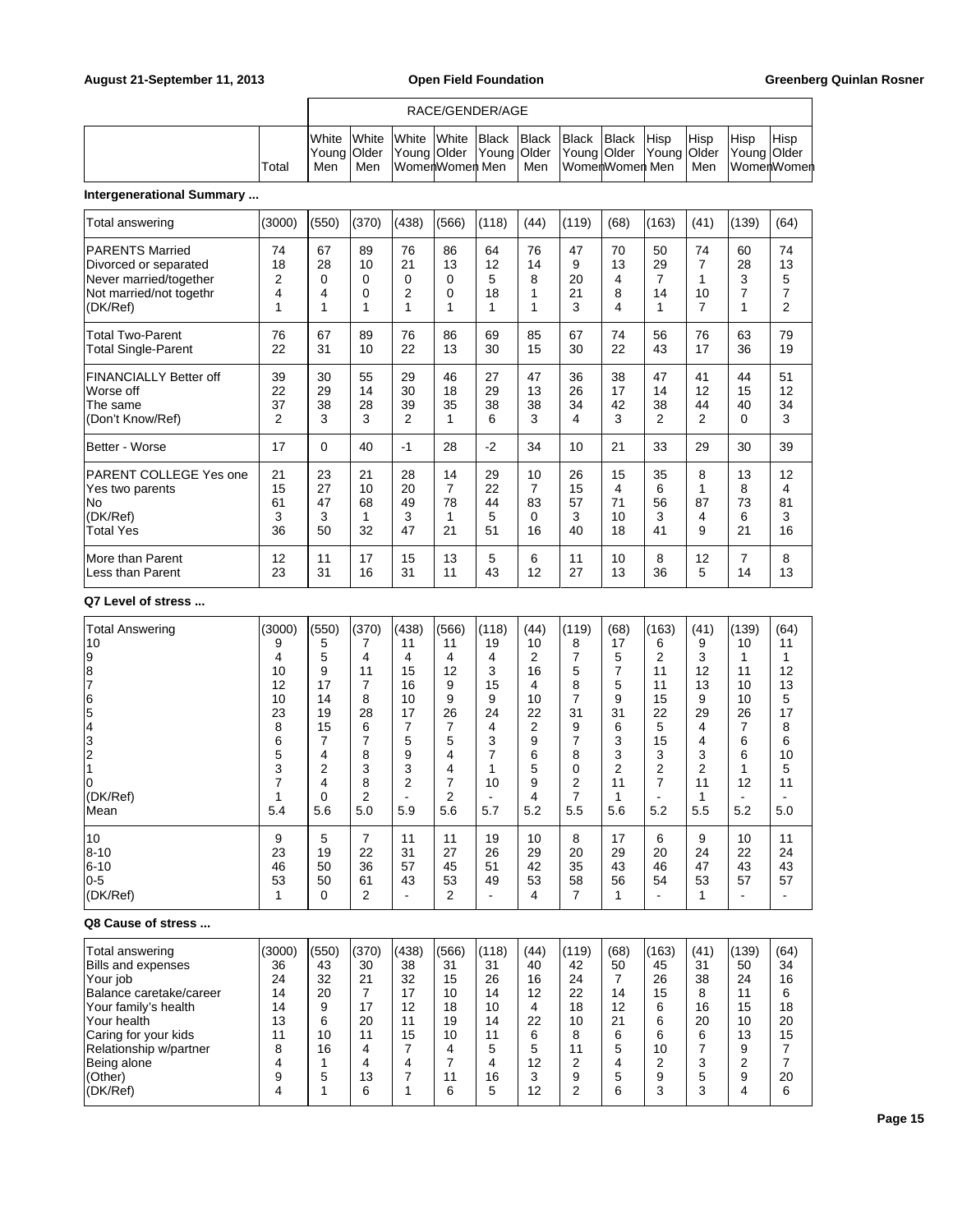|  |              | GENDER/EDUC  |                    |      |                           |  |  |
|--|--------------|--------------|--------------------|------|---------------------------|--|--|
|  | <b>Total</b> | IColl<br>Men | Non<br>Coll<br>Men | Coll | Non<br>Coll<br>WomenWomen |  |  |

# **Intergenerational Summary ...**

| Total answering                      | (3000)   | (374) | (1075) | (376)          | (1145)         |
|--------------------------------------|----------|-------|--------|----------------|----------------|
| <b>PARENTS Married</b>               | 74       | 86    | 67     | 84             | 73             |
| Divorced or separated                | 18       | 11    | 23     | 13             | 18             |
| Never married/together               | 2        | 1     | 2      | 0              | 4              |
| Not married/not togethr              | 4        | 1     | 6      | $\overline{2}$ | 4              |
| (DK/Ref)                             | 1        | 1     | 1      | 1              | 1              |
| <b>Total Two-Parent</b>              | 76       | 87    | 69     | 84             | 77             |
| <b>Total Single-Parent</b>           | 22       | 12    | 29     | 15             | 22             |
| <b>FINANCIALLY Better off</b>        | 39       | 48    | 35     | 50             | 36             |
| Worse off                            | 22       | 25    | 21     | 17             | 23             |
| The same                             | 37       | 26    | 41     | 31             | 39             |
| (Don't Know/Ref)                     | 2        | 0     | 3      | 1              | $\overline{2}$ |
| Better - Worse                       | 17       | 22    | 14     | 33             | 14             |
| PARENT COLLEGE Yes one               | 21       | 19    | 25     | 24             | 17             |
| Yes two parents                      | 15       | 37    | 12     | 22             | 8              |
| Nο                                   | 61       | 44    | 60     | 54             | 71             |
| (DK/Ref)                             | 3        | 0     | 2      | 1              | 4              |
| <b>Total Yes</b>                     | 36       | 55    | 37     | 45             | 25             |
| More than Parent<br>Less than Parent | 12<br>23 | 44    | 37     | 54             | 25             |

### **Q7 Level of stress ...**

| <b>Total Answering</b><br>10<br>9<br>8<br>$\overline{7}$<br>6<br>$\overline{5}$<br>$\vert 4$<br>$\vert$ 3<br>$\overline{\mathbf{c}}$<br>0<br>(DK/Ref) | (3000)<br>9<br>4<br>10<br>12<br>10<br>23<br>8<br>6<br>5<br>3<br>$\overline{7}$<br>1 | (374)<br>4<br>4<br>10<br>14<br>14<br>20<br>11<br>10<br>6<br>3<br>4<br>0 | (1075)<br>8<br>3<br>8<br>13<br>12<br>23<br>8<br>6<br>4<br>4<br>8<br>1 | (376)<br>5<br>6<br>9<br>14<br>10<br>22<br>7<br>8<br>8<br>3<br>$\overline{7}$<br>0 | (1145)<br>12<br>4<br>13<br>10<br>8<br>25<br>$\overline{7}$<br>4<br>5<br>3<br>7<br>2 |
|-------------------------------------------------------------------------------------------------------------------------------------------------------|-------------------------------------------------------------------------------------|-------------------------------------------------------------------------|-----------------------------------------------------------------------|-----------------------------------------------------------------------------------|-------------------------------------------------------------------------------------|
| Mean                                                                                                                                                  | 5.4                                                                                 | 5.3                                                                     | 5.3                                                                   | 5.2                                                                               | 5.7                                                                                 |
| 10<br>$8 - 10$<br>$6 - 10$<br>$0 - 5$<br>(DK/Ref)                                                                                                     | 9<br>23<br>46<br>53<br>1                                                            | 4<br>18<br>46<br>54<br>0                                                | 8<br>20<br>45<br>53<br>1                                              | 5<br>20<br>45<br>55<br>0                                                          | 12<br>29<br>47<br>50<br>2                                                           |

### **Q8 Cause of stress ...**

| Total answering           | (3000) | (374) | (1075) | (376) | (1145) |  |
|---------------------------|--------|-------|--------|-------|--------|--|
| <b>Bills and expenses</b> | 36     | 34    | 36     | 34    | 38     |  |
| Your job                  | 24     | 29    | 26     | 29    | 19     |  |
| Balance caretake/career   | 14     | 19    | 13     | 21    | 10     |  |
| Your family's health      | 14     | 13    | 11     | 11    | 17     |  |
| lYour health              | 13     | 12    | 12     | 9     | 16     |  |
| Caring for your kids      | 11     | 10    | 10     | 13    | 13     |  |
| Relationship w/partner    | 8      | 9     | 10     | 6     | 6      |  |
| Being alone               | 4      | 2     | 4      | 5     | 5      |  |
| (Other)                   | 9      | 8     | 9      | 6     | 10     |  |
| (DK/Ref)                  |        | 3     |        | 3     |        |  |
|                           |        |       |        |       |        |  |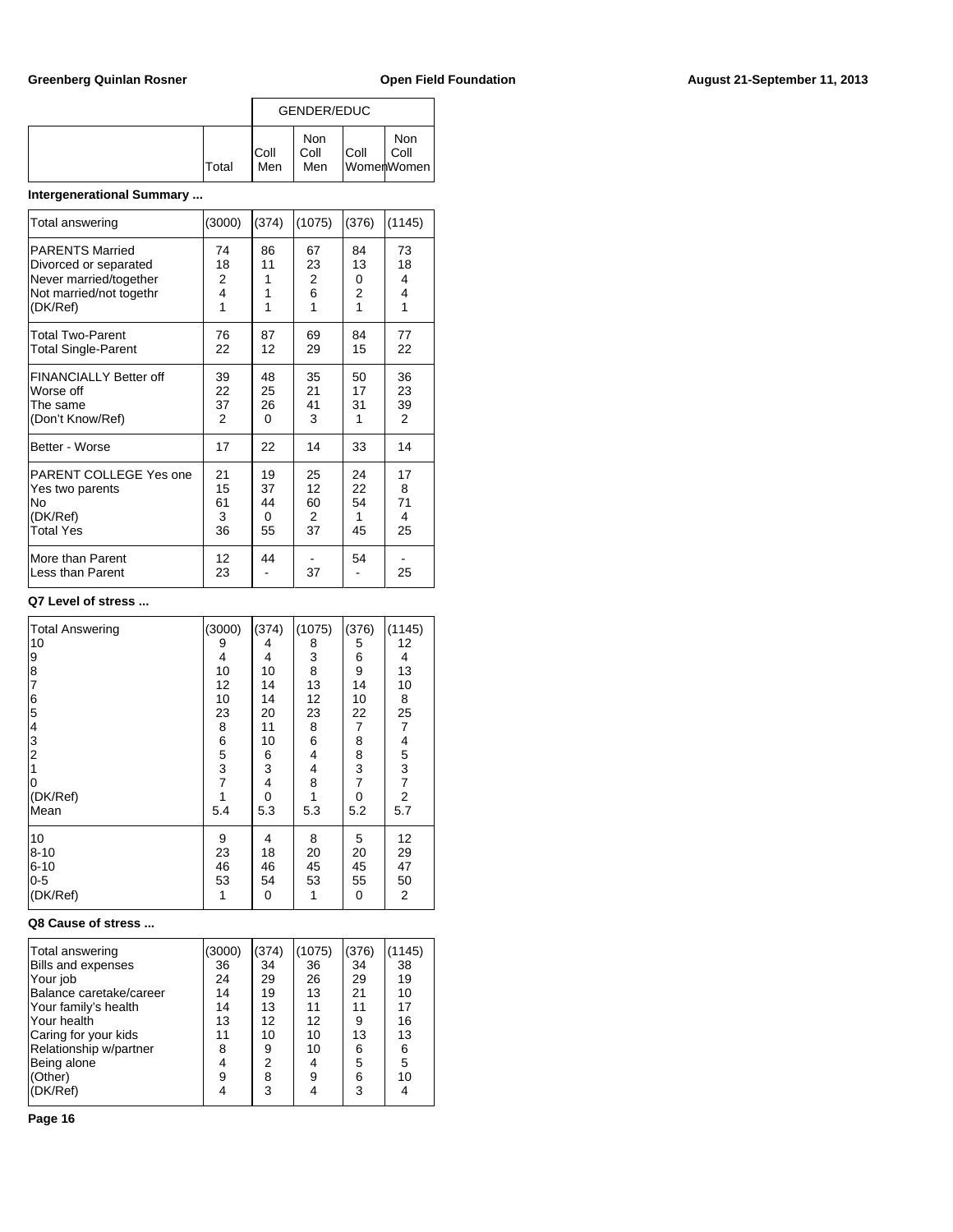### RACE/GENDER/EDUC

|--|

### **Intergenerational Summary ...**

| Total answering                                                                                                  | (3000)                           | (291)                            | (658)                     | (281)                     | (766)                            | (21)                      | (142)                     | (39)                             | (154)                     | (28)                 | (180)                                 | (27)                            | (180)                    |
|------------------------------------------------------------------------------------------------------------------|----------------------------------|----------------------------------|---------------------------|---------------------------|----------------------------------|---------------------------|---------------------------|----------------------------------|---------------------------|----------------------|---------------------------------------|---------------------------------|--------------------------|
| <b>PARENTS Married</b><br>Divorced or separated<br>Never married/together<br>Not married/not togethr<br>(DK/Ref) | 74<br>18<br>2<br>4<br>1          | 87<br>11<br>0<br>1               | 71<br>24<br>0<br>3<br>1   | 87<br>13<br>0<br>0        | 79<br>18<br>1                    | 75<br>7<br>1<br>16        | 68<br>13<br>5<br>14<br>1  | 71<br>12<br>15<br>1              | 52<br>11<br>17<br>16<br>4 | 77<br>14<br>6<br>2   | 53<br>26<br>5<br>15<br>$\overline{2}$ | 63<br>31<br>2<br>2<br>2         | 66<br>22<br>4<br>8<br>1  |
| <b>Total Two-Parent</b><br><b>Total Single-Parent</b>                                                            | 76<br>22                         | 88<br>12                         | 72<br>27                  | 87<br>13                  | 80<br>19                         | 76<br>24                  | 72<br>27                  | 72<br>27                         | 69<br>27                  | 83<br>15             | 58<br>40                              | 65<br>33                        | 70<br>29                 |
| FINANCIALLY Better off<br>Worse off<br>The same<br>(Don't Know/Ref)                                              | 39<br>22<br>37<br>$\overline{2}$ | 46<br>26<br>27<br>1              | 36<br>23<br>37<br>4       | 49<br>20<br>30<br>1       | 36<br>24<br>38<br>$\overline{2}$ | 54<br>19<br>26            | 28<br>26<br>41<br>6       | 64<br>12<br>22<br>$\overline{2}$ | 29<br>25<br>41<br>4       | 52<br>24<br>24       | 46<br>12<br>42<br>1                   | 57<br>8<br>34<br>$\overline{2}$ | 46<br>14<br>40<br>1      |
| Better - Worse                                                                                                   | 17                               | 20                               | 13                        | 30                        | 12                               | 35                        | $\overline{2}$            | 52                               | 5                         | 28                   | 34                                    | 49                              | 32                       |
| PARENT COLLEGE Yes one<br>Yes two parents<br>lNo<br>(DK/Ref)<br><b>Total Yes</b>                                 | 21<br>15<br>61<br>3<br>36        | 19<br>38<br>43<br>$\Omega$<br>57 | 23<br>13<br>62<br>2<br>36 | 26<br>21<br>53<br>1<br>47 | 17<br>9<br>71<br>3<br>26         | 16<br>42<br>42<br>1<br>57 | 26<br>15<br>55<br>4<br>41 | 18<br>30<br>51<br>48             | 22<br>5<br>66<br>7<br>27  | 22<br>12<br>66<br>34 | 30<br>4<br>64<br>$\overline{2}$<br>34 | 24<br>16<br>60<br>40            | 10<br>5<br>79<br>5<br>15 |
| More than Parent<br>Less than Parent                                                                             | 12<br>23                         | 43<br>$\overline{\phantom{a}}$   | $\blacksquare$<br>36      | 53                        | 26                               | 42<br>-                   | -<br>41                   | 51                               | ۰<br>27                   | 66                   | ÷<br>34                               | 60                              | 15                       |

### **Q7 Level of stress ...**

| <b>Total Answering</b>  | (3000) | (291)    | (658)          | (281)          | (766)          | (21)           | (142)          | (39)           | (154)          | (28)           | (180)          | (27)           | (180)          |
|-------------------------|--------|----------|----------------|----------------|----------------|----------------|----------------|----------------|----------------|----------------|----------------|----------------|----------------|
| 10                      | 9      | 4        | 7              | 6              | 12             | 14             | 17             | 2              | 14             | 3              |                | 2              | 10             |
| 9                       | 4      | 4        | 4              | 6              | 4              | 2              | 4              | 8              | 6              | 1              | 3              | 1              | 1              |
| 8                       | 10     | 11       | 8              | 11             | 15             | 3              | $\overline{7}$ | 1              | $\overline{7}$ | 6              | 12             | $\overline{7}$ | 12             |
| 7                       | 12     | 14       | 13             | 13             | 12             | 8              | 12             | 15             | 5              | 23             | 10             | 14             | 11             |
| $\overline{6}$          | 10     | 15       | 11             | 11             | 8              | 10             | 9              | 10             | 7              | 14             | 14             | 12             | 8              |
| 5                       | 23     | 18       | 24             | 19             | 23             | 29             | 22             | 30             | 33             | 16             | 24             | 29             | 24             |
| $\overline{4}$          | 8      | 11       | 10             | 8              | 6              | 5              | 3              | 5              | 8              | 6              | 4              | 3              | 8              |
| 3                       | 6      | 10       | 6              | $\overline{7}$ | 4              | $\overline{7}$ | 4              | 13             | 4              | 11             | 13             | 5              | 6              |
|                         | 5      | 6        | 5              | 8              | 5              | $\overline{7}$ | 6              | 7              | 6              | 9              | $\overline{2}$ | 11             | $\overline{7}$ |
| $\frac{2}{1}$           | 3      | 3        | 2              | 4              | 3              | 5              | $\overline{2}$ |                | 1              | $\mathbf{0}$   | $\overline{2}$ | 3              | 2              |
| 0                       | 7      | 3        | 8              | 5              | 5              | 9              | 10             | 8              | 5              | 11             | 8              | 13             | 11             |
| (DK/Ref)                | 1      | $\Omega$ | $\overline{2}$ |                | $\overline{2}$ | ٠              | 1              |                | 6              |                | $\overline{2}$ |                |                |
| Mean                    | 5.4    | 5.4      | 5.3            | 5.4            | 5.9            | 5.1            | 5.7            | 4.9            | 5.7            | 4.9            | 5.3            | 4.5            | 5.1            |
|                         |        |          |                |                |                |                |                |                |                |                |                |                |                |
| 10                      | 9      | 4        | 7              | 6              | 12             | 14             | 17             | $\overline{2}$ | 14             | 3              | 7              | 2              | 10             |
| $8 - 10$                | 23     | 20       | 20             | 23             | 31             | 19             | 28             | 12             | 26             | 10             | 22             | 9              | 23             |
| $6 - 10$                | 46     | 49       | 43             | 48             | 51             | 37             | 50             | 36             | 39             | 47             | 45             | 35             | 42             |
| $0-5$                   | 53     | 51       | 55             | 52             | 47             | 63             | 49             | 64             | 56             | 53             | 53             | 65             | 58             |
| (DK/Ref)                | 1      | $\Omega$ | $\overline{2}$ | 1              | $\overline{2}$ | ۰              | 1              |                | 6              | $\blacksquare$ | 2              | ۰              |                |
| Q8 Cause of stress      |        |          |                |                |                |                |                |                |                |                |                |                |                |
| Total answering         | (3000) | (291)    | (658)          | (281)          | (766)          | (21)           | (142)          | (39)           | (154)          | (28)           | (180)          | (27)           | (180)          |
| Bills and expenses      | 36     | 35       | 39             | 35             | 34             | 44             | 32             | 33             | 48             | 29             | 44             | 30             | 46             |
| Your job                | 24     | 28       | 26             | 28             | 21             | 16             | 24             | 24             | 16             | 38             | 26             | 37             | 19             |
| Balance caretake/career | 14     | 18       | 13             | 20             | 10             | 23             | 12             | 39             | 14             | 23             | 12             | 7              | 10             |
| Your family's health    | 14     | 15       | 11             | 11             | 17             | $\overline{7}$ | 8              | 7              | 19             | 8              | 10             | $\overline{7}$ | 17             |
| Your health             | 13     | 14       | 13             | 9              | 17             | 8              | 17             | 6              | 16             | 12             | 8              | 16             | 13             |
| Caring for your kids    | 11     | 10       | 11             | 13             | 13             | 6              | 11             | 9              | 7              | 5              | 6              | 7              | 15             |
| Relationship w/partner  | 8      | 9        | 12             | 7              | 5              | 15             | 2              | 4              | 10             | 4              | 10             | 6              | 8              |
| Being alone             | 4      | 2        | 3              | 5              | 6              | 1              | 7              | 2              | 3              | 1              | 2              | 5              | 4              |
| (Other)                 | 9      | 8        | 7              | 7              | 10             | 6              | 13             | 1              | 8              | $\overline{2}$ | 9              | 9              | 12             |

(DK/Ref) 4 3 3 3 4 6 8 2 5 9 2 3 3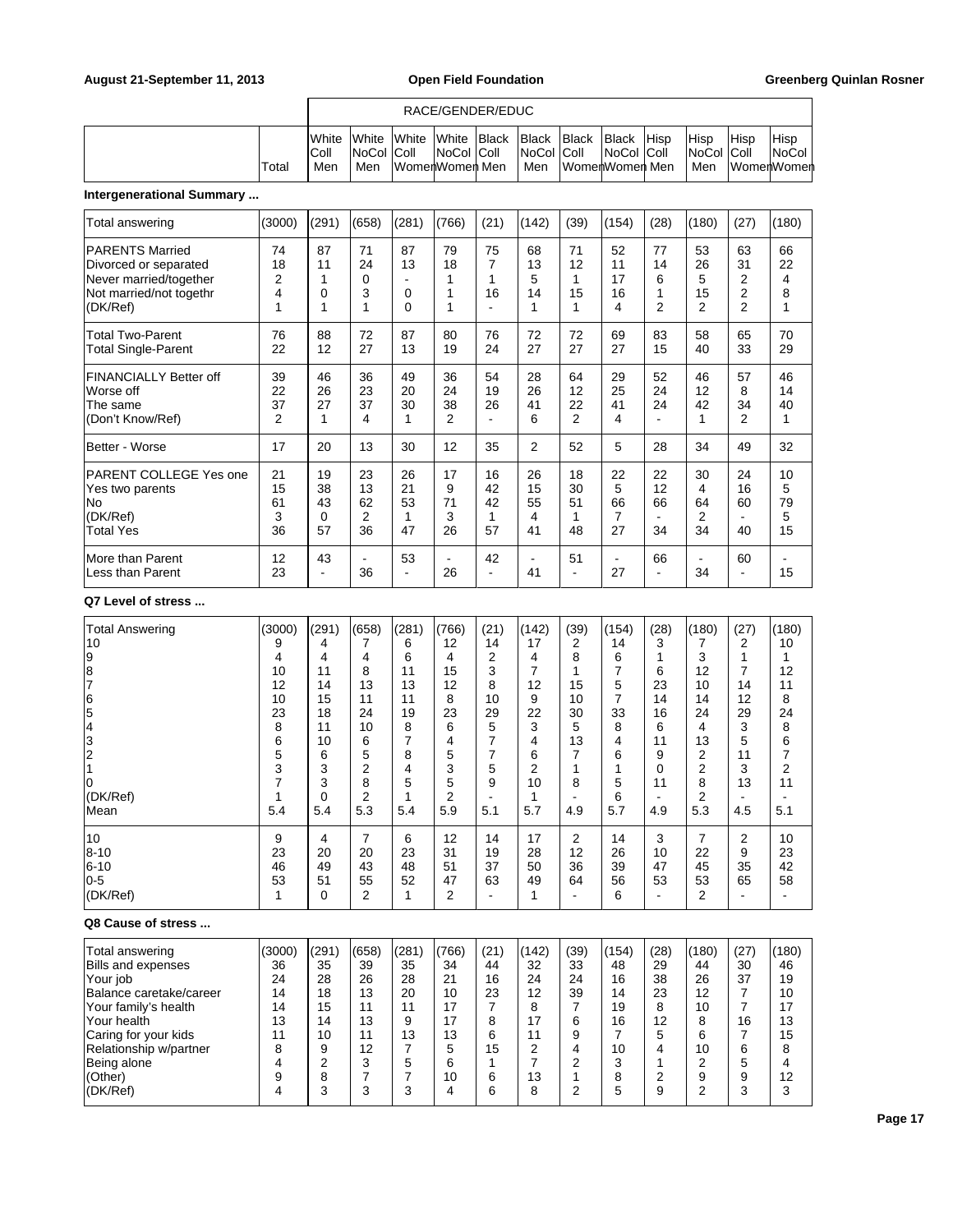| <b>Greenberg Quinlan Rosner</b>                                                                                                                                                                                    | <b>Open Field Foundation</b>                                                       |                                                                                    |                                                                                               |                                                                                  |                                                                                                                           |                                                                                   |                                                                                                           |                                                                                   | August 21-September 11, 2013                                                                    |                                                                                    |                                                                                    |                                                                                               |                                                                                             |                                                                                                  |                                                                                    |
|--------------------------------------------------------------------------------------------------------------------------------------------------------------------------------------------------------------------|------------------------------------------------------------------------------------|------------------------------------------------------------------------------------|-----------------------------------------------------------------------------------------------|----------------------------------------------------------------------------------|---------------------------------------------------------------------------------------------------------------------------|-----------------------------------------------------------------------------------|-----------------------------------------------------------------------------------------------------------|-----------------------------------------------------------------------------------|-------------------------------------------------------------------------------------------------|------------------------------------------------------------------------------------|------------------------------------------------------------------------------------|-----------------------------------------------------------------------------------------------|---------------------------------------------------------------------------------------------|--------------------------------------------------------------------------------------------------|------------------------------------------------------------------------------------|
|                                                                                                                                                                                                                    |                                                                                    |                                                                                    | <b>INCOME MEN</b>                                                                             |                                                                                  |                                                                                                                           |                                                                                   |                                                                                                           | <b>INCOME WOMEN</b>                                                               |                                                                                                 |                                                                                    | <b>NON COLL MEN</b>                                                                |                                                                                               |                                                                                             | NON COLL WOMEN                                                                                   |                                                                                    |
|                                                                                                                                                                                                                    | Total                                                                              | Less<br>than<br>\$20K                                                              | \$20K<br>to<br>\$60K                                                                          | \$60K<br>to<br>S100K more                                                        | \$100K Less<br>or                                                                                                         | <b>Ithan</b><br><b>S20K</b>                                                       | \$20K<br>to<br><b>\$60K</b>                                                                               | \$60K<br>to<br>\$100K more                                                        | \$100K Less<br>or                                                                               | than<br>\$20K                                                                      | \$20K<br>to<br>\$40K                                                               | Less<br>than<br>\$40K                                                                         | Less<br>than<br>\$20K                                                                       | \$20K<br>to<br>\$40K                                                                             | Less<br>than<br>\$40K                                                              |
| <b>Intergenerational Summary</b>                                                                                                                                                                                   |                                                                                    |                                                                                    |                                                                                               |                                                                                  |                                                                                                                           |                                                                                   |                                                                                                           |                                                                                   |                                                                                                 |                                                                                    |                                                                                    |                                                                                               |                                                                                             |                                                                                                  |                                                                                    |
| <b>Total answering</b>                                                                                                                                                                                             | (3000)                                                                             | (163)                                                                              | (469)                                                                                         | (300)                                                                            | (262)                                                                                                                     | (227)                                                                             | (491)                                                                                                     | (240)                                                                             | (188)                                                                                           | (152)                                                                              | (246)                                                                              | (398)                                                                                         | (216)                                                                                       | (263)                                                                                            | (478)                                                                              |
| <b>PARENTS Married</b><br>Divorced or separated<br>Never married/together<br>Not married/not togethr<br>(DK/Ref)                                                                                                   | 74<br>18<br>2<br>4<br>1                                                            | 60<br>22<br>$\overline{7}$<br>11<br>1                                              | 68<br>23<br>1<br>6<br>$\overline{2}$                                                          | 78<br>19<br>1<br>2<br>0                                                          | 79<br>16<br>1<br>4<br>1                                                                                                   | 70<br>17<br>4<br>8<br>2                                                           | 76<br>18<br>3<br>3<br>$\Omega$                                                                            | 77<br>17<br>3<br>3                                                                | 76<br>19<br>2<br>2<br>1                                                                         | 60<br>21<br>$\overline{7}$<br>12<br>0                                              | 68<br>26<br>1<br>5<br>0                                                            | 65<br>24<br>4<br>8<br>0                                                                       | 69<br>16<br>4<br>9<br>$\overline{2}$                                                        | 76<br>17<br>2<br>$\overline{4}$<br>$\Omega$                                                      | 73<br>17<br>3<br>6<br>1                                                            |
| <b>Total Two-Parent</b><br><b>Total Single-Parent</b>                                                                                                                                                              | 76<br>22                                                                           | 67<br>33                                                                           | 69<br>29                                                                                      | 78<br>22                                                                         | 79<br>20                                                                                                                  | 73<br>25                                                                          | 79<br>21                                                                                                  | 80<br>20                                                                          | 78<br>21                                                                                        | 67<br>33                                                                           | 69<br>31                                                                           | 68<br>31                                                                                      | 73<br>25                                                                                    | 79<br>21                                                                                         | 76<br>23                                                                           |
| <b>FINANCIALLY Better off</b><br>Worse off<br>The same<br>(Don't Know/Ref)                                                                                                                                         | 39<br>22<br>37<br>2                                                                | 25<br>23<br>50<br>2                                                                | 33<br>25<br>38<br>3                                                                           | 38<br>25<br>35<br>1                                                              | 59<br>14<br>27<br>$\blacksquare$                                                                                          | 30<br>28<br>40<br>$\overline{2}$                                                  | 33<br>25<br>41<br>1                                                                                       | 53<br>19<br>28<br>$\Omega$                                                        | 56<br>19<br>25<br>$\Omega$                                                                      | 23<br>21<br>53<br>3                                                                | 26<br>28<br>43<br>3                                                                | 25<br>25<br>47<br>3                                                                           | 29<br>28<br>40<br>2                                                                         | 25<br>28<br>45<br>$\mathbf{1}$                                                                   | 27<br>28<br>43<br>2                                                                |
| Better - Worse                                                                                                                                                                                                     | 17                                                                                 | $\overline{2}$                                                                     | 8                                                                                             | 13                                                                               | 44                                                                                                                        | 1                                                                                 | $\overline{7}$                                                                                            | 33                                                                                | 37                                                                                              | $\overline{2}$                                                                     | $-1$                                                                               | 0                                                                                             | $\mathbf{1}$                                                                                | $-3$                                                                                             | $-1$                                                                               |
| PARENT COLLEGE Yes one<br>Yes two parents<br>No<br>(DK/Ref)<br><b>Total Yes</b>                                                                                                                                    | 21<br>15<br>61<br>3<br>36                                                          | 23<br>12<br>60<br>4<br>35                                                          | 25<br>11<br>62<br>2<br>36                                                                     | 32<br>21<br>47<br>0<br>53                                                        | 17<br>32<br>50<br>1<br>49                                                                                                 | 17<br>5<br>76<br>2<br>21                                                          | 13<br>11<br>71<br>5<br>24                                                                                 | 23<br>15<br>62<br>0<br>38                                                         | 25<br>14<br>60<br>0<br>40                                                                       | 24<br>8<br>63<br>4<br>33                                                           | 24<br>10<br>65<br>$\mathbf{1}$<br>34                                               | 24<br>9<br>64<br>2<br>33                                                                      | 16<br>4<br>77<br>3<br>20                                                                    | 11<br>10<br>73<br>7<br>20                                                                        | 13<br>7<br>75<br>5<br>20                                                           |
| More than Parent<br>Less than Parent                                                                                                                                                                               | 12<br>23                                                                           | 2<br>30                                                                            | $\overline{7}$<br>31                                                                          | 14<br>36                                                                         | 19<br>17                                                                                                                  | 3<br>19                                                                           | 11<br>15                                                                                                  | 26<br>25                                                                          | 21<br>15                                                                                        | $\blacksquare$<br>33                                                               | 34                                                                                 | 33                                                                                            | 20                                                                                          | $\blacksquare$<br>20                                                                             | 20                                                                                 |
| Q7 Level of stress                                                                                                                                                                                                 |                                                                                    |                                                                                    |                                                                                               |                                                                                  |                                                                                                                           |                                                                                   |                                                                                                           |                                                                                   |                                                                                                 |                                                                                    |                                                                                    |                                                                                               |                                                                                             |                                                                                                  |                                                                                    |
| <b>Total Answering</b><br>10<br>9<br>8<br>7<br>6<br>5<br>4<br>3<br>$\overline{2}$<br>$\vert$ 1<br>lo<br>(DK/Ref)<br>Mean<br>10                                                                                     | (3000)<br>9<br>4<br>10<br>12<br>10<br>23<br>8<br>6<br>5<br>3<br>7<br>1<br>5.4<br>9 | (163)<br>13<br>8<br>13<br>19<br>7<br>17<br>9<br>5<br>3<br>0<br>3<br>2<br>6.4<br>13 | (469)<br>9<br>4<br>9<br>12<br>14<br>21<br>9<br>6<br>4<br>4<br>$\overline{7}$<br>1<br>5.5<br>9 | (300)<br>2<br>2<br>9<br>15<br>13<br>28<br>9<br>6<br>6<br>2<br>5<br>3<br>5.1<br>2 | (262)<br>7<br>3<br>$\overline{7}$<br>10<br>15<br>20<br>10<br>14<br>6<br>$\overline{c}$<br>5<br>0<br>5.1<br>$\overline{7}$ | (227)<br>18<br>3<br>15<br>6<br>5<br>28<br>4<br>4<br>5<br>3<br>8<br>1<br>5.9<br>18 | (491)<br>10<br>5<br>11<br>16<br>8<br>23<br>9<br>$\overline{4}$<br>5<br>3<br>5<br>$\mathbf 1$<br>5.8<br>10 | (240)<br>6<br>5<br>9<br>12<br>12<br>24<br>3<br>5<br>11<br>6<br>3<br>4<br>5.3<br>6 | (188)<br>7<br>5<br>13<br>12<br>12<br>20<br>10<br>7<br>8<br>1<br>3<br>1<br>5.6<br>$\overline{7}$ | (152)<br>13<br>9<br>12<br>19<br>6<br>17<br>9<br>5<br>3<br>0<br>4<br>2<br>6.4<br>13 | (246)<br>11<br>5<br>8<br>12<br>17<br>18<br>9<br>6<br>2<br>5<br>6<br>1<br>5.6<br>11 | (398)<br>12<br>6<br>10<br>15<br>13<br>18<br>9<br>6<br>2<br>3<br>5<br>$\mathbf 1$<br>5.9<br>12 | (216)<br>18<br>3<br>16<br>6<br>5<br>28<br>4<br>3<br>5<br>3<br>8<br>$\mathbf 1$<br>5.9<br>18 | (263)<br>12<br>6<br>14<br>15<br>9<br>17<br>11<br>3<br>6<br>2<br>$\overline{4}$<br>1<br>6.0<br>12 | (478)<br>15<br>5<br>15<br>11<br>7<br>22<br>8<br>3<br>6<br>3<br>6<br>1<br>5.9<br>15 |
| $8 - 10$<br>$6 - 10$<br>$0-5$<br>(DK/Ref)                                                                                                                                                                          | 23<br>46<br>53<br>1                                                                | 34<br>60<br>38<br>2                                                                | 23<br>49<br>50<br>1                                                                           | 13<br>41<br>56<br>3                                                              | 17<br>42<br>58<br>$\Omega$                                                                                                | 36<br>47<br>52<br>$\mathbf{1}$                                                    | 26<br>50<br>48<br>$\mathbf{1}$                                                                            | 20<br>44<br>52<br>4                                                               | 25<br>49<br>50<br>1                                                                             | 34<br>60<br>39<br>2                                                                | 24<br>53<br>47<br>1                                                                | 28<br>55<br>44<br>$\mathbf{1}$                                                                | 37<br>48<br>51<br>$\mathbf{1}$                                                              | 32<br>55<br>44<br>$\mathbf{1}$                                                                   | 34<br>52<br>47<br>$\mathbf{1}$                                                     |
| Q8 Cause of stress                                                                                                                                                                                                 |                                                                                    |                                                                                    |                                                                                               |                                                                                  |                                                                                                                           |                                                                                   |                                                                                                           |                                                                                   |                                                                                                 |                                                                                    |                                                                                    |                                                                                               |                                                                                             |                                                                                                  |                                                                                    |
| Total answering<br><b>Bills and expenses</b><br>Your job<br>Balance caretake/career<br>Your family's health<br>Your health<br>Caring for your kids<br>Relationship w/partner<br>Being alone<br>(Other)<br>(DK/Ref) | (3000)<br>36<br>24<br>14<br>14<br>13<br>11<br>8<br>4<br>9<br>4                     | (163)<br>46<br>30<br>5<br>17<br>9<br>13<br>5<br>3<br>10<br>2                       | (469)<br>35<br>24<br>19<br>12<br>15<br>6<br>8<br>6<br>7<br>3                                  | (300)<br>42<br>26<br>14<br>12<br>11<br>16<br>14<br>1<br>5<br>1                   | (262)<br>31<br>34<br>19<br>10<br>9<br>9<br>10<br>2<br>7<br>1                                                              | (227)<br>44<br>14<br>11<br>19<br>18<br>16<br>5<br>8<br>8<br>1                     | (491)<br>44<br>22<br>10<br>19<br>12<br>13<br>4<br>3<br>11<br>4                                            | (240)<br>28<br>39<br>16<br>12<br>$\overline{7}$<br>14<br>7<br>4<br>5<br>3         | (188)<br>30<br>22<br>21<br>11<br>15<br>12<br>8<br>3<br>8<br>3                                   | (152)<br>48<br>29<br>6<br>18<br>9<br>13<br>4<br>3<br>9<br>2                        | (246)<br>30<br>23<br>14<br>10<br>21<br>6<br>14<br>8<br>8<br>4                      | (398)<br>37<br>25<br>11<br>13<br>17<br>9<br>10<br>6<br>8<br>3                                 | (216)<br>44<br>13<br>11<br>20<br>18<br>17<br>5<br>8<br>8<br>1                               | (263)<br>44<br>23<br>8<br>20<br>10<br>12<br>4<br>4<br>12<br>$\overline{7}$                       | (478)<br>44<br>19<br>9<br>20<br>14<br>14<br>5<br>6<br>10<br>4                      |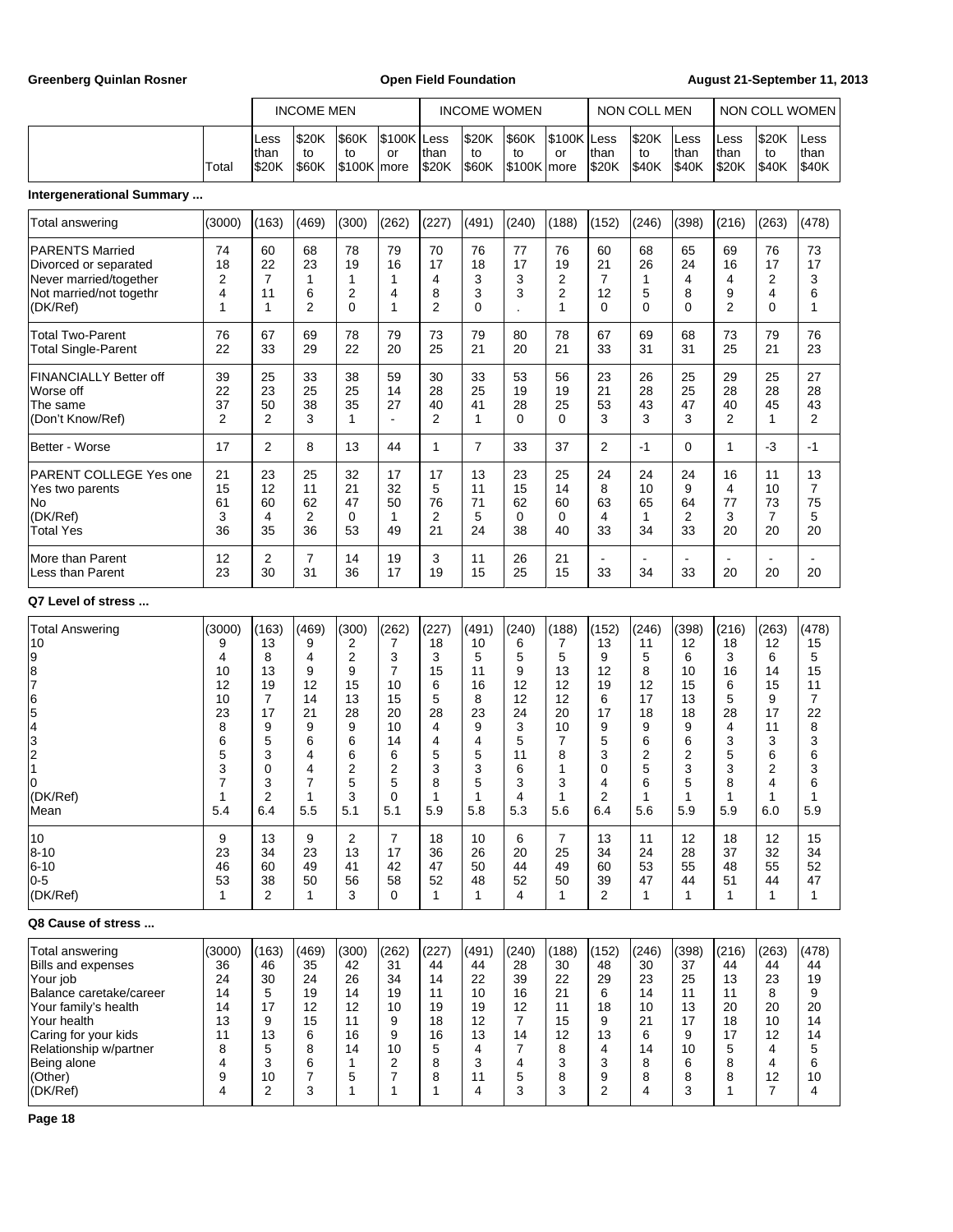| <b>MEN KIDS</b> |    |                          |    |                                               |  |               |                             |                      |  |  |  |
|-----------------|----|--------------------------|----|-----------------------------------------------|--|---------------|-----------------------------|----------------------|--|--|--|
| Total           | 18 | Under Under   Over<br>18 | 18 | <b>Over</b><br>18<br>home NtHom home NtHom No |  | Total<br>Kids | Total<br><b>Under</b><br>18 | Total<br>At<br>lHome |  |  |  |

# **Intergenerational Summary ...**

| Total answering               | (3000) | (444)          | (71) | (114)          | (350) | (589) | (872)          | (500)          | (538)          |
|-------------------------------|--------|----------------|------|----------------|-------|-------|----------------|----------------|----------------|
| <b>PARENTS Married</b>        | 74     | 73             | 59   | 79             | 81    | 67    | 76             | 72             | 74             |
| Divorced or separated         | 18     | 18             | 29   | 15             | 15    | 23    | 17             | 19             | 18             |
| Never married/together        | 2      | 1              | 0    | 2              | 2     | 2     | 2              | 1              | 1              |
| Not married/not togethr       | 4      | 6              | 10   | 2              | 1     | 7     | 4              | 6              | 6              |
| (DK/Ref)                      | 1      | $\overline{2}$ | 2    | $\overline{2}$ | 1     | 0     | $\overline{2}$ | $\overline{2}$ | $\overline{2}$ |
| <b>Total Two-Parent</b>       | 76     | 74             | 59   | 81             | 84    | 69    | 77             | 73             | 75             |
| <b>Total Single-Parent</b>    | 22     | 24             | 39   | 17             | 16    | 30    | 21             | 25             | 23             |
| <b>FINANCIALLY Better off</b> | 39     | 35             | 42   | 51             | 56    | 29    | 45             | 36             | 39             |
| Worse off                     | 22     | 22             | 22   | 21             | 14    | 27    | 19             | 22             | 21             |
| The same                      | 37     | 39             | 35   | 26             | 28    | 42    | 34             | 39             | 37             |
| (Don't Know/Ref)              | 2      | 3              | 1    | 2              | 3     | 2     | 3              | 3              | 3              |
| Better - Worse                | 17     | 13             | 19   | 31             | 42    | 3     | 26             | 14             | 18             |
| PARENT COLLEGE Yes one        | 21     | 23             | 31   | 14             | 17    | 28    | 20             | 23             | 21             |
| Yes two parents               | 15     | 18             | 11   | 8              | 11    | 24    | 14             | 17             | 16             |
| lNo                           | 61     | 55             | 55   | 76             | 71    | 46    | 63             | 56             | 59             |
| (DK/Ref)                      | 3      | 4              | 2    | 2              | 1     | 2     | 3              | 4              | 4              |
| <b>Total Yes</b>              | 36     | 41             | 42   | 22             | 28    | 52    | 34             | 40             | 37             |
| More than Parent              | 12     | 15             | 7    | 13             | 12    | 8     | 14             | 14             | 14             |
| Less than Parent              | 23     | 23             | 31   | 10             | 14    | 39    | 19             | 23             | 20             |

### **Q7 Level of stress ...**

| <b>Total Answering</b> | (3000) | (444) | (71)           | (114)       | (350)          | (589)          | (872) | (500) | (538)          |
|------------------------|--------|-------|----------------|-------------|----------------|----------------|-------|-------|----------------|
| 10                     | 9      | 9     | 23             | 16          | 7              | 5              | 9     | 9     | 10             |
| 19                     | 4      | 6     |                | 4           | 5              | $\overline{2}$ | 5     | 5     | 5              |
| 8                      | 10     | 9     | 8              | 9           | 10             | 8              | 9     | 9     | 9              |
| 17                     | 12     | 15    | 10             | 16          | 6              | 16             | 12    | 15    | 14             |
| 6                      | 10     | 14    | 5              | 17          | 11             | 12             | 13    | 13    | 15             |
| 5                      | 23     | 21    | 19             | 19          | 25             | 23             | 22    | 20    | 20             |
| 14                     | 8      | 7     | 7              | 3           | 9              | 11             | 8     | 7     | $\overline{7}$ |
| 3                      | 6      | 7     | 4              | 4           | $\overline{7}$ | 9              | 6     | 7     | 6              |
| 2                      | 5      | 3     | 2              | 6           | 7              | 5              | 5     | 3     | 4              |
|                        | 3      | 3     |                |             | 3              | 4              | 3     | 3     | 3              |
|                        | 7      | 4     | 14             | 6           | 10             | 5              | 8     | 6     | 5              |
| (DK/Ref)               |        | 2     | 4              | $\Omega$    | 1              |                | 2     | 2     | 2              |
| Mean                   | 5.4    | 5.7   | 5.7            | 6.1         | 5.0            | 5.2            | 5.4   | 5.7   | 5.8            |
| 10                     | 9      | 9     | 23             | 16          | 7              | 5              | 9     | 9     | 10             |
| 8--10                  | 23     | 23    | 32             | 29          | 22             | 15             | 22    | 23    | 24             |
| $6 - 10$               | 46     | 52    | 48             | 61          | 38             | 43             | 47    | 51    | 53             |
| $0-5$                  | 53     | 46    | 49             | 39          | 60             | 57             | 51    | 47    | 45             |
| (DK/Ref)               | 1      | 2     | $\overline{4}$ | $\mathbf 0$ | 1              |                | 2     | 2     | $\overline{2}$ |

### **Q8 Cause of stress ...**

| Total answering           | (3000) | (444) | (71) | (114) | (350) | (589) | (872) | (500) | (538) |
|---------------------------|--------|-------|------|-------|-------|-------|-------|-------|-------|
| <b>Bills and expenses</b> | 36     | 42    | 38   | 39    | 31    | 31    | 37    | 41    | 42    |
| 'Your job                 | 24     | 31    | 34   | 26    | 19    | 29    | 26    | 31    | 30    |
| Balance caretake/career   | 14     | 18    | 18   |       | 8     | 18    | 12    | 16    | 16    |
| Your family's health      | 14     | 10    | 9    | 13    | 12    | 13    | 11    | 9     | 10    |
| lYour health              | 13     | 10    | 4    | 15    | 20    | 8     | 15    | 10    | 11    |
| Caring for your kids      | 11     | 17    | 10   | 12    | 14    | 3     | 15    | 16    | 17    |
| Relationship w/partner    | 8      | 11    | 10   | 15    | 6     | 11    | 9     | 11    | 11    |
| Being alone               |        |       |      | っ     | 5     | 5     | 3     |       |       |
| (Other)                   | 9      | 4     | 11   | 6     | 9     | 13    | 6     | 5     | 5     |
| (DK/Ref)                  |        | 2     | 8    | ⌒     |       | 3     |       | 3     |       |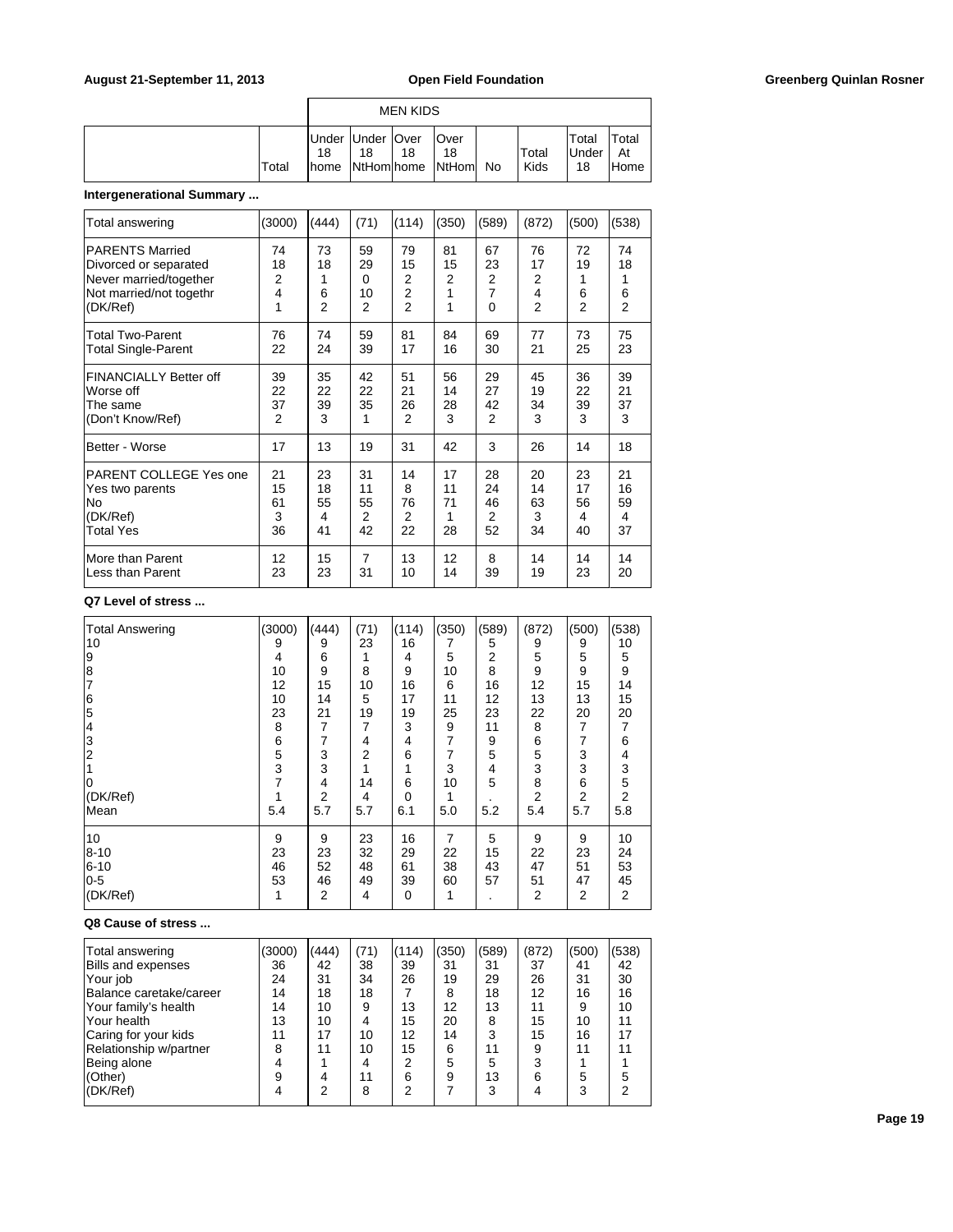| <b>WOMEN KIDS</b> |                                   |                  |    |                             |    |               |                              |                      |  |  |
|-------------------|-----------------------------------|------------------|----|-----------------------------|----|---------------|------------------------------|----------------------|--|--|
| Total             | Under Under   Over<br>18<br>Ihome | 18<br>NtHom home | 18 | Over<br>18<br><b>NtHoml</b> | No | Total<br>Kids | Total<br><b>IUnder</b><br>18 | Total<br>At<br>lHome |  |  |

# **Intergenerational Summary ...**

| Total answering                                                                                                  | (3000)                               | (438)                                | (54)                            | (174)                          | (535)                          | (423)                   | (1103)                  | (490)                   | (589)                                |
|------------------------------------------------------------------------------------------------------------------|--------------------------------------|--------------------------------------|---------------------------------|--------------------------------|--------------------------------|-------------------------|-------------------------|-------------------------|--------------------------------------|
| <b>PARENTS Married</b><br>Divorced or separated<br>Never married/together<br>Not married/not togethr<br>(DK/Ref) | 74<br>18<br>$\overline{2}$<br>4<br>1 | 72<br>18<br>4<br>4<br>$\overline{2}$ | 79<br>16<br>3<br>$\overline{2}$ | 71<br>24<br>$\Omega$<br>4<br>1 | 82<br>13<br>2<br>2<br>$\Omega$ | 72<br>19<br>3<br>5<br>1 | 77<br>16<br>3<br>3<br>1 | 73<br>17<br>4<br>4<br>2 | 72<br>19<br>3<br>4<br>$\overline{2}$ |
| <b>Total Two-Parent</b>                                                                                          | 76                                   | 76                                   | 82                              | 71                             | 84                             | 75                      | 80                      | 77                      | 75                                   |
| <b>Total Single-Parent</b>                                                                                       | 22                                   | 22                                   | 16                              | 27                             | 16                             | 24                      | 19                      | 21                      | 23                                   |
| <b>FINANCIALLY Better off</b>                                                                                    | 39                                   | 39                                   | 31                              | 47                             | 45                             | 32                      | 43                      | 38                      | 41                                   |
| Worse off                                                                                                        | 22                                   | 22                                   | 21                              | 24                             | 20                             | 22                      | 21                      | 22                      | 23                                   |
| The same                                                                                                         | 37                                   | 36                                   | 44                              | 28                             | 34                             | 43                      | 34                      | 37                      | 34                                   |
| (Don't Know/Ref)                                                                                                 | $\overline{2}$                       | 2                                    | 3                               | 1                              | 1                              | 2                       | 2                       | 2                       | 2                                    |
| Better - Worse                                                                                                   | 17                                   | 17                                   | 10                              | 23                             | 25                             | 10                      | 22                      | 16                      | 18                                   |
| PARENT COLLEGE Yes one                                                                                           | 21                                   | 19                                   | 26                              | 21                             | 14                             | 22                      | 17                      | 20                      | 20                                   |
| Yes two parents                                                                                                  | 15                                   | 17                                   | 4                               | 6                              | 6                              | 15                      | 10                      | 16                      | 14                                   |
| lNo                                                                                                              | 61                                   | 60                                   | 67                              | 71                             | 78                             | 61                      | 69                      | 60                      | 62                                   |
| (DK/Ref)                                                                                                         | 3                                    | 4                                    | 3                               | 3                              | 2                              | 2                       | 3                       | 4                       | 4                                    |
| <b>Total Yes</b>                                                                                                 | 36                                   | 36                                   | 30                              | 26                             | 20                             | 37                      | 27                      | 35                      | 34                                   |
| More than Parent                                                                                                 | 12                                   | 20                                   | $\overline{7}$                  | 11                             | 12                             | 9                       | 15                      | 19                      | 17                                   |
| Less than Parent                                                                                                 | 23                                   | 20                                   | 24                              | 19                             | 13                             | 23                      | 17                      | 20                      | 20                                   |

### **Q7 Level of stress ...**

| <b>Total Answering</b> | (3000) | (438) | (54)     | (174) | (535) | (423)          | (1103)         | (490) | (589)          |
|------------------------|--------|-------|----------|-------|-------|----------------|----------------|-------|----------------|
| 10                     | 9      | 11    | 17       | 11    | 15    | 5              | 12             | 11    | 11             |
| 9                      | 4      | 5     | 5        | 3     | 3     | 4              | 4              | 5     | 5              |
| 8                      | 10     | 11    | 13       | 18    | 11    | 14             | 12             | 11    | 13             |
| 17                     | 12     | 11    | 14       | 12    | 11    | 13             | 11             | 12    | 11             |
| 6                      | 10     | 6     | 7        | 5     | 6     | 14             | 6              | 7     | 6              |
| 5                      | 23     | 24    | 20       | 27    | 21    | 25             | 24             | 23    | 25             |
| 14                     | 8      | 8     | $\Omega$ | 4     | 8     | 5              | 8              | 7     | $\overline{7}$ |
| 3                      | 6      | 5     | 8        | 3     | 4     | 7              | 5              | 5     | 5              |
| 2                      | 5      | 10    | 4        | 9     | 5     | $\overline{2}$ | 7              | 10    | 10             |
|                        | 3      | 3     |          | 3     | 4     |                | 3              | 3     | 3              |
| 0                      |        | 3     | 4        | 3     | 9     | 8              | 6              | 3     | 3              |
| (DK/Ref)               |        | 2     | 8        | 4     | 2     |                | 2              | 2     | 2              |
| Mean                   | 5.4    | 5.6   | 6.5      | 5.9   | 5.5   | 5.6            | 5.6            | 5.7   | 5.7            |
| 10                     | 9      | 11    | 17       | 11    | 15    | 5              | 12             | 11    | 11             |
| $8 - 10$               | 23     | 27    | 35       | 32    | 29    | 24             | 28             | 28    | 28             |
| 6-10                   | 46     | 45    | 57       | 49    | 46    | 51             | 45             | 46    | 45             |
| $0-5$                  | 53     | 54    | 35       | 47    | 52    | 48             | 53             | 52    | 52             |
| (DK/Ref)               | 1      | 2     | 8        | 4     | 2     | 1              | $\overline{2}$ | 2     | 2              |

### **Q8 Cause of stress ...**

| Total answering         | (3000) | (438) | (54) | (174) | (535) | (423) | (1103) | (490) | (589) |
|-------------------------|--------|-------|------|-------|-------|-------|--------|-------|-------|
| Bills and expenses      | 36     | 39    | 39   | 32    | 35    | 37    | 37     | 39    | 37    |
| Your job                | 24     | 22    | 19   | 23    | 13    | 33    | 17     | 21    | 22    |
| Balance caretake/career | 14     | 20    | 2    | 10    | 8     | 14    | 13     | 18    | 17    |
| Your family's health    | 14     | 11    | 21   | 14    | 17    | 19    | 15     | 12    | 11    |
| Your health             | 13     |       | 25   | 16    | 20    | 15    | 14     | 9     |       |
| Caring for your kids    | 11     | 24    | 21   | 20    | 10    | 2     | 17     | 24    | 24    |
| Relationship w/partner  | 8      |       |      | 3     | 6     | 5     | 6      | 6     | 6     |
| Being alone             |        | 3     | 8    | 3     | 6     | 6     | 5      | 3     |       |
| (Other)                 | 9      |       |      | 11    | 12    | р     | a      | 6     |       |
| (DK/Ref)                |        | っ     |      | 3     | 6     |       |        | っ     |       |
|                         |        |       |      |       |       |       |        |       |       |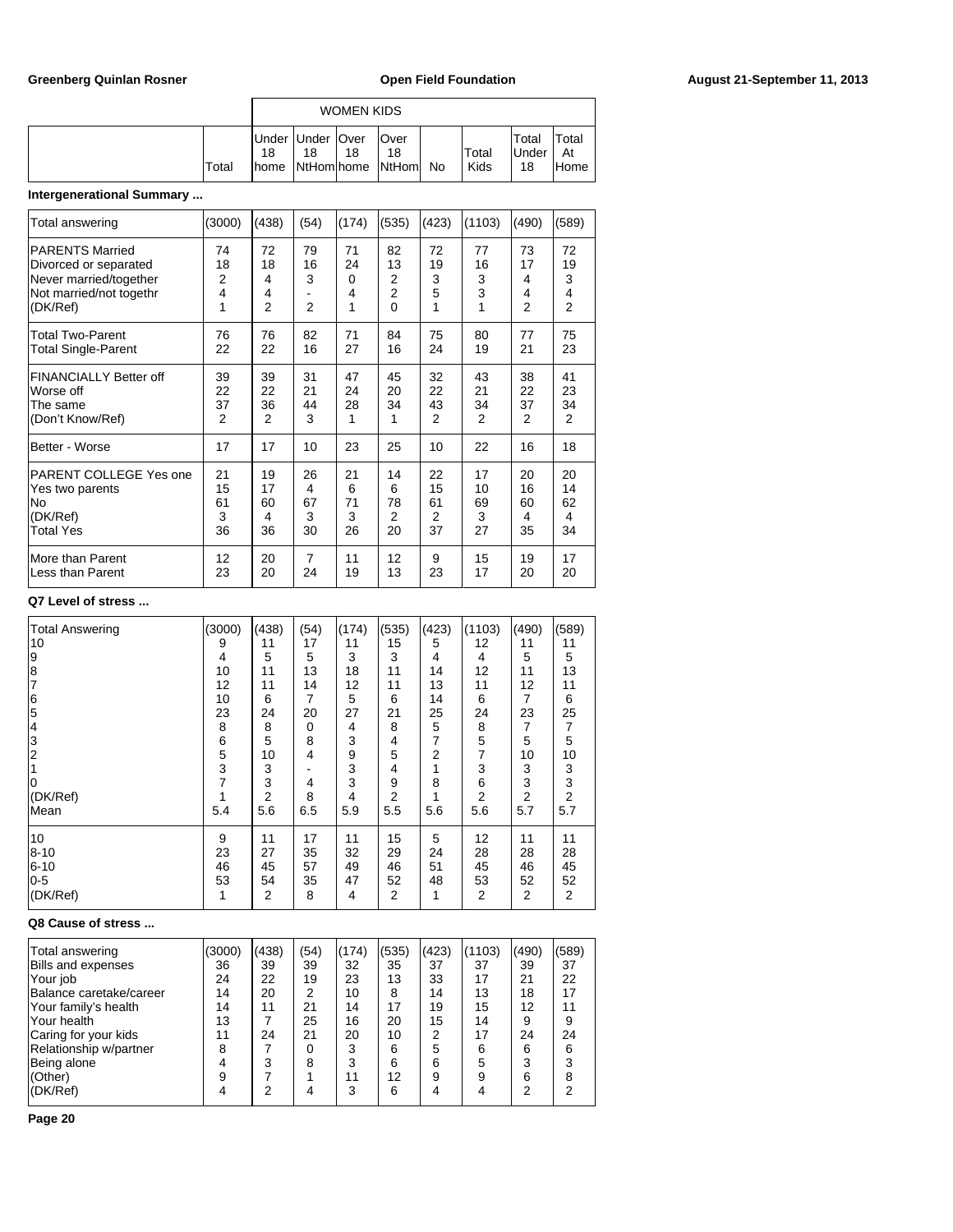|        |                     |                            |     | MARITAL/GENDER |                   |                                |                      |               |                    |     | MARITAL/GENDER/ANY KIDS |             |                 |
|--------|---------------------|----------------------------|-----|----------------|-------------------|--------------------------------|----------------------|---------------|--------------------|-----|-------------------------|-------------|-----------------|
| 'Totai | <b>IMarr</b><br>Men | <b>IUnmarIAlone</b><br>Men | Men | <b>IMarr</b>   | UnmarlAlone Snale | WomenWomenWomenWomenWomenMomen | <b>ISpDiv</b><br>Wid | <b>I</b> Marr | UnmarlAlone<br>Men | Men | <b>Marr</b>             | UnmarlAlone | WomenWomenWomen |

# **Intergenerational Summary ...**

| Total answering                                                                                                  | (3000)                           | (725)                           | (732)                     | (599)                     | (745)                     | (768)                                | (630)                     | (271)                                | (358)                                | (600)                           | (270)                     | (216)                     | (638)                                  | (458)                                | (363)                                              |
|------------------------------------------------------------------------------------------------------------------|----------------------------------|---------------------------------|---------------------------|---------------------------|---------------------------|--------------------------------------|---------------------------|--------------------------------------|--------------------------------------|---------------------------------|---------------------------|---------------------------|----------------------------------------|--------------------------------------|----------------------------------------------------|
| <b>PARENTS Married</b><br>Divorced or separated<br>Never married/together<br>Not married/not togethr<br>(DK/Ref) | 74<br>18<br>$\overline{2}$<br>4  | 79<br>16<br>3<br>$\overline{2}$ | 66<br>23<br>3<br>7        | 67<br>23<br>3<br>6        | 79<br>16<br>3             | 72<br>18<br>4<br>4<br>$\overline{2}$ | 74<br>17<br>5<br>3<br>2   | 63<br>22<br>8<br>5<br>$\overline{2}$ | 81<br>12<br>3<br>2<br>$\overline{2}$ | 79<br>15<br>3<br>$\overline{2}$ | 69<br>21<br>3<br>6        | 71<br>20<br>3<br>4<br>1   | 79<br>15<br>3                          | 74<br>16<br>4<br>3<br>$\overline{2}$ | 76<br>14<br>5<br>3<br>$\overline{2}$               |
| <b>Total Two-Parent</b><br><b>Total Single-Parent</b>                                                            | 76<br>22                         | 80<br>19                        | 69<br>30                  | 70<br>29                  | 80<br>19                  | 77<br>22                             | 79<br>20                  | 72<br>27                             | 84<br>14                             | 80<br>18                        | 72<br>27                  | 74<br>24                  | 81<br>18                               | 79<br>20                             | 82<br>17                                           |
| <b>FINANCIALLY Better off</b><br>Worse off<br>The same<br>(Don't Know/Ref)                                       | 39<br>22<br>37<br>$\overline{2}$ | 45<br>17<br>36<br>3             | 32<br>27<br>38<br>3       | 32<br>27<br>38<br>3       | 47<br>17<br>35            | 34<br>26<br>38<br>2                  | 35<br>24<br>39<br>3       | 26<br>30<br>40<br>3                  | 41<br>20<br>37<br>2                  | 46<br>16<br>35<br>3             | 43<br>24<br>31<br>3       | 42<br>23<br>32<br>3       | 46<br>19<br>34<br>$\overline{2}$       | 39<br>24<br>35<br>$\overline{2}$     | 41<br>23<br>35<br>$\overline{2}$                   |
| Better - Worse                                                                                                   | 17                               | 28                              | 5                         | 5                         | 29                        | 8                                    | 10                        | $-3$                                 | 21                                   | 29                              | 19                        | 19                        | 27                                     | 14                                   | 18                                                 |
| PARENT COLLEGE Yes one<br>Yes two parents<br> No<br>(DK/Ref)<br><b>Total Yes</b>                                 | 21<br>15<br>61<br>3<br>36        | 20<br>15<br>63<br>2<br>35       | 28<br>21<br>49<br>3<br>48 | 27<br>22<br>49<br>3<br>48 | 17<br>10<br>71<br>2<br>27 | 20<br>13<br>63<br>4<br>33            | 18<br>11<br>67<br>4<br>29 | 20<br>19<br>56<br>6<br>38            | 17<br>5<br>75<br>2<br>23             | 20<br>14<br>64<br>2<br>34       | 21<br>14<br>60<br>4<br>35 | 19<br>14<br>63<br>4<br>33 | 18<br>11<br>69<br>$\overline{2}$<br>28 | 16<br>10<br>69<br>5<br>26            | 14<br>$\overline{7}$<br>75<br>$\overline{4}$<br>21 |
| More than Parent<br>Less than Parent                                                                             | 12<br>23                         | 17<br>19                        | 6<br>36                   | 6<br>36                   | 19<br>14                  | $\overline{7}$<br>23                 | 8<br>20                   | 8<br>28                              | 9<br>14                              | 17<br>17                        | $\overline{7}$<br>24      | $\overline{7}$<br>21      | 19<br>15                               | 9<br>20                              | 10<br>14                                           |

### **Q7 Level of stress ...**

| <b>Total Answering</b>  | (3000) | (725)          | (732) | (599) | (745)          | (768) | (630) | (271)    | (358)          | (600)          | (270) | (216)          | (638)          | (458) | (363) |
|-------------------------|--------|----------------|-------|-------|----------------|-------|-------|----------|----------------|----------------|-------|----------------|----------------|-------|-------|
| 10                      | 9      |                |       |       | 11             | 11    | 11    | 9        | 13             | 6              | 15    | 15             | 12             | 14    | 15    |
| 9                       | 4      | 3              | 4     | 4     | 4              | 4     | 5     | 5        | 4              | 3              | 8     | 9              | 5              | 4     | 4     |
| $\frac{8}{7}$           | 10     | 8              | 8     | 8     | 11             | 14    | 13    | 15       | 12             | 9              | 10    | 9              | 10             | 14    | 13    |
|                         | 12     | 11             | 15    | 15    | 11             | 11    | 12    | 11       | 12             | 13             | 10    | 10             | 12             | 10    | 11    |
|                         | 10     | 14             | 11    | 11    | 6              | 11    | 11    | 16       | 8              | 13             | 13    | 12             | 6              | 6     | 6     |
| $\frac{6}{5}$           | 23     | 22             | 22    | 22    | 25             | 23    | 23    | 22       | 24             | 23             | 19    | 17             | 25             | 22    | 21    |
| 4                       | 8      | 10             | 8     | 7     | $\overline{7}$ | 6     | 5     | 4        | 5              | 9              | 4     | 5              | 8              | 8     | 6     |
| $\vert$ 3               | 6      | $\overline{7}$ | 7     | 8     | 5              | 5     | 5     |          | 3              | 7              | 4     | 5              | 5              | 4     | 4     |
| $\frac{2}{1}$           | 5      | 5              | 4     | 4     | $\overline{7}$ | 6     | 4     | 4        | 4              | 6              | 4     | 4              | $\overline{7}$ | 8     | 6     |
|                         | 3      | 3              | 3     | 4     | 4              | 1     |       | 0        | $\overline{2}$ | 4              |       |                | 5              |       |       |
| ١o                      | ⇁      | 6              | 7     | 8     | 5              | 8     | 8     | 5        | 11             | 6              | 11    | 11             | 4              | 9     | 11    |
| (DK/Ref)                |        | $\overline{2}$ | 1     |       | 3              | 1     |       | $\Omega$ | $\overline{2}$ | $\overline{2}$ |       | $\overline{2}$ | 3              | 1     |       |
| Mean                    | 5.4    | 5.3            | 5.3   | 5.3   | 5.5            | 5.7   | 5.7   | 5.9      | 5.6            | 5.2            | 5.9   | 5.8            | 5.6            | 5.6   | 5.6   |
| 10                      | 9      | 7              | 7     | 7     | 11             | 11    | 11    | 9        | 13             | 6              | 15    | 15             | 12             | 14    | 15    |
| 8-10                    | 23     | 19             | 20    | 19    | 26             | 29    | 29    | 29       | 29             | 18             | 33    | 33             | 26             | 31    | 32    |
| $6 - 10$                | 46     | 44             | 46    | 46    | 43             | 51    | 52    | 57       | 48             | 43             | 55    | 55             | 44             | 47    | 49    |
| $0-5$                   | 53     | 54             | 53    | 53    | 54             | 48    | 47    | 43       | 50             | 55             | 43    | 43             | 53             | 52    | 50    |
| (DK/Ref)                |        | $\overline{2}$ | 1     |       | 3              | 1     |       | 0        | $\overline{2}$ | $\overline{2}$ |       | $\overline{2}$ | 3              | 1     | 1     |
| Q8 Cause of stress      |        |                |       |       |                |       |       |          |                |                |       |                |                |       |       |
| Total answering         | (3000) | (725)          | (732) | (599) | (745)          | (768) | (630) | (271)    | (358)          | (600)          | (270) | (216)          | (638)          | (458) | (363) |
| Bills and expenses      | 36     | 33             | 37    | 33    | 37             | 37    | 39    | 40       | 39             | 37             | 40    | 39             | 37             | 37    | 40    |
| Your job                | 24     | 30             | 25    | 24    | 22             | 22    | 21    | 34       | 12             | 29             | 20    | 19             | 21             | 13    | 12    |
| Balance caretake/career | 14     | 13             | 16    | 16    | 13             | 13    | 12    | 17       | 8              | 13             | 10    | 9              | 13             | 13    | 10    |
| Your family's health    | 14     | 11             | 11    | 13    | 17             | 15    | 15    | 16       | 14             | 11             | 10    | 10             | 15             | 14    | 15    |
| Your health             | 13     | 15             | 9     | 10    | 12             | 16    | 17    | 13       | 20             | 15             | 13    | 15             | 12             | 17    | 19    |

Caring for your kids | 11 | 11 | 9 | 7 | 15 | 11 | 9 | 8 | 9 | 12 | 21 | 17 | 17 | 17 | 13 Relationship w/partner | 8 | 8 | 12 | 10 | 4 | 7 | 6 | 4 | 7 | 8 | 12 | 12 | 5 | 8 | 7 Being alone 4 2 5 5 6 2 8 9 5 13 1 6 7 2 8 10 (Other) | 9 | 6 | 11 | 12 | 9 | 10 | 10 | 11 | 8 | 5 | 9 | 8 | 9 | 9 | 9 (DK/Ref) | 4 | 4 | 3 | 3 | 4 | 5 | 5 | 4 | 6 | 4 | 4 | 5 | 4 | 5 | 6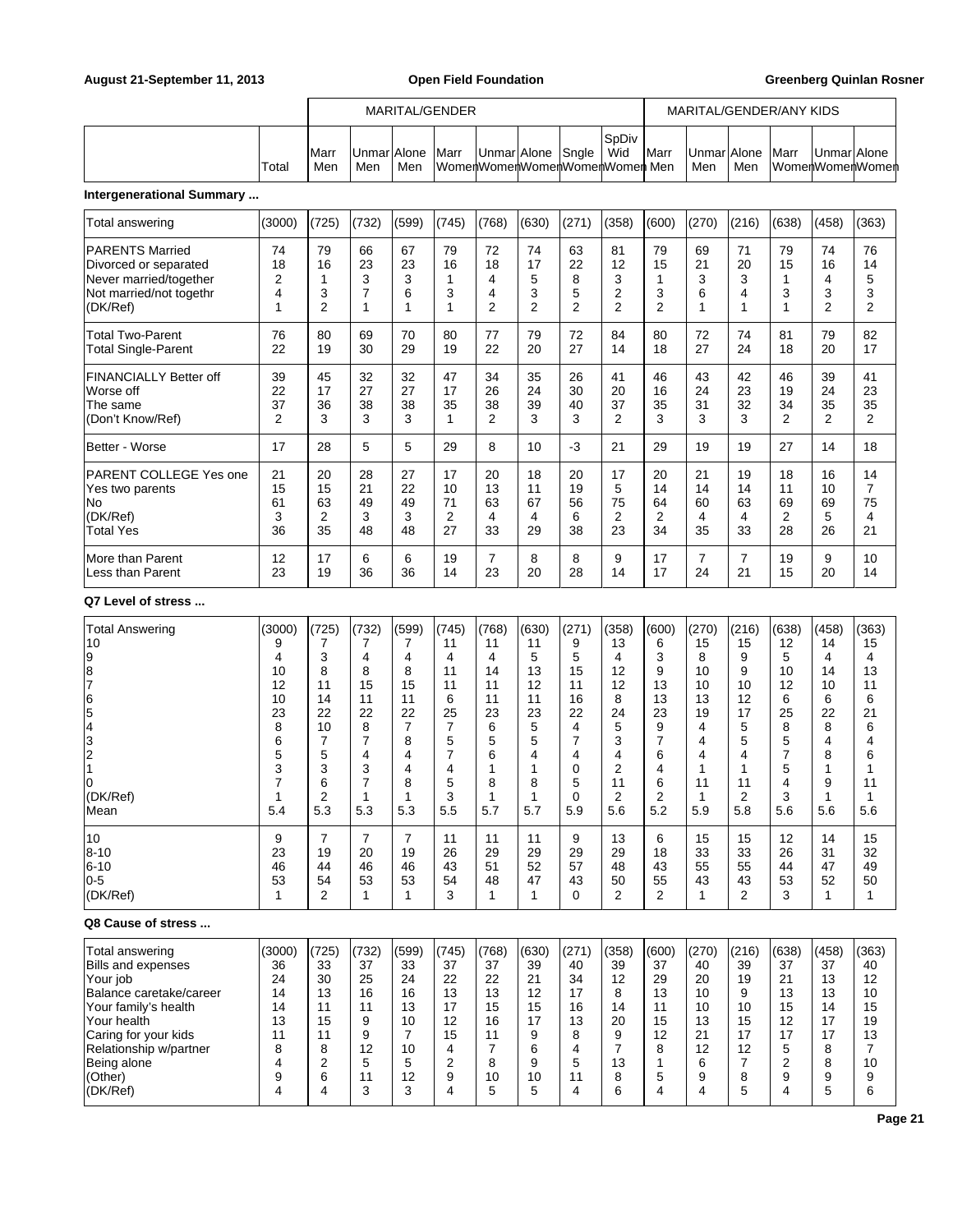|        |                      |     |     | MARITAL/GENDER/<18 HOME                              |  |
|--------|----------------------|-----|-----|------------------------------------------------------|--|
| lTotal | <b>I</b> Marr<br>Men | Men | Men | Unmar Alone   Marr   Unmar Alone<br>∣WomenWomenWomen |  |

# **Intergenerational Summary ...**

| Total answering                                                            | (3000)              | (340)               | (104)          | (63)           | (273)               | (163)               | (99)                       |
|----------------------------------------------------------------------------|---------------------|---------------------|----------------|----------------|---------------------|---------------------|----------------------------|
| <b>PARENTS Married</b>                                                     | 74                  | 76                  | 60             | 65             | 75                  | 68                  | 70                         |
| Divorced or separated                                                      | 18                  | 16                  | 23             | 23             | 18                  | 17                  | 13                         |
| Never married/together                                                     | 2                   | 1                   | $\overline{2}$ | $\Omega$       | 2                   | 6                   | 8                          |
| Not married/not togethr                                                    | 4                   | 4                   | 14             | 11             | 3                   | $\overline{7}$      | 6                          |
| (DK/Ref)                                                                   | 1                   | $\overline{2}$      | 1              | 1              | $\mathfrak{p}$      | $\overline{2}$      | 3                          |
| <b>Total Two-Parent</b>                                                    | 76                  | 77                  | 63             | 66             | 77                  | 74                  | 78                         |
| <b>Total Single-Parent</b>                                                 | 22                  | 21                  | 37             | 33             | 21                  | 23                  | 19                         |
| <b>FINANCIALLY Better off</b><br>Worse off<br>The same<br>(Don't Know/Ref) | 39<br>22<br>37<br>2 | 35<br>21<br>40<br>5 | 38<br>26<br>36 | 32<br>23<br>45 | 40<br>21<br>36<br>3 | 38<br>24<br>37<br>1 | 41<br>25<br>34<br>$\Omega$ |
| Better - Worse                                                             | 17                  | 13                  | 12             | 9              | 19                  | 14                  | 15                         |
| PARENT COLLEGE Yes one                                                     | 21                  | 23                  | 22             | 16             | 21                  | 17                  | 13                         |
| Yes two parents                                                            | 15                  | 18                  | 20             | 23             | 17                  | 17                  | 9                          |
| <b>No</b>                                                                  | 61                  | 55                  | 51             | 53             | 59                  | 61                  | 75                         |
| (DK/Ref)                                                                   | 3                   | 4                   | 7              | 8              | 3                   | 6                   | $\overline{2}$             |
| <b>Total Yes</b>                                                           | 36                  | 41                  | 41             | 38             | 38                  | 33                  | 23                         |
| More than Parent                                                           | 12                  | 17                  | 8              | 10             | 26                  | 10                  | 15                         |
| lLess than Parent                                                          | 23                  | 22                  | 26             | 14             | 17                  | 25                  | 15                         |

### **Q7 Level of stress ...**

| <b>Total Answering</b> | (3000)         | (340)          | (104)          | (63) | (273)          | (163) | (99)           |
|------------------------|----------------|----------------|----------------|------|----------------|-------|----------------|
| 10                     | 9              | 6              | 17             | 18   | 10             | 13    | 17             |
| 9                      | 4              | 4              | 12             | 17   | 5              | 5     | 8              |
| 8                      | 10             | 8              | 12             | 13   | 11             | 12    | 11             |
| $\overline{7}$         | 12             | 16             | 11             | 13   | 13             | 8     | 11             |
| 6                      | 10             | 15             | 11             | 8    | 7              | 6     | 8              |
| 5                      | 23             | 21             | 22             | 14   | 25             | 22    | 18             |
| 4                      | 8              | 10             | 1              |      | 7              | 9     | 8              |
| 3                      |                | 7              | 4              | 7    | 5              | 6     | 6              |
| $\overline{2}$         | 6<br>5<br>3    | 4              | $\overline{2}$ |      | 8              | 13    | $\overline{7}$ |
|                        |                | 5              |                |      | 5              | 0     |                |
| 10                     | $\overline{7}$ | 3              | 9              | 11   | 2              | 5     | 5              |
| (DK/Ref)               |                | $\overline{2}$ |                |      | $\overline{2}$ |       |                |
| lMean                  | 5.4            | 5.5            | 6.4            | 6.6  | 5.6            | 5.5   | 6.1            |
| 10                     | 9              | 6              | 17             | 18   | 10             | 13    | 17             |
| $8 - 10$               | 23             | 18             | 40             | 47   | 26             | 30    | 36             |
| $6 - 10$               | 46             | 49             | 63             | 67   | 45             | 44    | 56             |
| $0-5$                  | 53             | 48             | 37             | 33   | 52             | 56    | 44             |
| (DK/Ref)               | 1              | 2              |                |      | 2              |       |                |

### **Q8 Cause of stress ...**

| Total answering<br><b>Bills and expenses</b><br>Your job<br>Balance caretake/career<br>Your family's health<br>Your health | (3000)<br>36<br>24<br>14<br>14<br>13 | (340)<br>42<br>34<br>17<br>8<br>12 | (104)<br>45<br>21<br>19<br>14<br>5 | (63)<br>43<br>23<br>20<br>18 | (273)<br>40<br>24<br>18<br>12 | (163)<br>38<br>17<br>24<br>8<br>6 | (99)<br>45<br>16<br>18<br>9<br>9 |
|----------------------------------------------------------------------------------------------------------------------------|--------------------------------------|------------------------------------|------------------------------------|------------------------------|-------------------------------|-----------------------------------|----------------------------------|
| Caring for your kids<br>Relationship w/partner                                                                             | 11<br>8                              | 14<br>11                           | 28<br>12                           | 17<br>9                      | 22<br>4                       | 28<br>12                          | 22<br>11                         |
| Being alone<br>(Other)                                                                                                     | 4<br>9                               | 3                                  | 9                                  | 9                            | 3                             | 3<br>11                           | 10                               |
| (DK/Ref)                                                                                                                   |                                      | 2                                  | 3                                  | っ                            | 2                             | 2                                 | 3                                |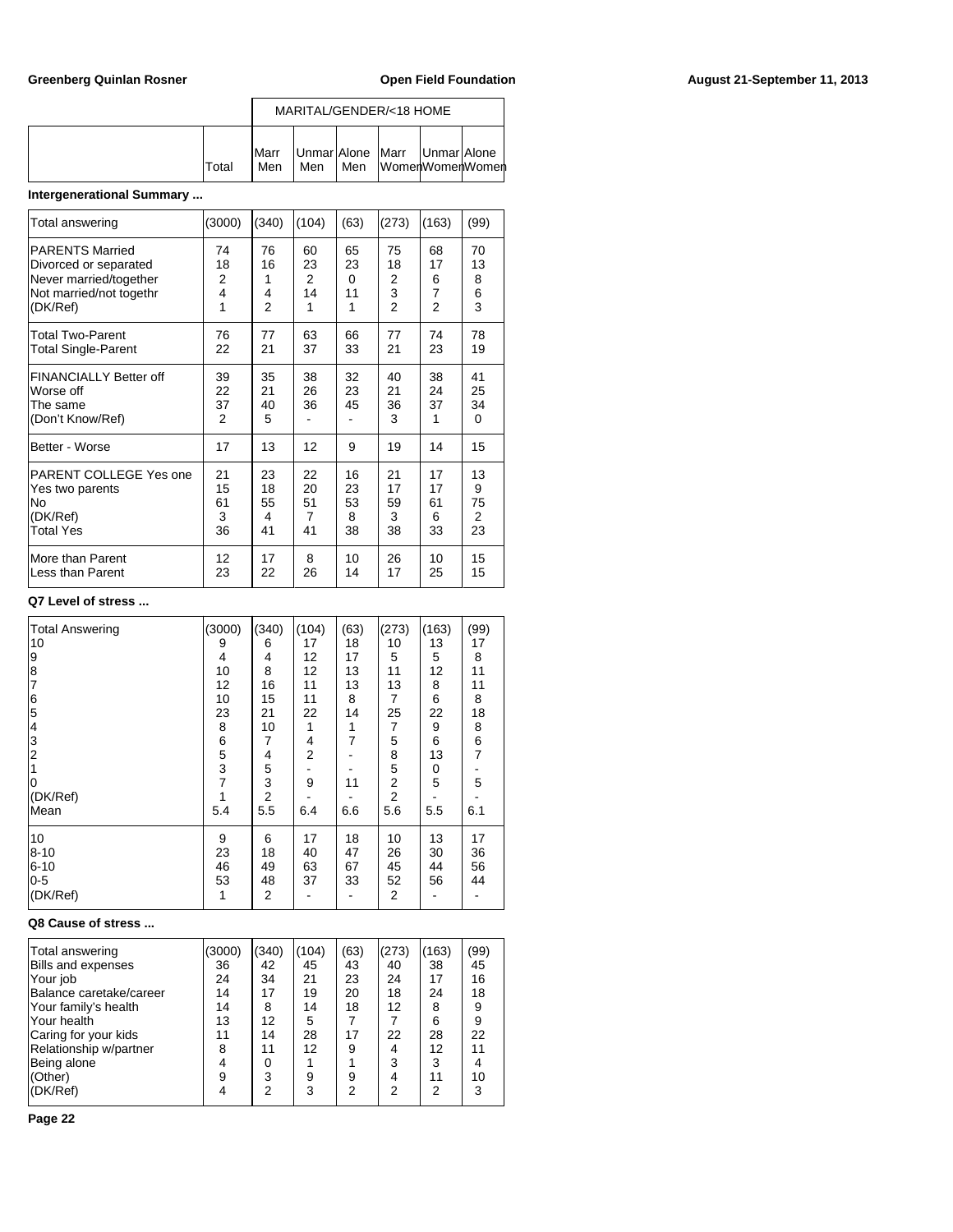|       | <b>GENDER</b> |       |                    |            | <b>AGE MEN</b> |             |            |               |            |
|-------|---------------|-------|--------------------|------------|----------------|-------------|------------|---------------|------------|
| Total | Men           | Women | <u> 18 -</u><br>29 | 30 -<br>39 | 40 -<br>49     | !50 -<br>64 | Over<br>64 | $118 -$<br>49 | Over<br>49 |

### **Personal financial situation ...**

| <b>Total Answering</b><br>Very well<br>Fairly well<br><b>Fairly badly</b><br>Very badly<br>(DK/Ref) | (3000)<br>13<br>67<br>13<br>6<br>2 | (1470)<br>13<br>66<br>13<br>5<br>2 | (1530)<br>$12 \overline{ }$<br>68<br>12<br>6 | (382)<br>19<br>63<br>14<br>3<br>2 | (277)<br>8<br>78<br>10<br>3 | (275)<br>8<br>63<br>17<br>4 | (319)<br>12<br>66<br>13<br>8 | (164)<br>22<br>62<br>6<br>っ | (934)<br>13<br>68<br>14<br>4<br>2 | (482)<br>15<br>64<br>11<br>8 |
|-----------------------------------------------------------------------------------------------------|------------------------------------|------------------------------------|----------------------------------------------|-----------------------------------|-----------------------------|-----------------------------|------------------------------|-----------------------------|-----------------------------------|------------------------------|
| <b>Total Well</b>                                                                                   | 80                                 | 80                                 | 81                                           | 82                                | 87                          | 72                          | 77                           | 84                          | 80                                | 80                           |
| <b>Total Badly</b>                                                                                  | 18                                 | 18                                 | 18                                           | 17                                | 13                          | 25                          | 22                           | 14                          | 18                                | 19                           |
| Well - Badly                                                                                        | 62                                 | 61                                 | 62                                           | 65                                | 73                          | 47                          | 55                           | 70                          | 62                                | 60                           |

### **Q10 Economic optimism ...**

| <b>Total Answering</b><br>Much better<br>Somewhat better<br>Somewhat worse<br>lMuch worse<br>(Stay about the same) | (3000)<br>23<br>39<br>16<br>8<br>8 | (1470)<br>26<br>39<br>17<br>8 | (1530)<br>21<br>38<br>16<br>8<br>10 | (382)<br>40<br>43<br>6<br>6<br>3 | (277)<br>31<br>51<br>15<br>2<br>0 | (275)<br>22<br>38<br>17<br>9<br>10 | (319)<br>18<br>37<br>23<br>11<br>9 | (164)<br>8<br>20<br>30<br>13<br>21 | (934)<br>32<br>44<br>12<br>6<br>4 | (482)<br>15<br>32<br>25<br>12<br>13 |
|--------------------------------------------------------------------------------------------------------------------|------------------------------------|-------------------------------|-------------------------------------|----------------------------------|-----------------------------------|------------------------------------|------------------------------------|------------------------------------|-----------------------------------|-------------------------------------|
| (DK/Ref)                                                                                                           | 5                                  | 3                             | 6                                   | C                                | 0                                 | 4                                  | 2                                  |                                    | 2                                 | 4                                   |
| <b>Total Better</b><br><b>Total Worse</b>                                                                          | 62<br>25                           | 65<br>25                      | 59<br>25                            | 82<br>12                         | 82<br>18                          | 61<br>26                           | 56<br>34                           | 28<br>44                           | 76<br>18                          | 46<br>37                            |
| Better - Worse                                                                                                     | 37                                 | 40                            | 35                                  | 70                               | 64                                | 35                                 | 22                                 | $-15$                              | 58                                | 9                                   |

**Q11-18 Summary: General contentment battery... Total Very Well ...**

| <b>Total Answering</b> | (3000) | (1470) | (1530) | (382) | (277) | (275) | (319) | (164) | (934) | (482) |
|------------------------|--------|--------|--------|-------|-------|-------|-------|-------|-------|-------|
| 12 Can change          | 52     | 51     | 52     | 64    | 56    | 51    | 47    | 32    | 58    | 42    |
| 15 Like more time off  | 50     | 52     | 49     | 53    | 57    | 61    | 52    | 25    | 57    | 43    |
| 13 Meet obligations    | 49     | 53     | 44     | 76    | 49    | 55    | 43    | 33    | 61    | 40    |
| 11 Generally happy     | 47     | 47     | 47     | 50    | 43    | 45    | 45    | 55    | 46    | 48    |
| 17 Women get fair shot | 35     | 43     | 28     | 51    | 49    | 36    | 37    | 35    | 46    | 36    |
| 14 Reach out for money | 20     | 21     | 19     | 28    | 29    | 18    | 14    | 12    | 25    | 13    |
| 18 Economy against me  | 16     | 14     | 17     | 6     | 9     | 16    | 22    | 20    | 10    | 21    |
| 16 Falling behind      | 12     | 11     | 14     | 2     | 19    | 9     | 18    | 8     | 9     | 14    |

**Q11-18 Summary: General contentment battery... Very/Somewhat ...**

| <b>Total Answering</b> | (3000) | (1470) | (1530) | (382) | (277) | (275) | (319) | (164) | (934) | (482) |
|------------------------|--------|--------|--------|-------|-------|-------|-------|-------|-------|-------|
| Generally happy<br>11  | 91     | 91     | 90     | 94    | 93    | 85    | 90    | 93    | 91    | 91    |
| 12 Can change          | 87     | 87     | 87     | 93    | 95    | 91    | 81    | 69    | 93    | 77    |
| 13 Meet obligations    | 77     | 82     | 74     | 94    | 92    | 83    | 72    | 54    | 90    | 66    |
| 15 Like more time off  | 71     | 75     | 67     | 78    | 87    | 81    | 77    | 36    | 82    | 63    |
| 17 Women get fair shot | 69     | 74     | 63     | 86    | 73    | 72    | 67    | 63    | 78    | 66    |
| 14 Reach out for money | 43     | 42     | 44     | 52    | 53    | 39    | 29    | 30    | 48    | 30    |
| 18 Economy against me  | 42     | 40     | 44     | 30    | 41    | 38    | 49    | 41    | 36    | 46    |
| 16 Falling behind      | 28     | 24     | 33     | 13    | 31    | 20    | 35    | 21    | 20    | 30    |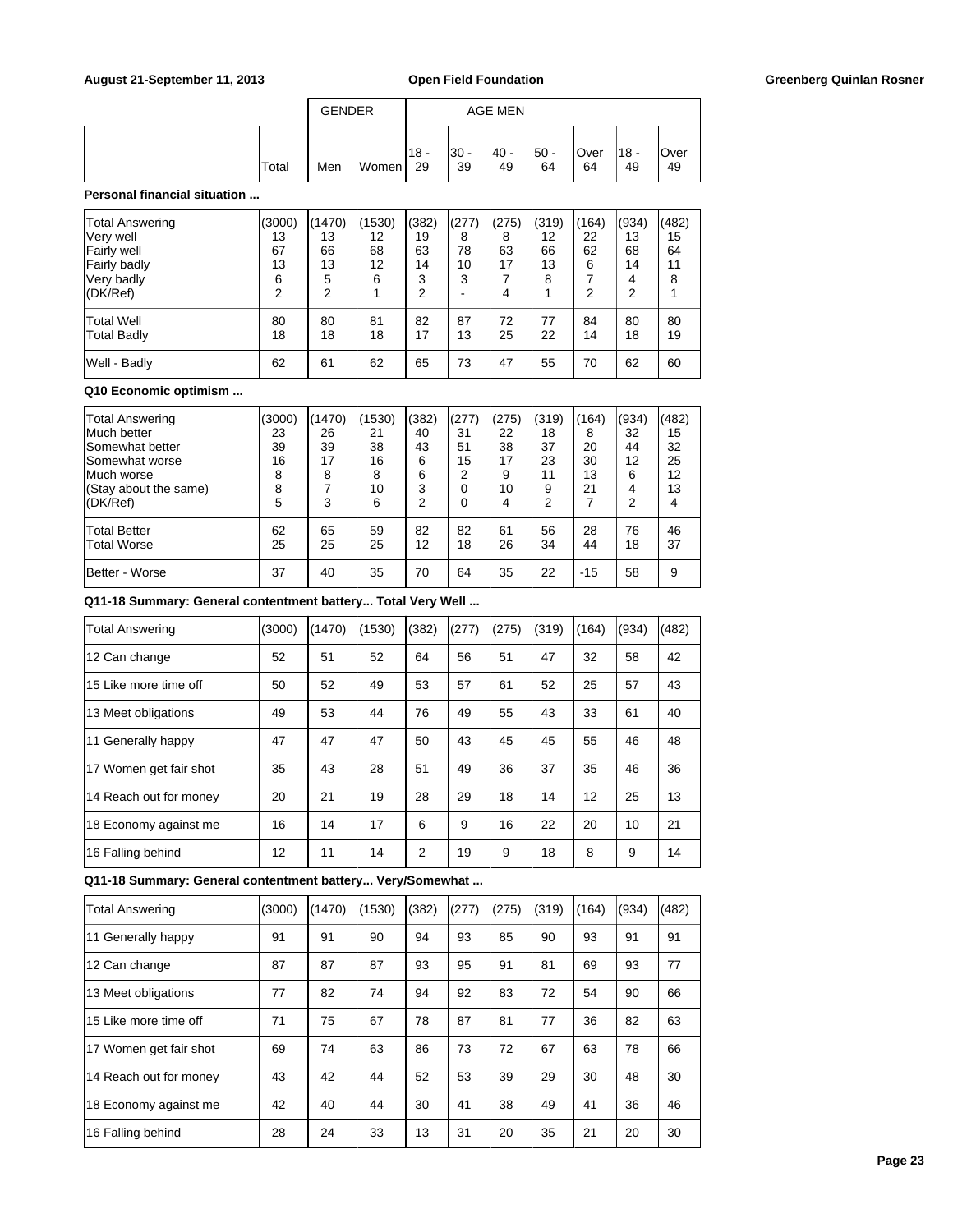|                                                                                                                        |                                                 | <b>AGE WOMEN</b>                      |                                        |                                        |                                          |                                          |                                        | <b>RACE MEN</b>                          |                                         |                                       |                                       |                                       |
|------------------------------------------------------------------------------------------------------------------------|-------------------------------------------------|---------------------------------------|----------------------------------------|----------------------------------------|------------------------------------------|------------------------------------------|----------------------------------------|------------------------------------------|-----------------------------------------|---------------------------------------|---------------------------------------|---------------------------------------|
|                                                                                                                        | Total                                           | $18 -$<br>29                          | 30 -<br>39                             | 40 -<br>49                             | $50 -$<br>64                             | Over<br>64                               | 18 -<br>49                             | Over<br>49                               | White                                   | <b>Black</b>                          | Hisp<br>anic                          | <b>Non</b><br>White                   |
| <b>Personal financial situation </b>                                                                                   |                                                 |                                       |                                        |                                        |                                          |                                          |                                        |                                          |                                         |                                       |                                       |                                       |
| Total Answering<br>Very well<br>Fairly well<br>Fairly badly<br>Very badly<br>(DK/Ref)                                  | (3000)<br>13<br>67<br>13<br>6<br>$\overline{2}$ | (248)<br>15<br>71<br>10<br>4<br>0     | (233)<br>8<br>73<br>12<br>5<br>2       | (265)<br>6<br>68<br>15<br>10<br>2      | (401)<br>11<br>66<br>16<br>7<br>1        | (316)<br>22<br>63<br>10<br>3<br>2        | (746)<br>10<br>70<br>12<br>6<br>1      | (718)<br>16<br>65<br>13<br>5<br>1        | (958)<br>12<br>69<br>13<br>4<br>1       | (166)<br>15<br>57<br>14<br>12<br>2    | (210)<br>20<br>59<br>11<br>5<br>4     | (490)<br>16<br>62<br>12<br>8<br>2     |
| Total Well<br>Total Badly                                                                                              | 80<br>18                                        | 86<br>14                              | 81<br>17                               | 74<br>24                               | 77<br>22                                 | 85<br>13                                 | 80<br>19                               | 81<br>18                                 | 81<br>18                                | 72<br>26                              | 80<br>17                              | 78<br>19                              |
| Well - Badly                                                                                                           | 62                                              | 72                                    | 64                                     | 50                                     | 55                                       | 72                                       | 62                                     | 63                                       | 63                                      | 47                                    | 63                                    | 59                                    |
| Q10 Economic optimism                                                                                                  |                                                 |                                       |                                        |                                        |                                          |                                          |                                        |                                          |                                         |                                       |                                       |                                       |
| Total Answering<br>Much better<br>Somewhat better<br>Somewhat worse<br>Much worse<br>(Stay about the same)<br>(DK/Ref) | (3000)<br>23<br>39<br>16<br>8<br>8<br>5         | (248)<br>38<br>52<br>4<br>1<br>4<br>2 | (233)<br>37<br>36<br>12<br>3<br>3<br>9 | (265)<br>20<br>54<br>15<br>4<br>3<br>3 | (401)<br>14<br>33<br>22<br>13<br>11<br>8 | (316)<br>9<br>23<br>20<br>14<br>23<br>10 | (746)<br>31<br>48<br>11<br>3<br>3<br>5 | (718)<br>12<br>29<br>21<br>13<br>16<br>9 | (958)<br>22<br>36<br>21<br>10<br>9<br>2 | (166)<br>40<br>46<br>6<br>4<br>3<br>1 | (210)<br>34<br>46<br>9<br>5<br>3<br>3 | (490)<br>35<br>45<br>8<br>5<br>4<br>3 |
| Total Better<br>Total Worse                                                                                            | 62<br>25                                        | 89<br>5                               | 73<br>15                               | 75<br>19                               | 47<br>35                                 | 32<br>34                                 | 79<br>13                               | 40<br>35                                 | 58<br>31                                | 86<br>9                               | 80<br>14                              | 80<br>13                              |
| Better - Worse                                                                                                         | 37                                              | 84                                    | 58                                     | 56                                     | 11                                       | $-2$                                     | 66                                     | 6                                        | 26                                      | 77                                    | 66                                    | 66                                    |
| Q11-18 Summary: General contentment battery Total Very Well                                                            |                                                 |                                       |                                        |                                        |                                          |                                          |                                        |                                          |                                         |                                       |                                       |                                       |
| <b>Total Answering</b>                                                                                                 | (3000)                                          | (248)                                 | (233)                                  | (265)                                  | (401)                                    | (316)                                    | (746)                                  | (718)                                    | (958)                                   | (166)                                 | (210)                                 | (490)                                 |
| 12 Can change                                                                                                          | 52                                              | 80                                    | 60                                     | 56                                     | 43                                       | 34                                       | 66                                     | 39                                       | 49                                      | 62                                    | 48                                    | 56                                    |
| 15 Like more time off                                                                                                  | 50                                              | 63                                    | 58                                     | 58                                     | 51                                       | 19                                       | 60                                     | 37                                       | 51                                      | 43                                    | 64                                    | 53                                    |
| 13 Meet obligations                                                                                                    | 49                                              | 64                                    | 46                                     | 52                                     | 36                                       | 32                                       | 54                                     | 34                                       | 51                                      | 51                                    | 62                                    | 58                                    |
| 11 Generally happy                                                                                                     | 47                                              | 48                                    | 47                                     | 44                                     | 43                                       | 52                                       | 47                                     | 47                                       | 46                                      | 47                                    | 49                                    | 48                                    |
| 17 Women get fair shot                                                                                                 | 35                                              | 36                                    | 28                                     | 27                                     | 29                                       | 24                                       | 31                                     | 26                                       | 43                                      | 39                                    | 45                                    | 42                                    |
| 14 Reach out for money                                                                                                 | 20                                              | 35                                    | 18                                     | 21                                     | 14                                       | 13                                       | 24                                     | 14                                       | 16                                      | 29                                    | 27                                    | 31                                    |
| 18 Economy against me                                                                                                  | 16                                              | 10                                    | 13                                     | 13                                     | 25                                       | 17                                       | 12                                     | 22                                       | 16                                      | 15                                    | 7                                     | 10                                    |
| 16 Falling behind                                                                                                      | 12                                              | 8                                     | 12                                     | 21                                     | 18                                       | 9                                        | 14                                     | 14                                       | 10                                      | $\overline{7}$                        | 22                                    | 12                                    |
| Q11-18 Summary: General contentment battery Very/Somewhat                                                              |                                                 |                                       |                                        |                                        |                                          |                                          |                                        |                                          |                                         |                                       |                                       |                                       |
| <b>Total Answering</b>                                                                                                 | (3000)                                          | (248)                                 | (233)                                  | (265)                                  | (401)                                    | (316)                                    | (746)                                  | (718)                                    | (958)                                   | (166)                                 | (210)                                 | (490)                                 |
| 11 Generally happy                                                                                                     | 91                                              | 91                                    | 90                                     | 89                                     | 90                                       | 91                                       | 90                                     | 90                                       | 91                                      | 89                                    | 89                                    | 90                                    |
| 12 Can change                                                                                                          | 87                                              | 98                                    | 94                                     | 91                                     | 84                                       | 72                                       | 94                                     | 79                                       | 85                                      | 93                                    | 89                                    | 92                                    |
| 13 Meet obligations                                                                                                    | 77                                              | 94                                    | 80                                     | 88                                     | $70\,$                                   | 50                                       | 87                                     | 61                                       | 80                                      | 80                                    | 86                                    | 85                                    |
| 15 Like more time off                                                                                                  | 71                                              | 82                                    | 75                                     | 77                                     | 73                                       | 35                                       | 78                                     | 56                                       | 74                                      | 71                                    | 84                                    | 78                                    |
| 17 Women get fair shot                                                                                                 | 69                                              | 74                                    | 66                                     | 72                                     | 58                                       | 52                                       | 71                                     | 56                                       | 76                                      | 76                                    | 69                                    | 71                                    |
| 14 Reach out for money                                                                                                 | 43                                              | $70\,$                                | 46                                     | 53                                     | 31                                       | 29                                       | 56                                     | 30                                       | 34                                      | 56                                    | 57                                    | 59                                    |

18 Economy against me 42 39 38 44 49 44 41 47 42 44 41 37 16 Falling behind 28 24 29 48 34 26 34 30 22 28 34 29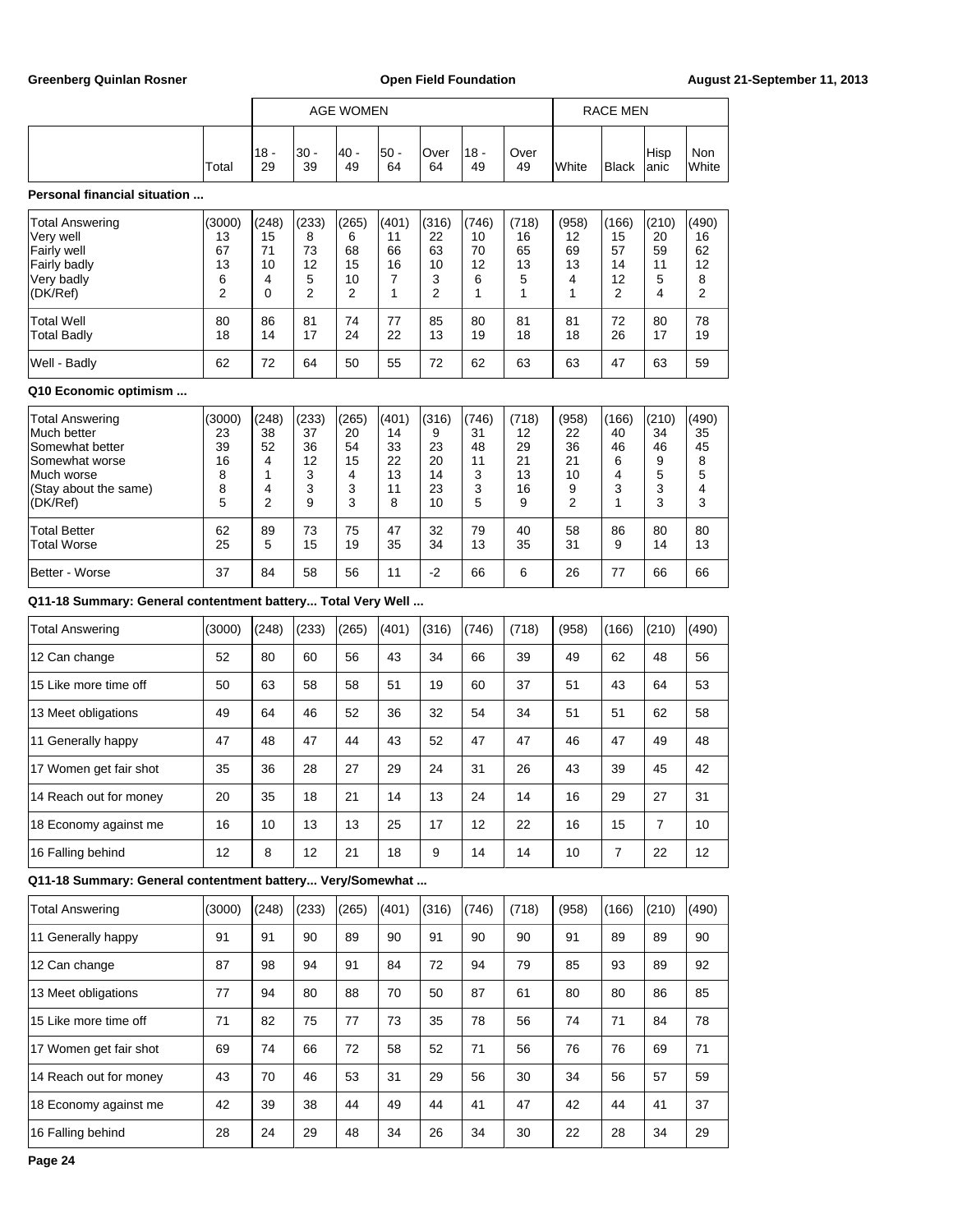|              | <b>RACE WOMEN</b> |            |  |              |
|--------------|-------------------|------------|--|--------------|
| <b>Total</b> | <b>White</b>      | Black Hisp |  | Non<br>White |

### **Personal financial situation ...**

| <b>Total Answering</b><br>Very well<br>Fairly well<br>Fairly badly<br>Very badly<br>(DK/Ref) | (3000)<br>13<br>67<br>13<br>6<br>$\overline{2}$ | (1052)<br>11<br>70<br>12<br>6 | (194)<br>9<br>71<br>12<br>7 | (210)<br>25<br>53<br>16<br>5 | (470)<br>15<br>65<br>13<br>6 |
|----------------------------------------------------------------------------------------------|-------------------------------------------------|-------------------------------|-----------------------------|------------------------------|------------------------------|
| Total Well<br>Total Badly                                                                    | 80<br>18                                        | 81<br>18                      | 80<br>20                    | 78<br>21                     | 80<br>19                     |
| Well - Badly                                                                                 | 62                                              | 63                            | 60                          | 57                           | 61                           |

### **Q10 Economic optimism ...**

| <b>Total Answering</b><br>Much better<br>Somewhat better<br>Somewhat worse<br>Much worse<br>(Stay about the same)<br>(DK/Ref) | (3000)<br>23<br>39<br>16<br>8<br>8<br>5 | (1052)<br>13<br>39<br>21<br>10<br>11<br>6 | (194)<br>42<br>41<br>6<br>3<br>$\overline{2}$<br>5 | (210)<br>37<br>37<br>6<br>6<br>9<br>6 | (470)<br>38<br>38<br>6<br>5<br>5 |
|-------------------------------------------------------------------------------------------------------------------------------|-----------------------------------------|-------------------------------------------|----------------------------------------------------|---------------------------------------|----------------------------------|
| Total Better<br>Total Worse                                                                                                   | 62<br>25                                | 52<br>30                                  | 83<br>9                                            | 74<br>12                              | 77<br>11                         |
| Better - Worse                                                                                                                | 37                                      | 22                                        | 75                                                 | 62                                    | 65                               |

**Q11-18 Summary: General contentment battery... Total Very ...**

| <b>Total Answering</b> | (3000) | (1052) | (194) | (210) | (470) |
|------------------------|--------|--------|-------|-------|-------|
| 12 Can change          | 52     | 47     | 67    | 62    | 63    |
| 15 Like more time off  | 50     | 47     | 46    | 59    | 54    |
| 13 Meet obligations    | 49     | 41     | 46    | 56    | 50    |
| 11 Generally happy     | 47     | 46     | 41    | 52    | 48    |
| 17 Women get fair shot | 35     | 26     | 22    | 44    | 33    |
| 14 Reach out for money | 20     | 17     | 24    | 27    | 24    |
| 18 Economy against me  | 16     | 18     | 14    | 16    | 15    |
| 16 Falling behind      | 12     | 13     | 18    | 13    | 16    |

# **Q11-18 Summary: General contentment battery... Very/Somew ...**

| <b>Total Answering</b> | (3000) | (1052) | (194) | (210) | (470) |
|------------------------|--------|--------|-------|-------|-------|
| 11 Generally happy     | 91     | 91     | 88    | 87    | 89    |
| 12 Can change          | 87     | 84     | 95    | 92    | 92    |
| 13 Meet obligations    | 77     | 70     | 79    | 82    | 81    |
| 15 Like more time off  | 71     | 65     | 69    | 75    | 73    |
| 17 Women get fair shot | 69     | 62     | 63    | 70    | 67    |
| 14 Reach out for money | 43     | 39     | 54    | 56    | 55    |
| 18 Economy against me  | 42     | 43     | 43    | 46    | 45    |
| 16 Falling behind      | 28     | 30     | 42    | 39    | 39    |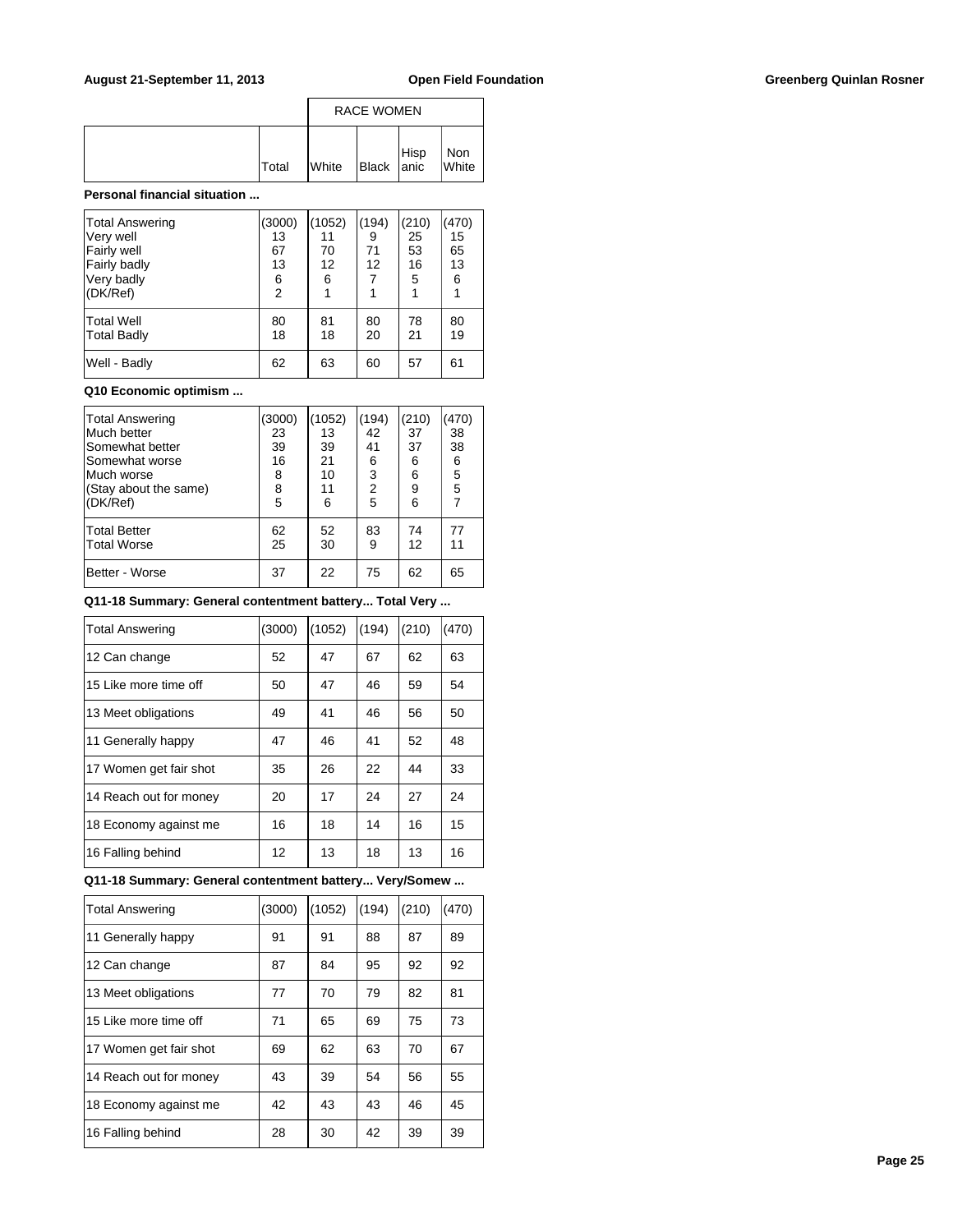|                                                                                                                        |                                         | RACE/GENDER/AGE                                     |                                                |                                        |                                              |                                       |                                                                 |                                       |                                           |                                                                 |                                         |                                                |                                          |
|------------------------------------------------------------------------------------------------------------------------|-----------------------------------------|-----------------------------------------------------|------------------------------------------------|----------------------------------------|----------------------------------------------|---------------------------------------|-----------------------------------------------------------------|---------------------------------------|-------------------------------------------|-----------------------------------------------------------------|-----------------------------------------|------------------------------------------------|------------------------------------------|
|                                                                                                                        | Total                                   | White<br>Young<br>Men                               | White<br>Older<br>Men                          | White<br>Young                         | White<br>Older<br>WomenWomen Men             | <b>Black</b><br>Young                 | <b>Black</b><br>Older<br>Men                                    | <b>Black</b><br>Young                 | <b>Black</b><br>Older<br>WomerlWomerl Men | Hisp<br>Young                                                   | Hisp<br>Older<br>Men                    | Hisp<br>Young Older                            | Hisp<br>WomenWomen                       |
| Personal financial situation                                                                                           |                                         |                                                     |                                                |                                        |                                              |                                       |                                                                 |                                       |                                           |                                                                 |                                         |                                                |                                          |
| Total Answering<br>Very well<br>Fairly well<br>Fairly badly<br>Very badly<br>(DK/Ref)                                  | (3000)<br>13<br>67<br>13<br>6<br>2      | (550)<br>11<br>70<br>15<br>3<br>1                   | (370)<br>15<br>67<br>10<br>$\overline{7}$<br>1 | (438)<br>5<br>73<br>13<br>8<br>1       | (566)<br>16<br>67<br>12<br>4<br>$\mathbf{1}$ | (118)<br>13<br>59<br>13<br>12<br>3    | (44)<br>21<br>49<br>17<br>12<br>0                               | (119)<br>7<br>74<br>14<br>4<br>1      | (68)<br>12<br>64<br>10<br>14<br>0         | (163)<br>21<br>62<br>10<br>3<br>4                               | (41)<br>15<br>51<br>14<br>16<br>4       | (139)<br>27<br>56<br>12<br>4<br>$\overline{2}$ | (64)<br>22<br>45<br>25<br>8<br>1         |
| Total Well<br>Total Badly                                                                                              | 80<br>18                                | 80<br>18                                            | 82<br>17                                       | 78<br>21                               | 83<br>16                                     | 72<br>25                              | 71<br>29                                                        | 81<br>18                              | 76<br>24                                  | 83<br>13                                                        | 66<br>30                                | 82<br>16                                       | 66<br>33                                 |
| Well - Badly                                                                                                           | 62                                      | 62                                                  | 65                                             | 57                                     | 67                                           | 47                                    | 42                                                              | 63                                    | 52                                        | 70                                                              | 36                                      | 66                                             | 34                                       |
| Q10 Economic optimism                                                                                                  |                                         |                                                     |                                                |                                        |                                              |                                       |                                                                 |                                       |                                           |                                                                 |                                         |                                                |                                          |
| Total Answering<br>Much better<br>Somewhat better<br>Somewhat worse<br>Much worse<br>(Stay about the same)<br>(DK/Ref) | (3000)<br>23<br>39<br>16<br>8<br>8<br>5 | (550)<br>29<br>41<br>16<br>7<br>5<br>$\overline{2}$ | (370)<br>13<br>30<br>28<br>12<br>14<br>3       | (438)<br>21<br>51<br>16<br>4<br>4<br>4 | (566)<br>8<br>29<br>24<br>14<br>17<br>8      | (118)<br>43<br>48<br>2<br>3<br>3<br>1 | (44)<br>25<br>45<br>17<br>$\overline{7}$<br>4<br>$\overline{2}$ | (119)<br>50<br>43<br>1<br>1<br>2<br>4 | (68)<br>32<br>37<br>16<br>3<br>4<br>9     | (163)<br>36<br>52<br>7<br>$\overline{2}$<br>1<br>$\overline{2}$ | (41)<br>21<br>25<br>20<br>16<br>10<br>8 | (139)<br>45<br>45<br>5<br>1<br>1<br>4          | (64)<br>21<br>23<br>10<br>16<br>21<br>10 |
| <b>Total Better</b><br><b>Total Worse</b>                                                                              | 62<br>25                                | 70<br>23                                            | 43<br>40                                       | 72<br>20                               | 37<br>38                                     | 91<br>4                               | 71<br>23                                                        | 93<br>2                               | 68<br>19                                  | 88<br>9                                                         | 45<br>37                                | 89<br>5                                        | 44<br>26                                 |
| Better - Worse                                                                                                         | 37                                      | 46                                                  | 3                                              | 53                                     | $-1$                                         | 87                                    | 47                                                              | 91                                    | 49                                        | 79                                                              | 9                                       | 84                                             | 18                                       |
| Q11-18 Summary: General contentment battery Total Very Well                                                            |                                         |                                                     |                                                |                                        |                                              |                                       |                                                                 |                                       |                                           |                                                                 |                                         |                                                |                                          |
| <b>Total Answering</b>                                                                                                 | (3000)                                  | (550)                                               | (370)                                          | (438)                                  | (566)                                        | (118)                                 | (44)                                                            | (119)                                 | (68)                                      | (163)                                                           | (41)                                    | (139)                                          | (64)                                     |
| 12 Can change                                                                                                          | 52                                      | 55                                                  | 43                                             | 62                                     | 36                                           | 69                                    | 47                                                              | 77                                    | 54                                        | 53                                                              | 28                                      | 69                                             | 47                                       |
| 15 Like more time off                                                                                                  | 50                                      | 57                                                  | 43                                             | 59                                     | 37                                           | 49                                    | 30                                                              | 49                                    | 42                                        | 69                                                              | 49                                      | 71                                             | 34                                       |
| 13 Meet obligations                                                                                                    | 49                                      | 60                                                  | 39                                             | 53                                     | 31                                           | 55                                    | 40                                                              | 53                                    | 38                                        | 70                                                              | 34                                      | 61                                             | 51                                       |
| 11 Generally happy                                                                                                     | 47                                      | 46                                                  | 48                                             | 47                                     | 46                                           | 44                                    | 54                                                              | 37                                    | 51                                        | 52                                                              | 36                                      | 52                                             | 49                                       |
| 17 Women get fair shot                                                                                                 | 35                                      | 47                                                  | 37                                             | 27                                     | 25                                           | 41                                    | 36                                                              | 18                                    | 31                                        | 46                                                              | 39                                      | 53                                             | 26                                       |
| 14 Reach out for money                                                                                                 | 20                                      | 20                                                  | 11                                             | 21                                     | 13                                           | 29                                    | 30                                                              | 30                                    | 17                                        | 30                                                              | 19                                      | 34                                             | 13                                       |
| 18 Economy against me                                                                                                  | 16                                      | 12                                                  | 22                                             | 13                                     | 22                                           | 11                                    | 27                                                              | 8                                     | 23                                        | 3                                                               | 23                                      | 14                                             | 21                                       |
| 16 Falling behind                                                                                                      | 12                                      | 7                                                   | 14                                             | 12                                     | 13                                           | 5                                     | 13                                                              | 19                                    | 18                                        | 21                                                              | 27                                      | 14                                             | 12                                       |
| Q11-18 Summary: General contentment battery Very/Somewhat                                                              |                                         |                                                     |                                                |                                        |                                              |                                       |                                                                 |                                       |                                           |                                                                 |                                         |                                                |                                          |
| <b>Total Answering</b>                                                                                                 | (3000)                                  | (550)                                               | (370)                                          | (438)                                  | (566)                                        | (118)                                 | (44)                                                            | (119)                                 | (68)                                      | (163)                                                           | (41)                                    | (139)                                          | (64)                                     |
| 11 Generally happy                                                                                                     | 91                                      | 92                                                  | 92                                             | 91                                     | 90                                           | 88                                    | 92                                                              | 89                                    | 87                                        | 90                                                              | 87                                      | 85                                             | 90                                       |
| 12 Can change                                                                                                          | 87                                      | 91                                                  | 76                                             | 94                                     | 77                                           | 96                                    | 85                                                              | 95                                    | 94                                        | 94                                                              | 66                                      | 96                                             | 83                                       |
| 13 Meet obligations                                                                                                    | 77                                      | 90                                                  | 66                                             | 87                                     | 59                                           | 85                                    | 63                                                              | 86                                    | 66                                        | 93                                                              | 57                                      | 88                                             | 70                                       |
| 15 Like more time off                                                                                                  | 71                                      | 83                                                  | 61                                             | 77                                     | 56                                           | 76                                    | 56                                                              | 74                                    | 59                                        | 86                                                              | 75                                      | 85                                             | 56                                       |
| 17 Women get fair shot                                                                                                 | 69                                      | 84                                                  | 65                                             | 71                                     | 54                                           | 79                                    | 65                                                              | 64                                    | 67                                        | 68                                                              | 70                                      | 76                                             | 58                                       |
| 14 Reach out for money                                                                                                 | 43                                      | 40                                                  | 26                                             | 52                                     | 28                                           | 58                                    | 55                                                              | 60                                    | 42                                        | 60                                                              | 39                                      | 66                                             | 40                                       |
| 18 Economy against me                                                                                                  | 42                                      | 38                                                  | 44                                             | 41                                     | 44                                           | 40                                    | 55                                                              | 34                                    | 58                                        | 35                                                              | 63                                      | 41                                             | 57                                       |
| 16 Falling behind                                                                                                      | 28                                      | 17                                                  | 29                                             | 31                                     | 28                                           | 22                                    | 46                                                              | 39                                    | 43                                        | 31                                                              | 40                                      | 42                                             | 35                                       |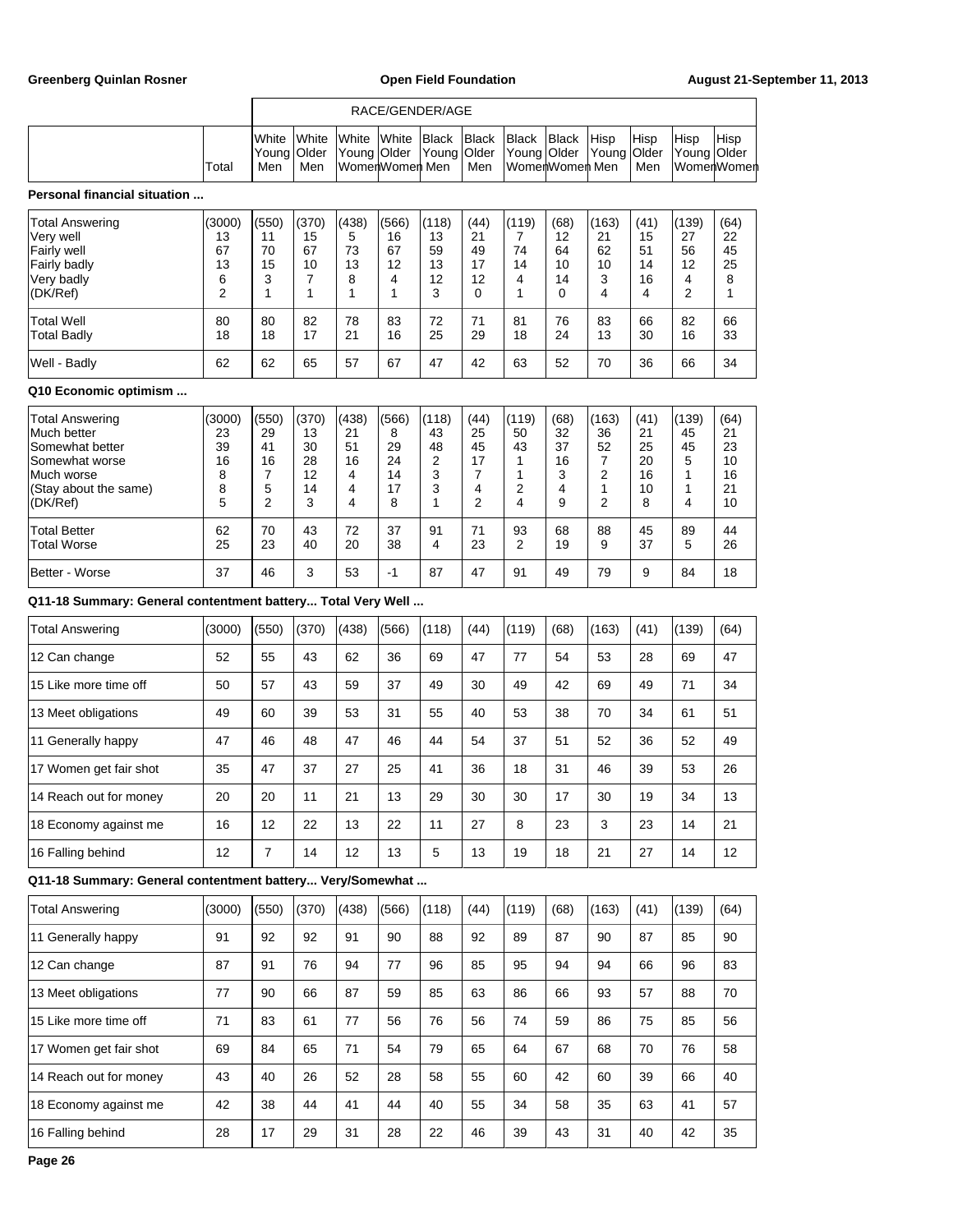|              | GENDER/EDUC  |                    |      |                           |  |
|--------------|--------------|--------------------|------|---------------------------|--|
| <b>Total</b> | IColl<br>Men | Non<br>Coll<br>Men | Coll | Non<br>Coll<br>WomenWomen |  |

### **Personal financial situation ...**

| Total Answering<br>Very well<br><b>Fairly well</b><br>Fairly badly<br>Very badly<br>(DK/Ref) | (3000)<br>13<br>67<br>13<br>6<br>$\overline{2}$ | (374)<br>18<br>69<br>9<br>3 | (1075)<br>12<br>66<br>14<br>7 | (376)<br>13<br>75<br>9<br>$\overline{2}$<br>$\overline{2}$ | (1145)<br>12<br>66<br>13<br>7 |
|----------------------------------------------------------------------------------------------|-------------------------------------------------|-----------------------------|-------------------------------|------------------------------------------------------------|-------------------------------|
| Total Well<br>Total Badly                                                                    | 80<br>18                                        | 87<br>10                    | 77<br>21                      | 87<br>11                                                   | 79<br>20                      |
| Well - Badly                                                                                 | 62                                              | 77                          | 56                            | 76                                                         | 58                            |

### **Q10 Economic optimism ...**

| Total Answering       | (3000) | (374)          | (1075) | (376) | 1145) |
|-----------------------|--------|----------------|--------|-------|-------|
| Much better           | 23     | 26             | 26     | 23    | 21    |
| Somewhat better       | 39     | 39             | 39     | 40    | 38    |
| Somewhat worse        | 16     | 14             | 18     | 15    | 16    |
| Much worse            | 8      | 7              | 9      | 6     | 9     |
| (Stay about the same) | 8      | 12             | 6      | 11    | 9     |
| (DK/Ref)              | 5      | $\overline{2}$ | 3      | 5     | 7     |
| Total Better          | 62     | 66             | 65     | 63    | 58    |
| Total Worse           | 25     | 20             | 27     | 22    | 25    |
| Better - Worse        | 37     | 45             | 38     | 41    | 33    |

**Q11-18 Summary: General contentment battery... Total Very ...**

| <b>Total Answering</b> | (3000) | (374) | (1075) | (376) | (1145) |
|------------------------|--------|-------|--------|-------|--------|
| 12 Can change          | 52     | 52    | 51     | 57    | 51     |
| 15 Like more time off  | 50     | 53    | 51     | 52    | 48     |
| 13 Meet obligations    | 49     | 52    | 54     | 42    | 45     |
| 11 Generally happy     | 47     | 50    | 45     | 50    | 46     |
| 17 Women get fair shot | 35     | 35    | 45     | 21    | 31     |
| 14 Reach out for money | 20     | 17    | 22     | 14    | 21     |
| 18 Economy against me  | 16     | 5     | 17     | 10    | 19     |
| 16 Falling behind      | 12     | 4     | 13     | 8     | 16     |

# **Q11-18 Summary: General contentment battery... Very/Somewh ...**

| <b>Total Answering</b> | (3000) | (374) | (1075) | (376) | (1145) |
|------------------------|--------|-------|--------|-------|--------|
| 11 Generally happy     | 91     | 94    | 90     | 93    | 90     |
| 12 Can change          | 87     | 88    | 87     | 90    | 86     |
| 13 Meet obligations    | 77     | 82    | 81     | 78    | 72     |
| 15 Like more time off  | 71     | 75    | 75     | 69    | 67     |
| 17 Women get fair shot | 69     | 75    | 73     | 61    | 65     |
| 14 Reach out for money | 43     | 38    | 43     | 37    | 46     |
| 18 Economy against me  | 42     | 22    | 46     | 29    | 49     |
| 16 Falling behind      | 28     | 10    | 29     | 20    | 36     |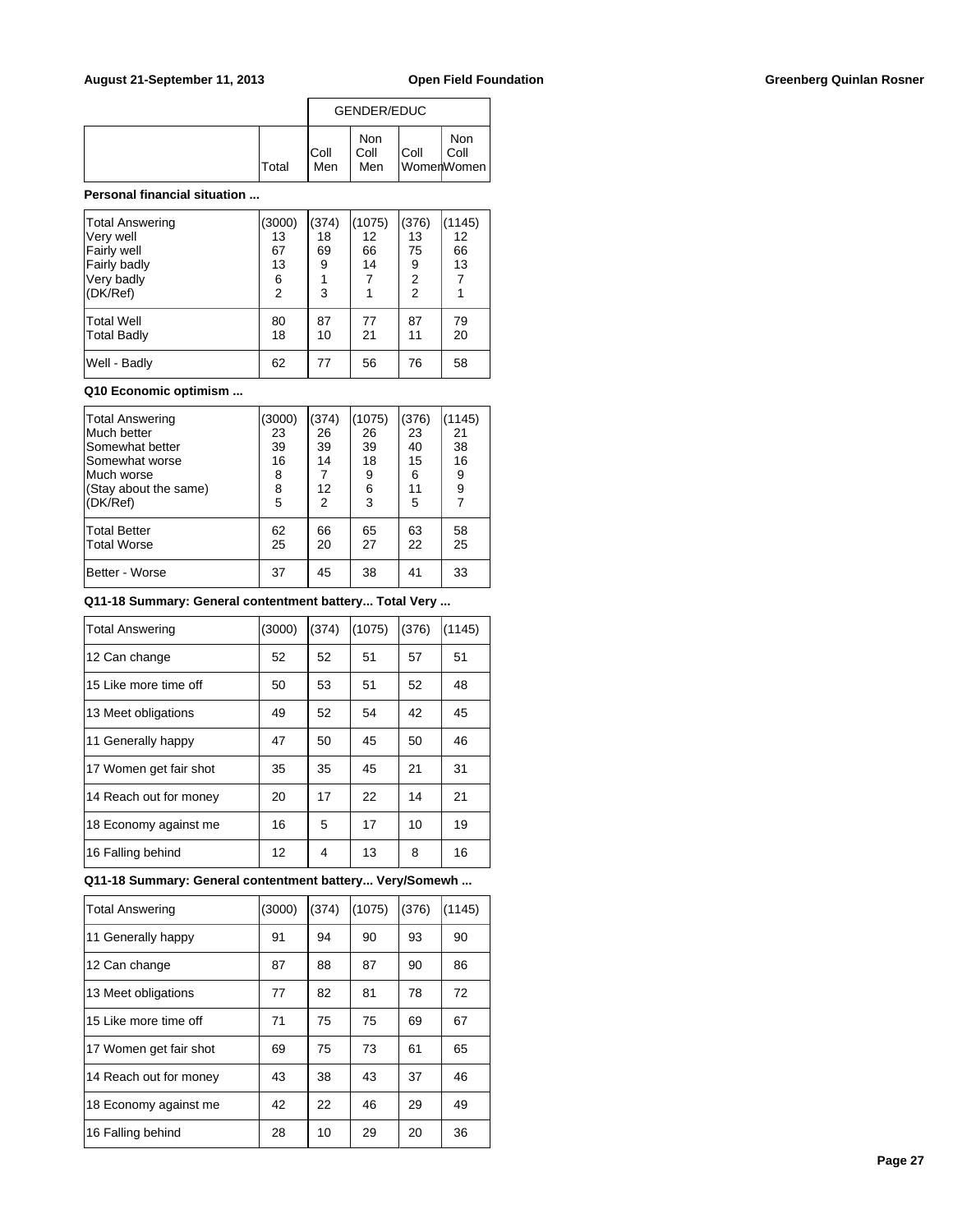|                                                                                                                        |                                         | RACE/GENDER/EDUC                        |                                                      |                                         |                                                       |                                                   |                                       |                                      |                                              |                                      |                                        |                                        |                                       |
|------------------------------------------------------------------------------------------------------------------------|-----------------------------------------|-----------------------------------------|------------------------------------------------------|-----------------------------------------|-------------------------------------------------------|---------------------------------------------------|---------------------------------------|--------------------------------------|----------------------------------------------|--------------------------------------|----------------------------------------|----------------------------------------|---------------------------------------|
|                                                                                                                        | Total                                   | White<br>Coll<br>Men                    | White<br>NoCol<br>Men                                | White<br>Coll                           | White<br><b>NoCol</b><br>WomenWomen Men               | Black<br> Coll                                    | <b>Black</b><br><b>NoCol</b><br>Men   | <b>Black</b><br> Coll                | <b>Black</b><br>NoCol Coll<br>WomenWomen Men | Hisp                                 | Hisp<br>NoCol<br>Men                   | Hisp<br>Coll                           | Hisp<br>NoCol<br>WomenWomen           |
| Personal financial situation                                                                                           |                                         |                                         |                                                      |                                         |                                                       |                                                   |                                       |                                      |                                              |                                      |                                        |                                        |                                       |
| Total Answering<br>Very well<br>Fairly well<br>Fairly badly<br>Very badly<br>(DK/Ref)                                  | (3000)<br>13<br>67<br>13<br>6<br>2      | (291)<br>18<br>69<br>9<br>1<br>3        | (658)<br>9<br>68<br>15<br>6<br>1                     | (281)<br>12<br>74<br>10<br>2<br>1       | (766)<br>10<br>69<br>12<br>7<br>1                     | (21)<br>12<br>77<br>10<br>0<br>1                  | (142)<br>13<br>56<br>15<br>14<br>2    | (39)<br>12<br>79<br>7<br>1<br>0      | (154)<br>8<br>69<br>13<br>9<br>1             | (28)<br>17<br>56<br>10<br>3<br>14    | (180)<br>20<br>61<br>11<br>6<br>2      | (27)<br>25<br>55<br>9<br>1<br>9        | (180)<br>25<br>53<br>17<br>5<br>0     |
| <b>Total Well</b><br>Total Badly                                                                                       | 80<br>18                                | 88<br>10                                | 78<br>21                                             | 87<br>12                                | 79<br>20                                              | 89<br>10                                          | 69<br>28                              | 91<br>9                              | 77<br>22                                     | 73<br>13                             | 81<br>17                               | 81<br>10                               | 78<br>22                              |
| Well - Badly                                                                                                           | 62                                      | 78                                      | 57                                                   | 75                                      | 59                                                    | 79                                                | 41                                    | 83                                   | 54                                           | 60                                   | 64                                     | 70                                     | 55                                    |
| Q10 Economic optimism                                                                                                  |                                         |                                         |                                                      |                                         |                                                       |                                                   |                                       |                                      |                                              |                                      |                                        |                                        |                                       |
| Total Answering<br>Much better<br>Somewhat better<br>Somewhat worse<br>Much worse<br>(Stay about the same)<br>(DK/Ref) | (3000)<br>23<br>39<br>16<br>8<br>8<br>5 | (291)<br>22<br>42<br>17<br>7<br>12<br>1 | (658)<br>22<br>33<br>24<br>11<br>7<br>$\overline{2}$ | (281)<br>17<br>41<br>19<br>6<br>13<br>4 | (766)<br>12<br>38<br>21<br>11<br>11<br>$\overline{7}$ | (21)<br>52<br>36<br>2<br>8<br>2<br>$\blacksquare$ | (142)<br>36<br>49<br>6<br>3<br>4<br>2 | (39)<br>61<br>34<br>1<br>1<br>2<br>2 | (154)<br>38<br>43<br>8<br>3<br>2<br>7        | (28)<br>45<br>33<br>5<br>6<br>6<br>5 | (180)<br>33<br>48<br>10<br>4<br>2<br>3 | (27)<br>30<br>39<br>10<br>3<br>13<br>4 | (180)<br>37<br>37<br>6<br>6<br>8<br>6 |
| <b>Total Better</b><br>Total Worse                                                                                     | 62<br>25                                | 64<br>23                                | 55<br>35                                             | 58<br>25                                | 50<br>32                                              | 88<br>9                                           | 85<br>10                              | 94<br>2                              | 81<br>11                                     | 79<br>10                             | 81<br>14                               | 69<br>14                               | 74<br>12                              |
| Better - Worse                                                                                                         | 37                                      | 40                                      | 20                                                   | 33                                      | 18                                                    | 79                                                | 76                                    | 93                                   | 70                                           | 68                                   | 66                                     | 56                                     | 62                                    |
| Q11-18 Summary: General contentment battery Total Very Well                                                            |                                         |                                         |                                                      |                                         |                                                       |                                                   |                                       |                                      |                                              |                                      |                                        |                                        |                                       |
| Total Answering                                                                                                        | (3000)                                  | (291)                                   | (658)                                                | (281)                                   | (766)                                                 | (21)                                              | (142)                                 | (39)                                 | (154)                                        | (28)                                 | (180)                                  | (27)                                   | (180)                                 |
| 12 Can change                                                                                                          | 52                                      | 48                                      | 49                                                   | 52                                      | 46                                                    | 64                                                | 61                                    | 78                                   | 63                                           | 73                                   | 44                                     | 66                                     | 61                                    |
| 15 Like more time off                                                                                                  | 50                                      | 53                                      | 51                                                   | 50                                      | 46                                                    | 56                                                | 40                                    | 62                                   | 42                                           | 61                                   | 65                                     | 52                                     | 60                                    |
| 13 Meet obligations                                                                                                    | 49                                      | 52                                      | 50                                                   | 42                                      | 41                                                    | 49                                                | 50                                    | 47                                   | 46                                           | 55                                   | 63                                     | 51                                     | 57                                    |
| 11 Generally happy                                                                                                     | 47                                      | 48                                      | 45                                                   | 48                                      | 46                                                    | 48                                                | 45                                    | 58                                   | 37                                           | 65                                   | 47                                     | 60                                     | 52                                    |
| 17 Women get fair shot                                                                                                 | 35                                      | 36                                      | 46                                                   | 22                                      | 28                                                    | 25                                                | 40                                    | 13                                   | 24                                           | 47                                   | 44                                     | 21                                     | 48                                    |
| 14 Reach out for money                                                                                                 | 20                                      | 17                                      | 15                                                   | 12                                      | 19                                                    | 10                                                | 30                                    | 28                                   | 23                                           | 15                                   | 29                                     | 13                                     | 29                                    |
| 18 Economy against me                                                                                                  | 16                                      | 6                                       | 21                                                   | 10                                      | 21                                                    | 4                                                 | 17                                    | 16                                   | 13                                           | 3                                    | $\overline{7}$                         | 8                                      | 18                                    |
| 16 Falling behind                                                                                                      | 12                                      | 4                                       | 12                                                   | 6                                       | 15                                                    | $\overline{4}$                                    | $\overline{7}$                        | 10                                   | 21                                           | $\overline{4}$                       | 25                                     | $\overline{2}$                         | 14                                    |
| Q11-18 Summary: General contentment battery Very/Somewhat                                                              |                                         |                                         |                                                      |                                         |                                                       |                                                   |                                       |                                      |                                              |                                      |                                        |                                        |                                       |
| <b>Total Answering</b>                                                                                                 | (3000)                                  | (291)                                   | (658)                                                | (281)                                   | (766)                                                 | (21)                                              | (142)                                 | (39)                                 | (154)                                        | (28)                                 | (180)                                  | (27)                                   | (180)                                 |
| 11 Generally happy                                                                                                     | 91                                      | 94                                      | 90                                                   | 92                                      | 91                                                    | 92                                                | 89                                    | 96                                   | 86                                           | 94                                   | 89                                     | 96                                     | 87                                    |
| 12 Can change                                                                                                          | 87                                      | 86                                      | 84                                                   | 90                                      | 82                                                    | 81                                                | 95                                    | 99                                   | 94                                           | 99                                   | 88                                     | 86                                     | 93                                    |
| 13 Meet obligations                                                                                                    | 77                                      | 82                                      | 80                                                   | 76                                      | 68                                                    | 79                                                | 79                                    | 87                                   | 77                                           | 85                                   | 86                                     | 77                                     | 83                                    |
| 15 Like more time off                                                                                                  | 71                                      | 75                                      | 74                                                   | 67                                      | 64                                                    | 77                                                | 70                                    | 86                                   | 65                                           | 78                                   | 85                                     | 73                                     | 77                                    |
| 17 Women get fair shot                                                                                                 | 69                                      | 75                                      | 76                                                   | 65                                      | 61                                                    | 77                                                | 75                                    | 56                                   | 65                                           | 72                                   | 69                                     | 41                                     | 75                                    |
| 14 Reach out for money                                                                                                 | 43                                      | 37                                      | 32                                                   | 35                                      | 41                                                    | 19                                                | 61                                    | 49                                   | 55                                           | 48                                   | 58                                     | 33                                     | 61                                    |
| 18 Economy against me                                                                                                  | 42                                      | 24                                      | 49                                                   | 29                                      | 48                                                    | 19                                                | 48                                    | 34                                   | 45                                           | 13                                   | 46                                     | 27                                     | 49                                    |
| 16 Falling behind                                                                                                      | 28                                      | 10                                      | 27                                                   | 18                                      | 34                                                    | 13                                                | 31                                    | 29                                   | 44                                           | 13                                   | 38                                     | 25                                     | 41                                    |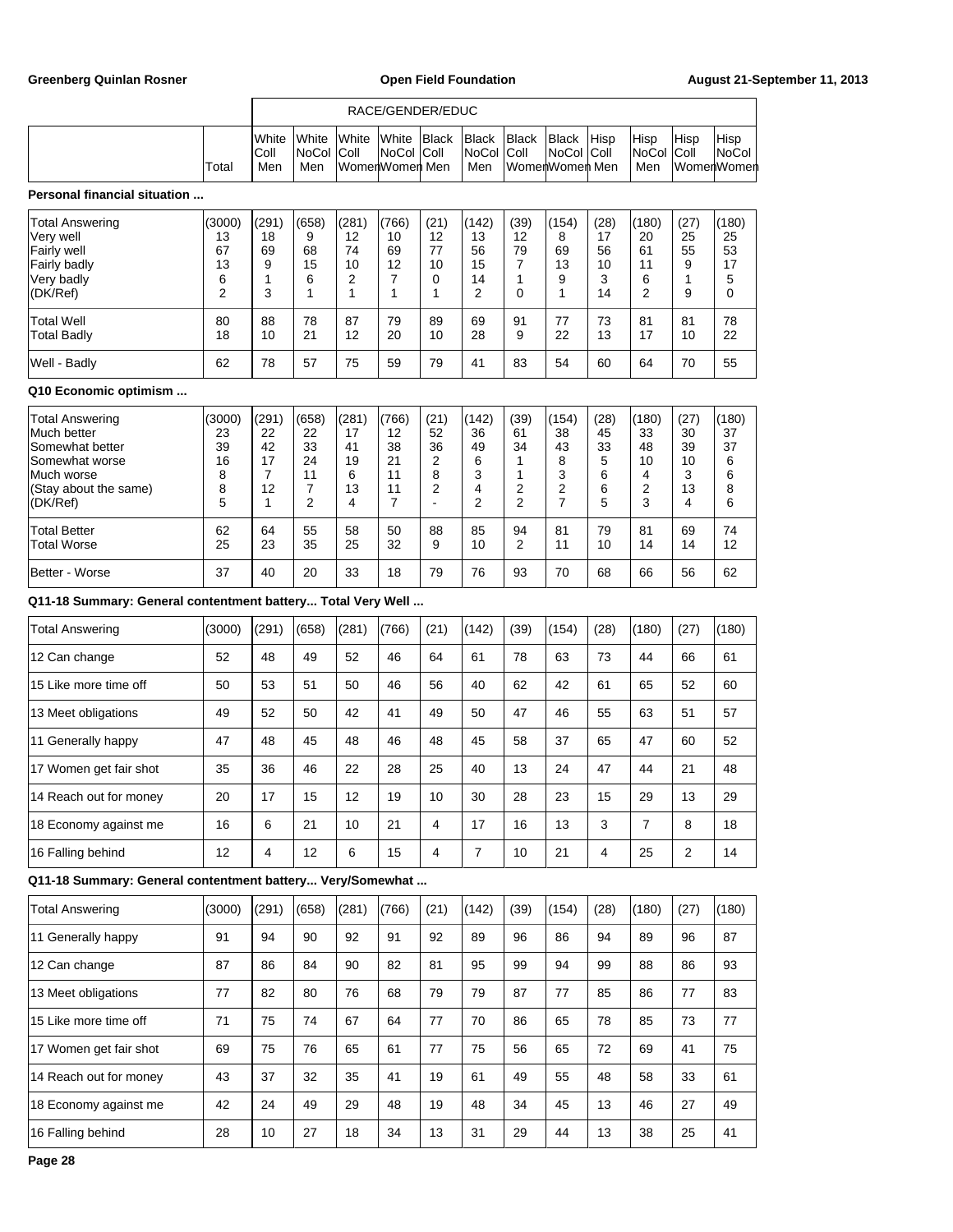### **August 21-September 11, 2013 Open Field Foundation Greenberg Quinlan Rosner**

|                                                                                                                               |                                                 | <b>INCOME MEN</b>                                  |                                                                  |                                         |                                                     |                                           |                                          | NON COLL MEN                           |                                         |                                         |                                         |                                                    |                                         |                                              |                                                     |
|-------------------------------------------------------------------------------------------------------------------------------|-------------------------------------------------|----------------------------------------------------|------------------------------------------------------------------|-----------------------------------------|-----------------------------------------------------|-------------------------------------------|------------------------------------------|----------------------------------------|-----------------------------------------|-----------------------------------------|-----------------------------------------|----------------------------------------------------|-----------------------------------------|----------------------------------------------|-----------------------------------------------------|
|                                                                                                                               |                                                 |                                                    |                                                                  |                                         |                                                     |                                           | <b>INCOME WOMEN</b>                      |                                        |                                         |                                         |                                         |                                                    |                                         | NON COLL WOMEN                               |                                                     |
|                                                                                                                               | Total                                           | Less<br>than<br>\$20K                              | \$20K<br>to<br>\$60K                                             | \$60K<br>to<br>$$100K$ more             | \$100K Less<br>or                                   | than<br>\$20K                             | \$20K<br>to<br>\$60K                     | <b>S60K</b><br>to<br>\$100K            | \$100K Less<br>or<br> more              | than<br>\$20K                           | \$20K<br>to<br>\$40K                    | Less<br>than<br>\$40K                              | Less<br>than<br>\$20K                   | \$20K<br>to<br>\$40K                         | Less<br>than<br>\$40K                               |
| Personal financial situation                                                                                                  |                                                 |                                                    |                                                                  |                                         |                                                     |                                           |                                          |                                        |                                         |                                         |                                         |                                                    |                                         |                                              |                                                     |
| <b>Total Answering</b><br>Very well<br>Fairly well<br>Fairly badly<br>Very badly<br>(DK/Ref)                                  | (3000)<br>13<br>67<br>13<br>6<br>$\overline{2}$ | (163)<br>11<br>43<br>28<br>16<br>$\overline{2}$    | (469)<br>10<br>67<br>14<br>6<br>$\overline{2}$                   | (300)<br>7<br>78<br>13<br>3<br>$\Omega$ | (262)<br>23<br>71<br>4<br>0<br>$\overline{2}$       | (227)<br>11<br>56<br>23<br>10<br>$\Omega$ | (491)<br>10<br>69<br>13<br>6<br>2        | (240)<br>7<br>81<br>8<br>4             | (188)<br>17<br>72<br>8<br>3<br>$\Omega$ | (152)<br>11<br>43<br>27<br>17<br>2      | (246)<br>6<br>69<br>12<br>9<br>3        | (398)<br>8<br>59<br>18<br>12<br>3                  | (216)<br>11<br>55<br>24<br>9<br>0       | (263)<br>11<br>64<br>15<br>9<br>$\mathbf{1}$ | (478)<br>11<br>60<br>19<br>9<br>1                   |
| Total Well<br>Total Badly                                                                                                     | 80<br>18                                        | 54<br>44                                           | 77<br>20                                                         | 84<br>16                                | 94<br>5                                             | 67<br>33                                  | 79<br>19                                 | 88<br>12                               | 89<br>11                                | 54<br>44                                | 75<br>22                                | 67<br>30                                           | 67<br>33                                | 75<br>24                                     | 71<br>28                                            |
| Well - Badly                                                                                                                  | 62                                              | 10                                                 | 57                                                               | 68                                      | 89                                                  | 34                                        | 60                                       | 76                                     | 78                                      | 9                                       | 54                                      | 37                                                 | 34                                      | 51                                           | 43                                                  |
| Q10 Economic optimism                                                                                                         |                                                 |                                                    |                                                                  |                                         |                                                     |                                           |                                          |                                        |                                         |                                         |                                         |                                                    |                                         |                                              |                                                     |
| <b>Total Answering</b><br>Much better<br>Somewhat better<br>Somewhat worse<br>Much worse<br>(Stay about the same)<br>(DK/Ref) | (3000)<br>23<br>39<br>16<br>8<br>8<br>5         | (163)<br>39<br>32<br>15<br>11<br>1<br>$\mathbf{1}$ | (469)<br>28<br>37<br>18<br>$\overline{7}$<br>8<br>$\overline{2}$ | (300)<br>17<br>48<br>20<br>9<br>5<br>1  | (262)<br>26<br>41<br>16<br>6<br>9<br>$\overline{2}$ | (227)<br>17<br>44<br>14<br>7<br>11<br>7   | (491)<br>21<br>38<br>14<br>10<br>10<br>6 | (240)<br>19<br>41<br>25<br>5<br>5<br>4 | (188)<br>19<br>42<br>18<br>6<br>12<br>3 | (152)<br>39<br>33<br>16<br>11<br>1<br>1 | (246)<br>31<br>39<br>15<br>10<br>5<br>1 | (398)<br>34<br>36<br>15<br>10<br>3<br>$\mathbf{1}$ | (216)<br>16<br>45<br>14<br>6<br>11<br>8 | (263)<br>25<br>39<br>11<br>11<br>8<br>6      | (478)<br>21<br>42<br>12<br>9<br>9<br>$\overline{7}$ |
| <b>Total Better</b><br>Total Worse                                                                                            | 62<br>25                                        | 71<br>26                                           | 65<br>25                                                         | 65<br>29                                | 67<br>22                                            | 62<br>20                                  | 59<br>24                                 | 61<br>30                               | 61<br>24                                | 71<br>27                                | 70<br>25                                | 70<br>26                                           | 61<br>21                                | 64<br>22                                     | 62<br>21                                            |
| Better - Worse                                                                                                                | 37                                              | 45                                                 | 40                                                               | 35                                      | 45                                                  | 42                                        | 35                                       | 31                                     | 37                                      | 45                                      | 45                                      | 45                                                 | 40                                      | 42                                           | 41                                                  |
| Q11-18 Summary: General contentment battery Total Very Well                                                                   |                                                 |                                                    |                                                                  |                                         |                                                     |                                           |                                          |                                        |                                         |                                         |                                         |                                                    |                                         |                                              |                                                     |
| <b>Total Answering</b>                                                                                                        | (3000)                                          | (163)                                              | (469)                                                            | (300)                                   | (262)                                               | (227)                                     | (491)                                    | (240)                                  | (188)                                   | (152)                                   | (246)                                   | (398)                                              | (216)                                   | (263)                                        | (478)                                               |
| 12 Can change                                                                                                                 | 52                                              | 55                                                 | 51                                                               | 45                                      | 53                                                  | 50                                        | 53                                       | 54                                     | 49                                      | 56                                      | 48                                      | 51                                                 | 51                                      | 52                                           | 51                                                  |
| 15 Like more time off                                                                                                         | 50                                              | 47                                                 | 44                                                               | 65                                      | 61                                                  | 51                                        | 48                                       | 52                                     | 52                                      | 49                                      | 40                                      | 43                                                 | 52                                      | 47                                           | 49                                                  |
| 13 Meet obligations                                                                                                           | 49                                              | 45                                                 | 52                                                               | 57                                      | 63                                                  | 42                                        | 44                                       | 37                                     | 50                                      | 46                                      | 52                                      | 49                                                 | 42                                      | 48                                           | 46                                                  |
| 11 Generally happy                                                                                                            | 47                                              | 42                                                 | 41                                                               | 41                                      | 63                                                  | 38                                        | 44                                       | 50                                     | 48                                      | 43                                      | 37                                      | 39                                                 | 37                                      | 47                                           | 43                                                  |
| 17 Women get fair shot                                                                                                        | 35                                              | 45                                                 | 45                                                               | 46                                      | 33                                                  | 27                                        | 26                                       | 28                                     | 28                                      | 47                                      | 50                                      | 49                                                 | 27                                      | 27                                           | 27                                                  |
| 14 Reach out for money                                                                                                        | 20                                              | 29                                                 | 26                                                               | 10                                      | 16                                                  | 31                                        | 19                                       | 12                                     | 17                                      | 30                                      | 35                                      | 33                                                 | 32                                      | 20                                           | 25                                                  |
| 18 Economy against me                                                                                                         | 16                                              | 23                                                 | 19                                                               | 10                                      | 6                                                   | 19                                        | 22                                       | 9                                      | 14                                      | 22                                      | 21                                      | 21                                                 | 20                                      | 20                                           | 20                                                  |
| 16 Falling behind                                                                                                             | 12                                              | 14                                                 | 8                                                                | 17                                      | 4                                                   | 19                                        | 17                                       | 9                                      | 6                                       | 13                                      | $\overline{7}$                          | 10                                                 | 20                                      | 22                                           | 21                                                  |
| Q11-18 Summary: General contentment battery Very/Somewhat                                                                     |                                                 |                                                    |                                                                  |                                         |                                                     |                                           |                                          |                                        |                                         |                                         |                                         |                                                    |                                         |                                              |                                                     |
| <b>Total Answering</b>                                                                                                        | (3000)                                          | (163)                                              | (469)                                                            | (300)                                   | (262)                                               | (227)                                     | (491)                                    | (240)                                  | (188)                                   | (152)                                   | (246)                                   | (398)                                              | (216)                                   | (263)                                        | (478)                                               |
| 11 Generally happy                                                                                                            | 91                                              | 85                                                 | 87                                                               | 97                                      | 95                                                  | 87                                        | 88                                       | 95                                     | 95                                      | 87                                      | 80                                      | 83                                                 | 86                                      | 89                                           | 88                                                  |
| 12 Can change                                                                                                                 | 87                                              | 79                                                 | 87                                                               | 90                                      | 89                                                  | 83                                        | 89                                       | 92                                     | 90                                      | 79                                      | 89                                      | 86                                                 | 83                                      | 90                                           | 87                                                  |
| 13 Meet obligations                                                                                                           | 77                                              | 66                                                 | 82                                                               | 87                                      | 87                                                  | 80                                        | 75                                       | 67                                     | 77                                      | 67                                      | 85                                      | 78                                                 | 80                                      | 77                                           | 78                                                  |
| 15 Like more time off                                                                                                         | 71                                              | 71                                                 | 76                                                               | 83                                      | 80                                                  | 68                                        | 67                                       | 72                                     | 73                                      | 72                                      | 71                                      | 71                                                 | 68                                      | 66                                           | 67                                                  |
| 17 Women get fair shot                                                                                                        | 69                                              | 72                                                 | 77                                                               | 70                                      | 75                                                  | 71                                        | 58                                       | 67                                     | 69                                      | 73                                      | 79                                      | 77                                                 | 71                                      | 63                                           | 66                                                  |
| 14 Reach out for money                                                                                                        | 43                                              | 50                                                 | 47                                                               | 35                                      | 30                                                  | 66                                        | 44                                       | 38                                     | 36                                      | 51                                      | 55                                      | 54                                                 | 67                                      | 47                                           | 56                                                  |
| 18 Economy against me                                                                                                         | 42                                              | 51                                                 | 50                                                               | 38                                      | 22                                                  | 60                                        | 51                                       | 35                                     | 27                                      | 51                                      | 49                                      | 50                                                 | 61                                      | 56                                           | 58                                                  |
| 16 Falling behind                                                                                                             | 28                                              | 39                                                 | 29                                                               | 24                                      | 9                                                   | 54                                        | 35                                       | 23                                     | 21                                      | 41                                      | 38                                      | 39                                                 | 55                                      | 40                                           | 47                                                  |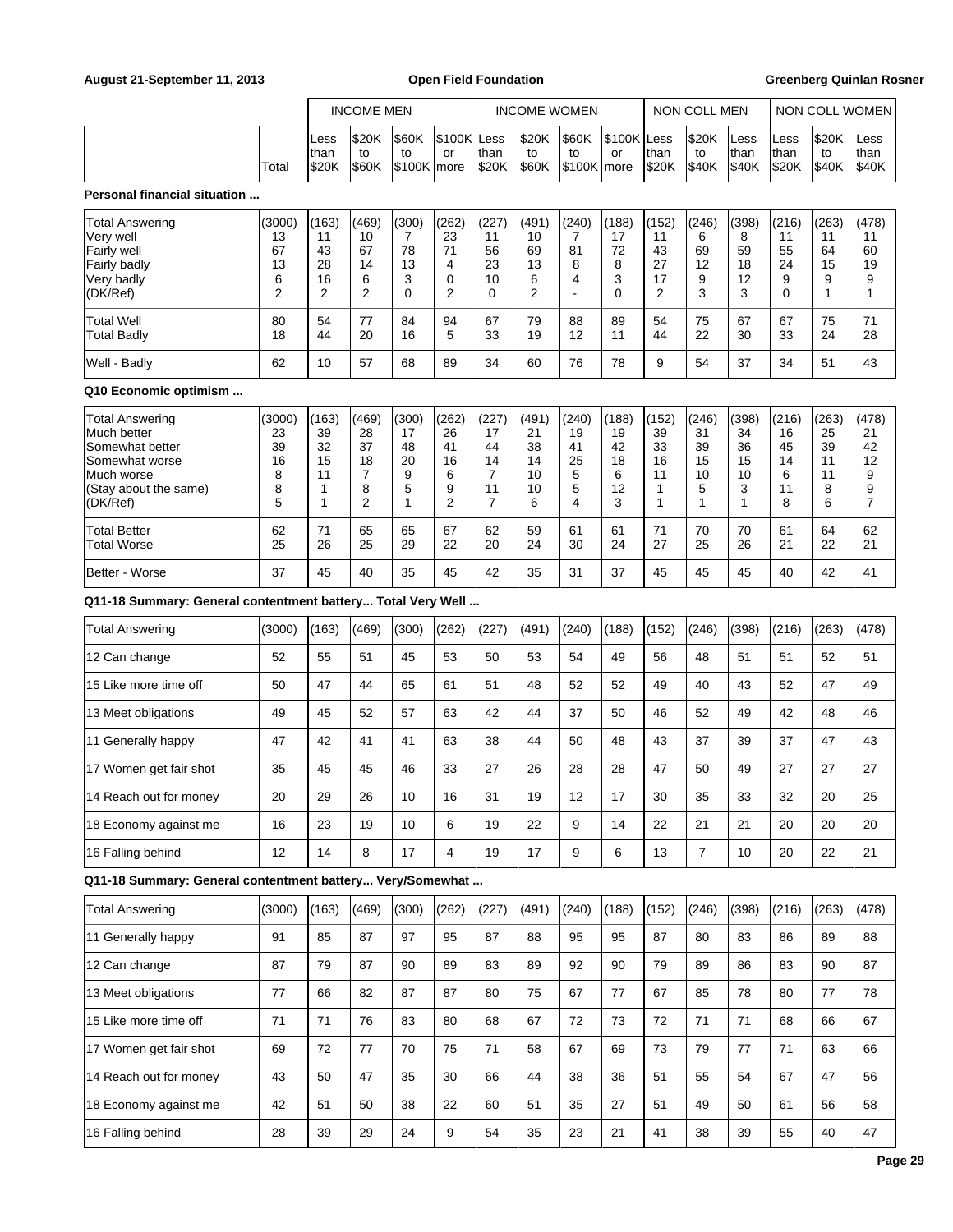|       |    |                          | <b>MEN KIDS</b> |                                      |    |               |                             |                     |
|-------|----|--------------------------|-----------------|--------------------------------------|----|---------------|-----------------------------|---------------------|
| Total | 18 | Under Under   Over<br>18 | 18              | lOver<br>18<br>home NtHom home NtHom | No | Total<br>Kids | Total<br><b>Under</b><br>18 | `otal<br>At<br>Home |

### **Personal financial situation ...**

| <b>Total Answering</b><br>Very well<br>Fairly well<br>Fairly badly<br>Very badly<br>(DK/Ref) | (3000)<br>13<br>67<br>13<br>6<br>$\overline{2}$ | (444)<br>11<br>69<br>15<br>2<br>3 | (71)<br>9<br>54<br>22<br>15<br>$\Omega$ | (114)<br>62<br>19<br>10<br>3 | (350)<br>13<br>67<br>10<br>8<br>2 | (589)<br>16<br>67<br>11<br>5 | (872)<br>12<br>66<br>14<br>6<br>2 | (500)<br>11<br>66<br>16<br>4<br>2 | (538)<br>11<br>69<br>15<br>4<br>$\overline{2}$ |
|----------------------------------------------------------------------------------------------|-------------------------------------------------|-----------------------------------|-----------------------------------------|------------------------------|-----------------------------------|------------------------------|-----------------------------------|-----------------------------------|------------------------------------------------|
| <b>Total Well</b>                                                                            | 80                                              | 81                                | 63                                      | 69                           | 80                                | 83                           | 78                                | 78                                | 79                                             |
| <b>Total Badly</b>                                                                           | 18                                              | 17                                | 37                                      | 28                           | 18                                | 16                           | 20                                | 20                                | 18                                             |
| Well - Badly                                                                                 | 62                                              | 64                                | 26                                      | 40                           | 62                                | 67                           | 58                                | 58                                | 61                                             |

### **Q10 Economic optimism ...**

| <b>Total Answering</b><br>Much better<br>Somewhat better<br>Somewhat worse<br>Much worse<br>(Stay about the same) | (3000)<br>23<br>39<br>16<br>8<br>8 | (444)<br>23<br>39<br>21<br>10<br>5 | (71)<br>41<br>32<br>10<br>10<br>6 | (114)<br>17<br>29<br>31<br>13<br>6 | (350)<br>13<br>38<br>24<br>10<br>11 | (589)<br>33<br>43<br>8<br>6 | (872)<br>21<br>36<br>22<br>10 | (500)<br>26<br>38<br>20<br>10<br>5 | (538)<br>22<br>37<br>23<br>11<br>5 |
|-------------------------------------------------------------------------------------------------------------------|------------------------------------|------------------------------------|-----------------------------------|------------------------------------|-------------------------------------|-----------------------------|-------------------------------|------------------------------------|------------------------------------|
| (DK/Ref)<br><b>Total Better</b><br><b>Total Worse</b><br>Better - Worse                                           | 5<br>62<br>25<br>37                | 2<br>63<br>31<br>32                | 73<br>20<br>53                    | 5<br>46<br>43<br>3                 | 3<br>51<br>34<br>17                 | 3<br>76<br>14<br>61         | 3<br>58<br>32<br>25           | 2<br>64<br>29<br>35                | 2<br>59<br>33<br>26                |

**Q11-18 Summary: General contentment battery... Total Very Well ...**

| <b>Total Answering</b> | (3000) | (444) | (71) | (114) | (350) | (589) | (872) | (500) | (538) |
|------------------------|--------|-------|------|-------|-------|-------|-------|-------|-------|
| 12 Can change          | 52     | 52    | 55   | 29    | 39    | 63    | 44    | 51    | 47    |
| 15 Like more time off  | 50     | 70    | 64   | 49    | 44    | 44    | 57    | 68    | 65    |
| 13 Meet obligations    | 49     | 54    | 64   | 34    | 39    | 65    | 46    | 54    | 50    |
| 11 Generally happy     | 47     | 45    | 45   | 28    | 51    | 48    | 46    | 46    | 42    |
| 17 Women get fair shot | 35     | 43    | 48   | 41    | 34    | 48    | 39    | 43    | 43    |
| 14 Reach out for money | 20     | 19    | 33   | 12    | 14    | 26    | 17    | 20    | 18    |
| 18 Economy against me  | 16     | 11    | 12   | 26    | 19    | 12    | 15    | 11    | 14    |
| 16 Falling behind      | 12     | 14    | 17   | 20    | 9     | 6     | 14    | 14    | 16    |

**Q11-18 Summary: General contentment battery... Very/Somewhat ...**

| <b>Total Answering</b> | (3000) | (444) | (71) | (114) | (350) | (589) | (872) | (500) | (538) |
|------------------------|--------|-------|------|-------|-------|-------|-------|-------|-------|
| 11 Generally happy     | 91     | 93    | 86   | 78    | 92    | 92    | 90    | 92    | 90    |
| 12 Can change          | 87     | 92    | 83   | 61    | 80    | 91    | 84    | 91    | 86    |
| 13 Meet obligations    | 77     | 86    | 87   | 71    | 68    | 88    | 77    | 86    | 83    |
| 15 Like more time off  | 71     | 89    | 81   | 74    | 62    | 72    | 77    | 88    | 86    |
| 17 Women get fair shot | 69     | 72    | 71   | 71    | 65    | 82    | 69    | 72    | 72    |
| 14 Reach out for money | 43     | 39    | 47   | 40    | 32    | 49    | 37    | 40    | 39    |
| 18 Economy against me  | 42     | 36    | 26   | 65    | 41    | 39    | 41    | 35    | 42    |
| 16 Falling behind      | 28     | 23    | 34   | 35    | 28    | 21    | 27    | 23    | 25    |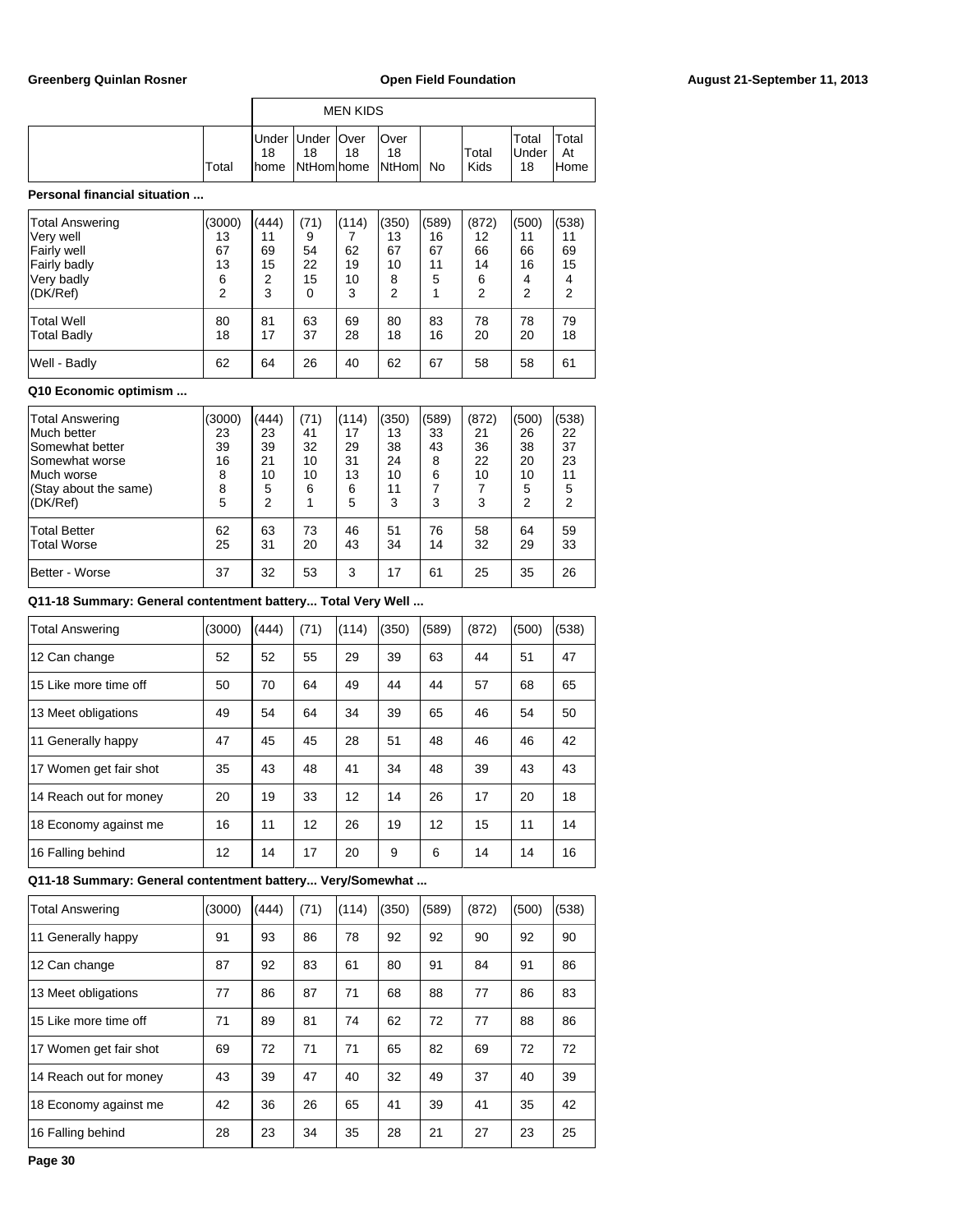|       | WOMEN KIDS          |                          |    |                                 |    |               |                             |                      |  |  |  |
|-------|---------------------|--------------------------|----|---------------------------------|----|---------------|-----------------------------|----------------------|--|--|--|
| Total | 18<br><b>I</b> home | Under Under   Over<br>18 | 18 | lOver<br>18<br>NtHom home NtHom | No | Total<br>Kids | Total<br><b>Under</b><br>18 | Total<br>At<br>lHome |  |  |  |

### **Personal financial situation ...**

| <b>Total Answering</b><br>Very well<br>Fairly well<br>Fairly badly<br>Very badly<br>(DK/Ref) | (3000)<br>13<br>67<br>13<br>6<br>2 | (438)<br>9<br>73<br>13<br>4<br>2 | (54)<br>4<br>75<br>16<br>4 | (174)<br>13<br>62<br>17 | (535)<br>12<br>66<br>13<br>7<br>2 | (423)<br>15<br>68<br>10<br>6 | (1103)<br>11<br>68<br>13<br>6<br>2 | (490)<br>8<br>73<br>13<br>4<br>2 | (589)<br>10<br>69<br>14<br>5<br>2 |
|----------------------------------------------------------------------------------------------|------------------------------------|----------------------------------|----------------------------|-------------------------|-----------------------------------|------------------------------|------------------------------------|----------------------------------|-----------------------------------|
| <b>Total Well</b>                                                                            | 80                                 | 81                               | 79                         | 75                      | 78                                | 84                           | 79                                 | 81                               | 79                                |
| Total Badly                                                                                  | 18                                 | 17                               | 20                         | 25                      | 20                                | 16                           | 19                                 | 17                               | 19                                |
| Well - Badly                                                                                 | 62                                 | 64                               | 60                         | 50                      | 58                                | 68                           | 61                                 | 64                               | 59                                |

### **Q10 Economic optimism ...**

| <b>Total Answering</b><br>Much better<br>Somewhat better<br>Somewhat worse<br>Much worse<br>(Stay about the same)<br>(DK/Ref) | (3000)<br>23<br>39<br>16<br>8<br>8<br>5 | (438)<br>33<br>40<br>13<br>4<br>4<br>5 | (54)<br>15<br>19<br>39<br>9<br>10 | (174)<br>17<br>35<br>23<br>9<br>9<br>8 | (535)<br>11<br>34<br>22<br>11<br>14<br>8 | (423)<br>23<br>44<br>10<br>8<br>9<br>6 | (1103)<br>21<br>36<br>19<br>8<br>9 | (490)<br>31<br>38<br>16<br>5<br>4<br>6 | (589)<br>28<br>39<br>16<br>6<br>6<br>6 |
|-------------------------------------------------------------------------------------------------------------------------------|-----------------------------------------|----------------------------------------|-----------------------------------|----------------------------------------|------------------------------------------|----------------------------------------|------------------------------------|----------------------------------------|----------------------------------------|
| <b>Total Better</b>                                                                                                           | 62                                      | 73                                     | 35                                | 51                                     | 45                                       | 66                                     | 57                                 | 69                                     | 67                                     |
| <b>Total Worse</b>                                                                                                            | 25                                      | 17                                     | 48                                | 31                                     | 33                                       | 18                                     | 27                                 | 21                                     | 21                                     |
| Better - Worse                                                                                                                | 37                                      | 56                                     | $-13$                             | 20                                     | 12                                       | 48                                     | 30                                 | 48                                     | 46                                     |

**Q11-18 Summary: General contentment battery... Total Very Well ...**

| <b>Total Answering</b> | (3000) | (438) | (54) | (174) | (535) | (423) | (1103) | (490) | (589) |
|------------------------|--------|-------|------|-------|-------|-------|--------|-------|-------|
| 12 Can change          | 52     | 63    | 36   | 36    | 44    | 55    | 51     | 60    | 56    |
| 15 Like more time off  | 50     | 61    | 24   | 54    | 38    | 49    | 49     | 57    | 59    |
| 13 Meet obligations    | 49     | 50    | 23   | 39    | 39    | 45    | 44     | 47    | 48    |
| 11 Generally happy     | 47     | 51    | 45   | 48    | 45    | 41    | 49     | 50    | 50    |
| 17 Women get fair shot | 35     | 29    | 33   | 43    | 25    | 29    | 28     | 30    | 32    |
| 14 Reach out for money | 20     | 20    | 14   | 15    | 14    | 26    | 17     | 19    | 18    |
| 18 Economy against me  | 16     | 11    | 18   | 18    | 22    | 17    | 17     | 12    | 13    |
| 16 Falling behind      | 12     | 17    | 17   | 19    | 11    | 14    | 14     | 17    | 16    |

**Q11-18 Summary: General contentment battery... Very/Somewhat ...**

| <b>Total Answering</b> | (3000) | (438) | (54) | (174) | (535) | (423) | (1103) | (490) | (589) |
|------------------------|--------|-------|------|-------|-------|-------|--------|-------|-------|
| 11 Generally happy     | 91     | 92    | 85   | 88    | 88    | 90    | 90     | 91    | 91    |
| 12 Can change          | 87     | 94    | 78   | 82    | 83    | 87    | 86     | 92    | 90    |
| 13 Meet obligations    | 77     | 84    | 63   | 72    | 62    | 77    | 72     | 82    | 81    |
| 15 Like more time off  | 71     | 75    | 58   | 75    | 56    | 72    | 65     | 73    | 75    |
| 17 Women get fair shot | 69     | 70    | 56   | 70    | 56    | 66    | 63     | 68    | 70    |
| 14 Reach out for money | 43     | 47    | 50   | 40    | 31    | 55    | 40     | 47    | 45    |
| 18 Economy against me  | 42     | 36    | 60   | 46    | 46    | 47    | 43     | 39    | 38    |
| 16 Falling behind      | 28     | 31    | 44   | 33    | 30    | 37    | 31     | 33    | 31    |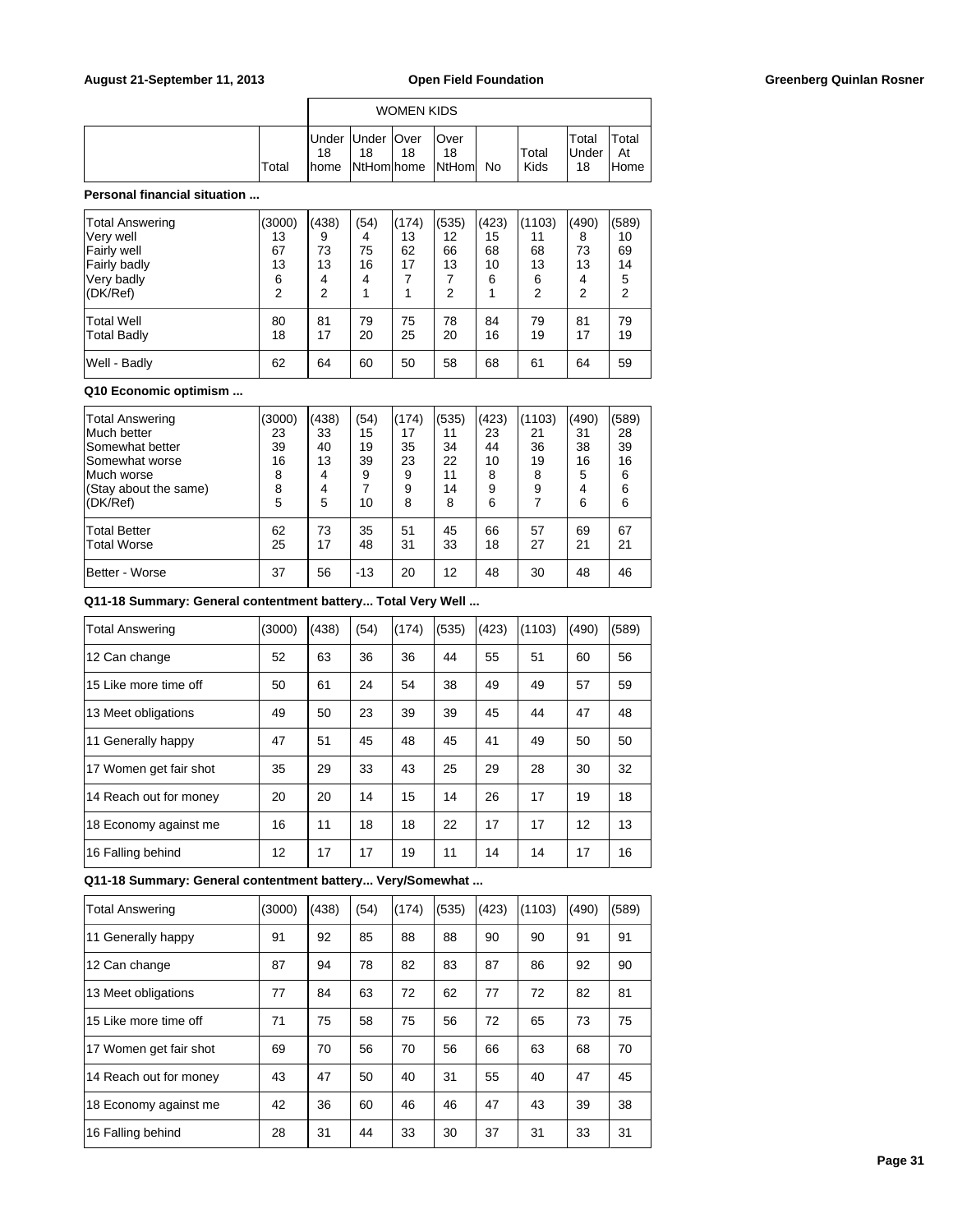Greenberg Quinlan Rosner **Communist Communist Communist Communist Communist Communist Communist Communist Communist Communist Communist Communist Communist Communist Communist Communist Communist Communist Communist Commun** 

|                                                                                                                        |                                         |                                                |                                                     |                                                | MARITAL/GENDER                          |                                         |                                                      |                                       |                                                | MARITAL/GENDER/ANY KIDS                        |                                         |                                                      |                                                |                                                      |                                                |
|------------------------------------------------------------------------------------------------------------------------|-----------------------------------------|------------------------------------------------|-----------------------------------------------------|------------------------------------------------|-----------------------------------------|-----------------------------------------|------------------------------------------------------|---------------------------------------|------------------------------------------------|------------------------------------------------|-----------------------------------------|------------------------------------------------------|------------------------------------------------|------------------------------------------------------|------------------------------------------------|
|                                                                                                                        | Total                                   | Marr<br>Men                                    | UnmarlAlone<br>Men                                  | Men                                            | Marr                                    |                                         | Unmar Alone Sngle                                    |                                       | SpDiv<br>Wid<br>WomenWomenWomenWomenWomen Men  | <b>I</b> Marr                                  | UnmarlAlone<br>Men                      | Men                                                  | Marr                                           | UnmarlAlone                                          | WomenWomenWomen                                |
| <b>Personal financial situation </b>                                                                                   |                                         |                                                |                                                     |                                                |                                         |                                         |                                                      |                                       |                                                |                                                |                                         |                                                      |                                                |                                                      |                                                |
| Total Answering<br>Very well<br>Fairly well<br>Fairly badly<br>Very badly<br>(DK/Ref)                                  | (3000)<br>13<br>67<br>13<br>6<br>2      | (725)<br>13<br>70<br>11<br>5<br>$\overline{2}$ | (732)<br>14<br>64<br>14<br>6<br>2                   | (599)<br>15<br>63<br>13<br>7<br>$\overline{2}$ | (745)<br>13<br>72<br>11<br>3<br>2       | (768)<br>12<br>65<br>14<br>8<br>1       | (630)<br>12<br>64<br>14<br>9<br>1                    | (271)<br>10<br>69<br>12<br>9<br>1     | (358)<br>14<br>60<br>15<br>9<br>$\overline{2}$ | (600)<br>12<br>70<br>12<br>4<br>$\overline{2}$ | (270)<br>12<br>57<br>18<br>10<br>2      | (216)<br>$12 \overline{ }$<br>57<br>16<br>12<br>3    | (638)<br>12<br>72<br>11<br>3<br>$\overline{2}$ | (458)<br>10<br>63<br>16<br>9<br>1                    | (363)<br>10<br>62<br>17<br>9<br>$\overline{2}$ |
| Total Well<br>Total Badly                                                                                              | 80<br>18                                | 83<br>15                                       | 77<br>21                                            | 78<br>20                                       | 85<br>14                                | 77<br>22                                | 76<br>23                                             | 78<br>21                              | 74<br>24                                       | 82<br>16                                       | 69<br>29                                | 69<br>28                                             | 84<br>14                                       | 74<br>25                                             | 72<br>26                                       |
| Well - Badly                                                                                                           | 62                                      | 68                                             | 56                                                  | 58                                             | 71                                      | 55                                      | 53                                                   | 57                                    | 50                                             | 66                                             | 40                                      | 41                                                   | 70                                             | 48                                                   | 47                                             |
| Q10 Economic optimism                                                                                                  |                                         |                                                |                                                     |                                                |                                         |                                         |                                                      |                                       |                                                |                                                |                                         |                                                      |                                                |                                                      |                                                |
| Total Answering<br>Much better<br>Somewhat better<br>Somewhat worse<br>Much worse<br>(Stay about the same)<br>(DK/Ref) | (3000)<br>23<br>39<br>16<br>8<br>8<br>5 | (725)<br>21<br>34<br>23<br>10<br>9<br>3        | (732)<br>31<br>44<br>10<br>$\overline{7}$<br>6<br>3 | (599)<br>30<br>42<br>12<br>7<br>7<br>3         | (745)<br>18<br>37<br>20<br>10<br>9<br>6 | (768)<br>24<br>40<br>12<br>7<br>10<br>7 | (630)<br>21<br>38<br>13<br>8<br>11<br>$\overline{7}$ | (271)<br>34<br>47<br>8<br>3<br>5<br>3 | (358)<br>12<br>32<br>17<br>12<br>17<br>10      | (600)<br>20<br>34<br>25<br>10<br>8<br>3        | (270)<br>23<br>41<br>18<br>10<br>5<br>4 | (216)<br>23<br>39<br>21<br>10<br>5<br>$\overline{2}$ | (638)<br>18<br>37<br>21<br>10<br>9<br>5        | (458)<br>24<br>36<br>15<br>$\overline{7}$<br>10<br>8 | (363)<br>20<br>34<br>16<br>8<br>13<br>9        |
| Total Better<br><b>Total Worse</b>                                                                                     | 62<br>25                                | 55<br>33                                       | 74<br>17                                            | 72<br>19                                       | 56<br>30                                | 64<br>19                                | 60<br>22                                             | 81<br>11                              | 44<br>29                                       | 55<br>34                                       | 64<br>27                                | 61<br>31                                             | 55<br>31                                       | 60<br>21                                             | 54<br>24                                       |
| Better - Worse                                                                                                         | 37                                      | 22                                             | 57                                                  | 54                                             | 25                                      | 45                                      | 38                                                   | 69                                    | 15                                             | 21                                             | 37                                      | 31                                                   | 23                                             | 39                                                   | 31                                             |
| Q11-18 Summary: General contentment battery Total Very Well                                                            |                                         |                                                |                                                     |                                                |                                         |                                         |                                                      |                                       |                                                |                                                |                                         |                                                      |                                                |                                                      |                                                |
| <b>Total Answering</b>                                                                                                 | (3000)                                  | (725)                                          | (732)                                               | (599)                                          | (745)                                   | (768)                                   | (630)                                                | (271)                                 | (358)                                          | (600)                                          | (270)                                   | (216)                                                | (638)                                          | (458)                                                | (363)                                          |
| 12 Can change                                                                                                          | 52                                      | 46                                             | 57                                                  | 55                                             | 50                                      | 55                                      | 51                                                   | 62                                    | 43                                             | 43                                             | 46                                      | 40                                                   | 50                                             | 53                                                   | 48                                             |
| 15 Like more time off                                                                                                  | 50                                      | 60                                             | 44                                                  | 42                                             | 52                                      | 46                                      | 41                                                   | 50                                    | 34                                             | 61                                             | 47                                      | 44                                                   | 51                                             | 45                                                   | 40                                             |
| 13 Meet obligations                                                                                                    | 49                                      | 50                                             | 56                                                  | 55                                             | 42                                      | 46                                      | 44                                                   | 56                                    | 35                                             | 48                                             | 40                                      | 32                                                   | 42                                             | 46                                                   | 43                                             |
| 11 Generally happy                                                                                                     | 47                                      | 49                                             | 44                                                  | 43                                             | 54                                      | 40                                      | 39                                                   | 39                                    | 39                                             | 50                                             | 38                                      | 37                                                   | 55                                             | 40                                                   | 38                                             |
| 17 Women get fair shot                                                                                                 | 35                                      | 38                                             | 46                                                  | 45                                             | 27                                      | 30                                      | 29                                                   | 34                                    | 25                                             | 37                                             | 44                                      | 39                                                   | 26                                             | 31                                                   | 30                                             |
| 14 Reach out for money                                                                                                 | 20                                      | 17                                             | 24                                                  | 26                                             | 16                                      | 23                                      | 23                                                   | 28                                    | 20                                             | 14                                             | 22                                      | 21                                                   | 15                                             | 19                                                   | 18                                             |
| 18 Economy against me                                                                                                  | 16                                      | 14                                             | 14                                                  | 14                                             | 14                                      | 20                                      | 21                                                   | 14                                    | 26                                             | 14                                             | 18                                      | 20                                                   | 14                                             | 22                                                   | 23                                             |
| 16 Falling behind                                                                                                      | 12                                      | 12                                             | 9                                                   | 8                                              | 13                                      | 14                                      | 14                                                   | 14                                    | 14                                             | 14                                             | 13                                      | 11                                                   | 13                                             | 15                                                   | 14                                             |
| Q11-18 Summary: General contentment battery Very/Somewhat                                                              |                                         |                                                |                                                     |                                                |                                         |                                         |                                                      |                                       |                                                |                                                |                                         |                                                      |                                                |                                                      |                                                |
| <b>Total Answering</b>                                                                                                 | (3000)                                  | (725)                                          | (732)                                               | (599)                                          | (745)                                   | (768)                                   | (630)                                                | (271)                                 | (358)                                          | (600)                                          | (270)                                   | (216)                                                | (638)                                          | (458)                                                | (363)                                          |
| 11 Generally happy                                                                                                     | 91                                      | 93                                             | 89                                                  | 88                                             | 93                                      | 87                                      | 86                                                   | 90                                    | 84                                             | 94                                             | 81                                      | 79                                                   | 93                                             | 86                                                   | 84                                             |
| 12 Can change                                                                                                          | 87                                      | 86                                             | 88                                                  | 89                                             | 88                                      | 85                                      | 82                                                   | 90                                    | 77                                             | 85                                             | 82                                      | 80                                                   | 89                                             | 82                                                   | 79                                             |
| 13 Meet obligations                                                                                                    | 77                                      | 80                                             | 83                                                  | 82                                             | 74                                      | 74                                      | 72                                                   | 88                                    | 60                                             | 79                                             | 74                                      | 70                                                   | 74                                             | 70                                                   | 66                                             |
| 15 Like more time off                                                                                                  | 71                                      | 81                                             | 71                                                  | 70                                             | 69                                      | 65                                      | 60                                                   | 75                                    | 50                                             | 82                                             | 66                                      | 65                                                   | 68                                             | 61                                                   | 55                                             |
| 17 Women get fair shot                                                                                                 | 69                                      | 70                                             | 78                                                  | 77                                             | 63                                      | 64                                      | 62                                                   | 73                                    | 53                                             | 68                                             | 72                                      | 70                                                   | 62                                             | 63                                                   | 59                                             |
| 14 Reach out for money                                                                                                 | 43                                      | 34                                             | 50                                                  | 53                                             | 36                                      | 52                                      | 51                                                   | 66                                    | 40                                             | 33                                             | 46                                      | 46                                                   | 36                                             | 45                                                   | 43                                             |
| 18 Economy against me                                                                                                  | 42                                      | 38                                             | 41                                                  | 42                                             | 42                                      | 45                                      | 47                                                   | 44                                    | 49                                             | 38                                             | 46                                      | 49                                                   | 42                                             | 43                                                   | 44                                             |
| 16 Falling behind                                                                                                      | 28                                      | 25                                             | 24                                                  | 25                                             | 28                                      | 37                                      | 37                                                   | 38                                    | 37                                             | 25                                             | 32                                      | 33                                                   | 26                                             | 37                                                   | 37                                             |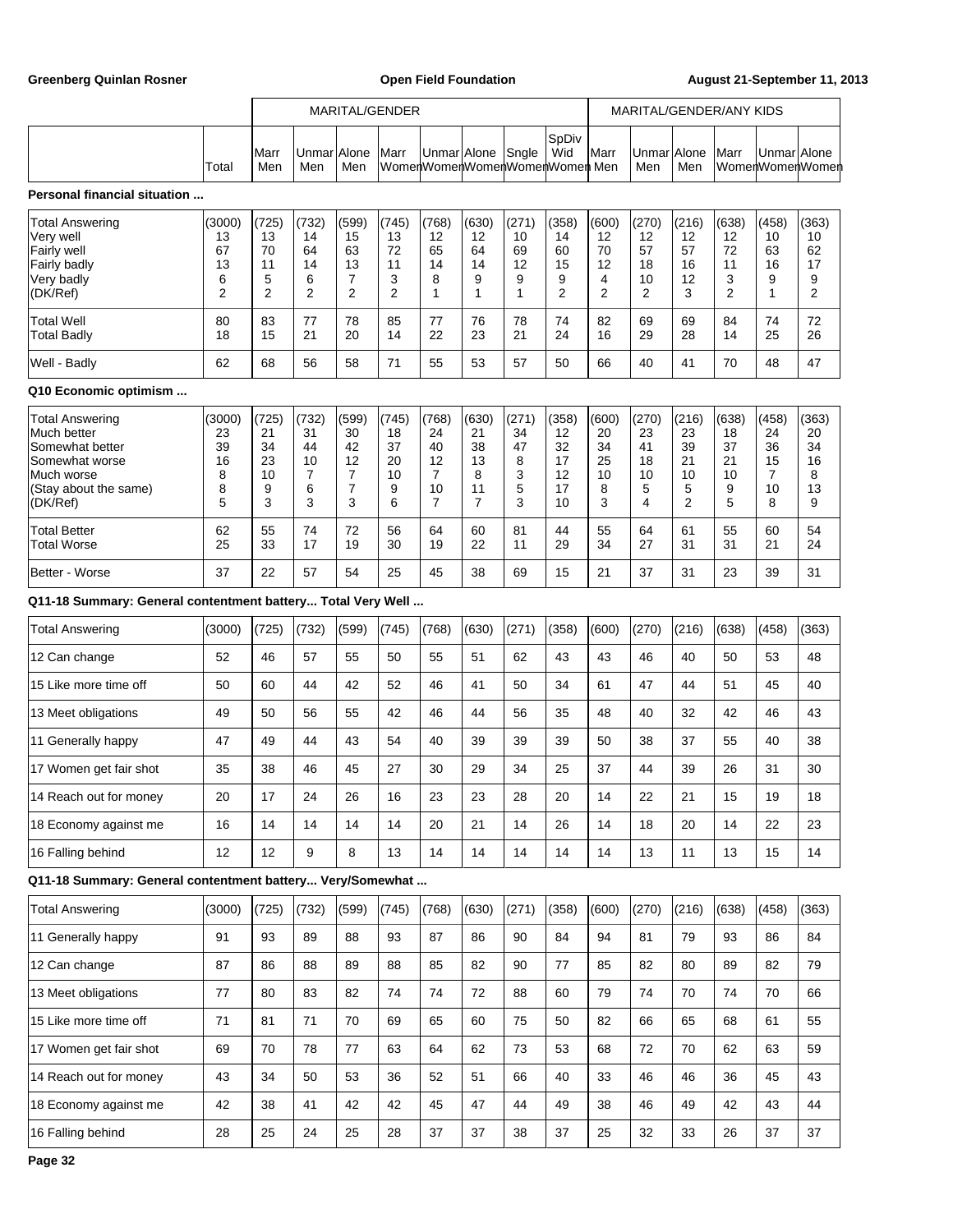|        |                      |     |     | MARITAL/GENDER/<18 HOME                            |  |
|--------|----------------------|-----|-----|----------------------------------------------------|--|
| lTotal | <b>I</b> Marr<br>Men | Men | Men | Unmar Alone  Marr  Unmar Alone<br>∏WomenWomenWomen |  |

### **Personal financial situation ...**

| <b>Total Answering</b><br>Very well<br>Fairly well<br>Fairly badly<br>Very badly<br>(DK/Ref) | (3000)<br>13<br>67<br>13<br>6<br>$\overline{2}$ | (340)<br>11<br>72<br>12<br>2<br>3 | (104)<br>12<br>60<br>24<br>3 | (63)<br>12<br>60<br>22<br>5<br>2 | (273)<br>10<br>75<br>10<br>2<br>3 | (163)<br>69<br>17<br>$\overline{7}$ | (99)<br>2<br>69<br>17<br>12 |
|----------------------------------------------------------------------------------------------|-------------------------------------------------|-----------------------------------|------------------------------|----------------------------------|-----------------------------------|-------------------------------------|-----------------------------|
| <b>Total Well</b><br><b>Total Badly</b>                                                      | 80<br>18                                        | 83<br>14                          | 72<br>27                     | 72<br>27                         | 85<br>12                          | 76<br>24                            | 71<br>29                    |
| Well - Badly                                                                                 | 62                                              | 69                                | 45                           | 45                               | 73                                | 51                                  | 42                          |

### **Q10 Economic optimism ...**

| <b>Total Answering</b><br>Much better<br>Somewhat better<br>Somewhat worse<br>Much worse<br>(Stay about the same)<br>(DK/Ref) | 3000)<br>23<br>39<br>16<br>8<br>8<br>5 | (340)<br>22<br>35<br>25<br>10<br>6<br>$\overline{2}$ | (104)<br>27<br>53<br>5<br>11<br>2<br>3 | (63)<br>25<br>53<br>13<br>2 | (273)<br>28<br>40<br>17<br>6<br>4<br>5 | (163)<br>42<br>42<br>6<br>2<br>3<br>5 | (99)<br>39<br>39<br>9<br>3<br>5<br>5 |
|-------------------------------------------------------------------------------------------------------------------------------|----------------------------------------|------------------------------------------------------|----------------------------------------|-----------------------------|----------------------------------------|---------------------------------------|--------------------------------------|
| <b>Total Better</b>                                                                                                           | 62                                     | 57                                                   | 80                                     | 78                          | 67                                     | 84                                    | 79                                   |
| <b>Total Worse</b>                                                                                                            | 25                                     | 35                                                   | 16                                     | 19                          | 23                                     | 8                                     | 12                                   |
| Better - Worse                                                                                                                | 37                                     | 22                                                   | 64                                     | 59                          | 44                                     | 76                                    | 67                                   |

# **Q11-18 Summary: General contentment battery... Total Very Well ...**

| <b>Total Answering</b> | (3000) | (340) | (104) | (63) | (273) | (163) | (99) |
|------------------------|--------|-------|-------|------|-------|-------|------|
| 12 Can change          | 52     | 47    | 68    | 64   | 59    | 70    | 60   |
| 15 Like more time off  | 50     | 71    | 65    | 61   | 60    | 63    | 55   |
| 13 Meet obligations    | 49     | 54    | 52    | 37   | 47    | 56    | 57   |
| 11 Generally happy     | 47     | 47    | 37    | 35   | 59    | 36    | 27   |
| 17 Women get fair shot | 35     | 40    | 53    | 41   | 26    | 34    | 36   |
| 14 Reach out for money | 20     | 17    | 28    | 23   | 19    | 20    | 19   |
| 18 Economy against me  | 16     | 10    | 15    | 20   | 7     | 17    | 20   |
| 16 Falling behind      | 12     | 15    | 12    | 5    | 16    | 19    | 23   |

# **Q11-18 Summary: General contentment battery... Very/Somewhat ...**

| <b>Total Answering</b> | (3000) | (340) | (104) | (63) | (273) | (163) | (99) |
|------------------------|--------|-------|-------|------|-------|-------|------|
| 11 Generally happy     | 91     | 94    | 88    | 85   | 96    | 86    | 79   |
| 12 Can change          | 87     | 91    | 95    | 96   | 95    | 92    | 87   |
| 13 Meet obligations    | 77     | 86    | 87    | 82   | 84    | 85    | 79   |
| 15 Like more time off  | 71     | 93    | 76    | 76   | 72    | 80    | 70   |
| 17 Women get fair shot | 69     | 71    | 74    | 71   | 67    | 75    | 71   |
| 14 Reach out for money | 43     | 36    | 49    | 52   | 42    | 56    | 54   |
| 18 Economy against me  | 42     | 35    | 42    | 51   | 36    | 35    | 37   |
| 16 Falling behind      | 28     | 22    | 24    | 25   | 27    | 40    | 48   |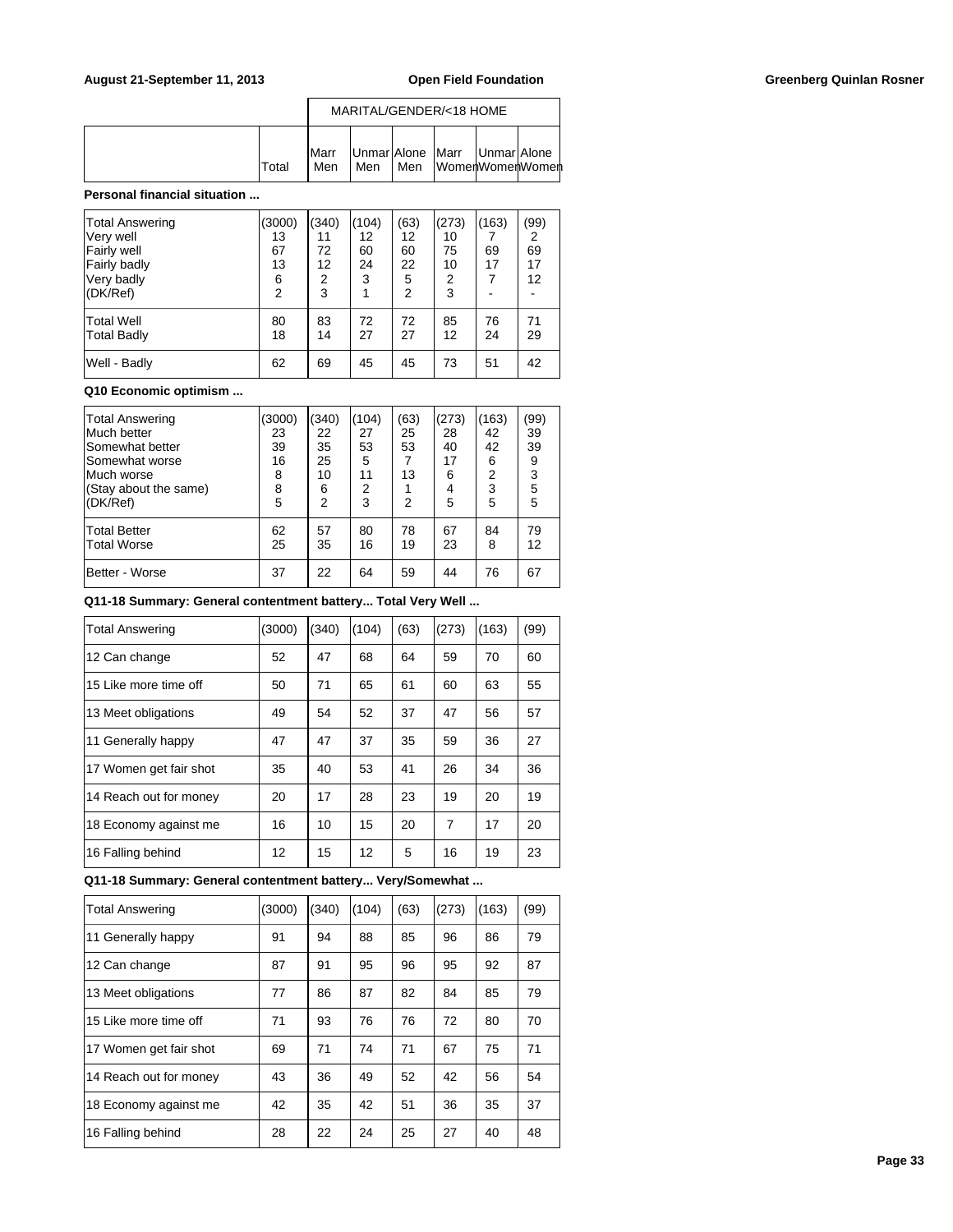|       | <b>GENDER</b> |  |               |             | <b>AGE MEN</b> |             |             |              |            |  |
|-------|---------------|--|---------------|-------------|----------------|-------------|-------------|--------------|------------|--|
| Total | Men<br>Women  |  | $118 -$<br>29 | l30 -<br>39 | - 40 <br>49    | l50 -<br>64 | lOver<br>64 | $18 -$<br>49 | Over<br>49 |  |

# **Q19 Women's financial comtribution ...**

| <b>Total Answering</b> | (3000) | (1470) | (1530) | (382) | (277)          | (275)    | (319) | (164) | (934) | (482) |
|------------------------|--------|--------|--------|-------|----------------|----------|-------|-------|-------|-------|
| 10                     | 35     | 33     | 37     | 35    | 42             | 25       | 33    | 27    | 34    | 31    |
| 9                      | 5      | 6      | 5      | 2     | 8              | 5        |       | 7     | 5     |       |
| 8                      | 15     | 16     | 14     | 14    | 18             | 25       | 13    | 13    | 18    | 13    |
|                        | 11     | 13     | 10     | 18    | 8              | 10       | 13    | 11    | 13    | 12    |
| 6                      | 5      | 4      | 6      | 2     |                | 6        | 3     | 4     | 3     | 4     |
| 5                      | 20     | 21     | 20     | 21    | 19             | 22       | 19    | 26    | 21    | 21    |
| 14                     |        |        |        |       | 1              | $\Omega$ | 2     | 0     | 1     |       |
| 3                      |        |        | 0      | 0     |                |          |       | 2     | 0     |       |
| $\overline{2}$         | 0      | 0      | 0      |       | 0              |          |       | 0     | 0     | Ω     |
|                        |        |        | 0      | 3     | 0              | 0        | 0     | 0     |       |       |
|                        |        |        | 2      | 2     | 0              | 0        | 0     | 2     |       |       |
| (DK/Ref)               | 5      | 4      | 6      |       | 2              | 5        | 7     | 8     | 2     |       |
| Mean                   | 7.7    | 7.6    | 7.7    | 7.5   | 8.2            | 7.5      | 7.7   | 7.2   | 7.7   | 7.6   |
| 10                     | 35     | 33     | 37     | 35    | 42             | 25       | 33    | 27    | 34    | 31    |
| 8--10                  | 55     | 54     | 56     | 51    | 69             | 55       | 53    | 46    | 58    | 51    |
| 6-10                   | 71     | 71     | 71     | 72    | 78             | 71       | 70    | 61    | 73    | 67    |
| $0-5$                  | 24     | 25     | 23     | 27    | 20             | 24       | 23    | 31    | 24    | 26    |
| (DK/Ref)               | 5      | 4      | 6      |       | $\overline{2}$ | 5        | 7     | 8     | 2     | 7     |
|                        |        |        |        |       |                |          |       |       |       |       |

### **Q31-34 Summary: Single Mother Battery... Agree ...**

| Total Answering         | (3000) | (1470) | (1530) | (382) | (277) | (275) | (319) | (164) | (934) | (482) |
|-------------------------|--------|--------|--------|-------|-------|-------|-------|-------|-------|-------|
| 34B 1 parent reality    | 64     | 62     | 67     | 82    | 64    | 52    | 62    | 36    | 68    | 53    |
| 32 Should get help      | 59     | 61     | 58     | 75    | 67    | 54    | 56    | 42    | 66    | 51    |
| 31 Complete responsible | 53     | 51     | 56     | 49    | 48    | 49    | 51    | 66    | 49    | 56    |
| 33A Encourage 2 parents | 51     | 53     | 50     | 65    | 31    | 55    | 59    | 54    | 51    | 57    |

# **Q31-34 Summary: Single Mother Battery... Disagree ...**

| Total Answering         | (3000) | (1470) | (1530) | (382) | (277) | (275) | (319) | (164) | (934) | (482) |
|-------------------------|--------|--------|--------|-------|-------|-------|-------|-------|-------|-------|
| 33A Encourage 2 parents | 43     | 42     | 43     | 34    | 60    | 37    | 38    | 43    | 43    | 40    |
| 31 Complete responsible | 42     | 43     | 41     | 49    | 45    | 43    | 43    | 32    | 46    | 39    |
| 32 Should get help      | 34     | 33     | 36     | 22    | 28    | 38    | 37    | 46    | 29    | 40    |
| 34B 1 parent reality    | 30     | 31     | 30     | 14    | 22    | 40    | 36    | 57    | 25    | 43    |

# **Q31-34 Summary: Single Mother Battery... Agree - Disagree ...**

| <b>Total Answering</b>  | (3000) | (1470) | (1530) | (382) | (277) | (275) | (319) | (164) | (934) | (482) |
|-------------------------|--------|--------|--------|-------|-------|-------|-------|-------|-------|-------|
| 34B 1 parent reality    | 34     | 31     | 37     | 68    | 42    | 12    | 27    | $-21$ | 43    | 10    |
| 32 Should get help      | 25     | 28     | 22     | 53    | 39    | 16    | 19    | $-4$  | 38    | 11    |
| 31 Complete responsible | 11     | 8      | 14     | 0     | 3     | 6     | 8     | 34    | 2     | 17    |
| 33A Encourage 2 parents | 9      | 11     | 6      | 31    | $-29$ | 17    | 21    | 11    | 8     | 18    |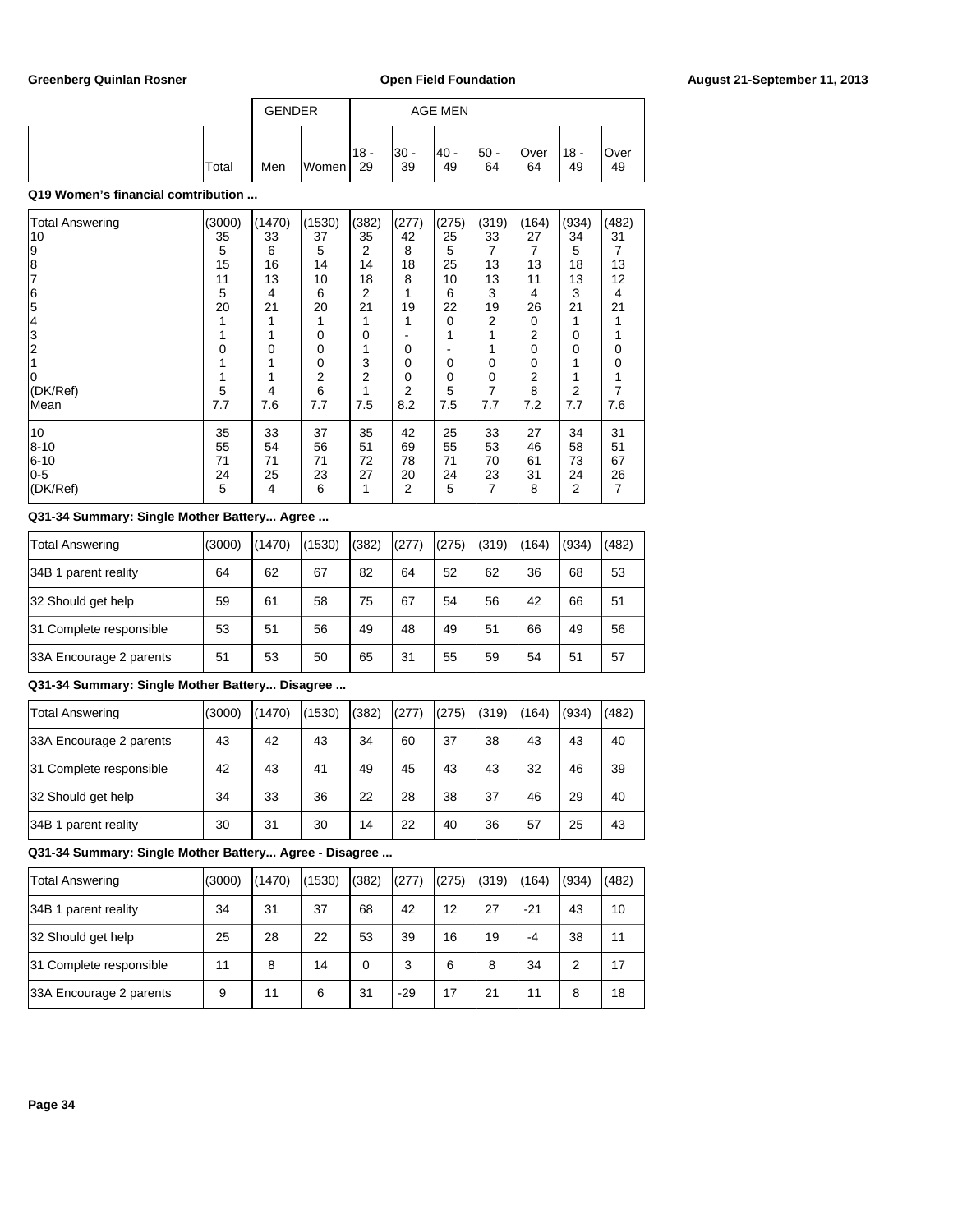|       |               | AGE WOMEN   |            |             |            |             |            |                | RACE MEN     |               |              |
|-------|---------------|-------------|------------|-------------|------------|-------------|------------|----------------|--------------|---------------|--------------|
| Total | $118 -$<br>29 | l30 -<br>39 | 40 -<br>49 | l50 -<br>64 | Over<br>64 | '18 -<br>49 | Over<br>49 | <b>I</b> White | <b>Black</b> | Hisp<br>lanic | Non<br>White |

### **Q19 Women's financial comtribution ...**

| <b>Total Answering</b> | (3000) | (248) | (233) | (265) | (401) | (316) | (746) | (718) | (958) | (166) | (210) | (490) |
|------------------------|--------|-------|-------|-------|-------|-------|-------|-------|-------|-------|-------|-------|
| 10                     | 35     | 34    | 30    | 39    | 45    | 34    | 35    | 40    | 33    | 41    | 32    | 31    |
| 19                     | 5      | 3     | 6     | 3     | 7     | 4     | 4     | 5     | 6     | 3     | 8     | 6     |
| 18                     | 15     | 11    | 15    | 20    | 11    | 13    | 15    | 12    | 18    | 10    | 12    | 13    |
|                        | 11     | 13    | 9     | 11    | 7     | 8     | 11    | 7     | 13    | 7     | 8     | 11    |
| ၊ြ                     | 5      | 12    | 6     | 3     | 4     | 5     | 7     | 4     | 3     | 3     | 5     | 5     |
| 5                      | 20     | 21    | 21    | 15    | 20    | 23    | 19    | 22    | 19    | 27    | 26    | 26    |
| 14                     |        |       |       | 2     | 0     |       |       |       |       | 0     | 2     | 2     |
| 13                     |        | 0     | 0     | 0     | 0     |       | 0     |       |       |       | 0     |       |
|                        |        |       |       |       |       | 0     | 0     | 0     | 0     |       |       | 0     |
|                        |        |       | 0     |       | 0     |       | 0     |       |       |       | 0     | 0     |
|                        |        | 2     | 2     | 2     |       | 3     | 2     | 2     |       |       | 3     | 2     |
| (DK/Ref)               | 5      | 3     | 9     | 3     | 4     | 7     | 5     | 6     | 5     | 5     | 2     | 3     |
| lMean                  | 7.7    | 7.5   | 7.6   | 7.8   | 8.1   | 7.4   | 7.6   | 7.8   | 7.7   | 7.7   | 7.4   | 7.4   |
| 10                     | 35     | 34    | 30    | 39    | 45    | 34    | 35    | 40    | 33    | 41    | 32    | 31    |
| $8 - 10$               | 55     | 48    | 51    | 62    | 63    | 51    | 54    | 57    | 56    | 54    | 52    | 50    |
| 6-10                   | 71     | 73    | 67    | 76    | 74    | 63    | 72    | 69    | 73    | 65    | 65    | 66    |
| 10-5                   | 24     | 25    | 24    | 21    | 22    | 29    | 23    | 25    | 22    | 30    | 32    | 31    |
| (DK/Ref)               | 5      | 3     | 9     | 3     | 4     | 7     | 5     | 6     | 5     | 5     | 2     | 3     |

# **Q31-34 Summary: Single Mother Battery... Agree ...**

| Total Answering         | (3000) | (248) | (233) | (265) | (401) | (316) | (746) | (718) | (958) | (166) | (210) | (490) |
|-------------------------|--------|-------|-------|-------|-------|-------|-------|-------|-------|-------|-------|-------|
| 34B 1 parent reality    | 64     | 85    | 71    | 66    | 66    | 51    | 74    | 59    | 61    | 65    | 70    | 68    |
| 32 Should get help      | 59     | 79    | 65    | 68    | 45    | 49    | 70    | 47    | 58    | 76    | 61    | 67    |
| 31 Complete responsible | 53     | 40    | 56    | 55    | 56    | 67    | 50    | 60    | 49    | 50    | 55    | 56    |
| 33A Encourage 2 parents | 51     | 45    | 46    | 44    | 49    | 56    | 45    | 52    | 54    | 64    | 52    | 52    |

# **Q31-34 Summary: Single Mother Battery... Disagree ...**

| Total Answering         | (3000) | (248) | (233) | (265) | (401) | (316) | (746) | (718) | (958) | (166) | (210) | (490) |
|-------------------------|--------|-------|-------|-------|-------|-------|-------|-------|-------|-------|-------|-------|
| 33A Encourage 2 parents | 43     | 55    | 48    | 42    | 43    | 36    | 48    | 40    | 42    | 34    | 44    | 41    |
| 31 Complete responsible | 42     | 58    | 43    | 44    | 39    | 28    | 48    | 34    | 45    | 46    | 41    | 41    |
| 32 Should get help      | 34     | 15    | 32    | 28    | 48    | 40    | 25    | 44    | 34    | 22    | 33    | 29    |
| 34B 1 parent reality    | 30     | 15    | 29    | 28    | 30    | 41    | 24    | 35    | 32    | 26    | 27    | 27    |

**Q31-34 Summary: Single Mother Battery... Agree - Disagree ...**

| Total Answering         | (3000) | (248) | (233) | (265) | (401) | (316) | (746) | (718) | (958) | (166) | (210) | (490) |
|-------------------------|--------|-------|-------|-------|-------|-------|-------|-------|-------|-------|-------|-------|
| 34B 1 parent reality    | 34     | 70    | 42    | 38    | 36    | 10    | 50    | 24    | 29    | 40    | 43    | 41    |
| 32 Should get help      | 25     | 64    | 33    | 39    | -3    | 9     | 46    | 3     | 25    | 54    | 28    | 38    |
| 31 Complete responsible | 11     | $-18$ | 14    | 10    | 16    | 39    | 2     | 26    | 4     | 4     | 14    | 14    |
| 33A Encourage 2 parents | 9      | $-10$ | -1    | 2     | 6     | 20    | -3    | 12    | 12    | 30    | 8     | 11    |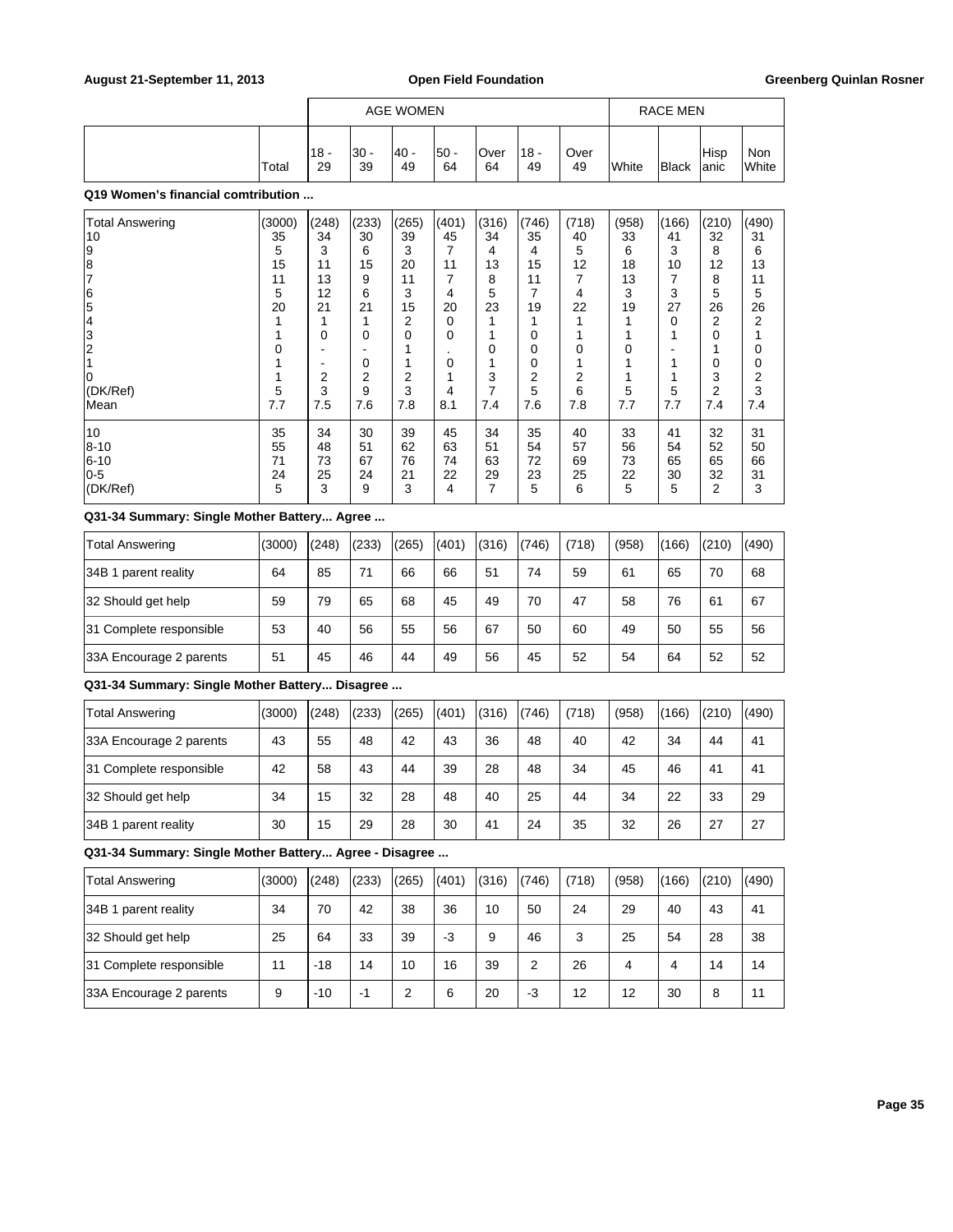|       | <b>RACE WOMEN</b> |            |      |              |  |
|-------|-------------------|------------|------|--------------|--|
| Total | <b>I</b> White    | Black anic | Hisp | Non<br>White |  |

# **Q19 Women's financial comtribution ...**

| <b>Total Answering</b>       | (3000)      | (1052)      | (194)       | (210)       | (470)          |
|------------------------------|-------------|-------------|-------------|-------------|----------------|
| 10                           | 35          | 38          | 33          | 38          | 36             |
| 9                            | 5           | 5           | 4           | 5           | 4              |
| 8                            | 15          | 16          | 9           | 12          | 10             |
| $\overline{7}$               | 11          | 9           | 9           | 12          | 11             |
| 6                            | 5           | 6           | 5           | 4           | 4              |
| 5                            | 20          | 19          | 25          | 19          | 21             |
| 4                            | 1           | 1           | 1           | 2           | $\overline{2}$ |
| 3<br>$\overline{\mathbf{c}}$ | 1<br>0      | 0           | 0<br>0      |             | 1              |
| 0<br>(DK/Ref)                | 1<br>1<br>5 | 0<br>1<br>5 | 1<br>4<br>9 | 1<br>3<br>5 | 0<br>3<br>6    |
| Mean                         | 7.7         | 7.8         | 7.3         | 7.7         | 7.5            |
| 10                           | 35          | 38          | 33          | 38          | 36             |
| $8 - 10$                     | 55          | 58          | 47          | 54          | 51             |
| $6 - 10$                     | 71          | 73          | 60          | 70          | 67             |
| $0-5$                        | 24          | 22          | 31          | 24          | 27             |
| (DK/Ref)                     | 5           | 5           | 9           | 5           | 6              |

### **Q31-34 Summary: Single Mother Battery... Agree ...**

| Total Answering         | (3000) | (1052) | (194) | (210) | (470) |
|-------------------------|--------|--------|-------|-------|-------|
| 34B 1 parent reality    | 64     | 62     | 87    | 76    | 77    |
| 32 Should get help      | 59     | 53     | 73    | 63    | 69    |
| 31 Complete responsible | 53     | 57     | 48    | 57    | 53    |
| 33A Encourage 2 parents | 51     | 47     | 45    | 67    | 55    |

# **Q31-34 Summary: Single Mother Battery... Disagree ...**

| Total Answering         | (3000) | (1052) | (194) | (210) | (470) |
|-------------------------|--------|--------|-------|-------|-------|
| 33A Encourage 2 parents | 43     | 45     | 47    | 29    | 39    |
| 31 Complete responsible | 42     | 39     | 50    | 41    | 46    |
| 32 Should get help      | 34     | 40     | 21    | 31    | 26    |
| 34B 1 parent reality    | 30     | 34     | 9     | 23    | 21    |

# **Q31-34 Summary: Single Mother Battery... Agree - Disagree ...**

| Total Answering         | (3000) | (1052) | (194) | (210) | (470) |
|-------------------------|--------|--------|-------|-------|-------|
| 34B 1 parent reality    | 34     | 28     | 78    | 53    | 55    |
| 32 Should get help      | 25     | 13     | 52    | 33    | 43    |
| 31 Complete responsible | 11     | 17     | $-2$  | 16    |       |
| 33A Encourage 2 parents | 9      | 2      | -3    | 38    | 16    |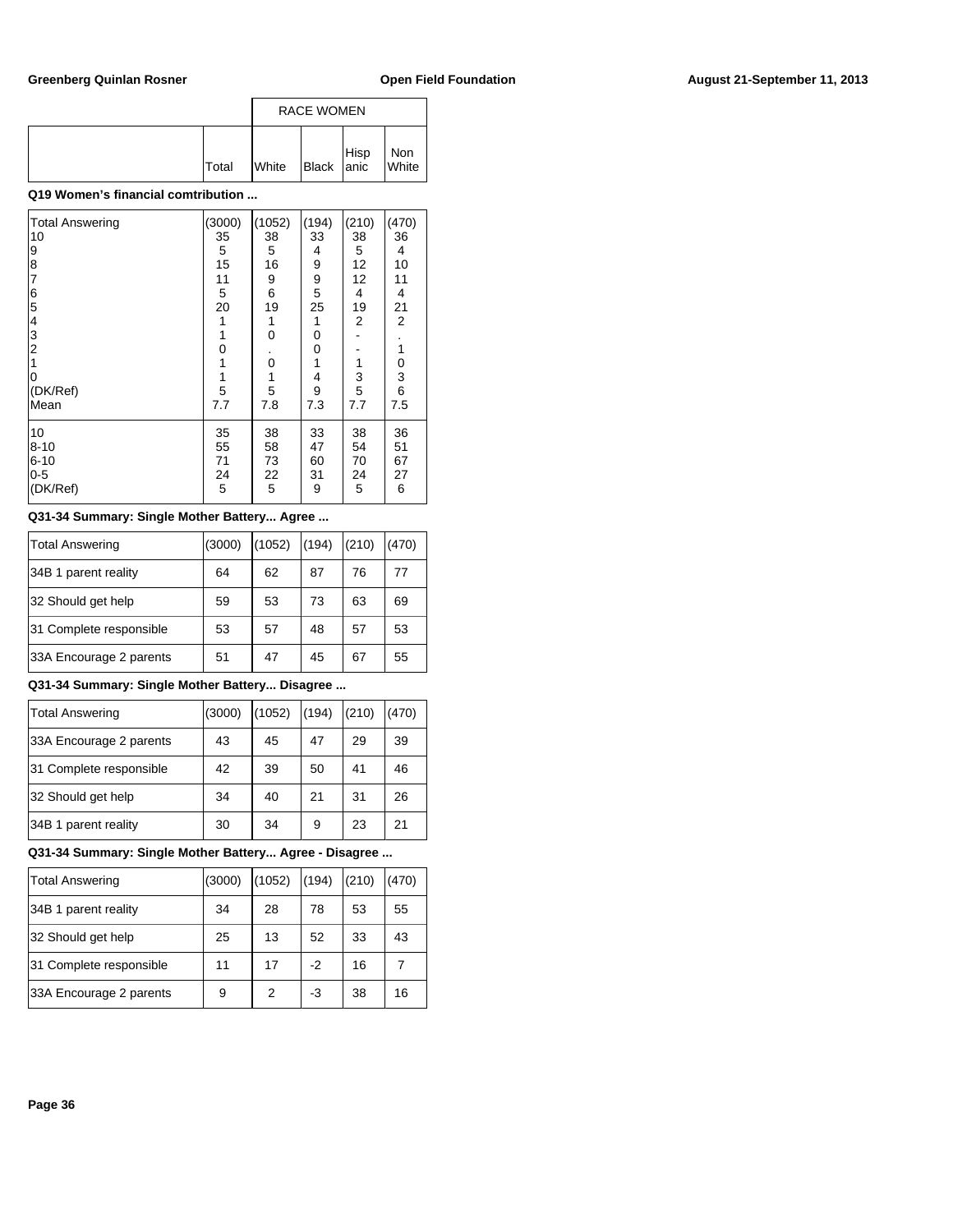### RACE/GENDER/AGE

|  |        |     |       |                   |  |       | <b>I</b> White White White White Black Black Black Black Hisp                                  |  | <b>Hisp</b> | Hisp | <b>Hisp</b>   |
|--|--------|-----|-------|-------------------|--|-------|------------------------------------------------------------------------------------------------|--|-------------|------|---------------|
|  |        |     |       |                   |  |       | [Young   Older   Young   Older   Young   Older   Young   Older   Young   Older   Young   Older |  |             |      |               |
|  | 'Total | Men | l Men | lWomerlWomerl Men |  | l Men | ∣WomerlWomerl Men ∣Men                                                                         |  |             |      | ∣WomerlWomerl |

### **Q19 Women's financial comtribution ...**

| <b>Total Answering</b> | (3000) | (550) | (370)    | (438) | (566) | (118)    | (44) | (119) | (68) | (163) | (41) | (139) | (64) |
|------------------------|--------|-------|----------|-------|-------|----------|------|-------|------|-------|------|-------|------|
| 10                     | 35     | 35    | 31       | 36    | 39    | 47       | 20   | 28    | 42   | 31    | 41   | 33    | 49   |
| 19                     | 5      | 5     |          | 4     | 5     | 2        |      | 4     | 4    | 8     | 8    | 4     | 6    |
| 18                     | 15     | 21    | 14       | 18    | 13    | 11       | 11   | 11    | 6    | 11    | 15   | 12    | 10   |
|                        | 11     | 14    | 13       | 9     | 8     | 8        | 4    | 10    | 6    | 8     | 8    | 16    | 3    |
| 16                     | 5      | 2     | 3        | 7     | 5     | 2        | 6    | 8     |      | 5     | 4    | 5     | 2    |
| 5                      | 20     | 17    | 20       | 18    | 21    | 24       | 38   | 24    | 30   | 28    | 20   | 18    | 21   |
|                        |        | 0     |          |       |       |          |      |       |      | 2     |      | 3     |      |
| 3                      |        | 0     |          | 0     |       | 2        |      |       | 0    | 0     | 2    | ۰     |      |
| $^{\prime}2$           | 0      | 0     |          | -     | 0     |          |      |       | 0    |       | 0    | ۰     |      |
|                        |        | 2     | $\Omega$ | 0     |       | $\Omega$ |      |       |      | 0     |      |       | 2    |
| 0                      |        | 0     |          |       |       |          | 0    | 4     | 3    | 4     | 1    | 4     |      |
| (DK/Ref)               | 5      | 3     | 8        | 4     | 5     | 3        | 10   | 10    |      |       | 2    | 5     | 6    |
| Mean                   | 7.7    | 7.8   | 7.7      | 7.8   | 7.8   | 7.9      | 6.9  | 7.1   | 7.6  | 7.2   | 7.9  | 7.5   | 8.1  |
| 10                     | 35     | 35    | 31       | 36    | 39    | 47       | 20   | 28    | 42   | 31    | 41   | 33    | 49   |
| 8-10                   | 55     | 61    | 53       | 58    | 57    | 59       | 38   | 43    | 52   | 51    | 63   | 50    | 65   |
| 6-10                   | 71     | 77    | 69       | 75    | 71    | 70       | 49   | 60    | 59   | 64    | 75   | 70    | 70   |
| 0-5                    | 24     | 20    | 24       | 21    | 24    | 27       | 41   | 30    | 34   | 35    | 24   | 25    | 24   |
| (DK/Ref)               | 5      | 3     | 8        | 4     | 5     | 3        | 10   | 10    | 7    |       | 2    | 5     | 6    |

### **Q31-34 Summary: Single Mother Battery... Agree ...**

| <b>Total Answering</b>  | (3000) | (550) | (370) | (438) | (566) | (118) | (44) | (119) | (68) | (163) | (41) | (139) | (64) |
|-------------------------|--------|-------|-------|-------|-------|-------|------|-------|------|-------|------|-------|------|
| 34B 1 parent reality    | 64     | 68    | 51    | 72    | 56    | 66    | 71   | 92    | 75   | 69    | 70   | 77    | 73   |
| 32 Should get help      | 59     | 66    | 48    | 67    | 45    | 80    | 67   | 79    | 64   | 60    | 61   | 71    | 49   |
| 31 Complete responsible | 53     | 44    | 56    | 51    | 61    | 50    | 47   | 43    | 57   | 55    | 59   | 56    | 58   |
| 33A Encourage 2 parents | 51     | 52    | 57    | 37    | 53    | 61    | 70   | 54    | 31   | 56    | 47   | 68    | 63   |

### **Q31-34 Summary: Single Mother Battery... Disagree ...**

| <b>Total Answering</b>  | (3000) | (550) | (370) | (438) | (566) | (118) | (44) | (119) | (68) | (163) | (41) | (139) | (64) |
|-------------------------|--------|-------|-------|-------|-------|-------|------|-------|------|-------|------|-------|------|
| 33A Encourage 2 parents | 43     | 44    | 41    | 54    | 39    | 36    | 28   | 38    | 60   | 41    | 47   | 31    | 29   |
| 31 Complete responsible | 42     | 50    | 38    | 48    | 33    | 46    | 49   | 56    | 38   | 41    | 39   | 43    | 40   |
| 32 Should get help      | 34     | 28    | 43    | 27    | 47    | 18    | 29   | 17    | 27   | 34    | 34   | 27    | 36   |
| 34B 1 parent reality    | 30     | 23    | 46    | 26    | 37    | 24    | 23   | 4     | 22   | 27    | 30   | 23    | 24   |

| <b>Total Answering</b>  | (3000) | (550) | (370) | (438) | (566) | (118) | (44) | (119) | (68)  | (163) | (41) | (139) | (64) |
|-------------------------|--------|-------|-------|-------|-------|-------|------|-------|-------|-------|------|-------|------|
| 34B 1 parent reality    | 34     | 46    | 4     | 46    | 19    | 42    | 48   | 88    | 54    | 42    | 40   | 55    | 49   |
| 32 Should get help      | 25     | 38    | 5     | 40    | -3    | 63    | 38   | 62    | 37    | 26    | 27   | 44    | 12   |
| 31 Complete responsible | 11     | -6    | 17    | 3     | 28    | 4     | $-2$ | $-13$ | 18    | 15    | 20   | 14    | 18   |
| 33A Encourage 2 parents | 9      | 9     | 16    | $-17$ | 15    | 25    | 43   | 15    | $-29$ | 15    | -1   | 37    | 34   |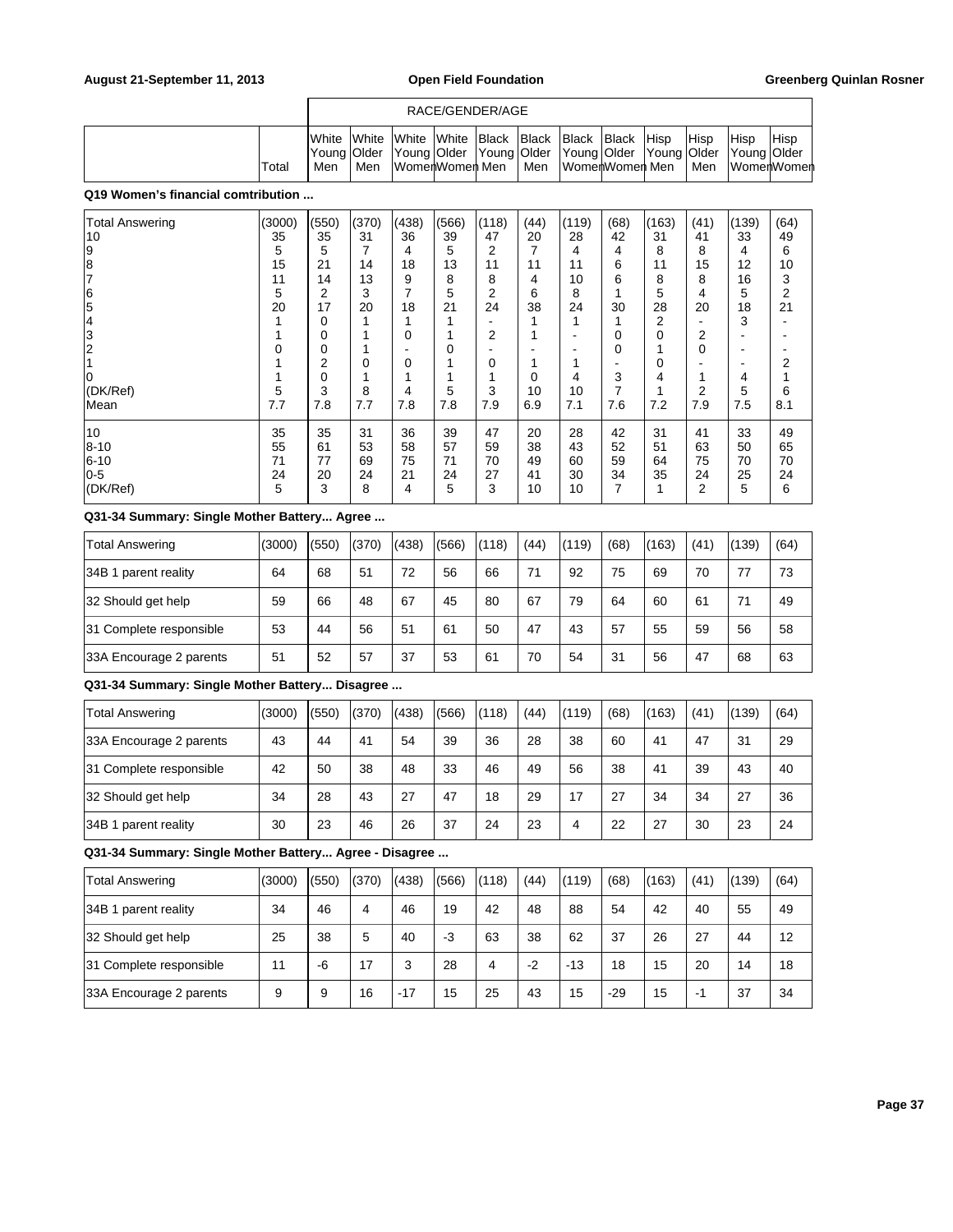|       |              | GENDER/EDUC               |      |                           |
|-------|--------------|---------------------------|------|---------------------------|
| Total | IColl<br>Men | <b>Non</b><br>Coll<br>Men | Coll | Non<br>Coll<br>WomenWomen |

| <b>Total Answering</b>                | (3000) | (374) | (1075) | (376) | (1145)        |
|---------------------------------------|--------|-------|--------|-------|---------------|
| 10                                    | 35     | 37    | 32     | 45    | 35            |
| 9                                     | 5      | 8     | 4      | 9     | 3             |
| 8                                     | 15     | 22    | 14     | 20    | 12            |
| $\overline{7}$                        | 11     | 12    | 13     | 8     | 10            |
| $\begin{array}{c} 6 \\ 5 \end{array}$ | 5      | 3     | 4      | 3     | 6             |
|                                       | 20     | 13    | 24     | 11    | 23            |
| $\vert 4$                             | 1      | 1     | 1      | 0     | 1             |
| 3                                     | 1      | 1     | 1      |       | 0             |
| $\overline{\mathbf{c}}$               | 0      | 0     | 0      | 1     |               |
|                                       | 1      | 0     | 1      | 0     | 1             |
| 0                                     | 1      | 1     | 1      | 0     | $\frac{2}{6}$ |
| (DK/Ref)                              | 5      | 2     | 5      | 3     |               |
| Mean                                  | 7.7    | 8.1   | 7.5    | 8.4   | 7.5           |
| 10                                    | 35     | 37    | 32     | 45    | 35            |
| $8 - 10$                              | 55     | 67    | 51     | 74    | 50            |
| $6 - 10$                              | 71     | 82    | 67     | 85    | 67            |
| $0-5$                                 | 24     | 15    | 28     | 13    | 27            |
| (DK/Ref)                              | 5      | 2     | 5      | 3     | 6             |
|                                       |        |       |        |       |               |

### **Q31-34 Summary: Single Mother Battery... Agree ...**

| Total Answering         | (3000) | (374) | (1075) | (376) | (1145) |
|-------------------------|--------|-------|--------|-------|--------|
| 34B 1 parent reality    | 64     | 54    | 66     | 64    | 67     |
| 32 Should get help      | 59     | 53    | 64     | 55    | 58     |
| 31 Complete responsible | 53     | 46    | 53     | 50    | 57     |
| 33A Encourage 2 parents | 51     | 50    | 54     | 43    | 52     |

## **Q31-34 Summary: Single Mother Battery... Disagree ...**

| Total Answering         | (3000) | (374) | (1075) | (376) | (1145) |
|-------------------------|--------|-------|--------|-------|--------|
| 33A Encourage 2 parents | 43     | 47    | 41     | 50    | 41     |
| 31 Complete responsible | 42     | 46    | 43     | 47    | 39     |
| 32 Should get help      | 34     | 39    | 31     | 37    | 35     |
| 34B 1 parent reality    | 30     | 39    | 28     | 33    | 29     |

| Total Answering         | (3000) | (374) | (1075) | (376) | (1145) |
|-------------------------|--------|-------|--------|-------|--------|
| 34B 1 parent reality    | 34     | 15    | 38     | 31    | 38     |
| 32 Should get help      | 25     | 14    | 33     | 18    | 23     |
| 31 Complete responsible | 11     |       | 9      | 3     | 18     |
| 33A Encourage 2 parents | 9      | 3     | 14     | -7    | 11     |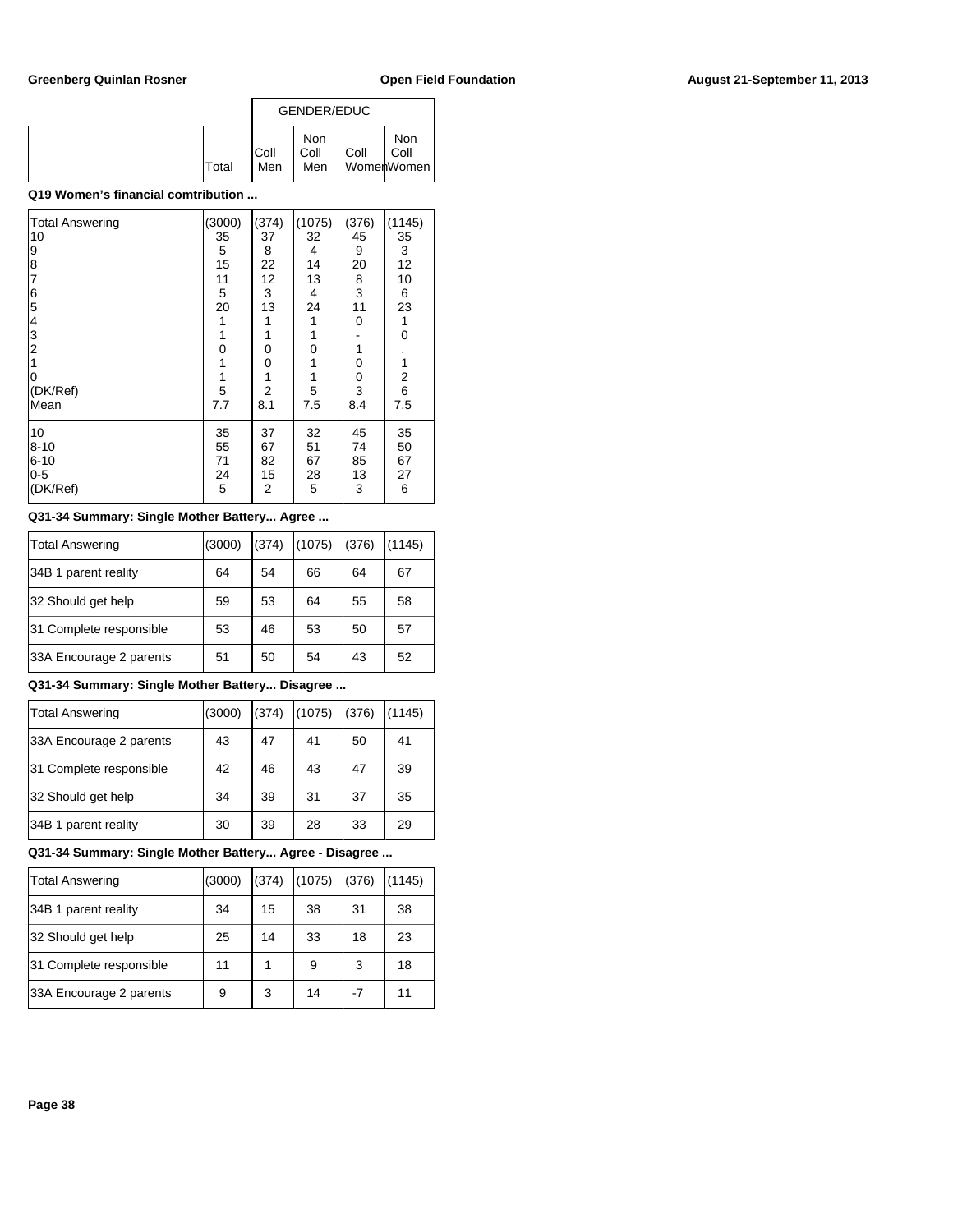### RACE/GENDER/EDUC

| 'Total                              | IWhite<br>IColl<br>Men | <b>IWhite IWhite</b><br>INoCol IColl<br>Men | WomenWomen Men | White Black<br>NoCol Coll | Black Black<br><b>INoCol Coll</b><br>Men | WomenWomen Men | <b>Black</b><br>∣NoCol ∣Coll | <b>Hisp</b> | <b>Hisp</b><br>NoCol Coll<br>Men | Hisp<br>⊺WomerhWomerh | Hisp<br><b>NoCol</b> |
|-------------------------------------|------------------------|---------------------------------------------|----------------|---------------------------|------------------------------------------|----------------|------------------------------|-------------|----------------------------------|-----------------------|----------------------|
| 040 Western Lines and London United |                        |                                             |                |                           |                                          |                |                              |             |                                  |                       |                      |

### **Q19 Women's financial comtribution ...**

| <b>Total Answering</b> | (3000) | (291) | (658) | (281) | (766) | (21) | (142) | (39) | (154) | (28) | (180) | (27) | (180) |
|------------------------|--------|-------|-------|-------|-------|------|-------|------|-------|------|-------|------|-------|
| 10                     | 35     | 35    | 32    | 46    | 35    | 46   | 41    | 36   | 33    | 49   | 30    | 43   | 38    |
| 9                      | 5      | 8     | 4     | 8     | 3     | 6    | 3     | 11   | 2     | 6    | 9     | 14   | 3     |
| 18                     | 15     | 27    | 14    | 20    | 14    | 13   | 10    | 25   | 5     | 6    | 12    | 20   | 11    |
|                        | 11     | 11    | 14    | 7     | 9     | 6    | 8     | 16   |       | 18   | 6     |      | 14    |
| 6                      | 5      | 3     | 3     | 3     | 7     | 2    | 3     | 0    | 6     | 6    | 5     |      | 4     |
| 5                      | 20     | 11    | 23    | 11    | 22    | 16   | 28    | 5    | 30    | 12   | 29    | 21   | 17    |
| 4                      |        |       | 0     | 0     |       |      | 0     |      |       |      | 2     | ٠    | 2     |
| 3                      |        |       |       | ۰     |       | 1    | 2     |      | 0     |      | 0     |      |       |
| 2                      | 0      | 0     | 0     | ٠     |       |      | -     |      |       | -    | 0     | -    |       |
|                        |        | 0     | 2     | 0     |       |      |       |      |       |      |       |      |       |
| 0                      |        |       | 0     |       |       | 1    | 0     | 0    | 4     | -    | 3     | ۰    | 3     |
| (DK/Ref)               | 5      | 2     | 6     | 3     | 6     | 9    | 4     | 5    | 9     | 2    | 2     |      | 6     |
| Mean                   | 7.7    | 8.1   | 7.5   | 8.5   | 7.6   | 8.3  | 7.7   | 8.5  | 7.0   | 8.3  | 7.2   | 8.3  | 7.6   |
| 10                     | 35     | 35    | 32    | 46    | 35    | 46   | 41    | 36   | 33    | 49   | 30    | 43   | 38    |
| 8-10                   | 55     | 70    | 51    | 75    | 52    | 65   | 54    | 73   | 41    | 61   | 51    | 77   | 52    |
| $6 - 10$               | 71     | 84    | 68    | 85    | 69    | 73   | 65    | 89   | 53    | 84   | 63    | 79   | 70    |
| 0-5                    | 24     | 14    | 26    | 12    | 25    | 18   | 31    | 6    | 37    | 14   | 35    | 21   | 24    |
| (DK/Ref)               | 5      | 2     | 6     | 3     | 6     | 9    | 4     | 5    | 9     | 2    | 2     | -    | 6     |

### **Q31-34 Summary: Single Mother Battery... Agree ...**

| <b>Total Answering</b>  | (3000) | (291) | (658) | (281) | (766) | (21) | (142) | (39) | (154) | (28) | (180) | (27) | (180) |
|-------------------------|--------|-------|-------|-------|-------|------|-------|------|-------|------|-------|------|-------|
| 34B 1 parent reality    | 64     | 53    | 65    | 62    | 62    | 50   | 66    | 70   | 91    | 54   | 73    | 75   | 77    |
| 32 Should get help      | 59     | 51    | 62    | 53    | 53    | 56   | 78    | 73   | 73    | 55   | 63    | 43   | 66    |
| 31 Complete responsible | 53     | 48    | 49    | 55    | 58    | 38   | 51    | 32   | 52    | 45   | 57    | 51   | 59    |
| 33A Encourage 2 parents | 51     | 49    | 57    | 40    | 50    | 79   | 62    | 57   | 42    | 52   | 53    | 60   | 68    |

## **Q31-34 Summary: Single Mother Battery... Disagree ...**

| <b>Total Answering</b>  | (3000) | (291) | (658) | (281) | (766) | (21) | (142) | (39) | (154) | (28) | (180) | (27) | (180) |
|-------------------------|--------|-------|-------|-------|-------|------|-------|------|-------|------|-------|------|-------|
| 33A Encourage 2 parents | 43     | 49    | 40    | 53    | 42    | 19   | 35    | 32   | 51    | 43   | 45    | 38   | 28    |
| 31 Complete responsible | 42     | 44    | 46    | 42    | 38    | 61   | 45    | 66   | 45    | 50   | 40    | 48   | 40    |
| 32 Should get help      | 34     | 40    | 32    | 41    | 40    | 39   | 20    | 15   | 22    | 43   | 32    | 44   | 29    |
| 34B 1 parent reality    | 30     | 39    | 28    | 37    | 33    | 47   | 24    | 17   |       | 46   | 24    | 23   | 23    |

| Total Answering         | (3000) | (291) | (658) | (281) | (766) | (21)  | (142) | (39)  | (154) | (28) | (180) | (27) | (180) |
|-------------------------|--------|-------|-------|-------|-------|-------|-------|-------|-------|------|-------|------|-------|
| 34B 1 parent reality    | 34     | 14    | 36    | 25    | 30    | 3     | 43    | 53    | 84    | 9    | 49    | 52   | 54    |
| 32 Should get help      | 25     | 11    | 30    | 12    | 13    | 17    | 59    | 58    | 51    | 11   | 31    | 0    | 37    |
| 31 Complete responsible | 11     | 3     | 3     | 13    | 19    | $-23$ | 6     | $-34$ |       | $-5$ | 17    | 3    | 19    |
| 33A Encourage 2 parents | 9      | -1    | 17    | $-13$ | 9     | 60    | 27    | 25    | -9    | 9    | 8     | 22   | 40    |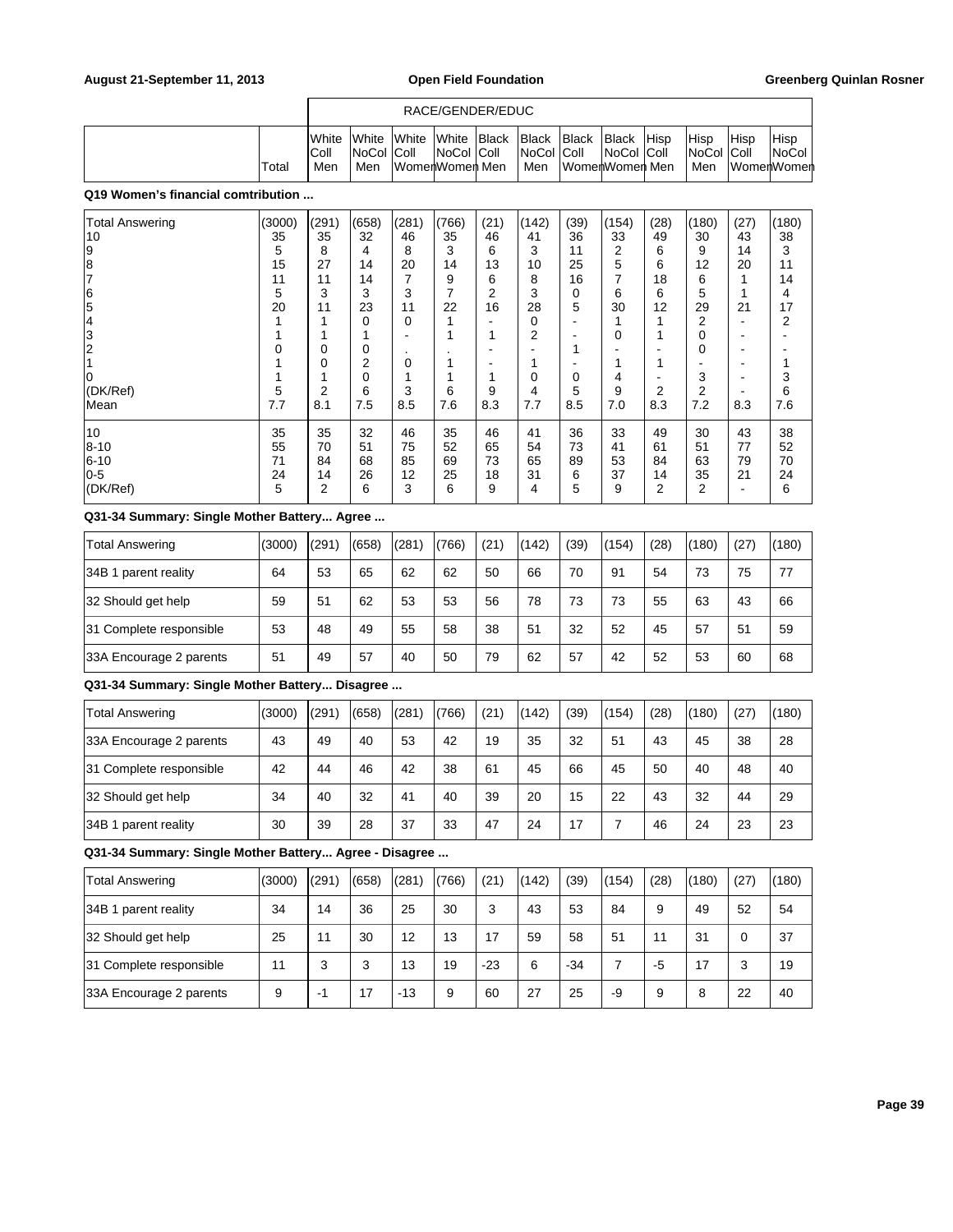**Greenberg Quinlan Rosner Open Field Foundation August 21-September 11, 2013**

|                                                                         |                                                         | <b>INCOME MEN</b>                                     |                                                             |                                                                                         |                                                                                    | <b>INCOME WOMEN</b>                                    |                                                            |                                                             | NON COLL MEN                                                             |                                                       |                                                             | NON COLL WOMEN                                              |                                                                                    |                                                                         |                                                        |
|-------------------------------------------------------------------------|---------------------------------------------------------|-------------------------------------------------------|-------------------------------------------------------------|-----------------------------------------------------------------------------------------|------------------------------------------------------------------------------------|--------------------------------------------------------|------------------------------------------------------------|-------------------------------------------------------------|--------------------------------------------------------------------------|-------------------------------------------------------|-------------------------------------------------------------|-------------------------------------------------------------|------------------------------------------------------------------------------------|-------------------------------------------------------------------------|--------------------------------------------------------|
|                                                                         |                                                         |                                                       |                                                             |                                                                                         |                                                                                    |                                                        |                                                            |                                                             |                                                                          |                                                       |                                                             |                                                             |                                                                                    |                                                                         |                                                        |
|                                                                         | Total                                                   | Less<br>than<br>\$20K                                 | \$20K<br>to<br>\$60K                                        | \$60K<br>to<br>$$100K$ more                                                             | \$100K Less<br>or                                                                  | than<br><b>S20K</b>                                    | \$20K<br>to<br>\$60K                                       | \$60K<br>to<br>\$100K   more                                | \$100K Less<br>or                                                        | than<br>\$20K                                         | \$20K<br>to<br>\$40K                                        | Less<br>than<br>\$40K                                       | Less<br>than<br>\$20K                                                              | \$20K<br>to<br>\$40K                                                    | Less<br>than<br>\$40K                                  |
| Q19 Women's financial comtribution                                      |                                                         |                                                       |                                                             |                                                                                         |                                                                                    |                                                        |                                                            |                                                             |                                                                          |                                                       |                                                             |                                                             |                                                                                    |                                                                         |                                                        |
| <b>Total Answering</b><br>10<br>9<br>8<br> 7<br> 6<br>5432<br>$\vert$ 1 | (3000)<br>35<br>5<br>15<br>11<br>5<br>20<br>1<br>1<br>0 | (163)<br>38<br>5<br>12<br>9<br>6<br>18<br>1<br>1<br>0 | (469)<br>28<br>3<br>17<br>16<br>4<br>24<br>1<br>1<br>0<br>3 | (300)<br>37<br>$\overline{7}$<br>18<br>10<br>2<br>19<br>1<br>$\mathbf 1$<br>$\mathbf 0$ | (262)<br>33<br>$\overline{7}$<br>17<br>15<br>3<br>17<br>2<br>$\mathbf 0$<br>0<br>0 | (227)<br>34<br>1<br>11<br>15<br>7<br>19<br>3<br>1<br>1 | (491)<br>37<br>6<br>12<br>9<br>5<br>22<br>1<br>0<br>1<br>0 | (240)<br>35<br>5<br>19<br>10<br>7<br>19<br>1<br>$\mathbf 0$ | (188)<br>44<br>$\overline{7}$<br>18<br>11<br>6<br>11<br>0<br>0<br>0<br>1 | (152)<br>38<br>6<br>13<br>9<br>6<br>17<br>1<br>1<br>0 | (246)<br>28<br>2<br>14<br>15<br>4<br>31<br>0<br>0<br>0<br>0 | (398)<br>32<br>4<br>14<br>13<br>5<br>25<br>1<br>1<br>0<br>0 | (216)<br>34<br>1<br>11<br>15<br>6<br>19<br>3<br>$\mathbf{1}$<br>÷,<br>$\mathbf{1}$ | (263)<br>32<br>4<br>9<br>12<br>6<br>27<br>1<br>$\blacksquare$<br>0<br>1 | (478)<br>32<br>3<br>10<br>13<br>6<br>23<br>2<br>0<br>1 |
| 0<br>(DK/Ref)<br>Mean                                                   | 1<br>5<br>7.7                                           | 4<br>4<br>7.6                                         | 1<br>3<br>7.2                                               | $\mathbf 0$<br>5<br>8.0                                                                 | $\mathbf 0$<br>5<br>7.8                                                            | 3<br>7<br>7.4                                          | 2<br>4<br>7.7                                              | $\mathbf 0$<br>4<br>7.9                                     | 3<br>8.3                                                                 | 5<br>4<br>7.6                                         | 1<br>3<br>7.3                                               | 3<br>3<br>7.4                                               | 3<br>$\overline{7}$<br>7.4                                                         | 3<br>4<br>7.2                                                           | 3<br>5<br>7.3                                          |
| 10<br>$8 - 10$<br>$6 - 10$<br>$0 - 5$<br>(DK/Ref)                       | 35<br>55<br>71<br>24<br>5                               | 38<br>56<br>71<br>25<br>4                             | 28<br>47<br>67<br>30<br>3                                   | 37<br>62<br>74<br>20<br>5                                                               | 33<br>57<br>75<br>21<br>5                                                          | 34<br>46<br>67<br>26<br>7                              | 37<br>55<br>69<br>26<br>4                                  | 35<br>59<br>75<br>20<br>4                                   | 44<br>68<br>84<br>13<br>3                                                | 38<br>57<br>72<br>24<br>4                             | 28<br>44<br>64<br>33<br>3                                   | 32<br>49<br>67<br>30<br>3                                   | 34<br>46<br>67<br>26<br>$\overline{7}$                                             | 32<br>45<br>64<br>33<br>4                                               | 32<br>46<br>65<br>30<br>5                              |
| Q31-34 Summary: Single Mother Battery Agree                             |                                                         |                                                       |                                                             |                                                                                         |                                                                                    |                                                        |                                                            |                                                             |                                                                          |                                                       |                                                             |                                                             |                                                                                    |                                                                         |                                                        |
| <b>Total Answering</b>                                                  | (3000)                                                  | (163)                                                 | (469)                                                       | (300)                                                                                   | (262)                                                                              | (227)                                                  | (491)                                                      | (240)                                                       | (188)                                                                    | (152)                                                 | (246)                                                       | (398)                                                       | (216)                                                                              | (263)                                                                   | (478)                                                  |
| 34B 1 parent reality                                                    | 64                                                      | 86                                                    | 68                                                          | 65                                                                                      | 53                                                                                 | 69                                                     | 71                                                         | 57                                                          | 64                                                                       | 85                                                    | 62                                                          | 71                                                          | 70                                                                                 | 80                                                                      | 75                                                     |
| 32 Should get help                                                      | 59                                                      | 78                                                    | 64                                                          | 57                                                                                      | 56                                                                                 | 66                                                     | 62                                                         | 47                                                          | 46                                                                       | 78                                                    | 69                                                          | 72                                                          | 66                                                                                 | 68                                                                      | 67                                                     |
| 31 Complete responsible                                                 | 53                                                      | 48                                                    | 50                                                          | 48                                                                                      | 55                                                                                 | 58                                                     | 53                                                         | 51                                                          | 56                                                                       | 48                                                    | 52                                                          | 51                                                          | 58                                                                                 | 51                                                                      | 54                                                     |
| 33A Encourage 2 parents                                                 | 51                                                      | 57                                                    | 55                                                          | 58                                                                                      | 46                                                                                 | 56                                                     | 49                                                         | 57                                                          | 42                                                                       | 56                                                    | 52                                                          | 54                                                          | 56                                                                                 | 51                                                                      | 53                                                     |
| Q31-34 Summary: Single Mother Battery Disagree                          |                                                         |                                                       |                                                             |                                                                                         |                                                                                    |                                                        |                                                            |                                                             |                                                                          |                                                       |                                                             |                                                             |                                                                                    |                                                                         |                                                        |
| <b>Total Answering</b>                                                  | (3000)                                                  | (163)                                                 | (469)                                                       | (300)                                                                                   | (262)                                                                              | (227)                                                  | (491)                                                      | (240)                                                       | (188)                                                                    | (152)                                                 | (246)                                                       | (398)                                                       | (216)                                                                              | (263)                                                                   | (478)                                                  |
| 33A Encourage 2 parents                                                 | 43                                                      | 40                                                    | 37                                                          | 40                                                                                      | 52                                                                                 | 42                                                     | 44                                                         | 37                                                          | 47                                                                       | 41                                                    | 35                                                          | 37                                                          | 41                                                                                 | 44                                                                      | 43                                                     |
| 31 Complete responsible                                                 | 42                                                      | 47                                                    | 46                                                          | 51                                                                                      | 35                                                                                 | 40                                                     | 46                                                         | 47                                                          | 34                                                                       | 49                                                    | 42                                                          | 44                                                          | 40                                                                                 | 49                                                                      | 45                                                     |
| 32 Should get help                                                      | 34                                                      | 19                                                    | 31                                                          | 36                                                                                      | 39                                                                                 | 27                                                     | 33                                                         | 50                                                          | 45                                                                       | 19                                                    | 26                                                          | 24                                                          | 28                                                                                 | 30                                                                      | 29                                                     |
| 34B 1 parent reality                                                    | 30                                                      | 13                                                    | 29                                                          | 28                                                                                      | 37                                                                                 | 23                                                     | 28                                                         | 41                                                          | 35                                                                       | 14                                                    | 32                                                          | 25                                                          | 22                                                                                 | 20                                                                      | 21                                                     |
| Q31-34 Summary: Single Mother Battery Agree - Disagree                  |                                                         |                                                       |                                                             |                                                                                         |                                                                                    |                                                        |                                                            |                                                             |                                                                          |                                                       |                                                             |                                                             |                                                                                    |                                                                         |                                                        |
| <b>Total Answering</b>                                                  | (3000)                                                  | (163)                                                 | (469)                                                       | (300)                                                                                   | (262)                                                                              | (227)                                                  | (491)                                                      | (240)                                                       | (188)                                                                    | (152)                                                 | (246)                                                       | (398)                                                       | (216)                                                                              | (263)                                                                   | (478)                                                  |
| 34B 1 parent reality                                                    | 34                                                      | 73                                                    | 39                                                          | 37                                                                                      | 16                                                                                 | 46                                                     | 44                                                         | 17                                                          | 29                                                                       | 71                                                    | 30                                                          | 46                                                          | 48                                                                                 | 60                                                                      | 54                                                     |
| 32 Should get help                                                      | 25                                                      | 59                                                    | 34                                                          | 21                                                                                      | 17                                                                                 | 39                                                     | 29                                                         | $-3$                                                        | $\mathbf{1}$                                                             | 58                                                    | 43                                                          | 49                                                          | 38                                                                                 | 38                                                                      | 38                                                     |
| 31 Complete responsible                                                 | 11                                                      | $\mathbf{1}$                                          | 4                                                           | $-4$                                                                                    | 20                                                                                 | 19                                                     | $\overline{7}$                                             | 5                                                           | 21                                                                       | $-1$                                                  | 11                                                          | 6                                                           | 19                                                                                 | $\overline{c}$                                                          | 10                                                     |
| 33A Encourage 2 parents                                                 | 9                                                       | 16                                                    | 18                                                          | 18                                                                                      | -6                                                                                 | 14                                                     | 5                                                          | 20                                                          | $-5$                                                                     | 14                                                    | 18                                                          | 16                                                          | 14                                                                                 | $\boldsymbol{7}$                                                        | 10                                                     |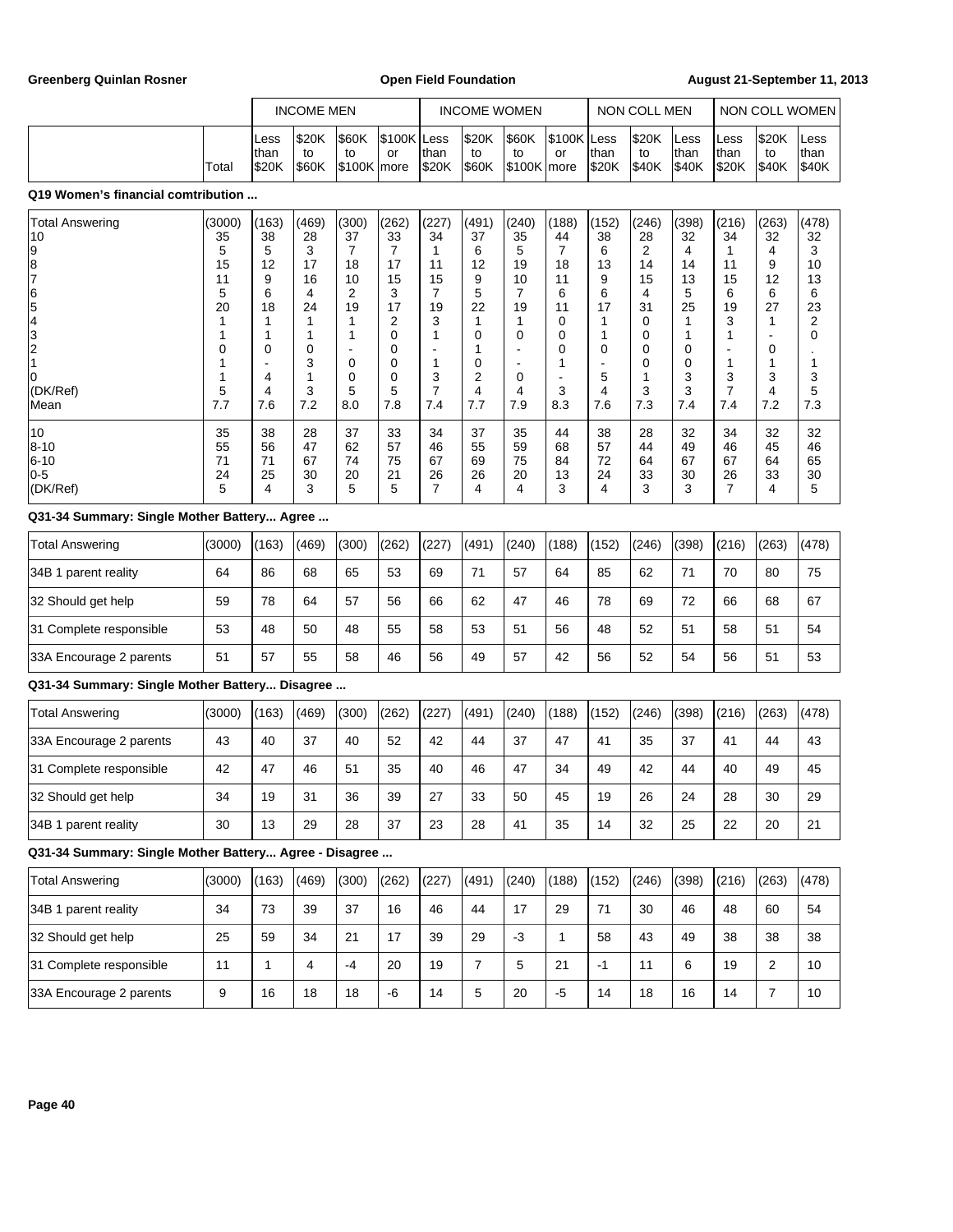|  |       |             |                          | <b>MEN KIDS</b> |                                 |    |               |                             |                      |
|--|-------|-------------|--------------------------|-----------------|---------------------------------|----|---------------|-----------------------------|----------------------|
|  | Total | 18<br>Ihome | Under Under   Over<br>18 | 18              | lOver<br>18<br>NtHom home NtHom | No | Total<br>Kids | Total<br><b>Under</b><br>18 | Total<br>At<br>lHome |

| <b>Total Answering</b> | (3000)   | (444)    | (71)        | (114)       | (350) | (589)          | (872) | (500) | (538) |
|------------------------|----------|----------|-------------|-------------|-------|----------------|-------|-------|-------|
| 10                     | 35       | 34       | 52          | 20          | 31    | 35             | 31    | 35    | 31    |
| 19                     | 5        | 5        | 6           | 7           | 5     | 5              | 6     | 6     | 6     |
|                        | 15       | 15       | 14          | 25          | 17    | 16             | 16    | 15    | 17    |
| $\frac{8}{7}$          | 11       | 10       | 10          | 15          | 12    | 15             | 11    | 11    | 11    |
|                        | 5        | 2        | 3           | 2           | 5     | 3              | 4     | 2     | 2     |
| $\frac{6}{5}$          | 20       | 25       | 7           | 26          | 20    | 19             | 23    | 23    | 26    |
| 14                     |          |          | 0           |             | 0     |                | 1     | 1     |       |
| 3                      |          | $\Omega$ | $\mathbf 0$ | $\Omega$    | 2     | 0              | 1     | 0     | 0     |
| 2                      | $\Omega$ | 0        |             |             | 0     | 0              | 0     | 0     | 0     |
|                        |          | 0        |             |             | 0     | 2              | 0     | 0     | 0     |
| ١O                     |          | 0        |             | 4           | 1     | 1              | 1     | 0     |       |
| (DK/Ref)               | 5        | 6        | 6           | 0           | 6     | $\overline{2}$ | 6     | 6     | 5     |
| Mean                   | 7.7      | 7.7      | 8.7         | 7.2         | 7.6   | 7.7            | 7.6   | 7.8   | 7.6   |
|                        |          |          |             |             |       |                |       |       |       |
| 10                     | 35       | 34       | 52          | 20          | 31    | 35             | 31    | 35    | 31    |
| $8 - 10$               | 55       | 54       | 72          | 52          | 53    | 56             | 53    | 56    | 54    |
| $6 - 10$               | 71       | 67       | 85          | 69          | 70    | 74             | 68    | 68    | 67    |
| $0-5$                  | 24       | 27       | 9           | 31          | 23    | 24             | 26    | 25    | 28    |
| (DK/Ref)               | 5        | 6        | 6           | $\mathbf 0$ | 6     | 2              | 6     | 6     | 5     |
|                        |          |          |             |             |       |                |       |       |       |

### **Q31-34 Summary: Single Mother Battery... Agree ...**

| Total Answering         | (3000) | (444) | (71) | (114) | (350) | (589) | (872) | (500) | (538) |
|-------------------------|--------|-------|------|-------|-------|-------|-------|-------|-------|
| 34B 1 parent reality    | 64     | 53    | 71   | 56    | 54    | 74    | 54    | 55    | 54    |
| 32 Should get help      | 59     | 57    | 66   | 61    | 53    | 69    | 56    | 58    | 58    |
| 31 Complete responsible | 53     | 52    | 49   | 55    | 52    | 50    | 53    | 51    | 52    |
| 33A Encourage 2 parents | 51     | 52    | 38   | 60    | 52    | 54    | 52    | 50    | 54    |

## **Q31-34 Summary: Single Mother Battery... Disagree ...**

| Total Answering         | (3000) | (444) | (71) | (114) | (350) | (589) | (872) | (500) | (538) |
|-------------------------|--------|-------|------|-------|-------|-------|-------|-------|-------|
| 33A Encourage 2 parents | 43     | 39    | 61   | 34    | 45    | 43    | 42    | 42    | 38    |
| 31 Complete responsible | 42     | 43    | 51   | 39    | 41    | 46    | 42    | 44    | 42    |
| 32 Should get help      | 34     | 36    | 23   | 31    | 42    | 27    | 37    | 34    | 35    |
| 34B 1 parent reality    | 30     | 34    | 29   | 43    | 39    | 22    | 37    | 34    | 35    |

| Total Answering         | (3000) | (444) | (71)  | (114) | (350) | (589) | (872) | (500) | (538) |
|-------------------------|--------|-------|-------|-------|-------|-------|-------|-------|-------|
| 34B 1 parent reality    | 34     | 19    | 42    | 13    | 15    | 52    | 17    | 20    | 19    |
| 32 Should get help      | 25     | 21    | 43    | 29    | 10    | 42    | 19    | 24    | 23    |
| 31 Complete responsible | 11     | 9     | $-2$  | 16    | 10    | 3     | 11    |       | 10    |
| 33A Encourage 2 parents | 9      | 12    | $-22$ | 26    |       | 11    | 10    | 8     | 16    |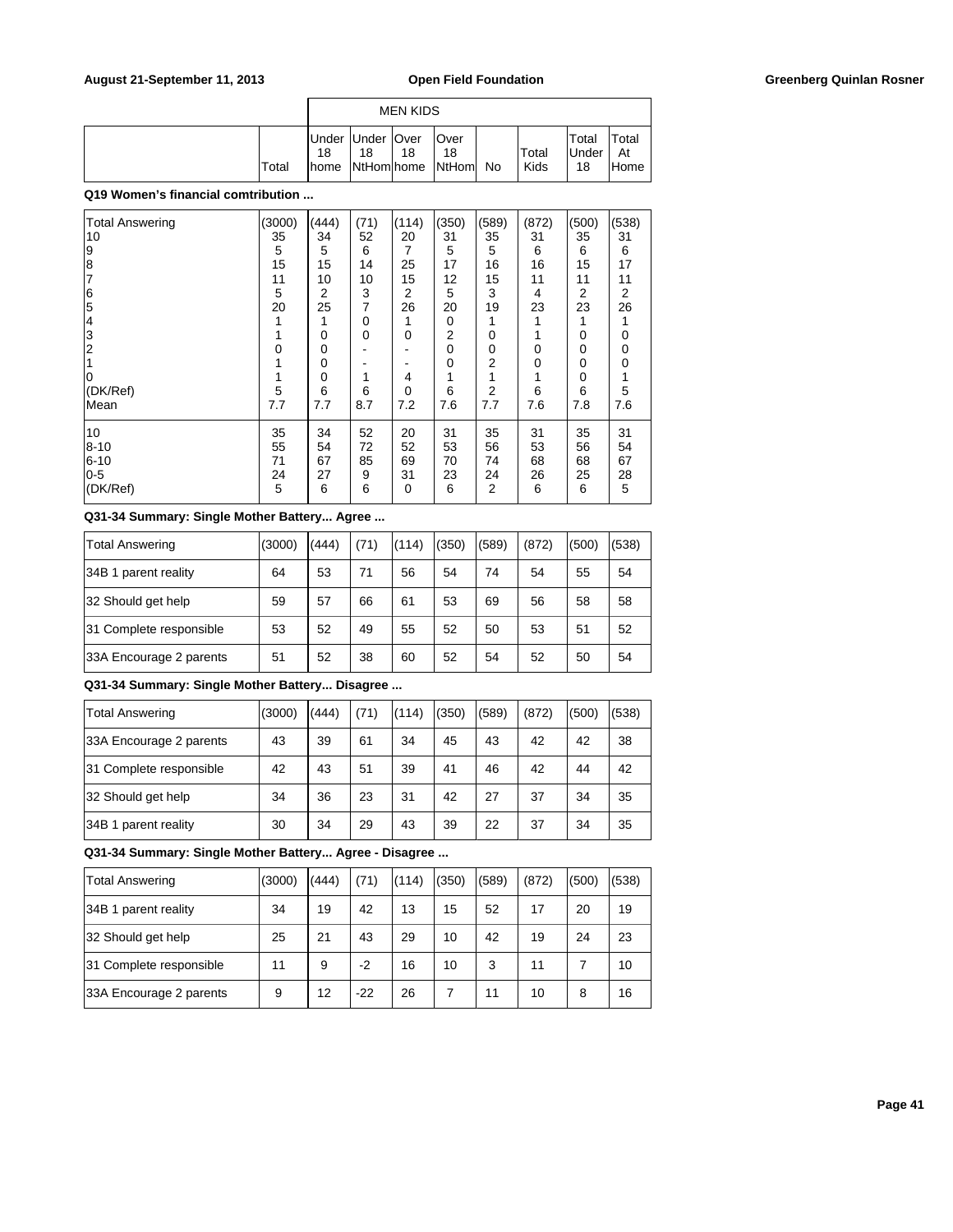|       |                                             |                  | <b>WOMEN KIDS</b> |                             |     |               |                             |                             |
|-------|---------------------------------------------|------------------|-------------------|-----------------------------|-----|---------------|-----------------------------|-----------------------------|
| Total | Under   Under   Over<br>18<br><b>I</b> home | 18<br>NtHom home | 18                | lOver<br>18<br><b>NtHom</b> | No. | Total<br>Kids | Total<br><b>Under</b><br>18 | Total<br>At<br><b>IHome</b> |

| <b>Total Answering</b> | (3000) | (438) | (54)        | (174)          | (535)          | (423) | (1103)         | (490) | (589) |
|------------------------|--------|-------|-------------|----------------|----------------|-------|----------------|-------|-------|
| 10                     | 35     | 36    | 47          | 38             | 37             | 36    | 38             | 38    | 37    |
| 9                      | 5      | 4     | 4           | $\overline{2}$ | 6              | 4     | 5              | 4     | 4     |
| 8                      | 15     | 15    | 7           | 18             | 14             | 13    | 14             | 14    | 15    |
| 17                     | 11     | 11    | 8           | 14             | 6              | 12    | 9              | 11    | 12    |
| 6                      | 5      | 4     | 10          | 2              | 4              | 9     | 4              | 5     | 3     |
| 5                      | 20     | 19    | 19          | 19             | 22             | 18    | 20             | 19    | 19    |
| 14                     |        |       |             |                | 1              | 0     |                |       |       |
| 3                      |        | 0     | $\mathbf 0$ | 1              | 1              | 0     |                | 0     | 0     |
| $\overline{2}$         | 0      |       |             |                | 0              |       | 0              |       |       |
|                        |        |       |             |                | 0              | 1     | 0              |       | 0     |
|                        |        | 2     | 2           | 0              | $\overline{2}$ | 2     | $\overline{2}$ | 2     | 2     |
| (DK/Ref)               | 5      | 5     |             | 5              | 7              | 4     | 6              | 5     | 5     |
| Mean                   | 7.7    | 7.7   | 7.9         | 7.9            | 7.7            | 7.7   | 7.7            | 7.7   | 7.7   |
| 10                     | 35     | 36    | 47          | 38             | 37             | 36    | 38             | 38    | 37    |
| 8-10                   | 55     | 56    | 58          | 58             | 57             | 53    | 57             | 56    | 56    |
| $6 - 10$               | 71     | 71    | 76          | 74             | 66             | 75    | 69             | 72    | 71    |
| $0-5$                  | 24     | 24    | 22          | 21             | 27             | 21    | 25             | 24    | 23    |
| (DK/Ref)               | 5      | 5     | 1           | 5              | 7              | 4     | 6              | 5     | 5     |
|                        |        |       |             |                |                |       |                |       |       |

## **Q31-34 Summary: Single Mother Battery... Agree ...**

| <b>Total Answering</b>  | (3000) | (438) | (54) | (174) | (535) | (423) | (1103) | (490) | (589) |
|-------------------------|--------|-------|------|-------|-------|-------|--------|-------|-------|
| 34B 1 parent reality    | 64     | 71    | 76   | 66    | 57    | 72    | 64     | 72    | 69    |
| 32 Should get help      | 59     | 66    | 52   | 57    | 46    | 64    | 55     | 64    | 63    |
| 31 Complete responsible | 53     | 50    | 77   | 60    | 63    | 50    | 58     | 53    | 52    |
| 33A Encourage 2 parents | 51     | 45    | 75   | 68    | 48    | 46    | 51     | 49    | 51    |

## **Q31-34 Summary: Single Mother Battery... Disagree ...**

| <b>Total Answering</b>  | (3000) | (438) | (54) | (174) | (535) | (423) | (1103) | (490) | (589) |
|-------------------------|--------|-------|------|-------|-------|-------|--------|-------|-------|
| 33A Encourage 2 parents | 43     | 49    | 23   | 25    | 42    | 46    | 42     | 46    | 43    |
| 31 Complete responsible | 42     | 48    | 23   | 37    | 31    | 48    | 39     | 46    | 45    |
| 32 Should get help      | 34     | 28    | 44   | 38    | 44    | 31    | 37     | 30    | 31    |
| 34B 1 parent reality    | 30     | 25    | 24   | 33    | 38    | 24    | 32     | 25    | 28    |

| <b>Total Answering</b>  | (3000) | (438) | (54) | (174) | (535)          | (423) | (1103) | (490) | (589) |
|-------------------------|--------|-------|------|-------|----------------|-------|--------|-------|-------|
| 34B 1 parent reality    | 34     | 46    | 51   | 33    | 19             | 48    | 31     | 47    | 41    |
| 32 Should get help      | 25     | 37    |      | 19    | $\overline{2}$ | 32    | 18     | 34    | 32    |
| 31 Complete responsible | 11     | 2     | 54   | 23    | 32             | 2     | 19     |       |       |
| 33A Encourage 2 parents | 9      | -3    | 53   | 43    |                |       | 9      | 3     | 8     |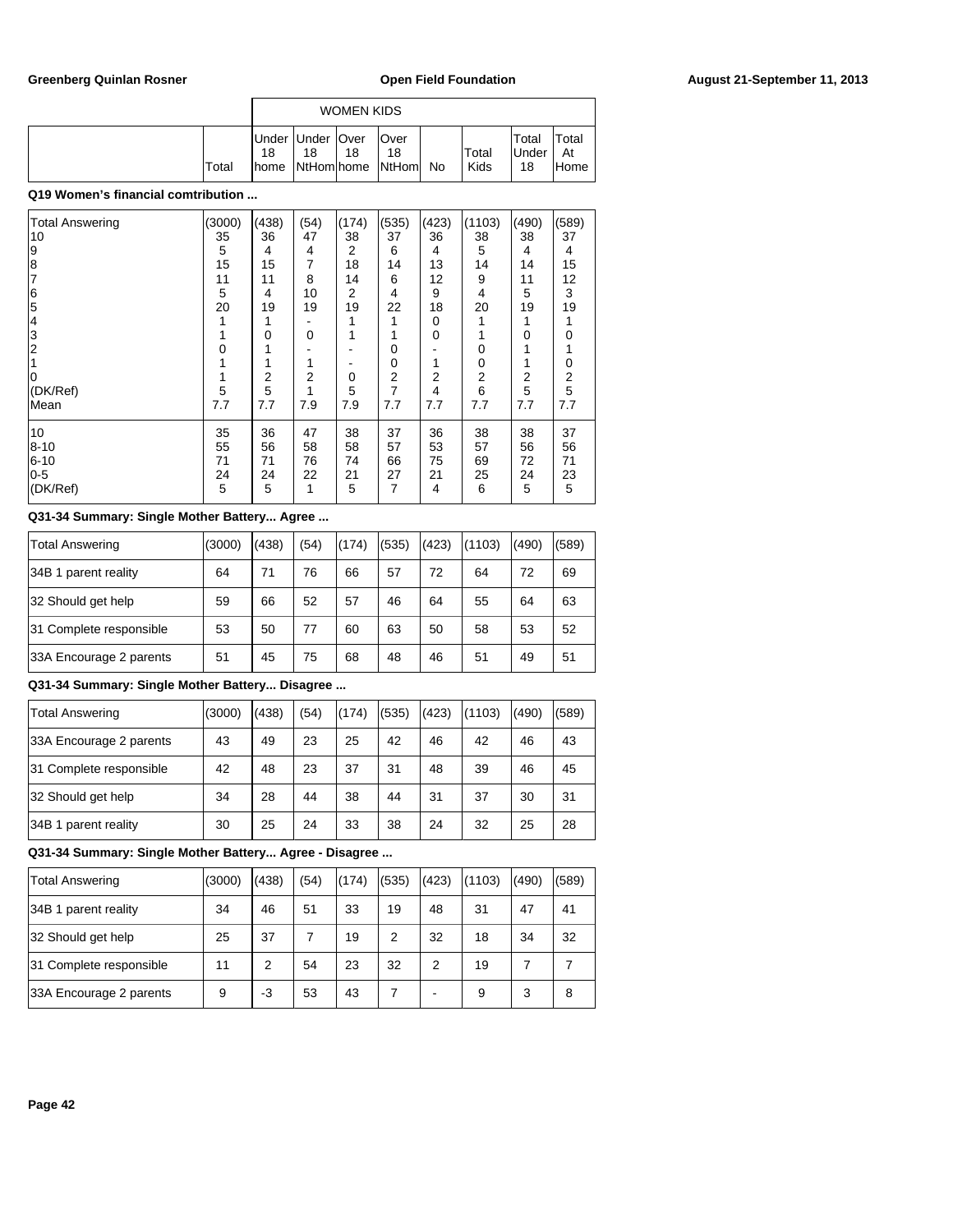|       |                      |                     |     | MARITAL/GENDER |                                                   |  |               |               |                    |     | MARITAL/GENDER/ANY KIDS |             |                 |
|-------|----------------------|---------------------|-----|----------------|---------------------------------------------------|--|---------------|---------------|--------------------|-----|-------------------------|-------------|-----------------|
| Total | <b>I</b> Marr<br>Men | Unmar Alone <br>Men | Men | <b>Marr</b>    | Unmar Alone Sngle<br>WomenWomenWomenWomenWomenMen |  | ∣SpDiv<br>Wid | <b>I</b> Marr | UnmarlAlone<br>Men | Men | <b>Marr</b>             | Unmar Alone | WomenWomenWomen |

| <b>Total Answering</b> | (3000) | (725) | (732) | (599) | (745) | (768) | (630) | (271) | (358) | (600) | (270) | (216) | (638) | (458) | (363) |
|------------------------|--------|-------|-------|-------|-------|-------|-------|-------|-------|-------|-------|-------|-------|-------|-------|
| 10                     | 35     | 30    | 36    | 33    | 40    | 34    | 35    | 33    | 36    | 30    | 35    | 32    | 41    | 33    | 34    |
| 19                     | 5      | 6     | 5     | 6     | 5     | 4     | 4     | 2     | 5     |       | 5     | 5     | 5     | 5     | 6     |
| 8                      | 15     | 17    | 16    | 16    | 14    | 14    | 15    | 14    | 15    | 16    | 16    | 16    | 15    | 13    | 14    |
| 17                     | 11     | 13    | 12    | 13    | 10    | 9     | 9     | 9     | 9     | 12    | 8     | 10    | 9     | 8     |       |
| 16                     | 5      | 4     | 3     | 3     | 4     |       |       | 10    | 5     | 4     | 4     | 4     | 4     | 4     | 4     |
| 15                     | 20     | 21    | 21    | 21    | 19    | 21    | 19    | 24    | 16    | 23    | 24    | 23    | 19    | 22    | 20    |
| 14                     |        |       |       |       |       |       |       |       |       |       | 0     |       |       | 2     |       |
| l3                     |        |       | 0     |       | 0     | 0     | 0     | 0     |       |       |       |       | 0     |       |       |
| 2                      | 0      | 0     | 0     |       | 0     |       |       |       |       | 0     | 0     |       |       | ٠     |       |
|                        |        | 0     | 2     | 2     |       | 0     | 0     |       | 0     | 0     | 0     |       |       | 0     | 0     |
| 10                     |        |       |       |       | 0     | 3     | 3     | 2     | 4     |       | 2     | 2     | 0     | 4     | 4     |
| (DK/Ref)               | 5      | 6     | 3     | 3     | 5     | 6     | 6     | 4     | 8     | 6     | 5     | 6     | 5     | 8     | 8     |
| lMean                  | 7.7    | 7.6   | 7.7   | 7.6   | 7.9   | 7.5   | 7.5   | 7.4   | 7.7   | 7.6   | 7.6   | 7.5   | 8.0   | 7.4   | 7.5   |
| 10                     | 35     | 30    | 36    | 33    | 40    | 34    | 35    | 33    | 36    | 30    | 35    | 32    | 41    | 33    | 34    |
| 8-10                   | 55     | 53    | 57    | 55    | 59    | 53    | 53    | 49    | 56    | 52    | 56    | 53    | 61    | 51    | 54    |
| $ 6 - 10$              | 71     | 70    | 72    | 71    | 73    | 68    | 69    | 68    | 70    | 68    | 67    | 67    | 73    | 63    | 65    |
| $ 0-5 $                | 24     | 25    | 25    | 26    | 22    | 26    | 24    | 28    | 22    | 25    | 27    | 27    | 22    | 29    | 27    |
| (DK/Ref)               | 5      | 6     | 3     | 3     | 5     | 6     | 6     | 4     | 8     | 6     | 5     | 6     | 5     | 8     | 8     |

## **Q31-34 Summary: Single Mother Battery... Agree ...**

| <b>Total Answering</b>  | (3000) | (725) | (732) | (599) | (745) | (768) | (630) | (271) | (358) | (600) | (270) | (216) | (638) | (458) | (363) |
|-------------------------|--------|-------|-------|-------|-------|-------|-------|-------|-------|-------|-------|-------|-------|-------|-------|
| 34B 1 parent reality    | 64     | 51    | 74    | 72    | 58    | 73    | 74    | 83    | 67    | 53    | 59    | 60    | 60    | 68    | 68    |
| 32 Should get help      | 59     | 53    | 69    | 67    | 51    | 64    | 64    | 75    | 56    | 53    | 62    | 59    | 52    | 61    | 62    |
| 31 Complete responsible | 53     | 55    | 48    | 49    | 56    | 56    | 56    | 49    | 62    | 52    | 55    | 55    | 55    | 61    | 63    |
| 33A Encourage 2 parents | 51     | 50    | 56    | 60    | 51    | 48    | 51    | 47    | 54    | 53    | 49    | 55    | 52    | 50    | 55    |

### **Q31-34 Summary: Single Mother Battery... Disagree ...**

| <b>Total Answering</b>  | (3000) | (725) | (732) | (599) | (745) | (768) | (630) | (271) | (358) | (600) | (270) | (216) | (638) | (458) | (363) |
|-------------------------|--------|-------|-------|-------|-------|-------|-------|-------|-------|-------|-------|-------|-------|-------|-------|
| 33A Encourage 2 parents | 43     | 42    | 42    | 38    | 39    | 46    | 43    | 47    | 41    | 40    | 47    | 42    | 39    | 45    | 40    |
| 31 Complete responsible | 42     | 39    | 48    | 47    | 40    | 43    | 42    | 50    | 36    | 42    | 41    | 41    | 40    | 38    | 35    |
| 32 Should get help      | 34     | 39    | 27    | 29    | 42    | 29    | 29    | 20    | 36    | 39    | 31    | 35    | 41    | 31    | 31    |
| 34B 1 parent reality    | 30     | 41    | 20    | 22    | 38    | 23    | 22    | 15    | 28    | 39    | 31    | 32    | 36    | 28    | 26    |

| Total Answering         | (3000) | (725) | (732) | (599) | (745) | (768) | (630) | (271) | (358) | (600) | (270) | (216) | (638) | (458) | (363) |
|-------------------------|--------|-------|-------|-------|-------|-------|-------|-------|-------|-------|-------|-------|-------|-------|-------|
| 34B 1 parent reality    | 34     | 10    | 54    | 49    | 20    | 50    | 53    | 68    | 40    | 14    | 28    | 28    | 25    | 40    | 42    |
| 32 Should get help      | 25     | 14    | 42    | 39    | 9     | 35    | 35    | 55    | 19    | 14    | 31    | 24    | 11    | 30    | 31    |
| 31 Complete responsible | 11     | 16    |       | ⌒     | 16    | 13    | 15    | -1    | 26    | 10    | 14    | 14    | 16    | 23    | 28    |
| 33A Encourage 2 parents | 9      | 8     | 15    | 22    | 12    | ◠     | 8     |       | 13    | 14    | 3     | 13    | 13    | 6     | 15    |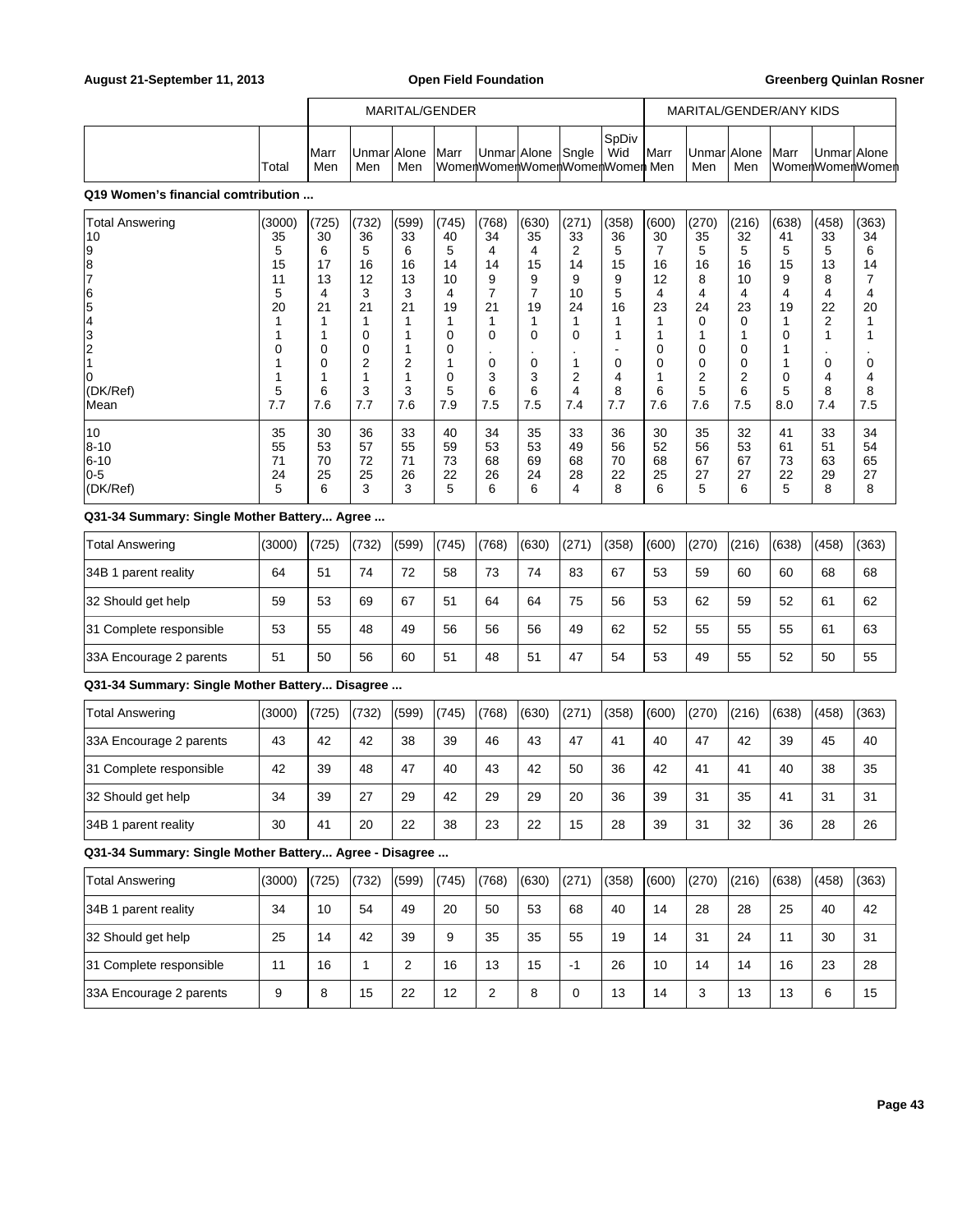|              |                      |     |       | MARITAL/GENDER/<18 HOME                              |  |
|--------------|----------------------|-----|-------|------------------------------------------------------|--|
| <b>Total</b> | <b>I</b> Marr<br>Men | Men | l Men | Unmar Alone   Marr   Unmar Alone<br>lWomenWomenWomen |  |

| Total Answering<br>10                                     | (3000)<br>35 | (340)<br>30 | (104)<br>47 | (63)<br>44 | (273)<br>37 | (163)<br>35 | (99)<br>38     |
|-----------------------------------------------------------|--------------|-------------|-------------|------------|-------------|-------------|----------------|
|                                                           | 5            | 6           | 4           | 6          | 5           | 3           | 4              |
| $\begin{array}{c} 9 \\ 8 \\ 7 \end{array}$                | 15           | 15          | 13          | 9          | 17          | 12          | 15             |
|                                                           | 11           | 12          | 7           | 11         | 12          | 10          | 12             |
|                                                           | 5            | 2           | 1           | 1          | 4           | 4           | 5              |
| $\begin{array}{c} 6 \\ 5 \\ 4 \\ 3 \\ 2 \\ 1 \end{array}$ | 20           | 26          | 24          | 24         | 16          | 24          | 17             |
|                                                           | 1            |             |             |            | 0           | 2           | $\overline{2}$ |
|                                                           | 1            | 0           | 0           |            | 0           |             |                |
|                                                           | 0            | 0           |             |            |             |             |                |
|                                                           |              | 0           |             |            |             |             |                |
| ۱O                                                        | 1            | 0           |             |            | 0           | 6           | 6              |
| (DK/Ref)                                                  | 5            | 7           | 4           | 6          | 6           | 4           | 1              |
| Mean                                                      | 7.7          | 7.6         | 8.2         | 8.1        | 7.9         | 7.2         | 7.5            |
| 10                                                        | 35           | 30          | 47          | 44         | 37          | 35          | 38             |
| $8 - 10$                                                  | 55           | 51          | 64          | 58         | 59          | 49          | 57             |
| $6 - 10$                                                  | 71           | 65          | 72          | 70         | 75          | 64          | 74             |
| $0-5$                                                     | 24           | 28          | 24          | 24         | 19          | 33          | 25             |
| (DK/Ref)                                                  | 5            | 7           | 4           | 6          | 6           | 4           | 1              |

## **Q31-34 Summary: Single Mother Battery... Agree ...**

| Total Answering         | (3000) | (340) | (104) | (63) | (273) | 163) | (99) |
|-------------------------|--------|-------|-------|------|-------|------|------|
| 34B 1 parent reality    | 64     | 50    | 63    | 66   | 64    | 82   | 95   |
| 32 Should get help      | 59     | 55    | 63    | 56   | 65    | 68   | 79   |
| 31 Complete responsible | 53     | 49    | 61    | 68   | 51    | 48   | 46   |
| 33A Encourage 2 parents | 51     | 57    | 36    | 49   | 47    | 43   | 56   |

## **Q31-34 Summary: Single Mother Battery... Disagree ...**

| Total Answering         | (3000) | (340) | (104) | (63) | (273) | 163) | (99) |
|-------------------------|--------|-------|-------|------|-------|------|------|
| 33A Encourage 2 parents | 43     | 33    | 57    | 46   | 45    | 53   | 42   |
| 31 Complete responsible | 42     | 45    | 36    | 31   | 47    | 51   | 53   |
| 32 Should get help      | 34     | 38    | 29    | 40   | 30    | 25   | 19   |
| 34B 1 parent reality    | 30     | 38    | 21    | 19   | 29    | 18   | 5    |

| <b>Total Answering</b>  | (3000) | (340) | (104) | (63) | (273) | (163) | (99) |
|-------------------------|--------|-------|-------|------|-------|-------|------|
| 34B 1 parent reality    | 34     | 12    | 42    | 46   | 35    | 63    | 90   |
| 32 Should get help      | 25     | 17    | 34    | 16   | 35    | 43    | 60   |
| 31 Complete responsible | 11     | 4     | 25    | 37   | 5     | -4    | $-7$ |
| 33A Encourage 2 parents | 9      | 24    | $-22$ | 3    | 2     | $-10$ | 15   |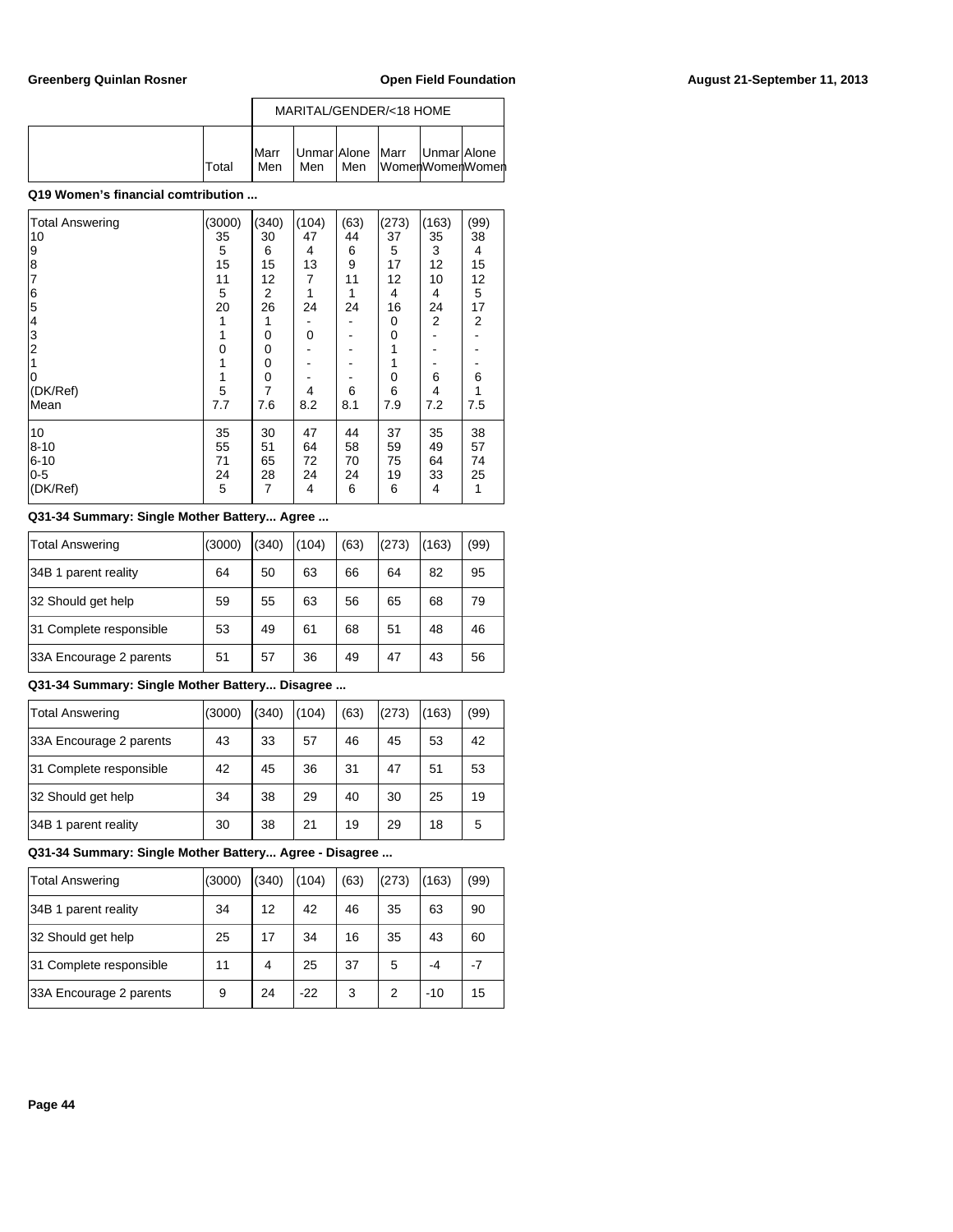## August 21-September 11, 2013 **Open Field Foundation Greenberg Quinlan Rosner Greenberg Quinlan Rosner**

|       | <b>GENDER</b> |       |               |             | <b>AGE MEN</b> |             |                   |               |            |
|-------|---------------|-------|---------------|-------------|----------------|-------------|-------------------|---------------|------------|
| Total | Men           | Women | $118 -$<br>29 | '30 -<br>39 | $40 -$<br>49   | l50 -<br>64 | <b>Over</b><br>64 | $118 -$<br>49 | Over<br>49 |

## **Q35 Satisfied with work ...**

| Total answering<br>Very satisfied<br>Somewhat satisfied<br>Somewhat unsatisfied<br>Very unsatisfied<br>(DK/Ref) | (1800)<br>46<br>42<br>3 | (1009)<br>46<br>42<br>8<br>3 | (791)<br>47<br>42<br>3 | (265)<br>43<br>43<br>9<br>5 | (246)<br>41<br>47<br>8<br>3 | (229)<br>52<br>39<br>◠ | (214)<br>47<br>40<br>8 | (28)<br>63<br>25<br>9<br>3 | (739)<br>45<br>43<br>8<br>3<br>0 | (242)<br>49<br>38<br>8<br>4 |
|-----------------------------------------------------------------------------------------------------------------|-------------------------|------------------------------|------------------------|-----------------------------|-----------------------------|------------------------|------------------------|----------------------------|----------------------------------|-----------------------------|
| <b>Total Satisfied</b>                                                                                          | 89                      | 88                           | 89                     | 86                          | 89                          | 91                     | 87                     | 88                         | 88                               | 87                          |
| Total Unsatisfied                                                                                               | 11                      | 11                           | 10                     | 14                          | 11                          | 9                      | 12                     | 9                          | 11                               | 12                          |
| Satisfied-Unsatisfied                                                                                           | 78                      | 77                           | 79                     | 72                          | 78                          | 82                     | 75                     | 79                         | 77                               | 76                          |

# **Q36 Did what I thought ...**

| Total answering | (3000) | (1470) | (1530) | (382)  | (277)          | (275) | (319) | (164) | (934)     | (482) |
|-----------------|--------|--------|--------|--------|----------------|-------|-------|-------|-----------|-------|
| 'Yes            | 33     | 34     | 33     | 35     | $\sim$<br>ا کے | 29    | 38    | 46    | 31<br>ູບ، | 41    |
| No              | 65     | 65     | 65     | 63     | 73             | ۔ ۔   | 61    | 53    | 68        | 58    |
| (DK/Ref)        | -      |        | ີ<br>- | $\sim$ | -              |       |       |       |           |       |
|                 |        |        |        |        |                |       |       |       |           |       |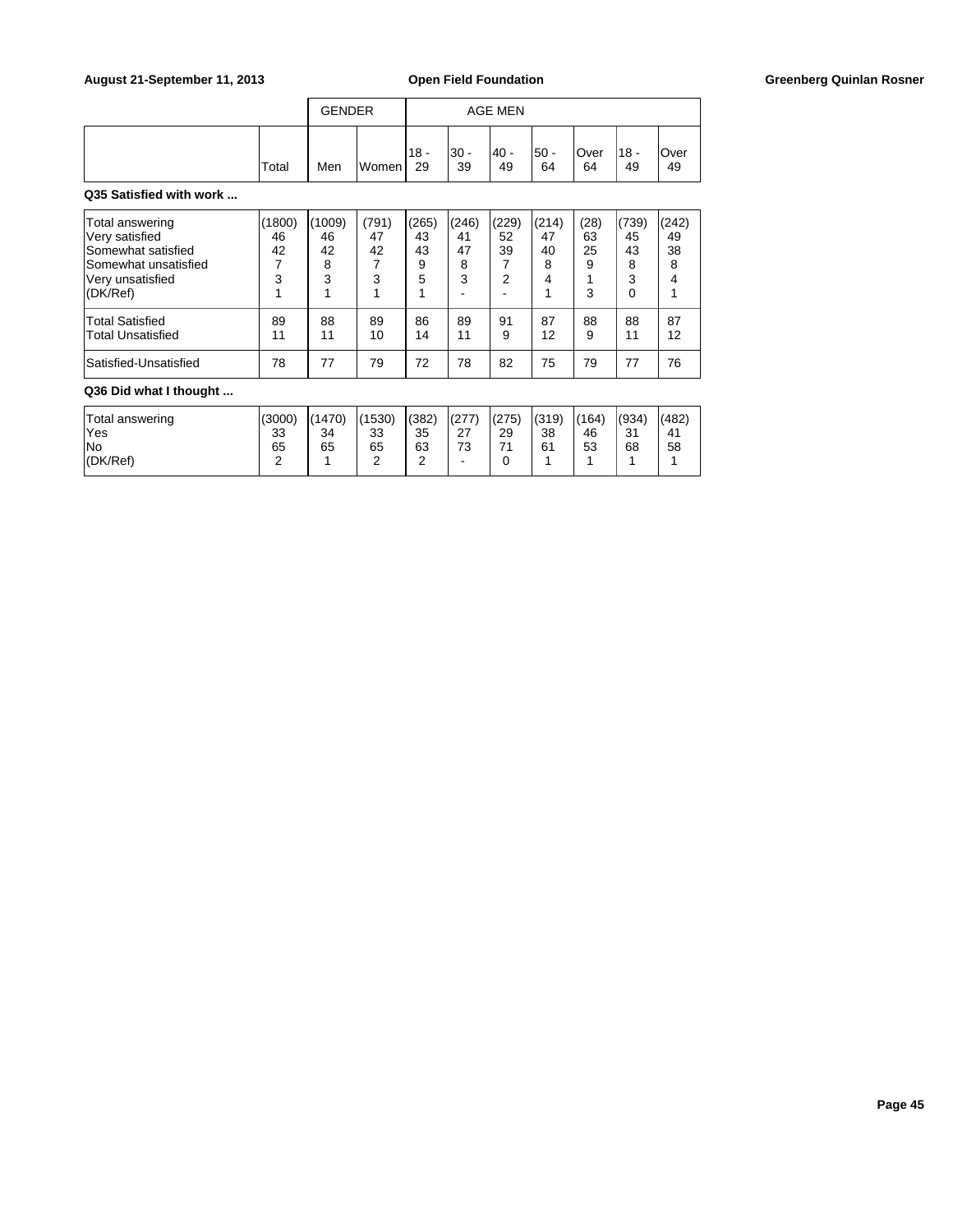|                                                                                                                 |                              |                                   | <b>AGE WOMEN</b>                 |                                  |                                  |                                 |                                  |                                  |                                  | <b>RACE MEN</b>             |                             |                             |  |
|-----------------------------------------------------------------------------------------------------------------|------------------------------|-----------------------------------|----------------------------------|----------------------------------|----------------------------------|---------------------------------|----------------------------------|----------------------------------|----------------------------------|-----------------------------|-----------------------------|-----------------------------|--|
|                                                                                                                 | Total                        | $18 -$<br>29                      | $30 -$<br>39                     | - 40 <br>49                      | 50 -<br>64                       | Over<br>64                      | $18 -$<br>49                     | Over<br>49                       | <b>I</b> White                   | <b>Black</b>                | Hisp<br>anic                | Non<br>White                |  |
| Q35 Satisfied with work                                                                                         |                              |                                   |                                  |                                  |                                  |                                 |                                  |                                  |                                  |                             |                             |                             |  |
| Total answering<br>Very satisfied<br>Somewhat satisfied<br>Somewhat unsatisfied<br>Very unsatisfied<br>(DK/Ref) | (1800)<br>46<br>42<br>7<br>3 | (133)<br>24<br>63<br>10<br>3<br>- | (171)<br>52<br>40<br>4<br>4<br>0 | (169)<br>58<br>31<br>9<br>3<br>- | (242)<br>44<br>43<br>7<br>3<br>3 | (43)<br>56<br>40<br>3<br>0<br>۰ | (473)<br>46<br>43<br>7<br>3<br>0 | (285)<br>46<br>42<br>6<br>2<br>3 | (649)<br>46<br>41<br>9<br>3<br>1 | (95)<br>47<br>34<br>9<br>10 | (169)<br>40<br>52<br>4<br>4 | (342)<br>44<br>45<br>6<br>5 |  |
| <b>Total Satisfied</b><br><b>Total Unsatisfied</b>                                                              | 89<br>11                     | 87<br>13                          | 92<br>8                          | 88<br>12                         | 87<br>10                         | 97<br>3                         | 89<br>11                         | 88<br>9                          | 87<br>12                         | 81<br>19                    | 92<br>8                     | 89<br>11                    |  |
| Satisfied-Unsatisfied                                                                                           | 78                           | 74                                | 84                               | 77                               | 77                               | 93                              | 79                               | 79                               | 75                               | 62                          | 84                          | 79                          |  |
| Q36 Did what I thought                                                                                          |                              |                                   |                                  |                                  |                                  |                                 |                                  |                                  |                                  |                             |                             |                             |  |

| Total answering | (3000) | (248)   | (233)     | (265)  | (401)    | (316) | (746)          | (718) | (958) | (166)    | (210) | (490) |
|-----------------|--------|---------|-----------|--------|----------|-------|----------------|-------|-------|----------|-------|-------|
| Yes             | 33     | 24      | 57<br>ا ے | 30     | 21<br>ບ≀ | 49    | $\sim$<br>ا ہے | 39    | 33    | າາ<br>აა | 39    | 36    |
| No              | 65     | 70<br>- | 73        | 68     | 68       | 48    | 74             | 59    | 66    | 65       | 59    | 62    |
| (DK/Ref)        | -      |         |           | ⌒<br>- | ⌒        | ⌒<br> | ⌒              | -     |       |          | -     | -     |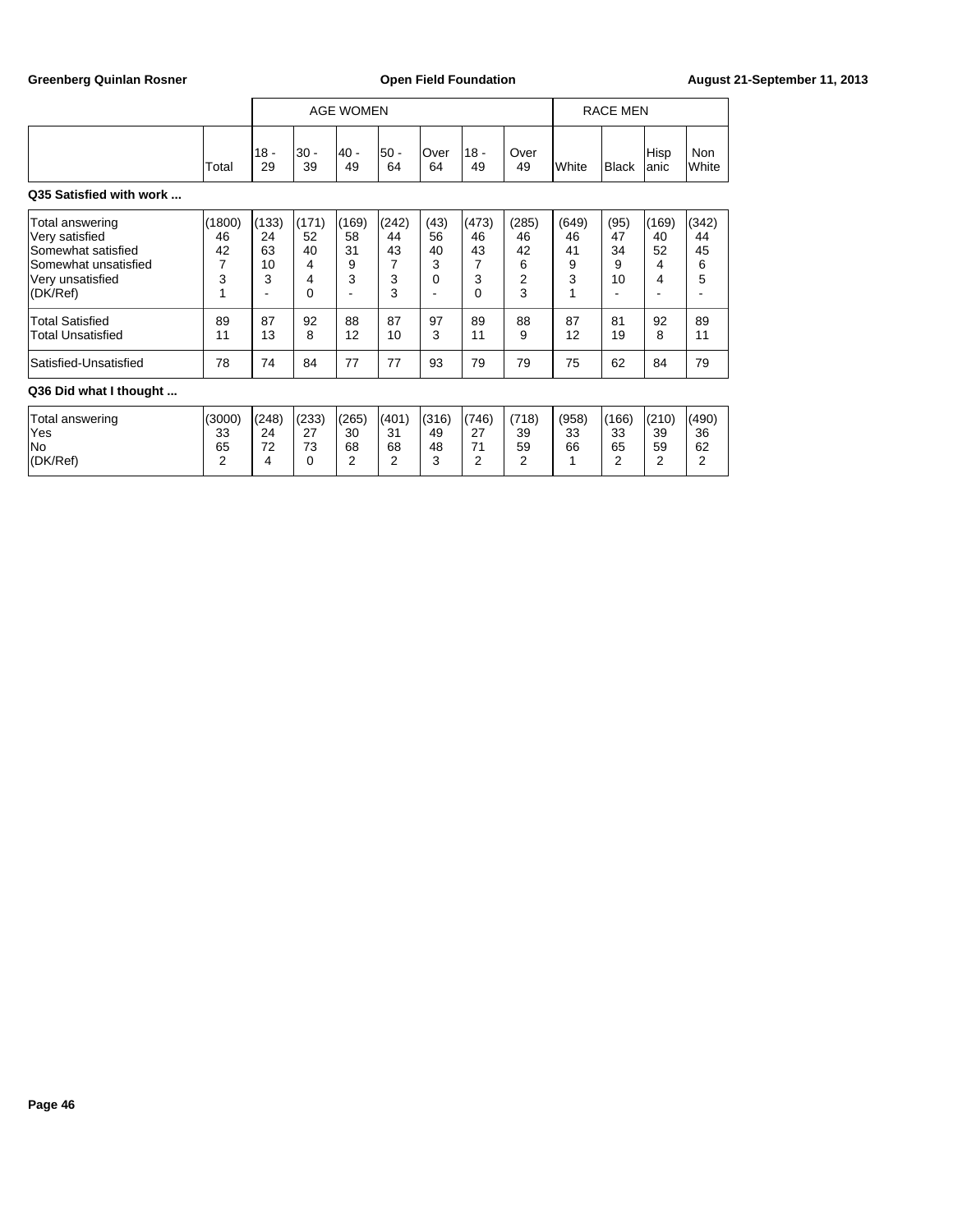## August 21-September 11, 2013 **Open Field Foundation Greenberg Quinlan Rosner Greenberg Quinlan Rosner**

|              | <b>RACE WOMEN</b> |               |      |              |  |  |
|--------------|-------------------|---------------|------|--------------|--|--|
| <b>Total</b> | <b>White</b>      | $B$ lack anic | Hisp | Non<br>White |  |  |

### **Q35 Satisfied with work ...**

| Total answering<br>Very satisfied<br>Somewhat satisfied<br>lSomewhat unsatisfied<br>Very unsatisfied<br>(DK/Ref) | 1800)<br>46<br>42<br>7<br>3 | (535)<br>50<br>40<br>2 | (102)<br>33<br>46<br>9<br>13 | (116)<br>46<br>49<br>3<br>$\overline{2}$ | (255)<br>41<br>47<br>6<br>6 |
|------------------------------------------------------------------------------------------------------------------|-----------------------------|------------------------|------------------------------|------------------------------------------|-----------------------------|
| Total Satisfied<br><b>Total Unsatisfied</b>                                                                      | 89<br>11                    | 90<br>9                | 78<br>22                     | 95<br>5                                  | 88<br>12                    |
| Satisfied-Unsatisfied                                                                                            | 78                          | 81                     | 56                           | 90                                       | 76                          |

# **Q36 Did what I thought ...**

| Total answering | (3000)     | (1052)          | (194) | (210) | (470) |
|-----------------|------------|-----------------|-------|-------|-------|
| lYes            | 33         | 35              | 28    | 29    | 29    |
| lNo             | 65         | 63              | 72    | 69    | 69    |
| (DK/Ref)        | $\sqrt{2}$ | $\sqrt{2}$<br>w |       |       |       |
|                 |            |                 |       |       |       |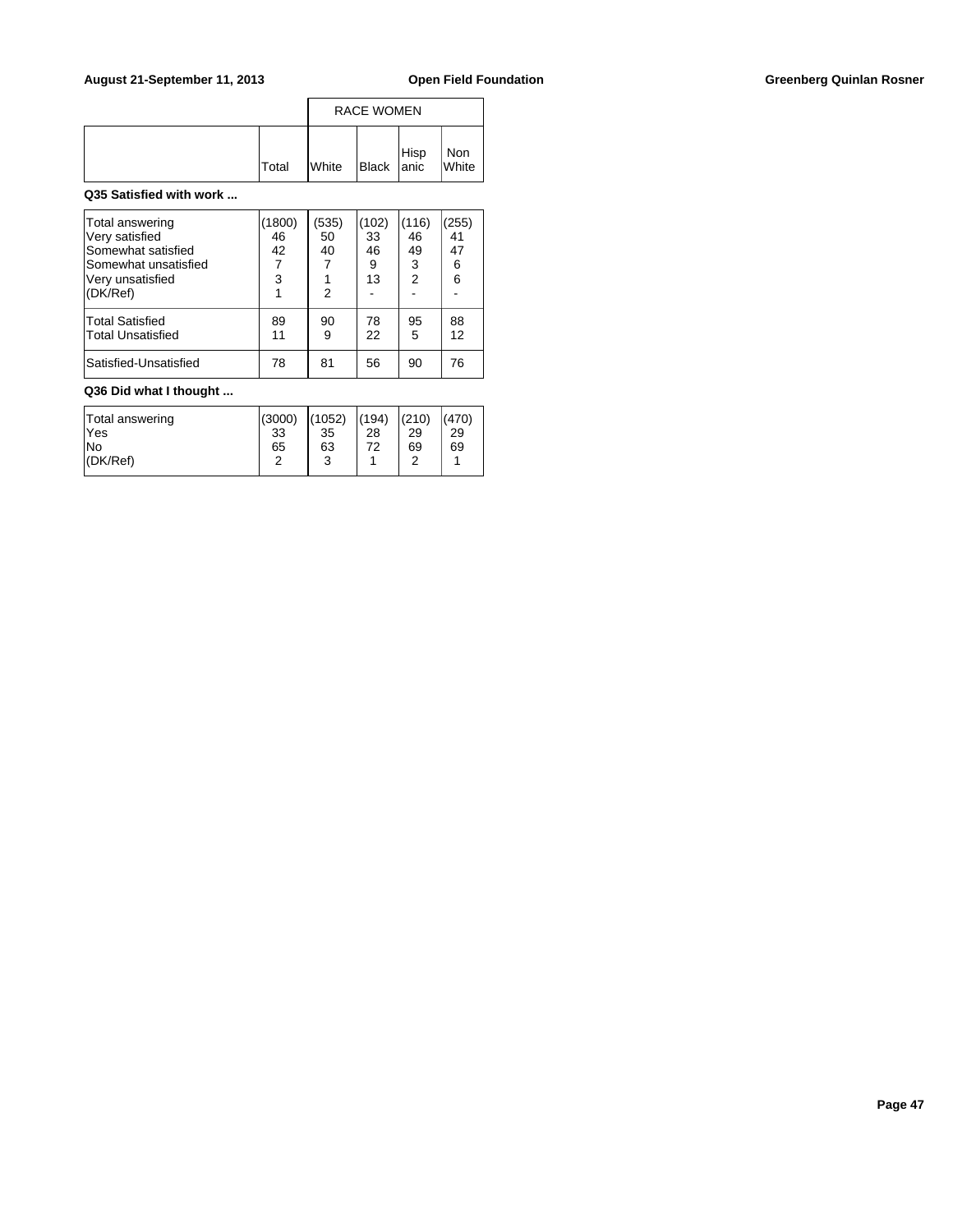|                                                                                                                 |                              |                                   |                                          |                                               |                             | RACE/GENDER/AGE              |                                          |                             |                             |                        |                              |                                         |                    |
|-----------------------------------------------------------------------------------------------------------------|------------------------------|-----------------------------------|------------------------------------------|-----------------------------------------------|-----------------------------|------------------------------|------------------------------------------|-----------------------------|-----------------------------|------------------------|------------------------------|-----------------------------------------|--------------------|
|                                                                                                                 | Total                        | White<br>Young<br>Men             | White<br>Older<br>Men                    | White<br>Young Older                          | White<br>WomenWomen Men     | Black<br>Young               | <b>Black</b><br>Older<br>Men             | Black<br>Young Older        | Black<br>WomenWomen Men     | Hisp<br>Young          | Hisp<br><b>Older</b><br>Men  | Hisp<br>Young Older                     | Hisp<br>WomerWomer |
| Q35 Satisfied with work                                                                                         |                              |                                   |                                          |                                               |                             |                              |                                          |                             |                             |                        |                              |                                         |                    |
| Total answering<br>Very satisfied<br>Somewhat satisfied<br>Somewhat unsatisfied<br>Very unsatisfied<br>(DK/Ref) | (1800)<br>46<br>42<br>7<br>3 | (449)<br>45<br>42<br>11<br>3<br>0 | (184)<br>53<br>36<br>2<br>$\overline{2}$ | (283)<br>50<br>40<br>8<br>$\overline{2}$<br>0 | (231)<br>46<br>43<br>7<br>4 | (78)<br>46<br>33<br>10<br>10 | (13)<br>54<br>28<br>$\overline{7}$<br>10 | (74)<br>35<br>44<br>9<br>11 | (24)<br>30<br>40<br>9<br>21 | (140)<br>41<br>55<br>3 | (25)<br>26<br>43<br>18<br>12 | (89)<br>44<br>50<br>4<br>$\overline{2}$ | (23)<br>50<br>50   |
| <b>Total Satisfied</b><br>Total Unsatisfied                                                                     | 89<br>11                     | 86<br>14                          | 89<br>9                                  | 90<br>10                                      | 89<br>8                     | 80<br>20                     | 83<br>17                                 | 80<br>20                    | 70<br>30                    | 96<br>4                | 69<br>31                     | 94<br>6                                 | 100                |
| Satisfied-Unsatisfied                                                                                           | 78                           | 73                                | 80                                       | 80                                            | 81                          | 60                           | 66                                       | 59                          | 40                          | 92                     | 38                           | 88                                      | 100                |
| Q36 Did what I thought                                                                                          |                              |                                   |                                          |                                               |                             |                              |                                          |                             |                             |                        |                              |                                         |                    |
| Total answering<br>Yes                                                                                          | (3000)<br>33                 | (550)<br>29                       | (370)<br>40                              | (438)<br>28                                   | (566)<br>38                 | (118)<br>31                  | (44)<br>39                               | (119)<br>27                 | (68)<br>29                  | (163)<br>36            | (41)<br>49                   | (139)<br>21                             | (64)<br>49         |

No 65 70 59 69 59 66 60 72 71 62 49 79 48 (DK/Ref) 2 1 1 3 3 3 2 0 1 0 2 2 1 3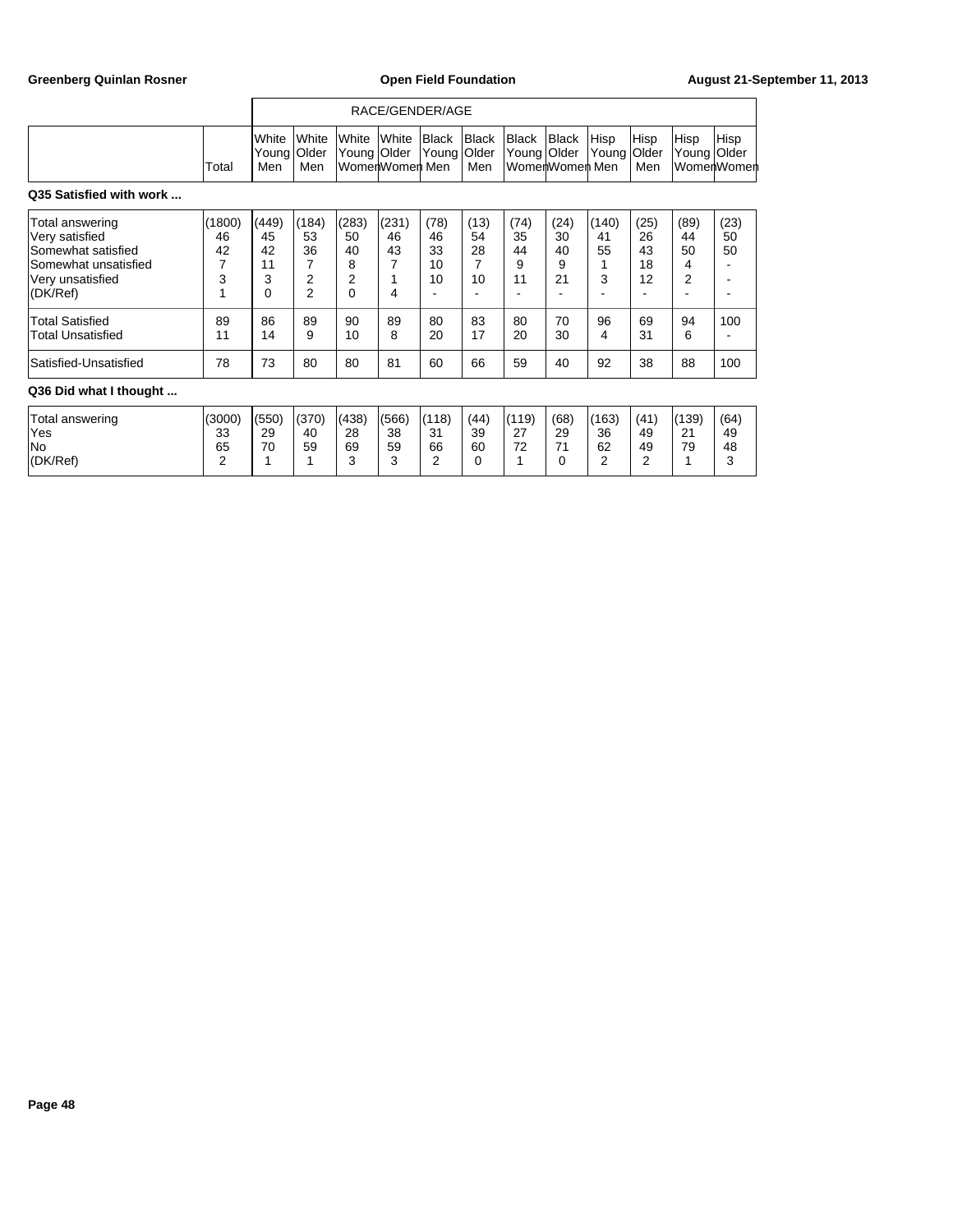## August 21-September 11, 2013 **Open Field Foundation Greenberg Quinlan Rosner Greenberg Quinlan Rosner**

|              | <b>GENDER/EDUC</b> |                    |             |                           |  |  |
|--------------|--------------------|--------------------|-------------|---------------------------|--|--|
| <b>Total</b> | IColl<br>Men       | Non<br>Coll<br>Men | <b>Coll</b> | Non<br>Coll<br>WomenWomen |  |  |

### **Q35 Satisfied with work ...**

| Total answering<br>Very satisfied<br>Somewhat satisfied<br>Somewhat unsatisfied<br>Very unsatisfied<br>(DK/Ref) | (1800)<br>46<br>42<br>3 | (304)<br>54<br>40<br>4<br>ი | (690)<br>42<br>44<br>9<br>4 | 260)<br>48<br>42<br>8<br>$\overline{2}$<br>U | (528)<br>47<br>43<br>6<br>3 |
|-----------------------------------------------------------------------------------------------------------------|-------------------------|-----------------------------|-----------------------------|----------------------------------------------|-----------------------------|
| Total Satisfied<br><b>Total Unsatisfied</b>                                                                     | 89<br>11                | 94<br>6                     | 86<br>14                    | 89<br>10                                     | 89<br>9                     |
| Satisfied-Unsatisfied                                                                                           | 78                      | 88                          | 72                          | 79                                           | 80                          |

## **Q36 Did what I thought ...**

| Total answering | (3000) | (374) | (1075) | (376) | (1145) |
|-----------------|--------|-------|--------|-------|--------|
| lYes            | 33     | 40    | 32     | 42    | 30     |
| lNo             | 65     | 59    | 67     | 57    | 67     |
| (DK/Ref)        | ີ      |       |        |       | ົ<br>w |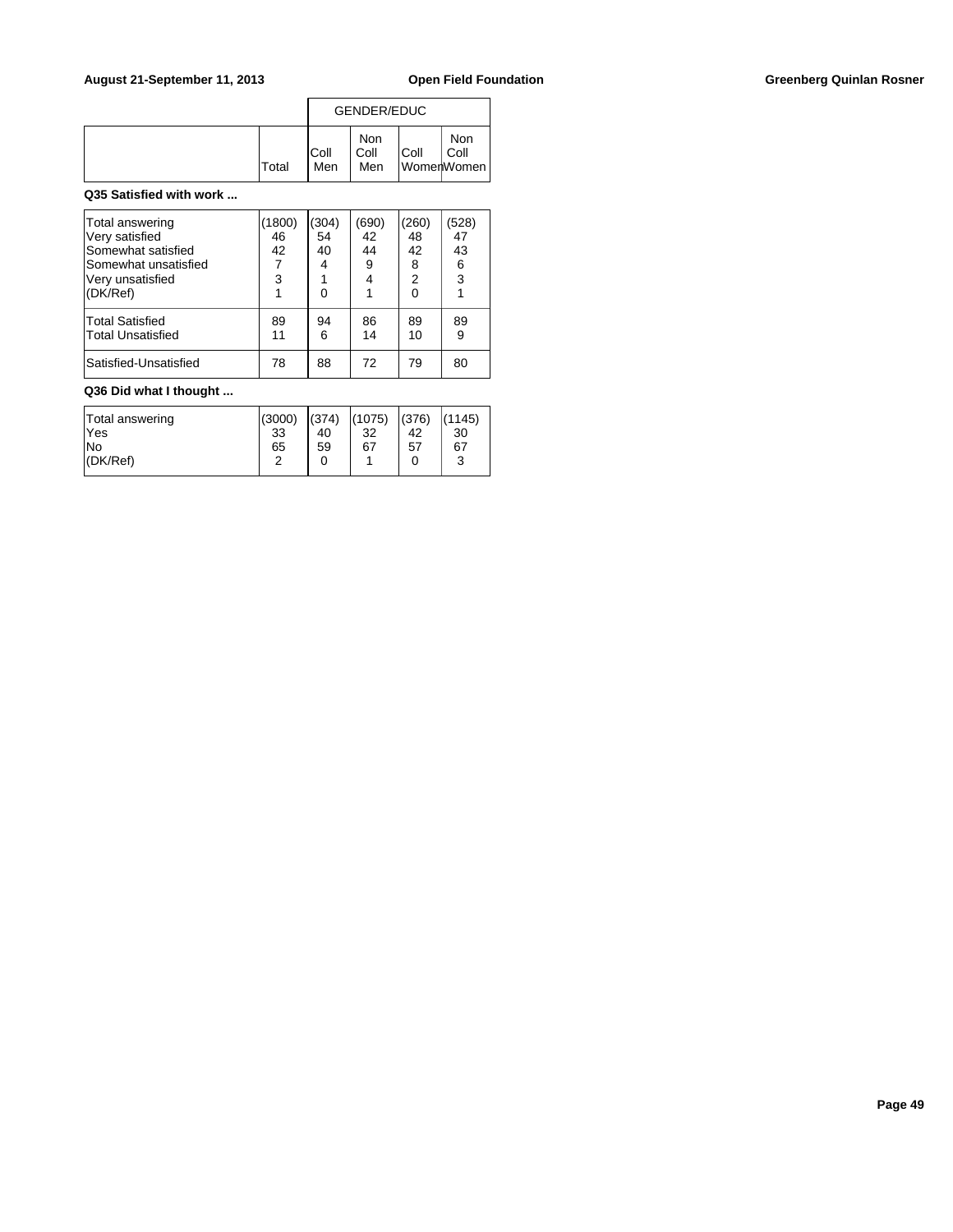|                                                                                                                 |                              | RACE/GENDER/EDUC            |                              |                                               |                                          |                  |                              |                            |                                     |                                         |                             |                       |                             |  |
|-----------------------------------------------------------------------------------------------------------------|------------------------------|-----------------------------|------------------------------|-----------------------------------------------|------------------------------------------|------------------|------------------------------|----------------------------|-------------------------------------|-----------------------------------------|-----------------------------|-----------------------|-----------------------------|--|
|                                                                                                                 | Total                        | White<br>IColl<br>Men       | White<br>NoCol<br>Men        | White<br>Coll                                 | White<br><b>NoCol</b><br>WomenWomen Men  | Black<br> Coll   | Black<br>NoCol<br>Men        | Black<br> Coll             | Black<br>∣NoCol I<br>WomenWomen Men | Hisp<br> Coll                           | Hisp<br>NoCol<br>Men        | Hisp<br>Coll          | Hisp<br>NoCol<br>WomenWomen |  |
| Q35 Satisfied with work                                                                                         |                              |                             |                              |                                               |                                          |                  |                              |                            |                                     |                                         |                             |                       |                             |  |
| Total answering<br>Very satisfied<br>Somewhat satisfied<br>Somewhat unsatisfied<br>Very unsatisfied<br>(DK/Ref) | (1800)<br>46<br>42<br>7<br>3 | (234)<br>53<br>40<br>5<br>0 | (409)<br>43<br>41<br>12<br>3 | (194)<br>48<br>41<br>9<br>$\overline{2}$<br>0 | (338)<br>52<br>40<br>6<br>$\overline{2}$ | (13)<br>55<br>45 | (78)<br>43<br>34<br>11<br>12 | (31)<br>59<br>32<br>3<br>5 | (72)<br>21<br>51<br>11<br>16        | (25)<br>62<br>33<br>3<br>$\overline{2}$ | (143)<br>36<br>56<br>4<br>5 | (17)<br>47<br>49<br>3 | (99)<br>46<br>49<br>3<br>2  |  |
| <b>Total Satisfied</b><br>Total Unsatisfied                                                                     | 89<br>11                     | 93<br>6                     | 84<br>15                     | 88<br>11                                      | 91<br>7                                  | 100              | 77<br>23                     | 92<br>8                    | 72<br>28                            | 95<br>5                                 | 92<br>8                     | 97<br>3               | 95<br>5                     |  |
| Satisfied-Unsatisfied                                                                                           | 78                           | 87                          | 69                           | 77                                            | 84                                       | 100              | 54                           | 83                         | 45                                  | 90                                      | 84                          | 94                    | 90                          |  |
| Q36 Did what I thought                                                                                          |                              |                             |                              |                                               |                                          |                  |                              |                            |                                     |                                         |                             |                       |                             |  |
| Total answering<br>Yes                                                                                          | (3000)<br>33                 | (291)<br>39                 | (658)<br>31                  | (281)<br>40                                   | (766)<br>33                              | (21)<br>55       | (142)<br>30                  | (39)<br>45                 | (154)<br>23                         | (28)<br>35                              | (180)<br>40                 | (27)<br>51            | (180)<br>26                 |  |

No 65 60 68 60 63 45 68 54 76 64 58 49 72 (DK/Ref) 2 0 1 1 1 4 - 2 0 1 1 2 1 2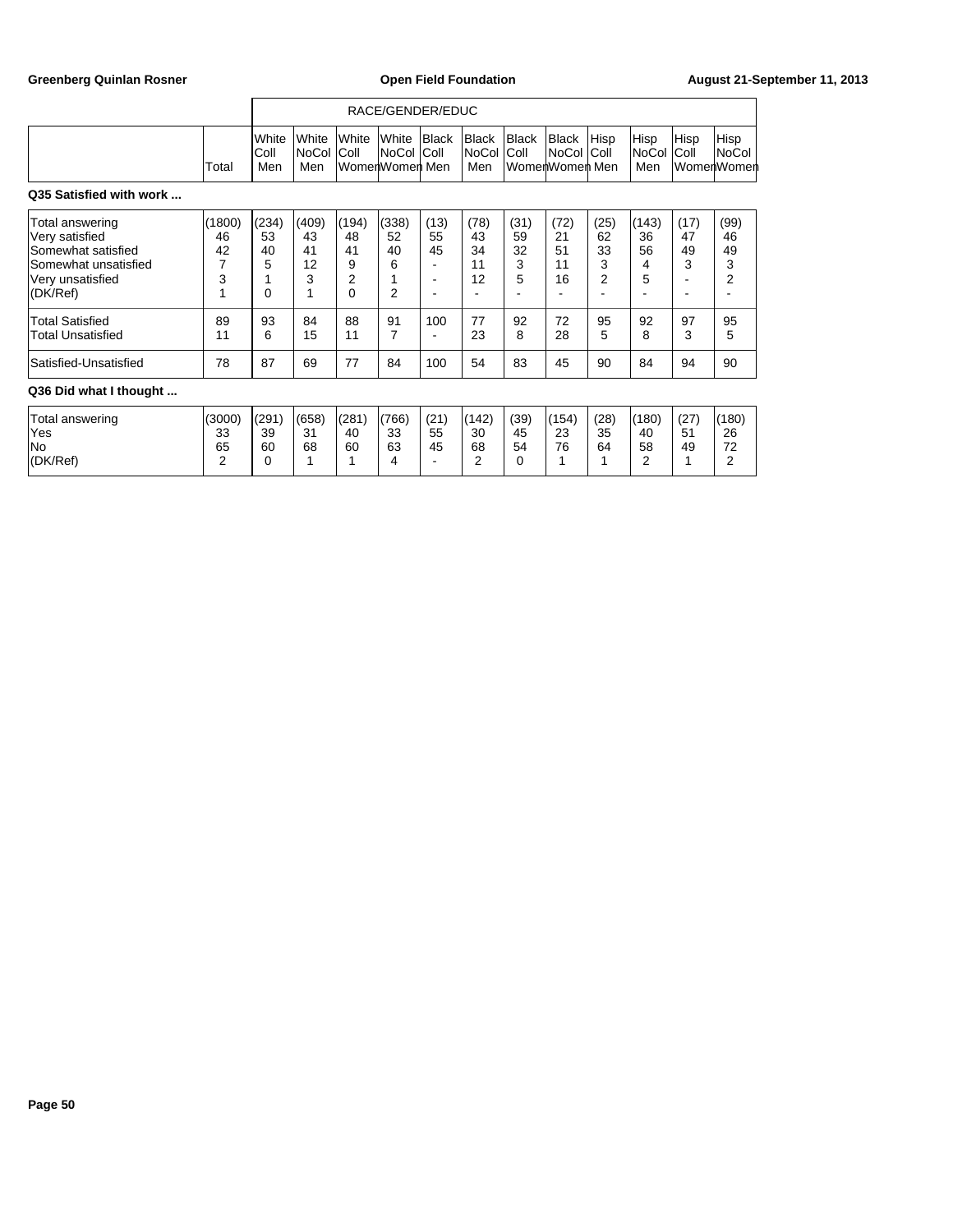## August 21-September 11, 2013 **Open Field Foundation Greenberg Quinlan Rosner Greenberg Quinlan Rosner**

|                                                                                                                 |                         |                              | <b>INCOME MEN</b>            |                                     |                                          | <b>INCOME WOMEN</b>   |                              |                                  | NON COLL MEN                |                             |                                   | NON COLL WOMEN                           |                          |                             |                              |
|-----------------------------------------------------------------------------------------------------------------|-------------------------|------------------------------|------------------------------|-------------------------------------|------------------------------------------|-----------------------|------------------------------|----------------------------------|-----------------------------|-----------------------------|-----------------------------------|------------------------------------------|--------------------------|-----------------------------|------------------------------|
|                                                                                                                 | Total                   | Less<br>Ithan<br><b>S20K</b> | \$20K<br>to<br><b>S60K</b>   | \$60K<br>to<br>\$100K more          | S100K Less<br>or                         | Ithan<br>I\$20K       | <b>S20K</b><br>to<br> \$60K  | <b>S60K</b><br>to<br>S100K Imore | S100K Less!<br>or           | Ithan<br>\$20K              | \$20K<br>to<br>\$40K              | Less<br>lthan<br><b>S40K</b>             | ILess<br>Ithan<br>I\$20K | <b>S20K</b><br>to<br> \$40K | Less<br>lthan<br><b>S40K</b> |
| Q35 Satisfied with work                                                                                         |                         |                              |                              |                                     |                                          |                       |                              |                                  |                             |                             |                                   |                                          |                          |                             |                              |
| Total answering<br>Very satisfied<br>Somewhat satisfied<br>Somewhat unsatisfied<br>Very unsatisfied<br>(DK/Ref) | (1800)<br>46<br>42<br>3 | (89)<br>35<br>49<br>10       | (323)<br>41<br>44<br>10<br>4 | (216)<br>43<br>45<br>11<br>$\Omega$ | (211)<br>61<br>34<br>3<br>$\overline{2}$ | (95)<br>56<br>37<br>6 | (251)<br>34<br>56<br>10<br>0 | (164)<br>55<br>31<br>6<br>5<br>4 | (117)<br>55<br>38<br>4<br>3 | (84)<br>36<br>48<br>4<br>11 | (164)<br>39<br>42<br>11<br>5<br>2 | (248)<br>38<br>44<br>9<br>$\overline{ }$ | (90)<br>58<br>35<br>6    | (117)<br>28<br>60<br>10     | (207)<br>41<br>49<br>6<br>3  |
| <b>Total Satisfied</b><br>Total Unsatisfied                                                                     | 89<br>11                | 85<br>14                     | 86<br>13                     | 88<br>11                            | 95<br>5                                  | 93                    | 89<br>10                     | 86<br>10                         | 94<br>6                     | 84<br>15                    | 81<br>17                          | 82<br>16                                 | 93<br>7                  | 89<br>11                    | 91<br>9                      |

## **Q36 Did what I thought ...**

| Total answering | (3000)<br>৭৭    | (163<br>29 | (469)<br>- 24 | (300)<br>21 | (262)<br>43 | (227)<br>36 | (491)<br>29    | (240)<br>39 | (188)<br>29 | (152)<br>29 | (246)<br>າາ | (398)<br>-32 | (216)<br>36 | (263)    | (478)<br>27     |
|-----------------|-----------------|------------|---------------|-------------|-------------|-------------|----------------|-------------|-------------|-------------|-------------|--------------|-------------|----------|-----------------|
| lYes<br>lNo     | ບບ<br>n r<br>65 |            | ، ب<br>68     | ، ب<br>67   | 56          | 60          | $\overline{ }$ | 60          | 70<br>'U    | ٠.          | ഄഄ<br>66    | 68           | 60          | 20<br>79 | 74              |
| (DK/Ref)        |                 |            |               |             |             |             |                |             |             |             |             |              | ୵           |          | $\sqrt{2}$<br>- |

Satisfied-Unsatisfied | 78 | 70 | 72 | 77 | 90 | 87 | 79 | 76 | 88 | 69 | 65 | 66 | 86 | 77 | 81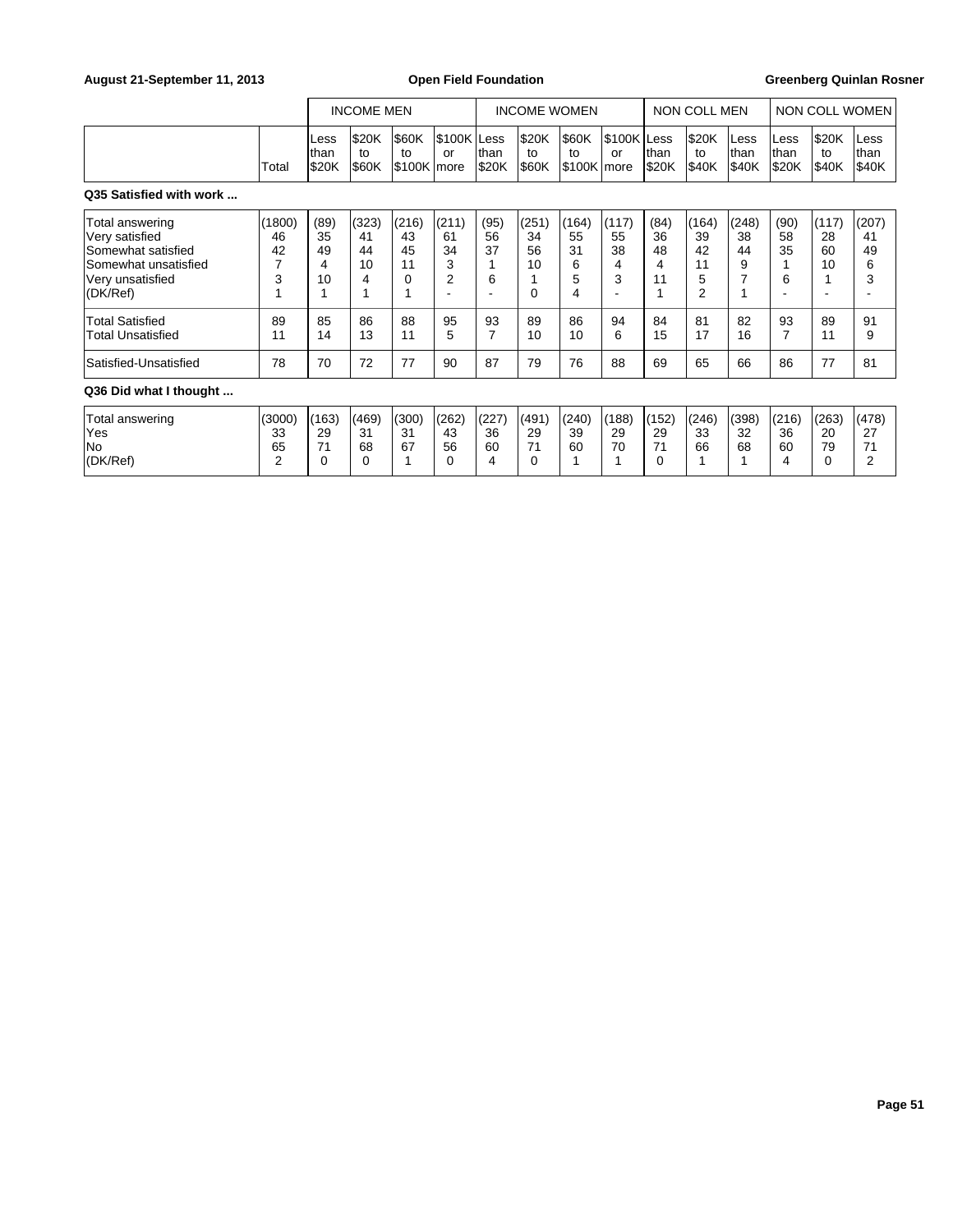|                         |        |             |                                               | <b>MEN KIDS</b> |                             |       |               |                             |                      |
|-------------------------|--------|-------------|-----------------------------------------------|-----------------|-----------------------------|-------|---------------|-----------------------------|----------------------|
|                         | Total  | 18<br>Ihome | Under  Under  Over<br>18<br><b>NtHom home</b> | 18              | Over<br>18<br><b>NtHoml</b> | No    | Total<br>Kids | Total<br><b>Under</b><br>18 | Total<br>At<br>lHome |
| Q35 Satisfied with work |        |             |                                               |                 |                             |       |               |                             |                      |
| Total apowaring         | (1900) | 1/292       | (11)                                          | (90)            | 1172                        | 11107 | (506)         | (110)                       | (AA)                 |

| Total answering                                    | (1800)   | (383)    | (41)    | (80)     | (173)    | (407)    | (596)    | (409)    | (449)    |
|----------------------------------------------------|----------|----------|---------|----------|----------|----------|----------|----------|----------|
| Very satisfied                                     | 46       | 48       | 47      | 36       | 55       | 43       | 48       | 48       | 46       |
| Somewhat satisfied                                 | 42       | 41       | 44      | 54       | 33       | 45       | 40       | 41       | 43       |
| Somewhat unsatisfied                               |          | 8        | 6       | 5        | 8        | 9        | 8        | 8        |          |
| Verv unsatisfied                                   | 3        | 3        | 2       | 5        | 4        | 3        | 4        | 3        |          |
| (DK/Ref)                                           |          | 0        |         |          |          |          | 0        | 0        |          |
| <b>Total Satisfied</b><br><b>Total Unsatisfied</b> | 89<br>11 | 89<br>10 | 91<br>8 | 90<br>10 | 88<br>12 | 88<br>11 | 88<br>11 | 89<br>11 | 89<br>10 |
| Satisfied-Unsatisfied                              | 78       | 79       | 83      | 80       | 76       | 77       | 77       | 79       | 79       |

## **Q36 Did what I thought ...**

| No<br>65<br>74<br>61<br>62<br>68<br>63<br>63<br>64<br>66<br>(DK/Ref)<br>ີ<br>۰<br>- | Total answering | (3000) | (444) | (71) | (114) | (350) | (589) | (872) | (500) | (538) |
|-------------------------------------------------------------------------------------|-----------------|--------|-------|------|-------|-------|-------|-------|-------|-------|
|                                                                                     | 'Yes            | 33     | 36    | 25   | 39    | 37    | 31    | 36    | 34    | 37    |
|                                                                                     |                 |        |       |      |       |       |       |       |       |       |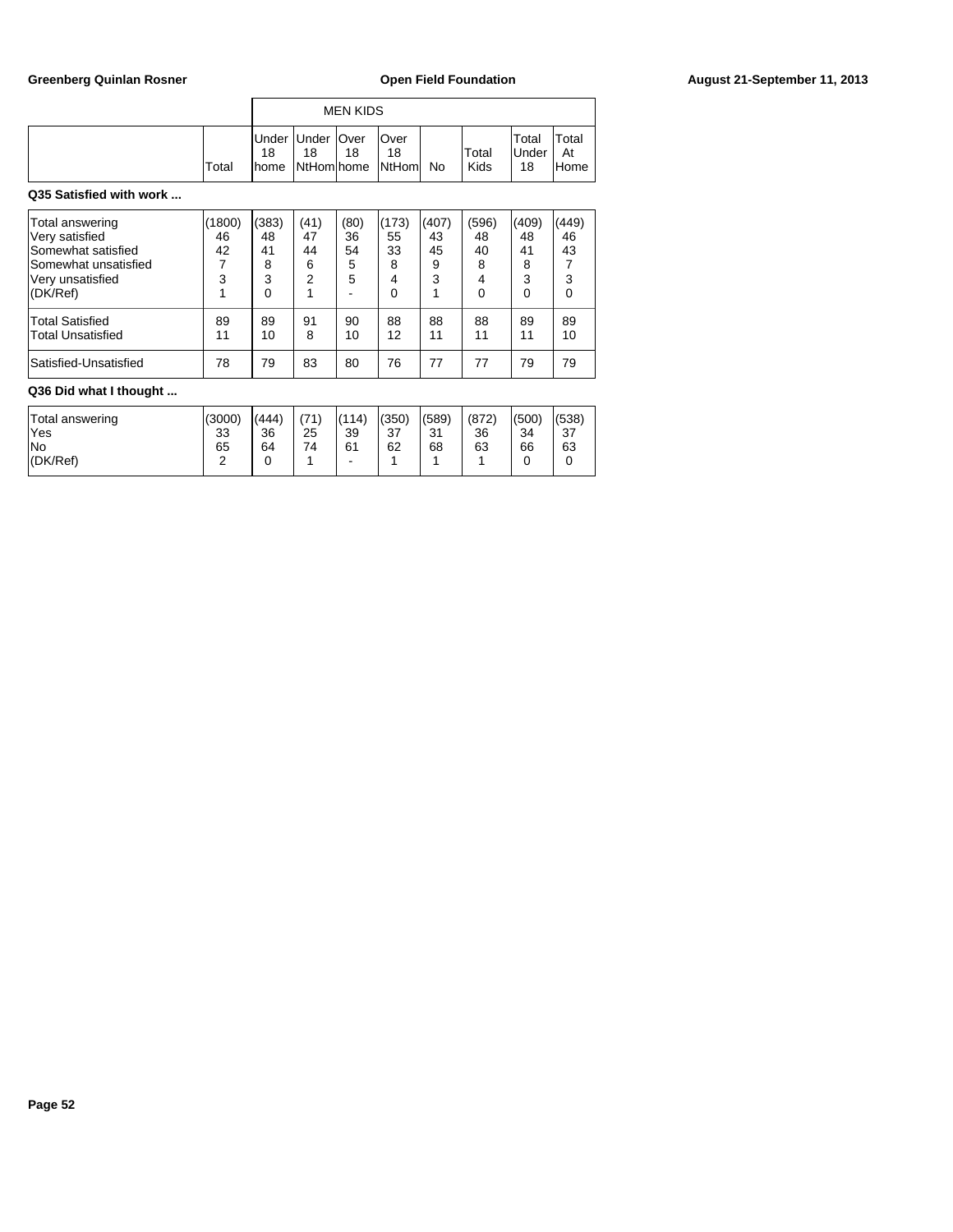## August 21-September 11, 2013 **Open Field Foundation Greenberg Quinlan Rosner Greenberg Quinlan Rosner**

|       |                                             |    | <b>WOMEN KIDS</b> |                                 |    |               |                       |                      |
|-------|---------------------------------------------|----|-------------------|---------------------------------|----|---------------|-----------------------|----------------------|
| Total | Under   Under   Over<br>18<br><b>I</b> home | 18 | 18                | lOver<br>18<br>NtHom home NtHom | No | Total<br>Kids | Total<br>iUnder<br>18 | Total<br>At<br>lHome |

## **Q35 Satisfied with work ...**

| Total answering<br>Very satisfied<br>Somewhat satisfied<br>Somewhat unsatisfied<br>Very unsatisfied | (1800)<br>46<br>42<br>3 | (294)<br>51<br>42<br>4<br>3 | (26)<br>40<br>42<br>16<br>2 | (96)<br>50<br>44<br>3<br>3 | (205)<br>53<br>38<br>5<br>4 | (218)<br>34<br>49<br>12<br>2 | (572)<br>52<br>40<br>5<br>3 | (318)<br>49<br>42<br>5<br>3 | (378)<br>51<br>42<br>4<br>3 |
|-----------------------------------------------------------------------------------------------------|-------------------------|-----------------------------|-----------------------------|----------------------------|-----------------------------|------------------------------|-----------------------------|-----------------------------|-----------------------------|
| (DK/Ref)                                                                                            |                         |                             |                             |                            |                             | 3                            | 0                           |                             |                             |
| <b>Total Satisfied</b><br><b>Total Unsatisfied</b>                                                  | 89<br>11                | 93                          | 82<br>18                    | 94<br>6                    | 90<br>8                     | 83<br>14                     | 91<br>8                     | 92<br>8                     | 93                          |
| Satisfied-Unsatisfied                                                                               | 78                      | 85                          | 64                          | 88                         | 82                          | 70                           | 83                          | 83                          | 86                          |

# **Q36 Did what I thought ...**

| Total answering | (3000) | (438)  | (54) | (174) | (535)  | (423) | (1103)      | (490)  | (589)  |
|-----------------|--------|--------|------|-------|--------|-------|-------------|--------|--------|
| 'Yes            | 33     | 26     | 36   | 32    | 37     | 34    | 33          | 27     | 29     |
| lNo             | 65     | 70     | 64   | 67    | 61     | 64    | 65          | 70     | 69     |
| (DK/Ref)        | ີ      | $\sim$ | -    |       | ົ<br>ບ |       | $\sim$<br>ັ | ົ<br>J | 2<br>ບ |
|                 |        |        |      |       |        |       |             |        |        |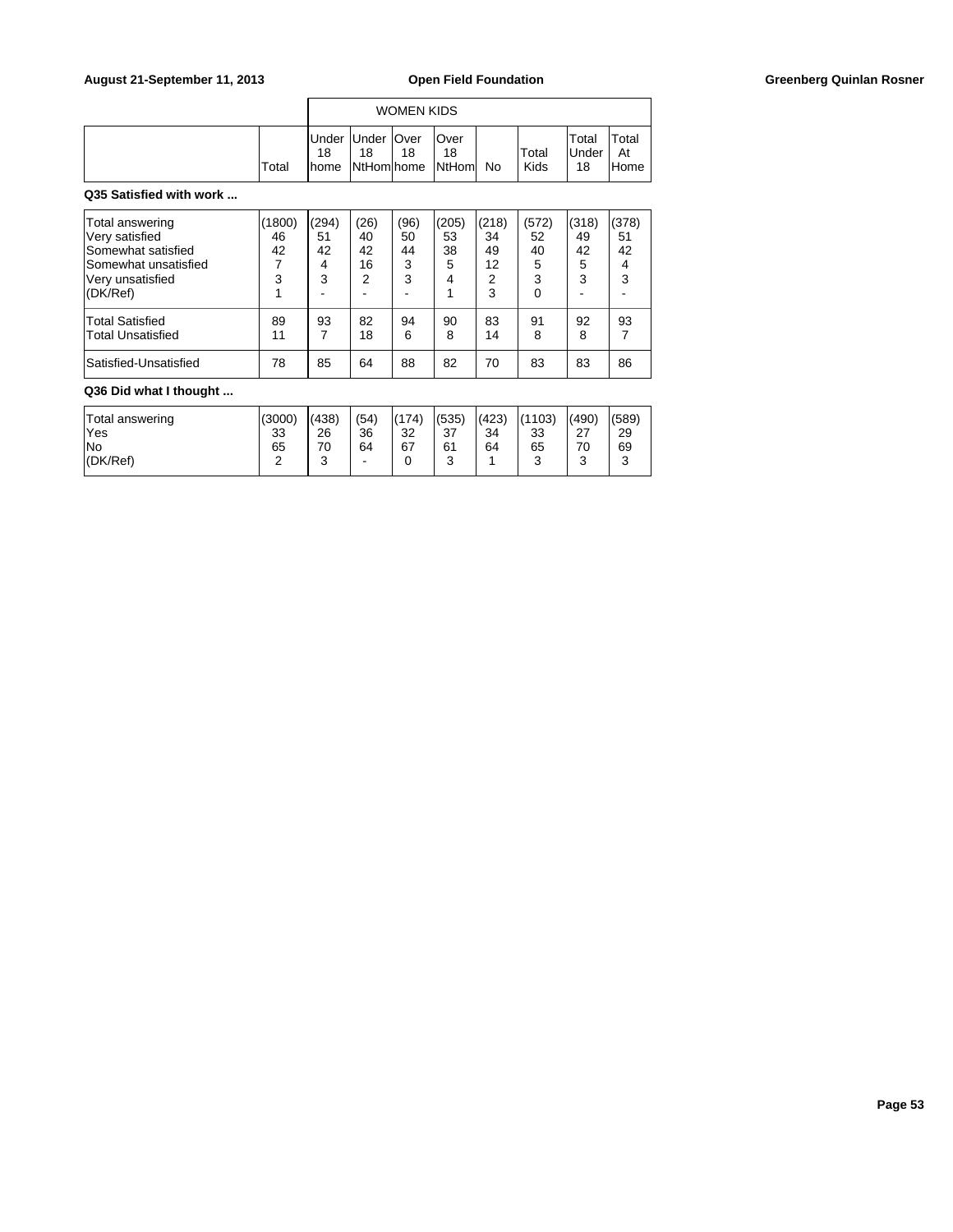Greenberg Quinlan Rosner **Communist Communist Communist Communist Communist Communist Communist Communist Communist Communist Communist Communist Communist Communist Communist Communist Communist Communist Communist Commun** 

|                                                                                                                                           |                                         |                                                                | MARITAL/GENDER                         |                                   |                                   |                                                     |                                        |                                    |                                               | MARITAL/GENDER/ANY KIDS                       |                                        |                                   |                                        |                                   |                                   |
|-------------------------------------------------------------------------------------------------------------------------------------------|-----------------------------------------|----------------------------------------------------------------|----------------------------------------|-----------------------------------|-----------------------------------|-----------------------------------------------------|----------------------------------------|------------------------------------|-----------------------------------------------|-----------------------------------------------|----------------------------------------|-----------------------------------|----------------------------------------|-----------------------------------|-----------------------------------|
|                                                                                                                                           | Total                                   | Marr<br>Men                                                    | UnmarlAlone<br>Men                     | Men                               | Marr                              | UnmarlAlone                                         |                                        | Sngle                              | SpDiv<br>Wid<br>WomenWomenWomenWomenWomen Men | <b>I</b> Marr                                 | Unmar Alone<br>Men                     | Men                               | Marr                                   | Unmar Alone                       | ∣WomenWomenWomenl                 |
| Q35 Satisfied with work                                                                                                                   |                                         |                                                                |                                        |                                   |                                   |                                                     |                                        |                                    |                                               |                                               |                                        |                                   |                                        |                                   |                                   |
| Total answering<br>Very satisfied<br>Somewhat satisfied<br>Somewhat unsatisfied<br>Very unsatisfied<br>(DK/Ref)<br><b>Total Satisfied</b> | (1800)<br>46<br>42<br>7<br>3<br>4<br>89 | (520)<br>50<br>39<br>9<br>$\overline{2}$<br>$\mathbf{0}$<br>89 | (486)<br>42<br>46<br>7<br>5<br>1<br>88 | (385)<br>43<br>44<br>7<br>5<br>87 | (436)<br>54<br>38<br>5<br>3<br>91 | (346)<br>39<br>48<br>9<br>3<br>$\overline{2}$<br>86 | (278)<br>39<br>47<br>9<br>4<br>2<br>86 | (149)<br>34<br>50<br>11<br>5<br>84 | (128)<br>45<br>43<br>6<br>2<br>5<br>87        | (431)<br>51<br>38<br>8<br>2<br>$\Omega$<br>89 | (163)<br>41<br>45<br>5<br>8<br>0<br>86 | (126)<br>42<br>42<br>7<br>9<br>84 | (370)<br>54<br>38<br>4<br>3<br>1<br>92 | (198)<br>48<br>42<br>6<br>4<br>90 | (151)<br>49<br>41<br>4<br>5<br>91 |
| <b>Total Unsatisfied</b><br>Satisfied-Unsatisfied                                                                                         | 11<br>78                                | 11<br>78                                                       | 12<br>76                               | 12<br>75                          | 8<br>83                           | 12<br>74                                            | 12<br>73                               | 16<br>69                           | 8<br>79                                       | 11<br>79                                      | 14<br>73                               | 16<br>68                          | 7<br>85                                | 10<br>80                          | 9<br>81                           |
| Q36 Did what I thought                                                                                                                    |                                         |                                                                |                                        |                                   |                                   |                                                     |                                        |                                    |                                               |                                               |                                        |                                   |                                        |                                   |                                   |
| Total answering<br>Yes<br>No<br>(DK/Ref)                                                                                                  | (3000)<br>33<br>65<br>2                 | (725)<br>36<br>63                                              | (732)<br>32<br>66                      | (599)<br>34<br>64<br>2            | (745)<br>35<br>63<br>2            | (768)<br>32<br>66<br>2                              | (630)<br>34<br>64<br>2                 | (271)<br>34<br>65                  | (358)<br>34<br>63<br>2                        | (600)<br>37<br>63                             | (270)<br>36<br>63                      | (216)<br>37<br>62                 | (638)<br>34<br>63<br>3                 | (458)<br>30<br>67<br>3            | (363)<br>35<br>63<br>2            |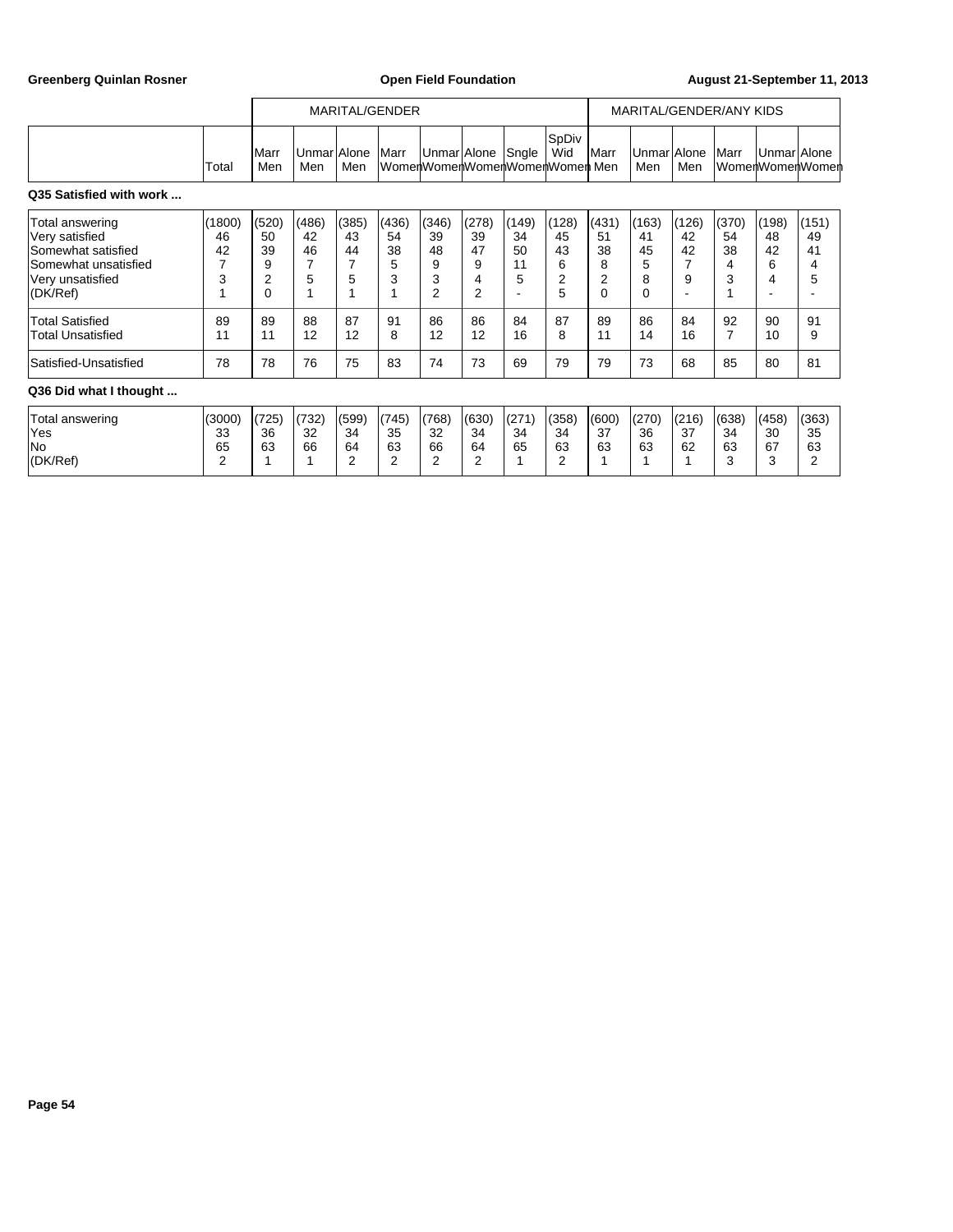## August 21-September 11, 2013 **Open Field Foundation Greenberg Quinlan Rosner Greenberg Quinlan Rosner**

|       |                       |     |     | MARITAL/GENDER/<18 HOME                           |  |
|-------|-----------------------|-----|-----|---------------------------------------------------|--|
| Total | <b>IMarr</b><br>l Men | Men | Men | Unmar Alone Marr   Unmar Alone<br>WomenWomenWomen |  |

## **Q35 Satisfied with work ...**

| Total answering<br>Very satisfied<br>Somewhat satisfied<br>Somewhat unsatisfied<br>Very unsatisfied<br>(DK/Ref) | 1800)<br>46<br>42<br>3 | (300)<br>51<br>37<br>9<br>$\overline{2}$<br>0 | (82)<br>37<br>55<br>2<br>7 | (51)<br>41<br>49<br>2<br>8 | 192)<br>52<br>43<br>5 | (99)<br>48<br>42<br>3<br>7 | (59)<br>47<br>38<br>11 |
|-----------------------------------------------------------------------------------------------------------------|------------------------|-----------------------------------------------|----------------------------|----------------------------|-----------------------|----------------------------|------------------------|
| <b>Total Satisfied</b><br><b>Total Unsatisfied</b>                                                              | 89<br>11               | 89<br>11                                      | 91<br>9                    | 90<br>10                   | 94<br>6               | 90<br>10                   | 85<br>15               |
| Satisfied-Unsatisfied                                                                                           | 78                     | 78                                            | 83                         | 80                         | 89                    | 80                         | 71                     |

# **Q36 Did what I thought ...**

| Total answering<br>lYes | (3000)<br>33 | (340)<br>34 | (104)<br>40 | (63)<br>42 | (273)<br>29 | (163)<br>23 | (99)<br>26               |
|-------------------------|--------------|-------------|-------------|------------|-------------|-------------|--------------------------|
| lNo                     | 65           | 65          | 60          | 58         | 68          | 73          | 74                       |
| I(DK/Ref)               | ົ            | 0           |             |            | ົ<br>υ      |             | $\overline{\phantom{a}}$ |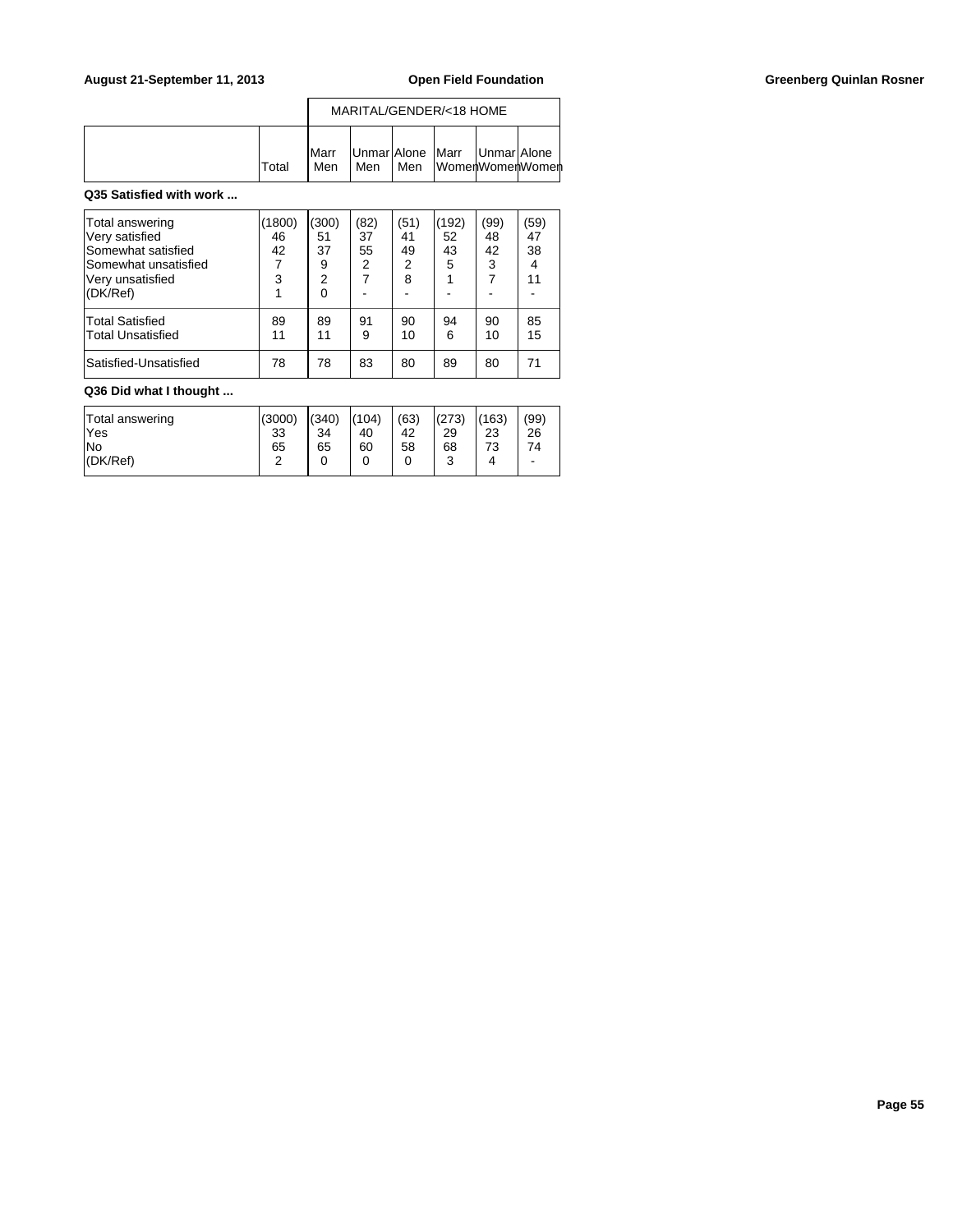|       | <b>GENDER</b> |       |               |             | <b>AGE MEN</b> |            |            | '18 -<br>49 |            |
|-------|---------------|-------|---------------|-------------|----------------|------------|------------|-------------|------------|
| Total | Men           | Women | $118 -$<br>29 | l30 -<br>39 | 40 -<br>49     | 50 -<br>64 | Over<br>64 |             | Over<br>49 |

| Total answering                                                                                                                                                                   | (1946)                                                       | (957)                                                           | (989)                                | (241)                                         | (203)                             | (194)                                   | (194)                            | (87)                                                                        | (638)                                             | (280)                                                          |
|-----------------------------------------------------------------------------------------------------------------------------------------------------------------------------------|--------------------------------------------------------------|-----------------------------------------------------------------|--------------------------------------|-----------------------------------------------|-----------------------------------|-----------------------------------------|----------------------------------|-----------------------------------------------------------------------------|---------------------------------------------------|----------------------------------------------------------------|
| GOALS/PLANNING                                                                                                                                                                    | 14                                                           | 18                                                              | 11                                   | 16                                            | 22                                | 15                                      | 20                               | 21                                                                          | 18                                                | 21                                                             |
| Not know what want be                                                                                                                                                             | 5                                                            | 6                                                               | 3                                    | 3                                             | 4                                 | 6                                       | 9                                | 11                                                                          | 4                                                 | 10                                                             |
| Did not think ahead                                                                                                                                                               | 4                                                            | 5                                                               | 3                                    | 5                                             | 5                                 | 4                                       | 5                                | 6                                                                           | 5                                                 | 5                                                              |
| Did not have opportun                                                                                                                                                             | 3                                                            | 3                                                               | 3                                    | 2                                             | 8                                 | 3                                       | 1                                | 4                                                                           | 4                                                 | $\overline{c}$                                                 |
| Goals unrealistic                                                                                                                                                                 | 3                                                            | 4                                                               | 1                                    | 6                                             | 6                                 | 1                                       | 6                                | 1                                                                           | 5                                                 | 4                                                              |
| <b>EDUCATION</b>                                                                                                                                                                  | 11                                                           | 10                                                              | 12                                   | 8                                             | 10                                | 10                                      | 13                               | 11                                                                          | 9                                                 | 12                                                             |
| Did not go to college                                                                                                                                                             | 3                                                            | 3                                                               | 4                                    | 3                                             | 3                                 | 1                                       | 3                                | 6                                                                           | $\overline{2}$                                    | 4                                                              |
| Dropped out of college                                                                                                                                                            | 3                                                            | $\overline{2}$                                                  | 3                                    | 1                                             | 3                                 | 4                                       | 1                                | 1                                                                           | $\overline{2}$                                    | 1                                                              |
| Dropped out of H.S.                                                                                                                                                               | 2                                                            | 3                                                               | $\mathfrak{p}$                       | 1                                             | 1                                 | 3                                       | 7                                | 0                                                                           | $\overline{2}$                                    | 5                                                              |
| Did not study                                                                                                                                                                     | 2                                                            | $\overline{2}$                                                  | $\overline{2}$                       | 3                                             | 3                                 | 2                                       | 1                                | 4                                                                           | 3                                                 | $\overline{2}$                                                 |
| Studied something else                                                                                                                                                            | 1                                                            | 0                                                               | 1                                    | ä,                                            | ٠                                 | 0                                       | 1                                | 1                                                                           | 0                                                 | 1                                                              |
| GENERAL CHANGE-NEUTRAL                                                                                                                                                            | 10                                                           | 11                                                              | 10                                   | 7                                             | 13                                | 13                                      | 12                               | 9                                                                           | 11                                                | 11                                                             |
| Interests changed                                                                                                                                                                 | 6                                                            | 7                                                               | 5                                    | 5                                             | 7                                 | 9                                       | 4                                | 7                                                                           | 7                                                 | 5                                                              |
| Never got around to it                                                                                                                                                            | 3                                                            | 3                                                               | 3                                    | $\overline{2}$                                | 3                                 | 4                                       | 7                                | $\overline{2}$                                                              | 3                                                 | 6                                                              |
| Career Goals Changed                                                                                                                                                              | 1                                                            | 1                                                               | $\overline{2}$                       | 1                                             | 2                                 | $\mathbf{0}$                            | 1                                | 0                                                                           | 1                                                 | 1                                                              |
| <b>FINANCES</b>                                                                                                                                                                   | 9                                                            | $\overline{7}$                                                  | 11                                   | 9                                             | 6                                 | 5                                       | 8                                | 3                                                                           | 7                                                 | 6                                                              |
| Could not afford educ                                                                                                                                                             | 3                                                            | 3                                                               | 4                                    | 5                                             | $\overline{2}$                    | 1                                       | 3                                | 1                                                                           | 3                                                 | 3                                                              |
| Could not afford coll                                                                                                                                                             | 3                                                            | 3                                                               | 3                                    | 3                                             | 3                                 | 2                                       | 3                                | 1                                                                           | 3                                                 | $\overline{2}$                                                 |
| Had to support family                                                                                                                                                             | 1                                                            | 1                                                               | $\overline{2}$                       | $\mathbf{0}$                                  | 1                                 | $\overline{2}$                          | 0                                | 1                                                                           | 1                                                 | $\overline{0}$                                                 |
| Had to support self                                                                                                                                                               | 1                                                            | 1                                                               | $\overline{2}$                       | 0                                             | 0                                 | $\mathbf{0}$                            | 1                                | ÷,                                                                          | 0                                                 | 1                                                              |
| <b>CHILDREN</b><br>Had children<br>Pregnant at young age<br>Children at young age<br>Children/Not college                                                                         | 8<br>5<br>2<br>0                                             | 1<br>1<br>0<br>0                                                | 15<br>9<br>5<br>1                    | 3<br>3<br>÷,<br>ä,<br>÷.                      | 1<br>0<br>0<br>0                  | 1<br>1<br>L,<br>ä,<br>$\overline{a}$    | 1<br>0<br>0<br>0<br>L.           | 1<br>1<br>÷,<br>ä,<br>$\overline{a}$                                        | 2<br>1<br>0<br>$\cdot$<br>L,                      | 1<br>0<br>0<br>0<br>L.                                         |
| EMPLOYMENT-NEGATIVE<br>No in pref where live<br>Not get in preferred<br>Lost job<br>Jobs preferred not \$<br>Not enjoy that field<br>Job too competitive<br>Not lifestyle in pref | 6<br>$\overline{2}$<br>1<br>1<br>1<br>0<br>0<br>$\mathbf{0}$ | $\overline{7}$<br>2<br>1<br>$\overline{2}$<br>1<br>0<br>0<br>÷, | 5<br>1<br>1<br>1<br>0<br>0<br>0<br>0 | 4<br>1<br>0<br>0<br>$\Omega$<br>1<br>$\Omega$ | 10<br>6<br>1<br>1<br>2<br>0<br>ä, | 8<br>1<br>1<br>6<br>$\Omega$<br>0<br>ä, | 5<br>0<br>2<br>1<br>1<br>1<br>ä, | 8<br>2<br>$\overline{2}$<br>-<br>$\overline{2}$<br>0<br>2<br>$\overline{a}$ | 7<br>3<br>1<br>2<br>1<br>0<br>0<br>$\overline{a}$ | 6<br>1<br>$\overline{2}$<br>1<br>1<br>1<br>1<br>$\overline{a}$ |
| <b>MARRIAGE</b>                                                                                                                                                                   | 6                                                            | 1                                                               | 10                                   | 1                                             | 0                                 | $\mathbf{0}$                            | 1                                | 2                                                                           | 1                                                 | 1                                                              |
| Got married                                                                                                                                                                       | 5                                                            | 1                                                               | 9                                    | 1                                             | 0                                 | $\Omega$                                | 1                                | $\overline{2}$                                                              | 1                                                 | 1                                                              |
| Got divorced                                                                                                                                                                      | 1                                                            | 0                                                               | 1                                    | $\overline{a}$                                | $\overline{a}$                    | $\mathbf{0}$                            | L.                               | $\overline{a}$                                                              | 0                                                 | $\overline{a}$                                                 |
| EMPLOYMENT--NEUTRAL<br>Another opportunity<br>Joined the military<br>More lucrative career                                                                                        | 6<br>3<br>2<br>1                                             | 7<br>4<br>3<br>$\Omega$                                         | 4<br>2<br>2<br>1                     | 7<br>2<br>5                                   | 4<br>2<br>1<br>1                  | 5<br>2<br>3<br>1                        | 10<br>8<br>2<br>$\Omega$         | 15<br>5<br>9<br>0                                                           | 5<br>2<br>3<br>1                                  | 12<br>8<br>4<br>$\Omega$                                       |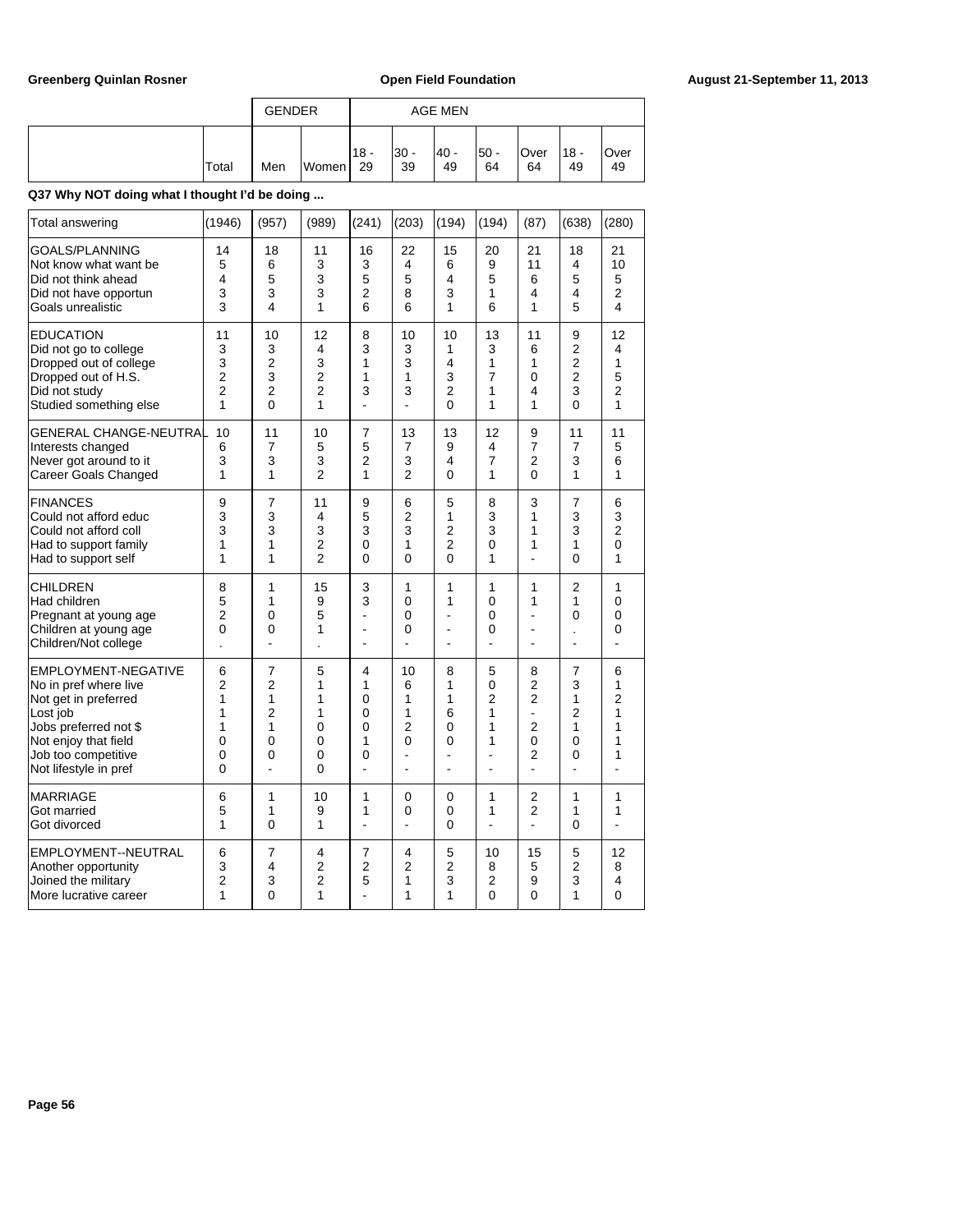|                                                                                                                                                                                   |                                                    |                                                      |                                                    | <b>AGE WOMEN</b>                                                                              |                                                          |                                                                                 |                                                  |                                                                     |                                            | RACE MEN<br>Hisp<br><b>Black</b><br>anic<br>(108)<br>(124)<br>8<br>11<br>$\overline{2}$<br>3<br>7<br>$\overline{c}$<br>6<br>1<br>$\overline{2}$<br>$\overline{2}$<br>4<br>4<br>$\overline{2}$<br>6 |                                                                |                                                            |
|-----------------------------------------------------------------------------------------------------------------------------------------------------------------------------------|----------------------------------------------------|------------------------------------------------------|----------------------------------------------------|-----------------------------------------------------------------------------------------------|----------------------------------------------------------|---------------------------------------------------------------------------------|--------------------------------------------------|---------------------------------------------------------------------|--------------------------------------------|----------------------------------------------------------------------------------------------------------------------------------------------------------------------------------------------------|----------------------------------------------------------------|------------------------------------------------------------|
|                                                                                                                                                                                   | Total                                              | $18 -$<br>29                                         | 30 -<br>39                                         | 40 -<br>49                                                                                    | $50 -$<br>64                                             | Over<br>64                                                                      | $18 -$<br>49                                     | Over<br>49                                                          | White                                      |                                                                                                                                                                                                    |                                                                | Non<br>White                                               |
| Q37 Why NOT doing what I thought I'd be doing                                                                                                                                     |                                                    |                                                      |                                                    |                                                                                               |                                                          |                                                                                 |                                                  |                                                                     |                                            |                                                                                                                                                                                                    |                                                                |                                                            |
| Total answering                                                                                                                                                                   | (1946)                                             | (179)                                                | (169)                                              | (181)                                                                                         | (271)                                                    | (152)                                                                           | (529)                                            | (423)                                                               | (632)                                      |                                                                                                                                                                                                    |                                                                | (304)                                                      |
| GOALS/PLANNING<br>Not know what want be<br>Did not think ahead<br>Did not have opportun<br>Goals unrealistic                                                                      | 14<br>5<br>4<br>3<br>3                             | 5<br>$\overline{2}$<br>0<br>$\mathbf{1}$<br>2        | 9<br>1<br>1<br>$\overline{7}$<br>0                 | 8<br>4<br>3<br>1                                                                              | 12<br>3<br>4<br>3<br>3                                   | 19<br>6<br>5<br>$\overline{7}$<br>1                                             | 7<br>$\overline{2}$<br>1<br>3<br>1               | 15<br>4<br>4<br>4<br>$\overline{2}$                                 | 21                                         |                                                                                                                                                                                                    |                                                                | 11<br>3<br>1<br>2<br>5                                     |
| <b>EDUCATION</b><br>Did not go to college<br>Dropped out of college<br>Dropped out of H.S.<br>Did not study<br>Studied something else                                             | 11<br>3<br>3<br>2<br>$\overline{2}$<br>1           | $\overline{7}$<br>1<br>$\overline{2}$<br>2<br>1<br>1 | 14<br>5<br>3<br>5<br>$\mathbf 0$                   | 10<br>3<br>4<br>1<br>1<br>1                                                                   | 15<br>6<br>6<br>0<br>2<br>1                              | 16<br>5<br>$\overline{2}$<br>3<br>5<br>1                                        | 10<br>3<br>3<br>3<br>1<br>1                      | 15<br>5<br>4<br>$\mathbf{1}$<br>3<br>1                              | 10<br>3<br>2<br>3<br>2<br>0                | 9<br>3<br>3<br>$\mathbf 0$<br>$\overline{2}$<br>$\mathbf 0$                                                                                                                                        | 12<br>4<br>3<br>3<br>$\overline{2}$<br>0                       | 10<br>3<br>3<br>1<br>3<br>0                                |
| GENERAL CHANGE-NEUTRAL<br>Interests changed<br>Never got around to it<br>Career Goals Changed                                                                                     | 10<br>6<br>3<br>1                                  | 10<br>7<br>2<br>1                                    | 12<br>4<br>2<br>6                                  | 14<br>8<br>6<br>1                                                                             | 7<br>4<br>3<br>0                                         | 7<br>3<br>4<br>$\overline{a}$                                                   | 12<br>6<br>3<br>3                                | 7<br>4<br>3<br>$\Omega$                                             | 10<br>6<br>4<br>1                          | 16<br>8<br>3<br>4                                                                                                                                                                                  | 9<br>8<br>1<br>$\Omega$                                        | 12<br>8<br>3<br>$\overline{2}$                             |
| <b>FINANCES</b><br>Could not afford educ<br>Could not afford coll<br>Had to support family<br>Had to support self                                                                 | 9<br>3<br>3<br>1<br>1                              | 13<br>$\overline{7}$<br>2<br>1<br>3                  | 11<br>2<br>3<br>2<br>3                             | 5<br>2<br>1<br>3<br>$\Omega$                                                                  | 9<br>3<br>4<br>$\overline{2}$<br>$\mathbf{0}$            | 11<br>3<br>5<br>1<br>$\overline{2}$                                             | 10<br>4<br>2<br>$\overline{2}$<br>$\overline{2}$ | 10<br>3<br>4<br>2<br>1                                              | 7<br>4<br>3<br>1<br>1                      | 6<br>1<br>$\overline{\mathbf{A}}$<br>0<br>1                                                                                                                                                        | 9<br>6<br>3<br>1<br>$\Omega$                                   | $\overline{7}$<br>3<br>3<br>1<br>$\Omega$                  |
| CHILDREN<br>Had children<br>Pregnant at young age<br>Children at young age<br>Children/Not college                                                                                | 8<br>5<br>2<br>$\mathbf 0$                         | 18<br>10<br>8<br>1<br>$\overline{a}$                 | 22<br>13<br>8<br>1<br>÷.                           | 10<br>5<br>4<br>1<br>L.                                                                       | 12<br>9<br>2<br>1                                        | 13<br>12<br>1<br>0<br>÷.                                                        | 17<br>9<br>$\overline{7}$<br>1<br>L.             | 13<br>10<br>2<br>$\mathbf{1}$                                       | 1<br>1<br>0<br>٠                           | 5<br>5<br>$\overline{\phantom{a}}$<br>$\mathbf 0$<br>÷                                                                                                                                             | $\mathbf{1}$<br>0<br>0<br>0<br>÷.                              | $\overline{2}$<br>$\overline{2}$<br>$\mathbf{0}$<br>0<br>٠ |
| EMPLOYMENT-NEGATIVE<br>No in pref where live<br>Not get in preferred<br>Lost job<br>Jobs preferred not \$<br>Not enjoy that field<br>Job too competitive<br>Not lifestyle in pref | 6<br>2<br>1<br>1<br>1<br>$\Omega$<br>$\Omega$<br>0 | 3<br>1<br>0<br>L,<br>L,<br>0<br>1<br>L               | 4<br>3<br>0<br>0<br>ä,<br>0<br>0<br>$\overline{a}$ | 5<br>1<br>$\overline{2}$<br>$\overline{2}$<br>$\mathbf 0$<br>$\Omega$<br>L,<br>$\blacksquare$ | 7<br>2<br>$\overline{2}$<br>0<br>0<br>$\Omega$<br>1<br>1 | 3<br>$\mathbf{1}$<br>$\mathbf{1}$<br>0<br>0<br>$\blacksquare$<br>$\overline{a}$ | 4<br>2<br>1<br>1<br>$\Omega$<br>1                | 5<br>1<br>$\overline{2}$<br>$\mathbf{1}$<br>0<br>$\Omega$<br>0<br>1 | 7<br>1<br>2<br>2<br>1<br>$\mathbf{0}$<br>0 | $\overline{2}$<br>0<br>1<br>÷<br>0<br>$\overline{\phantom{a}}$<br>0                                                                                                                                | 3<br>1<br>0<br>0<br>1<br>1<br>$\overline{a}$<br>$\overline{a}$ | 6<br>5<br>1<br>0<br>1<br>$\Omega$<br>0                     |
| <b>MARRIAGE</b><br>Got married<br>Got divorced                                                                                                                                    | 6<br>5<br>1                                        | 2<br>$\overline{2}$                                  | 2<br>$\overline{2}$                                | 8<br>8<br>0                                                                                   | 17<br>15<br>$\overline{2}$                               | 18<br>17<br>$\mathbf{1}$                                                        | 4<br>4<br>0                                      | 17<br>15<br>$\overline{2}$                                          | 1<br>1<br>0                                | $\overline{2}$<br>$\overline{2}$                                                                                                                                                                   | 0<br>0                                                         | 1<br>1                                                     |
| EMPLOYMENT--NEUTRAL<br>Another opportunity<br>Joined the military<br>More lucrative career                                                                                        | 6<br>3<br>$\overline{2}$<br>1                      | 2<br>0<br>2                                          | 7<br>0<br>5<br>$\overline{2}$                      | 3<br>2<br>1                                                                                   | 4<br>3<br>0<br>1                                         | 2<br>1<br>$\mathbf{1}$                                                          | 4<br>1<br>$\overline{2}$<br>1                    | 3<br>2<br>0<br>1                                                    | 9<br>4<br>4<br>1                           | 7<br>1<br>6                                                                                                                                                                                        | 4<br>3<br>1<br>0                                               | 5<br>3<br>$\overline{2}$<br>$\Omega$                       |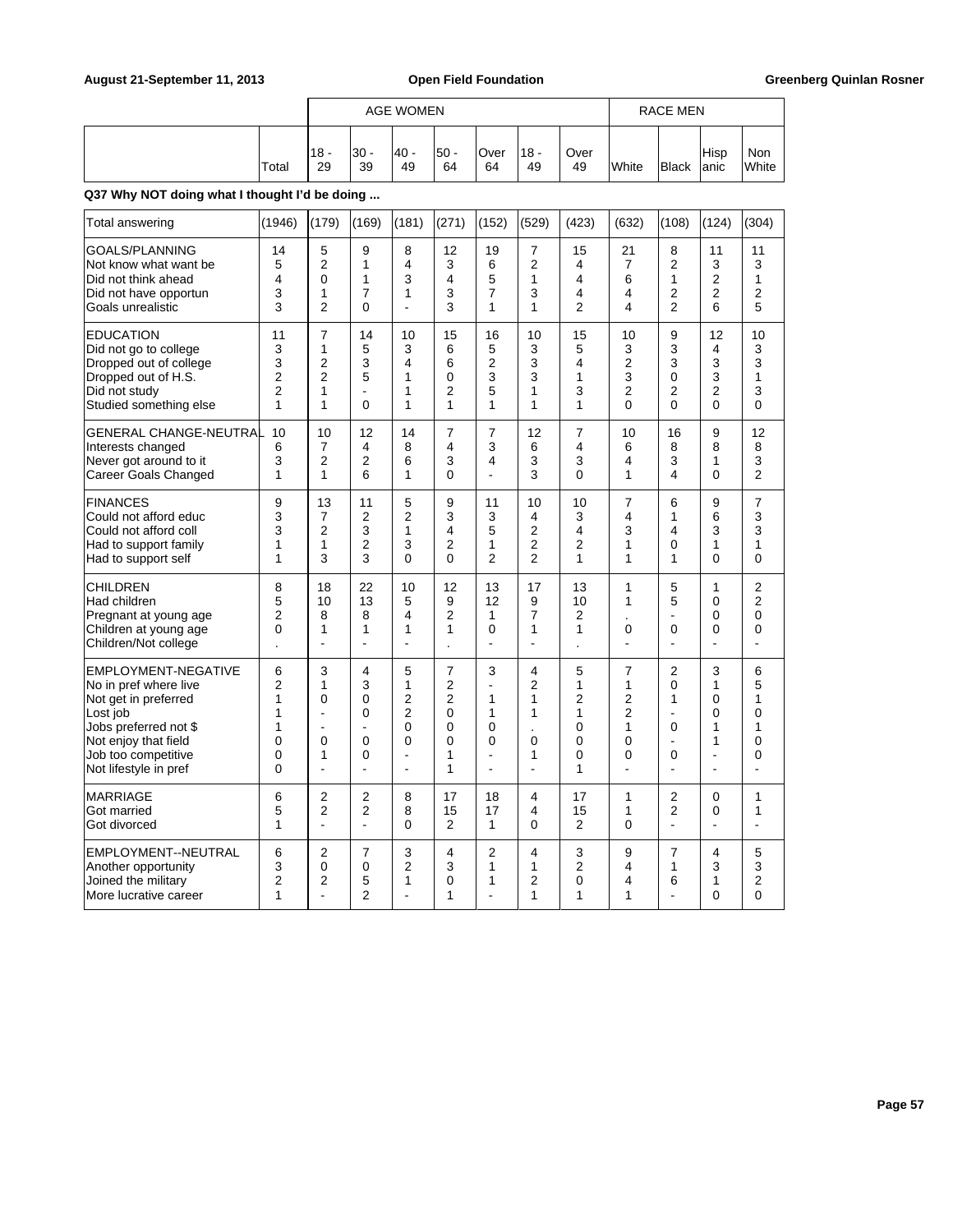|              |              | <b>RACE WOMEN</b> |      |              |
|--------------|--------------|-------------------|------|--------------|
| <b>Total</b> | <b>White</b> | Black anic        | Hisp | Non<br>White |

| Total answering                                                                                                                                                                          | (1946)                                                | (658)                                             | (139)                                  | (145)                                                        | (326)                                    |
|------------------------------------------------------------------------------------------------------------------------------------------------------------------------------------------|-------------------------------------------------------|---------------------------------------------------|----------------------------------------|--------------------------------------------------------------|------------------------------------------|
| <b>GOALS/PLANNING</b><br>Not know what want be<br>Did not think ahead<br>Did not have opportun<br>Goals unrealistic                                                                      | 14<br>5<br>4<br>3<br>3                                | 11<br>4<br>3<br>3<br>$\mathfrak{p}$               | 5<br>2<br>$\overline{2}$<br>1          | 8<br>$\overline{2}$<br>$\overline{0}$<br>3<br>$\overline{2}$ | 9<br>3<br>1<br>4<br>1                    |
| <b>EDUCATION</b><br>Did not go to college<br>Dropped out of college<br>Dropped out of H.S.<br>Did not study<br>Studied something else                                                    | 11<br>3<br>3<br>$\overline{c}$<br>$\overline{2}$<br>1 | 12<br>5<br>3<br>1<br>2<br>1                       | 12<br>2<br>5<br>3<br>1<br>1            | 16<br>3<br>4<br>5<br>3<br>0                                  | 13<br>2<br>4<br>4<br>$\overline{2}$<br>1 |
| <b>GENERAL CHANGE-NEUTRA</b><br>Interests changed<br>Never got around to it<br>Career Goals Changed                                                                                      | 10<br>6<br>3<br>1                                     | 10<br>6<br>3<br>1                                 | 12<br>5<br>5<br>$\overline{2}$         | 2<br>1<br>1                                                  | 8<br>3<br>3<br>3                         |
| <b>FINANCES</b><br>Could not afford educ<br>Could not afford coll<br>Had to support family<br>Had to support self                                                                        | 9<br>3<br>3<br>1<br>1                                 | 11<br>3<br>4<br>3<br>1                            | 10<br>4<br>3<br>1<br>$\overline{2}$    | 12<br>6<br>1<br>1<br>5                                       | 11<br>4<br>$\overline{2}$<br>1<br>3      |
| <b>CHILDREN</b><br>Had children<br>Pregnant at young age<br>Children at young age<br>Children/Not college                                                                                | 8<br>5<br>2<br>0                                      | 15<br>9<br>6<br>1<br>$\overline{a}$               | 12<br>8<br>2<br>1<br>0                 | 17<br>13<br>2<br>2<br>$\overline{a}$                         | 14<br>11<br>2<br>1                       |
| <b>EMPLOYMENT-NEGATIVE</b><br>No in pref where live<br>Not get in preferred<br>Lost job<br>Jobs preferred not \$<br>Not enjoy that field<br>Job too competitive<br>Not lifestyle in pref | 6<br>$\overline{2}$<br>1<br>1<br>1<br>0<br>0<br>0     | 5<br>$\overline{2}$<br>1<br>1<br>0<br>0<br>0<br>0 | 6<br>1<br>3<br>0<br>L.<br>0<br>2<br>L. | 3<br>$\overline{2}$<br>L.<br>1<br>0                          | 5<br>0<br>2<br>0<br>1<br>0<br>1<br>ä,    |
| MARRIAGE<br>Got married<br>Got divorced                                                                                                                                                  | 6<br>5<br>1                                           | 13<br>11<br>$\overline{2}$                        | 3<br>$\overline{2}$<br>1               | 8<br>8                                                       | 6<br>5<br>1                              |
| EMPLOYMENT--NEUTRAL<br>Another opportunity<br>Joined the military<br>More lucrative career                                                                                               | 6<br>3<br>$\overline{2}$<br>1                         | 5<br>$\frac{2}{2}$<br>$\overline{2}$              | 3<br>0<br>3                            | 1<br>1<br>0                                                  | 2<br>1<br>1                              |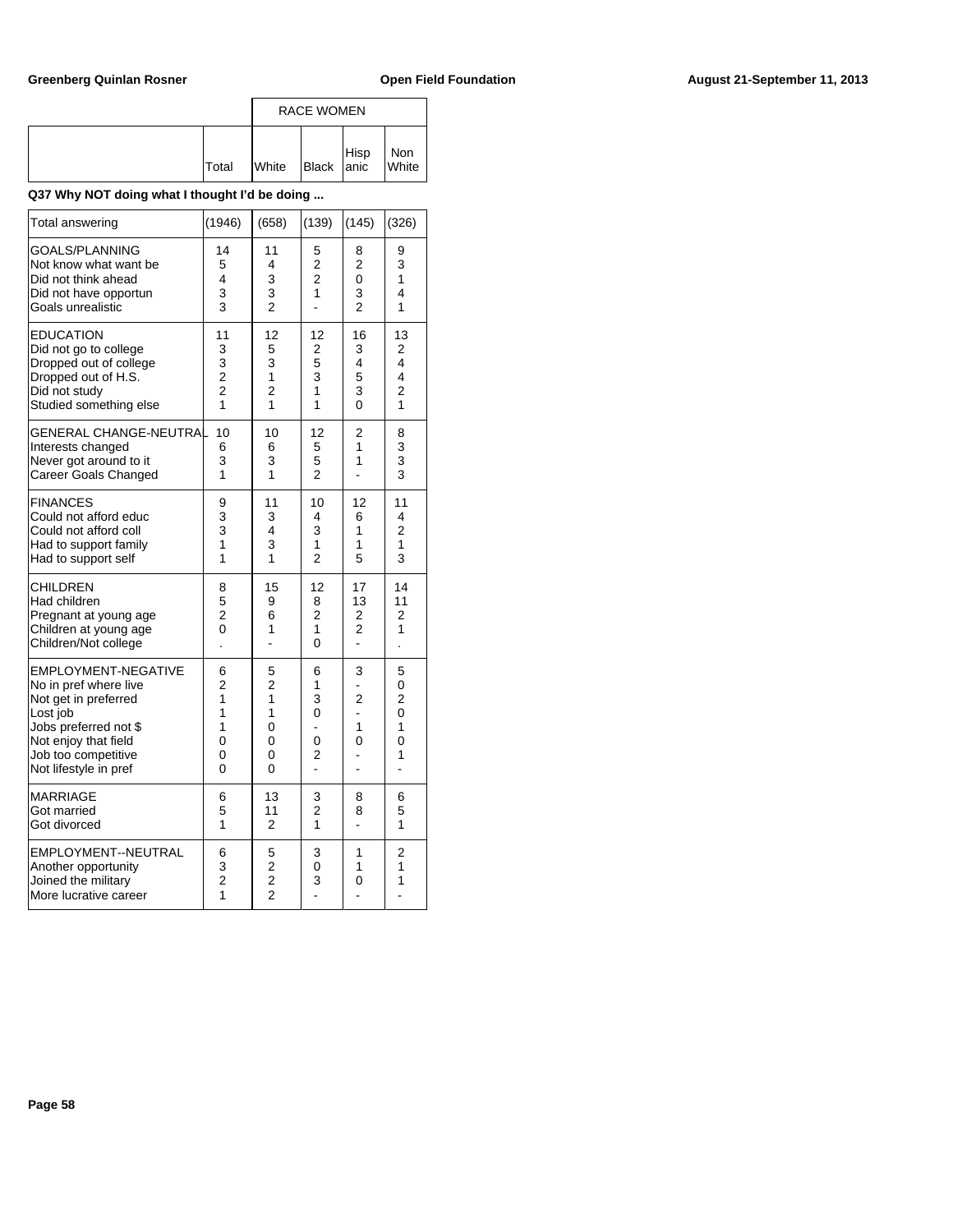|       |                       |                                                                                                                             | RACE/GENDER/AGE |     |                |             |                     |             |                       |
|-------|-----------------------|-----------------------------------------------------------------------------------------------------------------------------|-----------------|-----|----------------|-------------|---------------------|-------------|-----------------------|
| Total | <b>I</b> White<br>Men | White White White Black Black Black<br> Young Older  Young Older  Young Older  Young Older  Young Older  Young Older<br>Men | WomenWomen Men  | Men | WomenWomen Men | IBlack Hisp | <b>IHisp</b><br>Men | <b>Hisp</b> | Hisp<br>∣WomerlWomerl |

| Total answering                                                                                                                                                                   | (1946)                                   | (387)                                                      | (218)                                                           | (302)                                             | (334)                                                       | (78)                                                            | (27)                                                                          | (85)                                                         | (49)                                                   | (101)                                               | (20)                                                   | (110)                                                           | (31)                                                         |
|-----------------------------------------------------------------------------------------------------------------------------------------------------------------------------------|------------------------------------------|------------------------------------------------------------|-----------------------------------------------------------------|---------------------------------------------------|-------------------------------------------------------------|-----------------------------------------------------------------|-------------------------------------------------------------------------------|--------------------------------------------------------------|--------------------------------------------------------|-----------------------------------------------------|--------------------------------------------------------|-----------------------------------------------------------------|--------------------------------------------------------------|
| <b>GOALS/PLANNING</b><br>Not know what want be<br>Did not think ahead<br>Did not have opportun<br>Goals unrealistic                                                               | 14<br>5<br>4<br>3<br>3                   | 21<br>5<br>$\overline{7}$<br>6<br>3                        | 23<br>11<br>6<br>2<br>5                                         | 7<br>3<br>2<br>2<br>L.                            | 15<br>4<br>5<br>$\overline{4}$<br>3                         | 8<br>3<br>1<br>2<br>$\overline{2}$                              | 8<br>2<br>$\overline{2}$<br>1<br>3                                            | $\overline{c}$<br>1<br>$\mathbf{0}$<br>1<br>÷.               | 13<br>6<br>6<br>1<br>÷.                                | 12<br>3<br>3<br>2<br>7                              | 8<br>3<br>$\overline{a}$<br>4<br>1                     | 5<br>0<br>$\Omega$<br>$\overline{2}$<br>3                       | 18<br>8<br>10<br>1                                           |
| <b>EDUCATION</b><br>Did not go to college<br>Dropped out of college<br>Dropped out of H.S.<br>Did not study<br>Studied something else                                             | 11<br>3<br>3<br>$\overline{2}$<br>2<br>1 | 9<br>3<br>2<br>$\overline{2}$<br>3<br>$\Omega$             | 13<br>3<br>0<br>6<br>2<br>1                                     | 9<br>4<br>3<br>1<br>1                             | 15<br>6<br>4<br>1<br>4<br>1                                 | 10<br>4<br>4<br>$\blacksquare$<br>2<br>$\mathbf{0}$             | 5<br>0<br>1<br>1<br>3<br>ä,                                                   | 12<br>2<br>3<br>5<br>0<br>1                                  | 14<br>2<br>8<br>1<br>3<br>1                            | 11<br>1<br>4<br>3<br>3                              | 19<br>17<br>÷,<br>÷,<br>÷,<br>$\overline{2}$           | 15<br>2<br>4<br>5<br>4<br>0                                     | 20<br>3<br>$\overline{7}$<br>8<br>3<br>ä,                    |
| <b>GENERAL CHANGE-NEUTRAL</b><br>Interests changed<br>Never got around to it<br><b>Career Goals Changed</b>                                                                       | 10<br>6<br>3<br>1                        | 10<br>6<br>3<br>1                                          | 11<br>6<br>5<br>1                                               | 14<br>9<br>4<br>$\overline{2}$                    | $\overline{7}$<br>4<br>3<br>$\Omega$                        | 19<br>9<br>5<br>5                                               | 6<br>$\overline{2}$<br>ä,<br>4                                                | 15<br>$\overline{7}$<br>5<br>3                               | 8<br>3<br>5<br>$\Omega$                                | 8<br>$\overline{7}$<br>1<br>1                       | 5<br>$\overline{2}$<br>3<br>$\overline{a}$             | 1<br>1<br>0<br>$\overline{a}$                                   | 5<br>$\blacksquare$<br>5<br>÷.                               |
| <b>FINANCES</b><br>Could not afford educ<br>Could not afford coll<br>Had to support family<br>Had to support self                                                                 | 9<br>3<br>3<br>1<br>1                    | 8<br>3<br>3<br>1<br>$\Omega$                               | 5<br>3<br>1<br>0<br>1                                           | 8<br>3<br>$\overline{2}$<br>2<br>$\mathbf{0}$     | 11<br>$\overline{2}$<br>5<br>$\overline{2}$<br>1            | 6<br>1<br>5<br>$\blacksquare$<br>1                              | 8<br>3<br>3<br>1<br>1                                                         | 11<br>$\overline{2}$<br>5<br>0<br>4                          | $\overline{7}$<br>6<br>0<br>1<br>÷.                    | 6<br>5<br>÷,<br>1<br>÷,                             | 23<br>5<br>16<br>1<br>1                                | 14<br>5<br>1<br>1<br>$\overline{7}$                             | 8<br>8<br>L.<br>÷<br>$\overline{a}$                          |
| <b>CHILDREN</b><br>Had children<br>Pregnant at young age<br>Children at young age<br>Children/Not college                                                                         | 8<br>5<br>$\overline{2}$<br>0            | 1<br>1<br>L,<br>$\overline{\phantom{a}}$                   | 1<br>0<br>0<br>0<br>÷,                                          | 19<br>$\overline{7}$<br>11<br>1<br>$\overline{a}$ | 12<br>10<br>$\mathbf{1}$<br>$\mathbf 0$<br>$\overline{a}$   | 6<br>6<br>L,<br>÷<br>$\blacksquare$                             | $\overline{2}$<br>$\mathbf{1}$<br>ä,<br>1<br>÷,                               | 10<br>8<br>$\overline{2}$<br>$\mathbf{1}$<br>÷,              | 15<br>11<br>3<br>1<br>$\Omega$                         | 1<br>0<br>0<br>0<br>÷,                              | $\overline{a}$<br>ä,<br>÷<br>ä,<br>÷                   | 16<br>15<br>L,<br>1<br>$\blacksquare$                           | 22<br>9<br>8<br>4<br>$\blacksquare$                          |
| EMPLOYMENT-NEGATIVE<br>No in pref where live<br>Not get in preferred<br>Lost job<br>Jobs preferred not \$<br>Not enjoy that field<br>Job too competitive<br>Not lifestyle in pref | 6<br>2<br>1<br>1<br>1<br>0<br>0<br>0     | $\overline{7}$<br>1<br>1<br>3<br>1<br>$\Omega$<br>$\Omega$ | $\overline{7}$<br>1<br>2<br>0<br>$\overline{c}$<br>1<br>1<br>÷, | 4<br>3<br>1<br>1<br>ä,<br>0<br>٠<br>÷,            | 5<br>$\overline{2}$<br>1<br>1<br>$\mathbf 0$<br>0<br>1<br>1 | 2<br>1<br>1<br>$\blacksquare$<br>0<br>$\blacksquare$<br>0<br>ä, | 3<br>ä,<br>3<br>÷.<br>٠<br>$\overline{a}$<br>$\blacksquare$<br>$\blacksquare$ | 6<br>1<br>$\mathbf 0$<br>1<br>$\blacksquare$<br>1<br>3<br>÷, | 8<br>L,<br>8<br>$\overline{a}$<br>$\blacksquare$<br>÷. | 3<br>1<br>0<br>$\blacksquare$<br>1<br>1<br>ä,<br>L. | 5<br>÷,<br>$\overline{2}$<br>3<br>ä,<br>L,<br>ä,<br>L, | 1<br>$\overline{a}$<br>1<br>ä,<br>$\overline{\phantom{a}}$<br>0 | 6<br>ä,<br>4<br>$\overline{a}$<br>$\overline{2}$<br>÷.<br>L. |
| <b>MARRIAGE</b><br>Got married<br>Got divorced                                                                                                                                    | 6<br>5<br>1                              | 1<br>1<br>$\Omega$                                         | 1<br>1<br>÷,                                                    | 3<br>3<br>0                                       | 20<br>18<br>2                                               | 0<br>0<br>$\blacksquare$                                        | 6<br>6<br>$\overline{\phantom{a}}$                                            | $\overline{2}$<br>$\overline{2}$<br>$\blacksquare$           | 5<br>$\overline{2}$<br>3                               | 0<br>0<br>$\overline{a}$                            | ä,<br>L,<br>÷                                          | 8<br>8<br>÷,                                                    | 4<br>4<br>$\overline{\phantom{a}}$                           |
| EMPLOYMENT--NEUTRAL<br>Another opportunity<br>Joined the military<br>More lucrative career                                                                                        | 6<br>3<br>2<br>1                         | 6<br>$\overline{2}$<br>4<br>1                              | 13<br>9<br>4<br>0                                               | 5<br>1<br>3<br>1                                  | $\overline{4}$<br>3<br>0<br>1                               | 6<br>1<br>5<br>٠                                                | 11<br>3<br>8<br>÷.                                                            | 5<br>1<br>5<br>÷                                             | $\Omega$<br>$\mathbf 0$<br>÷.                          | 4<br>4<br>0<br>0                                    | 5<br>3<br>2<br>$\overline{a}$                          | 1<br>1<br>$\overline{a}$                                        | 3<br>1<br>1                                                  |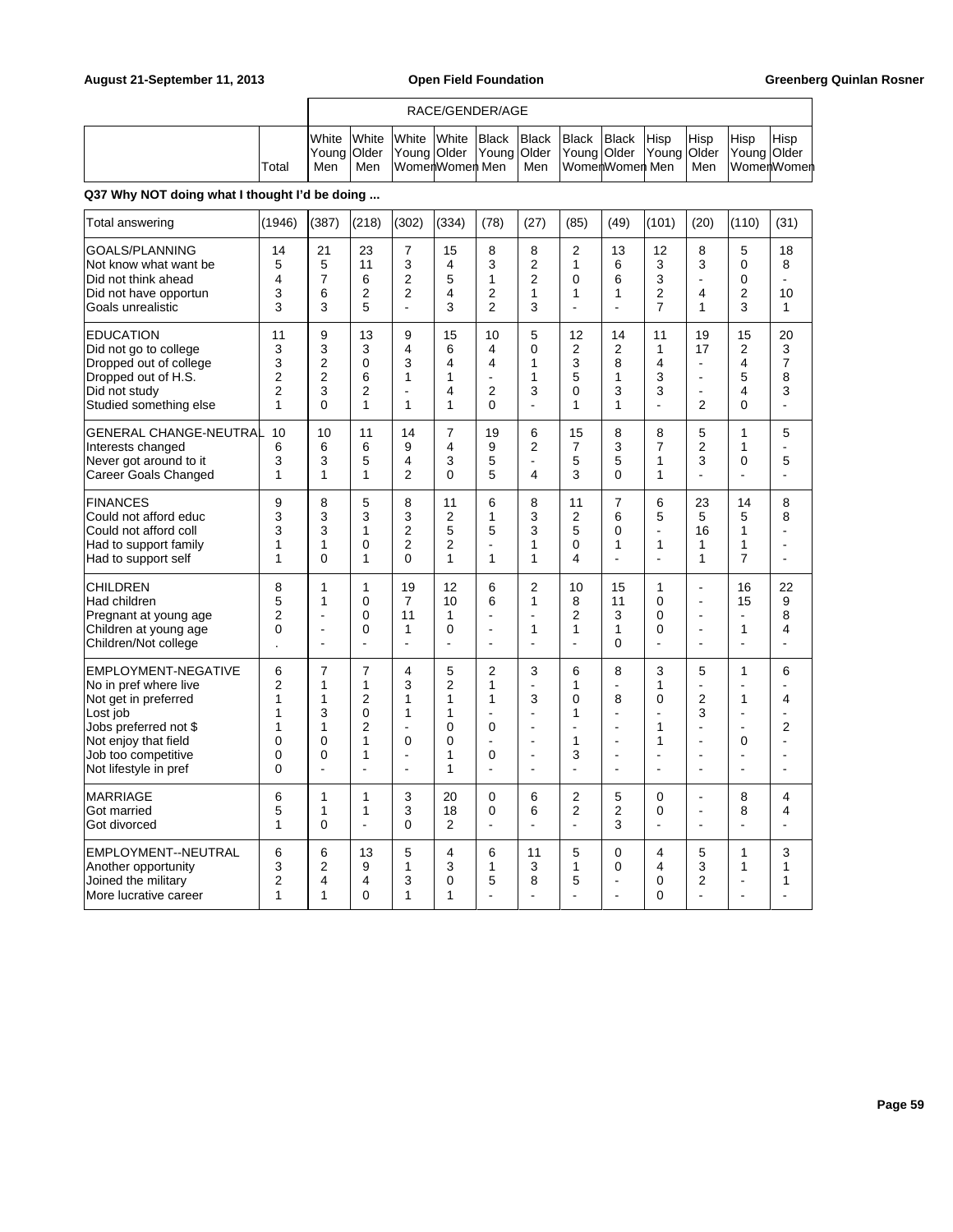|              |              | <b>GENDER/EDUC</b>        |      |                           |
|--------------|--------------|---------------------------|------|---------------------------|
| <b>Total</b> | IColl<br>Men | <b>Non</b><br>Coll<br>Men | Coll | Non<br>Coll<br>WomenWomen |

| Total answering                                                                                                                                                                   | (1946)                                                         | (222)                                                        | (721)                                                     | (215)                                                      | (765)                                                     |
|-----------------------------------------------------------------------------------------------------------------------------------------------------------------------------------|----------------------------------------------------------------|--------------------------------------------------------------|-----------------------------------------------------------|------------------------------------------------------------|-----------------------------------------------------------|
| GOALS/PLANNING<br>Not know what want be<br>Did not think ahead<br>Did not have opportun<br>Goals unrealistic                                                                      | 14<br>5<br>4<br>3<br>3                                         | 17<br>8<br>4<br>2<br>4                                       | 18<br>5<br>5<br>4<br>5                                    | 16<br>5<br>$\overline{2}$<br>9<br>0                        | 9<br>3<br>3<br>$\overline{\mathbf{c}}$<br>$\overline{2}$  |
| <b>EDUCATION</b><br>Did not go to college<br>Dropped out of college<br>Dropped out of H.S.<br>Did not study<br>Studied something else                                             | 11<br>3<br>3<br>$\overline{c}$<br>$\overline{2}$<br>1          | 5<br>0<br>2<br>÷,<br>$\overline{2}$<br>1                     | 12<br>3<br>2<br>4<br>3<br>0                               | 5<br>1<br>1<br>1<br>2                                      | 14<br>5<br>4<br>2<br>$\overline{c}$<br>1                  |
| <b>GENERAL CHANGE-NEUTRA</b><br>Interests changed<br>Never got around to it<br>Career Goals Changed                                                                               | 10<br>6<br>3<br>1                                              | 14<br>10<br>2<br>1                                           | 10<br>5<br>3<br>1                                         | 17<br>10<br>4<br>5                                         | 8<br>4<br>3<br>1                                          |
| <b>FINANCES</b><br>Could not afford educ<br>Could not afford coll<br>Had to support family<br>Had to support self                                                                 | 9<br>3<br>3<br>1<br>1                                          | 7<br>3<br>$\overline{c}$<br>$\overline{1}$<br>$\overline{0}$ | 7<br>3<br>$\overline{2}$<br>1<br>1                        | 8<br>4<br>$\overline{c}$<br>$\overline{2}$<br>1            | 11<br>4<br>3<br>$\overline{\mathbf{c}}$<br>$\overline{2}$ |
| <b>CHILDREN</b><br>Had children<br>Pregnant at young age<br>Children at young age<br>Children/Not college                                                                         | 8<br>5<br>$\overline{2}$<br>0                                  | 1<br>1<br>0<br>0                                             | 1<br>1<br>0<br>0                                          | 12<br>12<br>0<br>0                                         | 16<br>9<br>6<br>1<br>L.                                   |
| EMPLOYMENT-NEGATIVE<br>No in pref where live<br>Not get in preferred<br>Lost job<br>Jobs preferred not \$<br>Not enjoy that field<br>Job too competitive<br>Not lifestyle in pref | 6<br>$\overline{2}$<br>1<br>$\overline{1}$<br>1<br>0<br>0<br>0 | 11<br>1<br>3<br>$\overline{c}$<br>3<br>$\overline{1}$<br>1   | 5<br>$\overline{2}$<br>1<br>$\overline{2}$<br>0<br>0<br>0 | 11<br>4<br>3<br>0<br>1<br>$\overline{c}$<br>$\overline{2}$ | 3<br>1<br>1<br>1<br>0<br>0<br>0                           |
| <b>MARRIAGE</b><br>Got married<br>Got divorced                                                                                                                                    | 6<br>5<br>1                                                    | 1<br>1                                                       | 1<br>1<br>0                                               | 5<br>4<br>1                                                | 12<br>11<br>1                                             |
| EMPLOYMENT--NEUTRAL<br>Another opportunity<br>Joined the militarv<br>More lucrative career                                                                                        | 6<br>3<br>$\overline{2}$<br>1                                  | 7<br>5<br>$\overline{2}$<br>1                                | 8<br>3<br>4<br>$\overline{0}$                             | 7<br>3<br>$\overline{2}$<br>$\overline{2}$                 | 3<br>1<br>1<br>1                                          |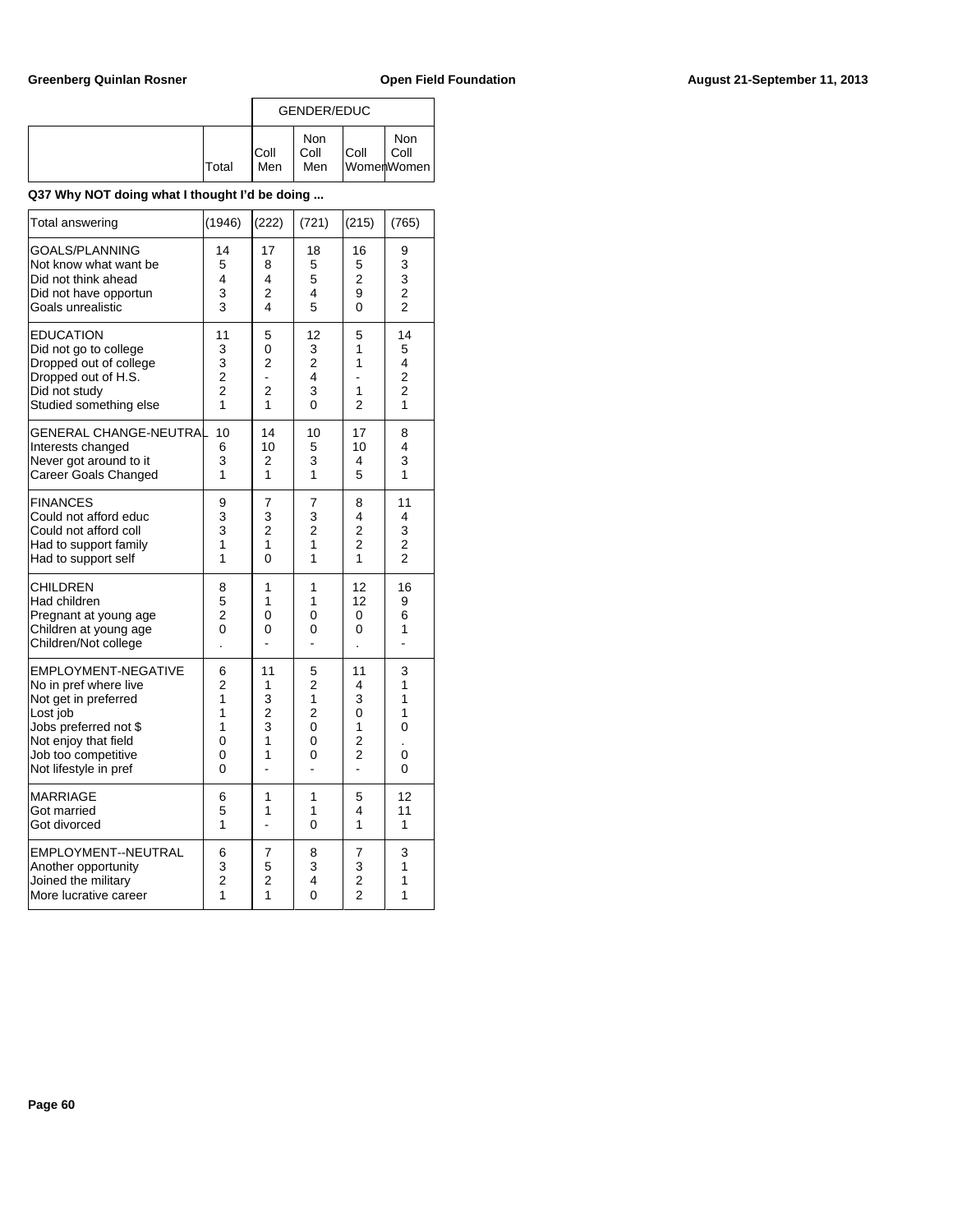|       |                                       | RACE/GENDER/EDUC                          |              |                                                      |              |                                          |              |                                                     |             |                                  |                   |                                       |
|-------|---------------------------------------|-------------------------------------------|--------------|------------------------------------------------------|--------------|------------------------------------------|--------------|-----------------------------------------------------|-------------|----------------------------------|-------------------|---------------------------------------|
| Total | <b>I</b> White<br><b>IColl</b><br>Men | <b>White</b><br><b>INoCol Coll</b><br>Men | <b>White</b> | <b>White</b><br><b>INoCol Coll</b><br>WomenWomen Men | <b>Black</b> | <b>Black</b><br><b>NoCol Coll</b><br>Men | <b>Black</b> | <b>Black</b><br><b>NoCol Coll</b><br>WomenWomen Men | <b>Hisp</b> | <b>Hisp</b><br>NoCol Coll<br>Men | <sup>I</sup> Hisp | Hisp<br><b>NoCol</b><br>⊺WomerlWomerl |

r

| Total answering                                                                                                                                                                   | (1946)                                              | (176)                                                                               | (449)                                                          | (167)                                                       | (486)                                                            | (9)                                                    | (97)                                                                                                   | (21)                                                                    | (117)                                        | (18)                                                                                  | (104)                                  | (13)                                                  | (130)                                                                                        |
|-----------------------------------------------------------------------------------------------------------------------------------------------------------------------------------|-----------------------------------------------------|-------------------------------------------------------------------------------------|----------------------------------------------------------------|-------------------------------------------------------------|------------------------------------------------------------------|--------------------------------------------------------|--------------------------------------------------------------------------------------------------------|-------------------------------------------------------------------------|----------------------------------------------|---------------------------------------------------------------------------------------|----------------------------------------|-------------------------------------------------------|----------------------------------------------------------------------------------------------|
| GOALS/PLANNING<br>Not know what want be<br>Did not think ahead<br>Did not have opportun<br>Goals unrealistic                                                                      | 14<br>5<br>4<br>3<br>3                              | 17<br>6<br>5<br>$\overline{2}$<br>5                                                 | 23<br>$\overline{7}$<br>$\overline{7}$<br>5<br>4               | 14<br>5<br>$\overline{2}$<br>$\overline{7}$<br>$\mathbf{0}$ | 10<br>3<br>4<br>2<br>$\overline{2}$                              | 3<br>L,<br>J.<br>$\blacksquare$<br>3                   | 8<br>3<br>1<br>2<br>2                                                                                  | 5<br>$\overline{2}$<br>$\overline{2}$<br>1<br>÷,                        | 6<br>3<br>$\overline{2}$<br>1                | 24<br>18<br>1<br>2<br>3                                                               | 9<br>ä,<br>$\overline{2}$<br>2<br>6    | 21<br>13<br>$\overline{2}$<br>4<br>2                  | $\overline{7}$<br>1<br>$\Omega$<br>3<br>3                                                    |
| <b>EDUCATION</b><br>Did not go to college<br>Dropped out of college<br>Dropped out of H.S.<br>Did not study<br>Studied something else                                             | 11<br>3<br>3<br>2<br>$\overline{2}$<br>$\mathbf{1}$ | 6<br>$\Omega$<br>$\overline{2}$<br>$\blacksquare$<br>$\overline{2}$<br>$\mathbf{1}$ | 12<br>3<br>$\overline{c}$<br>5<br>2<br>$\Omega$                | 5<br>1<br>1<br>÷<br>1<br>3                                  | 14<br>7<br>4<br>1<br>$\overline{2}$<br>1                         | 6<br>L,<br>$\overline{2}$<br>÷,<br>3<br>$\overline{2}$ | 9<br>3<br>3<br>0<br>2<br>÷.                                                                            | 6<br>4<br>1<br>÷<br>0<br>1                                              | 14<br>2<br>5<br>4<br>$\overline{2}$<br>1     | 1<br>L,<br>L,<br>$\blacksquare$<br>1                                                  | 15<br>4<br>4<br>3<br>3<br>0            | 6<br>$\overline{2}$<br>÷,<br>$\blacksquare$<br>1<br>3 | 16<br>$\overline{2}$<br>5<br>6<br>3<br>$\overline{a}$                                        |
| <b>GENERAL CHANGE-NEUTRAL</b><br>Interests changed<br>Never got around to it<br><b>Career Goals Changed</b>                                                                       | 10<br>6<br>3<br>1                                   | 13<br>9<br>3<br>1                                                                   | 9<br>5<br>4<br>1                                               | 16<br>11<br>4<br>$\overline{2}$                             | 8<br>5<br>3<br>1                                                 | 19<br>17<br>L,<br>$\overline{2}$                       | 13<br>7<br>1<br>5                                                                                      | 12<br>4<br>5<br>3                                                       | 13<br>5<br>5<br>$\overline{2}$               | 22<br>19<br>$\blacksquare$<br>3                                                       | $\overline{7}$<br>6<br>1<br>÷,         | 2<br>1<br>2                                           | $\overline{2}$<br>$\mathbf{1}$<br>1<br>L,                                                    |
| <b>FINANCES</b><br>Could not afford educ<br>Could not afford coll<br>Had to support family<br>Had to support self                                                                 | 9<br>3<br>3<br>1<br>1                               | 6<br>3<br>$\overline{2}$<br>1<br>$\Omega$                                           | 8<br>4<br>$\overline{2}$<br>1<br>1                             | 6<br>$\overline{2}$<br>$\overline{2}$<br>1<br>1             | 12<br>4<br>4<br>3<br>1                                           | 5<br>$\blacksquare$<br>5<br>$\overline{a}$<br>÷        | 6<br>1<br>4<br>0<br>1                                                                                  | $\overline{7}$<br>5<br>2<br>0<br>$\overline{a}$                         | 10<br>3<br>4<br>1<br>3                       | 14<br>11<br>$\blacksquare$<br>3<br>1                                                  | 9<br>5<br>3<br>1<br>$\overline{a}$     | 28<br>20<br>5<br>$\overline{2}$<br>ä,                 | 11<br>4<br>1<br>0<br>6                                                                       |
| <b>CHILDREN</b><br>Had children<br>Pregnant at young age<br>Children at young age<br>Children/Not college                                                                         | 8<br>5<br>$\overline{2}$<br>0                       | $\mathbf 0$<br>0<br>$\Omega$<br>$\blacksquare$                                      | 1<br>1<br>$\overline{a}$<br>0<br>$\blacksquare$                | 14<br>14<br>0<br>0                                          | 16<br>$\overline{7}$<br>8<br>1<br>L.                             | 17<br>17<br>÷.<br>$\blacksquare$<br>L,                 | 4<br>4<br>$\blacksquare$<br>0<br>$\blacksquare$                                                        | 6<br>5<br>÷,<br>ä,<br>1                                                 | 13<br>9<br>3<br>1<br>L,                      | 1<br>L,<br>L,<br>1<br>L,                                                              | 1<br>0<br>0<br>ä,<br>÷,                | 5<br>5<br>ä,<br>$\blacksquare$<br>ä,                  | 18<br>14<br>$\overline{2}$<br>$\overline{2}$<br>$\overline{\phantom{a}}$                     |
| EMPLOYMENT-NEGATIVE<br>No in pref where live<br>Not get in preferred<br>Lost job<br>Jobs preferred not \$<br>Not enjoy that field<br>Job too competitive<br>Not lifestyle in pref | 6<br>2<br>1<br>1<br>1<br>0<br>0<br>0                | 12<br>$\overline{2}$<br>$\overline{4}$<br>1<br>3<br>1<br>0                          | 5<br>1<br>1<br>2<br>$\overline{0}$<br>0<br>0<br>$\overline{a}$ | 10<br>5<br>3<br>0<br>0<br>1<br>1<br>$\overline{a}$          | 3<br>1<br>$\overline{a}$<br>1<br>L.<br>$\overline{a}$<br>L,<br>1 | 10<br>5<br>÷.<br>$\overline{a}$<br>2<br>÷.<br>3<br>÷.  | 1<br>$\blacksquare$<br>1<br>$\overline{a}$<br>$\overline{a}$<br>$\overline{a}$<br>$\blacksquare$<br>÷. | 13<br>1<br>$\Omega$<br>1<br>÷,<br>$\overline{2}$<br>9<br>$\overline{a}$ | 5<br>1<br>3<br>0<br>÷<br>$\overline{a}$<br>1 | 3<br>L,<br>$\Omega$<br>$\blacksquare$<br>$\overline{2}$<br>$\overline{2}$<br>÷.<br>L. | 3<br>1<br>0<br>1<br>1<br>0<br>ä,<br>L, | 17<br>8<br>10<br>۰<br>ä,                              | $\overline{2}$<br>$\blacksquare$<br>1<br>$\sim$<br>$\mathbf 0$<br>$\Omega$<br>$\overline{a}$ |
| <b>MARRIAGE</b><br>Got married<br>Got divorced                                                                                                                                    | 6<br>5<br>1                                         | 1<br>1<br>L.                                                                        | 1<br>1<br>$\mathbf 0$                                          | 6<br>5<br>$\mathbf{1}$                                      | 15<br>13<br>$\mathfrak{p}$                                       | 5<br>5<br>$\overline{a}$                               | 2<br>2<br>$\blacksquare$                                                                               | 0<br>0<br>÷,                                                            | 4<br>2<br>1                                  | L,<br>L,<br>L.                                                                        | 0<br>0<br>$\overline{a}$               |                                                       | 9<br>9<br>$\overline{\phantom{a}}$                                                           |
| EMPLOYMENT--NEUTRAL<br>Another opportunity<br>Joined the military<br>More lucrative career                                                                                        | 6<br>3<br>2<br>1                                    | $\overline{7}$<br>5<br>$\overline{2}$<br>1                                          | 9<br>4<br>5<br>$\Omega$                                        | 6<br>3<br>1<br>$\overline{2}$                               | 5<br>$\mathbf{1}$<br>$\overline{2}$<br>1                         | 6<br>3<br>3                                            | $\overline{7}$<br>1<br>6<br>$\overline{a}$                                                             | 12<br>٠<br>12<br>۰                                                      | $\overline{2}$<br>0<br>1                     | 11<br>$\overline{7}$<br>3<br>1                                                        | 3<br>3<br>0<br>$\overline{a}$          | 8<br>4<br>3<br>۳                                      | 1<br>1                                                                                       |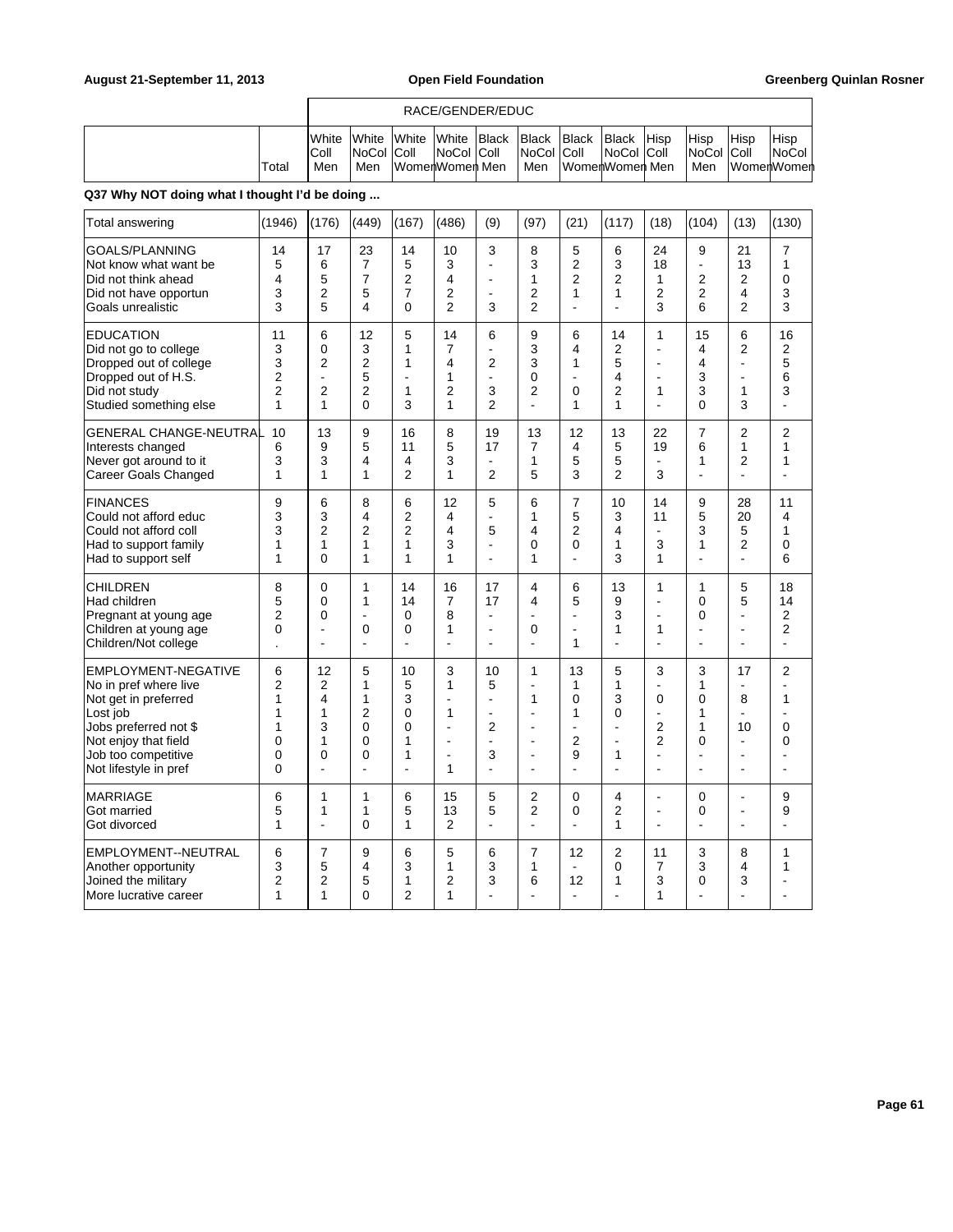Greenberg Quinlan Rosner **Communist Communist Communist Communist Communist Communist Communist Communist Communist Communist Communist Communist Communist Communist Communist Communist Communist Communist Communist Commun** 

|       |                        | <b>INCOME MEN</b>          |                           | <b>INCOME WOMEN</b> |                |                                  | NON COLL MEN                    |                  |                       | I NON COLL WOMEN      |                                      |                                       |                       |                          |
|-------|------------------------|----------------------------|---------------------------|---------------------|----------------|----------------------------------|---------------------------------|------------------|-----------------------|-----------------------|--------------------------------------|---------------------------------------|-----------------------|--------------------------|
| Total | Less<br>than<br>l\$20K | \$20K<br>to<br><b>S60K</b> | \$60K<br>to<br>S100K more | S100K Less<br>or    | Ithan<br>Is20K | <b>S20K</b><br>to<br><b>S60K</b> | <b>S60K</b><br>to<br>S100K more | S100K Less<br>or | Ithan<br><b>IS20K</b> | \$20K<br>to<br> \$40K | <b>ILess</b><br>Ithan<br><b>S40K</b> | <b>ILess</b><br>Ithan<br><b>IS20K</b> | \$20K<br>to<br> \$40K | ILess<br>Ithan<br> \$40K |

| Total answering                                                                                                                                                                   | (1946)                                                   | (116)                                                                                                      | (320)                                                 | (202)                                                          | (148)                                                | (135)                                                                    | (348)                                             | (143)                                                                           | (131)                                   | (108)                                                          | (162)                                                               | (270)                                                          | (129)                                                               | (209)                                                         | (338)                                                                           |
|-----------------------------------------------------------------------------------------------------------------------------------------------------------------------------------|----------------------------------------------------------|------------------------------------------------------------------------------------------------------------|-------------------------------------------------------|----------------------------------------------------------------|------------------------------------------------------|--------------------------------------------------------------------------|---------------------------------------------------|---------------------------------------------------------------------------------|-----------------------------------------|----------------------------------------------------------------|---------------------------------------------------------------------|----------------------------------------------------------------|---------------------------------------------------------------------|---------------------------------------------------------------|---------------------------------------------------------------------------------|
| GOALS/PLANNING<br>Not know what want be<br>Did not think ahead<br>Did not have opportun<br>Goals unrealistic                                                                      | 14<br>5<br>4<br>3<br>3                                   | 12<br>1<br>$\overline{7}$<br>3<br>2                                                                        | 17<br>6<br>$\overline{7}$<br>2<br>3                   | 23<br>9<br>1<br>$\overline{7}$<br>$\overline{7}$               | 22<br>8<br>6<br>1<br>8                               | 8<br>$\overline{2}$<br>3<br>3<br>$\Omega$                                | 13<br>4<br>3<br>5<br>$\overline{2}$               | 6<br>$\mathbf{1}$<br>$\overline{2}$<br>3<br>L.                                  | 9<br>3<br>ä,<br>$\mathbf{1}$<br>4       | 13<br>$\mathbf{1}$<br>$\overline{7}$<br>3<br>2                 | 14<br>4<br>9<br>0<br>0                                              | 14<br>3<br>8<br>$\mathbf{1}$<br>1                              | $\overline{7}$<br>$\overline{2}$<br>3<br>$\overline{2}$<br>$\Omega$ | 10<br>3<br>$\overline{2}$<br>2<br>$\overline{2}$              | 9<br>3<br>3<br>2<br>$\overline{2}$                                              |
| <b>EDUCATION</b><br>Did not go to college<br>Dropped out of college<br>Dropped out of H.S.<br>Did not study<br>Studied something else                                             | 11<br>3<br>3<br>2<br>2<br>1                              | 17<br>9<br>3<br>4<br>0<br>1                                                                                | 10<br>$\overline{2}$<br>3<br>3<br>1<br>$\overline{0}$ | 5<br>1<br>0<br>$\mathbf 0$<br>3                                | 10<br>1<br>3<br>1<br>4<br>1                          | 9<br>1<br>$\overline{2}$<br>4<br>1                                       | 15<br>6<br>3<br>$\overline{2}$<br>2<br>1          | 9<br>4<br>$\overline{\mathbf{4}}$<br>$\overline{a}$<br>$\mathbf 0$<br>1         | 8<br>1<br>1<br>$\blacksquare$<br>3<br>3 | 17<br>10<br>3<br>4<br>$\mathbf 0$<br>$\Omega$                  | 15<br>3<br>5<br>6<br>1<br>L.                                        | 16<br>5<br>4<br>5<br>1<br>$\mathbf{0}$                         | 9<br>1<br>$\overline{2}$<br>4<br>1<br>L.                            | 16<br>5<br>$\mathbf{1}$<br>4<br>3<br>1                        | 13<br>4<br>$\mathbf{1}$<br>4<br>3<br>1                                          |
| <b>GENERAL CHANGE-NEUTRAL</b><br>Interests changed<br>Never got around to it<br>Career Goals Changed                                                                              | 10<br>6<br>3<br>$\mathbf{1}$                             | 9<br>5<br>2<br>$\overline{2}$                                                                              | 12<br>8<br>$\overline{2}$<br>$\mathbf{1}$             | 11<br>3<br>6<br>1                                              | 9<br>5<br>4<br>1                                     | $\overline{7}$<br>3<br>4<br>$\overline{a}$                               | 9<br>3<br>3<br>3                                  | 15<br>13<br>$\overline{2}$<br>$\Omega$                                          | 11<br>5<br>3<br>3                       | 9<br>4<br>$\overline{2}$<br>3                                  | 9<br>5<br>2<br>$\overline{2}$                                       | 9<br>5<br>$\overline{2}$<br>$\overline{2}$                     | $\overline{7}$<br>3<br>4<br>$\overline{a}$                          | 4<br>$\overline{2}$<br>$\overline{2}$<br>0                    | $\mathbf 5$<br>$\overline{2}$<br>3<br>$\Omega$                                  |
| <b>FINANCES</b><br>Could not afford educ<br>Could not afford coll<br>Had to support family<br>Had to support self                                                                 | 9<br>3<br>3<br>1<br>1                                    | 9<br>3<br>4<br>0<br>$\overline{2}$                                                                         | 9<br>4<br>5<br>0<br>$\mathbf{1}$                      | 3<br>$\overline{2}$<br>1<br>1<br>÷.                            | 5<br>3<br>$\overline{2}$<br>$\Omega$<br>1            | 8<br>4<br>3<br>1<br>1                                                    | 10<br>3<br>3<br>$\overline{2}$<br>$\overline{2}$  | 13<br>6<br>1<br>5<br>$\mathbf{1}$                                               | 11<br>3<br>3<br>$\overline{2}$<br>3     | 9<br>3<br>$\overline{4}$<br>$\mathbf 0$<br>$\overline{2}$      | 5<br>1<br>3<br>1<br>$\Omega$                                        | 6<br>1<br>4<br>$\Omega$<br>1                                   | 8<br>4<br>2<br>1<br>1                                               | 12<br>4<br>4<br>1<br>4                                        | 10<br>4<br>3<br>$\mathbf{1}$<br>3                                               |
| <b>CHILDREN</b><br>Had children<br>Pregnant at young age<br>Children at young age<br>Children/Not college                                                                         | 8<br>5<br>2<br>$\mathbf 0$                               | 3<br>3<br>ä,<br>ä,<br>÷                                                                                    | $\overline{2}$<br>$\overline{c}$<br>0<br>0<br>÷,      | 1<br>$\mathbf 0$<br>0<br>L,                                    | 1<br>$\mathbf 0$<br>$\mathbf 0$<br>$\mathbf 0$<br>÷, | 12<br>9<br>4                                                             | 15<br>9<br>6<br>1                                 | 19<br>11<br>$\overline{7}$<br>$\mathbf 0$<br>$\Omega$                           | 8<br>6<br>0<br>1<br>÷,                  | $\overline{2}$<br>$\overline{2}$                               | 3<br>3<br>L,<br>$\overline{a}$                                      | $\overline{2}$<br>$\overline{2}$<br>÷,<br>$\blacksquare$<br>÷, | 13<br>9<br>4<br>L,<br>Ĭ.                                            | 19<br>8<br>9<br>2<br>÷,                                       | 17<br>8<br>$\overline{7}$<br>$\mathbf{1}$<br>÷,                                 |
| EMPLOYMENT-NEGATIVE<br>No in pref where live<br>Not get in preferred<br>Lost job<br>Jobs preferred not \$<br>Not enjoy that field<br>Job too competitive<br>Not lifestyle in pref | 6<br>$\overline{2}$<br>1<br>1<br>1<br>0<br>0<br>$\Omega$ | 1<br>÷,<br>1<br>$\mathbf 0$<br>٠<br>$\overline{\phantom{a}}$<br>$\overline{\phantom{a}}$<br>$\overline{a}$ | 7<br>4<br>1<br>1<br>1<br>0<br>1<br>÷.                 | 8<br>1<br>0<br>4<br>$\overline{2}$<br>1<br>0<br>$\overline{a}$ | 10<br>0<br>4<br>3<br>$\overline{2}$<br>1<br>0<br>÷.  | 1<br>L.<br>$\overline{a}$<br>1<br>$\overline{a}$<br>$\overline{a}$<br>÷. | $\overline{2}$<br>0<br>0<br>0<br>٠<br>0<br>0<br>1 | $\overline{7}$<br>1<br>5<br>÷<br>$\Omega$<br>1<br>$\mathbf 0$<br>$\overline{a}$ | 12<br>7<br>0<br>0<br>1<br>1<br>3        | 1<br>1<br>$\sim$<br>$\overline{\phantom{a}}$<br>$\blacksquare$ | 9<br>8<br>1<br>1<br>$\overline{a}$<br>0<br>$\overline{\phantom{a}}$ | 6<br>5<br>1<br>0<br>÷.<br>0<br>L,<br>$\overline{a}$            | 1<br>÷.<br>$\blacksquare$<br>1<br>÷.<br>÷.<br>÷.<br>L.              | $\mathbf{1}$<br>÷<br>0<br>1<br>÷<br>0<br>$\blacksquare$<br>÷. | 1<br>÷<br>$\mathbf 0$<br>1<br>$\overline{a}$<br>$\mathbf 0$<br>$\sim$<br>$\sim$ |
| <b>MARRIAGE</b><br>Got married<br>Got divorced                                                                                                                                    | 6<br>5<br>$\mathbf{1}$                                   | 0<br>0<br>÷                                                                                                | 1<br>$\mathbf{1}$<br>0                                | L,<br>$\overline{\phantom{a}}$<br>$\blacksquare$               | 1<br>1<br>$\overline{a}$                             | 9<br>9<br>$\mathbf{0}$                                                   | 9<br>8<br>$\mathbf{1}$                            | 13<br>10<br>3                                                                   | 9<br>9<br>$\mathbf{1}$                  | $\mathbf 0$<br>$\mathbf 0$                                     | $\Omega$<br>$\Omega$<br>$\Omega$                                    | 0<br>$\mathbf 0$<br>0                                          | 9<br>9<br>$\Omega$                                                  | 9<br>9<br>$\mathbf 0$                                         | 9<br>9<br>$\mathbf 0$                                                           |
| EMPLOYMENT--NEUTRAL<br>Another opportunity<br>Joined the military<br>More lucrative career                                                                                        | 6<br>3<br>2<br>1                                         | 1<br>1<br>0                                                                                                | 12<br>4<br>$\overline{7}$<br>$\mathbf{0}$             | 6<br>4<br>2<br>$\Omega$                                        | $\overline{7}$<br>$\overline{4}$<br>2<br>1           | $\overline{2}$<br>$\mathbf 0$<br>1                                       | 1<br>1<br>1                                       | 9<br>1<br>8                                                                     | 9<br>3<br>0<br>6                        | $\mathbf{1}$<br>$\mathbf{1}$<br>0                              | 10<br>8<br>2<br>$\Omega$                                            | 6<br>5<br>1<br>$\Omega$                                        | 2<br>$\mathbf 0$<br>1                                               | 1<br>$\overline{a}$<br>1                                      | $\mathbf{1}$<br>$\mathbf 0$<br>1                                                |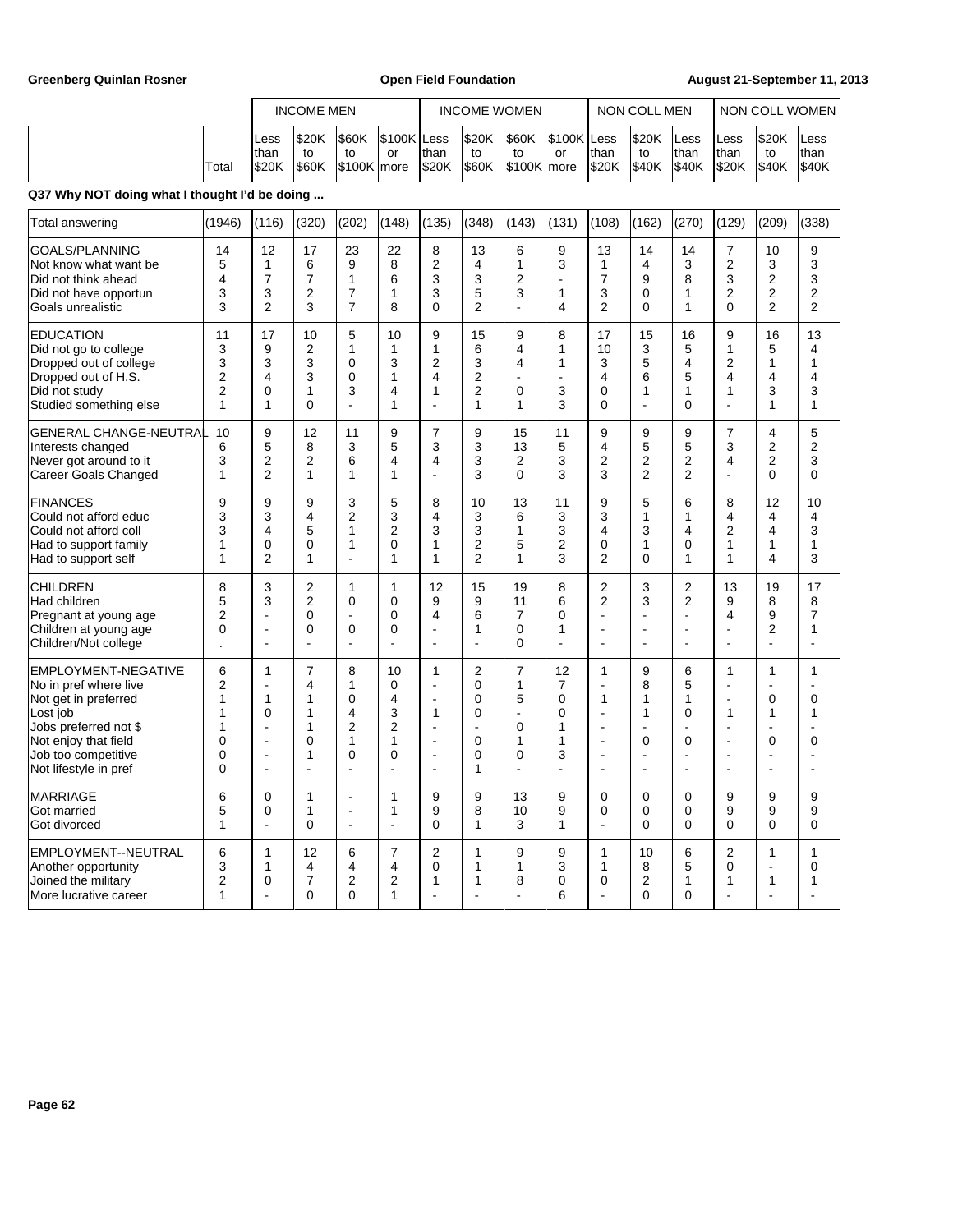|  |       |    |                          | <b>MEN KIDS</b> |                                               |               |                             |                      |
|--|-------|----|--------------------------|-----------------|-----------------------------------------------|---------------|-----------------------------|----------------------|
|  | Total | 18 | Under Under   Over<br>18 | 18              | <b>Over</b><br>18<br>home NtHom home NtHom No | Total<br>Kids | Total<br><b>Under</b><br>18 | Total<br>At<br>lHome |

| Total answering                                                                                                                       | (1946)                                     | (285)                                                            | (53)                               | (70)                                                | (217)                              | (401)                                                       | (549)                               | (328)                                                            | (340)                                           |
|---------------------------------------------------------------------------------------------------------------------------------------|--------------------------------------------|------------------------------------------------------------------|------------------------------------|-----------------------------------------------------|------------------------------------|-------------------------------------------------------------|-------------------------------------|------------------------------------------------------------------|-------------------------------------------------|
| GOALS/PLANNING                                                                                                                        | 14                                         | 16                                                               | 6                                  | 24                                                  | 15                                 | 21                                                          | 16                                  | 14                                                               | 18                                              |
| Not know what want be                                                                                                                 | 5                                          | 3                                                                | 1                                  | 14                                                  | 7                                  | 7                                                           | 5                                   | 3                                                                | 5                                               |
| Did not think ahead                                                                                                                   | 4                                          | $\overline{2}$                                                   | $\overline{a}$                     | 5                                                   | 4                                  | $\overline{7}$                                              | 3                                   | 2                                                                | 3                                               |
| Did not have opportun                                                                                                                 | 3                                          | 8                                                                | 3                                  | $\overline{2}$                                      | 1                                  | 1                                                           | 5                                   | $\overline{7}$                                                   | $\overline{7}$                                  |
| Goals unrealistic                                                                                                                     | 3                                          | 4                                                                | $\overline{2}$                     | 4                                                   | $\overline{2}$                     | 6                                                           | 3                                   | 3                                                                | 4                                               |
| <b>EDUCATION</b><br>Did not go to college<br>Dropped out of college<br>Dropped out of H.S.<br>Did not study<br>Studied something else | 11<br>3<br>3<br>2<br>$\overline{2}$<br>1   | 11<br>$\overline{2}$<br>3<br>$\overline{2}$<br>4<br>$\mathbf{0}$ | 9<br>2<br>$\overline{a}$<br>4<br>3 | 16<br>8<br>5<br>$\overline{2}$<br>$\mathbf{0}$<br>1 | 15<br>5<br>2<br>3<br>5<br>1        | $\overline{7}$<br>1<br>1<br>3<br>$\overline{2}$<br>$\Omega$ | 13<br>4<br>3<br>3<br>3<br>$\Omega$  | 11<br>$\overline{2}$<br>2<br>$\overline{c}$<br>4<br>$\mathbf{0}$ | 13<br>3<br>3<br>$\overline{c}$<br>3<br>$\Omega$ |
| GENERAL CHANGE-NEUTRAL<br>Interests changed<br>Never got around to it<br>Career Goals Changed                                         | 10<br>6<br>3<br>1                          | 13<br>9<br>2<br>1                                                | 11<br>10<br>0                      | 13<br>5<br>$\overline{7}$<br>1                      | 8<br>6<br>1<br>1                   | 12<br>6<br>5<br>1                                           | 10<br>$\overline{7}$<br>2<br>1      | 12<br>9<br>$\overline{2}$<br>1                                   | 12<br>8<br>3<br>1                               |
| <b>FINANCES</b>                                                                                                                       | 9                                          | 6                                                                | 1                                  | 14                                                  | 6                                  | 8                                                           | $\overline{7}$                      | 6                                                                | 8                                               |
| Could not afford educ                                                                                                                 | 3                                          | 4                                                                | ÷,                                 | 5                                                   | 2                                  | 4                                                           | 3                                   | 3                                                                | 4                                               |
| Could not afford coll                                                                                                                 | 3                                          | 1                                                                | 1                                  | 5                                                   | $\overline{2}$                     | 3                                                           | $\overline{2}$                      | 1                                                                | $\overline{2}$                                  |
| Had to support family                                                                                                                 | 1                                          | 1                                                                | $\overline{a}$                     | $\overline{2}$                                      | 1                                  | 0                                                           | 1                                   | 1                                                                | 1                                               |
| Had to support self                                                                                                                   | 1                                          | $\mathbf{0}$                                                     | ÷,                                 | 3                                                   | 1                                  | $\mathbf{0}$                                                | 1                                   | $\mathbf{0}$                                                     | 1                                               |
| CHILDREN<br>Had children<br>Pregnant at young age<br>Children at young age<br>Children/Not college                                    | 8<br>5<br>$\overline{c}$<br>$\overline{0}$ | 3<br>3<br>0<br>$\Omega$<br>$\overline{a}$                        | 1<br>1<br>٠<br>۰<br>$\overline{a}$ | 4<br>4<br>0<br>0<br>٠                               | 1<br>1<br>0<br>0<br>$\overline{a}$ | 0<br>0<br>ä,<br>٠<br>۷                                      | 2<br>$\overline{2}$<br>0<br>0<br>÷. | 3<br>3<br>0<br>0<br>ä,                                           | 3<br>3<br>0<br>0                                |
| EMPLOYMENT-NEGATIVE                                                                                                                   | 6                                          | 14                                                               | 8                                  | 1                                                   | 7                                  | 3                                                           | 10                                  | 13                                                               | 12                                              |
| No in pref where live                                                                                                                 | $\overline{2}$                             | 5                                                                | ä,                                 | ä,                                                  | 1                                  | 1                                                           | 3                                   | 5                                                                | 5                                               |
| Not get in preferred                                                                                                                  | 1                                          | 3                                                                | 1                                  | 1                                                   | 1                                  | 1                                                           | $\overline{2}$                      | 3                                                                | $\overline{c}$                                  |
| Lost job                                                                                                                              | 1                                          | 4                                                                | 1                                  | ä,                                                  | 0                                  | 1                                                           | $\overline{2}$                      | 4                                                                | 3                                               |
| Jobs preferred not \$                                                                                                                 | 1                                          | 1                                                                | 6                                  | $\blacksquare$                                      | 4                                  | 0                                                           | 1                                   | 1                                                                | 1                                               |
| Not enjoy that field                                                                                                                  | 0                                          | 1                                                                | $\overline{a}$                     | $\overline{a}$                                      | 1                                  | 0                                                           | 0                                   | 0                                                                | 0                                               |
| Job too competitive                                                                                                                   | 0                                          | $\Omega$                                                         | ÷                                  | $\overline{a}$                                      | 1                                  | $\Omega$                                                    | 0                                   | 0                                                                | 0                                               |
| Not lifestyle in pref                                                                                                                 | 0                                          | $\overline{a}$                                                   | $\overline{a}$                     | ÷.                                                  | L.                                 | L.                                                          | L.                                  | L.                                                               | L.                                              |
| <b>MARRIAGE</b>                                                                                                                       | 6                                          | 0                                                                | L,                                 | 1                                                   | 2                                  | 1                                                           | $\mathbf{1}$                        | 0                                                                | 1                                               |
| Got married                                                                                                                           | 5                                          | 0                                                                | ä,                                 | 1                                                   | $\overline{2}$                     | 1                                                           | 1                                   | 0                                                                | 1                                               |
| Got divorced                                                                                                                          | 1                                          | $\overline{a}$                                                   | ä,                                 | ÷,                                                  | L.                                 | $\mathbf{0}$                                                | ÷,                                  | ÷,                                                               | ÷,                                              |
| EMPLOYMENT--NEUTRAL                                                                                                                   | 6                                          | 4                                                                | 4                                  | 4                                                   | 11                                 | $\overline{7}$                                              | $\overline{7}$                      | 4                                                                | 4                                               |
| Another opportunity                                                                                                                   | 3                                          | 2                                                                | 1                                  | $\overline{2}$                                      | 6                                  | 4                                                           | 4                                   | $\overline{2}$                                                   | $\overline{2}$                                  |
| Joined the military                                                                                                                   | $\overline{2}$                             | 1                                                                | 1                                  | 1                                                   | 5                                  | 4                                                           | 3                                   | 1                                                                | 1                                               |
| More lucrative career                                                                                                                 | 1                                          | $\Omega$                                                         | $\mathfrak{p}$                     | 1                                                   | $\Omega$                           | L,                                                          | 1                                   | 1                                                                | 1                                               |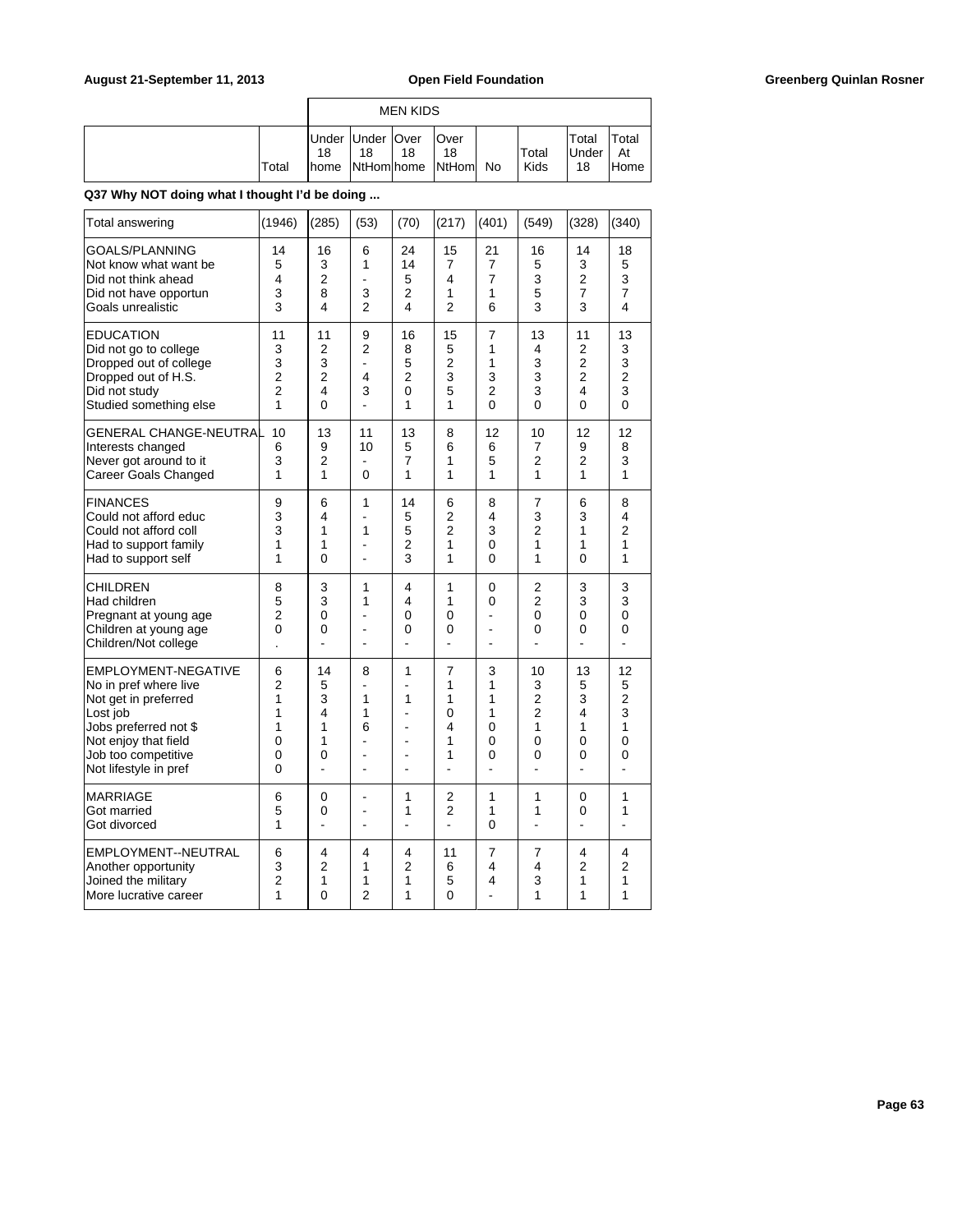|       |                     |                          | <b>WOMEN KIDS</b> |                                   |               |                             |                     |
|-------|---------------------|--------------------------|-------------------|-----------------------------------|---------------|-----------------------------|---------------------|
| Total | 18<br><b>I</b> home | Under Under   Over<br>18 | 18                | Over<br>18<br>NtHom home NtHom No | Total<br>Kids | Total<br><b>Under</b><br>18 | Total<br>At<br>Home |

| Total answering                                                                                                                                                                   | (1946)                                                       | (308)                                            | (34)                                                                       | (117)                            | (325)                                             | (272)                                            | (715)                                                 | (341)                                            | (405)                                                         |
|-----------------------------------------------------------------------------------------------------------------------------------------------------------------------------------|--------------------------------------------------------------|--------------------------------------------------|----------------------------------------------------------------------------|----------------------------------|---------------------------------------------------|--------------------------------------------------|-------------------------------------------------------|--------------------------------------------------|---------------------------------------------------------------|
| GOALS/PLANNING<br>Not know what want be<br>Did not think ahead<br>Did not have opportun<br>Goals unrealistic                                                                      | 14<br>5<br>4<br>3<br>3                                       | 8<br>$\overline{2}$<br>1<br>4<br>1               | 12<br>5<br>÷,<br>8<br>ä,                                                   | 12<br>4<br>3<br>4<br>0           | 12<br>3<br>4<br>$\overline{2}$<br>3               | 9<br>4<br>3<br>$\overline{2}$<br>0               | 11<br>3<br>2<br>4<br>$\overline{2}$                   | 9<br>3<br>1<br>5<br>1                            | 9<br>$\overline{c}$<br>$\overline{2}$<br>5<br>1               |
| <b>EDUCATION</b><br>Did not go to college<br>Dropped out of college<br>Dropped out of H.S.<br>Did not study<br>Studied something else                                             | 11<br>3<br>3<br>$\overline{c}$<br>$\overline{2}$<br>1        | 12<br>3<br>3<br>4<br>0<br>1                      | 19<br>15<br>4                                                              | 14<br>4<br>7<br>1<br>1           | 11<br>2<br>3<br>1<br>4<br>1                       | 14<br>7<br>3<br>1<br>1<br>1                      | 12<br>3<br>4<br>$\overline{c}$<br>$\overline{2}$<br>1 | 12<br>3<br>5<br>3<br>0<br>1                      | 12<br>3<br>5<br>3<br>0<br>1                                   |
| <b>GENERAL CHANGE-NEUTRAL</b><br>Interests changed<br>Never got around to it<br>Career Goals Changed                                                                              | 10<br>6<br>3<br>1                                            | 10<br>6<br>3<br>3                                | 11<br>11<br>L.                                                             | 12<br>5<br>$\overline{7}$<br>0   | 6<br>3<br>3<br>$\mathbf{0}$                       | 13<br>8<br>3<br>$\overline{2}$                   | 9<br>4<br>3<br>1                                      | 10<br>5<br>3<br>3                                | 11<br>6<br>3<br>$\overline{2}$                                |
| <b>FINANCES</b><br>Could not afford educ<br>Could not afford coll<br>Had to support family<br>Had to support self                                                                 | 9<br>3<br>3<br>1<br>1                                        | 11<br>3<br>3<br>$\overline{2}$<br>$\overline{2}$ | 16<br>4<br>$\overline{7}$<br>2<br>3                                        | 11<br>9<br>0<br>1<br>1           | 10<br>2<br>4<br>3<br>1                            | 11<br>6<br>$\overline{2}$<br>1<br>$\overline{2}$ | 10<br>3<br>3<br>3<br>1                                | 11<br>4<br>3<br>$\overline{2}$<br>$\overline{2}$ | 10<br>4<br>$\overline{c}$<br>$\overline{2}$<br>$\overline{2}$ |
| CHILDREN<br>Had children<br>Pregnant at young age<br>Children at young age<br>Children/Not college                                                                                | 8<br>5<br>$\overline{2}$<br>0                                | 28<br>16<br>10<br>2                              | 7<br>5<br>2<br>÷,<br>÷,                                                    | 13<br>6<br>6<br>2<br>0           | 12<br>9<br>2<br>0                                 | 4<br>4<br>L<br>$\overline{a}$                    | 19<br>11<br>6<br>1                                    | 26<br>15<br>9<br>1                               | 24<br>13<br>10<br>$\overline{2}$                              |
| EMPLOYMENT-NEGATIVE<br>No in pref where live<br>Not get in preferred<br>Lost job<br>Jobs preferred not \$<br>Not enjoy that field<br>Job too competitive<br>Not lifestyle in pref | 6<br>$\overline{2}$<br>1<br>1<br>1<br>0<br>0<br>$\mathbf{0}$ | 4<br>2<br>1<br>0<br>0<br>1                       | ä,<br>ä,<br>$\blacksquare$<br>$\blacksquare$<br>$\blacksquare$<br>ä,<br>ä, | 3<br>1<br>1<br>0<br>L,<br>0<br>0 | 6<br>1<br>1<br>$\overline{2}$<br>0<br>0<br>0<br>1 | 4<br>1<br>1<br>0<br>0<br>1<br>0                  | 5<br>1<br>1<br>1<br>0<br>0<br>1<br>0                  | 4<br>2<br>1<br>0<br>0<br>1                       | 4<br>2<br>1<br>0<br>0<br>1                                    |
| <b>MARRIAGE</b><br>Got married<br>Got divorced                                                                                                                                    | 6<br>5<br>1                                                  | 5<br>5<br>$\Omega$                               | 20<br>19<br>1                                                              | 12<br>12<br>$\Omega$             | 17<br>14<br>3                                     | 8<br>7<br>1                                      | 11<br>10<br>1                                         | 6<br>6<br>0                                      | $\overline{7}$<br>7<br>0                                      |
| EMPLOYMENT--NEUTRAL<br>Another opportunity<br>Joined the military<br>More lucrative career                                                                                        | 6<br>3<br>$\overline{2}$<br>1                                | 6<br>1<br>4<br>1                                 | $\overline{2}$<br>$\overline{2}$<br>÷,                                     | 1<br>1<br>L,                     | 5<br>3<br>1<br>$\overline{2}$                     | 1<br>1<br>1                                      | 5<br>$\overline{2}$<br>$\overline{2}$<br>1            | 5<br>1<br>3<br>1                                 | 5<br>1<br>3<br>1                                              |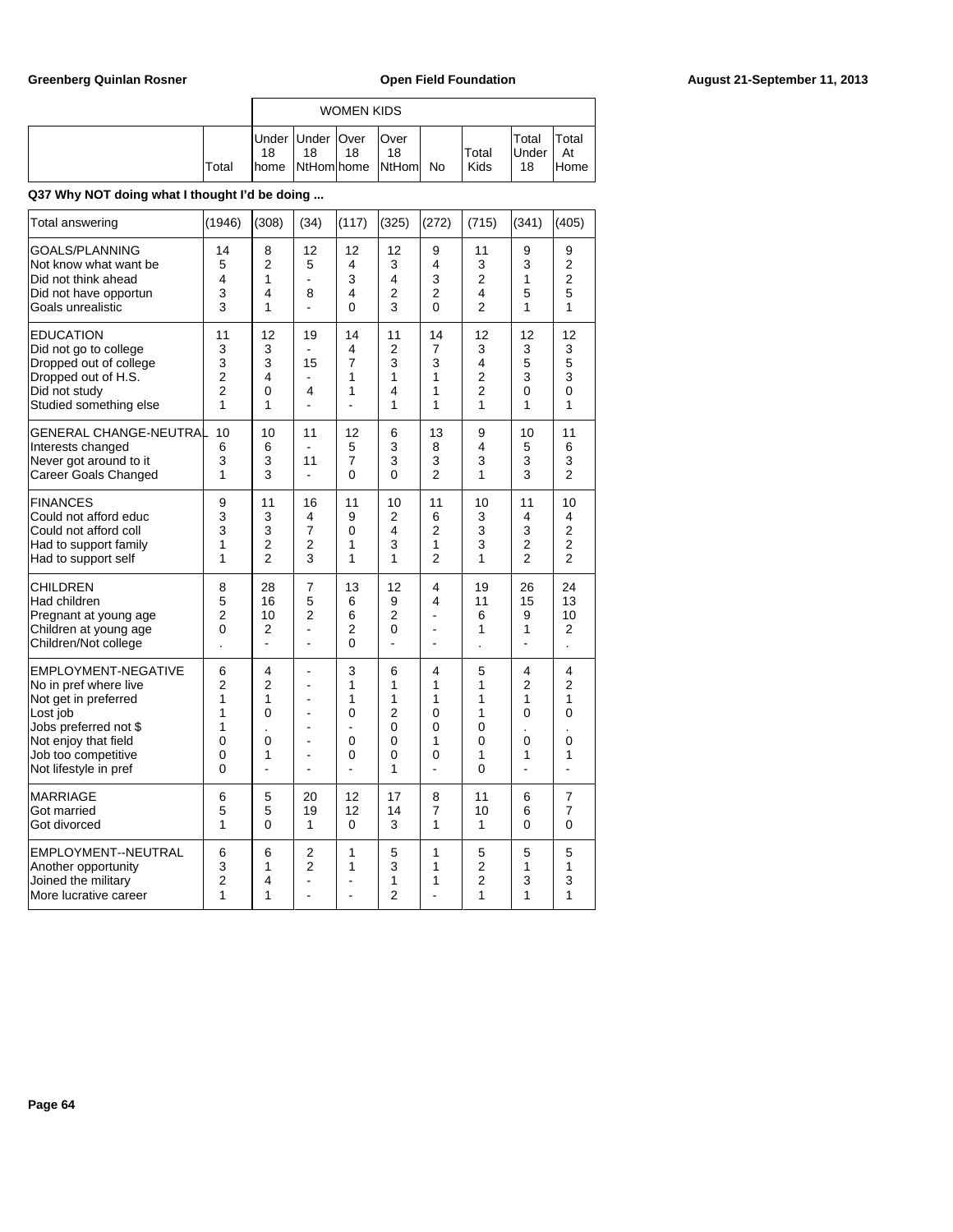|        |                     |                     |     | MARITAL/GENDER |                                                   |  |              |               |                    |     | MARITAL/GENDER/ANY KIDS |             |                 |
|--------|---------------------|---------------------|-----|----------------|---------------------------------------------------|--|--------------|---------------|--------------------|-----|-------------------------|-------------|-----------------|
| ˈTotal | <b>IMarr</b><br>Men | Unmar Alone <br>Men | Men | <b>Marr</b>    | UnmarlAlone Snale<br>WomenWomenWomenWomenWomenMen |  | SoDiv<br>Wid | <b>I</b> Marr | UnmarlAlone<br>Men | Men | <b>Marr</b>             | UnmarlAlone | WomenWomenWomen |

| Total answering                                                                                                                                                                   | (1946)                                                | (460)                                                           | (485)                                                                                          | (386)                                                                  | (471)                                                                               | (506)                                                      | (401)                                                   | (175)                                                                        | (226)                                                                                 | (377)                                                                         | (171)                                                                  | (134)                                                                                               | (405)                                                                                | (305)                                                | (230)                                                                                                                              |
|-----------------------------------------------------------------------------------------------------------------------------------------------------------------------------------|-------------------------------------------------------|-----------------------------------------------------------------|------------------------------------------------------------------------------------------------|------------------------------------------------------------------------|-------------------------------------------------------------------------------------|------------------------------------------------------------|---------------------------------------------------------|------------------------------------------------------------------------------|---------------------------------------------------------------------------------------|-------------------------------------------------------------------------------|------------------------------------------------------------------------|-----------------------------------------------------------------------------------------------------|--------------------------------------------------------------------------------------|------------------------------------------------------|------------------------------------------------------------------------------------------------------------------------------------|
| <b>GOALS/PLANNING</b><br>Not know what want be<br>Did not think ahead<br>Did not have opportun<br>Goals unrealistic                                                               | 14<br>5<br>4<br>3<br>3                                | 20<br>$\overline{7}$<br>5<br>4<br>4                             | 16<br>5<br>5<br>$\overline{2}$<br>5                                                            | 14<br>5<br>3<br>2<br>4                                                 | 13<br>3<br>3<br>6<br>3                                                              | 8<br>4<br>3<br>1                                           | 9<br>4<br>3<br>$\overline{2}$                           | 6<br>6<br>1<br>$\mathbf 0$<br>$\Omega$                                       | 10<br>3<br>5<br>3<br>L.                                                               | 19<br>6<br>4<br>5<br>4                                                        | 11<br>4<br>$\overline{2}$<br>5<br>$\overline{2}$                       | 11<br>4<br>1<br>5<br>$\overline{2}$                                                                 | 14<br>3<br>3<br>6<br>3                                                               | 7<br>3<br>2<br>2<br>$\overline{a}$                   | 8<br>4<br>$\overline{2}$<br>3<br>$\blacksquare$                                                                                    |
| <b>EDUCATION</b><br>Did not go to college<br>Dropped out of college<br>Dropped out of H.S.<br>Did not study<br>Studied something else                                             | 11<br>3<br>3<br>$\overline{2}$<br>$\overline{2}$<br>1 | 9<br>$\mathbf{1}$<br>2<br>3<br>2<br>$\mathbf 0$                 | 11<br>3<br>$\overline{2}$<br>$\overline{2}$<br>3<br>$\Omega$                                   | 11<br>4<br>$\overline{2}$<br>$\overline{2}$<br>2<br>0                  | 12<br>3<br>5<br>1<br>1<br>1                                                         | 11<br>4<br>$\overline{2}$<br>3<br>$\overline{2}$<br>1      | 13<br>5<br>$\overline{2}$<br>3<br>3<br>1                | 12<br>4<br>$\overline{2}$<br>$\overline{\mathbf{4}}$<br>1<br>1               | 14<br>5<br>2<br>$\overline{2}$<br>4<br>1                                              | 11<br>$\overline{2}$<br>$\overline{2}$<br>4<br>$\overline{2}$<br>$\mathbf{1}$ | 17<br>8<br>4<br>1<br>5<br>ä,                                           | 16<br>9<br>5<br>1<br>2<br>÷                                                                         | 11<br>3<br>5<br>1<br>1<br>$\mathbf{1}$                                               | 13<br>3<br>$\overline{2}$<br>4<br>3<br>1             | 16<br>4<br>3<br>$\overline{4}$<br>4<br>1                                                                                           |
| <b>GENERAL CHANGE-NEUTRAL</b><br>Interests changed<br>Never got around to it<br><b>Career Goals Changed</b>                                                                       | 10<br>6<br>3<br>1                                     | 11<br>7<br>3<br>1                                               | 11<br>6<br>4<br>1                                                                              | 11<br>8<br>3<br>1                                                      | 9<br>5<br>$\overline{2}$<br>3                                                       | 11<br>5<br>5<br>1                                          | 11<br>5<br>4<br>1                                       | 11<br>5<br>5<br>1                                                            | 10<br>5<br>4<br>1                                                                     | 9<br>6<br>2<br>$\overline{2}$                                                 | 12<br>8<br>3<br>0                                                      | 10<br>10<br>1                                                                                       | 8<br>4<br>$\overline{2}$<br>$\overline{2}$                                           | 10<br>4<br>6<br>$\overline{a}$                       | 11<br>6<br>5<br>$\overline{\phantom{a}}$                                                                                           |
| <b>FINANCES</b><br>Could not afford educ<br>Could not afford coll<br>Had to support family<br>Had to support self                                                                 | 9<br>3<br>3<br>1<br>1                                 | $\overline{7}$<br>5<br>1<br>1<br>$\mathbf{1}$                   | 6<br>$\overline{2}$<br>3<br>1<br>$\Omega$                                                      | 6<br>2<br>3<br>1<br>$\Omega$                                           | 9<br>4<br>$\overline{2}$<br>3<br>1                                                  | 12<br>4<br>4<br>2<br>$\overline{2}$                        | 11<br>4<br>4<br>2<br>$\overline{2}$                     | 12<br>5<br>3<br>1<br>4                                                       | 11<br>3<br>6<br>$\overline{2}$<br>$\mathbf{0}$                                        | $\overline{7}$<br>4<br>1<br>1<br>1                                            | 7<br>$\overline{2}$<br>4<br>1<br>÷,                                    | $\overline{7}$<br>$\overline{2}$<br>$\overline{4}$<br>1<br>÷,                                       | 9<br>4<br>2<br>3<br>1                                                                | 12<br>2<br>5<br>2<br>$\overline{2}$                  | 11<br>$\overline{2}$<br>6<br>$\overline{2}$<br>$\mathbf{1}$                                                                        |
| <b>CHILDREN</b><br>Had children<br>Pregnant at young age<br>Children at young age<br>Children/Not college                                                                         | 8<br>5<br>$\overline{2}$<br>0                         | $\mathbf{1}$<br>$\mathbf 0$<br>$\mathbf 0$<br>$\mathbf 0$<br>ä, | $\overline{2}$<br>$\overline{2}$<br>$\mathbf{r}$<br>$\overline{a}$<br>$\overline{\phantom{a}}$ | 1<br>1<br>$\overline{\phantom{a}}$<br>$\overline{a}$<br>$\overline{a}$ | 16<br>10<br>5<br>1                                                                  | 14<br>9<br>4<br>1<br>ä,                                    | 12<br>10<br>2<br>1<br>$\overline{a}$                    | 6<br>4<br>$\overline{2}$<br>$\mathbf 0$                                      | 16<br>13<br>2<br>1<br>ä,                                                              | $\mathbf{1}$<br>$\Omega$<br>$\mathbf 0$<br>$\mathbf 0$<br>$\overline{a}$      | 5<br>5<br>$\overline{\phantom{a}}$<br>$\overline{a}$<br>$\overline{a}$ | 4<br>4<br>$\blacksquare$<br>$\overline{a}$<br>$\overline{a}$                                        | 18<br>11<br>6<br>1<br>$\overline{\phantom{a}}$                                       | 20<br>12<br>6<br>$\overline{2}$<br>$\overline{a}$    | 16<br>12<br>3<br>1<br>$\overline{a}$                                                                                               |
| EMPLOYMENT-NEGATIVE<br>No in pref where live<br>Not get in preferred<br>Lost job<br>Jobs preferred not \$<br>Not enjoy that field<br>Job too competitive<br>Not lifestyle in pref | 6<br>2<br>1<br>1<br>1<br>0<br>0<br>$\Omega$           | 11<br>4<br>$\overline{2}$<br>3<br>1<br>1<br>$\mathbf 0$<br>÷,   | 3<br>0<br>1<br>1<br>1<br>0<br>0<br>$\overline{a}$                                              | 3<br>1<br>0<br>0<br>1<br>0<br>$\Omega$                                 | $\overline{7}$<br>2<br>$\overline{2}$<br>$\mathbf{1}$<br>$\mathbf 0$<br>1<br>1<br>1 | $\overline{2}$<br>0<br>1<br>1<br>$\Omega$<br>0<br>$\Omega$ | $\overline{2}$<br>0<br>1<br>0<br>$\mathbf{0}$<br>0<br>0 | $\overline{2}$<br>1<br>0<br>$\overline{a}$<br>$\overline{a}$<br>0<br>1<br>L, | $\overline{2}$<br>$\blacksquare$<br>$\overline{2}$<br>0<br>$\Omega$<br>L,<br>Ē,<br>L, | 12<br>5<br>$\overline{2}$<br>3<br>1<br>0<br>1                                 | 5<br>1<br>1<br>$\overline{2}$<br>1<br>L.                               | 4<br>÷,<br>1<br>$\mathbf 0$<br>$\overline{2}$<br>$\blacksquare$<br>$\blacksquare$<br>$\blacksquare$ | 8<br>$\overline{2}$<br>$\overline{2}$<br>$\mathbf{1}$<br>0<br>0<br>$\mathbf{1}$<br>1 | $\overline{2}$<br>0<br>0<br>1<br>ä,<br>L.<br>0<br>÷, | $\mathbf{1}$<br>$\overline{a}$<br>$\mathbf{1}$<br>$\mathbf 0$<br>$\overline{\phantom{a}}$<br>$\blacksquare$<br>0<br>$\overline{a}$ |
| MARRIAGE<br>Got married<br>Got divorced                                                                                                                                           | 6<br>5<br>1                                           | 0<br>0<br>÷,                                                    | $\mathbf{1}$<br>1<br>$\Omega$                                                                  | $\mathbf{1}$<br>1<br>$\overline{a}$                                    | 10<br>9<br>1                                                                        | 11<br>9<br>$\overline{2}$                                  | 13<br>11<br>$\overline{2}$                              | $\boldsymbol{2}$<br>1<br>1                                                   | 22<br>19<br>3                                                                         | 1<br>$\mathbf{1}$<br>$\overline{\phantom{a}}$                                 | $\overline{2}$<br>$\overline{2}$<br>$\overline{a}$                     | $\overline{2}$<br>$\overline{2}$<br>L.                                                              | 11<br>11<br>$\Omega$                                                                 | 11<br>9<br>$\overline{2}$                            | 15<br>11<br>3                                                                                                                      |
| EMPLOYMENT--NEUTRAL<br>Another opportunity<br>Joined the military<br>More lucrative career                                                                                        | 6<br>3<br>$\overline{2}$<br>1                         | 8<br>4<br>3<br>$\mathbf{1}$                                     | 7<br>3<br>4<br>$\mathbf{0}$                                                                    | 8<br>3<br>4<br>÷                                                       | 5<br>$\overline{2}$<br>1<br>$\overline{2}$                                          | 3<br>1<br>2<br>$\Omega$                                    | 2<br>1<br>1<br>1                                        | 1<br>0<br>0                                                                  | 3<br>1<br>1<br>1                                                                      | 8<br>5<br>3<br>1                                                              | 5<br>$\overline{2}$<br>2<br>1                                          | 4<br>1<br>3<br>÷.                                                                                   | 5<br>$\overline{2}$<br>1<br>$\overline{2}$                                           | 5<br>1<br>3<br>1                                     | $\overline{2}$<br>$\mathbf{1}$<br>$\mathbf 1$<br>1                                                                                 |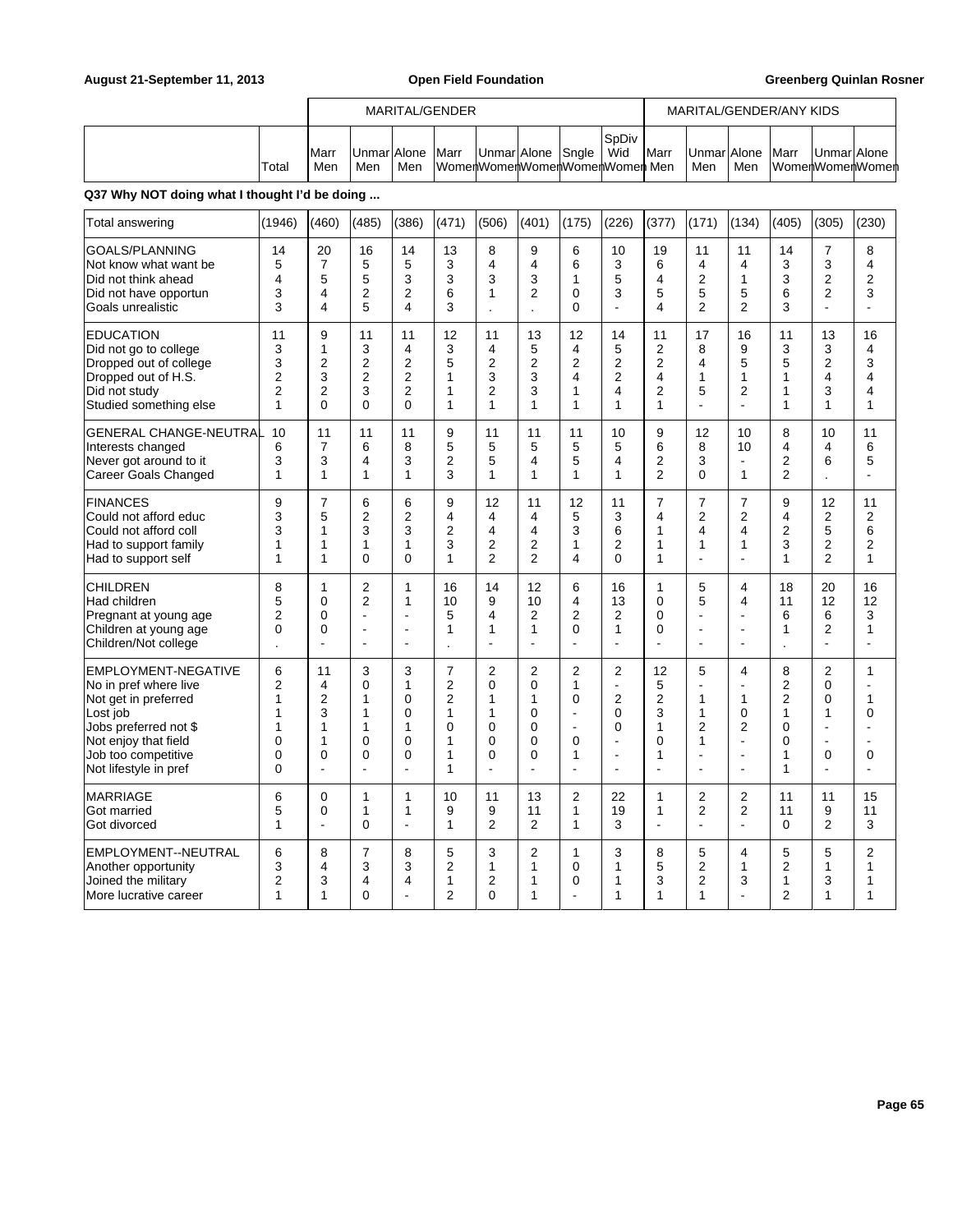|       |                       |     |     | MARITAL/GENDER/<18 HOME                           |  |
|-------|-----------------------|-----|-----|---------------------------------------------------|--|
| Total | <b>IMarr</b><br>l Men | Men | Men | Unmar Alone Marr   Unmar Alone<br>WomenWomenWomen |  |

| Total answering                                                                                                                                                                          | (1946)                                                | (222)                                                | (62)                                | (37)                                 | (187)                                                  | (119)                               | (73)                             |
|------------------------------------------------------------------------------------------------------------------------------------------------------------------------------------------|-------------------------------------------------------|------------------------------------------------------|-------------------------------------|--------------------------------------|--------------------------------------------------------|-------------------------------------|----------------------------------|
| <b>GOALS/PLANNING</b><br>Not know what want be<br>Did not think ahead<br>Did not have opportun<br>Goals unrealistic                                                                      | 14<br>5<br>4<br>3<br>3                                | 18<br>4<br>$\overline{2}$<br>8<br>4                  | 8<br>3<br>8<br>L.                   | 8<br>÷.<br>$\blacksquare$<br>8<br>÷, | 11<br>2<br>0<br>7<br>$\overline{2}$                    | 5<br>3<br>1<br>0<br>÷,              | 6<br>5<br>0<br>0<br>÷,           |
| <b>EDUCATION</b><br>Did not go to college<br>Dropped out of college<br>Dropped out of H.S.<br>Did not study<br>Studied something else                                                    | 11<br>3<br>3<br>$\overline{2}$<br>$\overline{2}$<br>1 | 9<br>0<br>3<br>$\overline{2}$<br>$\overline{2}$<br>0 | 20<br>10<br>1<br>10<br>÷.           | 16<br>15<br>1<br>۰<br>۰              | 10<br>3<br>4<br>$\overline{2}$<br>÷,<br>$\overline{2}$ | 14<br>3<br>3<br>7<br>0<br>1         | 19<br>5<br>4<br>8<br>L.<br>2     |
| GENERAL CHANGE-NEUTRAL<br>Interests changed<br>Never got around to it<br>Career Goals Changed                                                                                            | 10<br>6<br>3<br>1                                     | 10<br>8<br>0<br>$\overline{2}$                       | 21<br>12<br>10<br>٠                 | 20<br>20<br>٠                        | 11<br>5<br>2<br>5                                      | 9<br>6<br>3<br>ä,                   | 14<br>9<br>5<br>ä,               |
| <b>FINANCES</b><br>Could not afford educ<br>Could not afford coll<br>Had to support family<br>Had to support self                                                                        | 9<br>3<br>3<br>1<br>1                                 | 7<br>4<br>1<br>1<br>0                                | 5<br>1<br>1<br>$\overline{2}$<br>ä, | 8<br>3<br>$\overline{2}$<br>3<br>÷,  | 9<br>4<br>$\overline{2}$<br>3<br>1                     | 14<br>3<br>4<br>$\overline{2}$<br>5 | 9<br>4<br>3<br>$\mathbf{0}$<br>1 |
| CHILDREN<br>Had children<br>Pregnant at young age<br>Children at young age<br>Children/Not college                                                                                       | 8<br>5<br>2<br>0                                      | 1<br>0<br>0<br>0                                     | 12<br>12                            | 13<br>13<br>۰<br>$\blacksquare$      | 28<br>16<br>11<br>1<br>÷,                              | 28<br>16<br>10<br>2<br>L.           | 24<br>17<br>6<br>0<br>ä,         |
| <b>EMPLOYMENT-NEGATIVE</b><br>No in pref where live<br>Not get in preferred<br>Lost job<br>Jobs preferred not \$<br>Not enjoy that field<br>Job too competitive<br>Not lifestyle in pref | 6<br>$\overline{2}$<br>1<br>1<br>1<br>0<br>0<br>0     | 16<br>7<br>4<br>5<br>0<br>1<br>0                     | 8<br>0<br>$\overline{2}$<br>5<br>1  | 9<br>0<br>9<br>۰                     | 7<br>3<br>1<br>1<br>0<br>0<br>1                        | 1<br>0<br>0<br>1                    | 1<br>1                           |
| <b>MARRIAGE</b><br>Got married<br>Got divorced                                                                                                                                           | 6<br>5<br>1                                           | 1<br>1                                               | 0<br>0                              | 0<br>0                               | 6<br>6<br>0                                            | 4<br>4                              | 6<br>6                           |
| EMPLOYMENT--NEUTRAL<br>Another opportunity<br>Joined the military<br>More lucrative career                                                                                               | 6<br>3<br>$\overline{2}$<br>1                         | 5<br>3<br>1<br>1                                     | 1<br>0<br>1                         | 1<br>0<br>1                          | 5<br>1<br>$\overline{2}$<br>$\overline{2}$             | $\overline{7}$<br>0<br>7            | 0<br>0                           |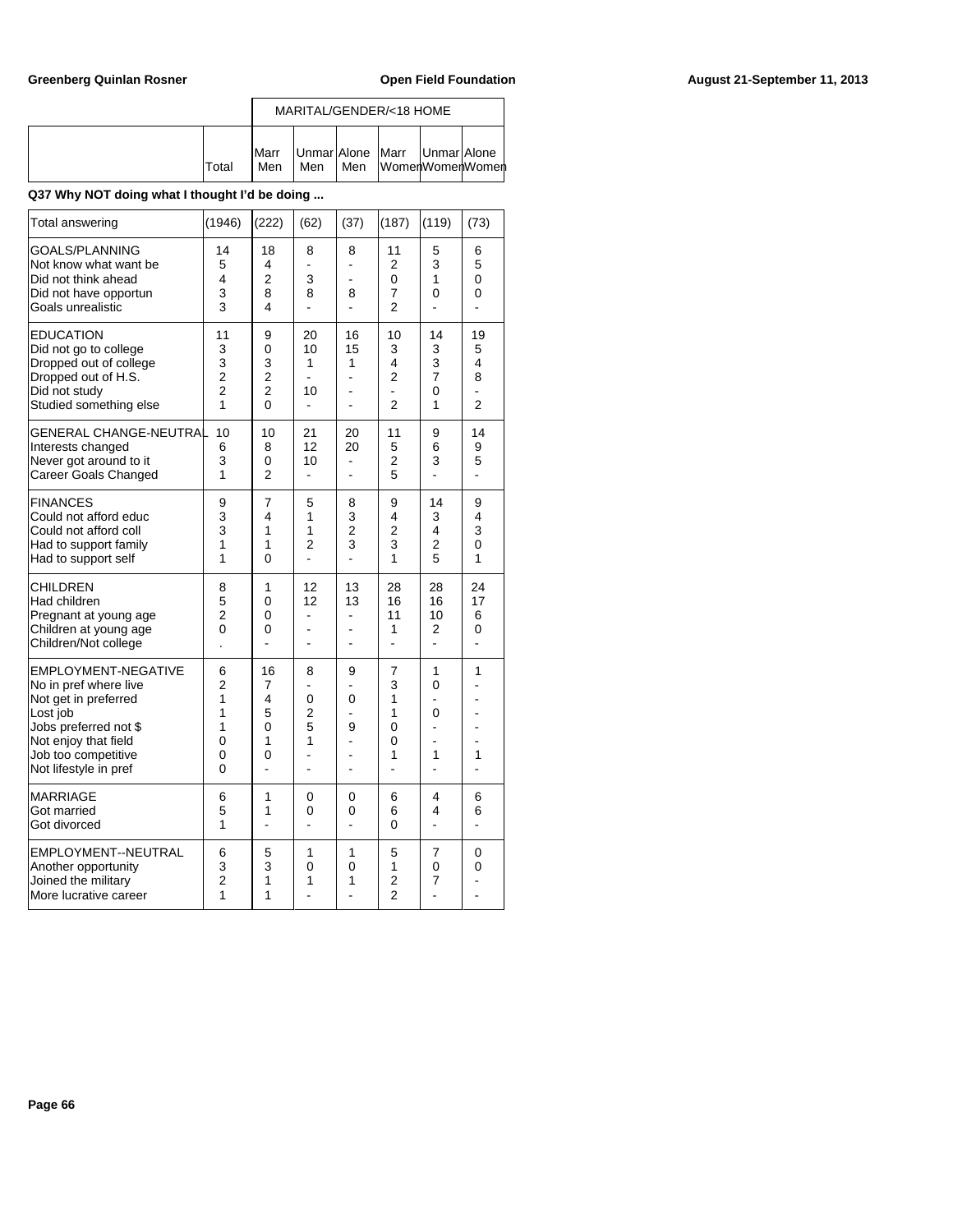|       | <b>GENDER</b> |       |               |             | AGE MEN     |             |            |             |             |
|-------|---------------|-------|---------------|-------------|-------------|-------------|------------|-------------|-------------|
| Total | Men           | Women | $118 -$<br>29 | I30 -<br>39 | - 40 <br>49 | l50 -<br>64 | Over<br>64 | '18 -<br>49 | lOver<br>49 |

| Total answering                                                                                                 | (1946)                                       | (957)                                                 | (989)                                               | (241)                                    | (203)                                                        | (194)                                                  | (194)                         | (87)                                                   | (638)                                     | (280)                                |
|-----------------------------------------------------------------------------------------------------------------|----------------------------------------------|-------------------------------------------------------|-----------------------------------------------------|------------------------------------------|--------------------------------------------------------------|--------------------------------------------------------|-------------------------------|--------------------------------------------------------|-------------------------------------------|--------------------------------------|
| HEALTH<br>Developed a disability<br>Physical disability<br>On-the-job injury<br>Intellectual disabil            | 5<br>4<br>$\overline{2}$<br>$\mathbf 0$<br>0 | 6<br>5<br>1<br>$\mathbf 0$<br>0                       | 5<br>3<br>$\overline{2}$<br>$\mathbf 0$<br>$\Omega$ | 9<br>9<br>٠<br>$\blacksquare$            | 3<br>1<br>$\overline{2}$<br>$\overline{a}$<br>$\blacksquare$ | 10<br>7<br>3<br>$\overline{2}$<br>$\blacksquare$       | 4<br>2<br>2<br>0<br>0         | 2<br>0<br>1<br>0<br>ä,                                 | 7<br>6<br>1<br>1<br>÷                     | 4<br>1<br>$\overline{2}$<br>0<br>0   |
| <b>ATTITUDE</b><br><b>Made Poor Decisions</b><br>Had a bad attitude                                             | 4<br>3<br>1                                  | 5<br>4<br>1                                           | 3<br>$\overline{2}$<br>1                            | 5<br>5<br>$\Omega$                       | 3<br>3                                                       | 10<br>6<br>4                                           | 4<br>4<br>0                   | 1<br>0<br>1                                            | 6<br>5<br>1                               | 3<br>3<br>$\Omega$                   |
| EMPLOYMENT-POSITIVE                                                                                             | 3                                            | $\overline{2}$                                        | 5                                                   | $\overline{2}$                           | 3                                                            | 1                                                      | $\overline{2}$                | 6                                                      | $\overline{2}$                            | 3                                    |
| Work in a new field                                                                                             | $\overline{2}$                               | 1                                                     | 4                                                   | 1                                        | 1                                                            | 1                                                      | 1                             | 4                                                      | 1                                         | $\overline{2}$                       |
| Found job liked more                                                                                            | 1                                            | 0                                                     | 1                                                   | $\Omega$                                 | 1                                                            | ٠                                                      | 1                             | 1                                                      | 0                                         | 1                                    |
| Good at different job                                                                                           | 1                                            | 1                                                     | $\Omega$                                            | 1                                        | 1                                                            | $\overline{a}$                                         | 0                             | $\overline{2}$                                         | 1                                         | 1                                    |
| <b>FAMILY</b><br>Parents not encourage<br>Had care family member<br>Family member sick                          | 3<br>$\overline{2}$<br>1<br>$\mathbf{0}$     | 1<br>1<br>1                                           | 5<br>$\overline{2}$<br>$\overline{2}$<br>$\Omega$   | 1<br>$\Omega$<br>1<br>$\blacksquare$     | $\overline{2}$<br>$\overline{2}$<br>1<br>÷,                  | 1<br>1<br>0<br>$\overline{a}$                          | $\overline{2}$<br>1<br>1<br>0 | 1<br>1<br>0<br>$\overline{a}$                          | $\overline{2}$<br>1<br>1<br>÷,            | $\overline{2}$<br>1<br>1<br>$\Omega$ |
| <b>GENERAL CHANGE-POSITIVE</b>                                                                                  | $\overline{2}$                               | 3                                                     | 1                                                   | 4                                        | $\overline{2}$                                               | 1                                                      | 3                             | $\overline{7}$                                         | $\overline{2}$                            | 4                                    |
| Ended up better                                                                                                 | $\overline{2}$                               | 2                                                     | 1                                                   | 4                                        | 1                                                            | 1                                                      | 2                             | 5                                                      | 2                                         | 3                                    |
| Grew Up                                                                                                         | 1                                            | 1                                                     | $\mathbf 0$                                         | 3                                        | $\mathbf 0$                                                  | ÷.                                                     | 0                             | $\overline{2}$                                         | 1                                         | 1                                    |
| <b>UPBRINGING</b>                                                                                               | $\overline{2}$                               | $\overline{2}$                                        | 1                                                   | 3                                        | $\overline{7}$                                               | $\blacksquare$                                         | 1                             | ä,                                                     | 3                                         | $\mathbf 0$                          |
| Difficult Childhood                                                                                             | $\overline{2}$                               | $\overline{2}$                                        | 1                                                   | 3                                        | $\overline{7}$                                               | $\overline{a}$                                         | 1                             |                                                        | 3                                         | 0                                    |
| <b>LEGAL PROBLEMS</b>                                                                                           | 1                                            | $\overline{2}$                                        | 1                                                   | 1                                        | 5                                                            | -                                                      | 1                             | $\overline{a}$                                         | $\overline{2}$                            | 1                                    |
| Trouble with the Law                                                                                            | 1                                            | $\overline{2}$                                        | 1                                                   | 1                                        | 5                                                            | ÷,                                                     | 1                             | ä,                                                     | $\overline{2}$                            | 1                                    |
| DRUGS/ALCOHOL                                                                                                   | $\mathbf 0$                                  | 1                                                     | $\mathbf 0$                                         | $\overline{2}$                           | $\mathbf 0$                                                  | ÷,                                                     | 0                             | ٠                                                      | 1                                         | 0                                    |
| Substance abuse prob                                                                                            | $\Omega$                                     | 1                                                     | $\Omega$                                            | $\overline{2}$                           | $\Omega$                                                     | ä,                                                     | $\Omega$                      | ÷,                                                     | 1                                         | $\Omega$                             |
| <b>OTHER</b><br>Other<br>Doing what I thought<br>Still in school<br>Still on orig goal<br>I am not grown up yet | 15<br>9<br>3<br>3<br>1<br>0                  | 17<br>9<br>3<br>$\overline{c}$<br>$\overline{2}$<br>0 | 13<br>8<br>$\overline{2}$<br>3<br>1<br>L.           | 25<br>$\overline{7}$<br>3<br>8<br>6<br>1 | 12<br>10<br>$\overline{2}$<br>$\Omega$<br>0<br>$\mathbf{r}$  | 15<br>13<br>$\overline{2}$<br>÷<br>0<br>$\overline{a}$ | 14<br>7<br>7<br>۳<br>÷.       | 14<br>11<br>3<br>٠<br>$\blacksquare$<br>$\overline{a}$ | 18<br>10<br>3<br>3<br>$\overline{2}$<br>0 | 14<br>8<br>6<br>٠<br>٠               |
| <b>DON'T KNOW/REFUSED</b>                                                                                       | 5                                            | 6                                                     | 5                                                   | 4                                        | 7                                                            | 8                                                      | 7                             | 5                                                      | 6                                         | 6                                    |
| DK                                                                                                              | 3                                            | 4                                                     | $\overline{2}$                                      | 1                                        | 6                                                            | 7                                                      | 5                             | $\overline{2}$                                         | 5                                         | $\overline{4}$                       |
| Ref                                                                                                             | 1                                            | 2                                                     | 1                                                   | 2                                        | 0                                                            | 1                                                      | 2                             | 3                                                      | 1                                         | 2                                    |
| Don't remember                                                                                                  | 1                                            | $\mathbf{0}$                                          | 1                                                   | ÷                                        | ÷                                                            | ٠                                                      | $\mathbf{0}$                  | ä,                                                     | ۳                                         | $\mathbf{0}$                         |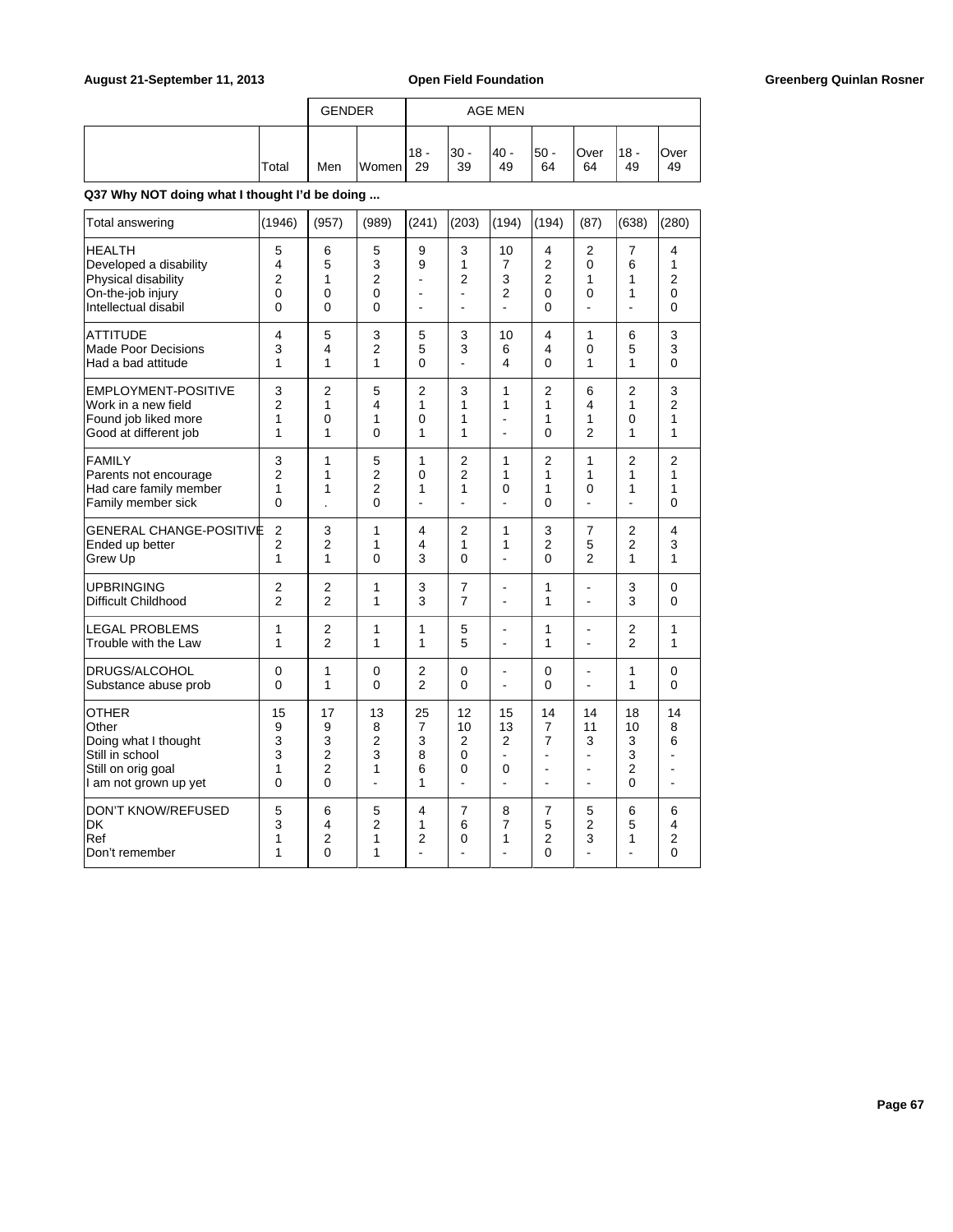|                                                                                                                 |                                                  |                                                              |                                                        |                                           |                                    |                                                                     | <b>AGE WOMEN</b>                    |                                      |                                       |                                              |                                                        |                                          |  |  |  |
|-----------------------------------------------------------------------------------------------------------------|--------------------------------------------------|--------------------------------------------------------------|--------------------------------------------------------|-------------------------------------------|------------------------------------|---------------------------------------------------------------------|-------------------------------------|--------------------------------------|---------------------------------------|----------------------------------------------|--------------------------------------------------------|------------------------------------------|--|--|--|
|                                                                                                                 | Total                                            | $18 -$<br>29                                                 | $30 -$<br>39                                           | 40 -<br>49                                | $50 -$<br>64                       | Over<br>64                                                          | $18 -$<br>49                        | Over<br>49                           | White                                 | Black                                        | Hisp<br>lanic                                          | Non<br>White                             |  |  |  |
| Q37 Why NOT doing what I thought I'd be doing                                                                   |                                                  |                                                              |                                                        |                                           |                                    |                                                                     |                                     |                                      |                                       |                                              |                                                        |                                          |  |  |  |
| Total answering                                                                                                 | (1946)                                           | (179)                                                        | (169)                                                  | (181)                                     | (271)                              | (152)                                                               | (529)                               | (423)                                | (632)                                 | (108)                                        | (124)                                                  | (304)                                    |  |  |  |
| <b>HEALTH</b><br>Developed a disability<br>Physical disability<br>On-the-job injury<br>Intellectual disabil     | 5<br>4<br>$\overline{2}$<br>0<br>0               | $\overline{2}$<br>$\overline{2}$<br>$\mathbf{0}$<br>L,<br>L. | 5<br>1<br>3<br>÷,<br>1                                 | 7<br>2<br>5<br>ä,<br>ä,                   | 7<br>5<br>$\overline{2}$<br>0<br>0 | 2<br>2<br>0<br>÷,<br>÷,                                             | 5<br>$\overline{2}$<br>3<br>0       | 5<br>4<br>1<br>0<br>0                | 8<br>6<br>$\overline{2}$<br>1<br>0    | 6<br>3<br>3<br>÷,<br>÷,                      | 2<br>2<br>$\overline{0}$<br>÷,<br>$\overline{a}$       | 3<br>2<br>1                              |  |  |  |
| <b>ATTITUDE</b><br><b>Made Poor Decisions</b><br>Had a bad attitude                                             | 4<br>3<br>1                                      | 3<br>3                                                       | 3<br>3<br>0                                            | 5<br>1<br>4                               | 1<br>0<br>0                        | 1<br>1<br>$\mathbf{0}$                                              | 4<br>$\overline{2}$<br>2            | 1<br>0<br>$\mathbf{0}$               | 5<br>4<br>1                           | 5<br>4<br>$\mathbf{0}$                       | 8<br>6<br>$\overline{2}$                               | 5<br>4<br>1                              |  |  |  |
| <b>EMPLOYMENT-POSITIVE</b><br>Work in a new field<br>Found job liked more<br>Good at different job              | 3<br>$\overline{2}$<br>1<br>1                    | 5<br>4<br>1                                                  | 3<br>$\overline{2}$<br>0<br>0                          | 8<br>7<br>1<br>0                          | 5<br>3<br>2<br>$\mathbf{0}$        | 2<br>1<br>÷,<br>1                                                   | 5<br>5<br>$\mathbf 0$<br>$\Omega$   | 4<br>3<br>1<br>$\mathbf{0}$          | $\overline{2}$<br>1<br>0<br>0         | 3<br>1<br>÷,<br>$\overline{2}$               | 1<br>0<br>1<br>$\mathbf{0}$                            | $\overline{c}$<br>$\mathbf{1}$<br>0<br>1 |  |  |  |
| <b>FAMILY</b><br>Parents not encourage<br>Had care family member<br>Family member sick                          | 3<br>$\overline{2}$<br>1<br>0                    | 9<br>5<br>4<br>$\overline{a}$                                | 3<br>$\overline{2}$<br>÷.<br>1                         | 1<br>0<br>$\overline{a}$<br>1             | 5<br>3<br>2<br>0                   | 5<br>1<br>4<br>$\overline{a}$                                       | 4<br>3<br>1<br>1                    | 5<br>$\overline{2}$<br>3<br>0        | 1<br>1<br>0                           | 5<br>$\overline{2}$<br>3<br>L.               | 1<br>$\Omega$<br>1<br>$\overline{a}$                   | $\overline{2}$<br>1<br>1<br>0            |  |  |  |
| <b>GENERAL CHANGE-POSITIVE</b><br>Ended up better<br>Grew Up                                                    | $\overline{2}$<br>$\overline{2}$<br>$\mathbf{1}$ | 1<br>1<br>$\Omega$                                           | 1<br>0<br>$\Omega$                                     | $\mathbf{0}$<br>0<br>$\overline{a}$       | 1<br>0<br>1                        | 4<br>4<br>٠                                                         | 1<br>1<br>$\Omega$                  | 2<br>$\overline{2}$<br>$\mathbf{0}$  | $\overline{2}$<br>$\overline{2}$<br>1 | 2<br>$\overline{2}$<br>$\mathbf{0}$          | 8<br>7<br>6                                            | 4<br>4<br>3                              |  |  |  |
| <b>UPBRINGING</b><br><b>Difficult Childhood</b>                                                                 | $\overline{2}$<br>$\overline{2}$                 | 4<br>$\overline{4}$                                          | $\blacksquare$                                         | ä,<br>ä,                                  | 0<br>0                             | 1<br>1                                                              | 1<br>1                              | 0<br>0                               | 1<br>1                                | $\overline{a}$<br>$\overline{a}$             | 11<br>11                                               | 5<br>5                                   |  |  |  |
| <b>LEGAL PROBLEMS</b><br>Trouble with the Law                                                                   | $\mathbf{1}$<br>$\mathbf{1}$                     | $\mathbf 0$<br>$\mathbf{0}$                                  | 2<br>$\overline{2}$                                    | 2<br>$\overline{2}$                       | $\overline{a}$                     | ٠<br>$\blacksquare$                                                 | $\overline{2}$<br>$\overline{2}$    | ä,<br>$\overline{a}$                 | 2<br>$\overline{2}$                   | 1<br>1                                       | $\overline{2}$<br>$\overline{2}$                       | 1<br>1                                   |  |  |  |
| DRUGS/ALCOHOL<br>Substance abuse prob                                                                           | $\Omega$<br>$\mathbf 0$                          | Ĭ.<br>$\overline{a}$                                         | $\overline{a}$                                         | $\blacksquare$                            | 1<br>1                             | Ĭ.<br>$\overline{\phantom{a}}$                                      | L.<br>$\overline{a}$                | 1<br>1                               | 1<br>1                                | $\overline{2}$<br>$\overline{2}$             | $\overline{a}$<br>$\overline{a}$                       | 1<br>1                                   |  |  |  |
| <b>OTHER</b><br>Other<br>Doing what I thought<br>Still in school<br>Still on orig goal<br>I am not grown up yet | 15<br>9<br>3<br>3<br>1<br>0                      | 23<br>4<br>$\mathbf{1}$<br>16<br>$\overline{2}$              | 7<br>3<br>$\overline{2}$<br>$\overline{2}$<br>$\Omega$ | 14<br>13<br>1<br>0<br>0<br>$\overline{a}$ | 11<br>9<br>3<br>0<br>ä,<br>ä,      | 12<br>9<br>$\overline{2}$<br>÷,<br>$\overline{a}$<br>$\overline{a}$ | 15<br>$\overline{7}$<br>1<br>6<br>1 | 12<br>9<br>3<br>$\overline{a}$<br>L, | 16<br>9<br>4<br>1<br>0<br>0           | 20<br>8<br>3<br>4<br>5<br>$\overline{a}$     | 18<br>11<br>1<br>4<br>$\overline{2}$<br>$\overline{a}$ | 20<br>10<br>$\overline{2}$<br>4<br>4     |  |  |  |
| <b>DON'T KNOW/REFUSED</b><br>DK<br>Ref<br>Don't remember                                                        | 5<br>3<br>1<br>1                                 | $\overline{2}$<br>$\mathbf 0$<br>$\overline{2}$              | 8<br>8                                                 | 7<br>1<br>-<br>6                          | 4<br>2<br>$\overline{2}$<br>0      | 4<br>1<br>$\overline{2}$<br>0                                       | 6<br>3<br>1<br>2                    | 4<br>2<br>$\overline{2}$<br>0        | 4<br>3<br>1<br>0                      | 12<br>10<br>$\overline{2}$<br>$\overline{a}$ | 4<br>3<br>$\overline{2}$                               | 8<br>7<br>$\overline{2}$                 |  |  |  |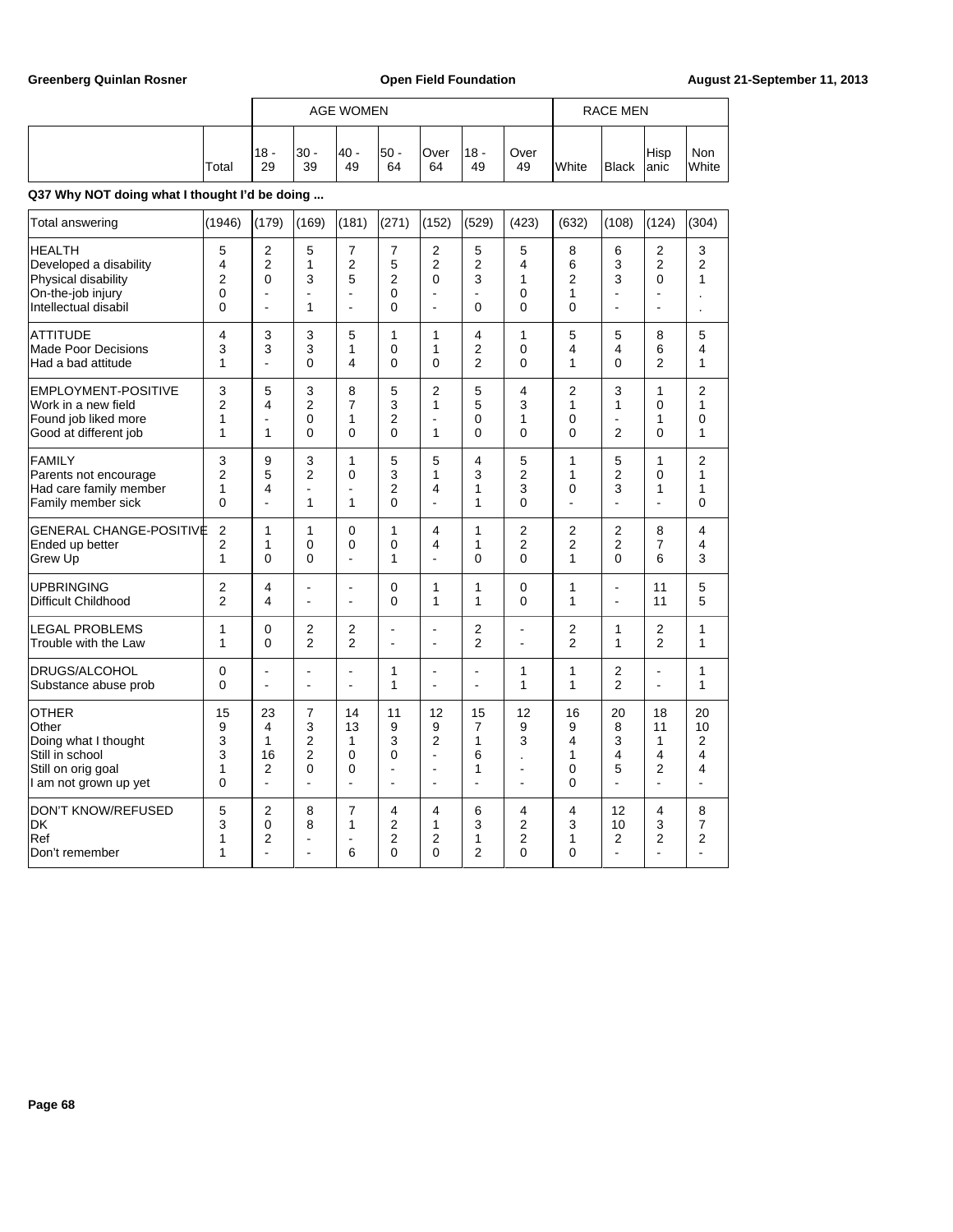|              | <b>RACE WOMEN</b> |            |  |              |
|--------------|-------------------|------------|--|--------------|
| <b>Total</b> | <b>White</b>      | Black Hisp |  | Non<br>White |

| Total answering                                                                                             | (1946)                             | (658)                                     | (139)                                                 | (145)                         | (326)                                                                     |
|-------------------------------------------------------------------------------------------------------------|------------------------------------|-------------------------------------------|-------------------------------------------------------|-------------------------------|---------------------------------------------------------------------------|
| <b>HEALTH</b><br>Developed a disability<br>Physical disability<br>On-the-job injury<br>Intellectual disabil | 5<br>4<br>2<br>$\overline{0}$<br>0 | 5<br>3<br>$\overline{2}$<br>0             | 5<br>0<br>4<br>0                                      | 1<br>1                        | 3<br>$\overline{\mathbf{c}}$<br>$\overline{2}$<br>$\overline{0}$<br>÷,    |
| <b>ATTITUDE</b><br><b>Made Poor Decisions</b><br>Had a bad attitude                                         | 4<br>3<br>1                        | 2<br>1<br>1                               | 6<br>$\overline{2}$<br>4                              | 3<br>3                        | 4<br>3<br>$\overline{2}$                                                  |
| <b>EMPLOYMENT-POSITIVE</b><br>Work in a new field<br>Found job liked more<br>Good at different job          | 3<br>$\overline{2}$<br>1<br>1      | 6<br>5<br>0<br>1                          | 3<br>$\overline{2}$<br>1<br>$\overline{O}$            | $\overline{2}$<br>0<br>1<br>0 | $\overline{2}$<br>1<br>1<br>0                                             |
| <b>FAMILY</b><br>Parents not encourage<br>Had care family member<br>Family member sick                      | 3<br>$\overline{2}$<br>1<br>0      | 3<br>$\overline{c}$<br>1<br>0             | 5<br>0<br>5<br>ä,                                     | 11<br>9<br>2<br>1             | 7<br>4<br>3<br>1                                                          |
| GENERAL CHANGE-POSITIVE<br>Ended up better<br>Grew Up                                                       | 2<br>$\overline{c}$<br>1           | 2<br>1<br>0                               | 0<br>0<br>0                                           | 0<br>0                        | 0<br>0                                                                    |
| <b>UPBRINGING</b><br>Difficult Childhood                                                                    | 2<br>$\overline{2}$                | 0<br>0                                    | 1<br>1                                                | 4<br>4                        | $\overline{2}$<br>$\overline{2}$                                          |
| <b>LEGAL PROBLEMS</b><br>Trouble with the Law                                                               | 1<br>1                             | 1<br>1                                    |                                                       | 3<br>3                        | 1<br>1                                                                    |
| DRUGS/ALCOHOL<br>Substance abuse prob                                                                       | 0<br>0                             |                                           | 2<br>$\overline{2}$                                   |                               | 1<br>1                                                                    |
| OTHER<br>Other<br>Doing what I thought<br>Still in school<br>Still on orig goal<br>I am not grown up yet    | 15<br>9<br>3<br>3<br>1<br>0        | 12<br>8<br>2<br>$\overline{c}$<br>0<br>L. | 15<br>8<br>3<br>3<br>$\overline{c}$<br>$\overline{a}$ | 15<br>5<br>0<br>9<br>1<br>L.  | 17<br>7<br>$\overline{\mathbf{c}}$<br>5<br>$\mathbf{1}$<br>$\overline{a}$ |
| <b>DON'T KNOW/REFUSED</b><br>DK<br>Ref<br>Don't remember                                                    | 5<br>3<br>1<br>1                   | 4<br>1<br>1<br>$\overline{2}$             | 7<br>4<br>$\overline{2}$<br>1                         | 7<br>7<br>0                   | 7<br>6<br>1<br>0                                                          |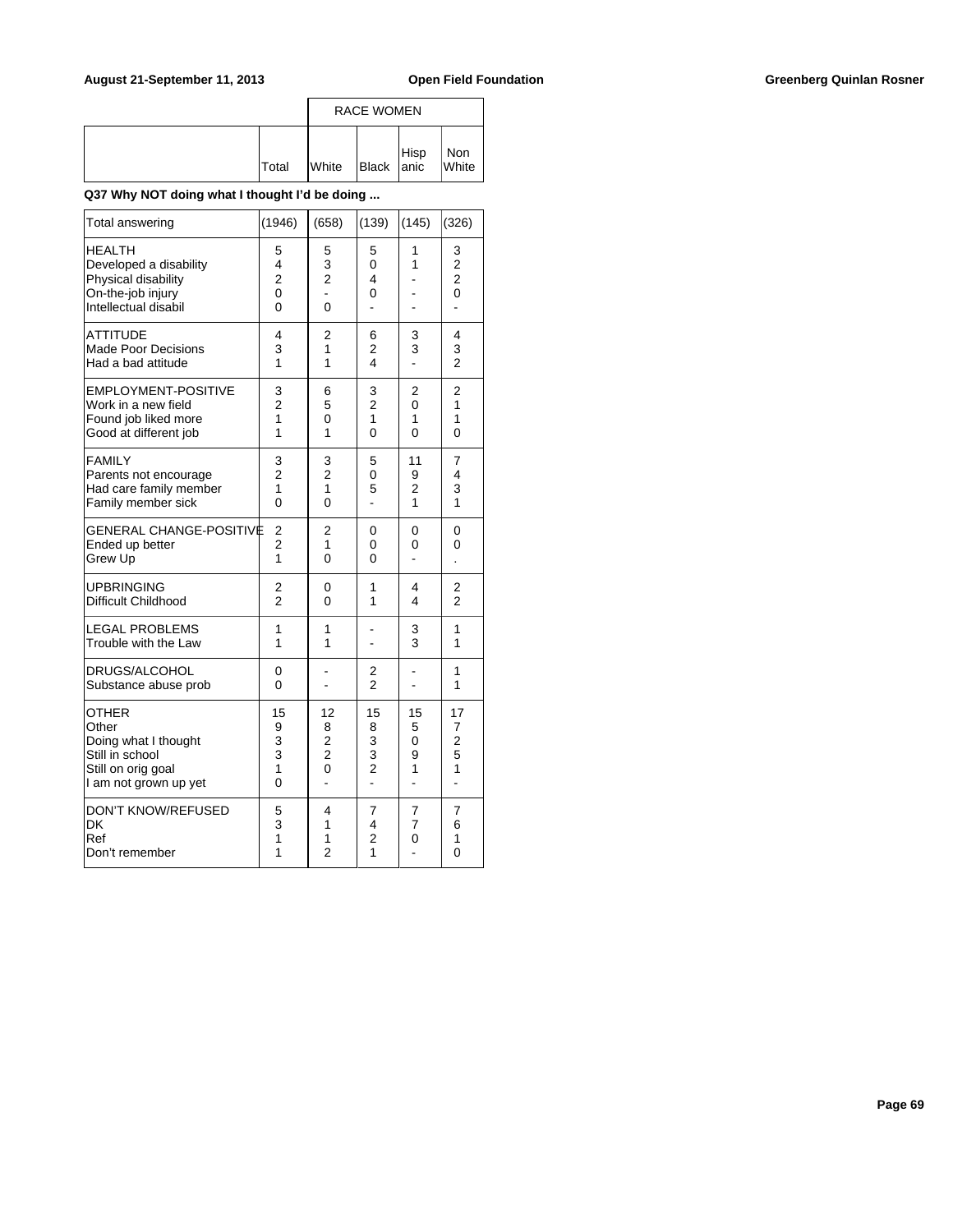|       |                                                                                                                                                               | RACE/GENDER/AGE |  |                   |  |       |                 |  |  |                      |      |                              |  |
|-------|---------------------------------------------------------------------------------------------------------------------------------------------------------------|-----------------|--|-------------------|--|-------|-----------------|--|--|----------------------|------|------------------------------|--|
| Total | <b>I</b> White White White White Black Black Black Black Hisp<br>Young Older Young Older Young Older Young Older Young Older Young Older   Young Older<br>Men | Men             |  | lWomerlWomerl Men |  | l Men | lWomerWomer Men |  |  | <b>Hisp</b><br>l Men | Hisp | <b>Hisp</b><br>∣WomerlWomerl |  |

| Total answering                                                                                                 | (1946)                                        | (387)                            | (218)                                                | (302)                                                                 | (334)                                                | (78)                                                | (27)                                                            | (85)                                       | (49)                                                 | (101)                                                               | (20)                                                                     | (110)                                                          | (31)                             |
|-----------------------------------------------------------------------------------------------------------------|-----------------------------------------------|----------------------------------|------------------------------------------------------|-----------------------------------------------------------------------|------------------------------------------------------|-----------------------------------------------------|-----------------------------------------------------------------|--------------------------------------------|------------------------------------------------------|---------------------------------------------------------------------|--------------------------------------------------------------------------|----------------------------------------------------------------|----------------------------------|
| <b>HEALTH</b><br>Developed a disability<br>Physical disability<br>On-the-job injury<br>Intellectual disabil     | 5<br>4<br>$\overline{2}$<br>0<br>$\mathbf{0}$ | 10<br>8<br>1<br>1<br>÷,          | 3<br>$\mathbf{1}$<br>$\overline{2}$<br>0<br>$\Omega$ | 5<br>$\mathbf{1}$<br>$\overline{4}$<br>$\blacksquare$<br>$\mathbf{0}$ | 6<br>5<br>1<br>$\blacksquare$<br>$\Omega$            | 5<br>1<br>3<br>$\overline{\phantom{a}}$<br>÷        | 10<br>9<br>1<br>ä,<br>$\blacksquare$                            | 4<br>ä,<br>4<br>$\blacksquare$             | 6<br>1<br>4<br>1<br>÷,                               | 3<br>$\overline{2}$<br>1<br>÷.                                      | $\overline{\phantom{a}}$<br>L.<br>$\blacksquare$<br>$\blacksquare$<br>L, | $\overline{2}$<br>$\overline{2}$<br>$\overline{a}$<br>ä,<br>L, | ä,<br>$\overline{a}$<br>÷        |
| <b>ATTITUDE</b><br>Made Poor Decisions<br>Had a bad attitude                                                    | 4<br>3<br>1                                   | 6<br>5<br>1                      | 3<br>3<br>$\overline{0}$                             | 3<br>$\overline{2}$<br>1                                              | $\mathbf{1}$<br>$\mathbf 0$<br>$\Omega$              | 4<br>$\overline{4}$<br>÷                            | 7<br>6<br>0                                                     | 9<br>3<br>$\overline{7}$                   | $\mathbf{1}$<br>$\blacksquare$<br>1                  | 10<br>$\overline{7}$<br>3                                           | $\overline{a}$<br>L,<br>÷                                                | 4<br>4<br>ä,                                                   | ä,<br>ä,<br>۰                    |
| <b>EMPLOYMENT-POSITIVE</b><br>Work in a new field<br>Found job liked more<br>Good at different job              | 3<br>$\overline{2}$<br>1<br>$\mathbf{1}$      | $\overline{2}$<br>1<br>0<br>0    | 3<br>$\overline{2}$<br>1<br>1                        | 8<br>$\overline{7}$<br>÷.<br>$\mathbf{0}$                             | 5<br>3<br>1<br>1                                     | 3<br>$\overline{a}$<br>$\overline{a}$<br>3          | 4<br>4<br>ä,<br>0                                               | 5<br>$\overline{2}$<br>$\overline{2}$<br>0 | 1<br>$\mathbf{1}$<br>÷<br>$\blacksquare$             | 1<br>$\Omega$<br>1<br>$\Omega$                                      | $\overline{2}$<br>$\overline{a}$<br>$\sqrt{2}$<br>ä,                     | 1<br>1<br>0<br>$\Omega$                                        | 6<br>6<br>ä,                     |
| FAMILY<br>Parents not encourage<br>Had care family member<br>Family member sick                                 | 3<br>$\overline{2}$<br>$\mathbf{1}$<br>0      | 1<br>1<br>0<br>ä,                | 1<br>1<br>1<br>٠                                     | $\overline{2}$<br>0<br>1<br>$\mathbf{0}$                              | 5<br>3<br>$\overline{2}$<br>$\Omega$                 | 6<br>2<br>4<br>÷                                    | 2<br>$\overline{2}$<br>ä,<br>$\blacksquare$                     | 5<br>÷,<br>5<br>٠                          | 4<br>$\mathbf 0$<br>3<br>÷                           | 1<br>$\blacksquare$<br>1<br>÷                                       | $\overline{2}$<br>$\overline{2}$<br>ä,<br>÷.                             | 13<br>11<br>$\blacksquare$<br>1                                | 8<br>$\overline{7}$<br>1         |
| <b>GENERAL CHANGE-POSITIVE</b><br>Ended up better<br>Grew Up                                                    | $\overline{2}$<br>$\overline{2}$<br>1         | $\overline{2}$<br>1<br>0         | 3<br>$\overline{2}$<br>1                             | $\mathbf{1}$<br>1<br>$\Omega$                                         | 3<br>$\overline{2}$<br>1                             | $\mathbf 0$<br>$\overline{\phantom{a}}$<br>$\Omega$ | 8<br>7<br>1                                                     | 0<br>0<br>$\Omega$                         | $\overline{a}$<br>$\blacksquare$<br>$\blacksquare$   | 8<br>$\overline{7}$<br>$\overline{7}$                               | 13<br>11<br>$\overline{2}$                                               | 0<br>0<br>$\blacksquare$                                       | ÷<br>۰                           |
| UPBRINGING<br><b>Difficult Childhood</b>                                                                        | $\overline{2}$<br>$\overline{2}$              | $\overline{2}$<br>$\overline{2}$ | 0<br>$\Omega$                                        | ÷,<br>÷,                                                              | $\mathbf{1}$<br>1                                    | $\overline{\phantom{a}}$<br>$\blacksquare$          | ÷,<br>ä,                                                        | $\mathbf{1}$<br>1                          | 1<br>$\mathbf{1}$                                    | 14<br>14                                                            | ÷,<br>÷,                                                                 | 6<br>6                                                         | ٠<br>$\blacksquare$              |
| <b>LEGAL PROBLEMS</b><br>Trouble with the Law                                                                   | 1<br>1                                        | 3<br>3                           | 1<br>1                                               | 1<br>1                                                                | ÷.<br>$\blacksquare$                                 | $\mathbf 0$<br>$\Omega$                             | 3<br>3                                                          | $\blacksquare$<br>$\overline{\phantom{a}}$ | $\blacksquare$<br>$\blacksquare$                     | 2<br>$\overline{2}$                                                 | L,<br>÷,                                                                 | 4<br>4                                                         | $\blacksquare$<br>$\blacksquare$ |
| <b>DRUGS/ALCOHOL</b><br>Substance abuse prob                                                                    | 0<br>$\mathbf{0}$                             | 1<br>1                           | 0<br>$\Omega$                                        | ÷,<br>$\blacksquare$                                                  | $\overline{\phantom{a}}$<br>$\blacksquare$           | 3<br>3                                              | ä,<br>$\overline{\phantom{a}}$                                  | ä,<br>۰                                    | 5<br>5                                               | L,<br>$\overline{a}$                                                | L,<br>$\overline{a}$                                                     | L,<br>ä,                                                       | ä,<br>۰                          |
| <b>OTHER</b><br>Other<br>Doing what I thought<br>Still in school<br>Still on orig goal<br>I am not grown up yet | 15<br>9<br>3<br>3<br>1<br>0                   | 16<br>10<br>4<br>2<br>0<br>1     | 15<br>9<br>6<br>ä,<br>$\blacksquare$                 | 13<br>8<br>1<br>5<br>0<br>÷,                                          | 11<br>9<br>3<br>÷,<br>÷.<br>$\overline{\phantom{a}}$ | 22<br>6<br>4<br>5<br>$\overline{7}$<br>L.           | 7<br>5<br>$\overline{2}$<br>÷<br>÷,<br>$\overline{\phantom{a}}$ | 14<br>6<br>1<br>4<br>3<br>$\overline{a}$   | 12<br>11<br>1<br>$\mathbf 0$<br>÷,<br>$\blacksquare$ | 20<br>13<br>$\blacksquare$<br>5<br>$\overline{2}$<br>$\overline{a}$ | 8<br>3<br>5<br>÷,<br>÷.<br>÷.                                            | 19<br>6<br>$\blacksquare$<br>12<br>1<br>$\overline{a}$         | 4<br>4<br>0<br>۰                 |
| <b>DON'T KNOW/REFUSED</b><br><b>DK</b><br>Ref<br>Don't remember                                                 | 5<br>3<br>1<br>1                              | 5<br>4<br>1<br>÷                 | 4<br>2<br>2<br>$\Omega$                              | 5<br>1<br>0<br>4                                                      | 4<br>1<br>3<br>$\Omega$                              | 10<br>$\overline{7}$<br>3                           | 19<br>19<br>ä,<br>ä,                                            | 8<br>5<br>3<br>1                           | 5<br>4<br>0<br>$\mathbf{0}$                          | 2<br>$\overline{2}$<br>1                                            | 15<br>8<br>$\overline{7}$                                                | 8<br>8<br>÷,<br>Ĭ.                                             | 6<br>6<br>۰                      |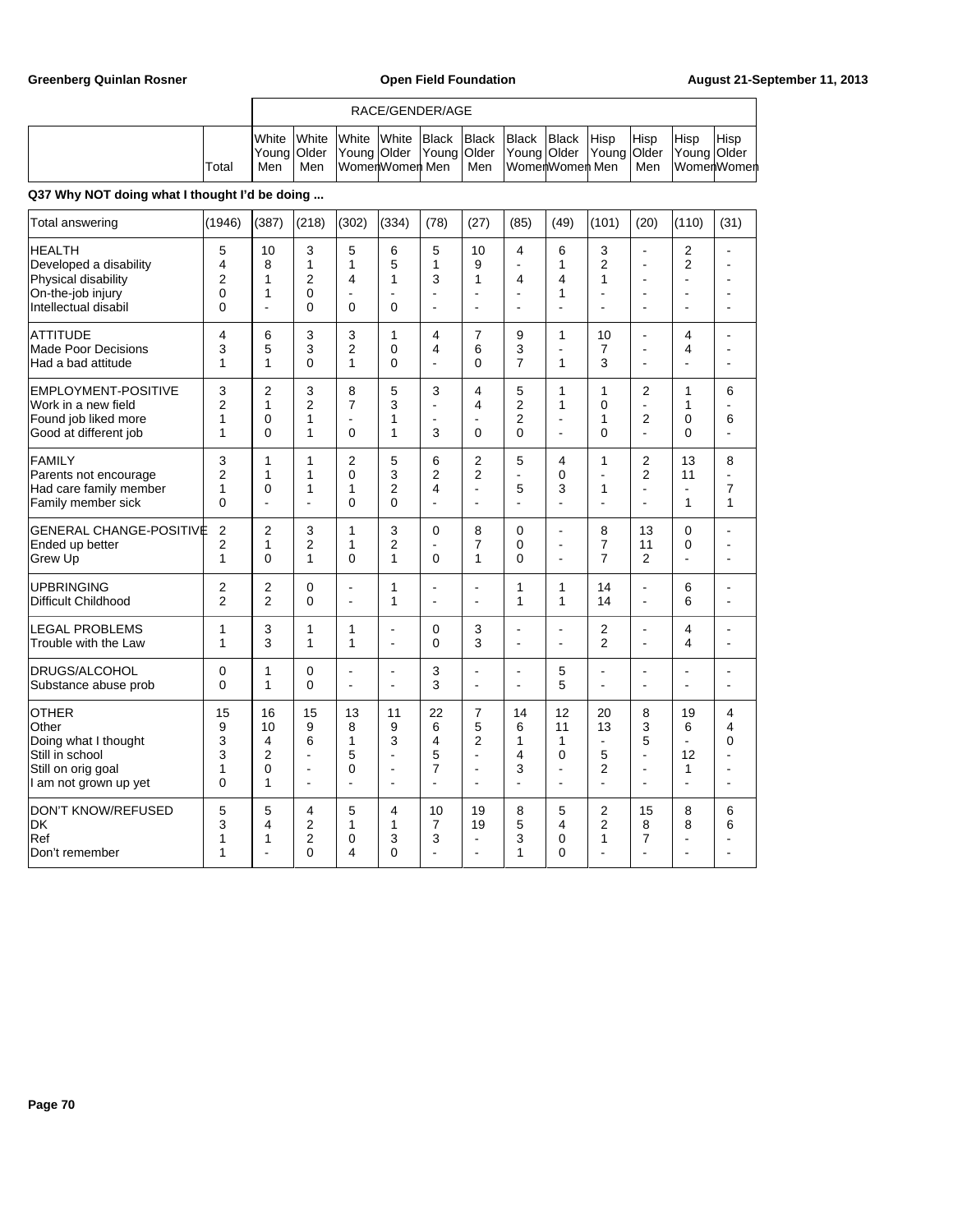|              | <b>GENDER/EDUC</b> |                           |      |                           |
|--------------|--------------------|---------------------------|------|---------------------------|
| <b>Total</b> | IColl<br>Men       | <b>Non</b><br>Coll<br>Men | Coll | Non<br>Coll<br>WomenWomen |

| Total answering                                                                                                 | (1946)                             | (222)                                      | (721)                                                 | (215)                                          | (765)                                      |
|-----------------------------------------------------------------------------------------------------------------|------------------------------------|--------------------------------------------|-------------------------------------------------------|------------------------------------------------|--------------------------------------------|
| <b>HEALTH</b><br>Developed a disability<br>Physical disability<br>On-the-job injury<br>Intellectual disabil     | 5<br>4<br>$\overline{2}$<br>0<br>0 | 6<br>4<br>$\overline{c}$<br>$\overline{2}$ | 6<br>5<br>1<br>0<br>0                                 | 2<br>1<br>0<br>0                               | 6<br>3<br>3<br>$\overline{0}$<br>0         |
| <b>ATTITUDE</b><br><b>Made Poor Decisions</b><br>Had a bad attitude                                             | 4<br>3<br>1                        | 3<br>1<br>$\overline{2}$                   | 6<br>5<br>1                                           | 0<br>0<br>0                                    | 3<br>$\overline{c}$<br>1                   |
| EMPLOYMENT-POSITIVE<br>Work in a new field<br>Found job liked more<br>Good at different job                     | 3<br>$\overline{2}$<br>1<br>1      | 5<br>4<br>0<br>0                           | 1<br>0<br>0<br>1                                      | 12<br>9<br>$\overline{2}$<br>1                 | 3<br>$\overline{2}$<br>$\overline{0}$<br>0 |
| <b>FAMILY</b><br>Parents not encourage<br>Had care family member<br>Family member sick                          | 3<br>$\overline{2}$<br>1<br>0      | 1<br>1<br>1<br>L,                          | 2<br>1<br>1                                           | 1<br>0<br>0<br>0                               | 6<br>3<br>$\overline{c}$<br>$\overline{0}$ |
| GENERAL CHANGE-POSITIVE<br>Ended up better<br>Grew Up                                                           | 2<br>$\overline{2}$<br>1           | 5<br>3<br>$\mathfrak{p}$                   | 2<br>$\overline{c}$<br>1                              | $\overline{\mathbf{c}}$<br>$\overline{2}$<br>1 | 1<br>1<br>0                                |
| <b>UPBRINGING</b><br>Difficult Childhood                                                                        | 2<br>$\overline{2}$                |                                            | 3<br>3                                                |                                                | 1<br>1                                     |
| <b>LEGAL PROBLEMS</b><br>Trouble with the Law                                                                   | 1<br>1                             |                                            | 2<br>$\overline{2}$                                   |                                                | 1<br>1                                     |
| DRUGS/ALCOHOL<br>Substance abuse prob                                                                           | 0<br>0                             |                                            | 1<br>1                                                |                                                | 0<br>0                                     |
| <b>OTHER</b><br>Other<br>Doing what I thought<br>Still in school<br>Still on orig goal<br>I am not grown up yet | 15<br>9<br>3<br>3<br>1<br>0        | 18<br>11<br>6<br>1                         | 17<br>9<br>3<br>3<br>$\overline{c}$<br>$\overline{0}$ | 8<br>5<br>$\overline{2}$<br>1<br>0<br>L.       | 15<br>9<br>$\overline{2}$<br>4<br>1<br>÷,  |
| <b>DON'T KNOW/REFUSED</b><br>DK<br>Ref<br>Don't remember                                                        | 5<br>3<br>1<br>1                   | 4<br>3<br>$\overline{c}$                   | 6<br>5<br>1<br>0                                      | 2<br>$\overline{2}$<br>1<br>0                  | 5<br>3<br>1<br>1                           |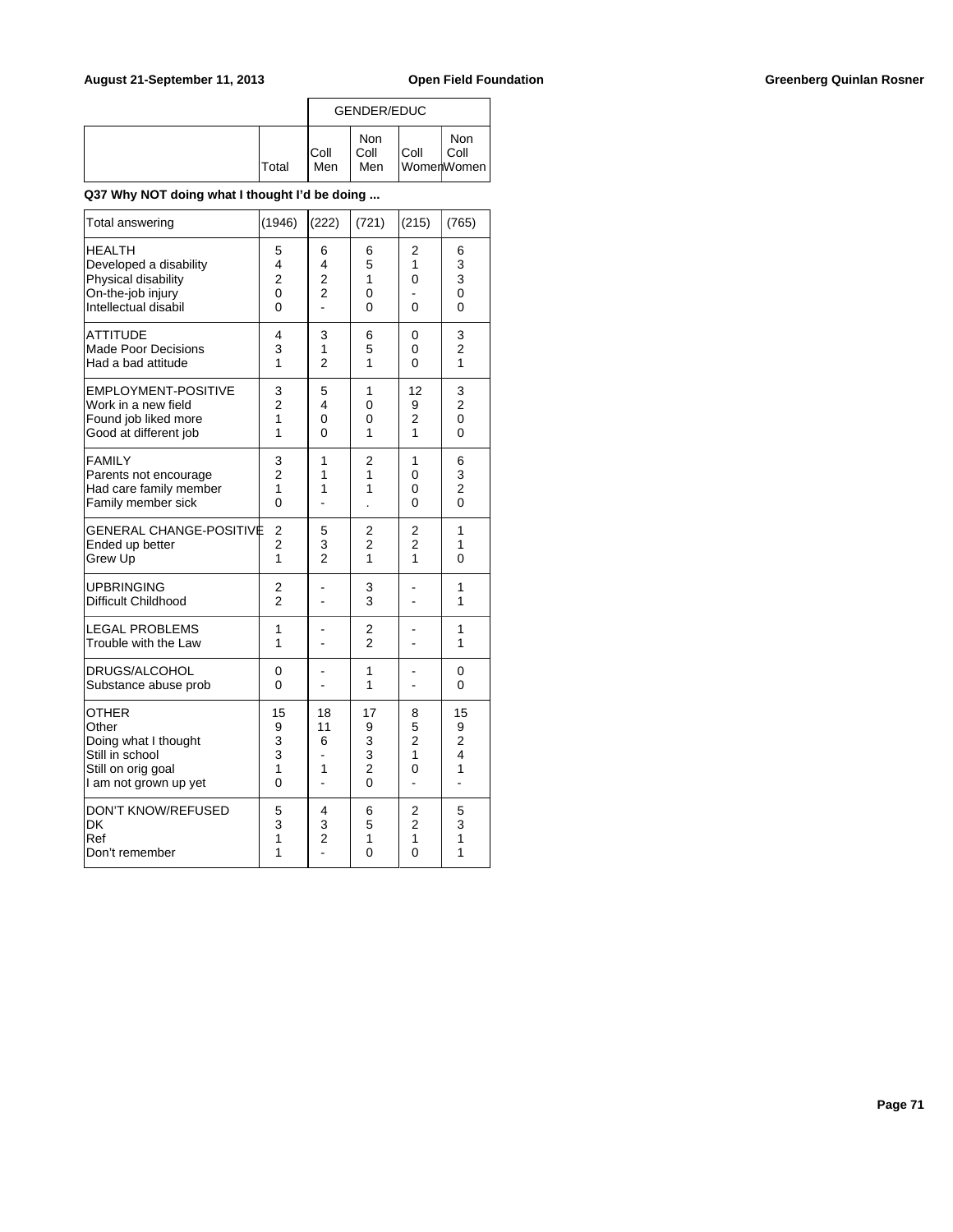|       |                                | RACE/GENDER/EDUC                            |        |                                             |  |                                   |              |                                              |             |                                         |      |                                             |  |
|-------|--------------------------------|---------------------------------------------|--------|---------------------------------------------|--|-----------------------------------|--------------|----------------------------------------------|-------------|-----------------------------------------|------|---------------------------------------------|--|
| Total | <b>I</b> White<br>IColl<br>Men | <i><b>IWhite</b></i><br>INoCol IColl<br>Men | lWhite | White Black<br>NoCol Coll<br>WomenWomen Men |  | <b>Black</b><br>NoCol Coll<br>Men | <b>Black</b> | <b>Black</b><br>NoCol Coll<br>WomenWomen Men | <b>Hisp</b> | <b>Hisp</b><br><b>NoCol Coll</b><br>Men | Hisp | 'Hisp<br><b>NoCol</b><br><b>IWomenWomen</b> |  |

| <b>Total answering</b>                                                                                          | (1946)                                        | (176)                                                            | (449)                          | (167)                                   | (486)                           | (9)                                                  | (97)                                        | (21)                                                                | (117)                                                                           | (18)                                                  | (104)                         | (13)                                             | (130)                                      |
|-----------------------------------------------------------------------------------------------------------------|-----------------------------------------------|------------------------------------------------------------------|--------------------------------|-----------------------------------------|---------------------------------|------------------------------------------------------|---------------------------------------------|---------------------------------------------------------------------|---------------------------------------------------------------------------------|-------------------------------------------------------|-------------------------------|--------------------------------------------------|--------------------------------------------|
| <b>HEALTH</b><br>Developed a disability<br>Physical disability<br>On-the-job injury<br>Intellectual disabil     | 5<br>4<br>$\overline{2}$<br>0<br>$\mathbf{0}$ | $\overline{7}$<br>5<br>3<br>$\overline{2}$<br>$\overline{a}$     | 8<br>6<br>1<br>0<br>0          | 2<br>1<br>0<br>L,<br>1                  | 6<br>4<br>3<br>L,<br>$\Omega$   | $\overline{2}$<br>÷,<br>$\overline{2}$<br>L,<br>J.   | 6<br>3<br>3<br>ä,<br>÷                      | 0<br>$\overline{a}$<br>0<br>$\blacksquare$<br>÷                     | 5<br>0<br>5<br>$\Omega$                                                         | 1<br>÷.<br>1<br>L,<br>$\overline{a}$                  | 3<br>2<br>0<br>L,<br>ä,       | L,<br>ä,<br>$\overline{\phantom{a}}$<br>L,<br>L, | 1<br>1<br>$\overline{a}$                   |
| ATTITUDE<br>Made Poor Decisions<br>Had a bad attitude                                                           | 4<br>3<br>1                                   | 3<br>1<br>3                                                      | 6<br>5<br>1                    | 0<br>÷,<br>0                            | 2<br>1<br>1                     | 1<br>1<br>L.                                         | 5<br>5<br>0                                 | $\overline{\phantom{a}}$<br>$\blacksquare$<br>$\overline{a}$        | 7<br>$\overline{2}$<br>5                                                        | 2<br>$\overline{2}$<br>$\overline{a}$                 | 9<br>7<br>3                   | $\overline{a}$<br>L,<br>ä,                       | 4<br>4<br>÷                                |
| <b>EMPLOYMENT-POSITIVE</b><br>Work in a new field<br>Found job liked more<br>Good at different job              | 3<br>$\overline{2}$<br>1<br>1                 | 4<br>3<br>0<br>0                                                 | 1<br>1<br>$\Omega$<br>$\Omega$ | 13<br>10<br>2<br>1                      | 4<br>3<br>0<br>$\Omega$         | 9<br>8<br>Ĭ.<br>1                                    | $\overline{2}$<br>0<br>÷,<br>$\overline{2}$ | 19<br>9<br>10<br>1                                                  | 1<br>$\mathbf{1}$<br>$\overline{\phantom{a}}$                                   | 3<br>ä,<br>1<br>$\overline{2}$                        | 1<br>0<br>1<br>$\overline{a}$ | 4<br>÷,<br>2<br>3                                | $\overline{2}$<br>0<br>1<br>$\blacksquare$ |
| FAMILY<br>Parents not encourage<br>Had care family member<br>Family member sick                                 | 3<br>$\overline{2}$<br>1<br>0                 | 1<br>1<br>$\mathbf 0$<br>$\overline{a}$                          | 1<br>1<br>0<br>$\overline{a}$  | 1<br>0<br>0<br>$\mathbf{0}$             | 4<br>2<br>2<br>$\mathbf{0}$     | 8<br>Ĭ.<br>8<br>$\overline{a}$                       | 5<br>2<br>$\overline{2}$<br>ä,              | $\blacksquare$<br>$\overline{a}$<br>÷                               | 6<br>$\Omega$<br>6<br>L.                                                        | $\overline{2}$<br>ä,<br>2<br>$\overline{a}$           | 1<br>0<br>0<br>$\overline{a}$ | ÷<br>ä,<br>$\blacksquare$<br>$\overline{a}$      | 12<br>10<br>2<br>0                         |
| <b>GENERAL CHANGE-POSITIVE</b><br>Ended up better<br>Grew Up                                                    | $\overline{2}$<br>$\overline{2}$<br>1         | 6<br>3<br>$\overline{2}$                                         | 1<br>1<br>۳                    | 3<br>$\overline{2}$<br>1                | $\overline{2}$<br>1<br>$\Omega$ | 1<br>1<br>$\overline{a}$                             | $\overline{2}$<br>$\overline{2}$<br>1       | $\overline{2}$<br>1<br>1                                            | $\overline{\phantom{a}}$<br>$\blacksquare$<br>$\overline{a}$                    | 1<br>1<br>$\overline{a}$                              | 10<br>9<br>$\overline{7}$     | 1<br>1<br>$\overline{a}$                         | 0<br>0<br>$\overline{a}$                   |
| UPBRINGING<br>Difficult Childhood                                                                               | $\overline{2}$<br>$\overline{2}$              | $\blacksquare$<br>$\blacksquare$                                 | 2<br>$\overline{2}$            | L,<br>÷,                                | $\mathbf 0$<br>$\mathbf{0}$     | J.<br>J.                                             | $\blacksquare$<br>ä,                        | $\blacksquare$<br>÷                                                 | 1<br>$\overline{1}$                                                             | L,<br>÷.                                              | 13<br>13                      | ÷,<br>$\overline{a}$                             | 5<br>5                                     |
| LEGAL PROBLEMS<br>Trouble with the Law                                                                          | 1<br>1                                        | ÷<br>$\blacksquare$                                              | 3<br>3                         | ÷.<br>$\overline{\phantom{a}}$          | 1<br>1                          | ÷.<br>$\blacksquare$                                 | 1<br>1                                      | ÷<br>$\overline{\phantom{a}}$                                       | $\overline{a}$<br>$\blacksquare$                                                | ä,<br>$\overline{a}$                                  | 2<br>$\overline{2}$           | ä,<br>L,                                         | 3<br>3                                     |
| DRUGS/ALCOHOL<br>Substance abuse prob                                                                           | 0<br>0                                        | $\overline{a}$<br>÷,                                             | 1<br>1                         | $\overline{\phantom{a}}$<br>L,          | $\overline{a}$<br>L,            | Ĭ.<br>J.                                             | 2<br>$\overline{2}$                         | $\overline{a}$<br>$\blacksquare$                                    | $\overline{2}$<br>$\overline{2}$                                                | ä,<br>÷,                                              | ä,<br>L,                      | $\overline{\phantom{a}}$<br>÷,                   | L,                                         |
| <b>OTHER</b><br>Other<br>Doing what I thought<br>Still in school<br>Still on orig goal<br>I am not grown up yet | 15<br>9<br>3<br>3<br>1<br>$\mathbf{0}$        | 20<br>14<br>7<br>$\overline{\phantom{a}}$<br>0<br>$\blacksquare$ | 14<br>8<br>4<br>2<br>0<br>1    | 8<br>4<br>3<br>1<br>0<br>$\overline{a}$ | 13<br>9<br>1<br>3<br>L,<br>L,   | 8<br>2<br>3<br>$\overline{a}$<br>3<br>$\overline{a}$ | 22<br>9<br>3<br>4<br>6<br>ä,                | 17<br>15<br>2<br>$\blacksquare$<br>$\blacksquare$<br>$\blacksquare$ | 14<br>$\overline{7}$<br>3<br>$\overline{2}$<br>$\overline{2}$<br>$\overline{a}$ | 14<br>4<br>2<br>$\blacksquare$<br>9<br>$\overline{a}$ | 19<br>13<br>1<br>5<br>1       | 4<br>$\overline{2}$<br>1<br>1<br>L,<br>ä,        | 17<br>5<br>÷.<br>10<br>$\mathbf{1}$<br>÷   |
| <b>DON'T KNOW/REFUSED</b><br> DK<br>Ref<br>Don't remember                                                       | 5<br>3<br>1<br>1                              | 3<br>$\overline{2}$<br>1<br>÷                                    | 5<br>4<br>1<br>$\Omega$        | 2<br>1<br>0<br>$\Omega$                 | 4<br>1<br>1<br>$\overline{2}$   | 9<br>6<br>3<br>L.                                    | 12<br>10<br>$\overline{2}$<br>ä,            | 2<br>1<br>1<br>÷.                                                   | 8<br>5<br>$\overline{2}$<br>1                                                   | 4<br>4<br>$\overline{a}$                              | 4<br>3<br>1                   | 7<br>4<br>$\overline{2}$<br>٠                    | 8<br>8<br>$\overline{a}$                   |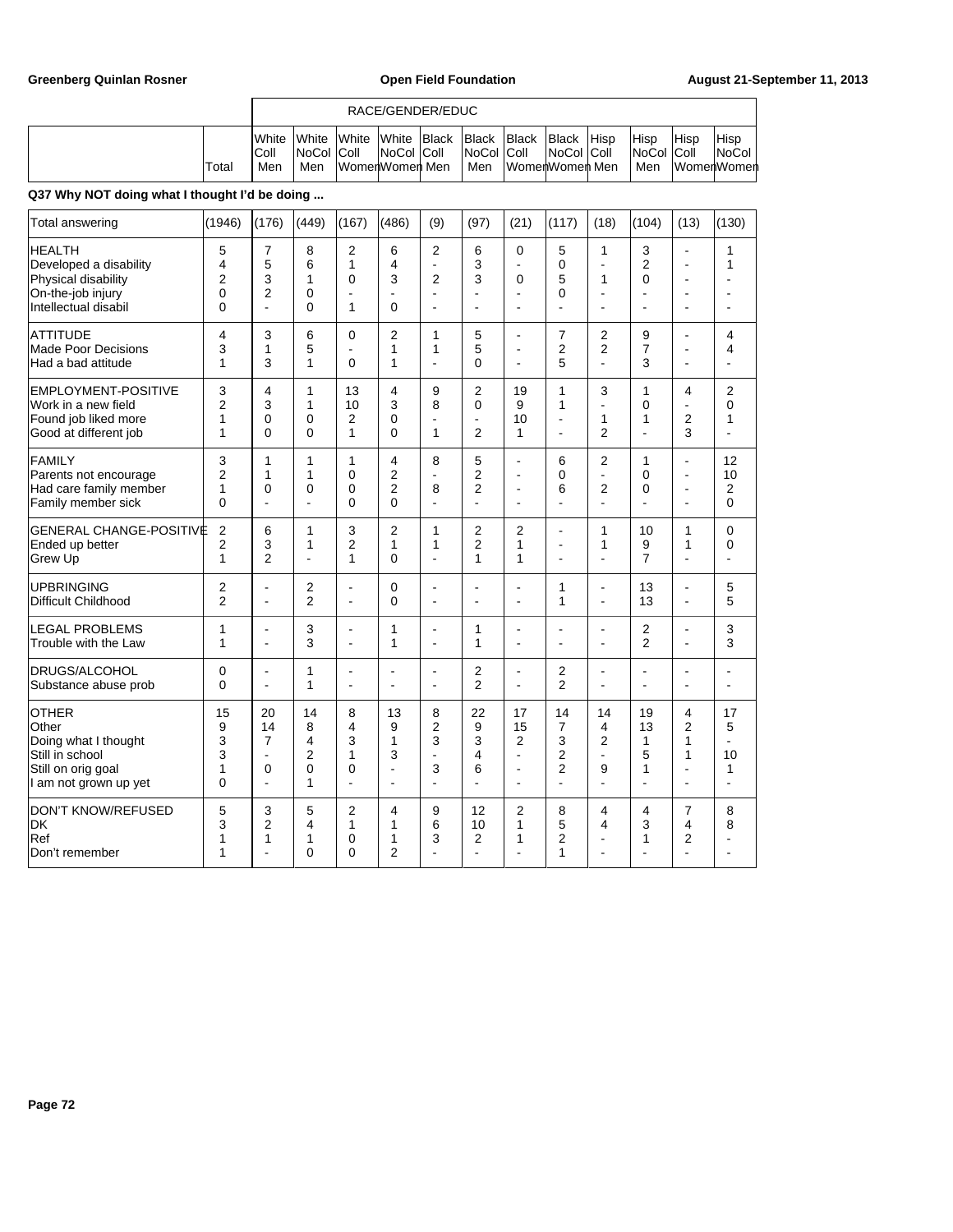|                                                                                                                 |                                          | <b>INCOME MEN</b><br>\$20K<br>\$60K<br>\$100K Less<br>Less                             |                                                       |                                                                 |                                             |                                                       | <b>INCOME WOMEN</b>                                           |                                           |                                                                      | <b>NON COLL MEN</b>                                   |                                                      | <b>NON COLL WOMEN</b>                        |                                                                        |                                                          |                                                                  |
|-----------------------------------------------------------------------------------------------------------------|------------------------------------------|----------------------------------------------------------------------------------------|-------------------------------------------------------|-----------------------------------------------------------------|---------------------------------------------|-------------------------------------------------------|---------------------------------------------------------------|-------------------------------------------|----------------------------------------------------------------------|-------------------------------------------------------|------------------------------------------------------|----------------------------------------------|------------------------------------------------------------------------|----------------------------------------------------------|------------------------------------------------------------------|
|                                                                                                                 | Total                                    | than<br>\$20K                                                                          | to<br>\$60K                                           | to<br>\$100K more                                               | or                                          | than<br>\$20K                                         | \$20K<br>to<br>\$60K                                          | \$60K<br>to<br>\$100K more                | \$100K<br>or                                                         | <b>Less</b><br>lthan<br>\$20K                         | \$20K<br>to<br>\$40K                                 | Less<br>than<br>\$40K                        | Less<br>than<br>\$20K                                                  | \$20K<br>to<br>\$40K                                     | Less<br>than<br>\$40K                                            |
| Q37 Why NOT doing what I thought I'd be doing                                                                   |                                          |                                                                                        |                                                       |                                                                 |                                             |                                                       |                                                               |                                           |                                                                      |                                                       |                                                      |                                              |                                                                        |                                                          |                                                                  |
| Total answering                                                                                                 | (1946)                                   | (116)                                                                                  | (320)                                                 | (202)                                                           | (148)                                       | (135)                                                 | (348)                                                         | (143)                                     | (131)                                                                | (108)                                                 | (162)                                                | (270)                                        | (129)                                                                  | (209)                                                    | (338)                                                            |
| <b>HEALTH</b><br>Developed a disability<br>Physical disability<br>On-the-job injury<br>Intellectual disabil     | 5<br>4<br>$\overline{2}$<br>0<br>0       | $\overline{4}$<br>$\overline{2}$<br>$\overline{c}$<br>$\blacksquare$<br>$\overline{0}$ | 11<br>10<br>1<br>$\mathbf{1}$<br>0                    | 3<br>$\overline{2}$<br>1<br>$\mathbf 0$<br>L.                   | 5<br>2<br>3<br>$\ddot{\phantom{0}}$         | 4<br>3<br>1<br>0                                      | 5<br>4<br>$\mathbf 0$<br>$\overline{a}$<br>$\mathbf 0$        | 4<br>0<br>3<br>÷<br>$\overline{a}$        | 6<br>$\mathbf{1}$<br>5<br>$\overline{\phantom{a}}$<br>$\overline{a}$ | 3<br>$\overline{2}$<br>1<br>$\mathbf 0$               | 11<br>10<br>1<br>$\mathbf 0$<br>$\overline{a}$       | 8<br>$\overline{7}$<br>1<br>$\mathbf 0$<br>0 | $\overline{4}$<br>$\overline{2}$<br>1<br>$\mathbf 0$<br>$\overline{a}$ | 6<br>5<br>$\mathbf 0$<br>$\blacksquare$<br>$\Omega$      | 5<br>4<br>1<br>$\mathbf 0$<br>0                                  |
| <b>ATTITUDE</b><br><b>Made Poor Decisions</b><br>Had a bad attitude                                             | $\overline{4}$<br>3<br>1                 | 16<br>13<br>2                                                                          | 2<br>2<br>$\overline{a}$                              | 10<br>5<br>5                                                    | $\overline{2}$<br>2<br>÷,                   | 10<br>8<br>$\overline{2}$                             | $\mathbf{1}$<br>1<br>$\mathbf{1}$                             | $\mathbf{1}$<br>1<br>$\Omega$             | 0<br>0<br>$\Omega$                                                   | 17<br>14<br>3                                         | 3<br>3<br>L,                                         | 9<br>8<br>1                                  | 10<br>8<br>$\overline{2}$                                              | 2<br>$\mathbf{1}$<br>$\Omega$                            | 5<br>4<br>$\mathbf{1}$                                           |
| EMPLOYMENT-POSITIVE<br>Work in a new field<br>Found job liked more<br>Good at different job                     | 3<br>$\overline{c}$<br>$\mathbf{1}$<br>1 | $\overline{2}$<br>0<br>$\overline{a}$<br>$\overline{2}$                                | $\overline{2}$<br>$\mathbf{1}$<br>0<br>$\overline{a}$ | $\mathbf{1}$<br>1<br>$\mathbf 0$<br>$\Omega$                    | 6<br>3<br>1<br>$\overline{2}$               | ÷,<br>$\blacksquare$<br>÷,                            | 8<br>6<br>$\overline{2}$<br>1                                 | 3<br>2<br>L.<br>1                         | 8<br>$\overline{7}$<br>0<br>0                                        | $\overline{2}$<br>$\mathbf 0$<br>÷<br>$\overline{2}$  | 1<br>1<br>$\mathbf 0$                                | $\overline{2}$<br>1<br>0<br>$\mathbf{1}$     | ÷,<br>$\overline{a}$<br>$\overline{\phantom{a}}$<br>$\overline{a}$     | $\overline{7}$<br>$\overline{7}$<br>ä,<br>$\overline{0}$ | $\overline{4}$<br>$\overline{\mathbf{4}}$<br>$\overline{a}$<br>0 |
| <b>FAMILY</b><br>Parents not encourage<br>Had care family member<br>Family member sick                          | 3<br>$\overline{2}$<br>$\mathbf{1}$<br>0 | 4<br>1<br>3<br>$\overline{0}$                                                          | 1<br>1<br>$\blacksquare$<br>L.                        | $\mathbf{1}$<br>1<br>$\mathbf 0$<br>L.                          | $\overline{2}$<br>1<br>2<br>÷,              | 5<br>1<br>4<br>$\overline{0}$                         | 9<br>5<br>4<br>L.                                             | 2<br>1<br>ä,<br>1                         | $\mathbf{1}$<br>1<br>$\mathbf 0$<br>$\overline{a}$                   | 4<br>$\mathbf{1}$<br>3<br>$\mathbf{0}$                | 1<br>1<br>$\overline{\phantom{a}}$<br>$\overline{a}$ | $\overline{2}$<br>1<br>$\mathbf{1}$<br>0     | 5<br>1<br>$\overline{4}$<br>$\overline{0}$                             | 6<br>3<br>3<br>÷.                                        | 6<br>3<br>3<br>0                                                 |
| GENERAL CHANGE-POSITIVE<br>Ended up better<br>Grew Up                                                           | $\overline{2}$<br>2<br>$\mathbf{1}$      | 2<br>1<br>$\Omega$                                                                     | $\overline{2}$<br>$\mathbf{1}$<br>1                   | $\overline{2}$<br>$\overline{2}$<br>$\overline{a}$              | 8<br>8<br>5                                 | ÷,<br>$\blacksquare$<br>$\blacksquare$                | $\mathbf{1}$<br>1                                             | 2<br>$\mathbf{1}$<br>$\Omega$             | $\overline{2}$<br>$\mathbf{1}$<br>$\Omega$                           | $\overline{2}$<br>$\mathbf{1}$<br>$\Omega$            | 1<br>1<br>L,                                         | $\mathbf{1}$<br>1<br>$\Omega$                | $\overline{a}$<br>$\overline{\phantom{a}}$<br>$\blacksquare$           | 1<br>1<br>÷,                                             | $\mathbf{1}$<br>1<br>$\blacksquare$                              |
| <b>UPBRINGING</b><br>Difficult Childhood                                                                        | 2<br>$\overline{2}$                      | $\blacksquare$<br>L.                                                                   | 2<br>$\overline{2}$                                   | 7<br>$\overline{7}$                                             | L,                                          | $\mathbf{1}$<br>1                                     | $\overline{2}$<br>$\overline{2}$                              | L,<br>$\overline{a}$                      | ÷,                                                                   | ÷.<br>$\overline{a}$                                  | 4<br>4                                               | 2<br>$\overline{2}$                          | $\mathbf{1}$<br>$\mathbf{1}$                                           | 0<br>$\Omega$                                            | $\mathbf{1}$<br>$\mathbf{1}$                                     |
| <b>LEGAL PROBLEMS</b><br>Trouble with the Law                                                                   | 1<br>1                                   | 3<br>3                                                                                 | 3<br>3                                                | L,<br>L.                                                        | $\overline{0}$<br>$\Omega$                  | 6<br>6                                                | $\mathbf 0$<br>$\Omega$                                       | ÷,<br>ä,                                  | ÷,<br>$\overline{a}$                                                 | 3<br>3                                                | 1<br>$\mathbf{1}$                                    | 2<br>$\overline{2}$                          | 6<br>6                                                                 | $\mathbf 0$<br>$\Omega$                                  | 3<br>3                                                           |
| DRUGS/ALCOHOL<br>Substance abuse prob                                                                           | $\mathbf{0}$<br>0                        | 1<br>$\mathbf{1}$                                                                      | 1<br>$\mathbf{1}$                                     | $\Omega$<br>$\Omega$                                            | 1<br>$\mathbf{1}$                           | $\blacksquare$<br>L.                                  | $\mathbf{1}$<br>$\mathbf{1}$                                  | L,<br>$\blacksquare$                      | Ĭ.<br>$\blacksquare$                                                 | $\mathbf{1}$<br>$\mathbf{1}$                          | 2<br>$\overline{2}$                                  | 2<br>$\overline{2}$                          | L,<br>$\Box$                                                           | ä,<br>$\blacksquare$                                     | $\blacksquare$<br>L.                                             |
| <b>OTHER</b><br>Other<br>Doing what I thought<br>Still in school<br>Still on orig goal<br>I am not grown up yet | 15<br>9<br>3<br>3<br>1<br>0              | 14<br>7<br>0<br>5<br>2<br>$\overline{a}$                                               | 18<br>11<br>0<br>$\overline{2}$<br>3<br>$\mathbf{1}$  | 19<br>9<br>8<br>$\overline{2}$<br>$\mathbf 0$<br>$\overline{a}$ | 13<br>8<br>4<br>$\mathbf{0}$<br>$\mathbf 0$ | 18<br>14<br>$\mathbf{1}$<br>$\overline{2}$<br>1<br>÷. | 12<br>6<br>$\mathbf{1}$<br>5<br>$\mathbf 0$<br>$\overline{a}$ | 12<br>8<br>$\overline{2}$<br>1<br>0<br>÷, | 10<br>4<br>3<br>3<br>÷,<br>$\overline{a}$                            | 15<br>7<br>÷<br>5<br>$\overline{2}$<br>$\overline{a}$ | 21<br>13<br>1<br>5<br>1<br>1                         | 18<br>11<br>0<br>5<br>2<br>$\mathbf{1}$      | 18<br>14<br>$\mathbf{1}$<br>$\mathbf{1}$<br>1<br>$\overline{a}$        | 13<br>5<br>$\mathbf{1}$<br>$\overline{7}$<br>0<br>ä,     | 15<br>8<br>$\mathbf{1}$<br>5<br>1<br>$\overline{a}$              |
| <b>DON'T KNOW/REFUSED</b><br>DK<br>Ref<br>Don't remember                                                        | 5<br>3<br>1<br>1                         | 8<br>3<br>4<br>$\overline{0}$                                                          | 3<br>2<br>$\mathbf{1}$<br>$\overline{0}$              | $\overline{2}$<br>$\overline{2}$<br>$\mathbf{1}$<br>L,          | 9<br>$\overline{7}$<br>2                    | 14<br>10<br>$\cdot$<br>3                              | 3<br>1<br>1                                                   | 1<br>0<br>÷<br>1                          | $\overline{7}$<br>2<br>$\sim$<br>5                                   | $\overline{7}$<br>3<br>$\overline{4}$<br>$\mathbf 0$  | 1<br>1<br>$\mathbf 0$<br>$\overline{0}$              | 4<br>1<br>2<br>$\overline{0}$                | 14<br>10<br>$\cdot$<br>4                                               | 4<br>2<br>2<br>L                                         | $\overline{7}$<br>5<br>$\mathbf{1}$<br>1                         |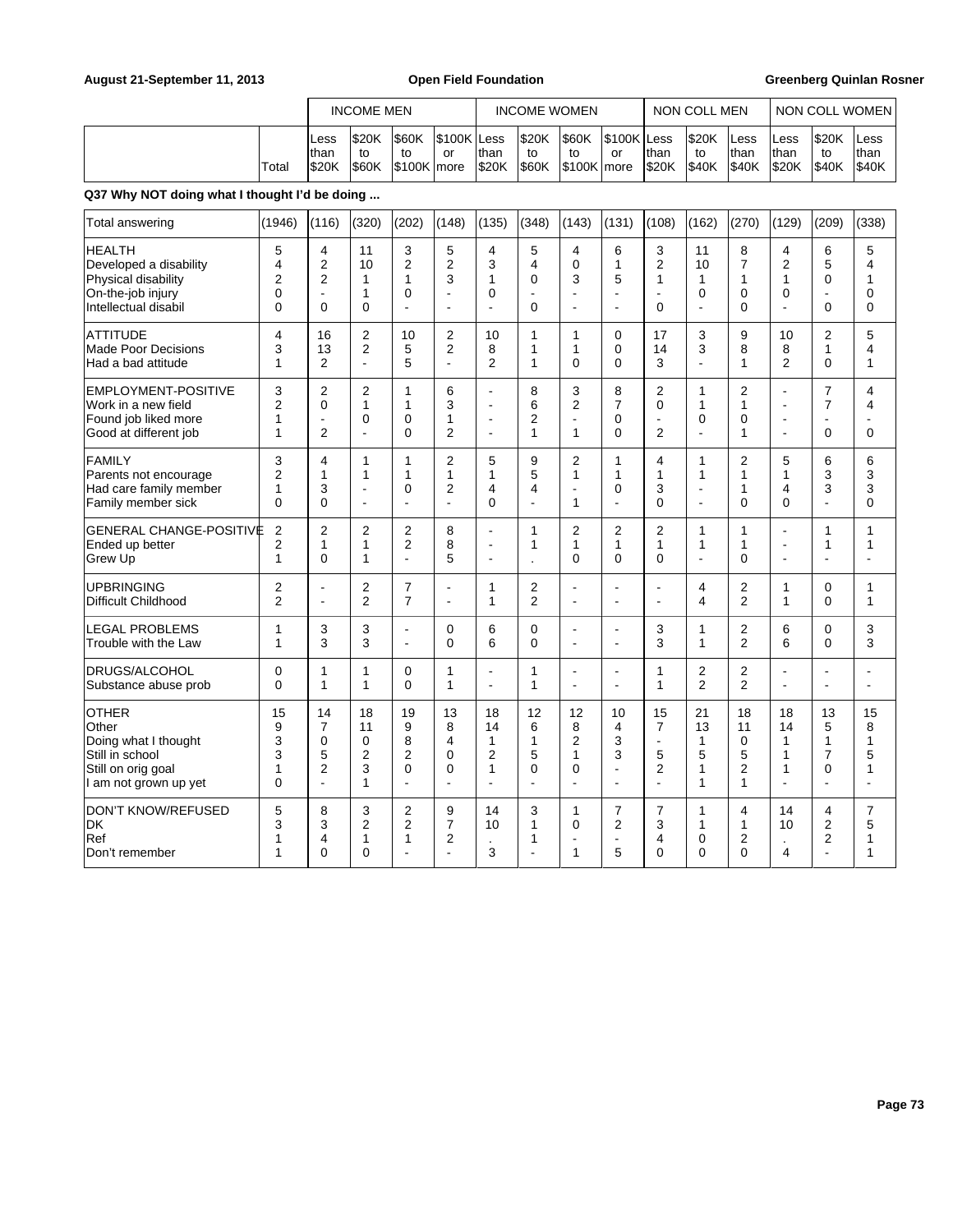|       |             |                                        | <b>MEN KIDS</b> |                        |               |                              |                      |
|-------|-------------|----------------------------------------|-----------------|------------------------|---------------|------------------------------|----------------------|
| Total | 18<br>Ihome | Under Under   Over<br>18<br>NtHom home | 18              | Over<br>18<br>NtHom No | Total<br>Kids | 'Total<br><b>Under</b><br>18 | Total<br>At<br>lHome |

# **Q37 Why NOT doing what I thought I'd be doing ...**

| Total answering                                                                                                 | (1946)                                           | (285)                                                   | (53)                                        | (70)                                               | (217)                                             | (401)                                            | (549)                                                   | (328)                                                 | (340)                                           |
|-----------------------------------------------------------------------------------------------------------------|--------------------------------------------------|---------------------------------------------------------|---------------------------------------------|----------------------------------------------------|---------------------------------------------------|--------------------------------------------------|---------------------------------------------------------|-------------------------------------------------------|-------------------------------------------------|
| <b>HEALTH</b><br>Developed a disability<br>Physical disability<br>On-the-job injury<br>Intellectual disabil     | 5<br>4<br>$\overline{2}$<br>0<br>0               | 7<br>4<br>3<br>1                                        | 4<br>3<br>$\overline{2}$<br>÷,<br>ä,        | 7<br>1<br>6<br>0                                   | 4<br>$\overline{2}$<br>$\overline{2}$<br>0<br>0   | 7<br>$\overline{7}$<br>1<br>$\overline{a}$       | 5<br>3<br>$\overline{2}$<br>1<br>$\Omega$               | 7<br>4<br>3<br>1                                      | 6<br>4<br>$\overline{2}$<br>1                   |
| <b>ATTITUDE</b><br><b>Made Poor Decisions</b><br>Had a bad attitude                                             | $\overline{4}$<br>3<br>1                         | 3<br>1<br>2                                             | 6<br>6<br>ä,                                | 4<br>4<br>÷,                                       | 4<br>1<br>3                                       | $\overline{7}$<br>$\overline{7}$<br>$\mathbf{0}$ | $\overline{4}$<br>$\overline{2}$<br>$\overline{2}$      | 3<br>1<br>$\overline{2}$                              | 3<br>1<br>$\overline{2}$                        |
| <b>EMPLOYMENT-POSITIVE</b><br>Work in a new field<br>Found job liked more<br>Good at different job              | 3<br>$\overline{2}$<br>1<br>1                    | 3<br>$\overline{2}$<br>$\overline{0}$<br>$\overline{a}$ | 1<br>1<br>L.                                | 1<br>1<br>0                                        | $\overline{2}$<br>1<br>0<br>1                     | $\overline{2}$<br>1<br>$\mathbf 0$<br>1          | $\overline{c}$<br>$\overline{2}$<br>0<br>$\overline{0}$ | 3<br>$\overline{2}$<br>0<br>$\overline{a}$            | $\overline{c}$<br>$\overline{2}$<br>$\mathbf 0$ |
| <b>FAMILY</b><br>Parents not encourage<br>Had care family member<br>Family member sick                          | 3<br>$\overline{2}$<br>1<br>0                    | 3<br>1<br>1                                             | 4<br>3<br>1<br>ä,                           | $\overline{2}$<br>1<br>1<br>0                      | 1<br>$\Omega$<br>$\overline{0}$<br>$\blacksquare$ | 1<br>$\Omega$<br>$\Omega$<br>$\overline{a}$      | $\overline{2}$<br>1<br>1<br>$\Omega$                    | 3<br>$\overline{2}$<br>1<br>$\overline{a}$            | 3<br>1<br>1<br>$\Omega$                         |
| <b>GENERAL CHANGE-POSITIVE</b><br>Ended up better<br>Grew Up                                                    | $\overline{c}$<br>$\overline{2}$<br>$\mathbf{1}$ | 4<br>3<br>3                                             | $\overline{2}$<br>1<br>1                    | $\overline{2}$<br>$\overline{2}$<br>$\overline{a}$ | 4<br>3<br>1                                       | $\overline{2}$<br>1<br>$\Omega$                  | 4<br>3<br>$\overline{2}$                                | 3<br>3<br>$\overline{2}$                              | 4<br>3<br>$\mathfrak{p}$                        |
| <b>UPBRINGING</b><br>Difficult Childhood                                                                        | $\overline{2}$<br>$\overline{2}$                 | 5<br>5                                                  | $\blacksquare$<br>÷,                        | $\blacksquare$<br>÷                                | $\overline{a}$<br>$\blacksquare$                  | $\overline{2}$<br>$\overline{2}$                 | 3<br>3                                                  | 4<br>4                                                | 4<br>4                                          |
| <b>LEGAL PROBLEMS</b><br>Trouble with the Law                                                                   | 1<br>1                                           | 0<br>0                                                  | 8<br>8                                      | ä,<br>٠                                            | 1<br>1                                            | $\overline{2}$<br>$\overline{2}$                 | 1<br>1                                                  | 1<br>1                                                | 0<br>0                                          |
| DRUGS/ALCOHOL<br>Substance abuse prob                                                                           | 0<br>0                                           | ٠<br>L                                                  | 6<br>6                                      | $\overline{\phantom{0}}$<br>÷,                     | 1<br>1                                            | 0<br>0                                           | 1<br>1                                                  | 1<br>1                                                | $\overline{\phantom{a}}$<br>$\blacksquare$      |
| <b>OTHER</b><br>Other<br>Doing what I thought<br>Still in school<br>Still on orig goal<br>I am not grown up yet | 15<br>9<br>3<br>3<br>1<br>0                      | 12<br>7<br>4<br>-<br>1<br>$\overline{a}$                | 34<br>11<br>23<br>÷,<br>1<br>$\overline{a}$ | 8<br>5<br>3<br>ä,<br>ä,<br>۰                       | 17<br>12<br>5<br>ä,<br>ä,<br>$\overline{a}$       | 21<br>10<br>3<br>5<br>3<br>1                     | 14<br>9<br>4<br>$\blacksquare$<br>0<br>$\overline{a}$   | 14<br>8<br>6<br>$\blacksquare$<br>1<br>$\overline{a}$ | 11<br>$\overline{7}$<br>4<br>1                  |
| <b>DON'T KNOW/REFUSED</b><br>DK<br>Ref<br>Don't remember                                                        | 5<br>3<br>1<br>1                                 | 6<br>5<br>1                                             | 5<br>5<br>÷<br>$\overline{a}$               | 6<br>5<br>0<br>$\overline{a}$                      | 6<br>3<br>3<br>0                                  | 6<br>4<br>1<br>$\Omega$                          | 6<br>5<br>$\overline{2}$<br>$\Omega$                    | 6<br>5<br>1                                           | 6<br>5<br>1                                     |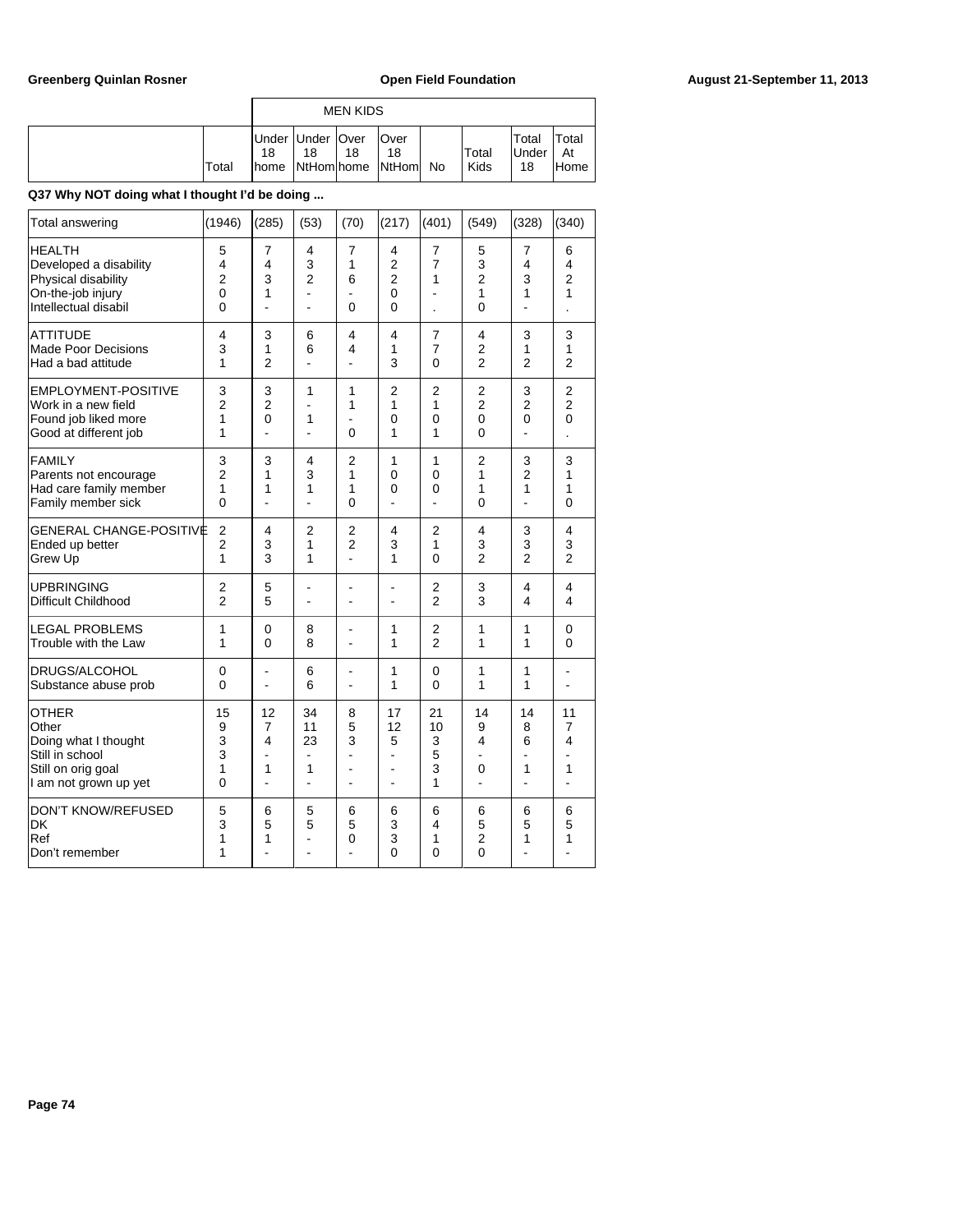|       |    |                          | WOMEN KIDS |                                               |               |                             |                      |
|-------|----|--------------------------|------------|-----------------------------------------------|---------------|-----------------------------|----------------------|
| Total | 18 | Under Under   Over<br>18 | 18         | <b>Over</b><br>18<br>home NtHom home NtHom No | Total<br>Kids | Total<br><b>Under</b><br>18 | Total<br>At<br>lHome |

# **Q37 Why NOT doing what I thought I'd be doing ...**

| Total answering                                                                                                 | (1946)                                          | (308)                                                 | (34)                             | (117)                                      | (325)                                            | (272)                                     | (715)                                                      | (341)                                              | (405)                                              |
|-----------------------------------------------------------------------------------------------------------------|-------------------------------------------------|-------------------------------------------------------|----------------------------------|--------------------------------------------|--------------------------------------------------|-------------------------------------------|------------------------------------------------------------|----------------------------------------------------|----------------------------------------------------|
| <b>HEALTH</b><br>Developed a disability<br>Physical disability<br>On-the-job injury<br>Intellectual disabil     | 5<br>4<br>$\overline{2}$<br>$\overline{0}$<br>0 | 2<br>1<br>1<br>0<br>0                                 | 15<br>$\overline{2}$<br>13<br>÷, | $\overline{2}$<br>1<br>1<br>$\blacksquare$ | 8<br>5<br>3<br>$\Omega$                          | 4<br>3<br>1<br>÷<br>$\blacksquare$        | 5<br>$\overline{2}$<br>$\overline{2}$<br>$\mathbf{0}$<br>0 | 3<br>1<br>$\overline{2}$<br>0<br>0                 | 2<br>1<br>1<br>0<br>$\Omega$                       |
| <b>ATTITUDE</b>                                                                                                 | 4                                               | 4                                                     | 2                                | 2                                          | 3                                                | 1                                         | 3                                                          | 4                                                  | 3                                                  |
| <b>Made Poor Decisions</b>                                                                                      | 3                                               | 3                                                     | $\overline{2}$                   | 1                                          | 1                                                | 1                                         | $\overline{2}$                                             | 3                                                  | $\overline{2}$                                     |
| Had a bad attitude                                                                                              | 1                                               | 1                                                     | $\overline{a}$                   | 1                                          | $\overline{2}$                                   | $\Omega$                                  | 1                                                          | 1                                                  | 1                                                  |
| EMPLOYMENT-POSITIVE                                                                                             | 3                                               | 4                                                     | ä,                               | 8                                          | 4                                                | 6                                         | 4                                                          | 3                                                  | 5                                                  |
| Work in a new field                                                                                             | $\overline{2}$                                  | 3                                                     | ÷                                | 4                                          | 3                                                | 6                                         | 3                                                          | 3                                                  | 3                                                  |
| Found job liked more                                                                                            | 1                                               | 1                                                     | ä,                               | $\overline{2}$                             | 1                                                | 0                                         | 1                                                          | 1                                                  | 1                                                  |
| Good at different job                                                                                           | 1                                               | $\Omega$                                              | ÷,                               | 1                                          | $\Omega$                                         | 1                                         | $\Omega$                                                   | $\Omega$                                           | $\Omega$                                           |
| <b>FAMILY</b>                                                                                                   | 3                                               | 3                                                     | $\overline{a}$                   | 7                                          | 5                                                | $\overline{7}$                            | 4                                                          | $\overline{2}$                                     | 4                                                  |
| Parents not encourage                                                                                           | $\overline{2}$                                  | 1                                                     | ä,                               | 3                                          | $\overline{2}$                                   | 4                                         | $\overline{2}$                                             | 1                                                  | $\overline{2}$                                     |
| Had care family member                                                                                          | 1                                               | 1                                                     | ۰                                | 3                                          | 3                                                | 3                                         | 1                                                          | 0                                                  | 1                                                  |
| Family member sick                                                                                              | 0                                               | 1                                                     | $\overline{a}$                   | $\mathfrak{p}$                             | $\Omega$                                         | $\Omega$                                  | $\Omega$                                                   | 1                                                  | 1                                                  |
| <b>GENERAL CHANGE-POSITIVE</b><br>Ended up better<br>Grew Up                                                    | $\overline{2}$<br>$\overline{2}$<br>1           | 1<br>0<br>$\mathbf{0}$                                | ä,<br>ä,<br>÷                    | 1<br>1                                     | $\overline{2}$<br>$\overline{2}$<br>$\mathbf{0}$ | 1<br>1<br>$\mathbf{0}$                    | 1<br>1<br>0                                                | 1<br>0<br>$\Omega$                                 | 1<br>0<br>0                                        |
| <b>UPBRINGING</b>                                                                                               | $\overline{2}$                                  | $\mathbf 0$                                           | $\blacksquare$                   | $\blacksquare$                             | 1                                                | $\overline{2}$                            | $\mathbf 0$                                                | $\Omega$                                           | $\mathbf 0$                                        |
| Difficult Childhood                                                                                             | $\overline{2}$                                  | 0                                                     | $\overline{a}$                   | ÷,                                         | 1                                                | $\overline{2}$                            | 0                                                          | 0                                                  | 0                                                  |
| <b>LEGAL PROBLEMS</b>                                                                                           | 1                                               | 1                                                     | ÷,                               | ä,                                         | 1                                                | 0                                         | 1                                                          | 1                                                  | 1                                                  |
| Trouble with the Law                                                                                            | 1                                               | 1                                                     |                                  | ÷,                                         | 1                                                | $\mathbf{0}$                              | 1                                                          | 1                                                  | 1                                                  |
| DRUGS/ALCOHOL                                                                                                   | 0                                               | ä,                                                    | $\overline{a}$                   | $\overline{a}$                             | 1                                                | $\overline{a}$                            | 0                                                          | L,                                                 | ä,                                                 |
| Substance abuse prob                                                                                            | 0                                               | ÷                                                     | ÷                                | ۰                                          | 1                                                | $\overline{a}$                            | $\mathbf{0}$                                               | ä,                                                 | ÷                                                  |
| <b>OTHER</b><br>Other<br>Doing what I thought<br>Still in school<br>Still on orig goal<br>I am not grown up yet | 15<br>9<br>3<br>3<br>1<br>0                     | 9<br>6<br>0<br>$\overline{2}$<br>$\overline{0}$<br>L. | 8<br>3<br>4<br>ä,<br>۰<br>ä,     | 8<br>3<br>4<br>0<br>$\blacksquare$         | 13<br>11<br>2<br>0<br>$\overline{a}$             | 21<br>9<br>$\overline{2}$<br>9<br>1<br>ä, | 10<br>$\overline{7}$<br>$\overline{2}$<br>1<br>0<br>ä,     | 9<br>5<br>1<br>$\overline{2}$<br>$\mathbf 0$<br>÷, | 9<br>5<br>1<br>$\overline{2}$<br>$\mathbf 0$<br>L. |
| DON'T KNOW/REFUSED                                                                                              | 5                                               | 5                                                     | 3                                | 7                                          | 3                                                | 5                                         | 5                                                          | 4                                                  | 5                                                  |
| DK                                                                                                              | 3                                               | 3                                                     | 3                                | 1                                          | 1                                                | 3                                         | $\overline{2}$                                             | 3                                                  | $\overline{2}$                                     |
| Ref                                                                                                             | 1                                               | 0                                                     | ÷                                | ä,                                         | $\overline{2}$                                   | $\overline{2}$                            | 1                                                          | $\mathbf 0$                                        | 0                                                  |
| Don't remember                                                                                                  | 1                                               | $\overline{2}$                                        | ÷                                | 6                                          | $\mathbf{0}$                                     | $\overline{0}$                            | $\overline{2}$                                             | $\overline{2}$                                     | 3                                                  |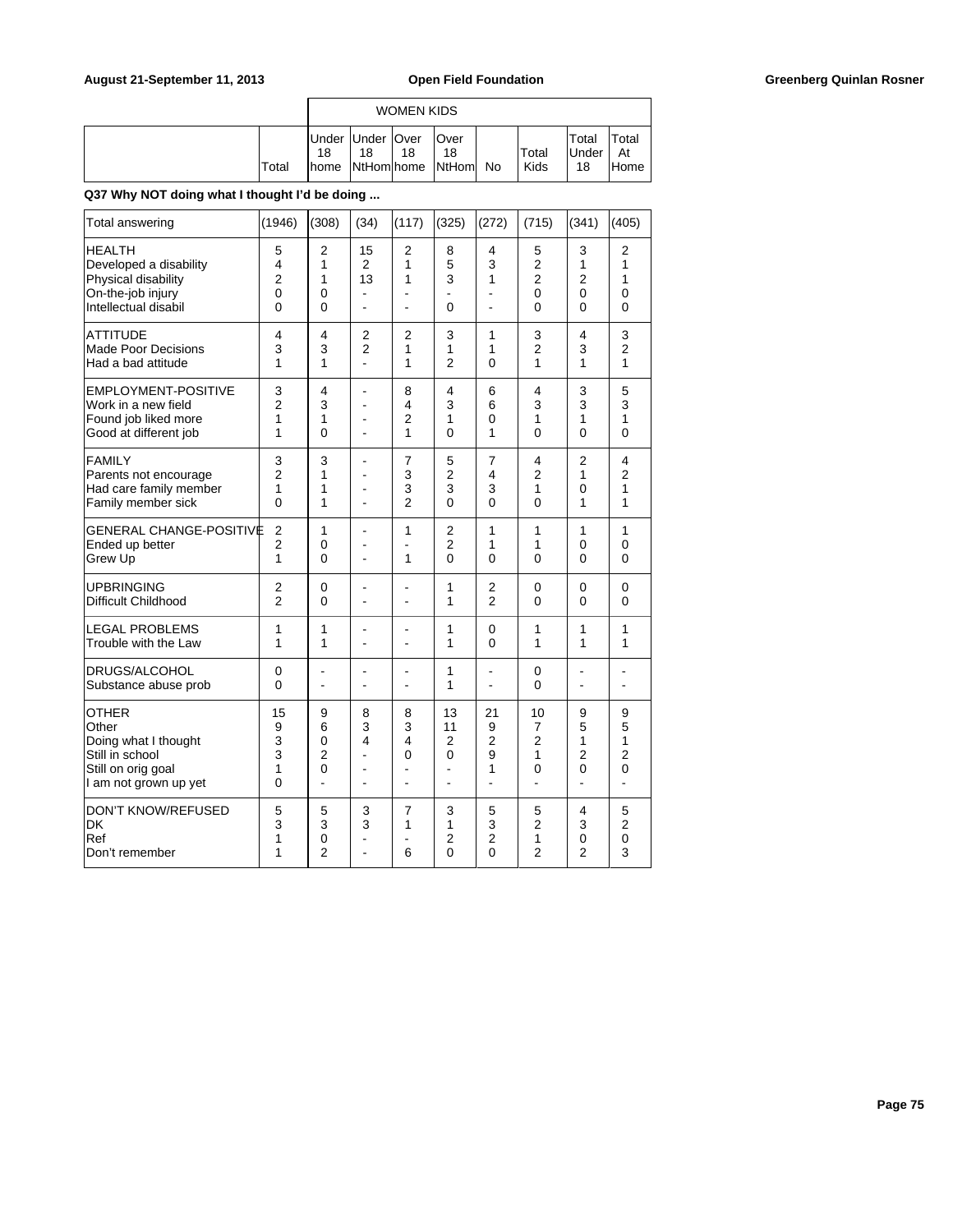|                                               |       |                      |                                  |     | MARITAL/GENDER |  |  |                                                           |       |               |                         |     | MARITAL/GENDER/ANY KIDS |             |  |
|-----------------------------------------------|-------|----------------------|----------------------------------|-----|----------------|--|--|-----------------------------------------------------------|-------|---------------|-------------------------|-----|-------------------------|-------------|--|
|                                               | Total | <b>I</b> Marr<br>Men | <b>IUnmarIAlone IMarr</b><br>Men | Men |                |  |  | Unmar Alone Sngle   Wid<br>WomenWomenWomenWomenWomenMomen | SpDiv | <b>I</b> Marr | UnmarlAlone Marr<br>Men | Men | WomenWomenWomen         | UnmarlAlone |  |
| Q37 Why NOT doing what I thought I'd be doing |       |                      |                                  |     |                |  |  |                                                           |       |               |                         |     |                         |             |  |

# Total answering (1946) (460) (485) (386) (471) (506) (401) (175) (226) (377) (171) (134) (405) (305) (230) HEALTH 5 6 6 8 3 7 6 5 7 5 5 7 3 8 7 Developed a disability 4 4 5 6 2 3 3 4 3 3 3 3 2 3 2 Physical disability 2 2 1 2 1 3 3 2 3 2 3 3 1 5 4 On-the-job injury 0 1 . 0 - 0 0 - 0 1 0 0 - 0 0 Intellectual disabil 0 0 . . 0 0 0 - 0 0 - - 0 0 0 ATTITUDE 4 3 8 8 2 3 3 5 3 3 6 7 3 4 5 Made Poor Decisions 3 1 7 7 1 2 2 1 2 1 4 5 2 2 2<br>Had a bad attitude 1 2 1 1 1 1 1 2 3 0 2 2 3 1 2 3 |Had a bad attitude | 1 | 1 | 2 | 1 | 1 | 1 | 1 | 1 | 2 | 3 | 0 | 2 | 2 | 3 | 1 |EMPLOYMENT-POSITIVE | 3 | 3 | 2 | 1 | 6 | 4 | 4 | 6 | 2 | 3 | 1 | 0 | 6 | 1 | 2 Work in a new field 2 2 1 0 4 3 4 6 2 2 1 0 4 1 1 Found job liked more 1 1 0 0 2 . 0 0 - 1 - - 2 - - Good at different job 1 0 1 1 0 1 1 1 1 0 . . 0 0 1 FAMILY 2 3 2 1 1 4 5 5 7 3 2 3 1 3 4 4 Parents not encourage 2 1 1 1 2 2 2 4 1 1 1 1 1 3 3 Had care family member 1 1 1 0 1 2 2 3 2 1 2 - 2 1 2 Family member sick 0 - 0 0 0 0 0 0 - - 0 0 0 0 -  $\mid$ GENERAL CHANGE-POSITIVE 2 4 2 2 1 1 1 1 0 2 4 2 3 1 2 Ended up better 2 3 2 2 1 1 1 0 2 4 2 2 1 1 2 Grew Up | 1 | 2 | 0 | 0 | 0 | 0 | - | 1 | 2 | 1 | 1 | 0 | 1 | 0 UPBRINGING 2 3 1 - 2 0 0 0 0 4 - - 0 0 0 Difficult Childhood 2 3 1 - 2 0 0 0 0 0 4 - - 0 0 0 0 LEGAL PROBLEMS | 1 | - | 3 | 1 | - | 2 | 2 | 0 | 4 | - | 3 | 4 | - | 3 | 3 Trouble with the Law 1 1 - 3 1 1 - 2 2 0 4 - 3 4 - 3 3 |DRUGS/ALCOHOL | 0 | 0 | 1 | 1 | - | 0 | - | - | - | 0 | 3 | 2 | - | 1 | -Substance abuse prob 0 0 1 1 - 0 - - - 0 3 2 - 1 - OTHER | 15 | 11 | 23 | 25 | 10 | 16 | 18 | 25 | 13 | 11 | 18 | 20 | 10 | 11 | 12 Other | 9 | 7 | 11 | 14 | 7 | 8 | 9 | 6 | 11 | 7 | 13 | 15 | 7 | 7 | 8 Doing what I thought 3 4 3 3 2 1 2 3 1 4 4 3 2 1 1 Still in school | 3 | - | 4 | 5 | 0 | 6 | 6 | 14 | - | - | - | - | 0 | 2 | 2 Still on orig goal 1 0 3 4 . 1 1 3 0 0 1 2 . 0 1 I am not grown up yet 0 - 0 1 - - - - - - - - - - - |DON'T KNOW/REFUSED | 5 | 6 | 6 | 7 | 7 | 3 | 3 | 2 | 7 | 5 | 6 | 6 | 3 | 2 DK 3 5 4 5 3 2 1 1 2 5 4 4 1 3 2 Ref 1 1 2 2 2 1 1 2 1 2 2 2 2 - - | Don't remember | 1 | - | 0 | 0 | 2 | 0 | 0 | - | 0 | - | 0 | 0 | 3 | - | -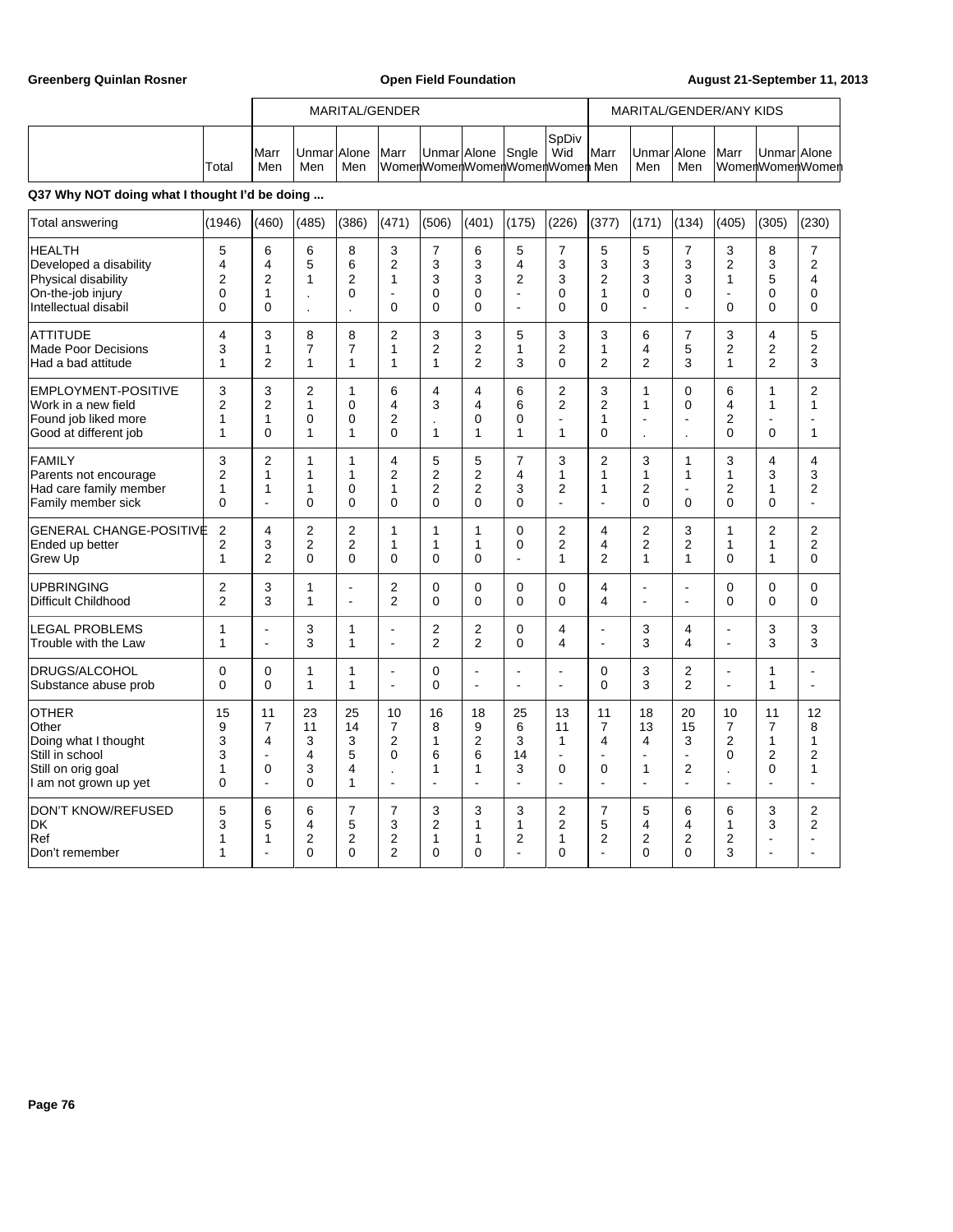|       |                      | MARITAL/GENDER/<18 HOME                 |  |                          |
|-------|----------------------|-----------------------------------------|--|--------------------------|
| Total | <b>I</b> Marr<br>Men | Unmar Alone   Marr   Unmar Alone<br>Men |  | ∣Men lWomerlWomerlWomerl |

**Q37 Why NOT doing what I thought I'd be doing ...**

| Total answering                                                                                                 | (1946)                                                     | (222)                                           | (62)                     | (37)                                     | (187)                                 | (119)                                                           | (73)                                 |
|-----------------------------------------------------------------------------------------------------------------|------------------------------------------------------------|-------------------------------------------------|--------------------------|------------------------------------------|---------------------------------------|-----------------------------------------------------------------|--------------------------------------|
| <b>HEALTH</b><br>Developed a disability<br>Physical disability<br>On-the-job injury<br>Intellectual disabil     | 5<br>$\overline{4}$<br>$\overline{2}$<br>0<br>$\mathbf{0}$ | 8<br>5<br>3<br>$\overline{2}$<br>$\overline{a}$ | 4<br>1<br>3              | 6<br>1<br>5                              | 3<br>1<br>1<br>1                      | 2<br>$\Omega$<br>1<br>0<br>L.                                   | 3<br>0<br>$\overline{2}$<br>1        |
| <b>ATTITUDE</b><br><b>Made Poor Decisions</b><br>Had a bad attitude                                             | 4<br>3<br>1                                                | 3<br>0<br>3                                     | 1<br>1<br>ä,             | 2<br>$\overline{2}$<br>÷.                | 3<br>$\overline{2}$<br>$\overline{0}$ | 5<br>3<br>$\overline{2}$                                        | 9<br>5<br>3                          |
| <b>EMPLOYMENT-POSITIVE</b><br>Work in a new field<br>Found job liked more<br>Good at different job              | 3<br>$\overline{2}$<br>1<br>1                              | 3<br>$\overline{2}$<br>0<br>L.                  | 2<br>$\overline{2}$<br>÷ | ÷                                        | 6<br>5<br>1<br>0                      | 0<br>$\Omega$<br>$\Omega$                                       | 1<br>0<br>1                          |
| <b>FAMILY</b><br>Parents not encourage<br>Had care family member<br>Family member sick                          | 3<br>$\overline{2}$<br>1<br>0                              | 2<br>$\overline{2}$<br>0<br>÷                   | 5<br>5                   | ÷.                                       | $\overline{2}$<br>0<br>1<br>1         | 4<br>3<br>1                                                     | 4<br>4<br>۰                          |
| <b>GENERAL CHANGE-POSITIVE</b><br>Ended up better<br>Grew Up                                                    | $\overline{2}$<br>$\overline{2}$<br>$\mathbf{1}$           | 5<br>4<br>3                                     |                          |                                          | 1<br>0<br>0                           | $\mathbf{1}$<br>1<br>1                                          | 1<br>1                               |
| <b>UPBRINGING</b><br>Difficult Childhood                                                                        | 2<br>$\overline{2}$                                        | 6<br>6                                          |                          |                                          | ä,<br>ä,                              | 0<br>0                                                          | 1<br>1                               |
| <b>LEGAL PROBLEMS</b><br>Trouble with the Law                                                                   | 1<br>1                                                     | $\overline{a}$                                  | 1<br>1                   | 1<br>1                                   | $\overline{a}$                        | 3<br>3                                                          | 5<br>5                               |
| DRUGS/ALCOHOL<br>Substance abuse prob                                                                           | 0<br>$\mathbf{0}$                                          |                                                 |                          |                                          | ۰                                     |                                                                 |                                      |
| <b>OTHER</b><br>Other<br>Doing what I thought<br>Still in school<br>Still on orig goal<br>I am not grown up yet | 15<br>9<br>3<br>3<br>1<br>$\overline{0}$                   | 10<br>7<br>3                                    | 19<br>6<br>9<br>4<br>ä,  | 20<br>5<br>9<br>÷<br>6<br>$\overline{a}$ | 6<br>6<br>1<br>0<br>÷.                | 12<br>6<br>$\overline{\phantom{0}}$<br>5<br>1<br>$\overline{a}$ | 14<br>7<br>5<br>$\overline{2}$<br>L. |
| <b>DON'T KNOW/REFUSED</b><br><b>DK</b><br>Ref<br>Don't remember                                                 | 5<br>3<br>1<br>1                                           | $\overline{7}$<br>6<br>1                        | 6<br>3<br>$\overline{c}$ | 9<br>6<br>4                              | 5<br>$\overline{2}$<br>0<br>3         | 4<br>4                                                          | 1<br>1                               |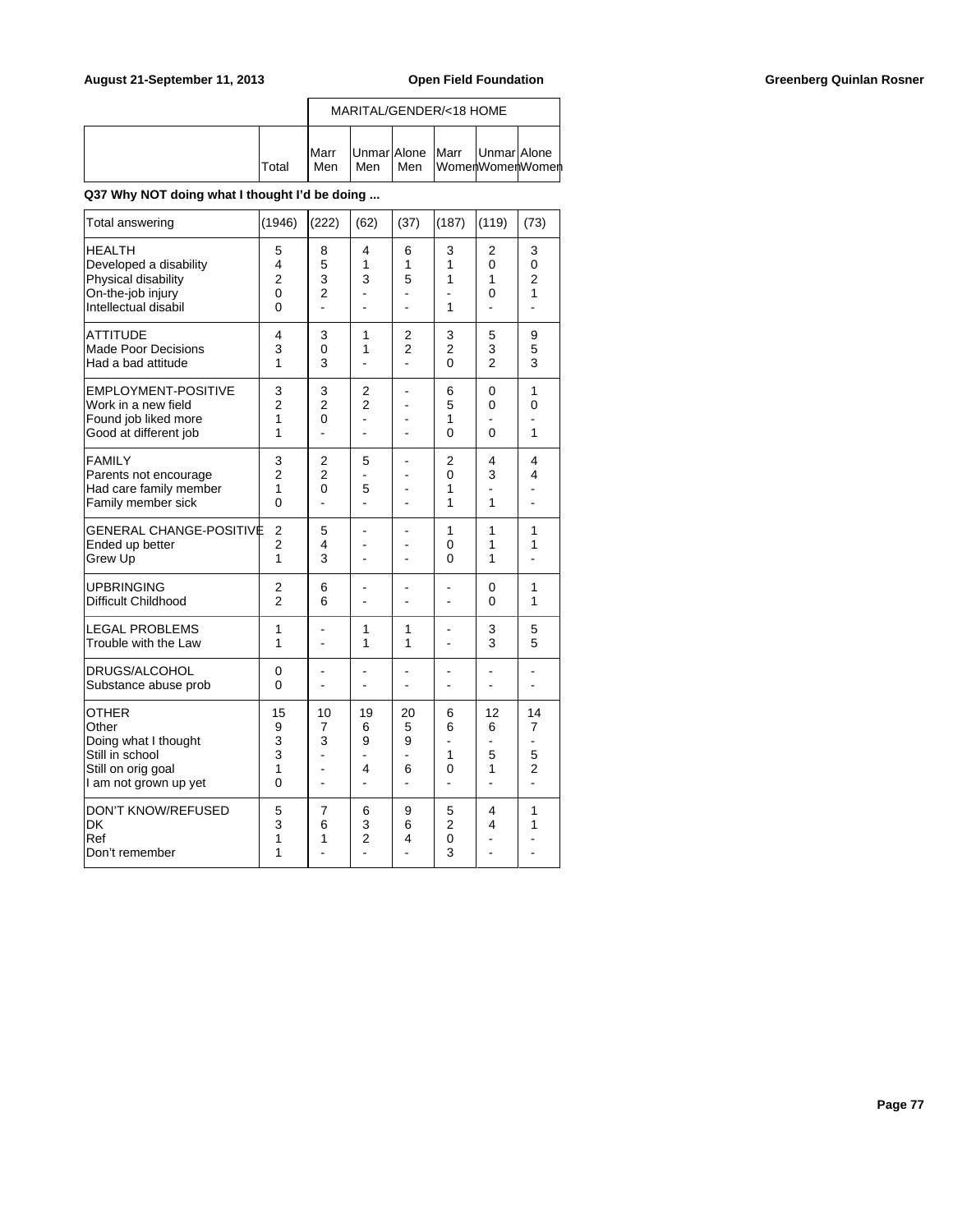|       | <b>GENDER</b> |       | <b>AGE MEN</b> |              |            |            |            |                                   |            |  |  |
|-------|---------------|-------|----------------|--------------|------------|------------|------------|-----------------------------------|------------|--|--|
| Total | Men           | Women | $118 -$<br>29  | $30 -$<br>39 | 40 -<br>49 | 50 -<br>64 | Over<br>64 | $^{\prime}$ 18 $\cdot$<br>٠<br>49 | Over<br>49 |  |  |

| Total Answering       | (1800) | (1009) | (791) | (265) | (246) | (229) | (214) | (28) | (739) | (242) |
|-----------------------|--------|--------|-------|-------|-------|-------|-------|------|-------|-------|
|                       |        |        |       |       |       |       |       |      |       |       |
| 43 Increase pay       | 82     | 80     | 83    | 75    | 90    | 78    | 81    | 58   | 81    | 78    |
| 38B 10 days paid sick | 78     | 74     | 82    | 75    | 82    | 69    | 71    | 52   | 75    | 68    |
| 144A Paid sick time   | 74     | 71     | 78    | 73    | 79    | 76    | 56    | 47   | 76    | 55    |
| 39 Training           | 65     | 66     | 65    | 70    | 75    | 61    | 58    | 51   | 69    | 57    |
| 42 Advancement path   | 61     | 62     | 61    | 65    | 77    | 59    | 46    | 52   | 67    | 47    |
| 41 Work from home     | 48     | 39     | 60    | 36    | 47    | 38    | 35    | 19   | 40    | 33    |
| 140 Onsite childcare  | 38     | 31     | 46    | 24    | 44    | 35    | 26    | 20   | 34    | 25    |

**Q38-44 Summary: Business sector improvements... Very/Somewhat ...**

| <b>Total Answering</b> | (1800) | (1009) | (791) | (265) | (246) | (229) | (214) | (28) | (739) | (242) |
|------------------------|--------|--------|-------|-------|-------|-------|-------|------|-------|-------|
| 43 Increase pay        | 93     | 92     | 94    | 86    | 98    | 92    | 95    | 83   | 92    | 93    |
| 44A Paid sick time     | 91     | 89     | 93    | 88    | 89    | 93    | 89    | 70   | 90    | 87    |
| 38B 10 days paid sick  | 91     | 89     | 93    | 88    | 96    | 83    | 92    | 80   | 89    | 91    |
| 39 Training            | 84     | 85     | 84    | 84    | 90    | 85    | 82    | 69   | 87    | 80    |
| 42 Advancement path    | 84     | 85     | 83    | 88    | 91    | 84    | 76    | 65   | 88    | 75    |
| 41 Work from home      | 70     | 63     | 79    | 62    | 72    | 58    | 61    | 56   | 64    | 61    |
| 40 Onsite childcare    | 53     | 48     | 60    | 40    | 61    | 49    | 43    | 39   | 50    | 42    |

| Total answering<br>'Yes   | (1975)<br>21 | (872)<br>23 | (1103)<br>19 | (84)<br>10 | (177)<br>8 | (212)<br>21<br>ູບ ເ | (223)<br>36 | (136)<br>12 | (473)<br>19 | (359)<br>27<br>، ے |
|---------------------------|--------------|-------------|--------------|------------|------------|---------------------|-------------|-------------|-------------|--------------------|
| <b>No</b><br>$ $ (DK/Ref) | 79           | 76          | 81           | 90<br>-    | 91         | 68                  | 63          | 88          | 80          | 72<br>ు            |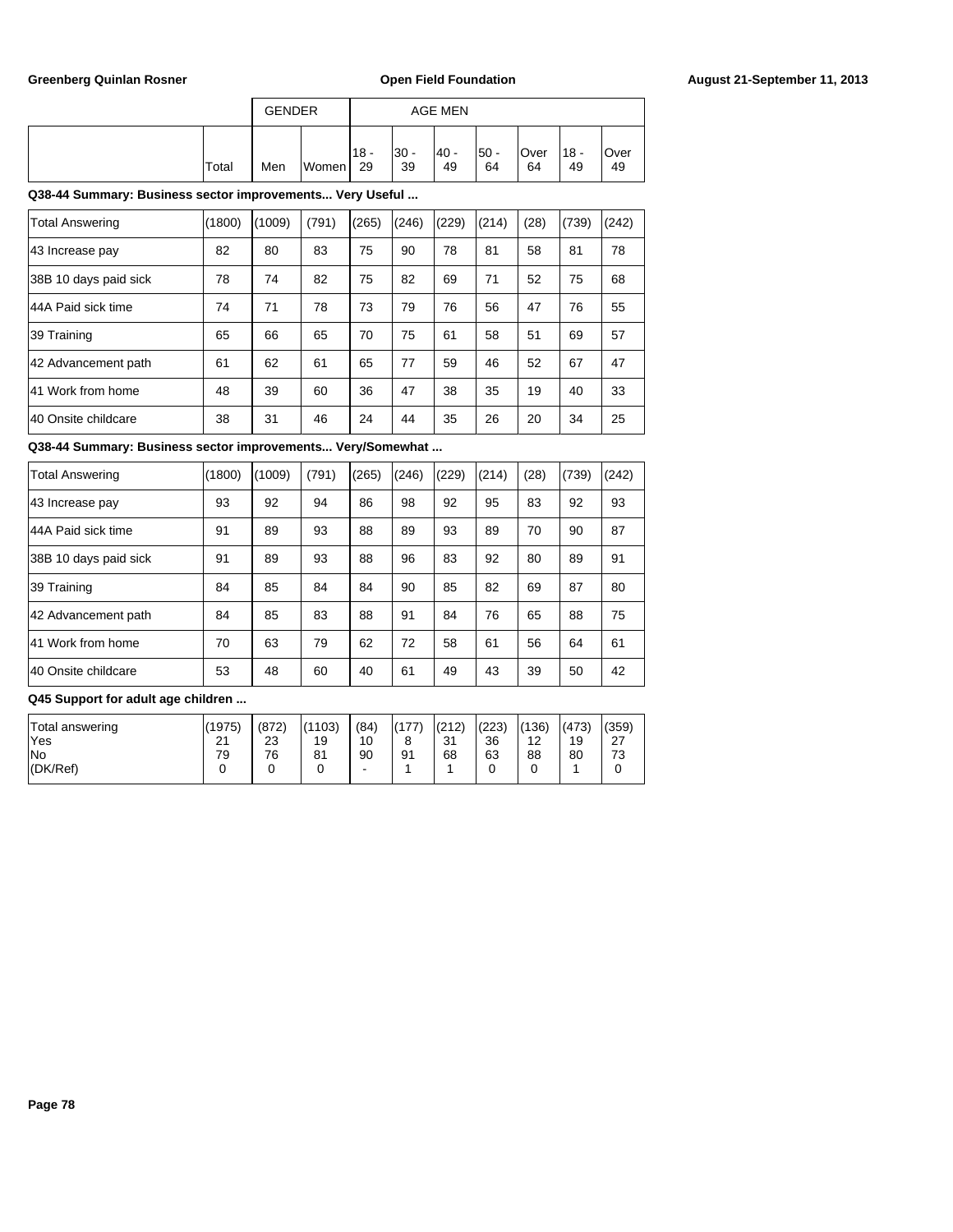|       | AGE WOMEN    |            |            |             |            |               |            |                | <b>RACE MEN</b> |               |                     |  |
|-------|--------------|------------|------------|-------------|------------|---------------|------------|----------------|-----------------|---------------|---------------------|--|
| Total | $18 -$<br>29 | 30 -<br>39 | 40 -<br>49 | l50 -<br>64 | Over<br>64 | $118 -$<br>49 | Over<br>49 | <b>I</b> White | <b>Black</b>    | Hisp<br>lanic | Non<br><b>White</b> |  |

| <b>Total Answering</b> | (1800) | (133) | (171) | (169) | (242) | (43) | (473) | (285) | (649) | (95) | (169) | (342) |
|------------------------|--------|-------|-------|-------|-------|------|-------|-------|-------|------|-------|-------|
| 43 Increase pay        | 82     | 86    | 92    | 85    | 80    | 72   | 88    | 78    | 79    | 87   | 74    | 82    |
| 38B 10 days paid sick  | 78     | 85    | 88    | 77    | 80    | 72   | 84    | 79    | 75    | 72   | 69    | 72    |
| 144A Paid sick time    | 74     | 91    | 88    | 75    | 67    | 61   | 84    | 67    | 64    | 74   | 84    | 79    |
| 39 Training            | 65     | 81    | 75    | 68    | 51    | 38   | 74    | 49    | 59    | 81   | 76    | 77    |
| 42 Advancement path    | 61     | 71    | 65    | 64    | 54    | 31   | 66    | 50    | 56    | 60   | 78    | 72    |
| 41 Work from home      | 48     | 71    | 59    | 59    | 61    | 35   | 62    | 57    | 37    | 47   | 40    | 41    |
| 40 Onsite childcare    | 38     | 52    | 57    | 45    | 37    | 32   | 51    | 36    | 27    | 49   | 43    | 39    |

**Q38-44 Summary: Business sector improvements... Very/Somewhat ...**

| <b>Total Answering</b> | (1800) | (133) | (171) | (169) | (242) | (43) | (473) | (285) | (649) | (95) | (169) | (342) |
|------------------------|--------|-------|-------|-------|-------|------|-------|-------|-------|------|-------|-------|
| 43 Increase pay        | 93     | 94    | 97    | 97    | 92    | 87   | 96    | 91    | 91    | 94   | 95    | 96    |
| 44A Paid sick time     | 91     | 99    | 93    | 94    | 90    | 80   | 95    | 88    | 89    | 84   | 95    | 89    |
| 38B 10 days paid sick  | 91     | 98    | 95    | 90    | 93    | 81   | 94    | 91    | 89    | 75   | 97    | 89    |
| 39 Training            | 84     | 97    | 85    | 91    | 76    | 60   | 91    | 74    | 81    | 87   | 91    | 91    |
| 42 Advancement path    | 84     | 89    | 88    | 88    | 77    | 65   | 88    | 75    | 81    | 87   | 93    | 91    |
| 41 Work from home      | 70     | 91    | 81    | 78    | 75    | 66   | 83    | 74    | 60    | 62   | 73    | 71    |
| 140 Onsite childcare   | 53     | 79    | 69    | 61    | 43    | 42   | 69    | 43    | 43    | 63   | 62    | 59    |

| Total answering | (1975)        | (80) | (182) | (222) | (311) | (256) | (483) | (567          | (593) | (89) | (131)     | (269) |
|-----------------|---------------|------|-------|-------|-------|-------|-------|---------------|-------|------|-----------|-------|
| <b>Yes</b>      | ິ<br><u>.</u> |      |       | 25    | 30    | 10    | 14    | ິ<br><u>.</u> | 24    | 25   | ົ<br>ا کے | 23    |
| lNo             | 79            | 99   | 92    | 75    | 69    | 90    | 85    | 78            | 76    | 74   | 70<br>-   | 76    |
| (DK/Ref)        |               | -    |       | ۰     |       |       |       |               |       |      |           |       |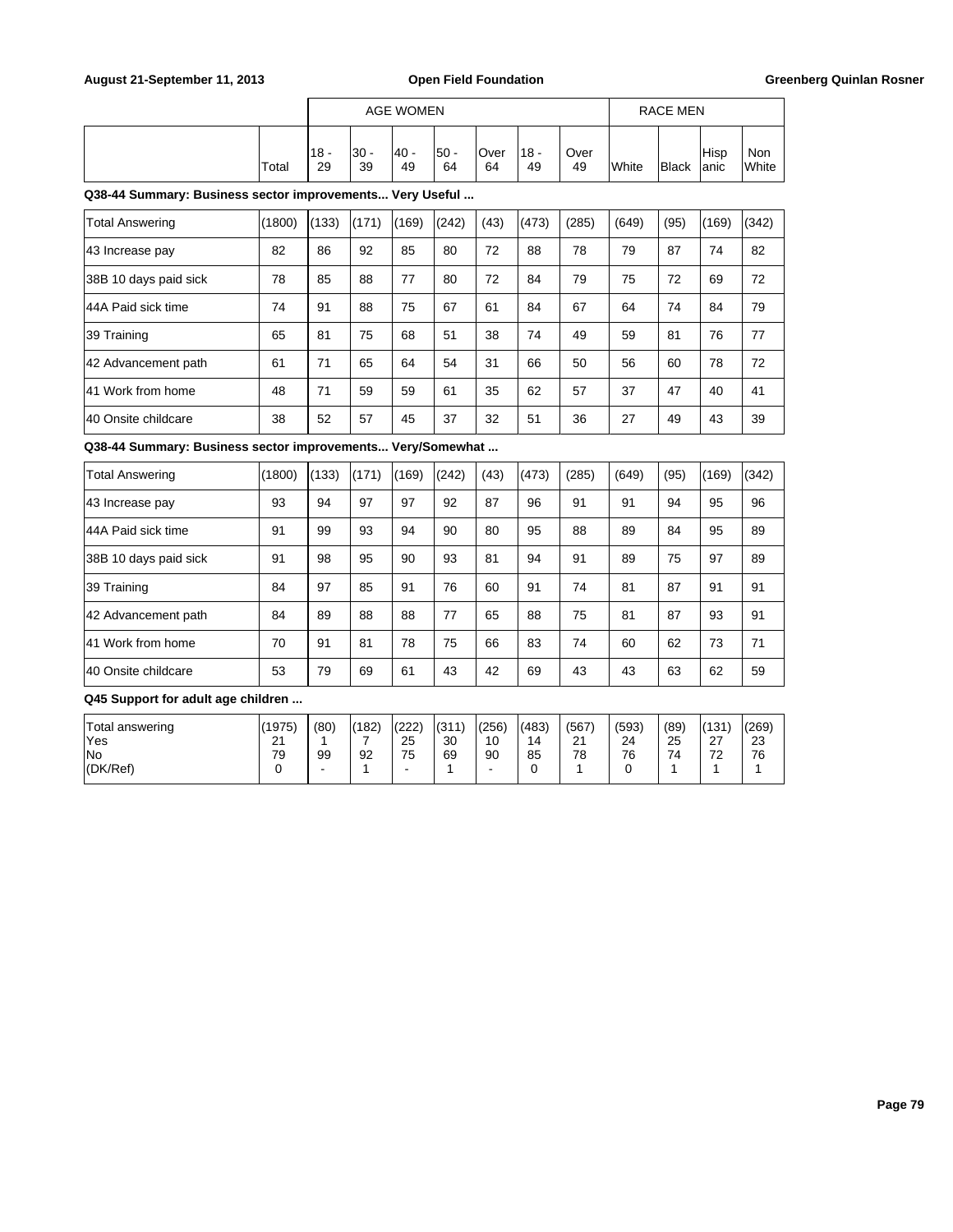|       |              | <b>RACE WOMEN</b> |      |                     |
|-------|--------------|-------------------|------|---------------------|
| Total | <b>White</b> | Black anic        | Hisp | Non<br><b>White</b> |

| <b>Total Answering</b> | (1800) | (535) | (102) | (116) | (255) |
|------------------------|--------|-------|-------|-------|-------|
| 43 Increase pay        | 82     | 80    | 92    | 85    | 89    |
| 38B 10 days paid sick  | 78     | 81    | 87    | 93    | 86    |
| 44A Paid sick time     | 74     | 73    | 94    | 88    | 89    |
| 39 Training            | 65     | 58    | 81    | 77    | 80    |
| 42 Advancement path    | 61     | 56    | 72    | 69    | 70    |
| 41 Work from home      | 48     | 56    | 76    | 68    | 68    |
| 40 Onsite childcare    | 38     | 40    | 61    | 56    | 59    |

### **Q38-44 Summary: Business sector improvements... Very/Some ...**

| <b>Total Answering</b> | (1800) | (535) | (102) | (116) | (255) |
|------------------------|--------|-------|-------|-------|-------|
| 43 Increase pay        | 93     | 93    | 99    | 93    | 96    |
| 44A Paid sick time     | 91     | 90    | 99    | 100   | 99    |
| 38B 10 days paid sick  | 91     | 90    | 99    | 100   | 99    |
| 39 Training            | 84     | 80    | 93    | 91    | 93    |
| 42 Advancement path    | 84     | 80    | 93    | 87    | 90    |
| 41 Work from home      | 70     | 76    | 87    | 90    | 87    |
| 40 Onsite childcare    | 53     | 51    | 79    | 76    | 77    |

| Total answering<br>lYes | (1975)<br>21 | (772) | (132)<br>16 | (145)<br>24 | (325)<br>21 |
|-------------------------|--------------|-------|-------------|-------------|-------------|
| lNo                     | 79           | 82    | 84          | 76          | 78          |
| $ $ (DK/Ref)            | 0            |       | 0           |             |             |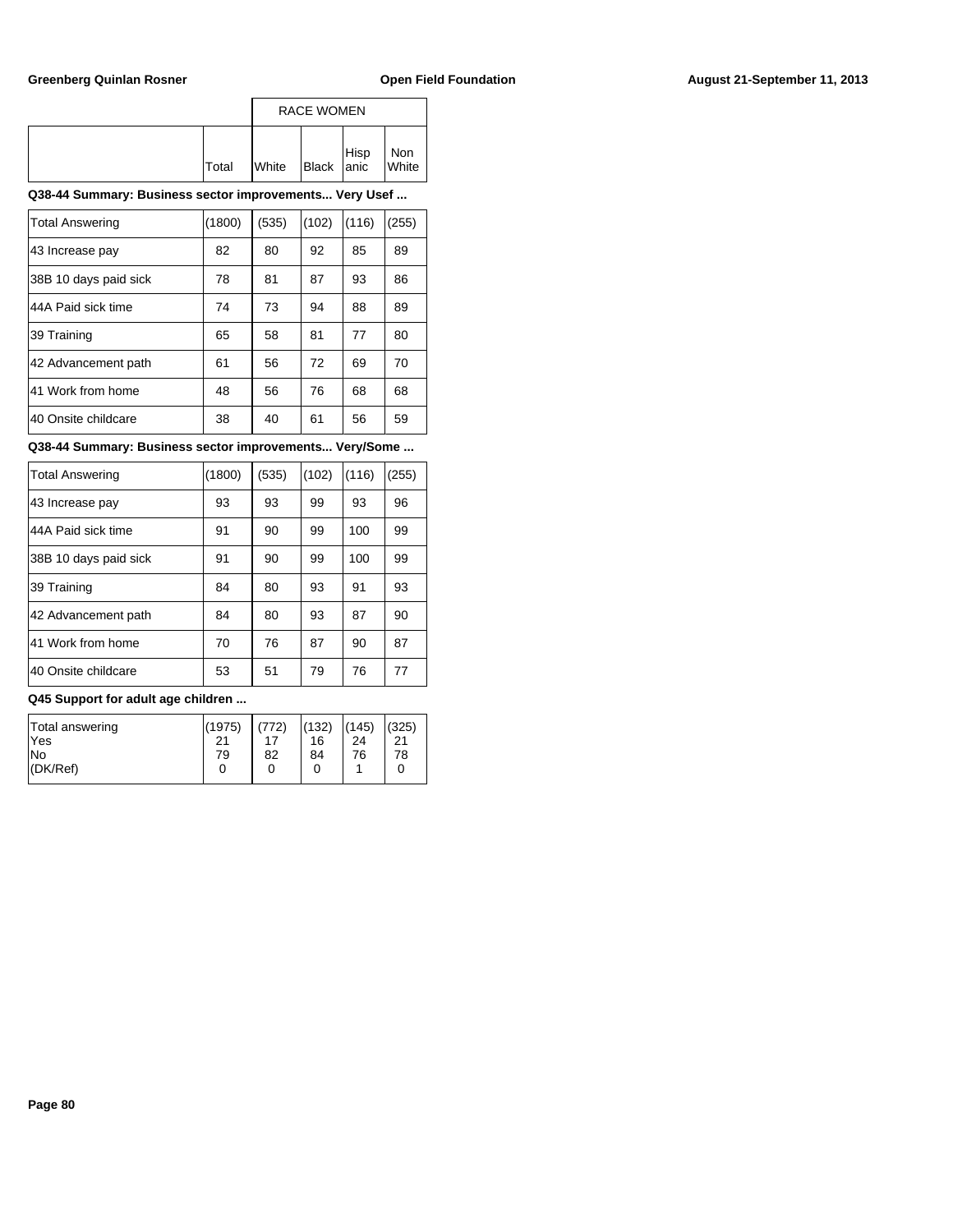|       |                       | RACE/GENDER/AGE |  |                                                                                                                                        |  |     |                |            |  |                     |             |                       |  |
|-------|-----------------------|-----------------|--|----------------------------------------------------------------------------------------------------------------------------------------|--|-----|----------------|------------|--|---------------------|-------------|-----------------------|--|
| Total | <b>I</b> White<br>Men | Men             |  | White White White Black Black Black<br> Young Older  Young Older  Young Older  Young Older  Young Older  Young Older<br>WomenWomen Men |  | Men | WomenWomen Men | Black Hisp |  | <b>IHisp</b><br>Men | <b>Hisp</b> | Hisp<br>∣WomerlWomerl |  |

| <b>Total Answering</b> | (1800) | (449) | (184) | (283) | (231) | (78) | (13) | (74) | (24) | (140) | (25) | (89) | (23) |
|------------------------|--------|-------|-------|-------|-------|------|------|------|------|-------|------|------|------|
| 43 Increase pay        | 82     | 80    | 76    | 88    | 75    | 86   | 90   | 91   | 99   | 74    | 80   | 84   | 97   |
| 38B 10 days paid sick  | 78     | 77    | 69    | 84    | 76    | 72   | 52   | 85   | 90   | 70    | 61   | 92   | 100  |
| 44A Paid sick time     | 74     | 71    | 46    | 79    | 62    | 71   | 80   | 96   | 90   | 92    | 61   | 95   | 75   |
| 39 Training            | 65     | 62    | 54    | 65    | 47    | 82   | 71   | 87   | 63   | 81    | 56   | 88   | 45   |
| 42 Advancement path    | 61     | 61    | 45    | 61    | 47    | 66   | 33   | 73   | 74   | 84    | 55   | 73   | 61   |
| 41 Work from home      | 48     | 39    | 32    | 57    | 54    | 50   | 32   | 78   | 78   | 41    | 32   | 70   | 64   |
| 140 Onsite childcare   | 38     | 30    | 23    | 45    | 31    | 52   | 47   | 66   | 50   | 46    | 33   | 53   | 72   |

**Q38-44 Summary: Business sector improvements... Very/Somewhat ...**

| <b>Total Answering</b> | (1800) | (449) | (184) | (283) | (231) | (78) | (13) | (74) | (24) | (140) | (25) | (89) | (23) |
|------------------------|--------|-------|-------|-------|-------|------|------|------|------|-------|------|------|------|
| 43 Increase pay        | 93     | 89    | 93    | 97    | 89    | 93   | 98   | 98   | 100  | 96    | 92   | 91   | 100  |
| 44A Paid sick time     | 91     | 90    | 87    | 93    | 86    | 78   | 100  | 99   | 100  | 100   | 73   | 100  | 100  |
| 38B 10 days paid sick  | 91     | 89    | 90    | 90    | 89    | 74   | 74   | 99   | 99   | 97    | 98   | 100  | 100  |
| 39 Training            | 84     | 83    | 79    | 86    | 72    | 87   | 83   | 96   | 89   | 92    | 84   | 99   | 70   |
| 42 Advancement path    | 84     | 86    | 70    | 85    | 72    | 88   | 96   | 96   | 88   | 93    | 89   | 90   | 88   |
| 41 Work from home      | 70     | 60    | 60    | 78    | 71    | 61   | 76   | 89   | 84   | 75    | 60   | 92   | 91   |
| 140 Onsite childcare   | 53     | 45    | 37    | 60    | 37    | 66   | 58   | 87   | 57   | 61    | 60   | 78   | 77   |

| <b>Total answering</b> | (1975)       | (286) | (277)                | (292) | (442) | (54) | (32) | (72) | (55)     | (96)        | (31) | (83) | (57)                     |
|------------------------|--------------|-------|----------------------|-------|-------|------|------|------|----------|-------------|------|------|--------------------------|
| 'Yes                   | $\mathbf{A}$ | 19    | $\sim$<br><u> 41</u> | 14    | 19    | 24   | 23   | 10   | 26       | $\sim$<br>▵ | 37   | 13   | 35                       |
| lNo                    | 79           | 80    | 70<br>ు              | 86    | 81    | 75   | 76   | 90   | 72<br>J. | 78          | 60   | 85   | 65                       |
| (DK/Ref)               |              |       |                      | -     |       |      |      | ۰    |          |             |      |      | $\overline{\phantom{a}}$ |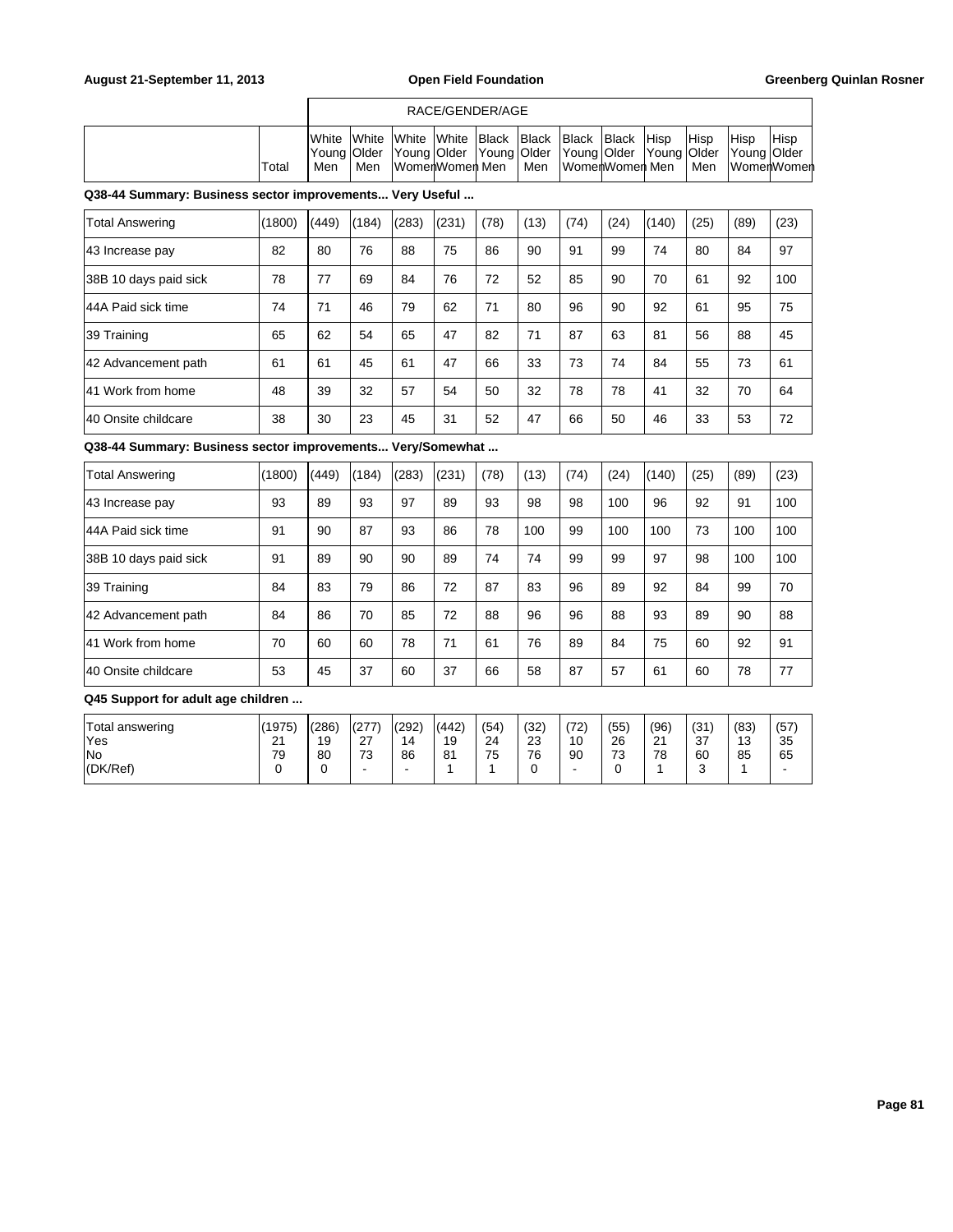|              |              | GENDER/EDUC        |      |                           |
|--------------|--------------|--------------------|------|---------------------------|
| <b>Total</b> | IColl<br>Men | Non<br>Coll<br>Men | Coll | Non<br>Coll<br>WomenWomen |

| <b>Total Answering</b> | (1800) | (304) | (690) | (260) | (528) |
|------------------------|--------|-------|-------|-------|-------|
| 43 Increase pay        | 82     | 76    | 82    | 84    | 82    |
| 38B 10 days paid sick  | 78     | 72    | 75    | 78    | 84    |
| 44A Paid sick time     | 74     | 69    | 72    | 78    | 77    |
| 39 Training            | 65     | 53    | 71    | 63    | 65    |
| 42 Advancement path    | 61     | 54    | 66    | 64    | 59    |
| 41 Work from home      | 48     | 42    | 37    | 64    | 58    |
| 40 Onsite childcare    | 38     | 26    | 34    | 45    | 46    |

### **Q38-44 Summary: Business sector improvements... Very/Somew ...**

| <b>Total Answering</b> | (1800) | (304) | (690) | (260) | (528) |
|------------------------|--------|-------|-------|-------|-------|
|                        |        |       |       |       |       |
| 43 Increase pay        | 93     | 92    | 93    | 97    | 93    |
| 44A Paid sick time     | 91     | 94    | 88    | 89    | 94    |
| 38B 10 days paid sick  | 91     | 93    | 87    | 94    | 93    |
| 39 Training            | 84     | 83    | 86    | 85    | 83    |
| 42 Advancement path    | 84     | 81    | 87    | 81    | 84    |
| 41 Work from home      | 70     | 71    | 60    | 83    | 78    |
| 40 Onsite childcare    | 53     | 45    | 49    | 57    | 61    |

| Total answering<br><b>Yes</b> | (1975)<br>21 | (253)<br>27 | (614)<br>22 | (279)<br>19 | (816)<br>18 |
|-------------------------------|--------------|-------------|-------------|-------------|-------------|
| lNo                           | 79           | 73          | 78          | 81          | 81          |
| $ $ (DK/Ref)                  |              | 0           |             |             |             |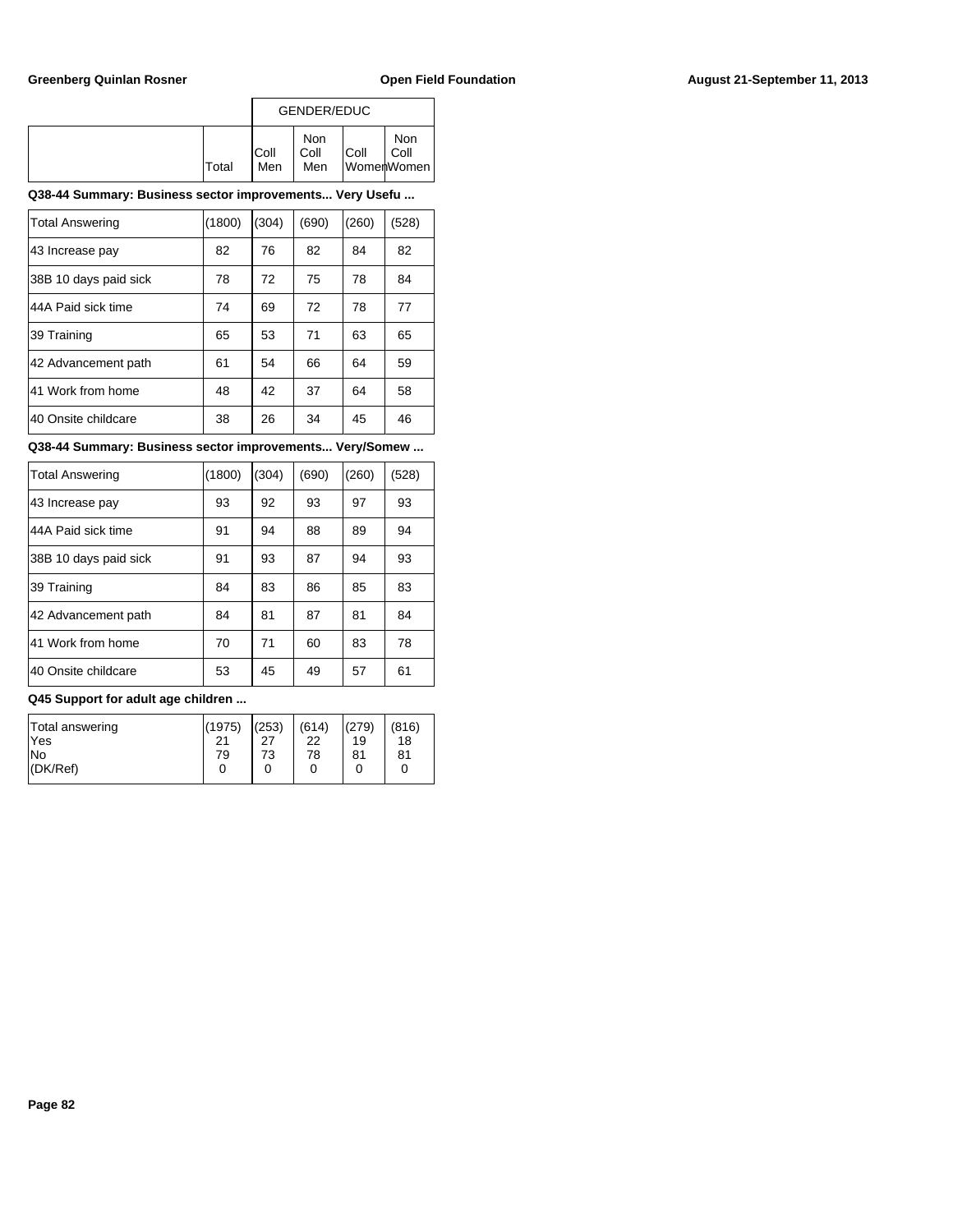|                                                          |        |                                |                       |                                          | RACE/GENDER/EDUC       |       |                              |                                 |                       |             |                             |                       |                |
|----------------------------------------------------------|--------|--------------------------------|-----------------------|------------------------------------------|------------------------|-------|------------------------------|---------------------------------|-----------------------|-------------|-----------------------------|-----------------------|----------------|
|                                                          | Total  | <b>I</b> White<br>IColl<br>Men | White<br>NoCol<br>Men | lWhite<br><b>Coll</b><br>lWomenWomen Men | lWhite<br> NoCol  Coll | Black | Black<br> NoCol  Coll<br>Men | <b>Black</b><br>lWomerWomer Men | Black<br> NoCol  Coll | <b>Hisp</b> | Hisp<br> NoCol  Coll<br>Men | Hisp<br>lWomerlWomerl | Hisp<br> NoCol |
| Q38-44 Summary: Business sector improvements Very Useful |        |                                |                       |                                          |                        |       |                              |                                 |                       |             |                             |                       |                |
| Total Answering                                          | (1800) | (234)                          | (409)                 | (194)                                    | (338)                  | (13)  | (78)                         | (31)                            | (72)                  | (25)        | (143)                       | (17)                  | (99)           |
| 43 Increase pay                                          | 82     | 74                             | 82                    | 83                                       | 79                     | 90    | 86                           | 86                              | 95                    | 75          | 74                          | 89                    | 84             |
| 38B 10 days paid sick                                    | 78     | 71                             | 77                    | 82                                       | 79                     | 80    | 69                           | 78                              | 91                    | 66          | 69                          | 94                    | 93             |
| 144A Paid sick time                                      | 74     | 62                             | 66                    | 76                                       | 71                     | 68    | 75                           | 100                             | 91                    | 92          | 84                          | 75                    | 91             |
| 39 Training                                              | 65     | 48                             | 65                    | 57                                       | 58                     | 64    | 83                           | 80                              | 81                    | 74          | 77                          | 81                    | 77             |

42 Advancement path 61 52 59 58 55 90 53 84 66 56 82 75 68 41 Work from home 48 40 35 63 52 58 43 79 75 50 39 58 70 40 Onsite childcare 38 24 30 43 38 35 50 50 66 40 44 42 58

**Q38-44 Summary: Business sector improvements... Very/Somewhat ...**

| <b>Total Answering</b> | (1800) | (234) | (409) | (194) | (338) | (13) | (78) | (31) | (72) | (25) | (143) | (17) | (99) |
|------------------------|--------|-------|-------|-------|-------|------|------|------|------|------|-------|------|------|
| 43 Increase pay        | 93     | 93    | 90    | 96    | 91    | 99   | 93   | 100  | 98   | 81   | 99    | 99   | 92   |
| 44A Paid sick time     | 91     | 93    | 89    | 88    | 91    | 95   | 81   | 100  | 99   | 99   | 96    | 100  | 100  |
| 38B 10 days paid sick  | 91     | 94    | 86    | 92    | 89    | 80   | 73   | 100  | 99   | 93   | 98    | 100  | 100  |
| 39 Training            | 84     | 81    | 82    | 83    | 77    | 92   | 85   | 87   | 96   | 86   | 93    | 87   | 92   |
| 42 Advancement path    | 84     | 80    | 82    | 77    | 82    | 94   | 86   | 96   | 91   | 78   | 96    | 90   | 87   |
| 41 Work from home      | 70     | 71    | 54    | 79    | 73    | 74   | 59   | 96   | 82   | 79   | 72    | 86   | 91   |
| 140 Onsite childcare   | 53     | 43    | 43    | 50    | 52    | 43   | 65   | 81   | 78   | 52   | 64    | 70   | 77   |

| Total answering | (1975) | l(199) | (391)                  | (212) | (555) | (16)                 | (72) | (28) | (104) | (20) | (111)   | (19) | (125) |
|-----------------|--------|--------|------------------------|-------|-------|----------------------|------|------|-------|------|---------|------|-------|
| 'Yes            | $\sim$ | 29     | $\Omega$<br><u> 41</u> | 20    | 16    | $\Omega$<br><u>_</u> | 25   | ⌒    | 18    | 32   | 26      | 24   | 24    |
| lNo             | 79     | 74     | 79                     | 80    | 83    | 78                   | 74   | 90   | 82    | 68   | 70<br>ں | 76   | 75    |
| (DK/Ref)        |        | -      | -                      |       |       |                      |      |      | -     |      |         |      |       |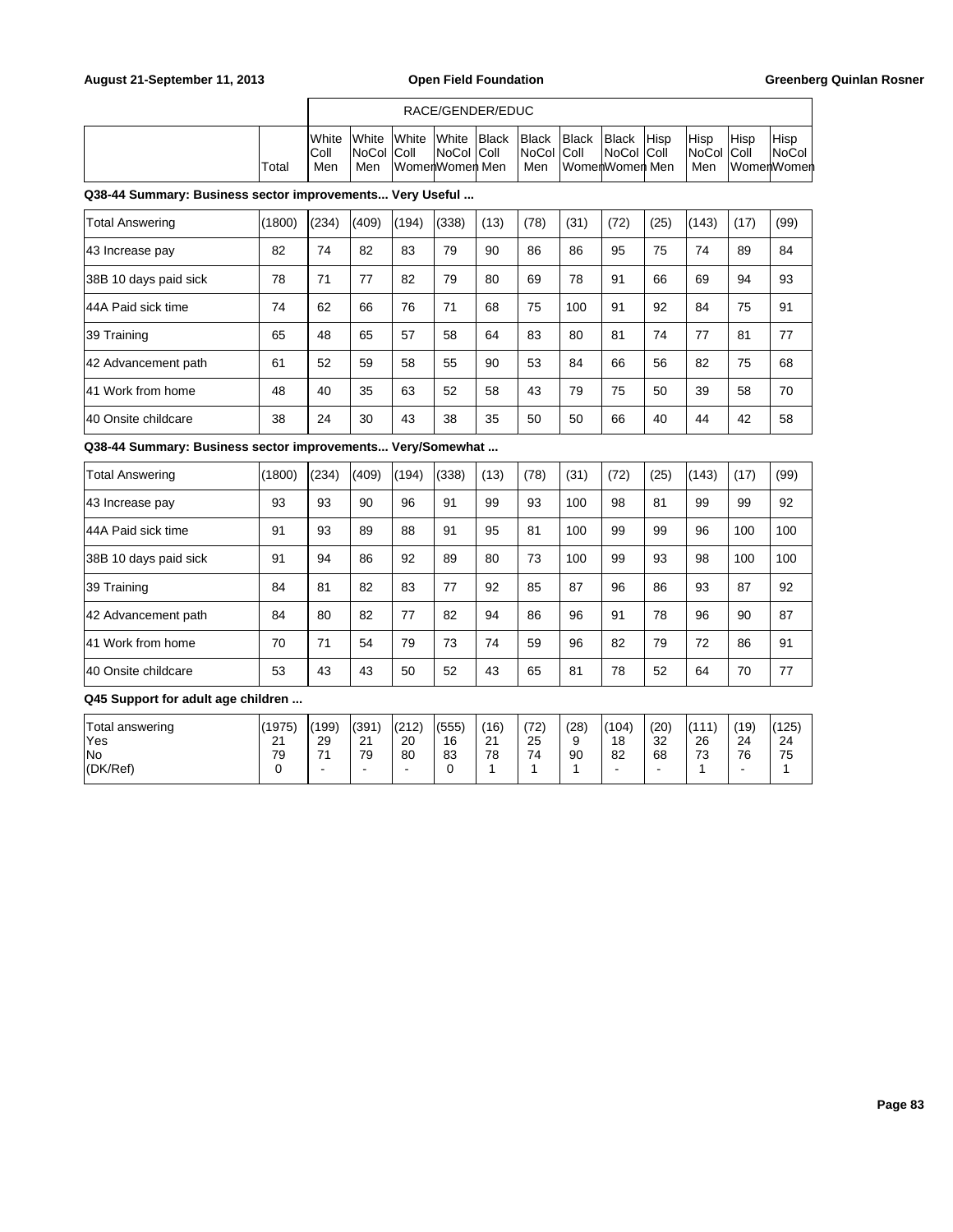Greenberg Quinlan Rosner **Communist Communist Communist Communist Communist Communist Communist Communist Communist Communist Communist Communist Communist Communist Communist Communist Communist Communist Communist Commun** 

|                                                          |                          | <b>INCOME MEN</b>      |                              |                  | <b>INCOME WOMEN</b> |                                  |                                            |    |                | NON COLL MEN          |                          | I NON COLL WOMEN               |                             |                          |
|----------------------------------------------------------|--------------------------|------------------------|------------------------------|------------------|---------------------|----------------------------------|--------------------------------------------|----|----------------|-----------------------|--------------------------|--------------------------------|-----------------------------|--------------------------|
| Total                                                    | ILess<br>Ithan<br>l\$20K | '\$20K<br>to<br>I\$60K | \$60K<br>to<br>$ $100K$ more | S100K Less<br>or | Ithan<br>IS20K      | <b>S20K</b><br>to<br><b>S60K</b> | $ $60K$ $ $100K$ Less<br>to<br>S100K Imore | or | Ithan<br>Is20K | \$20K<br>to<br> \$40K | lLess<br>Ithan<br> \$40K | ILess<br>Ithan<br><b>IS20K</b> | <b>S20K</b><br>to<br>1\$40K | ILess<br>Ithan<br> \$40K |
| 038-44 Summary: Rusiness sector improvements Very Heeful |                          |                        |                              |                  |                     |                                  |                                            |    |                |                       |                          |                                |                             |                          |

### **Q38-44 Summary: Business sector improvements... Very Useful ...**

| <b>Total Answering</b> | (1800) | (89) | (323) | (216) | (211) | (95) | (251) | (164) | (117) | (84) | (164) | (248) | (90) | (117) | (207) |
|------------------------|--------|------|-------|-------|-------|------|-------|-------|-------|------|-------|-------|------|-------|-------|
| 43 Increase pay        | 82     | 90   | 81    | 83    | 73    | 86   | 83    | 91    | 77    | 90   | 85    | 87    | 86   | 88    | 87    |
| 38B 10 days paid sick  | 78     | 83   | 81    | 81    | 64    | 87   | 83    | 82    | 74    | 83   | 71    | 75    | 87   | 85    | 86    |
| 44A Paid sick time     | 74     | 73   | 66    | 80    | 69    | 77   | 84    | 76    | 75    | 72   | 62    | 66    | 77   | 86    | 82    |
| 39 Training            | 65     | 75   | 65    | 74    | 55    | 70   | 71    | 66    | 47    | 76   | 68    | 70    | 69   | 81    | 75    |
| 42 Advancement path    | 61     | 57   | 59    | 71    | 57    | 57   | 64    | 63    | 52    | 56   | 60    | 58    | 58   | 66    | 62    |
| 41 Work from home      | 48     | 29   | 38    | 40    | 41    | 59   | 61    | 55    | 67    | 27   | 47    | 40    | 59   | 61    | 60    |
| 40 Onsite childcare    | 38     | 41   | 32    | 28    | 28    | 44   | 48    | 43    | 38    | 43   | 32    | 35    | 45   | 44    | 44    |

**Q38-44 Summary: Business sector improvements... Very/Somewhat ...**

| Total Answering       | (1800) | (89) | (323) | (216) | (211) | (95) | (251 | (164) | (117) | (84) | (164) | (248) | (90) | (117) | (207) |
|-----------------------|--------|------|-------|-------|-------|------|------|-------|-------|------|-------|-------|------|-------|-------|
| 43 Increase pay       | 93     | 96   | 89    | 92    | 95    | 95   | 92   | 100   | 95    | 95   | 92    | 93    | 95   | 99    | 97    |
| 44A Paid sick time    | 91     | 86   | 86    | 98    | 92    | 96   | 97   | 89    | 88    | 86   | 79    | 81    | 96   | 97    | 97    |
| 38B 10 days paid sick | 91     | 94   | 87    | 97    | 86    | 91   | 97   | 93    | 92    | 94   | 76    | 82    | 91   | 97    | 94    |
| 39 Training           | 84     | 89   | 81    | 93    | 81    | 91   | 90   | 79    | 76    | 89   | 79    | 82    | 90   | 97    | 94    |
| 42 Advancement path   | 84     | 82   | 81    | 94    | 82    | 87   | 84   | 81    | 79    | 82   | 79    | 80    | 88   | 97    | 93    |
| 41 Work from home     | 70     | 52   | 66    | 58    | 70    | 77   | 89   | 70    | 79    | 51   | 66    | 61    | 77   | 90    | 84    |
| 40 Onsite childcare   | 53     | 60   | 50    | 42    | 46    | 69   | 65   | 52    | 47    | 61   | 52    | 55    | 70   | 75    | 73    |

| Total answering | (1975)        | (90) | (226) | (205) | (185) | (165) | (348) | (172)        | (147) | (86) | (112)     | (199) | (159) | (183) | (342) |
|-----------------|---------------|------|-------|-------|-------|-------|-------|--------------|-------|------|-----------|-------|-------|-------|-------|
| 'Yes            | ິ<br><u>_</u> | 23   | 25    | 24    | 24    | 16    | . –   | $\sim$<br>د∠ | 24    | 24   | 10<br>. . | 21    | 16    | 14    | 15    |
| <b>No</b>       | 79            | --   | 75    | 76    | 76    | 84    | 82    | --           | 76    | 76   | 81        | 79    | 84    | 86    | 85    |
| (DK/Ref)        |               |      |       |       |       |       |       |              |       |      |           |       |       |       |       |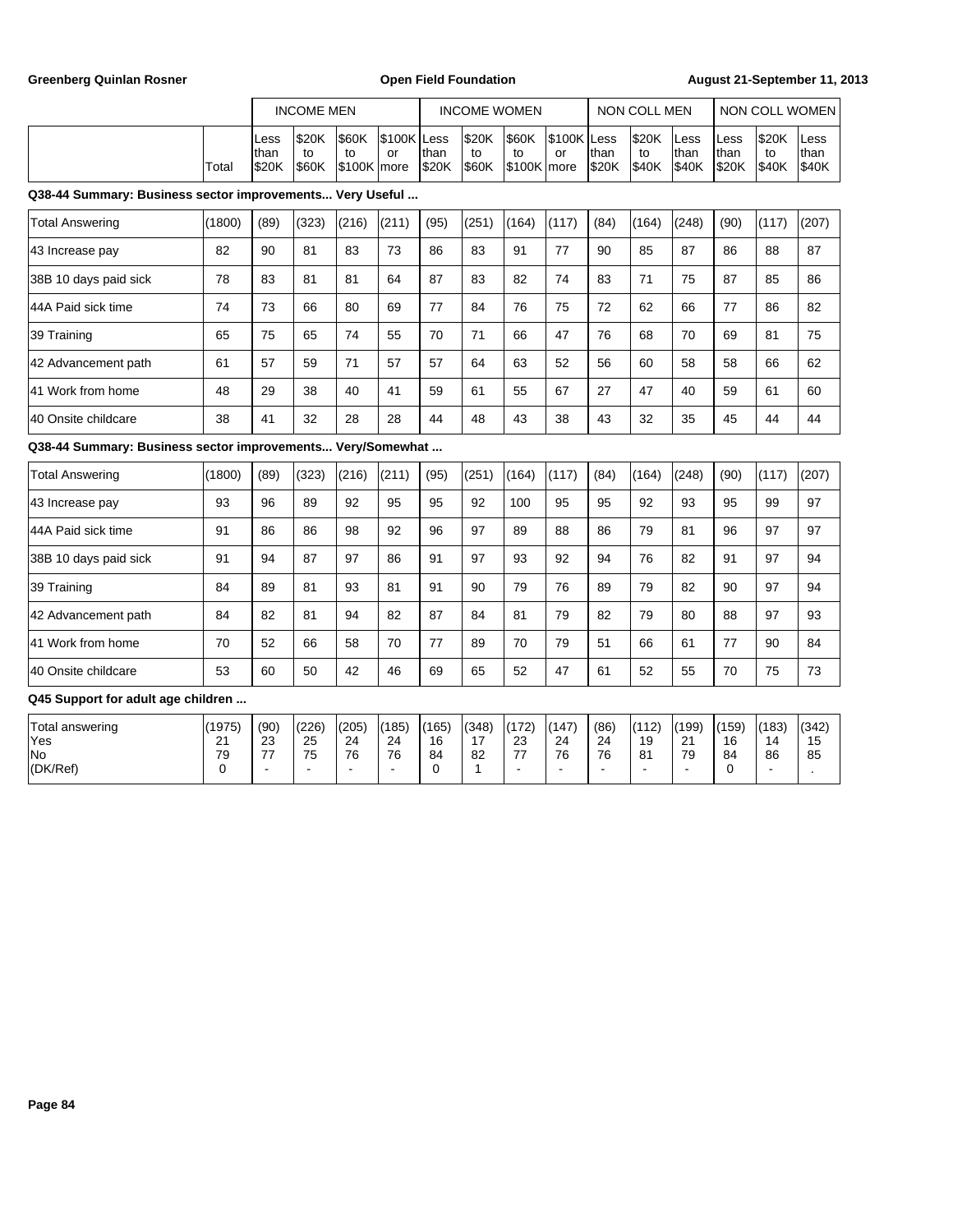|       |                     |                          | <b>MEN KIDS</b> |                                 |    |               |                              |                      |
|-------|---------------------|--------------------------|-----------------|---------------------------------|----|---------------|------------------------------|----------------------|
| Total | 18<br><b>I</b> home | Under Under   Over<br>18 | 18              | lOver<br>18<br>NtHom home NtHom | No | Total<br>Kids | Total<br><b>IUnder</b><br>18 | `otal<br>At<br>'Home |

| Total Answering       | (1800) | (383) | (41) | (80) | (173) | (407) | (596) | (409) | (449) |
|-----------------------|--------|-------|------|------|-------|-------|-------|-------|-------|
| 43 Increase pay       | 82     | 83    | 86   | 82   | 80    | 79    | 82    | 83    | 83    |
| 38B 10 days paid sick | 78     | 71    | 86   | 61   | 71    | 78    | 71    | 72    | 69    |
| 144A Paid sick time   | 74     | 76    | 78   | 56   | 80    | 68    | 74    | 75    | 74    |
| 39 Training           | 65     | 66    | 64   | 70   | 64    | 66    | 65    | 66    | 67    |
| 42 Advancement path   | 61     | 68    | 48   | 47   | 57    | 62    | 62    | 66    | 64    |
| 41 Work from home     | 48     | 36    | 52   | 35   | 35    | 43    | 35    | 37    | 36    |
| 140 Onsite childcare  | 38     | 36    | 57   | 25   | 33    | 26    | 35    | 37    | 35    |

**Q38-44 Summary: Business sector improvements... Very/Somewhat ...**

| <b>Total Answering</b> | (1800) | (383) | (41) | (80) | (173) | (407) | (596) | (409) | (449) |
|------------------------|--------|-------|------|------|-------|-------|-------|-------|-------|
| 43 Increase pay        | 93     | 95    | 98   | 93   | 94    | 90    | 94    | 95    | 95    |
| 44A Paid sick time     | 91     | 96    | 96   | 87   | 92    | 84    | 94    | 96    | 94    |
| 38B 10 days paid sick  | 91     | 86    | 92   | 93   | 87    | 90    | 89    | 87    | 87    |
| 39 Training            | 84     | 87    | 84   | 87   | 83    | 84    | 86    | 87    | 87    |
| 42 Advancement path    | 84     | 87    | 73   | 76   | 79    | 87    | 84    | 86    | 85    |
| 41 Work from home      | 70     | 61    | 75   | 66   | 62    | 66    | 62    | 62    | 62    |
| 40 Onsite childcare    | 53     | 51    | 68   | 50   | 49    | 43    | 51    | 52    | 51    |

| Total answering | (1975) | (444) | (71) | (114) | (350) | (0) | (872) | (500) | (538)     |
|-----------------|--------|-------|------|-------|-------|-----|-------|-------|-----------|
| 'Yes            | $\sim$ | 18    | 19   | 66    | 23    | -   | 23    | 19    | <u> 4</u> |
| <b>No</b>       | 79     | 81    | 81   | 34    | 76    | -   | 76    | 80    | 73        |
| (DK/Ref)        |        |       | -    | -     |       | -   |       |       |           |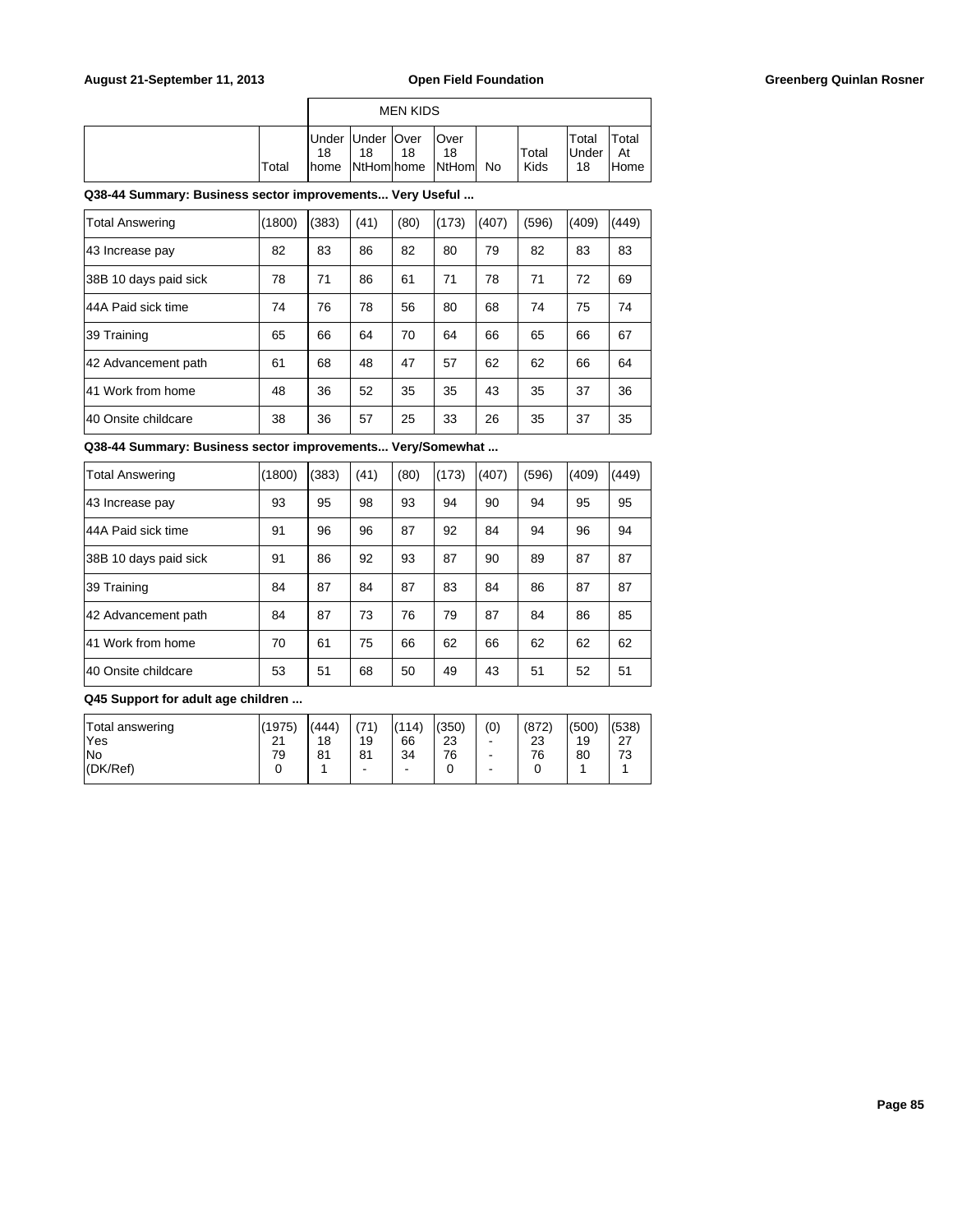|       |                                           |                  | <b>WOMEN KIDS</b> |                              |    |               |                       |                      |
|-------|-------------------------------------------|------------------|-------------------|------------------------------|----|---------------|-----------------------|----------------------|
| Total | Under Under   Over<br>18<br><b>I</b> home | 18<br>NtHom home | 18                | lOver<br>18<br><b>NtHoml</b> | No | Total<br>Kids | Total<br>lUnder<br>18 | Total<br>At<br>lHome |

| <b>Total Answering</b> | (1800) | (294) | (26) | (96) | (205) | (218) | (572) | (318) | (378) |
|------------------------|--------|-------|------|------|-------|-------|-------|-------|-------|
| 43 Increase pay        | 82     | 91    | 79   | 82   | 72    | 83    | 83    | 90    | 89    |
| 38B 10 days paid sick  | 78     | 89    | 53   | 72   | 76    | 84    | 82    | 86    | 85    |
| 144A Paid sick time    | 74     | 87    | 95   | 80   | 72    | 70    | 80    | 88    | 85    |
| 39 Training            | 65     | 70    | 74   | 58   | 51    | 73    | 62    | 71    | 68    |
| 42 Advancement path    | 61     | 67    | 72   | 69   | 52    | 57    | 62    | 68    | 67    |
| 41 Work from home      | 48     | 63    | 55   | 42   | 53    | 68    | 57    | 62    | 58    |
| 140 Onsite childcare   | 38     | 60    | 62   | 44   | 39    | 33    | 51    | 61    | 57    |

**Q38-44 Summary: Business sector improvements... Very/Somewhat ...**

| <b>Total Answering</b> | (1800) | (294) | (26) | (96) | (205) | (218) | (572) | (318) | (378) |
|------------------------|--------|-------|------|------|-------|-------|-------|-------|-------|
| 43 Increase pay        | 93     | 100   | 81   | 99   | 83    | 95    | 94    | 98    | 100   |
| 44A Paid sick time     | 91     | 94    | 100  | 96   | 93    | 88    | 94    | 95    | 95    |
| 38B 10 days paid sick  | 91     | 95    | 53   | 95   | 88    | 95    | 93    | 92    | 96    |
| 39 Training            | 84     | 88    | 79   | 85   | 73    | 88    | 82    | 88    | 87    |
| 42 Advancement path    | 84     | 90    | 79   | 87   | 75    | 81    | 84    | 89    | 89    |
| 41 Work from home      | 70     | 84    | 74   | 67   | 71    | 86    | 77    | 83    | 80    |
| 40 Onsite childcare    | 53     | 73    | 63   | 55   | 47    | 55    | 61    | 72    | 69    |

| Total answering | (1975) | (438) | (54)    | (174)   | (535) | (0)    | (1103) | (490) | (589) |
|-----------------|--------|-------|---------|---------|-------|--------|--------|-------|-------|
| 'Yes            | 21     | 15    | 26      | 49      | 14    | -      | 19     | 16    | 24    |
| lNo<br>(DK/Ref) | 79     | 84    | 74<br>- | 51<br>- | 85    | -<br>- | 81     | 83    | 76    |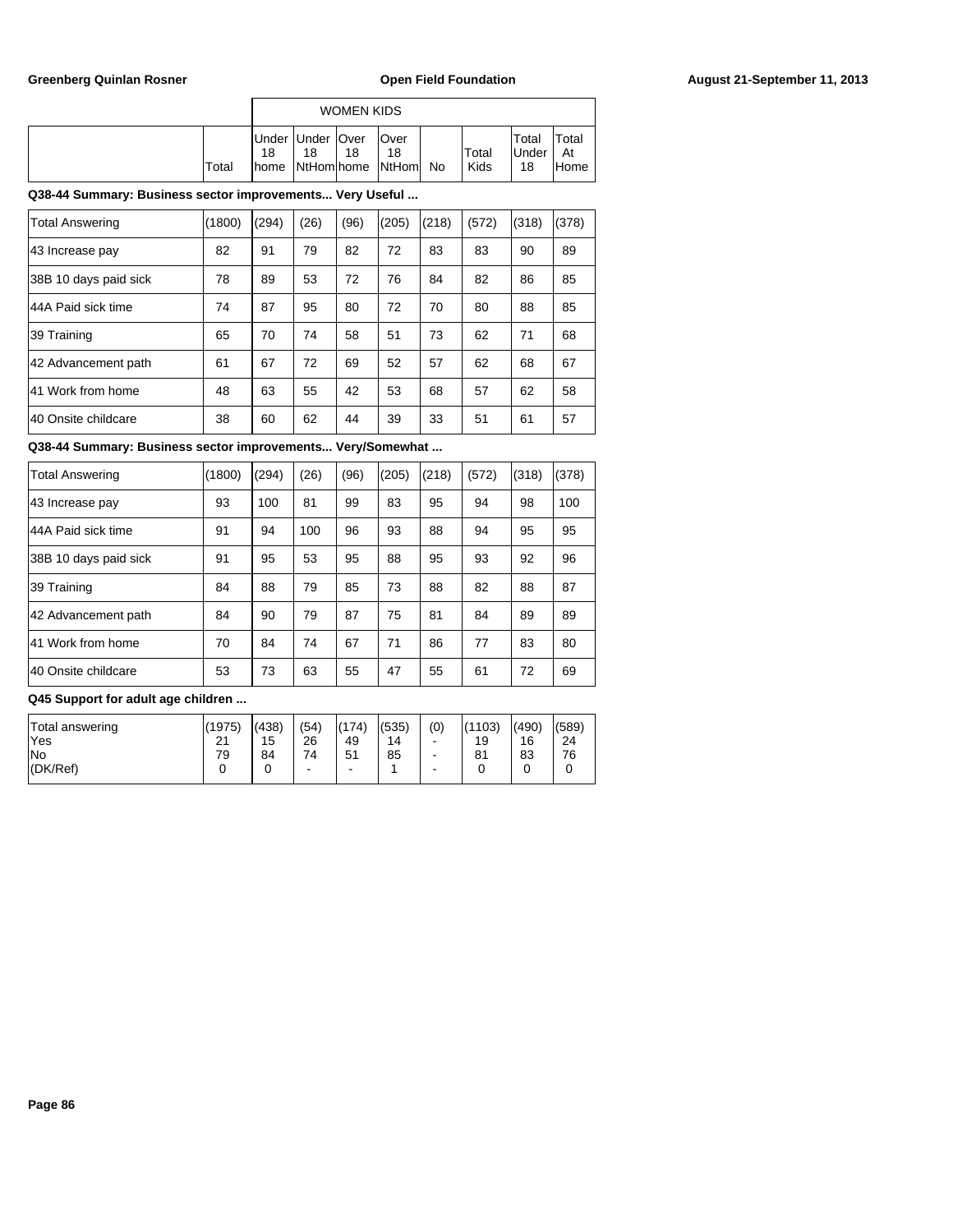|       |                     |                     |     | MARITAL/GENDER |                   |                              |                      |               |                    |     | MARITAL/GENDER/ANY KIDS |             |                 |
|-------|---------------------|---------------------|-----|----------------|-------------------|------------------------------|----------------------|---------------|--------------------|-----|-------------------------|-------------|-----------------|
| Total | <b>IMarr</b><br>Men | Unmar Alone <br>Men | Men | <b>Marr</b>    | UnmarlAlone Snale | WomenWomenWomenWomenWomenMen | <b>S</b> pDiv<br>Wid | <b>I</b> Marr | UnmarlAlone<br>Men | Men | <b>Marr</b>             | UnmarlAlone | WomenWomenWomen |

| Total Answering       | (1800) | (520) | (486) | (385) | (436) | (346) | (278) | (149) | (128) | (431) | (163) | (126) | (370) | (198) | (151) |
|-----------------------|--------|-------|-------|-------|-------|-------|-------|-------|-------|-------|-------|-------|-------|-------|-------|
| 43 Increase pay       | 82     | 78    | 83    | 81    | 80    | 86    | 84    | 85    | 83    | 80    | 86    | 87    | 80    | 88    | 85    |
| 38B 10 days paid sick | 78     | 70    | 78    | 77    | 80    | 84    | 80    | 74    | 87    | 73    | 67    | 69    | 77    | 88    | 84    |
| 44A Paid sick time    | 74     | 68    | 73    | 72    | 80    | 73    | 70    | 83    | 57    | 71    | 80    | 77    | 82    | 75    | 71    |
| 39 Training           | 65     | 61    | 71    | 71    | 64    | 65    | 66    | 73    | 58    | 62    | 75    | 73    | 60    | 64    | 67    |
| 42 Advancement path   | 61     | 59    | 65    | 63    | 62    | 59    | 56    | 64    | 48    | 63    | 62    | 56    | 61    | 63    | 62    |
| 41 Work from home     | 48     | 34    | 44    | 43    | 60    | 59    | 61    | 66    | 54    | 34    | 39    | 37    | 58    | 55    | 53    |
| 140 Onsite childcare  | 38     | 27    | 36    | 35    | 48    | 42    | 43    | 44    | 43    | 29    | 50    | 48    | 50    | 52    | 54    |

**Q38-44 Summary: Business sector improvements... Very/Somewhat ...**

| <b>Total Answering</b> | (1800) | (520) | (486) | (385) | (436) | (346) | (278) | (149) | (128) | (431) | (163) | (126) | (370) | (198) | (151) |
|------------------------|--------|-------|-------|-------|-------|-------|-------|-------|-------|-------|-------|-------|-------|-------|-------|
| 43 Increase pay        | 93     | 92    | 93    | 92    | 93    | 96    | 96    | 96    | 95    | 94    | 95    | 96    | 93    | 94    | 93    |
| 44A Paid sick time     | 91     | 89    | 89    | 88    | 91    | 94    | 94    | 98    | 90    | 93    | 96    | 96    | 93    | 95    | 94    |
| 38B 10 days paid sick  | 91     | 88    | 91    | 90    | 94    | 93    | 91    | 90    | 91    | 90    | 86    | 86    | 93    | 91    | 88    |
| 39 Training            | 84     | 84    | 86    | 86    | 85    | 82    | 81    | 90    | 69    | 85    | 88    | 88    | 84    | 80    | 79    |
| 42 Advancement path    | 84     | 82    | 88    | 87    | 84    | 82    | 83    | 86    | 78    | 83    | 84    | 83    | 85    | 83    | 84    |
| 41 Work from home      | 70     | 60    | 67    | 68    | 77    | 82    | 81    | 86    | 76    | 59    | 69    | 70    | 76    | 80    | 76    |
| 40 Onsite childcare    | 53     | 44    | 52    | 53    | 61    | 57    | 58    | 66    | 50    | 45    | 68    | 69    | 61    | 61    | 61    |

| Total answering | (1975)        | 1600          | (270) | (216)            | (638)    | (458)         | (363) | (89)     | (274)  | (600)                | (270) | (216) | (638) | (458) | (363) |
|-----------------|---------------|---------------|-------|------------------|----------|---------------|-------|----------|--------|----------------------|-------|-------|-------|-------|-------|
| 'Yes            | ິ<br><u>_</u> | ົ<br><u>.</u> | 29    | $\Omega$<br>ູບ ເ | ົດ<br>22 | $\sim$<br>ں ا | 14    | nn<br>دے | $\sim$ | $\Omega$<br><u>.</u> | 29    | 31    | 22    | 13    | 14    |
| lNo             | 79            | 79            | 70    | 68               | --       | -87           | 86    | --       | 88     | 79                   | 70    | 68    | --    | 87    | 86    |
| (DK/Ref)        |               |               |       |                  |          |               |       |          |        |                      |       |       |       |       |       |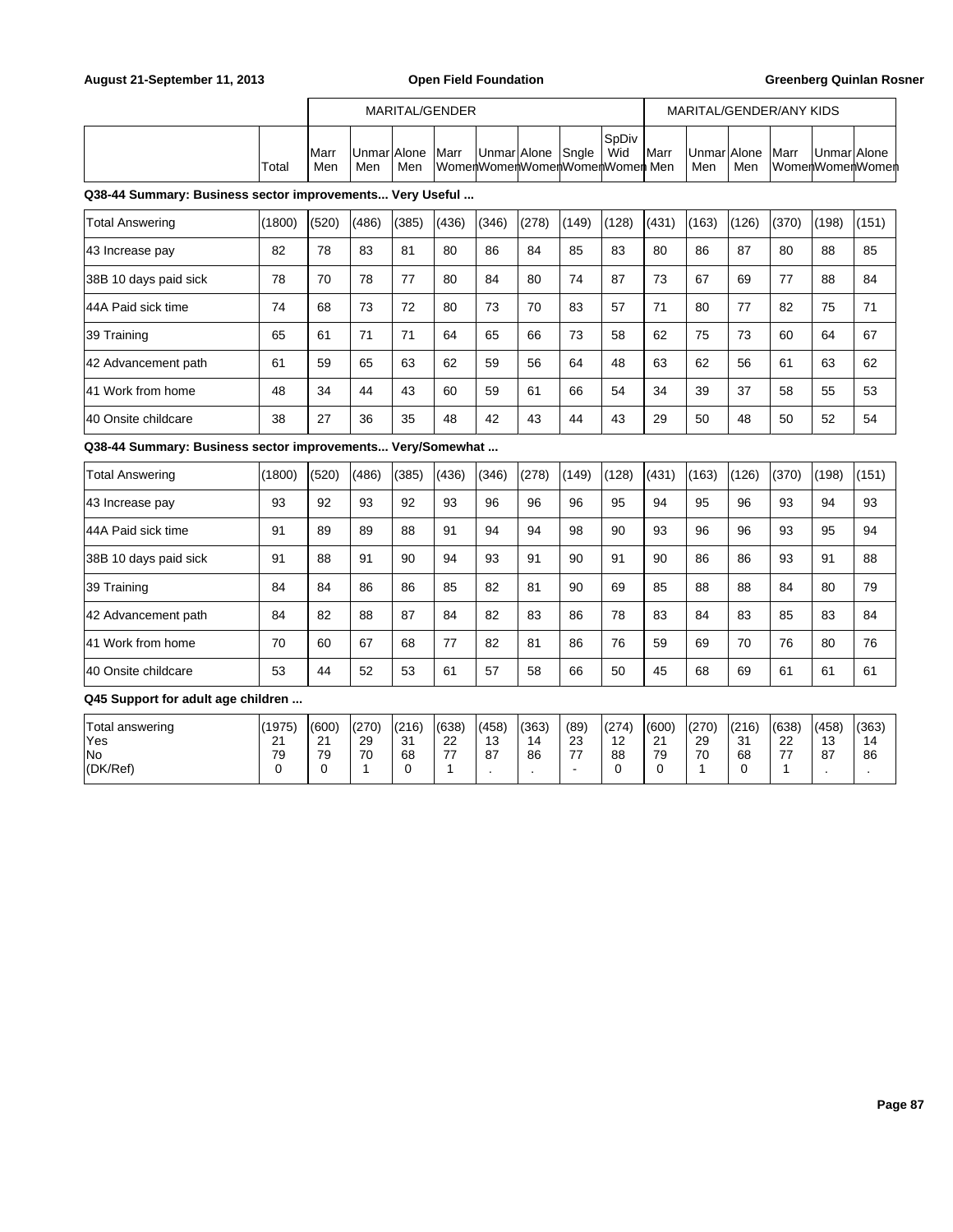|        |                      |     |     | MARITAL/GENDER/<18 HOME |                                                      |  |
|--------|----------------------|-----|-----|-------------------------|------------------------------------------------------|--|
| lTotal | <b>I</b> Marr<br>Men | Men | Men |                         | Unmar Alone   Marr   Unmar Alone<br>∏WomenWomenWomen |  |

| <b>Total Answering</b> | (1800) | (300) | (82) | (51) | (192) | (99) | (59) |
|------------------------|--------|-------|------|------|-------|------|------|
| 43 Increase pay        | 82     | 81    | 91   | 96   | 88    | 97   | 95   |
| 38B 10 days paid sick  | 78     | 74    | 61   | 68   | 83    | 97   | 96   |
| 44A Paid sick time     | 74     | 74    | 82   | 77   | 84    | 97   | 95   |
| 39 Training            | 65     | 64    | 76   | 71   | 72    | 67   | 80   |
| 42 Advancement path    | 61     | 68    | 64   | 51   | 65    | 72   | 78   |
| 41 Work from home      | 48     | 35    | 40   | 37   | 61    | 66   | 71   |
| 40 Onsite childcare    | 38     | 30    | 60   | 58   | 61    | 59   | 72   |

**Q38-44 Summary: Business sector improvements... Very/Somewhat ...**

| <b>Total Answering</b> | (1800) | (300) | (82) | (51) | (192) | (99) | (59) |
|------------------------|--------|-------|------|------|-------|------|------|
| 43 Increase pay        | 93     | 94    | 97   | 98   | 100   | 100  | 100  |
| 44A Paid sick time     | 91     | 96    | 97   | 100  | 92    | 100  | 100  |
| 38B 10 days paid sick  | 91     | 88    | 78   | 76   | 94    | 98   | 96   |
| 39 Training            | 84     | 86    | 90   | 87   | 90    | 85   | 89   |
| 42 Advancement path    | 84     | 87    | 85   | 82   | 90    | 91   | 99   |
| 41 Work from home      | 70     | 61    | 61   | 58   | 81    | 90   | 87   |
| 40 Onsite childcare    | 53     | 45    | 75   | 81   | 75    | 69   | 77   |

| Total answering<br>'Yes<br>lNo | (1975)<br>21<br>79 | (340)<br>83 | (104)<br>24<br>74<br>⌒ | (63)<br>25<br>74 | (273)<br>16<br>84 | (163)<br>15<br>85 | (99)<br>$^{\circ}$<br>۷<br>79 |
|--------------------------------|--------------------|-------------|------------------------|------------------|-------------------|-------------------|-------------------------------|
| $ $ (DK/Ref)                   |                    |             |                        |                  |                   | -                 | -                             |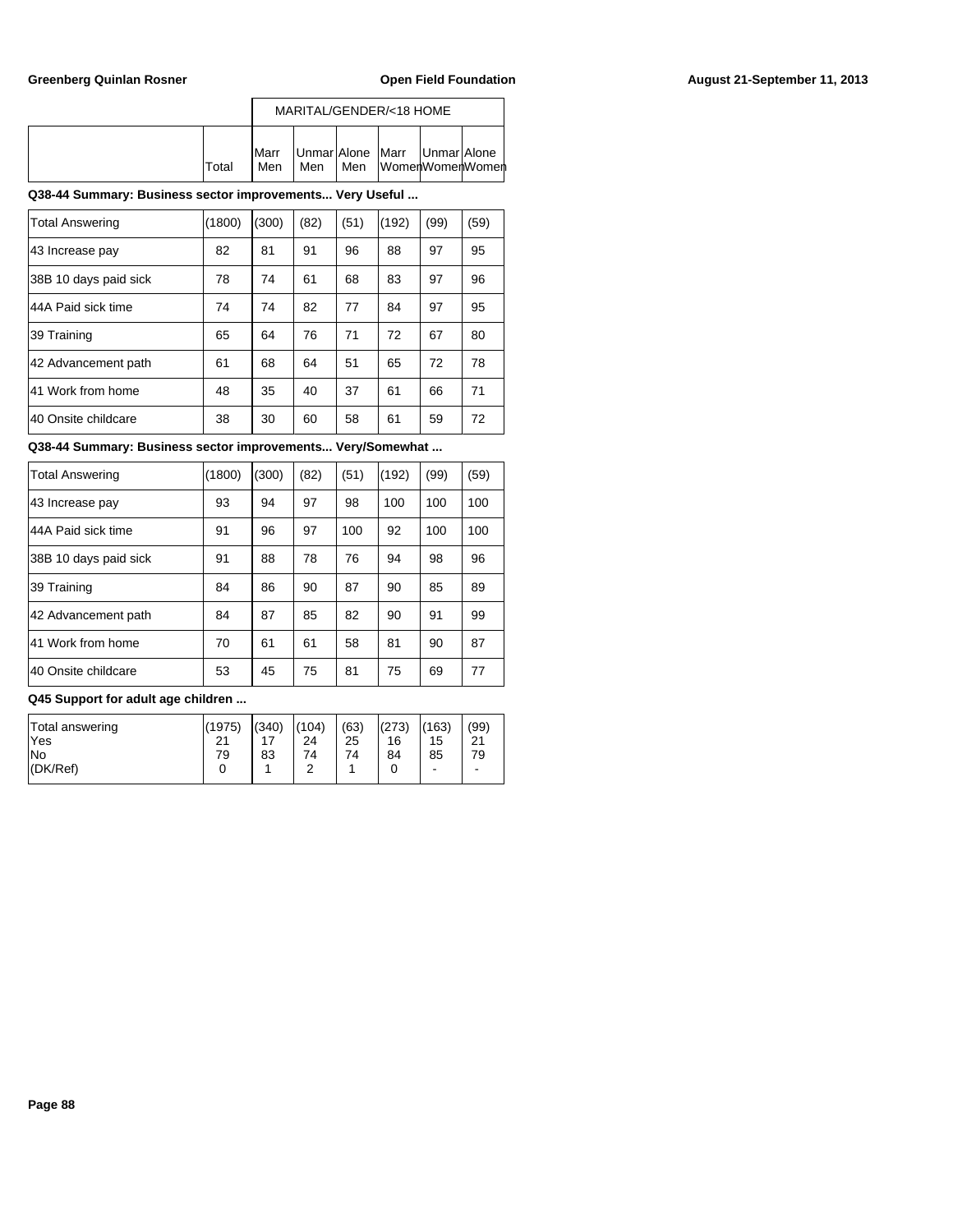## August 21-September 11, 2013 **Open Field Foundation Greenberg Quinlan Rosner Greenberg Quinlan Rosner**

|        | <b>GENDER</b> |       | AGE MEN       |             |            |             |             |              |            |
|--------|---------------|-------|---------------|-------------|------------|-------------|-------------|--------------|------------|
| 'Total | Men           | Women | $118 -$<br>29 | l30 -<br>39 | 40 -<br>49 | l50 -<br>64 | lOver<br>64 | $18 -$<br>49 | Over<br>49 |

**Q46-51 Summary: Battery for older people... True ...**

| <b>Total Answering</b> | (615) | (222) | (392) | (0) | (0) | (0) | (112) | (110) | (0) | (222) |
|------------------------|-------|-------|-------|-----|-----|-----|-------|-------|-----|-------|
| 46 Focus on work       | 63    | 67    | 60    |     |     |     | 67    | 69    |     | 67    |
| 148 Better w kids out  | 62    | 62    | 62    |     |     |     | 56    | 68    |     | 62    |
| 47 Think retirement    | 41    | 47    | 38    |     |     |     | 46    | 53    |     | 47    |
| 50 Caring for family   | 22    | 25    | 21    |     |     |     | 26    | 24    |     | 25    |
| 149 Second career      | 19    | 24    | 17    |     |     |     | 22    | 26    |     | 24    |
| 51 Want career change  | 19    | 16    | 21    |     |     |     | 18    | 6     |     | 16    |

**Q46-51 Summary: Battery for older people... Not True ...**

| <b>Total Answering</b> | (615) | (222) | (392) | (0) | (0) | (0) | (112) | (110) | (0)                      | (222) |
|------------------------|-------|-------|-------|-----|-----|-----|-------|-------|--------------------------|-------|
| 49 Second career       | 79    | 75    | 81    |     |     |     | 77    | 72    |                          | 75    |
| 51 Want career change  | 78    | 78    | 78    |     |     |     | 76    | 84    | -                        | 78    |
| 50 Caring for family   | 77    | 74    | 79    |     |     |     | 74    | 74    | $\overline{\phantom{a}}$ | 74    |
| 47 Think retirement    | 54    | 49    | 57    |     |     |     | 53    | 32    |                          | 49    |
| 46 Focus on work       | 34    | 29    | 36    |     |     |     | 30    | 25    |                          | 29    |
| 48 Better w kids out   | 34    | 34    | 33    |     |     |     | 39    | 30    |                          | 34    |

| <b>Total Answering</b> | (615) | (222) | (392) | (0) | (0) | (0) | (112) | (110) | (0)                      | (222) |
|------------------------|-------|-------|-------|-----|-----|-----|-------|-------|--------------------------|-------|
| 148 Better w kids out  | 29    | 28    | 29    |     |     |     | 17    | 38    | $\overline{\phantom{a}}$ | 28    |
| 146 Focus on work      | 29    | 38    | 24    |     |     |     | 37    | 44    | -                        | 38    |
| 47 Think retirement    | $-13$ | $-1$  | $-19$ |     |     |     | $-7$  | 22    | -                        | $-1$  |
| 50 Caring for family   | $-55$ | $-50$ | $-58$ |     |     |     | $-49$ | $-50$ | -                        | $-50$ |
| 51 Want career change  | $-59$ | $-62$ | $-57$ |     |     |     | $-58$ | $-78$ | $\overline{\phantom{a}}$ | $-62$ |
| 49 Second career       | $-60$ | $-51$ | $-65$ |     |     |     | $-55$ | $-47$ | $\overline{\phantom{a}}$ | $-51$ |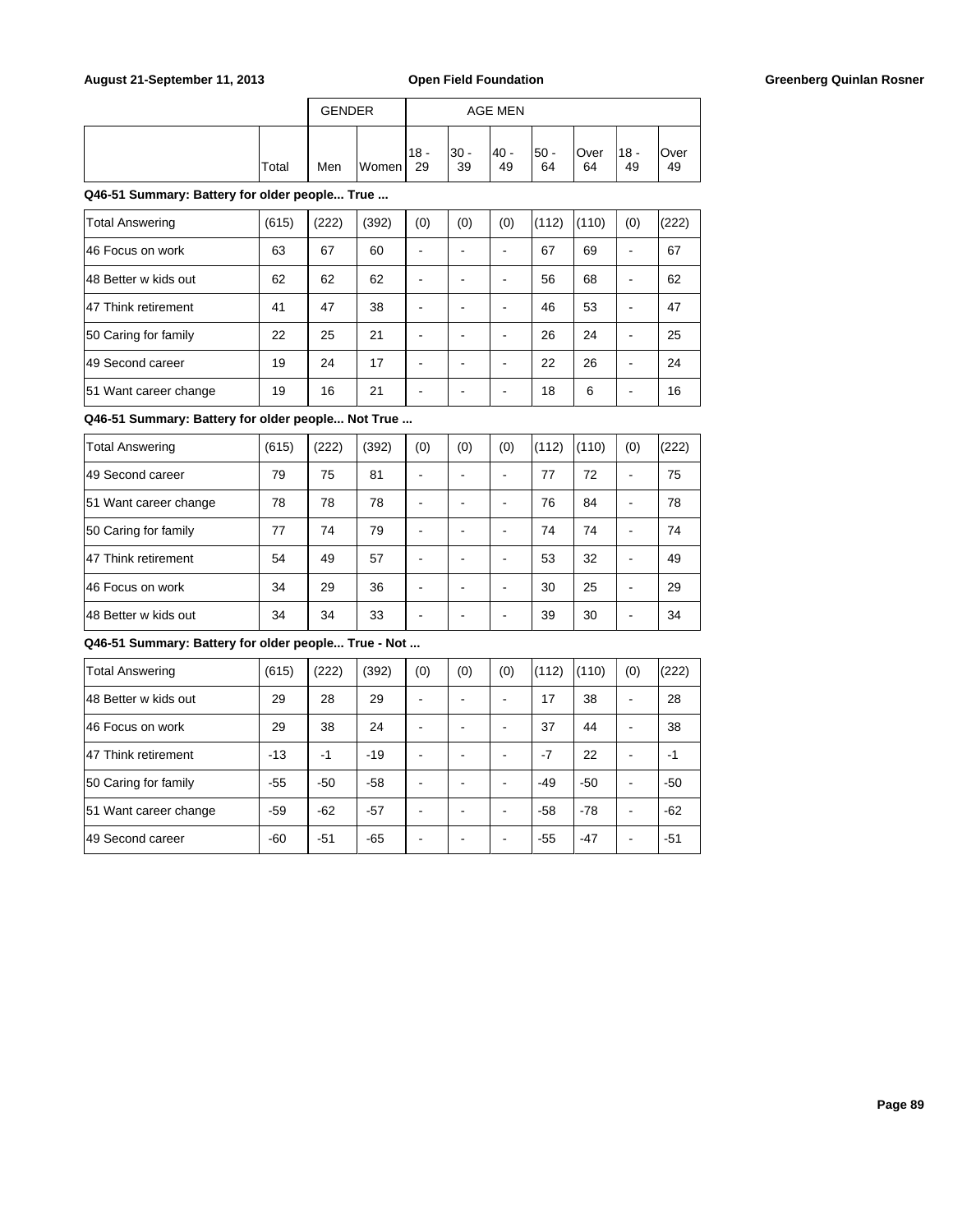|                                                     |       |                          |                | <b>AGE WOMEN</b>         |              |                |                          |            |       | <b>RACE MEN</b> |              |                     |
|-----------------------------------------------------|-------|--------------------------|----------------|--------------------------|--------------|----------------|--------------------------|------------|-------|-----------------|--------------|---------------------|
|                                                     | Total | $18 -$<br>29             | $30 -$<br>39   | $40 -$<br>49             | $50 -$<br>64 | Over<br>64     | $18 -$<br>49             | Over<br>49 | White | <b>Black</b>    | Hisp<br>anic | <b>Non</b><br>White |
| Q46-51 Summary: Battery for older people True       |       |                          |                |                          |              |                |                          |            |       |                 |              |                     |
| <b>Total Answering</b>                              | (615) | (0)                      | (0)            | (0)                      | (200)        | (193)          | (0)                      | (392)      | (175) | (21)            | (14)         | (44)                |
| 46 Focus on work                                    | 63    | $\overline{a}$           | $\overline{a}$ | $\overline{a}$           | 60           | 61             | $\overline{a}$           | 60         | 72    | 58              | 55           | 52                  |
| 48 Better w kids out                                | 62    | ÷,                       | $\blacksquare$ | ÷,                       | 62           | 63             | $\ddot{\phantom{a}}$     | 62         | 64    | 53              | 56           | 57                  |
| 47 Think retirement                                 | 41    |                          | $\overline{a}$ | L.                       | 37           | 44             | ÷.                       | 38         | 47    | 44              | 36           | 49                  |
| 50 Caring for family                                | 22    |                          |                |                          | 24           | 18             |                          | 21         | 25    | 34              | 23           | 25                  |
| 49 Second career                                    | 19    | ÷,                       | L,             | $\overline{a}$           | 21           | 12             | ÷,                       | 17         | 22    | 35              | 28           | 33                  |
| 51 Want career change                               | 19    |                          |                |                          | 25           | $\overline{4}$ | ÷,                       | 21         | 10    | 62              | 12           | 35                  |
| Q46-51 Summary: Battery for older people Not True   |       |                          |                |                          |              |                |                          |            |       |                 |              |                     |
| <b>Total Answering</b>                              | (615) | (0)                      | (0)            | (0)                      | (200)        | (193)          | (0)                      | (392)      | (175) | (21)            | (14)         | (44)                |
| 49 Second career                                    | 79    | $\overline{\phantom{a}}$ | $\blacksquare$ | $\blacksquare$           | 77           | 86             | $\blacksquare$           | 82         | 76    | 65              | 72           | 67                  |
| 51 Want career change                               | 78    | $\blacksquare$           | ÷,             | $\blacksquare$           | 74           | 94             | $\blacksquare$           | 78         | 82    | 37              | 88           | 65                  |
| 50 Caring for family                                | 77    | ä,                       | L,             | $\overline{a}$           | 76           | 81             | ÷,                       | 79         | 74    | 66              | 70           | 72                  |
| 47 Think retirement                                 | 54    |                          | $\overline{a}$ | $\overline{a}$           | 59           | 50             | $\overline{a}$           | 57         | 49    | 55              | 49           | 46                  |
| 46 Focus on work                                    | 34    | $\overline{a}$           | $\blacksquare$ | $\blacksquare$           | 36           | 39             | $\overline{\phantom{a}}$ | 36         | 26    | 41              | 29           | 42                  |
| 48 Better w kids out                                | 34    |                          |                | $\overline{a}$           | 35           | 32             | ä,                       | 33         | 32    | 47              | 36           | 40                  |
| Q46-51 Summary: Battery for older people True - Not |       |                          |                |                          |              |                |                          |            |       |                 |              |                     |
| <b>Total Answering</b>                              | (615) | (0)                      | (0)            | (0)                      | (200)        | (193)          | (0)                      | (392)      | (175) | (21)            | (14)         | (44)                |
| 48 Better w kids out                                | 29    | ÷,                       | $\sim$         | $\overline{\phantom{a}}$ | 27           | 31             | ÷,                       | 29         | 31    | $\overline{7}$  | 20           | 17                  |
| 46 Focus on work                                    | 29    | $\overline{a}$           | ÷.             | $\overline{a}$           | 24           | 22             | $\overline{a}$           | 24         | 46    | 17              | 26           | 11                  |
| 47 Think retirement                                 | $-13$ | $\blacksquare$           | $\blacksquare$ | $\blacksquare$           | $-22$        | -6             | ÷,                       | $-19$      | $-2$  | $-10$           | $-13$        | 3                   |
| 50 Caring for family                                | $-55$ | $\overline{a}$           | ÷,             | $\overline{a}$           | $-52$        | $-64$          | ä,                       | $-58$      | $-49$ | $-31$           | $-48$        | $-47$               |
| 51 Want career change                               | $-59$ | ÷,                       | $\blacksquare$ | $\blacksquare$           | $-49$        | $-90$          | $\overline{\phantom{a}}$ | $-57$      | $-71$ | 24              | $-76$        | $-30$               |
| 49 Second career                                    | $-60$ |                          |                |                          | $-56$        | $-74$          |                          | $-65$      | $-54$ | $-30$           | $-44$        | $-34$               |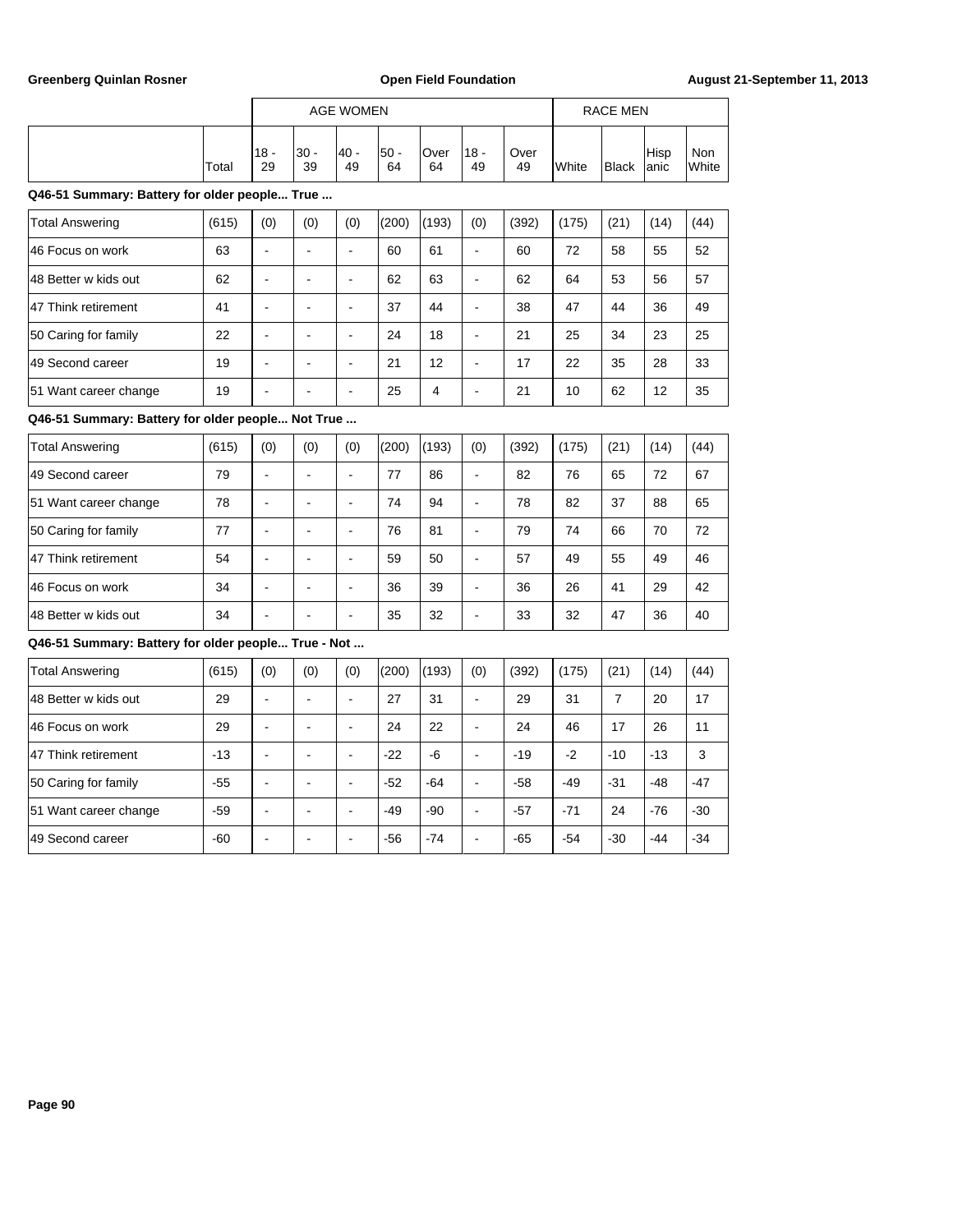|              |              | <b>RACE WOMEN</b> |      |              |
|--------------|--------------|-------------------|------|--------------|
| <b>Total</b> | <b>White</b> | Black anic        | Hisp | Non<br>White |

| <b>Total Answering</b> | (615) | (318) | (40) | (29) | (74) |
|------------------------|-------|-------|------|------|------|
| 46 Focus on work       | 63    | 60    | 56   | 66   | 59   |
| 48 Better w kids out   | 62    | 66    | 49   | 41   | 47   |
| 47 Think retirement    | 41    | 41    | 15   | 61   | 27   |
| 50 Caring for family   | 22    | 19    | 40   | 15   | 30   |
| 49 Second career       | 19    | 18    | 10   | 10   | 11   |
| 51 Want career change  | 19    | 19    | 38   | 7    | 28   |

**Q46-51 Summary: Battery for older people... Not True ...**

| <b>Total Answering</b> | (615) | (318) | (40) | (29) | (74) |
|------------------------|-------|-------|------|------|------|
| 49 Second career       | 79    | 80    | 90   | 90   | 88   |
| 51 Want career change  | 78    | 79    | 62   | 93   | 72   |
| 50 Caring for family   | 77    | 81    | 60   | 85   | 70   |
| 47 Think retirement    | 54    | 53    | 85   | 39   | 73   |
| 46 Focus on work       | 34    | 35    | 44   | 34   | 41   |
| 48 Better w kids out   | 34    | 30    | 48   | 53   | 48   |

| <b>Total Answering</b> | (615) | (318) | (40)  | (29)  | (74)  |
|------------------------|-------|-------|-------|-------|-------|
| 48 Better w kids out   | 29    | 36    | 1     | $-12$ | $-1$  |
| 46 Focus on work       | 29    | 25    | 12    | 33    | 18    |
| 47 Think retirement    | $-13$ | $-12$ | $-70$ | 22    | $-46$ |
| 50 Caring for family   | -55   | $-62$ | $-21$ | $-70$ | -39   |
| 51 Want career change  | $-59$ | $-60$ | $-24$ | $-86$ | $-44$ |
| 49 Second career       | -60   | $-62$ | -80   | -80   | $-77$ |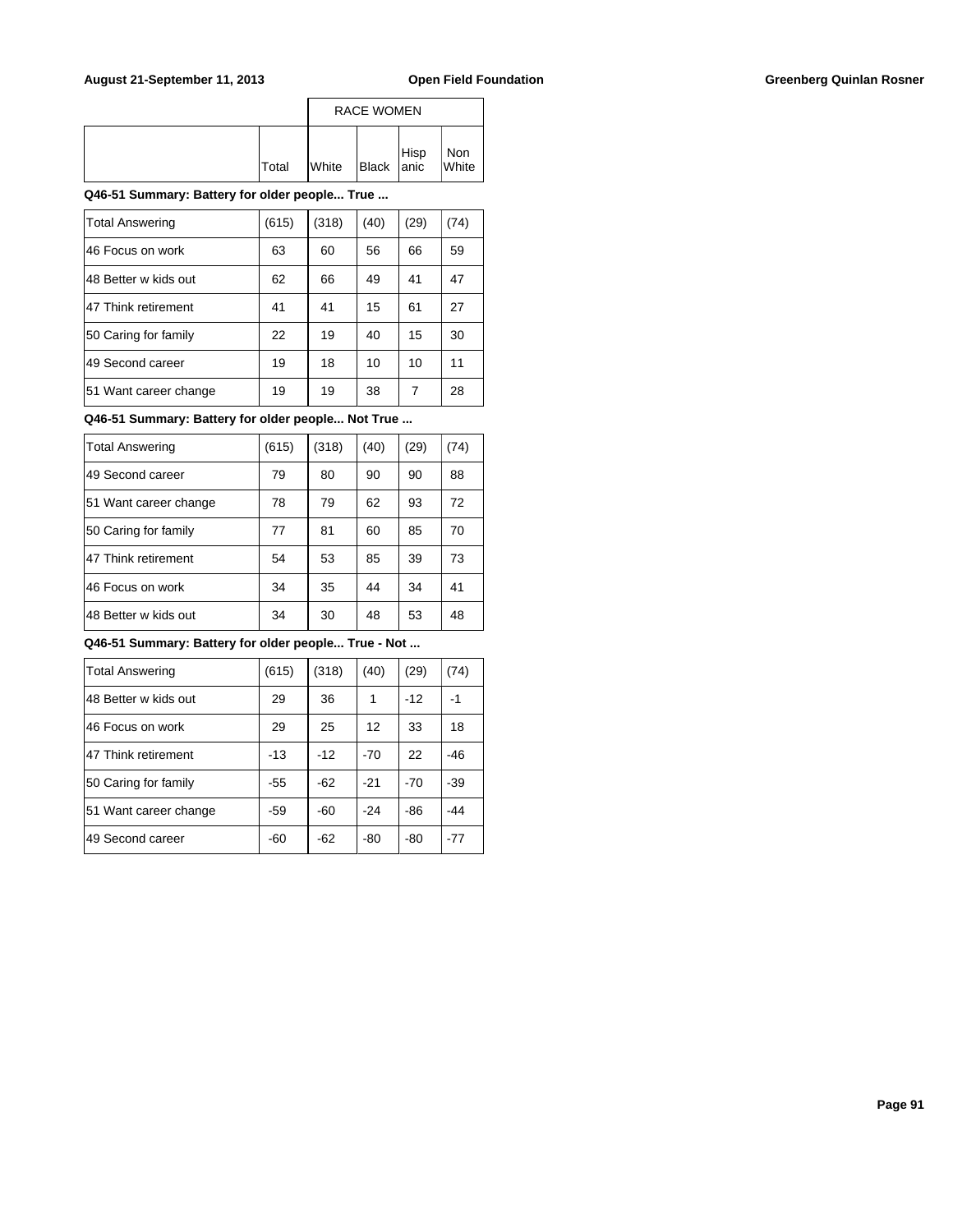|       |                                                                                                                                                      |     | RACE/GENDER/AGE |       |                   |  |                      |             |                       |
|-------|------------------------------------------------------------------------------------------------------------------------------------------------------|-----|-----------------|-------|-------------------|--|----------------------|-------------|-----------------------|
| Total | <b>IWhite White White White Black Black Black Black Hisp</b><br> Young Older  Young Older  Young Older  Young Older  Young Older  Young Older<br>Men | Men | WomenWomen Men  | l Men | lWomerlWomerl Men |  | <b>Hisp</b><br>l Men | <b>Hisp</b> | Hisp<br>∣WomerlWomerl |

| Total Answering       | (615) | (0)                      | (175) | (0) | (318) | (0) | (21) | (0)                      | (40) | (0) | (14) | (0) | (29) |
|-----------------------|-------|--------------------------|-------|-----|-------|-----|------|--------------------------|------|-----|------|-----|------|
| 46 Focus on work      | 63    | $\overline{\phantom{a}}$ | 72    | -   | 60    | ۰   | 58   | $\blacksquare$           | 56   | ۰   | 55   |     | 66   |
| 148 Better w kids out | 62    | -                        | 64    | -   | 66    | ۰   | 53   | $\blacksquare$           | 49   |     | 56   | -   | 41   |
| 47 Think retirement   | 41    | -                        | 47    | -   | 41    | -   | 44   | $\blacksquare$           | 15   |     | 36   | -   | 61   |
| 50 Caring for family  | 22    | $\overline{\phantom{a}}$ | 25    |     | 19    | -   | 34   | $\overline{\phantom{a}}$ | 40   |     | 23   | -   | 15   |
| 49 Second career      | 19    | -                        | 22    | -   | 18    | -   | 35   | -                        | 9    |     | 28   | -   | 10   |
| 51 Want career change | 19    | $\overline{\phantom{0}}$ | 10    | -   | 19    | -   | 62   | $\overline{\phantom{a}}$ | 38   |     | 12   | -   | 7    |

# **Q46-51 Summary: Battery for older people... Not True ...**

| Total Answering       | (615) | (0) | (175) | (0)                      | (318) | (0) | (21) | (0) | (40) | (0)                      | (14) | (0) | (29) |
|-----------------------|-------|-----|-------|--------------------------|-------|-----|------|-----|------|--------------------------|------|-----|------|
| 49 Second career      | 79    | -   | 76    | ۰                        | 80    | ۰   | 65   |     | 90   | ۰.                       | 72   | ۰   | 90   |
| 51 Want career change | 78    |     | 82    | $\overline{\phantom{0}}$ | 79    | ۰   | 37   |     | 62   | $\overline{\phantom{0}}$ | 88   | -   | 93   |
| 50 Caring for family  | 77    |     | 74    | -                        | 81    | -   | 66   |     | 60   | ۰.                       | 70   | -   | 85   |
| 47 Think retirement   | 54    | -   | 49    |                          | 53    | -   | 55   |     | 85   | -                        | 49   | -   | 39   |
| 46 Focus on work      | 34    | -   | 26    | -                        | 35    | -   | 41   |     | 44   | -                        | 29   | -   | 34   |
| 148 Better w kids out | 34    |     | 32    |                          | 30    | -   | 47   |     | 48   |                          | 36   | -   | 53   |

| Total Answering       | (615) | (0) | (175) | (0)                      | (318) | (0) | (21)  | (0)      | (40)  | (0)                      | (14)  | (0) | (29)  |
|-----------------------|-------|-----|-------|--------------------------|-------|-----|-------|----------|-------|--------------------------|-------|-----|-------|
| 148 Better w kids out | 29    | -   | 31    | $\overline{\phantom{a}}$ | 36    | ٠   | 7     |          | 0     | $\overline{\phantom{0}}$ | 20    | ۰   | $-12$ |
| 46 Focus on work      | 29    | -   | 46    | $\blacksquare$           | 25    | -   | 17    |          | 12    | ۰.                       | 26    | -   | 33    |
| 47 Think retirement   | $-13$ | -   | $-2$  | $\overline{\phantom{a}}$ | $-12$ | ۰   | $-10$ | -        | $-70$ | $\overline{\phantom{a}}$ | $-13$ | ۰   | 22    |
| 50 Caring for family  | $-55$ | -   | $-49$ | $\overline{\phantom{0}}$ | $-62$ | -   | $-31$ |          | $-20$ | -                        | $-48$ | ۰   | $-70$ |
| 51 Want career change | -59   | -   | $-71$ | $\overline{\phantom{a}}$ | $-60$ | -   | 24    |          | $-24$ | ۰.                       | $-76$ | ۰   | $-86$ |
| 149 Second career     | $-60$ |     | $-54$ | $\sim$                   | $-62$ | -   | $-30$ | <b>.</b> | $-81$ | ۰.                       | $-44$ | ۰.  | -80   |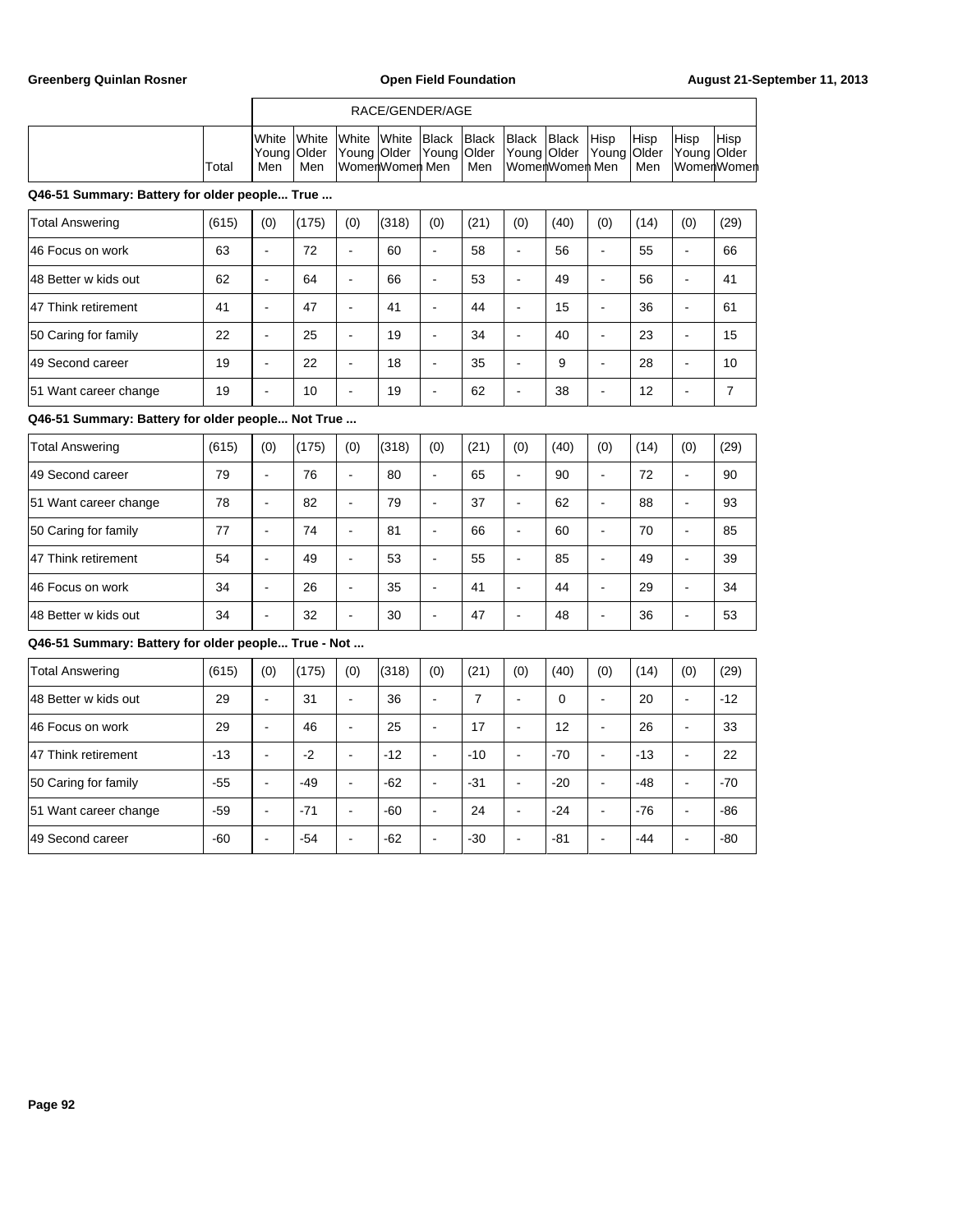|              |              | <b>GENDER/EDUC</b> |      |                           |
|--------------|--------------|--------------------|------|---------------------------|
| <b>Total</b> | IColl<br>Men | Non<br>Coll<br>Men | Coll | Non<br>Coll<br>WomenWomen |

| <b>Total Answering</b> | (615) | (64) | (158) | (83) | (306) |
|------------------------|-------|------|-------|------|-------|
| 46 Focus on work       | 63    | 54   | 75    | 63   | 60    |
| 48 Better w kids out   | 62    | 64   | 61    | 73   | 60    |
| 47 Think retirement    | 41    | 61   | 40    | 50   | 35    |
| 50 Caring for family   | 22    | 12   | 30    | 23   | 21    |
| 49 Second career       | 19    | 24   | 24    | 25   | 15    |
| 51 Want career change  | 19    | 3    | 23    | 18   | 22    |

**Q46-51 Summary: Battery for older people... Not True ...**

| <b>Total Answering</b> | (615) | (64) | (158) | (83) | (306) |
|------------------------|-------|------|-------|------|-------|
| 49 Second career       | 79    | 75   | 75    | 73   | 84    |
| 51 Want career change  | 78    | 97   | 67    | 80   | 77    |
| 50 Caring for family   | 77    | 88   | 69    | 77   | 79    |
| 47 Think retirement    | 54    | 39   | 54    | 44   | 61    |
| 46 Focus on work       | 34    | 45   | 21    | 31   | 37    |
| 48 Better w kids out   | 34    | 30   | 35    | 20   | 36    |

| <b>Total Answering</b> | (615) | (64)  | (158) | (83)  | (306) |
|------------------------|-------|-------|-------|-------|-------|
| 48 Better w kids out   | 29    | 34    | 26    | 52    | 24    |
| 46 Focus on work       | 29    | 9     | 54    | 32    | 23    |
| 47 Think retirement    | $-13$ | 22    | $-14$ | 6     | $-25$ |
| 50 Caring for family   | $-55$ | $-76$ | $-38$ | $-54$ | -58   |
| 51 Want career change  | -59   | $-95$ | -44   | -62   | $-55$ |
| 49 Second career       | -60   | $-51$ | $-51$ | -48   | -69   |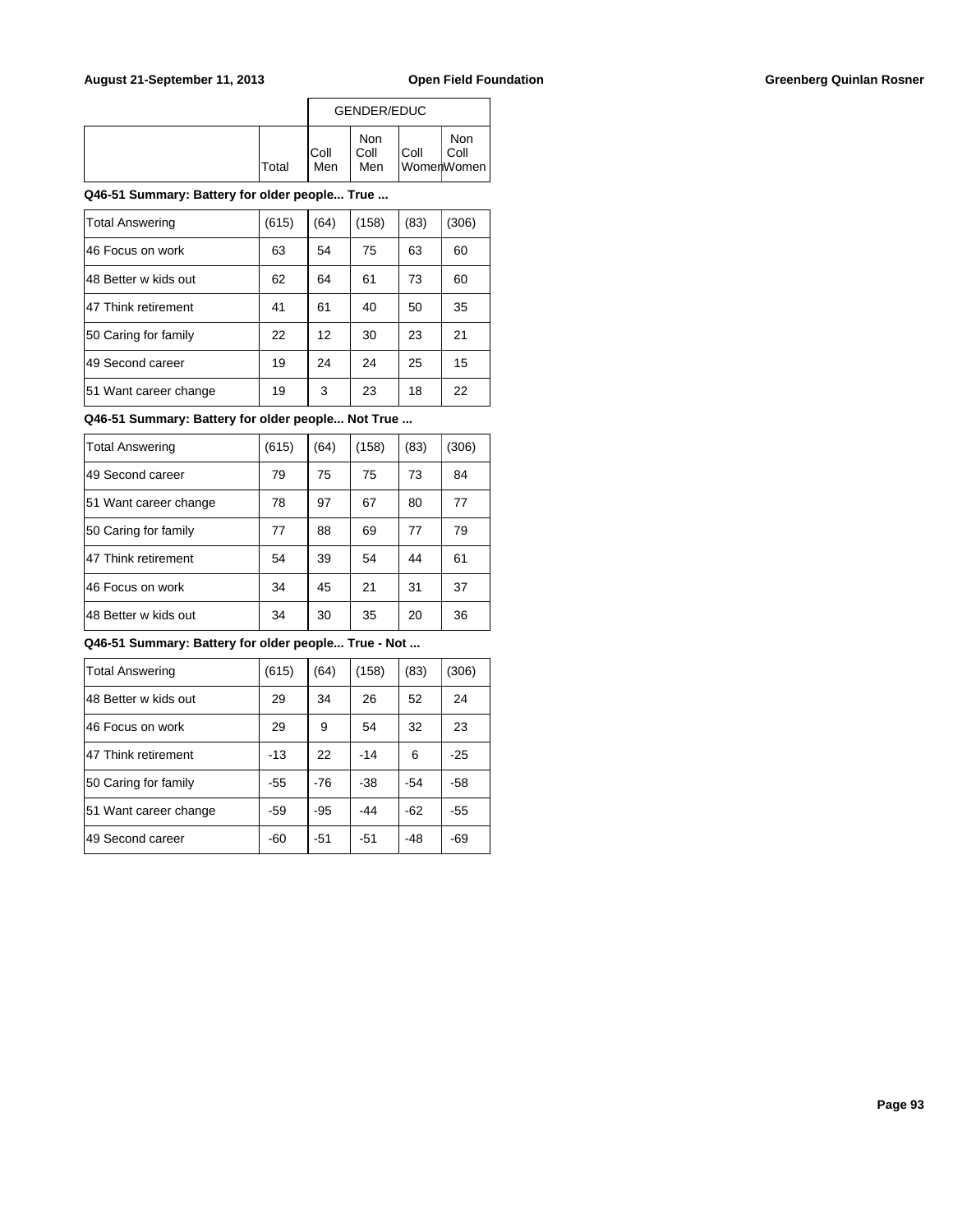|       |                                |                                      |                                     | RACE/GENDER/EDUC   |                                          |                                |                              |             |                                   |                     |                      |
|-------|--------------------------------|--------------------------------------|-------------------------------------|--------------------|------------------------------------------|--------------------------------|------------------------------|-------------|-----------------------------------|---------------------|----------------------|
| Total | <b>I</b> White<br>IColl<br>Men | <b>IWhite</b><br>INoCol IColl<br>Men | White White Black<br>WomenWomen Men | <b>INoCol Coll</b> | <b>Black</b><br><b>NoCol Coll</b><br>Men | <b>Black</b><br>WomenWomen Men | <b>Black</b><br>∣NoCol ∣Coll | <b>Hisp</b> | Hisp<br><b>INoCol Coll</b><br>Men | Hisp<br>lWomenWomen | Hisp<br><b>NoCol</b> |

| Total Answering       | (615) | (53) | (121) | (70) | (244) | (3) | (19) | (8)                      | (33) | (4) | (10) | (4) | (24) |
|-----------------------|-------|------|-------|------|-------|-----|------|--------------------------|------|-----|------|-----|------|
| 146 Focus on work     | 63    | 57   | 82    | 61   | 61    | 47  | 58   | 71                       | 52   | 64  | 51   | 87  | 65   |
| 148 Better w kids out | 62    | 61   | 65    | 75   | 64    | 86  | 49   | 70                       | 44   | 74  | 49   | 42  | 42   |
| 47 Think retirement   | 41    | 57   | 41    | 52   | 38    | 47  | 44   | 26                       | 12   | 62  | 24   | 72  | 60   |
| 50 Caring for family  | 22    | 10   | 32    | 21   | 18    | 24  | 36   | 33                       | 41   | 33  | 19   | 35  | 12   |
| 149 Second career     | 19    | 23   | 22    | 24   | 17    | 61  | 32   | 32                       | 4    | 43  | 22   | 29  | 5    |
| 51 Want career change | 19    |      | 16    | 21   | 18    | -   | 65   | $\overline{\phantom{0}}$ | 47   | 9   | 13   | -   |      |

# **Q46-51 Summary: Battery for older people... Not True ...**

| Total Answering       | (615) | (53) | (121) | (70) | (244) | (3) | (19) | (8) | (33) | (4) | (10) | (4) | (24) |
|-----------------------|-------|------|-------|------|-------|-----|------|-----|------|-----|------|-----|------|
| 49 Second career      | 79    | 77   | 76    | 75   | 81    | 39  | 68   | 68  | 95   | 57  | 78   | 71  | 95   |
| 51 Want career change | 78    | 99   | 72    | 77   | 80    | 100 | 34   | 100 | 53   | 91  | 87   | 100 | 93   |
| 50 Caring for family  | 77    | 90   | 67    | 79   | 81    | 76  | 64   | 67  | 59   | 67  | 71   | 65  | 88   |
| 47 Think retirement   | 54    | 43   | 53    | 40   | 57    | 53  | 55   | 74  | 88   | 38  | 54   | 28  | 40   |
| 46 Focus on work      | 34    | 41   | 16    | 32   | 35    | 53  | 41   | 29  | 48   | 32  | 28   | 13  | 35   |
| 148 Better w kids out | 34    | 33   | 32    | 19   | 32    | 14  | 51   | 28  | 53   | 21  | 41   | 28  | 56   |

| <b>Total Answering</b> | (615) | (53)  | (121) | (70)  | (244) | (3)    | (19)  | (8)    | (33)  | (4)   | (10)  | (4)   | (24)  |
|------------------------|-------|-------|-------|-------|-------|--------|-------|--------|-------|-------|-------|-------|-------|
| 148 Better w kids out  | 29    | 28    | 34    | 56    | 32    | 71     | $-2$  | 41     | $-9$  | 53    | 8     | 14    | $-14$ |
| 146 Focus on work      | 29    | 15    | 65    | 29    | 26    | $-7$   | 18    | 42     | 4     | 32    | 23    | 74    | 29    |
| 47 Think retirement    | $-13$ | 15    | $-13$ | 12    | $-19$ | $-7$   | $-11$ | $-47$  | $-75$ | 24    | $-30$ | 44    | 21    |
| 50 Caring for family   | $-55$ | $-80$ | $-35$ | $-57$ | $-63$ | $-52$  | $-28$ | $-34$  | $-17$ | $-35$ | $-52$ | $-29$ | $-76$ |
| 51 Want career change  | $-59$ | $-98$ | -55   | $-55$ | $-61$ | $-100$ | 31    | $-100$ | $-6$  | $-82$ | $-73$ | $-99$ | $-86$ |
| 49 Second career       | -60   | -54   | $-54$ | $-51$ | $-64$ | 23     | $-37$ | $-35$  | $-91$ | $-14$ | $-55$ | $-42$ | -89   |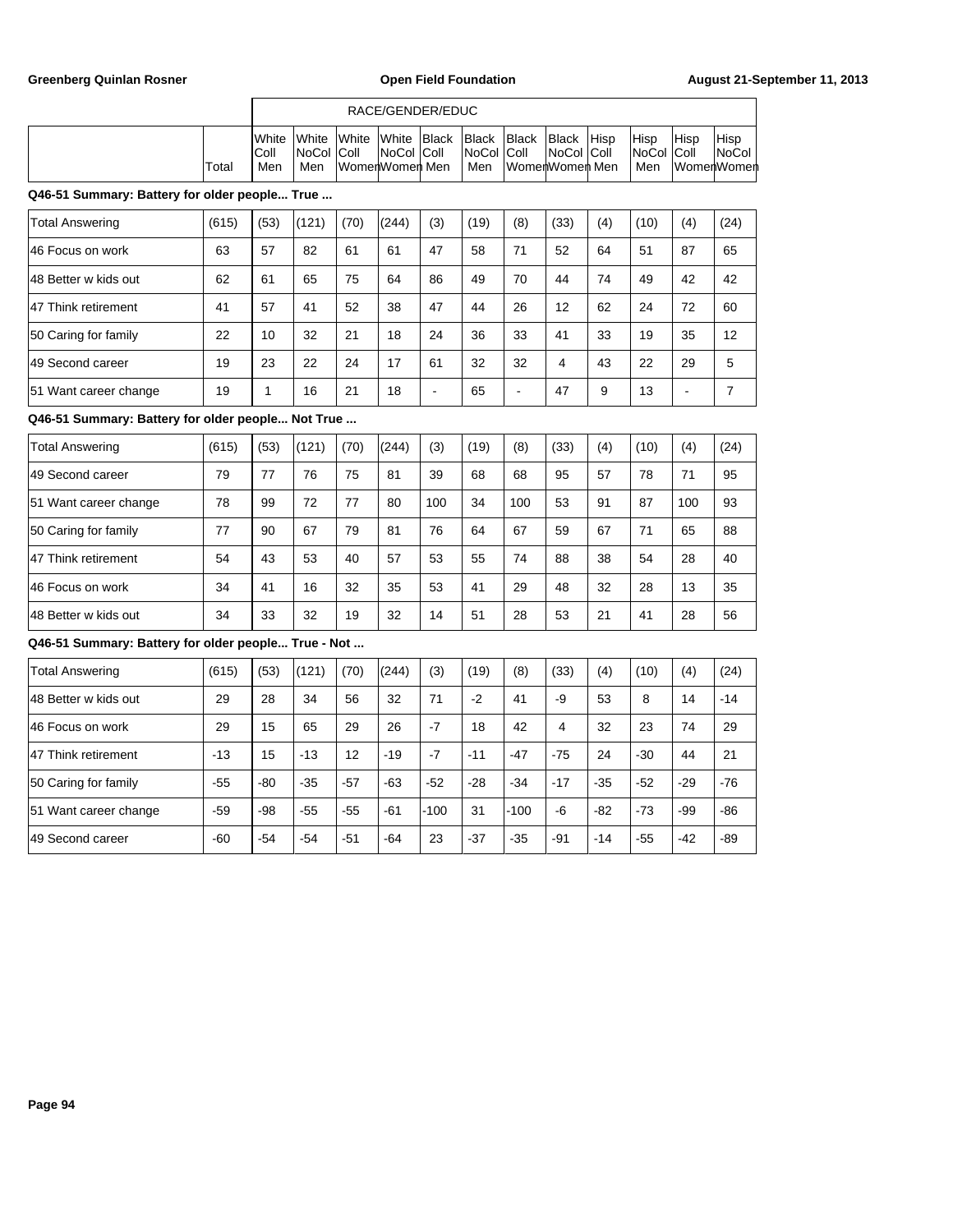|                                                     | <b>INCOME MEN</b> |                       |                      |                             | <b>INCOME WOMEN</b> |                |                             |                             | NON COLL MEN      |               |                      | <b>NON COLL WOMEN</b> |                       |                      |                       |
|-----------------------------------------------------|-------------------|-----------------------|----------------------|-----------------------------|---------------------|----------------|-----------------------------|-----------------------------|-------------------|---------------|----------------------|-----------------------|-----------------------|----------------------|-----------------------|
|                                                     | Total             | Less<br>than<br>\$20K | \$20K<br>to<br>\$60K | \$60K<br>to<br>$$100K$ more | \$100K Less<br>or   | than<br>\$20K  | \$20K<br>to<br><b>\$60K</b> | \$60K<br>to<br>$$100K$ more | \$100K Less<br>or | than<br>\$20K | \$20K<br>to<br>\$40K | Less<br>than<br>\$40K | Less<br>than<br>\$20K | \$20K<br>to<br>\$40K | Less<br>than<br>\$40K |
| Q46-51 Summary: Battery for older people True       |                   |                       |                      |                             |                     |                |                             |                             |                   |               |                      |                       |                       |                      |                       |
| <b>Total Answering</b>                              | (615)             | (22)                  | (68)                 | (45)                        | (33)                | (46)           | (136)                       | (42)                        | (55)              | (20)          | (30)                 | (50)                  | (44)                  | (65)                 | (109)                 |
| 46 Focus on work                                    | 63                | 76                    | 80                   | 64                          | 60                  | 40             | 60                          | 51                          | 86                | 74            | 83                   | 78                    | 40                    | 59                   | 51                    |
| 48 Better w kids out                                | 62                | 36                    | 63                   | 72                          | 61                  | 56             | 60                          | 68                          | 70                | 31            | 61                   | 49                    | 55                    | 50                   | 52                    |
| 47 Think retirement                                 | 41                | 29                    | 46                   | 57                          | 59                  | $\overline{7}$ | 44                          | 31                          | 52                | 24            | 11                   | 18                    | $\overline{7}$        | 25                   | 17                    |
| 50 Caring for family                                | 22                | 36                    | 30                   | 23                          | 21                  | 20             | 27                          | 24                          | 17                | 39            | 44                   | 42                    | 20                    | 32                   | 27                    |
| 49 Second career                                    | 19                | 27                    | 27                   | 25                          | 25                  | 10             | 15                          | 13                          | 31                | 24            | 17                   | 20                    | 8                     | 14                   | 12                    |
| 51 Want career change                               | 19                | 38                    | $\overline{7}$       | 8                           | 9                   | 21             | 26                          | 37                          | 8                 | 41            | 15                   | 30                    | 22                    | 41                   | 32                    |
| Q46-51 Summary: Battery for older people Not True   |                   |                       |                      |                             |                     |                |                             |                             |                   |               |                      |                       |                       |                      |                       |
| <b>Total Answering</b>                              | (615)             | (22)                  | (68)                 | (45)                        | (33)                | (46)           | (136)                       | (42)                        | (55)              | (20)          | (30)                 | (50)                  | (44)                  | (65)                 | (109)                 |
| 49 Second career                                    | 79                | 72                    | 73                   | 75                          | 75                  | 89             | 85                          | 86                          | 68                | 75            | 83                   | 80                    | 91                    | 86                   | 88                    |
| 51 Want career change                               | 78                | 31                    | 85                   | 92                          | 91                  | 78             | 74                          | 61                          | 92                | 26            | 85                   | 52                    | 78                    | 58                   | 67                    |
| 50 Caring for family                                | 77                | 58                    | 70                   | 77                          | 78                  | 80             | 72                          | 76                          | 82                | 55            | 56                   | 56                    | 80                    | 68                   | 72                    |
| 47 Think retirement                                 | 54                | 68                    | 45                   | 43                          | 41                  | 81             | 55                          | 54                          | 48                | 73            | 89                   | 80                    | 81                    | 74                   | 77                    |
| 46 Focus on work                                    | 34                | 20                    | 18                   | 34                          | 39                  | 55             | 35                          | 49                          | 13                | 21            | 17                   | 19                    | 54                    | 40                   | 46                    |
| 48 Better w kids out                                | 34                | 64                    | 37                   | 20                          | 31                  | 44             | 37                          | 25                          | 28                | 68            | 39                   | 51                    | 44                    | 49                   | 47                    |
| Q46-51 Summary: Battery for older people True - Not |                   |                       |                      |                             |                     |                |                             |                             |                   |               |                      |                       |                       |                      |                       |
| <b>Total Answering</b>                              | (615)             | (22)                  | (68)                 | (45)                        | (33)                | (46)           | (136)                       | (42)                        | (55)              | (20)          | (30)                 | (50)                  | (44)                  | (65)                 | (109)                 |
| 48 Better w kids out                                | 29                | $-28$                 | 26                   | 52                          | 30                  | 12             | 23                          | 44                          | 42                | $-37$         | 23                   | $-2$                  | 11                    | $\mathbf{1}$         | 5                     |
| 46 Focus on work                                    | 29                | 57                    | 62                   | 29                          | 21                  | $-14$          | 25                          | 2                           | 73                | 53            | 66                   | 59                    | $-14$                 | 18                   | $\overline{4}$        |
| 47 Think retirement                                 | $-13$             | -39                   | $\mathbf{1}$         | 14                          | 19                  | $-74$          | $-11$                       | $-23$                       | 4                 | $-49$         | $-78$                | -61                   | $-75$                 | $-49$                | -60                   |
| 50 Caring for family                                | $-55$             | $-22$                 | $-39$                | -55                         | $-57$               | -61            | $-45$                       | $-53$                       | $-65$             | $-17$         | $-11$                | $-13$                 | $-59$                 | $-36$                | $-45$                 |
| 51 Want career change                               | $-59$             | $\overline{7}$        | $-78$                | -83                         | -83                 | $-57$          | $-48$                       | -24                         | -83               | 15            | $-71$                | $-22$                 | -56                   | $-17$                | -34                   |
| 49 Second career                                    | $-60$             | $-44$                 | -47                  | $-51$                       | $-50$               | $-79$          | -69                         | $-72$                       | $-37$             | $-51$         | $-67$                | -60                   | -83                   | $-72$                | $-76$                 |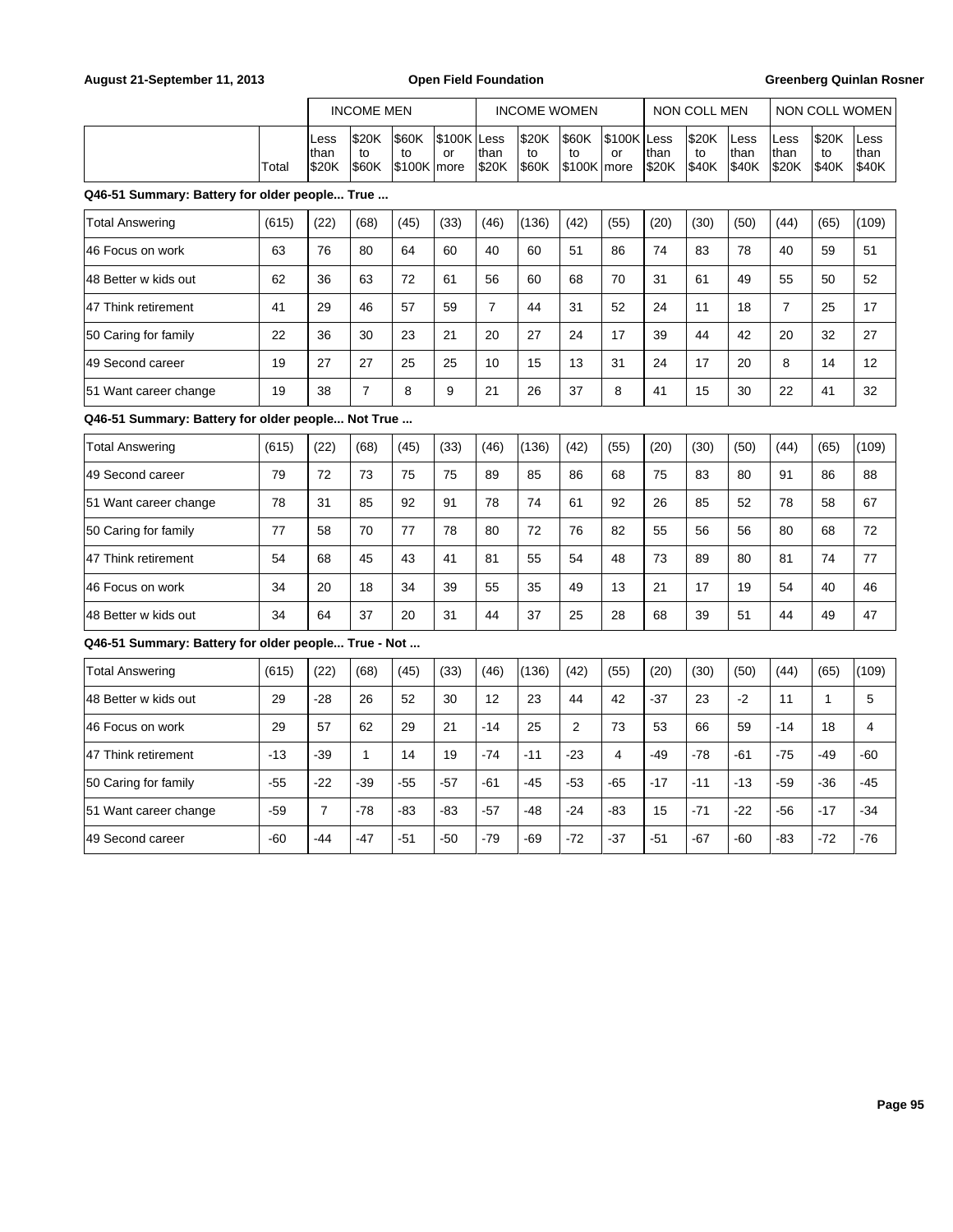|       | <b>MEN KIDS</b>     |                                               |    |                             |    |               |                             |                            |  |  |
|-------|---------------------|-----------------------------------------------|----|-----------------------------|----|---------------|-----------------------------|----------------------------|--|--|
| Total | 18<br><b>I</b> home | Under Under   Over<br>18<br><b>NtHom home</b> | 18 | lOver<br>18<br><b>NtHom</b> | No | Total<br>Kids | Total<br><b>Under</b><br>18 | Total<br>At<br><b>Home</b> |  |  |

| <b>Total Answering</b> | (615) | (0) | (0) | (0) | (222) | (0) | (222) | (0) | (0) |
|------------------------|-------|-----|-----|-----|-------|-----|-------|-----|-----|
| 46 Focus on work       | 63    |     |     |     | 67    |     | 67    |     |     |
| 48 Better w kids out   | 62    |     |     |     | 62    |     | 62    |     |     |
| 47 Think retirement    | 41    |     |     |     | 47    |     | 47    |     |     |
| 50 Caring for family   | 22    |     |     |     | 25    |     | 25    |     |     |
| 49 Second career       | 19    |     |     |     | 24    |     | 24    |     |     |
| 51 Want career change  | 19    |     |     |     | 16    |     | 16    |     |     |

# **Q46-51 Summary: Battery for older people... Not True ...**

| <b>Total Answering</b> | (615) | (0) | (0) | (0) | (222) | (0) | (222) | (0) | (0) |
|------------------------|-------|-----|-----|-----|-------|-----|-------|-----|-----|
| 49 Second career       | 79    |     |     |     | 75    |     | 75    |     |     |
| 51 Want career change  | 78    |     |     |     | 78    |     | 78    |     |     |
| 50 Caring for family   | 77    |     |     |     | 74    |     | 74    |     |     |
| 47 Think retirement    | 54    |     |     |     | 49    |     | 49    |     |     |
| 46 Focus on work       | 34    |     |     |     | 29    |     | 29    |     |     |
| 148 Better w kids out  | 34    |     |     |     | 34    |     | 34    |     |     |

| <b>Total Answering</b> | (615) | (0) | (0) | (0) | (222) | (0) | (222) | (0) | (0) |
|------------------------|-------|-----|-----|-----|-------|-----|-------|-----|-----|
| 148 Better w kids out  | 29    |     |     |     | 28    |     | 28    |     |     |
| 46 Focus on work       | 29    |     |     |     | 38    |     | 38    |     |     |
| 47 Think retirement    | $-13$ |     |     |     | -1    |     | $-1$  |     |     |
| 50 Caring for family   | $-55$ |     |     |     | $-50$ |     | $-50$ |     |     |
| 51 Want career change  | $-59$ |     |     |     | $-62$ |     | $-62$ |     |     |
| 49 Second career       | -60   |     |     |     | $-51$ |     | -51   |     |     |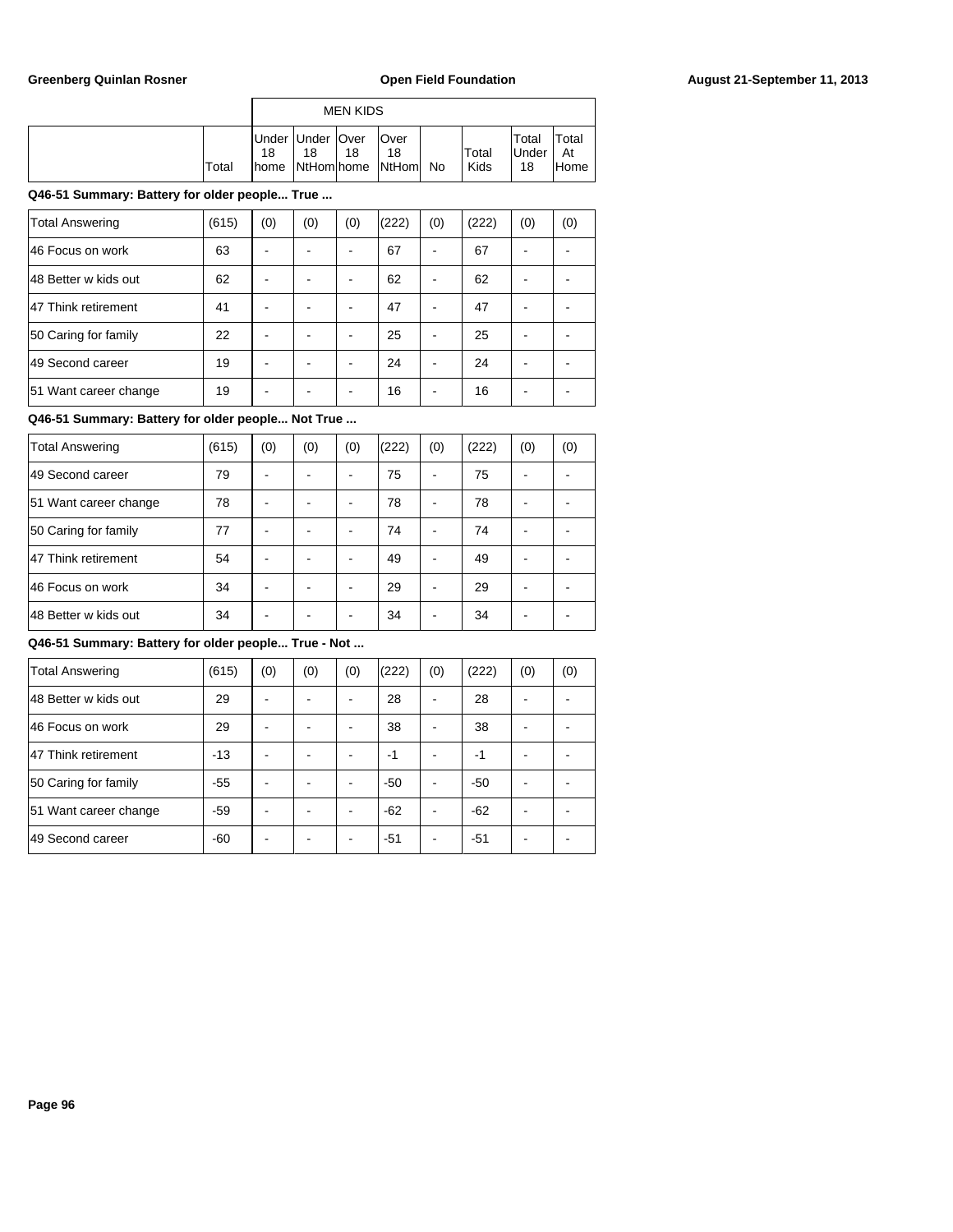|       | <b>WOMEN KIDS</b>        |    |    |                                         |  |               |                             |                      |  |  |  |  |
|-------|--------------------------|----|----|-----------------------------------------|--|---------------|-----------------------------|----------------------|--|--|--|--|
| Total | Under Under   Over<br>18 | 18 | 18 | lOver<br>18<br>home NtHom home NtHom No |  | Total<br>Kids | Total<br><b>Under</b><br>18 | Total<br>At<br>lHome |  |  |  |  |

| <b>Total Answering</b> | (615) | (0) | (0) | (0) | (392) | (0) | (392) | (0) | (0) |
|------------------------|-------|-----|-----|-----|-------|-----|-------|-----|-----|
| 46 Focus on work       | 63    |     |     | -   | 60    |     | 60    |     |     |
| 148 Better w kids out  | 62    |     |     | -   | 62    |     | 62    |     |     |
| 47 Think retirement    | 41    |     |     | -   | 38    |     | 38    |     |     |
| 50 Caring for family   | 22    |     |     | ۰   | 21    |     | 21    |     |     |
| 49 Second career       | 19    |     |     |     | 17    |     | 17    |     |     |
| 51 Want career change  | 19    |     |     | ۰   | 21    |     | 21    |     |     |

**Q46-51 Summary: Battery for older people... Not True ...**

| <b>Total Answering</b> | (615) | (0) | (0) | (0) | (392) | (0) | (392) | (0) | (0) |
|------------------------|-------|-----|-----|-----|-------|-----|-------|-----|-----|
| 49 Second career       | 79    |     |     |     | 81    |     | 81    |     |     |
| 51 Want career change  | 78    |     |     |     | 78    |     | 78    |     |     |
| 50 Caring for family   | 77    |     |     |     | 79    |     | 79    |     |     |
| 47 Think retirement    | 54    |     |     |     | 57    |     | 57    |     |     |
| 46 Focus on work       | 34    |     |     |     | 36    |     | 36    |     |     |
| 48 Better w kids out   | 34    |     |     |     | 33    |     | 33    |     |     |

| <b>Total Answering</b> | (615) | (0) | (0) | (0) | (392) | (0) | (392) | (0) | (0) |
|------------------------|-------|-----|-----|-----|-------|-----|-------|-----|-----|
| 148 Better w kids out  | 29    |     |     |     | 29    |     | 29    |     |     |
| 46 Focus on work       | 29    |     |     |     | 24    |     | 24    |     |     |
| 47 Think retirement    | $-13$ |     |     |     | $-19$ |     | $-19$ |     |     |
| 50 Caring for family   | $-55$ |     |     |     | $-58$ |     | $-58$ |     |     |
| 51 Want career change  | $-59$ |     |     |     | $-57$ |     | $-57$ |     |     |
| 49 Second career       | $-60$ |     |     |     | $-65$ |     | $-65$ |     |     |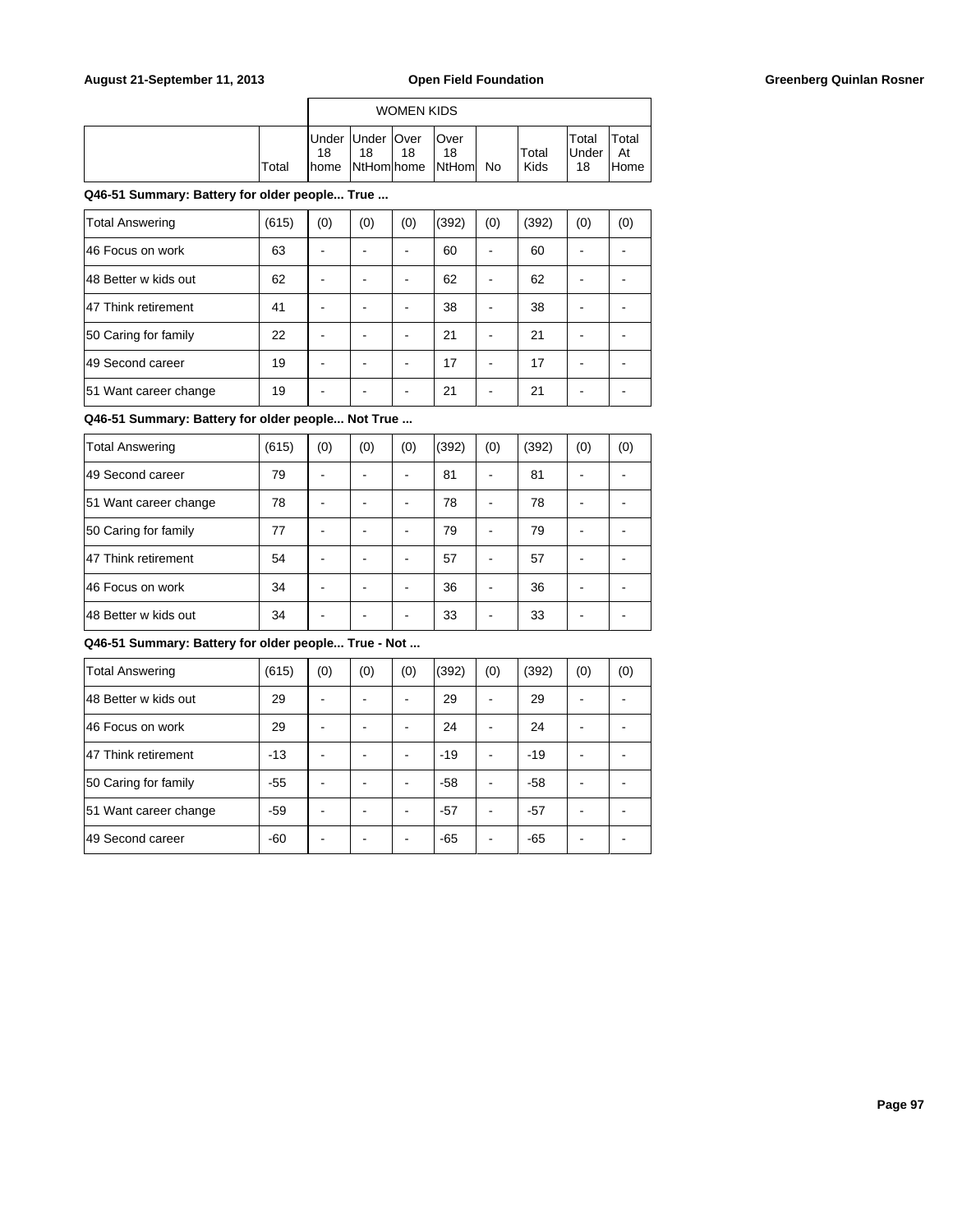Greenberg Quinlan Rosner **Communist Communist Communist Communist Communist Communist Communist Communist Communist Communist Communist Communist Communist Communist Communist Communist Communist Communist Communist Commun** 

|                                                     |       |             |                    |       | MARITAL/GENDER |                               |                   |       |              | MARITAL/GENDER/ANY KIDS |                    |       |       |                                |       |
|-----------------------------------------------------|-------|-------------|--------------------|-------|----------------|-------------------------------|-------------------|-------|--------------|-------------------------|--------------------|-------|-------|--------------------------------|-------|
|                                                     | Total | Marr<br>Men | UnmarlAlone<br>Men | Men   | Marr           | WomenWomenWomenWomenWomen Men | Unmar Alone Sngle |       | SpDiv<br>Wid | Marr                    | UnmarlAlone<br>Men | Men   | Marr  | Unmar Alone<br>WomenWomenWomen |       |
| Q46-51 Summary: Battery for older people True       |       |             |                    |       |                |                               |                   |       |              |                         |                    |       |       |                                |       |
| Total Answering                                     | (615) | (164)       | (57)               | (53)  | (224)          | (167)                         | (155)             | (19)  | (136)        | (164)                   | (57)               | (53)  | (224) | (167)                          | (155) |
| 46 Focus on work                                    | 63    | 67          | 69                 | 69    | 57             | 64                            | 65                | 66    | 65           | 67                      | 69                 | 69    | 57    | 64                             | 65    |
| 48 Better w kids out                                | 62    | 62          | 64                 | 64    | 66             | 57                            | 56                | 61    | 55           | 62                      | 64                 | 64    | 66    | 57                             | 56    |
| 47 Think retirement                                 | 41    | 48          | 45                 | 47    | 42             | 33                            | 36                | 39    | 35           | 48                      | 45                 | 47    | 42    | 33                             | 36    |
| 50 Caring for family                                | 22    | 24          | 24                 | 25    | 25             | 16                            | 14                | 30    | 12           | 24                      | 24                 | 25    | 25    | 16                             | 14    |
| 49 Second career                                    | 19    | 24          | 24                 | 24    | 18             | 15                            | 14                | 4     | 15           | 24                      | 24                 | 24    | 18    | 15                             | 14    |
| 51 Want career change                               | 19    | 10          | 33                 | 33    | 13             | 33                            | 29                | 21    | 31           | 10                      | 33                 | 33    | 13    | 33                             | 29    |
| Q46-51 Summary: Battery for older people Not True   |       |             |                    |       |                |                               |                   |       |              |                         |                    |       |       |                                |       |
| <b>Total Answering</b>                              | (615) | (164)       | (57)               | (53)  | (224)          | (167)                         | (155)             | (19)  | (136)        | (164)                   | (57)               | (53)  | (224) | (167)                          | (155) |
| 49 Second career                                    | 79    | 75          | 72                 | 72    | 79             | 84                            | 85                | 96    | 84           | 75                      | 72                 | 72    | 79    | 84                             | 85    |
| 51 Want career change                               | 78    | 82          | 67                 | 66    | 85             | 66                            | 70                | 79    | 69           | 82                      | 67                 | 66    | 85    | 66                             | 70    |
| 50 Caring for family                                | 77    | 75          | 76                 | 75    | 75             | 83                            | 85                | 70    | 87           | 75                      | 76                 | 75    | 75    | 83                             | 85    |
| 47 Think retirement                                 | 54    | 48          | 50                 | 49    | 53             | 64                            | 62                | 52    | 64           | 48                      | 50                 | 49    | 53    | 64                             | 62    |
| 46 Focus on work                                    | 34    | 30          | 27                 | 27    | 38             | 34                            | 33                | 25    | 34           | 30                      | 27                 | 27    | 38    | 34                             | 33    |
| 48 Better w kids out                                | 34    | 34          | 33                 | 32    | 31             | 37                            | 37                | 39    | 37           | 34                      | 33                 | 32    | 31    | 37                             | 37    |
| Q46-51 Summary: Battery for older people True - Not |       |             |                    |       |                |                               |                   |       |              |                         |                    |       |       |                                |       |
| <b>Total Answering</b>                              | (615) | (164)       | (57)               | (53)  | (224)          | (167)                         | (155)             | (19)  | (136)        | (164)                   | (57)               | (53)  | (224) | (167)                          | (155) |
| 48 Better w kids out                                | 29    | 28          | 31                 | 33    | 36             | 20                            | 18                | 23    | 18           | 28                      | 31                 | 33    | 36    | 20                             | 18    |
| 46 Focus on work                                    | 29    | 37          | 42                 | 42    | 19             | 31                            | 32                | 40    | 31           | 37                      | 42                 | 42    | 19    | 31                             | 32    |
| 47 Think retirement                                 | $-13$ | $\mathbf 0$ | $-5$               | $-2$  | $-11$          | $-31$                         | $-26$             | $-14$ | $-28$        | 0                       | $-5$               | $-2$  | $-11$ | $-31$                          | $-26$ |
| 50 Caring for family                                | $-55$ | $-50$       | $-51$              | $-49$ | $-50$          | -68                           | $-71$             | $-40$ | $-75$        | $-50$                   | $-51$              | -49   | $-50$ | $-68$                          | $-71$ |
| 51 Want career change                               | $-59$ | $-72$       | -34                | $-33$ | $-73$          | $-33$                         | $-41$             | $-58$ | $-38$        | $-72$                   | $-34$              | $-33$ | $-73$ | $-33$                          | -41   |
| 49 Second career                                    | -60   | $-51$       | -49                | $-48$ | $-61$          | -69                           | $-71$             | -92   | -69          | $-51$                   | -49                | -48   | -61   | -69                            | $-71$ |
|                                                     |       |             |                    |       |                |                               |                   |       |              |                         |                    |       |       |                                |       |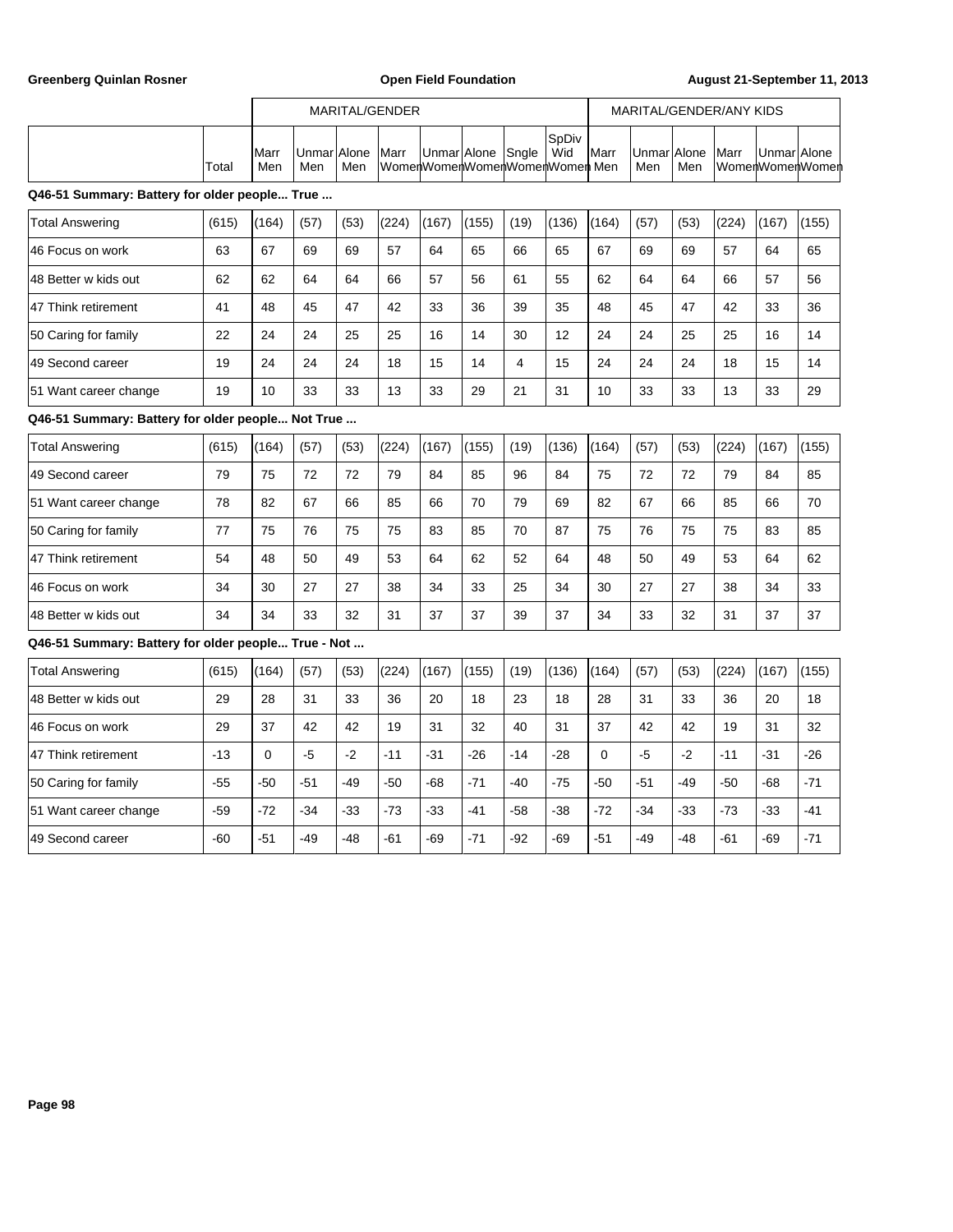|        |                      | MARITAL/GENDER/<18 HOME               |       |  |  |                 |  |  |
|--------|----------------------|---------------------------------------|-------|--|--|-----------------|--|--|
| lTotal | <b>I</b> Marr<br>Men | Unmar Alone  Marr  Unmar Alone<br>Men | l Men |  |  | WomenWomenWomen |  |  |

| <b>Total Answering</b> | (615) | (0) | (0) | (0) | (0) | (0) | (0) |
|------------------------|-------|-----|-----|-----|-----|-----|-----|
| 46 Focus on work       | 63    |     |     |     |     |     |     |
| 48 Better w kids out   | 62    |     |     |     |     |     |     |
| 47 Think retirement    | 41    |     |     |     |     |     |     |
| 50 Caring for family   | 22    |     |     |     |     |     |     |
| 49 Second career       | 19    |     |     |     |     |     |     |
| 51 Want career change  | 19    |     |     |     |     |     |     |
|                        |       |     |     |     |     |     |     |

# **Q46-51 Summary: Battery for older people... Not True ...**

| Total Answering       | (615) | (0) | (0) | (0) | (0) | (0) | (0) |
|-----------------------|-------|-----|-----|-----|-----|-----|-----|
| 49 Second career      | 79    |     |     |     |     |     |     |
| 51 Want career change | 78    |     |     |     |     |     |     |
| 50 Caring for family  | 77    |     |     |     |     |     |     |
| 47 Think retirement   | 54    |     |     |     |     |     |     |
| 46 Focus on work      | 34    |     |     |     |     |     |     |
| 48 Better w kids out  | 34    |     |     |     |     |     |     |

| <b>Total Answering</b> | (615) | (0) | (0) | (0) | (0) | (0) | (0) |
|------------------------|-------|-----|-----|-----|-----|-----|-----|
| 48 Better w kids out   | 29    |     |     |     |     |     |     |
| 46 Focus on work       | 29    |     |     |     |     |     |     |
| 47 Think retirement    | -13   |     |     |     |     |     |     |
| 50 Caring for family   | $-55$ |     |     |     |     |     |     |
| 51 Want career change  | -59   |     |     |     |     |     |     |
| 49 Second career       | -60   |     |     |     |     |     |     |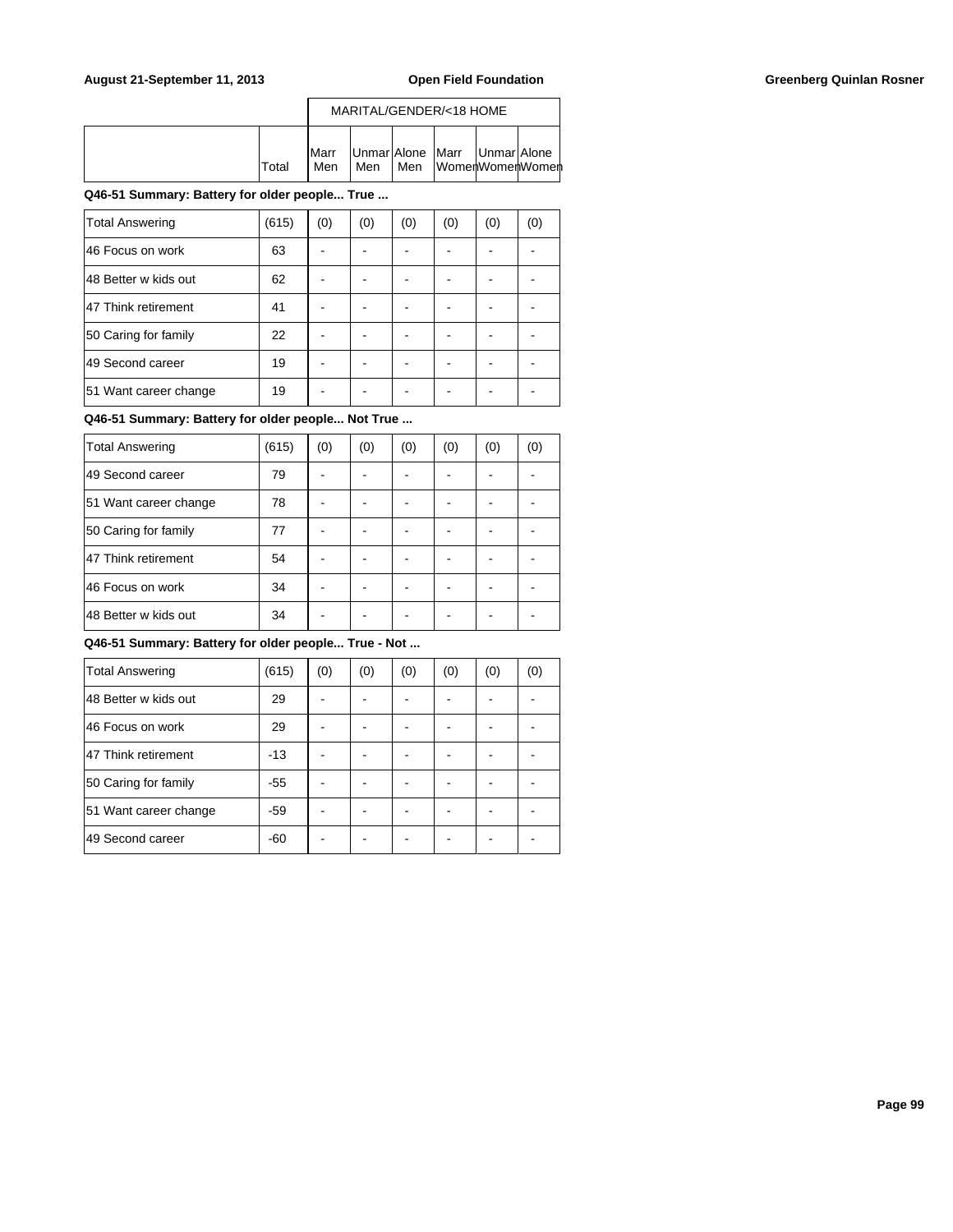|                                                                                         |                                  | <b>GENDER</b>              |                                      |                                        |                          | <b>AGE MEN</b>            |                                  |                                                    |                                       |                            |
|-----------------------------------------------------------------------------------------|----------------------------------|----------------------------|--------------------------------------|----------------------------------------|--------------------------|---------------------------|----------------------------------|----------------------------------------------------|---------------------------------------|----------------------------|
|                                                                                         | Total                            | Men                        | Women                                | $18 -$<br>29                           | $30 -$<br>39             | $40 -$<br>49              | $50 -$<br>64                     | Over<br>64                                         | $18 -$<br>49                          | Over<br>49                 |
| Q52 Trouble with career change                                                          |                                  |                            |                                      |                                        |                          |                           |                                  |                                                    |                                       |                            |
| Total answering                                                                         | (56)                             | (17)                       | (39)                                 | (0)                                    | (0)                      | (0)                       | (15)                             | (1)                                                | (0)                                   | (17)                       |
| ECONOMY/FINANCIAL<br><b>Financial obstacles</b><br>Poor Economy                         | 28<br>26<br>2                    | 17<br>11<br>6              | 32<br>32<br>$\overline{a}$           | ä,<br>$\overline{a}$                   | $\overline{a}$           | ٠<br>÷<br>÷               | 18<br>12<br>6                    | $\overline{\phantom{a}}$<br>÷<br>$\blacksquare$    | ٠<br>۰<br>$\blacksquare$              | 17<br>11<br>6              |
| <b>HEALTH</b><br>Poor Health<br><b>Disability</b>                                       | 25<br>17<br>8                    | 33<br>28<br>$\overline{7}$ | 22<br>13<br>9                        | $\overline{a}$<br>ä,<br>$\blacksquare$ | ۰<br>٠<br>$\blacksquare$ | $\blacksquare$<br>÷<br>L, | 35<br>30<br>7                    | 11<br>11<br>$\overline{\phantom{a}}$               | ۰<br>$\blacksquare$<br>$\blacksquare$ | 33<br>28<br>7              |
| AGE<br>Too old<br>Too close to<br>retirement                                            | 16<br>15<br>1                    | 18<br>16<br>$\overline{2}$ | 15<br>15<br>1                        | ä,<br>ä,<br>۰                          | ٠                        | ÷,<br>L,<br>۰             | 17<br>15<br>$\overline{2}$       | 22<br>22<br>$\overline{\phantom{a}}$               | ÷,<br>ä,<br>۰                         | 18<br>16<br>$\overline{2}$ |
| <b>OTHER</b><br>Other                                                                   | 12<br>12                         | 9<br>9                     | 13<br>13                             | ÷<br>ä,                                | ۰                        | ٠<br>$\overline{a}$       | 6<br>6                           | 42<br>42                                           | $\blacksquare$<br>÷,                  | 9<br>9                     |
| <b>BACKGROUND</b><br>Not enough education                                               | 11<br>11                         | 6<br>6                     | 14<br>14                             | ۰<br>٠                                 | ä,                       | ٠<br>$\overline{a}$       | 6<br>6                           | $\blacksquare$<br>$\blacksquare$                   | -<br>÷,                               | 6<br>6                     |
| <b>WORKPLACE</b><br>Invested in current<br>Worried lose benefits<br><b>Job Security</b> | 11<br>10<br>3<br>$\Omega$        | 13<br>11<br>11<br>1        | 10<br>10<br>$\blacksquare$<br>$\sim$ | ÷<br>÷                                 | ۰<br>٠                   | ۰<br>÷<br>-<br>۰          | 13<br>11<br>12<br>1              | 13<br>13<br>$\blacksquare$<br>÷                    | ۰<br>٠<br>$\overline{a}$<br>۰         | 13<br>11<br>11<br>1        |
| <b>CAREER DEVELOPMENT</b><br>No job opportunities<br>No opps for training               | 6<br>6<br>1                      | 4<br>4<br>$\overline{a}$   | $\overline{7}$<br>6<br>1             | ۰<br>L,                                |                          | $\overline{a}$<br>۰<br>L, | 5<br>5<br>$\overline{a}$         | $\blacksquare$<br>$\overline{a}$<br>$\blacksquare$ | $\blacksquare$<br>۰<br>ä,             | 4<br>4                     |
| <b>CARE TAKING</b><br>Care for family member                                            | $\overline{2}$<br>$\overline{2}$ | 3<br>3                     | $\overline{2}$<br>$\overline{2}$     | $\blacksquare$                         | L,                       | ۰<br>L,                   | 3<br>3                           | ۰<br>$\blacksquare$                                | ۰<br>÷,                               | 3<br>3                     |
| <b>DON'T KNOW/REFUSED</b><br>Don't Know/Not Sure                                        | $\overline{7}$<br>7              | 3<br>3                     | 9<br>9                               | ÷<br>ä,                                | ۳                        | ۰<br>ä,                   | $\overline{2}$<br>$\overline{2}$ | 22<br>22                                           | ۰<br>$\blacksquare$                   | 3<br>3                     |

| <b>Total Answering</b><br>Better off financially<br>Worse off financially<br>The same<br>l(Don't Know/Ref) | (3000)<br>39<br>22<br>37 | (1470)<br>38<br>22<br>37<br>3 | (1530)<br>40<br>21<br>37 | (382)<br>29<br>27<br>41 | (277)<br>30<br>22<br>45 | (275)<br>33<br>28<br>36 | (319)<br>48<br>17<br>32<br>3 | (164)<br>65<br>26 | (934)<br>31<br>26<br>41<br>3 | (482)<br>54<br>14<br>30 |
|------------------------------------------------------------------------------------------------------------|--------------------------|-------------------------------|--------------------------|-------------------------|-------------------------|-------------------------|------------------------------|-------------------|------------------------------|-------------------------|
| Better - Worse                                                                                             | 17                       | 16                            | 18                       |                         | 8                       |                         | 31                           | 57                | 5                            | 40                      |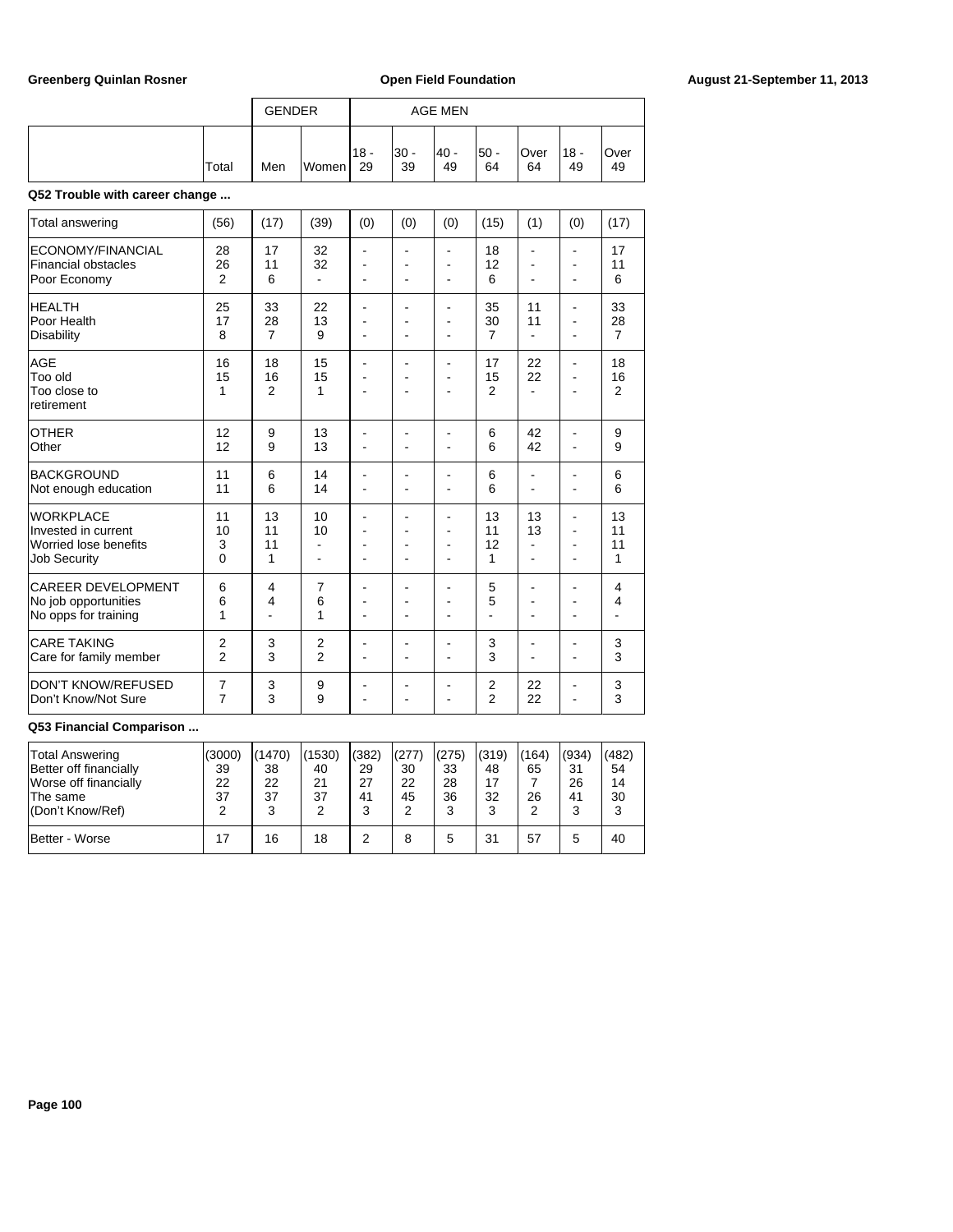## August 21-September 11, 2013 **Open Field Foundation Greenberg Quinlan Rosner Greenberg Quinlan Rosner**

|                                                                 |                | <b>AGE WOMEN</b>           |                                                    |                                        |                |                          |                                                    |                            |               | <b>RACE MEN</b>            |                                                              |                            |
|-----------------------------------------------------------------|----------------|----------------------------|----------------------------------------------------|----------------------------------------|----------------|--------------------------|----------------------------------------------------|----------------------------|---------------|----------------------------|--------------------------------------------------------------|----------------------------|
|                                                                 | Total          | $18 -$<br>29               | $30 -$<br>39                                       | $40 -$<br>49                           | $50 -$<br>64   | Over<br>64               | $18 -$<br>49                                       | Over<br>49                 | White         | <b>Black</b>               | Hisp<br>lanic                                                | <b>Non</b><br>White        |
| Q52 Trouble with career change                                  |                |                            |                                                    |                                        |                |                          |                                                    |                            |               |                            |                                                              |                            |
| Total answering                                                 | (56)           | (0)                        | (0)                                                | (0)                                    | (38)           | (1)                      | (0)                                                | (39)                       | (8)           | (7)                        | (1)                                                          | (8)                        |
| ECONOMY/FINANCIAL<br><b>Financial obstacles</b><br>Poor Economy | 28<br>26<br>2  | L,<br>L,<br>$\blacksquare$ | L,<br>$\blacksquare$<br>$\blacksquare$             | $\blacksquare$<br>$\blacksquare$<br>ä, | 32<br>32<br>ä, | 40<br>40<br>L.           | $\blacksquare$<br>$\blacksquare$<br>$\blacksquare$ | 32<br>32<br>$\blacksquare$ | 13<br>13      | 19<br>11<br>8              | 43<br>$\blacksquare$<br>43                                   | 22<br>10<br>12             |
| <b>HEALTH</b>                                                   | 25             | ÷.                         | $\overline{a}$                                     | $\blacksquare$                         | 21             | 28                       | $\blacksquare$                                     | 22                         | 29            | 40                         | 33                                                           | 38                         |
| Poor Health                                                     | 17             | $\overline{\phantom{a}}$   | ÷                                                  | $\blacksquare$                         | 12             | 28                       | ۰                                                  | 13                         | 29            | 28                         | 33                                                           | 28                         |
| <b>Disability</b>                                               | 8              | L,                         | L,                                                 | $\blacksquare$                         | 9              | ä,                       | $\blacksquare$                                     | 9                          | L.            | 12                         | 33                                                           | 14                         |
| <b>AGE</b><br>Too old<br>Too close to<br>retirement             | 16<br>15<br>1  | L,<br>L.<br>$\blacksquare$ | $\blacksquare$<br>$\blacksquare$<br>$\blacksquare$ | ä,<br>$\blacksquare$<br>$\blacksquare$ | 15<br>15<br>1  | 10<br>10<br>÷,           | ä,<br>$\blacksquare$<br>$\overline{a}$             | 15<br>15<br>1              | 22<br>19<br>4 | 15<br>15<br>$\overline{a}$ | $\blacksquare$<br>$\overline{\phantom{a}}$<br>$\blacksquare$ | 13<br>13<br>$\overline{a}$ |
| <b>OTHER</b>                                                    | 12             | $\overline{\phantom{a}}$   | $\overline{\phantom{a}}$                           | $\overline{\phantom{a}}$               | 14             | ÷                        | $\overline{a}$                                     | 13                         | 6             | 14                         | $\blacksquare$                                               | 12                         |
| Other                                                           | 12             | L.                         | $\blacksquare$                                     | ÷                                      | 14             | ÷,                       | $\blacksquare$                                     | 13                         | 6             | 14                         | $\blacksquare$                                               | 12                         |
| <b>BACKGROUND</b>                                               | 11             | $\blacksquare$             | $\blacksquare$                                     | $\blacksquare$                         | 14             | ä,                       | $\blacksquare$                                     | 14                         | ä,            | 14                         | ÷,                                                           | 12                         |
| Not enough education                                            | 11             | ÷,                         | L.                                                 | ÷,                                     | 14             | ÷,                       | L.                                                 | 14                         | ÷,            | 14                         | ÷,                                                           | 12                         |
| <b>WORKPLACE</b>                                                | 11             | $\overline{\phantom{a}}$   | $\overline{\phantom{a}}$                           | $\blacksquare$                         | 11             | ÷                        | ä,                                                 | 10                         | 22            | L.                         | 24                                                           | 5                          |
| Invested in current                                             | 10             | $\overline{\phantom{a}}$   | $\blacksquare$                                     | $\overline{\phantom{a}}$               | 11             | ÷,                       | $\overline{\phantom{a}}$                           | 10                         | 20            | $\blacksquare$             | ÷,                                                           | 2                          |
| Worried lose benefits                                           | 3              | $\overline{a}$             | $\overline{\phantom{a}}$                           | $\overline{\phantom{a}}$               | $\blacksquare$ | $\overline{a}$           | $\overline{a}$                                     | ÷                          | 22            | $\overline{\phantom{a}}$   | $\blacksquare$                                               | ÷                          |
| <b>Job Security</b>                                             | $\mathbf 0$    | $\overline{a}$             | $\overline{a}$                                     | ٠                                      | $\blacksquare$ | ٠                        | ÷                                                  | ÷                          | ÷.            | ÷                          | 24                                                           | 3                          |
| <b>CAREER DEVELOPMENT</b>                                       | 6              | $\blacksquare$             | $\blacksquare$                                     | $\blacksquare$                         | 7              | 13                       | ÷                                                  | 7                          | 6             | $\blacksquare$             | $\overline{\phantom{a}}$                                     |                            |
| No job opportunities                                            | 6              | $\blacksquare$             | $\blacksquare$                                     | $\blacksquare$                         | 6              | ۰                        | $\blacksquare$                                     | 6                          | 6             | ÷.                         | $\blacksquare$                                               |                            |
| No opps for training                                            | 1              | ÷.                         | ÷.                                                 | $\blacksquare$                         | 1              | 13                       | $\blacksquare$                                     | 1                          | ÷.            | ÷                          | ÷                                                            |                            |
| <b>CARE TAKING</b>                                              | 2              | $\blacksquare$             | $\overline{\phantom{a}}$                           | $\blacksquare$                         | 2              | 9                        | $\blacksquare$                                     | 2                          | 5             | ÷                          | $\blacksquare$                                               | $\overline{a}$             |
| Care for family member                                          | $\overline{2}$ | $\blacksquare$             | L,                                                 | $\blacksquare$                         | $\overline{2}$ | 9                        | ä,                                                 | $\overline{2}$             | 5             | $\overline{a}$             | $\blacksquare$                                               |                            |
| <b>DON'T KNOW/REFUSED</b>                                       | $\overline{7}$ | $\blacksquare$             | $\overline{\phantom{a}}$                           | ÷                                      | 9              | $\overline{\phantom{0}}$ | ä,                                                 | 9                          | 3             | 4                          | $\overline{\phantom{a}}$                                     | 3                          |
| Don't Know/Not Sure                                             | $\overline{7}$ | ÷                          | ÷                                                  | ۰                                      | 9              | ۰                        | ۰                                                  | 9                          | 3             | 4                          | $\overline{a}$                                               | 3                          |

| Total Answering<br>Better off financially<br>Worse off financially | (3000)<br>39<br>22 | (248)<br>25<br>29 | (233)<br>38<br>20 | (265)<br>36<br>27 | (401)<br>42<br>22 | (316)<br>49<br>11 | (746)<br>33<br>26 | (718)<br>45 | (958)<br>39<br>24 | (166)<br>32<br>24 | (210)<br>46<br>13 | (490)<br>37<br>17 |
|--------------------------------------------------------------------|--------------------|-------------------|-------------------|-------------------|-------------------|-------------------|-------------------|-------------|-------------------|-------------------|-------------------|-------------------|
| The same<br>(Don't Know/Ref)                                       | 37                 | 43                | 41<br>0           | 33<br>4           | 35                | 37<br>ົ<br>J      | 39<br>ົ           | 36          | 34<br>J           | 39                | 39                | 43                |
| Better - Worse                                                     |                    | -4                | 17                | 9                 | 20                | 38                |                   | 28          | 16                |                   | 33                | 19                |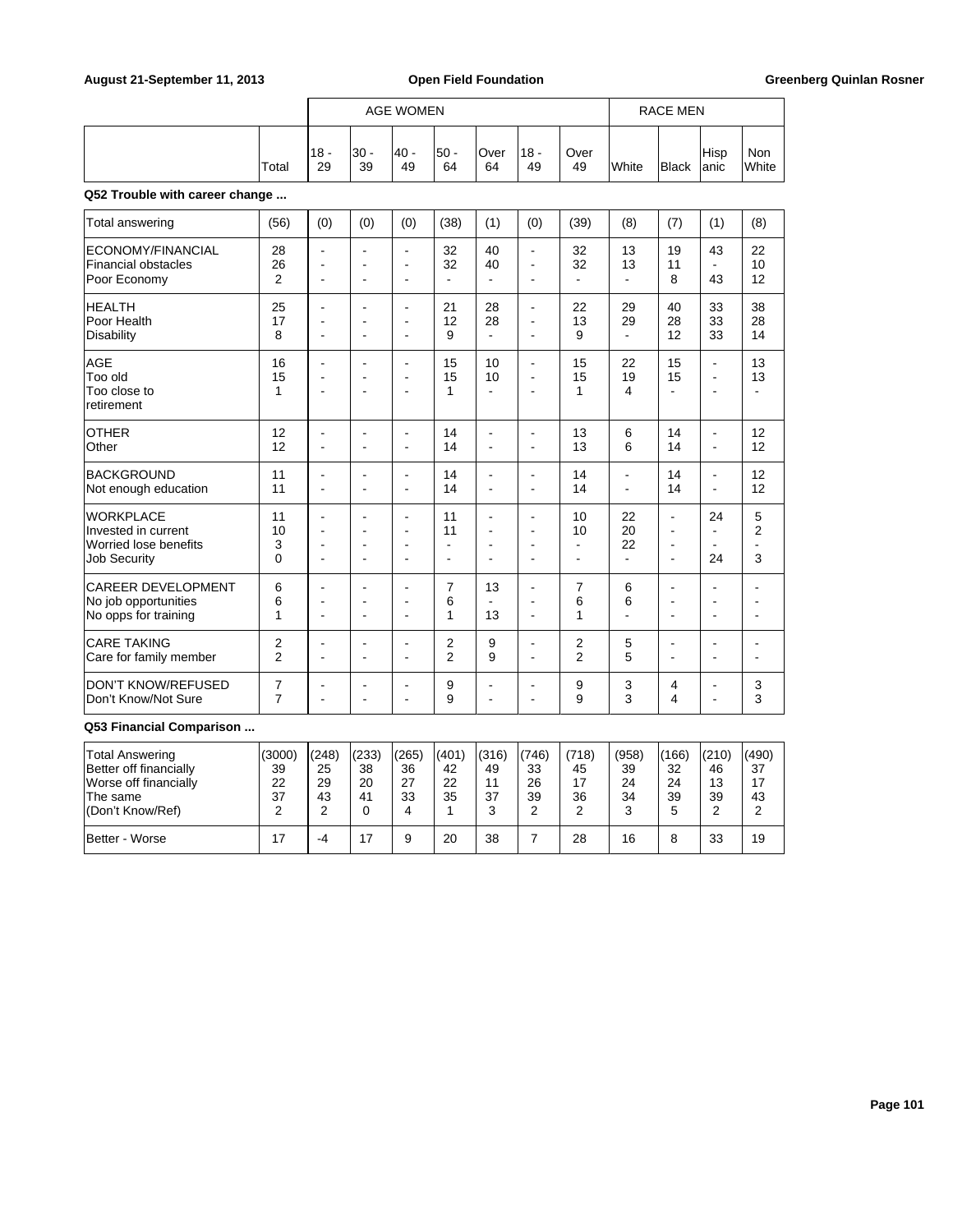|              | <b>RACE WOMEN</b> |            |      |              |  |  |  |
|--------------|-------------------|------------|------|--------------|--|--|--|
| <b>Total</b> | <b>White</b>      | Black anic | Hisp | Non<br>White |  |  |  |

## **Q52 Trouble with career change ...**

| <b>Total answering</b>                                                                  | (56)                            | (29)                       | (10)                | (1)      | (11)                             |
|-----------------------------------------------------------------------------------------|---------------------------------|----------------------------|---------------------|----------|----------------------------------|
| ECONOMY/FINANCIAL<br><b>Financial obstacles</b><br>Poor Economy                         | 28<br>26<br>$\overline{2}$      | 29<br>29                   | 45<br>45            |          | 42<br>42                         |
| <b>HEALTH</b><br>Poor Health<br>Disability                                              | 25<br>17<br>8                   | 14<br>10<br>4              | 43<br>17<br>26      | 51<br>51 | 43<br>19<br>24                   |
| AGE<br>Too old<br>Too close to<br>retirement                                            | 16<br>15<br>1                   | 18<br>18<br>$\mathfrak{p}$ | 8<br>8              |          | $\overline{7}$<br>$\overline{7}$ |
| <b>OTHER</b><br>Other                                                                   | 12<br>12                        | 17<br>17                   | $\frac{2}{2}$       |          | $\frac{2}{2}$                    |
| <b>BACKGROUND</b><br>Not enough education                                               | 11<br>11                        | 5<br>5                     | 40<br>40            |          | 37<br>37                         |
| <b>WORKPLACE</b><br>Invested in current<br>Worried lose benefits<br><b>Job Security</b> | 11<br>10<br>3<br>$\overline{0}$ | 14<br>14                   |                     |          |                                  |
| <b>CAREER DEVELOPMENT</b><br>No job opportunities<br>No opps for training               | 6<br>6<br>1                     | 9<br>8<br>1                |                     | 28<br>28 | $\overline{2}$<br>$\overline{2}$ |
| <b>CARE TAKING</b><br>Care for family member                                            | 2<br>$\overline{2}$             |                            | 2<br>$\overline{2}$ | 57<br>57 | $\overline{7}$<br>$\overline{7}$ |
| <b>DON'T KNOW/REFUSED</b><br>Don't Know/Not Sure                                        | 7<br>$\overline{7}$             | 12<br>12                   |                     |          |                                  |

| Total Answering<br>Better off financially<br>Worse off financially<br>The same<br>(Don't Know/Ref) | (3000)<br>39<br>22<br>37<br>2 | (1052)<br>39<br>23<br>36<br>2 | (194)<br>37<br>22<br>37<br>4 | (210)<br>47<br>14<br>38 | (470)<br>41<br>18<br>39<br>$\mathcal{P}$ |
|----------------------------------------------------------------------------------------------------|-------------------------------|-------------------------------|------------------------------|-------------------------|------------------------------------------|
| Better - Worse                                                                                     | 17                            | 16                            | 15                           | 33                      | 23                                       |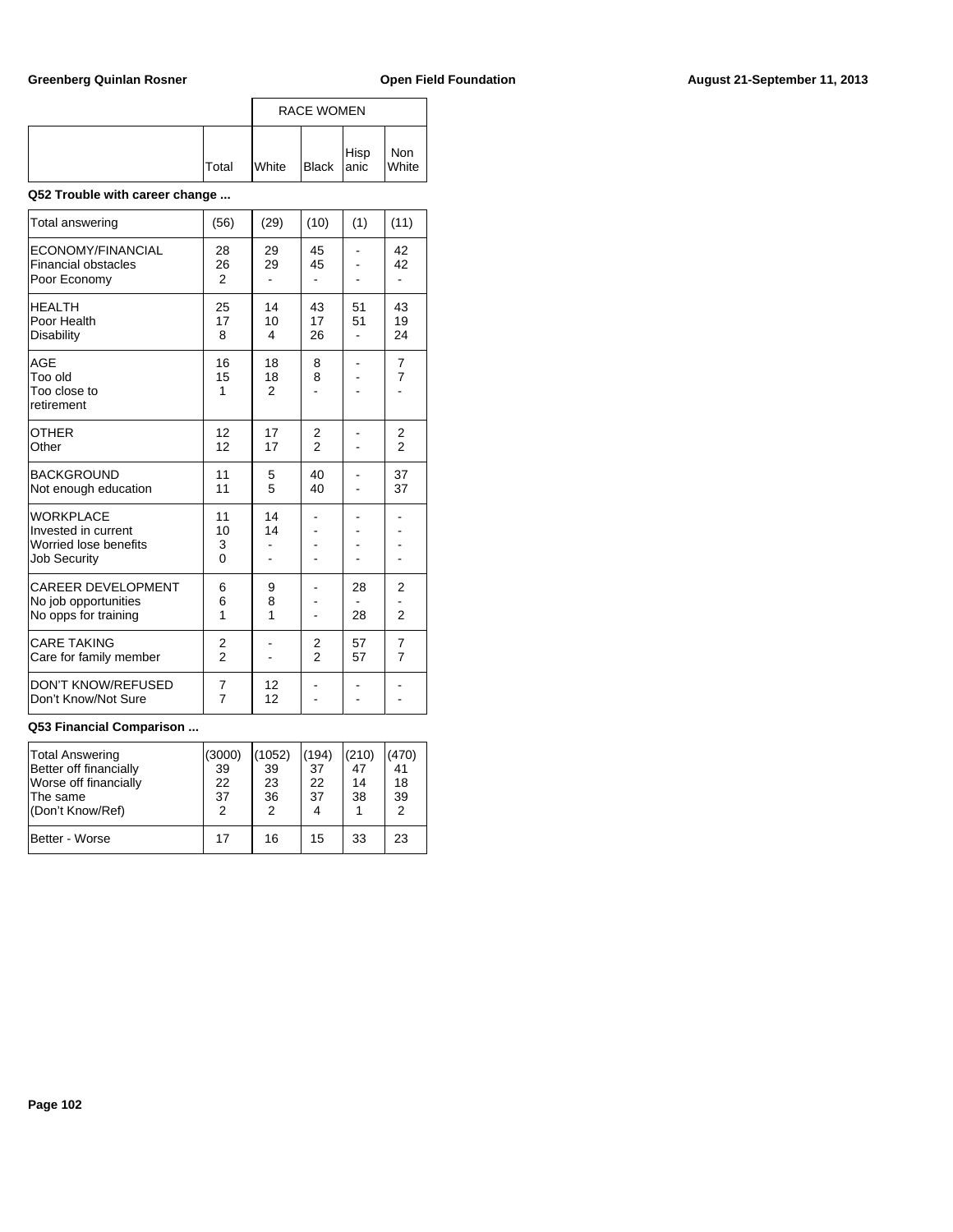### RACE/GENDER/AGE

|  |        | <b>I</b> White |       |                   |  |     | White White White Black Black Black Black<br>Young   Older   Young   Older   Young   Older   Young   Older   Young   Older   Young   Older | <b>Hisp</b> | <b>Hisp</b> | <b>Hisp</b> | <b>IHisp</b>  |
|--|--------|----------------|-------|-------------------|--|-----|--------------------------------------------------------------------------------------------------------------------------------------------|-------------|-------------|-------------|---------------|
|  | 'Total |                | l Men | lWomerlWomerl Men |  | Men | lWomenWomen Men                                                                                                                            |             | l Men       |             | ∣WomerlWomerl |

## **Q52 Trouble with career change ...**

| <b>Total answering</b>                                                                  | (56)                       | (0)                                                                            | (8)                              | (0)                                                                  | (29)                             | (0)                                                | (7)                                                     | (0)                                                                            | (10)                                           | (0)                                                          | (1)                                                          | (0)                              | (1)                        |
|-----------------------------------------------------------------------------------------|----------------------------|--------------------------------------------------------------------------------|----------------------------------|----------------------------------------------------------------------|----------------------------------|----------------------------------------------------|---------------------------------------------------------|--------------------------------------------------------------------------------|------------------------------------------------|--------------------------------------------------------------|--------------------------------------------------------------|----------------------------------|----------------------------|
| ECONOMY/FINANCIAL<br><b>Financial obstacles</b><br>Poor Economy                         | 28<br>26<br>$\overline{2}$ | $\blacksquare$<br>÷<br>÷                                                       | 13<br>13                         | $\blacksquare$<br>$\overline{a}$                                     | 29<br>29                         | $\blacksquare$<br>Ē,<br>$\blacksquare$             | 19<br>11<br>8                                           | $\blacksquare$<br>$\overline{\phantom{a}}$<br>$\overline{\phantom{a}}$         | 45<br>45                                       | $\blacksquare$<br>٠<br>ä,                                    | 43<br>43                                                     |                                  |                            |
| HEALTH<br>Poor Health<br>Disability                                                     | 25<br>17<br>8              | $\blacksquare$<br>$\blacksquare$<br>$\blacksquare$                             | 29<br>29<br>$\blacksquare$       | $\blacksquare$<br>$\blacksquare$<br>$\overline{\phantom{a}}$         | 14<br>10<br>4                    | $\blacksquare$<br>$\blacksquare$<br>$\blacksquare$ | 40<br>28<br>12                                          | L,<br>$\blacksquare$<br>$\blacksquare$                                         | 43<br>17<br>26                                 | $\overline{\phantom{a}}$<br>$\blacksquare$<br>$\blacksquare$ | 33<br>33<br>33                                               | $\blacksquare$<br>۰<br>۰         | 51<br>51<br>$\blacksquare$ |
| <b>AGE</b><br>Too old<br>Too close to<br>retirement                                     | 16<br>15<br>1              | $\blacksquare$<br>$\blacksquare$<br>$\sim$                                     | 22<br>19<br>4                    | $\blacksquare$<br>$\overline{\phantom{a}}$<br>$\blacksquare$         | 18<br>18<br>$\overline{2}$       | $\blacksquare$<br>$\blacksquare$<br>$\blacksquare$ | 15<br>15<br>۰                                           | $\overline{\phantom{a}}$<br>$\blacksquare$<br>$\blacksquare$                   | 8<br>8                                         | $\blacksquare$<br>$\overline{\phantom{a}}$<br>٠              | $\blacksquare$<br>$\overline{\phantom{a}}$<br>$\blacksquare$ | $\overline{a}$                   |                            |
| <b>OTHER</b><br>Other                                                                   | 12<br>12                   | $\blacksquare$<br>$\blacksquare$                                               | 6<br>6                           | $\blacksquare$<br>$\blacksquare$                                     | 17<br>17                         | $\blacksquare$<br>$\blacksquare$                   | 14<br>14                                                | $\blacksquare$<br>$\overline{\phantom{a}}$                                     | 2<br>$\overline{2}$                            | $\blacksquare$<br>$\blacksquare$                             | ÷<br>$\blacksquare$                                          | ÷                                | ٠                          |
| <b>BACKGROUND</b><br>Not enough education                                               | 11<br>11                   | $\blacksquare$<br>$\overline{a}$                                               | $\blacksquare$<br>$\blacksquare$ | $\blacksquare$<br>$\blacksquare$                                     | 5<br>5                           | $\blacksquare$<br>$\blacksquare$                   | 14<br>14                                                | $\blacksquare$<br>$\blacksquare$                                               | 40<br>40                                       | $\blacksquare$<br>$\blacksquare$                             | $\blacksquare$<br>۰                                          | ÷<br>÷                           |                            |
| <b>WORKPLACE</b><br>Invested in current<br>Worried lose benefits<br><b>Job Security</b> | 11<br>10<br>3<br>0         | $\blacksquare$<br>$\blacksquare$<br>$\blacksquare$<br>$\overline{\phantom{a}}$ | 22<br>20<br>22<br>٠              | $\blacksquare$<br>$\blacksquare$<br>$\blacksquare$<br>$\overline{a}$ | 14<br>14<br>$\overline{a}$<br>÷. | L,<br>Ĭ.<br>Ĭ.<br>÷.                               | ۰<br>$\blacksquare$<br>$\blacksquare$<br>$\blacksquare$ | $\overline{\phantom{a}}$<br>$\blacksquare$<br>$\blacksquare$<br>$\overline{a}$ | $\overline{a}$<br>L,<br>$\blacksquare$         | $\blacksquare$<br>$\blacksquare$<br>$\blacksquare$<br>÷      | 24<br>$\blacksquare$<br>24                                   | $\overline{a}$<br>$\overline{a}$ |                            |
| <b>CAREER DEVELOPMENT</b><br>No job opportunities<br>No opps for training               | 6<br>6<br>1                | <u>. .</u><br>$\overline{\phantom{a}}$<br>$\blacksquare$                       | 6<br>6<br>$\blacksquare$         | $\blacksquare$<br>L.<br>$\overline{a}$                               | 9<br>8<br>1                      | ä,<br>÷.<br>$\blacksquare$                         | ۰<br>٠<br>$\blacksquare$                                | ÷<br>$\blacksquare$<br>$\blacksquare$                                          | <u>. .</u><br>$\overline{a}$<br>$\overline{a}$ | $\overline{\phantom{a}}$<br>$\blacksquare$<br>ä,             | ۰<br>$\blacksquare$<br>ä,                                    | ÷<br>$\blacksquare$              | 28<br>28                   |
| <b>CARE TAKING</b><br>Care for family member                                            | 2<br>$\overline{2}$        | $\overline{a}$                                                                 | 5<br>5                           | $\blacksquare$<br>÷                                                  |                                  | Ē.<br>$\overline{a}$                               | ٠<br>۰                                                  | $\blacksquare$<br>$\overline{a}$                                               | $\overline{c}$<br>$\overline{2}$               | ä,<br>۰                                                      | ٠<br>۰                                                       |                                  | 57<br>57                   |
| DON'T KNOW/REFUSED<br>Don't Know/Not Sure                                               | 7<br>$\overline{7}$        | $\blacksquare$<br>$\blacksquare$                                               | 3<br>3                           | $\blacksquare$<br>$\overline{\phantom{a}}$                           | 12<br>12                         | ä,<br>$\blacksquare$                               | 4<br>4                                                  | $\overline{\phantom{a}}$<br>÷                                                  | ÷                                              | ٠<br>ä,                                                      | ۰<br>۰                                                       |                                  |                            |

| Total Answering<br>Better off financially<br>Worse off financially<br>The same | (3000)<br>39<br>22<br>37 | (550)<br>30<br>29<br>38 | (370)<br>55<br>14<br>28 | (438)<br>29<br>30<br>39 | (566)<br>46<br>18<br>35 | (118)<br>27<br>29<br>38 | (44)<br>47<br>13<br>38 | (119)<br>36<br>26<br>34 | (68)<br>38<br>42 | (163)<br>47<br>14<br>38 | (41)<br>41<br>12<br>44 | (139)<br>44<br>15<br>40 | (64)<br>51<br>12<br>34 |
|--------------------------------------------------------------------------------|--------------------------|-------------------------|-------------------------|-------------------------|-------------------------|-------------------------|------------------------|-------------------------|------------------|-------------------------|------------------------|-------------------------|------------------------|
| l(Don't Know/Ref)                                                              |                          |                         | J                       | ົ<br>▃                  |                         | 6                       | 3                      |                         | u                |                         | ົ                      | 0                       | 3                      |
| Better - Worse                                                                 | 17                       |                         | 40                      | -                       | 28                      | $-2$                    | 34                     | 10                      | 21               | 33                      | 29                     | 30                      | 39                     |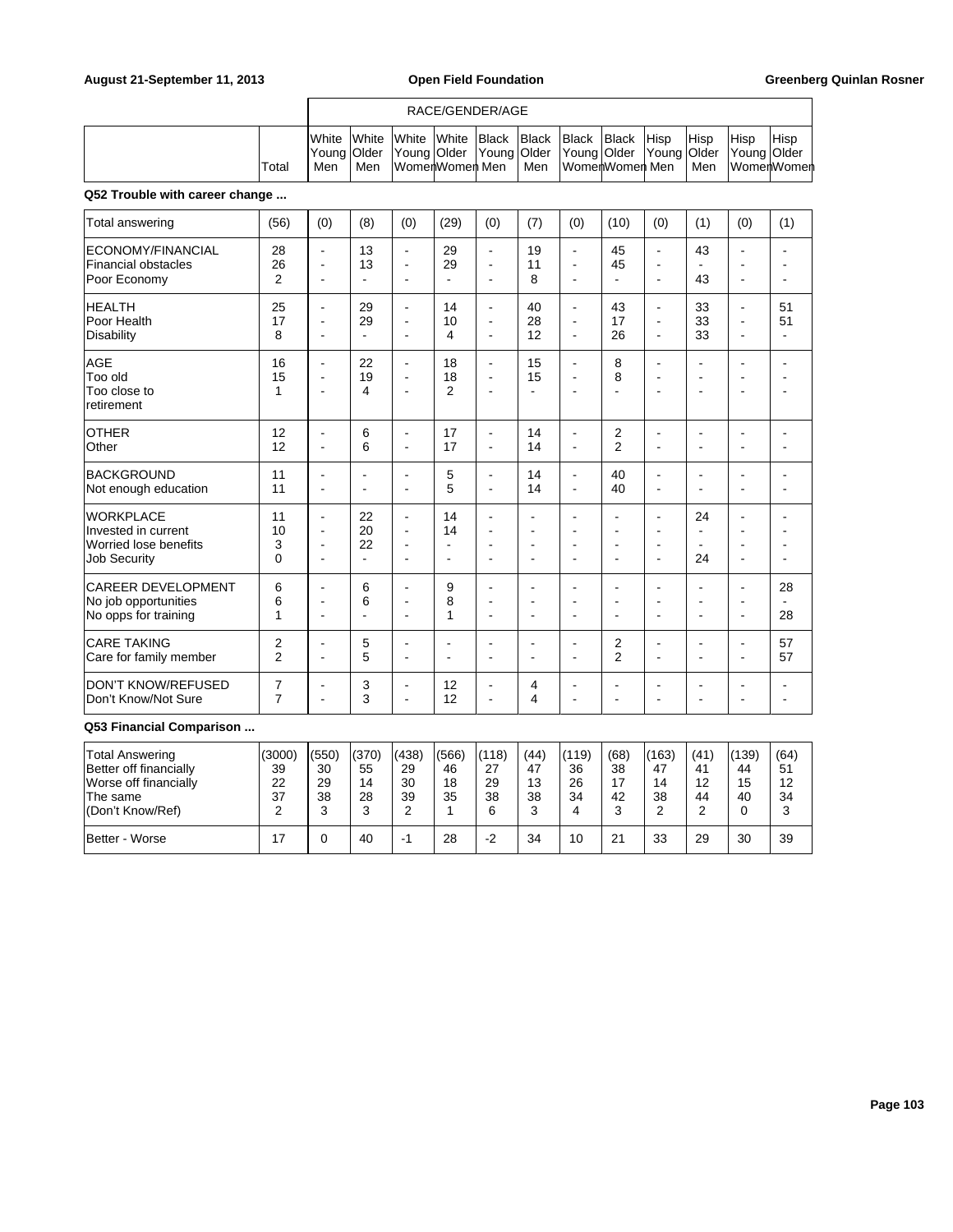|              |              | GENDER/EDUC        |      |                           |
|--------------|--------------|--------------------|------|---------------------------|
| <b>Total</b> | IColl<br>Men | Non<br>Coll<br>Men | Coll | Non<br>Coll<br>WomenWomen |

## **Q52 Trouble with career change ...**

| Total answering                                                                         | (56)                          | (1)                  | (16)                       | (8)                          | (31)                     |
|-----------------------------------------------------------------------------------------|-------------------------------|----------------------|----------------------------|------------------------------|--------------------------|
| ECONOMY/FINANCIAL<br><b>Financial obstacles</b><br>Poor Economy                         | 28<br>26<br>$\overline{2}$    |                      | 18<br>12<br>6              | 14<br>14                     | 37<br>37<br>٠            |
| <b>HEALTH</b><br>Poor Health<br>Disability                                              | 25<br>17<br>8                 | 15<br>15             | 34<br>29<br>$\overline{7}$ | 4<br>$\overline{\mathbf{4}}$ | 27<br>15<br>11           |
| AGE<br>Too old<br>Too close to<br>retirement                                            | 16<br>15<br>1                 | 15<br>15             | 18<br>16<br>$\mathfrak{p}$ | 34<br>34                     | 10<br>10<br>2            |
| OTHER<br>Other                                                                          | 12<br>12                      |                      | 10<br>10                   | 23<br>23                     | 10<br>10                 |
| <b>BACKGROUND</b><br>Not enough education                                               | 11<br>11                      |                      | 6<br>6                     |                              | 18<br>18                 |
| <b>WORKPLACE</b><br>Invested in current<br>Worried lose benefits<br><b>Job Security</b> | 11<br>10<br>3<br>$\mathbf{0}$ | 63<br>18<br>21<br>24 | 10<br>10<br>10             |                              | 13<br>13                 |
| <b>CAREER DEVELOPMENT</b><br>No job opportunities<br>No opps for training               | 6<br>6<br>1                   | 22<br>22             | 3<br>3                     | 24<br>24                     | 3<br>1<br>$\overline{1}$ |
| <b>CARE TAKING</b><br>Care for family member                                            | 2<br>$\mathfrak{p}$           |                      | 3<br>$\overline{3}$        |                              | 2<br>$\mathfrak{p}$      |
| <b>DON'T KNOW/REFUSED</b><br>Don't Know/Not Sure                                        | 7<br>$\overline{7}$           |                      | 3<br>3                     | 2<br>$\overline{2}$          | 11<br>11                 |

| Total Answering<br>Better off financially<br>Worse off financially<br>The same<br>(Don't Know/Ref) | (3000)<br>39<br>22<br>37<br>2 | (374)<br>48<br>25<br>26<br>0 | (1075)<br>35<br>21<br>41<br>3 | (376)<br>50<br>17<br>31 | (1145)<br>36<br>23<br>39<br>2 |
|----------------------------------------------------------------------------------------------------|-------------------------------|------------------------------|-------------------------------|-------------------------|-------------------------------|
| Better - Worse                                                                                     | 17                            | 22                           | 14                            | 33                      | 14                            |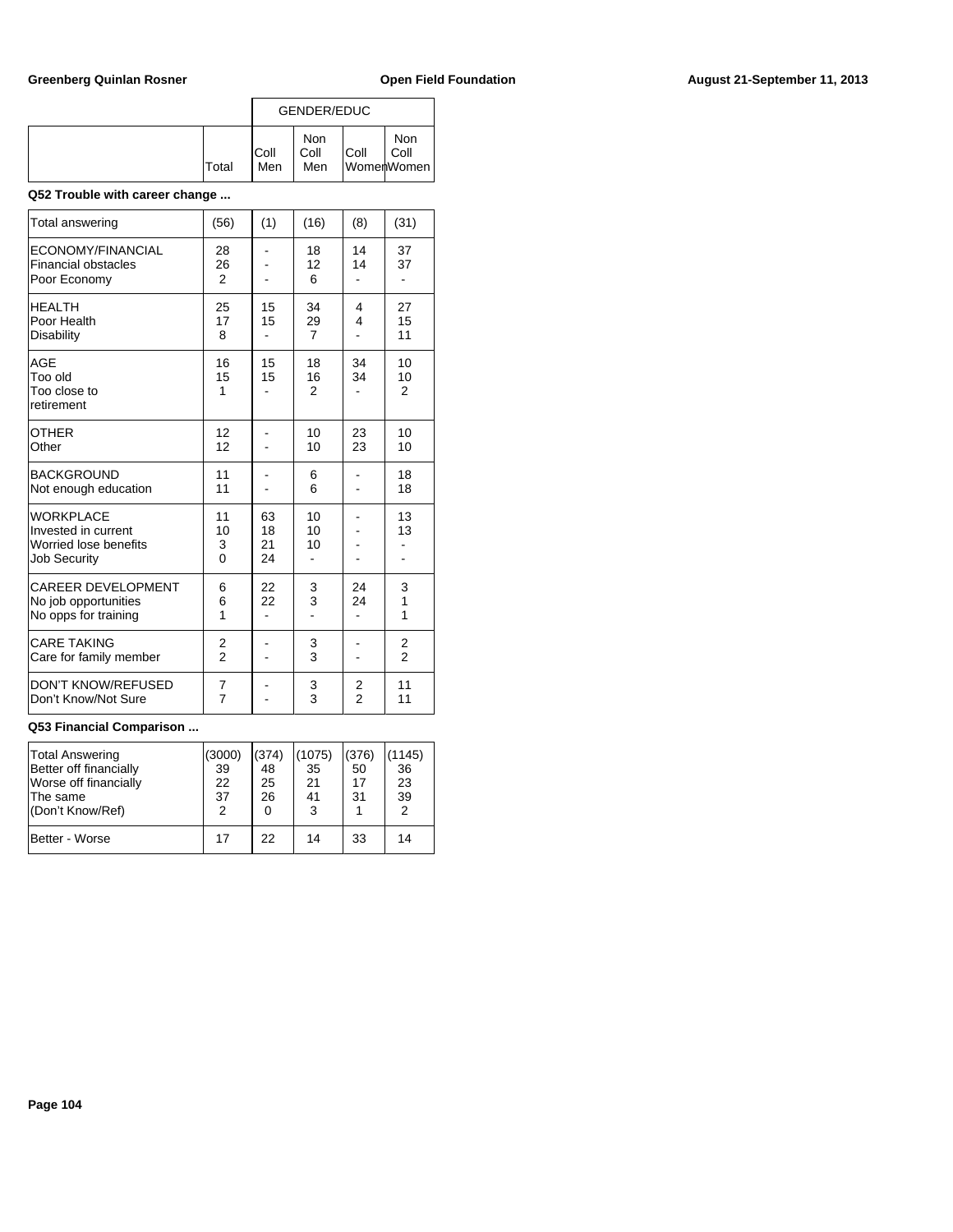### RACE/GENDER/EDUC

|             | <b>I</b> White<br>IColl | White<br><b>INoCol Coll</b> | <b>White</b>   | <b>White</b><br><b>INoCol Coll</b> | <b>Black</b> | <b>Black</b><br><b>INoCol Coll</b> | <b>Black</b>   | <b>Black</b><br>∣NoCol ∣Coll | <b>Hisp</b> | Hisp<br><b>NoCol Coll</b> | Hisp | Hisp<br>NoCol I |
|-------------|-------------------------|-----------------------------|----------------|------------------------------------|--------------|------------------------------------|----------------|------------------------------|-------------|---------------------------|------|-----------------|
| $\tau$ otal | Men                     | Men                         | WomenWomen Men |                                    |              | Men                                | WomenWomen Men |                              |             | Men                       |      | lWomenWomen     |

## **Q52 Trouble with career change ...**

| (56)                          | (0)                                   | (8)                              | (8)                                                                  | (20)                             | (0)                                                | (7)                                     | (0)                                                                  | (10)                                                               | (0)                                                                    | (1)                             | (0)                              | (1)                        |
|-------------------------------|---------------------------------------|----------------------------------|----------------------------------------------------------------------|----------------------------------|----------------------------------------------------|-----------------------------------------|----------------------------------------------------------------------|--------------------------------------------------------------------|------------------------------------------------------------------------|---------------------------------|----------------------------------|----------------------------|
| 28<br>26<br>$\overline{2}$    | $\blacksquare$<br>÷<br>$\overline{a}$ | 13<br>13                         | 14<br>14                                                             | 35<br>35                         | $\blacksquare$<br>ä,<br>$\blacksquare$             | 19<br>11<br>8                           | $\blacksquare$<br>$\overline{a}$<br>$\overline{\phantom{a}}$         | 45<br>45                                                           | ٠<br>۰<br>ä,                                                           | 57<br>57                        | ۰                                |                            |
| 25<br>17<br>8                 | 42<br>42<br>$\sim$                    | 29<br>29<br>$\mathbf{r}$         | 4<br>$\overline{\mathbf{4}}$<br>$\blacksquare$                       | 18<br>13<br>5                    | $\blacksquare$<br>Ē.<br>$\blacksquare$             | 40<br>28<br>12                          | $\blacksquare$<br>$\overline{\phantom{a}}$<br>$\blacksquare$         | 43<br>17<br>26                                                     | $\overline{\phantom{a}}$<br>$\blacksquare$<br>$\blacksquare$           | 43<br>43<br>43                  | $\blacksquare$<br>$\blacksquare$ | 51<br>51<br>$\blacksquare$ |
| 16<br>15<br>1                 | 42<br>42<br>÷                         | 21<br>18<br>4                    | 34<br>34<br>$\overline{a}$                                           | 11<br>11<br>3                    | $\blacksquare$<br>$\blacksquare$<br>$\blacksquare$ | 15<br>15<br>۰                           | L,<br>$\overline{\phantom{a}}$<br>٠                                  | 8<br>8                                                             | $\blacksquare$<br>$\overline{\phantom{a}}$<br>$\overline{\phantom{0}}$ | $\blacksquare$<br>۰<br>۰        | $\overline{a}$<br>÷              | ÷                          |
| 12<br>12                      | $\blacksquare$<br>$\blacksquare$      | $\overline{7}$<br>$\overline{7}$ | 23<br>23                                                             | 15<br>15                         | $\blacksquare$<br>$\blacksquare$                   | 14<br>14                                | $\blacksquare$<br>$\blacksquare$                                     | 2<br>$\overline{2}$                                                | $\blacksquare$<br>$\blacksquare$                                       | $\blacksquare$<br>۰             |                                  | ٠                          |
| 11<br>11                      | $\blacksquare$<br>$\overline{a}$      | $\blacksquare$<br>$\blacksquare$ | $\blacksquare$<br>$\blacksquare$                                     | 8<br>8                           | $\blacksquare$<br>$\blacksquare$                   | 14<br>14                                | $\overline{a}$<br>$\blacksquare$                                     | 40<br>40                                                           | $\overline{\phantom{a}}$<br>$\blacksquare$                             | $\blacksquare$<br>ä,            | ÷                                |                            |
| 11<br>10<br>3<br>$\mathbf{0}$ | 58<br>58                              | 20<br>20<br>20<br>÷.             | $\blacksquare$<br>$\blacksquare$<br>$\overline{a}$<br>$\overline{a}$ | 20<br>20<br>$\blacksquare$<br>÷. | L,<br>$\blacksquare$<br>÷.<br>$\overline{a}$       | ۰<br>٠<br>٠<br>$\overline{\phantom{a}}$ | $\blacksquare$<br>$\blacksquare$<br>$\blacksquare$<br>$\overline{a}$ | $\mathbf{r}$<br>$\blacksquare$<br>$\blacksquare$<br>$\blacksquare$ | 100<br>$\overline{\phantom{a}}$<br>ä,<br>100                           | ä,<br>$\blacksquare$<br>۰<br>ä, |                                  |                            |
| 6<br>6<br>1                   | ÷<br>$\overline{\phantom{a}}$<br>÷    | 6<br>6<br>۰                      | 24<br>24<br>÷.                                                       | 3<br>$\overline{2}$<br>1         | ÷.<br>÷.<br>$\blacksquare$                         | ۰<br>۰<br>۰                             | $\overline{a}$<br>÷<br>$\overline{\phantom{a}}$                      | $\overline{a}$<br>$\overline{a}$<br>÷.                             | $\blacksquare$<br>٠<br>۰                                               | ۰<br>۰<br>۰                     | ÷<br>$\overline{\phantom{a}}$    | 28<br>28                   |
| 2<br>$\overline{2}$           | ٠<br>÷                                | 5<br>5                           | $\blacksquare$<br>$\overline{a}$                                     | ٠                                | Ē.<br>Ē.                                           | ۰                                       | $\overline{\phantom{a}}$<br>$\blacksquare$                           | 2<br>$\overline{2}$                                                | $\blacksquare$<br>۰                                                    | ٠<br>۰                          |                                  | 57<br>57                   |
| 7<br>$\overline{7}$           | ÷<br>÷                                | 3<br>3                           | 2<br>$\overline{2}$                                                  | 17<br>17                         | ٠<br>$\blacksquare$                                | 4<br>4                                  | ÷<br>-                                                               | ÷                                                                  | ۰                                                                      | ۰<br>٠                          |                                  |                            |
|                               |                                       |                                  |                                                                      |                                  |                                                    |                                         |                                                                      |                                                                    |                                                                        |                                 |                                  |                            |

| Total Answering<br>Better off financially<br>Worse off financially<br>The same<br>(Don't Know/Ref) | (3000)<br>39<br>22<br>37 | (291)<br>46<br>26<br>27 | (658)<br>36<br>23<br>37 | (281)<br>49<br>20<br>30 | (766)<br>36<br>24<br>38 | (21)<br>54<br>19<br>26 | (142)<br>28<br>26<br>41<br>6 | (39)<br>64<br>12<br>22<br>ົ | (154)<br>29<br>25<br>41 | (28)<br>52<br>24<br>24<br>- | (180)<br>46<br>12<br>42 | (27<br>57<br>8<br>34<br>⌒ | (180)<br>46<br>14<br>40 |
|----------------------------------------------------------------------------------------------------|--------------------------|-------------------------|-------------------------|-------------------------|-------------------------|------------------------|------------------------------|-----------------------------|-------------------------|-----------------------------|-------------------------|---------------------------|-------------------------|
| Better - Worse                                                                                     | 17                       | 20                      | 13                      | 30                      | 12                      | 35                     | ۷                            | 52                          | ∽                       | 28                          | 34                      | 49                        | 32                      |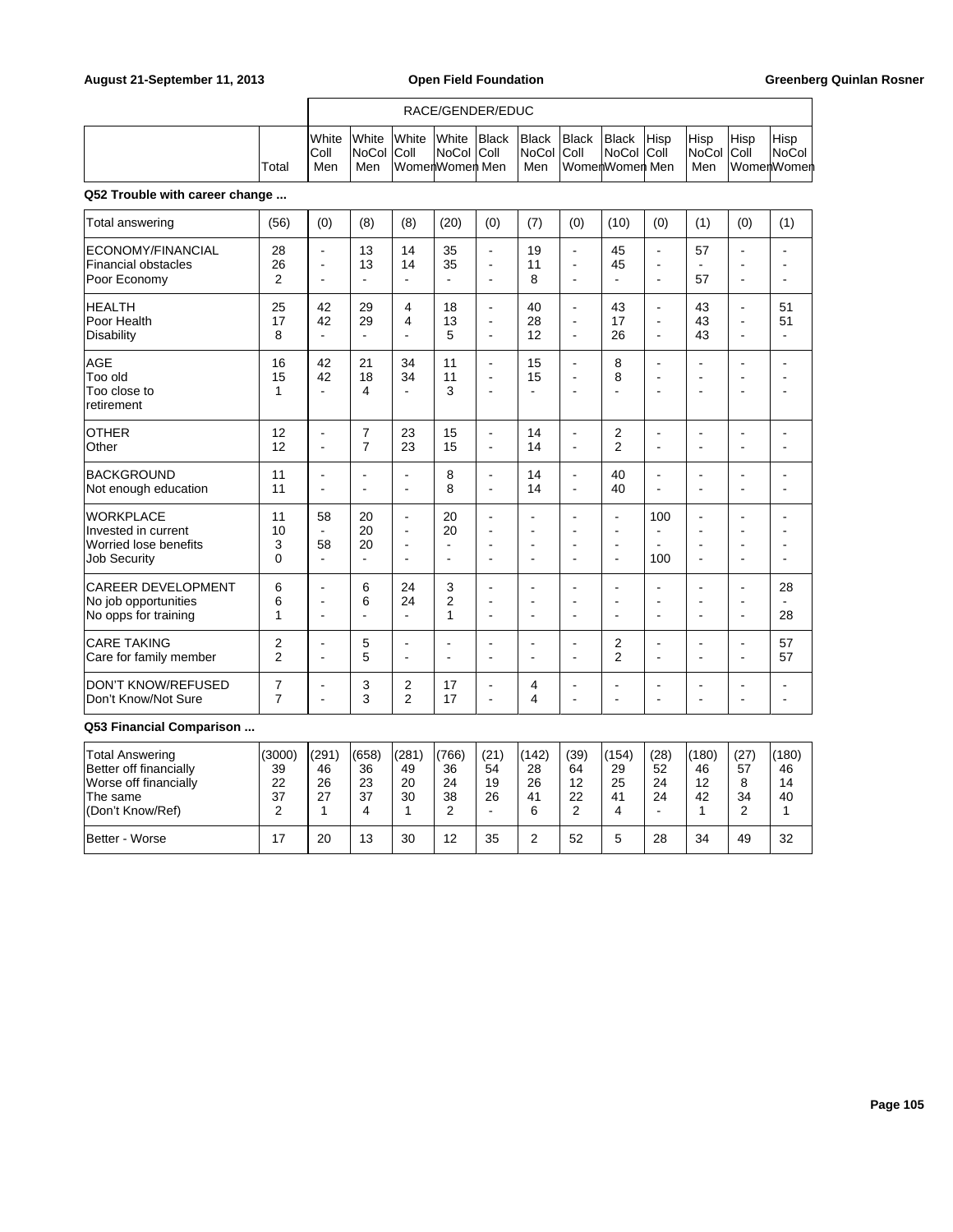Greenberg Quinlan Rosner **Communist Communist Communist Communist Communist Communist Communist Communist Communist Communist Communist Communist Communist Communist Communist Communist Communist Communist Communist Commun** 

|                                                                                         |                                  | <b>INCOME MEN</b>                                            |                                                                      |                                                                        |                      | <b>INCOME WOMEN</b>                          |                                              |                                              | NON COLL MEN                                                                   |                                                                  | NON COLL WOMEN                                         |                                                                      |                                                                                                |                                  |                                              |
|-----------------------------------------------------------------------------------------|----------------------------------|--------------------------------------------------------------|----------------------------------------------------------------------|------------------------------------------------------------------------|----------------------|----------------------------------------------|----------------------------------------------|----------------------------------------------|--------------------------------------------------------------------------------|------------------------------------------------------------------|--------------------------------------------------------|----------------------------------------------------------------------|------------------------------------------------------------------------------------------------|----------------------------------|----------------------------------------------|
|                                                                                         | Total                            | Less<br>than<br>\$20K                                        | \$20K<br>to<br>\$60K                                                 | \$60K<br>to<br>\$100K more                                             | \$100K Less<br>or    | lthan<br>\$20K                               | \$20K<br>to<br><b>\$60K</b>                  | \$60K<br>to<br>\$100K more                   | \$100K Less<br>or                                                              | than<br>\$20K                                                    | \$20K<br>to<br>\$40K                                   | Less<br>than<br>\$40K                                                | Less<br>Ithan<br>\$20K                                                                         | \$20K<br>to<br>\$40K             | Less<br>than<br>\$40K                        |
| Q52 Trouble with career change                                                          |                                  |                                                              |                                                                      |                                                                        |                      |                                              |                                              |                                              |                                                                                |                                                                  |                                                        |                                                                      |                                                                                                |                                  |                                              |
| Total answering                                                                         | (56)                             | (6)                                                          | (2)                                                                  | (2)                                                                    | (1)                  | (4)                                          | (17)                                         | (7)                                          | (3)                                                                            | (6)                                                              | (2)                                                    | (7)                                                                  | (4)                                                                                            | (11)                             | (15)                                         |
| ECONOMY/FINANCIAL<br><b>Financial obstacles</b><br>Poor Economy                         | 28<br>26<br>$\overline{2}$       | 20<br>14<br>6                                                | 34<br>÷,<br>34                                                       | 20<br>20<br>$\overline{\phantom{a}}$                                   | 45<br>45<br>L,       | 19<br>19<br>÷,                               | 27<br>27<br>$\blacksquare$                   | 63<br>63<br>$\blacksquare$                   | $\overline{7}$<br>$\overline{7}$                                               | 20<br>14<br>6                                                    | 44<br>ä,<br>44                                         | 25<br>11<br>14                                                       | 19<br>19<br>÷,                                                                                 | 34<br>34<br>ä,                   | 30<br>30                                     |
| <b>HEALTH</b><br>Poor Health<br>Disability                                              | 25<br>17<br>8                    | 78<br>63<br>20                                               | 17<br>17<br>$\blacksquare$                                           | ÷<br>$\blacksquare$<br>$\overline{a}$                                  | 10<br>10<br>Ĭ.       | 45<br>40<br>5                                | 32<br>17<br>15                               | ä,<br>$\blacksquare$<br>Ē,                   | $\blacksquare$<br>$\overline{a}$<br>$\blacksquare$                             | 78<br>63<br>20                                                   | 23<br>23<br>L,                                         | 66<br>55<br>16                                                       | 45<br>40<br>5                                                                                  | 25<br>25<br>$\blacksquare$       | 31<br>29<br>2                                |
| AGE<br>Too old<br>Too close to<br>retirement                                            | 16<br>15<br>1                    | 5<br>5<br>$\blacksquare$                                     | $\overline{a}$<br>$\blacksquare$<br>÷                                | 69<br>69<br>÷                                                          | 30<br>10<br>20       | 28<br>28<br>÷.                               | 3<br>3<br>3                                  | 37<br>37<br>$\overline{\phantom{a}}$         | 21<br>21<br>÷                                                                  | 5<br>5<br>÷.                                                     | ä,<br>L,<br>٠                                          | $\overline{4}$<br>4                                                  | 28<br>28<br>÷                                                                                  | ä,<br>÷,<br>$\blacksquare$       | 8<br>8<br>$\overline{a}$                     |
| <b>OTHER</b><br>Other                                                                   | 12<br>12                         | J.<br>$\blacksquare$                                         | $\overline{\phantom{a}}$<br>$\blacksquare$                           | ÷<br>$\blacksquare$                                                    | $\blacksquare$       | $\blacksquare$<br>$\overline{a}$             | 30<br>30                                     | L.<br>$\overline{a}$                         | $\blacksquare$<br>$\overline{a}$                                               | ÷.<br>$\sim$                                                     | ä,<br>$\overline{a}$                                   | $\blacksquare$<br>$\blacksquare$                                     | $\overline{\phantom{a}}$<br>$\blacksquare$                                                     | 29<br>29                         | 21<br>21                                     |
| <b>BACKGROUND</b><br>Not enough education                                               | 11<br>11                         | 5<br>5                                                       | $\blacksquare$<br>$\blacksquare$                                     | ÷<br>÷                                                                 | J.<br>۰              | 9<br>9                                       | 3<br>3                                       | 63<br>63                                     | $\blacksquare$<br>$\blacksquare$                                               | 5<br>5                                                           | L,<br>$\blacksquare$                                   | $\overline{4}$<br>4                                                  | 9<br>9                                                                                         | 5<br>5                           | 6<br>6                                       |
| <b>WORKPLACE</b><br>Invested in current<br>Worried lose benefits<br><b>Job Security</b> | 11<br>10<br>3<br>$\mathbf{0}$    | ÷,<br>L,<br>$\blacksquare$<br>$\blacksquare$                 | $\overline{a}$<br>$\blacksquare$<br>$\blacksquare$<br>$\blacksquare$ | 11<br>$\sim$<br>$\blacksquare$<br>11                                   | 25<br>12<br>13<br>ä, | ÷,<br>÷,<br>$\blacksquare$<br>$\blacksquare$ | 24<br>24<br>$\blacksquare$<br>$\blacksquare$ | ä,<br>J.<br>$\blacksquare$<br>$\blacksquare$ | $\overline{\phantom{a}}$<br>$\blacksquare$<br>$\blacksquare$<br>$\blacksquare$ | J.<br>÷.<br>$\overline{\phantom{a}}$<br>$\overline{\phantom{a}}$ | $\overline{a}$<br>÷.<br>$\overline{\phantom{a}}$<br>Ē, | $\blacksquare$<br>$\blacksquare$<br>$\blacksquare$<br>$\blacksquare$ | $\ddot{\phantom{a}}$<br>$\overline{\phantom{a}}$<br>$\blacksquare$<br>$\overline{\phantom{a}}$ | 31<br>31<br>$\blacksquare$<br>ä, | 22<br>22<br>$\blacksquare$<br>$\blacksquare$ |
| <b>CAREER DEVELOPMENT</b><br>No job opportunities<br>No opps for training               | 6<br>6<br>1                      | $\blacksquare$<br>$\overline{\phantom{a}}$<br>$\blacksquare$ | 36<br>36<br>÷,                                                       | $\blacksquare$<br>$\overline{\phantom{a}}$<br>$\overline{\phantom{a}}$ | $\blacksquare$<br>L, | 5<br>5                                       | 3<br>2<br>1                                  | $\blacksquare$<br>ä,<br>L,                   | 66<br>66<br>$\blacksquare$                                                     | $\overline{\phantom{a}}$<br>÷,<br>J.                             | 33<br>33<br>÷,                                         | $\overline{7}$<br>7<br>$\blacksquare$                                | 5<br>$\overline{a}$<br>5                                                                       | 5<br>4<br>$\overline{2}$         | 5<br>3<br>3                                  |
| <b>CARE TAKING</b><br>Care for family member                                            | 2<br>2                           | Ĭ.<br>$\blacksquare$                                         | $\blacksquare$<br>$\blacksquare$                                     | 20<br>20                                                               | Ĭ.<br>ä,             | $\overline{7}$<br>7                          | 3<br>3                                       | ä,<br>$\blacksquare$                         | $\overline{\phantom{a}}$<br>$\blacksquare$                                     | ٠<br>$\overline{\phantom{a}}$                                    | $\overline{\phantom{a}}$<br>$\blacksquare$             | $\blacksquare$                                                       | $\overline{7}$<br>$\overline{7}$                                                               | 2<br>$\overline{2}$              | 4<br>4                                       |
| <b>DON'T KNOW/REFUSED</b><br>Don't Know/Not Sure                                        | $\overline{7}$<br>$\overline{7}$ | $\blacksquare$<br>÷                                          | 13<br>13                                                             | $\blacksquare$<br>$\overline{\phantom{a}}$                             | Ĭ.<br>÷              | $\blacksquare$<br>$\overline{a}$             | $\overline{a}$<br>$\overline{\phantom{a}}$   | ä,<br>ä,                                     | 6<br>6                                                                         | $\overline{\phantom{a}}$<br>÷,                                   | $\blacksquare$<br>Ĭ.                                   | $\blacksquare$<br>$\blacksquare$                                     | $\blacksquare$<br>$\blacksquare$                                                               | ä,<br>$\overline{a}$             | $\blacksquare$<br>$\blacksquare$             |
| Q53 Financial Comparison                                                                |                                  |                                                              |                                                                      |                                                                        |                      |                                              |                                              |                                              |                                                                                |                                                                  |                                                        |                                                                      |                                                                                                |                                  |                                              |
| <b>Total Answering</b>                                                                  | (3000)                           | (163)                                                        | (469)                                                                | (300)                                                                  | (262)                | (227)                                        | (491)                                        | (240)                                        | (188)                                                                          | (152)                                                            | (246)                                                  | (398)                                                                | (216)                                                                                          | (263)                            | (478)                                        |

| Total Answering        | (3000)   | '163 | (469) | (300)    | (262) | (227 | (491) | (240) | (188) | (152) | (246) | (398)   | (216) | (263) | (478)  |
|------------------------|----------|------|-------|----------|-------|------|-------|-------|-------|-------|-------|---------|-------|-------|--------|
| Better off financially | 39       | 25   | 33    | 38       | 59    | 30   | 33    | 53    | 56    | 23    | 26    | 25      | 29    | 25    | 27     |
| Worse off financially  | 22       | 23   | 25    | 25       | 14    | 28   | 25    | 19    | 19    | 21    | 28    | 25      | 28    | 28    | 28     |
| The same               | 27<br>نٽ | 50   | 38    | 35       | 27    | 40   | 41    | 28    | 25    | 53    | 43    | 47      | 40    | 45    | 43     |
| (Don't Know/Ref)       |          | ⌒    |       |          |       |      |       |       |       |       | ◠     | ົ<br>نٽ | ∼     |       |        |
| Better - Worse         |          | ⌒    |       | 12<br>دب | 44    |      |       | 33    | 37    |       | -     |         |       | -3    | $\sim$ |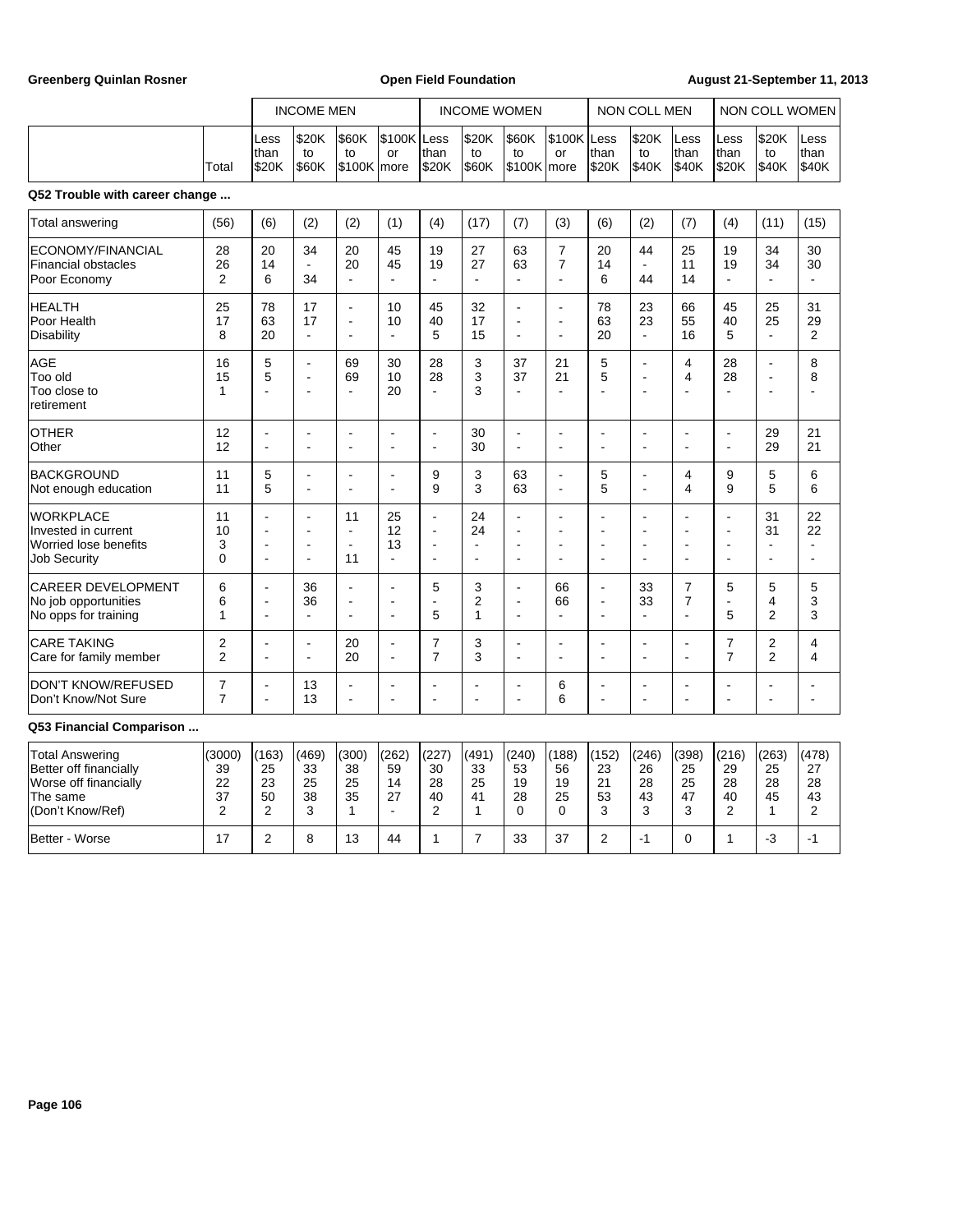## August 21-September 11, 2013 **Open Field Foundation Greenberg Quinlan Rosner Greenberg Quinlan Rosner**

|       |    |                          | <b>MEN KIDS</b> |                                         |               |                       |                      |
|-------|----|--------------------------|-----------------|-----------------------------------------|---------------|-----------------------|----------------------|
| Total | 18 | Under Under   Over<br>18 | 18              | lOver<br>18<br>home NtHom home NtHom No | Total<br>Kids | Total<br>lUnder<br>18 | `otal<br>At<br>lHome |

## **Q52 Trouble with career change ...**

| <b>Total answering</b>                                                                  | (56)                             | (0)      | (0)                              | (0)                                                   | (17)                       | (0)                  | (17)                       | (0)                 | (0) |
|-----------------------------------------------------------------------------------------|----------------------------------|----------|----------------------------------|-------------------------------------------------------|----------------------------|----------------------|----------------------------|---------------------|-----|
| ECONOMY/FINANCIAL<br><b>Financial obstacles</b><br>Poor Economy                         | 28<br>26<br>$\overline{2}$       | Ē,<br>ä, | $\blacksquare$<br>$\blacksquare$ | ä,<br>ä,<br>$\blacksquare$                            | 17<br>11<br>6              | L,<br>۰              | 17<br>11<br>6              | $\blacksquare$<br>۰ |     |
| <b>HEALTH</b><br>Poor Health<br><b>Disability</b>                                       | 25<br>17<br>8                    |          |                                  | ۰                                                     | 33<br>28<br>$\overline{7}$ | ä,                   | 33<br>28<br>$\overline{7}$ |                     |     |
| <b>AGE</b><br>Too old<br>Too close to<br>retirement                                     | 16<br>15<br>1                    |          |                                  | ۰                                                     | 18<br>16<br>$\overline{2}$ | ä,                   | 18<br>16<br>$\overline{2}$ |                     |     |
| <b>OTHER</b><br>Other                                                                   | 12<br>12                         |          |                                  |                                                       | 9<br>9                     |                      | 9<br>9                     |                     |     |
| <b>BACKGROUND</b><br>Not enough education                                               | 11<br>11                         |          | ä,                               | ä,                                                    | 6<br>6                     | ä,                   | 6<br>6                     |                     |     |
| <b>WORKPLACE</b><br>Invested in current<br>Worried lose benefits<br><b>Job Security</b> | 11<br>10<br>3<br>$\Omega$        |          | ۰<br>ä,                          | ٠<br>$\overline{a}$<br>$\overline{\phantom{a}}$<br>ä, | 13<br>11<br>11<br>1        | $\overline{a}$<br>ä, | 13<br>11<br>11<br>1        |                     |     |
| <b>CAREER DEVELOPMENT</b><br>No job opportunities<br>No opps for training               | 6<br>6<br>1                      |          | ä,                               | ۰                                                     | 4<br>4                     |                      | 4<br>4                     |                     |     |
| <b>CARE TAKING</b><br>Care for family member                                            | $\overline{2}$<br>$\mathfrak{p}$ |          | ۰<br>۰                           | ۰<br>۰                                                | 3<br>3                     | ۰                    | 3<br>3                     |                     |     |
| <b>DON'T KNOW/REFUSED</b><br>Don't Know/Not Sure                                        | $\overline{7}$<br>$\overline{7}$ |          |                                  |                                                       | 3<br>3                     |                      | 3<br>3                     |                     |     |

| <b>Total Answering</b><br>Better off financially<br>Worse off financially<br>⊺The same<br>(Don't Know/Ref) | (3000)<br>39<br>22<br>37 | (444)<br>35<br>22<br>39 | (71)<br>42<br>22<br>35 | (114)<br>51<br>21<br>26 | (350)<br>56<br>14<br>28<br>3 | (589)<br>29<br>27<br>42 | (872)<br>45<br>19<br>34<br>3 | (500)<br>36<br>22<br>39<br>3 | (538)<br>39<br>21<br>37 |
|------------------------------------------------------------------------------------------------------------|--------------------------|-------------------------|------------------------|-------------------------|------------------------------|-------------------------|------------------------------|------------------------------|-------------------------|
| IBetter - Worse                                                                                            | 17                       | 13                      | 19                     | 31                      | 42                           | 3                       | 26                           | 14                           | 18                      |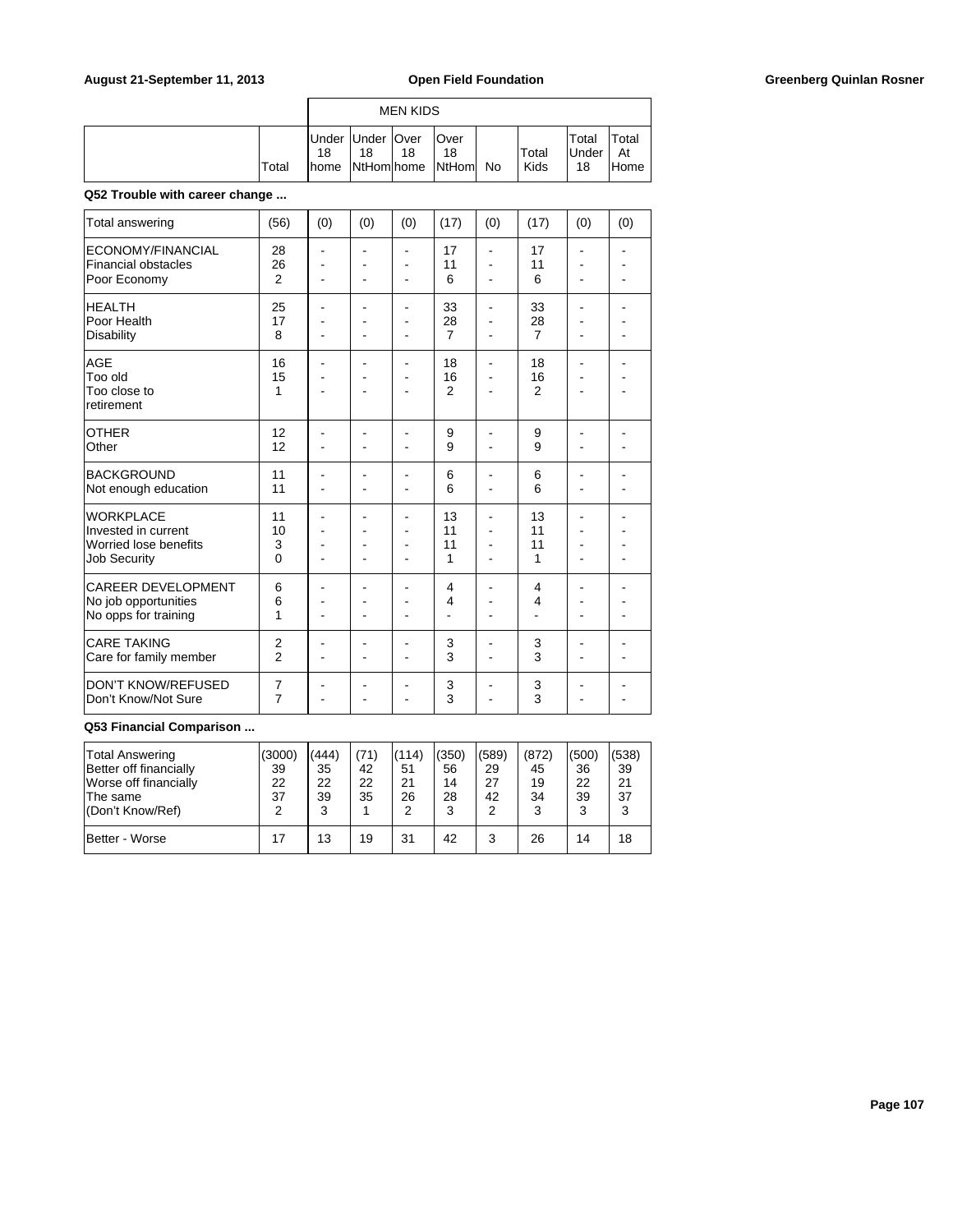|       |             |                                        | <b>WOMEN KIDS</b> |                            |    |               |                              |                      |
|-------|-------------|----------------------------------------|-------------------|----------------------------|----|---------------|------------------------------|----------------------|
| Total | 18<br>Ihome | Under Under   Over<br>18<br>NtHom home | 18                | Over<br>18<br><b>NtHom</b> | No | Total<br>Kids | Total<br><b>IUnder</b><br>18 | Total<br>At<br>lHome |

## **Q52 Trouble with career change ...**

| Total answering                                                                         | (56)                             | (0)                      | (0)            | (0)                                                | (39)                             | (0) | (39)                | (0) | (0) |
|-----------------------------------------------------------------------------------------|----------------------------------|--------------------------|----------------|----------------------------------------------------|----------------------------------|-----|---------------------|-----|-----|
| ECONOMY/FINANCIAL<br><b>Financial obstacles</b><br>Poor Economy                         | 28<br>26<br>2                    | $\blacksquare$           | ۰<br>٠<br>۰    | $\blacksquare$<br>$\blacksquare$<br>$\blacksquare$ | 32<br>32<br>$\blacksquare$       | ۰   | 32<br>32            | ۰   |     |
| <b>HEALTH</b><br>Poor Health<br><b>Disability</b>                                       | 25<br>17<br>8                    |                          | ä,             | ۰<br>$\overline{a}$<br>$\overline{a}$              | 22<br>13<br>9                    |     | 22<br>13<br>9       |     |     |
| <b>AGE</b><br>Too old<br>Too close to<br>retirement                                     | 16<br>15<br>1                    |                          |                | $\qquad \qquad \blacksquare$                       | 15<br>15<br>1                    |     | 15<br>15<br>1       |     |     |
| <b>OTHER</b><br>Other                                                                   | 12<br>12                         |                          |                | ٠                                                  | 13<br>13                         |     | 13<br>13            |     |     |
| <b>BACKGROUND</b><br>Not enough education                                               | 11<br>11                         |                          |                | ۰                                                  | 14<br>14                         |     | 14<br>14            |     |     |
| <b>WORKPLACE</b><br>Invested in current<br>Worried lose benefits<br><b>Job Security</b> | 11<br>10<br>3<br>$\Omega$        | ÷                        | ٠<br>-         | ٠<br>٠                                             | 10<br>10<br>٠                    |     | 10<br>10<br>۰       |     |     |
| <b>CAREER DEVELOPMENT</b><br>No job opportunities<br>No opps for training               | 6<br>6<br>1                      | $\blacksquare$           | $\blacksquare$ | $\overline{\phantom{0}}$<br>۰<br>$\blacksquare$    | 7<br>6<br>1                      |     | 7<br>6<br>1         |     |     |
| <b>CARE TAKING</b><br>Care for family member                                            | $\overline{2}$<br>$\overline{2}$ | $\overline{\phantom{a}}$ | ۰              | ۰<br>$\blacksquare$                                | $\overline{2}$<br>$\overline{2}$ |     | 2<br>$\overline{2}$ |     |     |
| <b>DON'T KNOW/REFUSED</b><br>Don't Know/Not Sure                                        | $\overline{7}$<br>$\overline{7}$ |                          |                | ۰<br>٠                                             | 9<br>9                           | ٠   | 9<br>9              |     |     |

| <b>Total Answering</b><br>Better off financially<br>Worse off financially<br>The same<br>(Don't Know/Ref) | (3000)<br>39<br>22<br>37<br>2 | (438)<br>39<br>22<br>36<br>2 | (54)<br>31<br>21<br>44<br>3 | (174)<br>47<br>24<br>28 | (535)<br>45<br>20<br>34 | (423)<br>32<br>22<br>43<br>2 | (1103)<br>43<br>21<br>34<br>2 | (490)<br>38<br>22<br>37<br>2 | (589)<br>41<br>23<br>34 |
|-----------------------------------------------------------------------------------------------------------|-------------------------------|------------------------------|-----------------------------|-------------------------|-------------------------|------------------------------|-------------------------------|------------------------------|-------------------------|
| IBetter - Worse                                                                                           | 17                            | 17                           | 10                          | 23                      | 25                      | 10                           | 22                            | 16                           | 18                      |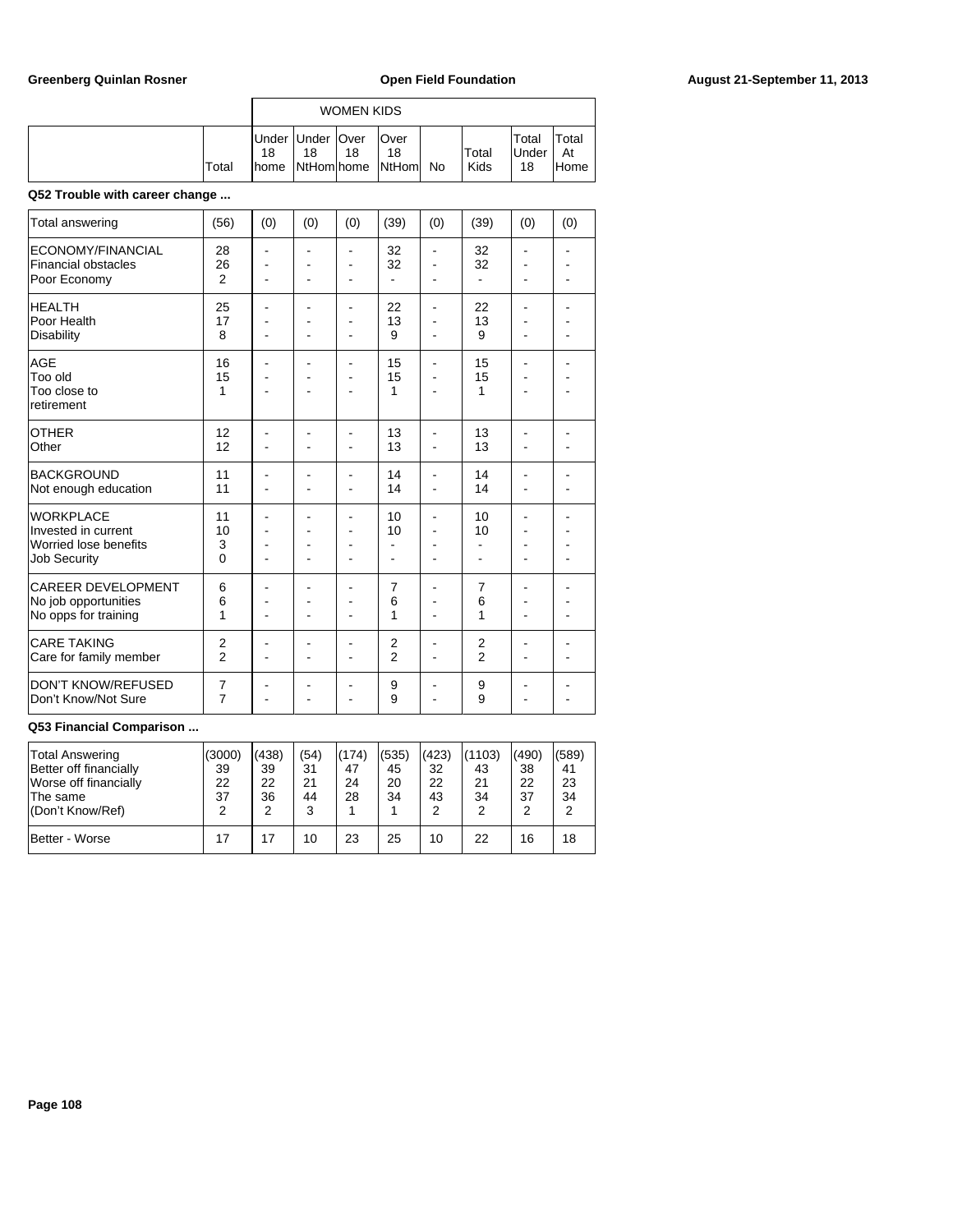|                                |       |              | MARITAL/GENDER           |     |  |                   |  |  |                                                      |               | MARITAL/GENDER/ANY KIDS |     |  |             |                 |
|--------------------------------|-------|--------------|--------------------------|-----|--|-------------------|--|--|------------------------------------------------------|---------------|-------------------------|-----|--|-------------|-----------------|
|                                | Total | IMarr<br>Men | Unmar Alone  Marr<br>Men | Men |  | Unmar Alone Sngle |  |  | <b>S</b> pDiv<br>Wid<br>WomenWomenWomenWomenWomenMen | <b>I</b> Marr | Unmar Alone Marr<br>Men | Men |  | UnmarlAlone | WomenWomenWomen |
| Q52 Trouble with career change |       |              |                          |     |  |                   |  |  |                                                      |               |                         |     |  |             |                 |

| <b>Total answering</b>                              | (56)           | (7)                      | (9)                      | (9)                      | (15)                     | (25)                     | (19)                       | (2)                      | (17)                    | (7)            | (9)            | (9)                      | (15)                     | (25)                     | (19)                    |
|-----------------------------------------------------|----------------|--------------------------|--------------------------|--------------------------|--------------------------|--------------------------|----------------------------|--------------------------|-------------------------|----------------|----------------|--------------------------|--------------------------|--------------------------|-------------------------|
| ECONOMY/FINANCIAL                                   | 28             | 20                       | 15                       | 15                       | 39                       | 28                       | 36                         | $\blacksquare$           | 41                      | 20             | 15             | 15                       | 39                       | 28                       | 36                      |
| Financial obstacles                                 | 26             | 14                       | 8                        | 9                        | 39                       | 28                       | 36                         | $\overline{a}$           | 41                      | 14             | 8              | 9                        | 39                       | 28                       | 36                      |
| Poor Economy                                        | $\overline{2}$ | 6                        | 6                        | 7                        | $\blacksquare$           | $\overline{\phantom{a}}$ | $\blacksquare$             | $\blacksquare$           | $\blacksquare$          | 6              | 6              | $\overline{7}$           | L,                       | $\blacksquare$           | $\blacksquare$          |
| <b>HEALTH</b>                                       | 25             | 8                        | 53                       | 56                       | 11                       | 28                       | 9                          | $\blacksquare$           | 10                      | 8              | 53             | 56                       | 11                       | 28                       | 9                       |
| Poor Health                                         | 17             | 8                        | 44                       | 47                       | 11                       | 14                       | 4                          | ÷.                       | 4                       | 8              | 44             | 47                       | 11                       | 14                       | $\overline{4}$          |
| Disability                                          | 8              | $\overline{\phantom{a}}$ | 12                       | 13                       | $\mathbf{r}$             | 14                       | 5                          | $\overline{a}$           | 6                       | $\overline{a}$ | 12             | 13                       | $\blacksquare$           | 14                       | 5                       |
| <b>AGE</b><br>Too old<br>Too close to<br>retirement | 16<br>15<br>1  | 30<br>26<br>4            | 8<br>8<br>÷              | 3<br>3<br>$\overline{a}$ | 26<br>26<br>4            | 8<br>8                   | 10<br>10<br>$\overline{a}$ | 72<br>72                 | 1<br>$\mathbf{1}$<br>ä, | 30<br>26<br>4  | 8<br>8         | 3<br>3<br>$\overline{a}$ | 26<br>26<br>4            | 8<br>8<br>$\overline{a}$ | 10<br>10<br>÷           |
| <b>OTHER</b>                                        | 12             | $\overline{7}$           | 10                       | 11                       | $\blacksquare$           | 21                       | 26                         | 8                        | 29                      | $\overline{7}$ | 10             | 11                       | $\blacksquare$           | 21                       | 26                      |
| <b>Other</b>                                        | 12             | $\overline{7}$           | 10                       | 11                       |                          | 21                       | 26                         | 8                        | 29                      | $\overline{7}$ | 10             | 11                       | $\overline{\phantom{a}}$ | 21                       | 26                      |
| BACKGROUND                                          | 11             | $\blacksquare$           | 10                       | 11                       | 25                       | $\overline{7}$           | 8                          | 20                       | 6                       | $\overline{a}$ | 10             | 11                       | 25                       | $\overline{7}$           | 8                       |
| Not enough education                                | 11             | $\blacksquare$           | 10                       | 11                       | 25                       | $\overline{7}$           | 8                          | 20                       | 6                       | ÷              | 10             | 11                       | 25                       | $\overline{7}$           | 8                       |
| <b>WORKPLACE</b>                                    | 11             | 30                       | $\blacksquare$           | $\blacksquare$           | 4                        | 14                       | 17                         | $\blacksquare$           | 20                      | 30             | $\overline{a}$ | $\blacksquare$           | 4                        | 14                       | 17                      |
| Invested in current                                 | 10             | 25                       | $\overline{\phantom{a}}$ | $\blacksquare$           | $\overline{\mathbf{4}}$  | 14                       | 17                         | $\blacksquare$           | 20                      | 25             | $\blacksquare$ | $\blacksquare$           | 4                        | 14                       | 17                      |
| Worried lose benefits                               | 3              | 25                       | $\overline{\phantom{a}}$ | $\overline{\phantom{a}}$ | $\overline{\phantom{a}}$ | $\sim$                   | $\overline{a}$             | $\overline{\phantom{a}}$ | $\blacksquare$          | 25             | $\blacksquare$ | $\overline{\phantom{a}}$ | ÷                        | $\blacksquare$           | $\blacksquare$          |
| <b>Job Security</b>                                 | $\mathbf{0}$   | 3                        | $\sim$                   | $\blacksquare$           | $\blacksquare$           | $\blacksquare$           | $\blacksquare$             | $\overline{\phantom{a}}$ | $\blacksquare$          | 3              | $\blacksquare$ | $\blacksquare$           | $\blacksquare$           | $\blacksquare$           | $\blacksquare$          |
| <b>CAREER DEVELOPMENT</b>                           | 6              | 3                        | 5                        | 6                        | 15                       | $\overline{2}$           | 3                          | $\overline{a}$           | 4                       | 3              | 5              | 6                        | 15                       | 2                        | 3                       |
| No job opportunities                                | 6              | 3                        | 5                        | 6                        | 14                       | 2                        | 2                          | $\blacksquare$           | 2                       | 3              | 5              | 6                        | 14                       | $\overline{2}$           | $\boldsymbol{2}$        |
| No opps for training                                | 1              | ٠                        | ÷                        | ۰                        | 1                        | 1                        | 1                          | $\sim$                   | 1                       | ÷              | ۰              | $\sim$                   | 1                        | 1                        | $\mathbf{1}$            |
| <b>CARE TAKING</b>                                  | 2              | 6                        | $\blacksquare$           | $\blacksquare$           | 3                        | 2                        | 2                          | $\blacksquare$           | 2                       | 6              | Ĭ.             | $\blacksquare$           | 3                        | 2                        | $\overline{\mathbf{c}}$ |
| Care for family member                              | $\overline{2}$ | 6                        | $\blacksquare$           | $\blacksquare$           | 3                        | $\overline{2}$           | $\overline{2}$             | $\blacksquare$           | $\overline{2}$          | 6              | $\blacksquare$ | $\blacksquare$           | 3                        | $\overline{2}$           | $\overline{2}$          |
| DON'T KNOW/REFUSED                                  | $\overline{7}$ | 4                        | 3                        | 3                        | 8                        | 10                       | 13                         | $\overline{\phantom{a}}$ | 14                      | 4              | 3              | 3                        | 8                        | 10                       | 13                      |
| Don't Know/Not Sure                                 | $\overline{7}$ | 4                        | 3                        | 3                        | 8                        | 10                       | 13                         | $\blacksquare$           | 14                      | 4              | 3              | 3                        | 8                        | 10                       | 13                      |

# **Q53 Financial Comparison ...**

| Total Answering        | (3000) | 1(725) | (732)    | (599) | (745) | (768)    | (630) | (271) | (358) | (600) | (270)       | (216)       | (638)  | (458) | (363) |
|------------------------|--------|--------|----------|-------|-------|----------|-------|-------|-------|-------|-------------|-------------|--------|-------|-------|
| Better off financially | 39     | 45     | 32       | 32    | 47    | 34       | 35    | 26    | 41    | 46    | 43          | 42          | 46     | 39    | 41    |
| Worse off financially  | 22     | 17     | ר מ<br>∠ | 27    | 17    | 26       | 24    | 30    | 20    | 16    | 24          | 23          | 19     | 24    | 23    |
| The same               | 37     | 36     | 38       | 38    | 35    | 38       | 39    | 40    | 37    | 35    | 31          | 32          | 34     | 35    | 35    |
| (Don't Know/Ref)       |        | w      |          |       |       | <u>.</u> |       |       |       |       | $\sim$<br>υ | $\sim$<br>ن | ⌒<br>∼ | -     | ◠     |
| Better - Worse         |        | 28     |          |       | 29    |          | 10    |       | n,    | 29    | 19          | 19          | 27     | 14    | 18    |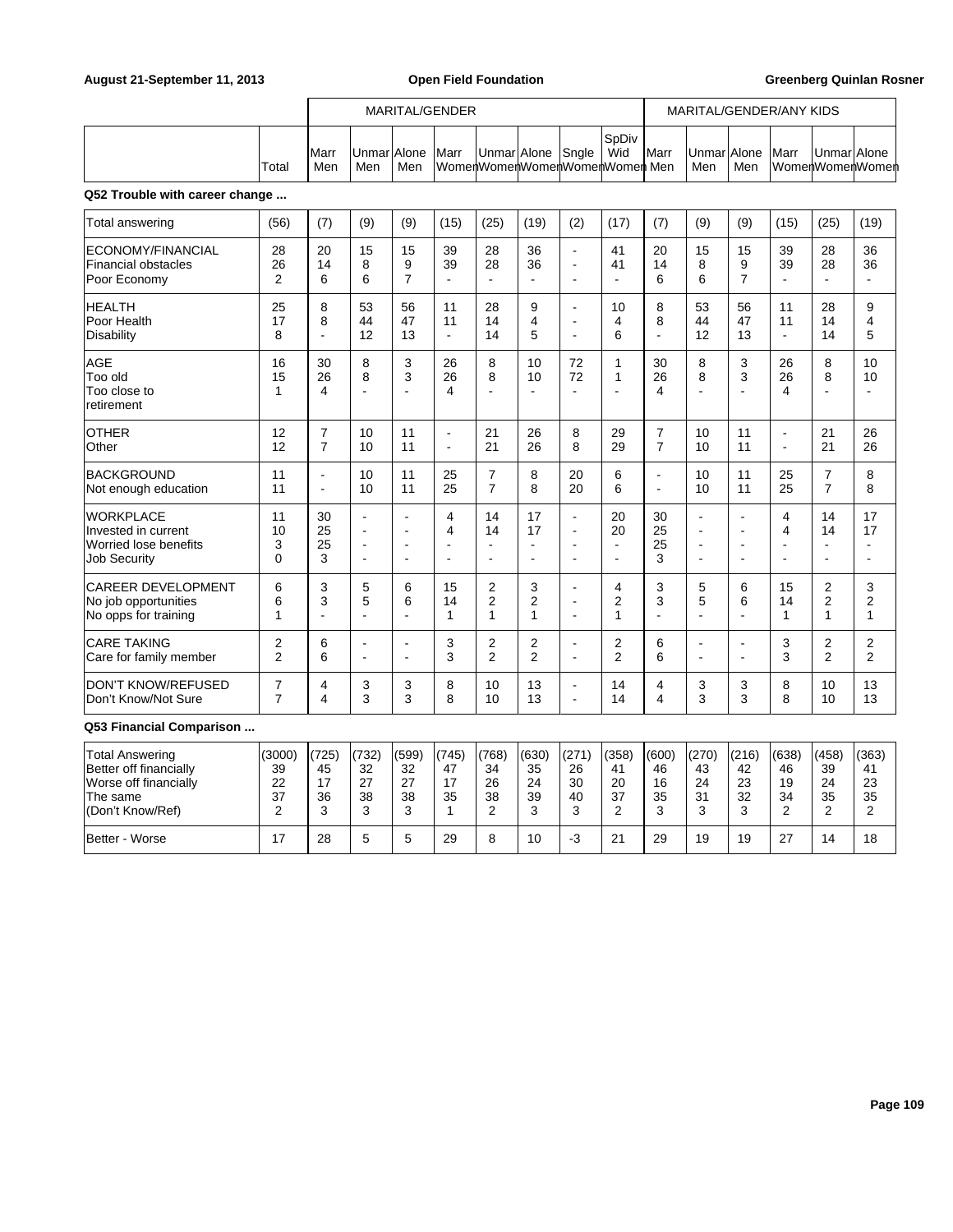|       |                      | MARITAL/GENDER/<18 HOME                 |  |  |  |                       |  |  |  |  |
|-------|----------------------|-----------------------------------------|--|--|--|-----------------------|--|--|--|--|
| Total | <b>I</b> Marr<br>Men | Unmar Alone   Marr   Unmar Alone<br>Men |  |  |  | IMen IWomenWomenWomen |  |  |  |  |

### **Q52 Trouble with career change ...**

| Total answering                                                                         | (56)                             | (0) | (0) | (0) | (0) | (0) | (0) |
|-----------------------------------------------------------------------------------------|----------------------------------|-----|-----|-----|-----|-----|-----|
| ECONOMY/FINANCIAL<br><b>Financial obstacles</b><br>Poor Economy                         | 28<br>26<br>2                    |     |     |     |     |     |     |
| <b>HEALTH</b><br>Poor Health<br><b>Disability</b>                                       | 25<br>17<br>8                    |     |     |     |     |     |     |
| AGF<br>Too old<br>Too close to<br>retirement                                            | 16<br>15<br>1                    |     |     |     |     |     |     |
| <b>OTHER</b><br>Other                                                                   | 12<br>12                         |     |     |     |     |     |     |
| <b>BACKGROUND</b><br>Not enough education                                               | 11<br>11                         |     |     |     |     |     |     |
| <b>WORKPLACE</b><br>Invested in current<br>Worried lose benefits<br><b>Job Security</b> | 11<br>10<br>3<br>$\mathbf{0}$    |     |     |     |     |     |     |
| CAREER DEVELOPMENT<br>No job opportunities<br>No opps for training                      | 6<br>6<br>1                      |     |     |     |     |     |     |
| <b>CARE TAKING</b><br>Care for family member                                            | $\overline{2}$<br>$\overline{2}$ |     |     |     |     |     |     |
| <b>DON'T KNOW/REFUSED</b><br>Don't Know/Not Sure                                        | 7<br>$\overline{7}$              |     |     |     |     |     |     |

### **Q53 Financial Comparison ...**

| Total Answering<br>Better off financially<br>Worse off financially<br>∣The same<br>(Don't Know/Ref) | (3000)<br>39<br>22<br>37<br>2 | (340)<br>35<br>21<br>40<br>5 | (104)<br>38<br>26<br>36 | (63)<br>32<br>23<br>45<br>- | (273)<br>40<br>21<br>36<br>3 | (163)<br>38<br>24<br>37 | (99)<br>41<br>25<br>34<br>0 |
|-----------------------------------------------------------------------------------------------------|-------------------------------|------------------------------|-------------------------|-----------------------------|------------------------------|-------------------------|-----------------------------|
| Better - Worse                                                                                      | 17                            | 13                           | 12                      | 9                           | 19                           | 14                      | 15                          |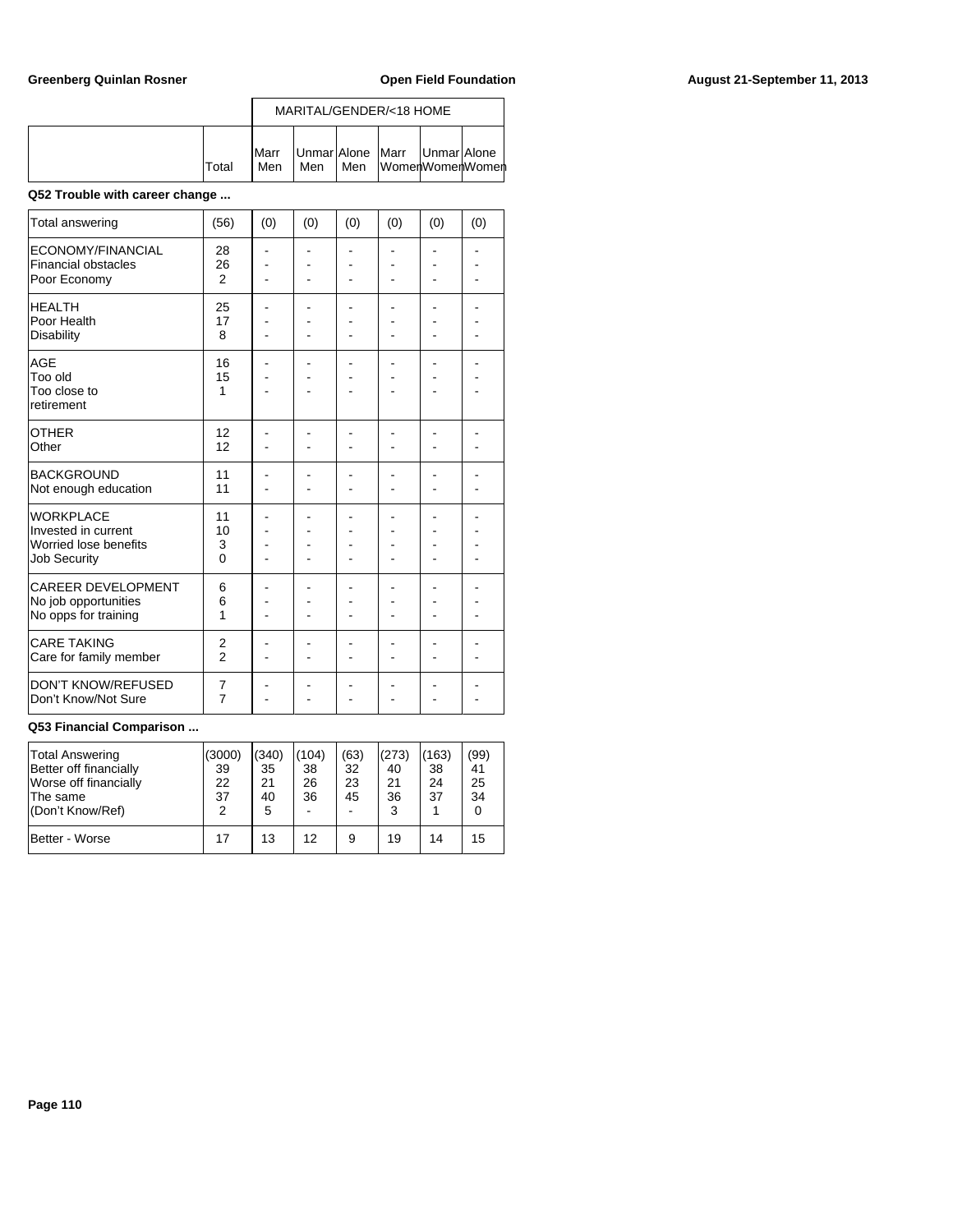| August 21-September 11, 2013        |        |               |        |              | <b>Open Field Foundation</b> |                |              |            |              |            | <b>Greenberg Quinlan Rosner</b> |
|-------------------------------------|--------|---------------|--------|--------------|------------------------------|----------------|--------------|------------|--------------|------------|---------------------------------|
|                                     |        | <b>GENDER</b> |        |              |                              | <b>AGE MEN</b> |              |            |              |            |                                 |
|                                     | Total  | Men           | Women  | $18 -$<br>29 | $30 -$<br>39                 | $40 -$<br>49   | $50 -$<br>64 | Over<br>64 | $18 -$<br>49 | Over<br>49 |                                 |
| Q54-64 Summary: Regrets battery Yes |        |               |        |              |                              |                |              |            |              |            |                                 |
| <b>Total Answering</b>              | (3000) | (1470)        | (1530) | (382)        | (277)                        | (275)          | (319)        | (164)      | (934)        | (482)      |                                 |
| 56A Better \$ choices               | 65     | 66            | 64     | 61           | 64                           | 73             | 76           | 55         | 65           | 69         |                                 |
| 64 Prioritized career               | 58     | 58            | 58     | 60           | 57                           | 55             | 56           | 59         | 58           | 57         |                                 |
| 57B Avoided debt                    | 58     | 59            | 56     | 58           | 65                           | 74             | 51           | 39         | 65           | 47         |                                 |
| 60 Better health                    | 54     | 53            | 54     | 46           | 50                           | 64             | 56           | 51         | 52           | 54         |                                 |
| 54 Stayed in school                 | 54     | 52            | 55     | 46           | 61                           | 50             | 51           | 53         | 52           | 51         |                                 |
| 61 End bad relationship             | 41     | 40            | 41     | 42           | 39                           | 48             | 40           | 24         | 43           | 35         |                                 |
| 55 Different profession             | 40     | 39            | 42     | 31           | 39                           | 50             | 41           | 32         | 39           | 38         |                                 |
| 63 Stayed married                   | 36     | 47            | 28     | 23           | 59                           | 56             | 41           | 47         | 54           | 43         |                                 |
| 62 Delayed marriage                 | 27     | 19            | 34     | 13           | 15                           | 17             | 27           | 15         | 15           | 23         |                                 |
| 58 Delayed kids                     | 21     | 17            | 25     | 18           | 10                           | 13             | 26           | 14         | 12           | 21         |                                 |
| 59 Had kids                         | 18     | 14            | 25     | 4            | 9                            | 30             | 30           | 28         | 9            | 30         |                                 |
| Q54-64 Summary: Regrets battery No  |        |               |        |              |                              |                |              |            |              |            |                                 |
| <b>Total Answering</b>              | (3000) | (1470)        | (1530) | (382)        | (277)                        | (275)          | (319)        | (164)      | (934)        | (482)      |                                 |
| 58 Delayed kids                     | 64     | 70            | 58     | 76           | 71                           | 70             | 66           | 74         | 71           | 69         |                                 |
| 62 Delayed marriage                 | 59     | 64            | 55     | 63           | 65                           | 63             | 59           | 73         | 64           | 64         |                                 |
| 63 Stayed married                   | 55     | 45            | 63     | $77\,$       | 39                           | 42             | 43           | 44         | 45           | 43         |                                 |
| 55 Different profession             | 45     | 47            | 43     | 51           | 44                           | 39             | 47           | 54         | 46           | 49         |                                 |
| 59 Had kids                         | 43     | 44            | 42     | 40           | 62                           | 34             | 44           | 53         | 44           | 46         |                                 |
| 64 Prioritized career               | 32     | 32            | 32     | 26           | 33                           | 34             | 35           | 32         | 30           | 34         |                                 |
| 54 Stayed in school                 | 31     | 30            | 31     | 23           | 25                           | 32             | 38           | 39         | 26           | 38         |                                 |
| 60 Better health                    | 28     | 29            | 26     | 31           | 31                           | 22             | 29           | 37         | 28           | 32         |                                 |
| 61 End bad relationship             | 26     | 32            | 22     | 34           | 34                           | 24             | 29           | 39         | 31           | 33         |                                 |
| 56A Better \$ choices               | 24     | 21            | 26     | 26           | 15                           | 20             | 14           | 38         | 21           | 22         |                                 |
| 57B Avoided debt                    | 20     | 21            | $18\,$ | $16\,$       | 25                           | 9              | 30           | 35         | 16           | 32         |                                 |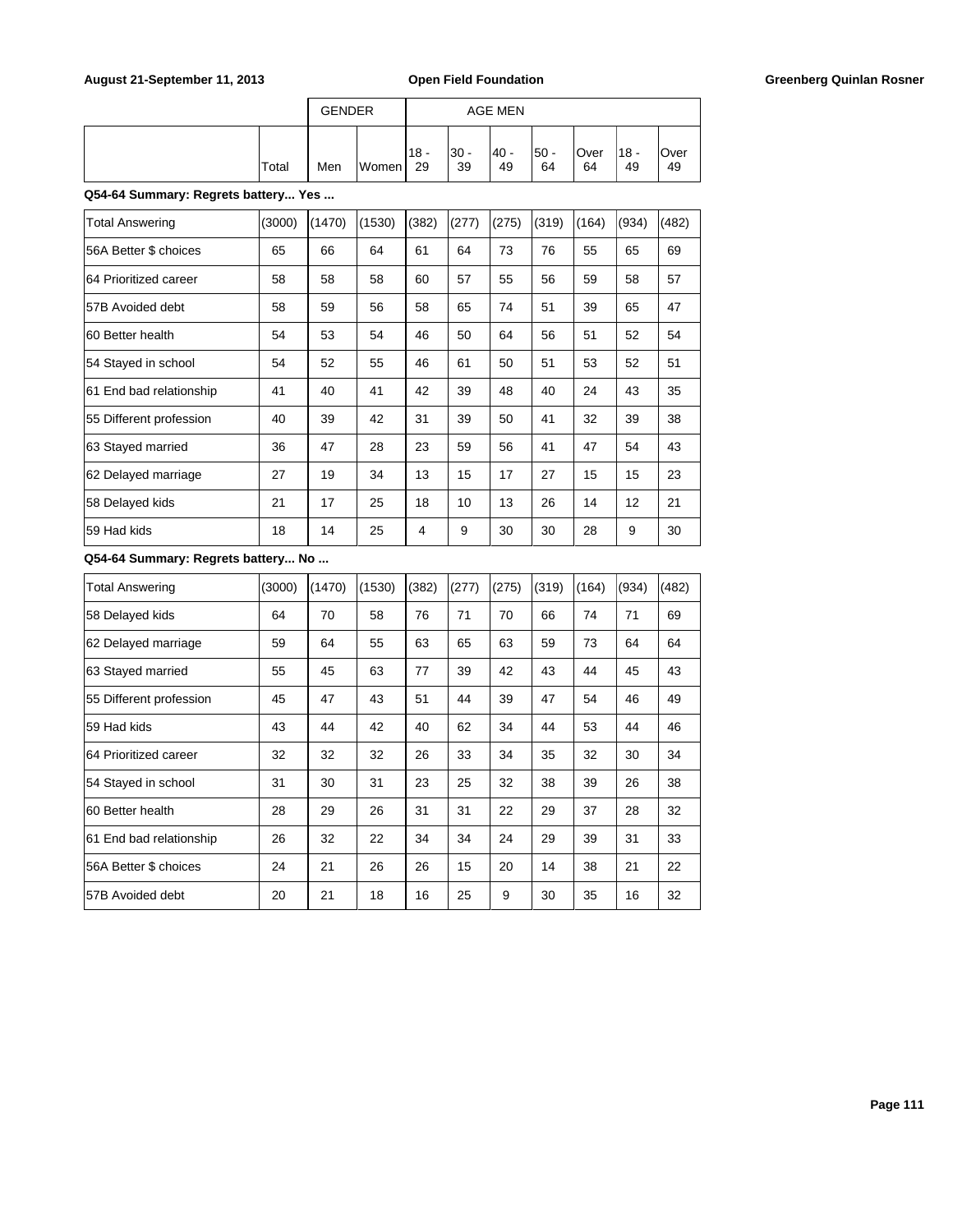|                                     |        |              |            | <b>AGE WOMEN</b> |              |            |              |            |       | <b>RACE MEN</b> |               |              |
|-------------------------------------|--------|--------------|------------|------------------|--------------|------------|--------------|------------|-------|-----------------|---------------|--------------|
|                                     | Total  | $18 -$<br>29 | 30 -<br>39 | $40 -$<br>49     | $50 -$<br>64 | Over<br>64 | $18 -$<br>49 | Over<br>49 | White | <b>Black</b>    | Hisp<br>lanic | Non<br>White |
| Q54-64 Summary: Regrets battery Yes |        |              |            |                  |              |            |              |            |       |                 |               |              |
| <b>Total Answering</b>              | (3000) | (248)        | (233)      | (265)            | (401)        | (316)      | (746)        | (718)      | (958) | (166)           | (210)         | (490)        |
| 56A Better \$ choices               | 65     | 70           | 69         | 69               | 62           | 51         | 69           | 57         | 67    | 68              | 82            | 66           |
| 64 Prioritized career               | 58     | 59           | 60         | 62               | 55           | 53         | 60           | 54         | 56    | 70              | 62            | 60           |
| 57B Avoided debt                    | 58     | 50           | 59         | 73               | 65           | 37         | 61           | 52         | 59    | 72              | 57            | 59           |
| 60 Better health                    | 54     | 54           | 62         | 53               | 58           | 45         | 56           | 52         | 51    | 70              | 60            | 59           |
| 54 Stayed in school                 | 54     | 46           | 60         | 61               | 58           | 50         | 56           | 54         | 50    | 57              | 69            | 57           |
| 61 End bad relationship             | 41     | 50           | 36         | 49               | 44           | 26         | 45           | 36         | 37    | 59              | 46            | 48           |
| 55 Different profession             | 40     | 34           | 40         | 55               | 51           | 27         | 43           | 41         | 37    | 49              | 45            | 42           |
| 63 Stayed married                   | 36     | 19           | ÷,         | 17               | 36           | 31         | 13           | 34         | 41    | 39              | 77            | 56           |
| 62 Delayed marriage                 | 27     | 15           | 37         | 30               | 35           | 37         | 30           | 36         | 18    | 51              | 17            | 24           |
| 58 Delayed kids                     | 21     | 34           | 26         | 28               | 24           | 19         | 28           | 22         | 15    | 33              | 15            | 21           |
| 59 Had kids                         | 18     | 8            | 39         | 52               | 29           | 37         | 21           | 32         | 13    | 19              | 12            | 14           |
| Q54-64 Summary: Regrets battery No  |        |              |            |                  |              |            |              |            |       |                 |               |              |
| <b>Total Answering</b>              | (3000) | (248)        | (233)      | (265)            | (401)        | (316)      | (746)        | (718)      | (958) | (166)           | (210)         | (490)        |
| 58 Delayed kids                     | 64     | 62           | 60         | 45               | 58           | 68         | 53           | 63         | 76    | 44              | 71            | 58           |
| 62 Delayed marriage                 | 59     | 74           | 55         | 56               | 55           | 52         | 58           | 54         | 69    | 30              | 69            | 52           |
| 63 Stayed married                   | 55     | 51           | 74         | 76               | 58           | 62         | 74           | 60         | 50    | 54              | 17            | 37           |
| 55 Different profession             | 45     | 35           | 48         | 33               | 42           | 58         | 38           | 49         | 49    | 38              | 48            | 42           |
| 59 Had kids                         | 43     | 42           | 40         | 36               | 48           | 43         | 41           | 46         | 47    | 49              | 41            | 39           |
| 64 Prioritized career               | 32     | 23           | 34         | 31               | 35           | 37         | 29           | 36         | 35    | 16              | 30            | 26           |
| 54 Stayed in school                 | 31     | 19           | 30         | 28               | 34           | 41         | 26           | 37         | 37    | 16              | 19            | 19           |
| 60 Better health                    | 28     | 23           | 20         | 24               | 28           | 35         | 22           | 31         | 33    | 17              | 29            | 23           |
| 61 End bad relationship             | 26     | 22           | 17         | 14               | 22           | 31         | 18           | 26         | 35    | 17              | 37            | 26           |
| 56A Better \$ choices               | 24     | 17           | 31         | 21               | 30           | 29         | 23           | 30         | 25    | 15              | 14            | 15           |
| 57B Avoided debt                    | 20     | 12           | 17         | 14               | 18           | 28         | 14           | 23         | 23    | 14              | 18            | 17           |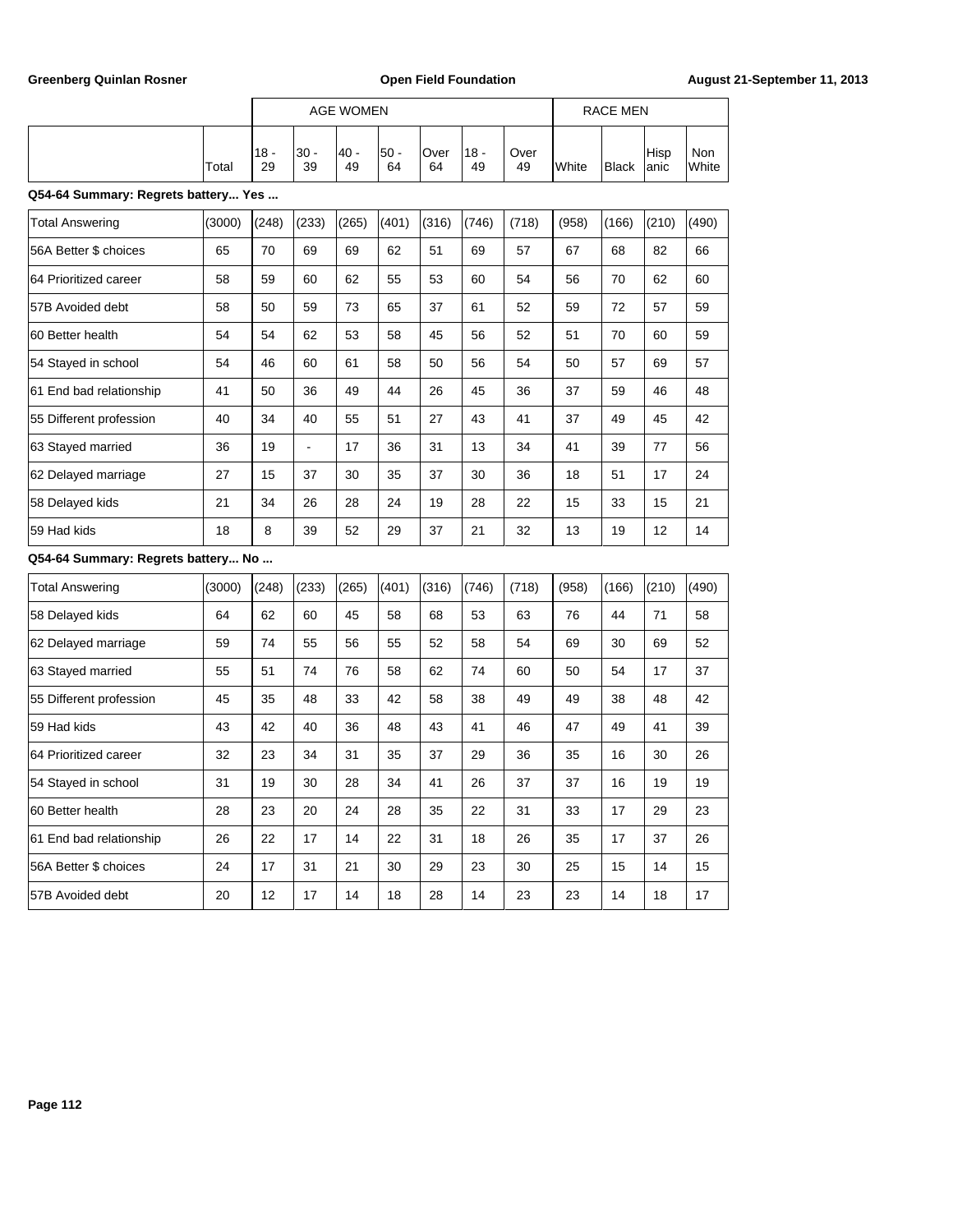### August 21-September 11, 2013 **Open Field Foundation Greenberg Quinlan Rosner Greenberg Quinlan Rosner**

|              |                | <b>RACE WOMEN</b> |      |              |
|--------------|----------------|-------------------|------|--------------|
| <b>Total</b> | <b>I</b> White | Black anic        | Hisp | Non<br>White |

### **Q54-64 Summary: Regrets battery... Yes ...**

| <b>Total Answering</b>  | (3000) | (1052) | (194) | (210) | (470) |
|-------------------------|--------|--------|-------|-------|-------|
| 56A Better \$ choices   | 65     | 58     | 79    | 79    | 77    |
| 64 Prioritized career   | 58     | 53     | 68    | 75    | 69    |
| 57B Avoided debt        | 58     | 57     | 67    | 48    | 55    |
| 60 Better health        | 54     | 51     | 67    | 59    | 60    |
| 54 Stayed in school     | 54     | 51     | 63    | 74    | 65    |
| 61 End bad relationship | 41     | 37     | 55    | 47    | 49    |
| 55 Different profession | 40     | 38     | 55    | 49    | 50    |
| 63 Stayed married       | 36     | 29     | 27    | 19    | 22    |
| 62 Delayed marriage     | 27     | 32     | 40    | 46    | 41    |
| 58 Delayed kids         | 21     | 20     | 34    | 46    | 37    |
| 59 Had kids             | 18     | 28     | 16    | 21    | 20    |

| <b>Total Answering</b>  | (3000) | (1052) | (194) | (210) | (470) |
|-------------------------|--------|--------|-------|-------|-------|
| 58 Delayed kids         | 64     | 63     | 42    | 47    | 48    |
| 62 Delayed marriage     | 59     | 59     | 40    | 40    | 44    |
| 63 Stayed married       | 55     | 66     | 57    | 56    | 57    |
| 55 Different profession | 45     | 47     | 33    | 32    | 35    |
| 59 Had kids             | 43     | 44     | 47    | 26    | 39    |
| 64 Prioritized career   | 32     | 37     | 18    | 16    | 20    |
| 54 Stayed in school     | 31     | 36     | 19    | 16    | 21    |
| 60 Better health        | 28     | 29     | 19    | 17    | 20    |
| 61 End bad relationship | 26     | 24     | 12    | 16    | 16    |
| 56A Better \$ choices   | 24     | 29     | 16    | 15    | 17    |
| 57B Avoided debt        | 20     | 18     | 10    | 22    | 19    |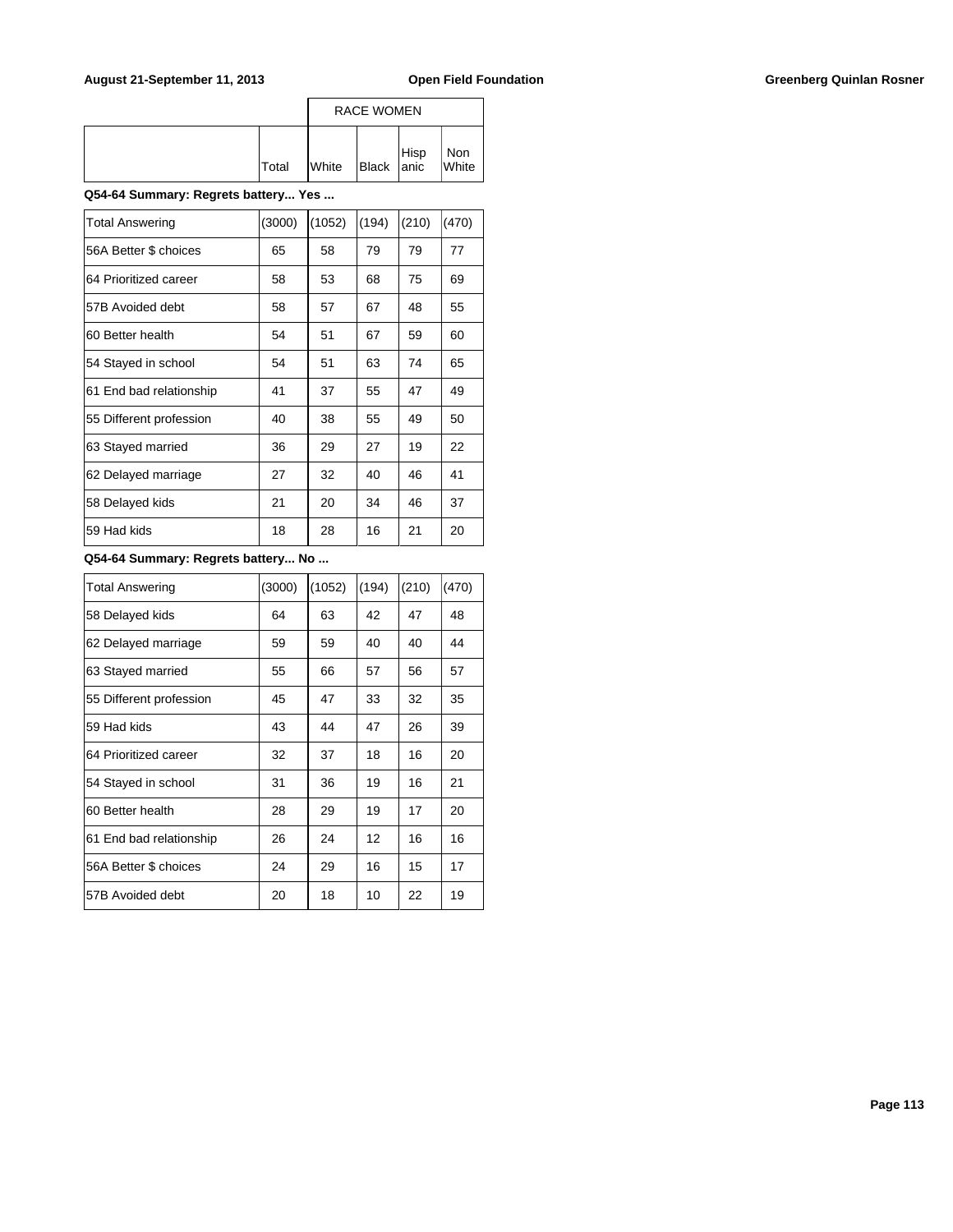|       |                                                                                                                                                           | RACE/GENDER/AGE |  |                   |  |  |                         |  |  |                    |       |                       |  |
|-------|-----------------------------------------------------------------------------------------------------------------------------------------------------------|-----------------|--|-------------------|--|--|-------------------------|--|--|--------------------|-------|-----------------------|--|
| Total | <b>IWhite White White White Black Black Black Black Hisp</b><br>Young  Older  Young  Older  Young  Older  Young  Older  Young  Older  Young  Older<br>Men | Men             |  | lWomerlWomerl Men |  |  | l Men IWomerlWomerl Men |  |  | <b>Hisp</b><br>Men | 'Hisp | Hisp<br>∣WomerlWomerl |  |

### **Q54-64 Summary: Regrets battery... Yes ...**

|    |                                 | (370) | (438) | (566) | (118) | (44) | (119) | (68) | (163) | (41) | (139) | (64) |
|----|---------------------------------|-------|-------|-------|-------|------|-------|------|-------|------|-------|------|
| 65 | 67                              | 66    | 64    | 52    | 62    | 84   | 81    | 75   | 86    | 81   | 82    | 77   |
| 58 | 58                              | 53    | 55    | 50    | 65    | 83   | 63    | 80   | 62    | 72   | 78    | 72   |
| 58 | 66                              | 46    | 65    | 52    | 79    | 54   | 69    | 63   | 60    | 55   | 49    | 45   |
| 54 | 49                              | 53    | 56    | 48    | 67    | 77   | 65    | 72   | 61    | 61   | 56    | 65   |
| 54 | 50                              | 48    | 51    | 50    | 55    | 62   | 58    | 77   | 71    | 68   | 77    | 71   |
| 41 | 40                              | 32    | 42    | 34    | 57    | 63   | 51    | 61   | 48    | 38   | 56    | 33   |
| 40 | 38                              | 33    | 39    | 38    | 45    | 61   | 50    | 63   | 43    | 56   | 52    | 45   |
| 36 | 48                              | 41    | 11    | 35    | 17    | 58   | 28    | 28   | 96    | 35   | 6     | 40   |
| 27 | 12                              | 22    | 25    | 34    | 49    | 49   | 31    | 51   | 15    | 26   | 51    | 40   |
| 21 | 9                               | 19    | 22    | 18    | 30    | 34   | 31    | 37   | 12    | 26   | 52    | 39   |
| 18 | 5                               | 35    | 24    | 33    | 18    | 26   | 18    | 7    | 13    | ٠    | 18    | 51   |
|    | 054-64 Summary: Regrets hattery | N٥    |       |       |       |      |       |      |       |      |       |      |

| <b>Total Answering</b>  | (3000) | (550) | (370) | (438) | (566) | (118) | (44) | (119) | (68) | (163) | (41)           | (139) | (64) |
|-------------------------|--------|-------|-------|-------|-------|-------|------|-------|------|-------|----------------|-------|------|
| 58 Delayed kids         | 64     | 79    | 73    | 57    | 66    | 42    | 47   | 44    | 41   | 73    | 66             | 43    | 50   |
| 62 Delayed marriage     | 59     | 72    | 66    | 64    | 57    | 33    | 26   | 47    | 33   | 69    | 68             | 38    | 40   |
| 63 Stayed married       | 55     | 51    | 45    | 82    | 61    | 83    | 24   | 64    | 49   | 4     | 62             | 55    | 57   |
| 55 Different profession | 45     | 46    | 55    | 42    | 52    | 41    | 27   | 35    | 29   | 51    | 34             | 27    | 40   |
| 159 Had kids            | 43     | 47    | 47    | 42    | 47    | 47    | 58   | 48    | 46   | 40    | 60             | 24    | 44   |
| 164 Prioritized career  | 32     | 33    | 39    | 36    | 40    | 18    | 11   | 23    | 12   | 33    | 14             | 13    | 23   |
| 54 Stayed in school     | 31     | 32    | 43    | 30    | 41    | 16    | 15   | 19    | 14   | 16    | 23             | 10    | 24   |
| 160 Better health       | 28     | 33    | 34    | 23    | 35    | 19    | 12   | 21    | 17   | 29    | 23             | 16    | 19   |
| 61 End bad relationship | 26     | 35    | 34    | 20    | 28    | 15    | 21   | 14    | 9    | 38    | 35             | 11    | 27   |
| 56A Better \$ choices   | 24     | 26    | 24    | 27    | 32    | 16    | 10   | 14    | 19   | 12    | $\overline{7}$ | 12    | 19   |
| 57B Avoided debt        | 20     | 19    | 32    | 11    | 23    | 9     | 23   | 9     | 16   | 15    | 33             | 21    | 23   |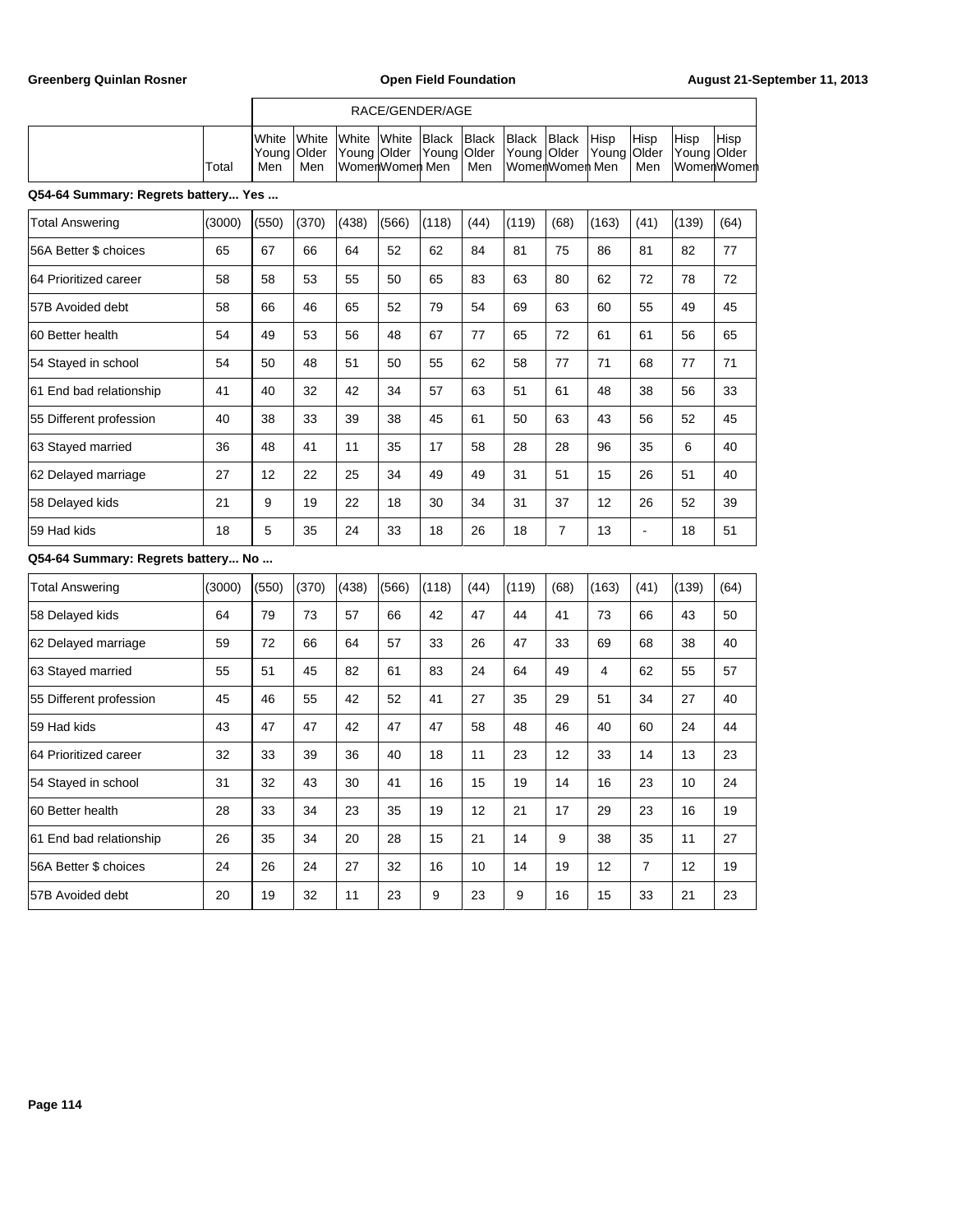### August 21-September 11, 2013 **Open Field Foundation Greenberg Quinlan Rosner Greenberg Quinlan Rosner**

|              |              | GENDER/EDUC        |      |                           |
|--------------|--------------|--------------------|------|---------------------------|
| <b>Total</b> | IColl<br>Men | Non<br>Coll<br>Men | Coll | Non<br>Coll<br>WomerWomen |

### **Q54-64 Summary: Regrets battery... Yes ...**

| <b>Total Answering</b>  | (3000) | (374) | (1075) | (376) | (1145) |
|-------------------------|--------|-------|--------|-------|--------|
| 56A Better \$ choices   | 65     | 51    | 72     | 52    | 68     |
| 64 Prioritized career   | 58     | 28    | 68     | 29    | 67     |
| 57B Avoided debt        | 58     | 51    | 63     | 58    | 55     |
| 60 Better health        | 54     | 45    | 57     | 50    | 55     |
| 54 Stayed in school     | 54     | 25    | 62     | 27    | 65     |
| 61 End bad relationship | 41     | 33    | 44     | 36    | 43     |
| 55 Different profession | 40     | 34    | 41     | 35    | 44     |
| 63 Stayed married       | 36     | 33    | 50     | 22    | 29     |
| 62 Delayed marriage     | 27     | 12    | 23     | 22    | 39     |
| 58 Delayed kids         | 21     | 12    | 19     | 15    | 28     |
| 59 Had kids             | 18     | 14    | 13     | 27    | 25     |

| <b>Total Answering</b>  | (3000) | (374) | (1075) | (376) | (1145) |
|-------------------------|--------|-------|--------|-------|--------|
| 58 Delayed kids         | 64     | 78    | 67     | 72    | 54     |
| 62 Delayed marriage     | 59     | 76    | 59     | 67    | 50     |
| 63 Stayed married       | 55     | 48    | 44     | 76    | 60     |
| 55 Different profession | 45     | 58    | 43     | 56    | 39     |
| 59 Had kids             | 43     | 47    | 43     | 52    | 40     |
| 64 Prioritized career   | 32     | 58    | 23     | 60    | 23     |
| 54 Stayed in school     | 31     | 59    | 21     | 61    | 22     |
| 60 Better health        | 28     | 38    | 26     | 36    | 23     |
| 61 End bad relationship | 26     | 37    | 30     | 29    | 19     |
| 56A Better \$ choices   | 24     | 39    | 16     | 40    | 21     |
| 57B Avoided debt        | 20     | 29    | 18     | 21    | 17     |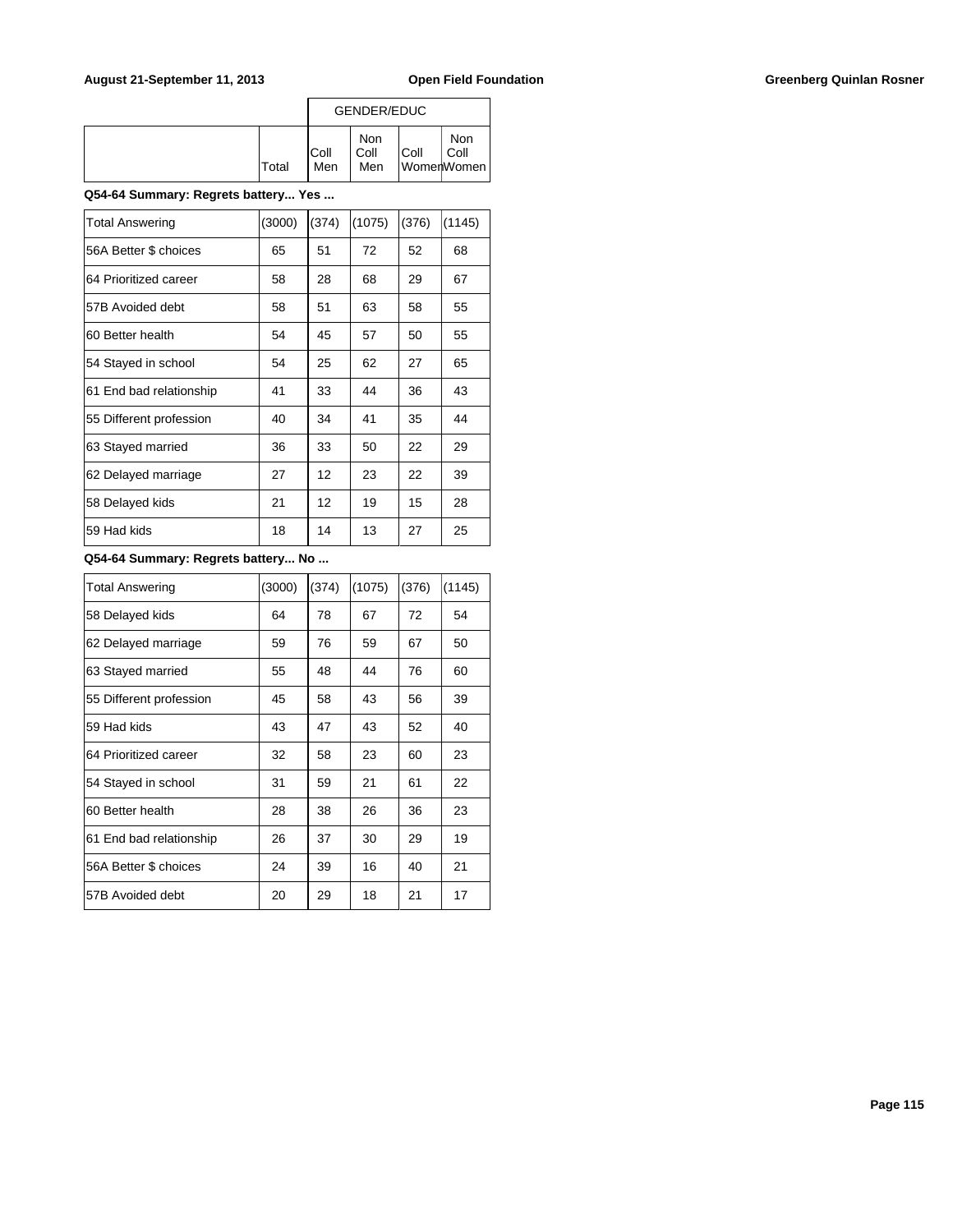|                                     |                | RACE/GENDER/EDUC    |                                                          |              |  |                                    |                |                          |  |                                  |      |                                     |  |  |  |
|-------------------------------------|----------------|---------------------|----------------------------------------------------------|--------------|--|------------------------------------|----------------|--------------------------|--|----------------------------------|------|-------------------------------------|--|--|--|
| Total                               | IColl<br>l Men | INoCol IColl<br>Men | <b>I</b> White White White White Black<br>WomenWomen Men | ∣NoCol ∣Coll |  | Black Black<br> NoCol  Coll<br>Men | WomenWomen Men | Black Hisp<br>NoCol Coll |  | <b>Hisp</b><br>NoCol Coll<br>Men | Hisp | Hisp<br> NoCol<br><b>WomenWomen</b> |  |  |  |
| Q54-64 Summary: Regrets battery Yes |                |                     |                                                          |              |  |                                    |                |                          |  |                                  |      |                                     |  |  |  |

| <b>Total Answering</b>  | (3000) | (291) | (658) | (281) | (766) | (21) | (142) | (39) | (154) | (28) | (180) | (27) | (180) |
|-------------------------|--------|-------|-------|-------|-------|------|-------|------|-------|------|-------|------|-------|
| 56A Better \$ choices   | 65     | 51    | 73    | 50    | 62    | 42   | 72    | 69   | 81    | 48   | 87    | 62   | 82    |
| 64 Prioritized career   | 58     | 26    | 70    | 26    | 63    | 37   | 75    | 41   | 76    | 34   | 68    | 38   | 81    |
| 57B Avoided debt        | 58     | 49    | 65    | 59    | 56    | 76   | 73    | 82   | 63    | 72   | 56    | 58   | 45    |
| 60 Better health        | 54     | 44    | 55    | 50    | 52    | 37   | 74    | 64   | 68    | 58   | 61    | 36   | 62    |
| 54 Stayed in school     | 54     | 22    | 62    | 26    | 60    | 33   | 62    | 34   | 71    | 52   | 73    | 36   | 80    |
| 61 End bad relationship | 41     | 32    | 39    | 36    | 38    | 44   | 62    | 48   | 58    | 46   | 46    | 31   | 50    |
| 55 Different profession | 40     | 34    | 38    | 34    | 40    | 29   | 50    | 35   | 60    | 31   | 48    | 27   | 53    |
| 63 Stayed married       | 36     | 36    | 43    | 22    | 31    | 35   | 40    | 8    | 32    | 56   | 78    | 43   | 17    |
| 62 Delayed marriage     | 27     | 13    | 21    | 22    | 35    | 21   | 57    | 27   | 45    | 12   | 19    | 12   | 51    |
| 58 Delayed kids         | 21     | 10    | 17    | 14    | 22    | 19   | 37    | 33   | 34    | 10   | 16    | 12   | 51    |
| 59 Had kids             | 18     | 15    | 13    | 25    | 28    | 11   | 17    | 34   | 13    | 23   | 11    | 20   | 21    |

| <b>Total Answering</b>  | (3000) | (291) | (658) | (281) | (766) | (21) | (142) | (39) | (154) | (28) | (180) | (27) | (180) |
|-------------------------|--------|-------|-------|-------|-------|------|-------|------|-------|------|-------|------|-------|
| 58 Delayed kids         | 64     | 82    | 73    | 74    | 59    | 44   | 43    | 46   | 41    | 77   | 71    | 79   | 41    |
| 62 Delayed marriage     | 59     | 77    | 64    | 66    | 55    | 39   | 28    | 63   | 30    | 84   | 68    | 79   | 34    |
| 63 Stayed married       | 55     | 44    | 51    | 77    | 62    | 55   | 53    | 84   | 49    | 44   | 15    | 47   | 57    |
| 55 Different profession | 45     | 58    | 45    | 57    | 43    | 58   | 36    | 59   | 26    | 55   | 47    | 68   | 27    |
| 59 Had kids             | 43     | 45    | 46    | 53    | 41    | 44   | 52    | 55   | 46    | 41   | 41    | 34   | 24    |
| 164 Prioritized career  | 32     | 62    | 23    | 62    | 28    | 37   | 13    | 45   | 11    | 48   | 28    | 52   | 11    |
| 54 Stayed in school     | 31     | 62    | 26    | 61    | 26    | 39   | 13    | 48   | 12    | 37   | 16    | 57   | 9     |
| 60 Better health        | 28     | 41    | 29    | 37    | 26    | 36   | 15    | 19   | 19    | 26   | 30    | 43   | 14    |
| 61 End bad relationship | 26     | 38    | 33    | 30    | 22    | 18   | 17    | 23   | 9     | 36   | 38    | 23   | 14    |
| 56A Better \$ choices   | 24     | 39    | 19    | 41    | 24    | 30   | 12    | 26   | 13    | 41   | 10    | 34   | 12    |
| 57B Avoided debt        | 20     | 30    | 20    | 22    | 16    | 13   | 15    | 6    | 12    | 14   | 19    | 21   | 23    |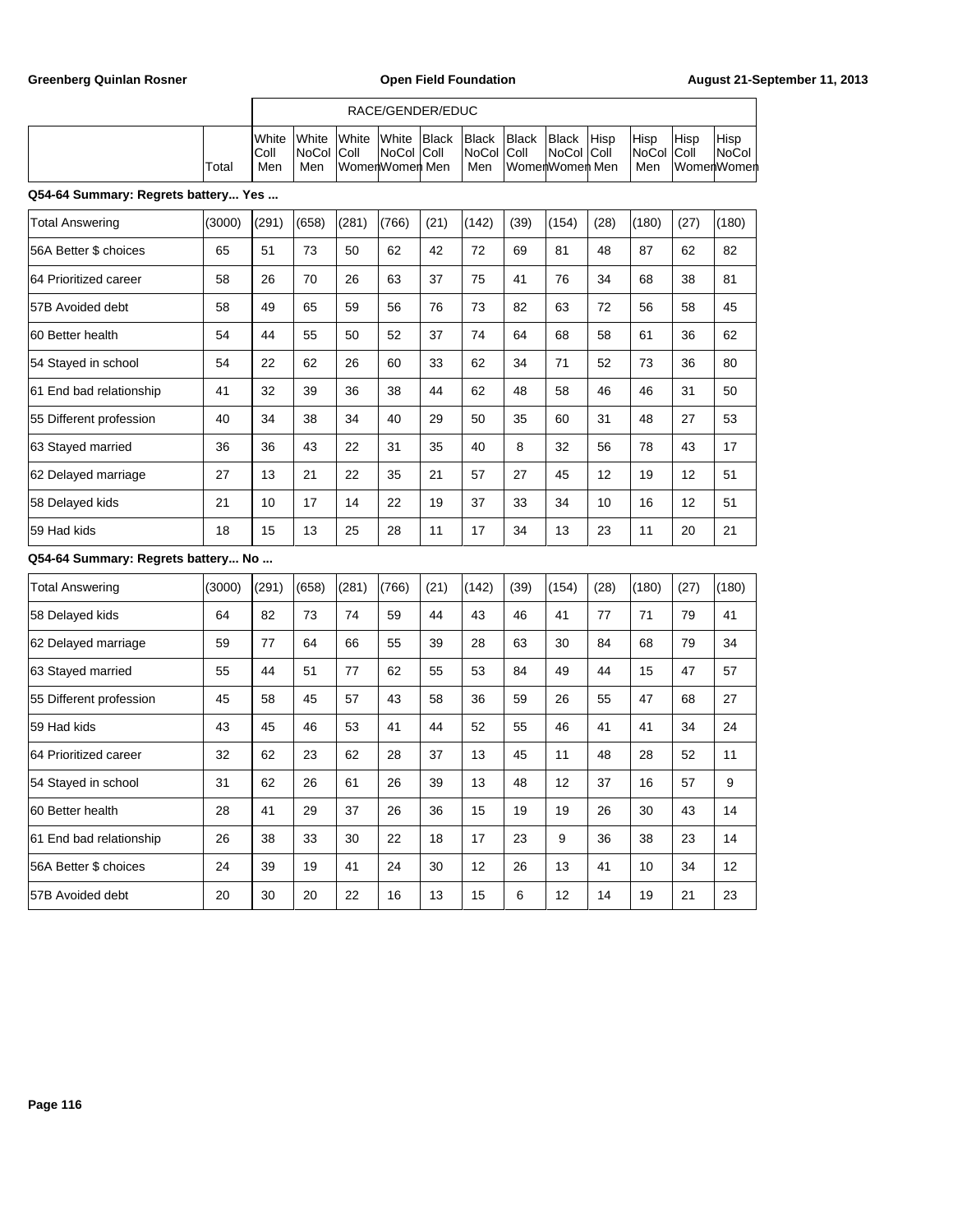### August 21-September 11, 2013 **Open Field Foundation Greenberg Quinlan Rosner Greenberg Quinlan Rosner**

|                                     |        |                       | <b>INCOME MEN</b>    |                               |                   | <b>INCOME WOMEN</b> |                      |                             |                   | NON COLL MEN  |                      | NON COLL WOMEN        |                       |                      |                       |
|-------------------------------------|--------|-----------------------|----------------------|-------------------------------|-------------------|---------------------|----------------------|-----------------------------|-------------------|---------------|----------------------|-----------------------|-----------------------|----------------------|-----------------------|
|                                     | Total  | Less<br>than<br>\$20K | \$20K<br>to<br>\$60K | \$60K<br>to<br> \$100K   more | \$100K Less<br>or | than<br>\$20K       | \$20K<br>to<br>\$60K | \$60K<br>to<br>$$100K$ more | \$100K Less<br>or | than<br>\$20K | \$20K<br>to<br>\$40K | Less<br>than<br>\$40K | Less<br>than<br>\$20K | \$20K<br>to<br>\$40K | Less<br>than<br>\$40K |
| Q54-64 Summary: Regrets battery Yes |        |                       |                      |                               |                   |                     |                      |                             |                   |               |                      |                       |                       |                      |                       |
| <b>Total Answering</b>              | (3000) | (163)                 | (469)                | (300)                         | (262)             | (227)               | (491)                | (240)                       | (188)             | (152)         | (246)                | (398)                 | (216)                 | (263)                | (478)                 |
| 56A Better \$ choices               | 65     | 74                    | 72                   | 70                            | 55                | 79                  | 69                   | 54                          | 72                | 75            | 71                   | 73                    | 81                    | 77                   | 79                    |
| 64 Prioritized career               | 58     | 69                    | 68                   | 55                            | 43                | 77                  | 61                   | 47                          | 48                | 72            | 69                   | 70                    | 78                    | 67                   | 72                    |
| 57B Avoided debt                    | 58     | 66                    | 65                   | 69                            | 55                | 56                  | 59                   | 63                          | 57                | 67            | 69                   | 68                    | 57                    | 61                   | 59                    |
| 60 Better health                    | 54     | 69                    | 53                   | 56                            | 51                | 61                  | 55                   | 50                          | 50                | 71            | 54                   | 61                    | 61                    | 57                   | 59                    |
| 54 Stayed in school                 | 54     | 64                    | 60                   | 53                            | 36                | 70                  | 59                   | 49                          | 43                | 66            | 64                   | 65                    | 71                    | 64                   | 67                    |
| 61 End bad relationship             | 41     | 50                    | 46                   | 33                            | 38                | 55                  | 43                   | 32                          | 35                | 50            | 47                   | 48                    | 55                    | 45                   | 49                    |
| 55 Different profession             | 40     | 47                    | 41                   | 42                            | 28                | 48                  | 46                   | 29                          | 44                | 48            | 45                   | 46                    | 48                    | 49                   | 49                    |
| 63 Stayed married                   | 36     | 53                    | 44                   | 55                            | 37                | 19                  | 26                   | 49                          | 10                | 53            | 39                   | 47                    | 19                    | 27                   | 24                    |
| 62 Delayed marriage                 | 27     | 33                    | 25                   | 16                            | 12                | 52                  | 30                   | 28                          | 37                | 32            | 34                   | 33                    | 53                    | 32                   | 40                    |
| 58 Delayed kids                     | 21     | 28                    | 23                   | 11                            | 12                | 39                  | 22                   | 21                          | 19                | 27            | 29                   | 28                    | 39                    | 23                   | 31                    |
| 59 Had kids                         | 18     | 17                    | 14                   | 13                            | 12                | 30                  | 22                   | 23                          | 26                | 18            | 19                   | 19                    | 31                    | 24                   | 27                    |
| Q54-64 Summary: Regrets battery No  |        |                       |                      |                               |                   |                     |                      |                             |                   |               |                      |                       |                       |                      |                       |
| <b>Total Answering</b>              | (3000) | (163)                 | (469)                | (300)                         | (262)             | (227)               | (491)                | (240)                       | (188)             | (152)         | (246)                | (398)                 | (216)                 | (263)                | (478)                 |
| 58 Delayed kids                     | 64     | 64                    | 58                   | 80                            | 77                | 42                  | 63                   | 60                          | 64                | 65            | 49                   | 56                    | 42                    | 59                   | 51                    |
| 62 Delayed marriage                 | 59     | 56                    | 47                   | 73                            | 79                | 39                  | 56                   | 64                          | 50                | 57            | 36                   | 43                    | 38                    | 47                   | 44                    |
| 63 Stayed married                   | 55     | 37                    | 50                   | 39                            | 52                | 60                  | 69                   | 50                          | 87                | 37            | 51                   | 44                    | 59                    | 68                   | 64                    |
| 55 Different profession             | 45     | 44                    | 39                   | 50                            | 60                | 36                  | 41                   | 57                          | 46                | 42            | 33                   | 37                    | 35                    | 36                   | 36                    |
| 59 Had kids                         | 43     | 43                    | 44                   | 46                            | 35                | 37                  | 41                   | 54                          | 52                | 40            | 46                   | 44                    | 34                    | 39                   | 37                    |
| 64 Prioritized career               | 32     | 23                    | 19                   | 35                            | 49                | 15                  | 31                   | 39                          | 43                | 20            | 15                   | 17                    | 14                    | 21                   | 18                    |
| 54 Stayed in school                 | 31     | 19                    | 18                   | 35                            | 50                | 13                  | 31                   | 36                          | 44                | 16            | 13                   | 14                    | 13                    | 21                   | 17                    |
| 60 Better health                    | 28     | 19                    | 23                   | 33                            | 34                | 20                  | 25                   | 27                          | 32                | 16            | 19                   | 18                    | 20                    | 17                   | 18                    |
| 61 End bad relationship             | 26     | 33                    | 24                   | 35                            | 40                | 17                  | 22                   | 21                          | 24                | 33            | 24                   | 28                    | 17                    | 18                   | 18                    |
| 56A Better \$ choices               | 24     | 22                    | 10                   | 20                            | 39                | 9                   | 23                   | 37                          | 18                | 21            | 8                    | 13                    | 6                     | 11                   | 9                     |
| 57B Avoided debt                    | 20     | 15                    | 20                   | 13                            | 27                | 20                  | 17                   | 12                          | 17                | 13            | 20                   | 17                    | 20                    | 12                   | 16                    |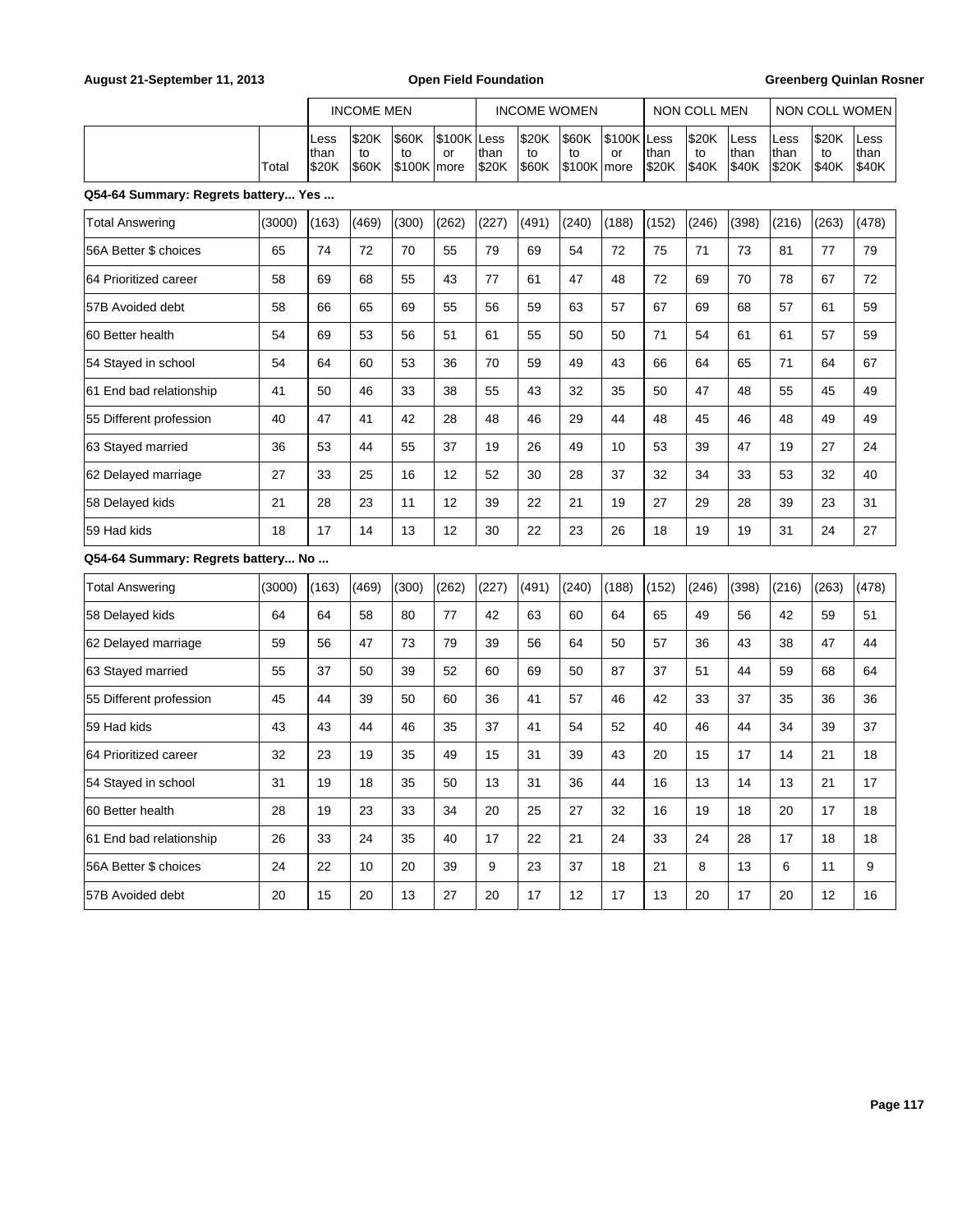|       |    |                            | MEN KIDS |                                                  |           |               |                             |                      |
|-------|----|----------------------------|----------|--------------------------------------------------|-----------|---------------|-----------------------------|----------------------|
| Total | 18 | Under   Under   Over<br>18 | 18       | lOver<br>18<br><b>I</b> home INtHomIhome INtHomI | <b>No</b> | Total<br>Kids | Total<br><b>Under</b><br>18 | Total<br>At<br>lHome |

### **Q54-64 Summary: Regrets battery... Yes ...**

| <b>Total Answering</b>  | (3000) | (444) | (71) | (114) | (350) | (589) | (872) | (500) | (538) |
|-------------------------|--------|-------|------|-------|-------|-------|-------|-------|-------|
| 56A Better \$ choices   | 65     | 68    | 77   | 74    | 67    | 65    | 68    | 69    | 69    |
| 64 Prioritized career   | 58     | 51    | 65   | 62    | 61    | 57    | 58    | 53    | 53    |
| 57B Avoided debt        | 58     | 71    | 55   | 51    | 61    | 54    | 63    | 68    | 66    |
| 60 Better health        | 54     | 52    | 68   | 59    | 63    | 49    | 56    | 54    | 53    |
| 54 Stayed in school     | 54     | 53    | 70   | 62    | 58    | 44    | 57    | 55    | 55    |
| 61 End bad relationship | 41     | 35    | 58   | 37    | 40    | 45    | 37    | 36    | 35    |
| 55 Different profession | 40     | 41    | 49   | 44    | 40    | 34    | 42    | 42    | 42    |
| 63 Stayed married       | 36     | 28    | 66   | 32    | 40    | 57    | 44    | 46    | 32    |
| 62 Delayed marriage     | 27     | 10    | 32   | 24    | 31    | 17    | 20    | 13    | 13    |
| 58 Delayed kids         | 21     | 13    | 33   | 24    | 21    |       | 17    | 14    | 15    |
| 59 Had kids             | 18     |       |      |       |       | 14    |       |       |       |

| <b>Total Answering</b>  | (3000) | (444) | (71) | (114) | (350) | (589) | (872) | (500) | (538) |
|-------------------------|--------|-------|------|-------|-------|-------|-------|-------|-------|
| 58 Delayed kids         | 64     | 71    | 65   | 66    | 66    |       | 70    | 71    | 70    |
| 62 Delayed marriage     | 59     | 72    | 66   | 66    | 60    | 52    | 67    | 71    | 71    |
| 63 Stayed married       | 55     | 67    | 31   | 62    | 53    | 26    | 50    | 50    | 63    |
| 55 Different profession | 45     | 45    | 47   | 43    | 46    | 49    | 46    | 45    | 44    |
| 59 Had kids             | 43     |       |      |       |       | 44    |       |       |       |
| 64 Prioritized career   | 32     | 38    | 29   | 34    | 29    | 29    | 34    | 37    | 37    |
| 54 Stayed in school     | 31     | 34    | 27   | 26    | 33    | 27    | 33    | 33    | 32    |
| 60 Better health        | 28     | 31    | 26   | 27    | 25    | 28    | 30    | 31    | 31    |
| 61 End bad relationship | 26     | 37    | 19   | 36    | 31    | 27    | 35    | 35    | 37    |
| 56A Better \$ choices   | 24     | 18    | 20   | 23    | 27    | 21    | 22    | 18    | 18    |
| 57B Avoided debt        | 20     | 17    | 24   | 29    | 23    | 20    | 22    | 19    | 20    |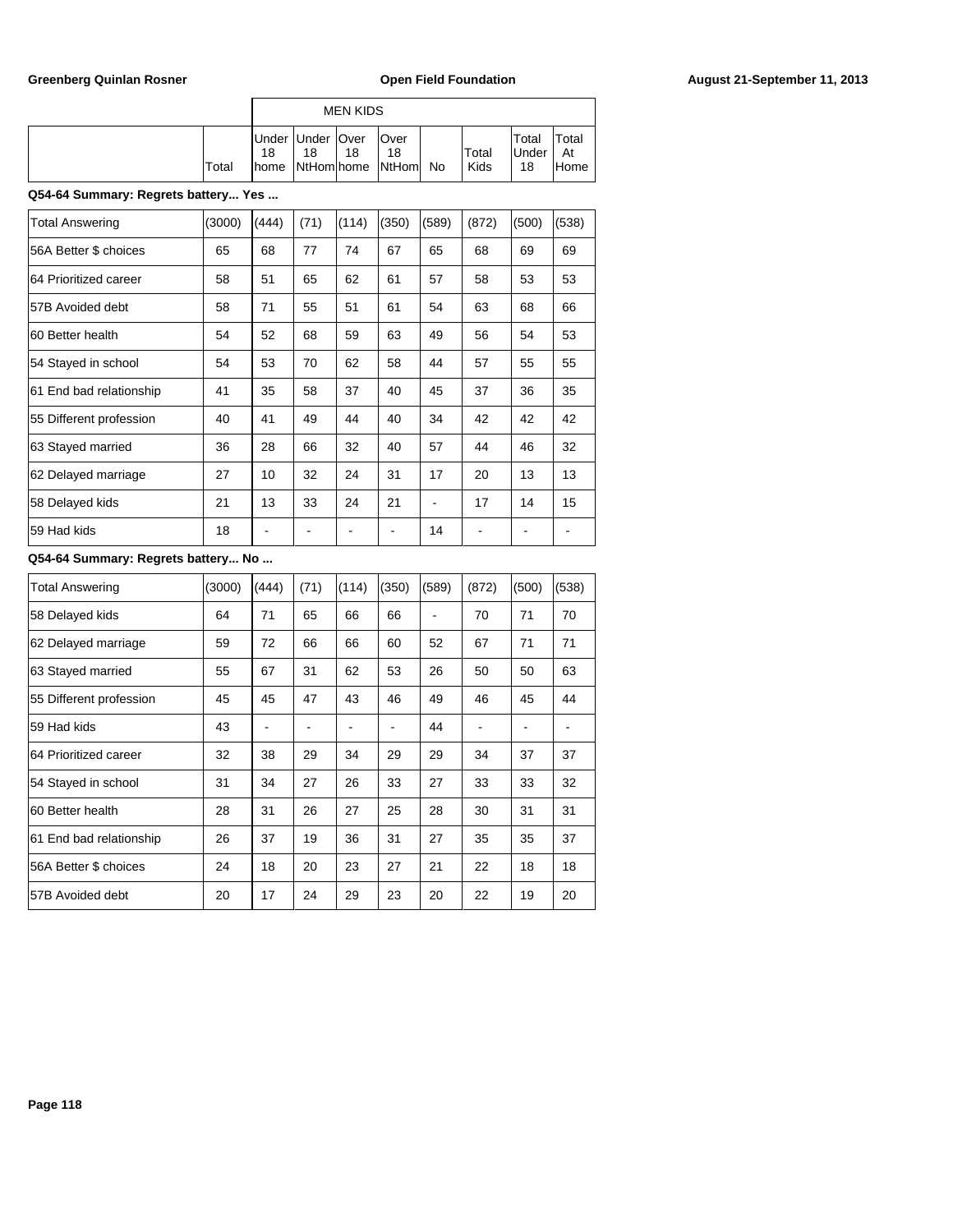|       |                          |    | WOMEN KIDS |                                                   |               |                             |                      |
|-------|--------------------------|----|------------|---------------------------------------------------|---------------|-----------------------------|----------------------|
| Total | Under Under   Over<br>18 | 18 | 18         | <b>Over</b><br>18<br>Ihome  NtHom home  NtHom  No | Total<br>Kids | Total<br><b>Under</b><br>18 | Total<br>At<br>lHome |

**Q54-64 Summary: Regrets battery... Yes ...**

| <b>Total Answering</b>  | (3000) | (438) | (54) | (174) | (535) | (423) | (1103) | (490) | (589) |
|-------------------------|--------|-------|------|-------|-------|-------|--------|-------|-------|
| 56A Better \$ choices   | 65     | 70    | 64   | 56    | 64    | 62    | 64     | 70    | 65    |
| 64 Prioritized career   | 58     | 61    | 81   | 67    | 57    | 50    | 61     | 63    | 62    |
| 57B Avoided debt        | 58     | 66    | 35   | 78    | 50    | 48    | 60     | 63    | 69    |
| 60 Better health        | 54     | 53    | 45   | 55    | 52    | 58    | 52     | 52    | 53    |
| 54 Stayed in school     | 54     | 56    | 72   | 68    | 55    | 48    | 58     | 58    | 60    |
| 61 End bad relationship | 41     | 37    | 42   | 37    | 39    | 51    | 37     | 37    | 36    |
| 55 Different profession | 40     | 42    | 31   | 52    | 43    | 39    | 43     | 41    | 44    |
| 63 Stayed married       | 36     | 15    | 27   | 20    | 31    | 33    | 26     | 15    | 15    |
| 62 Delayed marriage     | 27     | 28    | 40   | 36    | 37    | 43    | 32     | 29    | 29    |
| 58 Delayed kids         | 21     | 24    | 33   | 26    | 26    |       | 25     | 25    | 25    |
| 59 Had kids             | 18     |       |      |       |       | 25    |        |       |       |

| <b>Total Answering</b>  | (3000) | (438) | (54) | (174) | (535) | (423) | (1103) | (490) | (589) |
|-------------------------|--------|-------|------|-------|-------|-------|--------|-------|-------|
| 58 Delayed kids         | 64     | 62    | 40   | 52    | 58    |       | 58     | 59    | 59    |
| 62 Delayed marriage     | 59     | 56    | 48   | 51    | 55    | 51    | 56     | 56    | 56    |
| 63 Stayed married       | 55     | 66    | 73   | 59    | 63    | 62    | 64     | 67    | 64    |
| 55 Different profession | 45     | 43    | 49   | 37    | 46    | 41    | 44     | 44    | 42    |
| 59 Had kids             | 43     |       |      |       |       | 42    |        |       |       |
| 64 Prioritized career   | 32     | 33    | 13   | 26    | 33    | 33    | 32     | 31    | 31    |
| 54 Stayed in school     | 31     | 32    | 16   | 26    | 36    | 28    | 32     | 30    | 30    |
| 60 Better health        | 28     | 25    | 29   | 24    | 30    | 25    | 27     | 25    | 25    |
| 61 End bad relationship | 26     | 23    | 20   | 12    | 24    | 18    | 23     | 23    | 21    |
| 56A Better \$ choices   | 24     | 26    | 22   | 35    | 24    | 23    | 26     | 25    | 29    |
| 57B Avoided debt        | 20     | 11    | 38   | 8     | 21    | 22    | 16     | 14    | 10    |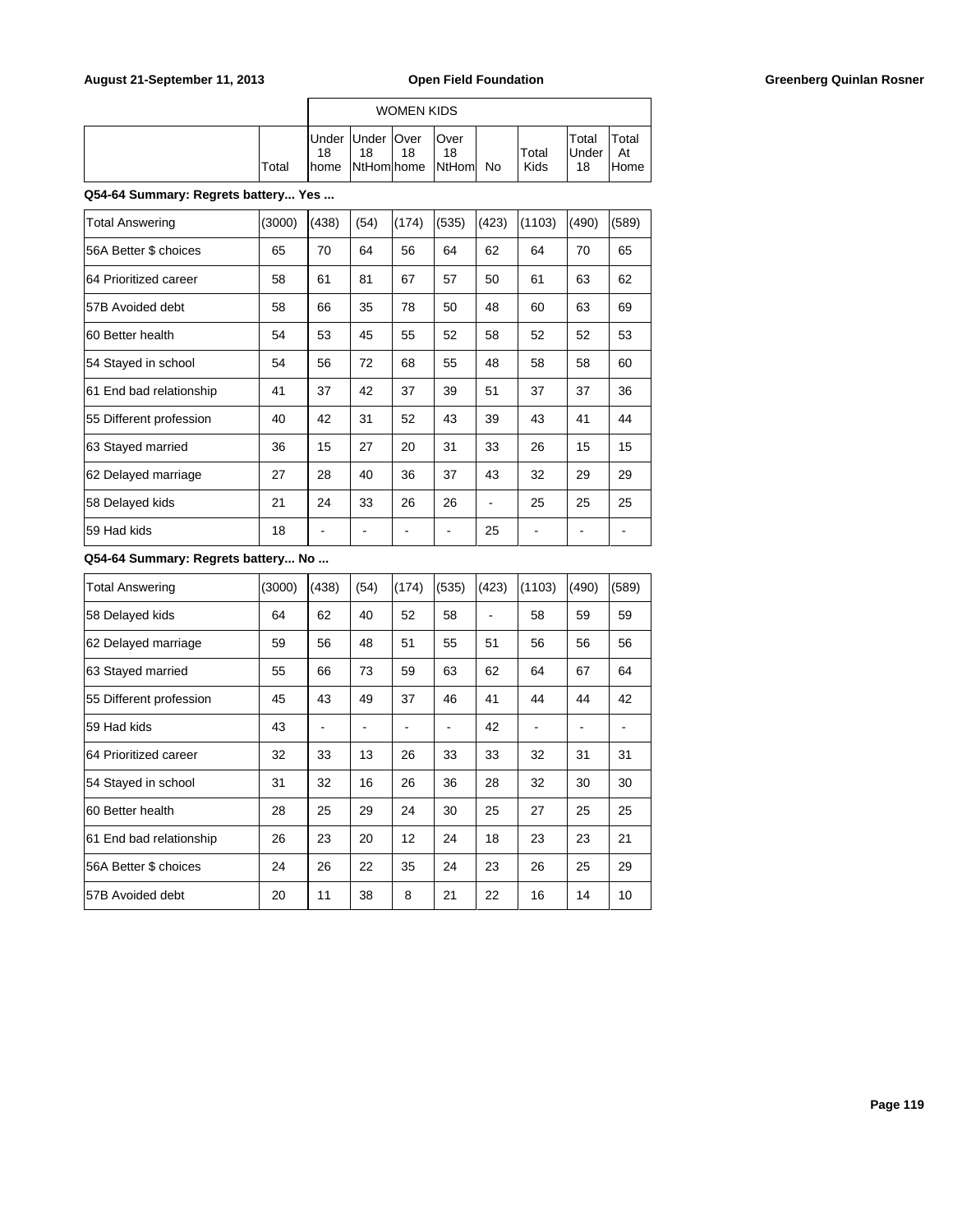r

Greenberg Quinlan Rosner **Communist Communist Communist Communist Communist Communist Communist Communist Communist Communist Communist Communist Communist Communist Communist Communist Communist Communist Communist Commun** 

h

|                                     |        | MARITAL/GENDER |              |              |                          |             |       | MARITAL/GENDER/ANY KIDS |                                               |                      |                |                          |                |                          |                 |
|-------------------------------------|--------|----------------|--------------|--------------|--------------------------|-------------|-------|-------------------------|-----------------------------------------------|----------------------|----------------|--------------------------|----------------|--------------------------|-----------------|
|                                     | Total  | Marr<br>Men    | Unmar<br>Men | Alone<br>Men | Marr                     | Unmar Alone |       | Sngle                   | SpDiv<br>Wid<br>WomenWomenWomenWomenWomen Men | Marr                 | Unmar<br>Men   | Alone<br>Men             | Marr           | Unmar Alone              | WomenWomenWomen |
| Q54-64 Summary: Regrets battery Yes |        |                |              |              |                          |             |       |                         |                                               |                      |                |                          |                |                          |                 |
| <b>Total Answering</b>              | (3000) | (725)          | (732)        | (599)        | (745)                    | (768)       | (630) | (271)                   | (358)                                         | (600)                | (270)          | (216)                    | (638)          | (458)                    | (363)           |
| 56A Better \$ choices               | 65     | 61             | 72           | 69           | 61                       | 66          | 65    | 73                      | 59                                            | 61                   | 81             | 77                       | 61             | 67                       | 67              |
| 64 Prioritized career               | 58     | 50             | 65           | 65           | 54                       | 62          | 59    | 54                      | 63                                            | 52                   | 71             | 70                       | 54             | 71                       | 67              |
| 57B Avoided debt                    | 58     | 62             | 57           | 57           | 64                       | 51          | 47    | 46                      | 47                                            | 63                   | 64             | 63                       | 68             | 50                       | 45              |
| 60 Better health                    | 54     | 50             | 57           | 59           | 53                       | 55          | 55    | 58                      | 54                                            | 53                   | 65             | 67                       | 53             | 52                       | 52              |
| 54 Stayed in school                 | 54     | 51             | 54           | 51           | 52                       | 58          | 57    | 50                      | 61                                            | 52                   | 69             | 68                       | 51             | 68                       | 65              |
| 61 End bad relationship             | 41     | 29             | 52           | 52           | 29                       | 52          | 52    | 58                      | 48                                            | 27                   | 60             | 62                       | 27             | 51                       | 51              |
| 55 Different profession             | 40     | 36             | 42           | 41           | 45                       | 39          | 40    | 39                      | 41                                            | 36                   | 54             | 53                       | 43             | 42                       | 45              |
| 63 Stayed married                   | 36     | $\overline{a}$ | 47           | 47           | ÷,                       | 28          | 28    | $\overline{a}$          | 28                                            | $\ddot{\phantom{a}}$ | 44             | 44                       | $\overline{a}$ | 26                       | 26              |
| 62 Delayed marriage                 | 27     | 14             | 47           | 47           | 28                       | 58          | 58    | $\blacksquare$          | 58                                            | 14                   | 51             | 51                       | 27             | 57                       | 57              |
| 58 Delayed kids                     | 21     | 14             | 23           | 24           | 18                       | 35          | 33    | 48                      | 28                                            | 14                   | 23             | 24                       | 18             | 35                       | 33              |
| 59 Had kids                         | 18     | 12             | 14           | 14           | 40                       | 20          | 22    | 16                      | 36                                            | $\blacksquare$       | L.             | $\overline{\phantom{a}}$ | $\blacksquare$ | $\blacksquare$           | $\sim$          |
| Q54-64 Summary: Regrets battery No  |        |                |              |              |                          |             |       |                         |                                               |                      |                |                          |                |                          |                 |
| <b>Total Answering</b>              | (3000) | (725)          | (732)        | (599)        | (745)                    | (768)       | (630) | (271)                   | (358)                                         | (600)                | (270)          | (216)                    | (638)          | (458)                    | (363)           |
| 58 Delayed kids                     | 64     | 73             | 64           | 64           | 65                       | 49          | 52    | 41                      | 55                                            | 73                   | 64             | 64                       | 65             | 49                       | 52              |
| 62 Delayed marriage                 | 59     | 69             | 40           | 40           | 59                       | 36          | 36    | $\frac{1}{2}$           | 36                                            | 72                   | 37             | 37                       | 59             | 36                       | 36              |
| 63 Stayed married                   | 55     | $\sim$         | 45           | 45           | $\overline{\phantom{a}}$ | 63          | 63    | $\overline{a}$          | 63                                            | $\omega$             | 50             | 50                       | $\blacksquare$ | 64                       | 64              |
| 55 Different profession             | 45     | 49             | 45           | 46           | 44                       | 43          | 42    | 39                      | 45                                            | 50                   | 36             | 37                       | 45             | 44                       | 44              |
| 59 Had kids                         | 43     | 47             | 42           | 41           | 33                       | 45          | 42    | 42                      | 43                                            | $\ddot{\phantom{a}}$ | $\overline{a}$ | $\ddot{\phantom{a}}$     | $\overline{a}$ | $\overline{\phantom{a}}$ | $\overline{a}$  |
| 64 Prioritized career               | 32     | 39             | 25           | 24           | 38                       | 27          | 28    | 28                      | 29                                            | 40                   | 21             | 21                       | 38             | 23                       | 27              |
| 54 Stayed in school                 | 31     | 36             | 25           | 26           | 37                       | 26          | 27    | 21                      | 31                                            | 38                   | 21             | 22                       | 37             | 25                       | 28              |
| 60 Better health                    | 28     | 33             | 24           | 23           | 28                       | 25          | 27    | 25                      | 28                                            | 33                   | 22             | 20                       | 27             | 27                       | 31              |
| 61 End bad relationship             | 26     | 37             | 26           | 26           | 23                       | 19          | 18    | 14                      | 21                                            | 39                   | 24             | 24                       | 24             | 22                       | 22              |
| 56A Better \$ choices               | 24     | 23             | 19           | 21           | 28                       | 23          | 23    | 14                      | 29                                            | 25                   | 15             | 20                       | 28             | 24                       | 23              |
| 57B Avoided debt                    | 20     | 23             | 20           | 17           | 18                       | 17          | 16    | 17                      | 15                                            | 22                   | 22             | 20                       | 13             | 20                       | 20              |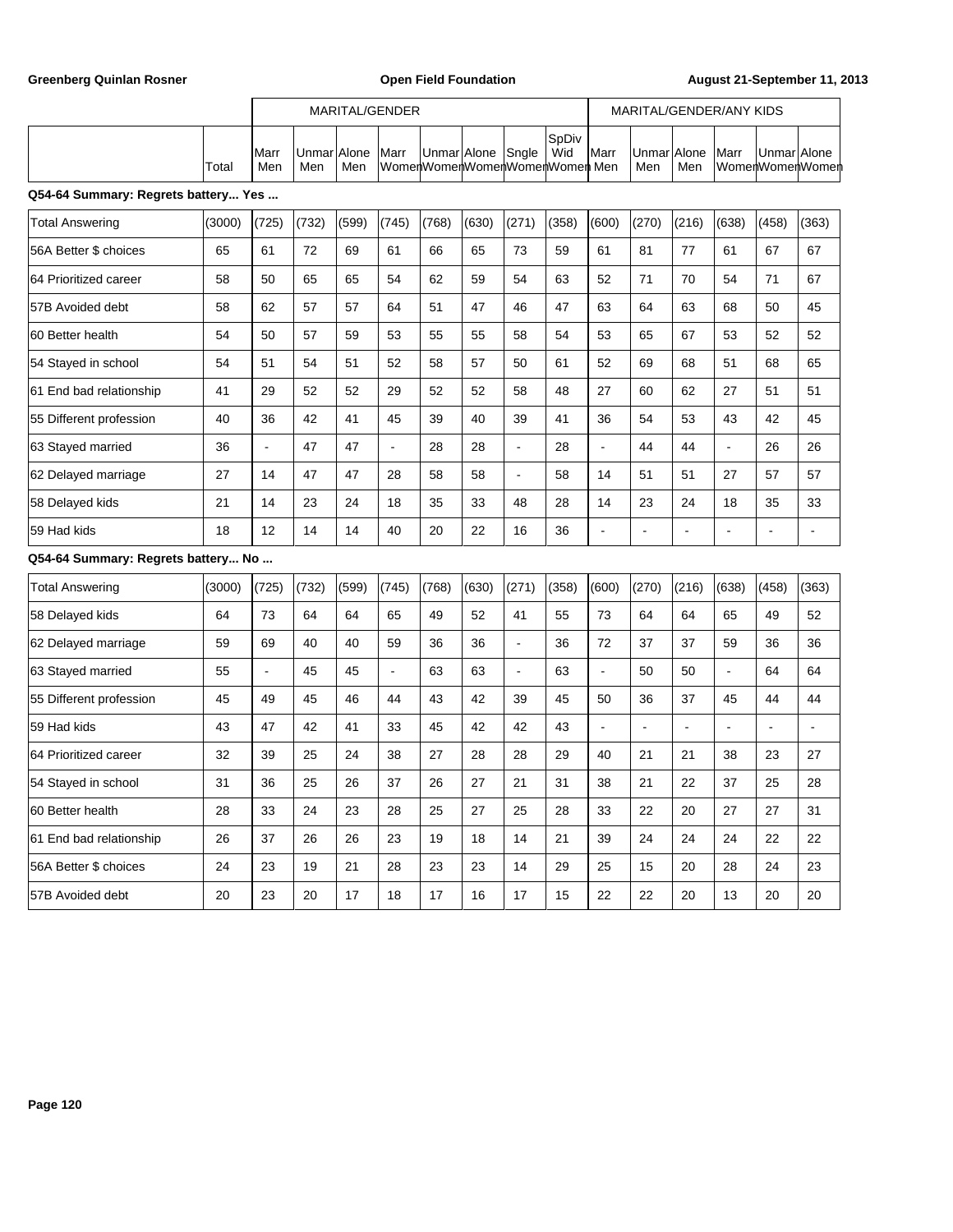|       |                      |     |     | MARITAL/GENDER/<18 HOME                             |  |
|-------|----------------------|-----|-----|-----------------------------------------------------|--|
| Total | <b>I</b> Marr<br>Men | Men | Men | Unmar Alone   Marr   Unmar Alone<br>WomenWomenWomen |  |

**Q54-64 Summary: Regrets battery... Yes ...**

| Total Answering         | (3000) | (340)          | (104) | (63) | (273) | (163) | (99) |
|-------------------------|--------|----------------|-------|------|-------|-------|------|
| 56A Better \$ choices   | 65     | 61             | 86    | 79   | 71    | 68    | 70   |
| 64 Prioritized career   | 58     | 45             | 71    | 69   | 53    | 74    | 68   |
| 57B Avoided debt        | 58     | 69             | 77    | 83   | 73    | 57    | 57   |
| 60 Better health        | 54     | 50             | 58    | 58   | 54    | 50    | 52   |
| 54 Stayed in school     | 54     | 48             | 68    | 63   | 46    | 74    | 70   |
| 61 End bad relationship | 41     | 28             | 57    | 60   | 21    | 63    | 76   |
| 55 Different profession | 40     | 36             | 57    | 51   | 43    | 40    | 51   |
| 63 Stayed married       | 36     |                | 28    | 28   |       | 15    | 15   |
| 62 Delayed marriage     | 27     | $\overline{7}$ | 58    | 58   | 23    | 63    | 63   |
| 58 Delayed kids         | 21     | 9              | 24    | 26   | 12    | 44    | 47   |
| 59 Had kids             | 18     |                |       |      |       |       |      |

| <b>Total Answering</b>  | (3000) | (340) | (104) | (63) | (273) | (163) | (99) |
|-------------------------|--------|-------|-------|------|-------|-------|------|
| 58 Delayed kids         | 64     | 74    | 63    | 60   | 72    | 45    | 45   |
| 62 Delayed marriage     | 59     | 75    | 36    | 36   | 60    | 32    | 32   |
| 63 Stayed married       | 55     |       | 67    | 67   |       | 66    | 66   |
| 55 Different profession | 45     | 50    | 29    | 33   | 43    | 46    | 39   |
| 59 Had kids             | 43     |       |       |      |       |       |      |
| 64 Prioritized career   | 32     | 44    | 18    | 19   | 41    | 21    | 29   |
| 54 Stayed in school     | 31     | 39    | 17    | 19   | 39    | 20    | 26   |
| 60 Better health        | 28     | 33    | 28    | 21   | 24    | 26    | 36   |
| 61 End bad relationship | 26     | 41    | 24    | 23   | 26    | 19    | 12   |
| 56A Better \$ choices   | 24     | 20    | 11    | 19   | 25    | 27    | 25   |
| 57B Avoided debt        | 20     | 18    | 13    | 3    | 8     | 15    | 15   |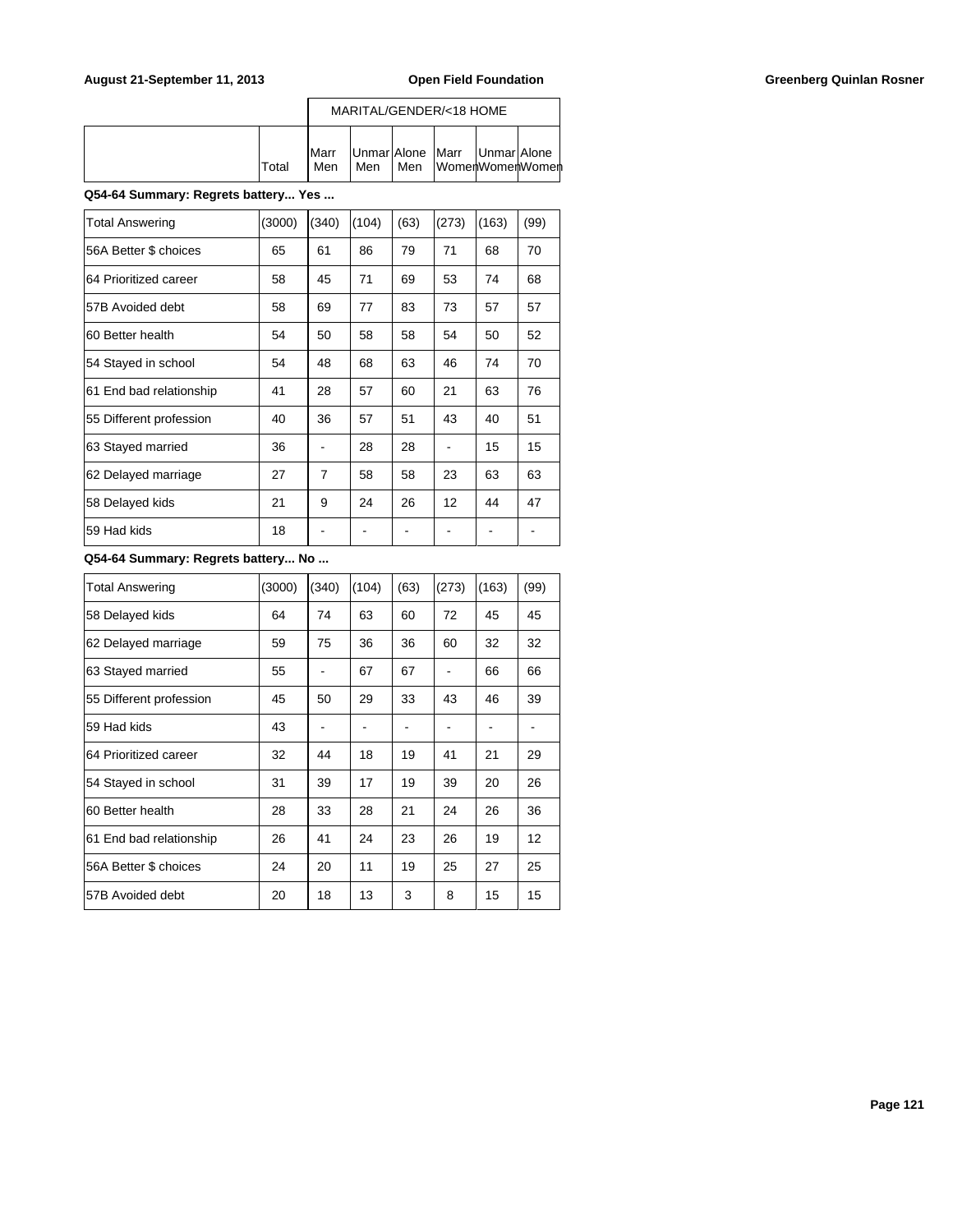|                                          |        | <b>GENDER</b> |        |              |              | <b>AGE MEN</b> |              |            |              |            |
|------------------------------------------|--------|---------------|--------|--------------|--------------|----------------|--------------|------------|--------------|------------|
|                                          | Total  | Men           | Women  | $18 -$<br>29 | $30 -$<br>39 | $40 -$<br>49   | $50 -$<br>64 | Over<br>64 | $18 -$<br>49 | Over<br>49 |
| Q54-64 Summary: Regrets battery Yes - No |        |               |        |              |              |                |              |            |              |            |
| <b>Total Answering</b>                   | (3000) | (1470)        | (1530) | (382)        | (277)        | (275)          | (319)        | (164)      | (934)        | (482)      |
| 56A Better \$ choices                    | 41     | 45            | 38     | 35           | 49           | 53             | 62           | 17         | 45           | 47         |
| 57B Avoided debt                         | 38     | 38            | 38     | 42           | 41           | 65             | 21           | 4          | 49           | 15         |
| 60 Better health                         | 26     | 24            | 28     | 15           | 18           | 42             | 27           | 14         | 24           | 22         |
| 64 Prioritized career                    | 26     | 26            | 26     | 34           | 24           | 21             | 21           | 28         | 27           | 23         |
| 54 Stayed in school                      | 23     | 22            | 24     | 24           | 36           | 18             | 13           | 14         | 26           | 13         |
| 61 End bad relationship                  | 14     | 9             | 19     | 8            | 4            | 24             | 11           | $-15$      | 12           | 2          |
| 55 Different profession                  | -5     | -8            | $-2$   | $-20$        | -6           | 10             | $-7$         | $-22$      | $-7$         | $-12$      |
| 63 Stayed married                        | $-19$  | 2             | $-36$  | $-54$        | 21           | 15             | $-2$         | 3          | 9            | $-1$       |
| 59 Had kids                              | $-25$  | $-30$         | $-17$  | $-36$        | $-53$        | $-3$           | $-13$        | $-25$      | $-35$        | $-16$      |
| 62 Delayed marriage                      | $-32$  | $-45$         | $-21$  | $-50$        | $-51$        | $-47$          | $-32$        | $-58$      | $-49$        | $-40$      |
| 58 Delayed kids                          | $-42$  | $-53$         | $-34$  | $-58$        | $-61$        | $-57$          | $-40$        | $-60$      | $-59$        | $-48$      |

# **Q65-73 Summary: Policies to promote economic mobility... Strongly Favor ...**

| <b>Total Answering</b>  | (3000) | (1470) | (1530) | (382) | (277) | (275) | (319) | (164) | (934) | (482) |
|-------------------------|--------|--------|--------|-------|-------|-------|-------|-------|-------|-------|
| 71B Equal pay           | 73     | 66     | 79     | 66    | 54    | 69    | 77    | 60    | 64    | 71    |
| 72A Protect pregnant    | 67     | 66     | 68     | 68    | 79    | 69    | 62    | 45    | 72    | 56    |
| 66A Incr minimum wage   | 52     | 50     | 54     | 45    | 62    | 50    | 50    | 36    | 52    | 45    |
| 73 AARP/Paid care leave | 52     | 47     | 57     | 46    | 53    | 47    | 51    | 32    | 49    | 44    |
| 67B Child care access   | 50     | 41     | 60     | 37    | 45    | 50    | 40    | 26    | 44    | 35    |
| 68A College single moms | 45     | 40     | 50     | 43    | 48    | 42    | 36    | 27    | 44    | 33    |
| 165B Universal 401k     | 43     | 40     | 47     | 37    | 48    | 43    | 40    | 29    | 42    | 36    |
| 70A End marrge penalty  | 42     | 42     | 42     | 27    | 41    | 63    | 47    | 40    | 41    | 45    |
| 69B Single gov account  | 34     | 35     | 32     | 31    | 38    | 43    | 37    | 23    | 37    | 33    |

**Q65-73 Summary: Policies to promote economic mobility... Total Favor ...**

| <b>Total Answering</b>  | (3000) | (1470) | (1530) | (382) | (277) | (275) | (319) | (164) | (934) | (482) |
|-------------------------|--------|--------|--------|-------|-------|-------|-------|-------|-------|-------|
| 71B Equal pay           | 90     | 87     | 93     | 91    | 75    | 89    | 91    | 86    | 86    | 89    |
| 72A Protect pregnant    | 87     | 86     | 88     | 88    | 88    | 95    | 81    | 75    | 90    | 79    |
| 73 AARP/Paid care leave | 83     | 81     | 85     | 89    | 78    | 81    | 83    | 62    | 83    | 76    |
| 67B Child care access   | 79     | 74     | 83     | 78    | 73    | 78    | 73    | 62    | 77    | 69    |
| 68A College single moms | 77     | 75     | 79     | 84    | 73    | 82    | 73    | 56    | 80    | 67    |
| 66A Incr minimum wage   | 73     | 70     | 76     | 69    | 73    | 80    | 68    | 51    | 73    | 62    |
| 65B Universal 401k      | 73     | 71     | 76     | 76    | 80    | 65    | 70    | 59    | 73    | 66    |
| 69B Single gov account  | 65     | 62     | 66     | 67    | 56    | 74    | 65    | 45    | 66    | 58    |
| 70A End marrge penalty  | 63     | 63     | 62     | 62    | 58    | 76    | 67    | 48    | 65    | 60    |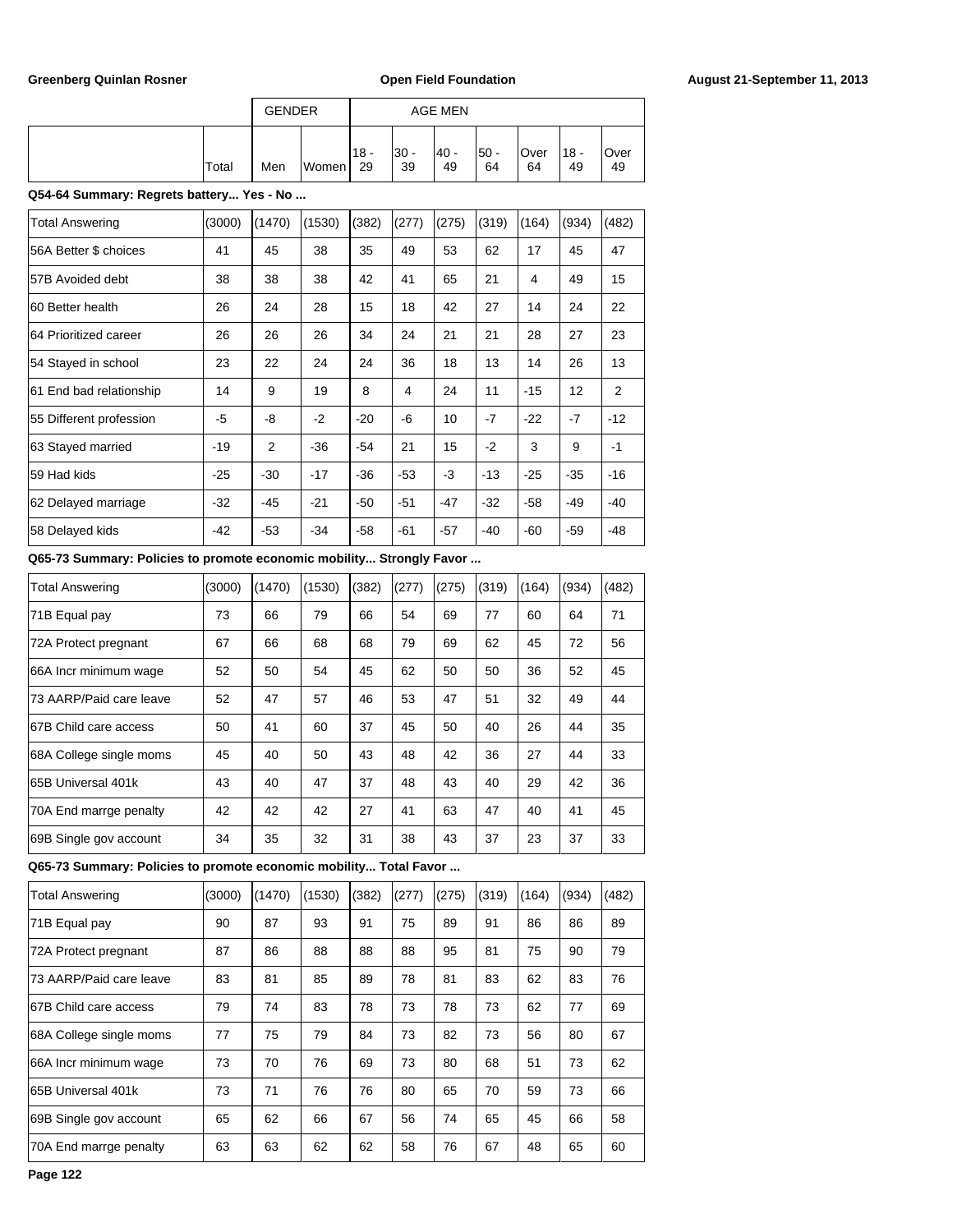|                                                                      |        |              |              | <b>AGE WOMEN</b> |              |            |              |            |       | <b>RACE MEN</b> |              |                     |
|----------------------------------------------------------------------|--------|--------------|--------------|------------------|--------------|------------|--------------|------------|-------|-----------------|--------------|---------------------|
|                                                                      | Total  | $18 -$<br>29 | $30 -$<br>39 | 40 -<br>49       | $50 -$<br>64 | Over<br>64 | $18 -$<br>49 | Over<br>49 | White | <b>Black</b>    | Hisp<br>anic | <b>Non</b><br>White |
| Q54-64 Summary: Regrets battery Yes - No                             |        |              |              |                  |              |            |              |            |       |                 |              |                     |
| <b>Total Answering</b>                                               | (3000) | (248)        | (233)        | (265)            | (401)        | (316)      | (746)        | (718)      | (958) | (166)           | (210)        | (490)               |
| 56A Better \$ choices                                                | 41     | 52           | 37           | 48               | 32           | 22         | 46           | 28         | 42    | 54              | 68           | 51                  |
| 57B Avoided debt                                                     | 38     | 38           | 42           | 59               | 47           | 9          | 46           | 30         | 36    | 58              | 39           | 42                  |
| 60 Better health                                                     | 26     | 31           | 43           | 29               | 29           | 10         | 34           | 21         | 19    | 52              | 31           | 36                  |
| 64 Prioritized career                                                | 26     | 37           | 25           | 31               | 21           | 16         | 31           | 18         | 21    | 54              | 32           | 34                  |
| 54 Stayed in school                                                  | 23     | 28           | 30           | 33               | 24           | 9          | 30           | 17         | 13    | 41              | 51           | 38                  |
| 61 End bad relationship                                              | 14     | 28           | 20           | 35               | 22           | -5         | 28           | 10         | 2     | 42              | 8            | 21                  |
| 55 Different profession                                              | -5     | -2           | -8           | 22               | 9            | $-30$      | 5            | -8         | $-12$ | 10              | -3           | $-1$                |
| 63 Stayed married                                                    | $-19$  | $-32$        | -74          | $-59$            | $-22$        | $-32$      | $-61$        | $-26$      | $-10$ | $-14$           | 61           | 20                  |
| 59 Had kids                                                          | $-25$  | $-33$        | $-2$         | 16               | $-19$        | -6         | $-19$        | $-14$      | $-33$ | $-30$           | $-29$        | $-25$               |
| 62 Delayed marriage                                                  | $-32$  | $-59$        | -18          | $-26$            | -20          | $-15$      | $-27$        | $-18$      | -51   | 21              | -52          | $-29$               |
| 58 Delayed kids                                                      | $-42$  | $-28$        | $-34$        | -17              | $-34$        | $-49$      | $-25$        | -41        | -61   | $-10$           | -57          | -38                 |
| Q65-73 Summary: Policies to promote economic mobility Strongly Favor |        |              |              |                  |              |            |              |            |       |                 |              |                     |
| <b>Total Answering</b>                                               | (3000) | (248)        | (233)        | (265)            | (401)        | (316)      | (746)        | (718)      | (958) | (166)           | (210)        | (490)               |
| 71B Equal pay                                                        | 73     | 92           | 77           | 78               | 82           | 68         | 82           | 76         | 68    | 69              | 59           | 63                  |
| 72A Protect pregnant                                                 | 67     | 76           | 80           | 75               | 63           | 58         | 76           | 61         | 62    | 71              | 78           | 74                  |
| 66A Incr minimum wage                                                | 52     | 64           | 62           | 61               | 44           | 49         | 62           | 47         | 44    | 66              | 58           | 61                  |
| 73 AARP/Paid care leave                                              | 52     | 72           | 55           | 66               | 54           | 42         | 65           | 48         | 42    | 71              | 47           | 56                  |
| 67B Child care access                                                | 50     | 70           | 65           | 59               | 61           | 45         | 65           | 54         | 37    | 72              | 37           | 49                  |
| 68A College single moms                                              | 45     | 68           | 46           | 67               | 44           | 34         | 62           | 40         | 30    | 67              | 57           | 57                  |
| 65B Universal 401k                                                   | 43     | 39           | 49           | 60               | 50           | 33         | 49           | 42         | 35    | 65              | 46           | 52                  |
| 70A End marrge penalty                                               | 42     | 38           | 41           | 39               | 57           | 25         | 39           | 43         | 46    | 39              | 37           | 37                  |
| 69B Single gov account                                               | 34     | 23           | 30           | 54               | 35           | 26         | 35           | 31         | 34    | 49              | 30           | 37                  |
| Q65-73 Summary: Policies to promote economic mobility Total Favor    |        |              |              |                  |              |            |              |            |       |                 |              |                     |
| <b>Total Answering</b>                                               | (3000) | (248)        | (233)        | (265)            | (401)        | (316)      | (746)        | (718)      | (958) | (166)           | (210)        | (490)               |
| 71B Equal pay                                                        | 90     | 100          | 96           | 94               | 93           | 87         | 97           | 90         | 89    | 89              | 79           | 85                  |
| 72A Protect pregnant                                                 | 87     | 93           | 97           | 92               | 86           | 79         | 94           | 83         | 85    | 87              | 95           | 89                  |
| 73 AARP/Paid care leave                                              | 83     | 94           | 88           | 90               | 80           | 79         | 91           | 80         | 80    | 86              | 85           | 83                  |
| 67B Child care access                                                | 79     | 94           | 90           | 84               | 82           | 69         | 90           | 76         | 73    | 83              | 80           | 80                  |
| 68A College single moms                                              | 77     | 93           | 82           | 91               | 73           | 69         | 89           | 71         | 73    | 90              | 79           | 81                  |
| 66A Incr minimum wage                                                | 73     | 94           | 86           | 84               | 60           | 75         | 87           | 67         | 66    | 88              | 73           | 76                  |
| 65B Universal 401k                                                   | 73     | 88           | 70           | 83               | 74           | 67         | 80           | 71         | 70    | 78              | 72           | 76                  |
| 69B Single gov account                                               | 65     | 74           | 67           | 76               | 66           | 58         | 72           | 62         | 62    | 67              | 65           | 65                  |
| 70A End marrge penalty                                               | 63     | 62           | 73           | 65               | 68           | 44         | 66           | 57         | 66    | 69              | 61           | 57                  |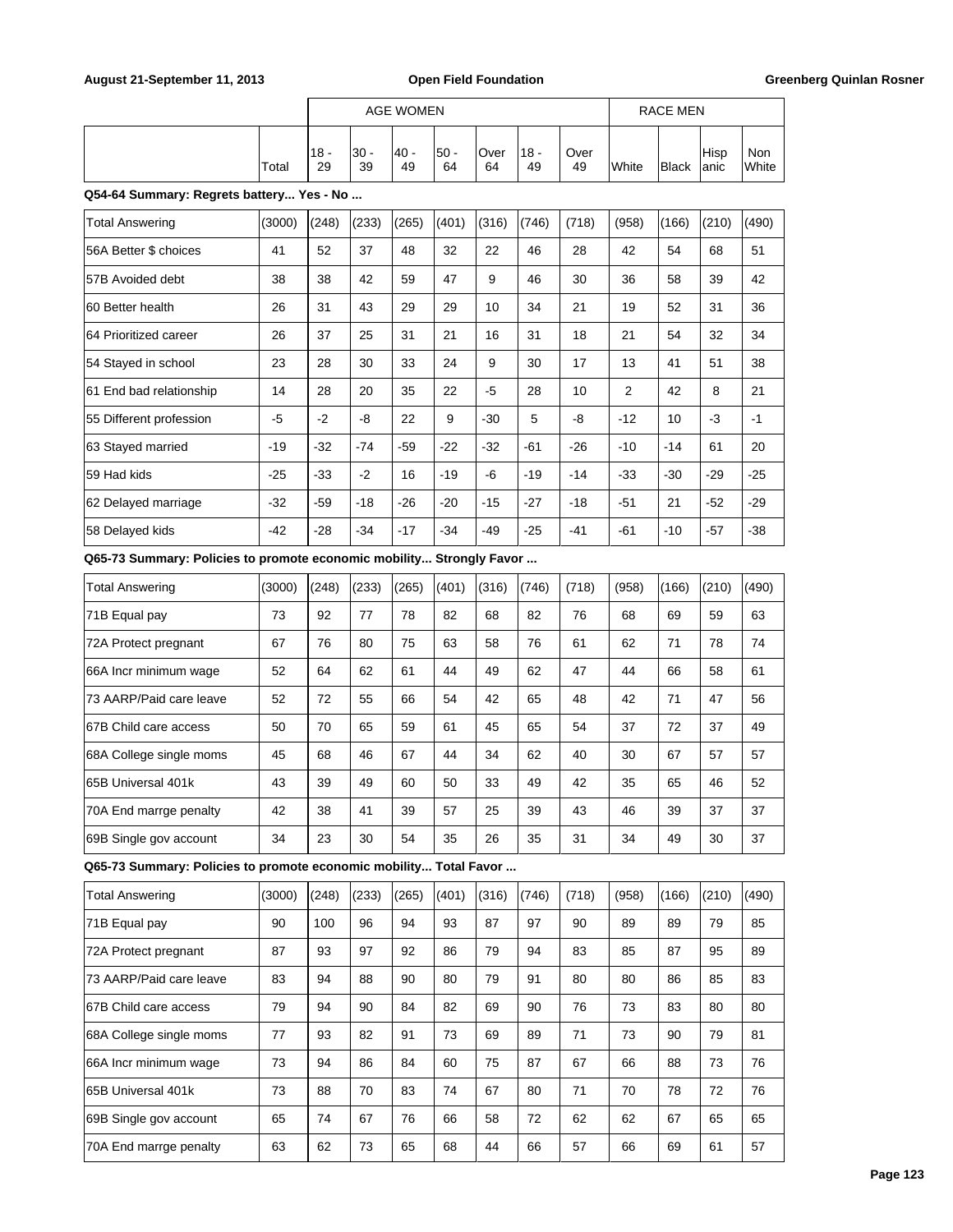|       |              | <b>RACE WOMEN</b>                                                         |              |
|-------|--------------|---------------------------------------------------------------------------|--------------|
| Total | <b>White</b> | $\left  \begin{array}{c} \text{Hisp} \\ \text{Black} \end{array} \right $ | Non<br>White |

### **Q54-64 Summary: Regrets battery... Yes - No ...**

| <b>Total Answering</b>  | (3000) | (1052) | (194) | (210) | (470) |
|-------------------------|--------|--------|-------|-------|-------|
| 56A Better \$ choices   | 41     | 29     | 63    | 65    | 60    |
| 57B Avoided debt        | 38     | 40     | 57    | 26    | 36    |
| 60 Better health        | 26     | 22     | 48    | 42    | 40    |
| 64 Prioritized career   | 26     | 16     | 50    | 59    | 49    |
| 54 Stayed in school     | 23     | 16     | 44    | 59    | 44    |
| 61 End bad relationship | 14     | 13     | 44    | 32    | 33    |
| 55 Different profession | -5     | -9     | 22    | 17    | 15    |
| 63 Stayed married       | $-19$  | $-37$  | $-30$ | $-36$ | -35   |
| 59 Had kids             | $-25$  | $-16$  | $-31$ | -5    | -19   |
| 62 Delayed marriage     | -32    | $-27$  | 0     | 6     | -3    |
| 58 Delayed kids         | -42    | -42    | -9    | -1    | -12   |

### **Q65-73 Summary: Policies to promote economic mobility... ...**

| <b>Total Answering</b>  | (3000) | (1052) | (194) | (210) | (470) |
|-------------------------|--------|--------|-------|-------|-------|
| 71B Equal pay           | 73     | 79     | 82    | 81    | 80    |
| 72A Protect pregnant    | 67     | 69     | 72    | 68    | 67    |
| 66A Incr minimum wage   | 52     | 50     | 81    | 54    | 66    |
| 73 AARP/Paid care leave | 52     | 54     | 71    | 59    | 63    |
| 67B Child care access   | 50     | 58     | 79    | 50    | 62    |
| 68A College single moms | 45     | 46     | 66    | 55    | 59    |
| 65B Universal 401k      | 43     | 46     | 59    | 44    | 50    |
| 70A End marrge penalty  | 42     | 47     | 28    | 29    | 29    |
| 69B Single gov account  | 34     | 29     | 40    | 35    | 39    |

#### **Q65-73 Summary: Policies to promote economic mobility... ...**

| Total Answering         | (3000) | (1052) | (194) | (210) | (470) |
|-------------------------|--------|--------|-------|-------|-------|
| 71B Equal pay           | 90     | 93     | 93    | 95    | 94    |
| 72A Protect pregnant    | 87     | 87     | 89    | 91    | 90    |
| 73 AARP/Paid care leave | 83     | 84     | 88    | 90    | 89    |
| 67B Child care access   | 79     | 80     | 89    | 91    | 89    |
| 68A College single moms | 77     | 78     | 88    | 82    | 83    |
| 66A Incr minimum wage   | 73     | 72     | 92    | 89    | 88    |
| 165B Universal 401k     | 73     | 74     | 82    | 78    | 80    |
| 69B Single gov account  | 65     | 63     | 82    | 64    | 73    |
| 70A End marrge penalty  | 63     | 66     | 45    | 58    | 52    |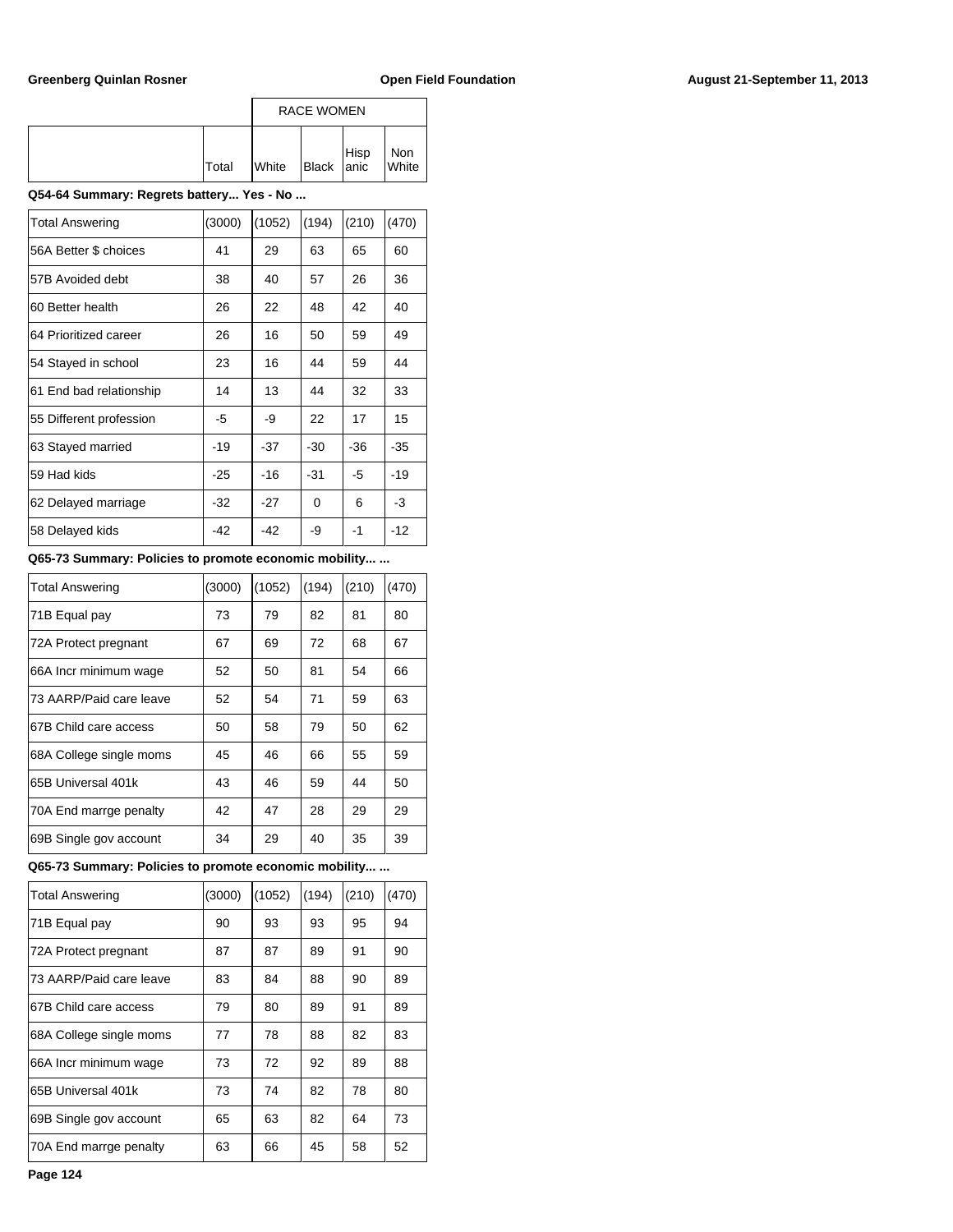# RACE/GENDER/AGE

|  |       | IWhite         | <b>White</b> | White White Black |  | <b>Black</b> | <b>Black</b>                                                | <b>Black</b> | <b>Hisp</b> | <sup>I</sup> Hisp | Hisp | <b>Hisp</b>       |
|--|-------|----------------|--------------|-------------------|--|--------------|-------------------------------------------------------------|--------------|-------------|-------------------|------|-------------------|
|  |       | lYouna   Older |              |                   |  |              | Young Older Young Older Young Older Young Older Young Older |              |             |                   |      |                   |
|  | Total |                | ' Men        | WomenWomen Men    |  | Men          | WomenWomen Men                                              |              |             | Men               |      | <b>WomenWomen</b> |

### **Q54-64 Summary: Regrets battery... Yes - No ...**

| <b>Total Answering</b>  | (3000) | (550) | (370) | (438) | (566) | (118) | (44)  | (119) | (68)  | (163) | (41)  | (139) | (64)     |
|-------------------------|--------|-------|-------|-------|-------|-------|-------|-------|-------|-------|-------|-------|----------|
| 56A Better \$ choices   | 41     | 41    | 42    | 36    | 21    | 46    | 74    | 66    | 56    | 73    | 74    | 69    | 58       |
| 57B Avoided debt        | 38     | 47    | 14    | 54    | 29    | 70    | 31    | 61    | 47    | 44    | 22    | 27    | 21       |
| I60 Better health       | 26     | 16    | 19    | 33    | 13    | 47    | 65    | 44    | 54    | 32    | 38    | 39    | 46       |
| 164 Prioritized career  | 26     | 25    | 15    | 19    | 10    | 47    | 72    | 41    | 68    | 28    | 58    | 65    | 49       |
| 54 Stayed in school     | 23     | 17    | 5     | 20    | 10    | 39    | 46    | 39    | 62    | 54    | 45    | 67    | 47       |
| 61 End bad relationship | 14     | 4     | $-2$  | 23    | 6     | 43    | 42    | 37    | 52    | 10    | 3     | 45    | 5        |
| 55 Different profession | $-5$   | -8    | $-22$ | $-3$  | $-14$ | 5     | 34    | 16    | 34    | -8    | 22    | 25    | 6        |
| 63 Stayed married       | $-19$  | $-3$  | $-5$  | $-70$ | $-26$ | $-66$ | 35    | $-37$ | $-21$ | 93    | $-27$ | -48   | $-17$    |
| 59 Had kids             | $-25$  | $-42$ | $-12$ | $-17$ | $-14$ | $-30$ | $-32$ | $-30$ | $-39$ | $-26$ | $-60$ | $-6$  | 6        |
| 62 Delayed marriage     | $-32$  | -60   | -43   | $-39$ | $-23$ | 16    | 24    | $-16$ | 18    | $-54$ | $-42$ | 13    | $\Omega$ |
| 58 Delayed kids         | $-42$  | $-70$ | $-54$ | $-35$ | -48   | $-12$ | $-13$ | $-12$ | $-4$  | $-61$ | $-40$ | 9     | $-11$    |

# **Q65-73 Summary: Policies to promote economic mobility... Strongly Favor ...**

| <b>Total Answering</b>  | (3000) | (550) | (370) | (438) | (566) | (118) | (44) | (119) | (68) | (163) | (41) | (139) | (64) |
|-------------------------|--------|-------|-------|-------|-------|-------|------|-------|------|-------|------|-------|------|
| 71B Equal pay           | 73     | 66    | 73    | 82    | 76    | 65    | 79   | 87    | 73   | 59    | 53   | 84    | 74   |
| 72A Protect pregnant    | 67     | 68    | 55    | 80    | 61    | 70    | 72   | 79    | 64   | 85    | 56   | 75    | 62   |
| 66A Incr minimum wage   | 52     | 48    | 37    | 57    | 43    | 58    | 81   | 85    | 73   | 60    | 60   | 58    | 51   |
| 73 AARP/Paid care leave | 52     | 44    | 41    | 64    | 46    | 69    | 77   | 73    | 70   | 51    | 34   | 65    | 49   |
| 67B Child care access   | 50     | 40    | 32    | 64    | 54    | 76    | 68   | 83    | 74   | 38    | 31   | 53    | 40   |
| 68A College single moms | 45     | 34    | 26    | 58    | 37    | 63    | 74   | 74    | 56   | 65    | 33   | 65    | 44   |
| 165B Universal 401k     | 43     | 35    | 34    | 49    | 41    | 69    | 59   | 64    | 48   | 48    | 37   | 44    | 46   |
| 70A End marrge penalty  | 42     | 46    | 45    | 49    | 45    | 32    | 49   | 29    | 29   | 38    | 35   | 17    | 40   |
| 69B Single gov account  | 34     | 37    | 30    | 34    | 27    | 51    | 48   | 38    | 51   | 28    | 33   | 33    | 44   |

**Q65-73 Summary: Policies to promote economic mobility... Total Favor ...**

| <b>Total Answering</b>  | (3000) | (550) | (370) | (438) | (566) | (118) | (44) | (119) | (68) | (163) | (41) | (139) | (64) |
|-------------------------|--------|-------|-------|-------|-------|-------|------|-------|------|-------|------|-------|------|
| 71B Equal pay           | 90     | 89    | 89    | 98    | 90    | 87    | 94   | 98    | 86   | 76    | 89   | 96    | 92   |
| 72A Protect pregnant    | 87     | 89    | 79    | 94    | 83    | 93    | 75   | 96    | 79   | 97    | 86   | 94    | 92   |
| 73 AARP/Paid care leave | 83     | 85    | 74    | 91    | 79    | 86    | 85   | 90    | 85   | 85    | 83   | 92    | 84   |
| 67B Child care access   | 79     | 75    | 68    | 87    | 75    | 83    | 80   | 90    | 92   | 81    | 75   | 96    | 74   |
| 68A College single moms | 77     | 79    | 65    | 89    | 71    | 93    | 83   | 95    | 77   | 84    | 56   | 92    | 73   |
| 66A Incr minimum waqe   | 73     | 72    | 56    | 85    | 63    | 86    | 91   | 98    | 84   | 73    | 69   | 91    | 85   |
| 165B Universal 401k     | 73     | 73    | 65    | 78    | 71    | 84    | 67   | 89    | 66   | 67    | 84   | 78    | 78   |
| 69B Single gov account  | 65     | 67    | 57    | 71    | 59    | 72    | 58   | 86    | 84   | 63    | 72   | 63    | 67   |
| 70A End marrge penalty  | 63     | 72    | 59    | 75    | 59    | 64    | 77   | 52    | 33   | 62    | 48   | 49    | 68   |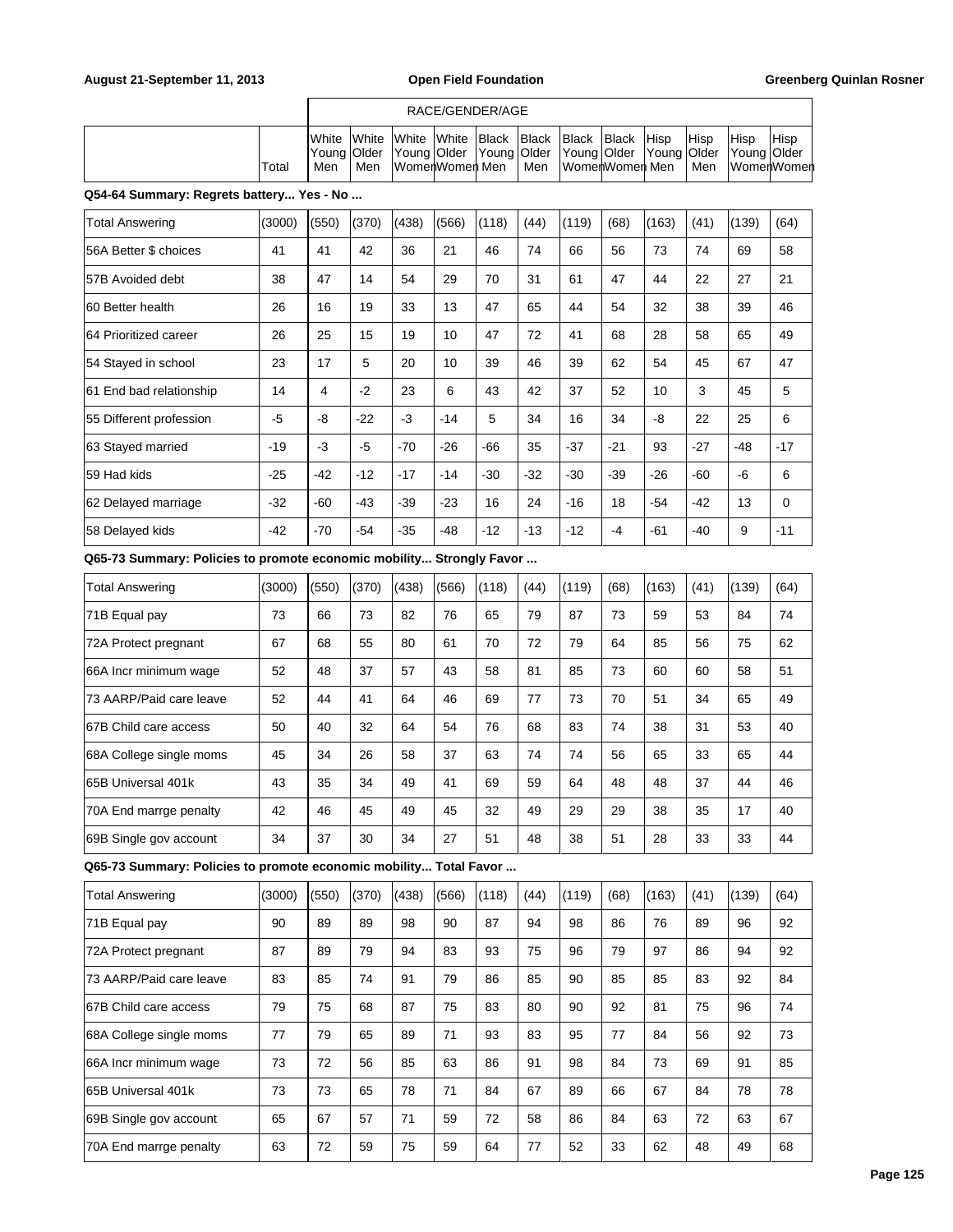|              |              | GENDER/EDUC               |      |                           |  |  |  |
|--------------|--------------|---------------------------|------|---------------------------|--|--|--|
| <b>Total</b> | IColl<br>Men | <b>Non</b><br>Coll<br>Men | Coll | Non<br>Coll<br>WomerWomen |  |  |  |

### **Q54-64 Summary: Regrets battery... Yes - No ...**

| <b>Total Answering</b>  | (3000) | (374) | (1075) | (376) | (1145) |
|-------------------------|--------|-------|--------|-------|--------|
| 56A Better \$ choices   | 41     | 12    | 56     | 12    | 47     |
| 57B Avoided debt        | 38     | 22    | 45     | 37    | 38     |
| 60 Better health        | 26     | 6     | 31     | 14    | 32     |
| 64 Prioritized career   | 26     | $-30$ | 45     | $-31$ | 44     |
| 54 Stayed in school     | 23     | $-34$ | 41     | $-34$ | 43     |
| 61 End bad relationship | 14     | -4    | 14     | 6     | 24     |
| 55 Different profession | -5     | $-24$ | -3     | $-21$ | 5      |
| 63 Stayed married       | -19    | $-14$ | 6      | -54   | -31    |
| 59 Had kids             | -25    | $-33$ | $-30$  | $-25$ | $-15$  |
| 62 Delayed marriage     | -32    | $-64$ | -36    | $-45$ | -11    |
| 58 Delayed kids         | -42    | $-65$ | -49    | $-57$ | -26    |
|                         |        |       |        |       |        |

### **Q65-73 Summary: Policies to promote economic mobility... S ...**

| <b>Total Answering</b>  | (3000) | (374) | (1075) | (376) | (1145) |
|-------------------------|--------|-------|--------|-------|--------|
| 71B Equal pay           | 73     | 66    | 67     | 75    | 81     |
| 72A Protect pregnant    | 67     | 61    | 69     | 72    | 67     |
| 66A Incr minimum wage   | 52     | 34    | 55     | 48    | 56     |
| 73 AARP/Paid care leave | 52     | 37    | 51     | 48    | 60     |
| 67B Child care access   | 50     | 43    | 40     | 56    | 61     |
| 68A College single moms | 45     | 28    | 44     | 45    | 52     |
| 65B Universal 401k      | 43     | 31    | 44     | 47    | 47     |
| 70A End marrge penalty  | 42     | 60    | 37     | 52    | 39     |
| 69B Single gov account  | 34     | 40    | 33     | 36    | 31     |

**Q65-73 Summary: Policies to promote economic mobility... T ...**

| <b>Total Answering</b>  | (3000) | (374) | (1075) | (376) | (1145) |
|-------------------------|--------|-------|--------|-------|--------|
| 71B Equal pay           | 90     | 86    | 88     | 89    | 95     |
| 72A Protect pregnant    | 87     | 89    | 86     | 90    | 87     |
| 73 AARP/Paid care leave | 83     | 78    | 82     | 82    | 86     |
| 67B Child care access   | 79     | 74    | 75     | 83    | 83     |
| 68A College single moms | 77     | 74    | 77     | 82    | 79     |
| 66A Incr minimum wage   | 73     | 62    | 73     | 73    | 77     |
| 65B Universal 401k      | 73     | 67    | 73     | 78    | 76     |
| 69B Single gov account  | 65     | 70    | 60     | 69    | 66     |
| 70A End marrge penalty  | 63     | 79    | 59     | 73    | 58     |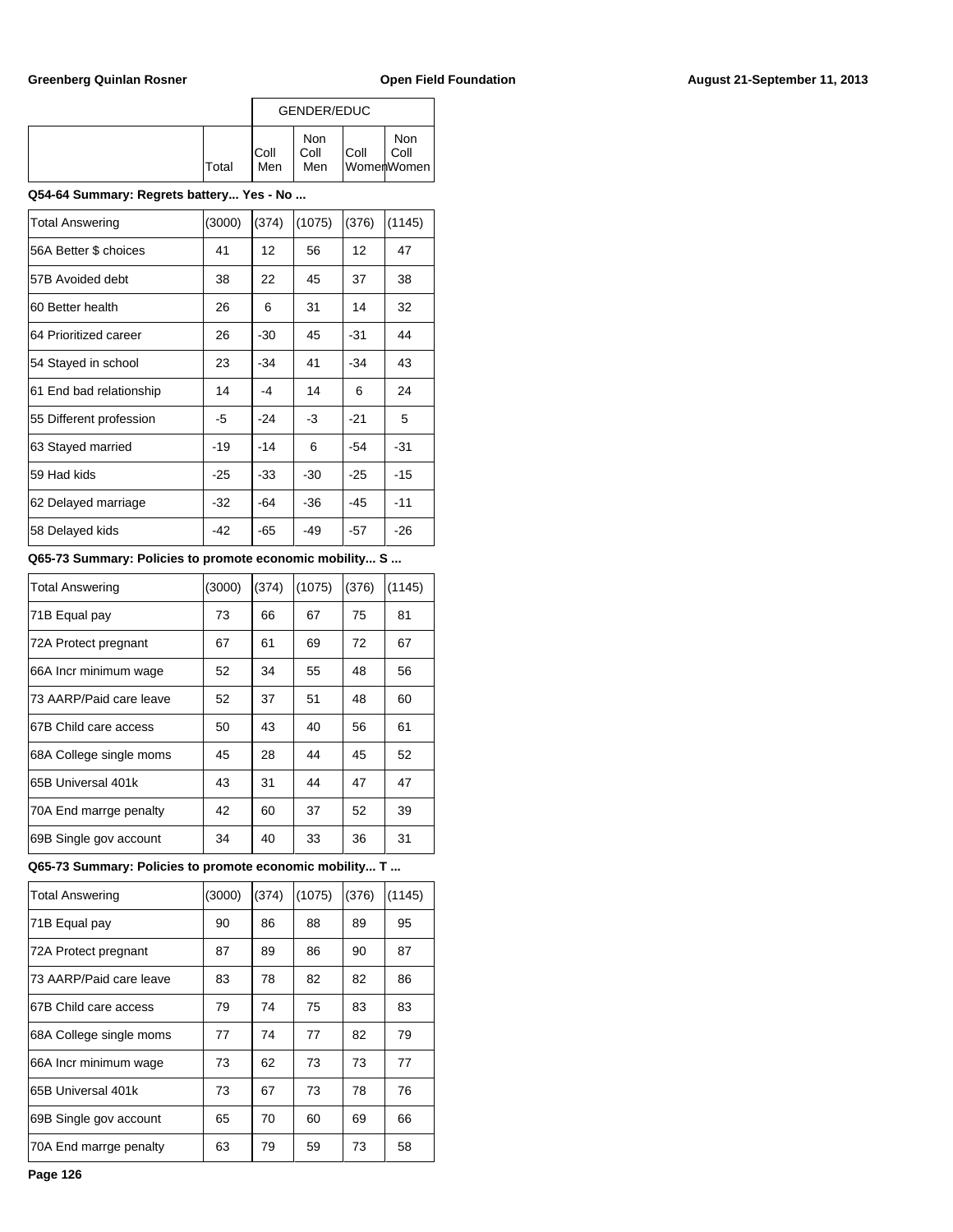|                                                                      |        |                      |                       |               | RACE/GENDER/EDUC                 |                       |                              |                       |                                              |                |                             |              |                             |
|----------------------------------------------------------------------|--------|----------------------|-----------------------|---------------|----------------------------------|-----------------------|------------------------------|-----------------------|----------------------------------------------|----------------|-----------------------------|--------------|-----------------------------|
|                                                                      | Total  | White<br>Coll<br>Men | White<br>NoCol<br>Men | White<br>Coll | White<br>NoCol<br>WomenWomen Men | <b>Black</b><br> Coll | <b>Black</b><br>NoCol<br>Men | <b>Black</b><br> Coll | <b>Black</b><br>NoCol Coll<br>WomenWomen Men | Hisp           | Hisp<br><b>NoCol</b><br>Men | Hisp<br>Coll | Hisp<br>NoCol<br>WomenWomen |
| Q54-64 Summary: Regrets battery Yes - No                             |        |                      |                       |               |                                  |                       |                              |                       |                                              |                |                             |              |                             |
| <b>Total Answering</b>                                               | (3000) | (291)                | (658)                 | (281)         | (766)                            | (21)                  | (142)                        | (39)                  | (154)                                        | (28)           | (180)                       | (27)         | (180)                       |
| 56A Better \$ choices                                                | 41     | 12                   | 54                    | 8             | 38                               | 12                    | 59                           | 43                    | 68                                           | $\overline{7}$ | 77                          | 28           | 70                          |
| 57B Avoided debt                                                     | 38     | 19                   | 45                    | 37            | 40                               | 63                    | 59                           | 76                    | 51                                           | 58             | 36                          | 38           | 23                          |
| 60 Better health                                                     | 26     | 3                    | 25                    | 13            | 26                               | $\mathbf{1}$          | 59                           | 44                    | 48                                           | 31             | 31                          | $-7$         | 49                          |
| 64 Prioritized career                                                | 26     | $-37$                | 46                    | $-36$         | 34                               | $-1$                  | 62                           | $-4$                  | 65                                           | $-14$          | 40                          | $-14$        | 70                          |
| 54 Stayed in school                                                  | 23     | -40                  | 36                    | $-35$         | 34                               | $-6$                  | 49                           | $-14$                 | 59                                           | 15             | 57                          | $-21$        | 71                          |
| 61 End bad relationship                                              | 14     | $-6$                 | 6                     | 6             | 16                               | 25                    | 45                           | 25                    | 49                                           | 9              | 8                           | 8            | 36                          |
| 55 Different profession                                              | $-5$   | -25                  | $-7$                  | $-22$         | $-4$                             | $-28$                 | 14                           | $-25$                 | 34                                           | $-25$          | $\mathbf{1}$                | $-41$        | 26                          |
| 63 Stayed married                                                    | -19    | -8                   | -8                    | $-54$         | $-31$                            | $-19$                 | $-14$                        | $-75$                 | $-17$                                        | 11             | 63                          | -4           | $-40$                       |
| 59 Had kids                                                          | $-25$  | -31                  | $-33$                 | $-28$         | $-13$                            | $-33$                 | $-35$                        | $-21$                 | $-33$                                        | $-19$          | $-30$                       | $-14$        | $-3$                        |
| 62 Delayed marriage                                                  | $-32$  | -65                  | -43                   | $-44$         | $-20$                            | -18                   | 28                           | $-36$                 | 15                                           | $-72$          | $-49$                       | $-67$        | 17                          |
| 58 Delayed kids                                                      | $-42$  | $-72$                | -56                   | $-60$         | $-36$                            | $-25$                 | -6                           | $-13$                 | $-7$                                         | $-66$          | $-55$                       | $-66$        | 11                          |
| Q65-73 Summary: Policies to promote economic mobility Strongly Favor |        |                      |                       |               |                                  |                       |                              |                       |                                              |                |                             |              |                             |
| <b>Total Answering</b>                                               | (3000) | (291)                | (658)                 | (281)         | (766)                            | (21)                  | (142)                        | (39)                  | (154)                                        | (28)           | (180)                       | (27)         | (180)                       |
| 71B Equal pay                                                        | 73     | 65                   | 70                    | 74            | 80                               | 71                    | 68                           | 81                    | 82                                           | 61             | 59                          | 92           | 80                          |
| 72A Protect pregnant                                                 | 67     | 61                   | 64                    | 71            | 69                               | 67                    | 72                           | 78                    | 71                                           | 62             | 81                          | 88           | 65                          |
| 66A Incr minimum wage                                                | 52     | 27                   | 51                    | 42            | 53                               | 59                    | 68                           | 82                    | 80                                           | 40             | 62                          | 77           | 51                          |
| 73 AARP/Paid care leave                                              | 52     | 32                   | 48                    | 43            | 58                               | 55                    | 74                           | 76                    | 70                                           | 50             | 47                          | 55           | 59                          |
| 67B Child care access                                                | 50     | 39                   | 37                    | 51            | 60                               | 63                    | 73                           | 74                    | 82                                           | 71             | 31                          | 60           | 47                          |
| 68A College single moms                                              | 45     | 22                   | 34                    | 42            | 48                               | 51                    | 69                           | 66                    | 66                                           | 60             | 57                          | 61           | 54                          |
| 65B Universal 401k                                                   | 43     | 30                   | 38                    | 46            | 46                               | 42                    | 70                           | 65                    | 58                                           | 30             | 49                          | 39           | 44                          |
| 70A End marrge penalty                                               | 42     | 61                   | 40                    | 52            | 46                               | 30                    | 39                           | 50                    | 23                                           | 53             | 35                          | 39           | 27                          |
| 69B Single gov account                                               | 34     | 40                   | 32                    | 31            | 28                               | 21                    | 55                           | 47                    | 39                                           | 41             | 28                          | 52           | 33                          |
| Q65-73 Summary: Policies to promote economic mobility Total Favor    |        |                      |                       |               |                                  |                       |                              |                       |                                              |                |                             |              |                             |
| <b>Total Answering</b>                                               | (3000) | (291)                | (658)                 | (281)         | (766)                            | (21)                  | (142)                        | (39)                  | (154)                                        | (28)           | (180)                       | (27)         | (180)                       |
| 71B Equal pay                                                        | 90     | 86                   | 91                    | 86            | 96                               | 93                    | 88                           | 99                    | 91                                           | 92             | 78                          | 100          | 95                          |
| 72A Protect pregnant                                                 | 87     | 87                   | 84                    | 88            | 87                               | 90                    | 87                           | 94                    | 87                                           | 86             | 97                          | 94           | 91                          |
| 73 AARP/Paid care leave                                              | 83     | 77                   | 81                    | 80            | 85                               | 88                    | 87                           | 85                    | 89                                           | 76             | 88                          | 88           | 91                          |
| 67B Child care access                                                | 79     | 72                   | 73                    | 81            | 80                               | 83                    | 82                           | 96                    | 89                                           | 90             | 79                          | 77           | 93                          |
| 68A College single moms                                              | 77     | 71                   | 74                    | 80            | 78                               | 69                    | 93                           | 98                    | 86                                           | 88             | 79                          | 96           | 80                          |
| 66A Incr minimum wage                                                | 73     | 57                   | 70                    | 70            | 73                               | 88                    | 89                           | 100                   | 91                                           | 71             | 74                          | 88           | 90                          |
| 65B Universal 401k                                                   | 73     | 67                   | $\bf 71$              | 76            | 74                               | $71$                  | 82                           | 89                    | 82                                           | 66             | 73                          | 76           | 79                          |

69B Single gov account | 65 | 70 | 58 | 64 | 63 | 69 | 69 | 76 | 85 | 66 | 66 | 71 | 63 70A End marrge penalty 63 83 61 74 63 57 70 65 40 66 61 77 55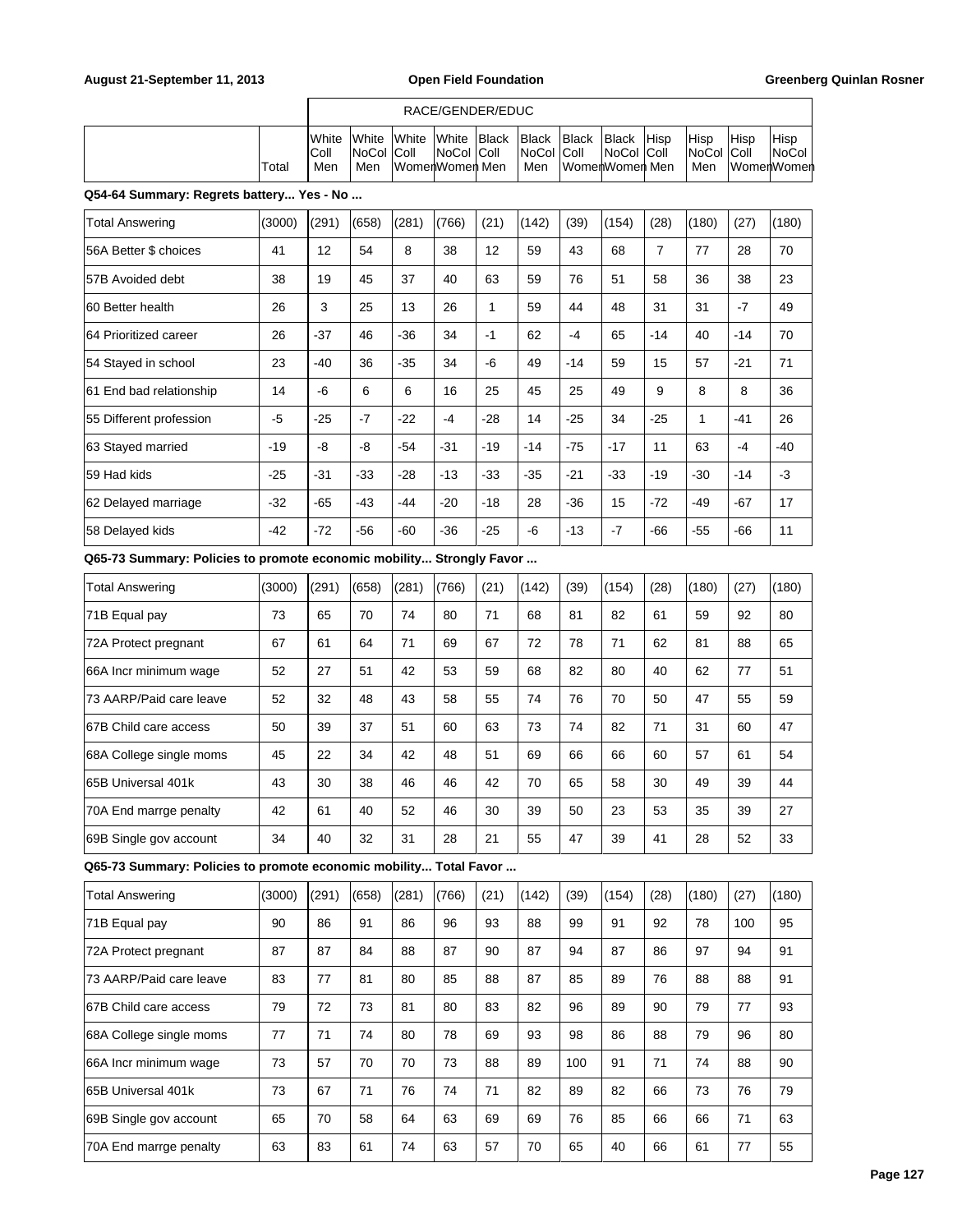Greenberg Quinlan Rosner **Communist Communist Communist Communist Communist Communist Communist Communist Communist Communist Communist Communist Communist Communist Communist Communist Communist Communist Communist Commun** 

|                                                                      |        |                       | <b>INCOME MEN</b>    |                               |                   |               | <b>INCOME WOMEN</b>         |                            |               | NON COLL MEN          |                      |                       | NON COLL WOMEN              |                      |                       |
|----------------------------------------------------------------------|--------|-----------------------|----------------------|-------------------------------|-------------------|---------------|-----------------------------|----------------------------|---------------|-----------------------|----------------------|-----------------------|-----------------------------|----------------------|-----------------------|
|                                                                      | Total  | Less<br>than<br>\$20K | \$20K<br>to<br>\$60K | \$60K<br>to<br>$$100K$   more | \$100K Less<br>or | than<br>\$20K | \$20K<br>to<br><b>\$60K</b> | \$60K<br>to<br>\$100K more | \$100K <br>or | Less<br>than<br>\$20K | \$20K<br>to<br>\$40K | Less<br>than<br>\$40K | Less<br>than<br><b>S20K</b> | \$20K<br>to<br>\$40K | Less<br>than<br>\$40K |
| Q54-64 Summary: Regrets battery Yes - No                             |        |                       |                      |                               |                   |               |                             |                            |               |                       |                      |                       |                             |                      |                       |
| Total Answering                                                      | (3000) | (163)                 | (469)                | (300)                         | (262)             | (227)         | (491)                       | (240)                      | (188)         | (152)                 | (246)                | (398)                 | (216)                       | (263)                | (478)                 |
| 56A Better \$ choices                                                | 41     | 52                    | 62                   | 49                            | 16                | 70            | 47                          | 17                         | 53            | 54                    | 63                   | 60                    | 75                          | 66                   | 69                    |
| 57B Avoided debt                                                     | 38     | 51                    | 45                   | 56                            | 28                | 36            | 42                          | 51                         | 40            | 55                    | 49                   | 51                    | 37                          | 49                   | 43                    |
| 60 Better health                                                     | 26     | 50                    | 30                   | 22                            | 16                | 41            | 30                          | 22                         | 18            | 54                    | 36                   | 43                    | 41                          | 40                   | 41                    |
| 64 Prioritized career                                                | 26     | 46                    | 49                   | 19                            | -6                | 62            | 30                          | 8                          | 5             | 52                    | 54                   | 53                    | 64                          | 46                   | 54                    |
| 54 Stayed in school                                                  | 23     | 45                    | 42                   | 18                            | $-14$             | 56            | 27                          | 13                         | $-1$          | 50                    | 51                   | 50                    | 58                          | 43                   | 50                    |
| 61 End bad relationship                                              | 14     | 17                    | 23                   | $-1$                          | $-2$              | 39            | 21                          | 10                         | 12            | 16                    | 23                   | 21                    | 38                          | 26                   | 32                    |
| 55 Different profession                                              | $-5$   | 3                     | 3                    | -8                            | $-32$             | 12            | 6                           | $-28$                      | $-2$          | $\overline{7}$        | 11                   | 9                     | 13                          | 13                   | 13                    |
| 63 Stayed married                                                    | $-19$  | 16                    | -6                   | 15                            | $-15$             | -40           | -44                         | $-1$                       | $-77$         | 16                    | $-12$                | 3                     | $-39$                       | $-41$                | $-40$                 |
| 59 Had kids                                                          | $-25$  | $-26$                 | $-30$                | $-33$                         | $-23$             | -8            | $-19$                       | -31                        | $-26$         | $-22$                 | $-27$                | $-25$                 | $-3$                        | $-15$                | $-10$                 |
| 62 Delayed marriage                                                  | $-32$  | $-22$                 | $-22$                | -57                           | $-67$             | 14            | $-26$                       | -36                        | $-13$         | $-25$                 | $-2$                 | $-10$                 | 14                          | $-15$                | $-4$                  |
| 58 Delayed kids                                                      | $-42$  | $-37$                 | $-35$                | -69                           | -65               | -3            | $-42$                       | $-40$                      | $-45$         | -38                   | $-21$                | $-28$                 | $-3$                        | $-36$                | $-20$                 |
| Q65-73 Summary: Policies to promote economic mobility Strongly Favor |        |                       |                      |                               |                   |               |                             |                            |               |                       |                      |                       |                             |                      |                       |
| Total Answering                                                      | (3000) | (163)                 | (469)                | (300)                         | (262)             | (227)         | (491)                       | (240)                      | (188)         | (152)                 | (246)                | (398)                 | (216)                       | (263)                | (478)                 |
| 71B Equal pay                                                        | 73     | 73                    | 64                   | 68                            | 72                | 85            | 87                          | 69                         | 72            | 72                    | 68                   | 70                    | 85                          | 90                   | 88                    |
| 72A Protect pregnant                                                 | 67     | 72                    | 61                   | 78                            | 67                | 72            | 73                          | 73                         | 53            | 75                    | 60                   | 66                    | 71                          | 71                   | 71                    |
| 66A Incr minimum wage                                                | 52     | 60                    | 54                   | 51                            | 35                | 55            | 60                          | 47                         | 51            | 62                    | 58                   | 59                    | 55                          | 59                   | 57                    |
| 73 AARP/Paid care leave                                              | 52     | 61                    | 52                   | 50                            | 35                | 70            | 64                          | 52                         | 40            | 63                    | 59                   | 60                    | 70                          | 70                   | 70                    |
| 67B Child care access                                                | 50     | 55                    | 41                   | 45                            | 30                | 54            | 70                          | 57                         | 50            | 53                    | 52                   | 52                    | 53                          | 72                   | 63                    |
| 68A College single moms                                              | 45     | 58                    | 48                   | 26                            | 31                | 73            | 55                          | 39                         | 39            | 60                    | 53                   | 55                    | 74                          | 55                   | 62                    |
| 65B Universal 401k                                                   | 43     | 51                    | 39                   | 42                            | 42                | 45            | 59                          | 38                         | 41            | 53                    | 50                   | 51                    | 45                          | 57                   | 51                    |
| 70A End marrge penalty                                               | 42     | 27                    | 44                   | 49                            | 52                | 38            | 38                          | 62                         | 52            | 27                    | 39                   | 34                    | 38                          | 33                   | 35                    |
| 69B Single gov account                                               | 34     | 50                    | 27                   | 46                            | 38                | 29            | 40                          | 25                         | 27            | 48                    | 36                   | 41                    | 29                          | 40                   | 34                    |
| Q65-73 Summary: Policies to promote economic mobility Total Favor    |        |                       |                      |                               |                   |               |                             |                            |               |                       |                      |                       |                             |                      |                       |
| <b>Total Answering</b>                                               | (3000) | (163)                 | (469)                | (300)                         | (262)             | (227)         | (491)                       | (240)                      | (188)         | (152)                 | (246)                | (398)                 | (216)                       | (263)                | (478)                 |
| 71B Equal pay                                                        | 90     | 88                    | 91                   | 79                            | 94                | 92            | 96                          | 96                         | 92            | 88                    | 92                   | 91                    | 93                          | 95                   | 94                    |
| 72A Protect pregnant                                                 | 87     | 85                    | 81                   | 96                            | 90                | 85            | 91                          | 90                         | 81            | 87                    | 73                   | 78                    | 85                          | 89                   | 87                    |
| 73 AARP/Paid care leave                                              | 83     | 90                    | 83                   | 87                            | 74                | 90            | 88                          | 79                         | 82            | 90                    | 82                   | 85                    | 90                          | 89                   | 90                    |
| 67B Child care access                                                | 79     | 84                    | 76                   | 82                            | 66                | 86            | 85                          | 80                         | 84            | 84                    | 86                   | 85                    | 86                          | 86                   | 86                    |
| 68A College single moms                                              | 77     | 76                    | 79                   | 74                            | 76                | 82            | 83                          | 79                         | 77            | 77                    | 81                   | 79                    | 82                          | 86                   | 85                    |
| 66A Incr minimum wage                                                | 73     | 81                    | 71                   | 73                            | 60                | 84            | 80                          | 64                         | 73            | 84                    | 76                   | 79                    | 83                          | 82                   | 82                    |
| 65B Universal 401k                                                   | 73     | 84                    | 71                   | 76                            | 71                | 75            | 86                          | 66                         | 75            | 84                    | 82                   | 83                    | 76                          | 88                   | 82                    |
| 69B Single gov account                                               | 65     | 74                    | 57                   | 68                            | 68                | 61            | 72                          | 70                         | 66            | 75                    | 61                   | 67                    | 61                          | 76                   | 69                    |
| 70A End marrge penalty                                               | 63     | 54                    | 63                   | 76                            | 74                | 55            | 61                          | 78                         | 67            | 53                    | 54                   | 54                    | 53                          | 54                   | 54                    |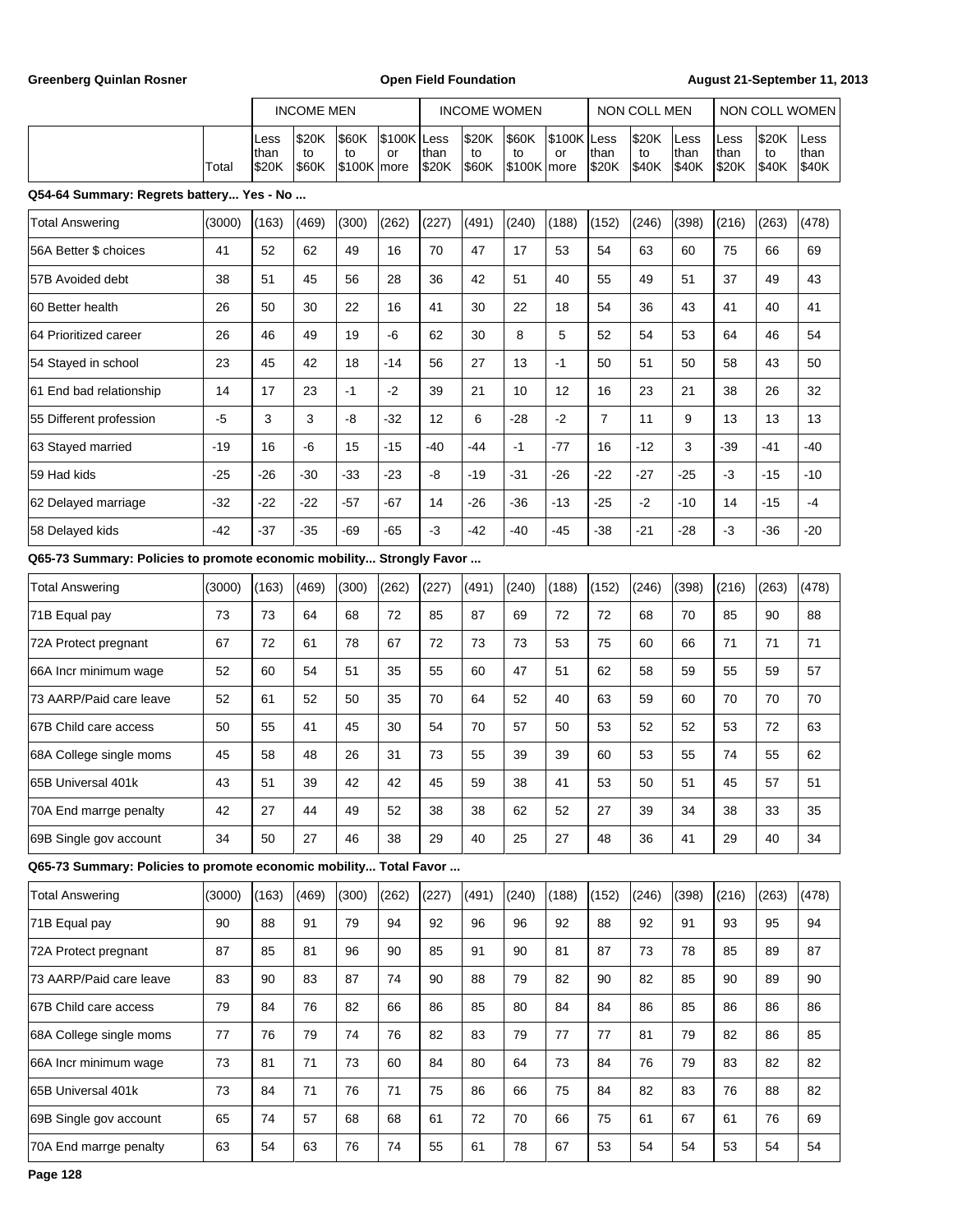|                                                                      |        |                     |                           | <b>MEN KIDS</b> |                     |                          |                |                          |                     |
|----------------------------------------------------------------------|--------|---------------------|---------------------------|-----------------|---------------------|--------------------------|----------------|--------------------------|---------------------|
|                                                                      | Total  | Under<br>18<br>home | Under<br>18<br>NtHomlhome | Over<br>18      | Over<br>18<br>NtHom | No                       | Total<br>Kids  | Total<br>Under<br>18     | Total<br>At<br>Home |
| Q54-64 Summary: Regrets battery Yes - No                             |        |                     |                           |                 |                     |                          |                |                          |                     |
| <b>Total Answering</b>                                               | (3000) | (444)               | (71)                      | (114)           | (350)               | (589)                    | (872)          | (500)                    | (538)               |
| 56A Better \$ choices                                                | 41     | 50                  | 57                        | 51              | 40                  | 44                       | 46             | 50                       | 50                  |
| 57B Avoided debt                                                     | 38     | 53                  | 31                        | 22              | 39                  | 34                       | 41             | 49                       | 46                  |
| 60 Better health                                                     | 26     | 21                  | 42                        | 32              | 37                  | 22                       | 27             | 23                       | 22                  |
| 64 Prioritized career                                                | 26     | 13                  | 36                        | 28              | 32                  | 28                       | 24             | 16                       | 16                  |
| 54 Stayed in school                                                  | 23     | 19                  | 44                        | 36              | 25                  | 17                       | 25             | 22                       | 22                  |
| 61 End bad relationship                                              | 14     | $-2$                | 39                        | 1               | 9                   | 18                       | 3              | 1                        | -2                  |
| 55 Different profession                                              | $-5$   | $-4$                | 2                         | $\overline{2}$  | $-7$                | $-15$                    | -4             | $-2$                     | $-2$                |
| 63 Stayed married                                                    | $-19$  | $-39$               | 34                        | $-30$           | $-13$               | 31                       | -6             | $-3$                     | $-31$               |
| 59 Had kids                                                          | $-25$  | ä,                  | $\blacksquare$            | $\blacksquare$  | $\overline{a}$      | $-30$                    | $\blacksquare$ | $\overline{\phantom{a}}$ | $\blacksquare$      |
| 62 Delayed marriage                                                  | $-32$  | -62                 | -34                       | -43             | $-29$               | $-35$                    | $-47$          | -59                      | $-58$               |
| 58 Delayed kids                                                      | -42    | -59                 | -32                       | $-42$           | $-46$               | $\overline{\phantom{a}}$ | $-53$          | $-57$                    | $-56$               |
| Q65-73 Summary: Policies to promote economic mobility Strongly Favor |        |                     |                           |                 |                     |                          |                |                          |                     |
| <b>Total Answering</b>                                               | (3000) | (444)               | (71)                      | (114)           | (350)               | (589)                    | (872)          | (500)                    | (538)               |
| 71B Equal pay                                                        | 73     | 68                  | 72                        | 60              | 68                  | 66                       | 66             | 68                       | 67                  |
| 72A Protect pregnant                                                 | 67     | 78                  | 76                        | 73              | 62                  | 58                       | 73             | 78                       | 78                  |
| 66A Incr minimum wage                                                | 52     | 51                  | 60                        | 62              | 49                  | 45                       | 53             | 53                       | 55                  |
| 73 AARP/Paid care leave                                              | 52     | 49                  | 58                        | 37              | 44                  | 47                       | 46             | 49                       | 47                  |
| 67B Child care access                                                | 50     | 42                  | 65                        | 31              | 43                  | 41                       | 41             | 43                       | 38                  |

| <b>Total Answering</b>  | (3000) | (444) | (71) | (114) | (350) | (589) | (872) | (500) | (538) |
|-------------------------|--------|-------|------|-------|-------|-------|-------|-------|-------|
| 71B Equal pay           | 73     | 68    | 72   | 60    | 68    | 66    | 66    | 68    | 67    |
| 72A Protect pregnant    | 67     | 78    | 76   | 73    | 62    | 58    | 73    | 78    | 78    |
| 66A Incr minimum wage   | 52     | 51    | 60   | 62    | 49    | 45    | 53    | 53    | 55    |
| 73 AARP/Paid care leave | 52     | 49    | 58   | 37    | 44    | 47    | 46    | 49    | 47    |
| 67B Child care access   | 50     | 42    | 65   | 31    | 43    | 41    | 41    | 43    | 38    |
| 68A College single moms | 45     | 40    | 44   | 43    | 35    | 41    | 40    | 40    | 41    |
| 65B Universal 401k      | 43     | 39    | 40   | 25    | 42    | 41    | 39    | 40    | 37    |
| 70A End marrge penalty  | 42     | 55    | 45   | 57    | 50    | 31    | 50    | 52    | 55    |
| 69B Single gov account  | 34     | 39    | 31   | 28    | 35    | 33    | 37    | 39    | 38    |

**Q65-73 Summary: Policies to promote economic mobility... Total Favor ...**

| <b>Total Answering</b>  | (3000) | (444) | (71) | (114) | (350) | (589) | (872) | (500) | (538) |
|-------------------------|--------|-------|------|-------|-------|-------|-------|-------|-------|
| 71B Equal pay           | 90     | 82    | 93   | 89    | 88    | 89    | 86    | 84    | 84    |
| 72A Protect pregnant    | 87     | 90    | 94   | 84    | 84    | 85    | 87    | 91    | 90    |
| 73 AARP/Paid care leave | 83     | 79    | 88   | 78    | 78    | 83    | 79    | 80    | 79    |
| 67B Child care access   | 79     | 73    | 84   | 74    | 75    | 75    | 74    | 74    | 73    |
| 68A College single moms | 77     | 75    | 87   | 73    | 73    | 77    | 74    | 76    | 75    |
| 66A Incr minimum wage   | 73     | 68    | 89   | 70    | 76    | 67    | 72    | 71    | 70    |
| 65B Universal 401k      | 73     | 68    | 71   | 65    | 70    | 73    | 69    | 68    | 69    |
| 69B Single gov account  | 65     | 67    | 54   | 59    | 54    | 64    | 62    | 67    | 67    |
| 70A End marrge penalty  | 63     | 68    | 64   | 74    | 64    | 59    | 66    | 67    | 69    |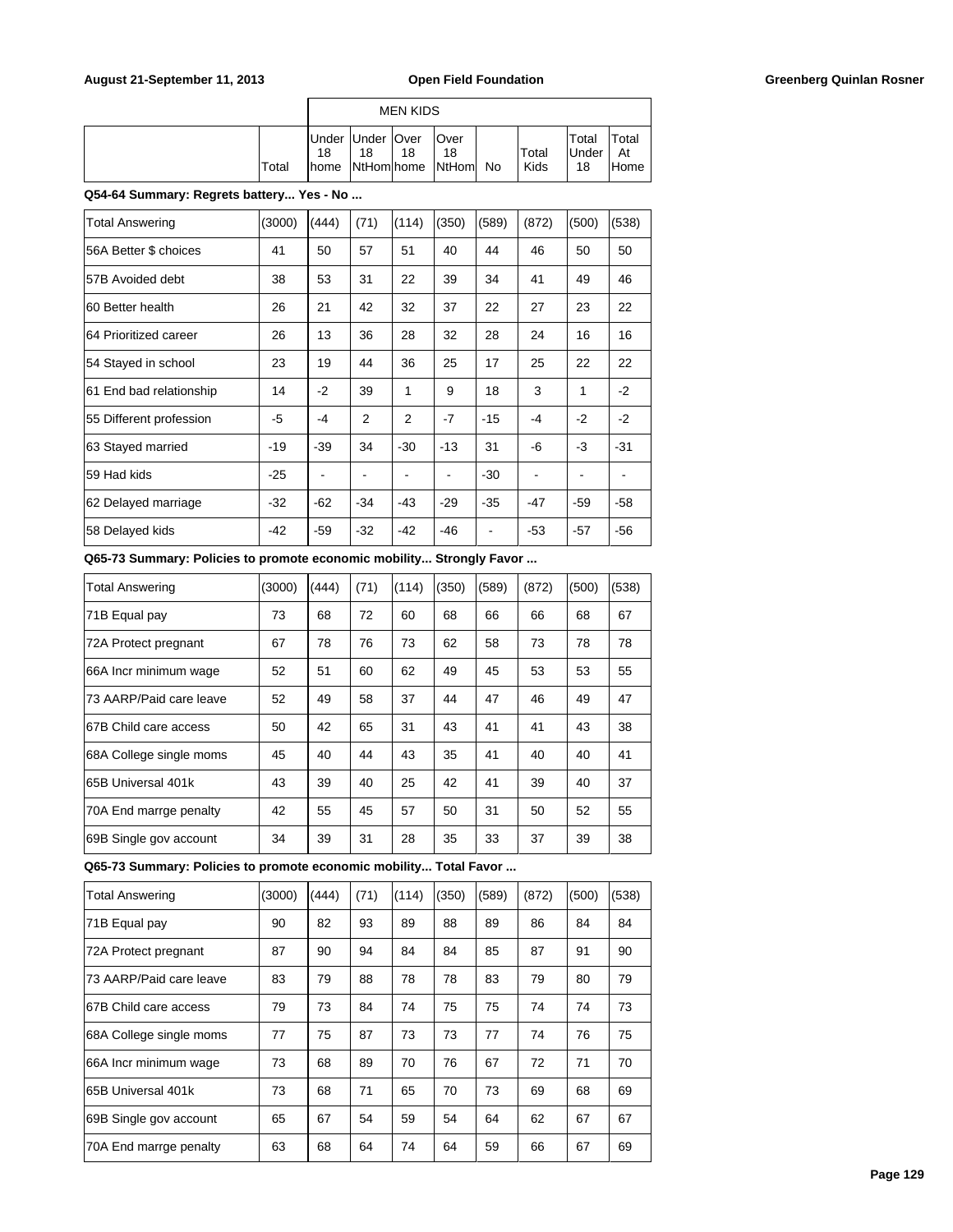|                                          |        |                      |                                         | <b>WOMEN KIDS</b> |                       |       |               |                      |                     |
|------------------------------------------|--------|----------------------|-----------------------------------------|-------------------|-----------------------|-------|---------------|----------------------|---------------------|
|                                          | Total  | Under<br>18<br>Ihome | <b>Under</b><br>18<br><b>NtHomlhome</b> | <b>Over</b><br>18 | Over<br>18<br> NtHoml | No    | Total<br>Kids | Total<br>Under<br>18 | Total<br>At<br>Home |
| Q54-64 Summary: Regrets battery Yes - No |        |                      |                                         |                   |                       |       |               |                      |                     |
| <b>Total Answering</b>                   | (3000) | (438)                | (54)                                    | (174)             | (535)                 | (423) | (1103)        | (490)                | (589)               |
| 56A Better \$ choices                    | 41     | 44                   | 42                                      | 21                | 40                    | 40    | 38            | 44                   | 36                  |
| 57B Avoided debt                         | 38     | 56                   | $-3$                                    | 71                | 29                    | 26    | 44            | 49                   | 59                  |
| 60 Better health                         | 26     | 28                   | 15                                      | 30                | 23                    | 33    | 26            | 27                   | 28                  |
| 64 Prioritized career                    | 26     | 28                   | 68                                      | 41                | 24                    | 17    | 29            | 32                   | 31                  |
| 54 Stayed in school                      | 23     | 25                   | 56                                      | 42                | 19                    | 20    | 26            | 28                   | 30                  |
| 61 End bad relationship                  | 14     | 13                   | 22                                      | 25                | 15                    | 33    | 14            | 14                   | 16                  |
| 55 Different profession                  | -5     | $-1$                 | $-17$                                   | 14                | $-3$                  | $-2$  | $-1$          | -3                   | 2                   |
| 63 Stayed married                        | $-19$  | $-51$                | $-46$                                   | $-39$             | $-33$                 | $-29$ | $-38$         | $-51$                | $-49$               |

| 59 Had kids | -25 | - | - | - | - | - | - | - | - | -|62 Delayed marriage | -32 | -28 | -8 | -16 | -17 | -8 | -23 | -27 | -27 |58 Delayed kids | -42 | -38 | -8 | -26 | -32 | - | -34 | -35 | -34

### **Q65-73 Summary: Policies to promote economic mobility... Strongly Favor ...**

| <b>Total Answering</b>  | (3000) | (438) | (54) | (174) | (535) | (423) | (1103) | (490) | (589) |
|-------------------------|--------|-------|------|-------|-------|-------|--------|-------|-------|
| 71B Equal pay           | 73     | 81    | 70   | 75    | 78    | 82    | 78     | 80    | 79    |
| 72A Protect pregnant    | 67     | 73    | 73   | 56    | 68    | 64    | 69     | 73    | 69    |
| 66A Incr minimum wage   | 52     | 58    | 58   | 48    | 53    | 57    | 53     | 58    | 54    |
| 73 AARP/Paid care leave | 52     | 62    | 50   | 54    | 48    | 62    | 54     | 61    | 60    |
| 67B Child care access   | 50     | 69    | 55   | 57    | 55    | 59    | 60     | 67    | 65    |
| 68A College single moms | 45     | 60    | 41   | 42    | 43    | 52    | 49     | 58    | 55    |
| 65B Universal 401k      | 43     | 48    | 44   | 59    | 45    | 47    | 47     | 48    | 50    |
| 70A End marrge penalty  | 42     | 45    | 49   | 46    | 43    | 36    | 44     | 45    | 46    |
| 69B Single gov account  | 34     | 35    | 25   | 30    | 32    | 32    | 33     | 34    | 34    |

**Q65-73 Summary: Policies to promote economic mobility... Total Favor ...**

| <b>Total Answering</b>  | (3000) | (438) | (54) | (174) | (535) | (423) | (1103) | (490) | (589) |
|-------------------------|--------|-------|------|-------|-------|-------|--------|-------|-------|
| 71B Equal pay           | 90     | 95    | 98   | 89    | 94    | 94    | 93     | 95    | 93    |
| 72A Protect pregnant    | 87     | 91    | 85   | 79    | 85    | 89    | 87     | 91    | 89    |
| 73 AARP/Paid care leave | 83     | 86    | 93   | 83    | 82    | 87    | 85     | 87    | 86    |
| 167B Child care access  | 79     | 82    | 79   | 89    | 80    | 86    | 82     | 82    | 84    |
| 68A College single moms | 77     | 88    | 82   | 77    | 72    | 82    | 79     | 87    | 84    |
| 66A Incr minimum waqe   | 73     | 85    | 76   | 66    | 74    | 74    | 77     | 84    | 79    |
| 165B Universal 401k     | 73     | 77    | 63   | 82    | 72    | 79    | 75     | 75    | 78    |
| 69B Single gov account  | 65     | 72    | 61   | 60    | 60    | 70    | 65     | 71    | 69    |
| 70A End marrge penalty  | 63     | 67    | 68   | 65    | 58    | 61    | 62     | 66    | 67    |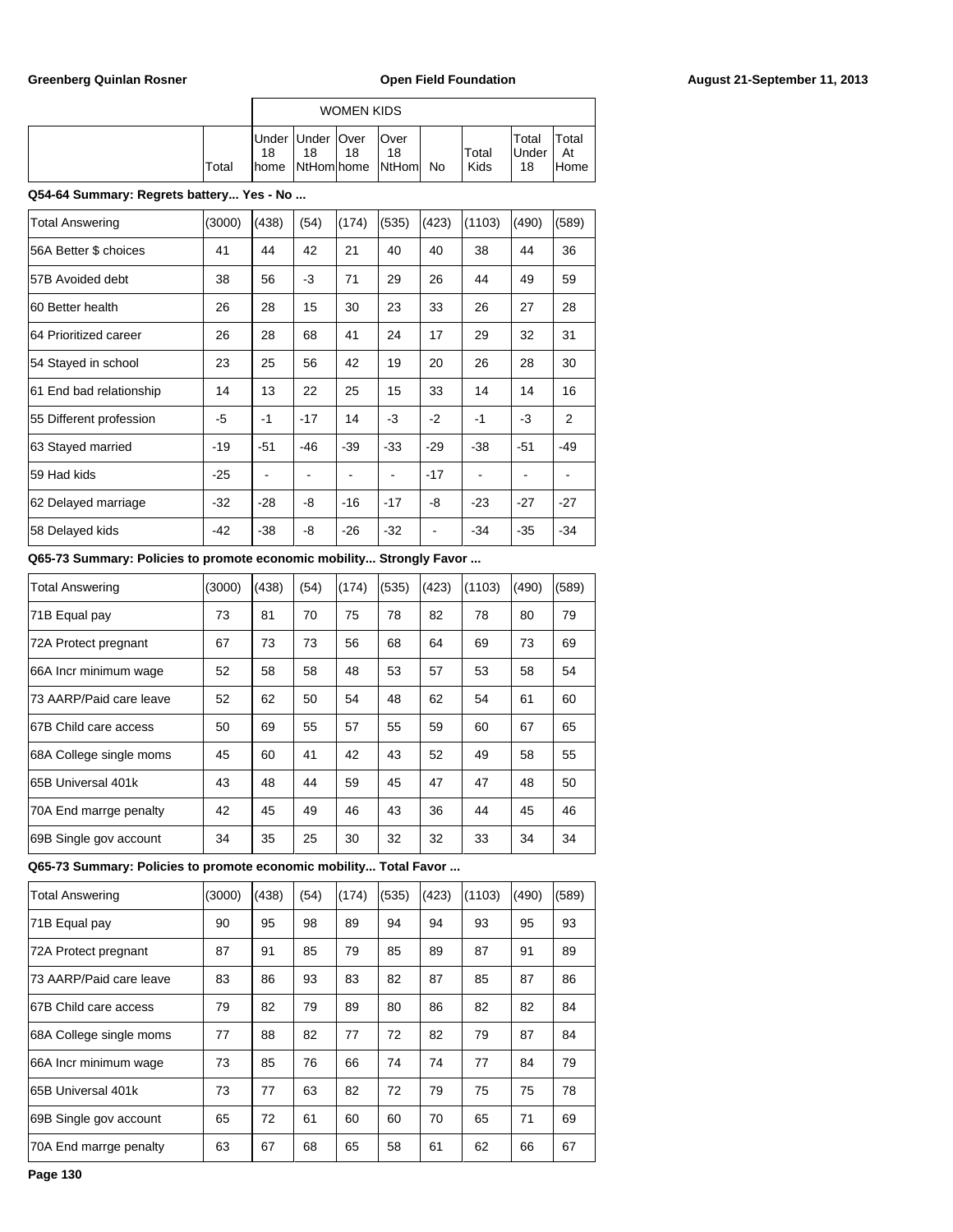|                                                                      |        | MARITAL/GENDER |                    |                |                |             | MARITAL/GENDER/ANY KIDS       |                          |              |                          |              |                          |                |             |                 |
|----------------------------------------------------------------------|--------|----------------|--------------------|----------------|----------------|-------------|-------------------------------|--------------------------|--------------|--------------------------|--------------|--------------------------|----------------|-------------|-----------------|
|                                                                      | Total  | Marr<br>Men    | Unmar Alone<br>Men | Men            | Marr           | Unmar Alone | WomenWomenWomenWomenWomen Men | Sngle                    | SpDiv<br>Wid | Marr                     | Unmar<br>Men | Alone<br>Men             | Marr           | Unmar Alone | WomenWomenWomen |
| Q54-64 Summary: Regrets battery Yes - No                             |        |                |                    |                |                |             |                               |                          |              |                          |              |                          |                |             |                 |
| <b>Total Answering</b>                                               | (3000) | (725)          | (732)              | (599)          | (745)          | (768)       | (630)                         | (271)                    | (358)        | (600)                    | (270)        | (216)                    | (638)          | (458)       | (363)           |
| 56A Better \$ choices                                                | 41     | 38             | 53                 | 48             | 33             | 43          | 42                            | 60                       | 30           | 36                       | 66           | 58                       | 33             | 44          | 43              |
| 57B Avoided debt                                                     | 38     | 39             | 37                 | 40             | 46             | 34          | 31                            | 29                       | 32           | 40                       | 42           | 43                       | 56             | 29          | 25              |
| 60 Better health                                                     | 26     | 17             | 33                 | 36             | 25             | 30          | 29                            | 33                       | 26           | 20                       | 42           | 47                       | 26             | 25          | 22              |
| 64 Prioritized career                                                | 26     | 11             | 41                 | 41             | 16             | 35          | 30                            | 26                       | 34           | 12                       | 50           | 49                       | 16             | 48          | 40              |
| 54 Stayed in school                                                  | 23     | 15             | 29                 | 26             | 15             | 32          | 30                            | 29                       | 31           | 15                       | 48           | 46                       | 14             | 43          | 37              |
| 61 End bad relationship                                              | 14     | -8             | 26                 | 25             | 6              | 33          | 34                            | 44                       | 27           | $-12$                    | 36           | 38                       | 3              | 29          | 29              |
| 55 Different profession                                              | $-5$   | $-13$          | $-3$               | $-5$           | 1              | $-3$        | $-2$                          | $\mathbf{1}$             | $-4$         | $-14$                    | 18           | 16                       | $-1$           | $-2$        | 2               |
| 63 Stayed married                                                    | $-19$  | ÷,             | 2                  | $\mathbf{2}$   | $\blacksquare$ | $-36$       | -36                           | $\blacksquare$           | $-36$        | $\blacksquare$           | -6           | -6                       | $\blacksquare$ | -38         | $-38$           |
| 59 Had kids                                                          | $-25$  | $-35$          | -28                | -27            | $\overline{7}$ | -24         | -20                           | $-26$                    | $-7$         | $\overline{\phantom{a}}$ |              | $\overline{\phantom{a}}$ | $\overline{a}$ | ÷,          |                 |
| 62 Delayed marriage                                                  | $-32$  | $-55$          | $\overline{7}$     | $\overline{7}$ | $-31$          | 22          | 22                            | $\overline{\phantom{a}}$ | 22           | -58                      | 13           | 13                       | $-32$          | 21          | 21              |
| 58 Delayed kids                                                      | $-42$  | $-59$          | -41                | $-40$          | $-47$          | $-15$       | $-19$                         | $\overline{7}$           | $-27$        | -59                      | -41          | -40                      | $-47$          | $-15$       | $-19$           |
| Q65-73 Summary: Policies to promote economic mobility Strongly Favor |        |                |                    |                |                |             |                               |                          |              |                          |              |                          |                |             |                 |
| <b>Total Answering</b>                                               | (3000) | (725)          | (732)              | (599)          | (745)          | (768)       | (630)                         | (271)                    | (358)        | (600)                    | (270)        | (216)                    | (638)          | (458)       | (363)           |
| 71B Equal pay                                                        | 73     | 68             | 64                 | 63             | 75             | 83          | 81                            | 84                       | 79           | 68                       | 64           | 61                       | 75             | 82          | 81              |
| 72A Protect pregnant                                                 | 67     | 65             | 68                 | 68             | 66             | 72          | 69                            | 71                       | 68           | 70                       | 78           | 77                       | 66             | 76          | 74              |
| 66A Incr minimum wage                                                | 52     | 43             | 57                 | 57             | 51             | 58          | 57                            | 69                       | 49           | 44                       | 71           | 71                       | 50             | 59          | 56              |
| 73 AARP/Paid care leave                                              | 52     | 43             | 51                 | 51             | 52             | 61          | 61                            | 69                       | 56           | 43                       | 55           | 57                       | 51             | 60          | 59              |
| 67B Child care access                                                | 50     | 39             | 43                 | 40             | 57             | 62          | 60                            | 61                       | 59           | 37                       | 50           | 50                       | 59             | 62          | 59              |
| 68A College single moms                                              | 45     | 30             | 49                 | 51             | 43             | 58          | 54                            | 63                       | 49           | 33                       | 53           | 57                       | 43             | 59          | 54              |
| 65B Universal 401k                                                   | 43     | 39             | 41                 | 38             | 43             | 50          | 49                            | 49                       | 48           | 40                       | 38           | 36                       | 42             | 54          | 51              |
| 70A End marrge penalty                                               | 42     | 52             | 34                 | 33             | 49             | 34          | 29                            | 23                       | 33           | 51                       | 47           | 46                       | 49             | 35          | 30              |
| 69B Single gov account                                               | 34     | 36             | 34                 | 32             | 29             | 35          | 30                            | 26                       | 33           | 37                       | 37           | 35                       | 29             | 38          | 27              |
| Q65-73 Summary: Policies to promote economic mobility Total Favor    |        |                |                    |                |                |             |                               |                          |              |                          |              |                          |                |             |                 |
| <b>Total Answering</b>                                               | (3000) | (725)          | (732)              | (599)          | (745)          | (768)       | (630)                         | (271)                    | (358)        | (600)                    | (270)        | (216)                    | (638)          | (458)       | (363)           |
| 71B Equal pay                                                        | 90     | 86             | 88                 | 90             | 92             | 95          | 94                            | 97                       | 91           | 85                       | 89           | 90                       | 92             | 95          | 94              |
| 72A Protect pregnant                                                 | 87     | 86             | 87                 | 88             | 86             | 90          | 89                            | 89                       | 90           | 88                       | 87           | 85                       | 86             | 90          | 90              |
| 73 AARP/Paid care leave                                              | 83     | 75             | 87                 | 88             | 85             | 85          | 85                            | 91                       | 81           | 76                       | 87           | 87                       | 85             | 85          | 85              |
| 67B Child care access                                                | 79     | 72             | 76                 | 75             | 80             | 85          | 85                            | 90                       | 80           | 71                       | 81           | 81                       | 81             | 83          | 82              |
| 68A College single moms                                              | 77     | 71             | 80                 | 80             | 77             | 83          | 81                            | 86                       | 78           | 72                       | 79           | 82                       | 77             | 83          | 80              |
| 66A Incr minimum wage                                                | 73     | 62             | 78                 | 78             | 75             | 78          | 77                            | 82                       | 73           | 64                       | 87           | 87                       | 74             | 82          | 80              |
| 65B Universal 401k                                                   | 73     | 70             | 73                 | 73             | 73             | 79          | 79                            | 81                       | 76           | 69                       | 69           | 70                       | 73             | 77          | 76              |
| 69B Single gov account                                               | 65     | 61             | 64                 | 63             | 64             | 69          | 65                            | 68                       | 61           | 62                       | 62           | 59                       | 65             | 65          | 55              |
| 70A End marrge penalty                                               | 63     | 66             | 61                 | 61             | 69             | 54          | 50                            | 50                       | 51           | 65                       | 66           | 63                       | 69             | 51          | 46              |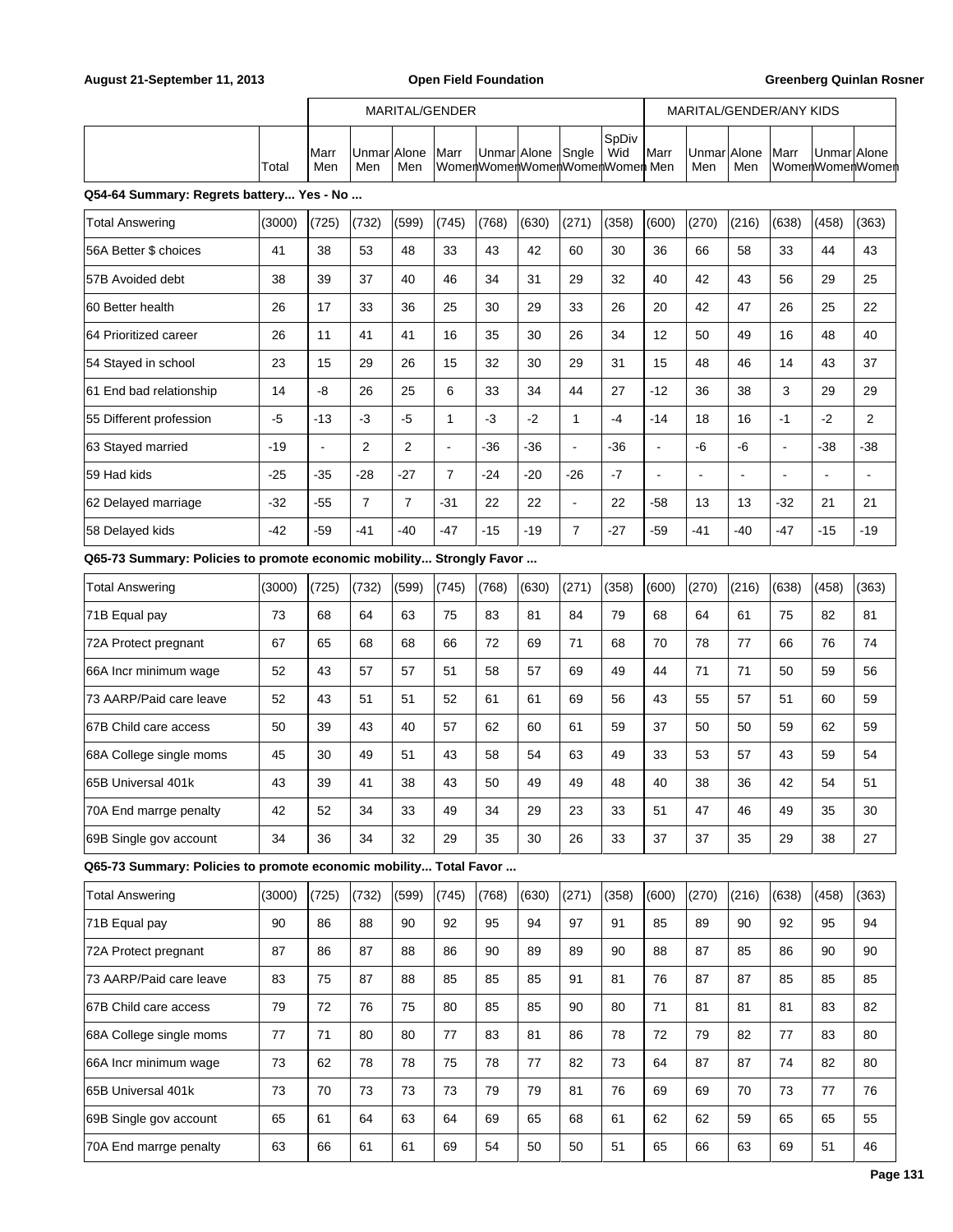|        |                      |     |     | MARITAL/GENDER/<18 HOME                              |  |
|--------|----------------------|-----|-----|------------------------------------------------------|--|
| lTotal | <b>I</b> Marr<br>Men | Men | Men | Unmar Alone   Marr   Unmar Alone<br>lWomenWomenWomen |  |

# **Q54-64 Summary: Regrets battery... Yes - No ...**

| <b>Total Answering</b>  | (3000) | (340) | (104) | (63)  | (273)    | (163) | (99)  |
|-------------------------|--------|-------|-------|-------|----------|-------|-------|
| 56A Better \$ choices   | 41     | 41    | 75    | 60    | 45       | 41    | 45    |
| 57B Avoided debt        | 38     | 51    | 64    | 81    | 65       | 43    | 43    |
| 60 Better health        | 26     | 18    | 30    | 37    | 30       | 24    | 16    |
| 64 Prioritized career   | 26     | 0     | 53    | 50    | 12       | 53    | 39    |
| 54 Stayed in school     | 23     | 9     | 51    | 43    | 8        | 54    | 44    |
| 61 End bad relationship | 14     | $-13$ | 34    | 37    | -5       | 44    | 64    |
| 55 Different profession | -5     | $-13$ | 28    | 18    | $\Omega$ | -5    | 13    |
| 63 Stayed married       | $-19$  |       | $-39$ | $-39$ |          | $-51$ | $-51$ |
| 59 Had kids             | $-25$  |       |       |       |          |       |       |
| 62 Delayed marriage     | $-32$  | $-68$ | 22    | 22    | $-37$    | 31    | 31    |
| 58 Delayed kids         | $-42$  | $-65$ | -39   | $-33$ | -60      | 0     | 3     |

### **Q65-73 Summary: Policies to promote economic mobility... Strongly Fa ...**

| <b>Total Answering</b>  | (3000) | (340) | (104) | (63) | (273) | (163) | (99) |
|-------------------------|--------|-------|-------|------|-------|-------|------|
| 71B Equal pay           | 73     | 64    | 80    | 79   | 78    | 84    | 91   |
| 72A Protect pregnant    | 67     | 77    | 80    | 74   | 70    | 81    | 76   |
| 66A Incr minimum wage   | 52     | 41    | 79    | 80   | 57    | 61    | 52   |
| 73 AARP/Paid care leave | 52     | 45    | 61    | 68   | 58    | 70    | 76   |
| 67B Child care access   | 50     | 36    | 62    | 67   | 65    | 75    | 77   |
| 68A College single moms | 45     | 36    | 51    | 68   | 51    | 79    | 73   |
| 65B Universal 401k      | 43     | 38    | 43    | 38   | 40    | 61    | 70   |
| 70A End marrge penalty  | 42     | 56    | 52    | 47   | 47    | 40    | 22   |
| 69B Single gov account  | 34     | 37    | 46    | 45   | 28    | 47    | 43   |

**Q65-73 Summary: Policies to promote economic mobility... Total Favor ...**

| <b>Total Answering</b>  | (3000) | (340) | (104) | (63) | (273) | (163) | (99) |
|-------------------------|--------|-------|-------|------|-------|-------|------|
| 71B Equal pay           | 90     | 81    | 89    | 86   | 93    | 98    | 97   |
| 72A Protect pregnant    | 87     | 91    | 88    | 80   | 90    | 96    | 94   |
| 73 AARP/Paid care leave | 83     | 75    | 89    | 86   | 89    | 82    | 86   |
| 67B Child care access   | 79     | 70    | 86    | 90   | 80    | 86    | 95   |
| 68A College single moms | 77     | 74    | 78    | 87   | 87    | 91    | 86   |
| 66A Incr minimum wage   | 73     | 61    | 86    | 82   | 85    | 86    | 85   |
| 65B Universal 401k      | 73     | 67    | 71    | 66   | 75    | 81    | 88   |
| 69B Single gov account  | 65     | 66    | 72    | 70   | 65    | 83    | 76   |
| 70A End marrge penalty  | 63     | 68    | 68    | 59   | 73    | 55    | 35   |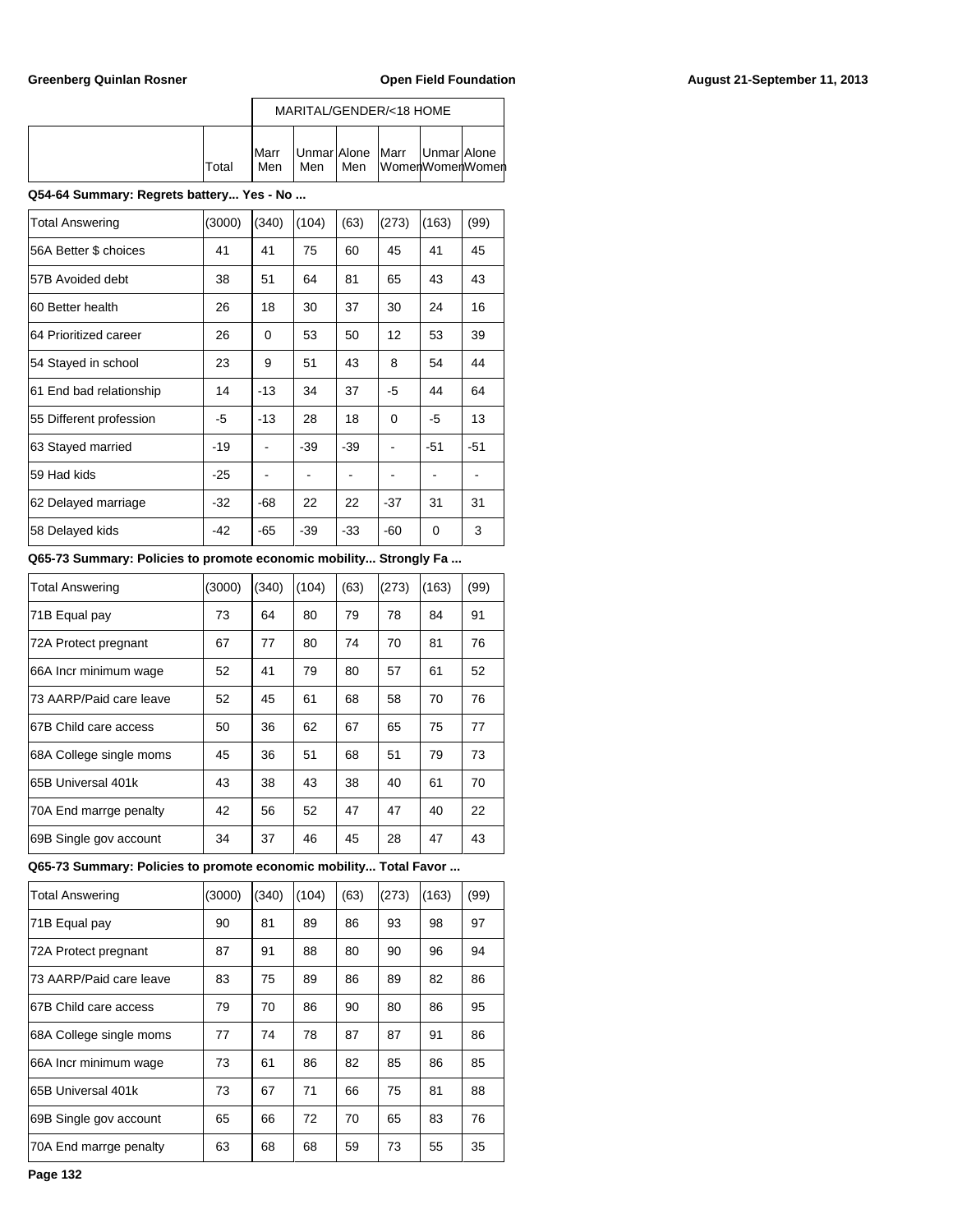| August 21-September 11, 2013                                                                                                                               |                                                          |                                                                     |                                                          |                                                                          |                                                                                      | <b>Open Field Foundation</b>                               |                                                                     |                                                                       |                                                                                          |                                                                     | <b>Greenberg Quinlan Rosner</b> |
|------------------------------------------------------------------------------------------------------------------------------------------------------------|----------------------------------------------------------|---------------------------------------------------------------------|----------------------------------------------------------|--------------------------------------------------------------------------|--------------------------------------------------------------------------------------|------------------------------------------------------------|---------------------------------------------------------------------|-----------------------------------------------------------------------|------------------------------------------------------------------------------------------|---------------------------------------------------------------------|---------------------------------|
|                                                                                                                                                            |                                                          | <b>GENDER</b>                                                       |                                                          |                                                                          |                                                                                      | <b>AGE MEN</b>                                             |                                                                     |                                                                       |                                                                                          |                                                                     |                                 |
|                                                                                                                                                            |                                                          |                                                                     |                                                          |                                                                          |                                                                                      |                                                            |                                                                     |                                                                       |                                                                                          |                                                                     |                                 |
|                                                                                                                                                            | Total                                                    | Men                                                                 | Women                                                    | $18 -$<br>29                                                             | $30 -$<br>39                                                                         | $40 -$<br>49                                               | $50 -$<br>64                                                        | Over<br>64                                                            | $18 -$<br>49                                                                             | Over<br>49                                                          |                                 |
| Q3 Respondent gender                                                                                                                                       |                                                          |                                                                     |                                                          |                                                                          |                                                                                      |                                                            |                                                                     |                                                                       |                                                                                          |                                                                     |                                 |
| Total answering                                                                                                                                            | (3000)                                                   | (1470)                                                              | (1530)                                                   | (382)                                                                    | (277)                                                                                | (275)                                                      | (319)                                                               | (164)                                                                 | (934)                                                                                    | (482)                                                               |                                 |
| Male<br>Female                                                                                                                                             | 49<br>51                                                 | 100<br>$\sim$                                                       | 100                                                      | 100<br>$\blacksquare$                                                    | 100<br>$\blacksquare$                                                                | 100<br>$\overline{a}$                                      | 100<br>$\overline{a}$                                               | 100<br>$\blacksquare$                                                 | 100<br>$\blacksquare$                                                                    | 100<br>$\blacksquare$                                               |                                 |
| Q4 Age                                                                                                                                                     |                                                          |                                                                     |                                                          |                                                                          |                                                                                      |                                                            |                                                                     |                                                                       |                                                                                          |                                                                     |                                 |
|                                                                                                                                                            | (3000)                                                   | (1470)                                                              | (1530)                                                   | (382)                                                                    | (277)                                                                                | (275)                                                      | (319)                                                               | (164)                                                                 | (934)                                                                                    | (482)                                                               |                                 |
| Total answering<br>$18 - 24$<br>$25 - 29$<br>$30 - 34$<br>$35 - 39$                                                                                        | 14<br>7<br>9<br>8                                        | 17<br>9<br>11<br>8                                                  | 11<br>5<br>8<br>7                                        | 65<br>35<br>$\blacksquare$<br>÷,                                         | $\blacksquare$<br>58<br>42                                                           | $\overline{\phantom{a}}$<br>$\overline{\phantom{a}}$       | $\overline{\phantom{a}}$<br>$\blacksquare$                          | $\blacksquare$<br>$\overline{\phantom{a}}$<br>$\blacksquare$          | 27<br>14<br>17<br>13                                                                     | $\blacksquare$<br>$\overline{\phantom{a}}$<br>$\blacksquare$        |                                 |
| 40 - 44<br>45 - 49                                                                                                                                         | 8<br>10                                                  | 10<br>9                                                             | 7<br>10                                                  | $\overline{a}$<br>÷,                                                     | $\blacksquare$<br>$\blacksquare$                                                     | 51<br>49                                                   | $\overline{\phantom{a}}$<br>$\overline{\phantom{a}}$                | $\overline{\phantom{a}}$<br>$\overline{\phantom{a}}$                  | 15<br>14                                                                                 | $\blacksquare$<br>$\blacksquare$                                    |                                 |
| 50 - 54<br>55 - 59<br>$ 60 - 64$<br>65 and over<br>(No answer)                                                                                             | 8<br>8<br>8<br>16<br>4                                   | $\overline{7}$<br>8<br>6<br>11<br>4                                 | 8<br>8<br>10<br>21<br>4                                  | $\overline{\phantom{a}}$<br>$\blacksquare$<br>$\blacksquare$<br>÷,<br>ä, | $\overline{\phantom{a}}$<br>$\blacksquare$<br>$\blacksquare$<br>$\blacksquare$<br>L, | $\blacksquare$<br>$\blacksquare$<br>$\blacksquare$         | 34<br>36<br>30<br>$\blacksquare$<br>$\overline{\phantom{a}}$        | $\blacksquare$<br>100<br>$\blacksquare$                               | $\overline{\phantom{a}}$<br>$\blacksquare$<br>$\overline{\phantom{a}}$<br>$\blacksquare$ | 23<br>24<br>20<br>34<br>$\blacksquare$                              |                                 |
| $18 - 29$<br>$30 - 39$<br>40 - 49<br>50 - 64                                                                                                               | 21<br>17<br>18<br>24                                     | 26<br>19<br>19<br>22                                                | 16<br>15<br>17<br>26                                     | 100<br>$\blacksquare$<br>$\blacksquare$<br>÷,                            | 100<br>$\blacksquare$<br>$\blacksquare$                                              | 100<br>$\ddot{\phantom{a}}$                                | $\blacksquare$<br>$\overline{\phantom{a}}$<br>100                   | $\blacksquare$<br>$\blacksquare$<br>$\overline{\phantom{a}}$          | 41<br>30<br>29<br>$\blacksquare$                                                         | $\blacksquare$<br>$\blacksquare$<br>$\blacksquare$<br>66            |                                 |
| 65 and over                                                                                                                                                | 16                                                       | 11                                                                  | 21                                                       | $\blacksquare$                                                           | $\blacksquare$                                                                       |                                                            | $\overline{\phantom{a}}$                                            | 100                                                                   | $\overline{a}$                                                                           | 34                                                                  |                                 |
| $18 - 49$<br>50 and over                                                                                                                                   | 56<br>40                                                 | 64<br>33                                                            | 49<br>47                                                 | 100<br>$\blacksquare$                                                    | 100<br>$\blacksquare$                                                                | 100<br>$\mathbf{r}$                                        | 100                                                                 | 100                                                                   | 100<br>$\blacksquare$                                                                    | $\blacksquare$<br>100                                               |                                 |
| Q4 Gender/Age                                                                                                                                              |                                                          |                                                                     |                                                          |                                                                          |                                                                                      |                                                            |                                                                     |                                                                       |                                                                                          |                                                                     |                                 |
| <b>Total answering</b><br>Young Women<br>Young Men<br>Older Women<br>Older Men                                                                             | (3000)<br>25<br>31<br>24<br>16                           | (1470)<br>64<br>33                                                  | (1530)<br>49<br>$\blacksquare$<br>47<br>$\blacksquare$   | (382)<br>100<br>$\overline{\phantom{a}}$<br>÷,                           | (277)<br>100<br>$\overline{\phantom{a}}$<br>$\blacksquare$                           | (275)<br>100<br>$\overline{\phantom{a}}$                   | (319)<br>$\blacksquare$<br>100                                      | (164)<br>$\blacksquare$<br>100                                        | (934)<br>100<br>$\overline{a}$                                                           | (482)<br>$\blacksquare$<br>100                                      |                                 |
| Q74 Education                                                                                                                                              |                                                          |                                                                     |                                                          |                                                                          |                                                                                      |                                                            |                                                                     |                                                                       |                                                                                          |                                                                     |                                 |
| Total answering<br>1 - 11th grade<br>High School graduate<br>Non-college post H.S.<br>Some college<br>College graduate<br>Post-graduate school<br>(DK/Ref) | (3000)<br>15<br>33<br>1<br>25<br>16<br>9<br>$\mathbf{1}$ | (1470)<br>14<br>33<br>$\mathbf{1}$<br>25<br>16<br>9<br>$\mathbf{1}$ | (1530)<br>16<br>33<br>1<br>25<br>16<br>9<br>$\mathbf{1}$ | (382)<br>12<br>40<br>$\mathbf{1}$<br>32<br>10<br>3<br>1                  | (277)<br>9<br>42<br>0<br>23<br>16<br>9<br>$\mathbf 0$                                | (275)<br>12<br>25<br>$\overline{2}$<br>22<br>23<br>14<br>2 | (319)<br>18<br>28<br>$\mathbf{1}$<br>22<br>19<br>11<br>$\mathbf{1}$ | (164)<br>18<br>29<br>$\mathbf{1}$<br>22<br>16<br>12<br>$\overline{2}$ | (934)<br>11<br>36<br>1<br>27<br>16<br>8<br>$\mathbf{1}$                                  | (482)<br>18<br>29<br>$\mathbf{1}$<br>22<br>18<br>11<br>$\mathbf{1}$ |                                 |
| H.S. or less<br>Post H.S.<br>College graduate                                                                                                              | 48<br>26<br>25                                           | 47<br>26<br>25                                                      | 49<br>26<br>25                                           | 52<br>33<br>13                                                           | 51<br>23<br>26                                                                       | 36<br>25<br>37                                             | 46<br>23<br>30                                                      | 47<br>23<br>27                                                        | 47<br>28<br>24                                                                           | 47<br>23<br>29                                                      |                                 |
| Non-College graduate                                                                                                                                       | 74                                                       | 73                                                                  | 75                                                       | 86                                                                       | 74                                                                                   | 61                                                         | 69                                                                  | 71                                                                    | 75                                                                                       | 70                                                                  |                                 |
| Gender/Education                                                                                                                                           |                                                          |                                                                     |                                                          |                                                                          |                                                                                      |                                                            |                                                                     |                                                                       |                                                                                          |                                                                     |                                 |
| Total answering<br>Non Coll Men<br>Coll Men<br>Non Coll Women<br>Coll Women                                                                                | (3000)<br>36<br>12<br>38<br>13                           | (1470)<br>73<br>25<br>$\blacksquare$                                | (1530)<br>ä,<br>75<br>25                                 | (382)<br>86<br>13<br>$\frac{1}{2}$<br>$\blacksquare$                     | (277)<br>74<br>26<br>$\blacksquare$<br>$\blacksquare$                                | (275)<br>61<br>37<br>$\blacksquare$                        | (319)<br>69<br>30<br>$\blacksquare$<br>$\overline{a}$               | (164)<br>71<br>27                                                     | (934)<br>75<br>24<br>$\overline{a}$<br>$\overline{a}$                                    | (482)<br>70<br>29<br>$\blacksquare$<br>$\blacksquare$               |                                 |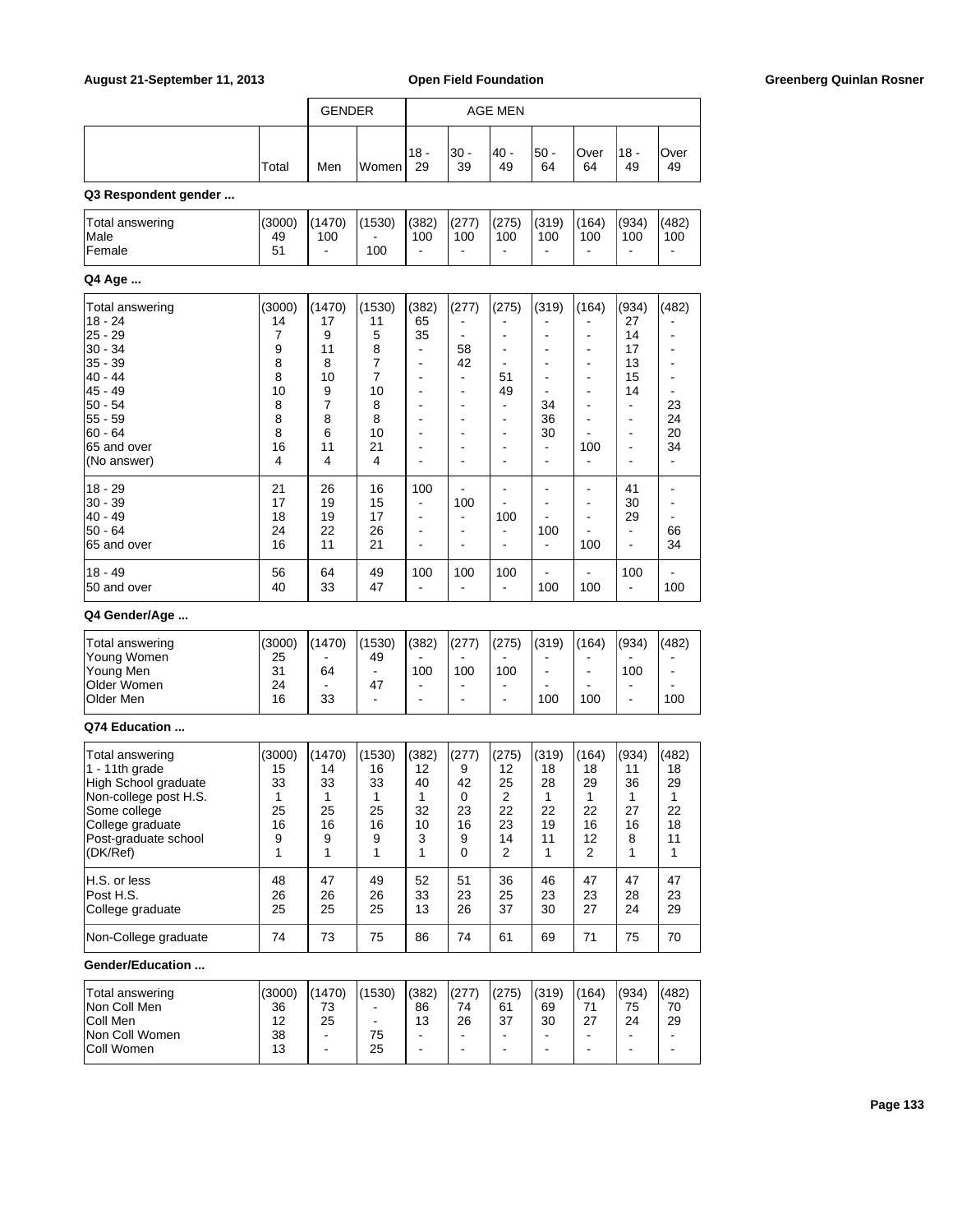|                                                                                                                                                            |                                               | <b>AGE WOMEN</b>                            |                                                        |                                                                                                                |                                                                             | <b>RACE MEN</b>                                                |                                               |                                                        |                                               |                                                          |                                                                        |                                                           |
|------------------------------------------------------------------------------------------------------------------------------------------------------------|-----------------------------------------------|---------------------------------------------|--------------------------------------------------------|----------------------------------------------------------------------------------------------------------------|-----------------------------------------------------------------------------|----------------------------------------------------------------|-----------------------------------------------|--------------------------------------------------------|-----------------------------------------------|----------------------------------------------------------|------------------------------------------------------------------------|-----------------------------------------------------------|
|                                                                                                                                                            |                                               |                                             |                                                        |                                                                                                                |                                                                             |                                                                |                                               |                                                        |                                               |                                                          |                                                                        |                                                           |
|                                                                                                                                                            | Total                                         | 18 -<br>29                                  | 30 -<br>39                                             | 40 -<br>49                                                                                                     | 50 -<br>64                                                                  | Over<br>64                                                     | 18 -<br>49                                    | Over<br>49                                             | White                                         | <b>Black</b>                                             | Hisp<br>anic                                                           | <b>Non</b><br>White                                       |
| Q3 Respondent gender                                                                                                                                       |                                               |                                             |                                                        |                                                                                                                |                                                                             |                                                                |                                               |                                                        |                                               |                                                          |                                                                        |                                                           |
| Total answering                                                                                                                                            | (3000)                                        | (248)                                       | (233)                                                  | (265)                                                                                                          | (401)                                                                       | (316)                                                          | (746)                                         | (718)                                                  | (958)                                         | (166)                                                    | (210)                                                                  | (490)                                                     |
| Male<br>Female                                                                                                                                             | 49<br>51                                      | 100                                         | 100                                                    | 100                                                                                                            | 100                                                                         | 100                                                            | 100                                           | 100                                                    | 100                                           | 100                                                      | 100                                                                    | 100                                                       |
| Q4 Age                                                                                                                                                     |                                               |                                             |                                                        |                                                                                                                |                                                                             |                                                                |                                               |                                                        |                                               |                                                          |                                                                        |                                                           |
| Total answering<br>18 - 24<br>$25 - 29$<br>$30 - 34$<br>$35 - 39$                                                                                          | (3000)<br>14<br>7<br>9<br>8                   | (248)<br>70<br>30<br>÷<br>-                 | (233)<br>53<br>47                                      | (265)<br>$\overline{a}$<br>-<br>÷                                                                              | (401)<br>$\overline{\phantom{a}}$<br>$\overline{a}$                         | (316)<br>$\overline{a}$<br>$\overline{a}$<br>$\overline{a}$    | (746)<br>23<br>10<br>17<br>15                 | (718)<br>-                                             | (958)<br>14<br>9<br>10<br>7                   | (166)<br>23<br>8<br>9<br>8                               | (210)<br>24<br>11<br>14<br>10                                          | (490)<br>23<br>9<br>14<br>11                              |
| $40 - 44$<br>$45 - 49$<br>$50 - 54$<br>$55 - 59$<br>$60 - 64$<br>65 and over<br>(No answer)                                                                | 8<br>10<br>8<br>8<br>8<br>16<br>4             | -<br>-<br>÷<br>-<br>-<br>-                  | -<br>÷<br>$\overline{a}$<br>-<br>÷<br>-<br>÷           | 40<br>60<br>$\qquad \qquad \blacksquare$<br>÷<br>$\overline{\phantom{a}}$<br>۰<br>$\qquad \qquad \blacksquare$ | $\overline{\phantom{a}}$<br>30<br>32<br>38<br>÷<br>$\overline{\phantom{a}}$ | $\overline{a}$<br>÷<br>$\overline{a}$<br>100<br>$\blacksquare$ | 14<br>21<br>÷,<br>÷<br>÷<br>$\overline{a}$    | $\overline{\phantom{0}}$<br>17<br>18<br>22<br>44<br>÷, | 10<br>8<br>8<br>9<br>8<br>14<br>4             | 6<br>18<br>6<br>9<br>5<br>6<br>$\overline{2}$            | 12<br>7<br>5<br>6<br>3<br>6<br>3                                       | 9<br>10<br>6<br>7<br>4<br>5<br>$\overline{2}$             |
| $18 - 29$<br>$30 - 39$<br>$40 - 49$<br>$50 - 64$<br>65 and over                                                                                            | 21<br>17<br>18<br>24<br>16                    | 100<br>÷<br>-                               | 100<br>$\overline{\phantom{a}}$<br>$\overline{a}$<br>÷ | $\overline{a}$<br>100<br>$\overline{\phantom{a}}$<br>÷                                                         | 100<br>$\blacksquare$                                                       | $\overline{a}$<br>ä,<br>$\overline{a}$<br>100                  | 33<br>31<br>35<br>$\overline{a}$              | ÷<br>56<br>44                                          | 23<br>16<br>18<br>25<br>14                    | 30<br>17<br>24<br>21<br>6                                | 35<br>25<br>19<br>14<br>6                                              | 33<br>24<br>19<br>16<br>5                                 |
| $18 - 49$<br>50 and over                                                                                                                                   | 56<br>40                                      | 100                                         | 100                                                    | 100<br>$\overline{\phantom{a}}$                                                                                | 100                                                                         | 100                                                            | 100                                           | 100                                                    | 57<br>39                                      | 71<br>27                                                 | 78<br>19                                                               | 76<br>22                                                  |
| Q4 Gender/Age                                                                                                                                              |                                               |                                             |                                                        |                                                                                                                |                                                                             |                                                                |                                               |                                                        |                                               |                                                          |                                                                        |                                                           |
| <b>Total answering</b><br>Young Women<br>Young Men<br>Older Women<br>Older Men                                                                             | (3000)<br>25<br>31<br>24<br>16                | (248)<br>100<br>÷                           | (233)<br>100<br>$\overline{a}$<br>-                    | (265)<br>100<br>۰<br>$\blacksquare$<br>÷                                                                       | (401)<br>100                                                                | (316)<br>100                                                   | (746)<br>100<br>$\blacksquare$                | (718)<br>100                                           | (958)<br>57<br>39                             | (166)<br>71<br>27                                        | (210)<br>78<br>19                                                      | (490)<br>76<br>22                                         |
| Q74 Education                                                                                                                                              |                                               |                                             |                                                        |                                                                                                                |                                                                             |                                                                |                                               |                                                        |                                               |                                                          |                                                                        |                                                           |
| Total answering<br>1 - 11th grade<br>High School graduate<br>Non-college post H.S.<br>Some college<br>College graduate<br>Post-graduate school<br>(DK/Ref) | (3000)<br>15<br>33<br>1<br>25<br>16<br>9<br>1 | (248)<br>17<br>37<br>0<br>32<br>7<br>6<br>1 | (233)<br>16<br>15<br>0<br>28<br>22<br>18<br>1          | (265)<br>15<br>31<br>$\pmb{0}$<br>23<br>21<br>10<br>$\blacksquare$                                             | (401)<br>10<br>36<br>2<br>26<br>17<br>8<br>1                                | (316)<br>25<br>39<br>$\overline{2}$<br>17<br>11<br>4<br>1      | (746)<br>16<br>28<br>0<br>28<br>17<br>11<br>1 | (718)<br>17<br>37<br>2<br>22<br>14<br>7<br>1           | (958)<br>12<br>31<br>1<br>24<br>19<br>11<br>1 | (166)<br>14<br>43<br>3<br>26<br>9<br>3<br>$\overline{2}$ | (210)<br>25<br>38<br>$\blacksquare$<br>22<br>12<br>$\overline{c}$<br>1 | (490)<br>18<br>38<br>1<br>27<br>11<br>5<br>$\overline{2}$ |
| H.S. or less<br>Post H.S.<br>College graduate                                                                                                              | 48<br>26<br>25                                | 54<br>32<br>13                              | 31<br>28<br>40                                         | 46<br>23<br>31                                                                                                 | 46<br>28<br>25                                                              | 64<br>19<br>16                                                 | 44<br>28<br>28                                | 54<br>24<br>21                                         | 43<br>26<br>30                                | 57<br>29<br>13                                           | 63<br>22<br>14                                                         | 55<br>28<br>15                                            |
| Non-College graduate                                                                                                                                       | 74                                            | 86                                          | 59                                                     | 69                                                                                                             | 74                                                                          | 83                                                             | 72                                            | 78                                                     | 69                                            | 86                                                       | 86                                                                     | 83                                                        |
| Gender/Education                                                                                                                                           |                                               |                                             |                                                        |                                                                                                                |                                                                             |                                                                |                                               |                                                        |                                               |                                                          |                                                                        |                                                           |
| <b>Total answering</b><br>Non Coll Men<br>Coll Men<br>Non Coll Women<br>Coll Women                                                                         | (3000)<br>36<br>12<br>38<br>13                | (248)<br>÷,<br>86<br>13                     | (233)<br>59<br>40                                      | (265)<br>$\blacksquare$<br>69<br>31                                                                            | (401)<br>$\blacksquare$<br>74<br>25                                         | (316)<br>83<br>16                                              | (746)<br>72<br>28                             | (718)<br>$\blacksquare$<br>78<br>21                    | (958)<br>69<br>30<br>÷,                       | (166)<br>86<br>13                                        | (210)<br>86<br>14                                                      | (490)<br>83<br>15<br>$\blacksquare$                       |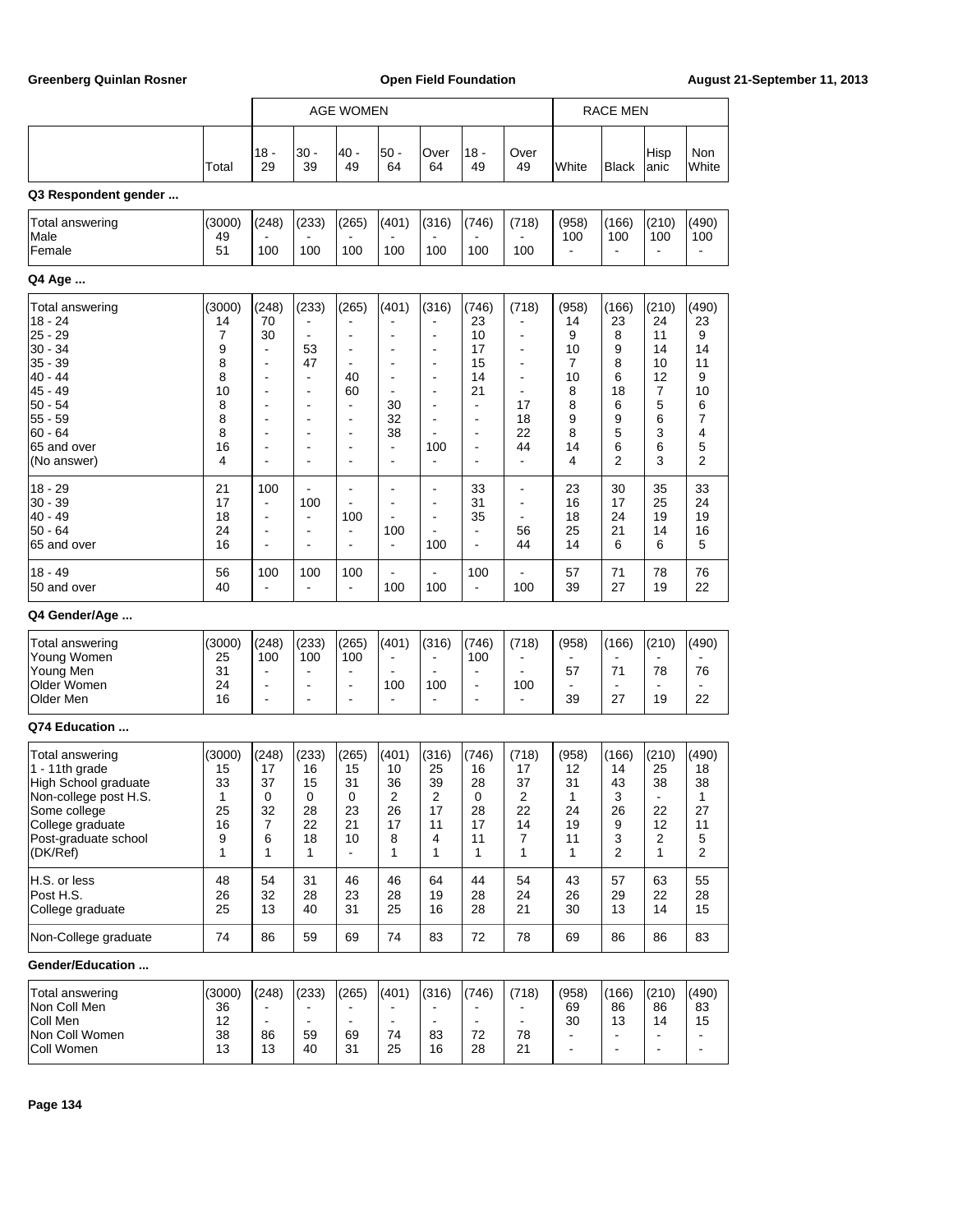|              | <b>RACE WOMEN</b> |                                                                           |  |                |
|--------------|-------------------|---------------------------------------------------------------------------|--|----------------|
| <b>Total</b> | <b>White</b>      | $\left  \begin{array}{c} \text{Hisp} \\ \text{Black} \end{array} \right $ |  | Non<br>  White |

### **Q3 Respondent gender ...**

| Total answering | $\vert (3000) \vert (1052) \vert (194) \vert (210) \vert$ |     |     |     | (470) |
|-----------------|-----------------------------------------------------------|-----|-----|-----|-------|
| <b>Male</b>     | 49                                                        | -   | -   | -   | -     |
| <b>Female</b>   | 51                                                        | 100 | 100 | 100 | 100   |

#### **Q4 Age ...**

| Total answering<br>18 - 24<br>$25 - 29$<br>$30 - 34$<br> 35 - 39<br>$40 - 44$<br>$45 - 49$<br>$50 - 54$<br>$55 - 59$ | (3000)<br>14<br>7<br>9<br>8<br>8<br>10<br>8<br>8 | (1052)<br>8<br>4<br>$\overline{7}$<br>5<br>6<br>11<br>8<br>9 | (194)<br>18<br>6<br>15<br>3<br>9<br>11<br>9<br>8 | (210)<br>21<br>8<br>10<br>16<br>6<br>6<br>$\overline{7}$<br>4 | (470)<br>19<br>7<br>11<br>11<br>9<br>8<br>8<br>6 |
|----------------------------------------------------------------------------------------------------------------------|--------------------------------------------------|--------------------------------------------------------------|--------------------------------------------------|---------------------------------------------------------------|--------------------------------------------------|
| $60 - 64$                                                                                                            | 8                                                | 11                                                           | 8                                                | 7                                                             | $\overline{7}$                                   |
| 65 and over                                                                                                          | 16                                               | 25                                                           | 10                                               | 12                                                            | 11                                               |
| (No answer)                                                                                                          | 4                                                | 5                                                            | 4                                                | 3                                                             | 3                                                |
| $18 - 29$<br>$30 - 39$<br>$40 - 49$<br>$50 - 64$<br>65 and over                                                      | 21<br>17<br>18<br>24<br>16                       | 12<br>12<br>17<br>29<br>25                                   | 24<br>17<br>20<br>26<br>10                       | 29<br>25<br>11<br>18<br>12                                    | 26<br>22<br>17<br>21<br>11                       |
| 18 - 49<br>50 and over                                                                                               | 56<br>40                                         | 42<br>54                                                     | 61<br>35                                         | 66<br>31                                                      | 65<br>32                                         |

### **Q4 Gender/Age ...**

| Total answering    | (3000) | (1052)                   | (194) | (210) | (470)                    |  |
|--------------------|--------|--------------------------|-------|-------|--------------------------|--|
| Young Women        | 25     | 42                       | 61    | 66    | 65                       |  |
| Young Men          | 31     |                          |       |       | -                        |  |
| <b>Older Women</b> | 24     | 54                       | 35    | 31    | 32                       |  |
| <b>Older Men</b>   | 16     | $\overline{\phantom{a}}$ | ۰     | ۰     | $\overline{\phantom{a}}$ |  |
|                    |        |                          |       |       |                          |  |

#### **Q74 Education ...**

| Total answering<br>1 - 11th grade<br>High School graduate<br>Non-college post H.S.<br>Some college<br>College graduate<br>Post-graduate school<br>(DK/Ref) | (3000)<br>15<br>33<br>25<br>16<br>9 | (1052)<br>12<br>34<br>25<br>18<br>9 | (194)<br>21<br>33<br>24<br>11<br>9 | (210)<br>35<br>26<br>0<br>25<br>9<br>4<br>$\mathfrak{p}$ | (470)<br>25<br>29<br>0<br>25<br>11<br>8 |
|------------------------------------------------------------------------------------------------------------------------------------------------------------|-------------------------------------|-------------------------------------|------------------------------------|----------------------------------------------------------|-----------------------------------------|
| H.S. or less                                                                                                                                               | 48                                  | 46                                  | 54                                 | 60                                                       | 55                                      |
| Post H.S.                                                                                                                                                  | 26                                  | 26                                  | 25                                 | 25                                                       | 25                                      |
| College graduate                                                                                                                                           | 25                                  | 27                                  | 20                                 | 13                                                       | 20                                      |
| Non-College graduate                                                                                                                                       | 74                                  | 73                                  | 79                                 | 86                                                       | 79                                      |

#### **Gender/Education ...**

| Total answering   | (3000) | (1052) | (194) | (210) | (470) |
|-------------------|--------|--------|-------|-------|-------|
| Non Coll Men      | 36     |        |       |       |       |
| Coll Men          | 12     |        |       | -     |       |
| Non Coll Women    | 38     | 73     | 79    | 86    | 79    |
| <b>Coll Women</b> | 13     | 27     | 20    | 13    | 20    |
|                   |        |        |       |       |       |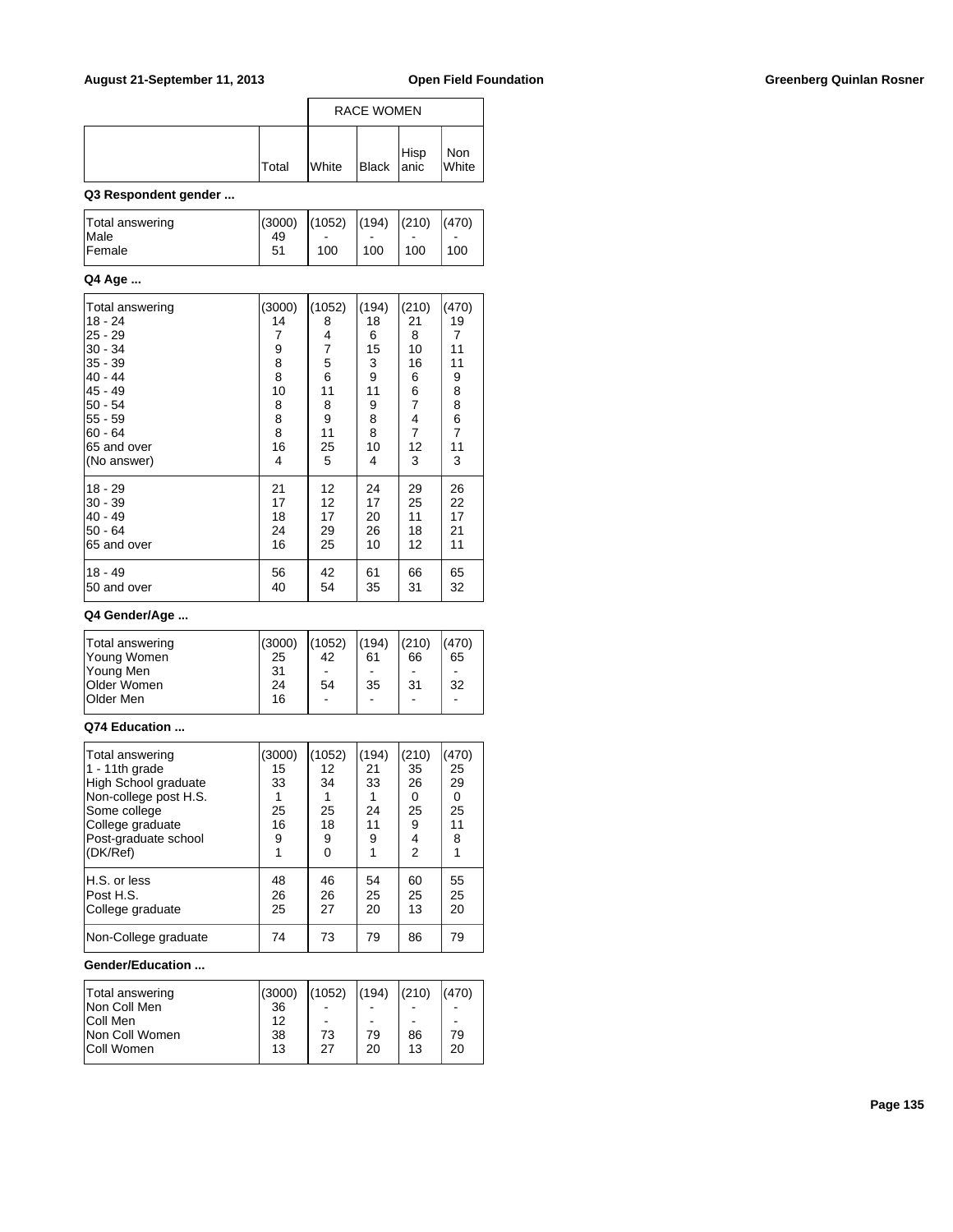|                                                                                                                                                            |                                                                  |                                                                                                                                                                             |                                                                                           |                                                                                                                          |                                                                                                                                                                                                               | RACE/GENDER/AGE                                                                                                                      |                                                                                              |                                                                                                                                                           |                                                                                                                                             |                                                                                                       |                                                                                                                                                          |                                                                                         |                                                                                 |
|------------------------------------------------------------------------------------------------------------------------------------------------------------|------------------------------------------------------------------|-----------------------------------------------------------------------------------------------------------------------------------------------------------------------------|-------------------------------------------------------------------------------------------|--------------------------------------------------------------------------------------------------------------------------|---------------------------------------------------------------------------------------------------------------------------------------------------------------------------------------------------------------|--------------------------------------------------------------------------------------------------------------------------------------|----------------------------------------------------------------------------------------------|-----------------------------------------------------------------------------------------------------------------------------------------------------------|---------------------------------------------------------------------------------------------------------------------------------------------|-------------------------------------------------------------------------------------------------------|----------------------------------------------------------------------------------------------------------------------------------------------------------|-----------------------------------------------------------------------------------------|---------------------------------------------------------------------------------|
|                                                                                                                                                            | Total                                                            | White<br>Young<br>Men                                                                                                                                                       | White<br>Older<br>Men                                                                     | White<br>Young Older                                                                                                     | White<br>WomenWomen Men                                                                                                                                                                                       | <b>Black</b><br>Young                                                                                                                | <b>Black</b><br>Older<br>Men                                                                 | <b>Black</b><br>Young<br>WomenWomen Men                                                                                                                   | Black<br>Older                                                                                                                              | Hisp<br>Young                                                                                         | Hisp<br>Older<br>Men                                                                                                                                     | Hisp<br>Young Older                                                                     | Hisp<br>WomenWomen                                                              |
| Q3 Respondent gender                                                                                                                                       |                                                                  |                                                                                                                                                                             |                                                                                           |                                                                                                                          |                                                                                                                                                                                                               |                                                                                                                                      |                                                                                              |                                                                                                                                                           |                                                                                                                                             |                                                                                                       |                                                                                                                                                          |                                                                                         |                                                                                 |
| Total answering<br>Male<br>Female                                                                                                                          | (3000)<br>49<br>51                                               | (550)<br>100<br>$\overline{a}$                                                                                                                                              | (370)<br>100                                                                              | (438)<br>100                                                                                                             | (566)<br>100                                                                                                                                                                                                  | (118)<br>100                                                                                                                         | (44)<br>100                                                                                  | (119)<br>100                                                                                                                                              | (68)<br>100                                                                                                                                 | (163)<br>100                                                                                          | (41)<br>100<br>$\overline{\phantom{a}}$                                                                                                                  | (139)<br>100                                                                            | (64)<br>100                                                                     |
| Q4 Age                                                                                                                                                     |                                                                  |                                                                                                                                                                             |                                                                                           |                                                                                                                          |                                                                                                                                                                                                               |                                                                                                                                      |                                                                                              |                                                                                                                                                           |                                                                                                                                             |                                                                                                       |                                                                                                                                                          |                                                                                         |                                                                                 |
| Total answering<br>18 - 24<br>25 - 29<br>30 - 34<br>35 - 39<br>40 - 44<br>45 - 49<br>50 - 54<br>55 - 59<br>$60 - 64$<br>65 and over<br>(No answer)         | (3000)<br>14<br>7<br>9<br>8<br>8<br>10<br>8<br>8<br>8<br>16<br>4 | (550)<br>24<br>15<br>17<br>12<br>18<br>14<br>$\overline{\phantom{a}}$<br>$\overline{\phantom{a}}$<br>$\overline{\phantom{a}}$<br>$\overline{a}$<br>$\overline{\phantom{a}}$ | (370)<br>$\overline{a}$<br>$\blacksquare$<br>22<br>22<br>20<br>36<br>$\ddot{\phantom{1}}$ | (438)<br>19<br>10<br>16<br>13<br>15<br>27<br>$\blacksquare$<br>÷<br>$\overline{\phantom{a}}$<br>$\overline{\phantom{a}}$ | (566)<br>$\blacksquare$<br>$\overline{\phantom{a}}$<br>$\overline{\phantom{a}}$<br>$\overline{\phantom{a}}$<br>$\blacksquare$<br>$\overline{\phantom{a}}$<br>15<br>17<br>21<br>47<br>$\overline{\phantom{a}}$ | (118)<br>32<br>11<br>13<br>11<br>9<br>25<br>$\overline{a}$<br>$\overline{\phantom{a}}$<br>$\overline{a}$<br>$\overline{\phantom{a}}$ | (44)<br>$\overline{\phantom{a}}$<br>$\blacksquare$<br>24<br>34<br>20<br>22<br>$\blacksquare$ | (119)<br>30<br>9<br>24<br>5<br>14<br>18<br>$\blacksquare$<br>$\overline{\phantom{a}}$<br>$\qquad \qquad \blacksquare$<br>$\overline{a}$<br>$\overline{a}$ | (68)<br>$\overline{a}$<br>÷<br>$\frac{1}{2}$<br>$\overline{a}$<br>$\frac{1}{2}$<br>$\overline{a}$<br>27<br>23<br>23<br>27<br>$\blacksquare$ | (163)<br>30<br>14<br>18<br>13<br>15<br>9<br>$\overline{\phantom{a}}$<br>$\overline{\phantom{a}}$<br>÷ | (41)<br>$\qquad \qquad \blacksquare$<br>$\overline{a}$<br>$\overline{\phantom{a}}$<br>$\overline{\phantom{a}}$<br>26<br>29<br>16<br>29<br>$\overline{a}$ | (139)<br>32<br>12<br>14<br>24<br>8<br>9<br>$\overline{a}$<br>Ĭ.<br>$\overline{a}$<br>÷, | (64)<br>٠<br>$\overline{\phantom{a}}$<br>22<br>13<br>24<br>40<br>$\blacksquare$ |
| 18 - 29<br>30 - 39<br>40 - 49<br>$50 - 64$<br>65 and over                                                                                                  | 21<br>17<br>18<br>24<br>16                                       | 40<br>29<br>32<br>$\overline{\phantom{a}}$<br>$\overline{\phantom{a}}$                                                                                                      | ÷,<br>$\overline{\phantom{a}}$<br>64<br>36                                                | 29<br>29<br>42<br>$\overline{a}$<br>$\overline{\phantom{a}}$                                                             | $\overline{\phantom{0}}$<br>÷,<br>$\overline{\phantom{a}}$<br>53<br>47                                                                                                                                        | 43<br>24<br>33<br>$\overline{a}$<br>$\overline{a}$                                                                                   | $\overline{\phantom{a}}$<br>$\overline{\phantom{a}}$<br>$\blacksquare$<br>78<br>22           | 40<br>28<br>32<br>$\overline{\phantom{a}}$<br>$\blacksquare$                                                                                              | $\overline{a}$<br>÷<br>$\overline{\phantom{a}}$<br>73<br>27                                                                                 | 44<br>32<br>24<br>$\blacksquare$<br>÷,                                                                | $\overline{a}$<br>$\blacksquare$<br>71<br>29                                                                                                             | 44<br>38<br>17<br>$\overline{a}$<br>$\overline{a}$                                      | $\overline{\phantom{a}}$<br>60<br>40                                            |
| 18 - 49<br>50 and over                                                                                                                                     | 56<br>40                                                         | 100<br>$\blacksquare$                                                                                                                                                       | 100                                                                                       | 100<br>$\blacksquare$                                                                                                    | ÷,<br>100                                                                                                                                                                                                     | 100<br>$\overline{a}$                                                                                                                | 100                                                                                          | 100<br>$\blacksquare$                                                                                                                                     | ÷,<br>100                                                                                                                                   | 100<br>ä,                                                                                             | $\overline{a}$<br>100                                                                                                                                    | 100<br>$\blacksquare$                                                                   | 100                                                                             |
| Q4 Gender/Age                                                                                                                                              |                                                                  |                                                                                                                                                                             |                                                                                           |                                                                                                                          |                                                                                                                                                                                                               |                                                                                                                                      |                                                                                              |                                                                                                                                                           |                                                                                                                                             |                                                                                                       |                                                                                                                                                          |                                                                                         |                                                                                 |
| Total answering<br>Young Women<br>Young Men<br>Older Women<br>Older Men                                                                                    | (3000)<br>25<br>31<br>24<br>16                                   | (550)<br>100<br>$\overline{\phantom{a}}$<br>$\blacksquare$                                                                                                                  | (370)<br>100                                                                              | (438)<br>100<br>÷,<br>$\blacksquare$                                                                                     | (566)<br>$\overline{\phantom{a}}$<br>100<br>$\overline{\phantom{a}}$                                                                                                                                          | (118)<br>100                                                                                                                         | (44)<br>100                                                                                  | (119)<br>100<br>$\overline{a}$<br>$\qquad \qquad \blacksquare$<br>$\blacksquare$                                                                          | (68)<br>$\overline{\phantom{0}}$<br>100<br>$\blacksquare$                                                                                   | (163)<br>100                                                                                          | (41)<br>$\qquad \qquad \blacksquare$<br>100                                                                                                              | (139)<br>100<br>$\overline{\phantom{a}}$<br>÷,                                          | (64)<br>100<br>$\overline{a}$                                                   |
| Q74 Education                                                                                                                                              |                                                                  |                                                                                                                                                                             |                                                                                           |                                                                                                                          |                                                                                                                                                                                                               |                                                                                                                                      |                                                                                              |                                                                                                                                                           |                                                                                                                                             |                                                                                                       |                                                                                                                                                          |                                                                                         |                                                                                 |
| Total answering<br>1 - 11th grade<br>High School graduate<br>Non-college post H.S.<br>Some college<br>College graduate<br>Post-graduate school<br>(DK/Ref) | (3000)<br>15<br>33<br>1<br>25<br>16<br>9<br>1                    | (550)<br>8<br>35<br>1<br>26<br>19<br>11<br>1                                                                                                                                | (370)<br>17<br>26<br>1<br>23<br>21<br>11<br>$\mathbf{1}$                                  | (438)<br>12<br>28<br>0<br>27<br>21<br>12<br>0                                                                            | (566)<br>12<br>38<br>2<br>24<br>15<br>7<br>1                                                                                                                                                                  | (118)<br>11<br>40<br>3<br>31<br>10<br>4<br>3                                                                                         | (44)<br>24<br>49<br>2<br>14<br>7<br>4<br>$\blacksquare$                                      | (119)<br>15<br>30<br>0<br>31<br>10<br>13<br>1                                                                                                             | (68)<br>34<br>38<br>1<br>13<br>11<br>3<br>0                                                                                                 | (163)<br>22<br>41<br>23<br>12<br>1<br>1                                                               | (41)<br>30<br>32<br>20<br>11<br>5<br>$\overline{2}$                                                                                                      | (139)<br>34<br>23<br>29<br>8<br>5<br>$\overline{2}$                                     | (64)<br>37<br>34<br>0<br>16<br>10<br>1<br>2                                     |
| H.S. or less<br>Post H.S.<br>College graduate                                                                                                              | 48<br>26<br>25                                                   | 43<br>27<br>30                                                                                                                                                              | 43<br>24<br>32                                                                            | 40<br>27<br>32                                                                                                           | 50<br>26<br>23                                                                                                                                                                                                | 50<br>34<br>13                                                                                                                       | 73<br>16<br>11                                                                               | 46<br>31<br>22                                                                                                                                            | 71<br>14<br>15                                                                                                                              | 63<br>23<br>13                                                                                        | 62<br>20<br>16                                                                                                                                           | 57<br>29<br>13                                                                          | 71<br>16<br>11                                                                  |
| Non-College graduate                                                                                                                                       | 74                                                               | 70                                                                                                                                                                          | 67                                                                                        | 68                                                                                                                       | 77                                                                                                                                                                                                            | 84                                                                                                                                   | 89                                                                                           | 77                                                                                                                                                        | 85                                                                                                                                          | 86                                                                                                    | 82                                                                                                                                                       | 86                                                                                      | 87                                                                              |
| Gender/Education                                                                                                                                           |                                                                  |                                                                                                                                                                             |                                                                                           |                                                                                                                          |                                                                                                                                                                                                               |                                                                                                                                      |                                                                                              |                                                                                                                                                           |                                                                                                                                             |                                                                                                       |                                                                                                                                                          |                                                                                         |                                                                                 |
| Total answering<br>Non Coll Men<br>Coll Men<br>Non Coll Women<br>Coll Women                                                                                | (3000)<br>36<br>12<br>38<br>13                                   | (550)<br>70<br>30<br>$\blacksquare$                                                                                                                                         | (370)<br>67<br>32                                                                         | (438)<br>$\blacksquare$<br>68<br>32                                                                                      | (566)<br>$\blacksquare$<br>77<br>23                                                                                                                                                                           | (118)<br>84<br>13                                                                                                                    | (44)<br>89<br>11<br>$\blacksquare$                                                           | (119)<br>$\blacksquare$<br>77<br>22                                                                                                                       | (68)<br>$\blacksquare$<br>85<br>15                                                                                                          | (163)<br>86<br>13                                                                                     | (41)<br>82<br>16                                                                                                                                         | (139)<br>$\blacksquare$<br>86<br>13                                                     | (64)<br>87<br>11                                                                |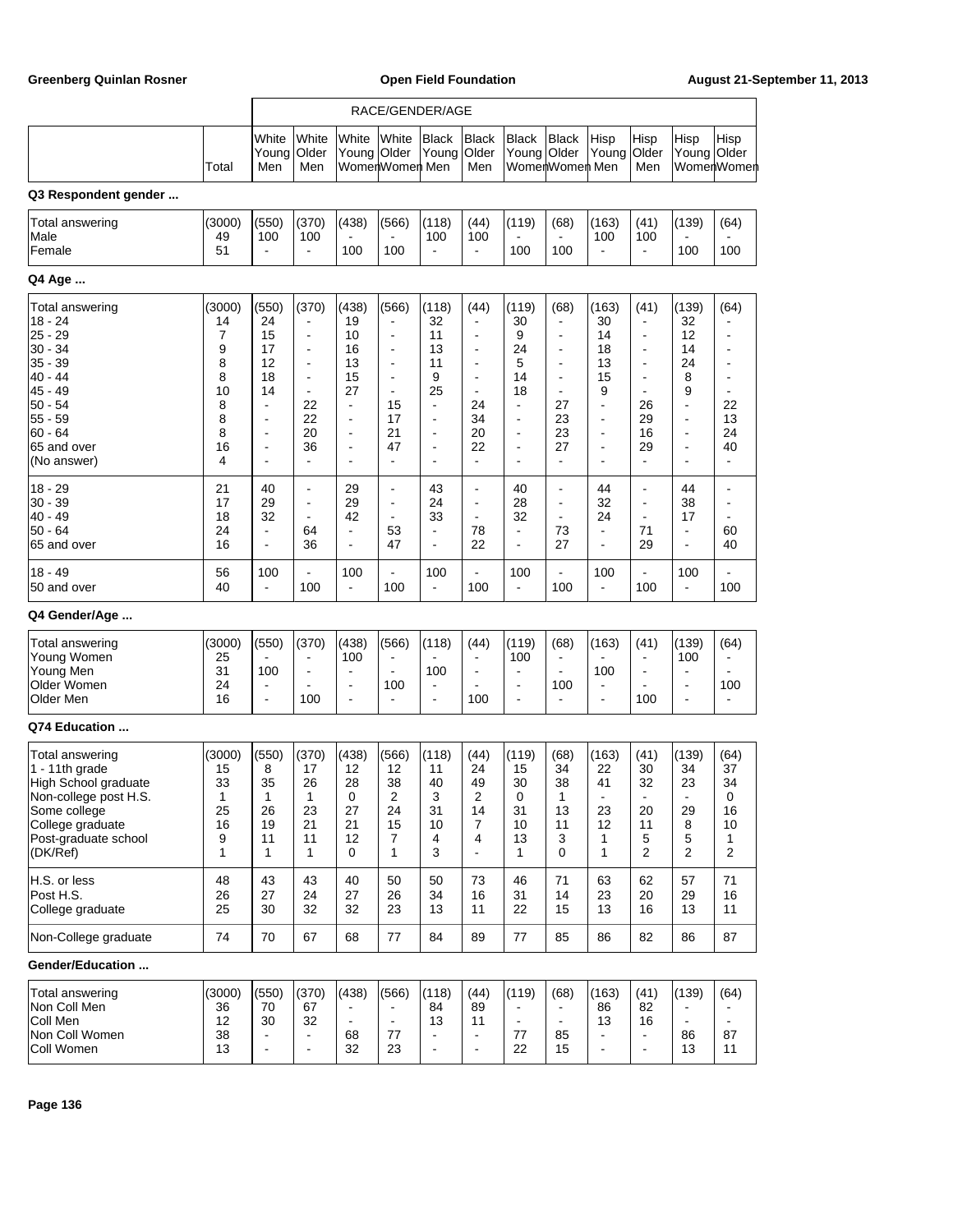|              | <b>GENDER/EDUC</b> |                    |      |                           |  |
|--------------|--------------------|--------------------|------|---------------------------|--|
| <b>Total</b> | IColl<br>Men       | Non<br>Coll<br>Men | Coll | Non<br>Coll<br>WomenWomen |  |

### **Q3 Respondent gender ...**

| Total answering | (3000) | (374)                    | (1075) | $(376)$ $(1145)$         |      |
|-----------------|--------|--------------------------|--------|--------------------------|------|
| <b>Male</b>     | 49     | 100                      | 100    | $\overline{\phantom{a}}$ | $\,$ |
| <b>Female</b>   | 51     | $\overline{\phantom{a}}$ | -      | 100                      | 100  |

#### **Q4 Age ...**

| Total answering | (3000) | (374) | (1075)         | (376) | (1145)         |
|-----------------|--------|-------|----------------|-------|----------------|
| $18 - 24$       | 14     | 7     | 20             | 3     | 14             |
| $25 - 29$       | 7      | 7     | 10             | 6     | 5              |
| 30 - 34         | 9      | 11    | 11             | 14    | 6              |
| 35 - 39         | 8      | 8     | 8              | 11    | 6              |
| $40 - 44$       | 8      | 13    | 8              | 9     | 6              |
| $45 - 49$       | 10     | 14    | 8              | 13    | 10             |
| $50 - 54$       | 8      | 8     | 7              | 8     | 8              |
| $55 - 59$       | 8      | 10    | $\overline{7}$ | 12    | $\overline{7}$ |
| $60 - 64$       | 8      | 8     | 6              | 8     | 11             |
| 65 and over     | 16     | 12    | 11             | 13    | 23             |
| (No answer)     | 4      | 3     | 4              | 5     | 4              |
| $18 - 29$       | 21     | 13    | 30             | 9     | 19             |
| $30 - 39$       | 17     | 19    | 19             | 25    | 12             |
| $40 - 49$       | 18     | 27    | 16             | 22    | 16             |
| $50 - 64$       | 24     | 26    | 20             | 27    | 26             |
| 65 and over     | 16     | 12    | 11             | 13    | 23             |
| 18 - 49         | 56     | 59    | 65             | 55    | 47             |
| 50 and over     | 40     | 38    | 31             | 40    | 49             |

### **Q4 Gender/Age ...**

| Total answering    | (3000) | (374) | (1075) | (376)                        | (1145)                   |
|--------------------|--------|-------|--------|------------------------------|--------------------------|
| Young Women        | 25     |       |        | 55                           | 47                       |
| Young Men          | 31     | 59    | 65     | $\qquad \qquad \blacksquare$ | $\overline{\phantom{0}}$ |
| <b>Older Women</b> | 24     |       |        | 40                           | 49                       |
| <b>Older Men</b>   | 16     | 38    | 31     | -                            | ۰                        |
|                    |        |       |        |                              |                          |

#### **Q74 Education ...**

| Total answering       | (3000) | (374) | (1075) | (376) | (1145) |
|-----------------------|--------|-------|--------|-------|--------|
| 1 - 11th grade        | 15     |       | 19     |       | 21     |
| High School graduate  | 33     |       | 45     |       | 44     |
| Non-college post H.S. |        |       |        |       |        |
| Some college          | 25     |       | 34     |       | 33     |
| College graduate      | 16     | 64    |        | 64    |        |
| Post-graduate school  | 9      | 36    |        | 36    |        |
| (DK/Ref)              |        |       |        |       |        |
| H.S. or less          | 48     |       | 64     |       | 65     |
| Post H.S.             | 26     |       | 36     |       | 35     |
| College graduate      | 25     | 100   |        | 100   |        |
| Non-College graduate  | 74     |       | 100    |       | 100    |

#### **Gender/Education ...**

| Total answering   | (3000) | (374)          | (1075) | (376)                        | (1145)                   |
|-------------------|--------|----------------|--------|------------------------------|--------------------------|
| Non Coll Men      | 36     |                | 100    | ۰                            | $\overline{\phantom{0}}$ |
| Coll Men          | 12     | 100            |        | ۰                            | $\overline{\phantom{0}}$ |
| Non Coll Women    | 38     | $\blacksquare$ |        | $\qquad \qquad \blacksquare$ | 100                      |
| <b>Coll Women</b> | 13     |                |        | 100                          | ÷                        |
|                   |        |                |        |                              |                          |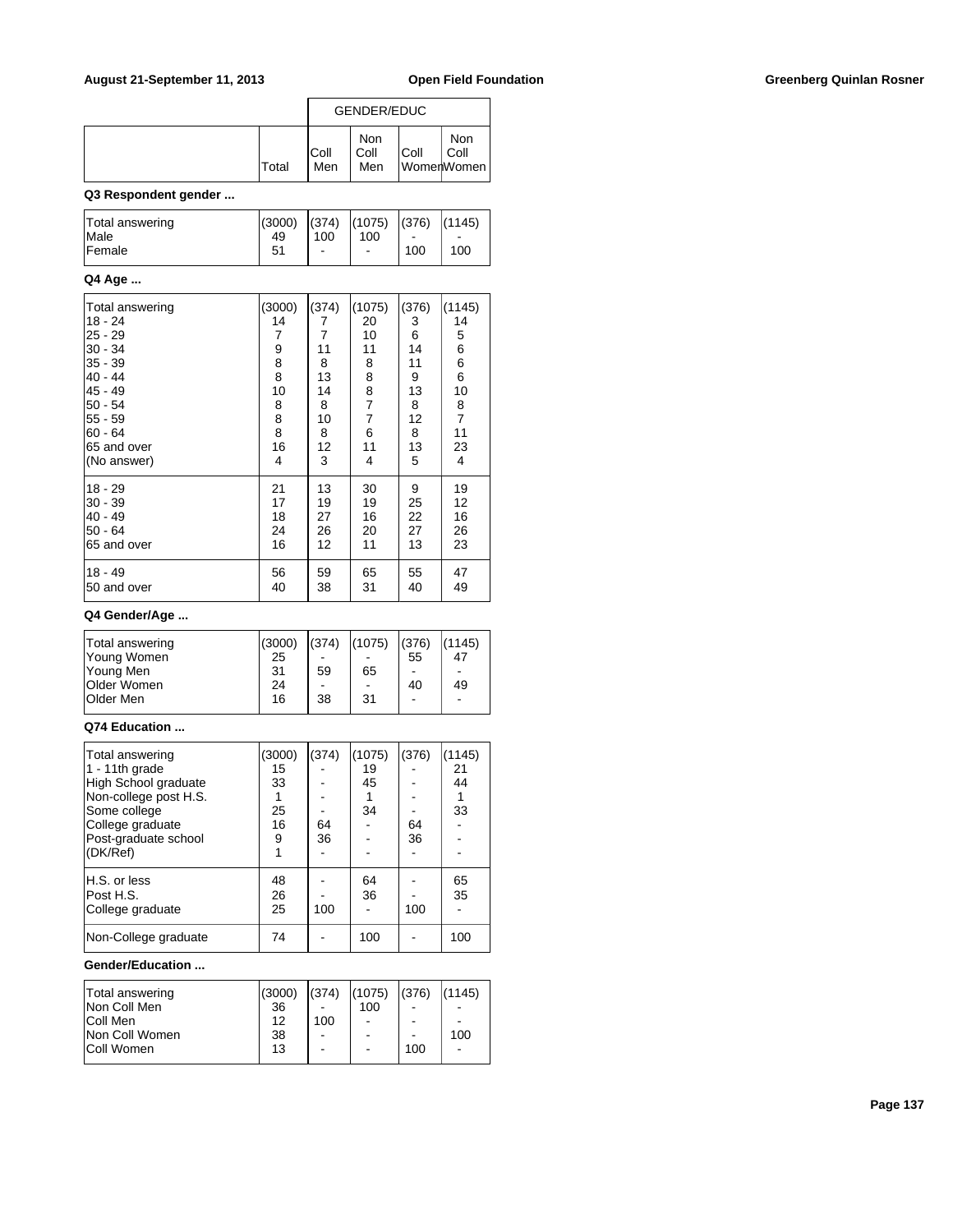|                                                                                                                                                                |                                                                  |                                                                                                   |                                                                                    |                                                                  | RACE/GENDER/EDUC                                                                             |                                                                                          |                                                                                              |                                                                                                                                              |                                                                                              |                                                                                                                                          |                                                                                                        |                                                                                                         |                                                                  |
|----------------------------------------------------------------------------------------------------------------------------------------------------------------|------------------------------------------------------------------|---------------------------------------------------------------------------------------------------|------------------------------------------------------------------------------------|------------------------------------------------------------------|----------------------------------------------------------------------------------------------|------------------------------------------------------------------------------------------|----------------------------------------------------------------------------------------------|----------------------------------------------------------------------------------------------------------------------------------------------|----------------------------------------------------------------------------------------------|------------------------------------------------------------------------------------------------------------------------------------------|--------------------------------------------------------------------------------------------------------|---------------------------------------------------------------------------------------------------------|------------------------------------------------------------------|
|                                                                                                                                                                | Total                                                            | White<br>Coll<br>Men                                                                              | White<br>NoCol<br>Men                                                              | White<br>Coll                                                    | White<br><b>NoCol</b><br>WomenWomen Men                                                      | <b>Black</b><br>Coll                                                                     | <b>Black</b><br>NoCol<br>Men                                                                 | <b>Black</b><br>Coll<br>WomenWomen Men                                                                                                       | <b>Black</b><br><b>NoCol</b>                                                                 | Hisp<br>Coll                                                                                                                             | Hisp<br>NoCol<br>Men                                                                                   | Hisp<br>Coll                                                                                            | Hisp<br><b>NoCol</b><br>WomenWomen                               |
| Q3 Respondent gender                                                                                                                                           |                                                                  |                                                                                                   |                                                                                    |                                                                  |                                                                                              |                                                                                          |                                                                                              |                                                                                                                                              |                                                                                              |                                                                                                                                          |                                                                                                        |                                                                                                         |                                                                  |
| Total answering<br>Male<br>Female                                                                                                                              | (3000)<br>49<br>51                                               | (291)<br>100<br>$\overline{\phantom{a}}$                                                          | (658)<br>100                                                                       | (281)<br>100                                                     | (766)<br>100                                                                                 | (21)<br>100                                                                              | (142)<br>100                                                                                 | (39)<br>100                                                                                                                                  | (154)<br>100                                                                                 | (28)<br>100                                                                                                                              | (180)<br>100<br>ä,                                                                                     | (27)<br>100                                                                                             | (180)<br>100                                                     |
| Q4 Age                                                                                                                                                         |                                                                  |                                                                                                   |                                                                                    |                                                                  |                                                                                              |                                                                                          |                                                                                              |                                                                                                                                              |                                                                                              |                                                                                                                                          |                                                                                                        |                                                                                                         |                                                                  |
| Total answering<br>18 - 24<br>$25 - 29$<br>$30 - 34$<br>$35 - 39$<br>40 - 44<br>$45 - 49$<br>$50 - 54$<br>$55 - 59$<br>$60 - 64$<br>65 and over<br>(No answer) | (3000)<br>14<br>7<br>9<br>8<br>8<br>10<br>8<br>8<br>8<br>16<br>4 | (291)<br>7<br>6<br>9<br>8<br>15<br>11<br>9<br>11<br>8<br>14<br>3                                  | (658)<br>17<br>10<br>10<br>6<br>8<br>7<br>8<br>8<br>8<br>14<br>4                   | (281)<br>1<br>5<br>14<br>9<br>8<br>14<br>9<br>14<br>8<br>15<br>4 | (766)<br>10<br>4<br>4<br>4<br>6<br>10<br>8<br>$\overline{7}$<br>13<br>29<br>5                | (21)<br>6<br>9<br>16<br>7<br>4<br>33<br>$\overline{4}$<br>8<br>2<br>8<br>2               | (142)<br>25<br>8<br>8<br>8<br>5<br>15<br>7<br>9<br>6<br>6<br>2                               | (39)<br>4<br>18<br>17<br>4<br>14<br>13<br>4<br>10<br>5<br>8<br>5                                                                             | (154)<br>21<br>3<br>14<br>2<br>8<br>11<br>11<br>8<br>9<br>10<br>3                            | (28)<br>11<br>12<br>12<br>11<br>18<br>13<br>5<br>6<br>6<br>5<br>$\overline{2}$                                                           | (180)<br>25<br>11<br>15<br>10<br>11<br>6<br>5<br>5<br>3<br>6<br>3                                      | (27)<br>15<br>3<br>16<br>22<br>7<br>3<br>2<br>1<br>10<br>14<br>9                                        | (180)<br>23<br>9<br>9<br>14<br>5<br>7<br>8<br>4<br>7<br>12<br>2  |
| $18 - 29$<br>$30 - 39$<br> 40 - 49<br>$50 - 64$<br>65 and over                                                                                                 | 21<br>17<br>18<br>24<br>16                                       | 13<br>17<br>26<br>27<br>14                                                                        | 27<br>16<br>15<br>24<br>14                                                         | 6<br>23<br>21<br>31<br>15                                        | 14<br>8<br>16<br>28<br>29                                                                    | 15<br>24<br>36<br>15<br>8                                                                | 33<br>16<br>20<br>22<br>6                                                                    | 22<br>22<br>26<br>18<br>8                                                                                                                    | 24<br>17<br>18<br>27<br>10                                                                   | 22<br>23<br>31<br>17<br>5                                                                                                                | 36<br>25<br>17<br>13<br>6                                                                              | 18<br>38<br>10<br>13<br>14                                                                              | 32<br>23<br>12<br>20<br>12                                       |
| $18 - 49$<br>50 and over                                                                                                                                       | 56<br>40                                                         | 56<br>41                                                                                          | 58<br>38                                                                           | 50<br>45                                                         | 39<br>57                                                                                     | 75<br>23                                                                                 | 70<br>28                                                                                     | 70<br>26                                                                                                                                     | 59<br>38                                                                                     | 76<br>23                                                                                                                                 | 78<br>18                                                                                               | 65<br>26                                                                                                | 67<br>31                                                         |
| Q4 Gender/Age                                                                                                                                                  |                                                                  |                                                                                                   |                                                                                    |                                                                  |                                                                                              |                                                                                          |                                                                                              |                                                                                                                                              |                                                                                              |                                                                                                                                          |                                                                                                        |                                                                                                         |                                                                  |
| Total answering<br>Young Women<br>Young Men<br>Older Women<br>Older Men                                                                                        | (3000)<br>25<br>31<br>24<br>16                                   | (291)<br>56<br>$\blacksquare$<br>41                                                               | (658)<br>$\blacksquare$<br>58<br>$\blacksquare$<br>38                              | (281)<br>50<br>ä,<br>45<br>ä,                                    | (766)<br>39<br>$\blacksquare$<br>57<br>$\overline{a}$                                        | (21)<br>$\overline{\phantom{a}}$<br>75<br>$\overline{\phantom{a}}$<br>23                 | (142)<br>70<br>$\blacksquare$<br>28                                                          | (39)<br>70<br>$\blacksquare$<br>26<br>$\blacksquare$                                                                                         | (154)<br>59<br>38<br>ä,                                                                      | (28)<br>$\blacksquare$<br>76<br>÷<br>23                                                                                                  | (180)<br>78<br>$\blacksquare$<br>18                                                                    | (27)<br>65<br>26<br>÷,                                                                                  | (180)<br>67<br>31                                                |
| Q74 Education                                                                                                                                                  |                                                                  |                                                                                                   |                                                                                    |                                                                  |                                                                                              |                                                                                          |                                                                                              |                                                                                                                                              |                                                                                              |                                                                                                                                          |                                                                                                        |                                                                                                         |                                                                  |
| Total answering<br>1 - 11th grade<br>High School graduate<br>Non-college post H.S.<br>Some college<br>College graduate<br>Post-graduate school<br>(DK/Ref)     | (3000)<br>15<br>33<br>1<br>25<br>16<br>9<br>1                    | (291)<br>$\frac{1}{2}$<br>$\overline{\phantom{0}}$<br>$\frac{1}{2}$<br>63<br>37<br>$\blacksquare$ | (658)<br>18<br>45<br>2<br>36<br>$\blacksquare$<br>$\blacksquare$<br>$\blacksquare$ | (281)<br>٠<br>٠<br>$\blacksquare$<br>66<br>34<br>$\blacksquare$  | (766)<br>17<br>47<br>2<br>34<br>$\blacksquare$<br>$\overline{\phantom{a}}$<br>$\blacksquare$ | (21)<br>$\blacksquare$<br>$\blacksquare$<br>$\blacksquare$<br>72<br>28<br>$\blacksquare$ | (142)<br>16<br>50<br>3<br>30<br>$\blacksquare$<br>$\overline{\phantom{a}}$<br>$\blacksquare$ | (39)<br>$\overline{\phantom{0}}$<br>$\qquad \qquad \blacksquare$<br>$\overline{\phantom{0}}$<br>$\blacksquare$<br>54<br>46<br>$\blacksquare$ | (154)<br>27<br>42<br>1<br>31<br>$\blacksquare$<br>$\overline{\phantom{0}}$<br>$\blacksquare$ | (28)<br>$\overline{\phantom{a}}$<br>$\overline{\phantom{a}}$<br>$\overline{\phantom{a}}$<br>$\blacksquare$<br>87<br>13<br>$\blacksquare$ | (180)<br>29<br>45<br>÷<br>26<br>$\blacksquare$<br>$\overline{\phantom{a}}$<br>$\overline{\phantom{a}}$ | (27)<br>$\overline{a}$<br>$\overline{\phantom{a}}$<br>-<br>$\blacksquare$<br>69<br>31<br>$\blacksquare$ | (180)<br>41<br>30<br>0<br>29<br>$\blacksquare$<br>$\blacksquare$ |
| H.S. or less<br>Post H.S.<br>College graduate                                                                                                                  | 48<br>26<br>25                                                   | $\blacksquare$<br>÷,<br>100                                                                       | 63<br>37<br>$\blacksquare$                                                         | ÷,<br>ä,<br>100                                                  | 64<br>36<br>$\blacksquare$                                                                   | $\overline{\phantom{a}}$<br>$\blacksquare$<br>100                                        | 67<br>33<br>$\blacksquare$                                                                   | $\blacksquare$<br>$\blacksquare$<br>100                                                                                                      | 69<br>31<br>$\blacksquare$                                                                   | $\blacksquare$<br>÷<br>100                                                                                                               | 74<br>26<br>$\blacksquare$                                                                             | $\overline{\phantom{a}}$<br>÷,<br>100                                                                   | 71<br>29<br>$\mathbf{r}$                                         |
| Non-College graduate                                                                                                                                           | 74                                                               | $\blacksquare$                                                                                    | 100                                                                                | ÷,                                                               | 100                                                                                          | $\blacksquare$                                                                           | 100                                                                                          | $\frac{1}{2}$                                                                                                                                | 100                                                                                          | $\blacksquare$                                                                                                                           | 100                                                                                                    | $\blacksquare$                                                                                          | 100                                                              |
| Gender/Education                                                                                                                                               |                                                                  |                                                                                                   |                                                                                    |                                                                  |                                                                                              |                                                                                          |                                                                                              |                                                                                                                                              |                                                                                              |                                                                                                                                          |                                                                                                        |                                                                                                         |                                                                  |
| <b>Total answering</b><br>Non Coll Men<br>Coll Men<br>Non Coll Women<br>Coll Women                                                                             | (3000)<br>36<br>12<br>38<br>13                                   | (291)<br>100<br>$\overline{a}$                                                                    | (658)<br>100<br>$\blacksquare$<br>ä,<br>÷                                          | (281)<br>$\blacksquare$<br>÷,<br>100                             | (766)<br>$\overline{\phantom{a}}$<br>100                                                     | (21)<br>100                                                                              | (142)<br>100<br>$\overline{\phantom{a}}$<br>$\overline{\phantom{a}}$<br>$\blacksquare$       | (39)<br>$\blacksquare$<br>$\overline{\phantom{a}}$<br>$\blacksquare$<br>100                                                                  | (154)<br>÷,<br>100<br>$\blacksquare$                                                         | (28)<br>100                                                                                                                              | (180)<br>100<br>$\blacksquare$                                                                         | (27)<br>$\blacksquare$<br>$\blacksquare$<br>100                                                         | (180)<br>100                                                     |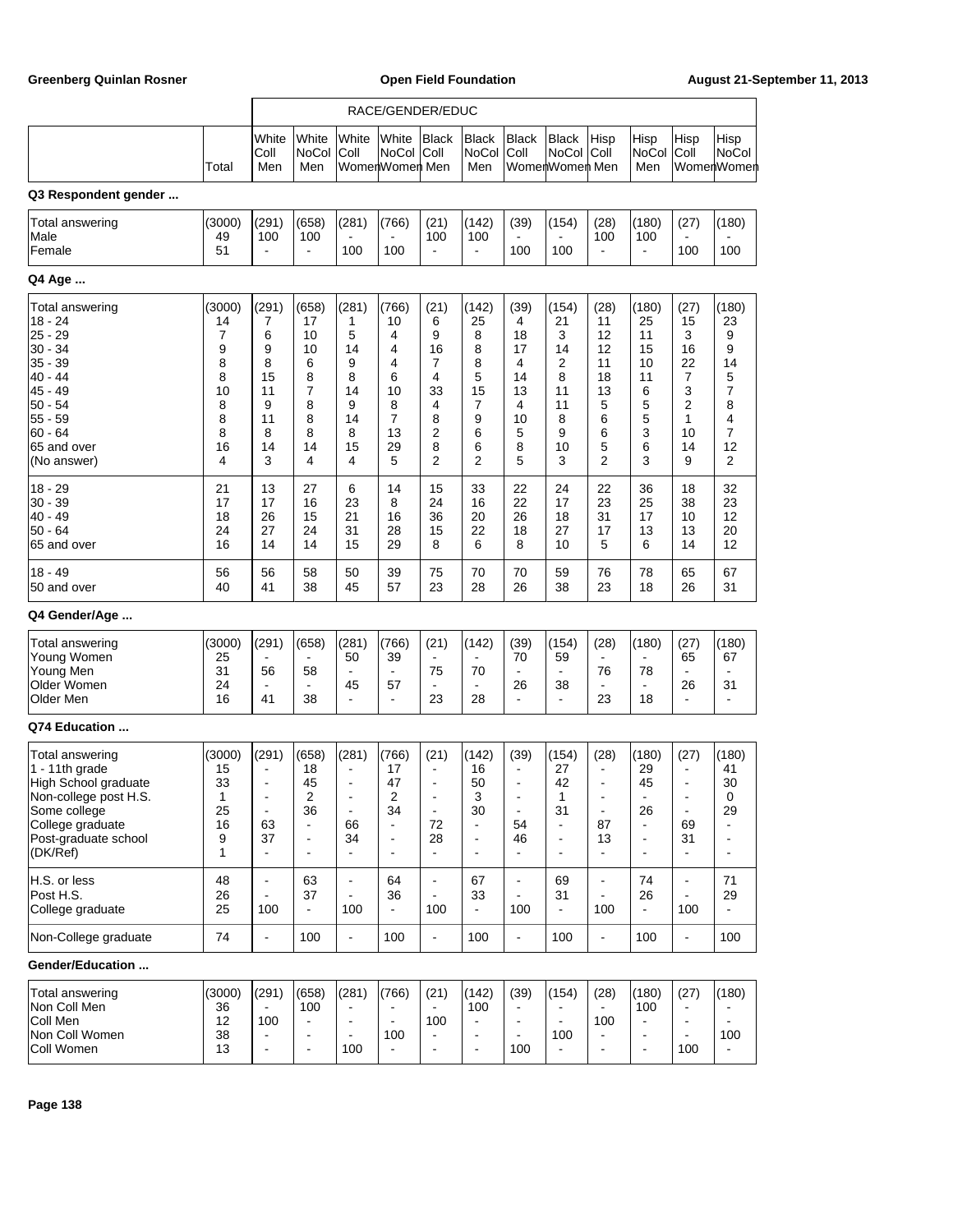### August 21-September 11, 2013 **Open Field Foundation Greenberg Quinlan Rosner Greenberg Quinlan Rosner**

|                                                                                                                                                                   |                                                                  |                                                                   | <b>INCOME MEN</b>                                                |                                                                               |                                                                                            | <b>INCOME WOMEN</b>                                                          |                                                                               |                                                                  |                                                                    | <b>NON COLL MEN</b>                                                    |                                                                 |                                                                              | NON COLL WOMEN                                                                     |                                                                          |                                                                                    |
|-------------------------------------------------------------------------------------------------------------------------------------------------------------------|------------------------------------------------------------------|-------------------------------------------------------------------|------------------------------------------------------------------|-------------------------------------------------------------------------------|--------------------------------------------------------------------------------------------|------------------------------------------------------------------------------|-------------------------------------------------------------------------------|------------------------------------------------------------------|--------------------------------------------------------------------|------------------------------------------------------------------------|-----------------------------------------------------------------|------------------------------------------------------------------------------|------------------------------------------------------------------------------------|--------------------------------------------------------------------------|------------------------------------------------------------------------------------|
|                                                                                                                                                                   | Total                                                            | Less<br>than<br>\$20K                                             | \$20K<br>to<br>\$60K                                             | \$60K<br>to<br>$$100K$ more                                                   | \$100K Less<br>or                                                                          | than<br>\$20K                                                                | \$20K<br>to<br>\$60K                                                          | \$60K<br>to<br>\$100K more                                       | \$100K<br>or                                                       | Less<br>than<br>\$20K                                                  | \$20K<br>to<br>\$40K                                            | Less<br>than<br>\$40K                                                        | Less<br>than<br>\$20K                                                              | \$20K<br>to<br>\$40K                                                     | Less<br>than<br>\$40K                                                              |
| Q3 Respondent gender                                                                                                                                              |                                                                  |                                                                   |                                                                  |                                                                               |                                                                                            |                                                                              |                                                                               |                                                                  |                                                                    |                                                                        |                                                                 |                                                                              |                                                                                    |                                                                          |                                                                                    |
| Total answering<br>Male<br>Female                                                                                                                                 | (3000)<br>49<br>51                                               | (163)<br>100<br>$\blacksquare$                                    | (469)<br>100                                                     | (300)<br>100                                                                  | (262)<br>100<br>$\blacksquare$                                                             | (227)<br>100                                                                 | (491)<br>100                                                                  | (240)<br>100                                                     | (188)<br>100                                                       | (152)<br>100                                                           | (246)<br>100<br>$\overline{\phantom{a}}$                        | (398)<br>100<br>$\overline{a}$                                               | (216)<br>100                                                                       | (263)<br>100                                                             | (478)<br>100                                                                       |
| Q4 Age                                                                                                                                                            |                                                                  |                                                                   |                                                                  |                                                                               |                                                                                            |                                                                              |                                                                               |                                                                  |                                                                    |                                                                        |                                                                 |                                                                              |                                                                                    |                                                                          |                                                                                    |
| Total answering<br>$18 - 24$<br>25 - 29<br>$30 - 34$<br>$35 - 39$<br>$40 - 44$<br>$45 - 49$<br>$50 - 54$<br>55 - 59<br>$60 - 64$<br>65 and over<br>(No answer)    | (3000)<br>14<br>7<br>9<br>8<br>8<br>10<br>8<br>8<br>8<br>16<br>4 | (163)<br>19<br>11<br>13<br>4<br>8<br>9<br>10<br>10<br>4<br>8<br>4 | (469)<br>20<br>11<br>10<br>8<br>7<br>9<br>6<br>7<br>5<br>12<br>5 | (300)<br>14<br>9<br>15<br>13<br>13<br>5<br>8<br>7<br>$\overline{7}$<br>9<br>1 | (262)<br>14<br>8<br>10<br>$\overline{7}$<br>14<br>13<br>8<br>9<br>7<br>7<br>$\overline{2}$ | (227)<br>16<br>5<br>6<br>9<br>11<br>9<br>$\overline{7}$<br>4<br>6<br>22<br>4 | (491)<br>12<br>9<br>5<br>6<br>6<br>10<br>5<br>$\overline{7}$<br>13<br>22<br>4 | (240)<br>5<br>3<br>21<br>9<br>7<br>10<br>9<br>12<br>10<br>9<br>5 | (188)<br>10<br>3<br>8<br>7<br>5<br>13<br>16<br>11<br>11<br>12<br>5 | (152)<br>18<br>12<br>14<br>4<br>8<br>9<br>10<br>10<br>3<br>8<br>4      | (246)<br>23<br>8<br>9<br>11<br>8<br>8<br>5<br>6<br>4<br>10<br>7 | (398)<br>21<br>9<br>11<br>9<br>8<br>8<br>$\overline{7}$<br>8<br>4<br>10<br>6 | (216)<br>15<br>5<br>6<br>9<br>12<br>9<br>8<br>4<br>6<br>23<br>4                    | (263)<br>20<br>10<br>1<br>5<br>7<br>10<br>4<br>6<br>8<br>26<br>4         | (478)<br>18<br>8<br>3<br>7<br>9<br>10<br>6<br>5<br>$\overline{7}$<br>24<br>4       |
| $18 - 29$<br>$30 - 39$<br>$40 - 49$<br>$50 - 64$<br>65 and over                                                                                                   | 21<br>17<br>18<br>24<br>16                                       | 30<br>17<br>16<br>23<br>8                                         | 31<br>18<br>16<br>18<br>12                                       | 23<br>27<br>18<br>22<br>9                                                     | 22<br>17<br>28<br>25<br>$\overline{7}$                                                     | 21<br>15<br>20<br>18<br>22                                                   | 21<br>11<br>17<br>25<br>22                                                    | 8<br>30<br>17<br>32<br>9                                         | 13<br>14<br>18<br>38<br>12                                         | 30<br>18<br>17<br>23<br>8                                              | 30<br>21<br>16<br>16<br>10                                      | 30<br>20<br>16<br>19<br>10                                                   | 20<br>15<br>21<br>17<br>23                                                         | 30<br>6<br>17<br>17<br>26                                                | 25<br>10<br>19<br>17<br>24                                                         |
| $18 - 49$<br>50 and over                                                                                                                                          | 56<br>40                                                         | 64<br>32                                                          | 65<br>30                                                         | 68<br>30                                                                      | 66<br>32                                                                                   | 56<br>40                                                                     | 48<br>47                                                                      | 55<br>41                                                         | 45<br>50                                                           | 65<br>31                                                               | 67<br>27                                                        | 66<br>28                                                                     | 56<br>40                                                                           | 53<br>43                                                                 | 54<br>42                                                                           |
| Q4 Gender/Age                                                                                                                                                     |                                                                  |                                                                   |                                                                  |                                                                               |                                                                                            |                                                                              |                                                                               |                                                                  |                                                                    |                                                                        |                                                                 |                                                                              |                                                                                    |                                                                          |                                                                                    |
| Total answering<br>Young Women<br>Young Men<br>Older Women<br>Older Men                                                                                           | (3000)<br>25<br>31<br>24<br>16                                   | (163)<br>$\overline{\phantom{a}}$<br>64<br>$\blacksquare$<br>32   | (469)<br>65<br>30                                                | (300)<br>68<br>30                                                             | (262)<br>66<br>$\blacksquare$<br>32                                                        | (227)<br>56<br>40<br>$\overline{a}$                                          | (491)<br>48<br>$\blacksquare$<br>47<br>٠                                      | (240)<br>55<br>$\overline{\phantom{a}}$<br>41<br>$\blacksquare$  | (188)<br>45<br>$\blacksquare$<br>50<br>÷                           | (152)<br>65<br>31                                                      | (246)<br>67<br>27                                               | (398)<br>66<br>28                                                            | (216)<br>56<br>40<br>$\blacksquare$                                                | (263)<br>53<br>$\blacksquare$<br>43<br>$\blacksquare$                    | (478)<br>54<br>42<br>$\blacksquare$                                                |
| Q74 Education                                                                                                                                                     |                                                                  |                                                                   |                                                                  |                                                                               |                                                                                            |                                                                              |                                                                               |                                                                  |                                                                    |                                                                        |                                                                 |                                                                              |                                                                                    |                                                                          |                                                                                    |
| <b>Total answering</b><br>1 - 11th grade<br>High School graduate<br>Non-college post H.S.<br>Some college<br>College graduate<br>Post-graduate school<br>(DK/Ref) | (3000)<br>15<br>33<br>1<br>25<br>16<br>9<br>1                    | (163)<br>31<br>39<br>1<br>22<br>5<br>2<br>L.                      | (469)<br>14<br>41<br>2<br>31<br>10<br>2<br>$\mathbf{1}$          | (300)<br>6<br>39<br>1<br>23<br>18<br>14<br>$\blacksquare$                     | (262)<br>6<br>20<br>0<br>23<br>29<br>22<br>$\blacksquare$                                  | (227)<br>41<br>34<br>0<br>20<br>4<br>1<br>$\Omega$                           | (491)<br>11<br>42<br>2<br>25<br>13<br>8<br>0                                  | (240)<br>0<br>24<br>1<br>35<br>22<br>17<br>$\blacksquare$        | (188)<br>5<br>22<br>0<br>27<br>29<br>17<br>0                       | (152)<br>33<br>42<br>1<br>24<br>÷,<br>$\blacksquare$<br>$\blacksquare$ | (246)<br>14<br>49<br>4<br>33<br>$\blacksquare$<br>$\sim$        | (398)<br>21<br>46<br>3<br>30<br>$\overline{\phantom{a}}$<br>ä,               | (216)<br>43<br>35<br>0<br>21<br>$\blacksquare$<br>$\blacksquare$<br>$\blacksquare$ | (263)<br>15<br>55<br>1<br>29<br>$\sim$<br>$\overline{\phantom{a}}$<br>L, | (478)<br>27<br>46<br>1<br>25<br>$\blacksquare$<br>$\blacksquare$<br>$\blacksquare$ |
| H.S. or less<br>Post H.S.<br>College graduate                                                                                                                     | 48<br>26<br>25                                                   | 70<br>23<br>$\overline{7}$                                        | 54<br>34<br>12                                                   | 45<br>23<br>32                                                                | 26<br>23<br>51                                                                             | 74<br>21<br>5                                                                | 52<br>27<br>21                                                                | 24<br>36<br>39                                                   | 27<br>27<br>45                                                     | 75<br>25<br>$\blacksquare$                                             | 63<br>37<br>$\blacksquare$                                      | 68<br>32                                                                     | 78<br>22<br>$\blacksquare$                                                         | 70<br>30<br>$\blacksquare$                                               | 73<br>27<br>$\blacksquare$                                                         |
| Non-College graduate                                                                                                                                              | 74                                                               | 93                                                                | 88                                                               | 68                                                                            | 49                                                                                         | 95                                                                           | 79                                                                            | 61                                                               | 54                                                                 | 100                                                                    | 100                                                             | 100                                                                          | 100                                                                                | 100                                                                      | 100                                                                                |
| Gender/Education                                                                                                                                                  |                                                                  |                                                                   |                                                                  |                                                                               |                                                                                            |                                                                              |                                                                               |                                                                  |                                                                    |                                                                        |                                                                 |                                                                              |                                                                                    |                                                                          |                                                                                    |
| Total answering<br>Non Coll Men<br>Coll Men<br>Non Coll Women<br>Coll Women                                                                                       | (3000)<br>36<br>12<br>38<br>13                                   | (163)<br>93<br>7<br>$\frac{1}{2}$<br>÷,                           | (469)<br>88<br>12                                                | (300)<br>68<br>32                                                             | (262)<br>49<br>51<br>$\overline{\phantom{a}}$<br>$\overline{\phantom{a}}$                  | (227)<br>$\blacksquare$<br>95<br>5                                           | (491)<br>$\blacksquare$<br>79<br>21                                           | (240)<br>$\overline{\phantom{a}}$<br>61<br>39                    | (188)<br>$\mathbf{r}$<br>54<br>45                                  | (152)<br>100<br>$\blacksquare$<br>$\blacksquare$<br>$\blacksquare$     | (246)<br>100<br>$\blacksquare$<br>$\blacksquare$                | (398)<br>100<br>$\blacksquare$<br>$\overline{a}$                             | (216)<br>$\blacksquare$<br>100                                                     | (263)<br>$\blacksquare$<br>100<br>$\blacksquare$                         | (478)<br>$\overline{a}$<br>100<br>$\blacksquare$                                   |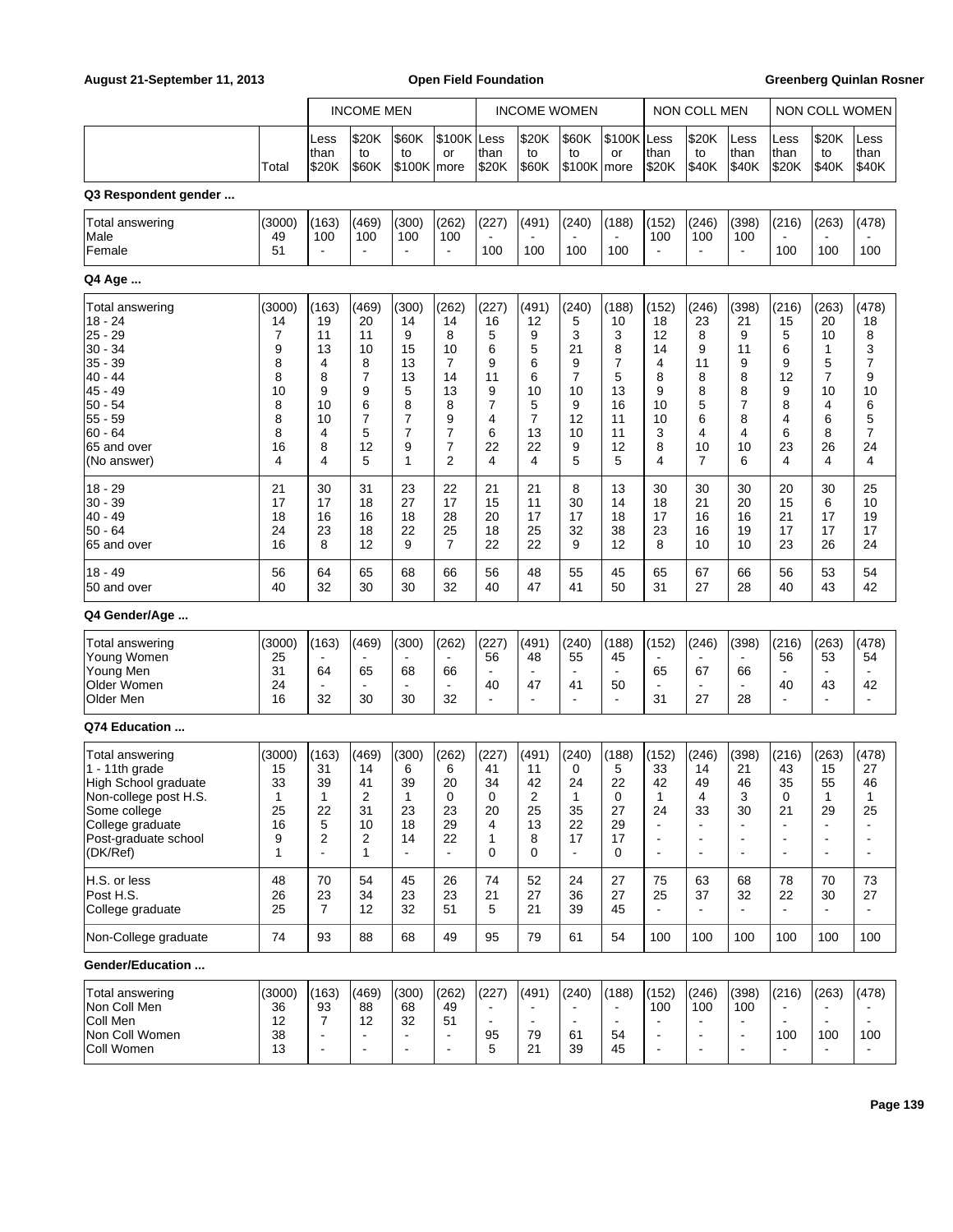|                                                                                                                                                            |                                                                  |                                                                   |                                                                    | MEN KIDS                                                          |                                                             |                                                                              |                                                                    |                                                                   |                                                                   |
|------------------------------------------------------------------------------------------------------------------------------------------------------------|------------------------------------------------------------------|-------------------------------------------------------------------|--------------------------------------------------------------------|-------------------------------------------------------------------|-------------------------------------------------------------|------------------------------------------------------------------------------|--------------------------------------------------------------------|-------------------------------------------------------------------|-------------------------------------------------------------------|
|                                                                                                                                                            | Total                                                            | Under<br>18<br>home                                               | Under<br>18<br>NtHomlhome                                          | Over<br>18                                                        | Over<br>18<br><b>NtHom</b>                                  | No                                                                           | Total<br>Kids                                                      | Total<br>Under<br>18                                              | Total<br>At<br>Home                                               |
| Q3 Respondent gender                                                                                                                                       |                                                                  |                                                                   |                                                                    |                                                                   |                                                             |                                                                              |                                                                    |                                                                   |                                                                   |
| Total answering<br>Male<br>Female                                                                                                                          | (3000)<br>49<br>51                                               | (444)<br>100                                                      | (71)<br>100<br>$\overline{\phantom{0}}$                            | (114)<br>100                                                      | (350)<br>100                                                | (589)<br>100                                                                 | (872)<br>100                                                       | (500)<br>100                                                      | (538)<br>100                                                      |
| Q4 Age                                                                                                                                                     |                                                                  |                                                                   |                                                                    |                                                                   |                                                             |                                                                              |                                                                    |                                                                   |                                                                   |
| <b>Total answering</b><br>18 - 24<br>25 - 29<br>30 - 34<br>35 - 39<br>40 - 44<br>45 - 49<br>50 - 54<br>55 - 59<br>60 - 64<br>65 and over<br>(No answer)    | (3000)<br>14<br>7<br>9<br>8<br>8<br>10<br>8<br>8<br>8<br>16<br>4 | (444)<br>3<br>13<br>17<br>19<br>21<br>13<br>6<br>3<br>1<br>1<br>2 | (71)<br>3<br>10<br>15<br>13<br>11<br>4<br>10<br>10<br>12<br>4<br>7 | (114)<br>1<br>3<br>0<br>3<br>16<br>15<br>14<br>22<br>9<br>15<br>2 | (350)<br>0<br>2<br>5<br>4<br>9<br>10<br>16<br>15<br>33<br>7 | (589)<br>40<br>11<br>12<br>4<br>4<br>6<br>7<br>5<br>4<br>5<br>$\overline{2}$ | (872)<br>2<br>8<br>10<br>10<br>13<br>11<br>8<br>10<br>8<br>16<br>5 | (500)<br>3<br>13<br>16<br>18<br>19<br>12<br>6<br>4<br>3<br>2<br>3 | (538)<br>2<br>11<br>14<br>16<br>19<br>14<br>7<br>7<br>3<br>4<br>2 |
| 18 - 29<br>$30 - 39$<br>40 - 49<br>50 - 64<br>65 and over                                                                                                  | 21<br>17<br>18<br>24<br>16                                       | 16<br>36<br>34<br>11<br>1                                         | 13<br>28<br>15<br>32<br>4                                          | 4<br>4<br>31<br>45<br>15                                          | 0<br>6<br>13<br>41<br>33                                    | 50<br>17<br>10<br>16<br>5                                                    | 10<br>20<br>24<br>26<br>16                                         | 16<br>34<br>31<br>14<br>2                                         | 14<br>30<br>33<br>17<br>4                                         |
| 18 - 49<br>50 and over                                                                                                                                     | 56<br>40                                                         | 86<br>12                                                          | 56<br>37                                                           | 39<br>60                                                          | 19<br>74                                                    | 77<br>21                                                                     | 54<br>41                                                           | 81<br>15                                                          | 77<br>21                                                          |
| Q4 Gender/Age                                                                                                                                              |                                                                  |                                                                   |                                                                    |                                                                   |                                                             |                                                                              |                                                                    |                                                                   |                                                                   |
| Total answering<br>Young Women<br>Young Men<br>Older Women<br>Older Men                                                                                    | (3000)<br>25<br>31<br>24<br>16                                   | (444)<br>86<br>12                                                 | (71)<br>56<br>37                                                   | (114)<br>39<br>60                                                 | (350)<br>19<br>74                                           | (589)<br>77<br>21                                                            | (872)<br>54<br>41                                                  | (500)<br>81<br>15                                                 | (538)<br>77<br>21                                                 |
| Q74 Education                                                                                                                                              |                                                                  |                                                                   |                                                                    |                                                                   |                                                             |                                                                              |                                                                    |                                                                   |                                                                   |
| Total answering<br>1 - 11th grade<br>High School graduate<br>Non-college post H.S.<br>Some college<br>College graduate<br>Post-graduate school<br>(DK/Ref) | (3000)<br>15<br>33<br>$\mathbf{1}$<br>25<br>16<br>9<br>1         | (444)<br>10<br>36<br>1<br>19<br>21<br>13<br>1                     | (71)<br>30<br>37<br>2<br>13<br>10<br>8<br>÷.                       | (114)<br>24<br>28<br>1<br>22<br>16<br>9                           | (350)<br>17<br>32<br>1<br>24<br>16<br>11<br>0               | (589)<br>11<br>34<br>1<br>31<br>15<br>6<br>2                                 | (872)<br>16<br>33<br>$\mathbf{1}$<br>21<br>18<br>11<br>1           | (500)<br>13<br>35<br>1<br>19<br>19<br>12<br>1                     | (538)<br>12<br>35<br>1<br>19<br>19<br>12<br>1                     |
| H.S. or less<br>Post H.S.<br>College graduate                                                                                                              | 48<br>26<br>25                                                   | 46<br>20<br>33                                                    | 66<br>16<br>18                                                     | 52<br>23<br>25                                                    | 49<br>24<br>26                                              | 45<br>32<br>21                                                               | 49<br>22<br>29                                                     | 48<br>20<br>31                                                    | 47<br>20<br>32                                                    |
| Non-College graduate                                                                                                                                       | 74                                                               | 66                                                                | 82                                                                 | 75                                                                | 74                                                          | 78                                                                           | 70                                                                 | 68                                                                | 67                                                                |
| Gender/Education                                                                                                                                           |                                                                  |                                                                   |                                                                    |                                                                   |                                                             |                                                                              |                                                                    |                                                                   |                                                                   |
| Total answering<br>Non Coll Men<br>Coll Men<br>Non Coll Women                                                                                              | (3000)<br>36<br>12<br>38                                         | (444)<br>66<br>33<br>$\blacksquare$                               | (71)<br>82<br>18<br>۰                                              | (114)<br>75<br>25<br>۰                                            | (350)<br>74<br>26<br>۰                                      | (589)<br>78<br>21<br>$\qquad \qquad \blacksquare$                            | (872)<br>70<br>29<br>$\overline{\phantom{0}}$                      | (500)<br>68<br>31<br>$\blacksquare$                               | (538)<br>67<br>32<br>$\blacksquare$                               |

Coll Women 13 - - - - - - - -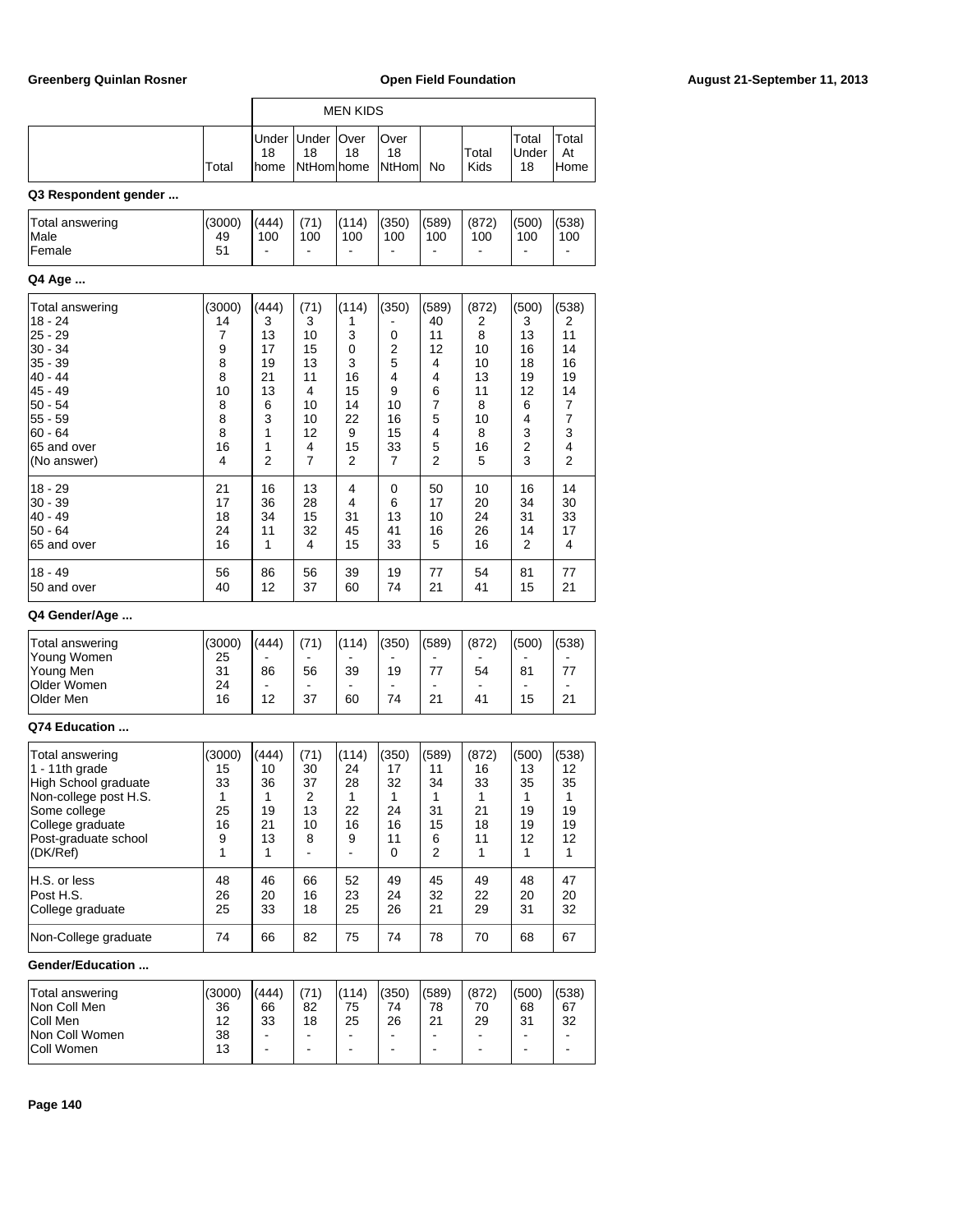| August 21-September 11, 2013                                                                                                                                     |                                                                  | <b>Open Field Foundation</b>                                      |                                                                                                         |                                                              |                                                             |                                                                                |                                                                     | <b>Greenberg Quinlan Rosner</b>                                               |                                                                               |  |
|------------------------------------------------------------------------------------------------------------------------------------------------------------------|------------------------------------------------------------------|-------------------------------------------------------------------|---------------------------------------------------------------------------------------------------------|--------------------------------------------------------------|-------------------------------------------------------------|--------------------------------------------------------------------------------|---------------------------------------------------------------------|-------------------------------------------------------------------------------|-------------------------------------------------------------------------------|--|
|                                                                                                                                                                  |                                                                  |                                                                   |                                                                                                         | <b>WOMEN KIDS</b>                                            |                                                             |                                                                                |                                                                     |                                                                               |                                                                               |  |
|                                                                                                                                                                  | Total                                                            | Under<br>18<br>home                                               | Under<br>18<br>NtHom home                                                                               | Over<br>18                                                   | Over<br>18<br>NtHom                                         | No                                                                             | Total<br>Kids                                                       | Total<br>Under<br>18                                                          | Total<br>At<br>Home                                                           |  |
| Q3 Respondent gender                                                                                                                                             |                                                                  |                                                                   |                                                                                                         |                                                              |                                                             |                                                                                |                                                                     |                                                                               |                                                                               |  |
| Total answering<br>Male<br>Female                                                                                                                                | (3000)<br>49<br>51                                               | (438)<br>100                                                      | (54)<br>100                                                                                             | (174)<br>100                                                 | (535)<br>100                                                | (423)<br>100                                                                   | (1103)<br>100                                                       | (490)<br>100                                                                  | (589)<br>100                                                                  |  |
| Q4 Age                                                                                                                                                           |                                                                  |                                                                   |                                                                                                         |                                                              |                                                             |                                                                                |                                                                     |                                                                               |                                                                               |  |
|                                                                                                                                                                  |                                                                  |                                                                   |                                                                                                         |                                                              |                                                             |                                                                                |                                                                     |                                                                               |                                                                               |  |
| Total answering<br>$18 - 24$<br>$25 - 29$<br>$30 - 34$<br>$35 - 39$<br>$40 - 44$<br>$45 - 49$<br>$50 - 54$<br>$55 - 59$<br>60 - 64<br>65 and over<br>(No answer) | (3000)<br>14<br>7<br>9<br>8<br>8<br>10<br>8<br>8<br>8<br>16<br>4 | (438)<br>10<br>8<br>23<br>15<br>15<br>15<br>5<br>1<br>1<br>2<br>4 | (54)<br>$\blacksquare$<br>0<br>$\blacksquare$<br>20<br>10<br>15<br>6<br>14<br>1<br>34<br>$\blacksquare$ | (174)<br>1<br>0<br>5<br>9<br>17<br>19<br>12<br>12<br>20<br>6 | (535)<br>÷,<br>٠<br>2<br>4<br>8<br>8<br>16<br>17<br>39<br>6 | (423)<br>30<br>9<br>6<br>7<br>2<br>8<br>7<br>5<br>9<br>14<br>3                 | (1103)<br>4<br>3<br>9<br>7<br>9<br>11<br>8<br>10<br>10<br>23<br>5   | (490)<br>9<br>$\overline{7}$<br>20<br>15<br>15<br>15<br>5<br>3<br>1<br>6<br>4 | (589)<br>8<br>6<br>17<br>12<br>13<br>15<br>9<br>4<br>4<br>8<br>$\overline{4}$ |  |
| $18 - 29$<br>$30 - 39$<br>$40 - 49$<br>$50 - 64$<br>65 and over                                                                                                  | 21<br>17<br>18<br>24<br>16                                       | 18<br>38<br>31<br>8<br>2                                          | 0<br>20<br>24<br>21<br>34                                                                               | 1<br>5<br>25<br>43<br>20                                     | 3<br>12<br>41<br>39                                         | 40<br>12<br>10<br>21<br>14                                                     | 7<br>16<br>20<br>28<br>23                                           | 16<br>36<br>30<br>9<br>6                                                      | 13<br>29<br>28<br>18<br>8                                                     |  |
| $18 - 49$<br>50 and over                                                                                                                                         | 56<br>40                                                         | 86<br>10                                                          | 45<br>55                                                                                                | 31<br>63                                                     | 14<br>79                                                    | 62<br>35                                                                       | 44<br>51                                                            | 82<br>15                                                                      | 70<br>26                                                                      |  |
| Q4 Gender/Age                                                                                                                                                    |                                                                  |                                                                   |                                                                                                         |                                                              |                                                             |                                                                                |                                                                     |                                                                               |                                                                               |  |
| Total answering<br>Young Women<br>Young Men<br>Older Women<br>Older Men                                                                                          | (3000)<br>25<br>31<br>24<br>16                                   | (438)<br>86<br>$\blacksquare$<br>10                               | (54)<br>45<br>$\blacksquare$<br>55<br>$\overline{\phantom{a}}$                                          | (174)<br>31<br>63<br>$\blacksquare$                          | (535)<br>14<br>$\blacksquare$<br>79<br>$\overline{a}$       | (423)<br>62<br>$\blacksquare$<br>35<br>$\blacksquare$                          | (1103)<br>44<br>$\blacksquare$<br>51<br>÷.                          | (490)<br>82<br>$\blacksquare$<br>15<br>$\blacksquare$                         | (589)<br>70<br>26<br>$\overline{a}$                                           |  |
| Q74 Education                                                                                                                                                    |                                                                  |                                                                   |                                                                                                         |                                                              |                                                             |                                                                                |                                                                     |                                                                               |                                                                               |  |
| Total answering<br>1 - 11th grade<br>High School graduate<br>Non-college post H.S.<br>Some college<br>College graduate<br>Post-graduate school<br>(DK/Ref)       | (3000)<br>15<br>33<br>1<br>25<br>16<br>9<br>$\mathbf{1}$         | (438)<br>15<br>23<br>$\mathbf{1}$<br>25<br>21<br>15<br>1          | (54)<br>24<br>29<br>$\mathbf{1}$<br>33<br>10<br>2<br>$\blacksquare$                                     | (174)<br>13<br>33<br>1<br>34<br>12<br>6<br>2                 | (535)<br>18<br>38<br>$\mathbf{1}$<br>22<br>14<br>6<br>1     | (423)<br>14<br>37<br>$\mathbf{1}$<br>26<br>15<br>$\overline{7}$<br>$\mathbf 0$ | (1103)<br>17<br>31<br>$\mathbf{1}$<br>25<br>16<br>9<br>$\mathbf{1}$ | (490)<br>16<br>23<br>$\mathbf{1}$<br>26<br>20<br>14<br>$\Omega$               | (589)<br>14<br>25<br>$\mathbf{1}$<br>28<br>18<br>13<br>$\mathbf{1}$           |  |
| H.S. or less<br>Post H.S.<br>College graduate                                                                                                                    | 48<br>26<br>25                                                   | 37<br>26<br>36                                                    | 53<br>34<br>12                                                                                          | 46<br>35<br>18                                               | 56<br>24<br>20                                              | 51<br>26<br>22                                                                 | 48<br>26<br>25                                                      | 39<br>27<br>34                                                                | 39<br>29<br>31                                                                |  |
| Non-College graduate                                                                                                                                             | 74                                                               | 63                                                                | 88                                                                                                      | 81                                                           | 80                                                          | 77                                                                             | 74                                                                  | 66                                                                            | 68                                                                            |  |
| Gender/Education                                                                                                                                                 |                                                                  |                                                                   |                                                                                                         |                                                              |                                                             |                                                                                |                                                                     |                                                                               |                                                                               |  |
| Total answering<br>Non Coll Men<br>Coll Men<br>Non Coll Women<br>Coll Women                                                                                      | (3000)<br>36<br>12<br>38<br>13                                   | (438)<br>63<br>36                                                 | (54)<br>$\blacksquare$<br>88<br>12                                                                      | (174)<br>$\blacksquare$<br>81<br>18                          | (535)<br>$\blacksquare$<br>80<br>20                         | (423)<br>$\blacksquare$<br>$\blacksquare$<br>77<br>22                          | (1103)<br>ä,<br>74<br>25                                            | (490)<br>$\blacksquare$<br>$\blacksquare$<br>66<br>34                         | (589)<br>$\overline{a}$<br>68<br>31                                           |  |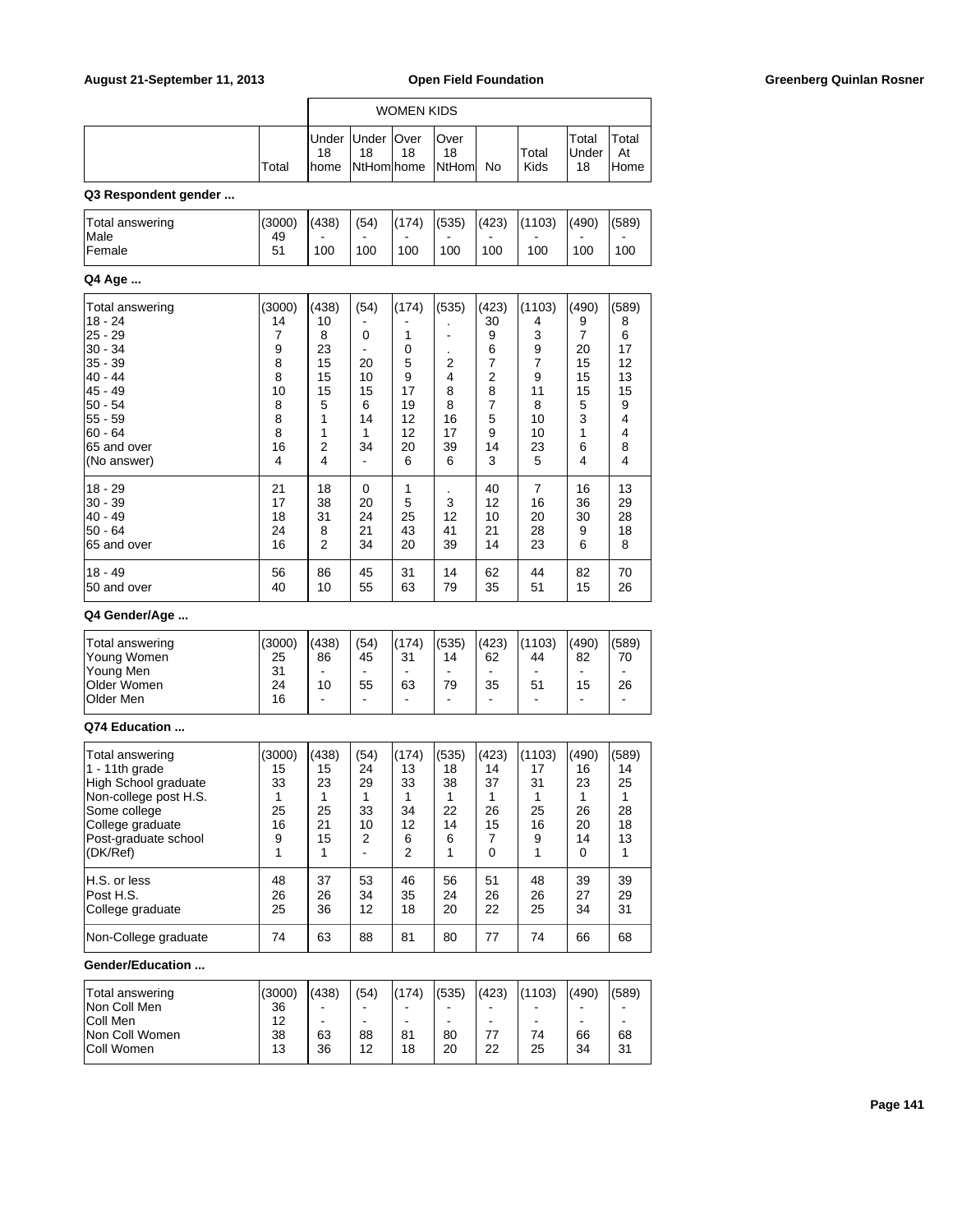Greenberg Quinlan Rosner **Communist Communist Communist Communist Communist Communist Communist Communist Communist Communist Communist Communist Communist Communist Communist Communist Communist Communist Communist Commun** 

|                                                                                                                                                                  |                                                                  | MARITAL/GENDER<br>MARITAL/GENDER/ANY KIDS                                       |                                                                 |                                                                              |                                                                    |                                                                              |                                                                 |                                                                |                                                                              |                                                                                |                                                                  |                                                                              |                                                                    |                                                                    |                                                                |
|------------------------------------------------------------------------------------------------------------------------------------------------------------------|------------------------------------------------------------------|---------------------------------------------------------------------------------|-----------------------------------------------------------------|------------------------------------------------------------------------------|--------------------------------------------------------------------|------------------------------------------------------------------------------|-----------------------------------------------------------------|----------------------------------------------------------------|------------------------------------------------------------------------------|--------------------------------------------------------------------------------|------------------------------------------------------------------|------------------------------------------------------------------------------|--------------------------------------------------------------------|--------------------------------------------------------------------|----------------------------------------------------------------|
|                                                                                                                                                                  | Total                                                            | Marr<br>Men                                                                     | Unmar<br>Men                                                    | Alone<br>Men                                                                 | Marr                                                               | Unmar Alone                                                                  |                                                                 | Sngle                                                          | SpDiv<br>Wid<br>WomenWomenWomenWomenWomen Men                                | Marr                                                                           | Unmar Alone<br>Men                                               | Men                                                                          | Marr                                                               | Unmar Alone                                                        | WomenWomenWomen                                                |
| Q3 Respondent gender                                                                                                                                             |                                                                  |                                                                                 |                                                                 |                                                                              |                                                                    |                                                                              |                                                                 |                                                                |                                                                              |                                                                                |                                                                  |                                                                              |                                                                    |                                                                    |                                                                |
| <b>Total answering</b><br>Male<br>Female                                                                                                                         | (3000)<br>49<br>51                                               | (725)<br>100                                                                    | (732)<br>100<br>$\overline{\phantom{a}}$                        | (599)<br>100<br>$\blacksquare$                                               | (745)<br>100                                                       | (768)<br>100                                                                 | (630)<br>100                                                    | (271)<br>100                                                   | (358)<br>100                                                                 | (600)<br>100<br>$\blacksquare$                                                 | (270)<br>100<br>$\overline{a}$                                   | (216)<br>100<br>$\blacksquare$                                               | (638)<br>100                                                       | (458)<br>100                                                       | (363)<br>100                                                   |
| Q4 Age                                                                                                                                                           |                                                                  |                                                                                 |                                                                 |                                                                              |                                                                    |                                                                              |                                                                 |                                                                |                                                                              |                                                                                |                                                                  |                                                                              |                                                                    |                                                                    |                                                                |
| Total answering<br>$18 - 24$<br>$25 - 29$<br>$30 - 34$<br>$35 - 39$<br>$40 - 44$<br>45 - 49<br>$50 - 54$<br>$55 - 59$<br>$60 - 64$<br>65 and over<br>(No answer) | (3000)<br>14<br>7<br>9<br>8<br>8<br>10<br>8<br>8<br>8<br>16<br>4 | (725)<br>3<br>$\overline{7}$<br>11<br>10<br>13<br>10<br>9<br>10<br>9<br>15<br>4 | (732)<br>31<br>11<br>11<br>6<br>6<br>8<br>6<br>6<br>4<br>7<br>3 | (599)<br>32<br>10<br>10<br>6<br>5<br>9<br>$\overline{7}$<br>7<br>4<br>8<br>3 | (745)<br>2<br>5<br>10<br>8<br>9<br>11<br>11<br>11<br>12<br>16<br>5 | (768)<br>20<br>5<br>7<br>6<br>5<br>10<br>5<br>5<br>$\overline{7}$<br>25<br>3 | (630)<br>18<br>4<br>5<br>5<br>5<br>10<br>6<br>6<br>8<br>30<br>4 | (271)<br>42<br>8<br>6<br>6<br>5<br>10<br>7<br>4<br>3<br>8<br>1 | (358)<br>1<br>1<br>4<br>4<br>4<br>11<br>4<br>$\overline{7}$<br>12<br>47<br>6 | (600)<br>1<br>$\overline{7}$<br>10<br>10<br>15<br>9<br>8<br>10<br>9<br>16<br>4 | (270)<br>4<br>11<br>9<br>10<br>9<br>15<br>7<br>8<br>6<br>15<br>6 | (216)<br>3<br>7<br>6<br>8<br>10<br>18<br>8<br>9<br>$\overline{7}$<br>17<br>7 | (638)<br>2<br>3<br>9<br>8<br>10<br>11<br>11<br>11<br>13<br>17<br>5 | (458)<br>7<br>3<br>9<br>7<br>8<br>12<br>4<br>7<br>7<br>32<br>4     | (363)<br>3<br>1<br>6<br>6<br>7<br>12<br>5<br>8<br>8<br>40<br>5 |
| $18 - 29$<br>$30 - 39$<br>$40 - 49$<br>$50 - 64$<br>65 and over                                                                                                  | 21<br>17<br>18<br>24<br>16                                       | 10<br>20<br>23<br>28<br>15                                                      | 42<br>17<br>14<br>16<br>7                                       | 42<br>15<br>14<br>17<br>8                                                    | 6<br>18<br>19<br>35<br>16                                          | 26<br>13<br>15<br>18<br>25                                                   | 22<br>10<br>15<br>19<br>30                                      | 50<br>12<br>15<br>14<br>8                                      | 1<br>8<br>15<br>23<br>47                                                     | 8<br>21<br>24<br>28<br>16                                                      | 14<br>20<br>25<br>21<br>15                                       | 11<br>14<br>28<br>23<br>17                                                   | 6<br>17<br>21<br>35<br>17                                          | 10<br>16<br>19<br>19<br>32                                         | 4<br>11<br>18<br>21<br>40                                      |
| $18 - 49$<br>50 and over                                                                                                                                         | 56<br>40                                                         | 53<br>43                                                                        | 74<br>23                                                        | 71<br>26                                                                     | 44<br>51                                                           | 54<br>43                                                                     | 47<br>49                                                        | 77<br>22                                                       | 24<br>70                                                                     | 52<br>44                                                                       | 59<br>35                                                         | 53<br>41                                                                     | 43<br>51                                                           | 45<br>51                                                           | 34<br>61                                                       |
| Q4 Gender/Age                                                                                                                                                    |                                                                  |                                                                                 |                                                                 |                                                                              |                                                                    |                                                                              |                                                                 |                                                                |                                                                              |                                                                                |                                                                  |                                                                              |                                                                    |                                                                    |                                                                |
| Total answering<br>Young Women<br>Young Men<br>Older Women<br>Older Men                                                                                          | (3000)<br>25<br>31<br>24<br>16                                   | (725)<br>53<br>$\blacksquare$<br>43                                             | (732)<br>74<br>$\overline{\phantom{a}}$<br>23                   | (599)<br>71<br>$\blacksquare$<br>26                                          | (745)<br>44<br>51<br>$\overline{a}$                                | (768)<br>54<br>$\blacksquare$<br>43<br>$\overline{a}$                        | (630)<br>47<br>$\overline{\phantom{a}}$<br>49<br>÷              | (271)<br>77<br>22                                              | (358)<br>24<br>$\blacksquare$<br>70<br>$\overline{a}$                        | (600)<br>52<br>$\blacksquare$<br>44                                            | (270)<br>$\blacksquare$<br>59<br>$\blacksquare$<br>35            | (216)<br>$\blacksquare$<br>53<br>$\blacksquare$<br>41                        | (638)<br>43<br>$\blacksquare$<br>51<br>$\blacksquare$              | (458)<br>45<br>51                                                  | (363)<br>34<br>61                                              |
| Q74 Education                                                                                                                                                    |                                                                  |                                                                                 |                                                                 |                                                                              |                                                                    |                                                                              |                                                                 |                                                                |                                                                              |                                                                                |                                                                  |                                                                              |                                                                    |                                                                    |                                                                |
| Total answering<br>1 - 11th grade<br>High School graduate<br>Non-college post H.S.<br>Some college<br>College graduate<br>Post-graduate school<br>(DK/Ref)       | (3000)<br>15<br>33<br>1<br>25<br>16<br>9<br>1                    | (725)<br>12<br>31<br>1<br>22<br>20<br>13<br>2                                   | (732)<br>16<br>35<br>1<br>29<br>13<br>6<br>1                    | (599)<br>17<br>34<br>-1<br>27<br>13<br>6<br>$\mathbf{1}$                     | (745)<br>9<br>31<br>1<br>26<br>20<br>12<br>1                       | (768)<br>23<br>34<br>1<br>24<br>12<br>5<br>1                                 | (630)<br>22<br>34<br>1<br>24<br>12<br>6<br>1                    | (271)<br>16<br>35<br>0<br>31<br>12<br>6<br>$\Omega$            | (358)<br>27<br>34<br>2<br>19<br>12<br>5<br>1                                 | (600)<br>13<br>31<br>1<br>19<br>21<br>13<br>1                                  | (270)<br>21<br>37<br>1<br>23<br>11<br>7<br>0                     | (216)<br>22<br>35<br>1<br>21<br>12<br>8<br>0                                 | (638)<br>8<br>31<br>1<br>27<br>20<br>13<br>$\mathbf{1}$            | (458)<br>30<br>32<br>$\mathbf{z}$<br>21<br>10<br>5<br>$\mathbf{1}$ | (363)<br>29<br>32<br>21<br>11<br>6<br>$\mathbf{1}$             |
| H.S. or less<br>Post H.S.<br>College graduate                                                                                                                    | 48<br>26<br>25                                                   | 43<br>22<br>33                                                                  | 51<br>30<br>18                                                  | 51<br>29<br>19                                                               | 40<br>27<br>32                                                     | 57<br>25<br>17                                                               | 57<br>25<br>17                                                  | 51<br>31<br>18                                                 | 61<br>21<br>17                                                               | 45<br>20<br>34                                                                 | 58<br>24<br>18                                                   | 58<br>22<br>20                                                               | 39<br>28<br>33                                                     | 61<br>23<br>15                                                     | 60<br>22<br>17                                                 |
| Non-College graduate                                                                                                                                             | 74                                                               | 66                                                                              | 81                                                              | 80                                                                           | 67                                                                 | 82                                                                           | 82                                                              | 82                                                             | 82                                                                           | 65                                                                             | 82                                                               | 80                                                                           | 66                                                                 | 84                                                                 | 82                                                             |
| Gender/Education                                                                                                                                                 |                                                                  |                                                                                 |                                                                 |                                                                              |                                                                    |                                                                              |                                                                 |                                                                |                                                                              |                                                                                |                                                                  |                                                                              |                                                                    |                                                                    |                                                                |
| Total answering<br>Non Coll Men<br>Coll Men<br>Non Coll Women<br>Coll Women                                                                                      | (3000)<br>36<br>12<br>38<br>13                                   | (725)<br>66<br>33                                                               | (732)<br>81<br>18<br>$\blacksquare$<br>$\overline{\phantom{a}}$ | (599)<br>80<br>19<br>÷,<br>$\overline{a}$                                    | (745)<br>$\blacksquare$<br>$\blacksquare$<br>67<br>32              | (768)<br>$\blacksquare$<br>82<br>17                                          | (630)<br>82<br>17                                               | (271)<br>82<br>18                                              | (358)<br>$\blacksquare$<br>82<br>17                                          | (600)<br>65<br>34<br>$\blacksquare$<br>$\overline{\phantom{a}}$                | (270)<br>82<br>18<br>$\overline{a}$<br>$\overline{\phantom{a}}$  | (216)<br>80<br>20<br>$\blacksquare$<br>$\blacksquare$                        | (638)<br>$\blacksquare$<br>66<br>33                                | (458)<br>84<br>15                                                  | (363)<br>82<br>17                                              |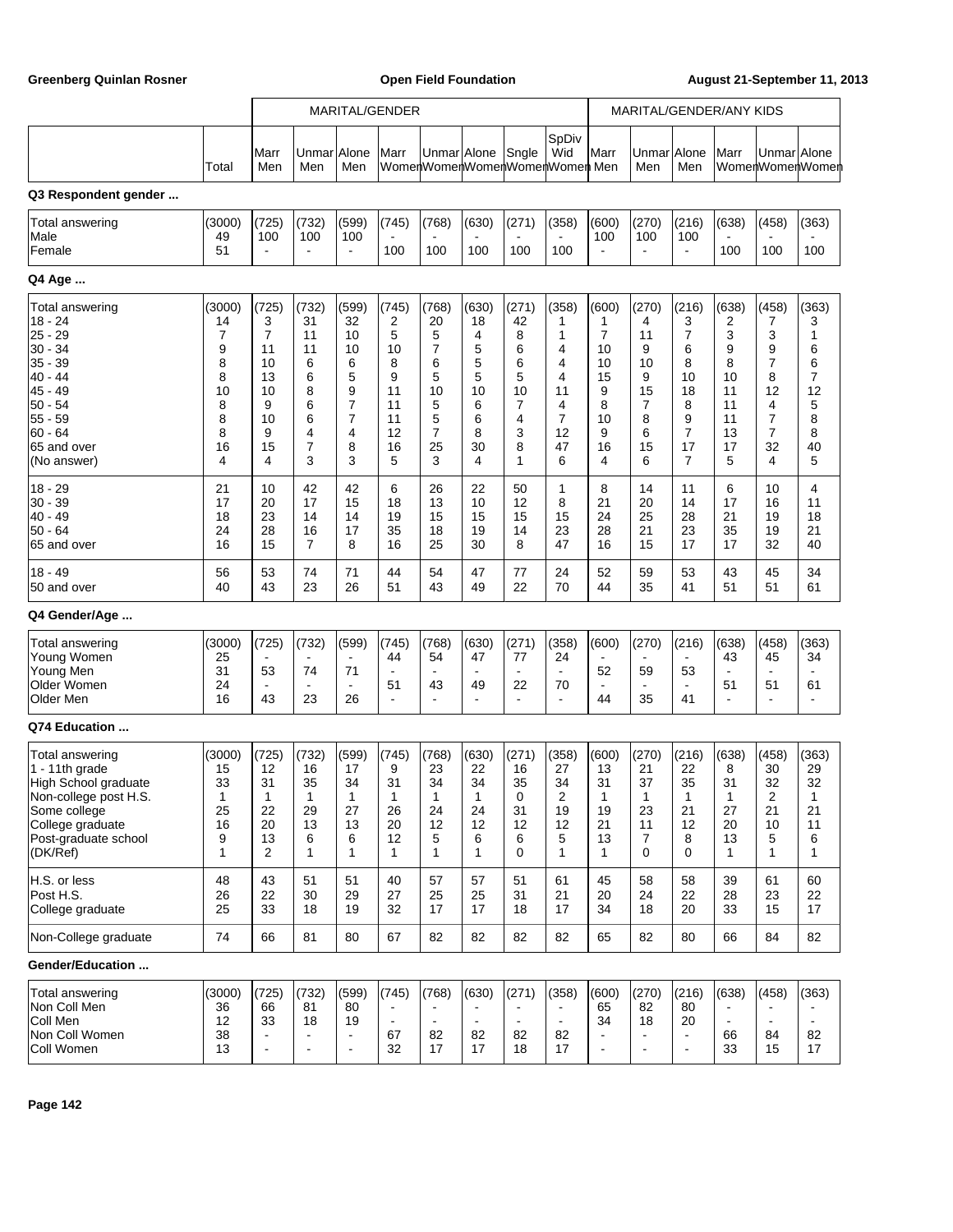|       |                     |     |     | MARITAL/GENDER/<18 HOME                                  |  |
|-------|---------------------|-----|-----|----------------------------------------------------------|--|
| Total | <b>IMarr</b><br>Men | Men | Men | Unmar Alone Marr   Unmar Alone<br><b>WomenWomenWomen</b> |  |

# **Q3 Respondent gender ...**

| Total answering | (3000) | (340) | (104)                    | (63) | (273) | (163) | (99) |
|-----------------|--------|-------|--------------------------|------|-------|-------|------|
| <b>Male</b>     | 49     | 100   | 100                      | 100  |       | -     |      |
| Female          | 51     |       | $\overline{\phantom{a}}$ | -    | 100   | 100   | 100  |

#### **Q4 Age ...**

| Total answering | (3000)                                     | (340) | (104)          | (63) | (273) | (163) | (99) |
|-----------------|--------------------------------------------|-------|----------------|------|-------|-------|------|
| 18 - 24         | 14                                         | 1     | 7              | 9    | 5     | 19    | 12   |
| 25 - 29         | 7                                          | 11    | 20             | 15   | 8     | 8     | 4    |
| $30 - 34$       |                                            | 18    | 16             | 5    | 21    | 26    | 21   |
| $ 35 - 39$      | $\begin{array}{c} 9 \\ 8 \\ 8 \end{array}$ | 18    | 20             | 19   | 16    | 13    | 10   |
| 40 - 44         |                                            | 24    | 9              | 8    | 20    | 8     | 12   |
| 45 - 49         | 10                                         | 12    | 18             | 29   | 15    | 15    | 23   |
| 50 - 54         | 8                                          | 7     | 3              | 5    | 6     | 2     | 4    |
| 55 - 59         | $\begin{array}{c} 8 \\ 8 \end{array}$      | 4     | 3              | 4    |       | 2     | 3    |
| $60 - 64$       |                                            | 1     | $\overline{2}$ | 1    | 1     | 3     | 4    |
| 65 and over     | 16                                         | 2     | 1              | 1    | 1     | 4     | 6    |
| (No answer)     | 4                                          | 3     | 1              | 2    | 6     | 0     |      |
| 18 - 29         | 21                                         | 12    | 27             | 24   | 13    | 27    | 16   |
| $ 30 - 39$      | 17                                         | 36    | 36             | 24   | 37    | 38    | 31   |
| 40 - 49         | 18                                         | 36    | 27             | 38   | 35    | 23    | 36   |
| $50 - 64$       | 24                                         | 12    | 8              | 11   | 7     | 8     | 12   |
| 65 and over     | 16                                         | 2     | 1              | 1    | 1     | 4     | 6    |
| 18 - 49         | 56                                         | 84    | 90             | 86   | 85    | 88    | 82   |
| 50 and over     | 40                                         | 13    | 8              | 12   | 8     | 12    | 18   |

### **Q4 Gender/Age ...**

| Total answering    | (3000) | (340) | (104) | (63)                     | (273) | (163) | (99) |
|--------------------|--------|-------|-------|--------------------------|-------|-------|------|
| Young Women        | 25     | -     |       | -                        | 85    | 88    | 82   |
| Young Men          | 31     | 84    | 90    | 86                       | -     |       | -    |
| <b>Older Women</b> | 24     | -     | -     | $\overline{\phantom{a}}$ |       | 12    | 18   |
| <b>Older Men</b>   | 16     | 13    | 8     | 12                       | -     |       | -    |
|                    |        |       |       |                          |       |       |      |

### **Q74 Education ...**

| Total answering<br>1 - 11th grade<br>High School graduate<br>Non-college post H.S.<br>Some college<br>College graduate<br>Post-graduate school<br>(DK/Ref) | (3000)<br>15<br>33<br>25<br>16<br>9<br>1 | (340)<br>9<br>34<br>18<br>22<br>14 | (104)<br>13<br>40<br>24<br>16<br>8 | (63)<br>13<br>33<br>19<br>23<br>12 | (273)<br>5<br>20<br>25<br>27<br>20 | (163)<br>30<br>26<br>24<br>11<br>7 | (99)<br>26<br>28<br>21<br>12<br>11 |
|------------------------------------------------------------------------------------------------------------------------------------------------------------|------------------------------------------|------------------------------------|------------------------------------|------------------------------------|------------------------------------|------------------------------------|------------------------------------|
| H.S. or less                                                                                                                                               | 48                                       | 43                                 | 52                                 | 46                                 | 26                                 | 56                                 | 55                                 |
| Post H.S.                                                                                                                                                  | 26                                       | 19                                 | 24                                 | 19                                 | 26                                 | 26                                 | 23                                 |
| College graduate                                                                                                                                           | 25                                       | 37                                 | 23                                 | 35                                 | 47                                 | 18                                 | 23                                 |
| Non-College graduate                                                                                                                                       | 74                                       | 62                                 | 77                                 | 65                                 | 52                                 | 82                                 | 77                                 |

#### **Gender/Education ...**

| Total answering   | (3000) | (340) | (104) | (63)                     | (273) | (163) | (99) |
|-------------------|--------|-------|-------|--------------------------|-------|-------|------|
| Non Coll Men      | 36     | 62    | 77    | 65                       |       |       |      |
| Coll Men          | 12     | 37    | 23    | 35                       | -     |       | -    |
| Non Coll Women    | 38     | -     | -     | $\overline{\phantom{a}}$ | 52    | 82    | 77   |
| <b>Coll Women</b> | 13     | -     | -     | $\overline{\phantom{a}}$ | 47    | 18    | 23   |
|                   |        |       |       |                          |       |       |      |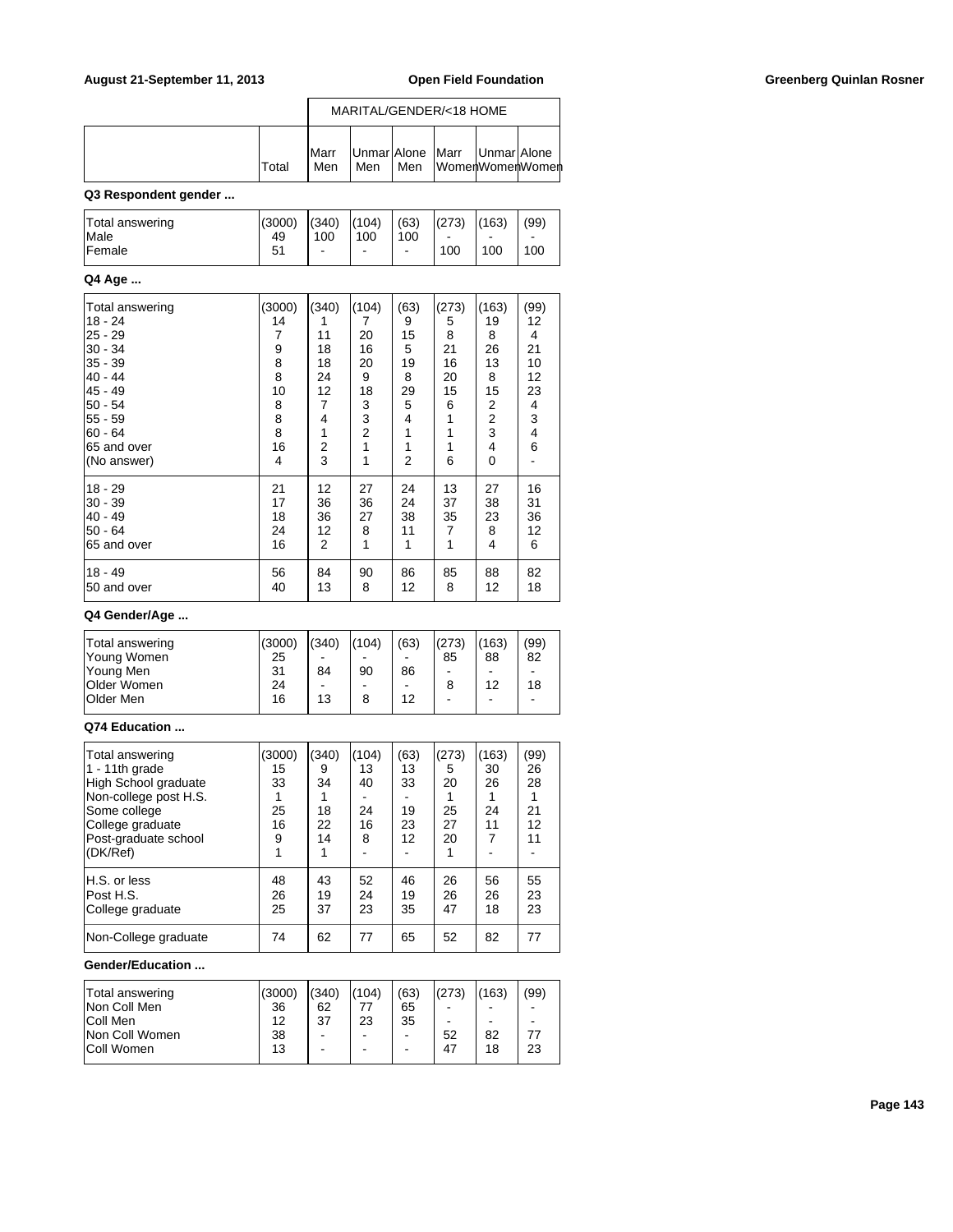|                                                                                                                                      |                                                      | <b>GENDER</b>                                        |                                                     | <b>AGE MEN</b>                                    |                                                     |                                                      |                                                     |                                                     |                                                      |                                                     |
|--------------------------------------------------------------------------------------------------------------------------------------|------------------------------------------------------|------------------------------------------------------|-----------------------------------------------------|---------------------------------------------------|-----------------------------------------------------|------------------------------------------------------|-----------------------------------------------------|-----------------------------------------------------|------------------------------------------------------|-----------------------------------------------------|
|                                                                                                                                      |                                                      |                                                      |                                                     |                                                   |                                                     |                                                      |                                                     |                                                     |                                                      |                                                     |
|                                                                                                                                      | Total                                                | Men                                                  | Women                                               | 18 -<br>29                                        | $30 -$<br>39                                        | 40 -<br>49                                           | $50 -$<br>64                                        | Over<br>64                                          | 18 -<br>49                                           | Over<br>49                                          |
| Age/Education                                                                                                                        |                                                      |                                                      |                                                     |                                                   |                                                     |                                                      |                                                     |                                                     |                                                      |                                                     |
| Total answering<br>Young Non Coll<br><b>Young College</b><br>Older Non Coll<br>Older College<br>Q75 Education, parents               | (3000)<br>41<br>14<br>30<br>10                       | (1470)<br>48<br>15<br>23<br>10                       | (1530)<br>35<br>14<br>37<br>10                      | (382)<br>86<br>13<br>÷,                           | (277)<br>74<br>26                                   | (275)<br>61<br>37<br>$\blacksquare$                  | (319)<br>69<br>30                                   | (164)<br>$\blacksquare$<br>71<br>27                 | (934)<br>75<br>24<br>$\blacksquare$                  | (482)<br>70<br>29                                   |
| Total Answering                                                                                                                      | (3000)                                               | (1470)                                               | (1530)                                              | (382)                                             | (277)                                               | (275)                                                | (319)                                               | (164)                                               | (934)                                                | (482)                                               |
| No<br>Yes, one parent<br>Yes, two parents<br>(DK/Ref)                                                                                | 61<br>21<br>15<br>3                                  | 56<br>23<br>18<br>3                                  | 67<br>19<br>11<br>3                                 | 44<br>29<br>22<br>4                               | 40<br>30<br>28<br>3                                 | 60<br>20<br>17<br>3                                  | 64<br>23<br>13<br>1                                 | 85<br>9<br>5<br>$\overline{2}$                      | 47<br>27<br>22<br>3                                  | 71<br>18<br>10<br>1                                 |
| <b>Total Yes</b>                                                                                                                     | 36                                                   | 41                                                   | 30                                                  | 52                                                | 57                                                  | 37                                                   | 36                                                  | 13                                                  | 49                                                   | 28                                                  |
| Q76 Party ID                                                                                                                         |                                                      |                                                      |                                                     |                                                   |                                                     |                                                      |                                                     |                                                     |                                                      |                                                     |
| Total answering<br><b>Strong Dem</b><br>Weak Dem<br>Ind-lean Dem<br>Ind<br>Ind-lean Rep<br>Weak Rep<br><b>Strong Rep</b><br>(DK/Ref) | (3000)<br>17<br>17<br>9<br>16<br>11<br>12<br>13<br>5 | (1470)<br>14<br>16<br>9<br>16<br>15<br>12<br>13<br>5 | (1530)<br>21<br>18<br>8<br>16<br>7<br>12<br>13<br>5 | (382)<br>9<br>23<br>10<br>18<br>21<br>8<br>9<br>3 | (277)<br>15<br>14<br>9<br>17<br>10<br>14<br>10<br>9 | (275)<br>12<br>14<br>12<br>20<br>16<br>10<br>11<br>5 | (319)<br>20<br>16<br>6<br>12<br>14<br>15<br>13<br>3 | (164)<br>17<br>10<br>6<br>10<br>12<br>13<br>28<br>3 | (934)<br>12<br>18<br>10<br>18<br>16<br>11<br>10<br>6 | (482)<br>19<br>14<br>6<br>11<br>14<br>14<br>18<br>3 |
| 2-3-2 Dem<br>Ind<br>Rep                                                                                                              | 34<br>36<br>25                                       | 30<br>41<br>25                                       | 39<br>32<br>25                                      | 31<br>49<br>17                                    | 30<br>37<br>25                                      | 25<br>48<br>21                                       | 36<br>32<br>29                                      | 27<br>29<br>41                                      | 29<br>45<br>20                                       | 33<br>31<br>33                                      |
| Dem-Rep                                                                                                                              | 10                                                   | 5                                                    | 14                                                  | 15                                                | 5                                                   | 4                                                    | 8                                                   | $-14$                                               | 9                                                    | 0                                                   |
| 3-1-3 Dem<br>Ind<br>Rep                                                                                                              | 43<br>16<br>36                                       | 39<br>16<br>40                                       | 47<br>16<br>32                                      | 42<br>18<br>37                                    | 39<br>17<br>35                                      | 37<br>20<br>38                                       | 42<br>12<br>43                                      | 33<br>10<br>53                                      | 40<br>18<br>37                                       | 39<br>11<br>46                                      |
| Dem-Rep                                                                                                                              | 7                                                    | $-1$                                                 | 15                                                  | 4                                                 | 5                                                   | 0                                                    | $-1$                                                | $-20$                                               | 3                                                    | $-7$                                                |
| <b>Party ID/Gender</b>                                                                                                               |                                                      |                                                      |                                                     |                                                   |                                                     |                                                      |                                                     |                                                     |                                                      |                                                     |
| Total answering<br>Dem Men<br>Dem Women<br>Ind Men<br>Ind Women<br>Rep Men<br>Rep Women                                              | (3000)<br>15<br>20<br>20<br>16<br>12<br>13           | (1470)<br>30<br>41<br>25                             | (1530)<br>39<br>32<br>25                            | (382)<br>31<br>49<br>17                           | (277)<br>30<br>37<br>25                             | (275)<br>25<br>48<br>21                              | (319)<br>36<br>32<br>29                             | (164)<br>27<br>29<br>41                             | (934)<br>29<br>45<br>20                              | (482)<br>33<br>31<br>33                             |
| Q79 Ideology                                                                                                                         |                                                      |                                                      |                                                     |                                                   |                                                     |                                                      |                                                     |                                                     |                                                      |                                                     |
| Total answering<br>Liberal<br>Moderate<br>Conservative<br>(DK/Ref)                                                                   | (3000)<br>21<br>28<br>41<br>10                       | (1470)<br>18<br>29<br>44<br>10                       | (1530)<br>25<br>27<br>38<br>10                      | (382)<br>24<br>24<br>42<br>10                     | (277)<br>16<br>31<br>39<br>14                       | (275)<br>11<br>36<br>44<br>10                        | (319)<br>19<br>29<br>48<br>5                        | (164)<br>12<br>24<br>55<br>9                        | (934)<br>18<br>30<br>41<br>11                        | (482)<br>16<br>27<br>50<br>6                        |
| Party/Ideology                                                                                                                       |                                                      |                                                      |                                                     |                                                   |                                                     |                                                      |                                                     |                                                     |                                                      |                                                     |
| Total answering<br>Liberal Dem<br>Mod/Cons Dem<br>Lib/Mod Rep<br><b>Conservative Rep</b>                                             | (3000)<br>16<br>25<br>10<br>24                       | (1470)<br>12<br>25<br>12<br>27                       | (1530)<br>19<br>24<br>9<br>21                       | (382)<br>16<br>23<br>11<br>25                     | (277)<br>11<br>27<br>12<br>22                       | (275)<br>6<br>29<br>$\overline{7}$<br>28             | (319)<br>15<br>27<br>16<br>27                       | (164)<br>8<br>22<br>11<br>41                        | (934)<br>12<br>26<br>10<br>25                        | (482)<br>12<br>25<br>14<br>32                       |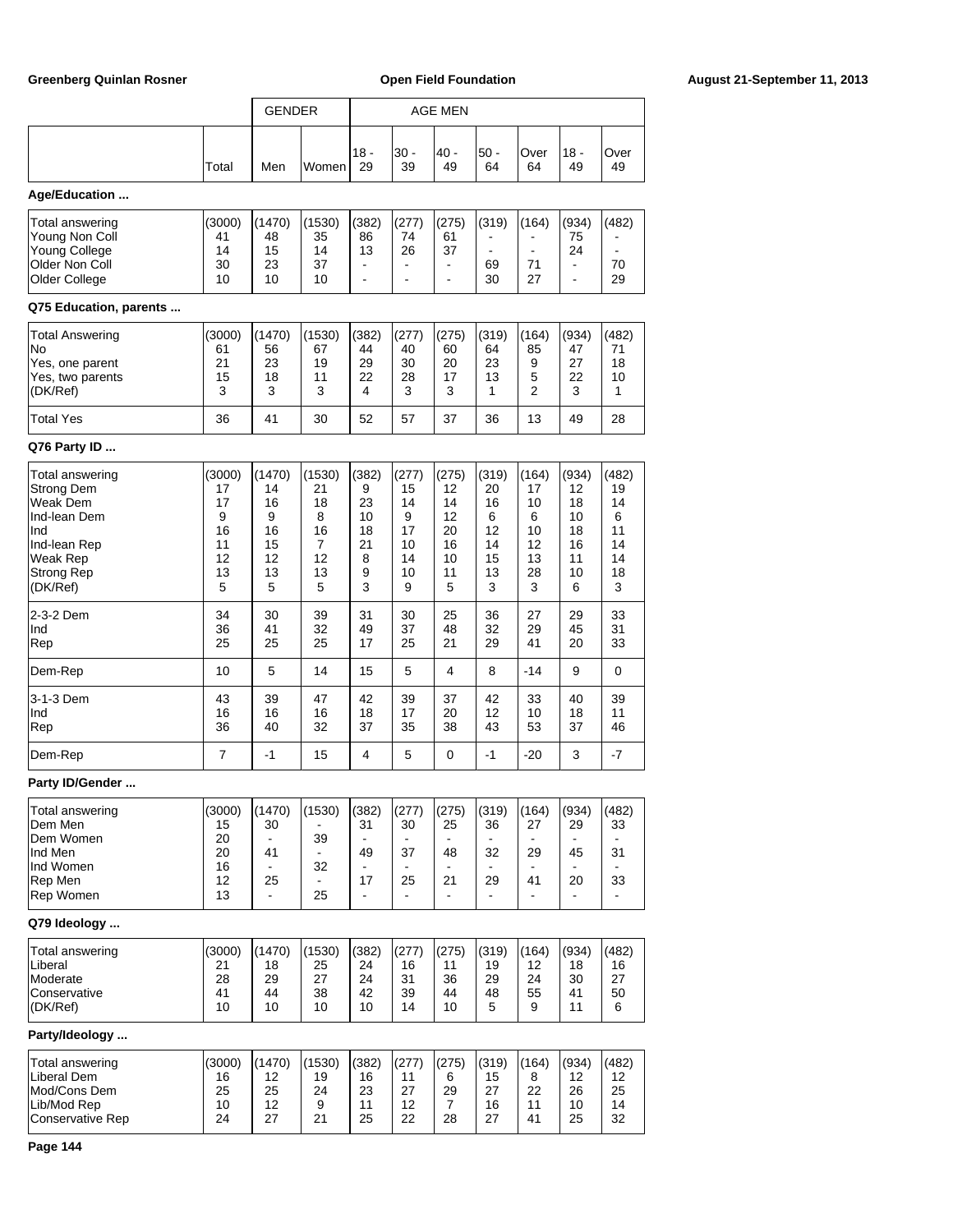|                                                                                                                               |                                                      | <b>AGE WOMEN</b>                                    |                                                                           |                                                       |                                                    |                                                     | RACE MEN                                                                  |                                                    |                                                    |                                                                          |                                                             |                                                   |
|-------------------------------------------------------------------------------------------------------------------------------|------------------------------------------------------|-----------------------------------------------------|---------------------------------------------------------------------------|-------------------------------------------------------|----------------------------------------------------|-----------------------------------------------------|---------------------------------------------------------------------------|----------------------------------------------------|----------------------------------------------------|--------------------------------------------------------------------------|-------------------------------------------------------------|---------------------------------------------------|
|                                                                                                                               | Total                                                | $18 -$<br>29                                        | 30 -<br>39                                                                | 40 -<br>49                                            | $50 -$<br>64                                       | Over<br>64                                          | 18 -<br>49                                                                | Over<br>49                                         | White                                              | <b>Black</b>                                                             | Hisp<br>lanic                                               | Non<br>White                                      |
| Age/Education                                                                                                                 |                                                      |                                                     |                                                                           |                                                       |                                                    |                                                     |                                                                           |                                                    |                                                    |                                                                          |                                                             |                                                   |
| Total answering<br>Young Non Coll<br><b>Young College</b><br>Older Non Coll<br>Older College                                  | (3000)<br>41<br>14<br>30<br>10                       | (248)<br>86<br>13<br>$\overline{\phantom{0}}$<br>÷, | (233)<br>59<br>40<br>$\overline{\phantom{a}}$<br>$\overline{\phantom{a}}$ | (265)<br>69<br>31<br>$\blacksquare$<br>$\blacksquare$ | (401)<br>$\blacksquare$<br>74<br>25                | (316)<br>$\blacksquare$<br>83<br>16                 | (746)<br>72<br>28<br>$\overline{\phantom{a}}$<br>$\overline{\phantom{a}}$ | (718)<br>$\blacksquare$<br>78<br>21                | (958)<br>40<br>17<br>26<br>12                      | (166)<br>60<br>9<br>24<br>3                                              | (210)<br>67<br>10<br>16<br>3                                | (490)<br>64<br>11<br>17<br>4                      |
| Q75 Education, parents                                                                                                        |                                                      |                                                     |                                                                           |                                                       |                                                    |                                                     |                                                                           |                                                    |                                                    |                                                                          |                                                             |                                                   |
| <b>Total Answering</b><br>No<br>Yes, one parent<br>Yes, two parents<br>(DK/Ref)                                               | (3000)<br>61<br>21<br>15<br>3                        | (248)<br>48<br>29<br>21<br>2                        | (233)<br>57<br>20<br>19<br>4                                              | (265)<br>60<br>23<br>11<br>6                          | (401)<br>71<br>18<br>9<br>$\overline{2}$           | (316)<br>85<br>9<br>4<br>3                          | (746)<br>55<br>24<br>17<br>4                                              | (718)<br>77<br>14<br>6<br>$\overline{2}$           | (958)<br>56<br>22<br>20<br>2                       | (166)<br>54<br>25<br>18<br>4                                             | (210)<br>63<br>29<br>5<br>3                                 | (490)<br>56<br>27<br>14<br>4                      |
| <b>Total Yes</b>                                                                                                              | 36                                                   | 50                                                  | 39                                                                        | 35                                                    | 26                                                 | 13                                                  | 41                                                                        | 20                                                 | 42                                                 | 43                                                                       | 34                                                          | 40                                                |
| Q76 Party ID                                                                                                                  |                                                      |                                                     |                                                                           |                                                       |                                                    |                                                     |                                                                           |                                                    |                                                    |                                                                          |                                                             |                                                   |
| Total answering<br><b>Strong Dem</b><br>Weak Dem<br>Ind-lean Dem<br>Ind<br>Ind-lean Rep<br>Weak Rep<br>Strong Rep<br>(DK/Ref) | (3000)<br>17<br>17<br>9<br>16<br>11<br>12<br>13<br>5 | (248)<br>10<br>28<br>16<br>17<br>7<br>9<br>9<br>5   | (233)<br>13<br>25<br>10<br>22<br>8<br>8<br>7<br>$\overline{7}$            | (265)<br>23<br>13<br>9<br>18<br>7<br>16<br>10<br>5    | (401)<br>26<br>12<br>6<br>14<br>6<br>13<br>20<br>5 | (316)<br>25<br>15<br>4<br>14<br>10<br>12<br>16<br>3 | (746)<br>15<br>21<br>12<br>19<br>7<br>11<br>9<br>5                        | (718)<br>26<br>13<br>5<br>14<br>7<br>13<br>18<br>4 | (958)<br>8<br>13<br>7<br>17<br>19<br>15<br>16<br>4 | (166)<br>50<br>21<br>9<br>11<br>$\overline{2}$<br>$\mathbf{1}$<br>2<br>4 | (210)<br>16<br>25<br>7<br>11<br>8<br>11<br>10<br>11         | (490)<br>25<br>22<br>12<br>15<br>6<br>6<br>6<br>7 |
| 2-3-2 Dem<br>Ind<br>Rep                                                                                                       | 34<br>36<br>25                                       | 38<br>40<br>18                                      | 38<br>40<br>15                                                            | 35<br>34<br>26                                        | 38<br>25<br>33                                     | 40<br>28<br>29                                      | 37<br>38<br>20                                                            | 39<br>26<br>31                                     | 22<br>44<br>31                                     | 71<br>22<br>3                                                            | 42<br>27<br>21                                              | 47<br>34<br>13                                    |
| Dem-Rep                                                                                                                       | 10                                                   | 20                                                  | 23                                                                        | 10                                                    | 5                                                  | 12                                                  | 17                                                                        | 8                                                  | -9                                                 | 68                                                                       | 21                                                          | 34                                                |
| 3-1-3 Dem<br>Ind<br>Rep                                                                                                       | 43<br>16<br>36                                       | 54<br>17<br>24                                      | 48<br>22<br>23                                                            | 44<br>18<br>32                                        | 43<br>14<br>38                                     | 45<br>14<br>38                                      | 49<br>19<br>27                                                            | 44<br>14<br>38                                     | 29<br>17<br>50                                     | 80<br>11<br>5                                                            | 49<br>11<br>29                                              | 59<br>15<br>19                                    |
| Dem-Rep                                                                                                                       | 7                                                    | 29                                                  | 25                                                                        | 12                                                    | 5                                                  | 6                                                   | 22                                                                        | 6                                                  | $-21$                                              | 75                                                                       | 20                                                          | 40                                                |
| Party ID/Gender                                                                                                               |                                                      |                                                     |                                                                           |                                                       |                                                    |                                                     |                                                                           |                                                    |                                                    |                                                                          |                                                             |                                                   |
| Total answering<br>Dem Men<br>Dem Women<br>Ind Men<br>Ind Women<br>Rep Men<br>Rep Women                                       | (3000)<br>15<br>20<br>20<br>16<br>12<br>13           | (248)<br>38<br>40<br>$\blacksquare$<br>18           | (233)<br>38<br>40<br>15                                                   | (265)<br>35<br>34<br>26                               | (401)<br>38<br>25<br>33                            | (316)<br>40<br>28<br>29                             | (746)<br>37<br>38<br>20                                                   | (718)<br>39<br>26<br>$\blacksquare$<br>31          | (958)<br>22<br>44<br>31                            | (166)<br>71<br>$\blacksquare$<br>22<br>3<br>÷                            | (210)<br>42<br>$\blacksquare$<br>27<br>21<br>$\blacksquare$ | (490)<br>47<br>34<br>13                           |
| Q79 Ideology                                                                                                                  |                                                      |                                                     |                                                                           |                                                       |                                                    |                                                     |                                                                           |                                                    |                                                    |                                                                          |                                                             |                                                   |
| Total answering<br>Liberal<br>Moderate<br>Conservative<br>(DK/Ref)                                                            | (3000)<br>21<br>28<br>41<br>10                       | (248)<br>38<br>29<br>22<br>10                       | (233)<br>24<br>33<br>35<br>8                                              | (265)<br>24<br>24<br>40<br>12                         | (401)<br>21<br>26<br>42<br>10                      | (316)<br>17<br>27<br>44<br>11                       | (746)<br>29<br>28<br>33<br>10                                             | (718)<br>19<br>27<br>43<br>11                      | (958)<br>16<br>27<br>49<br>7                       | (166)<br>20<br>32<br>30<br>18                                            | (210)<br>18<br>35<br>42<br>6                                | (490)<br>21<br>31<br>34<br>14                     |
| Party/Ideology                                                                                                                |                                                      |                                                     |                                                                           |                                                       |                                                    |                                                     |                                                                           |                                                    |                                                    |                                                                          |                                                             |                                                   |
| Total answering<br>Liberal Dem<br>Mod/Cons Dem<br>Lib/Mod Rep<br><b>Conservative Rep</b>                                      | (3000)<br>16<br>25<br>10<br>24                       | (248)<br>26<br>23<br>13<br>9                        | (233)<br>19<br>27<br>$\overline{7}$<br>15                                 | (265)<br>17<br>24<br>9<br>20                          | (401)<br>18<br>22<br>9<br>28                       | (316)<br>15<br>26<br>9<br>26                        | (746)<br>21<br>25<br>10<br>15                                             | (718)<br>17<br>24<br>9<br>27                       | (958)<br>11<br>18<br>15<br>34                      | (166)<br>14<br>53<br>1<br>4                                              | (210)<br>11<br>37<br>8<br>19                                | (490)<br>15<br>39<br>6<br>13                      |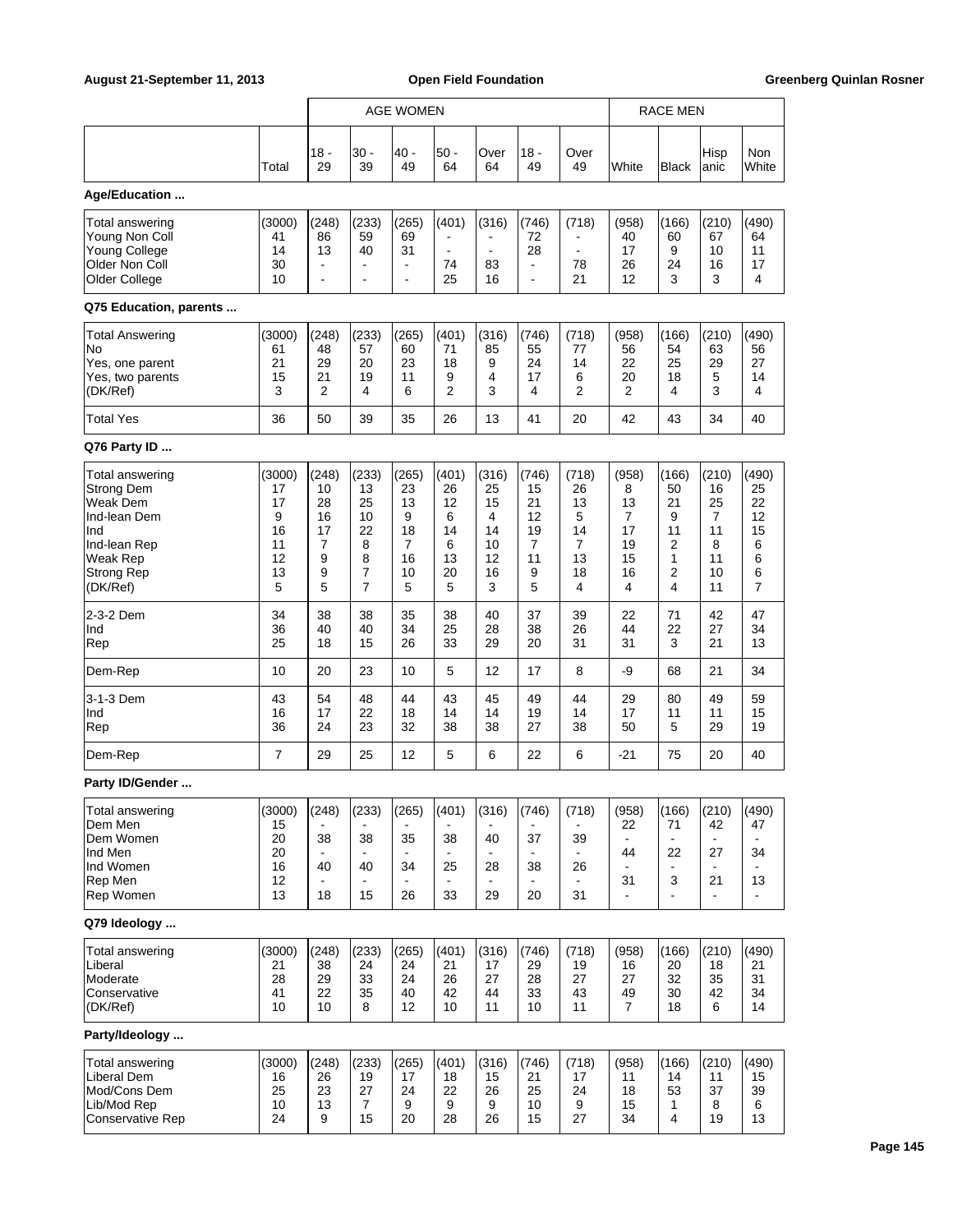## Greenberg Quinlan Rosner **Communist Communist Communist Communist Communist Communist Communist Communist Communist Communist Communist Communist Communist Communist Communist Communist Communist Communist Communist Commun**

|                | <b>RACE WOMEN</b> |              |            |  |              |  |
|----------------|-------------------|--------------|------------|--|--------------|--|
|                | Total             | <b>White</b> | Black Hisp |  | Non<br>White |  |
| $\sim$<br>-- - |                   |              |            |  |              |  |

# **Age/Education ...**

| Total answering<br>Young Non Coll<br>Young College<br><b>Older Non Coll</b> | (3000)<br>41<br>14<br>30 | (1052)<br>28<br>13<br>41 | (194)<br>47<br>14<br>30 | (210)<br>57<br>27 | (470)<br>51<br>14<br>26 |
|-----------------------------------------------------------------------------|--------------------------|--------------------------|-------------------------|-------------------|-------------------------|
| <b>Older College</b>                                                        | 10                       | 12                       | 5                       | 3                 | 5                       |
|                                                                             |                          |                          |                         |                   |                         |

## **Q75 Education, parents ...**

| <b>Total Answering</b> | (3000) | (1052) | (194) | (210) | (470) |
|------------------------|--------|--------|-------|-------|-------|
| lNo                    | 61     | 66     | 63    | 76    | 68    |
| Yes, one parent        | 21     | 19     | 22    | 12    | 17    |
| Yes, two parents       | 15     | 12     | 10    | 6     | 10    |
| $ $ (DK/Ref)           | 3      | 2      | 6     | 5     | 5     |
| <b>Total Yes</b>       | 36     | 31     | 32    | 19    | 27    |

## **Q76 Party ID ...**

| Total answering         | (3000)         | (1052)         | (194)         | (210)          | (470)          |
|-------------------------|----------------|----------------|---------------|----------------|----------------|
| <b>Strong Dem</b>       | 17             | 16             | 47            | 20             | 31             |
| Weak Dem                | 17             | 16             | 24            | 21             | 22             |
| Ind-lean Dem            | 9              | 9              | 8             | 6              | $\overline{7}$ |
| Ind                     | 16             | 17             | 10            | 19             | 14             |
| Ind-lean Rep            | 11             | 9              | 2             | 5              | 4              |
| <b>Weak Rep</b>         | 12             | 14             | 1             | 8              | 6              |
| <b>Strong Rep</b>       | 13             | 16             | 1             | 12             | $\overline{7}$ |
| (DK/Ref)                | 5              | 3              | 6             | 9              | 8              |
| 2-3-2 Dem<br>Ind<br>Rep | 34<br>36<br>25 | 32<br>35<br>30 | 72<br>20<br>2 | 42<br>29<br>20 | 53<br>26<br>13 |
| Dem-Rep                 | 10             | 2              | 70            | 21             | 40             |
| 3-1-3 Dem<br>Ind<br>Rep | 43<br>16<br>36 | 41<br>17<br>38 | 80<br>10<br>4 | 47<br>19<br>25 | 61<br>14<br>18 |
| Dem-Rep                 | $\overline{7}$ | 2              | 76            | 22             | 43             |

## **Party ID/Gender ...**

| Total answering | (3000) | (1052) | (194) | (210) | (470) |
|-----------------|--------|--------|-------|-------|-------|
| <b>IDem Men</b> | 15     |        |       |       |       |
| Dem Women       | 20     | 32     | 72    | 42    | 53    |
| lInd Men        | 20     |        |       |       |       |
| Ind Women       | 16     | 35     | 20    | 29    | 26    |
| Rep Men         | 12     |        |       |       |       |
| Rep Women       | 13     | 30     | 2     | 20    | 13    |
|                 |        |        |       |       |       |

## **Q79 Ideology ...**

| $ $ (DK/Ref)<br>12<br>10<br>17<br>9 | Total answering<br>Liberal<br>Moderate<br>Conservative | (3000)<br>21<br>28<br>41 | (1052)<br>25<br>26<br>40 | (194)<br>23<br>35<br>25 | (210)<br>27<br>29<br>37 | (470)<br>25<br>-31<br>32 |
|-------------------------------------|--------------------------------------------------------|--------------------------|--------------------------|-------------------------|-------------------------|--------------------------|
|-------------------------------------|--------------------------------------------------------|--------------------------|--------------------------|-------------------------|-------------------------|--------------------------|

## **Party/Ideology ...**

| Total answering<br>Liberal Dem<br>Mod/Cons Dem | (3000)<br>16<br>25 | (1052)<br>20<br>18 | (194)<br>20<br>52 | (210)<br>14<br>-31 | (470)<br>17<br>39 |
|------------------------------------------------|--------------------|--------------------|-------------------|--------------------|-------------------|
| Lib/Mod Rep                                    | 10                 | 10                 | 2                 | 13                 | 8                 |
| Conservative Rep                               | 24                 | 26                 |                   | 12                 |                   |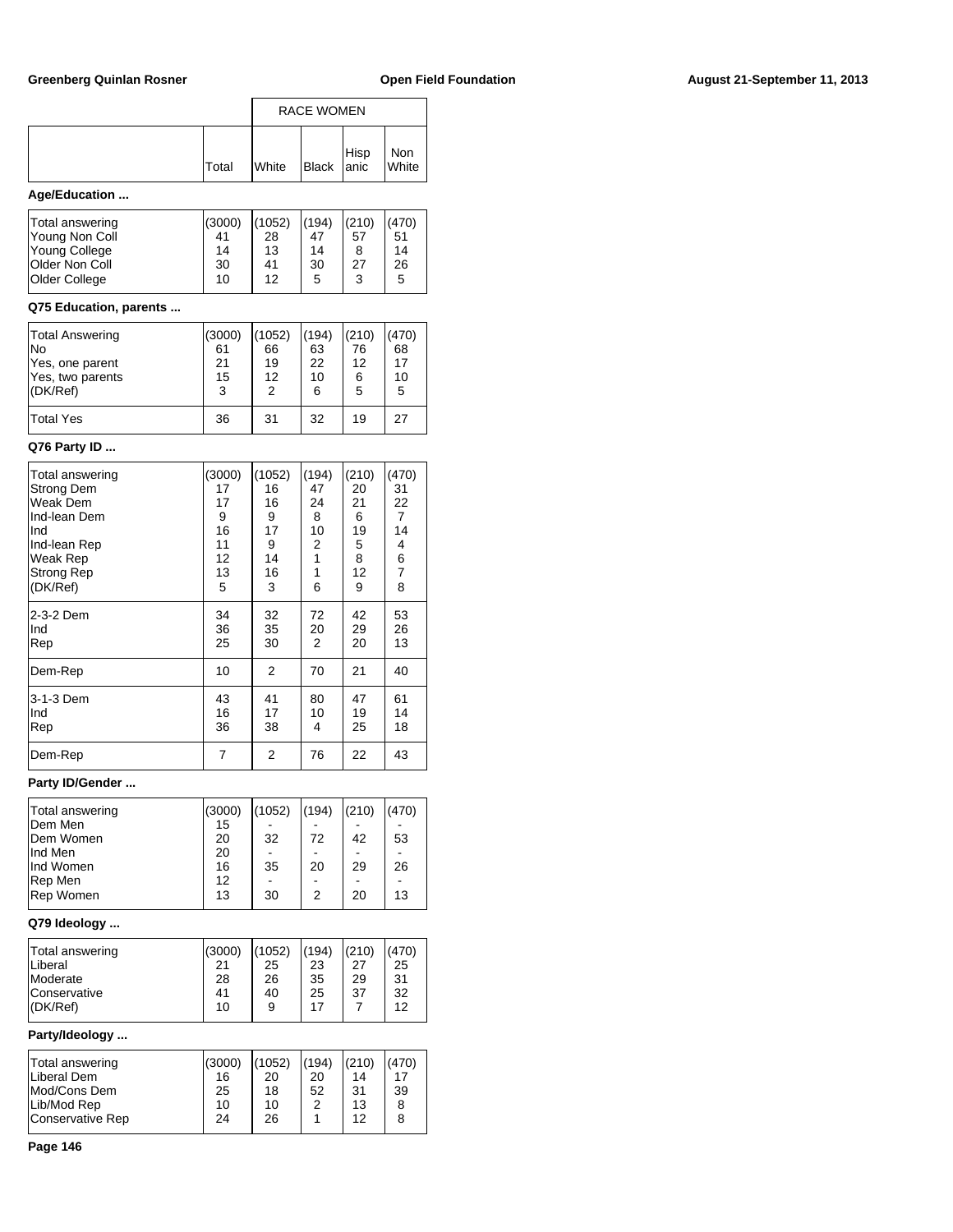|                                                                                                                               |                                                      |                                                             |                                                                 |                                                       |                                                       | RACE/GENDER/AGE                                                 |                                                                            |                                                                 |                                                      |                                                             |                                                                              |                                                                |                                                   |
|-------------------------------------------------------------------------------------------------------------------------------|------------------------------------------------------|-------------------------------------------------------------|-----------------------------------------------------------------|-------------------------------------------------------|-------------------------------------------------------|-----------------------------------------------------------------|----------------------------------------------------------------------------|-----------------------------------------------------------------|------------------------------------------------------|-------------------------------------------------------------|------------------------------------------------------------------------------|----------------------------------------------------------------|---------------------------------------------------|
|                                                                                                                               | Total                                                | White<br>Young<br>Men                                       | White<br>Older<br>Men                                           | White<br>Young Older                                  | White<br>WomenWomen Men                               | <b>Black</b><br>Young                                           | <b>Black</b><br>Older<br>Men                                               | <b>Black</b><br>Young                                           | <b>Black</b><br>Older<br>WomerlWomerl Men            | Hisp<br>Young                                               | Hisp<br>Older<br>Men                                                         | Hisp<br>Young Older                                            | Hisp<br>WomenWomen                                |
| Age/Education                                                                                                                 |                                                      |                                                             |                                                                 |                                                       |                                                       |                                                                 |                                                                            |                                                                 |                                                      |                                                             |                                                                              |                                                                |                                                   |
| Total answering<br>Young Non Coll<br><b>Young College</b><br>Older Non Coll<br>Older College                                  | (3000)<br>41<br>14<br>30<br>10                       | (550)<br>70<br>30<br>$\blacksquare$<br>$\ddot{\phantom{0}}$ | (370)<br>$\overline{\phantom{a}}$<br>$\blacksquare$<br>67<br>32 | (438)<br>68<br>32<br>$\blacksquare$<br>$\blacksquare$ | (566)<br>$\blacksquare$<br>$\blacksquare$<br>77<br>23 | (118)<br>84<br>13<br>$\blacksquare$<br>$\overline{\phantom{a}}$ | (44)<br>$\blacksquare$<br>$\blacksquare$<br>89<br>11                       | (119)<br>77<br>22<br>$\blacksquare$<br>$\overline{\phantom{a}}$ | (68)<br>$\blacksquare$<br>$\blacksquare$<br>85<br>15 | (163)<br>86<br>13<br>$\blacksquare$<br>$\blacksquare$       | (41)<br>$\overline{\phantom{a}}$<br>$\blacksquare$<br>82<br>16               | (139)<br>86<br>13<br>$\blacksquare$<br>$\blacksquare$          | (64)<br>87<br>11                                  |
| Q75 Education, parents                                                                                                        |                                                      |                                                             |                                                                 |                                                       |                                                       |                                                                 |                                                                            |                                                                 |                                                      |                                                             |                                                                              |                                                                |                                                   |
| Total Answering<br>No<br>Yes, one parent<br>Yes, two parents<br>(DK/Ref)                                                      | (3000)<br>61<br>21<br>15<br>3                        | (550)<br>47<br>23<br>27<br>3                                | (370)<br>68<br>21<br>10<br>1                                    | (438)<br>49<br>28<br>20<br>3                          | (566)<br>78<br>14<br>7<br>1                           | (118)<br>44<br>29<br>22<br>5                                    | (44)<br>83<br>10<br>7<br>0                                                 | (119)<br>57<br>26<br>15<br>3                                    | (68)<br>71<br>15<br>4<br>10                          | (163)<br>56<br>35<br>6<br>3                                 | (41)<br>87<br>8<br>1<br>4                                                    | (139)<br>73<br>13<br>8<br>6                                    | (64)<br>81<br>12<br>4<br>3                        |
| <b>Total Yes</b>                                                                                                              | 36                                                   | 50                                                          | 32                                                              | 47                                                    | 21                                                    | 51                                                              | 16                                                                         | 40                                                              | 18                                                   | 41                                                          | 9                                                                            | 21                                                             | 16                                                |
| Q76 Party ID                                                                                                                  |                                                      |                                                             |                                                                 |                                                       |                                                       |                                                                 |                                                                            |                                                                 |                                                      |                                                             |                                                                              |                                                                |                                                   |
| Total answering<br><b>Strong Dem</b><br>Weak Dem<br>Ind-lean Dem<br>Ind<br>Ind-lean Rep<br>Weak Rep<br>Strong Rep<br>(DK/Ref) | (3000)<br>17<br>17<br>9<br>16<br>11<br>12<br>13<br>5 | (550)<br>6<br>13<br>8<br>19<br>23<br>14<br>12<br>4          | (370)<br>12<br>14<br>6<br>12<br>16<br>16<br>21<br>3             | (438)<br>8<br>19<br>14<br>22<br>8<br>15<br>11<br>3    | (566)<br>21<br>12<br>5<br>14<br>9<br>15<br>20<br>4    | (118)<br>41<br>27<br>11<br>13<br>2<br>0<br>2<br>5               | (44)<br>77<br>8<br>4<br>$\overline{2}$<br>3<br>4<br>1<br>1                 | (119)<br>39<br>30<br>11<br>9<br>2<br>2<br>0<br>6                | (68)<br>63<br>14<br>4<br>9<br>0<br>1<br>2<br>6       | (163)<br>13<br>27<br>8<br>11<br>9<br>10<br>10<br>12         | (41)<br>26<br>22<br>4<br>11<br>7<br>15<br>10<br>6                            | (139)<br>15<br>23<br>8<br>22<br>5<br>$\overline{7}$<br>8<br>11 | (64)<br>30<br>19<br>2<br>12<br>3<br>11<br>19<br>4 |
| 2-3-2 Dem<br>Ind<br>Rep                                                                                                       | 34<br>36<br>25                                       | 20<br>50<br>26                                              | 26<br>34<br>38                                                  | 27<br>44<br>26                                        | 33<br>28<br>35                                        | 68<br>25<br>2                                                   | 85<br>9<br>5                                                               | 70<br>22<br>2                                                   | 77<br>14<br>$\overline{2}$                           | 40<br>27<br>20                                              | 47<br>22<br>24                                                               | 38<br>35<br>16                                                 | 50<br>16<br>30                                    |
| Dem-Rep                                                                                                                       | 10                                                   | $-7$                                                        | -12                                                             | $\mathbf{1}$                                          | $-1$                                                  | 65                                                              | 80                                                                         | 68                                                              | 75                                                   | 20                                                          | 23                                                                           | 22                                                             | 20                                                |
| 3-1-3 Dem<br>Ind<br>Rep                                                                                                       | 43<br>16<br>36                                       | 27<br>19<br>49                                              | 32<br>12<br>53                                                  | 41<br>22<br>34                                        | 39<br>14<br>43                                        | 79<br>13<br>4                                                   | 89<br>2<br>8                                                               | 81<br>9<br>4                                                    | 82<br>9<br>3                                         | 48<br>11<br>29                                              | 52<br>11<br>31                                                               | 46<br>22<br>21                                                 | 51<br>12<br>33                                    |
| Dem-Rep                                                                                                                       | 7                                                    | -21                                                         | $-21$                                                           | $\overline{7}$                                        | $-4$                                                  | 74                                                              | 81                                                                         | 77                                                              | 79                                                   | 20                                                          | 21                                                                           | 25                                                             | 18                                                |
| Party ID/Gender                                                                                                               |                                                      |                                                             |                                                                 |                                                       |                                                       |                                                                 |                                                                            |                                                                 |                                                      |                                                             |                                                                              |                                                                |                                                   |
| Total answering<br>Dem Men<br>Dem Women<br>Ind Men<br>Ind Women<br>Rep Men<br>Rep Women                                       | (3000)<br>15<br>20<br>20<br>16<br>12<br>13           | (550)<br>20<br>50<br>26<br>$\blacksquare$                   | (370)<br>26<br>$\blacksquare$<br>34<br>38<br>$\blacksquare$     | (438)<br>27<br>44<br>26                               | (566)<br>33<br>28<br>35                               | (118)<br>68<br>25<br>÷,<br>2<br>÷,                              | (44)<br>85<br>$\blacksquare$<br>9<br>$\blacksquare$<br>5<br>$\blacksquare$ | (119)<br>70<br>22<br>$\overline{c}$                             | (68)<br>77<br>$\blacksquare$<br>14<br>$\overline{2}$ | (163)<br>40<br>27<br>$\blacksquare$<br>20<br>$\blacksquare$ | (41)<br>47<br>$\blacksquare$<br>22<br>$\blacksquare$<br>24<br>$\blacksquare$ | (139)<br>38<br>35<br>16                                        | (64)<br>50<br>16<br>30                            |
| Q79 Ideology                                                                                                                  |                                                      |                                                             |                                                                 |                                                       |                                                       |                                                                 |                                                                            |                                                                 |                                                      |                                                             |                                                                              |                                                                |                                                   |
| Total answering<br>Liberal<br>Moderate<br>Conservative<br>(DK/Ref)                                                            | (3000)<br>21<br>28<br>41<br>10                       | (550)<br>15<br>28<br>48<br>9                                | (370)<br>15<br>27<br>53<br>5                                    | (438)<br>30<br>26<br>34<br>10                         | (566)<br>19<br>26<br>45<br>10                         | (118)<br>22<br>33<br>25<br>20                                   | (44)<br>16<br>27<br>46<br>11                                               | (119)<br>20<br>40<br>25<br>16                                   | (68)<br>30<br>26<br>27<br>17                         | (163)<br>15<br>38<br>43<br>5                                | (41)<br>33<br>23<br>34<br>9                                                  | (139)<br>33<br>28<br>34<br>5                                   | (64)<br>15<br>31<br>42<br>12                      |
| Party/Ideology                                                                                                                |                                                      |                                                             |                                                                 |                                                       |                                                       |                                                                 |                                                                            |                                                                 |                                                      |                                                             |                                                                              |                                                                |                                                   |
| Total answering<br>Liberal Dem<br>Mod/Cons Dem<br>Lib/Mod Rep<br><b>Conservative Rep</b>                                      | (3000)<br>16<br>25<br>10<br>24                       | (550)<br>10<br>17<br>13<br>34                               | (370)<br>11<br>20<br>16<br>37                                   | (438)<br>23<br>15<br>11<br>21                         | (566)<br>17<br>20<br>9<br>31                          | (118)<br>14<br>51<br>1<br>3                                     | (44)<br>16<br>64<br>1<br>7                                                 | (119)<br>17<br>55<br>2<br>2                                     | (68)<br>25<br>50<br>$\overline{c}$<br>0              | (163)<br>7<br>40<br>8<br>20                                 | (41)<br>27<br>25<br>8<br>20                                                  | (139)<br>15<br>29<br>14<br>6                                   | (64)<br>11<br>36<br>10<br>22                      |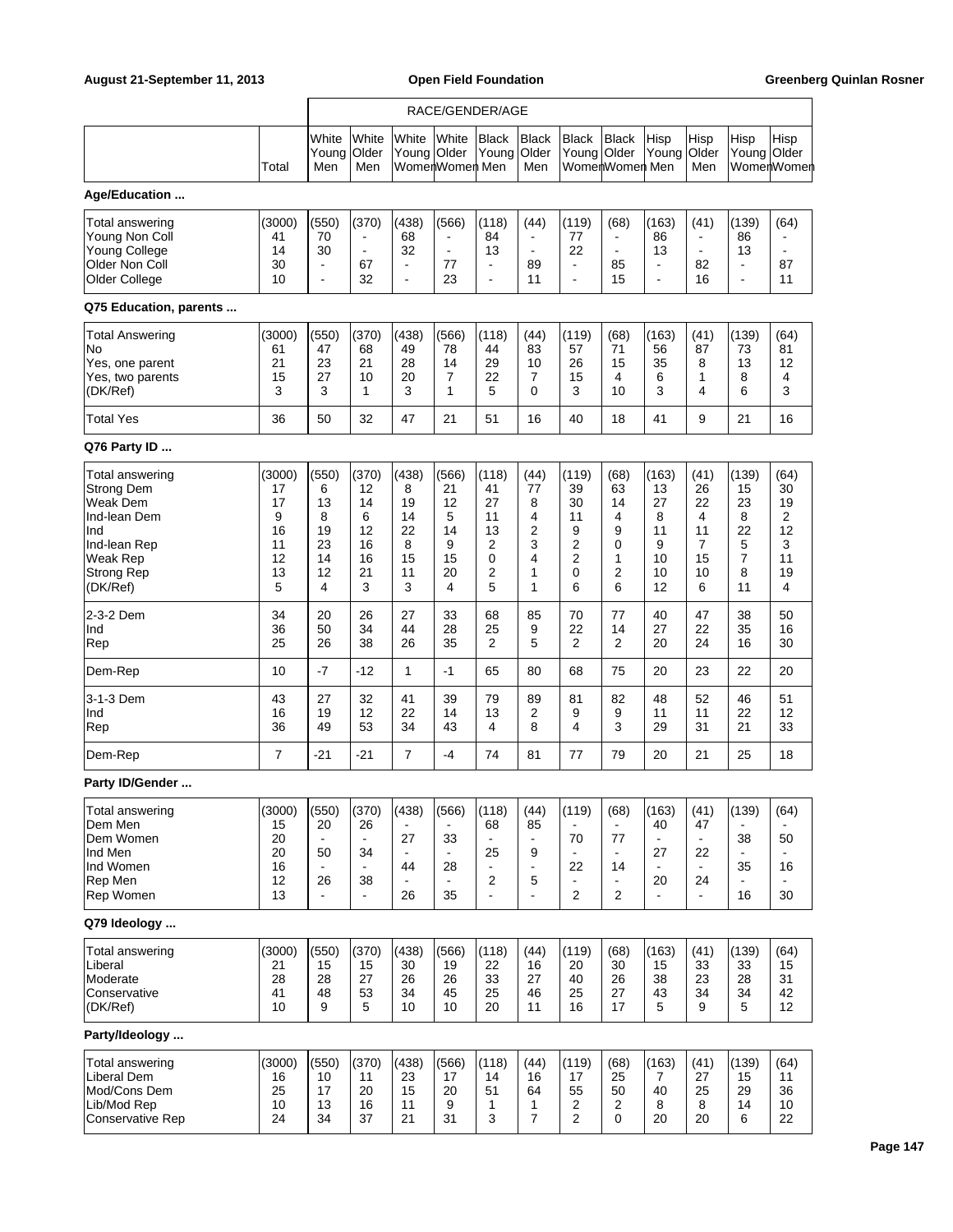|                         |         | GENDER/EDUC  |                           |       |                           |  |
|-------------------------|---------|--------------|---------------------------|-------|---------------------------|--|
|                         | Total   | IColl<br>Men | <b>Non</b><br>Coll<br>Men | Coll  | Non<br>Coll<br>WomenWomen |  |
| Age/Education           |         |              |                           |       |                           |  |
| بمقاسما بالمفارس المفحا | (0.000) | (071)        | (107F)                    | (070) | (44.1)                    |  |

| Total answering       | (3000) | (374)                    | (1075)                   | (376)                        | (1145)                   |
|-----------------------|--------|--------------------------|--------------------------|------------------------------|--------------------------|
| Young Non Coll        | 41     |                          | 65                       |                              | 47                       |
| Young College         | 14     | 59                       | $\overline{\phantom{a}}$ | 55                           | $\overline{\phantom{a}}$ |
| <b>Older Non Coll</b> | 30     | $\overline{\phantom{a}}$ | 31                       | $\qquad \qquad \blacksquare$ | 49                       |
| Older College         | 10     | 38                       | ۰                        | 40                           |                          |
|                       |        |                          |                          |                              |                          |

## **Q75 Education, parents ...**

| <b>Total Answering</b><br>lNo<br>Yes, one parent<br>Yes, two parents<br>I(DK/Ref) | (3000)<br>61<br>21<br>15<br>3 | (374)<br>44<br>19<br>37<br>0 | (1075)<br>60<br>25<br>12 | (376)<br>54<br>24<br>22 | (1145)<br>17<br>8 |
|-----------------------------------------------------------------------------------|-------------------------------|------------------------------|--------------------------|-------------------------|-------------------|
| <b>Total Yes</b>                                                                  | 36                            | 55                           | 37                       | 45                      | 25                |

## **Q76 Party ID ...**

| Total answering   | (3000)         | (374) | (1075) | (376) | (1145)         |
|-------------------|----------------|-------|--------|-------|----------------|
| Strong Dem        | 17             | 13    | 14     | 24    | 20             |
| Weak Dem          | 17             | 10    | 19     | 19    | 17             |
| Ind-lean Dem      | 9              | 12    | 8      | 10    | 8              |
| Ind               | 16             | 16    | 16     | 9     | 19             |
| Ind-lean Rep      | 11             | 19    | 14     | 9     | $\overline{7}$ |
| Weak Rep          | 12             | 14    | 11     | 14    | 11             |
| <b>Strong Rep</b> | 13             | 12    | 13     | 14    | 13             |
| (DK/Ref)          | 5              | 5     | 4      | 1     | 6              |
| 2-3-2 Dem         | 34             | 23    | 33     | 43    | 37             |
| Ind               | 36             | 46    | 39     | 27    | 34             |
| Rep               | 25             | 26    | 24     | 29    | 23             |
| Dem-Rep           | 10             | -3    | 9      | 14    | 14             |
| 3-1-3 Dem         | 43             | 34    | 41     | 53    | 45             |
| Ind               | 16             | 16    | 16     | 9     | 19             |
| Rep               | 36             | 45    | 38     | 37    | 30             |
| Dem-Rep           | $\overline{7}$ | -11   | 3      | 15    | 14             |

## **Party ID/Gender ...**

| Total answering   | (3000) | (374) | (1075) | (376) | (1145) |
|-------------------|--------|-------|--------|-------|--------|
| <b>IDem Men</b>   | 15     | 23    | 33     |       |        |
| <b>IDem Women</b> | 20     |       |        | 43    | 37     |
| Ind Men           | 20     | 46    | 39     |       |        |
| Ind Women         | 16     |       |        | 27    | 34     |
| Rep Men           | 12     | 26    | 24     |       |        |
| Rep Women         | 13     |       |        | 29    | 23     |
|                   |        |       |        |       |        |

## **Q79 Ideology ...**

| Total answering | (3000) | (374) | (1075) | (376) | (1145) |
|-----------------|--------|-------|--------|-------|--------|
| Liberal         | 21     | 14    | 19     | 29    | 23     |
| Moderate        | 28     | 41    | 25     | -37   | 24     |
| Conservative    | 41     | 39    | 46     | 30    | 41     |
| I(DK/Ref)       | 10     | 6     | 10     | 4     | 12     |

## **Party/Ideology ...**

| (3000) | (374)    |          | (376)              | (1145)<br>17 |
|--------|----------|----------|--------------------|--------------|
| 25     | 22       | 27       | 26                 | 24           |
| 24     | 27       | 27       | 23                 | 8<br>20      |
|        | 16<br>10 | 12<br>16 | (1075)<br>12<br>10 | 26<br>13     |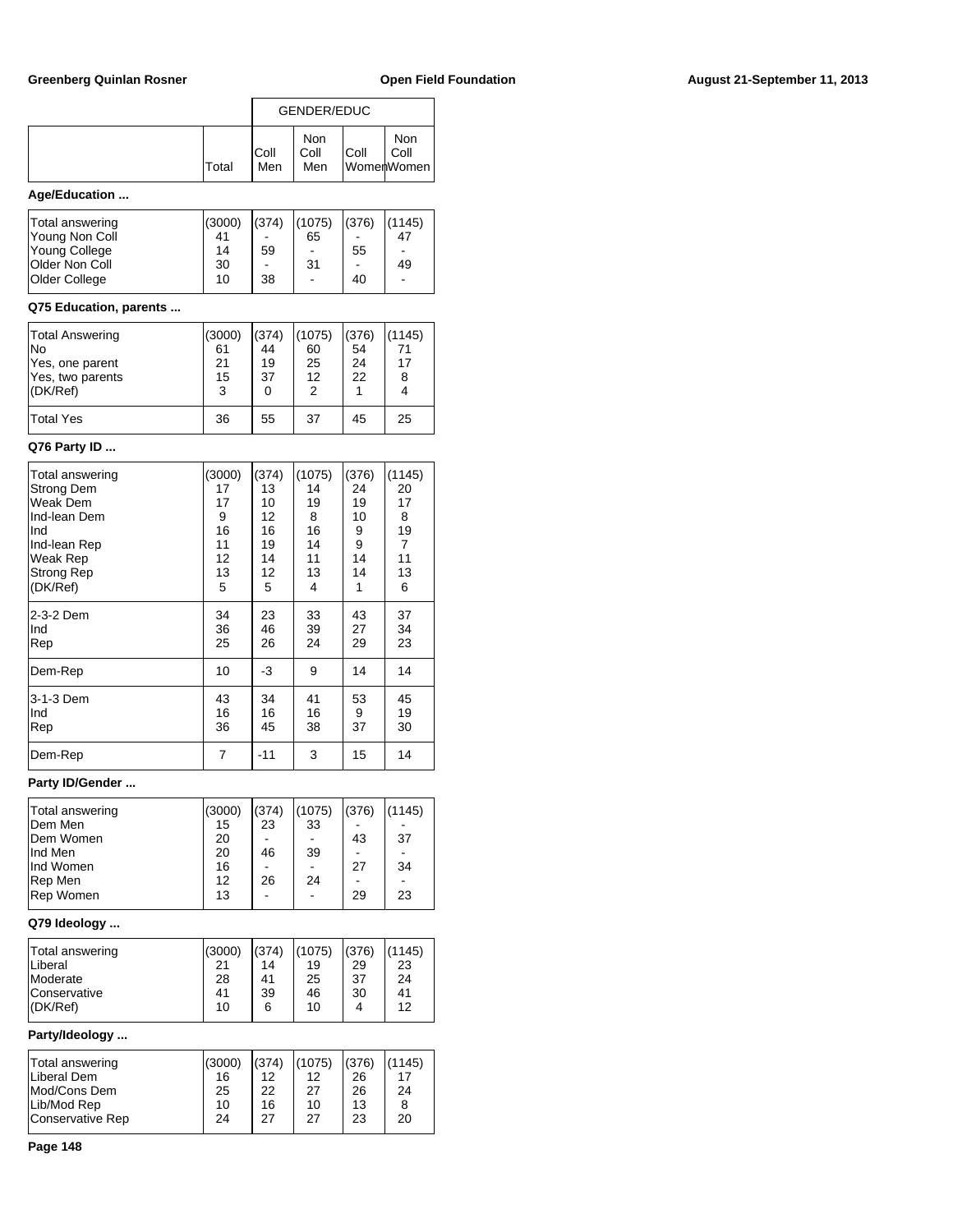|                                                                                                                               |                                                      |                                                    |                                                    |                                                                | RACE/GENDER/EDUC                                      |                                                                             |                                                            |                                                                        |                                                  |                                                   |                                                                               |                                                   |                                                   |
|-------------------------------------------------------------------------------------------------------------------------------|------------------------------------------------------|----------------------------------------------------|----------------------------------------------------|----------------------------------------------------------------|-------------------------------------------------------|-----------------------------------------------------------------------------|------------------------------------------------------------|------------------------------------------------------------------------|--------------------------------------------------|---------------------------------------------------|-------------------------------------------------------------------------------|---------------------------------------------------|---------------------------------------------------|
|                                                                                                                               | Total                                                | White<br>Coll<br>Men                               | White<br><b>NoCol</b><br>Men                       | White<br>Coll                                                  | White<br><b>NoCol</b><br>WomenWomen Men               | <b>Black</b><br> Coll                                                       | <b>Black</b><br><b>NoCol</b><br>Men                        | <b>Black</b><br>Coll                                                   | Black<br><b>NoCol</b><br>WomenWomen Men          | Hisp<br>Coll                                      | Hisp<br><b>NoCol</b><br>Men                                                   | Hisp<br>Coll                                      | Hisp<br>NoCol<br>WomenWomen                       |
| Age/Education                                                                                                                 |                                                      |                                                    |                                                    |                                                                |                                                       |                                                                             |                                                            |                                                                        |                                                  |                                                   |                                                                               |                                                   |                                                   |
| Total answering<br>Young Non Coll<br><b>Young College</b><br>Older Non Coll<br>Older College                                  | (3000)<br>41<br>14<br>30<br>10                       | (291)<br>56<br>$\overline{\phantom{a}}$<br>41      | (658)<br>58<br>÷,<br>38<br>L.                      | (281)<br>L,<br>50<br>$\blacksquare$<br>45                      | (766)<br>39<br>$\blacksquare$<br>57<br>$\blacksquare$ | (21)<br>75<br>23                                                            | (142)<br>70<br>$\blacksquare$<br>28<br>$\blacksquare$      | (39)<br>$\blacksquare$<br>70<br>$\blacksquare$<br>26                   | (154)<br>59<br>÷<br>38<br>$\blacksquare$         | (28)<br>76<br>23                                  | (180)<br>78<br>$\blacksquare$<br>18<br>$\blacksquare$                         | (27)<br>65<br>26                                  | (180)<br>67<br>31<br>$\blacksquare$               |
| Q75 Education, parents                                                                                                        |                                                      |                                                    |                                                    |                                                                |                                                       |                                                                             |                                                            |                                                                        |                                                  |                                                   |                                                                               |                                                   |                                                   |
| <b>Total Answering</b><br>No<br>Yes, one parent<br>Yes, two parents<br>(DK/Ref)                                               | (3000)<br>61<br>21<br>15<br>3                        | (291)<br>43<br>19<br>38<br>0                       | (658)<br>62<br>23<br>13<br>2                       | (281)<br>53<br>26<br>21<br>$\mathbf{1}$                        | (766)<br>71<br>17<br>9<br>3                           | (21)<br>42<br>16<br>42<br>1                                                 | (142)<br>55<br>26<br>15<br>4                               | (39)<br>51<br>18<br>30<br>1                                            | (154)<br>66<br>22<br>5<br>7                      | (28)<br>66<br>22<br>12<br>÷.                      | (180)<br>64<br>30<br>4<br>$\overline{2}$                                      | (27)<br>60<br>24<br>16<br>$\blacksquare$          | (180)<br>79<br>10<br>5<br>5                       |
| <b>Total Yes</b>                                                                                                              | 36                                                   | 57                                                 | 36                                                 | 47                                                             | 26                                                    | 57                                                                          | 41                                                         | 48                                                                     | 27                                               | 34                                                | 34                                                                            | 40                                                | 15                                                |
| Q76 Party ID                                                                                                                  |                                                      |                                                    |                                                    |                                                                |                                                       |                                                                             |                                                            |                                                                        |                                                  |                                                   |                                                                               |                                                   |                                                   |
| Total answering<br>Strong Dem<br>Weak Dem<br>Ind-lean Dem<br>Ind<br>Ind-lean Rep<br>Weak Rep<br><b>Strong Rep</b><br>(DK/Ref) | (3000)<br>17<br>17<br>9<br>16<br>11<br>12<br>13<br>5 | (291)<br>11<br>8<br>9<br>16<br>22<br>16<br>13<br>5 | (658)<br>7<br>16<br>7<br>17<br>18<br>14<br>18<br>2 | (281)<br>18<br>19<br>10<br>8<br>10<br>15<br>17<br>$\mathbf{1}$ | (766)<br>16<br>14<br>8<br>21<br>8<br>14<br>15<br>4    | (21)<br>37<br>28<br>8<br>13<br>6<br>1<br>1<br>5                             | (142)<br>53<br>21<br>9<br>11<br>1<br>1<br>1<br>3           | (39)<br>46<br>26<br>15<br>8<br>2<br>1<br>$\overline{\phantom{a}}$<br>2 | (154)<br>48<br>24<br>6<br>11<br>1<br>1<br>1<br>7 | (28)<br>24<br>12<br>19<br>18<br>8<br>11<br>7<br>1 | (180)<br>15<br>28<br>5<br>10<br>8<br>11<br>11<br>11                           | (27)<br>33<br>15<br>5<br>14<br>2<br>16<br>12<br>2 | (180)<br>19<br>22<br>6<br>20<br>5<br>7<br>12<br>9 |
| 2-3-2 Dem<br>Ind<br>Rep                                                                                                       | 34<br>36<br>25                                       | 19<br>47<br>29                                     | 23<br>42<br>32                                     | 38<br>29<br>32                                                 | 30<br>37<br>29                                        | 65<br>27<br>2                                                               | 74<br>21<br>2                                              | 72<br>25<br>1                                                          | 72<br>18<br>$\overline{2}$                       | 36<br>45<br>17                                    | 43<br>24<br>22                                                                | 48<br>21<br>28                                    | 40<br>31<br>20                                    |
| Dem-Rep                                                                                                                       | 10                                                   | $-10$                                              | -8                                                 | 5                                                              | 1                                                     | 63                                                                          | 72                                                         | 71                                                                     | 70                                               | 19                                                | 21                                                                            | 20                                                | 21                                                |
| 3-1-3 Dem<br>Ind<br>Rep                                                                                                       | 43<br>16<br>36                                       | 27<br>16<br>51                                     | 30<br>17<br>50                                     | 48<br>8<br>43                                                  | 38<br>21<br>37                                        | 73<br>13<br>8                                                               | 83<br>11<br>3                                              | 87<br>8<br>2                                                           | 78<br>11<br>4                                    | 56<br>18<br>26                                    | 49<br>10<br>30                                                                | 53<br>14<br>31                                    | 46<br>20<br>25                                    |
| Dem-Rep                                                                                                                       | 7                                                    | -24                                                | $-20$                                              | 5                                                              | 1                                                     | 65                                                                          | 80                                                         | 85                                                                     | 74                                               | 30                                                | 19                                                                            | 23                                                | 22                                                |
| Party ID/Gender                                                                                                               |                                                      |                                                    |                                                    |                                                                |                                                       |                                                                             |                                                            |                                                                        |                                                  |                                                   |                                                                               |                                                   |                                                   |
| Total answering<br>Dem Men<br>Dem Women<br>Ind Men<br>Ind Women<br>Rep Men<br>Rep Women                                       | (3000)<br>15<br>20<br>20<br>16<br>12<br>13           | (291)<br>19<br>47<br>29<br>$\blacksquare$          | (658)<br>23<br>42<br>32<br>÷.                      | (281)<br>38<br>$\blacksquare$<br>29<br>$\blacksquare$<br>32    | (766)<br>30<br>37<br>29                               | (21)<br>65<br>$\blacksquare$<br>27<br>$\blacksquare$<br>2<br>$\blacksquare$ | (142)<br>74<br>21<br>$\blacksquare$<br>2<br>$\blacksquare$ | (39)<br>72<br>25<br>$\mathbf{1}$                                       | (154)<br>72<br>18<br>$\overline{2}$              | (28)<br>36<br>45<br>17<br>$\blacksquare$          | (180)<br>43<br>$\blacksquare$<br>24<br>$\blacksquare$<br>22<br>$\blacksquare$ | (27)<br>48<br>21<br>28                            | (180)<br>40<br>31<br>20                           |
| Q79 Ideology                                                                                                                  |                                                      |                                                    |                                                    |                                                                |                                                       |                                                                             |                                                            |                                                                        |                                                  |                                                   |                                                                               |                                                   |                                                   |
| Total answering<br>Liberal<br>Moderate<br>Conservative<br>(DK/Ref)                                                            | (3000)<br>21<br>28<br>41<br>10                       | (291)<br>13<br>39<br>42<br>6                       | (658)<br>18<br>22<br>53<br>$\overline{7}$          | (281)<br>28<br>36<br>32<br>3                                   | (766)<br>23<br>22<br>43<br>12                         | (21)<br>18<br>51<br>17<br>14                                                | (142)<br>21<br>30<br>31<br>18                              | (39)<br>31<br>41<br>20<br>7                                            | (154)<br>22<br>34<br>26<br>19                    | (28)<br>22<br>40<br>31<br>6                       | (180)<br>17<br>34<br>44<br>5                                                  | (27)<br>30<br>47<br>23<br>$\mathbf{1}$            | (180)<br>27<br>27<br>40<br>6                      |
| Party/Ideology                                                                                                                |                                                      |                                                    |                                                    |                                                                |                                                       |                                                                             |                                                            |                                                                        |                                                  |                                                   |                                                                               |                                                   |                                                   |
| Total answering<br>Liberal Dem<br>Mod/Cons Dem<br>Lib/Mod Rep<br><b>Conservative Rep</b>                                      | (3000)<br>16<br>25<br>10<br>24                       | (291)<br>11<br>16<br>19<br>31                      | (658)<br>11<br>19<br>13<br>36                      | (281)<br>25<br>23<br>14<br>27                                  | (766)<br>19<br>16<br>8<br>26                          | (21)<br>16<br>52<br>2<br>6                                                  | (142)<br>15<br>55<br>1<br>2                                | (39)<br>31<br>54<br>2<br>1                                             | (154)<br>18<br>52<br>3<br>1                      | (28)<br>21<br>34<br>6<br>17                       | (180)<br>9<br>38<br>9<br>20                                                   | (27)<br>25<br>27<br>16<br>14                      | (180)<br>12<br>32<br>12<br>12                     |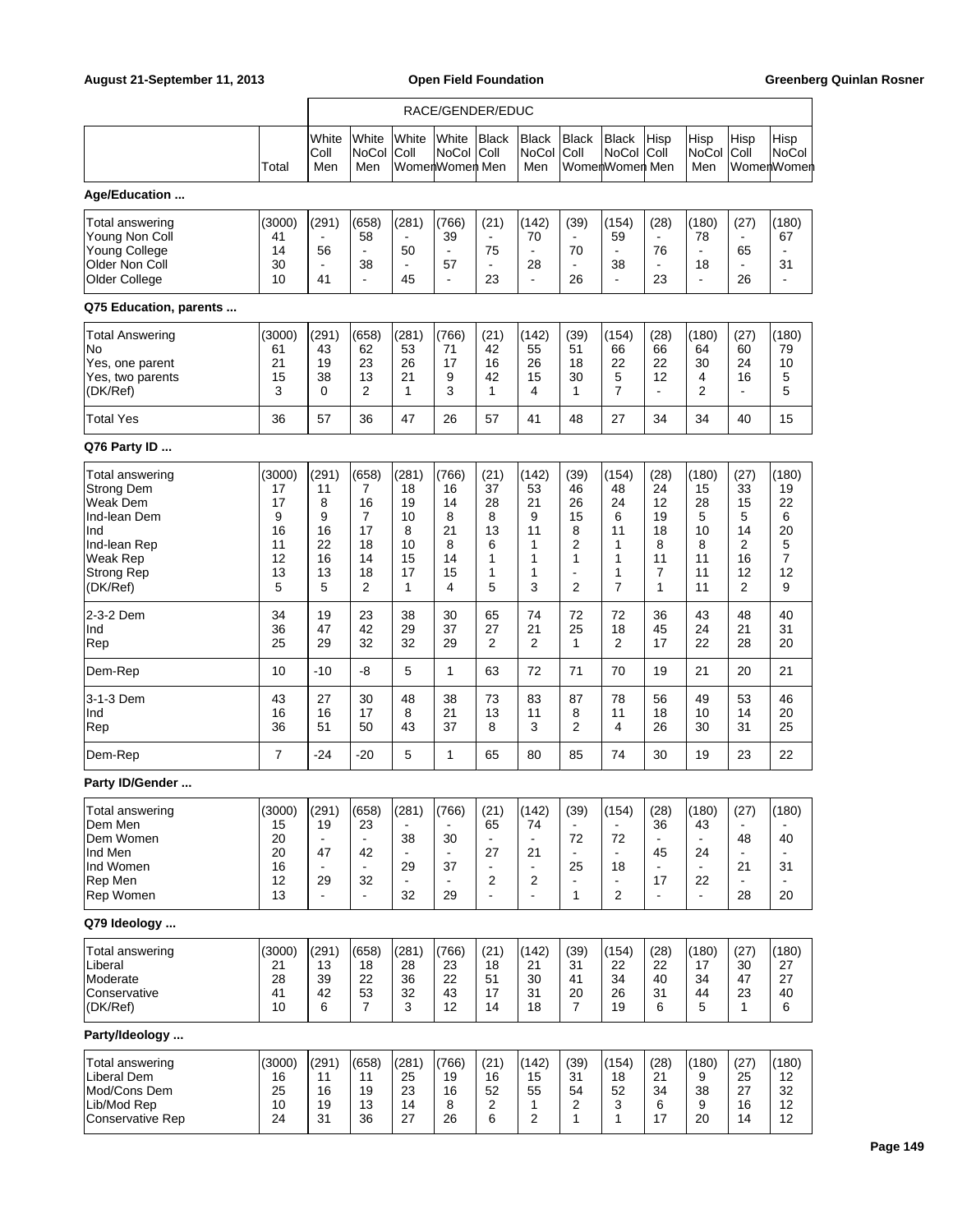Greenberg Quinlan Rosner **Communist Communist Communist Communist Communist Communist Communist Communist Communist Communist Communist Communist Communist Communist Communist Communist Communist Communist Communist Commun** 

|                                                                                                                                             |                                                      |                                                                  | <b>INCOME MEN</b>                                    |                                                     |                                                     |                                                                             |                                                             | <b>INCOME WOMEN</b>                                              |                                                     |                                                                 | NON COLL MEN                                       |                                                     |                                                                |                                                                  | NON COLL WOMEN                                     |
|---------------------------------------------------------------------------------------------------------------------------------------------|------------------------------------------------------|------------------------------------------------------------------|------------------------------------------------------|-----------------------------------------------------|-----------------------------------------------------|-----------------------------------------------------------------------------|-------------------------------------------------------------|------------------------------------------------------------------|-----------------------------------------------------|-----------------------------------------------------------------|----------------------------------------------------|-----------------------------------------------------|----------------------------------------------------------------|------------------------------------------------------------------|----------------------------------------------------|
|                                                                                                                                             | Total                                                | Less<br>than<br>\$20K                                            | \$20K<br>to<br>\$60K                                 | \$60K<br>to<br>\$100K more                          | \$100K Less<br>or                                   | than<br>\$20K                                                               | \$20K<br>to<br><b>\$60K</b>                                 | \$60K<br>to<br>$$100K$ more                                      | \$100K Less<br>or                                   | than<br>\$20K                                                   | \$20K<br>to<br>\$40K                               | Less<br>than<br>\$40K                               | Less<br>than<br>\$20K                                          | \$20K<br>to<br>\$40K                                             | Less<br>than<br>\$40K                              |
| Age/Education                                                                                                                               |                                                      |                                                                  |                                                      |                                                     |                                                     |                                                                             |                                                             |                                                                  |                                                     |                                                                 |                                                    |                                                     |                                                                |                                                                  |                                                    |
| Total answering<br>Young Non Coll<br>Young College<br>Older Non Coll<br>Older College<br>Q75 Education, parents                             | (3000)<br>41<br>14<br>30<br>10                       | (163)<br>60<br>4<br>29<br>3                                      | (469)<br>58<br>$\overline{7}$<br>26<br>4             | (300)<br>47<br>21<br>20<br>10                       | (262)<br>36<br>30<br>13<br>19                       | (227)<br>54<br>2<br>38<br>2                                                 | (491)<br>35<br>13<br>40<br>$\overline{7}$                   | (240)<br>28<br>26<br>28<br>12                                    | (188)<br>25<br>19<br>26<br>24                       | (152)<br>65<br>$\blacksquare$<br>31<br>$\overline{\phantom{a}}$ | (246)<br>67<br>27<br>$\overline{a}$                | (398)<br>66<br>28<br>÷                              | (216)<br>56<br>$\blacksquare$<br>40<br>$\blacksquare$          | (263)<br>53<br>$\blacksquare$<br>43<br>$\blacksquare$            | (478)<br>54<br>42<br>$\sim$                        |
|                                                                                                                                             |                                                      |                                                                  |                                                      |                                                     |                                                     |                                                                             |                                                             |                                                                  |                                                     |                                                                 |                                                    |                                                     |                                                                |                                                                  |                                                    |
| <b>Total Answering</b><br>No<br>Yes, one parent<br>Yes, two parents<br>(DK/Ref)                                                             | (3000)<br>61<br>21<br>15<br>3                        | (163)<br>60<br>23<br>12<br>4                                     | (469)<br>62<br>25<br>11<br>2                         | (300)<br>47<br>32<br>21<br>0                        | (262)<br>50<br>17<br>32<br>1                        | (227)<br>76<br>17<br>5<br>$\overline{2}$                                    | (491)<br>71<br>13<br>11<br>5                                | (240)<br>62<br>23<br>15<br>0                                     | (188)<br>60<br>25<br>14<br>$\Omega$                 | (152)<br>63<br>24<br>8<br>4                                     | (246)<br>65<br>24<br>10<br>1                       | (398)<br>64<br>24<br>9<br>$\overline{2}$            | (216)<br>77<br>16<br>4<br>3                                    | (263)<br>73<br>11<br>10<br>$\overline{7}$                        | (478)<br>75<br>13<br>7<br>5                        |
| <b>Total Yes</b>                                                                                                                            | 36                                                   | 35                                                               | 36                                                   | 53                                                  | 49                                                  | 21                                                                          | 24                                                          | 38                                                               | 40                                                  | 33                                                              | 34                                                 | 33                                                  | 20                                                             | 20                                                               | 20                                                 |
| Q76 Party ID                                                                                                                                |                                                      |                                                                  |                                                      |                                                     |                                                     |                                                                             |                                                             |                                                                  |                                                     |                                                                 |                                                    |                                                     |                                                                |                                                                  |                                                    |
| Total answering<br><b>Strong Dem</b><br><b>Weak Dem</b><br>Ind-lean Dem<br>Ind<br>Ind-lean Rep<br>Weak Rep<br><b>Strong Rep</b><br>(DK/Ref) | (3000)<br>17<br>17<br>9<br>16<br>11<br>12<br>13<br>5 | (163)<br>20<br>12<br>13<br>20<br>6<br>11<br>$\overline{7}$<br>11 | (469)<br>14<br>19<br>10<br>17<br>16<br>10<br>13<br>2 | (300)<br>13<br>16<br>8<br>13<br>17<br>16<br>13<br>5 | (262)<br>12<br>15<br>9<br>11<br>23<br>10<br>17<br>4 | (227)<br>23<br>17<br>$\overline{7}$<br>22<br>4<br>$\overline{7}$<br>11<br>9 | (491)<br>22<br>19<br>10<br>16<br>7<br>13<br>12<br>2         | (240)<br>18<br>20<br>$\overline{7}$<br>13<br>11<br>15<br>12<br>4 | (188)<br>15<br>15<br>12<br>14<br>8<br>13<br>21<br>1 | (152)<br>21<br>12<br>13<br>19<br>6<br>12<br>6<br>10             | (246)<br>17<br>18<br>9<br>22<br>13<br>6<br>14<br>1 | (398)<br>18<br>16<br>11<br>21<br>11<br>8<br>11<br>4 | (216)<br>24<br>17<br>$\overline{7}$<br>23<br>3<br>7<br>11<br>9 | (263)<br>13<br>20<br>13<br>18<br>7<br>11<br>15<br>$\overline{2}$ | (478)<br>18<br>19<br>11<br>20<br>5<br>9<br>13<br>5 |
| 2-3-2 Dem<br>Ind<br>Rep                                                                                                                     | 34<br>36<br>25                                       | 32<br>38<br>18                                                   | 33<br>43<br>23                                       | 29<br>38<br>28                                      | 27<br>42<br>27                                      | 41<br>33<br>18                                                              | 41<br>33<br>25                                              | 39<br>31<br>27                                                   | 31<br>35<br>34                                      | 33<br>39<br>18                                                  | 35<br>44<br>20                                     | 34<br>42<br>19                                      | 41<br>33<br>17                                                 | 32<br>39<br>27                                                   | 36<br>36<br>22                                     |
| Dem-Rep                                                                                                                                     | 10                                                   | 14                                                               | 10                                                   | $\mathbf{1}$                                        | $-1$                                                | 23                                                                          | 16                                                          | 12                                                               | $-3$                                                | 15                                                              | 15                                                 | 15                                                  | 24                                                             | 5                                                                | 14                                                 |
| 3-1-3 Dem<br>Ind<br>Rep                                                                                                                     | 43<br>16<br>36                                       | 45<br>20<br>24                                                   | 42<br>17<br>39                                       | 37<br>13<br>45                                      | 35<br>11<br>50                                      | 48<br>22<br>22                                                              | 51<br>16<br>32                                              | 45<br>13<br>38                                                   | 43<br>14<br>42                                      | 46<br>19<br>24                                                  | 44<br>22<br>33                                     | 45<br>21<br>30                                      | 49<br>23<br>20                                                 | 45<br>18<br>34                                                   | 47<br>20<br>28                                     |
| Dem-Rep                                                                                                                                     | $\overline{7}$                                       | 21                                                               | 4                                                    | -8                                                  | $-15$                                               | 27                                                                          | 19                                                          | $\overline{7}$                                                   | $\mathbf{1}$                                        | 22                                                              | 11                                                 | 15                                                  | 29                                                             | 11                                                               | 19                                                 |
| Party ID/Gender                                                                                                                             |                                                      |                                                                  |                                                      |                                                     |                                                     |                                                                             |                                                             |                                                                  |                                                     |                                                                 |                                                    |                                                     |                                                                |                                                                  |                                                    |
| Total answering<br>Dem Men<br>Dem Women<br>Ind Men<br>Ind Women<br>Rep Men<br>Rep Women                                                     | (3000)<br>15<br>20<br>20<br>16<br>12<br>13           | (163)<br>32<br>38<br>18<br>$\blacksquare$                        | (469)<br>33<br>$\blacksquare$<br>43<br>23            | (300)<br>29<br>$\blacksquare$<br>38<br>28           | (262)<br>27<br>42<br>27                             | (227)<br>41<br>33<br>$\blacksquare$<br>18                                   | (491)<br>41<br>$\blacksquare$<br>33<br>$\blacksquare$<br>25 | (240)<br>39<br>31<br>27                                          | (188)<br>31<br>35<br>34                             | (152)<br>33<br>39<br>18                                         | (246)<br>35<br>44<br>20                            | (398)<br>34<br>42<br>19<br>$\blacksquare$           | (216)<br>41<br>$\blacksquare$<br>33<br>$\blacksquare$<br>17    | (263)<br>32<br>$\blacksquare$<br>39<br>$\blacksquare$<br>27      | (478)<br>36<br>36<br>22                            |
| Q79 Ideology                                                                                                                                |                                                      |                                                                  |                                                      |                                                     |                                                     |                                                                             |                                                             |                                                                  |                                                     |                                                                 |                                                    |                                                     |                                                                |                                                                  |                                                    |
| <b>Total answering</b><br>Liberal<br>Moderate<br>Conservative<br>(DK/Ref)                                                                   | (3000)<br>21<br>28<br>41<br>10                       | (163)<br>25<br>22<br>43<br>9                                     | (469)<br>21<br>24<br>45<br>10                        | (300)<br>14<br>34<br>46<br>6                        | (262)<br>14<br>34<br>47<br>4                        | (227)<br>19<br>23<br>40<br>17                                               | (491)<br>29<br>29<br>34<br>8                                | (240)<br>26<br>29<br>43<br>2                                     | (188)<br>20<br>30<br>43<br>6                        | (152)<br>25<br>20<br>45<br>9                                    | (246)<br>24<br>21<br>42<br>13                      | (398)<br>25<br>21<br>43<br>11                       | (216)<br>19<br>22<br>41<br>18                                  | (263)<br>24<br>23<br>42<br>11                                    | (478)<br>22<br>22<br>41<br>14                      |
| Party/Ideology                                                                                                                              |                                                      |                                                                  |                                                      |                                                     |                                                     |                                                                             |                                                             |                                                                  |                                                     |                                                                 |                                                    |                                                     |                                                                |                                                                  |                                                    |
| Total answering<br>Liberal Dem<br>Mod/Cons Dem<br>Lib/Mod Rep<br>Conservative Rep                                                           | (3000)<br>16<br>25<br>10<br>24                       | (163)<br>10<br>32<br>10<br>14                                    | (469)<br>13<br>28<br>11<br>26                        | (300)<br>12<br>24<br>13<br>32                       | (262)<br>12<br>23<br>16<br>33                       | (227)<br>13<br>29<br>5<br>15                                                | (491)<br>23<br>26<br>10<br>18                               | (240)<br>23<br>23<br>8<br>29                                     | (188)<br>17<br>25<br>13<br>28                       | (152)<br>9<br>33<br>10<br>14                                    | (246)<br>13<br>28<br>9<br>23                       | (398)<br>12<br>30<br>10<br>19                       | (216)<br>13<br>29<br>4<br>15                                   | (263)<br>18<br>24<br>10<br>20                                    | (478)<br>16<br>26<br>$\overline{7}$<br>17          |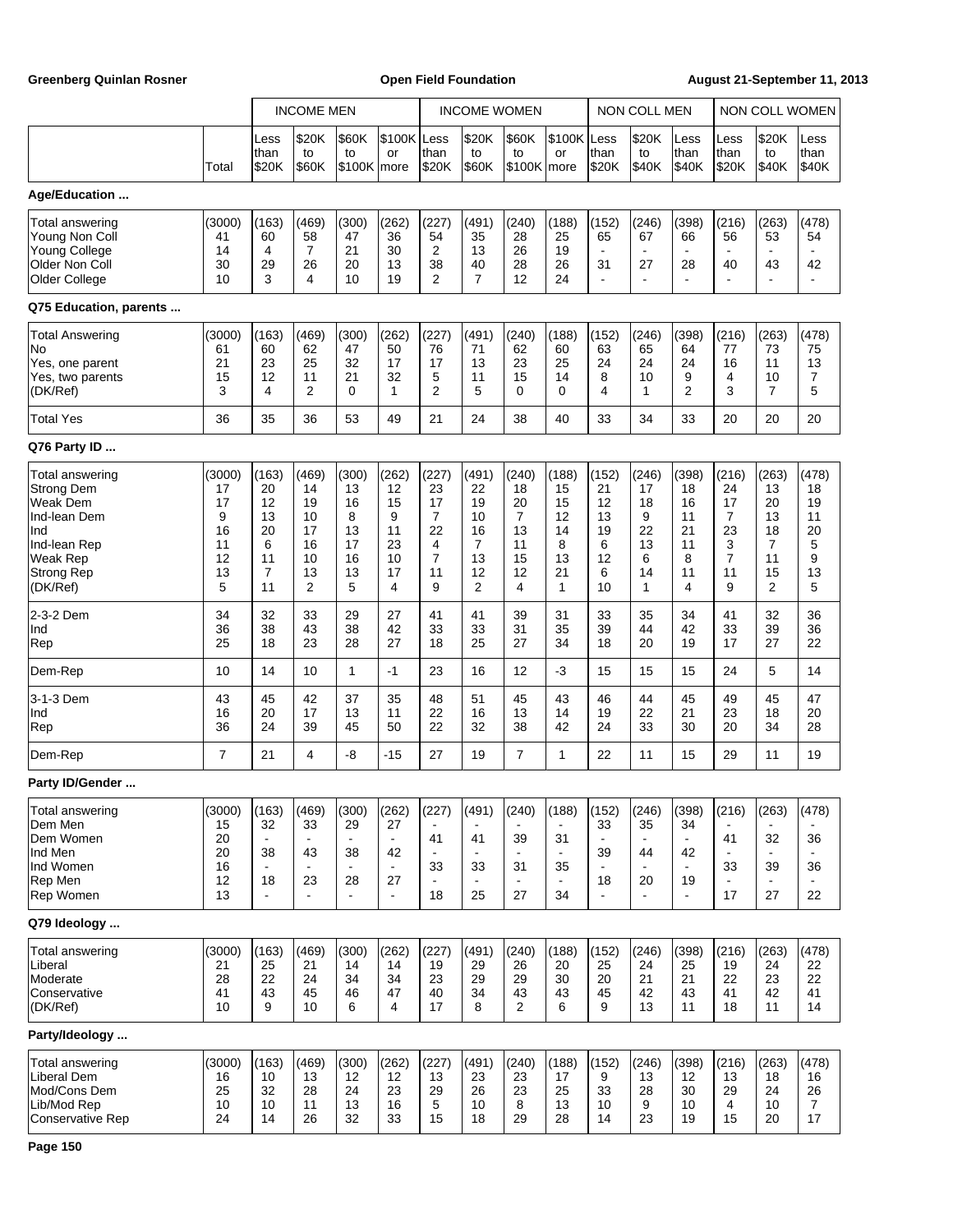| August 21-September 11, 2013                                                                                           |                                                      | <b>Open Field Foundation</b>                                     |                                                                              |                                                               |                                                                       |                                                                               |                                                                               | <b>Greenberg Quinlan Rosner</b>                                               |                                                             |  |
|------------------------------------------------------------------------------------------------------------------------|------------------------------------------------------|------------------------------------------------------------------|------------------------------------------------------------------------------|---------------------------------------------------------------|-----------------------------------------------------------------------|-------------------------------------------------------------------------------|-------------------------------------------------------------------------------|-------------------------------------------------------------------------------|-------------------------------------------------------------|--|
|                                                                                                                        |                                                      |                                                                  |                                                                              | <b>MEN KIDS</b>                                               |                                                                       |                                                                               |                                                                               |                                                                               |                                                             |  |
|                                                                                                                        | Total                                                | Under<br>18<br>home                                              | Under Over<br>18<br><b>NtHom home</b>                                        | 18                                                            | Over<br>18<br>NtHom                                                   | No                                                                            | Total<br>Kids                                                                 | Total<br>Under<br>18                                                          | Total<br>At<br>Home                                         |  |
| Age/Education                                                                                                          |                                                      |                                                                  |                                                                              |                                                               |                                                                       |                                                                               |                                                                               |                                                                               |                                                             |  |
| Total answering<br>Young Non Coll<br>Young College<br>Older Non Coll<br>Older College                                  | (3000)<br>41<br>14<br>30<br>10                       | (444)<br>58<br>27<br>7<br>5                                      | (71)<br>46<br>10<br>28<br>8                                                  | (114)<br>28<br>11<br>46<br>14                                 | (350)<br>15<br>4<br>53<br>21                                          | (589)<br>62<br>14<br>14<br>6                                                  | (872)<br>38<br>16<br>29<br>12                                                 | (500)<br>56<br>25<br>10<br>5                                                  | (538)<br>52<br>24<br>14<br>$\overline{7}$                   |  |
| Q75 Education, parents                                                                                                 |                                                      |                                                                  |                                                                              |                                                               |                                                                       |                                                                               |                                                                               |                                                                               |                                                             |  |
| <b>Total Answering</b><br>No<br>Yes, one parent<br>Yes, two parents<br>(DK/Ref)<br><b>Total Yes</b>                    | (3000)<br>61<br>21<br>15<br>3<br>36                  | (444)<br>55<br>23<br>18<br>4<br>41                               | (71)<br>55<br>31<br>11<br>2<br>42                                            | (114)<br>76<br>14<br>8<br>$\overline{2}$<br>22                | (350)<br>71<br>17<br>11<br>1<br>28                                    | (589)<br>46<br>28<br>24<br>2<br>52                                            | (872)<br>63<br>20<br>14<br>3<br>34                                            | (500)<br>56<br>23<br>17<br>4<br>40                                            | (538)<br>59<br>21<br>16<br>4<br>37                          |  |
| Q76 Party ID                                                                                                           |                                                      |                                                                  |                                                                              |                                                               |                                                                       |                                                                               |                                                                               |                                                                               |                                                             |  |
| Total answering<br>Strong Dem<br>Weak Dem<br>Ind-lean Dem<br>Ind<br>Ind-lean Rep<br>Weak Rep<br>Strong Rep<br>(DK/Ref) | (3000)<br>17<br>17<br>9<br>16<br>11<br>12<br>13<br>5 | (444)<br>11<br>14<br>4<br>18<br>18<br>15<br>13<br>$\overline{7}$ | (71)<br>16<br>29<br>9<br>15<br>8<br>9<br>12<br>2                             | (114)<br>20<br>22<br>8<br>12<br>9<br>11<br>15<br>3            | (350)<br>18<br>11<br>8<br>14<br>10<br>15<br>19<br>5                   | (589)<br>11<br>19<br>14<br>16<br>18<br>10<br>10<br>3                          | (872)<br>16<br>14<br>6<br>16<br>14<br>13<br>15<br>6                           | (500)<br>12<br>15<br>5<br>18<br>17<br>14<br>12<br>$\overline{7}$              | (538)<br>14<br>15<br>5<br>17<br>17<br>14<br>13<br>6         |  |
| 2-3-2 Dem<br>Ind<br>Rep                                                                                                | 34<br>36<br>25                                       | 25<br>40<br>28                                                   | 45<br>31<br>21                                                               | 42<br>29<br>26                                                | 29<br>32<br>33                                                        | 30<br>47<br>19                                                                | 30<br>36<br>29                                                                | 28<br>40<br>26                                                                | 29<br>38<br>27                                              |  |
| Dem-Rep                                                                                                                | 10                                                   | $-2$                                                             | 23                                                                           | 16                                                            | $-4$                                                                  | 11                                                                            | 1                                                                             | 1                                                                             | $\overline{\mathbf{c}}$                                     |  |
| 3-1-3 Dem<br>Ind<br>Rep                                                                                                | 43<br>16<br>36                                       | 30<br>18<br>46                                                   | 53<br>15<br>29                                                               | 50<br>$12 \overline{ }$<br>35                                 | 37<br>14<br>44                                                        | 44<br>16<br>37                                                                | 36<br>16<br>42                                                                | 32<br>18<br>43                                                                | 33<br>17<br>44                                              |  |
| Dem-Rep                                                                                                                | $\overline{7}$                                       | $-16$                                                            | 24                                                                           | 14                                                            | $-6$                                                                  | 7                                                                             | $-7$                                                                          | $-11$                                                                         | $-10$                                                       |  |
| Party ID/Gender                                                                                                        |                                                      |                                                                  |                                                                              |                                                               |                                                                       |                                                                               |                                                                               |                                                                               |                                                             |  |
| Total answering<br>Dem Men<br>Dem Women<br>Ind Men<br>Ind Women<br>Rep Men<br>Rep Women                                | (3000)<br>15<br>20<br>20<br>16<br>12<br>13           | (444)<br>25<br>$\blacksquare$<br>40<br>$\blacksquare$<br>28      | (71)<br>45<br>$\blacksquare$<br>31<br>$\blacksquare$<br>21<br>$\blacksquare$ | (114)<br>42<br>$\blacksquare$<br>29<br>$\sim$<br>26<br>$\sim$ | (350)<br>29<br>$\blacksquare$<br>32<br>33<br>$\overline{\phantom{a}}$ | (589)<br>30<br>$\blacksquare$<br>47<br>$\overline{a}$<br>19<br>$\blacksquare$ | (872)<br>30<br>$\blacksquare$<br>36<br>$\blacksquare$<br>29<br>$\blacksquare$ | (500)<br>28<br>$\blacksquare$<br>40<br>$\blacksquare$<br>26<br>$\blacksquare$ | (538)<br>29<br>38<br>$\blacksquare$<br>27<br>$\blacksquare$ |  |
| Q79 Ideology                                                                                                           |                                                      |                                                                  |                                                                              |                                                               |                                                                       |                                                                               |                                                                               |                                                                               |                                                             |  |
| <b>Total answering</b><br>Liberal<br>Moderate<br>Conservative<br>(DK/Ref)                                              | (3000)<br>21<br>28<br>41<br>10                       | (444)<br>9<br>30<br>48<br>12                                     | (71)<br>16<br>36<br>39<br>9                                                  | (114)<br>20<br>23<br>52<br>5                                  | (350)<br>16<br>28<br>48<br>8                                          | (589)<br>24<br>28<br>39<br>9                                                  | (872)<br>14<br>29<br>48<br>10                                                 | (500)<br>11<br>31<br>47<br>12                                                 | (538)<br>12<br>29<br>49<br>11                               |  |
| Party/Ideology                                                                                                         |                                                      |                                                                  |                                                                              |                                                               |                                                                       |                                                                               |                                                                               |                                                                               |                                                             |  |
| <b>Total answering</b><br>Liberal Dem<br>Mod/Cons Dem<br>Lib/Mod Rep<br>Conservative Rep                               | (3000)<br>16<br>25<br>10<br>24                       | (444)<br>6<br>21<br>13<br>32                                     | (71)<br>12<br>40<br>9<br>20                                                  | (114)<br>17<br>32<br>11<br>25                                 | (350)<br>10<br>25<br>14<br>28                                         | (589)<br>16<br>25<br>12<br>24                                                 | (872)<br>9<br>25<br>12<br>29                                                  | (500)<br>7<br>24<br>12<br>31                                                  | (538)<br>9<br>23<br>12<br>31                                |  |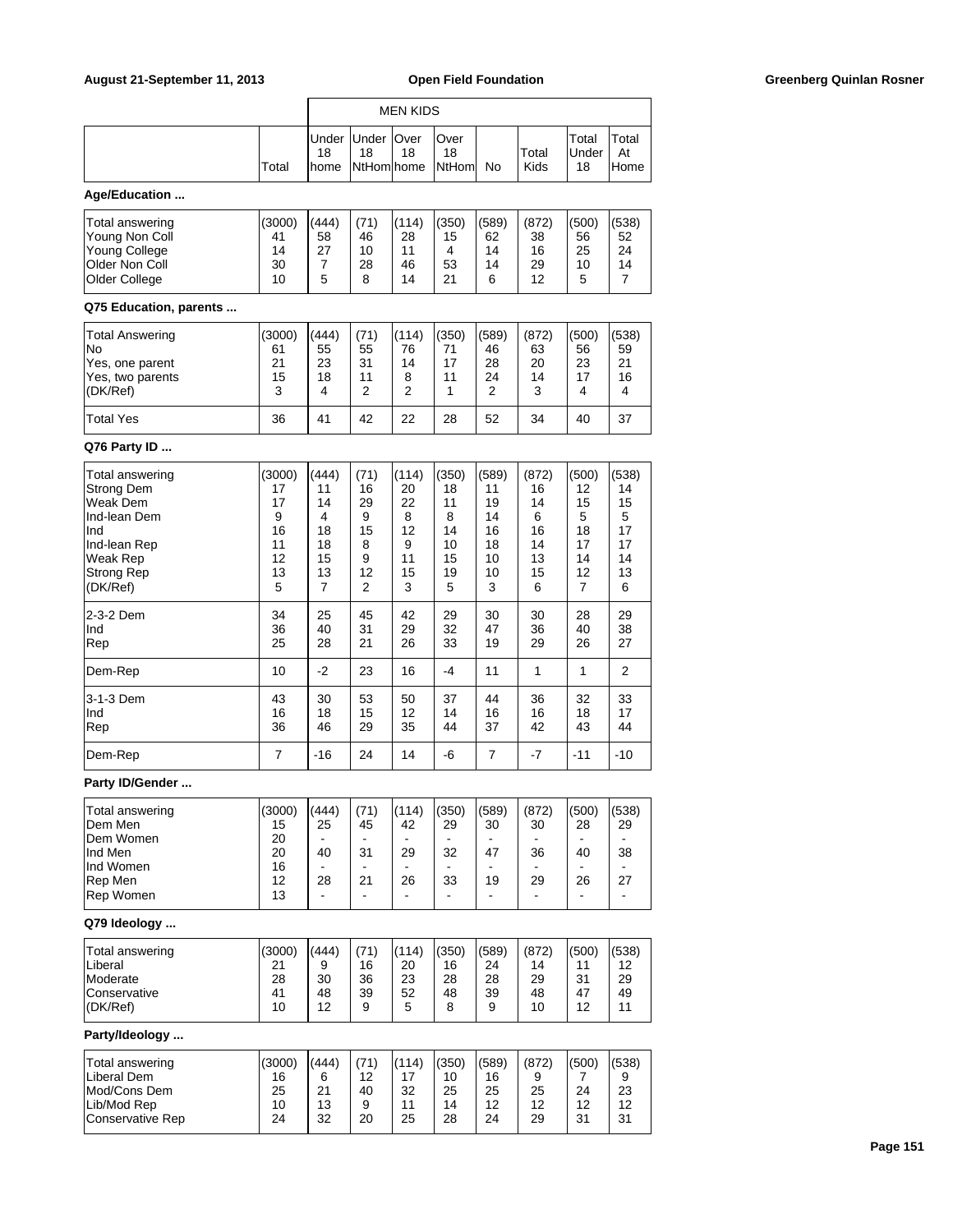|                                                                                                                               |                                                      |                                                     |                                                 | <b>WOMEN KIDS</b>                                  |                                                    |                                                     |                                                     |                                                     |                                                     |
|-------------------------------------------------------------------------------------------------------------------------------|------------------------------------------------------|-----------------------------------------------------|-------------------------------------------------|----------------------------------------------------|----------------------------------------------------|-----------------------------------------------------|-----------------------------------------------------|-----------------------------------------------------|-----------------------------------------------------|
|                                                                                                                               | Total                                                | Under<br>18<br>home                                 | Under<br>18<br>NtHom home                       | Over<br>18                                         | Over<br>18<br>NtHoml                               | No                                                  | Total<br>Kids                                       | Total<br>Under<br>18                                | Total<br>At<br>Home                                 |
| Age/Education                                                                                                                 |                                                      |                                                     |                                                 |                                                    |                                                    |                                                     |                                                     |                                                     |                                                     |
| Total answering<br>Young Non Coll<br><b>Young College</b><br>Older Non Coll<br>Older College<br>Q75 Education, parents        | (3000)<br>41<br>14<br>30<br>10                       | (438)<br>53<br>32<br>7<br>3                         | (54)<br>36<br>9<br>52<br>3                      | (174)<br>25<br>5<br>50<br>12                       | (535)<br>13<br>1<br>62<br>17                       | (423)<br>48<br>14<br>27<br>8                        | (1103)<br>30<br>14<br>40<br>11                      | (490)<br>51<br>30<br>12<br>3                        | (589)<br>45<br>25<br>20<br>6                        |
| Total Answering                                                                                                               | (3000)                                               | (438)                                               | (54)                                            | (174)                                              | (535)                                              | (423)                                               | (1103)                                              | (490)                                               | (589)                                               |
| No<br>Yes, one parent<br>Yes, two parents<br>(DK/Ref)                                                                         | 61<br>21<br>15<br>3                                  | 60<br>19<br>17<br>4                                 | 67<br>26<br>4<br>3                              | 71<br>21<br>6<br>3                                 | 78<br>14<br>6<br>2                                 | 61<br>22<br>15<br>2                                 | 69<br>17<br>10<br>3                                 | 60<br>20<br>16<br>4                                 | 62<br>20<br>14<br>4                                 |
| <b>Total Yes</b>                                                                                                              | 36                                                   | 36                                                  | 30                                              | 26                                                 | 20                                                 | 37                                                  | 27                                                  | 35                                                  | 34                                                  |
| Q76 Party ID                                                                                                                  |                                                      |                                                     |                                                 |                                                    |                                                    |                                                     |                                                     |                                                     |                                                     |
| Total answering<br>Strong Dem<br>Weak Dem<br>Ind-lean Dem<br>Ind<br>Ind-lean Rep<br>Weak Rep<br><b>Strong Rep</b><br>(DK/Ref) | (3000)<br>17<br>17<br>9<br>16<br>11<br>12<br>13<br>5 | (438)<br>17<br>22<br>11<br>17<br>8<br>10<br>11<br>5 | (54)<br>26<br>9<br>6<br>29<br>7<br>17<br>5<br>1 | (174)<br>22<br>14<br>9<br>12<br>4<br>14<br>16<br>9 | (535)<br>25<br>14<br>4<br>19<br>6<br>12<br>17<br>2 | (423)<br>19<br>18<br>11<br>15<br>9<br>12<br>11<br>6 | (1103)<br>22<br>18<br>7<br>17<br>7<br>11<br>14<br>4 | (490)<br>17<br>21<br>10<br>19<br>8<br>10<br>10<br>5 | (589)<br>17<br>20<br>10<br>16<br>7<br>11<br>13<br>6 |
| 2-3-2 Dem<br>Ind<br>Rep                                                                                                       | 34<br>36<br>25                                       | 38<br>36<br>20                                      | 35<br>43<br>22                                  | 36<br>25<br>30                                     | 39<br>30<br>28                                     | 36<br>35<br>23                                      | 39<br>31<br>25                                      | 38<br>37<br>21                                      | 37<br>33<br>24                                      |
| Dem-Rep                                                                                                                       | 10                                                   | 18                                                  | 13                                              | 6                                                  | 11                                                 | 13                                                  | 14                                                  | 18                                                  | 14                                                  |
| 3-1-3 Dem<br>Ind<br>Rep                                                                                                       | 43<br>16<br>36                                       | 49<br>17<br>29                                      | 41<br>29<br>29                                  | 45<br>12<br>34                                     | 44<br>19<br>34                                     | 47<br>15<br>32                                      | 47<br>17<br>32                                      | 48<br>19<br>29                                      | 47<br>16<br>31                                      |
| Dem-Rep                                                                                                                       | 7                                                    | 20                                                  | 12                                              | 12                                                 | 10                                                 | 16                                                  | 15                                                  | 20                                                  | 16                                                  |
| Party ID/Gender                                                                                                               |                                                      |                                                     |                                                 |                                                    |                                                    |                                                     |                                                     |                                                     |                                                     |
| Total answering<br>Dem Men<br>Dem Women<br>Ind Men<br>Ind Women<br>Rep Men<br>Rep Women                                       | (3000)<br>15<br>20<br>20<br>16<br>12<br>13           | (438)<br>38<br>36<br>20                             | (54)<br>35<br>43<br>22                          | (174)<br>36<br>25<br>30                            | (535)<br>39<br>30<br>28                            | (423)<br>36<br>35<br>23                             | (1103)<br>39<br>31<br>25                            | (490)<br>38<br>37<br>21                             | (589)<br>37<br>33<br>24                             |
| Q79 Ideology                                                                                                                  |                                                      |                                                     |                                                 |                                                    |                                                    |                                                     |                                                     |                                                     |                                                     |
| Total answering<br>Liberal<br>Moderate<br>Conservative<br>(DK/Ref)                                                            | (3000)<br>21<br>28<br>41<br>10                       | (438)<br>24<br>29<br>35<br>12                       | (54)<br>18<br>17<br>63<br>3                     | (174)<br>13<br>32<br>43<br>12                      | (535)<br>21<br>24<br>45<br>10                      | (423)<br>32<br>29<br>30<br>8                        | (1103)<br>21<br>27<br>41<br>11                      | (490)<br>23<br>28<br>38<br>11                       | (589)<br>21<br>29<br>37<br>12                       |
| Party/Ideology                                                                                                                |                                                      |                                                     |                                                 |                                                    |                                                    |                                                     |                                                     |                                                     |                                                     |
| Total answering<br>Liberal Dem<br>Mod/Cons Dem<br>Lib/Mod Rep<br><b>Conservative Rep</b>                                      | (3000)<br>16<br>25<br>10<br>24                       | (438)<br>19<br>27<br>8<br>18                        | (54)<br>18<br>21<br>8<br>21                     | (174)<br>9<br>31<br>8<br>22                        | (535)<br>18<br>24<br>8<br>25                       | (423)<br>23<br>20<br>12<br>19                       | (1103)<br>18<br>26<br>8<br>21                       | (490)<br>19<br>26<br>8<br>18                        | (589)<br>17<br>27<br>8<br>20                        |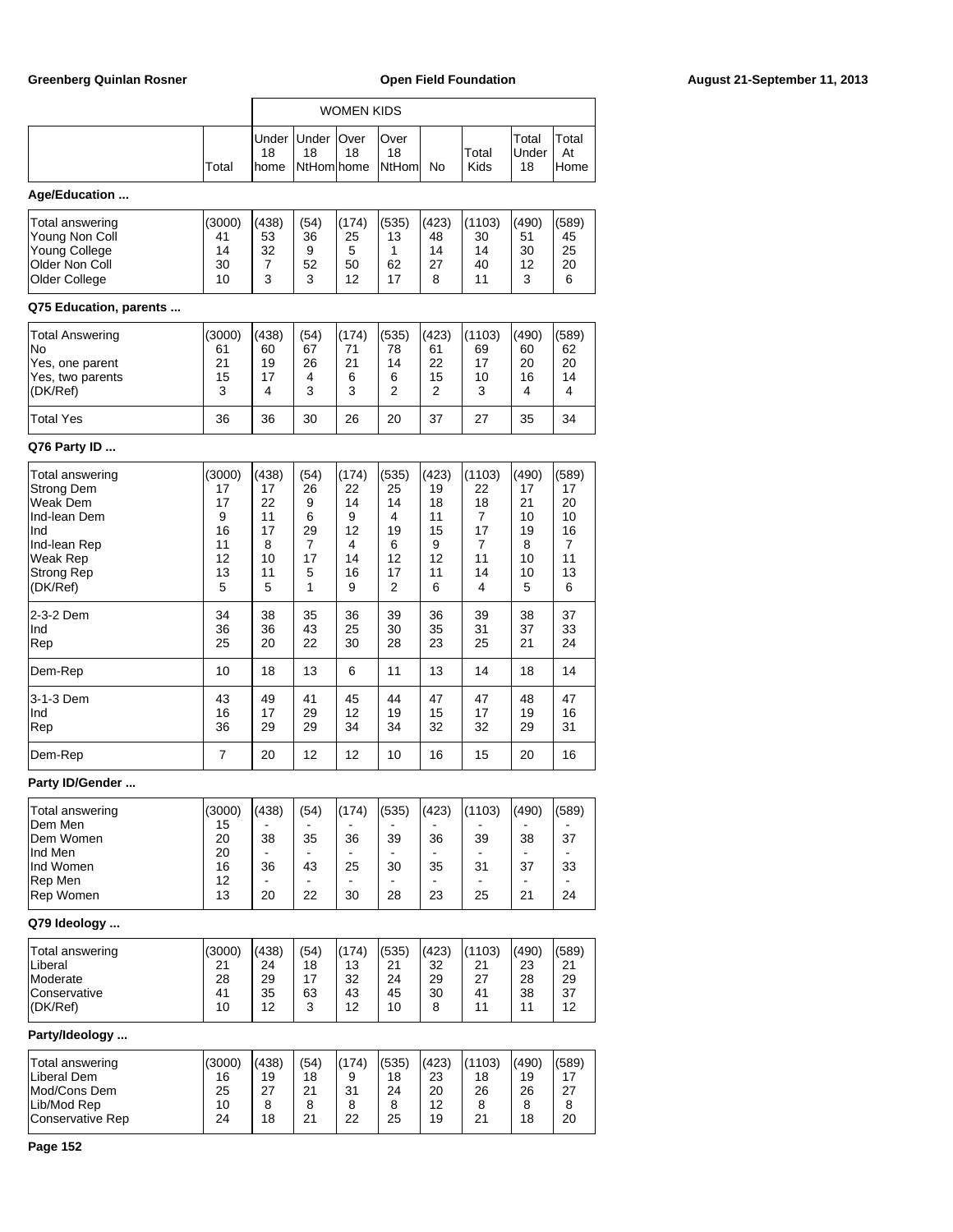|                                                                                                                                      |                                                      |                                                     |                                                     |                                                             | MARITAL/GENDER                                              |                                                    |                                                   |                                                               |                                                    |                                                     | MARITAL/GENDER/ANY KIDS                                         |                                                                               |                                                    |                                                   |                                                                |
|--------------------------------------------------------------------------------------------------------------------------------------|------------------------------------------------------|-----------------------------------------------------|-----------------------------------------------------|-------------------------------------------------------------|-------------------------------------------------------------|----------------------------------------------------|---------------------------------------------------|---------------------------------------------------------------|----------------------------------------------------|-----------------------------------------------------|-----------------------------------------------------------------|-------------------------------------------------------------------------------|----------------------------------------------------|---------------------------------------------------|----------------------------------------------------------------|
|                                                                                                                                      | Total                                                | Marr<br>Men                                         | Unmar<br>Men                                        | Alone<br>Men                                                | Marr                                                        |                                                    | Unmar Alone                                       | Sngle                                                         | SpDiv<br>Wid<br>WomenWomenWomenWomenWomen Men      | Marr                                                | Unmar Alone<br>Men                                              | Men                                                                           | Marr                                               | Unmar Alone                                       | WomenWomenWomen                                                |
| Age/Education                                                                                                                        |                                                      |                                                     |                                                     |                                                             |                                                             |                                                    |                                                   |                                                               |                                                    |                                                     |                                                                 |                                                                               |                                                    |                                                   |                                                                |
| Total answering<br>Young Non Coll<br><b>Young College</b><br>Older Non Coll<br>Older College<br>Q75 Education, parents               | (3000)<br>41<br>14<br>30<br>10                       | (725)<br>35<br>18<br>28<br>14                       | (732)<br>60<br>13<br>18<br>5                        | (599)<br>57<br>13<br>20<br>5                                | (745)<br>25<br>19<br>38<br>12                               | (768)<br>45<br>9<br>35<br>$\overline{7}$           | (630)<br>39<br>8<br>40<br>9                       | (271)<br>65<br>11<br>16<br>6                                  | (358)<br>19<br>5<br>59<br>11                       | (600)<br>33<br>18<br>29<br>15                       | (270)<br>48<br>11<br>29<br>6                                    | (216)<br>41<br>12<br>33<br>$\overline{7}$                                     | (638)<br>24<br>19<br>39<br>12                      | (458)<br>39<br>6<br>42<br>8                       | (363)<br>29<br>6<br>50<br>10                                   |
|                                                                                                                                      |                                                      |                                                     |                                                     |                                                             |                                                             |                                                    |                                                   |                                                               |                                                    |                                                     |                                                                 |                                                                               |                                                    |                                                   |                                                                |
| <b>Total Answering</b><br>No<br>Yes, one parent<br>Yes, two parents<br>(DK/Ref)                                                      | (3000)<br>61<br>21<br>15<br>3                        | (725)<br>63<br>20<br>15<br>$\overline{2}$           | (732)<br>49<br>28<br>21<br>3                        | (599)<br>49<br>27<br>22<br>3                                | (745)<br>71<br>17<br>10<br>2                                | (768)<br>63<br>20<br>13<br>4                       | (630)<br>67<br>18<br>11<br>4                      | (271)<br>56<br>20<br>19<br>6                                  | (358)<br>75<br>17<br>5<br>2                        | (600)<br>64<br>20<br>14<br>2                        | (270)<br>60<br>21<br>14<br>4                                    | (216)<br>63<br>19<br>14<br>4                                                  | (638)<br>69<br>18<br>11<br>$\overline{2}$          | (458)<br>69<br>16<br>10<br>5                      | (363)<br>75<br>14<br>7<br>4                                    |
| <b>Total Yes</b>                                                                                                                     | 36                                                   | 35                                                  | 48                                                  | 48                                                          | 27                                                          | 33                                                 | 29                                                | 38                                                            | 23                                                 | 34                                                  | 35                                                              | 33                                                                            | 28                                                 | 26                                                | 21                                                             |
| Q76 Party ID                                                                                                                         |                                                      |                                                     |                                                     |                                                             |                                                             |                                                    |                                                   |                                                               |                                                    |                                                     |                                                                 |                                                                               |                                                    |                                                   |                                                                |
| Total answering<br><b>Strong Dem</b><br>Weak Dem<br>Ind-lean Dem<br>Ind<br>Ind-lean Rep<br>Weak Rep<br><b>Strong Rep</b><br>(DK/Ref) | (3000)<br>17<br>17<br>9<br>16<br>11<br>12<br>13<br>5 | (725)<br>14<br>12<br>7<br>15<br>19<br>11<br>17<br>5 | (732)<br>14<br>19<br>11<br>17<br>11<br>13<br>9<br>5 | (599)<br>15<br>21<br>9<br>18<br>9<br>13<br>10<br>5          | (745)<br>17<br>18<br>7<br>15<br>9<br>15<br>15<br>5          | (768)<br>24<br>17<br>10<br>18<br>6<br>9<br>12<br>4 | (630)<br>26<br>18<br>8<br>17<br>7<br>9<br>11<br>5 | (271)<br>26<br>20<br>9<br>15<br>6<br>$\overline{7}$<br>9<br>6 | (358)<br>26<br>16<br>6<br>18<br>7<br>10<br>13<br>4 | (600)<br>15<br>14<br>5<br>15<br>17<br>12<br>17<br>5 | (270)<br>18<br>14<br>7<br>20<br>6<br>17<br>12<br>$\overline{7}$ | (216)<br>20<br>12<br>8<br>22<br>4<br>15<br>12<br>$\overline{7}$               | (638)<br>18<br>18<br>6<br>15<br>9<br>15<br>15<br>4 | (458)<br>27<br>17<br>9<br>20<br>4<br>6<br>12<br>4 | (363)<br>31<br>17<br>6<br>18<br>5<br>$\overline{7}$<br>10<br>5 |
| 2-3-2 Dem<br>Ind<br>Rep                                                                                                              | 34<br>36<br>25                                       | 26<br>41<br>28                                      | 33<br>40<br>22                                      | 36<br>36<br>23                                              | 35<br>30<br>30                                              | 41<br>34<br>20                                     | 44<br>31<br>20                                    | 47<br>31<br>17                                                | 42<br>31<br>23                                     | 29<br>37<br>29                                      | 31<br>33<br>29                                                  | 32<br>34<br>27                                                                | 36<br>30<br>30                                     | 44<br>33<br>18                                    | 48<br>29<br>17                                                 |
| Dem-Rep                                                                                                                              | 10                                                   | $-2$                                                | 11                                                  | 13                                                          | 6                                                           | 21                                                 | 24                                                | 30                                                            | 19                                                 | $\mathbf{1}$                                        | $\overline{2}$                                                  | 5                                                                             | 5                                                  | 26                                                | 31                                                             |
| 3-1-3 Dem<br>Ind<br>Rep                                                                                                              | 43<br>16<br>36                                       | 33<br>15<br>47                                      | 45<br>17<br>33                                      | 45<br>18<br>31                                              | 42<br>15<br>39                                              | 51<br>18<br>26                                     | 52<br>17<br>27                                    | 56<br>15<br>23                                                | 48<br>18<br>30                                     | 34<br>15<br>46                                      | 39<br>20<br>35                                                  | 40<br>22<br>31                                                                | 42<br>15<br>39                                     | 53<br>20<br>22                                    | 55<br>18<br>22                                                 |
| Dem-Rep                                                                                                                              | $\overline{7}$                                       | $-14$                                               | 11                                                  | 14                                                          | 3                                                           | 25                                                 | 25                                                | 33                                                            | 18                                                 | $-12$                                               | 4                                                               | 9                                                                             | 3                                                  | 31                                                | 33                                                             |
| Party ID/Gender                                                                                                                      |                                                      |                                                     |                                                     |                                                             |                                                             |                                                    |                                                   |                                                               |                                                    |                                                     |                                                                 |                                                                               |                                                    |                                                   |                                                                |
| Total answering<br>Dem Men<br>Dem Women<br>Ind Men<br>Ind Women<br>Rep Men<br>Rep Women                                              | (3000)<br>15<br>20<br>20<br>16<br>12<br>13           | (725)<br>26<br>41<br>28<br>÷                        | (732)<br>33<br>40<br>22                             | (599)<br>36<br>$\blacksquare$<br>36<br>23<br>$\blacksquare$ | (745)<br>35<br>$\blacksquare$<br>30<br>$\blacksquare$<br>30 | (768)<br>41<br>$\blacksquare$<br>34<br>20          | (630)<br>44<br>31<br>20                           | (271)<br>47<br>31<br>17                                       | (358)<br>42<br>$\blacksquare$<br>31<br>23          | (600)<br>29<br>37<br>29                             | (270)<br>31<br>33<br>29<br>$\overline{\phantom{a}}$             | (216)<br>32<br>$\blacksquare$<br>34<br>$\blacksquare$<br>27<br>$\blacksquare$ | (638)<br>36<br>30<br>30                            | (458)<br>44<br>33<br>18                           | (363)<br>48<br>29<br>17                                        |
| Q79 Ideology                                                                                                                         |                                                      |                                                     |                                                     |                                                             |                                                             |                                                    |                                                   |                                                               |                                                    |                                                     |                                                                 |                                                                               |                                                    |                                                   |                                                                |
| <b>Total answering</b><br>Liberal<br>Moderate<br>Conservative<br>(DK/Ref)                                                            | (3000)<br>21<br>28<br>41<br>10                       | (725)<br>14<br>29<br>49<br>9                        | (732)<br>21<br>28<br>40<br>10                       | (599)<br>22<br>30<br>37<br>11                               | (745)<br>21<br>29<br>41<br>9                                | (768)<br>27<br>26<br>35<br>11                      | (630)<br>26<br>28<br>36<br>11                     | (271)<br>31<br>33<br>29<br>8                                  | (358)<br>22<br>24<br>41<br>13                      | (600)<br>13<br>28<br>51<br>8                        | (270)<br>17<br>31<br>41<br>12                                   | (216)<br>17<br>33<br>37<br>13                                                 | (638)<br>20<br>30<br>41<br>10                      | (458)<br>23<br>23<br>41<br>13                     | (363)<br>22<br>25<br>41<br>12                                  |
| Party/Ideology                                                                                                                       |                                                      |                                                     |                                                     |                                                             |                                                             |                                                    |                                                   |                                                               |                                                    |                                                     |                                                                 |                                                                               |                                                    |                                                   |                                                                |
| <b>Total answering</b><br><b>Liberal Dem</b><br>Mod/Cons Dem<br>Lib/Mod Rep<br>Conservative Rep                                      | (3000)<br>16<br>25<br>10<br>24                       | (725)<br>10<br>23<br>13<br>32                       | (732)<br>14<br>28<br>11<br>22                       | (599)<br>14<br>28<br>11<br>19                               | (745)<br>17<br>23<br>9<br>27                                | (768)<br>21<br>26<br>9<br>15                       | (630)<br>19<br>28<br>10<br>16                     | (271)<br>23<br>29<br>12<br>10                                 | (358)<br>16<br>28<br>8<br>20                       | (600)<br>9<br>24<br>12<br>33                        | (270)<br>9<br>27<br>14<br>21                                    | (216)<br>9<br>27<br>14<br>17                                                  | (638)<br>17<br>23<br>10<br>27                      | (458)<br>19<br>31<br>6<br>14                      | (363)<br>17<br>34<br>6<br>14                                   |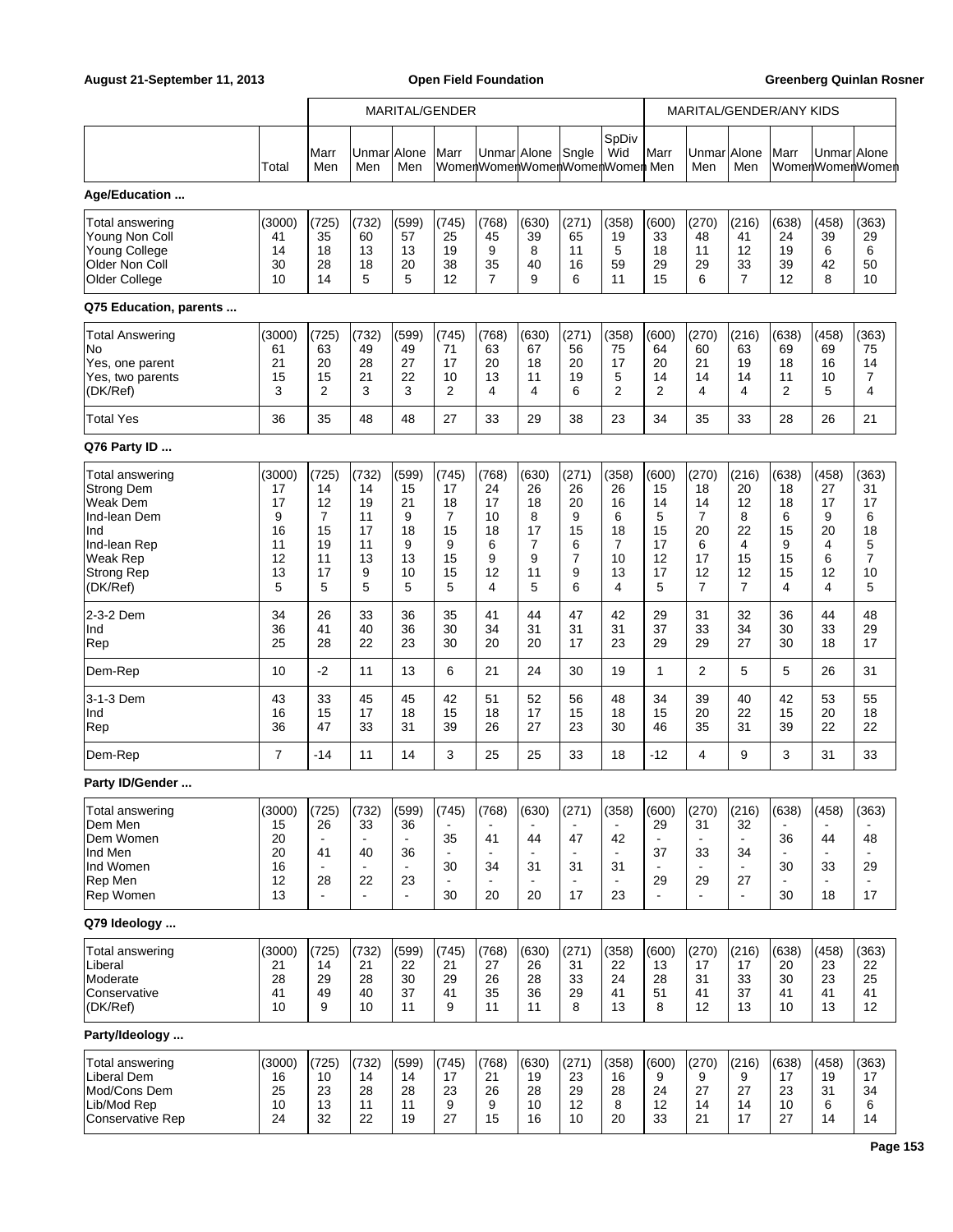## Greenberg Quinlan Rosner **Communist Communist Communist Communist Communist Communist Communist Communist Communist Communist Communist Communist Communist Communist Communist Communist Communist Communist Communist Commun**

|                                   |              | MARITAL/GENDER/<18 HOME |                      |                      |             |             |                  |  |  |
|-----------------------------------|--------------|-------------------------|----------------------|----------------------|-------------|-------------|------------------|--|--|
|                                   |              | Marr                    | UnmarlAlone          |                      | Marr        | UnmarlAlone |                  |  |  |
|                                   | Total        | Men                     | Men                  | Men                  |             |             | WomenWomenWomenl |  |  |
| Age/Education                     |              |                         |                      |                      |             |             |                  |  |  |
| Total answering<br>Young Non Coll | (3000)<br>41 | (340)<br>54             | (104)<br>71          | (63)<br>58           | (273)<br>42 | (163)<br>72 | (99)<br>62       |  |  |
| Young College                     | 14           | 30                      | 19                   | 28                   | 42          | 16          | 20               |  |  |
| Older Non Coll<br>Older College   | 30<br>10     | 8<br>5                  | 4<br>4               | 5<br>6               | 4<br>4      | 10<br>2     | 15<br>3          |  |  |
| Q75 Education, parents            |              |                         |                      |                      |             |             |                  |  |  |
| Total Answering                   | (3000)       | (340)                   | (104)                | (63)                 | (273)       | (163)       | (99)             |  |  |
| No<br>Yes, one parent             | 61<br>21     | 55<br>23                | 51<br>22             | 53<br>16             | 59<br>21    | 61<br>17    | 75<br>13         |  |  |
| Yes, two parents<br>(DK/Ref)      | 15<br>3      | 18<br>4                 | 20<br>7              | 23<br>8              | 17<br>3     | 17<br>6     | 9<br>2           |  |  |
| <b>Total Yes</b>                  | 36           | 41                      | 41                   | 38                   | 38          | 33          | 23               |  |  |
| Q76 Party ID                      |              |                         |                      |                      |             |             |                  |  |  |
| Total answering                   | (3000)       | (340)                   | (104)                | (63)                 | (273)       | (163)       | (99)             |  |  |
| Strong Dem                        | 17           | 12                      | 8                    | 11                   | 15          | 20          | 27               |  |  |
| Weak Dem<br>Ind-lean Dem          | 17<br>9      | 14<br>3                 | 15<br>7              | 14<br>6              | 25<br>10    | 17<br>12    | 19<br>8          |  |  |
| Ind                               | 16           | 16                      | 23                   | 30                   | 13          | 25          | 24               |  |  |
| Ind-lean Rep                      | 11           | 22                      | 5                    | 0                    | 11          | 3           | 2                |  |  |
| Weak Rep<br>Strong Rep            | 12<br>13     | 11<br>14                | 29<br>8              | 26<br>8              | 13<br>10    | 4<br>12     | 5<br>5           |  |  |
| (DK/Ref)                          | 5            | 7                       | 6                    | 4                    | 4           | 7           | 10               |  |  |
| 2-3-2 Dem                         | 34           | 26                      | 23                   | 25                   | 39          | 37          | 46               |  |  |
| Ind<br>Rep                        | 36<br>25     | 42<br>25                | 34<br>36             | 36<br>35             | 34<br>23    | 39<br>16    | 33<br>11         |  |  |
| Dem-Rep                           | 10           | 1                       | $-13$                | $-10$                | 16          | 20          | 35               |  |  |
| 3-1-3 Dem                         | 43           | 29                      | 30                   | 31                   | 49          | 49          | 54               |  |  |
| Ind<br>Rep                        | 16<br>36     | 16<br>47                | 23<br>41             | 30<br>35             | 13<br>34    | 25<br>19    | 24<br>12         |  |  |
| Dem-Rep                           | 7            | $-18$                   | $-11$                | -4                   | 15          | 30          | 41               |  |  |
| Party ID/Gender                   |              |                         |                      |                      |             |             |                  |  |  |
| Total answering                   | (3000)       | (340)                   | (104)                | (63)                 | (273)       | (163)       | (99)             |  |  |
| Dem Men<br>Dem Women              | 15<br>20     | 26<br>$\frac{1}{2}$     | 23<br>$\blacksquare$ | 25<br>$\blacksquare$ | 39          | 37          | 46               |  |  |
| Ind Men                           | 20           | 42                      | 34                   | 36                   |             |             |                  |  |  |
| Ind Women<br>Rep Men              | 16<br>12     | 25                      | 36                   | ÷.<br>35             | 34          | 39          | 33               |  |  |
| Rep Women                         | 13           | ä,                      |                      | $\frac{1}{2}$        | 23          | 16          | 11               |  |  |
| Q79 Ideology                      |              |                         |                      |                      |             |             |                  |  |  |
| Total answering<br>Liberal        | (3000)<br>21 | (340)<br>8              | (104)<br>15          | (63)<br>17           | (273)<br>22 | (163)<br>26 | (99)<br>25       |  |  |
| Moderate                          | 28           | 31                      | 25                   | 32                   | 33          | 23          | 27               |  |  |
| Conservative<br>(DK/Ref)          | 41<br>10     | 50<br>11                | 44<br>16             | 31<br>20             | 36<br>9     | 34<br>17    | 32<br>16         |  |  |
| Party/Ideology                    |              |                         |                      |                      |             |             |                  |  |  |
| Total answering                   | (3000)       | (340)                   | (104)                | (63)                 | (273)       | (163)       | (99)             |  |  |
| Liberal Dem                       | 16           | 6                       | 6                    | 7                    | 20          | 18          | 17               |  |  |
| Mod/Cons Dem<br>Lib/Mod Rep       | 25<br>10     | 22<br>12                | 18<br>16             | 15<br>22             | 27<br>8     | 27<br>6     | 33<br>6          |  |  |
| <b>Conservative Rep</b>           | 24           | 35                      | 25                   | 13                   | 23          | 9           | 6                |  |  |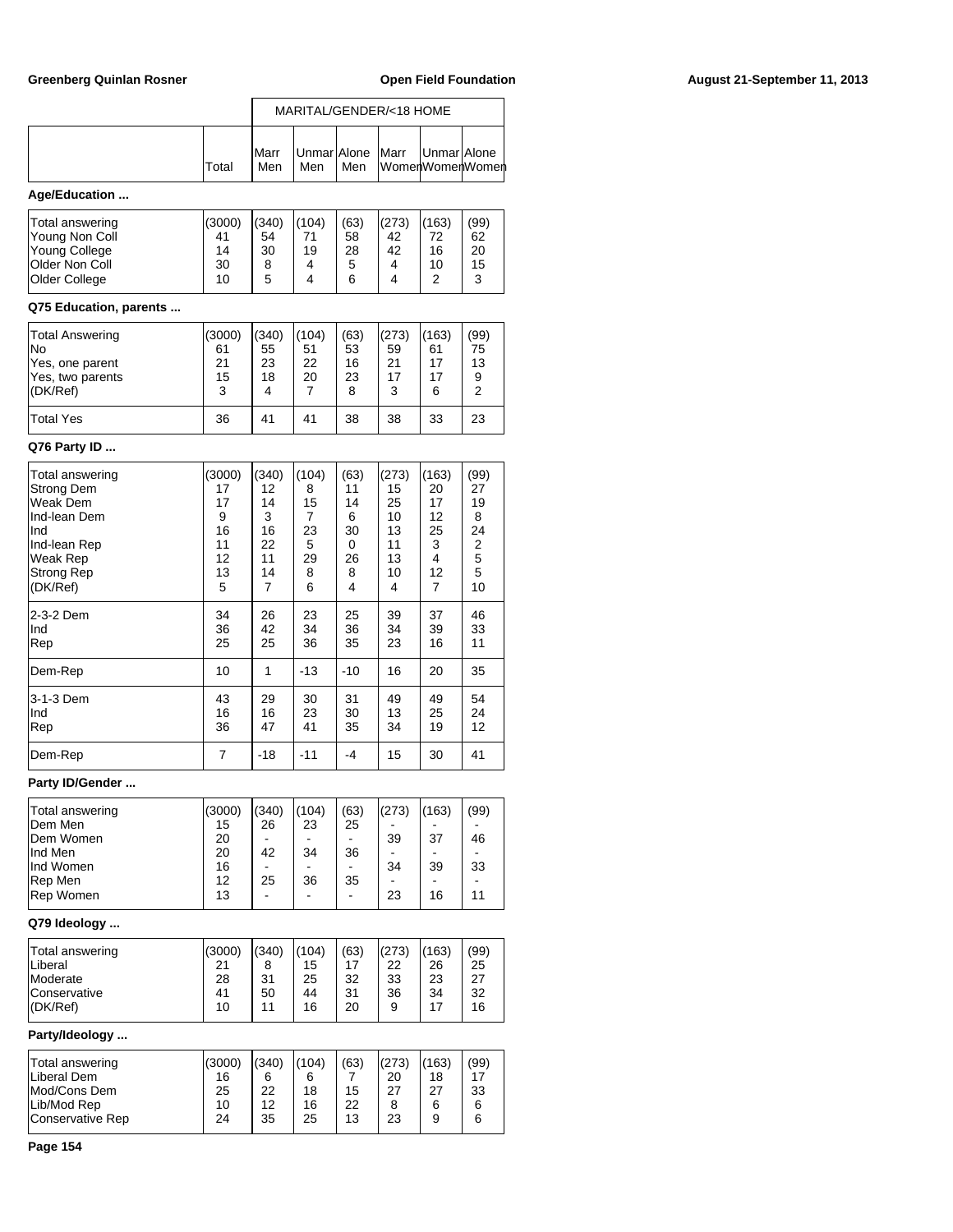|       | <b>GENDER</b> |       |               | <b>AGE MEN</b> |            |            |            |               |            |
|-------|---------------|-------|---------------|----------------|------------|------------|------------|---------------|------------|
| Total | Men           | Women | $118 -$<br>29 | '30 -<br>39    | 40 -<br>49 | 50 -<br>64 | Over<br>64 | 18<br>٠<br>49 | Over<br>49 |

## **Q20 Marital status ...**

| <b>Total Answering</b><br><b>Married</b><br>Single<br>Separated/divorced<br>Widowed<br>Living with partner<br>(DK/Ref) | (3000)<br>49<br>23<br>11<br>8<br>9 | (1470)<br>49<br>28<br>10<br>3<br>9 | (1530)<br>49<br>18<br>11<br>12<br>9 | (382)<br>18<br>63<br>っ<br>14<br>っ | (277)<br>53<br>23<br>8<br>13 | (275)<br>62<br>18<br>12<br>0 | (319)<br>63<br>14<br>15<br>3<br>4<br>0 | (164)<br>67<br>6<br>11<br>13<br>2 | (934)<br>41<br>38<br>12 | (482)<br>65<br>11<br>14<br>3<br>0 |
|------------------------------------------------------------------------------------------------------------------------|------------------------------------|------------------------------------|-------------------------------------|-----------------------------------|------------------------------|------------------------------|----------------------------------------|-----------------------------------|-------------------------|-----------------------------------|
| Sep/Divorced/Widowed                                                                                                   | 18                                 | 13                                 | 23                                  | 3                                 | 9                            | 13                           | 19                                     | 24                                | 8                       | 21                                |
| Single/Sep/Div/Widowed                                                                                                 | 41                                 | 41                                 | 41                                  | 66                                | 33                           | 31                           | 33                                     | 30                                | 46                      | 32                                |
| <b>Unmarried</b>                                                                                                       | 50                                 | 50                                 | 50                                  | 80                                | 46                           | 38                           | 37                                     | 32                                | 58                      | 35                                |

# **Q21 Marital Follow Up hope to marry ...**

| Total answering<br>'Yes | (1274)<br>63 | (690)<br>68 | (585)<br>57 | I(301)<br>84 | (124)<br>83 | (104)<br>54      | (105)<br>42 | (31)<br>20 | (530)<br>78 | (136)<br>37 |
|-------------------------|--------------|-------------|-------------|--------------|-------------|------------------|-------------|------------|-------------|-------------|
| lNo<br>(Don't Know/Ref) | 31<br>6      | 25          | 40          |              | 47<br>-     | 34<br>$\sqrt{2}$ | 49<br>a     | 70<br>∠    | 15          | 54          |
|                         |              |             |             |              |             | L                |             |            |             |             |

## **Q22 Kids ...**

| <b>Total Answering</b><br>Yes under 18 at home<br>Yes under 18 not home<br>Yes over 18 at home<br>Yes over 18 not home<br>No.<br>(Don't Know/Ref) | (3000)<br>29<br>4<br>10<br>30<br>34<br>$\Omega$ | (1470)<br>30<br>5<br>8<br>24<br>40 | (1530)<br>29<br>3<br>11<br>35<br>28<br>$\Omega$ | (382)<br>19<br>2<br>78<br>$\Omega$ | (277)<br>57<br>2<br>8<br>36 | (275)<br>55<br>4<br>13<br>16<br>22 | (319)<br>15<br>16<br>45<br>30<br>$\Omega$ | (164)<br>4<br>2<br>10<br>71<br>17 | (934)<br>41<br>4<br>5<br>49 | (482)<br>11<br>5<br>14<br>54<br>26<br>0 |
|---------------------------------------------------------------------------------------------------------------------------------------------------|-------------------------------------------------|------------------------------------|-------------------------------------------------|------------------------------------|-----------------------------|------------------------------------|-------------------------------------------|-----------------------------------|-----------------------------|-----------------------------------------|
| <b>Total Yes</b><br>Total Under 18<br><b>Total At Home</b>                                                                                        | 66<br>33<br>38                                  | 59<br>34<br>37                     | 72<br>32<br>39                                  | 22<br>21<br>19                     | 64<br>61<br>58              | 77<br>57<br>65                     | 70<br>21<br>28                            | 83<br>6<br>13                     | 51<br>44<br>44              | 74<br>16<br>23                          |
| Alone,<18 at home<br>Women alone, < 18 at home<br>Men alone, < 18 at home                                                                         | 5<br>3<br>2                                     | 4<br>4                             | 6<br>6                                          | 4<br>4                             | 6<br>6                      | 9<br>9                             | 2<br>2                                    | $\Omega$<br>ŋ                     | 6<br>6                      | 2<br>2                                  |

# **Marital/Kids ...**

| <b>Total Answering</b><br>Married/Kids<br>Married/No Kids<br>Unmarried/Kids<br>Unmarried/No Kids | (3000)<br>41<br>8<br>24<br>26 | (1470)<br>41<br>8<br>18<br>31 | (1530)<br>42<br>30<br>20 | (382)<br>12<br>6<br>10<br>70 | (277)<br>45<br>9<br>19<br>27 | (275)<br>53<br>8<br>24<br>14 | (319)<br>53<br>11<br>17<br>19 | (164)<br>58<br>10<br>25<br>7 | (934)<br>34<br>17<br>41 | (482)<br>54<br>10<br>20<br>15 |
|--------------------------------------------------------------------------------------------------|-------------------------------|-------------------------------|--------------------------|------------------------------|------------------------------|------------------------------|-------------------------------|------------------------------|-------------------------|-------------------------------|
| Married/Under 18<br>Unmarried/Under 18                                                           | 22<br>11                      | 25<br>9                       | 19<br>13                 | 12<br>9                      | 44<br>17                     | 45<br>12                     | 16<br>5                       | 5<br>1                       | 31<br>12                | 13<br>4                       |
| Married/Over 18<br>Unmarried/Over 18                                                             | 22<br>15                      | 19<br>11                      | 25<br>19                 | 0                            | 2<br>8                       | 12<br>16                     | 42<br>14                      | 55<br>24                     | 4<br>8                  | 46<br>18                      |
| Single/Dv/Sp/Under 18                                                                            | 6                             | 6                             | 7                        | 5                            | 8                            | 10                           | 4                             | 0                            | 7                       | 3                             |
| Single/S/D/W/<18 Home<br>M Singl/S/D/W/<18 Home<br>F Singl/S/D/W/<18 Home                        | 5<br>$\overline{2}$<br>3      | 4<br>4                        | 6<br>6                   | 4<br>4                       | 6<br>6                       | 9<br>9                       | 2<br>2                        | 0<br>0                       | 6<br>6                  | 2<br>2                        |

# **Q23 Financial Support ...**

| Total answering  | (142) | (57 | (84)   | (14) | (12) | (24) | $\rightarrow$<br>$\overline{ }$ | (0)                      | (50) | $\rightarrow$<br>$\mathbf{L}$ |
|------------------|-------|-----|--------|------|------|------|---------------------------------|--------------------------|------|-------------------------------|
| 'Yes             | 41    | 37  | 44     | 19   | 33   | 50   | 21<br>، ب                       | $\overline{\phantom{a}}$ | -37  | 24<br>ا ت                     |
| <b>No</b>        | 54    | 55  | 54     | 81   | 51   | 43   | 55                              | 100                      | 56   | 55                            |
| (Don't Know/Ref) |       |     | $\sim$ | -    | 16   |      | 14                              | -                        |      | 14                            |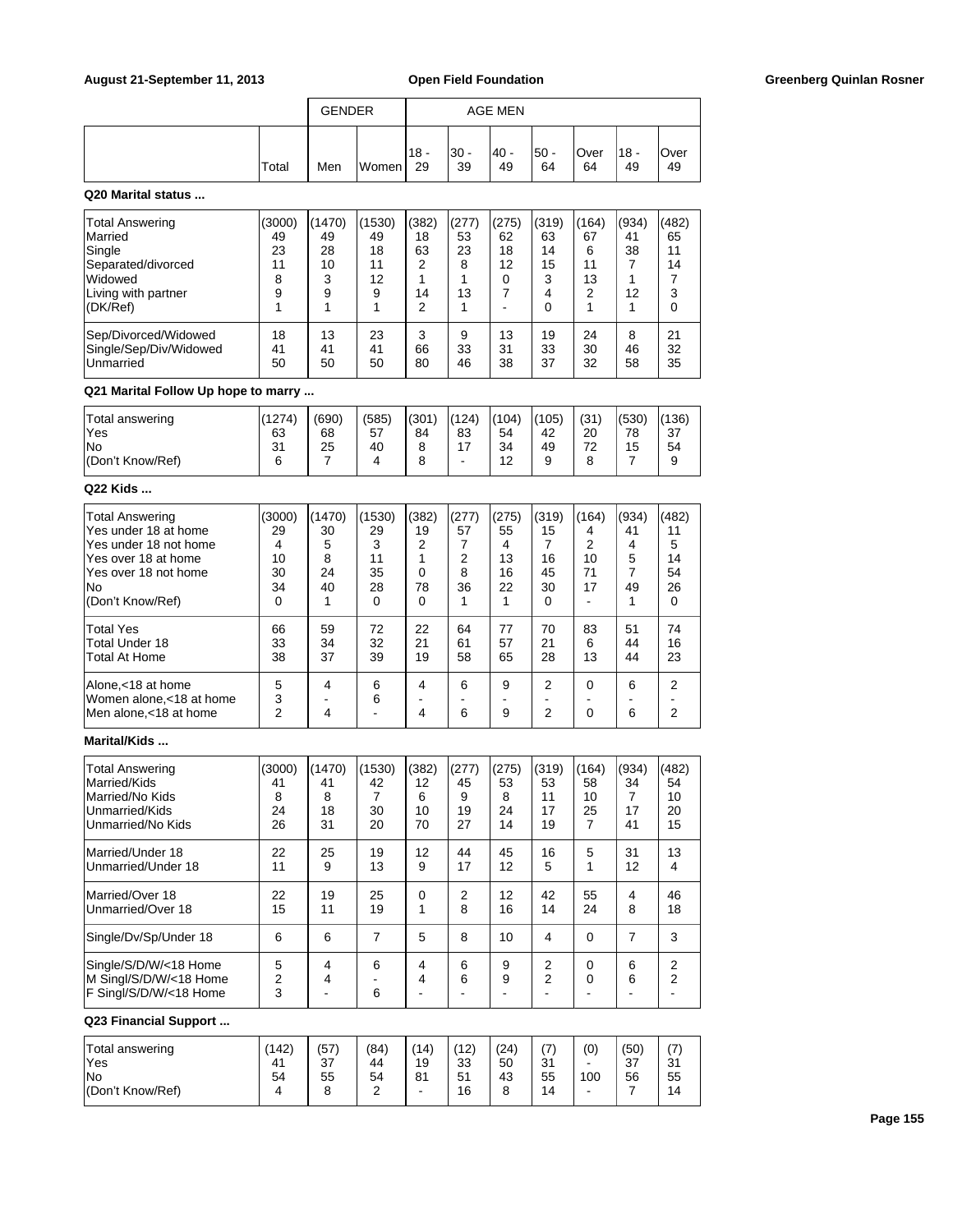|                                                                                                                                                  |                                          |                                                     |                                                     | AGE WOMEN                               |                                        |                                        |                                             |                                                     |                                        | <b>RACE MEN</b>                        |                                                    |                                             |
|--------------------------------------------------------------------------------------------------------------------------------------------------|------------------------------------------|-----------------------------------------------------|-----------------------------------------------------|-----------------------------------------|----------------------------------------|----------------------------------------|---------------------------------------------|-----------------------------------------------------|----------------------------------------|----------------------------------------|----------------------------------------------------|---------------------------------------------|
|                                                                                                                                                  | Total                                    | 18 -<br>29                                          | 30 -<br>39                                          | 40 -<br>49                              | $50 -$<br>64                           | Over<br>64                             | 18 -<br>49                                  | Over<br>49                                          | White                                  | Black                                  | Hisp<br>anic                                       | Non<br>White                                |
| Q20 Marital status                                                                                                                               |                                          |                                                     |                                                     |                                         |                                        |                                        |                                             |                                                     |                                        |                                        |                                                    |                                             |
| <b>Total Answering</b><br>Married<br>Single<br>Separated/divorced<br>Widowed<br>Living with partner<br>(DK/Ref)                                  | (3000)<br>49<br>23<br>11<br>8<br>9<br>1  | (248)<br>19<br>55<br>2<br>$\blacksquare$<br>24<br>1 | (233)<br>57<br>14<br>7<br>5<br>17<br>$\blacksquare$ | (265)<br>55<br>15<br>17<br>3<br>9<br>0  | (401)<br>64<br>10<br>14<br>7<br>3<br>2 | (316)<br>39<br>7<br>14<br>39<br>1<br>1 | (746)<br>44<br>28<br>9<br>3<br>16<br>0      | (718)<br>53<br>8<br>14<br>21<br>2<br>$\overline{2}$ | (958)<br>54<br>23<br>9<br>3<br>10<br>1 | (166)<br>30<br>43<br>16<br>3<br>8      | (210)<br>40<br>34<br>11<br>2<br>11<br>1            | (490)<br>40<br>38<br>11<br>2<br>8<br>1      |
| Sep/Divorced/Widowed<br>Single/Sep/Div/Widowed<br>Unmarried                                                                                      | 18<br>41<br>50                           | 2<br>56<br>80                                       | 12<br>26<br>43                                      | 21<br>36<br>45                          | 21<br>30<br>34                         | 53<br>60<br>61                         | 12<br>40<br>56                              | 35<br>43<br>46                                      | 12<br>36<br>45                         | 19<br>62<br>70                         | 13<br>48<br>59                                     | 14<br>52<br>59                              |
| Q21 Marital Follow Up hope to marry                                                                                                              |                                          |                                                     |                                                     |                                         |                                        |                                        |                                             |                                                     |                                        |                                        |                                                    |                                             |
| Total answering<br>Yes<br>No<br>(Don't Know/Ref)                                                                                                 | (1274)<br>63<br>31<br>6                  | (198)<br>88<br>10<br>2                              | (88)<br>60<br>34<br>6                               | (110)<br>49<br>46<br>4                  | (108)<br>37<br>57<br>6                 | (69)<br>12<br>84<br>4                  | (396)<br>71<br>26<br>3                      | (178)<br>28<br>67<br>5                              | (404)<br>66<br>27<br>7                 | (111)<br>71<br>18<br>11                | (118)<br>76<br>19<br>5                             | (280)<br>71<br>21<br>7                      |
| Q22 Kids                                                                                                                                         |                                          |                                                     |                                                     |                                         |                                        |                                        |                                             |                                                     |                                        |                                        |                                                    |                                             |
| <b>Total Answering</b><br>Yes under 18 at home<br>Yes under 18 not home<br>Yes over 18 at home<br>Yes over 18 not home<br>No<br>(Don't Know/Ref) | (3000)<br>29<br>4<br>10<br>30<br>34<br>0 | (248)<br>32<br>0<br>0<br>0<br>67<br>0               | (233)<br>71<br>5<br>4<br>6<br>22<br>$\blacksquare$  | (265)<br>51<br>5<br>17<br>24<br>16<br>0 | (401)<br>8<br>3<br>19<br>54<br>22<br>0 | (316)<br>3<br>6<br>11<br>66<br>19<br>0 | (746)<br>51<br>3<br>7<br>10<br>35<br>0      | (718)<br>6<br>4<br>15<br>59<br>21<br>0              | (958)<br>31<br>4<br>7<br>27<br>38<br>0 | (166)<br>28<br>6<br>7<br>23<br>44<br>2 | (210)<br>35<br>9<br>13<br>13<br>37<br>1            | (490)<br>31<br>7<br>9<br>16<br>44<br>1      |
| <b>Total Yes</b><br><b>Total Under 18</b><br>Total At Home                                                                                       | 66<br>33<br>38                           | 32<br>32<br>32                                      | 78<br>75<br>73                                      | 84<br>55<br>62                          | 78<br>11<br>26                         | 81<br>9<br>14                          | 65<br>54<br>56                              | 79<br>10<br>21                                      | 62<br>33<br>36                         | 54<br>33<br>33                         | 62<br>42<br>46                                     | 55<br>36<br>38                              |
| Alone,<18 at home<br>Women alone, < 18 at home<br>Men alone, <18 at home                                                                         | 5<br>3<br>2                              | 6<br>6                                              | 13<br>13<br>$\blacksquare$                          | 13<br>13<br>$\overline{a}$              | 3<br>3                                 | 2<br>2<br>٠                            | 11<br>11<br>$\blacksquare$                  | 2<br>2<br>÷,                                        | 3<br>3                                 | 11<br>÷<br>11                          | 5<br>5                                             | 6<br>6                                      |
| Marital/Kids                                                                                                                                     |                                          |                                                     |                                                     |                                         |                                        |                                        |                                             |                                                     |                                        |                                        |                                                    |                                             |
| <b>Total Answering</b><br>Married/Kids<br>Married/No Kids<br>Unmarried/Kids<br>Unmarried/No Kids                                                 | (3000)<br>41<br>8<br>24<br>26            | (248)<br>15<br>5<br>18<br>62                        | (233)<br>46<br>11<br>31<br>11                       | (265)<br>50<br>5<br>33<br>11            | (401)<br>55<br>9<br>21<br>12           | (316)<br>34<br>5<br>47<br>14           | (746)<br>37<br>$\boldsymbol{7}$<br>27<br>28 | (718)<br>46<br>$\overline{7}$<br>33<br>13           | (958)<br>46<br>8<br>16<br>29           | (166)<br>23<br>5<br>31<br>39           | (210)<br>37<br>$\overline{\mathbf{c}}$<br>25<br>34 | (490)<br>32<br>$\boldsymbol{7}$<br>23<br>36 |
| Married/Under 18<br>Unmarried/Under 18                                                                                                           | 22<br>11                                 | 14<br>18                                            | 44<br>31                                            | 37<br>18                                | $\boldsymbol{7}$<br>4                  | 2<br>6                                 | 32<br>22                                    | 5<br>5                                              | 26<br>$\overline{7}$                   | 14<br>19                               | 27<br>14                                           | 22<br>14                                    |
| Married/Over 18<br>Unmarried/Over 18                                                                                                             | 22<br>15                                 | 0                                                   | 4<br>6                                              | 18<br>21                                | 51<br>19                               | 31<br>41                               | 8<br>9                                      | 42<br>29                                            | 22<br>11                               | 11<br>18                               | 13<br>11                                           | 12<br>12                                    |
| Single/Dv/Sp/Under 18                                                                                                                            | 6                                        | 6                                                   | 13                                                  | 15                                      | 2                                      | 2                                      | 12                                          | $\overline{2}$                                      | $\overline{4}$                         | 14                                     | 8                                                  | 9                                           |
| Single/S/D/W/<18 Home<br>M Singl/S/D/W/<18 Home<br>F Singl/S/D/W/<18 Home                                                                        | 5<br>2<br>3                              | 6<br>6                                              | 13<br>13                                            | 13<br>13                                | 3<br>3                                 | 2<br>$\overline{2}$                    | 11<br>11                                    | 2<br>2                                              | 3<br>3<br>÷,                           | 11<br>11<br>$\blacksquare$             | 5<br>5                                             | 6<br>6                                      |
| Q23 Financial Support                                                                                                                            |                                          |                                                     |                                                     |                                         |                                        |                                        |                                             |                                                     |                                        |                                        |                                                    |                                             |
| <b>Total answering</b><br>Yes<br>No<br>(Don't Know/Ref)                                                                                          | (142)<br>41<br>54<br>4                   | (16)<br>30<br>66<br>3                               | (25)<br>37<br>63<br>$\blacksquare$                  | (35)<br>57<br>43<br>$\mathbf{r}$        | (6)<br>53<br>45<br>3                   | (2)<br>61<br>39                        | (76)<br>45<br>54<br>1                       | (8)<br>40<br>48<br>11                               | (29)<br>19<br>71<br>10                 | (17)<br>47<br>44<br>9                  | (10)<br>60<br>40                                   | (29)<br>55<br>39<br>6                       |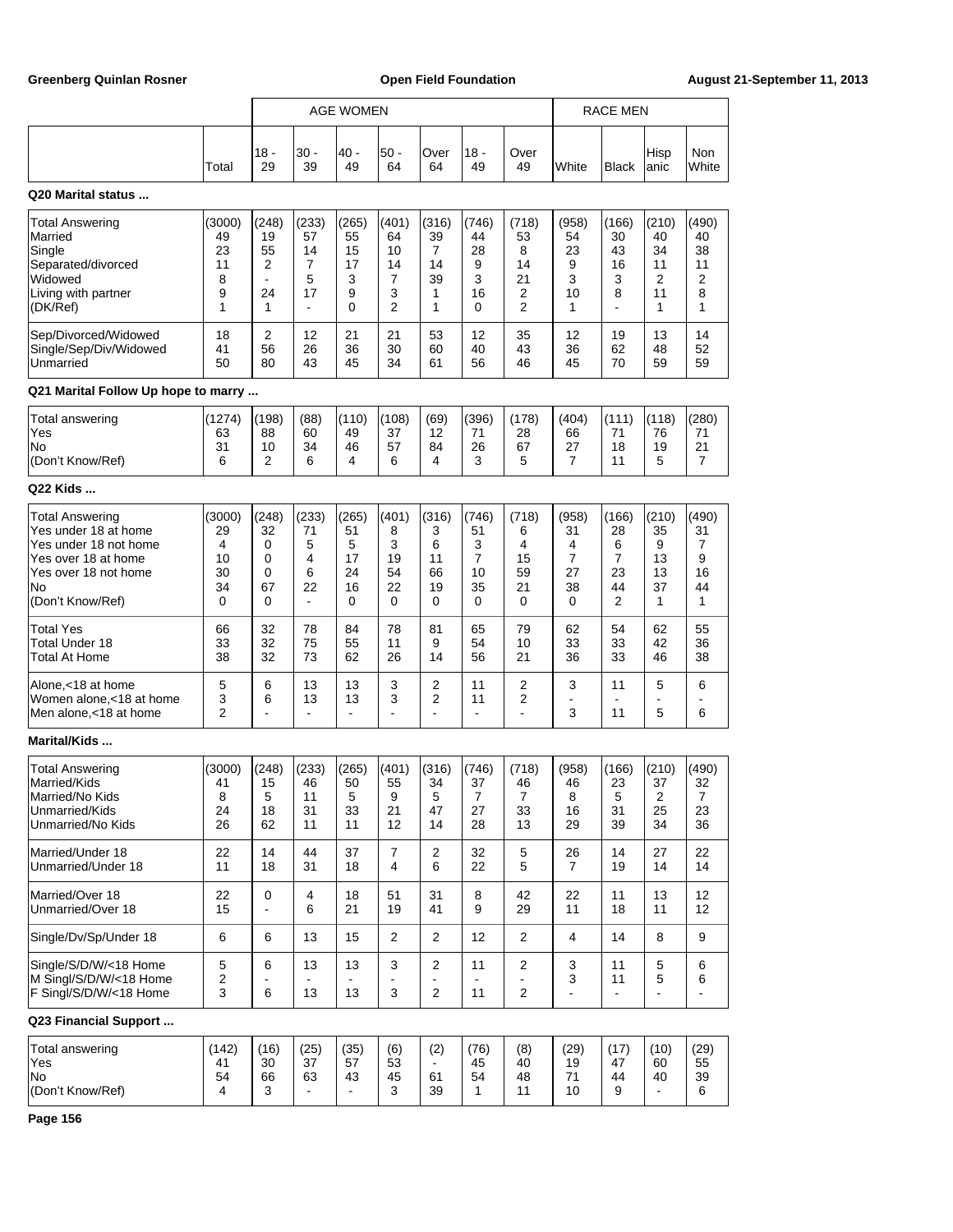|              | <b>RACE WOMEN</b> |                          |  |              |  |  |
|--------------|-------------------|--------------------------|--|--------------|--|--|
| <b>Total</b> | <b>White</b>      | Black Hisp<br>Black anic |  | Non<br>White |  |  |

### **Q20 Marital status ...**

| Total Answering<br>Married<br>Single<br>Separated/divorced<br>Widowed<br>Living with partner<br>(DK/Ref) | (3000)<br>49<br>23<br>11<br>8<br>9 | 1052<br>51<br>12<br>12<br>15<br>9 | (194)<br>35<br>39<br>9<br>7<br>10<br>0 | (210)<br>49<br>26<br>11<br>6<br>8 | (470)<br>44<br>30<br>10<br>6<br>10 |
|----------------------------------------------------------------------------------------------------------|------------------------------------|-----------------------------------|----------------------------------------|-----------------------------------|------------------------------------|
| Sep/Divorced/Widowed                                                                                     | 18                                 | 27                                | 16                                     | 16                                | 15                                 |
| Single/Sep/Div/Widowed                                                                                   | 41                                 | 39                                | 55                                     | 43                                | 45                                 |
| Unmarried                                                                                                | 50                                 | 48                                | 65                                     | 50                                | 55                                 |

## **Q21 Marital Follow Up hope to marry ...**

| Total answering<br>'Yes | (1274)<br>63 | (351)<br>47 | (113)<br>73 | (94)<br>73 | (233) |
|-------------------------|--------------|-------------|-------------|------------|-------|
| lNo                     | 31           | 47          | 26          | つフ         | 28    |
| (Don't Know/Ref)        | 6            | 6           |             |            |       |

### **Q22 Kids ...**

| <b>Total Answering</b><br>Yes under 18 at home<br>Yes under 18 not home<br>lYes over 18 at home<br>Yes over 18 not home | (3000)<br>29<br>4<br>10<br>30 | (1052)<br>25<br>4<br>10<br>41 | (194)<br>34<br>2<br>8<br>28 | (210)<br>36<br>2<br>17<br>21 | (470)<br>37<br>2<br>13<br>22 |
|-------------------------------------------------------------------------------------------------------------------------|-------------------------------|-------------------------------|-----------------------------|------------------------------|------------------------------|
| No.                                                                                                                     | 34                            | 26                            | 32                          | 30                           | 30                           |
| (Don't Know/Ref)                                                                                                        | 0                             | O                             |                             |                              | O                            |
| Total Yes<br>lTotal Under 18<br><b>Total At Home</b>                                                                    | 66<br>33<br>38                | 73<br>29<br>34                | 68<br>36<br>40              | 69<br>37<br>50               | 69<br>39<br>48               |
| Alone, < 18 at home<br>Women alone, < 18 at home<br>Men alone, < 18 at home                                             | 5<br>3<br>$\overline{2}$      | 4<br>4                        | 12<br>12                    | 13<br>13                     | 11<br>11                     |

# **Marital/Kids ...**

| <b>Total Answering</b>                                                    | (3000)             | (1052) | (194)    | (210)    | (470)    |
|---------------------------------------------------------------------------|--------------------|--------|----------|----------|----------|
| Married/Kids                                                              | 41                 | 44     | 28       | 40       | 36       |
| Married/No Kids                                                           | 8                  | 7      | 7        | 9        | 8        |
| Unmarried/Kids                                                            | 24                 | 29     | 40       | 30       | 33       |
| Unmarried/No Kids                                                         | 26                 | 19     | 25       | 21       | 22       |
| Married/Under 18                                                          | 22                 | 19     | 16       | 19       | 20       |
| Unmarried/Under 18                                                        | 11                 | 10     | 20       | 19       | 19       |
| Married/Over 18                                                           | 22                 | 28     | 13       | 24       | 18       |
| Unmarried/Over 18                                                         | 15                 | 21     | 22       | 11       | 15       |
| Single/Dv/Sp/Under 18                                                     | 6                  | 4      | 14       | 11       | 11       |
| Single/S/D/W/<18 Home<br>M Singl/S/D/W/<18 Home<br>F Singl/S/D/W/<18 Home | 5<br>$\frac{2}{3}$ | 4<br>4 | 12<br>12 | 13<br>13 | 11<br>11 |

# **Q23 Financial Support ...**

| Total answering<br>lYes | (142)<br>41 | (34)<br>61 | (23)<br>25 | (24)<br>42 | (50)<br>33 |
|-------------------------|-------------|------------|------------|------------|------------|
| lNo                     | 54          | 39         | 72         | 58         | 64         |
| (Don't Know/Ref)        |             | -          | າ<br>J     | -          | ◠<br>J     |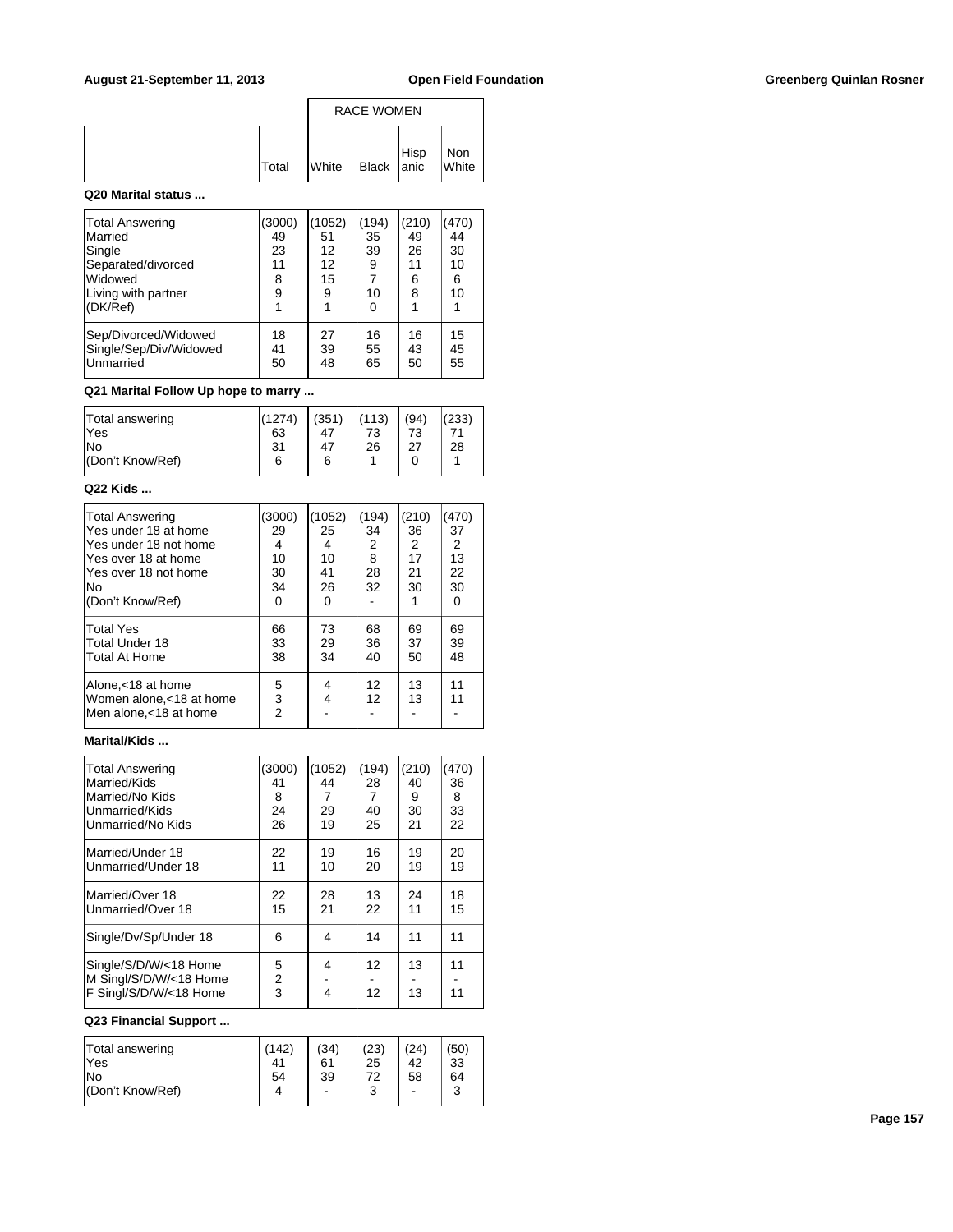|                                                                                                                                                  |                                                    |                                                    |                                                      |                                               |                                                      | RACE/GENDER/AGE                                      |                                         |                                         |                                         |                                                    |                                                     |                                         |                                        |
|--------------------------------------------------------------------------------------------------------------------------------------------------|----------------------------------------------------|----------------------------------------------------|------------------------------------------------------|-----------------------------------------------|------------------------------------------------------|------------------------------------------------------|-----------------------------------------|-----------------------------------------|-----------------------------------------|----------------------------------------------------|-----------------------------------------------------|-----------------------------------------|----------------------------------------|
|                                                                                                                                                  | Total                                              | White<br>Young<br>Men                              | White<br>Older<br>Men                                | White<br>Young Older                          | White<br>WomenWomen Men                              | Black<br>Young                                       | <b>Black</b><br>Older<br>Men            | <b>Black</b><br>Young Older             | <b>Black</b><br>WomenWomen Men          | Hisp<br>Young                                      | Hisp<br>Older<br>Men                                | Hisp<br>Young                           | Hisp<br>Older<br>WomenWomen            |
| Q20 Marital status                                                                                                                               |                                                    |                                                    |                                                      |                                               |                                                      |                                                      |                                         |                                         |                                         |                                                    |                                                     |                                         |                                        |
| <b>Total Answering</b><br>Married<br>Single<br>Separated/divorced<br>Widowed<br>Living with partner<br>(DK/Ref)                                  | (3000)<br>49<br>23<br>11<br>8<br>9<br>1            | (550)<br>45<br>34<br>5<br>1<br>15<br>1             | (370)<br>67<br>9<br>14<br>7<br>2<br>0                | (438)<br>45<br>22<br>10<br>4<br>18<br>0       | (566)<br>55<br>6<br>14<br>22<br>2<br>2               | (118)<br>29<br>48<br>12<br>1<br>10<br>$\blacksquare$ | (44)<br>34<br>31<br>22<br>10<br>2<br>÷, | (119)<br>34<br>46<br>6<br>1<br>12<br>0  | (68)<br>34<br>28<br>14<br>17<br>6<br>÷, | (163)<br>35<br>41<br>10<br>2<br>11<br>1            | (41)<br>61<br>12<br>13<br>3<br>10                   | (139)<br>44<br>35<br>10<br>0<br>11<br>1 | (64)<br>57<br>10<br>13<br>16<br>1<br>2 |
| Sep/Divorced/Widowed<br>Single/Sep/Div/Widowed<br>Unmarried                                                                                      | 18<br>41<br>50                                     | 6<br>40<br>54                                      | 21<br>30<br>32                                       | 14<br>36<br>55                                | 36<br>42<br>44                                       | 13<br>60<br>71                                       | 32<br>63<br>66                          | 7<br>53<br>66                           | 32<br>60<br>66                          | 12<br>53<br>64                                     | 16<br>29<br>39                                      | 10<br>45<br>55                          | 29<br>40<br>41                         |
| Q21 Marital Follow Up hope to marry                                                                                                              |                                                    |                                                    |                                                      |                                               |                                                      |                                                      |                                         |                                         |                                         |                                                    |                                                     |                                         |                                        |
| Total answering<br>Yes<br>No<br>(Don't Know/Ref)                                                                                                 | (1274)<br>63<br>31<br>6                            | (294)<br>79<br>14<br>$\overline{7}$                | (93)<br>32<br>59<br>8                                | (222)<br>60<br>34<br>5                        | (123)<br>25<br>69<br>6                               | (83)<br>76<br>12<br>11                               | (25)<br>63<br>27<br>10                  | (77)<br>87<br>13<br>1                   | (33)<br>47<br>51<br>3                   | (101)<br>82<br>12<br>6                             | (14)<br>30<br>68<br>2                               | (77)<br>86<br>14<br>0                   | (16)<br>11<br>89<br>1                  |
| Q22 Kids                                                                                                                                         |                                                    |                                                    |                                                      |                                               |                                                      |                                                      |                                         |                                         |                                         |                                                    |                                                     |                                         |                                        |
| <b>Total Answering</b><br>Yes under 18 at home<br>Yes under 18 not home<br>Yes over 18 at home<br>Yes over 18 not home<br>No<br>(Don't Know/Ref) | (3000)<br>29<br>4<br>10<br>30<br>34<br>$\mathbf 0$ | (550)<br>44<br>2<br>4<br>$\overline{7}$<br>48<br>0 | (370)<br>11<br>6<br>13<br>54<br>25<br>$\blacksquare$ | (438)<br>50<br>5<br>6<br>13<br>33<br>$\Omega$ | (566)<br>5<br>4<br>14<br>61<br>22<br>$\Omega$        | (118)<br>34<br>5<br>$\overline{7}$<br>10<br>52<br>3  | (44)<br>13<br>4<br>8<br>59<br>28<br>÷,  | (119)<br>50<br>ä,<br>6<br>8<br>40<br>ä, | (68)<br>7<br>5<br>11<br>64<br>20<br>÷,  | (163)<br>41<br>9<br>10<br>5<br>40<br>1             | (41)<br>14<br>5<br>25<br>45<br>22<br>$\blacksquare$ | (139)<br>49<br>1<br>8<br>7<br>40<br>1   | (64)<br>8<br>4<br>33<br>46<br>9<br>2   |
| <b>Total Yes</b><br>Total Under 18<br>Total At Home                                                                                              | 66<br>33<br>38                                     | 52<br>46<br>47                                     | 75<br>17<br>22                                       | 67<br>55<br>55                                | 78<br>9<br>19                                        | 46<br>38<br>37                                       | 72<br>17<br>21                          | 60<br>50<br>53                          | 80<br>12<br>16                          | 59<br>47<br>49                                     | 78<br>19<br>38                                      | 59<br>51<br>54                          | 89<br>11<br>41                         |
| Alone,<18 at home<br>Women alone, < 18 at home<br>Men alone, <18 at home                                                                         | 5<br>3<br>$\overline{2}$                           | 5<br>ä,<br>5                                       | 1<br>1                                               | 8<br>8<br>$\overline{a}$                      | $\overline{2}$<br>2<br>ä,                            | 14<br>$\overline{\phantom{a}}$<br>14                 | 3<br>÷,<br>3                            | 18<br>18<br>$\blacksquare$              | 4<br>4<br>÷,                            | 6<br>$\blacksquare$<br>6                           | $\overline{2}$<br>$\blacksquare$<br>$\overline{2}$  | 16<br>16<br>$\blacksquare$              | 7<br>7                                 |
| Marital/Kids                                                                                                                                     |                                                    |                                                    |                                                      |                                               |                                                      |                                                      |                                         |                                         |                                         |                                                    |                                                     |                                         |                                        |
| <b>Total Answering</b><br>Married/Kids<br>Married/No Kids<br>Unmarried/Kids<br>Unmarried/No Kids                                                 | (3000)<br>41<br>8<br>24<br>26                      | (550)<br>38<br>7<br>14<br>40                       | (370)<br>56<br>11<br>18<br>14                        | (438)<br>40<br>5<br>27<br>28                  | (566)<br>47<br>$\overline{7}$<br>30<br>13            | (118)<br>20<br>$\overline{7}$<br>26<br>45            | (44)<br>33<br>2<br>40<br>26             | (119)<br>26<br>8<br>34<br>32            | (68)<br>29<br>6<br>51<br>15             | (163)<br>32<br>$\overline{\mathbf{c}}$<br>26<br>38 | (41)<br>57<br>4<br>21<br>18                         | (139)<br>32<br>12<br>27<br>28           | (64)<br>54<br>3<br>35<br>6             |
| Married/Under 18<br>Unmarried/Under 18                                                                                                           | 22<br>11                                           | 35<br>10                                           | 13<br>3                                              | 35<br>20                                      | 6<br>4                                               | 17<br>21                                             | 10<br>7                                 | 24<br>26                                | $\mathbf{1}$<br>11                      | 30<br>17                                           | 15<br>4                                             | 26<br>25                                | 4<br>8                                 |
| Married/Over 18<br>Unmarried/Over 18                                                                                                             | 22<br>15                                           | 4<br>$\overline{7}$                                | 48<br>16                                             | $\overline{7}$<br>12                          | 44<br>27                                             | 4<br>12                                              | 29<br>36                                | 3<br>10                                 | 28<br>42                                | 5<br>10                                            | 48<br>16                                            | 11<br>3                                 | 50<br>28                               |
| Single/Dv/Sp/Under 18                                                                                                                            | 6                                                  | 5                                                  | 3                                                    | 9                                             | $\mathbf{1}$                                         | 15                                                   | 5                                       | 18                                      | 8                                       | 9                                                  | $\overline{2}$                                      | 16                                      | 2                                      |
| Single/S/D/W/<18 Home<br>M Singl/S/D/W/<18 Home<br>F Singl/S/D/W/<18 Home                                                                        | $\mathbf 5$<br>$\boldsymbol{2}$<br>$\mathsf 3$     | 5<br>5<br>$\overline{a}$                           | 1<br>1<br>$\blacksquare$                             | 8<br>$\overline{a}$<br>8                      | $\boldsymbol{2}$<br>$\blacksquare$<br>$\overline{2}$ | 14<br>14<br>$\blacksquare$                           | 3<br>3<br>$\overline{a}$                | 18<br>18                                | 4<br>4                                  | 6<br>6<br>÷,                                       | $\sqrt{2}$<br>$\overline{c}$<br>$\blacksquare$      | 16<br>16                                | $\overline{7}$<br>$\overline{7}$       |
| Q23 Financial Support                                                                                                                            |                                                    |                                                    |                                                      |                                               |                                                      |                                                      |                                         |                                         |                                         |                                                    |                                                     |                                         |                                        |
| Total answering<br>Yes<br>No<br>(Don't Know/Ref)                                                                                                 | (142)<br>41<br>54<br>4                             | (23)<br>19<br>72<br>9                              | (5)<br>20<br>63<br>17                                | (31)<br>63<br>37<br>$\blacksquare$            | (4)<br>45<br>55<br>$\overline{\phantom{a}}$          | (15)<br>43<br>47<br>10                               | (1)<br>76<br>24<br>$\blacksquare$       | (21)<br>20<br>77<br>3                   | (2)<br>72<br>20<br>8                    | (9)<br>59<br>41                                    | (1)<br>67<br>33                                     | (23)<br>43<br>57                        | (1)<br>19<br>81                        |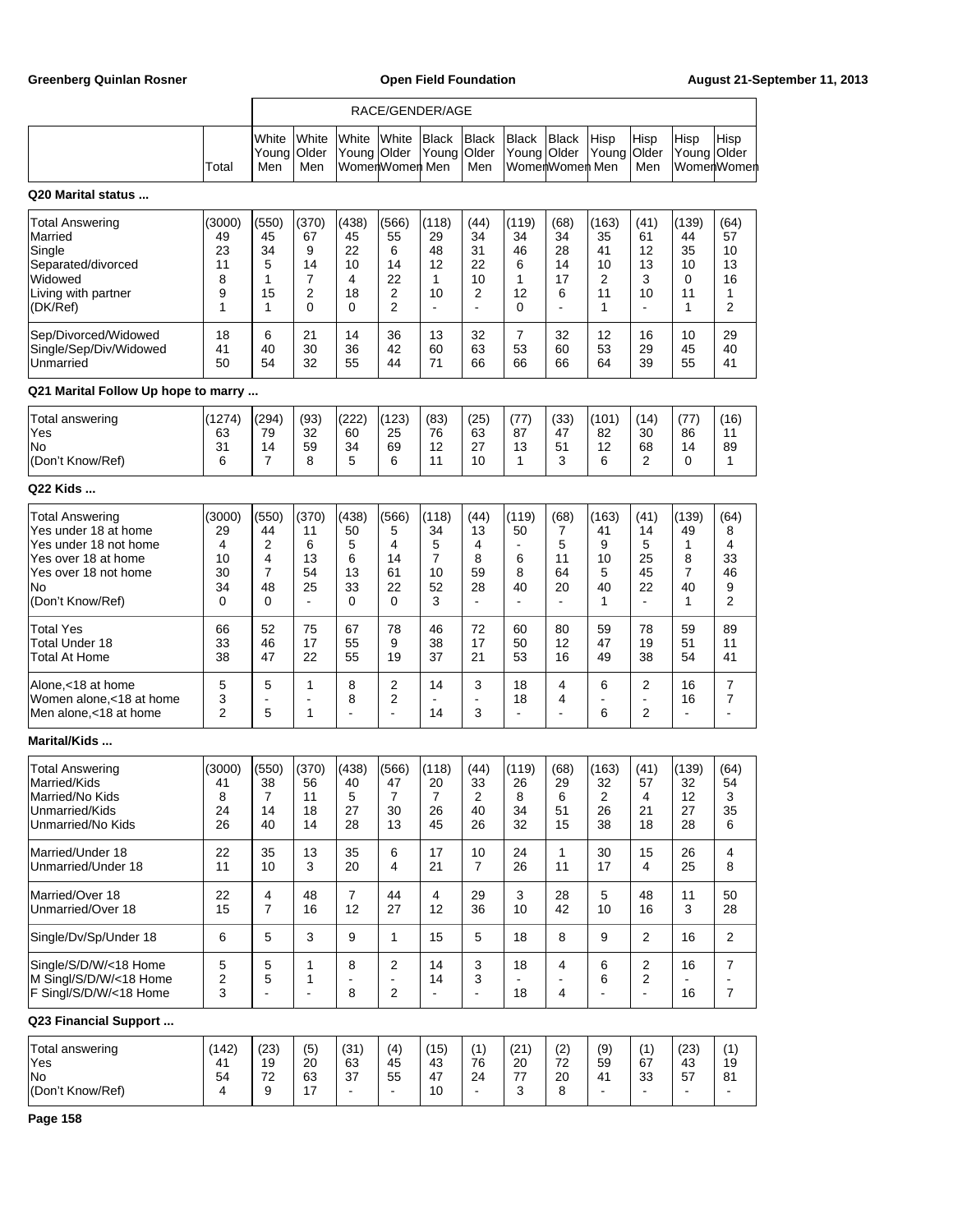|              |              | GENDER/EDUC        |      |                           |
|--------------|--------------|--------------------|------|---------------------------|
| <b>Total</b> | IColl<br>Men | Non<br>Coll<br>Men | Coll | Non<br>Coll<br>WomerWomen |

### **Q20 Marital status ...**

| Total Answering<br>Married<br>Single<br>Separated/divorced<br>Widowed<br>Living with partner<br>(DK/Ref) | (3000)<br>49<br>23<br>11<br>8<br>9 | (374)<br>64<br>22<br>6<br>3<br>5<br>0 | (1075)<br>44<br>30<br>11<br>3<br>11 | (376)<br>64<br>13<br>10<br>6<br>6 | 1145)<br>44<br>19<br>12<br>14<br>10 |
|----------------------------------------------------------------------------------------------------------|------------------------------------|---------------------------------------|-------------------------------------|-----------------------------------|-------------------------------------|
| Sep/Divorced/Widowed                                                                                     | 18                                 | 8                                     | 14                                  | 16                                | 26                                  |
| Single/Sep/Div/Widowed                                                                                   | 41                                 | 31                                    | 44                                  | 29                                | 45                                  |
| Unmarried                                                                                                | 50                                 | 36                                    | 55                                  | 35                                | 55                                  |

## **Q21 Marital Follow Up hope to marry ...**

| Total answering  | (1274) | (125) | (558) | (110) | (473) |
|------------------|--------|-------|-------|-------|-------|
| lYes             | 63     | 65    | 69    | 48    | 59    |
| lNo              | 31     | 30    | 23    | 39    | 40    |
| (Don't Know/Ref) | 6      | 5     | 8     | 13    | ◠     |
|                  |        |       |       |       |       |

### **Q22 Kids ...**

| <b>Total Answering</b>                                                    | (3000)      | (374)    | (1075)   | (376)    | (1145) |
|---------------------------------------------------------------------------|-------------|----------|----------|----------|--------|
| Yes under 18 at home                                                      | 29          | 40       | 27       | 42       | 24     |
| lYes under 18 not home                                                    | 4           | 3        | 5        | 2        | 4      |
| lYes over 18 at home                                                      | 10          | 8        | 8        | 8        | 12     |
| lYes over 18 not home                                                     | 30          | 24       | 24       | 28       | 37     |
| No                                                                        | 34          | 32       | 42       | 25       | 28     |
| (Don't Know/Ref)                                                          | ŋ           | $\Omega$ | $\Omega$ | $\Omega$ | 0      |
| Total Yes                                                                 | 66          | 67       | 57       | 74       | 71     |
| <b>Total Under 18</b>                                                     | 33          | 42       | 32       | 44       | 28     |
| Total At Home                                                             | 38          | 46       | 34       | 49       | 35     |
| Alone, < 18 at home<br>Women alone, < 18 at home<br>Men alone.<18 at home | 5<br>3<br>2 | 6<br>6   | 4<br>4   | 6<br>6   | 7      |

# **Marital/Kids ...**

| <b>Total Answering</b><br>Married/Kids<br>Married/No Kids<br>Unmarried/Kids<br>Unmarried/No Kids | (3000)<br>41<br>8<br>24<br>26 | (374)<br>55<br>9<br>13<br>23 | (1075)<br>36<br>8<br>21<br>34 | (376)<br>56<br>8<br>18<br>17 | (1145)<br>37<br>34<br>21 |
|--------------------------------------------------------------------------------------------------|-------------------------------|------------------------------|-------------------------------|------------------------------|--------------------------|
| Married/Under 18<br>Unmarried/Under 18                                                           | 22<br>11                      | 34<br>8                      | 21<br>10                      | 35<br>8                      | 14<br>14                 |
| Married/Over 18<br>Unmarried/Over 18                                                             | 22<br>15                      | 24<br>$\overline{7}$         | 17<br>13                      | 23<br>12                     | 25<br>21                 |
| Single/Dv/Sp/Under 18                                                                            | 6                             | 6                            | 6                             | 5                            | 7                        |
| Single/S/D/W/<18 Home<br>M Singl/S/D/W/<18 Home<br>F Singl/S/D/W/<18 Home                        | 5<br>$\overline{2}$<br>3      | 6<br>6                       | 4<br>4                        | 6<br>6                       | 7<br>$\overline{7}$      |

# **Q23 Financial Support ...**

| Total answering<br><b>Yes</b> | (142) | (17)<br>42 | (40)<br>35 | 53 | (67)<br>42 |
|-------------------------------|-------|------------|------------|----|------------|
| lNo                           | 54    | 51         | 57         | 46 | 56         |
| (Don't Know/Ref)              |       |            | 8          |    | $\sqrt{2}$ |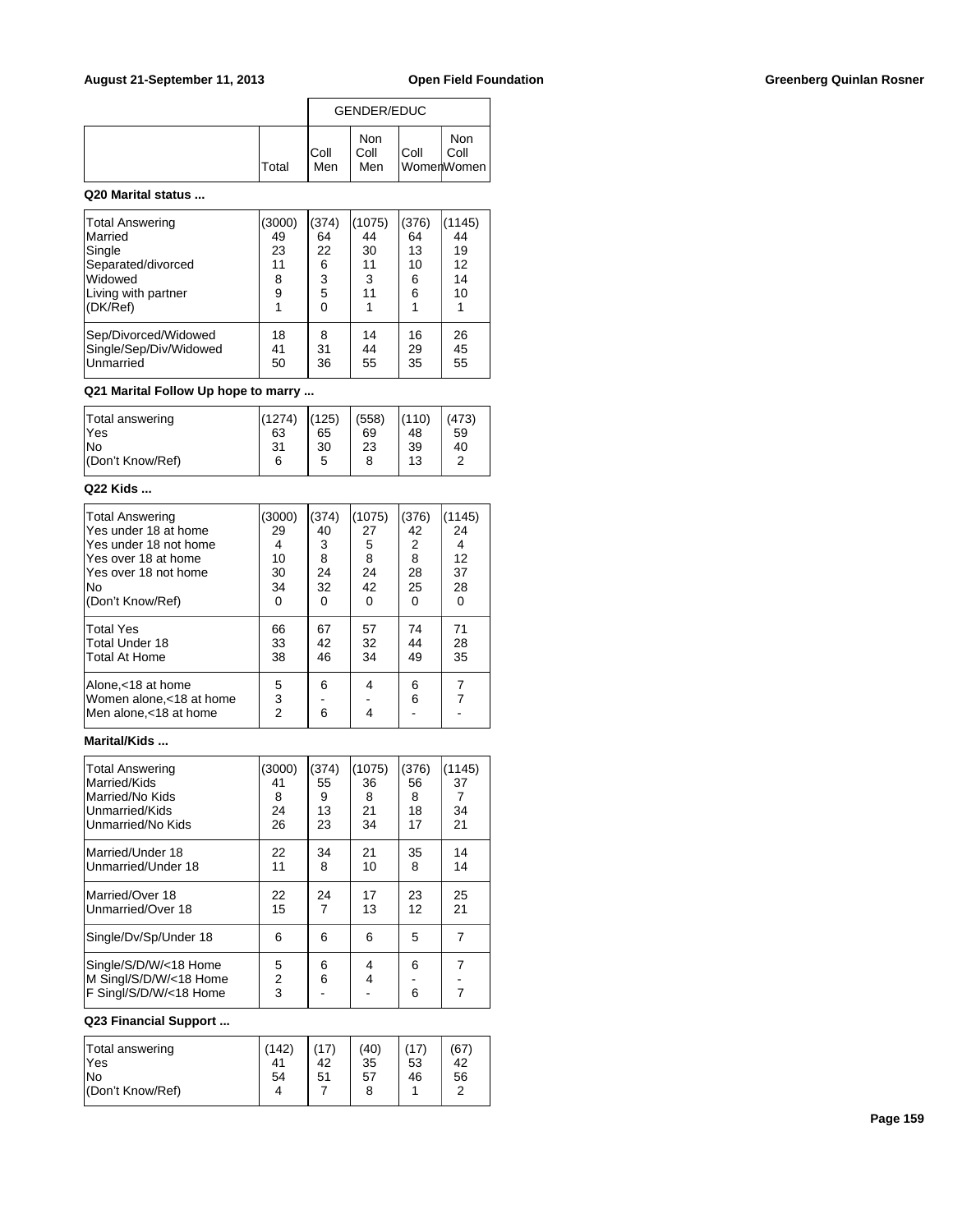|                                                                                                                                                  |                                          |                                                    |                                         |                                                     | RACE/GENDER/EDUC                               |                                                     |                                         |                                                                 |                                                      |                                                    |                                           |                                                               |                                                    |
|--------------------------------------------------------------------------------------------------------------------------------------------------|------------------------------------------|----------------------------------------------------|-----------------------------------------|-----------------------------------------------------|------------------------------------------------|-----------------------------------------------------|-----------------------------------------|-----------------------------------------------------------------|------------------------------------------------------|----------------------------------------------------|-------------------------------------------|---------------------------------------------------------------|----------------------------------------------------|
|                                                                                                                                                  | Total                                    | White<br>Coll<br>Men                               | White<br>NoCol<br>Men                   | White<br>Coll                                       | White<br><b>NoCol</b><br>WomenWomen Men        | Black<br> Coll                                      | <b>Black</b><br><b>NoCol</b><br>Men     | <b>Black</b><br> Coll                                           | Black<br>NoCol<br>WomenWomen Men                     | Hisp<br>Coll                                       | Hisp<br><b>NoCol</b><br>Men               | Hisp<br>Coll                                                  | Hisp<br><b>NoCol</b><br>WomenWomen                 |
| Q20 Marital status                                                                                                                               |                                          |                                                    |                                         |                                                     |                                                |                                                     |                                         |                                                                 |                                                      |                                                    |                                           |                                                               |                                                    |
| <b>Total Answering</b><br>Married<br>Single<br>Separated/divorced<br>Widowed<br>Living with partner<br>(DK/Ref)                                  | (3000)<br>49<br>23<br>11<br>8<br>9<br>1  | (291)<br>65<br>22<br>5<br>3<br>5<br>$\blacksquare$ | (658)<br>48<br>24<br>10<br>4<br>12<br>1 | (281)<br>64<br>10<br>11<br>7<br>$\overline{7}$<br>1 | (766)<br>46<br>13<br>13<br>17<br>10<br>1       | (21)<br>51<br>22<br>13<br>9<br>5<br>$\blacksquare$  | (142)<br>27<br>45<br>17<br>2<br>9<br>ä, | (39)<br>56<br>21<br>10<br>3<br>10<br>$\blacksquare$             | (154)<br>30<br>43<br>9<br>8<br>10<br>0               | (28)<br>54<br>29<br>4<br>$\blacksquare$<br>13<br>÷ | (180)<br>38<br>36<br>12<br>3<br>11<br>1   | (27)<br>58<br>28<br>8<br>4<br>1<br>÷.                         | (180)<br>47<br>27<br>11<br>6<br>8<br>1             |
| Sep/Divorced/Widowed<br>Single/Sep/Div/Widowed<br>Unmarried                                                                                      | 18<br>41<br>50                           | 8<br>30<br>35                                      | 14<br>38<br>50                          | 18<br>28<br>35                                      | 30<br>43<br>53                                 | 22<br>44<br>49                                      | 19<br>64<br>73                          | 13<br>35<br>44                                                  | 17<br>60<br>70                                       | 4<br>33<br>46                                      | 15<br>51<br>61                            | 12<br>41<br>42                                                | 17<br>43<br>52                                     |
| Q21 Marital Follow Up hope to marry                                                                                                              |                                          |                                                    |                                         |                                                     |                                                |                                                     |                                         |                                                                 |                                                      |                                                    |                                           |                                                               |                                                    |
| Total answering<br>Yes<br>No<br>(Don't Know/Ref)                                                                                                 | (1274)<br>63<br>31<br>6                  | (93)<br>64<br>32<br>3                              | (308)<br>67<br>25<br>8                  | (79)<br>39<br>45<br>17                              | (273)<br>50<br>48<br>3                         | (8)<br>68<br>22<br>10                               | (100)<br>71<br>18<br>11                 | (16)<br>77<br>20<br>3                                           | (96)<br>72<br>27<br>1                                | (13)<br>66<br>28<br>6                              | (105)<br>77<br>18<br>5                    | (10)<br>68<br>30<br>2                                         | (83)<br>73<br>27<br>0                              |
| Q22 Kids                                                                                                                                         |                                          |                                                    |                                         |                                                     |                                                |                                                     |                                         |                                                                 |                                                      |                                                    |                                           |                                                               |                                                    |
| <b>Total Answering</b><br>Yes under 18 at home<br>Yes under 18 not home<br>Yes over 18 at home<br>Yes over 18 not home<br>No<br>(Don't Know/Ref) | (3000)<br>29<br>4<br>10<br>30<br>34<br>0 | (291)<br>39<br>3<br>7<br>26<br>32<br>L.            | (658)<br>27<br>4<br>8<br>28<br>40<br>0  | (281)<br>40<br>$\overline{2}$<br>9<br>31<br>24<br>0 | (766)<br>20<br>5<br>11<br>44<br>27<br>$\Omega$ | (21)<br>51<br>4<br>10<br>22<br>23<br>$\blacksquare$ | (142)<br>25<br>7<br>7<br>23<br>47<br>2  | (39)<br>48<br>$\blacksquare$<br>3<br>25<br>28<br>$\blacksquare$ | (154)<br>30<br>2<br>10<br>29<br>33<br>$\blacksquare$ | (28)<br>50<br>3<br>15<br>18<br>30<br>÷.            | (180)<br>33<br>10<br>13<br>13<br>38<br>0  | (27)<br>33<br>7<br>13<br>23<br>31<br>$\overline{\phantom{a}}$ | (180)<br>36<br>$\mathbf{1}$<br>17<br>21<br>30<br>1 |
| <b>Total Yes</b><br><b>Total Under 18</b><br>Total At Home                                                                                       | 66<br>33<br>38                           | 68<br>41<br>45                                     | 59<br>30<br>33                          | 75<br>41<br>47                                      | 72<br>25<br>30                                 | 77<br>55<br>56                                      | 51<br>30<br>29                          | 72<br>48<br>50                                                  | 67<br>33<br>38                                       | 70<br>52<br>54                                     | 61<br>40<br>45                            | 69<br>40<br>46                                                | 69<br>37<br>51                                     |
| Alone,<18 at home<br>Women alone, < 18 at home<br>Men alone, <18 at home                                                                         | 5<br>3<br>2                              | 6<br>6                                             | 2<br>$\sim$<br>$\overline{2}$           | 6<br>6<br>$\overline{a}$                            | 4<br>4<br>$\overline{a}$                       | 12<br>12                                            | 11<br>$\blacksquare$<br>11              | 9<br>9<br>ä,                                                    | 13<br>13<br>$\blacksquare$                           | 5<br>$\blacksquare$<br>5                           | 5<br>$\blacksquare$<br>5                  | $\overline{7}$<br>$\overline{7}$<br>÷,                        | 14<br>14<br>$\overline{a}$                         |
| <b>Marital/Kids </b>                                                                                                                             |                                          |                                                    |                                         |                                                     |                                                |                                                     |                                         |                                                                 |                                                      |                                                    |                                           |                                                               |                                                    |
| <b>Total Answering</b><br>Married/Kids<br>Married/No Kids<br>Unmarried/Kids<br>Unmarried/No Kids                                                 | (3000)<br>41<br>8<br>24<br>26            | (291)<br>56<br>9<br>12<br>23                       | (658)<br>41<br>7<br>18<br>32            | (281)<br>57<br>8<br>18<br>17                        | (766)<br>40<br>6<br>32<br>21                   | (21)<br>50<br>1<br>27<br>22                         | (142)<br>19<br>6<br>32<br>41            | (39)<br>45<br>10<br>27<br>18                                    | (154)<br>24<br>6<br>43<br>27                         | (28)<br>50<br>4<br>20<br>27                        | (180)<br>35<br>$\overline{c}$<br>26<br>35 | (27)<br>48<br>10<br>21<br>21                                  | (180)<br>38<br>9<br>31<br>20                       |
| Married/Under 18<br>Unmarried/Under 18                                                                                                           | 22<br>11                                 | 35<br>$\overline{7}$                               | 22<br>8                                 | 33<br>$\overline{7}$                                | 13<br>11                                       | 38<br>18                                            | 11<br>19                                | 31<br>17                                                        | 12<br>20                                             | 39<br>13                                           | 25<br>15                                  | 31<br>9                                                       | 16<br>21                                           |
| Married/Over 18<br>Unmarried/Over 18                                                                                                             | 22<br>15                                 | 25<br>$\overline{7}$                               | 21<br>13                                | 26<br>13                                            | 28<br>24                                       | 13<br>15                                            | 10<br>19                                | 15<br>12                                                        | 13<br>24                                             | 24<br>$\overline{7}$                               | 12<br>12                                  | 24<br>12                                                      | 24<br>11                                           |
| Single/Dv/Sp/Under 18                                                                                                                            | 6                                        | 5                                                  | 4                                       | 4                                                   | 5                                              | 11                                                  | 15                                      | 8                                                               | 15                                                   | 6                                                  | 8                                         | $\overline{7}$                                                | 12                                                 |
| Single/S/D/W/<18 Home<br>M Singl/S/D/W/<18 Home<br>F Singl/S/D/W/<18 Home                                                                        | 5<br>$\sqrt{2}$<br>3                     | 6<br>6<br>ä,                                       | 2<br>2<br>$\blacksquare$                | 6<br>$\blacksquare$<br>6                            | 4<br>$\blacksquare$<br>4                       | 12<br>12<br>$\blacksquare$                          | 11<br>11<br>÷,                          | 9<br>÷<br>9                                                     | 13<br>13                                             | 5<br>5<br>L.                                       | 5<br>5<br>$\blacksquare$                  | $\overline{7}$<br>$\overline{\phantom{a}}$<br>$\overline{7}$  | 14<br>14                                           |
| Q23 Financial Support                                                                                                                            |                                          |                                                    |                                         |                                                     |                                                |                                                     |                                         |                                                                 |                                                      |                                                    |                                           |                                                               |                                                    |
| Total answering<br>Yes<br>No<br>(Don't Know/Ref)                                                                                                 | (142)<br>41<br>54<br>4                   | (13)<br>31<br>64<br>5                              | (16)<br>9<br>76<br>15                   | (11)<br>59<br>41<br>$\blacksquare$                  | (23)<br>62<br>38                               | (2)<br>64<br>36                                     | (15)<br>45<br>48<br>7                   | (3)<br>29<br>65<br>6                                            | (20)<br>24<br>73<br>3                                | (1)<br>64<br>36                                    | (9)<br>60<br>40                           | (2)<br>82<br>18                                               | (22)<br>39<br>61                                   |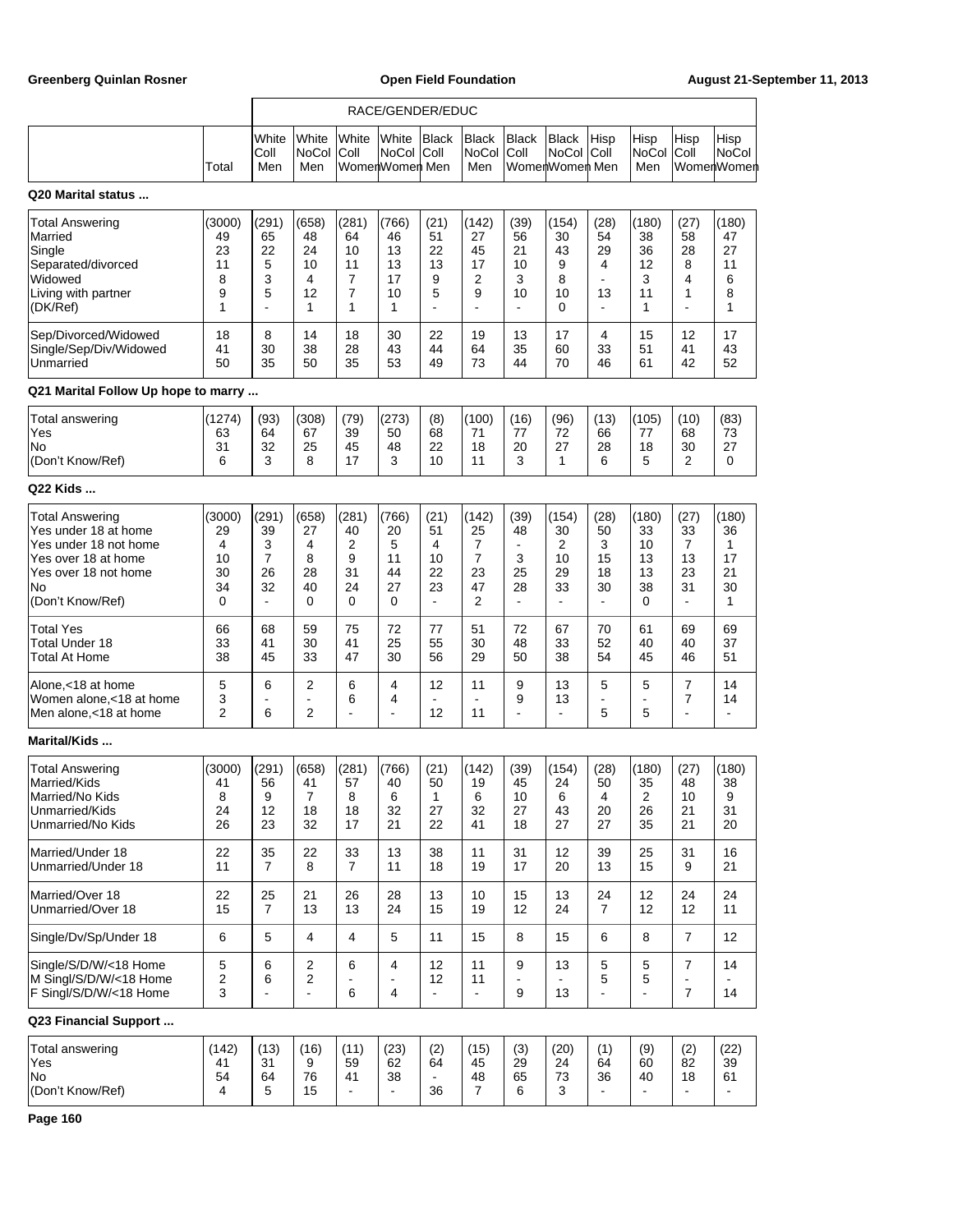|                                                                                                                                                  |                                          |                                         | <b>INCOME MEN</b>                                   |                                                                  |                                                            |                                          |                                                    | <b>INCOME WOMEN</b>                                  |                                                      | NON COLL MEN                                                 |                                         |                                                     | NON COLL WOMEN                           |                                          |                                          |
|--------------------------------------------------------------------------------------------------------------------------------------------------|------------------------------------------|-----------------------------------------|-----------------------------------------------------|------------------------------------------------------------------|------------------------------------------------------------|------------------------------------------|----------------------------------------------------|------------------------------------------------------|------------------------------------------------------|--------------------------------------------------------------|-----------------------------------------|-----------------------------------------------------|------------------------------------------|------------------------------------------|------------------------------------------|
|                                                                                                                                                  | Total                                    | Less<br>than<br>\$20K                   | \$20K<br>to<br>\$60K                                | \$60K<br>to<br>\$100K more                                       | \$100K<br>or                                               | Less<br>than<br>\$20K                    | \$20K<br>to<br>\$60K                               | \$60K<br>to<br>\$100K more                           | \$100K Less<br>or                                    | than<br>\$20K                                                | \$20K<br>to<br>\$40K                    | Less<br>than<br>\$40K                               | Less<br>than<br>\$20K                    | \$20K<br>to<br>\$40K                     | Less<br>than<br>\$40K                    |
| Q20 Marital status                                                                                                                               |                                          |                                         |                                                     |                                                                  |                                                            |                                          |                                                    |                                                      |                                                      |                                                              |                                         |                                                     |                                          |                                          |                                          |
| Total Answering<br>Married<br>Single<br>Separated/divorced<br>Widowed<br>Living with partner<br>(DK/Ref)                                         | (3000)<br>49<br>23<br>11<br>8<br>9<br>1  | (163)<br>22<br>39<br>19<br>4<br>14<br>1 | (469)<br>42<br>33<br>10<br>3<br>11<br>1             | (300)<br>59<br>22<br>9<br>$\overline{2}$<br>$\overline{7}$       | (262)<br>73<br>18<br>3<br>1<br>6                           | (227)<br>25<br>26<br>17<br>20<br>12<br>1 | (491)<br>46<br>17<br>14<br>12<br>10<br>1           | (240)<br>62<br>13<br>10<br>6<br>10<br>÷,             | (188)<br>69<br>11<br>7<br>5<br>7<br>$\Omega$         | (152)<br>22<br>37<br>21<br>4<br>15<br>1                      | (246)<br>40<br>35<br>11<br>4<br>9<br>ä, | (398)<br>33<br>36<br>15<br>4<br>12<br>0             | (216)<br>25<br>25<br>17<br>20<br>12<br>1 | (263)<br>35<br>21<br>17<br>14<br>12<br>0 | (478)<br>31<br>23<br>17<br>17<br>12<br>0 |
| Sep/Divorced/Widowed<br>Single/Sep/Div/Widowed<br>Unmarried                                                                                      | 18<br>41<br>50                           | 23<br>62<br>76                          | 13<br>46<br>57                                      | 11<br>33<br>41                                                   | 4<br>21<br>27                                              | 37<br>62<br>74                           | 26<br>43<br>53                                     | 16<br>28<br>38                                       | 12<br>23<br>30                                       | 24<br>61<br>77                                               | 15<br>50<br>60                          | 19<br>55<br>66                                      | 37<br>62<br>75                           | 31<br>52<br>64                           | 34<br>57<br>69                           |
| Q21 Marital Follow Up hope to marry                                                                                                              |                                          |                                         |                                                     |                                                                  |                                                            |                                          |                                                    |                                                      |                                                      |                                                              |                                         |                                                     |                                          |                                          |                                          |
| Total answering<br>Yes<br>No<br>(Don't Know/Ref)                                                                                                 | (1274)<br>63<br>31<br>6                  | (118)<br>65<br>32<br>3                  | (256)<br>68<br>21<br>11                             | (116)<br>79<br>19<br>2                                           | (69)<br>74<br>23<br>3                                      | (123)<br>56<br>43<br>1                   | (199)<br>50<br>44<br>6                             | (77)<br>48<br>51<br>1                                | (48)<br>57<br>41<br>1                                | (111)<br>65<br>32<br>3                                       | (137)<br>68<br>24<br>8                  | (248)<br>67<br>28<br>6                              | (117)<br>55<br>44<br>$\mathbf{1}$        | (133)<br>51<br>49<br>$\mathbf{1}$        | (249)<br>53<br>46<br>1                   |
| Q22 Kids                                                                                                                                         |                                          |                                         |                                                     |                                                                  |                                                            |                                          |                                                    |                                                      |                                                      |                                                              |                                         |                                                     |                                          |                                          |                                          |
| <b>Total Answering</b><br>Yes under 18 at home<br>Yes under 18 not home<br>Yes over 18 at home<br>Yes over 18 not home<br>No<br>(Don't Know/Ref) | (3000)<br>29<br>4<br>10<br>30<br>34<br>0 | (163)<br>14<br>10<br>9<br>30<br>45<br>0 | (469)<br>21<br>$\overline{4}$<br>9<br>21<br>51<br>1 | (300)<br>43<br>$\overline{4}$<br>5<br>23<br>31<br>$\overline{a}$ | (262)<br>46<br>4<br>$\overline{7}$<br>22<br>29<br>$\Omega$ | (227)<br>32<br>5<br>7<br>35<br>27<br>0   | (491)<br>30<br>3<br>11<br>34<br>29<br>$\Omega$     | (240)<br>36<br>4<br>15<br>26<br>28<br>$\blacksquare$ | (188)<br>29<br>2<br>13<br>41<br>22<br>$\overline{a}$ | (152)<br>14<br>11<br>9<br>31<br>43<br>÷.                     | (246)<br>18<br>4<br>9<br>19<br>54<br>÷, | (398)<br>16<br>6<br>9<br>24<br>50<br>$\blacksquare$ | (216)<br>33<br>5<br>7<br>36<br>26<br>0   | (263)<br>31<br>4<br>11<br>29<br>30<br>0  | (478)<br>32<br>4<br>9<br>32<br>28<br>0   |
| <b>Total Yes</b><br>Total Under 18<br>Total At Home                                                                                              | 66<br>33<br>38                           | 55<br>24<br>22                          | 48<br>23<br>28                                      | 69<br>48<br>48                                                   | 70<br>48<br>51                                             | 73<br>38<br>39                           | 71<br>32<br>39                                     | 72<br>40<br>48                                       | 78<br>30<br>41                                       | 57<br>25<br>23                                               | 46<br>21<br>26                          | 50<br>23<br>25                                      | 74<br>38<br>40                           | 70<br>35<br>40                           | 72<br>36<br>40                           |
| Alone, < 18 at home<br>Women alone.<18 at home<br>Men alone, <18 at home                                                                         | 5<br>3<br>$\overline{2}$                 | 8<br>÷,<br>8                            | 5<br>$\blacksquare$<br>5                            | $\overline{2}$<br>$\sim$<br>2                                    | $\overline{2}$<br>$\blacksquare$<br>$\overline{2}$         | 15<br>15<br>$\blacksquare$               | $\overline{7}$<br>7<br>$\overline{\phantom{a}}$    | 4<br>4<br>L,                                         | 4<br>4                                               | $\overline{7}$<br>$\overline{\phantom{a}}$<br>$\overline{7}$ | 5<br>ä,<br>5                            | 6<br>$\blacksquare$<br>6                            | 15<br>15<br>ä,                           | 8<br>8<br>$\blacksquare$                 | 11<br>11                                 |
| Marital/Kids                                                                                                                                     |                                          |                                         |                                                     |                                                                  |                                                            |                                          |                                                    |                                                      |                                                      |                                                              |                                         |                                                     |                                          |                                          |                                          |
| <b>Total Answering</b><br> Married/Kids<br>Married/No Kids<br>Unmarried/Kids<br>Unmarried/No Kids                                                | (3000)<br>41<br>8<br>24<br>26            | (163)<br>20<br>3<br>34<br>42            | (469)<br>29<br>12<br>20<br>38                       | (300)<br>56<br>$\mathbf{3}$<br>12<br>28                          | (262)<br>62<br>11<br>9<br>18                               | (227)<br>20<br>5<br>52<br>22             | (491)<br>39<br>$\overline{7}$<br>32<br>21          | (240)<br>54<br>8<br>17<br>20                         | (188)<br>62<br>7<br>16<br>14                         | (152)<br>20<br>3<br>36<br>40                                 | (246)<br>24<br>16<br>21<br>38           | (398)<br>23<br>11<br>27<br>39                       | (216)<br>20<br>5<br>53<br>21             | (263)<br>31<br>4<br>38<br>26             | (478)<br>26<br>4<br>45<br>24             |
| Married/Under 18<br>Unmarried/Under 18                                                                                                           | 22<br>11                                 | 6<br>18                                 | 14<br>9                                             | 39<br>8                                                          | 45<br>3                                                    | 10<br>28                                 | 20<br>12                                           | 29<br>11                                             | 24<br>6                                              | $\overline{7}$<br>19                                         | 12<br>9                                 | 10<br>13                                            | 10<br>29                                 | 19<br>16                                 | 14<br>22                                 |
| Married/Over 18<br>Unmarried/Over 18                                                                                                             | 22<br>15                                 | 15<br>21                                | 16<br>12                                            | 20<br>6                                                          | 20<br>$\overline{7}$                                       | 11<br>28                                 | 20<br>22                                           | 31<br>9                                              | 40<br>10                                             | 15<br>22                                                     | 12<br>15                                | 13<br>18                                            | 11<br>29                                 | 14<br>25                                 | 13<br>27                                 |
| Single/Dv/Sp/Under 18                                                                                                                            | 6                                        | 13                                      | $\overline{7}$                                      | $\overline{2}$                                                   | 3                                                          | 19                                       | 6                                                  | 2                                                    | 4                                                    | 14                                                           | $\overline{7}$                          | 10                                                  | 19                                       | $\overline{7}$                           | 13                                       |
| Single/S/D/W/<18 Home<br>M Singl/S/D/W/<18 Home<br>F Singl/S/D/W/<18 Home                                                                        | 5<br>2<br>3                              | 8<br>8                                  | 5<br>5                                              | $\overline{c}$<br>2<br>$\blacksquare$                            | $\overline{\mathbf{c}}$<br>$\overline{2}$<br>L.            | 15<br>$\blacksquare$<br>15               | $\overline{7}$<br>$\blacksquare$<br>$\overline{7}$ | 4<br>÷,<br>4                                         | 4<br>$\blacksquare$<br>$\overline{4}$                | $\overline{7}$<br>$\overline{7}$<br>$\blacksquare$           | 5<br>5<br>$\overline{a}$                | 6<br>6<br>$\blacksquare$                            | 15<br>÷,<br>15                           | 8<br>$\overline{\phantom{a}}$<br>8       | 11<br>11                                 |
| Q23 Financial Support                                                                                                                            |                                          |                                         |                                                     |                                                                  |                                                            |                                          |                                                    |                                                      |                                                      |                                                              |                                         |                                                     |                                          |                                          |                                          |
| <b>Total answering</b><br>Yes<br>No<br>(Don't Know/Ref)                                                                                          | (142)<br>41<br>54<br>4                   | (11)<br>13<br>81<br>5                   | (24)<br>45<br>55                                    | (4)<br>34<br>66                                                  | (6)<br>28<br>72                                            | (31)<br>45<br>55<br>$\blacksquare$       | (29)<br>44<br>52<br>5                              | (4)<br>56<br>44<br>$\blacksquare$                    | (6)<br>46<br>54                                      | (11)<br>13<br>82<br>5                                        | (12)<br>21<br>79                        | (23)<br>17<br>81<br>2                               | (30)<br>44<br>56<br>$\blacksquare$       | (16)<br>51<br>41<br>8                    | (46)<br>47<br>51<br>3                    |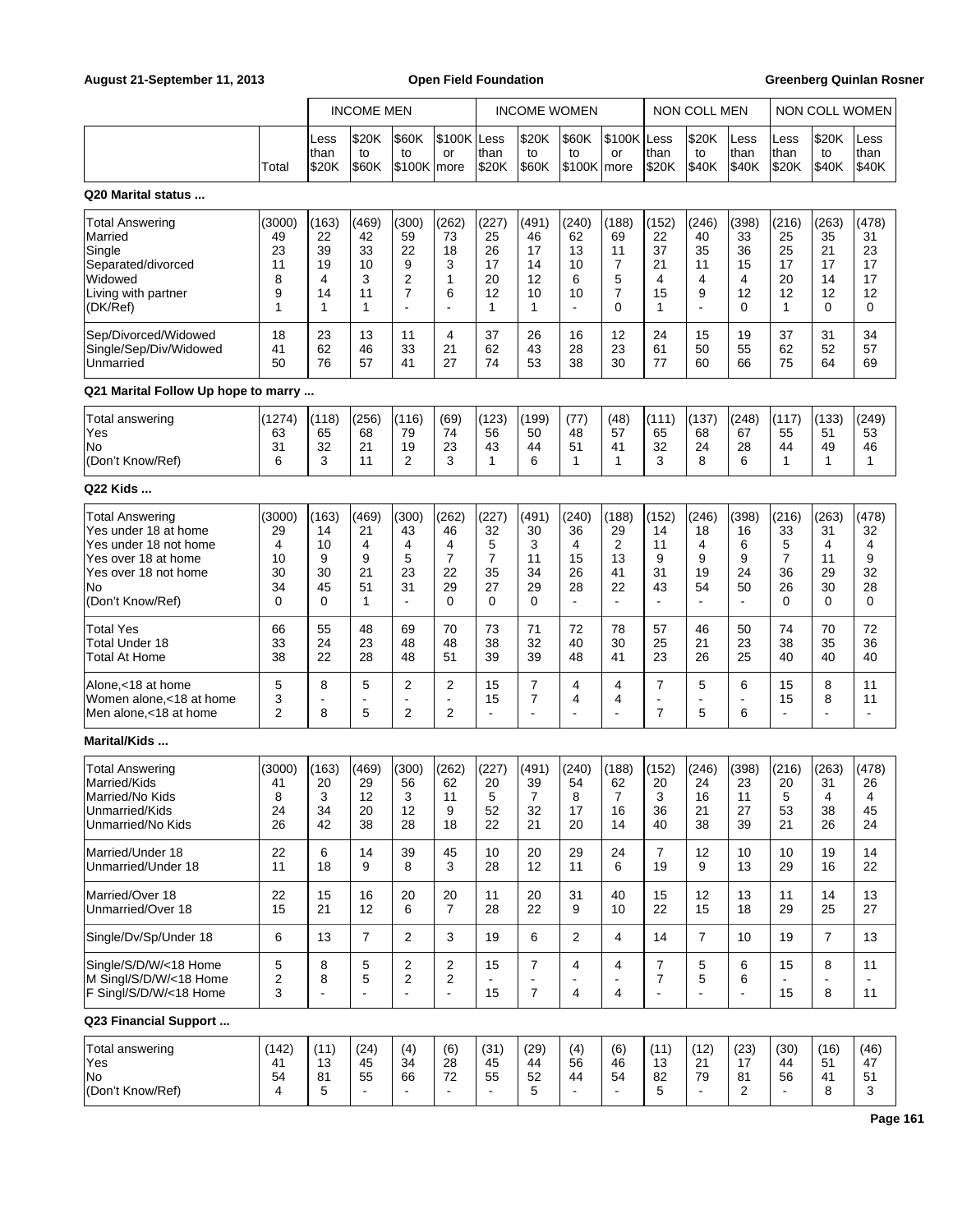|                    |       | <b>MEN KIDS</b> |                            |    |                                 |    |               |                             |                      |  |
|--------------------|-------|-----------------|----------------------------|----|---------------------------------|----|---------------|-----------------------------|----------------------|--|
|                    | Total | 18<br>lhome     | Under   Under   Over<br>18 | 18 | lOver<br>18<br>NtHom home NtHom | No | Total<br>Kids | Total<br><b>Under</b><br>18 | Total<br>At<br>lHome |  |
| Q20 Marital status |       |                 |                            |    |                                 |    |               |                             |                      |  |
|                    |       |                 |                            |    |                                 |    |               |                             |                      |  |

| Total Answering<br><b>Married</b><br>Single                             | (3000)<br>49<br>23 | (444)<br>76 | (71)<br>36<br>14 | (114)<br>58<br>13 | (350)<br>64       | (589)<br>20<br>59 | (872)<br>69<br>8  | (500)<br>73    | (538)<br>73<br>8 |
|-------------------------------------------------------------------------|--------------------|-------------|------------------|-------------------|-------------------|-------------------|-------------------|----------------|------------------|
| Separated/divorced<br><b>Nidowed</b><br>Living with partner<br>(DK/Ref) | 11<br>8<br>9       | 6<br>9<br>0 | 32<br>16<br>0    | 15<br>12<br>3     | 19<br>5<br>5<br>0 | 5<br>13           | 13<br>4<br>6<br>0 | 10<br>9        | 3<br>8           |
| Sep/Divorced/Widowed<br>Single/Sep/Div/Widowed<br>Unmarried             | 18<br>41<br>50     | 14<br>23    | 34<br>47<br>64   | 27<br>40<br>42    | 24<br>31<br>36    | 6<br>65<br>78     | 17<br>25<br>31    | 11<br>18<br>27 | 11<br>19<br>27   |

# **Q21 Marital Follow Up hope to marry ...**

| Total answering<br>'Yes<br> No<br>(Don't Know/Ref) | $^{\prime}$ 1274)<br>63<br>31<br>6 | (98)<br>67<br>24<br>9 | (44)<br>56<br>34<br>10 | (35)<br>35<br>55<br>10 | (105)<br>42<br>52 | (455)<br>16 | (234)<br>51<br>42<br>8 | (130)<br>63<br>28<br>9 | (127)<br>60<br>30<br>10 |
|----------------------------------------------------|------------------------------------|-----------------------|------------------------|------------------------|-------------------|-------------|------------------------|------------------------|-------------------------|
|                                                    |                                    |                       |                        |                        |                   |             |                        |                        |                         |

## **Q22 Kids ...**

| <b>Total Answering</b><br>Yes under 18 at home<br>Yes under 18 not home<br>lYes over 18 at home<br>lYes over 18 not home<br>lNo.<br>(Don't Know/Ref) | (3000)<br>29<br>4<br>10<br>30<br>34<br>0 | (444)<br>100<br>3<br>5<br>9 | (71)<br>22<br>100<br>3<br>26 | (114)<br>18<br>2<br>100<br>18 | (350)<br>11<br>5<br>6<br>100<br>- | (589)<br>100 | (872)<br>51<br>8<br>13<br>40 | (500)<br>89<br>14<br>4<br>10 | (538)<br>83<br>3<br>21<br>11 |
|------------------------------------------------------------------------------------------------------------------------------------------------------|------------------------------------------|-----------------------------|------------------------------|-------------------------------|-----------------------------------|--------------|------------------------------|------------------------------|------------------------------|
| <b>Total Yes</b><br>lTotal Under 18<br><b>Total At Home</b>                                                                                          | 66<br>33<br>38                           | 100<br>100<br>100           | 100<br>100<br>23             | 100<br>19<br>100              | 100<br>15<br>17                   |              | 100<br>57<br>62              | 100<br>100<br>89             | 100<br>83<br>100             |
| Alone, < 18 at home<br>Women alone,<18 at home<br>Men alone, < 18 at home                                                                            | 5<br>3<br>2                              | 14<br>14                    | 8<br>8                       | 6<br>6                        | 3<br>3                            |              | 7<br>7                       | 13<br>13                     | 12<br>12                     |

# **Marital/Kids ...**

| <b>Total Answering</b><br>Married/Kids<br>Married/No Kids<br>Unmarried/Kids<br>Unmarried/No Kids | (3000)<br>41<br>8<br>24<br>26 | (444)<br>76<br>23 | (71)<br>36<br>64 | (114)<br>58<br>42 | (350)<br>64<br>36 | (589)<br>20<br>78 | (872)<br>69<br>31 | (500)<br>73<br>27 | (538)<br>73<br>27 |
|--------------------------------------------------------------------------------------------------|-------------------------------|-------------------|------------------|-------------------|-------------------|-------------------|-------------------|-------------------|-------------------|
| Married/Under 18<br>Unmarried/Under 18                                                           | 22<br>11                      | 76<br>23          | 36<br>64         | 13<br>7           | 7<br>8            |                   | 42<br>16          | 73<br>27          | 63<br>19          |
| Married/Over 18<br>Unmarried/Over 18                                                             | 22<br>15                      | 7<br>6            | 8<br>20          | 58<br>42          | 64<br>36          |                   | 31<br>19          | 7<br>7            | 16<br>13          |
| Single/Dv/Sp/Under 18                                                                            | 6                             | 13                | 46               | 5                 | 5                 |                   | 10                | 17                | 11                |
| Single/S/D/W/<18 Home<br>M Singl/S/D/W/<18 Home<br>F Singl/S/D/W/<18 Home                        | 5<br>$\overline{2}$<br>3      | 14<br>14          | 8<br>8           | 6<br>6            | 3<br>3            |                   | 7<br>7            | 13<br>13          | 12<br>12          |

## **Q23 Financial Support ...**

| Total answering<br>'Yes | (142)<br>41 | (57)<br>37 | (5)<br>31 | (6)<br>42 | (11)<br>6 | (0) | (57<br>37 | (57)<br>37 | (57)<br>37 |
|-------------------------|-------------|------------|-----------|-----------|-----------|-----|-----------|------------|------------|
| lNo                     | 54          | 55         | 69        | 15        | 90        |     | 55        | 55         | 55         |
| (Don't Know/Ref)        |             | c          |           | 43        |           |     | ິ         | ິ<br>o     |            |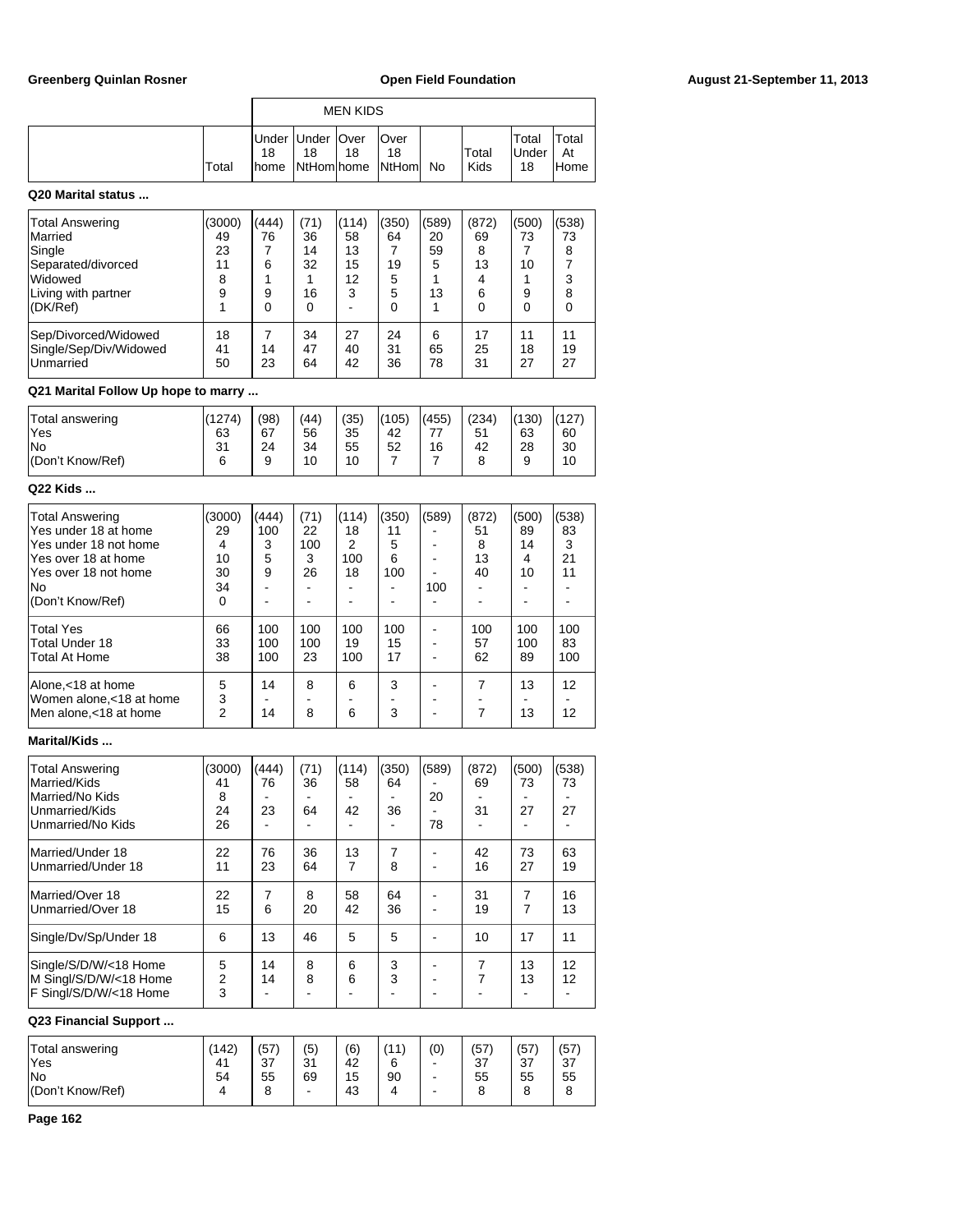|       |             |                          | <b>WOMEN KIDS</b> |                                 |    |               |                              |                      |
|-------|-------------|--------------------------|-------------------|---------------------------------|----|---------------|------------------------------|----------------------|
| Total | 18<br>Ihome | Under Under   Over<br>18 | 18                | lOver<br>18<br>NtHom home NtHom | No | Total<br>Kids | Total<br><b>IUnder</b><br>18 | Total<br>At<br>lHome |

## **Q20 Marital status ...**

| Total Answering        | (3000) | (438) | (54) | (174) | (535) | (423) | (1103) | (490) | (589) |
|------------------------|--------|-------|------|-------|-------|-------|--------|-------|-------|
| Married                | 49     | 62    | 37   | 67    | 53    | 25    | 58     | 59    | 63    |
| Single                 | 23     | 9     | 25   | 8     |       | 43    | 8      | 11    | 8     |
| Separated/divorced     | 11     | 10    | 6    | 8     | 14    | 11    | 11     | 10    | 10    |
| <b>Widowed</b>         | 8      | 3     | 25   | 10    | 21    | 8     | 13     | 6     | 5     |
| Living with partner    | 9      | 15    |      | 6     | 4     | 10    | 9      | 14    | 12    |
| (DK/Ref)               |        |       |      |       |       | 2     |        |       |       |
| Sep/Divorced/Widowed   | 18     | 14    | 31   | 18    | 35    | 20    | 25     | 16    | 15    |
| Single/Sep/Div/Widowed | 41     | 23    | 56   | 26    | 42    | 63    | 33     | 26    | 23    |
| <b>Unmarried</b>       | 50     | 37    | 63   | 32    | 46    | 73    | 42     | 40    | 36    |

# **Q21 Marital Follow Up hope to marry ...**

| Total answering  | (1274) | (148) | (20)      | (39) | (133) | (274) | (310)  | (168) | (178) |
|------------------|--------|-------|-----------|------|-------|-------|--------|-------|-------|
| 'Yes             | 63     | 68    | 27<br>ا ے | 28   | 29    | 67    | 47     | 63    | 61    |
| <b>No</b>        | 31     | 29    | 70        | 61   | 69    | 28    | 50     | 34    | 36    |
| (Don't Know/Ref) | 6      |       | ⌒<br>u    | 4.4  | ີ     | ς     | ⌒<br>ບ |       |       |
|                  |        |       |           |      |       |       |        |       |       |

### **Q22 Kids ...**

| <b>Total Answering</b><br>Yes under 18 at home<br>Yes under 18 not home<br>lYes over 18 at home<br>Yes over 18 not home<br>lNo.<br>(Don't Know/Ref) | (3000)<br>29<br>4<br>10<br>30<br>34<br>$\Omega$ | (438)<br>100<br>0<br>5<br>6 | (54)<br>4<br>100<br>12<br>22 | (174)<br>13<br>4<br>100<br>17 | (535)<br>5<br>2<br>6<br>100 | (423)<br>100 | (1103)<br>40<br>5<br>16<br>49 | (490)<br>89<br>11<br>6<br>8 | (589)<br>74<br>30<br>9 |
|-----------------------------------------------------------------------------------------------------------------------------------------------------|-------------------------------------------------|-----------------------------|------------------------------|-------------------------------|-----------------------------|--------------|-------------------------------|-----------------------------|------------------------|
| <b>Total Yes</b><br><b>Total Under 18</b><br><b>Total At Home</b>                                                                                   | 66<br>33<br>38                                  | 100<br>100<br>100           | 100<br>100<br>16             | 100<br>17<br>100              | 100<br>10                   |              | 100<br>44<br>53               | 100<br>100<br>91            | 100<br>75<br>100       |
| Alone.<18 at home<br>Women alone, <18 at home<br>Men alone,<18 at home                                                                              | 5<br>3<br>2                                     | 23<br>23                    | 0<br>0                       | 4<br>4                        | 2<br>2                      |              | 9<br>9                        | 20<br>20                    | 17<br>17               |

# **Marital/Kids ...**

| <b>Total Answering</b><br>Married/Kids<br>Married/No Kids<br>Unmarried/Kids<br>Unmarried/No Kids | (3000)<br>41<br>8<br>24<br>26 | (438)<br>62<br>37 | (54)<br>37<br>63     | (174)<br>67<br>32   | (535)<br>53<br>46   | (423)<br>25<br>73 | (1103)<br>58<br>42 | (490)<br>59<br>40 | (589)<br>63<br>36 |
|--------------------------------------------------------------------------------------------------|-------------------------------|-------------------|----------------------|---------------------|---------------------|-------------------|--------------------|-------------------|-------------------|
| lMarried/Under 18<br>Unmarried/Under 18                                                          | 22<br>11                      | 62<br>37          | 37<br>63             | 12<br>5             | 3<br>4              |                   | 26<br>18           | 59<br>40          | 47<br>28          |
| Married/Over 18<br>Unmarried/Over 18                                                             | 22<br>15                      | 6<br>5            | 12<br>22             | 67<br>32            | 53<br>46            |                   | 35<br>27           | 7<br>6            | 22<br>11          |
| Single/Dv/Sp/Under 18                                                                            | 6                             | 19                | 31                   | 4                   | 3                   |                   | 9                  | 20                | 14                |
| Single/S/D/W/<18 Home<br>M Singl/S/D/W/<18 Home<br>F Singl/S/D/W/<18 Home                        | 5<br>2<br>3                   | 23<br>23          | $\Omega$<br>$\Omega$ | 4<br>$\overline{4}$ | 2<br>$\overline{2}$ |                   | 9<br>9             | 20<br>20          | 17<br>17          |
| Q23 Financial Support                                                                            |                               |                   |                      |                     |                     |                   |                    |                   |                   |

### **Q23 Financial Supp**

| Total answering  | (142)          | (84)   | (0) | (6) | (9) | (0) | (84) | (84)   | (84) |
|------------------|----------------|--------|-----|-----|-----|-----|------|--------|------|
| 'Yes             | 4 <sup>1</sup> | 44     | -   | 75  | 53  | -   | 44   | 44     | 44   |
| <b>No</b>        | 54             | 54     | 100 | 25  | 45  | -   | 54   | 54     | 54   |
| (Don't Know/Ref) |                | ີ<br>- | -   | -   | ີ   | -   | ີ    | ີ<br>_ |      |
|                  |                |        |     |     |     |     |      |        |      |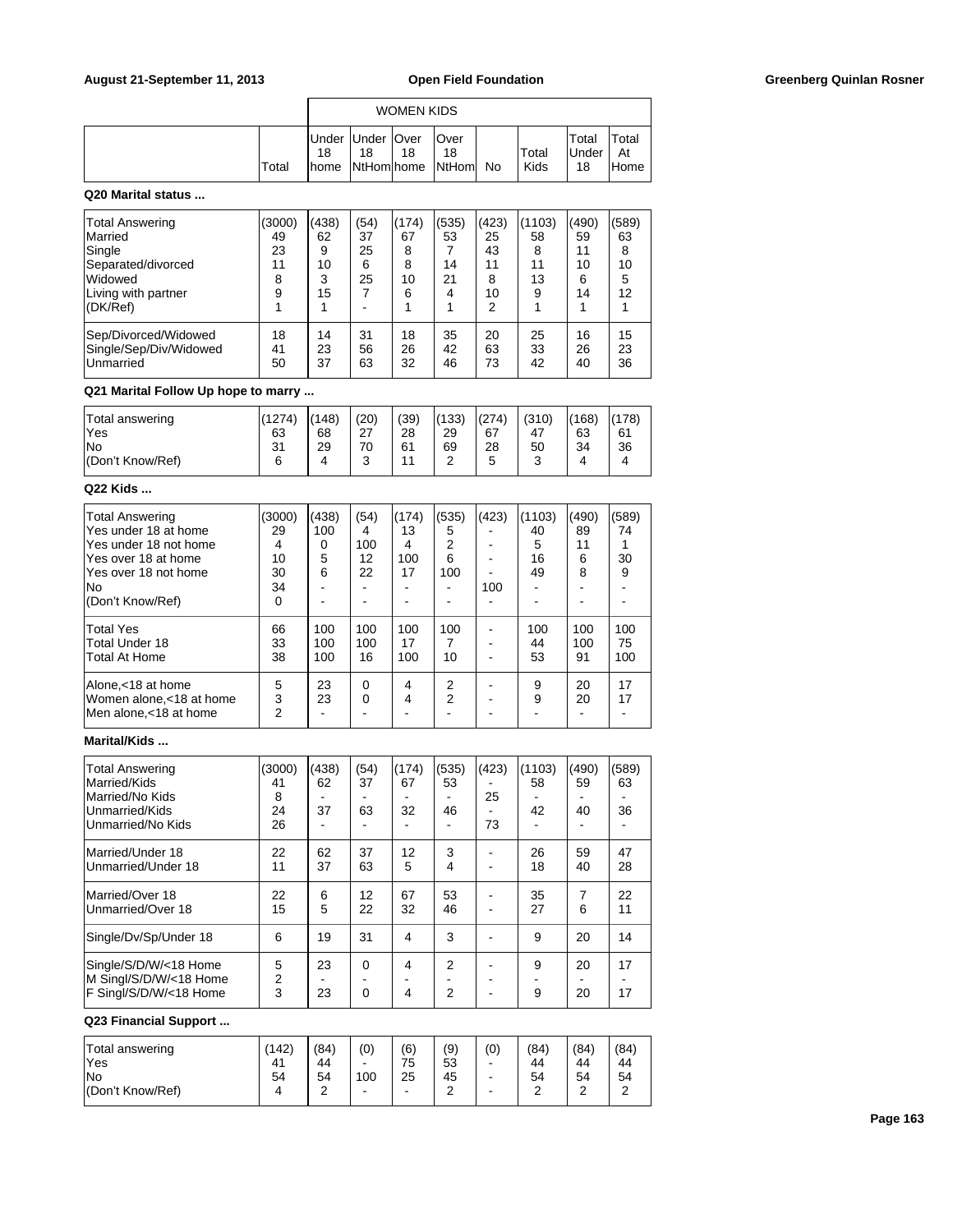Greenberg Quinlan Rosner **Communist Communist Communist Communist Communist Communist Communist Communist Communist Communist Communist Communist Communist Communist Communist Communist Communist Communist Communist Commun** 

|                                                                                                                                                  |                                          |                                                           | MARITAL/GENDER                                              |                                                                                             |                                                                                                                            |                                                       |                                                                               |                                                                                      | MARITAL/GENDER/ANY KIDS                               |                                                                    |                                                                             |                                                           |                                                                                                        |                                                                                      |                                                                  |
|--------------------------------------------------------------------------------------------------------------------------------------------------|------------------------------------------|-----------------------------------------------------------|-------------------------------------------------------------|---------------------------------------------------------------------------------------------|----------------------------------------------------------------------------------------------------------------------------|-------------------------------------------------------|-------------------------------------------------------------------------------|--------------------------------------------------------------------------------------|-------------------------------------------------------|--------------------------------------------------------------------|-----------------------------------------------------------------------------|-----------------------------------------------------------|--------------------------------------------------------------------------------------------------------|--------------------------------------------------------------------------------------|------------------------------------------------------------------|
|                                                                                                                                                  | Total                                    | Marr<br>Men                                               | UnmarlAlone<br>Men                                          | Men                                                                                         | Marr                                                                                                                       | Unmar Alone                                           |                                                                               | Sngle                                                                                | SpDiv<br>Wid<br>WomenWomenWomenWomenWomen Men         | Marr                                                               | Unmarl<br>Men                                                               | Alone<br>Men                                              | Marr                                                                                                   | Unmar Alone                                                                          | WomenWomenWomen                                                  |
| Q20 Marital status                                                                                                                               |                                          |                                                           |                                                             |                                                                                             |                                                                                                                            |                                                       |                                                                               |                                                                                      |                                                       |                                                                    |                                                                             |                                                           |                                                                                                        |                                                                                      |                                                                  |
| <b>Total Answering</b><br>Married<br>Single<br>Separated/divorced<br>Widowed<br>Living with partner<br>(DK/Ref)                                  | (3000)<br>49<br>23<br>11<br>8<br>9<br>1  | (725)<br>100<br>$\blacksquare$<br>L,<br>Ĭ.<br>L,<br>L,    | (732)<br>57<br>19<br>6<br>18<br>$\overline{\phantom{a}}$    | (599)<br>$\overline{\phantom{a}}$<br>69<br>24<br>$\overline{7}$<br>$\overline{\phantom{a}}$ | (745)<br>100<br>$\blacksquare$<br>$\blacksquare$<br>$\overline{\phantom{a}}$<br>$\overline{\phantom{a}}$<br>$\blacksquare$ | (768)<br>35<br>23<br>24<br>18<br>$\blacksquare$       | (630)<br>$\blacksquare$<br>43<br>28<br>29<br>$\blacksquare$<br>$\blacksquare$ | (271)<br>100<br>$\blacksquare$<br>$\blacksquare$<br>$\blacksquare$<br>$\overline{a}$ | (358)<br>49<br>51<br>$\overline{\phantom{a}}$         | (600)<br>100<br>$\blacksquare$<br>L,<br>L,<br>$\blacksquare$<br>Ĭ. | (270)<br>25<br>42<br>13<br>20<br>$\overline{\phantom{a}}$                   | (216)<br>$\sim$<br>31<br>52<br>17<br>$\blacksquare$<br>L, | (638)<br>100<br>$\blacksquare$<br>$\blacksquare$<br>$\blacksquare$<br>$\blacksquare$<br>$\blacksquare$ | (458)<br>$\overline{\phantom{a}}$<br>19<br>28<br>32<br>21<br>$\overline{a}$          | (363)<br>24<br>35<br>41<br>$\blacksquare$<br>ä,                  |
| Sep/Divorced/Widowed<br>Single/Sep/Div/Widowed<br>Unmarried                                                                                      | 18<br>41<br>50                           | L,<br>$\overline{a}$<br>ä,                                | 25<br>82<br>100                                             | 31<br>100<br>100                                                                            | $\overline{\phantom{a}}$<br>$\blacksquare$<br>$\blacksquare$                                                               | 47<br>82<br>100                                       | 57<br>100<br>100                                                              | $\blacksquare$<br>100<br>100                                                         | 100<br>100<br>100                                     | L,<br>$\overline{a}$<br>L,                                         | 55<br>80<br>100                                                             | 69<br>100<br>100                                          | $\blacksquare$<br>$\blacksquare$<br>$\overline{a}$                                                     | 60<br>79<br>100                                                                      | 76<br>100<br>100                                                 |
| Q21 Marital Follow Up hope to marry                                                                                                              |                                          |                                                           |                                                             |                                                                                             |                                                                                                                            |                                                       |                                                                               |                                                                                      |                                                       |                                                                    |                                                                             |                                                           |                                                                                                        |                                                                                      |                                                                  |
| <b>Total answering</b><br>Yes<br>No<br>(Don't Know/Ref)                                                                                          | (1274)<br>63<br>31<br>6                  | (0)<br>$\blacksquare$<br>$\blacksquare$<br>$\blacksquare$ | (690)<br>68<br>25<br>$\overline{7}$                         | (556)<br>65<br>27<br>8                                                                      | (0)<br>$\blacksquare$<br>$\overline{\phantom{a}}$<br>$\blacksquare$                                                        | (585)<br>57<br>40<br>4                                | (446)<br>53<br>43<br>4                                                        | (271)<br>68<br>28<br>4                                                               | (175)<br>30<br>67<br>3                                | (0)<br>$\blacksquare$<br>L,<br>$\blacksquare$                      | (234)<br>51<br>42<br>8                                                      | (179)<br>42<br>51<br>$\overline{7}$                       | (0)<br>$\blacksquare$<br>÷,<br>L,                                                                      | (310)<br>47<br>50<br>3                                                               | (215)<br>39<br>58<br>3                                           |
| Q22 Kids                                                                                                                                         |                                          |                                                           |                                                             |                                                                                             |                                                                                                                            |                                                       |                                                                               |                                                                                      |                                                       |                                                                    |                                                                             |                                                           |                                                                                                        |                                                                                      |                                                                  |
| <b>Total Answering</b><br>Yes under 18 at home<br>Yes under 18 not home<br>Yes over 18 at home<br>Yes over 18 not home<br>No<br>(Don't Know/Ref) | (3000)<br>29<br>4<br>10<br>30<br>34<br>0 | (725)<br>47<br>4<br>9<br>31<br>17<br>1                    | (732)<br>14<br>6<br>7<br>17<br>63<br>0                      | (599)<br>11<br>6<br>8<br>18<br>64<br>$\Omega$                                               | (745)<br>37<br>3<br>16<br>38<br>14<br>$\Omega$                                                                             | (768)<br>21<br>4<br>7<br>32<br>40<br>$\Omega$         | (630)<br>16<br>5<br>$\overline{7}$<br>36<br>42<br>$\Omega$                    | (271)<br>14<br>5<br>5<br>13<br>67<br>$\Omega$                                        | (358)<br>17<br>5<br>9<br>53<br>23<br>$\Omega$         | (600)<br>57<br>4<br>11<br>37<br>$\blacksquare$<br>L,               | (270)<br>39<br>17<br>18<br>46<br>$\overline{\phantom{a}}$<br>$\blacksquare$ | (216)<br>29<br>16<br>21<br>50<br>L,<br>$\blacksquare$     | (638)<br>43<br>3<br>18<br>45<br>$\blacksquare$<br>$\blacksquare$                                       | (458)<br>35<br>7<br>12<br>54<br>$\overline{\phantom{a}}$<br>$\overline{\phantom{a}}$ | (363)<br>27<br>8<br>13<br>62<br>$\blacksquare$<br>$\blacksquare$ |
| <b>Total Yes</b><br>Total Under 18<br>Total At Home                                                                                              | 66<br>33<br>38                           | 83<br>50<br>54                                            | 37<br>19<br>20                                              | 36<br>15<br>17                                                                              | 86<br>39<br>50                                                                                                             | 60<br>26<br>27                                        | 58<br>20<br>22                                                                | 33<br>19<br>18                                                                       | 77<br>21<br>25                                        | 100<br>61<br>65                                                    | 100<br>51<br>54                                                             | 100<br>43<br>47                                           | 100<br>46<br>59                                                                                        | 100<br>43<br>46                                                                      | 100<br>36<br>38                                                  |
| Alone,<18 at home<br>Women alone, < 18 at home<br>Men alone, <18 at home                                                                         | 5<br>3<br>2                              | L,<br>$\overline{a}$<br>ä,                                | 9<br>$\blacksquare$<br>9                                    | 11<br>$\overline{\phantom{a}}$<br>11                                                        | $\blacksquare$<br>$\blacksquare$<br>$\blacksquare$                                                                         | 13<br>13<br>$\blacksquare$                            | 16<br>16<br>$\blacksquare$                                                    | 14<br>14<br>$\blacksquare$                                                           | 17<br>17<br>$\mathbf{r}$                              | L,<br>L,<br>L,                                                     | 23<br>23                                                                    | 29<br>29                                                  | $\blacksquare$<br>$\blacksquare$<br>L,                                                                 | 22<br>22<br>$\overline{\phantom{a}}$                                                 | 27<br>27<br>$\blacksquare$                                       |
| Marital/Kids                                                                                                                                     |                                          |                                                           |                                                             |                                                                                             |                                                                                                                            |                                                       |                                                                               |                                                                                      |                                                       |                                                                    |                                                                             |                                                           |                                                                                                        |                                                                                      |                                                                  |
| Total Answering<br>Married/Kids<br> Married/No Kids<br>Unmarried/Kids<br>Unmarried/No Kids                                                       | (3000)<br>41<br>8<br>24<br>26            | (725)<br>83<br>17<br>$\blacksquare$<br>$\blacksquare$     | (732)<br>$\blacksquare$<br>$\ddot{\phantom{0}}$<br>37<br>63 | (599)<br>$\blacksquare$<br>$\blacksquare$<br>36<br>64                                       | (745)<br>86<br>14<br>$\blacksquare$<br>$\blacksquare$                                                                      | (768)<br>$\blacksquare$<br>$\blacksquare$<br>60<br>40 | (630)<br>$\blacksquare$<br>$\blacksquare$<br>58<br>42                         | (271)<br>$\blacksquare$<br>$\blacksquare$<br>33<br>67                                | (358)<br>$\blacksquare$<br>$\blacksquare$<br>77<br>23 | (600)<br>100<br>$\blacksquare$<br>$\blacksquare$<br>$\blacksquare$ | (270)<br>$\blacksquare$<br>$\blacksquare$<br>100                            | (216)<br>$\blacksquare$<br>$\blacksquare$<br>100          | (638)<br>100<br>$\overline{a}$<br>$\blacksquare$                                                       | (458)<br>$\blacksquare$<br>$\blacksquare$<br>100<br>$\sim$                           | (363)<br>$\blacksquare$<br>100<br>÷                              |
| Married/Under 18<br>Unmarried/Under 18                                                                                                           | 22<br>11                                 | 50<br>÷.                                                  | 19                                                          | $\blacksquare$<br>15                                                                        | 39                                                                                                                         | 26                                                    | $\blacksquare$<br>20                                                          | $\blacksquare$<br>19                                                                 | 21                                                    | 61                                                                 | 51                                                                          | 43                                                        | 46<br>$\blacksquare$                                                                                   | $\blacksquare$<br>43                                                                 | 36                                                               |
| Married/Over 18<br>Unmarried/Over 18                                                                                                             | 22<br>15                                 | 38<br>$\blacksquare$                                      | 23                                                          | $\blacksquare$<br>25                                                                        | 51<br>$\blacksquare$                                                                                                       | 38                                                    | $\blacksquare$<br>42                                                          | $\blacksquare$<br>17                                                                 | 60                                                    | 46<br>$\blacksquare$                                               | 62                                                                          | $\blacksquare$<br>69                                      | 60<br>$\blacksquare$                                                                                   | $\blacksquare$<br>64                                                                 | 72                                                               |
| Single/Dv/Sp/Under 18                                                                                                                            | 6                                        | $\blacksquare$                                            | 12                                                          | 14                                                                                          | $\overline{a}$                                                                                                             | 13                                                    | 16                                                                            | 19                                                                                   | 13                                                    | $\blacksquare$                                                     | 31                                                                          | 39                                                        | ÷,                                                                                                     | 22                                                                                   | 28                                                               |
| Single/S/D/W/<18 Home<br>M Singl/S/D/W/<18 Home<br>F Singl/S/D/W/<18 Home                                                                        | 5<br>2<br>3                              | L,<br>$\blacksquare$<br>$\blacksquare$                    | 9<br>9<br>$\blacksquare$                                    | 11<br>11<br>$\blacksquare$                                                                  | $\overline{a}$<br>$\overline{a}$<br>$\overline{a}$                                                                         | 13<br>13                                              | 16<br>16                                                                      | 14<br>14                                                                             | 17<br>17                                              | L,<br>$\overline{a}$<br>$\overline{a}$                             | 23<br>23                                                                    | 29<br>29<br>$\sim$                                        | ÷,<br>$\blacksquare$<br>$\blacksquare$                                                                 | 22<br>22                                                                             | 27<br>27                                                         |
| Q23 Financial Support                                                                                                                            |                                          |                                                           |                                                             |                                                                                             |                                                                                                                            |                                                       |                                                                               |                                                                                      |                                                       |                                                                    |                                                                             |                                                           |                                                                                                        |                                                                                      |                                                                  |
| <b>Total answering</b><br>Yes<br>No<br>(Don't Know/Ref)                                                                                          | (142)<br>41<br>54<br>4                   | (0)<br>$\blacksquare$<br>$\blacksquare$<br>ä,             | (57)<br>37<br>55<br>8                                       | (57)<br>37<br>55<br>8                                                                       | (0)<br>$\blacksquare$<br>÷,                                                                                                | (84)<br>44<br>54<br>$\overline{2}$                    | (84)<br>44<br>54<br>2                                                         | (39)<br>23<br>75<br>1                                                                | (45)<br>63<br>35<br>2                                 | (0)<br>$\blacksquare$<br>$\overline{a}$<br>÷,                      | (57)<br>37<br>55<br>8                                                       | (57)<br>37<br>55<br>8                                     | (0)<br>$\blacksquare$<br>$\blacksquare$<br>÷,                                                          | (84)<br>44<br>54<br>2                                                                | (84)<br>44<br>54<br>$\overline{2}$                               |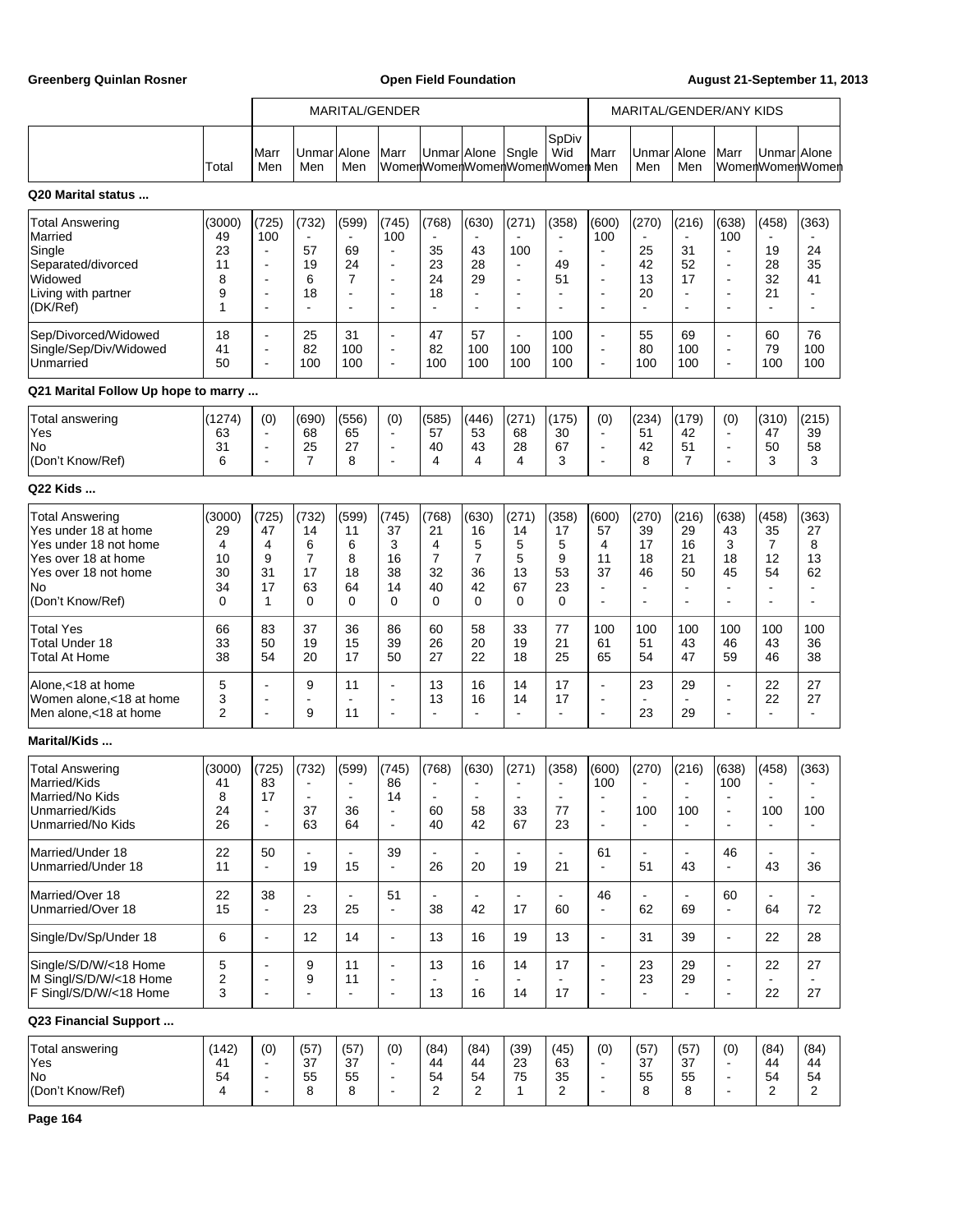|              |                      |     |     | MARITAL/GENDER/<18 HOME          |                 |
|--------------|----------------------|-----|-----|----------------------------------|-----------------|
| <b>Total</b> | <b>I</b> Marr<br>Men | Men | Men | Unmar Alone   Marr   Unmar Alone | WomenWomenWomen |

## **Q20 Marital status ...**

| <b>Total Answering</b><br>Married<br>Single<br>Separated/divorced<br>Widowed<br>Living with partner<br>(DK/Ref) | 3000)<br>49<br>23<br>11<br>8<br>9 | (340)<br>100 | (104)<br>29<br>26<br>6<br>39 | (63)<br>48<br>43<br>9 | (273)<br>100 | (163)<br>24<br>28<br>9<br>39 | (99)<br>39<br>46<br>15 |
|-----------------------------------------------------------------------------------------------------------------|-----------------------------------|--------------|------------------------------|-----------------------|--------------|------------------------------|------------------------|
| Sep/Divorced/Widowed<br>Single/Sep/Div/Widowed<br>Unmarried                                                     | 18<br>41<br>50                    |              | 32<br>61<br>100              | 52<br>100<br>100      |              | 37<br>61<br>100              | 61<br>100<br>100       |

# **Q21 Marital Follow Up hope to marry ...**

| Total answering   | (1274) | (0) | (98) | '57 | (0) | (148) | (84) |
|-------------------|--------|-----|------|-----|-----|-------|------|
| 'Yes              | 63     |     | 67   | 51  | -   | 68    | 56   |
| lNo               | 31     | -   | 24   | 38  | -   | 29    | 39   |
| l(Don't Know/Ref) | 6      | -   | 9    | 44  | -   | 4     | 5    |

### **Q22 Kids ...**

| Total Answering<br>lYes under 18 at home | (3000)<br>29   | (340)<br>100 | (104)<br>100 | (63)<br>100 | (273)<br>100 | (163)<br>100 | (99)<br>100 |
|------------------------------------------|----------------|--------------|--------------|-------------|--------------|--------------|-------------|
|                                          |                |              |              |             |              |              |             |
| lYes under 18 not home                   | 4              |              | 12           | 9           |              |              | 0           |
| lYes over 18 at home                     | 10             | 4            | 7            | 12          | 5            | 5            |             |
| lYes over 18 not home                    | 30             | 6            | 19           | 18          | 5            | 7            | 10          |
| lNo                                      | 34             |              |              |             |              |              |             |
| (Don't Know/Ref)                         | 0              |              |              |             |              |              |             |
| Total Yes                                | 66             | 100          | 100          | 100         | 100          | 100          | 100         |
| lTotal Under 18                          | 33             | 100          | 100          | 100         | 100          | 100          | 100         |
| Total At Home                            | 38             | 100          | 100          | 100         | 100          | 100          | 100         |
| Alone,<18 at home                        | 5              |              | 61           | 100         |              | 61           | 100         |
| Women alone,<18 at home                  | 3              |              |              |             |              | 61           | 100         |
| Men alone.<18 at home                    | $\overline{2}$ |              | 61           | 100         |              |              |             |

# **Marital/Kids ...**

| <b>Total Answering</b><br>Married/Kids<br>Married/No Kids<br>Unmarried/Kids<br>Unmarried/No Kids | (3000)<br>41<br>8<br>24<br>26 | (340)<br>100 | (104)<br>100 | (63)<br>100 | (273)<br>100 | (163)<br>100 | (99)<br>100 |
|--------------------------------------------------------------------------------------------------|-------------------------------|--------------|--------------|-------------|--------------|--------------|-------------|
| Married/Under 18<br>Unmarried/Under 18                                                           | 22<br>11                      | 100          | 100          | 100         | 100          | 100          | 100         |
| Married/Over 18<br>Unmarried/Over 18                                                             | 22<br>15                      | 9            | 26           | 28          | 10           | 12           | 17          |
| Single/Dv/Sp/Under 18                                                                            | 6                             |              | 55           | 91          |              | 52           | 85          |
| Single/S/D/W/<18 Home<br>M Singl/S/D/W/<18 Home<br>F Singl/S/D/W/<18 Home                        | 5<br>$\overline{2}$<br>3      |              | 61<br>61     | 100<br>100  |              | 61<br>61     | 100<br>100  |

# **Q23 Financial Support ...**

| Total answering  | (142) | (0) | (57) | (57 | (0) | (84        | (84)       |
|------------------|-------|-----|------|-----|-----|------------|------------|
| <b>Yes</b>       | 41    | ۰   | 37   | 37  | -   | 44         | 44         |
| lNo              | 54    | ۰   | 55   | 55  | -   | 54         | 54         |
| (Don't Know/Ref) | 4     | ۰   | 8    | 8   | -   | $\sqrt{2}$ | $\sqrt{2}$ |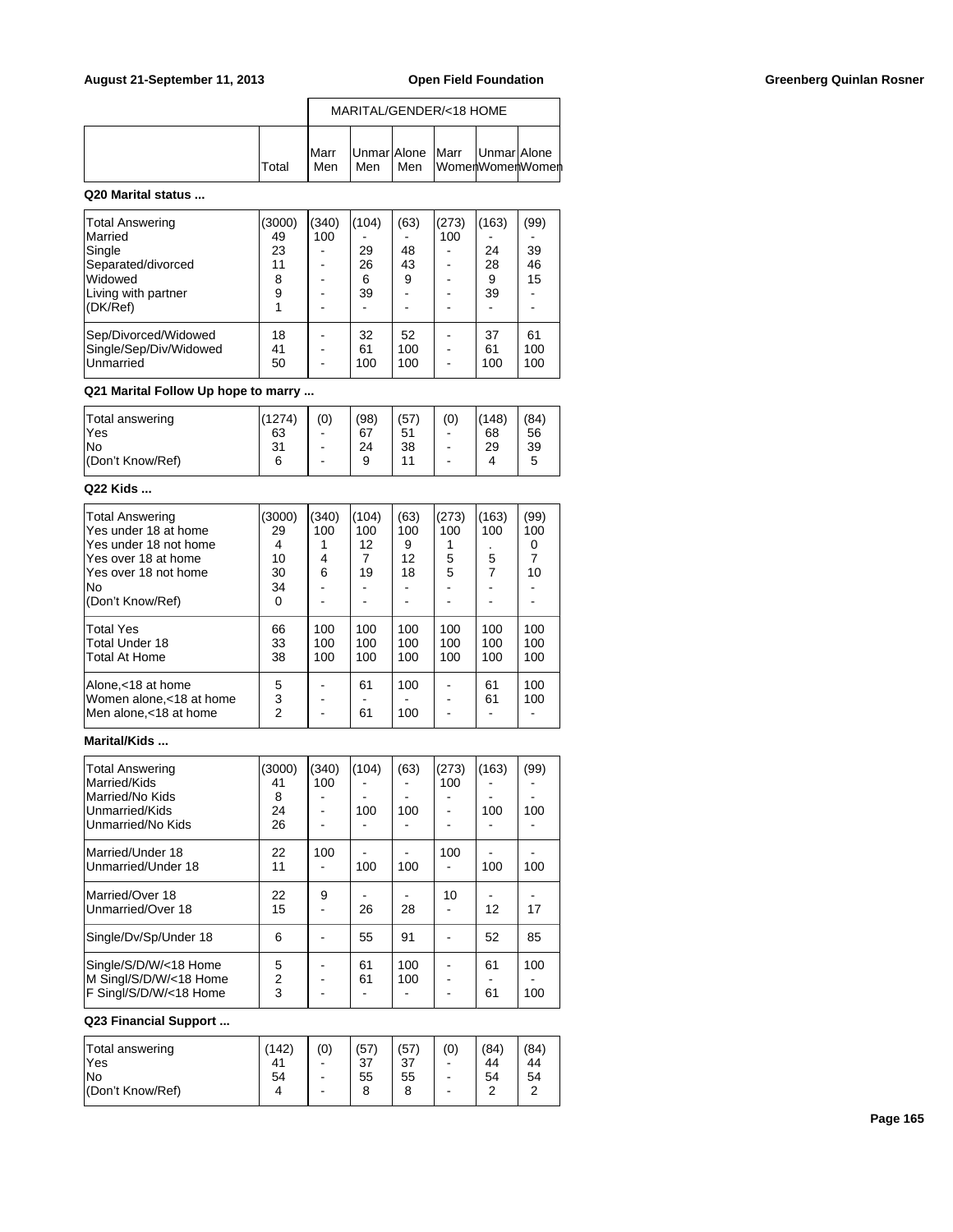|                                                                                                                                                                                                                                |                                                                                         | <b>GENDER</b>                                                                    |                                                                                                  |                                                                                 |                                                                                                   | <b>AGE MEN</b>                                                         |                                                                           |                                                                                 |                                                                         |                                                                        |
|--------------------------------------------------------------------------------------------------------------------------------------------------------------------------------------------------------------------------------|-----------------------------------------------------------------------------------------|----------------------------------------------------------------------------------|--------------------------------------------------------------------------------------------------|---------------------------------------------------------------------------------|---------------------------------------------------------------------------------------------------|------------------------------------------------------------------------|---------------------------------------------------------------------------|---------------------------------------------------------------------------------|-------------------------------------------------------------------------|------------------------------------------------------------------------|
|                                                                                                                                                                                                                                | Total                                                                                   | Men                                                                              | Women                                                                                            | $18 -$<br>29                                                                    | $30 -$<br>39                                                                                      | 40 -<br>49                                                             | $50 -$<br>64                                                              | Over<br>64                                                                      | $18 -$<br>49                                                            | Over<br>49                                                             |
| Q24 Parental Support                                                                                                                                                                                                           |                                                                                         |                                                                                  |                                                                                                  |                                                                                 |                                                                                                   |                                                                        |                                                                           |                                                                                 |                                                                         |                                                                        |
| Total answering<br>Yes<br>No<br>(Don't Know/Ref)                                                                                                                                                                               | (142)<br>51<br>43<br>6                                                                  | (57)<br>58<br>31<br>12                                                           | (84)<br>47<br>51<br>$\overline{2}$                                                               | (14)<br>44<br>35<br>21                                                          | (12)<br>57<br>35<br>8                                                                             | (24)<br>65<br>26<br>9                                                  | (7)<br>58<br>33<br>10                                                     | (0)<br>100<br>$\overline{a}$                                                    | (50)<br>57<br>31<br>12                                                  | (7)<br>57<br>34<br>10                                                  |
| Q25 Job status                                                                                                                                                                                                                 |                                                                                         |                                                                                  |                                                                                                  |                                                                                 |                                                                                                   |                                                                        |                                                                           |                                                                                 |                                                                         |                                                                        |
| <b>Total Answering</b><br>Employed, full-time<br>Employed, part-time<br>Unemployed but looking<br>Unemployed not looking<br>Retired<br>Student<br>Stay at home parent<br>(Other)<br>(DK/Ref)<br><b>Total Employed</b>          | (3000)<br>45<br>15<br>6<br>3<br>19<br>5<br>4<br>3<br>0<br>60                            | (1470)<br>57<br>12<br>5<br>$\overline{2}$<br>15<br>6<br>1<br>2<br>$\Omega$<br>69 | (1530)<br>34<br>18<br>6<br>3<br>23<br>4<br>$\overline{7}$<br>4<br>$\Omega$<br>52                 | (382)<br>49<br>20<br>8<br>$\overline{2}$<br>0<br>20<br>1<br>0<br>$\Omega$<br>69 | (277)<br>77<br>12<br>5<br>1<br>$\overline{2}$<br>$\overline{2}$<br>0<br>1<br>$\overline{a}$<br>89 | (275)<br>75<br>9<br>8<br>$\overline{2}$<br>1<br>0<br>1<br>4<br>1<br>83 | (319)<br>59<br>8<br>4<br>5<br>20<br>$\Omega$<br>1<br>3<br>$\Omega$<br>67  | (164)<br>10<br>7<br>0<br>1<br>79<br>1<br>1<br>2<br>$\Omega$<br>17               | (934)<br>65<br>14<br>7<br>$\overline{2}$<br>1<br>9<br>1<br>2<br>0<br>79 | (482)<br>43<br>7<br>3<br>3<br>40<br>0<br>1<br>2<br>$\Omega$<br>50      |
| <b>Total Unemployed</b>                                                                                                                                                                                                        | 9                                                                                       | 8                                                                                | 10                                                                                               | 9                                                                               | 6                                                                                                 | 10                                                                     | 8                                                                         | 1                                                                               | 9                                                                       | 6                                                                      |
| Q26 Partner Job status<br><b>Total Answering</b><br>Employed, full-time<br>Employed, part-time<br>Unemployed but looking<br>Unemployed not looking<br>Retired<br>Student<br>Stay at home parent<br>(Other)<br>(Don't Know/Ref) | (1742)<br>56<br>11<br>3<br>3<br>18<br>$\overline{2}$<br>5<br>$\overline{2}$<br>$\Omega$ | (858)<br>50<br>17<br>3<br>4<br>13<br>2<br>9<br>1<br>$\Omega$                     | (884)<br>62<br>6<br>3<br>$\overline{2}$<br>22<br>$\mathbf{1}$<br>1<br>$\overline{2}$<br>$\Omega$ | (124)<br>51<br>19<br>5<br>8<br>$\blacksquare$<br>6<br>10<br>$\blacksquare$<br>1 | (184)<br>57<br>19<br>4<br>3<br>÷,<br>$\overline{7}$<br>10<br>0<br>÷,                              | (191)<br>59<br>25<br>2<br>$\overline{2}$<br>L.<br>0<br>12<br>÷,<br>ä,  | (214)<br>55<br>11<br>4<br>$\overline{7}$<br>9<br>$\Omega$<br>10<br>4<br>٠ | (114)<br>11<br>10<br>$\overline{a}$<br>3<br>70<br>$\blacksquare$<br>3<br>2<br>1 | (499)<br>56<br>21<br>4<br>4<br>L.<br>4<br>11<br>0<br>$\Omega$           | (327)<br>40<br>10<br>3<br>6<br>31<br>$\mathbf 0$<br>8<br>3<br>$\Omega$ |
| <b>Total Employed</b><br><b>Total Unemployed</b>                                                                                                                                                                               | 67<br>6                                                                                 | 66<br>8                                                                          | 68<br>5                                                                                          | 70<br>13                                                                        | 76<br>7                                                                                           | 84<br>4                                                                | 66<br>11                                                                  | 20<br>3                                                                         | 78<br>7                                                                 | 50<br>8                                                                |

## **Q27 Rely on two-income ...**

| Total answering<br>Not get by w/o both<br>Could get by/tight | (882)<br>47<br>29 | (466)<br>46<br>30 | (416)<br>48<br>28 | (77)<br>24<br>55 | (126)<br>44<br>28 | (135)<br>54<br>23 | (102)<br>54<br>27 | (13)<br>46 | (338)<br>43<br>32 | (116)<br>50<br>29 |
|--------------------------------------------------------------|-------------------|-------------------|-------------------|------------------|-------------------|-------------------|-------------------|------------|-------------------|-------------------|
| Could get by w/only one<br>I(DK/Ref)                         | 24                | 23                | 24                | 21               | 28                | 23<br>-           | 18                | 37         | 24                | 20                |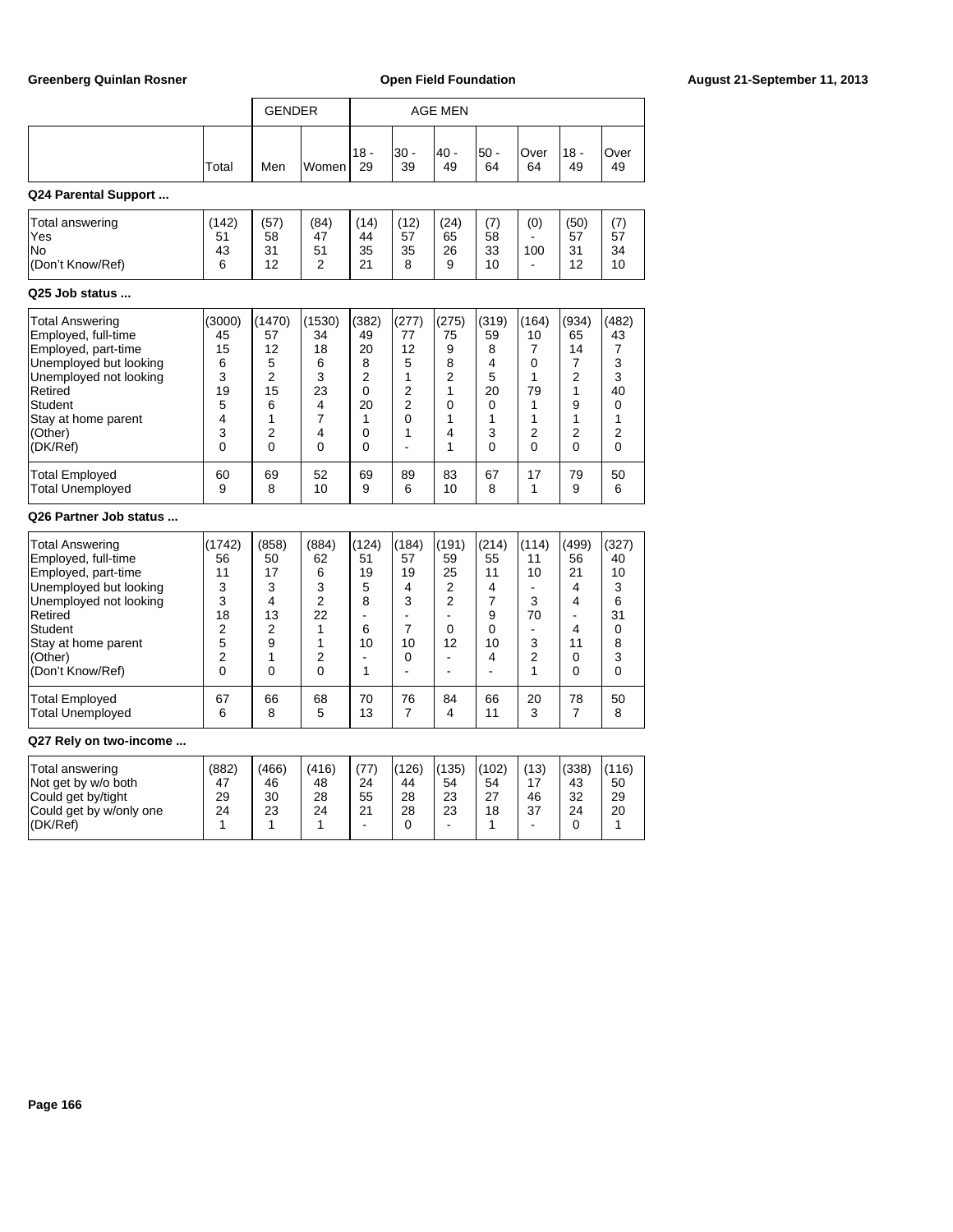|                                                                                                                                                                                                      |                                                        |                                                                      | AGE WOMEN                                              |                                                                    |                                                                      |                                                                                          |                                                            |                                                                 | RACE MEN                                                          |                                                                   |                                                       |                                                                            |
|------------------------------------------------------------------------------------------------------------------------------------------------------------------------------------------------------|--------------------------------------------------------|----------------------------------------------------------------------|--------------------------------------------------------|--------------------------------------------------------------------|----------------------------------------------------------------------|------------------------------------------------------------------------------------------|------------------------------------------------------------|-----------------------------------------------------------------|-------------------------------------------------------------------|-------------------------------------------------------------------|-------------------------------------------------------|----------------------------------------------------------------------------|
|                                                                                                                                                                                                      | Total                                                  | $18 -$<br>29                                                         | 30 -<br>39                                             | 40 -<br>49                                                         | $50 -$<br>64                                                         | Over<br>64                                                                               | $18 -$<br>49                                               | Over<br>49                                                      | White                                                             | <b>Black</b>                                                      | Hisp<br>anic                                          | Non<br>White                                                               |
| Q24 Parental Support                                                                                                                                                                                 |                                                        |                                                                      |                                                        |                                                                    |                                                                      |                                                                                          |                                                            |                                                                 |                                                                   |                                                                   |                                                       |                                                                            |
| Total answering<br>Yes<br>No<br>(Don't Know/Ref)                                                                                                                                                     | (142)<br>51<br>43<br>6                                 | (16)<br>53<br>46<br>1                                                | (25)<br>32<br>63<br>5                                  | (35)<br>53<br>47<br>$\overline{a}$                                 | (6)<br>58<br>42<br>$\overline{a}$                                    | (2)<br>39<br>53<br>8                                                                     | (76)<br>46<br>52<br>2                                      | (8)<br>53<br>45<br>$\overline{2}$                               | (29)<br>42<br>50<br>8                                             | (17)<br>74<br>6<br>20                                             | (10)<br>80<br>9<br>11                                 | (29)<br>74<br>11<br>15                                                     |
| Q25 Job status                                                                                                                                                                                       |                                                        |                                                                      |                                                        |                                                                    |                                                                      |                                                                                          |                                                            |                                                                 |                                                                   |                                                                   |                                                       |                                                                            |
| <b>Total Answering</b><br>Employed, full-time<br>Employed, part-time<br>Unemployed but looking<br>Unemployed not looking<br>Retired<br>Student<br>Stay at home parent<br>(Other)<br>(DK/Ref)         | (3000)<br>45<br>15<br>6<br>3<br>19<br>5<br>4<br>3<br>0 | (248)<br>27<br>26<br>17<br>3<br>0<br>20<br>5<br>1<br>ä,              | (233)<br>52<br>22<br>4<br>1<br>1<br>4<br>10<br>7<br>L. | (265)<br>44<br>20<br>9<br>5<br>$\overline{2}$<br>1<br>11<br>8<br>0 | (401)<br>41<br>19<br>6<br>4<br>19<br>0<br>6<br>5<br>$\Omega$         | (316)<br>7<br>$\overline{7}$<br>$\mathbf 0$<br>3<br>79<br>÷,<br>3<br>$\overline{c}$<br>0 | (746)<br>41<br>23<br>10<br>3<br>1<br>8<br>9<br>5<br>0      | (718)<br>26<br>14<br>3<br>3<br>45<br>$\mathbf 0$<br>5<br>3<br>0 | (958)<br>58<br>9<br>4<br>$\overline{2}$<br>19<br>5<br>1<br>2<br>0 | (166)<br>39<br>19<br>11<br>4<br>12<br>9<br>2<br>4<br>$\mathbf{1}$ | (210)<br>65<br>15<br>4<br>2<br>6<br>4<br>0<br>2<br>0  | (490)<br>54<br>16<br>8<br>3<br>8<br>8<br>$\mathbf{1}$<br>2<br>$\mathbf{1}$ |
| <b>Total Employed</b><br><b>Total Unemployed</b>                                                                                                                                                     | 60<br>9                                                | 54<br>20                                                             | 73<br>5                                                | 64<br>14                                                           | 60<br>9                                                              | 14<br>3                                                                                  | 63<br>13                                                   | 40<br>6                                                         | 68<br>6                                                           | 57<br>15                                                          | 81<br>6                                               | 70<br>11                                                                   |
| Q26 Partner Job status                                                                                                                                                                               |                                                        |                                                                      |                                                        |                                                                    |                                                                      |                                                                                          |                                                            |                                                                 |                                                                   |                                                                   |                                                       |                                                                            |
| <b>Total Answering</b><br>Employed, full-time<br>Employed, part-time<br>Unemployed but looking<br>Unemployed not looking<br>Retired<br>Student<br>Stay at home parent<br>(Other)<br>(Don't Know/Ref) | (1742)<br>56<br>11<br>3<br>3<br>18<br>2<br>5<br>2<br>0 | (107)<br>72<br>8<br>11<br>0<br>$\Omega$<br>$\overline{2}$<br>ä,<br>6 | (173)<br>84<br>6<br>2<br>0<br>0<br>6<br>2<br>0<br>0    | (168)<br>81<br>6<br>2<br>4<br>2<br>÷,<br>$\mathbf 0$<br>5<br>÷,    | (270)<br>59<br>$\overline{7}$<br>2<br>3<br>28<br>÷,<br>0<br>$\Omega$ | (126)<br>10<br>5<br>0<br>1<br>82<br>$\mathbf 0$<br>$\overline{2}$<br>0<br>$\overline{a}$ | (448)<br>80<br>6<br>4<br>2<br>1<br>3<br>1<br>3<br>$\Omega$ | (396)<br>44<br>6<br>1<br>2<br>45<br>0<br>1<br>0<br>$\mathbf{0}$ | (609)<br>54<br>14<br>3<br>4<br>16<br>1<br>8<br>2<br>$\mathbf{0}$  | (63)<br>39<br>23<br>8<br>3<br>6<br>5<br>14<br>1<br>$\mathbf{0}$   | (108)<br>33<br>35<br>1<br>8<br>6<br>3<br>14<br>0<br>1 | (234)<br>39<br>26<br>5<br>$\overline{7}$<br>6<br>6<br>10<br>0<br>1         |
| Total Employed<br><b>Total Unemployed</b>                                                                                                                                                            | 67<br>6                                                | 80<br>11                                                             | 89<br>2                                                | 87<br>6                                                            | 66<br>5                                                              | 15<br>1                                                                                  | 86<br>6                                                    | 50<br>4                                                         | 67<br>6                                                           | 62<br>11                                                          | 67<br>9                                               | 64<br>12                                                                   |
| Q27 Rely on two-income                                                                                                                                                                               |                                                        |                                                                      |                                                        |                                                                    |                                                                      |                                                                                          |                                                            |                                                                 |                                                                   |                                                                   |                                                       |                                                                            |
| Total answering<br>Not get by w/o both<br>Could get by/tight<br>Could get by w/only one<br>(DK/Ref)                                                                                                  | (882)<br>47<br>29<br>24<br>$\mathbf{1}$                | (43)<br>46<br>21<br>33<br>$\mathbf{1}$                               | (120)<br>37<br>34<br>29<br>$\blacksquare$              | (110)<br>54<br>27<br>19<br>$\blacksquare$                          | (119)<br>53<br>25<br>20<br>2                                         | (6)<br>67<br>$\blacksquare$<br>33<br>$\blacksquare$                                      | (272)<br>45<br>29<br>26<br>0                               | (125)<br>54<br>24<br>20<br>$\overline{2}$                       | (327)<br>48<br>28<br>23<br>1                                      | (30)<br>44<br>40<br>17                                            | (68)<br>35<br>35<br>29<br>$\mathbf{1}$                | (131)<br>41<br>35<br>24<br>0                                               |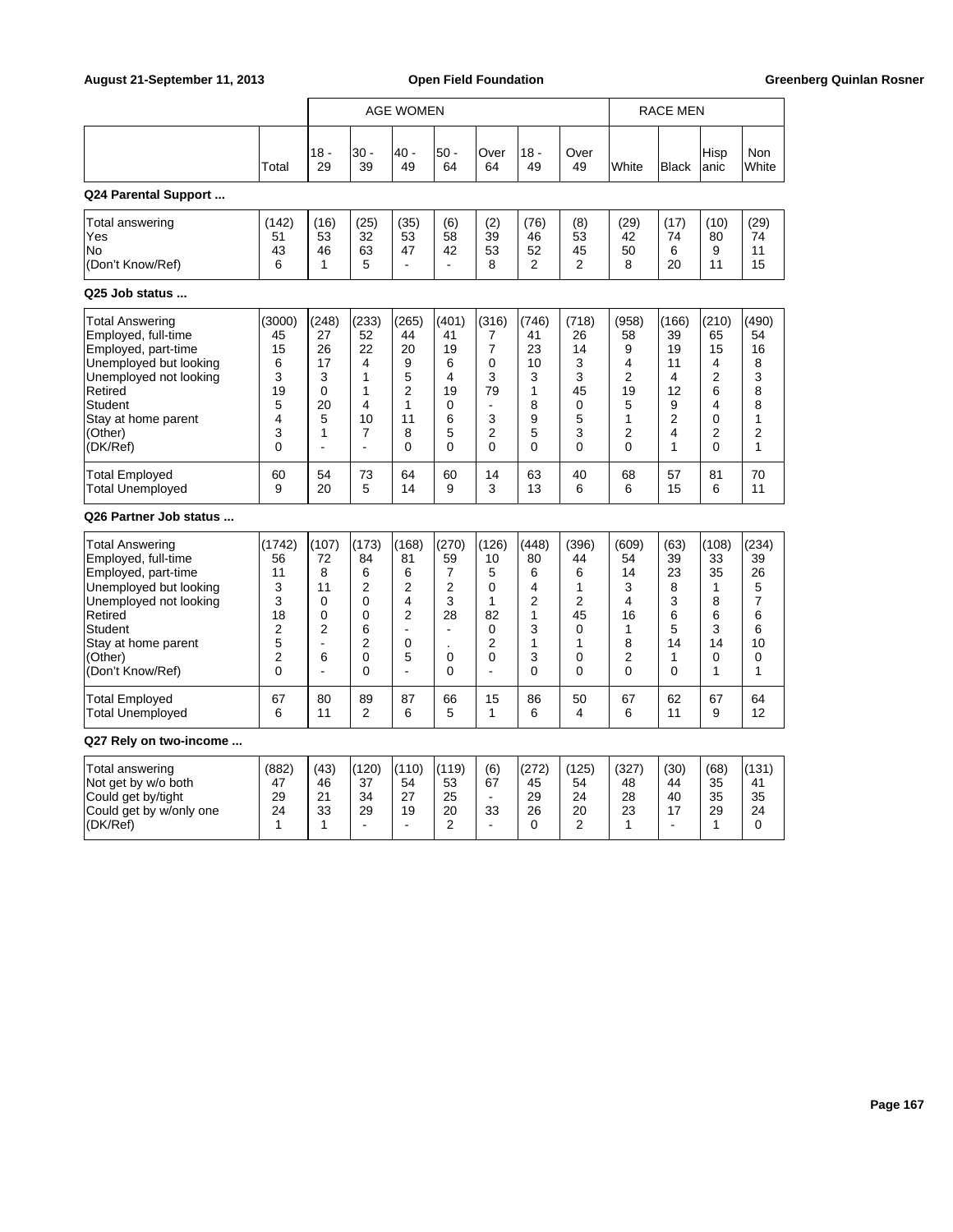|                                                                                                                                                                                              |                                                                   |                                                                            | <b>RACE WOMEN</b>                                                  |                                                                                        |                                                              |
|----------------------------------------------------------------------------------------------------------------------------------------------------------------------------------------------|-------------------------------------------------------------------|----------------------------------------------------------------------------|--------------------------------------------------------------------|----------------------------------------------------------------------------------------|--------------------------------------------------------------|
|                                                                                                                                                                                              | Total                                                             | White                                                                      | <b>Black</b>                                                       | Hisp<br>anic                                                                           | Non<br>White                                                 |
| Q24 Parental Support                                                                                                                                                                         |                                                                   |                                                                            |                                                                    |                                                                                        |                                                              |
| Total answering<br>Yes<br>No<br>(Don't Know/Ref)                                                                                                                                             | (142)<br>51<br>43<br>6                                            | (34)<br>66<br>34                                                           | (23)<br>23<br>76<br>1                                              | (24)<br>46<br>48<br>6                                                                  | (50)<br>34<br>63<br>3                                        |
| Q25 Job status                                                                                                                                                                               |                                                                   |                                                                            |                                                                    |                                                                                        |                                                              |
| <b>Total Answering</b><br>Employed, full-time<br>Employed, part-time<br>Unemployed but looking<br>Unemployed not looking<br>Retired<br>Student<br>Stay at home parent<br>(Other)<br>(DK/Ref) | (3000)<br>45<br>15<br>6<br>3<br>19<br>5<br>4<br>3<br>$\mathbf{0}$ | (1052)<br>34<br>17<br>6<br>3<br>27<br>$\overline{2}$<br>6<br>4<br>$\Omega$ | (194)<br>33<br>19<br>8<br>4<br>15<br>8<br>$\overline{7}$<br>5<br>1 | (210)<br>30<br>26<br>8<br>3<br>17<br>8<br>$\overline{7}$<br>$\overline{2}$<br>$\Omega$ | (470)<br>33<br>22<br>8<br>3<br>15<br>8<br>8<br>4<br>$\Omega$ |
| <b>Total Employed</b><br><b>Total Unemployed</b>                                                                                                                                             | 60<br>9                                                           | 51<br>9                                                                    | 53<br>12                                                           | 55<br>11                                                                               | 54<br>11                                                     |
| Q26 Partner Job status                                                                                                                                                                       |                                                                   |                                                                            |                                                                    |                                                                                        |                                                              |
| <b>Total Answering</b><br>Employed, full-time<br>Employed, part-time<br>Unemployed but looking<br>Unemployed not looking<br>$D$ of irol                                                      | (1742)<br>56<br>11<br>3<br>3<br>10                                | (628)<br>62<br>5<br>$\frac{2}{1}$<br>0C                                    | (87)<br>65<br>5<br>5<br>6<br>$\sim$                                | (118)<br>61<br>12<br>4<br>4<br>10                                                      | (252)<br>63<br>8<br>5<br>5<br>4E                             |

| Unemployed not looking    |    |    | 6  | 4  | 5  |  |  |  |
|---------------------------|----|----|----|----|----|--|--|--|
| Retired                   | 18 | 26 | 16 | 18 | 15 |  |  |  |
| Student                   | 2  |    | 3  |    | 3  |  |  |  |
| Stay at home parent       | 5  |    | 0  |    |    |  |  |  |
| (Other)                   | 2  | 3  | 0  |    |    |  |  |  |
| (Don't Know/Ref)          | 0  |    |    |    |    |  |  |  |
| Total Employed            | 67 | 67 | 69 | 73 | 70 |  |  |  |
| Total Unemployed          | 6  | 3  | 11 | 9  | 9  |  |  |  |
| 887 Belliam Allia Saadkaa |    |    |    |    |    |  |  |  |

### **Q27 Rely on two-income ...**

| Total answering<br>Not get by w/o both<br>Could get by/tight<br>Could get by w/only one<br>$ $ (DK/Ref) | (882)<br>47<br>29<br>24 | (289)<br>45<br>31<br>23 | (49)<br>57<br>18<br>25<br>$\blacksquare$ | (59)<br>59<br>15<br>26<br>0 | (126)<br>54<br>21<br>26<br>0 |
|---------------------------------------------------------------------------------------------------------|-------------------------|-------------------------|------------------------------------------|-----------------------------|------------------------------|
|                                                                                                         |                         |                         |                                          |                             |                              |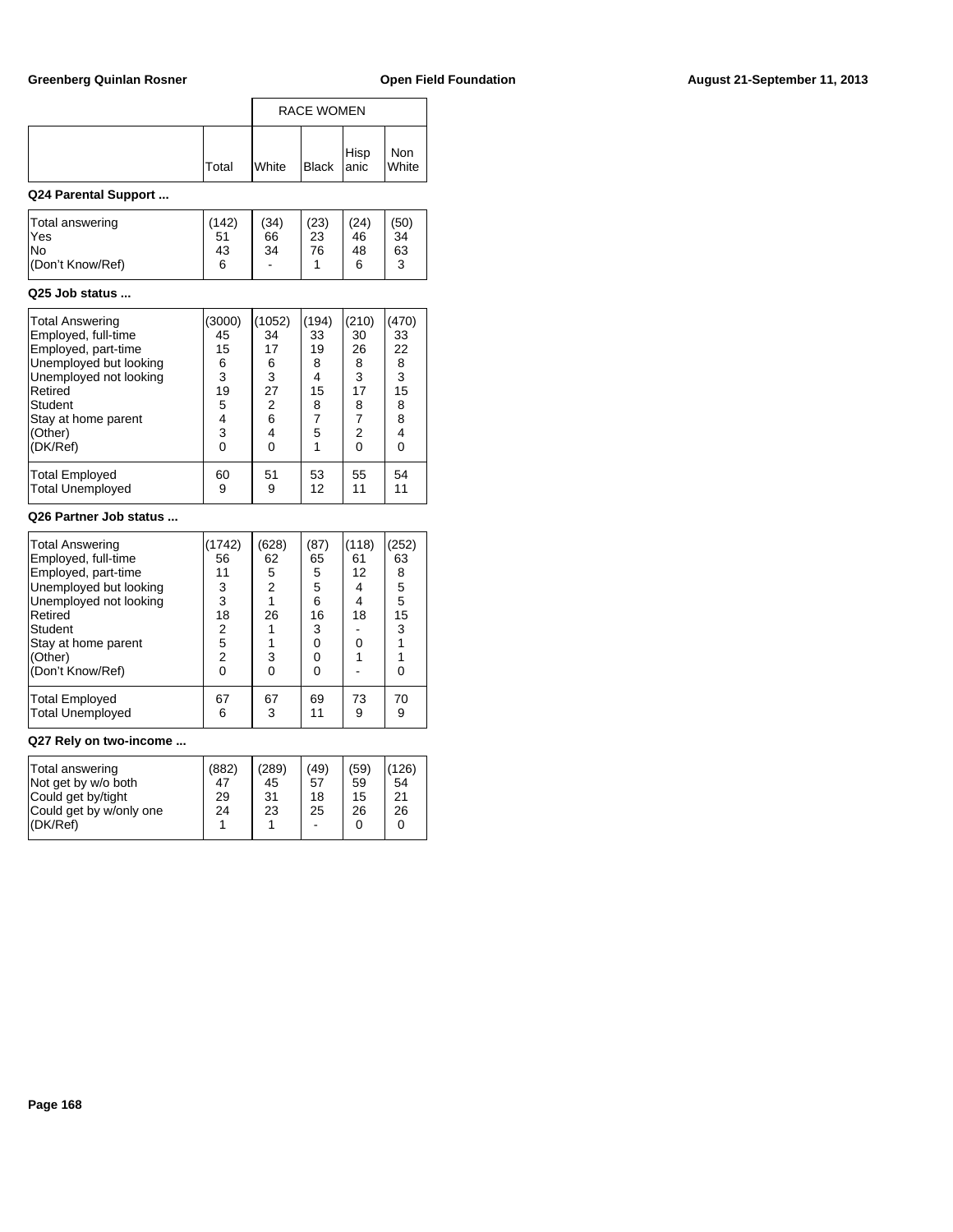r

|                                                                                                                                                                                               |                                                                     | RACE/GENDER/AGE                                                                                              |                                                                               |                                                                       |                                                                          |                                                                                 |                                                                                          |                                                                                           |                                                                                 |                                                                                          |                                                                                 |                                                                                   |                                                                               |
|-----------------------------------------------------------------------------------------------------------------------------------------------------------------------------------------------|---------------------------------------------------------------------|--------------------------------------------------------------------------------------------------------------|-------------------------------------------------------------------------------|-----------------------------------------------------------------------|--------------------------------------------------------------------------|---------------------------------------------------------------------------------|------------------------------------------------------------------------------------------|-------------------------------------------------------------------------------------------|---------------------------------------------------------------------------------|------------------------------------------------------------------------------------------|---------------------------------------------------------------------------------|-----------------------------------------------------------------------------------|-------------------------------------------------------------------------------|
|                                                                                                                                                                                               | Total                                                               | White<br>Young<br>Men                                                                                        | White<br>Older<br>Men                                                         | White<br>Young Older                                                  | White<br>WomenWomen Men                                                  | <b>Black</b><br>Young                                                           | <b>Black</b><br>Older<br>Men                                                             | <b>Black</b><br>Young                                                                     | <b>Black</b><br>Older<br>WomerWomer Men                                         | Hisp<br>Young                                                                            | Hisp<br>Older<br>Men                                                            | Hisp<br>Young Older                                                               | Hisp<br>WomenWomen                                                            |
| Q24 Parental Support                                                                                                                                                                          |                                                                     |                                                                                                              |                                                                               |                                                                       |                                                                          |                                                                                 |                                                                                          |                                                                                           |                                                                                 |                                                                                          |                                                                                 |                                                                                   |                                                                               |
| Total answering<br>Yes<br>No<br>(Don't Know/Ref)                                                                                                                                              | (142)<br>51<br>43<br>6                                              | (23)<br>37<br>56<br>7                                                                                        | (5)<br>62<br>25<br>13                                                         | (31)<br>66<br>34<br>$\blacksquare$                                    | (4)<br>67<br>33<br>÷,                                                    | (15)<br>72<br>6<br>22                                                           | (1)<br>100<br>$\blacksquare$<br>÷,                                                       | (21)<br>20<br>80<br>$\overline{a}$                                                        | (2)<br>56<br>36<br>8                                                            | (9)<br>88<br>12                                                                          | (1)<br>$\mathbf{r}$<br>100<br>÷,                                                | (23)<br>44<br>49<br>6                                                             | (1)<br>75<br>25<br>$\overline{\phantom{a}}$                                   |
| Q25 Job status                                                                                                                                                                                |                                                                     |                                                                                                              |                                                                               |                                                                       |                                                                          |                                                                                 |                                                                                          |                                                                                           |                                                                                 |                                                                                          |                                                                                 |                                                                                   |                                                                               |
| Total Answering<br>Employed, full-time<br>Employed, part-time<br>Unemployed but looking<br>Unemployed not looking<br>Retired<br>Student<br>Stay at home parent<br>(Other)<br>(DK/Ref)         | (3000)<br>45<br>15<br>6<br>3<br>19<br>5<br>4<br>3<br>0              | (550)<br>70<br>11<br>6<br>$\mathbf{1}$<br>$\mathbf{1}$<br>8<br>$\mathbf{1}$<br>1<br>$\overline{\phantom{a}}$ | (370)<br>43<br>$\overline{7}$<br>2<br>3<br>42<br>1<br>2<br>$\Omega$           | (438)<br>44<br>21<br>10<br>3<br>$\Omega$<br>6<br>9<br>6<br>÷,         | (566)<br>27<br>14<br>3<br>3<br>47<br>0<br>4<br>3<br>0                    | (118)<br>43<br>23<br>12<br>3<br>$\mathbf{1}$<br>12<br>1<br>3<br>1               | (44)<br>28<br>3<br>9<br>$\overline{7}$<br>42<br>$\blacksquare$<br>5<br>5<br>$\mathbf{1}$ | (119)<br>40<br>22<br>10<br>4<br>$\overline{2}$<br>11<br>5<br>5<br>1                       | (68)<br>21<br>15<br>6<br>6<br>34<br>$\overline{2}$<br>11<br>5<br>$\overline{a}$ | (163)<br>71<br>15<br>4<br>$\overline{2}$<br>$\blacksquare$<br>5<br>$\mathbf 0$<br>2<br>1 | (41)<br>42<br>20<br>4<br>$\overline{2}$<br>28<br>$\overline{2}$<br>1<br>1<br>÷. | (139)<br>30<br>34<br>10<br>3<br>$\overline{2}$<br>12<br>8<br>$\overline{2}$<br>÷, | (64)<br>26<br>9<br>5<br>3<br>48<br>$\overline{a}$<br>6<br>$\overline{2}$<br>1 |
| <b>Total Employed</b><br><b>Total Unemployed</b>                                                                                                                                              | 60<br>9                                                             | 82<br>7                                                                                                      | 50<br>5                                                                       | 65<br>14                                                              | 41<br>5                                                                  | 66<br>15                                                                        | 30<br>16                                                                                 | 62<br>14                                                                                  | 35<br>12                                                                        | 86<br>6                                                                                  | 62<br>6                                                                         | 64<br>13                                                                          | 36<br>$\overline{7}$                                                          |
| Q26 Partner Job status                                                                                                                                                                        |                                                                     |                                                                                                              |                                                                               |                                                                       |                                                                          |                                                                                 |                                                                                          |                                                                                           |                                                                                 |                                                                                          |                                                                                 |                                                                                   |                                                                               |
| Total Answering<br>Employed, full-time<br>Employed, part-time<br>Unemployed but looking<br>Unemployed not looking<br>Retired<br>Student<br>Stay at home parent<br>(Other)<br>(Don't Know/Ref) | (1742)<br>56<br>11<br>3<br>3<br>18<br>2<br>5<br>$\overline{2}$<br>0 | (326)<br>65<br>16<br>$\overline{4}$<br>$\overline{\mathbf{4}}$<br>L.<br>$\overline{2}$<br>10<br>0<br>L,      | (258)<br>41<br>11<br>1<br>3<br>33<br>$\mathbf 0$<br>$\overline{7}$<br>3<br>L. | (277)<br>82<br>6<br>3<br>0<br>1<br>2<br>$\mathbf{1}$<br>5<br>$\Omega$ | (322)<br>47<br>5<br>1<br>2<br>45<br>$\blacksquare$<br>1<br>0<br>$\Omega$ | (47)<br>38<br>30<br>8<br>1<br>$\blacksquare$<br>7<br>16<br>$\blacksquare$<br>ä, | (16)<br>42<br>4<br>11<br>7<br>23<br>$\blacksquare$<br>8<br>4<br>$\overline{2}$           | (55)<br>82<br>1<br>5<br>5<br>$\overline{2}$<br>4<br>÷<br>$\blacksquare$<br>$\blacksquare$ | (28)<br>32<br>12<br>6<br>3<br>45<br>1<br>0<br>1<br>1                            | (75)<br>31<br>45<br>1<br>2<br>÷.<br>4<br>15<br>$\overline{\phantom{a}}$<br>1             | (29)<br>30<br>11<br>3<br>20<br>21<br>$\blacksquare$<br>13<br>$\mathbf{1}$<br>1  | (76)<br>73<br>14<br>$\overline{7}$<br>5<br>0<br>÷,<br>$\overline{a}$<br>0<br>÷,   | (38)<br>31<br>10<br>1<br>3<br>54<br>0<br>1                                    |
| <b>Total Employed</b><br><b>Total Unemployed</b>                                                                                                                                              | 67<br>6                                                             | 81<br>8                                                                                                      | 52<br>4                                                                       | 88<br>3                                                               | 52<br>$\overline{2}$                                                     | 68<br>9                                                                         | 46<br>18                                                                                 | 84<br>10                                                                                  | 43<br>9                                                                         | 77<br>3                                                                                  | 41<br>23                                                                        | 88<br>11                                                                          | 41<br>4                                                                       |
| Q27 Rely on two-income                                                                                                                                                                        |                                                                     |                                                                                                              |                                                                               |                                                                       |                                                                          |                                                                                 |                                                                                          |                                                                                           |                                                                                 |                                                                                          |                                                                                 |                                                                                   |                                                                               |
| Total answering<br>Not get by w/o both<br>Could get by/tight<br>Could get by w/only one<br>(DK/Ref)                                                                                           | (882)<br>47<br>29<br>24<br>1                                        | (224)<br>46<br>29<br>25                                                                                      | (96)<br>51<br>30<br>18<br>1                                                   | (175)<br>41<br>35<br>25<br>$\mathbf{r}$                               | (103)<br>51<br>25<br>22<br>$\overline{2}$                                | (27)<br>44<br>41<br>15                                                          | (3)<br>44<br>22<br>34                                                                    | (39)<br>60<br>15<br>25                                                                    | (8)<br>55<br>9<br>36                                                            | (56)<br>31<br>35<br>34<br>$\Omega$                                                       | (9)<br>44<br>42<br>12<br>3                                                      | (43)<br>59<br>13<br>28<br>$\mathbf{1}$                                            | (12)<br>71<br>27<br>2                                                         |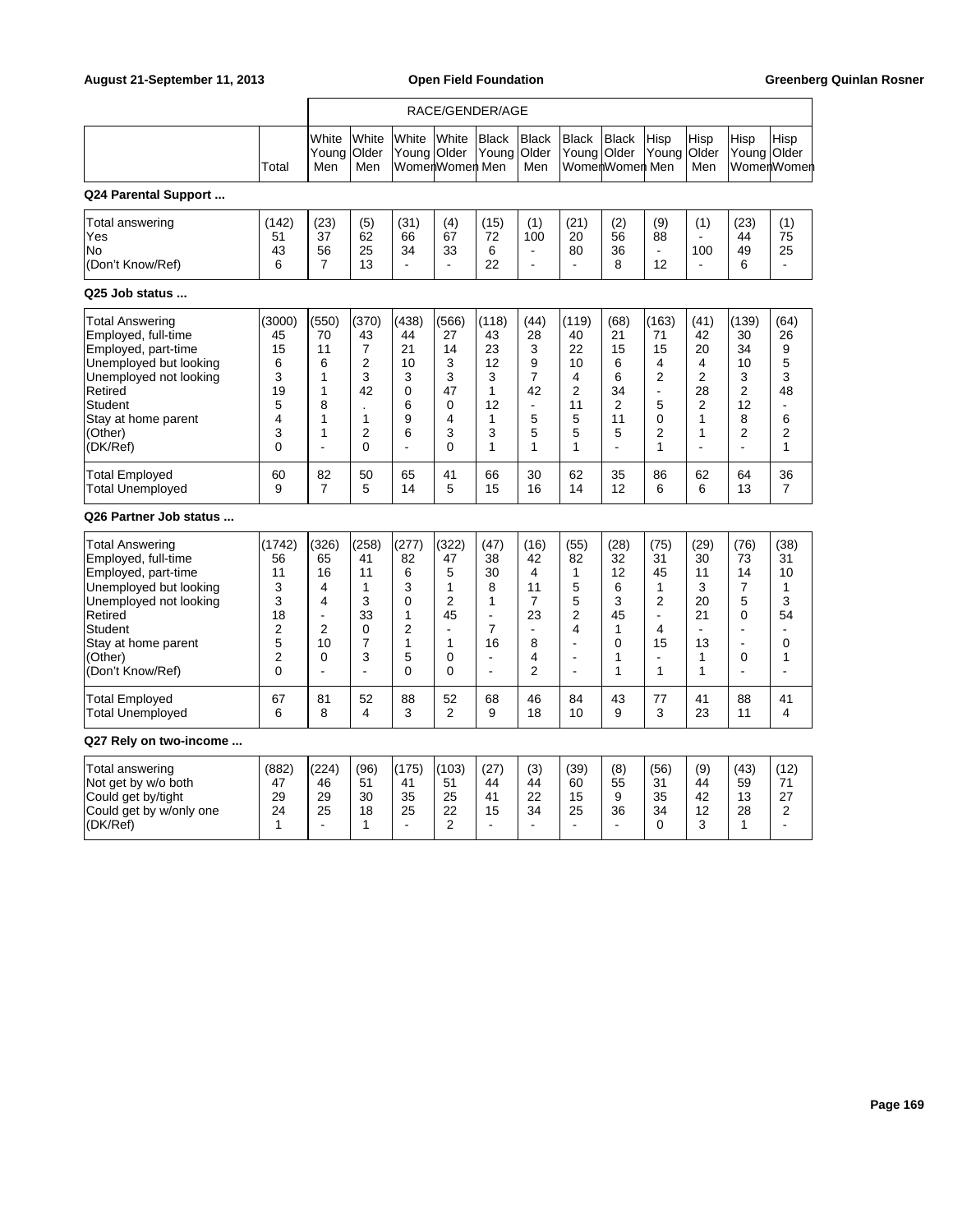|                                                                                                                                                                                              |                                                               |                                                                          | <b>GENDER/EDUC</b>                                                         |                                                                           |                                                                                |
|----------------------------------------------------------------------------------------------------------------------------------------------------------------------------------------------|---------------------------------------------------------------|--------------------------------------------------------------------------|----------------------------------------------------------------------------|---------------------------------------------------------------------------|--------------------------------------------------------------------------------|
|                                                                                                                                                                                              | Total                                                         | Coll<br>Men                                                              | <b>Non</b><br>Coll<br>Men                                                  | Coll                                                                      | <b>Non</b><br>Coll<br>WomenWomen                                               |
| Q24 Parental Support                                                                                                                                                                         |                                                               |                                                                          |                                                                            |                                                                           |                                                                                |
| Total answering<br>Yes<br>No<br>(Don't Know/Ref)                                                                                                                                             | (142)<br>51<br>43<br>6                                        | (17)<br>56<br>39<br>5                                                    | (40)<br>59<br>27<br>14                                                     | (17)<br>65<br>34<br>1                                                     | (67)<br>42<br>55<br>2                                                          |
| Q25 Job status                                                                                                                                                                               |                                                               |                                                                          |                                                                            |                                                                           |                                                                                |
| <b>Total Answering</b><br>Employed, full-time<br>Employed, part-time<br>Unemployed but looking<br>Unemployed not looking<br>Retired<br>Student<br>Stay at home parent<br>(Other)<br>(DK/Ref) | (3000)<br>45<br>15<br>6<br>3<br>19<br>5<br>4<br>3<br>$\Omega$ | (374)<br>75<br>6<br>$\overline{c}$<br>1<br>13<br>2<br>1<br>1<br>$\Omega$ | (1075)<br>51<br>13<br>7<br>3<br>16<br>$\overline{7}$<br>1<br>2<br>$\Omega$ | (376)<br>51<br>18<br>3<br>1<br>16<br>2<br>6<br>$\overline{2}$<br>$\Omega$ | (1145)<br>28<br>18<br>7<br>4<br>26<br>5<br>$\overline{7}$<br>5<br>$\mathbf{0}$ |
| <b>Total Employed</b><br><b>Total Unemployed</b>                                                                                                                                             | 60<br>9                                                       | 81<br>3                                                                  | 64<br>10                                                                   | 69<br>4                                                                   | 46<br>11                                                                       |
| Q26 Partner Job status                                                                                                                                                                       |                                                               |                                                                          |                                                                            |                                                                           |                                                                                |
|                                                                                                                                                                                              |                                                               |                                                                          |                                                                            |                                                                           |                                                                                |

| <b>Total Answering</b><br>Employed, full-time<br>Employed, part-time<br>Unemployed but looking<br>Unemployed not looking<br>Retired<br>Student<br>Stay at home parent | (1742)<br>56<br>11<br>3<br>3<br>18<br>2<br>5 | (258)<br>46<br>20<br>3<br>5<br>13<br>13 | (589)<br>52<br>16<br>3<br>4<br>13<br>3 | (264)<br>73<br>4<br>2<br>16<br>2 | (615)<br>58<br>3<br>3<br>25 |  |
|-----------------------------------------------------------------------------------------------------------------------------------------------------------------------|----------------------------------------------|-----------------------------------------|----------------------------------------|----------------------------------|-----------------------------|--|
| (Other)<br>(Don't Know/Ref)                                                                                                                                           | 2<br>0                                       | 0<br>ŋ                                  | 2                                      |                                  | 3                           |  |
| <b>Total Employed</b><br><b>Total Unemployed</b>                                                                                                                      | 67<br>6                                      | 66<br>8                                 | 67<br>8                                | 77<br>3                          | 65<br>6                     |  |

## **Q27 Rely on two-income ...**

| (DK/Ref)                 | Total answering         | (882) | (156) | (307) | (160) | (253) |
|--------------------------|-------------------------|-------|-------|-------|-------|-------|
| 2                        | Not get by w/o both     | 47    | 35    | 51    | 31    | 59    |
| $\Omega$                 | Could get by/tight      | 29    | 29    | 31    | 45    | 17    |
| $\overline{\phantom{a}}$ | Could get by w/only one | 24    | 34    | 18    | 23    | 25    |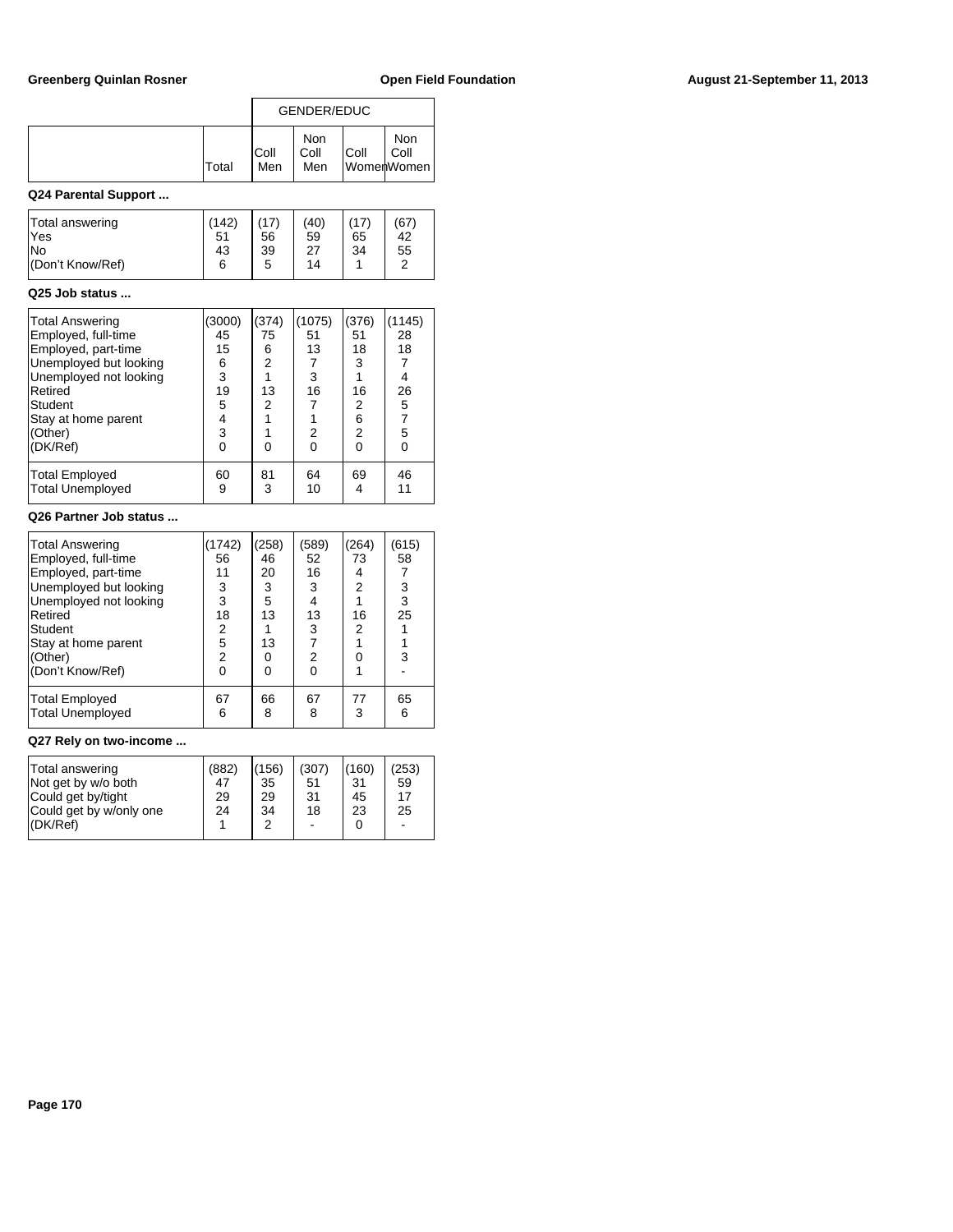|                                                                                                                                                                                                      |                                                                     | RACE/GENDER/EDUC                                                                                    |                                                                    |                                                                                                   |                                                                                                      |                                                                                                            |                                                                             |                                                                                                                   |                                                                  |                                                                                             |                                                                                           |                                                                                                           |                                                               |
|------------------------------------------------------------------------------------------------------------------------------------------------------------------------------------------------------|---------------------------------------------------------------------|-----------------------------------------------------------------------------------------------------|--------------------------------------------------------------------|---------------------------------------------------------------------------------------------------|------------------------------------------------------------------------------------------------------|------------------------------------------------------------------------------------------------------------|-----------------------------------------------------------------------------|-------------------------------------------------------------------------------------------------------------------|------------------------------------------------------------------|---------------------------------------------------------------------------------------------|-------------------------------------------------------------------------------------------|-----------------------------------------------------------------------------------------------------------|---------------------------------------------------------------|
|                                                                                                                                                                                                      | Total                                                               | White<br>Coll<br>Men                                                                                | White<br>NoCol<br>Men                                              | White<br>Coll                                                                                     | White<br>NoCol Coll<br>WomenWomen Men                                                                | Black                                                                                                      | <b>Black</b><br>NoCol<br>Men                                                | <b>Black</b><br> Coll                                                                                             | <b>Black</b><br>NoCol<br>WomenWomen Men                          | Hisp<br> Coll                                                                               | Hisp<br>NoCol<br>Men                                                                      | Hisp<br>Coll                                                                                              | Hisp<br><b>NoCol</b><br>WomenWomen                            |
| Q24 Parental Support                                                                                                                                                                                 |                                                                     |                                                                                                     |                                                                    |                                                                                                   |                                                                                                      |                                                                                                            |                                                                             |                                                                                                                   |                                                                  |                                                                                             |                                                                                           |                                                                                                           |                                                               |
| Total answering<br>Yes<br>No<br>(Don't Know/Ref)                                                                                                                                                     | (142)<br>51<br>43<br>6                                              | (13)<br>59<br>36<br>5                                                                               | (16)<br>27<br>63<br>10                                             | (11)<br>77<br>23<br>$\blacksquare$                                                                | (23)<br>61<br>39<br>$\blacksquare$                                                                   | (2)<br>64<br>31<br>5                                                                                       | (15)<br>75<br>3<br>22                                                       | (3)<br>47<br>48<br>5                                                                                              | (20)<br>20<br>80<br>$\overline{\phantom{a}}$                     | (1)<br>64<br>22<br>14                                                                       | (9)<br>83<br>7<br>10                                                                      | (2)<br>55<br>45<br>$\blacksquare$                                                                         | (22)<br>45<br>49<br>6                                         |
| Q25 Job status                                                                                                                                                                                       |                                                                     |                                                                                                     |                                                                    |                                                                                                   |                                                                                                      |                                                                                                            |                                                                             |                                                                                                                   |                                                                  |                                                                                             |                                                                                           |                                                                                                           |                                                               |
| Total Answering<br>Employed, full-time<br>Employed, part-time<br>Unemployed but looking<br>Unemployed not looking<br>Retired<br>Student<br>Stay at home parent<br>(Other)<br>(DK/Ref)                | (3000)<br>45<br>15<br>6<br>3<br>19<br>5<br>4<br>3<br>0              | (291)<br>75<br>6<br>$\overline{2}$<br>$\mathbf{1}$<br>14<br>$\overline{2}$<br>$\mathbf 0$<br>1<br>0 | (658)<br>51<br>11<br>5<br>3<br>21<br>6<br>1<br>2<br>0              | (281)<br>50<br>19<br>3<br>$\mathbf{1}$<br>17<br>$\overline{2}$<br>6<br>$\overline{2}$<br>$\Omega$ | (766)<br>28<br>16<br>$\overline{7}$<br>4<br>31<br>3<br>6<br>5<br>$\overline{a}$                      | (21)<br>60<br>5<br>1<br>18<br>9<br>5<br>3                                                                  | (142)<br>36<br>19<br>13<br>5<br>11<br>9<br>2<br>4<br>1                      | (39)<br>58<br>21<br>4<br>$\mathbf{1}$<br>12<br>1<br>$\overline{2}$<br>$\overline{\phantom{a}}$<br>÷               | (154)<br>27<br>19<br>8<br>5<br>15<br>9<br>8<br>6<br>1            | (28)<br>68<br>22<br>$\overline{2}$<br>$\mathbf{1}$<br>5<br>$\mathbf 0$<br>1<br>1<br>÷.      | (180)<br>65<br>14<br>5<br>$\overline{2}$<br>6<br>5<br>$\mathbf 0$<br>$\overline{2}$<br>L. | (27)<br>50<br>12<br>$\overline{7}$<br>3<br>21<br>4<br>4<br>$\Omega$<br>÷.                                 | (180)<br>27<br>28<br>9<br>2<br>16<br>9<br>8<br>$\overline{2}$ |
| <b>Total Employed</b><br><b>Total Unemployed</b>                                                                                                                                                     | 60<br>9                                                             | 80<br>3                                                                                             | 62<br>8                                                            | 69<br>4                                                                                           | 44<br>11                                                                                             | 65<br>1                                                                                                    | 55<br>18                                                                    | 79<br>5                                                                                                           | 46<br>14                                                         | 90<br>3                                                                                     | 79<br>$\overline{7}$                                                                      | 62<br>10                                                                                                  | 55<br>11                                                      |
| Q26 Partner Job status                                                                                                                                                                               |                                                                     |                                                                                                     |                                                                    |                                                                                                   |                                                                                                      |                                                                                                            |                                                                             |                                                                                                                   |                                                                  |                                                                                             |                                                                                           |                                                                                                           |                                                               |
| <b>Total Answering</b><br>Employed, full-time<br>Employed, part-time<br>Unemployed but looking<br>Unemployed not looking<br>Retired<br>Student<br>Stay at home parent<br>(Other)<br>(Don't Know/Ref) | (1742)<br>56<br>11<br>3<br>3<br>18<br>$\overline{2}$<br>5<br>2<br>0 | (204)<br>43<br>22<br>$\overline{2}$<br>5<br>15<br>$\Omega$<br>13<br>$\mathbf 0$<br>$\Omega$         | (399)<br>60<br>10<br>3<br>3<br>16<br>1<br>6<br>2<br>$\overline{a}$ | (200)<br>75<br>4<br>2<br>1<br>16<br>$\Omega$<br>1<br>0<br>1                                       | (425)<br>56<br>6<br>$\overline{2}$<br>$\mathbf{1}$<br>30<br>$\mathbf{1}$<br>0<br>4<br>$\overline{a}$ | (12)<br>65<br>$\mathbf{1}$<br>$\sim$<br>3<br>4<br>$\overline{2}$<br>23<br>$\blacksquare$<br>$\overline{a}$ | (51)<br>32<br>29<br>11<br>3<br>6<br>6<br>12<br>$\mathbf{1}$<br>$\mathbf{1}$ | (25)<br>72<br>$\mathbf{1}$<br>3<br>$\overline{a}$<br>23<br>$\blacksquare$<br>÷.<br>$\overline{a}$<br>$\mathbf{1}$ | (62)<br>62<br>6<br>6<br>8<br>13<br>4<br>0<br>0<br>$\overline{a}$ | (19)<br>48<br>27<br>2<br>$\overline{2}$<br>4<br>4<br>13<br>$\blacksquare$<br>$\overline{a}$ | (87)<br>30<br>37<br>1<br>8<br>6<br>3<br>15<br>0<br>$\Omega$                               | (16)<br>58<br>16<br>1<br>$\blacksquare$<br>24<br>$\blacksquare$<br>÷,<br>$\overline{2}$<br>$\overline{a}$ | (100)<br>61<br>12<br>5<br>5<br>17<br>0<br>0<br>L.             |
| <b>Total Employed</b><br><b>Total Unemployed</b>                                                                                                                                                     | 67<br>6                                                             | 65<br>$\overline{7}$                                                                                | 69<br>6                                                            | 79<br>3                                                                                           | 62<br>3                                                                                              | 67<br>3                                                                                                    | 61<br>13                                                                    | 73<br>3                                                                                                           | 68<br>14                                                         | 76<br>4                                                                                     | 67<br>9                                                                                   | 74<br>$\mathbf{1}$                                                                                        | 73<br>10                                                      |
| Q27 Rely on two-income                                                                                                                                                                               |                                                                     |                                                                                                     |                                                                    |                                                                                                   |                                                                                                      |                                                                                                            |                                                                             |                                                                                                                   |                                                                  |                                                                                             |                                                                                           |                                                                                                           |                                                               |
| Total answering<br>Not get by w/o both<br>Could get by/tight<br>Could get by w/only one<br>(DK/Ref)                                                                                                  | (882)<br>47<br>29<br>24<br>1                                        | (122)<br>40<br>25<br>32<br>3                                                                        | (203)<br>52<br>31<br>18                                            | (126)<br>29<br>48<br>22                                                                           | (161)<br>58<br>17<br>24<br>$\blacksquare$                                                            | (5)<br>9<br>81<br>10                                                                                       | (24)<br>52<br>30<br>19<br>ä,                                                | (18)<br>44<br>27<br>30                                                                                            | (31)<br>64<br>13<br>23<br>$\blacksquare$                         | (13)<br>28<br>29<br>40<br>3                                                                 | (55)<br>37<br>37<br>27<br>$\blacksquare$                                                  | (9)<br>22<br>50<br>25<br>3                                                                                | (50)<br>65<br>9<br>25                                         |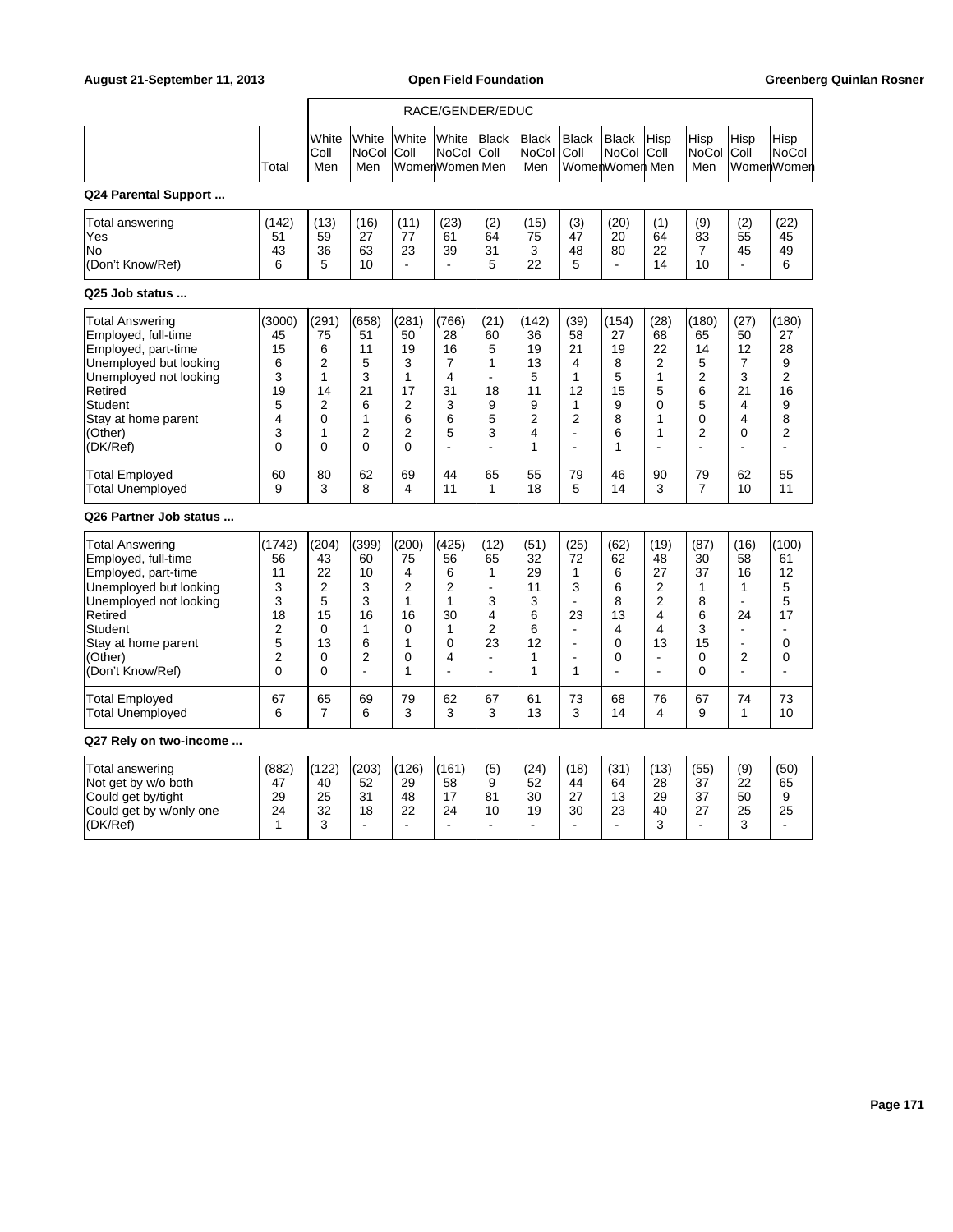Greenberg Quinlan Rosner **Communist Communist Communist Communist Communist Communist Communist Communist Communist Communist Communist Communist Communist Communist Communist Communist Communist Communist Communist Commun** 

|                                                                                                                                                                                                      |                                                                       |                                                                      | <b>INCOME MEN</b>                                                             |                                                                                              |                                                                                            |                                                                             | <b>INCOME WOMEN</b>                                                                    |                                                                                                               |                                                                              | <b>NON COLL MEN</b>                                                         |                                                                           |                                                       | <b>NON COLL WOMEN</b>                                                |                                                                             |                                                                                           |
|------------------------------------------------------------------------------------------------------------------------------------------------------------------------------------------------------|-----------------------------------------------------------------------|----------------------------------------------------------------------|-------------------------------------------------------------------------------|----------------------------------------------------------------------------------------------|--------------------------------------------------------------------------------------------|-----------------------------------------------------------------------------|----------------------------------------------------------------------------------------|---------------------------------------------------------------------------------------------------------------|------------------------------------------------------------------------------|-----------------------------------------------------------------------------|---------------------------------------------------------------------------|-------------------------------------------------------|----------------------------------------------------------------------|-----------------------------------------------------------------------------|-------------------------------------------------------------------------------------------|
|                                                                                                                                                                                                      | Total                                                                 | Less<br>than<br>\$20K                                                | \$20K<br>to<br>\$60K                                                          | \$60K<br>to<br>\$100K                                                                        | \$100K Less<br>or<br>more                                                                  | than<br>\$20K                                                               | \$20K<br>to<br>\$60K                                                                   | \$60K<br>to<br>\$100K                                                                                         | \$100K Less<br>or<br>lmore                                                   | than<br>\$20K                                                               | \$20K<br>to<br>\$40K                                                      | Less<br>than<br>\$40K                                 | Less<br>than<br>\$20K                                                | \$20K<br>to<br>\$40K                                                        | Less<br>than<br>\$40K                                                                     |
| Q24 Parental Support                                                                                                                                                                                 |                                                                       |                                                                      |                                                                               |                                                                                              |                                                                                            |                                                                             |                                                                                        |                                                                                                               |                                                                              |                                                                             |                                                                           |                                                       |                                                                      |                                                                             |                                                                                           |
| Total answering<br>Yes<br>No<br>(Don't Know/Ref)                                                                                                                                                     | (142)<br>51<br>43<br>6                                                | (11)<br>37<br>60<br>3                                                | (24)<br>70<br>16<br>13                                                        | (4)<br>87<br>13<br>$\overline{a}$                                                            | (6)<br>22<br>68<br>10                                                                      | (31)<br>46<br>54<br>0                                                       | (29)<br>49<br>51<br>$\overline{\phantom{a}}$                                           | (4)<br>34<br>66                                                                                               | (6)<br>46<br>54                                                              | (11)<br>38<br>60<br>$\overline{2}$                                          | (12)<br>67<br>26<br>6                                                     | (23)<br>53<br>43<br>4                                 | (30)<br>45<br>55<br>0                                                | (16)<br>40<br>60<br>$\mathbf{r}$                                            | (46)<br>43<br>57<br>$\mathbf 0$                                                           |
| Q25 Job status                                                                                                                                                                                       |                                                                       |                                                                      |                                                                               |                                                                                              |                                                                                            |                                                                             |                                                                                        |                                                                                                               |                                                                              |                                                                             |                                                                           |                                                       |                                                                      |                                                                             |                                                                                           |
| <b>Total Answering</b><br>Employed, full-time<br>Employed, part-time<br>Unemployed but looking<br>Unemployed not looking<br>Retired<br>Student<br>Stay at home parent<br>(Other)<br>(DK/Ref)         | (3000)<br>45<br>15<br>6<br>3<br>19<br>5<br>4<br>3<br>0                | (163)<br>32<br>23<br>12<br>$\overline{7}$<br>14<br>6<br>3<br>3<br>÷, | (469)<br>53<br>16<br>5<br>2<br>17<br>4<br>$\mathbf{0}$<br>3<br>$\overline{a}$ | (300)<br>66<br>6<br>6<br>$\overline{2}$<br>12<br>$\overline{7}$<br>$\Omega$<br>1<br>$\Omega$ | (262)<br>74<br>$\overline{7}$<br>3<br>$\Omega$<br>11<br>5<br>0<br>0                        | (227)<br>22<br>20<br>$\overline{7}$<br>4<br>24<br>$\overline{7}$<br>10<br>6 | (491)<br>32<br>19<br>8<br>5<br>24<br>4<br>6<br>2                                       | (240)<br>53<br>16<br>6<br>0<br>16<br>1<br>4<br>4                                                              | (188)<br>48<br>15<br>4<br>2<br>17<br>6<br>4<br>6                             | (152)<br>31<br>24<br>12<br>$\overline{7}$<br>14<br>6<br>$\overline{2}$<br>3 | (246)<br>44<br>23<br>5<br>$\overline{2}$<br>18<br>4<br>$\mathbf{1}$<br>5  | (398)<br>39<br>23<br>8<br>4<br>16<br>5<br>1<br>4      | (216)<br>22<br>20<br>8<br>4<br>24<br>6<br>11<br>6<br>$\overline{a}$  | (263)<br>28<br>16<br>11<br>$\overline{7}$<br>25<br>4<br>7<br>$\overline{2}$ | (478)<br>25<br>18<br>10<br>6<br>24<br>5<br>9<br>4<br>$\overline{a}$                       |
| <b>Total Employed</b><br><b>Total Unemployed</b>                                                                                                                                                     | 60<br>9                                                               | 55<br>20                                                             | 69<br>7                                                                       | 72<br>8                                                                                      | 80<br>3                                                                                    | 42<br>11                                                                    | 51<br>13                                                                               | 68<br>$\overline{7}$                                                                                          | 63<br>5                                                                      | 55<br>19                                                                    | 67<br>$\overline{7}$                                                      | 62<br>11                                              | 42<br>11                                                             | 44<br>18                                                                    | 43<br>15                                                                                  |
| Q26 Partner Job status                                                                                                                                                                               |                                                                       |                                                                      |                                                                               |                                                                                              |                                                                                            |                                                                             |                                                                                        |                                                                                                               |                                                                              |                                                                             |                                                                           |                                                       |                                                                      |                                                                             |                                                                                           |
| <b>Total Answering</b><br>Employed, full-time<br>Employed, part-time<br>Unemployed but looking<br>Unemployed not looking<br>Retired<br>Student<br>Stay at home parent<br>(Other)<br>(Don't Know/Ref) | (1742)<br>56<br>11<br>3<br>3<br>18<br>$\boldsymbol{2}$<br>5<br>2<br>0 | (60)<br>40<br>21<br>0<br>10<br>11<br>3<br>$\overline{7}$<br>6<br>1   | (247)<br>42<br>20<br>6<br>4<br>16<br>4<br>6<br>2<br>0                         | (200)<br>63<br>19<br>1<br>1<br>8<br>1<br>6<br>0<br>$\overline{a}$                            | (207)<br>50<br>14<br>3<br>6<br>10<br>$\overline{2}$<br>14<br>$\mathbf 0$<br>$\overline{a}$ | (83)<br>48<br>12<br>4<br>9<br>12<br>3<br>2<br>9<br>1                        | (273)<br>58<br>$\overline{7}$<br>4<br>$\overline{2}$<br>26<br>3<br>0<br>$\overline{a}$ | (172)<br>76<br>$\overline{2}$<br>0<br>$\mathbf 0$<br>19<br>$\blacksquare$<br>$\Omega$<br>$\overline{2}$<br>÷. | (143)<br>71<br>$\overline{2}$<br>1<br>$\mathbf{0}$<br>18<br>2<br>1<br>4<br>÷ | (57)<br>40<br>22<br>0<br>9<br>11<br>3<br>7<br>6<br>1                        | (122)<br>35<br>21<br>4<br>$\overline{7}$<br>14<br>8<br>6<br>5<br>$\Omega$ | (179)<br>36<br>21<br>3<br>8<br>13<br>7<br>7<br>5<br>0 | (79)<br>49<br>13<br>3<br>10<br>10<br>3<br>$\overline{2}$<br>10<br>÷. | (125)<br>56<br>6<br>7<br>3<br>26<br>$\mathbf{1}$<br>$\mathbf{0}$<br>0<br>ä, | (204)<br>54<br>8<br>6<br>6<br>20<br>$\overline{2}$<br>$\mathbf{1}$<br>4<br>$\overline{a}$ |
| <b>Total Employed</b><br><b>Total Unemployed</b>                                                                                                                                                     | 67<br>6                                                               | 61<br>10                                                             | 62<br>10                                                                      | 82<br>2                                                                                      | 65<br>9                                                                                    | 60<br>13                                                                    | 65<br>6                                                                                | 78<br>1                                                                                                       | 73<br>$\overline{2}$                                                         | 62<br>9                                                                     | 56<br>11                                                                  | 58<br>10                                              | 62<br>13                                                             | 62<br>11                                                                    | 62<br>12                                                                                  |
| Q27 Rely on two-income                                                                                                                                                                               |                                                                       |                                                                      |                                                                               |                                                                                              |                                                                                            |                                                                             |                                                                                        |                                                                                                               |                                                                              |                                                                             |                                                                           |                                                       |                                                                      |                                                                             |                                                                                           |
| Total answering<br>Not get by w/o both<br>Could get by/tight<br>Could get by w/only one<br>(DK/Ref)                                                                                                  | (882)<br>47<br>29<br>24<br>1                                          | (29)<br>71<br>13<br>17                                               | (121)<br>56<br>24<br>21                                                       | (125)<br>57<br>34<br>9                                                                       | (122)<br>26<br>30<br>42<br>3                                                               | (32)<br>78<br>14<br>8                                                       | (102)<br>62<br>18<br>20                                                                | (117)<br>32<br>37<br>30<br>0                                                                                  | (85)<br>36<br>43<br>21                                                       | (28)<br>74<br>9<br>17                                                       | (47)<br>77<br>16<br>7                                                     | (75)<br>75<br>14<br>11                                | (31)<br>78<br>14<br>8                                                | (40)<br>60<br>18<br>22                                                      | (72)<br>68<br>16<br>16                                                                    |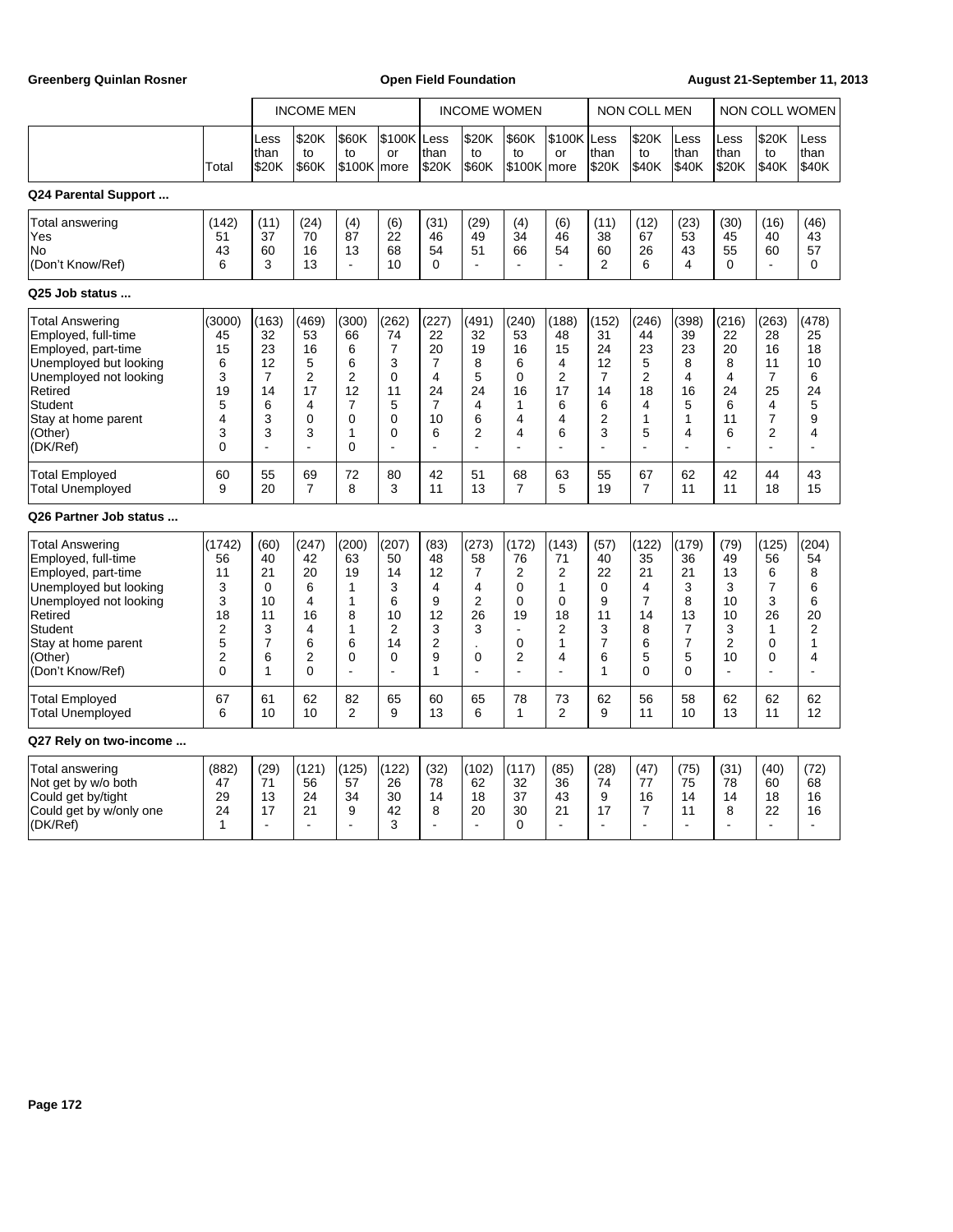|                                                                                                                                                                                                      |                                                                                  |                                                                               |                                                               | <b>MEN KIDS</b>                                                   |                                                                          |                                                                                 |                                                                   |                                                                  |                                                                  |
|------------------------------------------------------------------------------------------------------------------------------------------------------------------------------------------------------|----------------------------------------------------------------------------------|-------------------------------------------------------------------------------|---------------------------------------------------------------|-------------------------------------------------------------------|--------------------------------------------------------------------------|---------------------------------------------------------------------------------|-------------------------------------------------------------------|------------------------------------------------------------------|------------------------------------------------------------------|
|                                                                                                                                                                                                      | Total                                                                            | Under<br>18<br>home                                                           | Under<br>18<br>NtHom home                                     | Over<br>18                                                        | Over<br>18<br>NtHoml                                                     | No                                                                              | Total<br><b>Kids</b>                                              | Total<br>Under<br>18                                             | Total<br>At<br>Home                                              |
| Q24 Parental Support                                                                                                                                                                                 |                                                                                  |                                                                               |                                                               |                                                                   |                                                                          |                                                                                 |                                                                   |                                                                  |                                                                  |
| Total answering<br>Yes<br>No<br>(Don't Know/Ref)                                                                                                                                                     | (142)<br>51<br>43<br>6                                                           | (57)<br>58<br>31<br>12                                                        | (5)<br>31<br>69                                               | (6)<br>74<br>15<br>11                                             | (11)<br>55<br>33<br>11                                                   | (0)<br>ä,<br>$\overline{a}$<br>ä,                                               | (57)<br>58<br>31<br>12                                            | (57)<br>58<br>31<br>12                                           | (57)<br>58<br>31<br>12                                           |
| Q25 Job status                                                                                                                                                                                       |                                                                                  |                                                                               |                                                               |                                                                   |                                                                          |                                                                                 |                                                                   |                                                                  |                                                                  |
| Total Answering<br>Employed, full-time<br>Employed, part-time<br>Unemployed but looking<br>Unemployed not looking<br>Retired<br>Student<br>Stay at home parent<br>(Other)<br>(DK/Ref)                | (3000)<br>45<br>15<br>6<br>3<br>19<br>5<br>4<br>3<br>0                           | (444)<br>81<br>5<br>5<br>$\overline{c}$<br>4<br>1<br>$\overline{2}$<br>1<br>0 | (71)<br>48<br>9<br>13<br>14<br>11<br>1<br>$\Omega$<br>4<br>÷, | (114)<br>63<br>7<br>3<br>3<br>18<br>0<br>2<br>0<br>$\overline{2}$ | (350)<br>42<br>7<br>3<br>1<br>42<br>0<br>1<br>$\overline{2}$<br>$\Omega$ | (589)<br>49<br>21<br>6<br>$\overline{2}$<br>$\overline{7}$<br>13<br>0<br>2<br>0 | (872)<br>62<br>6<br>5<br>3<br>20<br>0<br>1<br>1<br>$\Omega$       | (500)<br>76<br>6<br>6<br>4<br>5<br>1<br>$\overline{2}$<br>1<br>0 | (538)<br>78<br>5<br>4<br>$\overline{2}$<br>7<br>0<br>2<br>1<br>1 |
| Total Employed<br>Total Unemployed                                                                                                                                                                   | 60<br>9                                                                          | 86<br>7                                                                       | 57<br>27                                                      | 70<br>7                                                           | 49<br>5                                                                  | 69<br>8                                                                         | 68<br>8                                                           | 82<br>10                                                         | 83<br>6                                                          |
| Q26 Partner Job status                                                                                                                                                                               |                                                                                  |                                                                               |                                                               |                                                                   |                                                                          |                                                                                 |                                                                   |                                                                  |                                                                  |
| <b>Total Answering</b><br>Employed, full-time<br>Employed, part-time<br>Unemployed but looking<br>Unemployed not looking<br>Retired<br>Student<br>Stay at home parent<br>(Other)<br>(Don't Know/Ref) | (1742)<br>56<br>11<br>3<br>3<br>18<br>$\overline{2}$<br>5<br>$\overline{2}$<br>0 | (380)<br>56<br>18<br>4<br>4<br>1<br>1<br>16<br>0                              | (37)<br>76<br>5<br>5<br>ä,<br>8<br>÷<br>5<br>٠<br>1           | (69)<br>47<br>10<br>6<br>5<br>10<br>÷<br>22<br>1                  | (240)<br>43<br>9<br>$\overline{2}$<br>3<br>34<br>÷.<br>6<br>2<br>1       | (199)<br>47<br>23<br>1<br>8<br>9<br>8<br>1<br>$\overline{2}$<br>$\overline{a}$  | (654)<br>51<br>14<br>4<br>3<br>14<br>1<br>12<br>1<br>$\mathbf{0}$ | (408)<br>57<br>17<br>5<br>3<br>1<br>1<br>15<br>0<br>0            | (435)<br>56<br>17<br>5<br>4<br>$\overline{2}$<br>1<br>16<br>0    |
| <b>Total Employed</b><br><b>Total Unemployed</b>                                                                                                                                                     | 67<br>6                                                                          | 74<br>8                                                                       | 81<br>5                                                       | 56<br>11                                                          | 52<br>5                                                                  | 70<br>10                                                                        | 65<br>7                                                           | 74<br>8                                                          | 72<br>8                                                          |
| Q27 Rely on two-income                                                                                                                                                                               |                                                                                  |                                                                               |                                                               |                                                                   |                                                                          |                                                                                 |                                                                   |                                                                  |                                                                  |
| Total answering<br>Not get by w/o both<br>Could get by/tight                                                                                                                                         | (882)<br>47<br>29                                                                | (247)<br>45<br>35                                                             | (22)<br>65<br>22                                              | (30)<br>60<br>27                                                  | (95)<br>55<br>29                                                         | (115)<br>39<br>25                                                               | (348)<br>47<br>33                                                 | (260)<br>46<br>34                                                | (272)<br>47<br>33                                                |

Could get by w/only one 24 19 13 13 16 35 19 19 19 (DK/Ref) | 1 | 1 | - | - | - | 1 | 1 | 1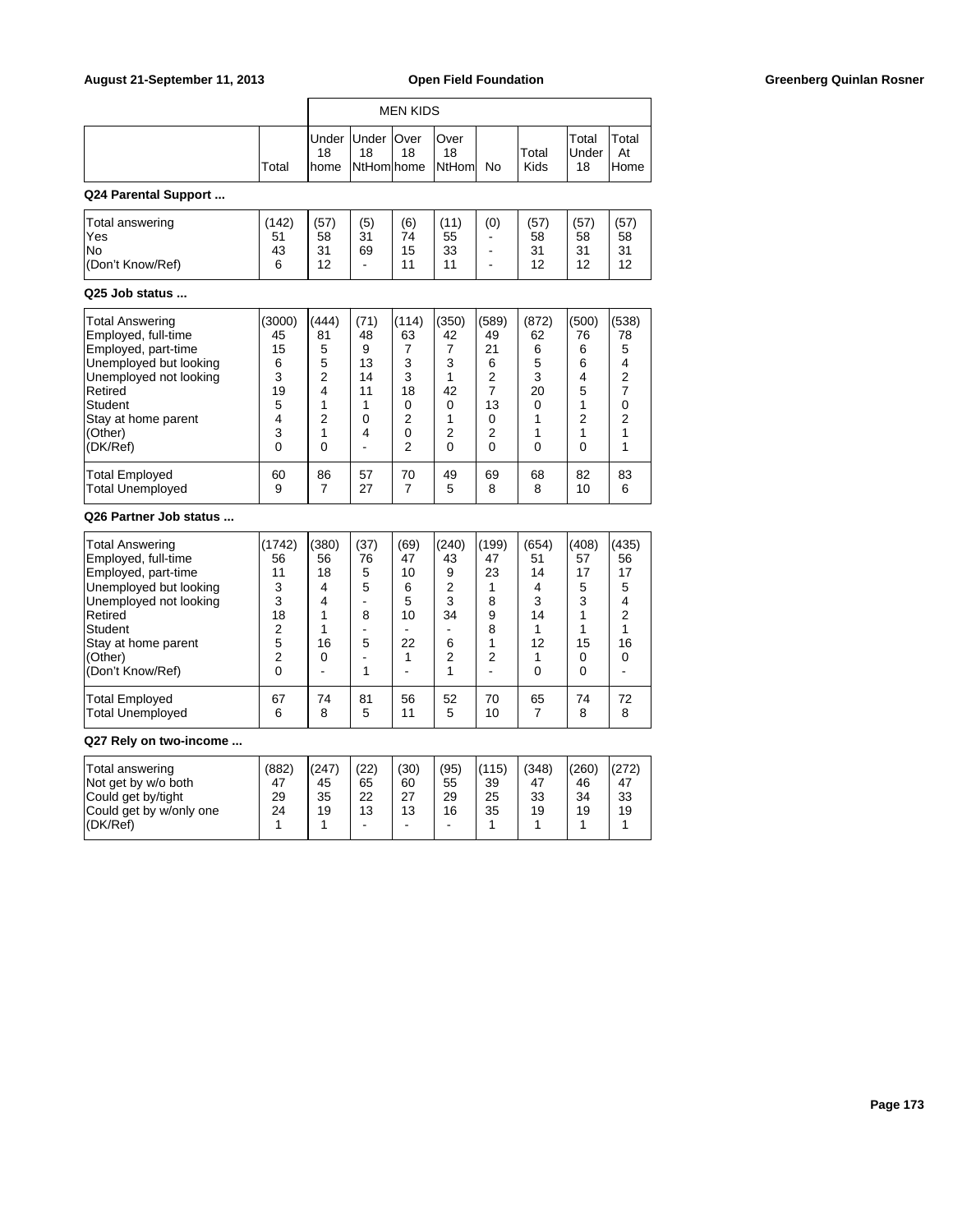|                                                                                                                                                                                                      |                                                                                         |                                                                                      |                                                                                            | <b>WOMEN KIDS</b>                                                                        |                                                                   |                                                                    |                                                                                       |                                                                                      |                                                                                                   |
|------------------------------------------------------------------------------------------------------------------------------------------------------------------------------------------------------|-----------------------------------------------------------------------------------------|--------------------------------------------------------------------------------------|--------------------------------------------------------------------------------------------|------------------------------------------------------------------------------------------|-------------------------------------------------------------------|--------------------------------------------------------------------|---------------------------------------------------------------------------------------|--------------------------------------------------------------------------------------|---------------------------------------------------------------------------------------------------|
|                                                                                                                                                                                                      | Total                                                                                   | Under<br>18<br>home                                                                  | Under  <br>18<br>NtHomlhome                                                                | Over<br>18                                                                               | Over<br>18<br>NtHoml                                              | No                                                                 | Total<br>Kids                                                                         | Total<br>Under<br>18                                                                 | Total<br>At<br>Home                                                                               |
| Q24 Parental Support                                                                                                                                                                                 |                                                                                         |                                                                                      |                                                                                            |                                                                                          |                                                                   |                                                                    |                                                                                       |                                                                                      |                                                                                                   |
| Total answering<br>Yes<br>No<br>(Don't Know/Ref)                                                                                                                                                     | (142)<br>51<br>43<br>6                                                                  | (84)<br>47<br>51<br>2                                                                | (0)<br>100<br>$\blacksquare$<br>÷,                                                         | (6)<br>77<br>23<br>$\sim$                                                                | (9)<br>9<br>91<br>$\blacksquare$                                  | (0)<br>۰<br>÷                                                      | (84)<br>47<br>51<br>2                                                                 | (84)<br>47<br>51<br>2                                                                | (84)<br>47<br>51<br>2                                                                             |
| Q25 Job status                                                                                                                                                                                       |                                                                                         |                                                                                      |                                                                                            |                                                                                          |                                                                   |                                                                    |                                                                                       |                                                                                      |                                                                                                   |
| <b>Total Answering</b><br>Employed, full-time<br>Employed, part-time<br>Unemployed but looking<br>Unemployed not looking<br>Retired<br><b>Student</b><br>Stay at home parent<br>(Other)<br>(DK/Ref)  | (3000)<br>45<br>15<br>6<br>3<br>19<br>5<br>$\overline{\mathbf{4}}$<br>3<br>0            | (438)<br>48<br>20<br>6<br>3<br>4<br>3<br>15<br>2                                     | (54)<br>28<br>20<br>3<br>1<br>34<br>0<br>4<br>9<br>$\overline{a}$                          | (174)<br>37<br>18<br>5<br>3<br>22<br>0<br>11<br>3<br>÷                                   | (535)<br>23<br>16<br>4<br>4<br>43<br>0<br>4<br>6<br>0             | (423)<br>31<br>20<br>11<br>4<br>16<br>11<br>2<br>4                 | (1103)<br>35<br>17<br>5<br>3<br>26<br>1<br>9<br>4<br>0                                | (490)<br>45<br>20<br>5<br>$\overline{2}$<br>8<br>3<br>14<br>3                        | (589)<br>45<br>19<br>6<br>3<br>9<br>$\overline{2}$<br>14<br>$\overline{2}$                        |
| <b>Total Employed</b><br><b>Total Unemployed</b>                                                                                                                                                     | 60<br>9                                                                                 | 67<br>8                                                                              | 48<br>4                                                                                    | 55<br>9                                                                                  | 38<br>8                                                           | 52<br>15                                                           | 52<br>8                                                                               | 65<br>8                                                                              | 64<br>8                                                                                           |
| Q26 Partner Job status                                                                                                                                                                               |                                                                                         |                                                                                      |                                                                                            |                                                                                          |                                                                   |                                                                    |                                                                                       |                                                                                      |                                                                                                   |
| <b>Total Answering</b><br>Employed, full-time<br>Employed, part-time<br>Unemployed but looking<br>Unemployed not looking<br>Retired<br>Student<br>Stay at home parent<br>(Other)<br>(Don't Know/Ref) | (1742)<br>56<br>11<br>3<br>3<br>18<br>$\overline{2}$<br>5<br>$\overline{2}$<br>$\Omega$ | (337)<br>80<br>7<br>$\overline{2}$<br>1<br>3<br>$\overline{2}$<br>1<br>3<br>$\Omega$ | (24)<br>53<br>20<br>3<br>$\mathbf{r}$<br>24<br>$\blacksquare$<br>÷<br>$\blacksquare$<br>L, | (126)<br>72<br>4<br>1<br>$\overline{2}$<br>20<br>÷<br>$\mathbf 0$<br>0<br>$\overline{a}$ | (306)<br>41<br>7<br>$\overline{2}$<br>3<br>44<br>0<br>1<br>2<br>0 | (150)<br>60<br>4<br>6<br>5<br>21<br>3<br>0<br>$\overline{2}$<br>L. | (733)<br>63<br>7<br>$\overline{2}$<br>$\overline{2}$<br>23<br>1<br>1<br>2<br>$\Omega$ | (358)<br>78<br>7<br>3<br>1<br>5<br>$\overline{2}$<br>1<br>$\overline{2}$<br>$\Omega$ | (446)<br>79<br>6<br>2<br>1<br>$\overline{7}$<br>$\overline{2}$<br>1<br>$\overline{2}$<br>$\Omega$ |
| <b>Total Employed</b><br><b>Total Unemployed</b>                                                                                                                                                     | 67<br>6                                                                                 | 87<br>4                                                                              | 73<br>3                                                                                    | 77<br>3                                                                                  | 48<br>4                                                           | 64<br>11                                                           | 69<br>4                                                                               | 86<br>4                                                                              | 85<br>3                                                                                           |

# **Q27 Rely on two-income ...**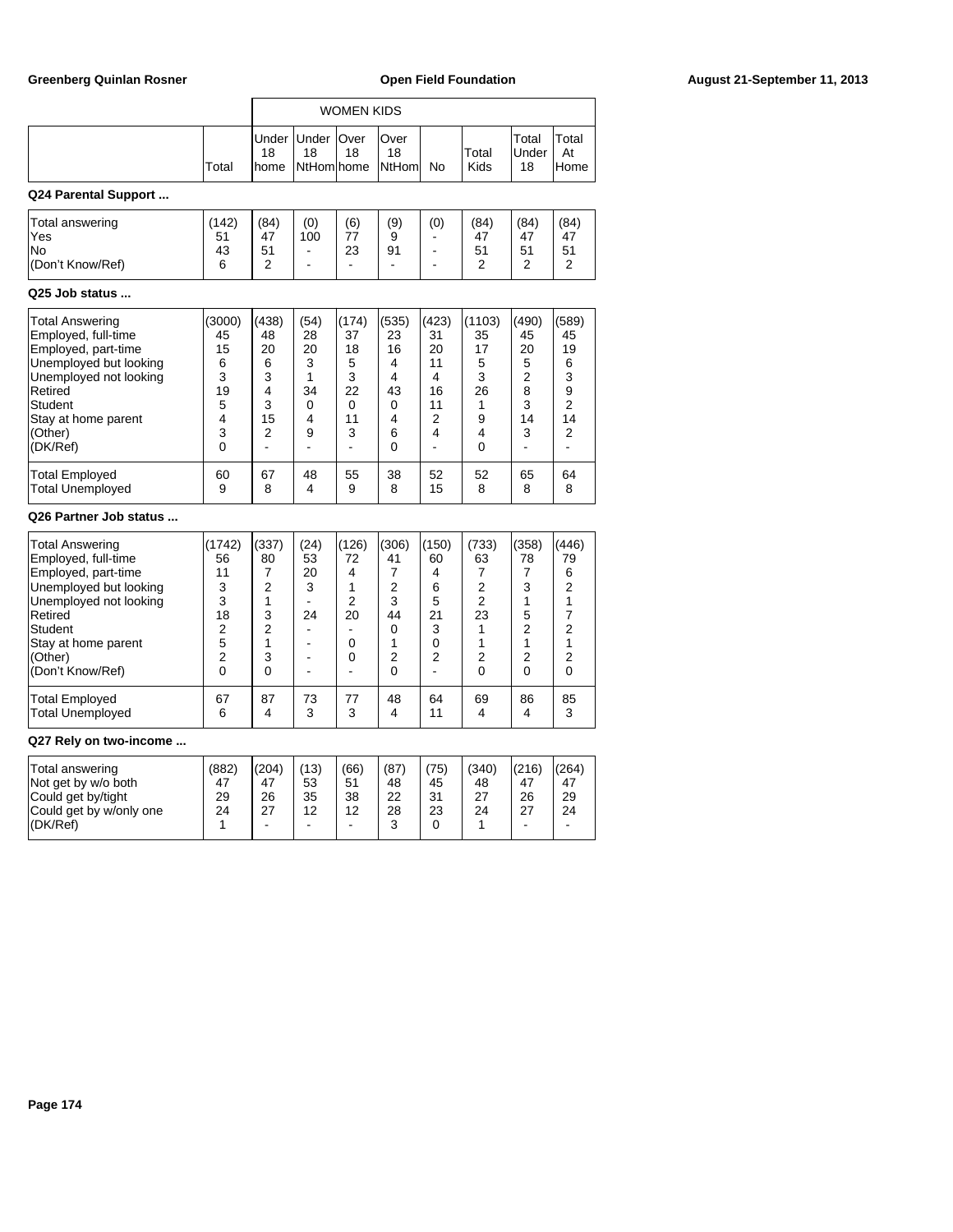|                                                                                                                                                                                                      |                                                                            |                                                                                     | MARITAL/GENDER                                                      |                                                                                                                                                                                         |                                                                                       |                                                                                                        |                                                                                                                                                              |                                                                                                                                                                           |                                                                                                                                                                                                                      | MARITAL/GENDER/ANY KIDS                                                                        |                                                                                            |                                                                                                                                                                               |                                                                                                             |                                                                                                                  |                                                       |
|------------------------------------------------------------------------------------------------------------------------------------------------------------------------------------------------------|----------------------------------------------------------------------------|-------------------------------------------------------------------------------------|---------------------------------------------------------------------|-----------------------------------------------------------------------------------------------------------------------------------------------------------------------------------------|---------------------------------------------------------------------------------------|--------------------------------------------------------------------------------------------------------|--------------------------------------------------------------------------------------------------------------------------------------------------------------|---------------------------------------------------------------------------------------------------------------------------------------------------------------------------|----------------------------------------------------------------------------------------------------------------------------------------------------------------------------------------------------------------------|------------------------------------------------------------------------------------------------|--------------------------------------------------------------------------------------------|-------------------------------------------------------------------------------------------------------------------------------------------------------------------------------|-------------------------------------------------------------------------------------------------------------|------------------------------------------------------------------------------------------------------------------|-------------------------------------------------------|
|                                                                                                                                                                                                      | Total                                                                      | Marr<br>Men                                                                         | UnmarlAlone<br>Men                                                  | Men                                                                                                                                                                                     | Marr                                                                                  |                                                                                                        | Unmar Alone                                                                                                                                                  | Sngle                                                                                                                                                                     | SpDiv<br>Wid<br>WomenWomenWomenWomenWomen Men                                                                                                                                                                        | Marr                                                                                           | UnmarlAlone<br>Men                                                                         | Men                                                                                                                                                                           | Marr                                                                                                        | Unmar Alone                                                                                                      | WomenWomenWomen                                       |
| Q24 Parental Support                                                                                                                                                                                 |                                                                            |                                                                                     |                                                                     |                                                                                                                                                                                         |                                                                                       |                                                                                                        |                                                                                                                                                              |                                                                                                                                                                           |                                                                                                                                                                                                                      |                                                                                                |                                                                                            |                                                                                                                                                                               |                                                                                                             |                                                                                                                  |                                                       |
| Total answering<br>Yes<br>lNo<br>(Don't Know/Ref)<br>Q25 Job status                                                                                                                                  | (142)<br>51<br>43<br>6                                                     | (0)<br>$\blacksquare$<br>$\overline{\phantom{a}}$                                   | (57)<br>58<br>31<br>12                                              | (57)<br>58<br>31<br>12                                                                                                                                                                  | (0)<br>$\blacksquare$<br>$\blacksquare$                                               | (84)<br>47<br>51<br>$\overline{2}$                                                                     | (84)<br>47<br>51<br>2                                                                                                                                        | (39)<br>39<br>57<br>4                                                                                                                                                     | (45)<br>54<br>46<br>÷,                                                                                                                                                                                               | (0)<br>ä,<br>$\blacksquare$<br>L,                                                              | (57)<br>58<br>31<br>12                                                                     | (57)<br>58<br>31<br>12                                                                                                                                                        | (0)<br>$\blacksquare$<br>$\blacksquare$<br>÷,                                                               | (84)<br>47<br>51<br>2                                                                                            | (84)<br>47<br>51<br>2                                 |
|                                                                                                                                                                                                      |                                                                            |                                                                                     |                                                                     |                                                                                                                                                                                         |                                                                                       |                                                                                                        |                                                                                                                                                              |                                                                                                                                                                           |                                                                                                                                                                                                                      |                                                                                                |                                                                                            |                                                                                                                                                                               |                                                                                                             |                                                                                                                  |                                                       |
| <b>Total Answering</b><br>Employed, full-time<br>Employed, part-time<br>Unemployed but looking<br>Unemployed not looking<br>Retired<br>Student<br>Stay at home parent<br>(Other)<br>(DK/Ref)         | (3000)<br>45<br>15<br>6<br>3<br>19<br>5<br>4<br>3<br>$\Omega$              | (725)<br>65<br>6<br>3<br>$\overline{c}$<br>20<br>1<br>$\mathbf{1}$<br>1<br>$\Omega$ | (732)<br>49<br>17<br>7<br>$\overline{2}$<br>10<br>11<br>1<br>2<br>0 | (599)<br>46<br>18<br>7<br>3<br>11<br>11<br>$\mathbf{1}$<br>3<br>$\Omega$                                                                                                                | (745)<br>39<br>20<br>3<br>$\overline{4}$<br>22<br>1<br>9<br>2<br>$\Omega$             | (768)<br>28<br>17<br>10<br>3<br>25<br>$\overline{7}$<br>4<br>6<br>$\mathbf{0}$                         | (630)<br>27<br>17<br>7<br>3<br>30<br>$\overline{7}$<br>4<br>5<br>0                                                                                           | (271)<br>35<br>20<br>12<br>$\overline{2}$<br>9<br>14<br>$\overline{2}$<br>5<br>$\overline{0}$                                                                             | (358)<br>22<br>14<br>3<br>4<br>46<br>1<br>5<br>5                                                                                                                                                                     | (600)<br>67<br>5<br>3<br>$\overline{2}$<br>21<br>$\mathbf{1}$<br>$\mathbf{1}$<br>1<br>$\Omega$ | (270)<br>51<br>9<br>9<br>4<br>20<br>0<br>3<br>3<br>$\mathbf{1}$                            | (216)<br>48<br>11<br>7<br>$\overline{4}$<br>23<br>0<br>$\overline{2}$<br>4<br>1                                                                                               | (638)<br>40<br>18<br>3<br>$\overline{4}$<br>21<br>$\mathbf{1}$<br>11<br>3<br>ä,                             | (458)<br>28<br>16<br>7<br>$\overline{2}$<br>33<br>$\boldsymbol{2}$<br>6<br>6<br>$\mathbf 0$                      | (363)<br>27<br>15<br>4<br>3<br>40<br>1<br>5<br>5<br>0 |
| <b>Total Employed</b><br><b>Total Unemployed</b>                                                                                                                                                     | 60<br>9                                                                    | 72<br>6                                                                             | 66<br>9                                                             | 64<br>9                                                                                                                                                                                 | 58<br>$\overline{7}$                                                                  | 45<br>13                                                                                               | 44<br>10                                                                                                                                                     | 55<br>14                                                                                                                                                                  | 36<br>$\overline{7}$                                                                                                                                                                                                 | 72<br>5                                                                                        | 61<br>13                                                                                   | 58<br>12                                                                                                                                                                      | 58<br>$\overline{7}$                                                                                        | 43<br>9                                                                                                          | 42<br>6                                               |
| Q26 Partner Job status                                                                                                                                                                               |                                                                            |                                                                                     |                                                                     |                                                                                                                                                                                         |                                                                                       |                                                                                                        |                                                                                                                                                              |                                                                                                                                                                           |                                                                                                                                                                                                                      |                                                                                                |                                                                                            |                                                                                                                                                                               |                                                                                                             |                                                                                                                  |                                                       |
| <b>Total Answering</b><br>Employed, full-time<br>Employed, part-time<br>Unemployed but looking<br>Unemployed not looking<br>Retired<br>Student<br>Stay at home parent<br>(Other)<br>(Don't Know/Ref) | (1742)<br>56<br>11<br>3<br>3<br>18<br>$\overline{2}$<br>5<br>2<br>$\Omega$ | (725)<br>48<br>15<br>3<br>5<br>15<br>$\overline{2}$<br>11<br>1<br>$\Omega$          | (133)<br>60<br>25<br>3<br>3<br>3<br>4<br>1<br>0<br>1                | (0)<br>$\blacksquare$<br>$\overline{\phantom{a}}$<br>$\ddot{\phantom{a}}$<br>$\ddot{\phantom{a}}$<br>$\overline{a}$<br>$\overline{\phantom{a}}$<br>$\overline{\phantom{a}}$<br>ä,<br>÷, | (745)<br>63<br>4<br>$\overline{2}$<br>$\overline{2}$<br>26<br>1<br>1<br>0<br>$\Omega$ | (139)<br>60<br>15<br>$\overline{7}$<br>1<br>3<br>2<br>$\overline{2}$<br>11<br>$\overline{\phantom{a}}$ | (0)<br>÷<br>$\blacksquare$<br>$\ddot{\phantom{a}}$<br>$\blacksquare$<br>$\overline{a}$<br>$\blacksquare$<br>$\overline{\phantom{a}}$<br>$\blacksquare$<br>÷, | (0)<br>$\blacksquare$<br>$\blacksquare$<br>$\overline{\phantom{a}}$<br>$\overline{\phantom{a}}$<br>$\overline{\phantom{a}}$<br>$\overline{\phantom{a}}$<br>$\overline{a}$ | (0)<br>$\overline{a}$<br>$\overline{\phantom{a}}$<br>$\overline{\phantom{a}}$<br>$\overline{\phantom{a}}$<br>$\overline{\phantom{a}}$<br>$\overline{\phantom{a}}$<br>$\overline{\phantom{a}}$<br>٠<br>$\overline{a}$ | (600)<br>49<br>14<br>$\overline{4}$<br>3<br>15<br>$\mathbf{1}$<br>12<br>1<br>$\Omega$          | (55)<br>68<br>15<br>5<br>$\overline{2}$<br>6<br>1<br>3<br>$\blacksquare$<br>$\overline{1}$ | (0)<br>$\overline{a}$<br>$\blacksquare$<br>$\overline{a}$<br>$\blacksquare$<br>$\overline{a}$<br>L,<br>$\overline{\phantom{a}}$<br>$\overline{\phantom{a}}$<br>$\overline{a}$ | (638)<br>63<br>5<br>$\overline{c}$<br>$\overline{c}$<br>26<br>$\mathbf{1}$<br>$\mathbf{1}$<br>1<br>$\Omega$ | (95)<br>59<br>20<br>$\overline{2}$<br>$\mathbf{1}$<br>3<br>$\mathbf 0$<br>$\overline{2}$<br>13<br>$\overline{a}$ | (0)<br>$\overline{a}$<br>Ĭ.<br>÷.<br>Ĭ.               |
| <b>Total Employed</b><br><b>Total Unemployed</b>                                                                                                                                                     | 67<br>6                                                                    | 63<br>8                                                                             | 85<br>6                                                             | ä,<br>÷,                                                                                                                                                                                | 67<br>4                                                                               | 75<br>8                                                                                                | ÷<br>÷,                                                                                                                                                      | $\overline{\phantom{a}}$                                                                                                                                                  | $\blacksquare$<br>$\overline{\phantom{a}}$                                                                                                                                                                           | 64<br>$\overline{7}$                                                                           | 83<br>6                                                                                    | $\overline{a}$<br>$\overline{a}$                                                                                                                                              | 68<br>4                                                                                                     | 79<br>3                                                                                                          | $\overline{\phantom{a}}$                              |
| Q27 Rely on two-income                                                                                                                                                                               |                                                                            |                                                                                     |                                                                     |                                                                                                                                                                                         |                                                                                       |                                                                                                        |                                                                                                                                                              |                                                                                                                                                                           |                                                                                                                                                                                                                      |                                                                                                |                                                                                            |                                                                                                                                                                               |                                                                                                             |                                                                                                                  |                                                       |
| Total answering<br>Not get by w/o both<br>Could get by/tight<br>Could get by w/only one<br>(DK/Ref)                                                                                                  | (882)<br>47<br>29<br>24<br>1                                               | (374)<br>47<br>32<br>20<br>1                                                        | (92)<br>39<br>24<br>37<br>÷.                                        | (0)<br>$\blacksquare$<br>$\overline{a}$<br>$\ddot{\phantom{a}}$<br>٠                                                                                                                    | (362)<br>51<br>28<br>20<br>1                                                          | (54)<br>22<br>27<br>51<br>÷.                                                                           | (0)<br>$\blacksquare$<br>$\overline{a}$<br>$\ddot{\phantom{1}}$<br>۰                                                                                         | (0)<br>$\blacksquare$<br>$\overline{a}$<br>$\blacksquare$<br>$\overline{a}$                                                                                               | (0)<br>$\overline{\phantom{a}}$<br>$\overline{\phantom{a}}$<br>$\overline{\phantom{a}}$<br>$\overline{a}$                                                                                                            | (314)<br>48<br>32<br>19<br>1                                                                   | (34)<br>42<br>35<br>22<br>$\overline{a}$                                                   | (0)<br>$\blacksquare$<br>$\overline{\phantom{a}}$<br>$\blacksquare$<br>÷                                                                                                      | (304)<br>50<br>29<br>20<br>1                                                                                | (36)<br>31<br>9<br>60                                                                                            | (0)<br>÷.<br>$\overline{\phantom{a}}$                 |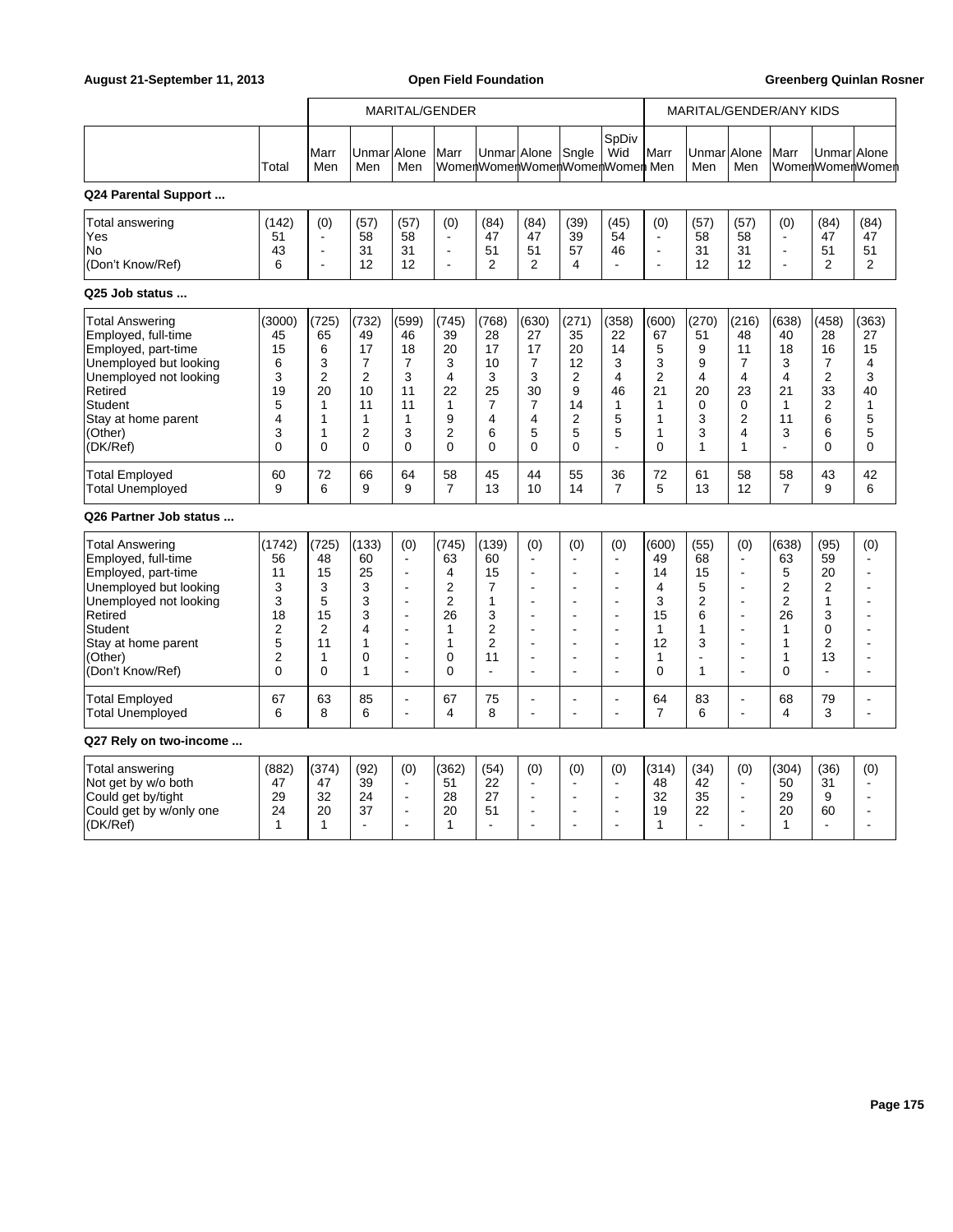|                                                                                                                                                                                                                                           | MARITAL/GENDER/<18 HOME                                                  |                                                                        |                                                                                       |                                                           |                                                                          |                                                               |                                                             |  |  |  |  |
|-------------------------------------------------------------------------------------------------------------------------------------------------------------------------------------------------------------------------------------------|--------------------------------------------------------------------------|------------------------------------------------------------------------|---------------------------------------------------------------------------------------|-----------------------------------------------------------|--------------------------------------------------------------------------|---------------------------------------------------------------|-------------------------------------------------------------|--|--|--|--|
|                                                                                                                                                                                                                                           | Total                                                                    | Marr<br>Men                                                            | UnmarlAlone<br>Men                                                                    | Men                                                       | Marr                                                                     | UnmarlAlone                                                   | WomenWomenWomen                                             |  |  |  |  |
| Q24 Parental Support                                                                                                                                                                                                                      |                                                                          |                                                                        |                                                                                       |                                                           |                                                                          |                                                               |                                                             |  |  |  |  |
| Total answering<br>Yes<br><b>No</b><br>(Don't Know/Ref)                                                                                                                                                                                   | (142)<br>51<br>43<br>6                                                   | (0)                                                                    | (57)<br>58<br>31<br>12                                                                | (57)<br>58<br>31<br>12                                    | (0)                                                                      | (84)<br>47<br>51<br>2                                         | (84)<br>47<br>51<br>2                                       |  |  |  |  |
| Q25 Job status                                                                                                                                                                                                                            |                                                                          |                                                                        |                                                                                       |                                                           |                                                                          |                                                               |                                                             |  |  |  |  |
| Total Answering<br>Employed, full-time<br>Employed, part-time<br>Unemployed but looking<br>Unemployed not looking<br>Retired<br>Student<br>Stay at home parent<br>(Other)<br>(DK/Ref)<br><b>Total Employed</b><br><b>Total Unemployed</b> | (3000)<br>45<br>15<br>6<br>3<br>19<br>5<br>4<br>3<br>$\Omega$<br>60<br>9 | (340)<br>85<br>3<br>4<br>$\overline{2}$<br>4<br>1<br>1<br>1<br>88<br>6 | (104)<br>68<br>11<br>8<br>2<br>3<br>5<br>$\overline{2}$<br>$\mathfrak{p}$<br>79<br>10 | (63)<br>65<br>16<br>3<br>4<br>3<br>3<br>4<br>3<br>81<br>6 | (273)<br>49<br>21<br>3<br>4<br>4<br>1<br>16<br>$\overline{2}$<br>70<br>7 | (163)<br>44<br>16<br>10<br>1<br>6<br>6<br>14<br>3<br>61<br>11 | (99)<br>49<br>11<br>7<br>0<br>10<br>4<br>16<br>3<br>60<br>7 |  |  |  |  |
| Q26 Partner Job status                                                                                                                                                                                                                    |                                                                          |                                                                        |                                                                                       |                                                           |                                                                          |                                                               |                                                             |  |  |  |  |
|                                                                                                                                                                                                                                           |                                                                          |                                                                        |                                                                                       |                                                           |                                                                          |                                                               |                                                             |  |  |  |  |

| <b>Total Answering</b>  | 1742)          | (340) | (41) | (0) | (273) | (64) | (0) |
|-------------------------|----------------|-------|------|-----|-------|------|-----|
| Employed, full-time     | 56             | 54    | 75   |     | 83    | 67   |     |
| Employed, part-time     | 11             | 18    | 19   |     | 4     | 16   |     |
| Unemployed but looking  | 3              | 5     |      |     | 3     |      |     |
| Unemployed not looking  | 3              |       | 2    |     |       |      |     |
| Retired                 | 18             |       |      |     |       |      |     |
| Student                 | 2              |       |      |     |       |      |     |
| Stay at home parent     | 5              | 17    | 3    |     |       | 3    |     |
| (Other)                 | $\overline{2}$ |       |      |     |       | 11   |     |
| (Don't Know/Ref)        |                |       |      |     |       |      |     |
| Total Employed          | 67             | 72    | 94   |     | 88    | 83   |     |
| <b>Total Unemployed</b> | 6              | 9     | 3    |     | 4     | 2    |     |

## **Q27 Rely on two-income ...**

| Total answering         | (882) | (218) | (29) | (0)            | (174) | (30) | (0) |
|-------------------------|-------|-------|------|----------------|-------|------|-----|
| Not get by w/o both     | 47    | 45    | 45   | $\blacksquare$ | 51    | 24   |     |
| Could get by/tight      | 29    | 35    | 33   | ٠              | 29    | 9    |     |
| Could get by w/only one | 24    | 19    | 22   | ÷.             | 21    | 67   |     |
| (DK/Ref)                |       |       | -    | ۰.             | -     | -    |     |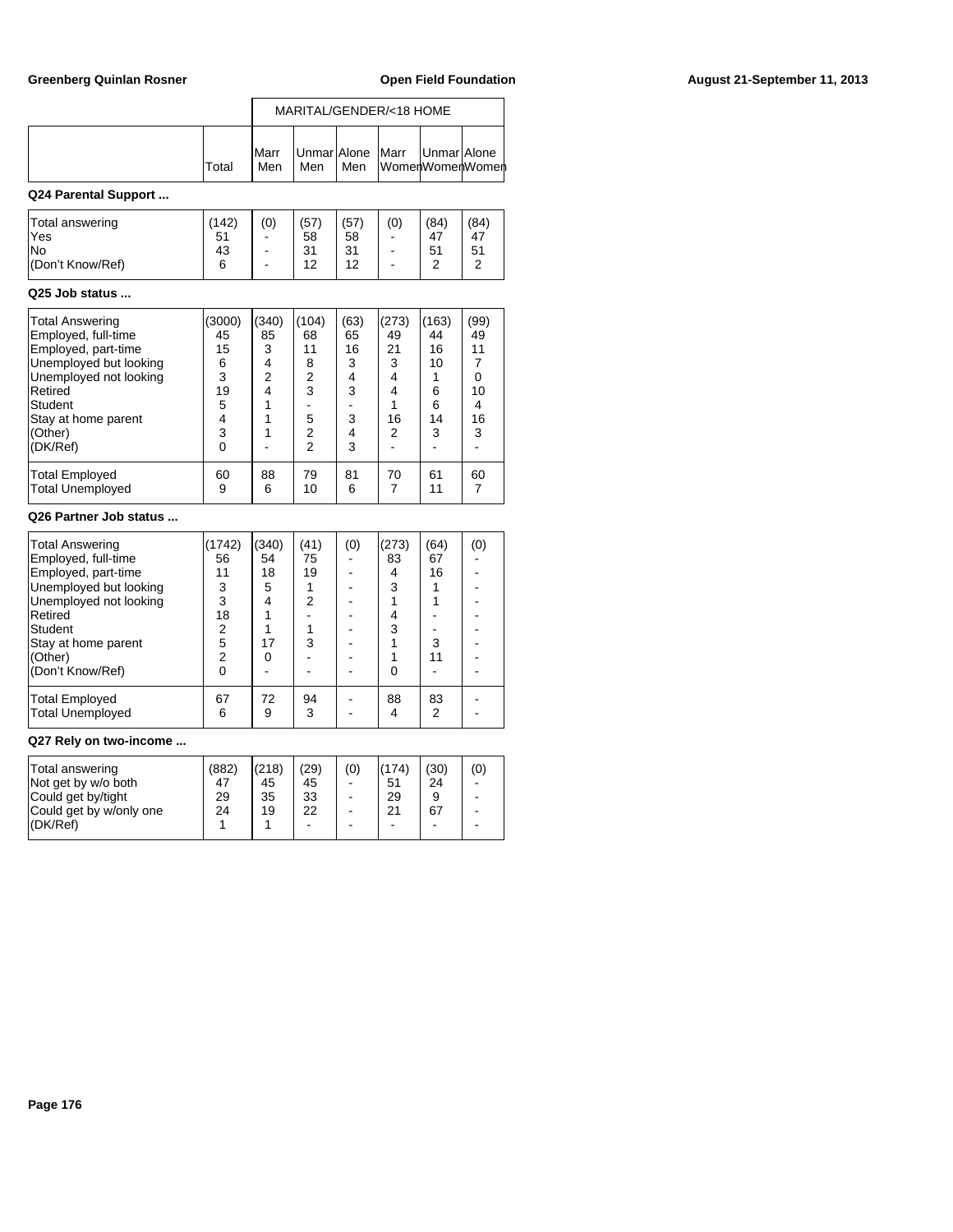|       | <b>GENDER</b> |       |               |             | AGE MEN     |             |            |               |            |
|-------|---------------|-------|---------------|-------------|-------------|-------------|------------|---------------|------------|
| Total | Men           | Women | $118 -$<br>29 | l30 -<br>39 | - 40 <br>49 | l50 -<br>64 | Over<br>64 | $118 -$<br>49 | Over<br>49 |

## **Q28 Parental marital status ...**

| Total answering         | (3000) | (1470) | (1530) | (382) | (277) | (275) | (319) | (164) | (934) | (482) |
|-------------------------|--------|--------|--------|-------|-------|-------|-------|-------|-------|-------|
| Married                 | 74     | 72     | 76     | 54    | 70    | 72    | 85    | 87    | 64    | 86    |
| Divorced or separated   | 18     | 20     | 17     | 31    | 21    | 23    | 11    |       | 25    | 10    |
| Never married/together  |        |        |        |       |       |       |       |       | າ     |       |
| Never marr/not together |        |        |        | 12    | 6     |       |       |       |       |       |
| (DK/Ref)                |        |        |        |       |       |       |       |       |       |       |

### **Q29 Relationship with mother ...**

| Total answering | (542) | (288) | (254) | I(117)         | (58)   | (63) | (34) | (14) | (237)           | (48) |
|-----------------|-------|-------|-------|----------------|--------|------|------|------|-----------------|------|
| 'Yes            | 85    | 86    | 85    | 8 <sup>1</sup> | 91     | 91   | 83   | 87   | 86              | 84   |
| <b>No</b>       | 14    | 14    | 15    | 18             | a<br>ີ | ີ    | 47   | 13   | 14              | 16   |
| (DK/Ref)        |       |       |       |                | -      | -    | -    | -    | $\epsilon$<br>U | -    |

# **Q30 Relationship with father ...**

| Total answering<br>'Yes | (542)<br>56 | (288)<br>64 | (254)<br>48 | (117)<br>65 | (58)<br>73 | (63)<br>65 | (34)<br>43 | (14)<br>62 | (237)<br>67 | (48)<br>48 |
|-------------------------|-------------|-------------|-------------|-------------|------------|------------|------------|------------|-------------|------------|
| <b>INo</b>              | 40          | 35          | 46          | 35          | 23         | 35         | 56         | 38         | 32          | 51<br>ັບ ເ |
| (DK/Ref)                |             |             | c           |             | ~<br>ີ     | -          |            | -          |             |            |

### **Q29/30 Relationship... Combined ...**

| Total answering<br>Yes with Both | (542)<br>50 | (288)<br>57 | (254)<br>42 | (117)<br>54 | (58)<br>68   | (63)<br>63 | (34)<br>40   | (14)<br>51 | (237)<br>60 | (48)<br>43 |
|----------------------------------|-------------|-------------|-------------|-------------|--------------|------------|--------------|------------|-------------|------------|
| Neither                          |             |             | G           |             | ∽<br>v       | ົ          | 14           |            |             | 10         |
| Mom only<br>Dad only             | 34<br>6     | 27          | 40<br>ω     | 26<br>10    | 18<br>∽<br>u | $\epsilon$ | 42<br>ົ<br>u | 36         | 25          | 40<br>5    |

### **Q5 Racial/ethnic group ...**

| Total answering        | (3000) | (1470) | (1530) | (382) | (277) | (275) | (319) | (164) | (934) | (482) |
|------------------------|--------|--------|--------|-------|-------|-------|-------|-------|-------|-------|
| <b>White</b>           | 67     | 65     | 69     | 57    | 57    | 64    | 74    | 82    | 59    | 77    |
| African-American/Black | 12     | 11     | 13     | 13    | 10    | 14    | 11    | 6     | 13    | 9     |
| Hispanic or Latino     | 14     | 14     | 14     | 19    | 19    | 14    | 9     |       | 17    |       |
| Native American        |        |        |        |       |       |       |       |       |       |       |
| lAsian                 |        | 6      |        | 8     | 11    |       |       |       | 8     |       |
| (Other)                |        |        |        |       |       |       |       |       |       |       |
| (DK/Ref)               |        |        |        |       |       | っ     |       | ⌒     |       |       |
| Non-White              | 32     | 33     | 31     | 42    | 43    | 34    | 25    | 16    | 40    | 22    |

### **Race/Gender ...**

| Total answering<br>White Men<br>White Women | (3000)<br>32<br>35 | (1470)<br>65 | (1530)<br>69 | (382)<br>57 | (277)<br>57 | (275)<br>64 | (319)<br>74 | (164)<br>82 | (934)<br>59 | (482)<br>77 |
|---------------------------------------------|--------------------|--------------|--------------|-------------|-------------|-------------|-------------|-------------|-------------|-------------|
| Black Men<br><b>Black Women</b>             | 6<br>6             | 11           | 13           | 13          | 10          | 14          | 11          | 6           | 13          | 9           |
| Hispanic Men<br>Hispanic Women              |                    | 14           | 14           | 19          | 19          | 14          | 9           |             | 17          | 8           |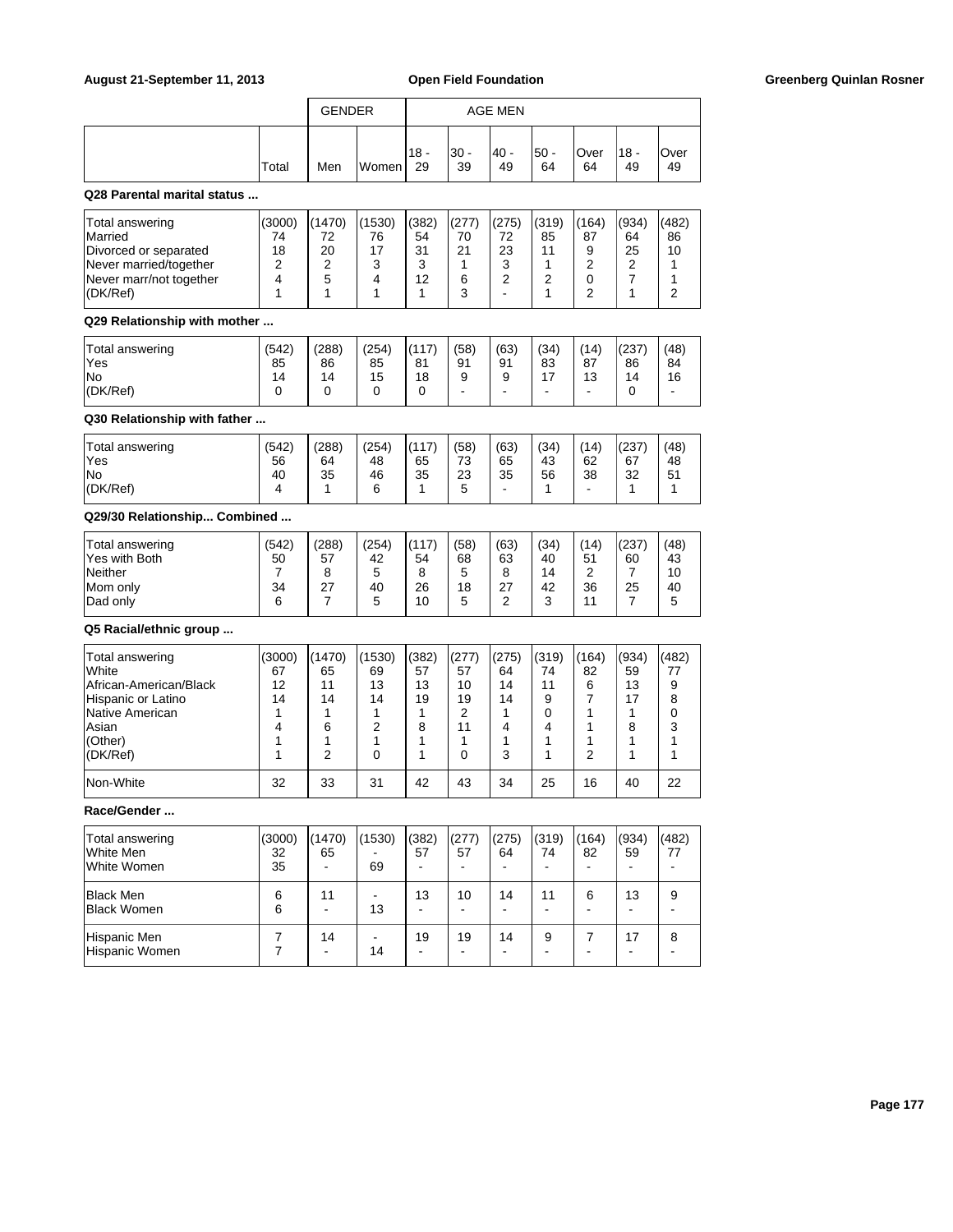|                                                                                                                             |                                                |                                                          |                                                                    | <b>AGE WOMEN</b>                              |                                               |                                           |                                             |                                            |                                                                                                                                              | <b>RACE MEN</b>                                                                                                            |                                                                                                                                    |                                         |
|-----------------------------------------------------------------------------------------------------------------------------|------------------------------------------------|----------------------------------------------------------|--------------------------------------------------------------------|-----------------------------------------------|-----------------------------------------------|-------------------------------------------|---------------------------------------------|--------------------------------------------|----------------------------------------------------------------------------------------------------------------------------------------------|----------------------------------------------------------------------------------------------------------------------------|------------------------------------------------------------------------------------------------------------------------------------|-----------------------------------------|
|                                                                                                                             | Total                                          | $18 -$<br>29                                             | $30 -$<br>39                                                       | 40 -<br>49                                    | $50 -$<br>64                                  | Over<br>64                                | $18 -$<br>49                                | Over<br>49                                 | White                                                                                                                                        | <b>Black</b>                                                                                                               | Hisp<br>anic                                                                                                                       | <b>Non</b><br>White                     |
| Q28 Parental marital status                                                                                                 |                                                |                                                          |                                                                    |                                               |                                               |                                           |                                             |                                            |                                                                                                                                              |                                                                                                                            |                                                                                                                                    |                                         |
| Total answering<br>Married<br>Divorced or separated<br>Never married/together<br>Never marr/not together<br>(DK/Ref)        | (3000)<br>74<br>18<br>$\overline{2}$<br>4<br>1 | (248)<br>56<br>29<br>5<br>9<br>1                         | (233)<br>73<br>16<br>6<br>4<br>1                                   | (265)<br>76<br>16<br>1<br>5<br>$\overline{2}$ | (401)<br>79<br>16<br>1<br>2<br>$\overline{2}$ | (316)<br>89<br>9<br>1<br>1<br>1           | (746)<br>68<br>20<br>4<br>6<br>1            | (718)<br>83<br>13<br>1<br>2<br>1           | (958)<br>76<br>20<br>0<br>2<br>1                                                                                                             | (166)<br>68<br>12<br>5<br>14<br>1                                                                                          | (210)<br>55<br>24<br>5<br>13<br>2                                                                                                  | (490)<br>63<br>20<br>5<br>10<br>1       |
| Q29 Relationship with mother                                                                                                |                                                |                                                          |                                                                    |                                               |                                               |                                           |                                             |                                            |                                                                                                                                              |                                                                                                                            |                                                                                                                                    |                                         |
| Total answering<br>Yes<br>No<br>(DK/Ref)                                                                                    | (542)<br>85<br>14<br>$\mathbf{0}$              | (72)<br>87<br>13<br>$\blacksquare$                       | (37)<br>78<br>22<br>$\blacksquare$                                 | (42)<br>96<br>4<br>$\blacksquare$             | (64)<br>84<br>16<br>÷.                        | (28)<br>79<br>17<br>4                     | (151)<br>87<br>13<br>$\blacksquare$         | (91)<br>82<br>16<br>1                      | (190)<br>84<br>16<br>0                                                                                                                       | (20)<br>98<br>2<br>÷.                                                                                                      | (50)<br>97<br>3<br>$\blacksquare$                                                                                                  | (98)<br>89<br>11                        |
| Q30 Relationship with father                                                                                                |                                                |                                                          |                                                                    |                                               |                                               |                                           |                                             |                                            |                                                                                                                                              |                                                                                                                            |                                                                                                                                    |                                         |
| Total answering<br>Yes<br>No<br>(DK/Ref)                                                                                    | (542)<br>56<br>40<br>4                         | (72)<br>67<br>24<br>9                                    | (37)<br>41<br>50<br>9                                              | (42)<br>36<br>57<br>6                         | (64)<br>50<br>48<br>1                         | (28)<br>31<br>61<br>8                     | (151)<br>52<br>40<br>8                      | (91)<br>44<br>52<br>3                      | (190)<br>59<br>40<br>1                                                                                                                       | (20)<br>54<br>46<br>$\blacksquare$                                                                                         | (50)<br>69<br>28<br>2                                                                                                              | (98)<br>73<br>26<br>1                   |
| Q29/30 Relationship Combined                                                                                                |                                                |                                                          |                                                                    |                                               |                                               |                                           |                                             |                                            |                                                                                                                                              |                                                                                                                            |                                                                                                                                    |                                         |
| Total answering<br>Yes with Both<br>Neither<br>Mom only<br>Dad only                                                         | (542)<br>50<br>7<br>34<br>6                    | (72)<br>64<br>1<br>23<br>3                               | (37)<br>39<br>12<br>38<br>2                                        | (42)<br>35<br>2<br>55<br>$\overline{2}$       | (64)<br>40<br>5<br>44<br>10                   | (28)<br>22<br>9<br>49<br>8                | (151)<br>49<br>4<br>36<br>2                 | (91)<br>35<br>6<br>45<br>9                 | (190)<br>54<br>11<br>29<br>4                                                                                                                 | (20)<br>53<br>2<br>44<br>1                                                                                                 | (50)<br>66<br>0<br>28<br>3                                                                                                         | (98)<br>63<br>1<br>25<br>11             |
| Q5 Racial/ethnic group                                                                                                      |                                                |                                                          |                                                                    |                                               |                                               |                                           |                                             |                                            |                                                                                                                                              |                                                                                                                            |                                                                                                                                    |                                         |
| Total answering<br>White<br>African-American/Black<br>Hispanic or Latino<br>Native American<br>Asian<br>(Other)<br>(DK/Ref) | (3000)<br>67<br>12<br>14<br>1<br>4<br>1<br>1   | (248)<br>51<br>19<br>25<br>1<br>3<br>1<br>$\overline{a}$ | (233)<br>55<br>15<br>23<br>1<br>5<br>2<br>$\overline{\phantom{a}}$ | (265)<br>69<br>14<br>9<br>0<br>4<br>3<br>0    | (401)<br>75<br>12<br>10<br>1<br>1<br>1<br>0   | (316)<br>83<br>6<br>8<br>1<br>0<br>0<br>1 | (746)<br>59<br>16<br>19<br>1<br>4<br>2<br>0 | (718)<br>79<br>10<br>9<br>1<br>0<br>1<br>0 | (958)<br>100<br>$\overline{a}$<br>$\blacksquare$<br>$\overline{\phantom{a}}$<br>$\blacksquare$<br>$\overline{\phantom{a}}$<br>$\blacksquare$ | (166)<br>100<br>$\overline{\phantom{a}}$<br>$\blacksquare$<br>$\overline{\phantom{a}}$<br>$\blacksquare$<br>$\blacksquare$ | (210)<br>$\blacksquare$<br>$\blacksquare$<br>100<br>$\blacksquare$<br>$\blacksquare$<br>$\overline{\phantom{a}}$<br>$\blacksquare$ | (490)<br>34<br>43<br>3<br>18<br>2<br>ä, |
| Non-White                                                                                                                   | 32                                             | 49                                                       | 45                                                                 | 30                                            | 24                                            | 16                                        | 41                                          | 21                                         | $\blacksquare$                                                                                                                               | 100                                                                                                                        | 100                                                                                                                                | 100                                     |
| Race/Gender                                                                                                                 |                                                |                                                          |                                                                    |                                               |                                               |                                           |                                             |                                            |                                                                                                                                              |                                                                                                                            |                                                                                                                                    |                                         |
| <b>Total answering</b><br>White Men<br>White Women                                                                          | (3000)<br>32<br>35                             | (248)<br>51                                              | (233)<br>55                                                        | (265)<br>69                                   | (401)<br>75                                   | (316)<br>83                               | (746)<br>59                                 | (718)<br>79                                | (958)<br>100<br>$\blacksquare$                                                                                                               | (166)<br>$\blacksquare$                                                                                                    | (210)<br>$\blacksquare$                                                                                                            | (490)<br>$\overline{\phantom{a}}$       |
| <b>Black Men</b><br>Black Women                                                                                             | 6<br>6                                         | $\blacksquare$<br>19                                     | $\blacksquare$<br>15                                               | $\overline{\phantom{a}}$<br>14                | ÷,<br>12                                      | $\blacksquare$<br>6                       | $\blacksquare$<br>16                        | $\blacksquare$<br>10                       | $\overline{\phantom{0}}$<br>$\overline{\phantom{a}}$                                                                                         | 100<br>$\blacksquare$                                                                                                      | $\blacksquare$<br>$\blacksquare$                                                                                                   | 34                                      |
| Hispanic Men<br>Hispanic Women                                                                                              | 7<br>$\overline{7}$                            | 25                                                       | $\blacksquare$<br>23                                               | 9                                             | $\blacksquare$<br>10                          | 8                                         | ÷,<br>19                                    | 9                                          | $\overline{\phantom{a}}$<br>$\overline{\phantom{a}}$                                                                                         | $\overline{\phantom{a}}$<br>$\overline{\phantom{a}}$                                                                       | 100                                                                                                                                | 43                                      |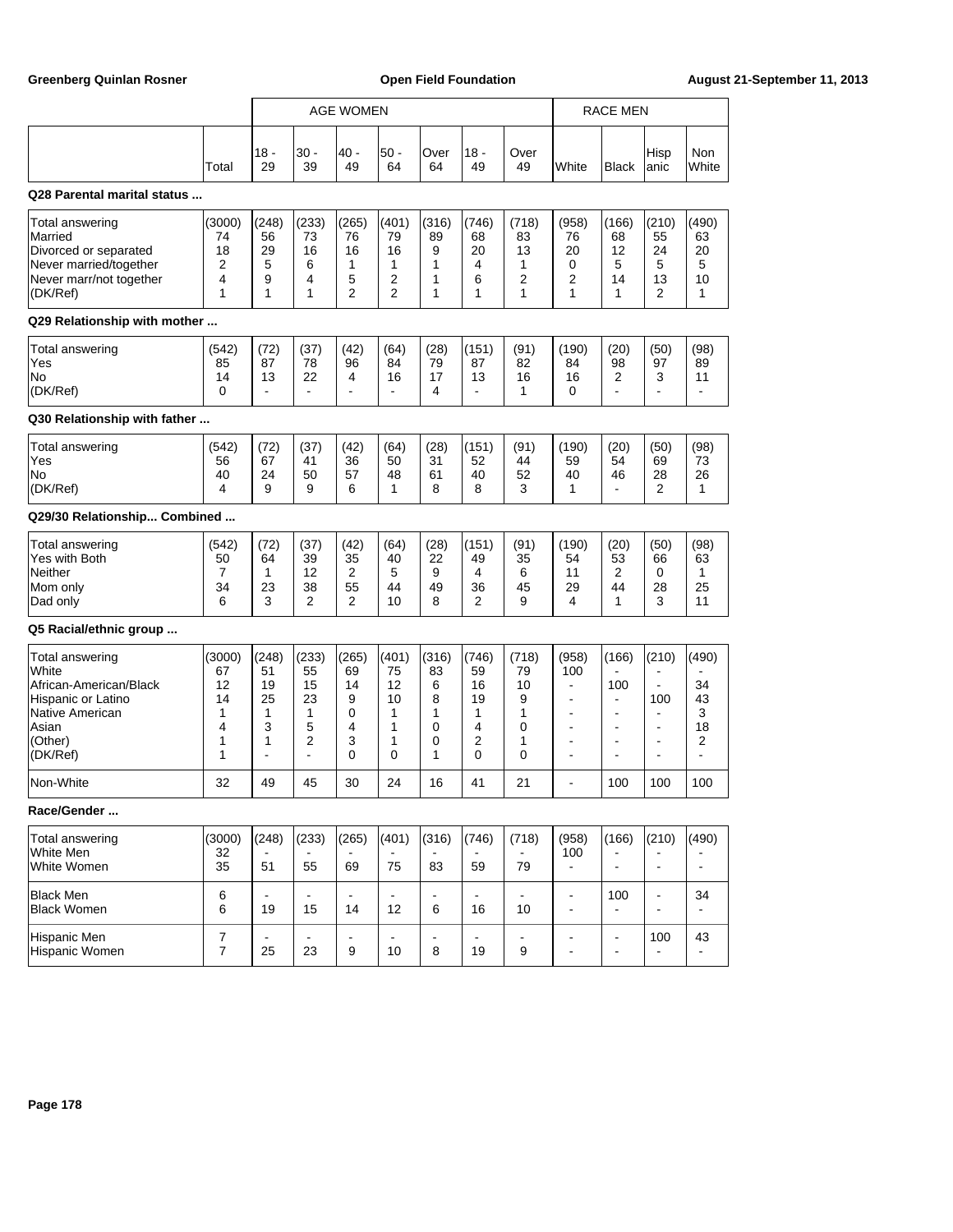|       |                | <b>RACE WOMEN</b> |              |
|-------|----------------|-------------------|--------------|
| Total | <b>I</b> White | Black Hisp        | Non<br>White |

## **Q28 Parental marital status ...**

| Total answering<br><b>Married</b><br>Divorced or separated | (3000)<br>74<br>18 | (1052)<br>81<br>16 | (194)<br>56 | (210)<br>65<br>23 | (470)<br>63<br>18 |
|------------------------------------------------------------|--------------------|--------------------|-------------|-------------------|-------------------|
| Never married/together<br>Never marr/not together          | 2                  |                    | 14<br>16    | 3                 | 10                |
| (DK/Ref)                                                   |                    |                    | ર           |                   | $\sqrt{2}$        |

### **Q29 Relationship with mother ...**

| Total answering<br><b>Yes</b> | (542)<br>85 | (171)<br>86 | (22)<br>81 | (49)<br>85                   | (83)<br>82 |
|-------------------------------|-------------|-------------|------------|------------------------------|------------|
| lNo                           | 14          | 13          | 15         | 15                           | 17         |
| $ $ (DK/Ref)                  |             |             | 4          | $\qquad \qquad \blacksquare$ |            |

## **Q30 Relationship with father ...**

| -17<br>4<br>ີ<br>4 | Total answering<br>lYes<br>lNo<br>(DK/Ref) | (542)<br>56<br>40 | (171)<br>45<br>54 | (22)<br>46<br>50 | (49)<br>57<br>25 | (83)<br>54<br>31<br>15 |
|--------------------|--------------------------------------------|-------------------|-------------------|------------------|------------------|------------------------|
|--------------------|--------------------------------------------|-------------------|-------------------|------------------|------------------|------------------------|

## **Q29/30 Relationship... Combined ...**

| Total answering | (542) |    | (22) | (49) | (83) |
|-----------------|-------|----|------|------|------|
| Yes with Both   | 50    | 38 | 41   | 56   | 52   |
| Neither         |       | 6  | 10   |      | 4    |
| Mom only        | 34    | 47 | 37   | 24   | 26   |
| Dad only        | 6     |    | 5    |      | ົ    |
|                 |       |    |      |      |      |

### **Q5 Racial/ethnic group ...**

| Total answering        | (3000) | (1052) | (194) | (210) | (470) |  |
|------------------------|--------|--------|-------|-------|-------|--|
| <b>White</b>           | 67     | 100    |       |       |       |  |
| African-American/Black | 12     |        | 100   |       | 41    |  |
| Hispanic or Latino     | 14     |        |       | 100   | 45    |  |
| Native American        |        |        |       |       | 3     |  |
| lAsian                 | 4      |        |       |       |       |  |
| $ $ (Other)            |        |        |       |       |       |  |
| (DK/Ref)               |        |        |       |       |       |  |
|                        |        |        |       |       |       |  |
| Non-White              | 32     |        | 100   | 100   | 100   |  |
|                        |        |        |       |       |       |  |

# **Race/Gender ...**

| Total answering<br>White Men<br>White Women | (3000)<br>32<br>35 | (1052)<br>100 | (194) | (210) | (470) |
|---------------------------------------------|--------------------|---------------|-------|-------|-------|
| <b>Black Men</b><br><b>Black Women</b>      | 6<br>6             |               | 100   |       | 41    |
| Hispanic Men<br>Hispanic Women              |                    |               |       | 100   | 45    |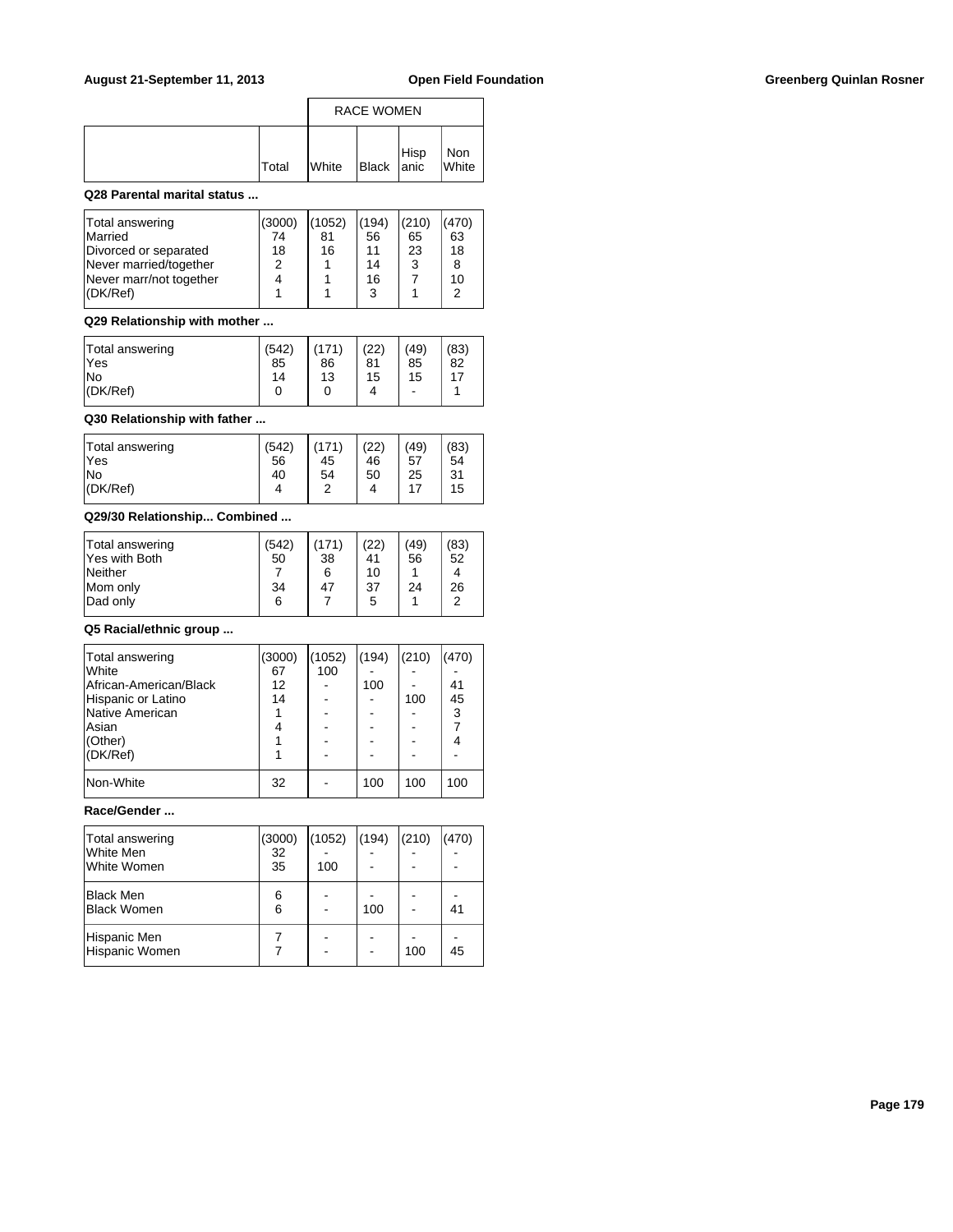|                                                                                                                             |                                              | RACE/GENDER/AGE                                                                                                                                                            |                                                                      |                                                                                                                                                                  |                                                                                                                                                                  |                                                                                                                                        |                                                                                                               |                                                                                        |                                                              |                                                                                                                              |                                                                                                                         |                                                                                                                                                        |                                                                           |
|-----------------------------------------------------------------------------------------------------------------------------|----------------------------------------------|----------------------------------------------------------------------------------------------------------------------------------------------------------------------------|----------------------------------------------------------------------|------------------------------------------------------------------------------------------------------------------------------------------------------------------|------------------------------------------------------------------------------------------------------------------------------------------------------------------|----------------------------------------------------------------------------------------------------------------------------------------|---------------------------------------------------------------------------------------------------------------|----------------------------------------------------------------------------------------|--------------------------------------------------------------|------------------------------------------------------------------------------------------------------------------------------|-------------------------------------------------------------------------------------------------------------------------|--------------------------------------------------------------------------------------------------------------------------------------------------------|---------------------------------------------------------------------------|
|                                                                                                                             | Total                                        | White<br>Young<br>Men                                                                                                                                                      | White<br>Older<br>Men                                                | White<br>Young Older                                                                                                                                             | <b>White</b><br>WomenWomen Men                                                                                                                                   | <b>Black</b><br>Young                                                                                                                  | <b>Black</b><br>Older<br>Men                                                                                  | <b>Black</b><br>Young Older                                                            | Black<br>WomenWomen Men                                      | Hisp<br>Young                                                                                                                | Hisp<br>Older<br>Men                                                                                                    | Hisp<br>Young Older                                                                                                                                    | Hisp<br>WomenWomen                                                        |
| Q28 Parental marital status                                                                                                 |                                              |                                                                                                                                                                            |                                                                      |                                                                                                                                                                  |                                                                                                                                                                  |                                                                                                                                        |                                                                                                               |                                                                                        |                                                              |                                                                                                                              |                                                                                                                         |                                                                                                                                                        |                                                                           |
| Total answering<br>Married<br>Divorced or separated<br>Never married/together<br>Never marr/not together<br>(DK/Ref)        | (3000)<br>74<br>18<br>2<br>4<br>1            | (550)<br>67<br>28<br>0<br>4<br>1                                                                                                                                           | (370)<br>89<br>10<br>$\mathbf 0$<br>0<br>1                           | (438)<br>76<br>21<br>0<br>$\overline{2}$<br>1                                                                                                                    | (566)<br>86<br>13<br>0<br>0<br>1                                                                                                                                 | (118)<br>64<br>12<br>5<br>18<br>1                                                                                                      | (44)<br>76<br>14<br>8<br>1<br>1                                                                               | (119)<br>47<br>9<br>20<br>21<br>3                                                      | (68)<br>70<br>13<br>4<br>8<br>4                              | (163)<br>50<br>29<br>7<br>14<br>$\mathbf{1}$                                                                                 | (41)<br>74<br>$\overline{7}$<br>$\mathbf{1}$<br>10<br>$\overline{7}$                                                    | (139)<br>60<br>28<br>3<br>$\overline{7}$<br>1                                                                                                          | (64)<br>74<br>13<br>5<br>7<br>2                                           |
| Q29 Relationship with mother                                                                                                |                                              |                                                                                                                                                                            |                                                                      |                                                                                                                                                                  |                                                                                                                                                                  |                                                                                                                                        |                                                                                                               |                                                                                        |                                                              |                                                                                                                              |                                                                                                                         |                                                                                                                                                        |                                                                           |
| Total answering<br>Yes<br>No<br>(DK/Ref)                                                                                    | (542)<br>85<br>14<br>0                       | (153)<br>84<br>16<br>0                                                                                                                                                     | (36)<br>85<br>15<br>÷,                                               | (90)<br>91<br>9<br>$\blacksquare$                                                                                                                                | (73)<br>82<br>18<br>$\Omega$                                                                                                                                     | (14)<br>100<br>$\blacksquare$<br>$\blacksquare$                                                                                        | (6)<br>92<br>8<br>÷,                                                                                          | (11)<br>85<br>15<br>$\blacksquare$                                                     | (9)<br>82<br>9<br>9                                          | (46)<br>97<br>3                                                                                                              | (3)<br>87<br>13<br>$\blacksquare$                                                                                       | (39)<br>83<br>17<br>$\blacksquare$                                                                                                                     | (8)<br>90<br>10                                                           |
| Q30 Relationship with father                                                                                                |                                              |                                                                                                                                                                            |                                                                      |                                                                                                                                                                  |                                                                                                                                                                  |                                                                                                                                        |                                                                                                               |                                                                                        |                                                              |                                                                                                                              |                                                                                                                         |                                                                                                                                                        |                                                                           |
| Total answering<br>Yes<br>No<br>(DK/Ref)                                                                                    | (542)<br>56<br>40<br>4                       | (153)<br>62<br>36<br>$\overline{2}$                                                                                                                                        | (36)<br>45<br>55<br>$\overline{\phantom{a}}$                         | (90)<br>48<br>52<br>$\blacksquare$                                                                                                                               | (73)<br>43<br>53<br>4                                                                                                                                            | (14)<br>48<br>52<br>$\blacksquare$                                                                                                     | (6)<br>68<br>32<br>$\blacksquare$                                                                             | (11)<br>75<br>19<br>7                                                                  | (9)<br>21<br>78<br>1                                         | (46)<br>72<br>27<br>$\mathbf{1}$                                                                                             | (3)<br>51<br>31<br>18                                                                                                   | (39)<br>54<br>25<br>21                                                                                                                                 | (8)<br>84<br>16<br>$\blacksquare$                                         |
| Q29/30 Relationship Combined                                                                                                |                                              |                                                                                                                                                                            |                                                                      |                                                                                                                                                                  |                                                                                                                                                                  |                                                                                                                                        |                                                                                                               |                                                                                        |                                                              |                                                                                                                              |                                                                                                                         |                                                                                                                                                        |                                                                           |
| Total answering<br>Yes with Both<br>Neither<br>Mom only<br>Dad only                                                         | (542)<br>50<br>7<br>34<br>6                  | (153)<br>57<br>11<br>25<br>5                                                                                                                                               | (36)<br>43<br>12<br>42<br>3                                          | (90)<br>45<br>6<br>47<br>3                                                                                                                                       | (73)<br>32<br>6<br>46<br>10                                                                                                                                      | (14)<br>48<br>$\blacksquare$<br>52<br>$\blacksquare$                                                                                   | (6)<br>65<br>5<br>27<br>3                                                                                     | (11)<br>66<br>6<br>12<br>9                                                             | (9)<br>19<br>7<br>62<br>3                                    | (46)<br>69<br>0<br>27<br>3                                                                                                   | (3)<br>44<br>6<br>26<br>$\overline{7}$                                                                                  | (39)<br>54<br>$\mathbf{1}$<br>24<br>$\blacksquare$                                                                                                     | (8)<br>78<br>3<br>13<br>7                                                 |
| Q5 Racial/ethnic group                                                                                                      |                                              |                                                                                                                                                                            |                                                                      |                                                                                                                                                                  |                                                                                                                                                                  |                                                                                                                                        |                                                                                                               |                                                                                        |                                                              |                                                                                                                              |                                                                                                                         |                                                                                                                                                        |                                                                           |
| Total answering<br>White<br>African-American/Black<br>Hispanic or Latino<br>Native American<br>Asian<br>(Other)<br>(DK/Ref) | (3000)<br>67<br>12<br>14<br>1<br>4<br>1<br>1 | (550)<br>100<br>$\overline{\phantom{a}}$<br>$\overline{\phantom{a}}$<br>$\overline{\phantom{a}}$<br>$\blacksquare$<br>$\overline{\phantom{a}}$<br>$\overline{\phantom{a}}$ | (370)<br>100<br>$\overline{\phantom{a}}$<br>$\overline{\phantom{a}}$ | (438)<br>100<br>$\overline{a}$<br>$\overline{a}$<br>$\overline{\phantom{a}}$<br>$\overline{\phantom{a}}$<br>$\overline{\phantom{a}}$<br>$\overline{\phantom{a}}$ | (566)<br>100<br>$\blacksquare$<br>$\overline{\phantom{a}}$<br>$\overline{\phantom{a}}$<br>$\overline{a}$<br>$\overline{\phantom{a}}$<br>$\overline{\phantom{a}}$ | (118)<br>100<br>$\overline{a}$<br>$\overline{\phantom{a}}$<br>$\ddot{\phantom{1}}$<br>$\overline{\phantom{a}}$<br>$\ddot{\phantom{1}}$ | (44)<br>100<br>$\overline{a}$<br>$\overline{\phantom{a}}$<br>$\overline{\phantom{a}}$<br>÷,<br>$\overline{a}$ | (119)<br>100<br>$\overline{\phantom{a}}$<br>$\overline{\phantom{a}}$<br>$\blacksquare$ | (68)<br>100<br>÷,<br>÷<br>$\overline{\phantom{a}}$<br>÷<br>÷ | (163)<br>$\overline{\phantom{a}}$<br>$\overline{\phantom{a}}$<br>100<br>$\overline{\phantom{a}}$<br>$\overline{\phantom{a}}$ | (41)<br>$\blacksquare$<br>$\blacksquare$<br>100<br>$\blacksquare$<br>$\blacksquare$<br>$\blacksquare$<br>$\blacksquare$ | (139)<br>$\blacksquare$<br>$\blacksquare$<br>100<br>$\overline{\phantom{a}}$<br>$\overline{\phantom{a}}$<br>$\overline{\phantom{a}}$<br>$\overline{a}$ | (64)<br>100<br>$\overline{\phantom{a}}$<br>÷,<br>$\overline{\phantom{a}}$ |
| Non-White                                                                                                                   | 32                                           | $\overline{\phantom{a}}$                                                                                                                                                   |                                                                      |                                                                                                                                                                  |                                                                                                                                                                  | 100                                                                                                                                    | 100                                                                                                           | 100                                                                                    | 100                                                          | 100                                                                                                                          | 100                                                                                                                     | 100                                                                                                                                                    | 100                                                                       |
| Race/Gender                                                                                                                 |                                              |                                                                                                                                                                            |                                                                      |                                                                                                                                                                  |                                                                                                                                                                  |                                                                                                                                        |                                                                                                               |                                                                                        |                                                              |                                                                                                                              |                                                                                                                         |                                                                                                                                                        |                                                                           |
| Total answering<br>White Men<br>White Women                                                                                 | (3000)<br>32<br>35                           | (550)<br>100<br>$\blacksquare$                                                                                                                                             | (370)<br>100<br>÷,                                                   | (438)<br>100                                                                                                                                                     | (566)<br>100                                                                                                                                                     | (118)<br>$\blacksquare$                                                                                                                | (44)<br>$\blacksquare$                                                                                        | (119)<br>$\overline{\phantom{a}}$                                                      | (68)<br>$\overline{a}$                                       | (163)<br>$\overline{a}$                                                                                                      | (41)<br>$\blacksquare$                                                                                                  | (139)<br>$\blacksquare$                                                                                                                                | (64)<br>$\overline{\phantom{a}}$                                          |
| <b>Black Men</b><br><b>Black Women</b>                                                                                      | 6<br>6                                       | $\blacksquare$<br>$\blacksquare$                                                                                                                                           | ÷<br>÷                                                               | $\blacksquare$<br>$\overline{a}$                                                                                                                                 | $\blacksquare$<br>$\overline{a}$                                                                                                                                 | 100<br>$\blacksquare$                                                                                                                  | 100<br>$\blacksquare$                                                                                         | $\blacksquare$<br>100                                                                  | ÷<br>100                                                     | $\overline{\phantom{a}}$                                                                                                     | $\blacksquare$<br>$\blacksquare$                                                                                        | $\overline{a}$<br>ä,                                                                                                                                   | $\overline{\phantom{a}}$<br>$\overline{\phantom{a}}$                      |
| Hispanic Men<br>Hispanic Women                                                                                              | 7<br>$\overline{7}$                          | $\overline{\phantom{a}}$<br>$\frac{1}{2}$                                                                                                                                  |                                                                      | $\overline{a}$                                                                                                                                                   | ÷,                                                                                                                                                               | ÷,                                                                                                                                     |                                                                                                               | $\overline{a}$                                                                         | -<br>$\overline{a}$                                          | 100                                                                                                                          | 100<br>$\blacksquare$                                                                                                   | $\overline{\phantom{a}}$<br>100                                                                                                                        | 100                                                                       |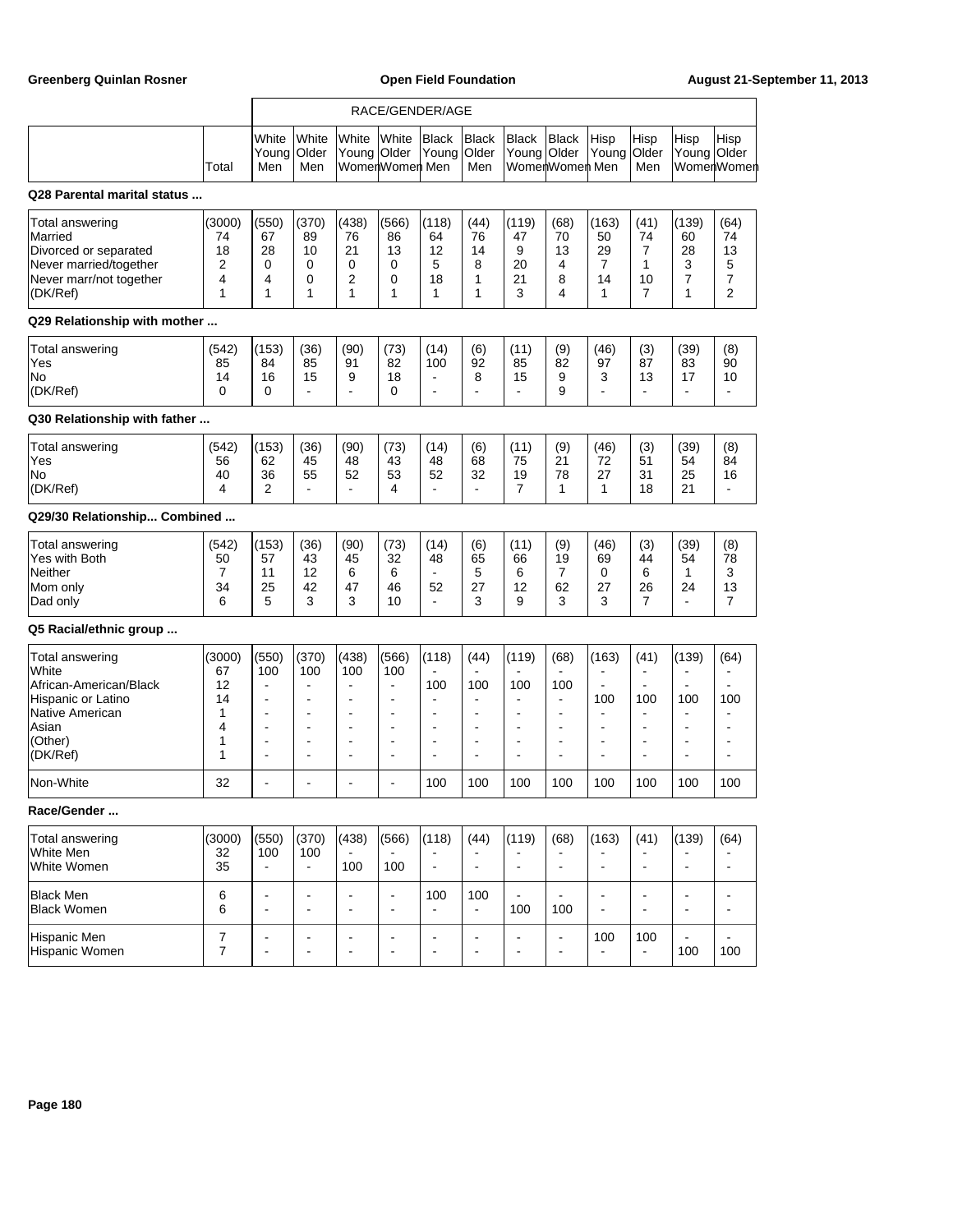|              |              | GENDER/EDUC        |      |                           |
|--------------|--------------|--------------------|------|---------------------------|
| <b>Total</b> | IColl<br>Men | Non<br>Coll<br>Men | Coll | Non<br>Coll<br>WomerWomen |

### **Q28 Parental marital status ...**

| Divorced or separated<br>Never married/together<br>っ | 11<br>18 | 23<br>2 | 13 | 18 |
|------------------------------------------------------|----------|---------|----|----|
| Never marr/not together<br>I(DK/Ref)                 |          | 6       | 2  |    |

### **Q29 Relationship with mother ...**

| Total answering<br>lYes | (542)<br>85 | (40)<br>81 | (248)<br>86 | (50)<br>95 | (201)<br>82 |
|-------------------------|-------------|------------|-------------|------------|-------------|
| lNo                     | 14          | 19         | 13          | 5          | 17          |
| $ $ (DK/Ref)            |             | -          |             | ۰          |             |

## **Q30 Relationship with father ...**

### **Q29/30 Relationship... Combined ...**

| Total answering | (542) | (40) | (248) | (50) | (201) |
|-----------------|-------|------|-------|------|-------|
| Yes with Both   | 50    | 53   | 58    | 50   | 40    |
| <b>Neither</b>  |       | 16   | 6     |      | 6     |
| Mom only        | 34    | 27   | 27    | 44   | 39    |
| Dad only        | 6     | 3    |       | 2    | 6     |
|                 |       |      |       |      |       |

### **Q5 Racial/ethnic group ...**

| Total answering<br>lWhite<br>African-American/Black<br>Hispanic or Latino<br>Native American<br><b>Asian</b> | (3000)<br>67<br>12<br>14 | (374)<br>78<br>6<br>8<br>2<br>5 | (1075)<br>61<br>13<br>17<br>6 | (376)<br>75<br>10<br>0<br>6 | (1145)<br>67<br>13<br>16 |
|--------------------------------------------------------------------------------------------------------------|--------------------------|---------------------------------|-------------------------------|-----------------------------|--------------------------|
| (Other)<br>(DK/Ref)                                                                                          |                          | 2                               |                               | 0                           |                          |
| Non-White                                                                                                    | 32                       | 20                              | 38                            | 25                          | 33                       |

# **Race/Gender ...**

| Total answering<br>White Men<br>White Women | (3000)<br>32<br>35 | (374)<br>78 | (1075)<br>61 | (376)<br>75 | (1145)<br>67 |
|---------------------------------------------|--------------------|-------------|--------------|-------------|--------------|
| Black Men<br>Black Women                    | 6<br>6             | 6           | 13           | 10          | 13           |
| Hispanic Men<br>Hispanic Women              |                    | 8           | 17           |             | 16           |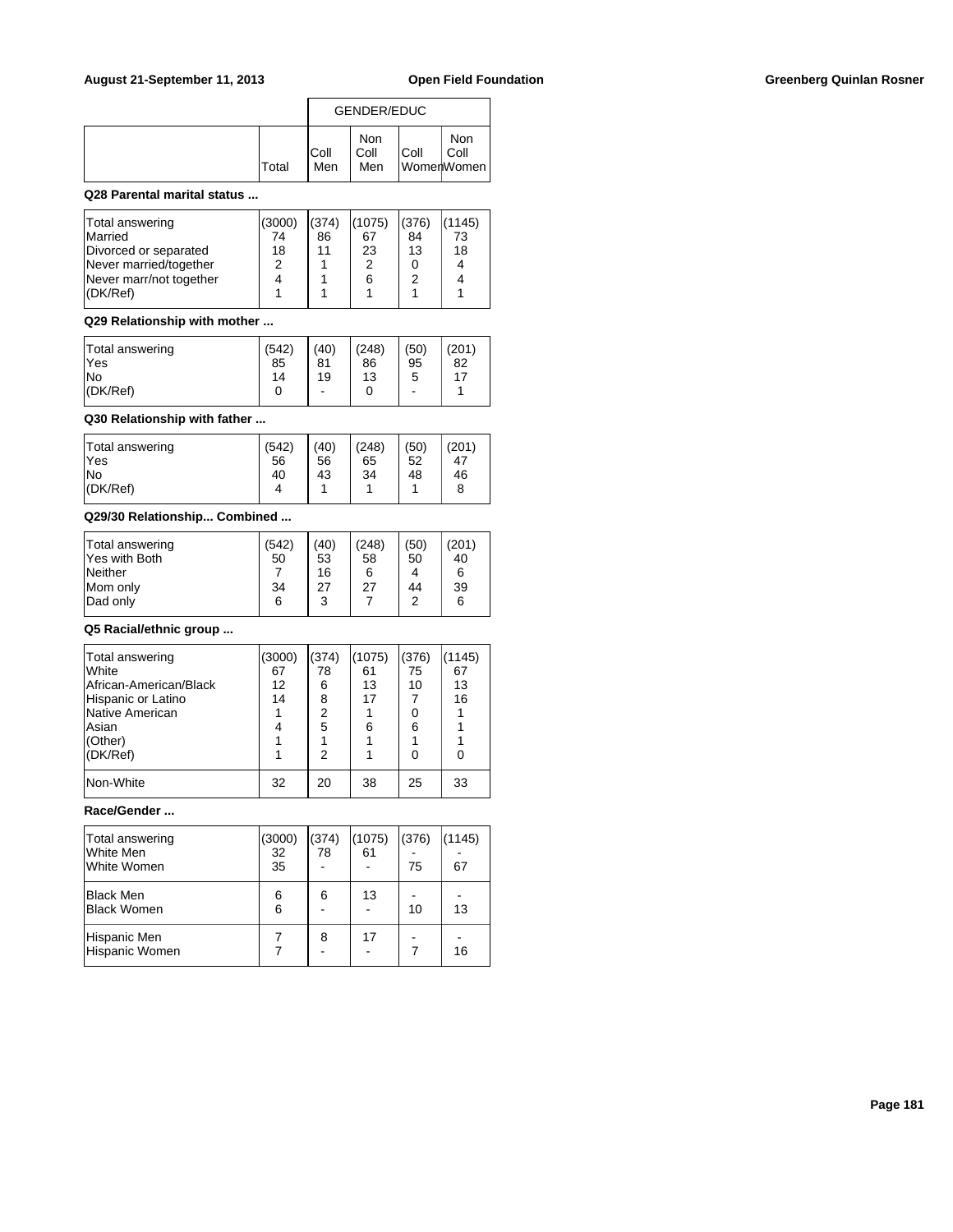|                                                                                                                             |                                              |                                                                                                           |                                                                                                        |                                                                                                                          | RACE/GENDER/EDUC                                                                                                                   |                                                                                               |                                                                                           |                                                                                          |                                                                                                                            |                                                                                                                           |                                                                                                                                              |                                                                                                                         |                                      |
|-----------------------------------------------------------------------------------------------------------------------------|----------------------------------------------|-----------------------------------------------------------------------------------------------------------|--------------------------------------------------------------------------------------------------------|--------------------------------------------------------------------------------------------------------------------------|------------------------------------------------------------------------------------------------------------------------------------|-----------------------------------------------------------------------------------------------|-------------------------------------------------------------------------------------------|------------------------------------------------------------------------------------------|----------------------------------------------------------------------------------------------------------------------------|---------------------------------------------------------------------------------------------------------------------------|----------------------------------------------------------------------------------------------------------------------------------------------|-------------------------------------------------------------------------------------------------------------------------|--------------------------------------|
|                                                                                                                             | Total                                        | White<br>Coll<br>Men                                                                                      | White<br>NoCol<br>Men                                                                                  | White<br>Coll                                                                                                            | White<br><b>NoCol</b><br>WomenWomen Men                                                                                            | <b>Black</b><br> Coll                                                                         | <b>Black</b><br><b>NoCol</b><br>Men                                                       | Black<br>Coll                                                                            | Black<br>NoCol<br>WomerlWomerl Men                                                                                         | Hisp<br>Coll                                                                                                              | Hisp<br>NoCol<br>Men                                                                                                                         | Hisp<br>Coll                                                                                                            | Hisp<br><b>NoCol</b><br>WomerlWomerl |
| Q28 Parental marital status                                                                                                 |                                              |                                                                                                           |                                                                                                        |                                                                                                                          |                                                                                                                                    |                                                                                               |                                                                                           |                                                                                          |                                                                                                                            |                                                                                                                           |                                                                                                                                              |                                                                                                                         |                                      |
| Total answering<br>Married<br>Divorced or separated<br>Never married/together<br>Never marr/not together<br>(DK/Ref)        | (3000)<br>74<br>18<br>2<br>4<br>1            | (291)<br>87<br>11<br>1<br>0<br>1                                                                          | (658)<br>71<br>24<br>0<br>3<br>1                                                                       | (281)<br>87<br>13<br>$\blacksquare$<br>$\mathbf 0$<br>$\Omega$                                                           | (766)<br>79<br>18<br>1<br>1<br>1                                                                                                   | (21)<br>75<br>7<br>1<br>16<br>$\blacksquare$                                                  | (142)<br>68<br>13<br>5<br>14<br>1                                                         | (39)<br>71<br>12<br>1<br>15<br>1                                                         | (154)<br>52<br>11<br>17<br>16<br>4                                                                                         | (28)<br>77<br>14<br>6<br>1<br>$\overline{2}$                                                                              | (180)<br>53<br>26<br>5<br>15<br>2                                                                                                            | (27)<br>63<br>31<br>$\overline{2}$<br>$\overline{2}$<br>$\overline{2}$                                                  | (180)<br>66<br>22<br>4<br>8<br>1     |
| Q29 Relationship with mother                                                                                                |                                              |                                                                                                           |                                                                                                        |                                                                                                                          |                                                                                                                                    |                                                                                               |                                                                                           |                                                                                          |                                                                                                                            |                                                                                                                           |                                                                                                                                              |                                                                                                                         |                                      |
| Total answering<br>Yes<br>No<br>(DK/Ref)                                                                                    | (542)<br>85<br>14<br>0                       | (33)<br>78<br>22<br>$\blacksquare$                                                                        | (158)<br>85<br>14<br>0                                                                                 | (35)<br>94<br>6                                                                                                          | (135)<br>84<br>15<br>0                                                                                                             | (2)<br>100<br>$\blacksquare$<br>$\blacksquare$                                                | (18)<br>97<br>3<br>ä,                                                                     | (5)<br>99<br>1<br>ä,                                                                     | (17)<br>76<br>19<br>5                                                                                                      | (4)<br>93<br>7                                                                                                            | (46)<br>97<br>3                                                                                                                              | (8)<br>97<br>3<br>$\overline{a}$                                                                                        | (39)<br>82<br>18<br>$\blacksquare$   |
| Q30 Relationship with father                                                                                                |                                              |                                                                                                           |                                                                                                        |                                                                                                                          |                                                                                                                                    |                                                                                               |                                                                                           |                                                                                          |                                                                                                                            |                                                                                                                           |                                                                                                                                              |                                                                                                                         |                                      |
| Total answering<br>Yes<br>No<br>(DK/Ref)                                                                                    | (542)<br>56<br>40<br>4                       | (33)<br>55<br>44<br>1                                                                                     | (158)<br>60<br>39<br>1                                                                                 | (35)<br>52<br>48<br>$\blacksquare$                                                                                       | (135)<br>43<br>55<br>2                                                                                                             | (2)<br>71<br>29<br>$\blacksquare$                                                             | (18)<br>53<br>47<br>L.                                                                    | (5)<br>53<br>46<br>1                                                                     | (17)<br>44<br>51<br>4                                                                                                      | (4)<br>80<br>20<br>÷                                                                                                      | (46)<br>68<br>29<br>$\overline{2}$                                                                                                           | (8)<br>48<br>52<br>$\blacksquare$                                                                                       | (39)<br>62<br>17<br>22               |
| Q29/30 Relationship Combined                                                                                                |                                              |                                                                                                           |                                                                                                        |                                                                                                                          |                                                                                                                                    |                                                                                               |                                                                                           |                                                                                          |                                                                                                                            |                                                                                                                           |                                                                                                                                              |                                                                                                                         |                                      |
| Total answering<br>Yes with Both<br>Neither<br>Mom only<br>Dad only                                                         | (542)<br>50<br>7<br>34<br>6                  | (33)<br>51<br>19<br>25<br>3                                                                               | (158)<br>55<br>10<br>29<br>5                                                                           | (35)<br>50<br>4<br>44<br>2                                                                                               | (135)<br>34<br>$\overline{7}$<br>48<br>8                                                                                           | (2)<br>71<br>$\blacksquare$<br>29<br>$\blacksquare$                                           | (18)<br>52<br>2<br>46<br>1                                                                | (5)<br>51<br>$\blacksquare$<br>46<br>1                                                   | (17)<br>38<br>12<br>34<br>$\overline{7}$                                                                                   | (4)<br>75<br>2<br>18<br>5                                                                                                 | (46)<br>66<br>0<br>29<br>3                                                                                                                   | (8)<br>48<br>3<br>49<br>$\blacksquare$                                                                                  | (39)<br>60<br>1<br>16<br>1           |
| Q5 Racial/ethnic group                                                                                                      |                                              |                                                                                                           |                                                                                                        |                                                                                                                          |                                                                                                                                    |                                                                                               |                                                                                           |                                                                                          |                                                                                                                            |                                                                                                                           |                                                                                                                                              |                                                                                                                         |                                      |
| Total answering<br>White<br>African-American/Black<br>Hispanic or Latino<br>Native American<br>Asian<br>(Other)<br>(DK/Ref) | (3000)<br>67<br>12<br>14<br>1<br>4<br>1<br>1 | (291)<br>100<br>ä,<br>$\overline{a}$<br>$\blacksquare$<br>$\overline{\phantom{a}}$<br>۰<br>$\blacksquare$ | (658)<br>100<br>$\blacksquare$<br>$\blacksquare$<br>$\blacksquare$<br>$\blacksquare$<br>$\blacksquare$ | (281)<br>100<br>$\blacksquare$<br>$\blacksquare$<br>$\blacksquare$<br>$\blacksquare$<br>$\blacksquare$<br>$\blacksquare$ | (766)<br>100<br>$\blacksquare$<br>$\blacksquare$<br>$\blacksquare$<br>$\overline{\phantom{a}}$<br>$\blacksquare$<br>$\blacksquare$ | (21)<br>100<br>$\sim$<br>$\blacksquare$<br>$\blacksquare$<br>$\blacksquare$<br>$\blacksquare$ | (142)<br>100<br>$\blacksquare$<br>$\blacksquare$<br>$\overline{a}$<br>÷<br>$\blacksquare$ | (39)<br>100<br>$\blacksquare$<br>$\blacksquare$<br>۰<br>$\blacksquare$<br>$\blacksquare$ | (154)<br>100<br>$\overline{\phantom{a}}$<br>$\blacksquare$<br>$\overline{\phantom{a}}$<br>$\blacksquare$<br>$\blacksquare$ | (28)<br>$\blacksquare$<br>$\blacksquare$<br>100<br>$\overline{\phantom{a}}$<br>$\overline{\phantom{a}}$<br>$\blacksquare$ | (180)<br>$\overline{\phantom{a}}$<br>$\blacksquare$<br>100<br>$\blacksquare$<br>$\blacksquare$<br>$\blacksquare$<br>$\overline{\phantom{a}}$ | (27)<br>$\blacksquare$<br>$\blacksquare$<br>100<br>$\blacksquare$<br>$\blacksquare$<br>$\blacksquare$<br>$\blacksquare$ | (180)<br>100<br>Ē,<br>$\blacksquare$ |
| Non-White                                                                                                                   | 32                                           | ä,                                                                                                        |                                                                                                        |                                                                                                                          | $\overline{a}$                                                                                                                     | 100                                                                                           | 100                                                                                       | 100                                                                                      | 100                                                                                                                        | 100                                                                                                                       | 100                                                                                                                                          | 100                                                                                                                     | 100                                  |
| Race/Gender                                                                                                                 |                                              |                                                                                                           |                                                                                                        |                                                                                                                          |                                                                                                                                    |                                                                                               |                                                                                           |                                                                                          |                                                                                                                            |                                                                                                                           |                                                                                                                                              |                                                                                                                         |                                      |
| <b>Total answering</b><br>White Men<br>White Women                                                                          | (3000)<br>32<br>35                           | (291)<br>100<br>$\overline{a}$                                                                            | (658)<br>100<br>$\blacksquare$                                                                         | (281)<br>100                                                                                                             | (766)<br>100                                                                                                                       | (21)<br>$\blacksquare$                                                                        | (142)<br>÷                                                                                | (39)<br>ä,                                                                               | (154)<br>÷,                                                                                                                | (28)<br>$\blacksquare$                                                                                                    | (180)<br>$\overline{\phantom{a}}$                                                                                                            | (27)<br>$\blacksquare$                                                                                                  | (180)                                |
| <b>Black Men</b><br><b>Black Women</b>                                                                                      | 6<br>6                                       | $\blacksquare$<br>÷,                                                                                      | $\blacksquare$                                                                                         | $\blacksquare$<br>$\overline{\phantom{a}}$                                                                               | $\blacksquare$<br>$\blacksquare$                                                                                                   | 100                                                                                           | 100<br>$\blacksquare$                                                                     | 100                                                                                      | 100                                                                                                                        | ÷,                                                                                                                        | $\blacksquare$<br>$\blacksquare$                                                                                                             | $\blacksquare$<br>÷,                                                                                                    | $\blacksquare$                       |
| Hispanic Men<br>Hispanic Women                                                                                              | $\boldsymbol{7}$<br>7                        | ÷<br>$\overline{a}$                                                                                       | $\blacksquare$                                                                                         | $\overline{\phantom{a}}$<br>$\blacksquare$                                                                               | $\overline{a}$<br>$\blacksquare$                                                                                                   | $\blacksquare$<br>$\overline{\phantom{a}}$                                                    | ÷<br>÷                                                                                    | ÷<br>ä,                                                                                  | $\overline{a}$<br>$\blacksquare$                                                                                           | 100                                                                                                                       | 100<br>$\blacksquare$                                                                                                                        | $\overline{\phantom{a}}$<br>100                                                                                         | 100                                  |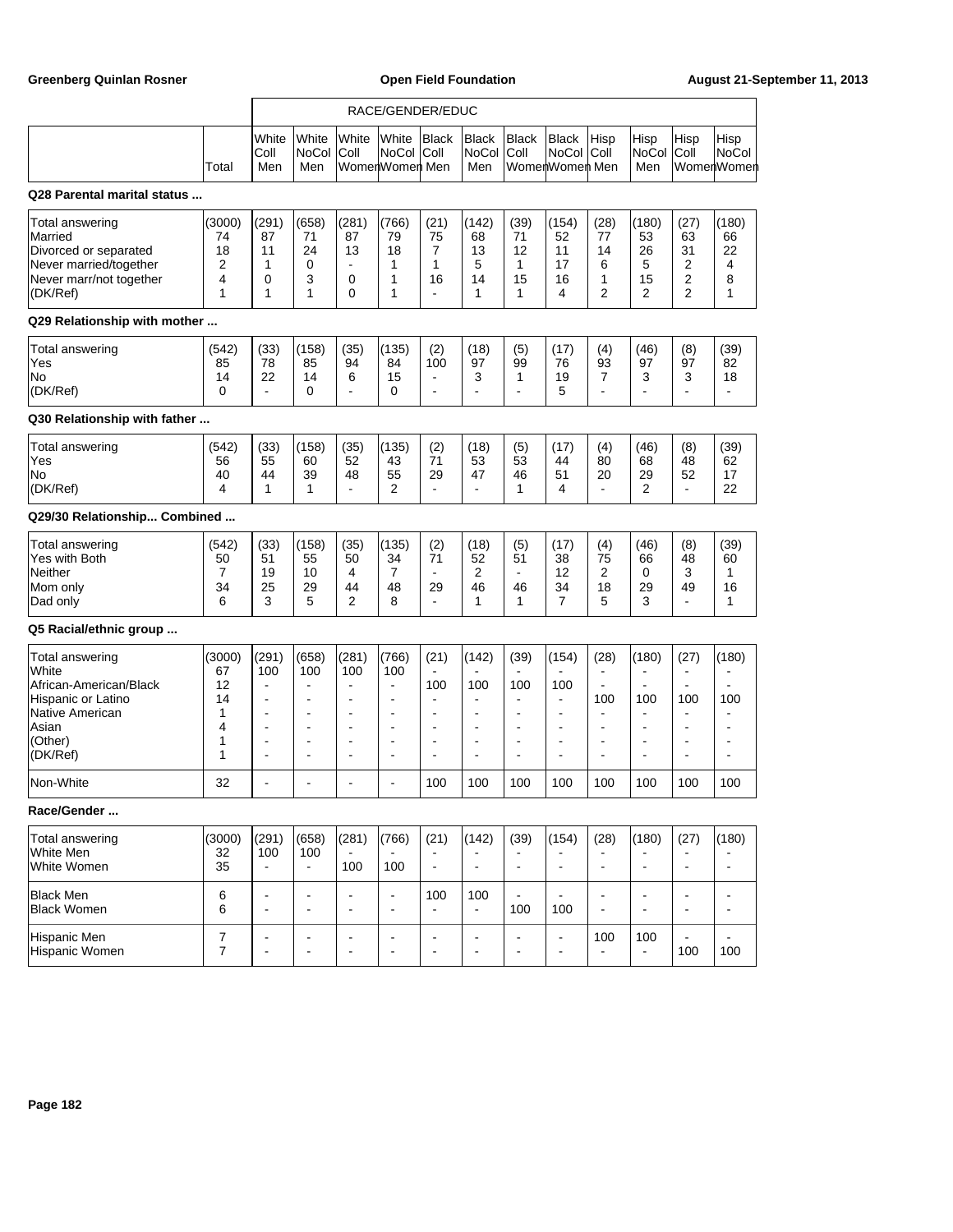|                                                                                                                                    |                                              |                                                | <b>INCOME MEN</b>                           |                                                          |                                            |                                                          | <b>INCOME WOMEN</b>                                   |                                                      |                                                          |                                                | <b>NON COLL MEN</b>                                             |                                             |                                                                                        | <b>NON COLL WOMEN</b>                       |                                             |
|------------------------------------------------------------------------------------------------------------------------------------|----------------------------------------------|------------------------------------------------|---------------------------------------------|----------------------------------------------------------|--------------------------------------------|----------------------------------------------------------|-------------------------------------------------------|------------------------------------------------------|----------------------------------------------------------|------------------------------------------------|-----------------------------------------------------------------|---------------------------------------------|----------------------------------------------------------------------------------------|---------------------------------------------|---------------------------------------------|
|                                                                                                                                    | Total                                        | Less<br> than<br>\$20K                         | \$20K<br>to<br>\$60K                        | \$60K<br>to<br>$$100K$   more                            | \$100K Less<br>or                          | than<br>\$20K                                            | \$20K<br>to<br>\$60K                                  | \$60K<br>to<br>\$100K   more                         | \$100K<br>or                                             | Less<br>than<br>\$20K                          | \$20K<br>to<br>\$40K                                            | Less<br>than<br>\$40K                       | Less<br>than<br>\$20K                                                                  | \$20K<br>to<br>\$40K                        | Less<br>than<br>\$40K                       |
| Q28 Parental marital status                                                                                                        |                                              |                                                |                                             |                                                          |                                            |                                                          |                                                       |                                                      |                                                          |                                                |                                                                 |                                             |                                                                                        |                                             |                                             |
| Total answering<br>Married<br>Divorced or separated<br>Never married/together<br>Never marr/not together<br>(DK/Ref)               | (3000)<br>74<br>18<br>2<br>4<br>1            | (163)<br>60<br>22<br>$\overline{7}$<br>11<br>1 | (469)<br>68<br>23<br>1<br>6<br>2            | (300)<br>78<br>19<br>$\mathbf{1}$<br>$\overline{2}$<br>0 | (262)<br>79<br>16<br>1<br>4<br>1           | (227)<br>70<br>17<br>4<br>8<br>$\overline{2}$            | (491)<br>76<br>18<br>3<br>3<br>0                      | (240)<br>77<br>17<br>3<br>3                          | (188)<br>76<br>19<br>2<br>2<br>1                         | (152)<br>60<br>21<br>$\overline{7}$<br>12<br>0 | (246)<br>68<br>26<br>1<br>5<br>0                                | (398)<br>65<br>24<br>4<br>8<br>0            | (216)<br>69<br>16<br>4<br>9<br>$\overline{2}$                                          | (263)<br>76<br>17<br>2<br>4<br>0            | (478)<br>73<br>17<br>3<br>6<br>1            |
| Q29 Relationship with mother                                                                                                       |                                              |                                                |                                             |                                                          |                                            |                                                          |                                                       |                                                      |                                                          |                                                |                                                                 |                                             |                                                                                        |                                             |                                             |
| Total answering<br>Yes<br>No<br>(DK/Ref)                                                                                           | (542)<br>85<br>14<br>$\Omega$                | (35)<br>87<br>13<br>$\overline{a}$             | (109)<br>84<br>16<br>$\blacksquare$         | (57)<br>75<br>25<br>$\mathbf{1}$                         | (42)<br>98<br>2<br>÷.                      | (38)<br>86<br>11<br>2                                    | (87)<br>79<br>21<br>$\Omega$                          | (41)<br>89<br>11<br>$\blacksquare$                   | (35)<br>94<br>6<br>$\overline{a}$                        | (32)<br>85<br>15<br>$\blacksquare$             | (63)<br>84<br>16<br>$\blacksquare$                              | (95)<br>85<br>15<br>$\overline{a}$          | (36)<br>85<br>12<br>$\overline{2}$                                                     | (45)<br>85<br>15<br>$\blacksquare$          | (81)<br>85<br>14<br>1                       |
| Q30 Relationship with father                                                                                                       |                                              |                                                |                                             |                                                          |                                            |                                                          |                                                       |                                                      |                                                          |                                                |                                                                 |                                             |                                                                                        |                                             |                                             |
| Total answering<br>Yes<br>No<br>(DK/Ref)                                                                                           | (542)<br>56<br>40<br>4                       | (35)<br>57<br>43<br>$\overline{a}$             | (109)<br>52<br>46<br>2                      | (57)<br>70<br>29<br>$\mathbf{1}$                         | (42)<br>75<br>22<br>3                      | (38)<br>43<br>57<br>$\Omega$                             | (87)<br>61<br>29<br>9                                 | (41)<br>31<br>62<br>$\overline{7}$                   | (35)<br>48<br>51<br>1                                    | (32)<br>52<br>48<br>$\blacksquare$             | (63)<br>56<br>41<br>3                                           | (95)<br>54<br>43<br>2                       | (36)<br>39<br>61<br>$\blacksquare$                                                     | (45)<br>76<br>21<br>3                       | (81)<br>60<br>38<br>2                       |
| Q29/30 Relationship Combined                                                                                                       |                                              |                                                |                                             |                                                          |                                            |                                                          |                                                       |                                                      |                                                          |                                                |                                                                 |                                             |                                                                                        |                                             |                                             |
| Total answering<br>Yes with Both<br>Neither<br>Mom only<br>Dad only                                                                | (542)<br>50<br>7<br>34<br>6                  | (35)<br>55<br>12<br>31<br>2                    | (109)<br>47<br>10<br>36<br>6                | (57)<br>51<br>6<br>22<br>18                              | (42)<br>75<br>1<br>21<br>$\Omega$          | (38)<br>38<br>7<br>48<br>5                               | (87)<br>51<br>4<br>25<br>10                           | (41)<br>30<br>3<br>59<br>1                           | (35)<br>44<br>2<br>49<br>4                               | (32)<br>50<br>13<br>35<br>$\overline{2}$       | (63)<br>48<br>8<br>33<br>8                                      | (95)<br>49<br>10<br>34<br>6                 | (36)<br>34<br>7<br>51<br>5                                                             | (45)<br>66<br>5<br>16<br>10                 | (81)<br>52<br>6<br>31<br>8                  |
| Q5 Racial/ethnic group                                                                                                             |                                              |                                                |                                             |                                                          |                                            |                                                          |                                                       |                                                      |                                                          |                                                |                                                                 |                                             |                                                                                        |                                             |                                             |
| <b>Total answering</b><br>White<br>African-American/Black<br>Hispanic or Latino<br>Native American<br>Asian<br>(Other)<br>(DK/Ref) | (3000)<br>67<br>12<br>14<br>1<br>4<br>1<br>1 | (163)<br>49<br>19<br>23<br>4<br>2<br>1<br>3    | (469)<br>67<br>13<br>12<br>1<br>7<br>0<br>0 | (300)<br>75<br>6<br>13<br>1<br>4<br>1<br>1               | (262)<br>70<br>6<br>13<br>1<br>8<br>1<br>1 | (227)<br>58<br>18<br>20<br>1<br>2<br>1<br>$\blacksquare$ | (491)<br>68<br>13<br>15<br>1<br>3<br>1<br>$\mathbf 0$ | (240)<br>77<br>12<br>6<br>1<br>2<br>3<br>$\mathbf 0$ | (188)<br>81<br>10<br>7<br>÷.<br>2<br>0<br>$\blacksquare$ | (152)<br>46<br>19<br>24<br>4<br>2<br>1<br>3    | (246)<br>61<br>17<br>10<br>0<br>12<br>0<br>$\ddot{\phantom{a}}$ | (398)<br>56<br>18<br>15<br>2<br>8<br>1<br>1 | (216)<br>58<br>19<br>20<br>$\mathbf{1}$<br>$\overline{2}$<br>1<br>$\ddot{\phantom{a}}$ | (263)<br>66<br>13<br>17<br>2<br>1<br>1<br>1 | (478)<br>62<br>15<br>18<br>1<br>1<br>1<br>0 |
| Non-White                                                                                                                          | 32                                           | 48                                             | 33                                          | 25                                                       | 28                                         | 42                                                       | 32                                                    | 23                                                   | 19                                                       | 51                                             | 39                                                              | 43                                          | 42                                                                                     | 34                                          | 38                                          |
| Race/Gender                                                                                                                        |                                              |                                                |                                             |                                                          |                                            |                                                          |                                                       |                                                      |                                                          |                                                |                                                                 |                                             |                                                                                        |                                             |                                             |
| <b>Total answering</b><br>White Men<br>White Women                                                                                 | (3000)<br>32<br>35                           | (163)<br>49<br>$\blacksquare$                  | (469)<br>67<br>$\blacksquare$               | (300)<br>75<br>$\overline{a}$                            | (262)<br>70<br>$\blacksquare$              | (227)<br>58                                              | (491)<br>68                                           | (240)<br>77                                          | (188)<br>81                                              | (152)<br>46<br>ä,                              | (246)<br>61                                                     | (398)<br>56<br>$\blacksquare$               | (216)<br>58                                                                            | (263)<br>66                                 | (478)<br>62                                 |
| <b>Black Men</b><br><b>Black Women</b>                                                                                             | 6<br>6                                       | 19<br>٠                                        | 13<br>$\blacksquare$                        | 6                                                        | 6<br>$\blacksquare$                        | $\blacksquare$<br>18                                     | $\blacksquare$<br>13                                  | 12                                                   | 10                                                       | 19                                             | 17                                                              | 18<br>÷,                                    | 19                                                                                     | 13                                          | 15                                          |
| Hispanic Men<br>Hispanic Women                                                                                                     | 7<br>$\overline{7}$                          | 23<br>$\blacksquare$                           | 12<br>$\blacksquare$                        | 13                                                       | 13<br>$\blacksquare$                       | 20                                                       | 15                                                    | 6                                                    | $\blacksquare$<br>$\overline{7}$                         | 24<br>ä,                                       | 10<br>$\overline{a}$                                            | 15<br>÷.                                    | $\blacksquare$<br>20                                                                   | 17                                          | 18                                          |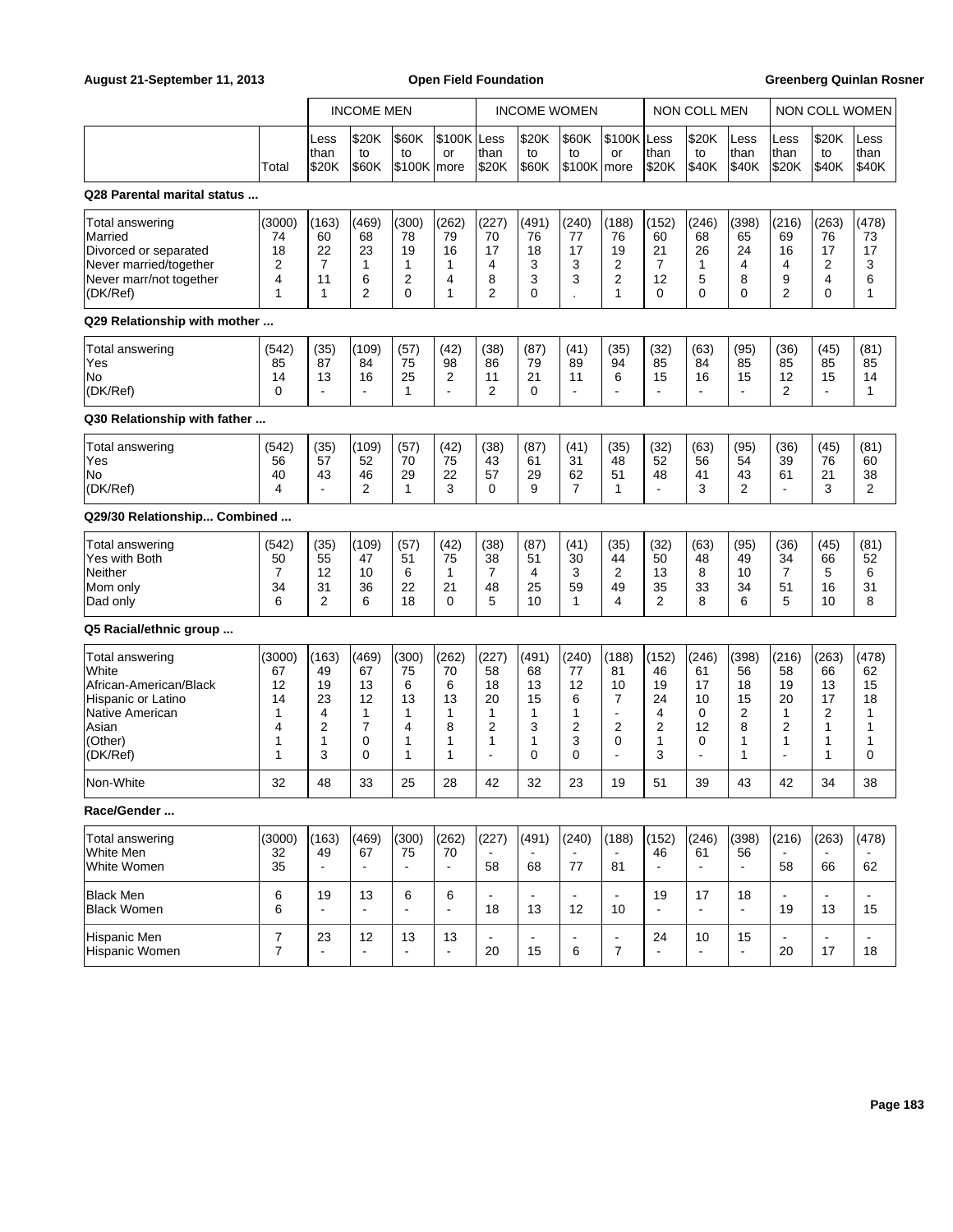| <b>Greenberg Quinlan Rosner</b>                                                                                             |                                                           |                                               |                                                         |                                             |                                                                                   |                                             | <b>Open Field Foundation</b>                |                                                        |                                                                   | August 21-September 11, 2013 |
|-----------------------------------------------------------------------------------------------------------------------------|-----------------------------------------------------------|-----------------------------------------------|---------------------------------------------------------|---------------------------------------------|-----------------------------------------------------------------------------------|---------------------------------------------|---------------------------------------------|--------------------------------------------------------|-------------------------------------------------------------------|------------------------------|
|                                                                                                                             |                                                           |                                               |                                                         | <b>MEN KIDS</b>                             |                                                                                   |                                             |                                             |                                                        |                                                                   |                              |
|                                                                                                                             | Total                                                     | Under<br>18<br>home                           | Under<br>18<br>NtHomlhome                               | <b>Over</b><br>18                           | Over<br>18<br>NtHom                                                               | No                                          | Total<br>Kids                               | Total<br>Under<br>18                                   | Total<br>At<br>Home                                               |                              |
| Q28 Parental marital status                                                                                                 |                                                           |                                               |                                                         |                                             |                                                                                   |                                             |                                             |                                                        |                                                                   |                              |
| Total answering<br>Married<br>Divorced or separated<br>Never married/together<br>Never marr/not together<br>(DK/Ref)        | (3000)<br>74<br>18<br>$\overline{c}$<br>4<br>$\mathbf{1}$ | (444)<br>73<br>18<br>1<br>6<br>$\overline{2}$ | (71)<br>59<br>29<br>0<br>10<br>$\overline{2}$           | (114)<br>79<br>15<br>2<br>2<br>2            | (350)<br>81<br>15<br>2<br>1<br>$\mathbf{1}$                                       | (589)<br>67<br>23<br>2<br>7<br>0            | (872)<br>76<br>17<br>2<br>4<br>2            | (500)<br>72<br>19<br>1<br>6<br>2                       | (538)<br>74<br>18<br>1<br>6<br>2                                  |                              |
| Q29 Relationship with mother                                                                                                |                                                           |                                               |                                                         |                                             |                                                                                   |                                             |                                             |                                                        |                                                                   |                              |
| Total answering<br>Yes<br>No<br>(DK/Ref)                                                                                    | (542)<br>85<br>14<br>$\Omega$                             | (80)<br>89<br>11                              | (21)<br>94<br>6                                         | (17)<br>94<br>6                             | (52)<br>86<br>14<br>$\overline{a}$                                                | (138)<br>82<br>18<br>0                      | (148)<br>89<br>11<br>ä,                     | (95)<br>89<br>11<br>$\overline{a}$                     | (95)<br>89<br>11<br>ä,                                            |                              |
| Q30 Relationship with father                                                                                                |                                                           |                                               |                                                         |                                             |                                                                                   |                                             |                                             |                                                        |                                                                   |                              |
| Total answering<br>Yes<br>No<br>(DK/Ref)                                                                                    | (542)<br>56<br>40<br>4                                    | (80)<br>61<br>36<br>3                         | (21)<br>47<br>53<br>$\blacksquare$                      | (17)<br>61<br>34<br>5                       | (52)<br>60<br>40<br>$\blacksquare$                                                | (138)<br>68<br>30<br>$\mathbf{1}$           | (148)<br>59<br>39<br>$\mathbf{1}$           | (95)<br>59<br>39<br>2                                  | (95)<br>61<br>37<br>$\overline{2}$                                |                              |
| Q29/30 Relationship Combined                                                                                                |                                                           |                                               |                                                         |                                             |                                                                                   |                                             |                                             |                                                        |                                                                   |                              |
| Total answering<br>Yes with Both<br>Neither<br>Mom only<br>Dad only                                                         | (542)<br>50<br>7<br>34<br>6                               | (80)<br>57<br>7<br>30<br>5                    | (21)<br>44<br>$\overline{c}$<br>50<br>4                 | (17)<br>57<br>3<br>32<br>4                  | (52)<br>53<br>$\overline{7}$<br>33<br>$\overline{7}$                              | (138)<br>59<br>9<br>21<br>9                 | (148)<br>55<br>6<br>33<br>4                 | (95)<br>55<br>6<br>33<br>4                             | (95)<br>56<br>6<br>31<br>5                                        |                              |
| Q5 Racial/ethnic group                                                                                                      |                                                           |                                               |                                                         |                                             |                                                                                   |                                             |                                             |                                                        |                                                                   |                              |
| Total answering<br>White<br>African-American/Black<br>Hispanic or Latino<br>Native American<br>Asian<br>(Other)<br>(DK/Ref) | (3000)<br>67<br>12<br>14<br>1<br>4<br>1<br>1              | (444)<br>66<br>10<br>17<br>1<br>5<br>1<br>1   | (71)<br>49<br>14<br>27<br>$\overline{4}$<br>1<br>1<br>3 | (114)<br>61<br>10<br>24<br>0<br>4<br>0<br>0 | (350)<br>75<br>11<br>8<br>$\overline{c}$<br>$\overline{2}$<br>1<br>$\overline{2}$ | (589)<br>62<br>12<br>13<br>1<br>9<br>1<br>2 | (872)<br>68<br>10<br>15<br>1<br>4<br>1<br>1 | (500)<br>64<br>11<br>18<br>1<br>5<br>1<br>$\mathbf{1}$ | (538)<br>65<br>10<br>18<br>1<br>5<br>$\mathbf{1}$<br>$\mathbf{1}$ |                              |
| Non-White                                                                                                                   | 32                                                        | 34                                            | 47                                                      | 38                                          | 23                                                                                | 36                                          | 31                                          | 35                                                     | 34                                                                |                              |
| Race/Gender                                                                                                                 |                                                           |                                               |                                                         |                                             |                                                                                   |                                             |                                             |                                                        |                                                                   |                              |
| Total answering<br>White Men<br>White Women                                                                                 | (3000)<br>32<br>35                                        | (444)<br>66<br>$\blacksquare$                 | (71)<br>49<br>$\blacksquare$                            | (114)<br>61<br>$\blacksquare$               | (350)<br>75<br>$\blacksquare$                                                     | (589)<br>62<br>$\blacksquare$               | (872)<br>68<br>$\blacksquare$               | (500)<br>64<br>$\blacksquare$                          | (538)<br>65<br>$\blacksquare$                                     |                              |
| <b>Black Men</b><br><b>Black Women</b>                                                                                      | 6<br>6                                                    | 10                                            | 14<br>$\blacksquare$                                    | 10<br>$\blacksquare$                        | 11<br>$\overline{\phantom{a}}$                                                    | 12<br>$\blacksquare$                        | 10<br>÷.                                    | 11<br>$\blacksquare$                                   | 10<br>$\blacksquare$                                              |                              |
| Hispanic Men<br>Hispanic Women                                                                                              | $\overline{7}$<br>7                                       | 17                                            | 27<br>$\blacksquare$                                    | 24                                          | 8<br>$\overline{a}$                                                               | 13<br>$\blacksquare$                        | 15<br>$\blacksquare$                        | 18<br>$\blacksquare$                                   | 18<br>÷,                                                          |                              |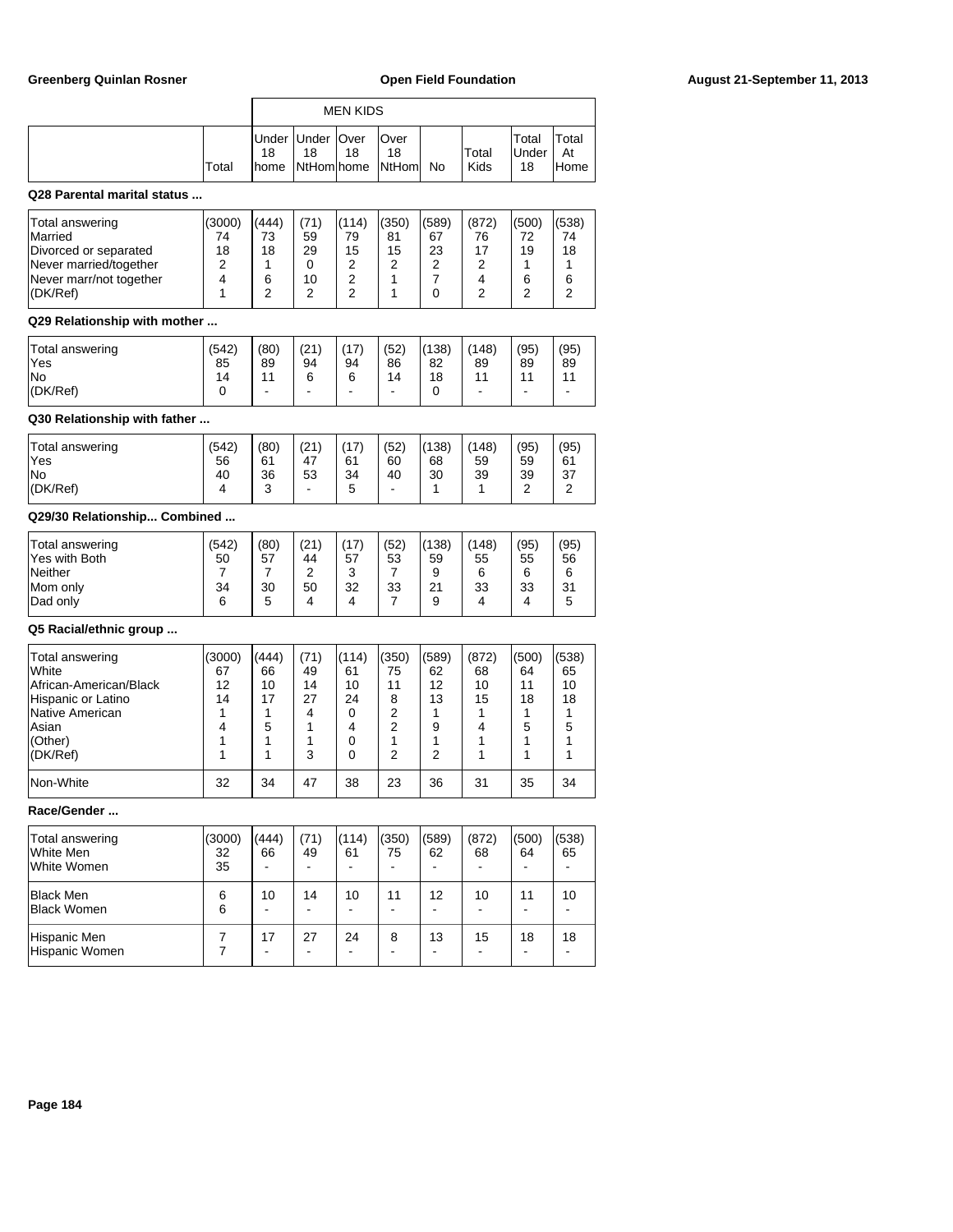| August 21-September 11, 2013                                                                                                       |                                              |                                             |                                                                     |                                            | <b>Open Field Foundation</b>                                      |                                             |                                                         |                                             |                                             |
|------------------------------------------------------------------------------------------------------------------------------------|----------------------------------------------|---------------------------------------------|---------------------------------------------------------------------|--------------------------------------------|-------------------------------------------------------------------|---------------------------------------------|---------------------------------------------------------|---------------------------------------------|---------------------------------------------|
|                                                                                                                                    |                                              |                                             |                                                                     | <b>WOMEN KIDS</b>                          |                                                                   |                                             |                                                         |                                             |                                             |
|                                                                                                                                    | Total                                        | Under<br>18<br> home                        | Under<br>18<br>NtHom home                                           | <b>Over</b><br>18                          | Over<br>18<br>NtHom                                               | No                                          | Total<br>Kids                                           | Total<br>Under<br>18                        | Total<br>At<br>Home                         |
| Q28 Parental marital status                                                                                                        |                                              |                                             |                                                                     |                                            |                                                                   |                                             |                                                         |                                             |                                             |
| Total answering<br>Married<br>Divorced or separated<br>Never married/together<br>Never marr/not together<br>(DK/Ref)               | (3000)<br>74<br>18<br>2<br>4<br>1            | (438)<br>72<br>18<br>4<br>4<br>2            | (54)<br>79<br>16<br>3<br>$\blacksquare$<br>2                        | (174)<br>71<br>24<br>0<br>4<br>1           | (535)<br>82<br>13<br>$\overline{c}$<br>$\overline{c}$<br>$\Omega$ | (423)<br>72<br>19<br>3<br>5<br>$\mathbf{1}$ | (1103)<br>77<br>16<br>3<br>3<br>1                       | (490)<br>73<br>17<br>4<br>4<br>2            | (589)<br>72<br>19<br>3<br>4<br>2            |
| Q29 Relationship with mother                                                                                                       |                                              |                                             |                                                                     |                                            |                                                                   |                                             |                                                         |                                             |                                             |
| <b>Total answering</b><br>Yes<br>No<br>(DK/Ref)                                                                                    | (542)<br>85<br>14<br>0                       | (77)<br>94<br>6<br>$\blacksquare$           | (8)<br>98<br>2<br>$\blacksquare$                                    | (42)<br>91<br>9<br>$\blacksquare$          | (72)<br>76<br>22<br>2                                             | (79)<br>83<br>17<br>$\blacksquare$          | (175)<br>86<br>14<br>$\mathbf{1}$                       | (85)<br>94<br>6<br>$\overline{a}$           | (112)<br>93<br>7<br>$\blacksquare$          |
| Q30 Relationship with father                                                                                                       |                                              |                                             |                                                                     |                                            |                                                                   |                                             |                                                         |                                             |                                             |
| <b>Total answering</b><br>Yes<br>No.<br>(DK/Ref)                                                                                   | (542)<br>56<br>40<br>4                       | (77)<br>59<br>41<br>$\blacksquare$          | (8)<br>16<br>84<br>$\blacksquare$                                   | (42)<br>22<br>64<br>14                     | (72)<br>37<br>55<br>$\overline{7}$                                | (79)<br>54<br>38<br>9                       | (175)<br>45<br>50<br>5                                  | (85)<br>55<br>45<br>٠                       | (112)<br>49<br>46<br>5                      |
| Q29/30 Relationship Combined                                                                                                       |                                              |                                             |                                                                     |                                            |                                                                   |                                             |                                                         |                                             |                                             |
| <b>Total answering</b><br>Yes with Both<br>Neither<br>Mom only<br>Dad only                                                         | (542)<br>50<br>7<br>34<br>6                  | (77)<br>55<br>3<br>39<br>3                  | (8)<br>14<br>$\blacksquare$<br>84<br>2                              | (42)<br>22<br>$\mathbf{1}$<br>62<br>٠      | (72)<br>23<br>$\overline{7}$<br>48<br>14                          | (79)<br>53<br>8<br>29<br>$\mathbf{1}$       | (175)<br>37<br>4<br>45<br>$\overline{7}$                | (85)<br>52<br>3<br>43<br>3                  | (112)<br>47<br>2<br>44<br>2                 |
| Q5 Racial/ethnic group                                                                                                             |                                              |                                             |                                                                     |                                            |                                                                   |                                             |                                                         |                                             |                                             |
| <b>Total answering</b><br>White<br>African-American/Black<br>Hispanic or Latino<br>Native American<br>Asian<br>(Other)<br>(DK/Ref) | (3000)<br>67<br>12<br>14<br>1<br>4<br>1<br>1 | (438)<br>60<br>15<br>17<br>1<br>4<br>2<br>0 | (54)<br>83<br>$\overline{7}$<br>8<br>$\blacksquare$<br>2<br>0<br>÷, | (174)<br>62<br>9<br>20<br>0<br>2<br>5<br>2 | (535)<br>80<br>10<br>8<br>0<br>$\mathbf 0$<br>0<br>0              | (423)<br>66<br>15<br>15<br>1<br>2<br>1<br>0 | (1103)<br>70<br>12<br>13<br>$\mathbf{1}$<br>2<br>1<br>1 | (490)<br>63<br>14<br>16<br>1<br>4<br>2<br>0 | (589)<br>61<br>13<br>18<br>1<br>4<br>2<br>1 |
| Non-White                                                                                                                          | 32                                           | 39                                          | 17                                                                  | 36                                         | 20                                                                | 34                                          | 29                                                      | 37                                          | 38                                          |
| Race/Gender                                                                                                                        |                                              |                                             |                                                                     |                                            |                                                                   |                                             |                                                         |                                             |                                             |
| Total answering<br>White Men<br>White Women                                                                                        | (3000)<br>32<br>35                           | (438)<br>60                                 | (54)<br>83                                                          | (174)<br>62                                | (535)<br>80                                                       | (423)<br>66                                 | (1103)<br>70                                            | (490)<br>63                                 | (589)<br>61                                 |
| <b>Black Men</b><br><b>Black Women</b>                                                                                             | 6<br>6                                       | 15                                          | ٠<br>$\overline{7}$                                                 | 9                                          | 10                                                                | $\blacksquare$<br>15                        | $\overline{\phantom{a}}$<br>12                          | $\blacksquare$<br>14                        | $\overline{\phantom{a}}$<br>13              |
| Hispanic Men<br>Hispanic Women                                                                                                     | 7<br>7                                       | $\overline{\phantom{a}}$<br>17              | $\overline{\phantom{0}}$<br>8                                       | 20                                         | 8                                                                 | $\blacksquare$<br>15                        | $\blacksquare$<br>13                                    | $\blacksquare$<br>16                        | $\blacksquare$<br>18                        |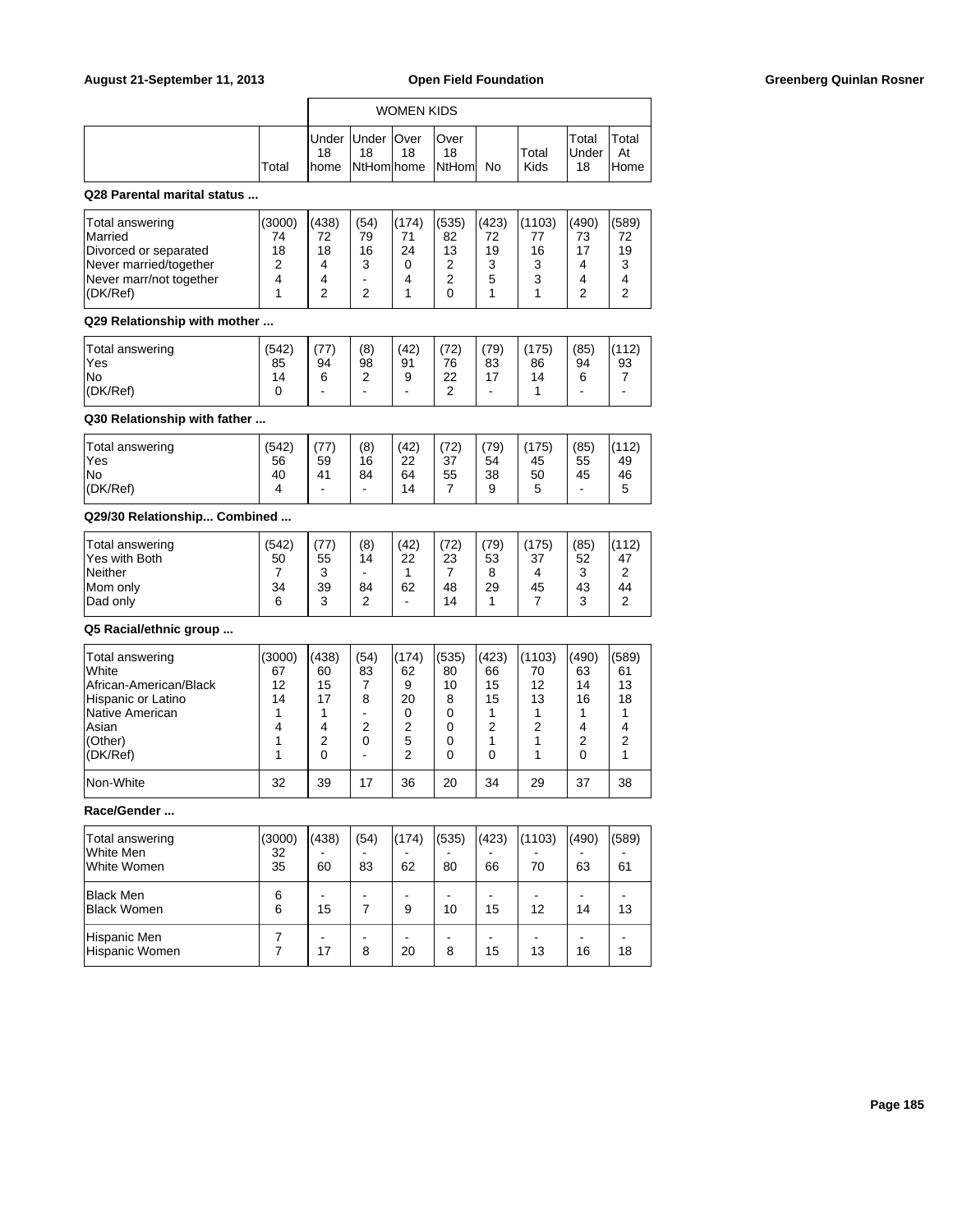r

Greenberg Quinlan Rosner **Communist Communist Communist Communist Communist Communist Communist Communist Communist Communist Communist Communist Communist Communist Communist Communist Communist Communist Communist Commun** 

h

|                                                                                                                                           |                                              |                                                                                   |                                             |                                                          | <b>MARITAL/GENDER</b>                      |                                               |                                                        |                                                                    |                                               | MARITAL/GENDER/ANY KIDS                       |                                             |                                             |                                                                  |                                               |                                               |
|-------------------------------------------------------------------------------------------------------------------------------------------|----------------------------------------------|-----------------------------------------------------------------------------------|---------------------------------------------|----------------------------------------------------------|--------------------------------------------|-----------------------------------------------|--------------------------------------------------------|--------------------------------------------------------------------|-----------------------------------------------|-----------------------------------------------|---------------------------------------------|---------------------------------------------|------------------------------------------------------------------|-----------------------------------------------|-----------------------------------------------|
|                                                                                                                                           | Total                                        | Marr<br>Men                                                                       | Unmar<br>Men                                | <b>Alone</b><br>Men                                      | Marr                                       | UnmarlAlone                                   |                                                        | Sngle                                                              | SpDiv<br>Wid<br>WomenWomenWomenWomenWomen Men | Marr                                          | UnmarlAlone<br>Men                          | Men                                         | Marr                                                             | UnmarlAlone                                   | ∣WomenWomenWomen                              |
| Q28 Parental marital status                                                                                                               |                                              |                                                                                   |                                             |                                                          |                                            |                                               |                                                        |                                                                    |                                               |                                               |                                             |                                             |                                                                  |                                               |                                               |
| Total answering<br>Married<br>Divorced or separated<br>Never married/together<br>Never marr/not together<br>(DK/Ref)                      | (3000)<br>74<br>18<br>2<br>4<br>1            | (725)<br>79<br>16<br>1<br>3<br>$\overline{2}$                                     | (732)<br>66<br>23<br>3<br>7<br>1            | (599)<br>67<br>23<br>3<br>6<br>$\mathbf{1}$              | (745)<br>79<br>16<br>1<br>3<br>1           | (768)<br>72<br>18<br>4<br>4<br>$\overline{2}$ | (630)<br>74<br>17<br>5<br>3<br>$\overline{2}$          | (271)<br>63<br>22<br>8<br>5<br>$\overline{2}$                      | (358)<br>81<br>12<br>3<br>2<br>$\overline{2}$ | (600)<br>79<br>15<br>1<br>3<br>$\overline{2}$ | (270)<br>69<br>21<br>3<br>6<br>1            | (216)<br>71<br>20<br>3<br>4<br>1            | (638)<br>79<br>15<br>$\mathbf{1}$<br>3<br>$\mathbf{1}$           | (458)<br>74<br>16<br>4<br>3<br>$\overline{2}$ | (363)<br>76<br>14<br>5<br>3<br>$\overline{2}$ |
| Q29 Relationship with mother                                                                                                              |                                              |                                                                                   |                                             |                                                          |                                            |                                               |                                                        |                                                                    |                                               |                                               |                                             |                                             |                                                                  |                                               |                                               |
| <b>Total answering</b><br>Yes<br>No<br>(DK/Ref)                                                                                           | (542)<br>85<br>14<br>$\Omega$                | (116)<br>88<br>12<br>$\overline{a}$                                               | (172)<br>84<br>16<br>0                      | (139)<br>84<br>16<br>$\overline{a}$                      | (117)<br>86<br>14<br>$\overline{a}$        | (135)<br>85<br>14<br>$\mathbf{1}$             | (105)<br>84<br>15<br>$\mathbf{1}$                      | (60)<br>90<br>10<br>$\overline{a}$                                 | (44)<br>77<br>20<br>3                         | (92)<br>91<br>9<br>÷.                         | (56)<br>87<br>13<br>$\overline{a}$          | (43)<br>83<br>17<br>$\blacksquare$          | (97)<br>90<br>10<br>$\blacksquare$                               | (75)<br>81<br>17<br>2                         | (51)<br>80<br>17<br>2                         |
| Q30 Relationship with father                                                                                                              |                                              |                                                                                   |                                             |                                                          |                                            |                                               |                                                        |                                                                    |                                               |                                               |                                             |                                             |                                                                  |                                               |                                               |
| Total answering<br>Yes<br>No<br>(DK/Ref)                                                                                                  | (542)<br>56<br>40<br>4                       | (116)<br>63<br>36<br>2                                                            | (172)<br>64<br>35<br>1                      | (139)<br>67<br>32<br>$\mathbf{1}$                        | (117)<br>44<br>49<br>8                     | (135)<br>52<br>43<br>5                        | (105)<br>48<br>46<br>6                                 | (60)<br>55<br>40<br>5                                              | (44)<br>39<br>54<br>$\overline{7}$            | (92)<br>62<br>37<br>$\mathbf{1}$              | (56)<br>55<br>44<br>2                       | (43)<br>60<br>38<br>2                       | (97)<br>44<br>53<br>3                                            | (75)<br>48<br>44<br>8                         | (51)<br>40<br>48<br>12                        |
| Q29/30 Relationship Combined                                                                                                              |                                              |                                                                                   |                                             |                                                          |                                            |                                               |                                                        |                                                                    |                                               |                                               |                                             |                                             |                                                                  |                                               |                                               |
| Total answering<br>Yes with Both<br>Neither<br>Mom only<br>Dad only                                                                       | (542)<br>50<br>7<br>34<br>6                  | (116)<br>59<br>8<br>28<br>4                                                       | (172)<br>56<br>8<br>27<br>8                 | (139)<br>60<br>9<br>23<br>$\overline{7}$                 | (117)<br>40<br>2<br>46<br>4                | (135)<br>45<br>7<br>36<br>$\overline{7}$      | (105)<br>43<br>9<br>36<br>5                            | (60)<br>54<br>10<br>31<br>$\mathbf{1}$                             | (44)<br>29<br>8<br>43<br>10                   | (92)<br>57<br>4<br>32<br>5                    | (56)<br>52<br>10<br>34<br>3                 | (43)<br>56<br>13<br>25<br>4                 | (97)<br>39<br>$\overline{c}$<br>51<br>4                          | (75)<br>36<br>5<br>38<br>12                   | (51)<br>31<br>7<br>40<br>9                    |
| Q5 Racial/ethnic group                                                                                                                    |                                              |                                                                                   |                                             |                                                          |                                            |                                               |                                                        |                                                                    |                                               |                                               |                                             |                                             |                                                                  |                                               |                                               |
| <b>Total answering</b><br>White<br>African-American/Black<br><b>Hispanic or Latino</b><br>Native American<br>Asian<br>(Other)<br>(DK/Ref) | (3000)<br>67<br>12<br>14<br>1<br>4<br>1<br>1 | (725)<br>71<br>$\overline{7}$<br>12<br>1<br>$\overline{7}$<br>1<br>$\overline{2}$ | (732)<br>59<br>16<br>17<br>1<br>5<br>1<br>1 | (599)<br>57<br>17<br>17<br>$\overline{2}$<br>6<br>1<br>1 | (745)<br>72<br>9<br>14<br>1<br>3<br>1<br>0 | (768)<br>66<br>16<br>14<br>1<br>1<br>1<br>0   | (630)<br>66<br>17<br>14<br>$\mathbf{1}$<br>1<br>1<br>0 | (271)<br>48<br>28<br>20<br>1<br>1<br>1<br>$\overline{\phantom{a}}$ | (358)<br>79<br>9<br>10<br>1<br>0<br>1<br>1    | (600)<br>73<br>6<br>13<br>1<br>5<br>1<br>1    | (270)<br>58<br>19<br>19<br>2<br>1<br>1<br>1 | (216)<br>58<br>21<br>17<br>2<br>1<br>1<br>0 | (638)<br>73<br>9<br>13<br>$\mathbf{1}$<br>3<br>$\mathbf{1}$<br>1 | (458)<br>66<br>17<br>14<br>1<br>1<br>1<br>0   | (363)<br>67<br>17<br>14<br>1<br>0<br>1<br>0   |
| Non-White                                                                                                                                 | 32                                           | 27                                                                                | 40                                          | 42                                                       | 28                                         | 34                                            | 34                                                     | 52                                                                 | 20                                            | 26                                            | 42                                          | 42                                          | 26                                                               | 34                                            | 33                                            |
| Race/Gender                                                                                                                               |                                              |                                                                                   |                                             |                                                          |                                            |                                               |                                                        |                                                                    |                                               |                                               |                                             |                                             |                                                                  |                                               |                                               |
| <b>Total answering</b><br>White Men<br>White Women                                                                                        | (3000)<br>32<br>35                           | (725)<br>71<br>$\blacksquare$                                                     | (732)<br>59<br>$\blacksquare$               | (599)<br>57<br>÷,                                        | (745)<br>72                                | (768)<br>66                                   | (630)<br>66                                            | (271)<br>48                                                        | (358)<br>79                                   | (600)<br>73                                   | (270)<br>58                                 | (216)<br>58<br>$\frac{1}{2}$                | (638)<br>73                                                      | (458)<br>66                                   | (363)<br>67                                   |
| <b>Black Men</b><br><b>Black Women</b>                                                                                                    | 6<br>6                                       | $\overline{7}$<br>$\blacksquare$                                                  | 16<br>$\sim$                                | 17<br>$\overline{a}$                                     | 9                                          | 16                                            | 17                                                     | 28                                                                 | $\overline{\phantom{0}}$<br>9                 | 6<br>÷.                                       | 19                                          | 21<br>$\blacksquare$                        | $\blacksquare$<br>9                                              | 17                                            | 17                                            |
| Hispanic Men<br>Hispanic Women                                                                                                            | $\overline{7}$<br>7                          | 12<br>$\blacksquare$                                                              | 17<br>$\blacksquare$                        | 17<br>$\blacksquare$                                     | $\blacksquare$<br>14                       | $\blacksquare$<br>14                          | $\overline{\phantom{a}}$<br>14                         | 20                                                                 | ٠<br>10                                       | 13                                            | 19                                          | 17<br>$\frac{1}{2}$                         | $\blacksquare$<br>13                                             | $\blacksquare$<br>14                          | 14                                            |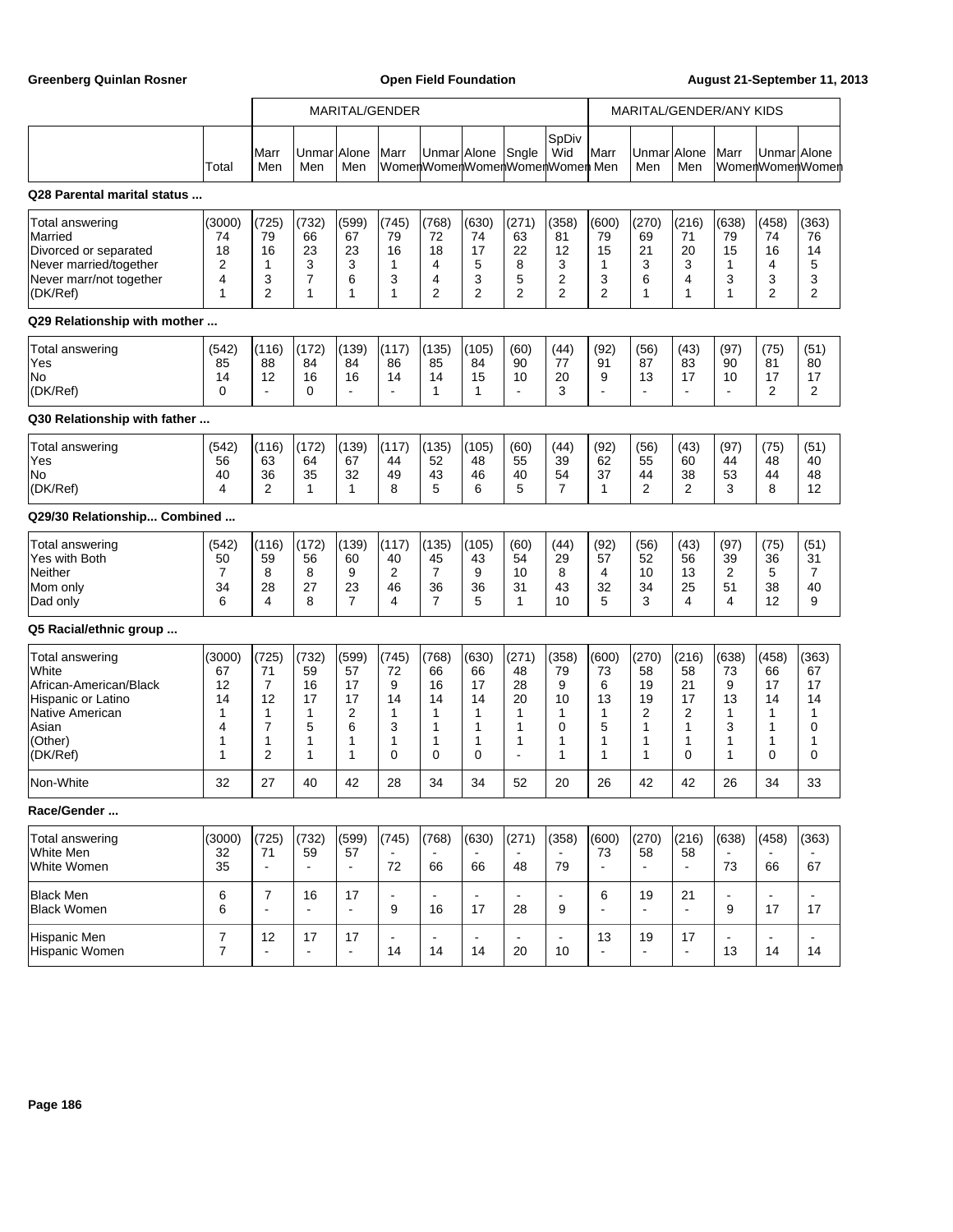|        | MARITAL/GENDER/<18 HOME |     |  |                                                            |  |  |
|--------|-------------------------|-----|--|------------------------------------------------------------|--|--|
| lTotal | <b>IMarr</b><br>Men     | Men |  | Unmar Alone   Marr   Unmar Alone<br>  Men  WomenWomenWomen |  |  |

## **Q28 Parental marital status ...**

| Total answering<br>Married<br>Divorced or separated<br>Never married/together | (3000)<br>74<br>18<br>າ | (340)<br>76<br>16 | (104)<br>60<br>23<br>2 | (63)<br>65<br>23 | (273)<br>75<br>18<br>າ | 163)<br>68<br>17<br>6 | (99)<br>70<br>13 |
|-------------------------------------------------------------------------------|-------------------------|-------------------|------------------------|------------------|------------------------|-----------------------|------------------|
| Never marr/not together<br>(DK/Ref)                                           |                         |                   | 14                     |                  | 3<br>◠                 | ⌒                     |                  |

### **Q29 Relationship with mother ...**

| Total answering<br><sup>l</sup> Yes | (542)<br>85 | (56)<br>95 | (24)<br>74 | (14)<br>56 | (49)<br>95 | (27<br>91                | (13)<br>95 |
|-------------------------------------|-------------|------------|------------|------------|------------|--------------------------|------------|
| lNo                                 | 14          | ∽<br>ັ     | 26         | 44         | 5          | 9                        | 5          |
| $ $ (DK/Ref)                        |             |            | -          | ۰          | -          | $\overline{\phantom{0}}$ | -          |

## **Q30 Relationship with father ...**

| Total answering<br>'Yes<br>lNo<br>(DK/Ref) | (542)<br>56<br>40<br>4 | (56)<br>72<br>26<br>$\sqrt{2}$<br>∼ | (24)<br>37<br>60<br>4 | (14)<br>27<br>67<br>6 | (49)<br>51<br>49<br>- | (27<br>73<br>27<br>- | (13)<br>53<br>47<br>۰ |
|--------------------------------------------|------------------------|-------------------------------------|-----------------------|-----------------------|-----------------------|----------------------|-----------------------|
|                                            |                        |                                     |                       |                       |                       |                      |                       |

## **Q29/30 Relationship... Combined ...**

| Total answering<br>Yes with Both<br>Neither<br>Mom only | (542)<br>50<br>34 | (56)<br>67<br>26 | (24)<br>33<br>22<br>38 | (14)<br>21<br>38<br>29 | (49)<br>50<br>ົ<br>45 | (27<br>67<br>◠<br>24 | (13)<br>53<br>5<br>42 |
|---------------------------------------------------------|-------------------|------------------|------------------------|------------------------|-----------------------|----------------------|-----------------------|
|                                                         |                   |                  |                        |                        |                       |                      |                       |
| Dad only                                                | 6                 | 5                | 4                      | 6                      | ◠                     | 6                    | -                     |

### **Q5 Racial/ethnic group ...**

| Total answering        | (3000) | (340) | (104) | (63) | (273) | (163) | (99) |
|------------------------|--------|-------|-------|------|-------|-------|------|
| <b>White</b>           | 67     | 70    | 53    | 51   | 67    | 49    | 46   |
| African-American/Black | 12     |       | 22    | 29   | 11    | 21    | 24   |
| Hispanic or Latino     | 14     | 14    | 23    | 17   | 13    | 24    | 28   |
| Native American        |        |       |       |      |       | 2     |      |
| Asian                  | 4      |       |       | 2    | 6     | 2     |      |
| (Other)                |        |       |       |      | 2     |       |      |
| (DK/Ref)               |        |       |       |      |       |       |      |
| Non-White              | 32     | 30    | 47    | 49   | 32    | 51    | 54   |

# **Race/Gender ...**

| Total answering<br>lWhite Men<br>White Women | (3000)<br>32<br>35 | (340)<br>70 | (104)<br>53 | (63)<br>51                     | (273)<br>67 | (163)<br>49 | (99)<br>46 |
|----------------------------------------------|--------------------|-------------|-------------|--------------------------------|-------------|-------------|------------|
| Black Men<br>Black Women                     | 6<br>6             |             | 22          | 29                             | 11          | 21          | 24         |
| Hispanic Men<br>Hispanic Women               |                    | 14          | 23          | 17<br>$\overline{\phantom{0}}$ | 13          | 24          | 28         |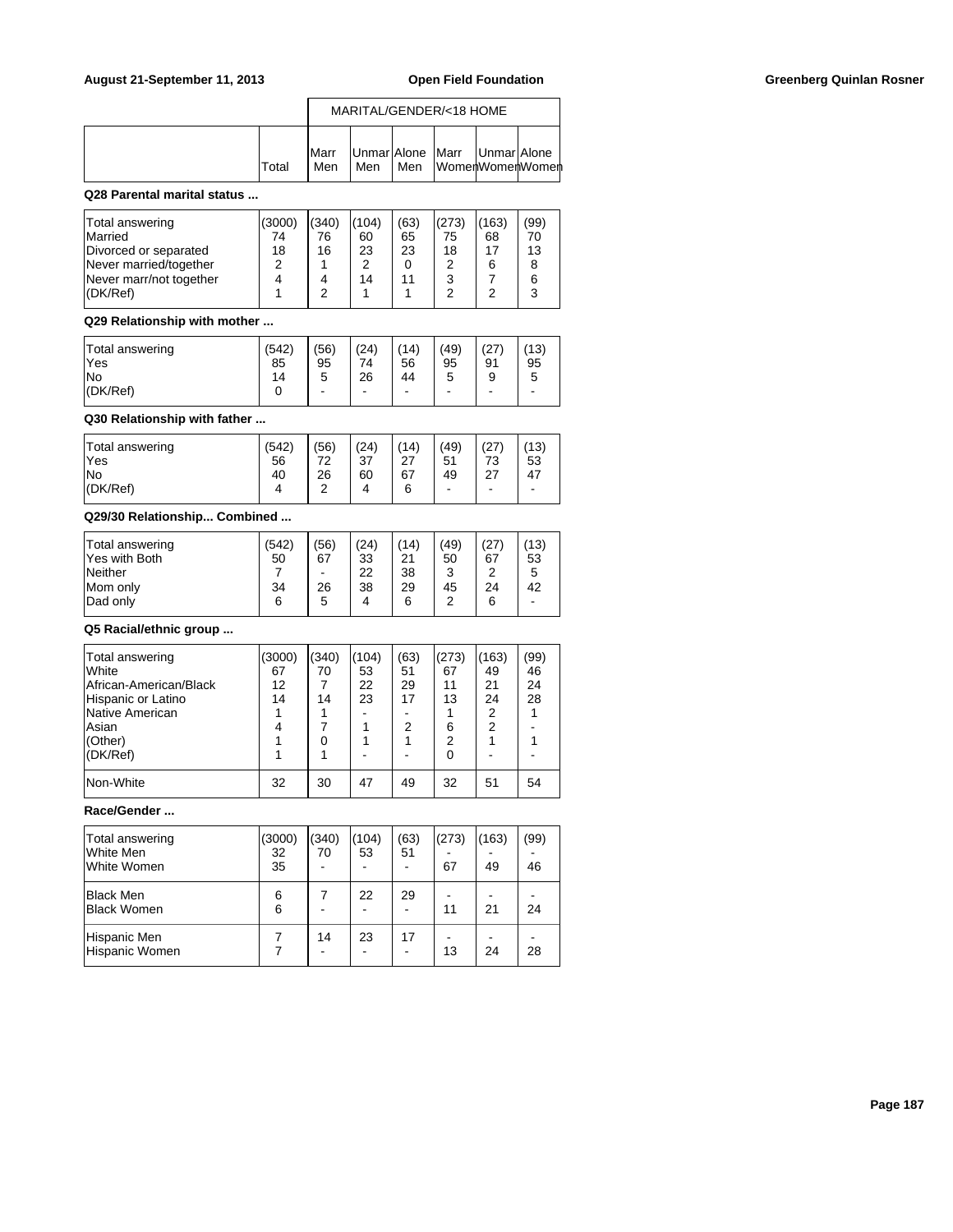|                                                                                                |                                       | <b>GENDER</b>                 |                                |                       |                  | <b>AGE MEN</b>                               |                  |                       |                                                        |                     |
|------------------------------------------------------------------------------------------------|---------------------------------------|-------------------------------|--------------------------------|-----------------------|------------------|----------------------------------------------|------------------|-----------------------|--------------------------------------------------------|---------------------|
|                                                                                                | Total                                 | Men                           | Women                          | $18 -$<br>29          | $30 -$<br>39     | $40 -$<br>49                                 | $50 -$<br>64     | Over<br>64            | $18 -$<br>49                                           | Over<br>49          |
| Race/Age                                                                                       |                                       |                               |                                |                       |                  |                                              |                  |                       |                                                        |                     |
| Total answering<br><b>White 18-39</b><br><b>White 40-49</b><br><b>White 50-64</b><br>White 65+ | (3000)<br>21<br>12<br>18<br>13        | (1470)<br>26<br>12<br>16<br>9 | (1530)<br>17<br>12<br>20<br>17 | (382)<br>57<br>۰<br>٠ | (277)<br>57<br>۰ | (275)<br>64<br>$\overline{\phantom{a}}$<br>٠ | (319)<br>٠<br>74 | (164)<br>۰<br>۰<br>82 | (934)<br>40<br>19<br>۰<br>$\qquad \qquad \blacksquare$ | (482)<br>49<br>28   |
| <b>Black 18-39</b><br><b>Black 40-49</b><br><b>Black 50-64</b><br>Black 65+                    | 5<br>3<br>3<br>1                      | 5<br>3<br>2<br>1              | 5<br>2<br>3<br>1               | 13                    | 10<br>۰          | 14<br>-                                      | ٠<br>11          | 6                     | 8<br>4<br>۰                                            | 7<br>$\overline{2}$ |
| Hispanic 18-39<br>Hispanic 40-49<br>Hispanic 50-64                                             | 8<br>$\overline{2}$<br>$\overline{2}$ | 8<br>3<br>$\overline{2}$      | 8<br>2<br>3                    | 19                    | 19               | 14                                           | 9                | ۰                     | 13<br>4                                                | 6                   |

### **Q80 Hispanic country of origin ...**

| Total answering  | (420) | (210) | (210)           | 72) | (52) | (39) | (29) | (12) | (163) | (41) |
|------------------|-------|-------|-----------------|-----|------|------|------|------|-------|------|
| Mexican          | 44    | 45    | 43              | 46  | 54   | 35   | 50   | 24   | 46    | 42   |
| Puerto Rican     | 16    | 16    | 17              |     | 16   | 43   | 4    | 16   | 18    |      |
| <b>Cuban</b>     |       |       |                 |     | 2    |      |      |      | ◠     |      |
| Latin American   |       |       | 10 <sup>°</sup> |     |      |      | 5    | 12   | 3     |      |
| Central American | 6     | 8     | 5               | 14  | 8    |      | 4    | 4    | 9     |      |
| Spanish          | 17    | 15    | 20              |     | 15   | 12   | 14   | 17   | 15    | 15   |
| $ $ (DK/Ref)     |       |       |                 | 9   | 5    |      | 22   | 27   |       | 23   |

Hispanic 65+ 1 1 2 - - - - 7 - 2

## **Q2 Language selection ...**

| Total answering | (3000) | (1470) | (1530) | (382) | (277) | (275) | (319) | (164) | (934) | (482) |
|-----------------|--------|--------|--------|-------|-------|-------|-------|-------|-------|-------|
| English/ingles  | 98     | 98     | 97     | 100   | 98    | 97    | 98    | 98    | 99    | 98    |
| Spanish/espanol |        |        | ⌒      |       |       |       | -     |       |       |       |

## **Q81/82Income - Combined with follow-up ...**

| <b>Total Answering</b><br>Less than \$10K<br>S10K to under \$20K<br>S20K to under \$40K<br>S40K to under \$60K<br>S60K to under \$100K<br>S100K to under \$125K<br>S125K or more<br> (Ref) | (3000)<br>6<br>19<br>13<br>18<br>5<br>10<br>12 | (1470)<br>5<br>19<br>13<br>20<br>11<br>11 | (1530)<br>8<br>20<br>12<br>16<br>4<br>8<br>13 | (382)<br>5<br>8<br>21<br>17<br>18<br>8<br>5 | (277)<br>3<br>20<br>10<br>30<br>6<br>10<br>9 | (275)<br>5<br>4<br>17<br>11<br>19<br>6<br>20<br>10 | (319)<br>6<br>6<br>13<br>13<br>20<br>8<br>12<br>13 | (164)<br>2<br>6<br>19<br>17<br>16<br>6<br>5<br>19 | (934)<br>4<br>20<br>13<br>22<br>12<br>8 | (482)<br>5<br>6<br>15<br>14<br>19<br>10<br>15 |
|--------------------------------------------------------------------------------------------------------------------------------------------------------------------------------------------|------------------------------------------------|-------------------------------------------|-----------------------------------------------|---------------------------------------------|----------------------------------------------|----------------------------------------------------|----------------------------------------------------|---------------------------------------------------|-----------------------------------------|-----------------------------------------------|
| $ $ (DK)                                                                                                                                                                                   | 10                                             | 8                                         | 12                                            | 11                                          | 5                                            | 6                                                  | 8                                                  | 10                                                | 8                                       | 8                                             |
| Less than \$20K<br>S20K to under \$60K<br>S60K to under \$100K<br>S100K or more                                                                                                            | 13<br>32<br>18<br>15                           | 11<br>32<br>20<br>18                      | 15<br>32<br>16<br>12                          | 13<br>38<br>18<br>15                        | 10<br>30<br>30<br>16                         | 10<br>28<br>19<br>26                               | 12<br>26<br>20<br>20                               | 8<br>36<br>16<br>11                               | 11<br>33<br>22<br>19                    | 11<br>29<br>19<br>17                          |

| Total answering<br>'Yes | (3000)<br>23 | (1470)<br>19 | (1530)<br>26 | (382)<br>19 | (277)<br>$^{\circ}$ | (275)<br>23 | (319)<br>20 | (164)<br>14 | (934)<br>21 | (482)<br>18 |
|-------------------------|--------------|--------------|--------------|-------------|---------------------|-------------|-------------|-------------|-------------|-------------|
| <sup>I</sup> No         | 75           | 78<br>⌒      | 72           |             | ∠⊣<br>79            | 75          | 79          | 80          | ァ<br>ົ      | 79          |
| (DK/Ref)                |              |              |              |             | -                   | _           |             | ∽<br>       | -           |             |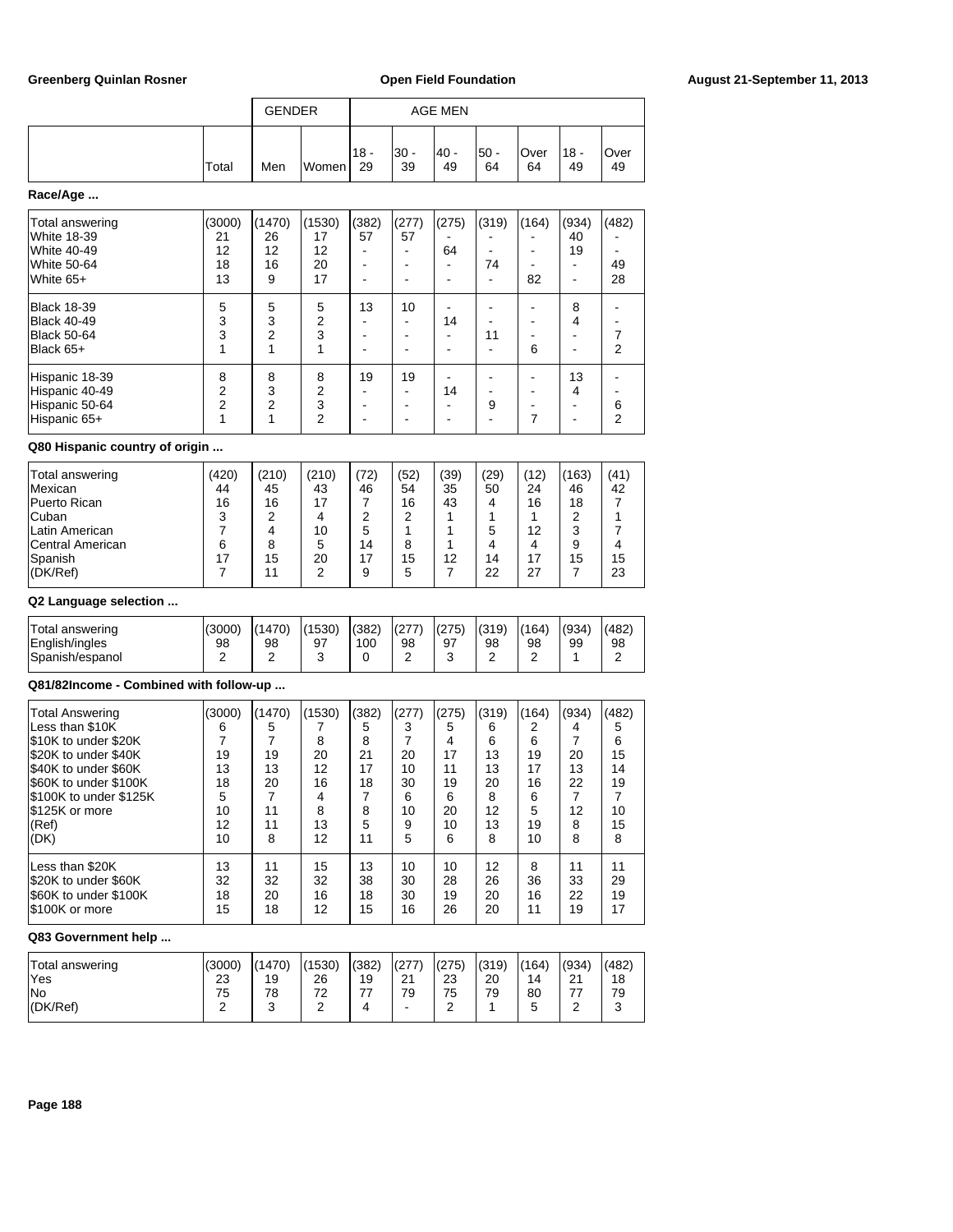|                                                                                                                                                                                                         |                                                           |                                                                                                 |                                                                             | <b>AGE WOMEN</b>                                                   |                                                         |                                                                      |                                                        |                                                         |                                                         | <b>RACE MEN</b>                                                                                         |                                                                                          |                                                          |
|---------------------------------------------------------------------------------------------------------------------------------------------------------------------------------------------------------|-----------------------------------------------------------|-------------------------------------------------------------------------------------------------|-----------------------------------------------------------------------------|--------------------------------------------------------------------|---------------------------------------------------------|----------------------------------------------------------------------|--------------------------------------------------------|---------------------------------------------------------|---------------------------------------------------------|---------------------------------------------------------------------------------------------------------|------------------------------------------------------------------------------------------|----------------------------------------------------------|
|                                                                                                                                                                                                         | Total                                                     | 18 -<br>29                                                                                      | 30 -<br>39                                                                  | 40 -<br>49                                                         | 50 -<br>64                                              | Over<br>64                                                           | $18 -$<br>49                                           | Over<br>49                                              | White                                                   | Black                                                                                                   | Hisp<br>anic                                                                             | <b>Non</b><br>White                                      |
| Race/Age                                                                                                                                                                                                |                                                           |                                                                                                 |                                                                             |                                                                    |                                                         |                                                                      |                                                        |                                                         |                                                         |                                                                                                         |                                                                                          |                                                          |
| Total answering<br>White 18-39<br>White 40-49<br>White 50-64<br>White 65+                                                                                                                               | (3000)<br>21<br>12<br>18<br>13                            | (248)<br>51<br>$\overline{\phantom{a}}$<br>$\overline{\phantom{a}}$<br>$\overline{\phantom{a}}$ | (233)<br>55<br>$\blacksquare$<br>$\overline{\phantom{a}}$<br>$\blacksquare$ | (265)<br>69<br>÷<br>$\blacksquare$                                 | (401)<br>$\blacksquare$<br>75<br>$\blacksquare$         | (316)<br>$\blacksquare$<br>$\blacksquare$<br>$\blacksquare$<br>83    | (746)<br>34<br>25<br>$\blacksquare$<br>ä,              | (718)<br>42<br>37                                       | (958)<br>39<br>18<br>25<br>14                           | (166)<br>$\overline{\phantom{a}}$<br>۰                                                                  | (210)<br>٠<br>$\overline{\phantom{a}}$<br>$\blacksquare$                                 | (490)<br>$\overline{\phantom{a}}$<br>÷                   |
| <b>Black 18-39</b><br>Black 40-49<br><b>Black 50-64</b><br>Black 65+                                                                                                                                    | 5<br>3<br>3<br>1                                          | 19<br>$\blacksquare$<br>$\overline{\phantom{a}}$<br>$\blacksquare$                              | 15<br>$\blacksquare$<br>$\blacksquare$<br>$\overline{\phantom{a}}$          | $\blacksquare$<br>14<br>۰<br>$\overline{\phantom{a}}$              | $\blacksquare$<br>٠<br>12<br>$\blacksquare$             | $\blacksquare$<br>$\blacksquare$<br>$\blacksquare$<br>6              | 11<br>5<br>ä,<br>$\blacksquare$                        | ٠<br>$\overline{\phantom{0}}$<br>7<br>3                 | $\blacksquare$<br>٠<br>ä,                               | 47<br>24<br>21<br>6                                                                                     | $\blacksquare$<br>$\blacksquare$<br>$\overline{\phantom{a}}$<br>$\overline{\phantom{0}}$ | 16<br>8<br>7<br>2                                        |
| Hispanic 18-39<br>Hispanic 40-49<br>Hispanic 50-64<br>Hispanic 65+                                                                                                                                      | 8<br>$\overline{2}$<br>2<br>1                             | 25<br>$\overline{\phantom{a}}$<br>$\overline{a}$<br>$\blacksquare$                              | 23<br>$\overline{a}$<br>$\overline{\phantom{a}}$<br>$\blacksquare$          | $\overline{\phantom{a}}$<br>9<br>$\qquad \qquad \blacksquare$<br>÷ | $\overline{\phantom{0}}$<br>$\blacksquare$<br>10<br>ä,  | $\blacksquare$<br>$\blacksquare$<br>$\overline{\phantom{a}}$<br>8    | 15<br>3<br>$\overline{\phantom{a}}$<br>$\blacksquare$  | ä,<br>۰<br>5<br>4                                       | ÷<br>۰<br>ä,                                            | ۰<br>٠<br>$\overline{\phantom{a}}$<br>$\overline{a}$                                                    | 59<br>19<br>14<br>6                                                                      | 25<br>8<br>6<br>2                                        |
| Q80 Hispanic country of origin                                                                                                                                                                          |                                                           |                                                                                                 |                                                                             |                                                                    |                                                         |                                                                      |                                                        |                                                         |                                                         |                                                                                                         |                                                                                          |                                                          |
| Total answering<br>Mexican<br>Puerto Rican<br>Cuban<br>Latin American<br>Central American<br>Spanish<br>(DK/Ref)                                                                                        | (420)<br>44<br>16<br>3<br>$\overline{7}$<br>6<br>17<br>7  | (62)<br>48<br>16<br>7<br>7<br>3<br>18<br>2                                                      | (53)<br>48<br>6<br>1<br>20<br>4<br>20<br>$\blacksquare$                     | (24)<br>35<br>44<br>$\blacksquare$<br>6<br>3<br>10<br>2            | (38)<br>32<br>24<br>2<br>3<br>9<br>27<br>2              | (26)<br>46<br>1<br>10<br>10<br>7<br>18<br>8                          | (139)<br>46<br>17<br>4<br>12<br>3<br>18<br>1           | (64)<br>38<br>15<br>5<br>6<br>8<br>24<br>5              | (0)<br>۰<br>۰<br>۰<br>٠<br>٠<br>ä,                      | (0)<br>٠<br>$\blacksquare$<br>$\overline{a}$<br>٠<br>$\blacksquare$<br>$\blacksquare$<br>$\overline{a}$ | (210)<br>45<br>16<br>2<br>4<br>8<br>15<br>11                                             | (210)<br>45<br>16<br>2<br>4<br>8<br>15<br>11             |
| Q2 Language selection                                                                                                                                                                                   |                                                           |                                                                                                 |                                                                             |                                                                    |                                                         |                                                                      |                                                        |                                                         |                                                         |                                                                                                         |                                                                                          |                                                          |
| Total answering<br>English/ingles<br>Spanish/espanol                                                                                                                                                    | (3000)<br>98<br>2                                         | (248)<br>99<br>1                                                                                | (233)<br>91<br>9                                                            | (265)<br>97<br>3                                                   | (401)<br>97<br>3                                        | (316)<br>98<br>2                                                     | (746)<br>96<br>4                                       | (718)<br>97<br>3                                        | (958)<br>100<br>÷.                                      | (166)<br>100<br>÷.                                                                                      | (210)<br>89<br>11                                                                        | (490)<br>95<br>5                                         |
| Q81/82Income - Combined with follow-up                                                                                                                                                                  |                                                           |                                                                                                 |                                                                             |                                                                    |                                                         |                                                                      |                                                        |                                                         |                                                         |                                                                                                         |                                                                                          |                                                          |
| <b>Total Answering</b><br>Less than \$10K<br>\$10K to under \$20K<br>\$20K to under \$40K<br>\$40K to under \$60K<br>\$60K to under \$100K<br>\$100K to under \$125K<br>\$125K or more<br>(Ref)<br>(DK) | (3000)<br>6<br>7<br>19<br>13<br>18<br>5<br>10<br>12<br>10 | (248)<br>13<br>6<br>32<br>9<br>8<br>2<br>8<br>3<br>20                                           | (233)<br>4<br>10<br>11<br>12<br>31<br>4<br>7<br>12<br>8                     | (265)<br>11<br>6<br>21<br>10<br>15<br>5<br>8<br>12<br>12           | (401)<br>5<br>5<br>14<br>17<br>19<br>7<br>11<br>14<br>8 | (316)<br>6<br>11<br>24<br>11<br>$\overline{7}$<br>2<br>5<br>20<br>16 | (746)<br>9<br>8<br>21<br>11<br>18<br>4<br>8<br>9<br>13 | (718)<br>5<br>8<br>18<br>14<br>14<br>5<br>8<br>17<br>12 | (958)<br>4<br>5<br>18<br>15<br>23<br>7<br>12<br>11<br>5 | (166)<br>5<br>13<br>25<br>12<br>11<br>4<br>6<br>10<br>13                                                | (210)<br>6<br>11<br>14<br>11<br>19<br>5<br>11<br>$\overline{7}$<br>15                    | (490)<br>6<br>10<br>21<br>10<br>15<br>6<br>10<br>9<br>13 |
| Less than \$20K<br>\$20K to under \$60K<br>\$60K to under \$100K<br>\$100K or more                                                                                                                      | 13<br>32<br>18<br>15                                      | 19<br>41<br>8<br>10                                                                             | 14<br>23<br>31<br>11                                                        | 17<br>31<br>15<br>13                                               | 10<br>31<br>19<br>18                                    | 16<br>35<br>$\overline{7}$<br>$\overline{7}$                         | 17<br>32<br>18<br>11                                   | 13<br>32<br>14<br>13                                    | 8<br>33<br>23<br>19                                     | 18<br>38<br>11<br>10                                                                                    | 18<br>26<br>19<br>16                                                                     | 16<br>32<br>15<br>15                                     |
| Q83 Government help                                                                                                                                                                                     |                                                           |                                                                                                 |                                                                             |                                                                    |                                                         |                                                                      |                                                        |                                                         |                                                         |                                                                                                         |                                                                                          |                                                          |
| Total answering<br>Yes<br>No<br>(DK/Ref)                                                                                                                                                                | (3000)<br>23<br>75<br>$\overline{2}$                      | (248)<br>39<br>60<br>0                                                                          | (233)<br>32<br>68<br>0                                                      | (265)<br>35<br>65<br>1                                             | (401)<br>18<br>79<br>3                                  | (316)<br>15<br>83<br>2                                               | (746)<br>35<br>64<br>1                                 | (718)<br>17<br>81<br>2                                  | (958)<br>16<br>82<br>2                                  | (166)<br>26<br>69<br>5                                                                                  | (210)<br>34<br>64<br>3                                                                   | (490)<br>27<br>69<br>4                                   |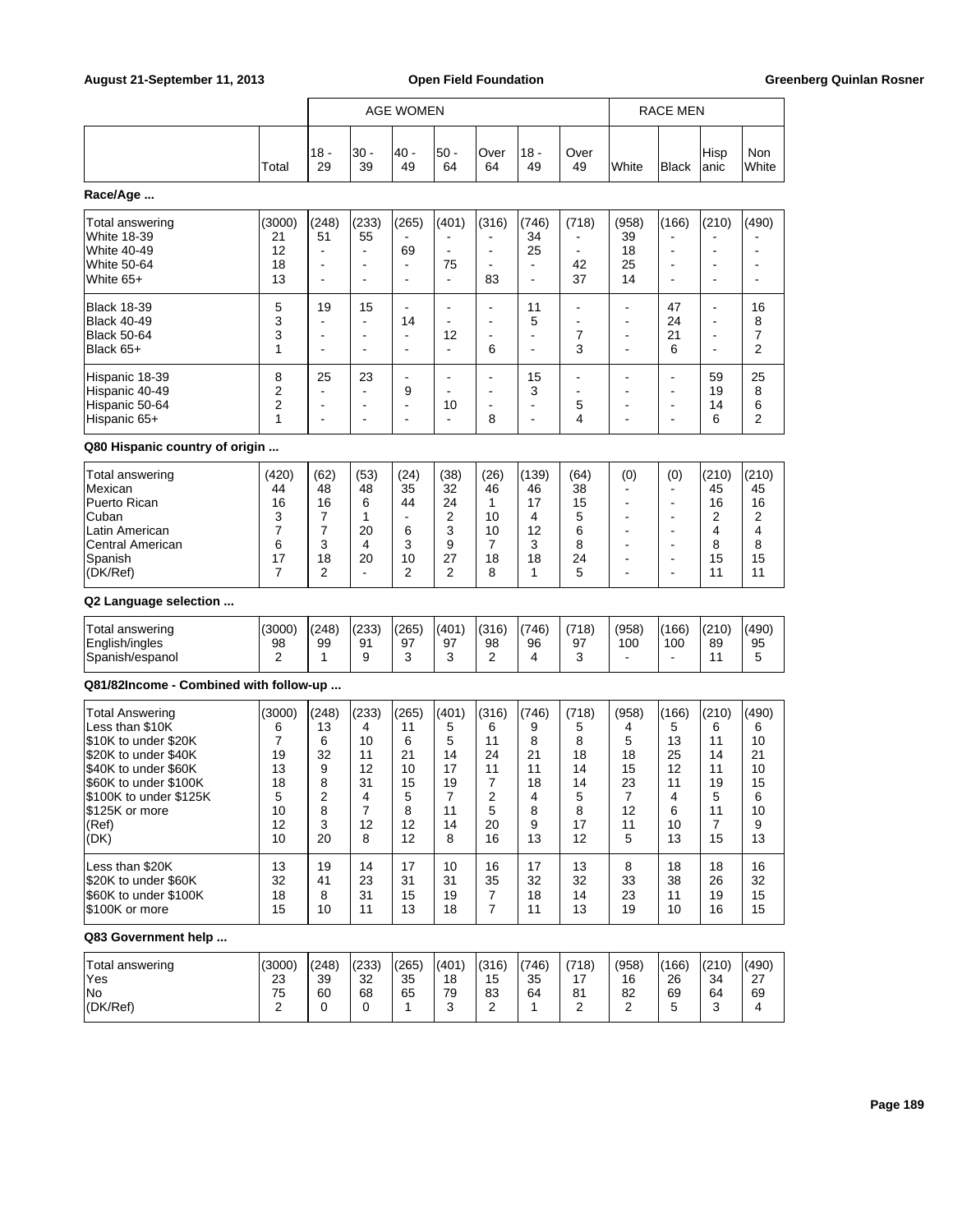|              |              | <b>RACE WOMEN</b>   |      |              |  |  |  |
|--------------|--------------|---------------------|------|--------------|--|--|--|
| <b>Total</b> | <b>White</b> | $Bl$ Black $ $ anic | Hisp | Non<br>White |  |  |  |

# **Race/Age ...**

| Total answering    | (3000)            | (1052) | (194) | (210) | (470) |
|--------------------|-------------------|--------|-------|-------|-------|
| <b>White 18-39</b> | 21                | 24     |       |       |       |
| <b>White 40-49</b> | $12 \overline{ }$ | 17     |       |       |       |
| <b>White 50-64</b> | 18                | 29     |       |       |       |
| White $65+$        | 13                | 25     |       |       |       |
| <b>Black 18-39</b> | 5                 |        | 42    |       | 17    |
| <b>Black 40-49</b> | 3                 |        | 20    |       | 8     |
| <b>Black 50-64</b> | 3                 |        | 26    |       | 11    |
| Black 65+          |                   |        | 10    |       | 4     |
| Hispanic 18-39     | 8                 |        |       | 55    | 25    |
| Hispanic 40-49     | $\overline{2}$    |        |       | 11    | 5     |
| Hispanic 50-64     | $\overline{2}$    |        |       | 18    | 8     |
| Hispanic 65+       |                   |        |       | 12    | 6     |

### **Q80 Hispanic country of origin ...**

| Total answering  | (420) | (0) | (0) | (210)          | (210) |
|------------------|-------|-----|-----|----------------|-------|
| <b>Mexican</b>   | 44    |     |     | 43             | 43    |
| Puerto Rican     | 16    |     |     | 17             | 17    |
| <b>Cuban</b>     | 3     |     |     |                |       |
| Latin American   |       |     |     | 10             | 10    |
| Central American | 6     |     |     | 5              | 5     |
| <b>Spanish</b>   | 17    |     |     | 20             | 20    |
| (DK/Ref)         |       |     |     | $\mathfrak{p}$ | 2     |
|                  |       |     |     |                |       |

## **Q2 Language selection ...**

| Total answering | (3000) | (1052) | (194) | (210) | (470) |
|-----------------|--------|--------|-------|-------|-------|
| English/ingles  | 98     | 100    | 100   | 76    | 89    |
| Spanish/espanol |        | -      | ۰     | 24    | 11    |

## **Q81/82Income - Combined with follow-up ...**

| <b>Total Answering</b><br>Less than \$10K<br>S10K to under \$20K<br>\$20K to under \$40K<br>\$40K to under \$60K<br>\$60K to under \$100K<br>S100K to under \$125K<br>I\$125K or more<br>(Ref)<br>(DK) | (3000)<br>6<br>19<br>13<br>18<br>5<br>10<br>12<br>10 | (1052)<br>6<br>18<br>13<br>18<br>5<br>9<br>13<br>11 | (194)<br>11<br>10<br>22<br>10<br>15<br>3<br>$\overline{7}$<br>13<br>11 | (210)<br>6<br>15<br>24<br>11<br>6<br>3<br>4<br>8<br>23 | (470)<br>9<br>11<br>23<br>11<br>12<br>$\frac{2}{5}$<br>11<br>16 |
|--------------------------------------------------------------------------------------------------------------------------------------------------------------------------------------------------------|------------------------------------------------------|-----------------------------------------------------|------------------------------------------------------------------------|--------------------------------------------------------|-----------------------------------------------------------------|
| Less than \$20K                                                                                                                                                                                        | 13                                                   | 13                                                  | 21                                                                     | 21                                                     | 20                                                              |
| \$20K to under \$60K                                                                                                                                                                                   | 32                                                   | 31                                                  | 32                                                                     | 35                                                     | 33                                                              |
| \$60K to under \$100K                                                                                                                                                                                  | 18                                                   | 18                                                  | 15                                                                     | 6                                                      | 12                                                              |
| \$100K or more                                                                                                                                                                                         | 15                                                   | 14                                                  | 9                                                                      | 6                                                      | 8                                                               |

| Total answering | (3000) | (1052) | (194) | (210) | (470) |
|-----------------|--------|--------|-------|-------|-------|
| <b>Yes</b>      | 23     | 19     | 43    | 46    | 43    |
| lNo             | 75     | 79     | 55    | 53    | 56    |
| $ $ (DK/Ref)    | ົ      |        | ົ     |       |       |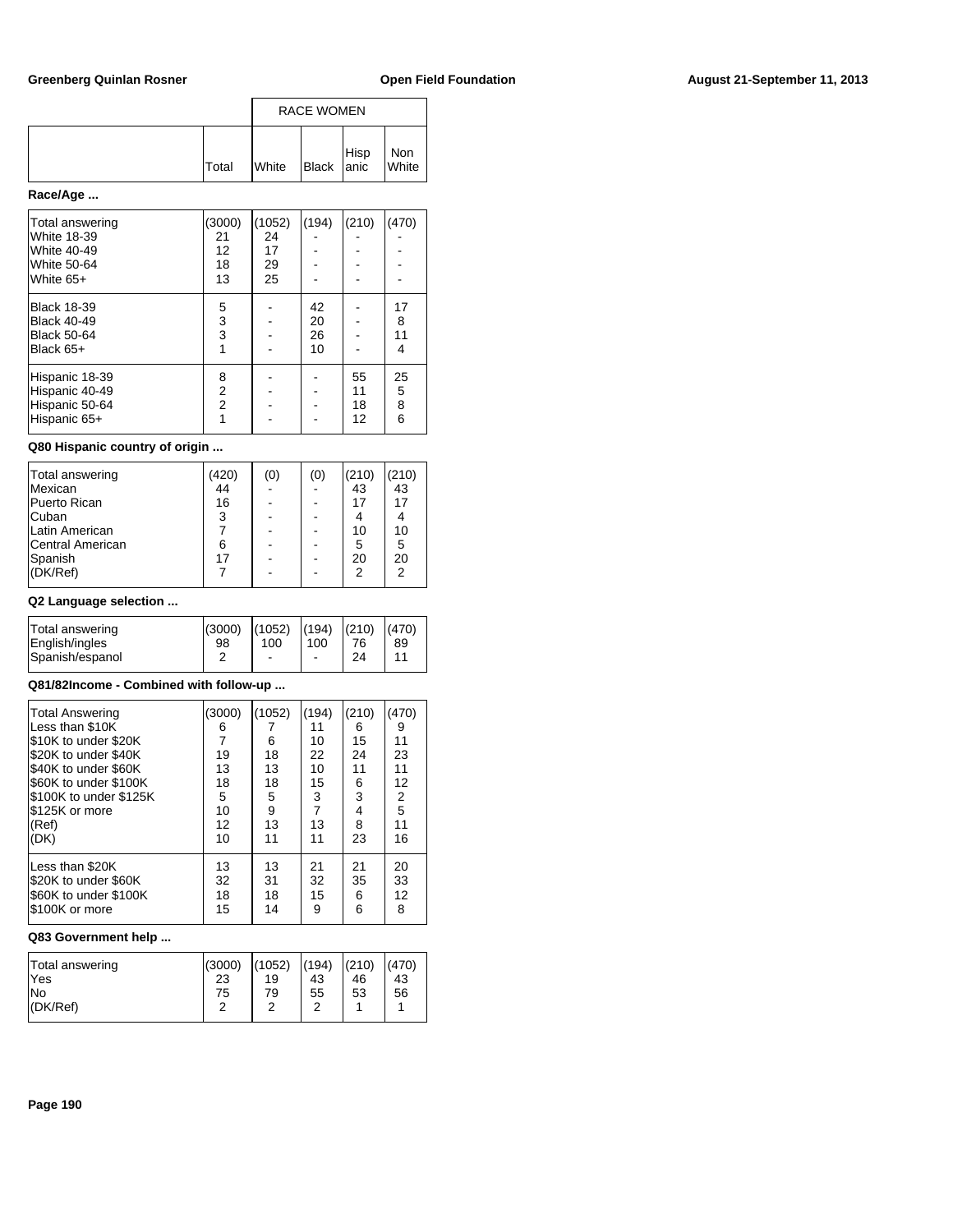|                                                                                                                                                                                                         |                                                           |                                                                                         | RACE/GENDER/AGE                                        |                                                                                                                                                                   |                                                                            |                                                                  |                                                                |                                                         |                                                                                                                                                                   |                                                          |                                                         |                                                                    |                                                                    |
|---------------------------------------------------------------------------------------------------------------------------------------------------------------------------------------------------------|-----------------------------------------------------------|-----------------------------------------------------------------------------------------|--------------------------------------------------------|-------------------------------------------------------------------------------------------------------------------------------------------------------------------|----------------------------------------------------------------------------|------------------------------------------------------------------|----------------------------------------------------------------|---------------------------------------------------------|-------------------------------------------------------------------------------------------------------------------------------------------------------------------|----------------------------------------------------------|---------------------------------------------------------|--------------------------------------------------------------------|--------------------------------------------------------------------|
|                                                                                                                                                                                                         | Total                                                     | White<br>Young<br>Men                                                                   | White<br>Older<br>Men                                  | White<br>Young Older                                                                                                                                              | White<br>WomenWomen Men                                                    | Black<br>Young                                                   | <b>Black</b><br><b>Older</b><br>Men                            | <b>Black</b><br>Young                                   | <b>Black</b><br>Older<br>WomenWomen Men                                                                                                                           | Hisp<br>Young                                            | Hisp<br>Older<br>Men                                    | Hisp<br>Young Older                                                | Hisp<br>WomenWomen                                                 |
| Race/Age                                                                                                                                                                                                |                                                           |                                                                                         |                                                        |                                                                                                                                                                   |                                                                            |                                                                  |                                                                |                                                         |                                                                                                                                                                   |                                                          |                                                         |                                                                    |                                                                    |
| Total answering<br><b>White 18-39</b><br><b>White 40-49</b><br>White 50-64<br>White 65+                                                                                                                 | (3000)<br>21<br>12<br>18<br>13                            | (550)<br>68<br>32<br>$\blacksquare$<br>$\blacksquare$                                   | (370)<br>$\blacksquare$<br>64<br>36                    | (438)<br>58<br>42<br>$\blacksquare$<br>$\blacksquare$                                                                                                             | (566)<br>$\blacksquare$<br>$\overline{\phantom{a}}$<br>53<br>47            | (118)                                                            | (44)<br>$\overline{a}$<br>$\overline{a}$                       | (119)                                                   | (68)<br>$\overline{\phantom{a}}$<br>$\overline{\phantom{a}}$                                                                                                      | (163)                                                    | (41)<br>÷,<br>÷,<br>$\blacksquare$                      | (139)<br>$\overline{a}$<br>÷                                       | (64)                                                               |
| <b>Black 18-39</b><br>Black 40-49<br><b>Black 50-64</b><br>Black 65+                                                                                                                                    | 5<br>3<br>3<br>1                                          | $\overline{\phantom{a}}$<br>$\overline{\phantom{a}}$                                    | $\blacksquare$                                         | $\overline{\phantom{a}}$<br>$\overline{\phantom{a}}$                                                                                                              | $\overline{\phantom{a}}$<br>$\frac{1}{2}$<br>÷<br>$\overline{a}$           | 67<br>33<br>$\overline{\phantom{a}}$<br>$\overline{\phantom{a}}$ | ÷<br>$\blacksquare$<br>78<br>22                                | 68<br>32<br>$\blacksquare$<br>$\overline{\phantom{a}}$  | $\overline{a}$<br>73<br>27                                                                                                                                        |                                                          | ÷,                                                      | ۰<br>$\overline{a}$<br>$\overline{a}$                              |                                                                    |
| Hispanic 18-39<br>Hispanic 40-49<br>Hispanic 50-64<br>Hispanic 65+                                                                                                                                      | 8<br>2<br>2<br>1                                          | $\overline{\phantom{a}}$<br>$\overline{\phantom{a}}$                                    |                                                        | $\overline{\phantom{a}}$<br>$\overline{\phantom{a}}$                                                                                                              | ÷,<br>÷<br>÷<br>÷                                                          | $\overline{a}$                                                   | ÷<br>$\overline{a}$                                            |                                                         | $\overline{\phantom{a}}$<br>$\overline{\phantom{a}}$<br>$\overline{a}$<br>$\overline{\phantom{a}}$                                                                | 76<br>24<br>$\overline{\phantom{a}}$                     | $\overline{\phantom{a}}$<br>$\blacksquare$<br>71<br>29  | 83<br>17<br>$\overline{a}$<br>÷                                    | 60<br>40                                                           |
| Q80 Hispanic country of origin                                                                                                                                                                          |                                                           |                                                                                         |                                                        |                                                                                                                                                                   |                                                                            |                                                                  |                                                                |                                                         |                                                                                                                                                                   |                                                          |                                                         |                                                                    |                                                                    |
| Total answering<br>Mexican<br>Puerto Rican<br>Cuban<br>Latin American<br>Central American<br>Spanish<br>(DK/Ref)                                                                                        | (420)<br>44<br>16<br>3<br>7<br>6<br>17<br>7               | (0)<br>$\overline{\phantom{a}}$<br>$\overline{\phantom{a}}$<br>$\overline{\phantom{a}}$ | (0)                                                    | (0)<br>$\overline{\phantom{a}}$<br>$\overline{\phantom{a}}$<br>$\overline{\phantom{a}}$<br>$\overline{\phantom{a}}$<br>$\overline{\phantom{a}}$<br>$\overline{a}$ | (0)<br>÷<br>÷<br>$\overline{a}$<br>÷<br>$\overline{\phantom{a}}$<br>٠<br>÷ | (0)                                                              | (0)<br>$\overline{a}$<br>$\overline{a}$<br>۰<br>$\overline{a}$ | (0)                                                     | (0)<br>$\overline{\phantom{a}}$<br>$\overline{\phantom{a}}$<br>$\overline{\phantom{a}}$<br>$\overline{\phantom{a}}$<br>$\overline{a}$<br>$\overline{\phantom{a}}$ | (163)<br>46<br>18<br>2<br>3<br>9<br>15<br>$\overline{7}$ | (41)<br>42<br>$\overline{7}$<br>1<br>7<br>4<br>15<br>23 | (139)<br>46<br>17<br>4<br>12<br>3<br>18<br>1                       | (64)<br>38<br>15<br>5<br>6<br>8<br>24<br>5                         |
| Q2 Language selection                                                                                                                                                                                   |                                                           |                                                                                         |                                                        |                                                                                                                                                                   |                                                                            |                                                                  |                                                                |                                                         |                                                                                                                                                                   |                                                          |                                                         |                                                                    |                                                                    |
| Total answering<br>English/ingles<br>Spanish/espanol                                                                                                                                                    | (3000)<br>98<br>2                                         | (550)<br>100                                                                            | (370)<br>100<br>$\blacksquare$                         | (438)<br>100<br>$\blacksquare$                                                                                                                                    | (566)<br>100<br>$\blacksquare$                                             | (118)<br>100                                                     | (44)<br>100<br>÷                                               | (119)<br>100<br>$\overline{\phantom{a}}$                | (68)<br>100<br>$\overline{\phantom{a}}$                                                                                                                           | (163)<br>92<br>8                                         | (41)<br>76<br>24                                        | (139)<br>78<br>22                                                  | (64)<br>72<br>28                                                   |
| Q81/82Income - Combined with follow-up                                                                                                                                                                  |                                                           |                                                                                         |                                                        |                                                                                                                                                                   |                                                                            |                                                                  |                                                                |                                                         |                                                                                                                                                                   |                                                          |                                                         |                                                                    |                                                                    |
| <b>Total Answering</b><br>Less than \$10K<br>\$10K to under \$20K<br>\$20K to under \$40K<br>\$40K to under \$60K<br>\$60K to under \$100K<br>\$100K to under \$125K<br>\$125K or more<br>(Ref)<br>(DK) | (3000)<br>6<br>7<br>19<br>13<br>18<br>5<br>10<br>12<br>10 | (550)<br>4<br>4<br>18<br>15<br>25<br>7<br>15<br>8<br>5                                  | (370)<br>4<br>5<br>16<br>15<br>23<br>8<br>9<br>16<br>5 | (438)<br>11<br>6<br>19<br>11<br>21<br>5<br>9<br>8<br>11                                                                                                           | (566)<br>3<br>$\overline{7}$<br>18<br>15<br>14<br>5<br>10<br>17<br>10      | (118)<br>4<br>14<br>27<br>10<br>12<br>4<br>7<br>9<br>13          | (44)<br>11<br>12<br>17<br>20<br>7<br>4<br>3<br>13<br>13        | (119)<br>8<br>7<br>23<br>8<br>16<br>3<br>10<br>12<br>13 | (68)<br>17<br>12<br>17<br>14<br>14<br>3<br>2<br>14<br>$\overline{7}$                                                                                              | (163)<br>5<br>11<br>15<br>13<br>22<br>5<br>11<br>5<br>13 | (41)<br>2<br>15<br>13<br>6<br>9<br>っ<br>14<br>13<br>27  | (139)<br>6<br>17<br>28<br>9<br>6<br>っ<br>3<br>$\overline{7}$<br>22 | (64)<br>7<br>13<br>19<br>13<br>7<br>1<br>$\overline{c}$<br>9<br>27 |
| Less than \$20K<br>\$20K to under \$60K<br>\$60K to under \$100K<br>\$100K or more                                                                                                                      | 13<br>32<br>18<br>15                                      | 8<br>33<br>25<br>21                                                                     | 9<br>31<br>23<br>16                                    | 16<br>30<br>21<br>14                                                                                                                                              | 10<br>33<br>14<br>15                                                       | 17<br>37<br>12<br>11                                             | 23<br>37<br>7<br>$\overline{7}$                                | 16<br>31<br>16<br>12                                    | 28<br>31<br>14<br>5                                                                                                                                               | 16<br>28<br>22<br>16                                     | 16<br>19<br>9<br>16                                     | 22<br>37<br>6<br>5                                                 | 20<br>32<br>7<br>4                                                 |
| Q83 Government help                                                                                                                                                                                     |                                                           |                                                                                         |                                                        |                                                                                                                                                                   |                                                                            |                                                                  |                                                                |                                                         |                                                                                                                                                                   |                                                          |                                                         |                                                                    |                                                                    |
| Total answering<br>Yes<br>No<br>(DK/Ref)                                                                                                                                                                | (3000)<br>23<br>75<br>$\overline{2}$                      | (550)<br>16<br>83<br>1                                                                  | (370)<br>15<br>82<br>3                                 | (438)<br>28<br>71<br>0                                                                                                                                            | (566)<br>12<br>86<br>2                                                     | (118)<br>25<br>69<br>7                                           | (44)<br>31<br>68<br>0                                          | (119)<br>44<br>54<br>2                                  | (68)<br>44<br>53<br>3                                                                                                                                             | (163)<br>34<br>63<br>3                                   | (41)<br>30<br>68<br>2                                   | (139)<br>53<br>47<br>$\blacksquare$                                | (64)<br>33<br>63<br>3                                              |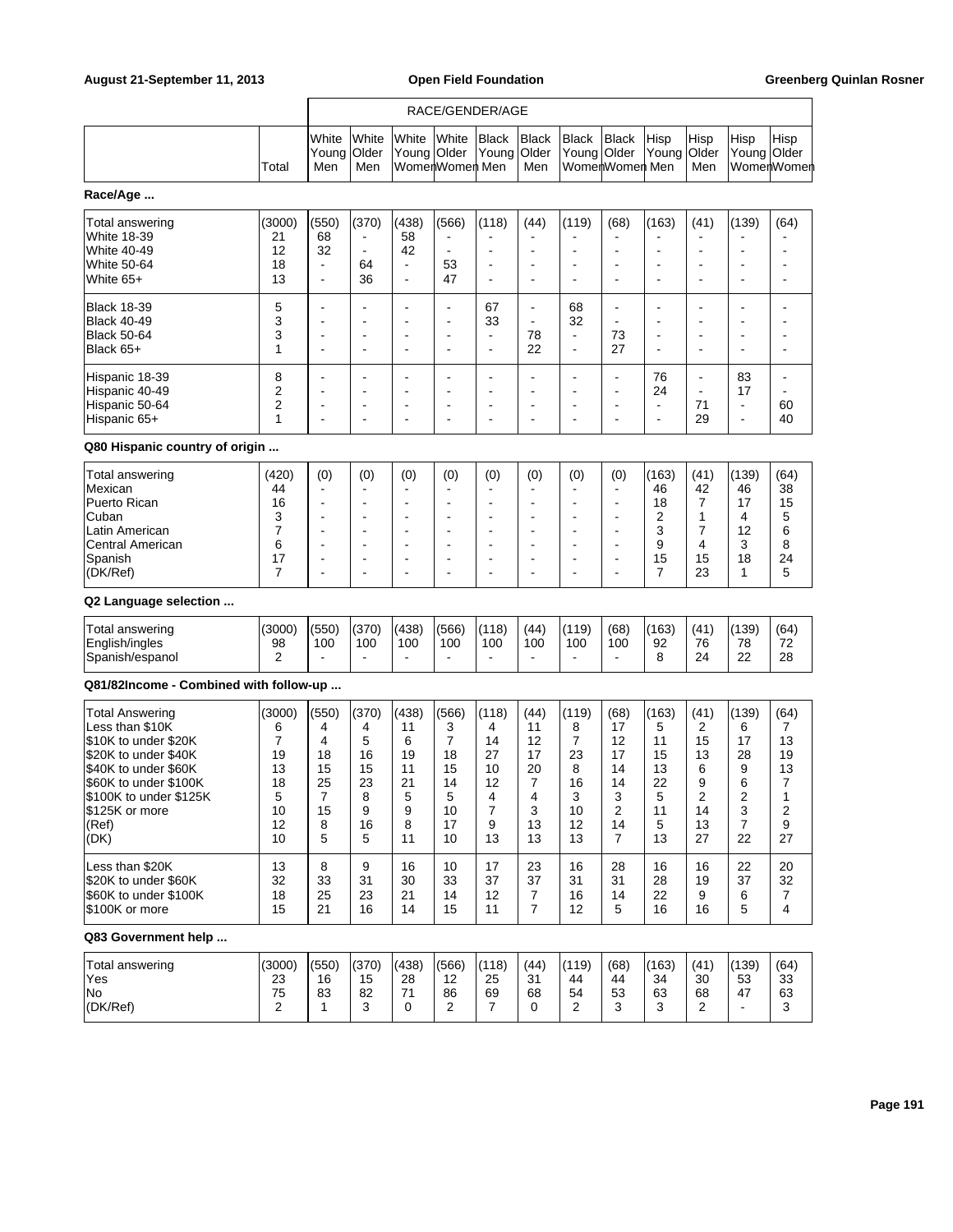|       | GENDER/EDUC  |                    |      |                           |
|-------|--------------|--------------------|------|---------------------------|
| Total | IColl<br>Men | Non<br>Coll<br>Men | Coll | Non<br>Coll<br>WomerWomen |

# **Race/Age ...**

| Total answering<br>White 18-39<br>White 40-49<br>White 50-64<br>White 65+   | (3000)<br>21<br>12<br>18<br>13 | (374)<br>24<br>20<br>21<br>11   | (1075)<br>26<br>9<br>15<br>8 | (376)<br>22<br>16<br>23<br>11 | (1145)<br>15<br>11<br>19<br>19             |
|-----------------------------------------------------------------------------|--------------------------------|---------------------------------|------------------------------|-------------------------------|--------------------------------------------|
| <b>Black 18-39</b><br><b>Black 40-49</b><br><b>Black 50-64</b><br>Black 65+ | 5<br>3<br>3<br>1               | 2<br>$\overline{2}$<br>$\Omega$ | 3<br>3                       | 4<br>3<br>$\overline{2}$      | 6<br>$\overline{2}$<br>$\overline{4}$<br>1 |
| Hispanic 18-39<br>Hispanic 40-49<br>Hispanic 50-64<br>Hispanic 65+          | 8<br>2<br>$\overline{2}$       | 3<br>$\overline{2}$             | 10<br>3<br>$\overline{2}$    | 4                             | 9<br>2<br>$\frac{3}{2}$                    |

# **Q80 Hispanic country of origin ...**

| Total answering         | (420) | (28) | (180) | (27) | (180) |
|-------------------------|-------|------|-------|------|-------|
| Mexican                 | 44    | 51   | 45    | 23   | 45    |
| Puerto Rican            | 16    | 12   | 16    | 19   | 17    |
| Cuban                   | 3     |      |       | 12   | 3     |
| Latin American          |       | 5    |       | 18   | 8     |
| <b>Central American</b> | 6     | 5    | 8     | 8    |       |
| Spanish                 | 17    | 11   | 15    | 18   | 21    |
| (DK/Ref)                |       | 9    | 10    | 2    | 2     |
|                         |       |      |       |      |       |

## **Q2 Language selection ...**

| 98 | 99     | 98    | 99 | 96                                    |
|----|--------|-------|----|---------------------------------------|
|    |        |       |    |                                       |
|    | (3000) | (374) |    | $ (1075) \cdot  (376) \cdot  (1145) $ |

## **Q81/82Income - Combined with follow-up ...**

| <b>Total Answering</b><br>Less than \$10K<br>\$10K to under \$20K<br>\$20K to under \$40K<br>\$40K to under \$60K<br>\$60K to under \$100K<br>\$100K to under \$125K<br>\$125K or more<br>(Ref)<br>(DK) | (3000)<br>6<br>$\overline{7}$<br>19<br>13<br>18<br>5<br>10<br>12<br>10 | (374)<br>2<br>7<br>8<br>25<br>13<br>22<br>16<br>5 | (1075)<br>6<br>9<br>23<br>15<br>19<br>5<br>$\overline{7}$<br>8<br>9 | (376)<br>10<br>17<br>25<br>8<br>15<br>18<br>4 | (1145)<br>9<br>10<br>23<br>11<br>13<br>3<br>6<br>11<br>15 |
|---------------------------------------------------------------------------------------------------------------------------------------------------------------------------------------------------------|------------------------------------------------------------------------|---------------------------------------------------|---------------------------------------------------------------------|-----------------------------------------------|-----------------------------------------------------------|
| Less than \$20K                                                                                                                                                                                         | 13                                                                     | 3                                                 | 14                                                                  | 3                                             | 19                                                        |
| \$20K to under \$60K                                                                                                                                                                                    | 32                                                                     | 15                                                | 38                                                                  | 27                                            | 34                                                        |
| \$60K to under \$100K                                                                                                                                                                                   | 18                                                                     | 25                                                | 19                                                                  | 25                                            | 13                                                        |
| \$100K or more                                                                                                                                                                                          | 15                                                                     | 35                                                | 12                                                                  | 23                                            | 9                                                         |

| Total answering<br>lYes | (3000)<br>23 | (374)<br>9 | (1075)<br>24 | (376) | (1145)<br>32 |
|-------------------------|--------------|------------|--------------|-------|--------------|
| INo                     | 75           | 91         | 74           | 90    | 67           |
| $ $ (DK/Ref)            |              |            |              |       | ີ            |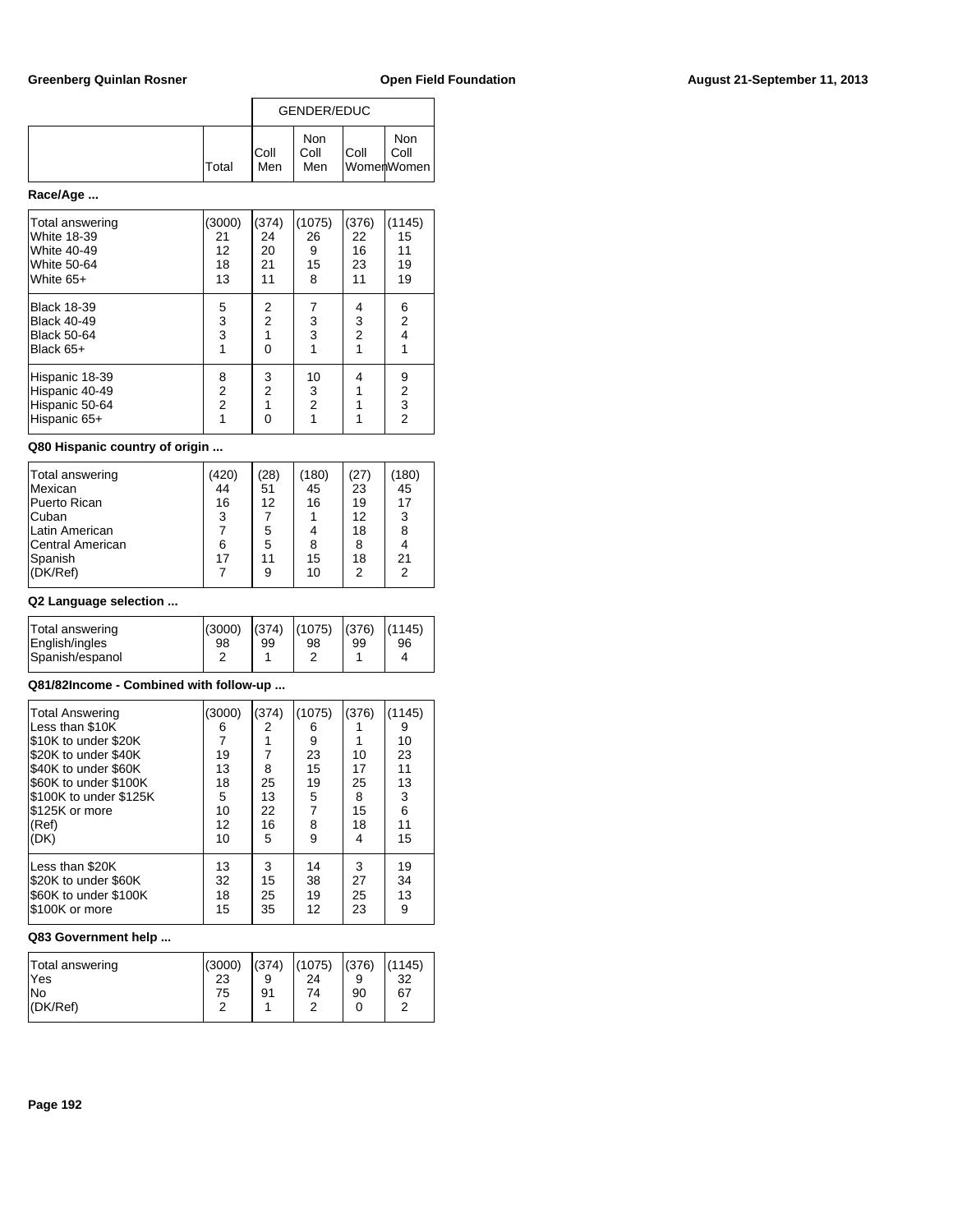|                                                                                                                                                                                                         |                                                                        |                                                          |                                                                             |                                                        | RACE/GENDER/EDUC                                                               |                                                       |                                                                                                                                     |                                                                                  |                                                                                                                                  |                                                                     |                                                          |                                                                    |                                                        |
|---------------------------------------------------------------------------------------------------------------------------------------------------------------------------------------------------------|------------------------------------------------------------------------|----------------------------------------------------------|-----------------------------------------------------------------------------|--------------------------------------------------------|--------------------------------------------------------------------------------|-------------------------------------------------------|-------------------------------------------------------------------------------------------------------------------------------------|----------------------------------------------------------------------------------|----------------------------------------------------------------------------------------------------------------------------------|---------------------------------------------------------------------|----------------------------------------------------------|--------------------------------------------------------------------|--------------------------------------------------------|
|                                                                                                                                                                                                         | Total                                                                  | White<br>Coll<br>Men                                     | White<br>NoCol<br>Men                                                       | White<br>Coll                                          | White<br>NoCol Coll<br>WomenWomen Men                                          | <b>Black</b>                                          | <b>Black</b><br>NoCol<br>Men                                                                                                        | <b>Black</b><br>Coll                                                             | Black<br>NoCol<br>WomenWomen Men                                                                                                 | Hisp<br>Coll                                                        | Hisp<br>NoCol<br>Men                                     | Hisp<br>Coll                                                       | Hisp<br>NoCol<br>WomenWomen                            |
| Race/Age                                                                                                                                                                                                |                                                                        |                                                          |                                                                             |                                                        |                                                                                |                                                       |                                                                                                                                     |                                                                                  |                                                                                                                                  |                                                                     |                                                          |                                                                    |                                                        |
| Total answering<br>White 18-39<br>White 40-49<br>White 50-64<br>White 65+                                                                                                                               | (3000)<br>21<br>12<br>18<br>13                                         | (291)<br>30<br>26<br>27<br>14                            | (658)<br>43<br>15<br>24<br>14                                               | (281)<br>29<br>21<br>31<br>15                          | (766)<br>22<br>16<br>28<br>29                                                  | (21)<br>$\blacksquare$<br>۰<br>۰                      | (142)<br>÷<br>$\overline{\phantom{a}}$<br>$\blacksquare$                                                                            | (39)<br>$\overline{\phantom{a}}$                                                 | (154)<br>$\overline{\phantom{a}}$<br>$\overline{\phantom{a}}$                                                                    | (28)<br>$\blacksquare$                                              | (180)<br>÷                                               | (27)<br>٠<br>٠<br>٠                                                | (180)                                                  |
| <b>Black 18-39</b><br><b>Black 40-49</b><br><b>Black 50-64</b><br>Black 65+                                                                                                                             | 5<br>3<br>3<br>1                                                       | ÷.<br>÷.<br>٠<br>÷.                                      | ۰<br>$\overline{a}$<br>$\overline{\phantom{a}}$<br>$\blacksquare$           | ä,<br>Ē,<br>Ē,<br>Ē,                                   | $\blacksquare$<br>$\blacksquare$<br>$\blacksquare$<br>ä,                       | 39<br>36<br>15<br>8                                   | 50<br>20<br>22<br>6                                                                                                                 | 43<br>26<br>18<br>8                                                              | 41<br>18<br>27<br>10                                                                                                             | ٠<br>$\blacksquare$<br>٠<br>÷.                                      | ۰<br>$\overline{a}$<br>٠                                 | ٠<br>ä,<br>٠<br>٠                                                  |                                                        |
| Hispanic 18-39<br>Hispanic 40-49<br>Hispanic 50-64<br>Hispanic 65+                                                                                                                                      | 8<br>2<br>2<br>1                                                       | ÷.<br>÷,                                                 | ٠<br>$\overline{\phantom{a}}$<br>$\overline{\phantom{a}}$<br>$\blacksquare$ | ٠<br>٠<br>٠<br>٠                                       | $\blacksquare$<br>$\blacksquare$<br>٠<br>٠                                     | ۰<br>۰<br>۰<br>۰                                      | $\blacksquare$<br>$\blacksquare$<br>$\blacksquare$<br>$\blacksquare$                                                                | $\overline{\phantom{a}}$<br>$\overline{\phantom{a}}$<br>$\overline{\phantom{a}}$ | $\blacksquare$<br>$\blacksquare$<br>$\overline{\phantom{a}}$<br>$\blacksquare$                                                   | 45<br>31<br>17<br>5                                                 | 61<br>17<br>13<br>6                                      | 55<br>10<br>13<br>14                                               | 55<br>12<br>20<br>12                                   |
| Q80 Hispanic country of origin                                                                                                                                                                          |                                                                        |                                                          |                                                                             |                                                        |                                                                                |                                                       |                                                                                                                                     |                                                                                  |                                                                                                                                  |                                                                     |                                                          |                                                                    |                                                        |
| Total answering<br>Mexican<br>Puerto Rican<br>Cuban<br>Latin American<br>Central American<br>Spanish<br>(DK/Ref)                                                                                        | (420)<br>44<br>16<br>3<br>7<br>6<br>17<br>7                            | (0)<br>٠<br>$\blacksquare$<br>÷.<br>$\blacksquare$<br>÷. | (0)<br>٠<br>٠<br>٠<br>۰<br>÷<br>ä,                                          | (0)<br>$\blacksquare$<br>Ē,<br>Ē,<br>٠<br>Ē,<br>٠      | (0)<br>$\blacksquare$<br>۰<br>۰<br>$\blacksquare$<br>$\blacksquare$<br>۰<br>ä, | (0)<br>٠<br>٠<br>۰<br>۰<br>۰<br>٠                     | (0)<br>$\overline{\phantom{a}}$<br>$\blacksquare$<br>$\blacksquare$<br>$\overline{\phantom{a}}$<br>$\blacksquare$<br>$\blacksquare$ | (0)<br>$\overline{\phantom{a}}$                                                  | (0)<br>$\blacksquare$<br>$\overline{a}$<br>$\overline{\phantom{a}}$<br>$\overline{\phantom{a}}$<br>$\overline{\phantom{a}}$<br>÷ | (28)<br>51<br>12<br>7<br>5<br>5<br>11<br>9                          | (180)<br>45<br>16<br>1<br>4<br>8<br>15<br>10             | (27)<br>23<br>19<br>12<br>18<br>8<br>18<br>2                       | (180)<br>45<br>17<br>3<br>8<br>4<br>21<br>2            |
| Q2 Language selection                                                                                                                                                                                   |                                                                        |                                                          |                                                                             |                                                        |                                                                                |                                                       |                                                                                                                                     |                                                                                  |                                                                                                                                  |                                                                     |                                                          |                                                                    |                                                        |
| Total answering<br>English/ingles<br>Spanish/espanol                                                                                                                                                    | (3000)<br>98<br>2                                                      | (291)<br>100                                             | (658)<br>100                                                                | (281)<br>100                                           | (766)<br>100<br>$\blacksquare$                                                 | (21)<br>100<br>÷                                      | (142)<br>100                                                                                                                        | (39)<br>100<br>$\blacksquare$                                                    | (154)<br>100                                                                                                                     | (28)<br>90<br>10                                                    | (180)<br>89<br>11                                        | (27)<br>84<br>16                                                   | (180)<br>75<br>25                                      |
| Q81/82Income - Combined with follow-up                                                                                                                                                                  |                                                                        |                                                          |                                                                             |                                                        |                                                                                |                                                       |                                                                                                                                     |                                                                                  |                                                                                                                                  |                                                                     |                                                          |                                                                    |                                                        |
| <b>Total Answering</b><br>Less than \$10K<br>\$10K to under \$20K<br>\$20K to under \$40K<br>\$40K to under \$60K<br>\$60K to under \$100K<br>\$100K to under \$125K<br>\$125K or more<br>(Ref)<br>(DK) | (3000)<br>6<br>$\overline{7}$<br>19<br>13<br>18<br>5<br>10<br>12<br>10 | (291)<br>2<br>1<br>6<br>8<br>27<br>12<br>23<br>17<br>4   | (658)<br>4<br>6<br>23<br>18<br>22<br>5<br>8<br>8<br>5                       | (281)<br>1<br>1<br>7<br>18<br>25<br>9<br>17<br>18<br>4 | (766)<br>9<br>8<br>23<br>12<br>15<br>4<br>$\overline{7}$<br>11<br>13           | (21)<br>5<br>0<br>5<br>8<br>20<br>27<br>13<br>17<br>5 | (142)<br>6<br>15<br>29<br>13<br>10<br>1<br>5<br>9<br>13                                                                             | (39)<br>0<br>1<br>19<br>13<br>37<br>7<br>$\overline{7}$<br>11<br>4               | (154)<br>14<br>12<br>22<br>10<br>9<br>2<br>$\overline{7}$<br>13<br>11                                                            | (28)<br>$\blacksquare$<br>1<br>24<br>9<br>17<br>8<br>19<br>11<br>12 | (180)<br>8<br>13<br>13<br>12<br>19<br>4<br>10<br>5<br>16 | (27)<br>4<br>3<br>27<br>5<br>22<br>6<br>11<br>14<br>$\overline{7}$ | (180)<br>6<br>17<br>24<br>12<br>4<br>2<br>2<br>6<br>26 |
| Less than \$20K<br>\$20K to under \$60K<br>\$60K to under \$100K<br>\$100K or more                                                                                                                      | 13<br>32<br>18<br>15                                                   | 3<br>14<br>27<br>34                                      | 11<br>41<br>22<br>13                                                        | 2<br>25<br>25<br>26                                    | 16<br>34<br>15<br>10                                                           | 5<br>13<br>20<br>40                                   | 21<br>42<br>10<br>6                                                                                                                 | $\mathbf{1}$<br>33<br>37<br>14                                                   | 26<br>32<br>9<br>8                                                                                                               | $\mathbf{1}$<br>33<br>17<br>27                                      | 21<br>25<br>19<br>14                                     | $\overline{7}$<br>32<br>22<br>17                                   | 24<br>36<br>4<br>5                                     |
| Q83 Government help                                                                                                                                                                                     |                                                                        |                                                          |                                                                             |                                                        |                                                                                |                                                       |                                                                                                                                     |                                                                                  |                                                                                                                                  |                                                                     |                                                          |                                                                    |                                                        |
| Total answering<br>Yes<br>No<br>(DK/Ref)                                                                                                                                                                | (3000)<br>23<br>75<br>2                                                | (291)<br>9<br>90<br>1                                    | (658)<br>19<br>80<br>2                                                      | (281)<br>8<br>92<br>0                                  | (766)<br>23<br>75<br>2                                                         | (21)<br>5<br>95                                       | (142)<br>30<br>65<br>5                                                                                                              | (39)<br>14<br>85<br>1                                                            | (154)<br>51<br>47<br>2                                                                                                           | (28)<br>15<br>85<br>$\blacksquare$                                  | (180)<br>37<br>61<br>2                                   | (27)<br>23<br>77<br>$\blacksquare$                                 | (180)<br>49<br>50<br>$\mathbf{1}$                      |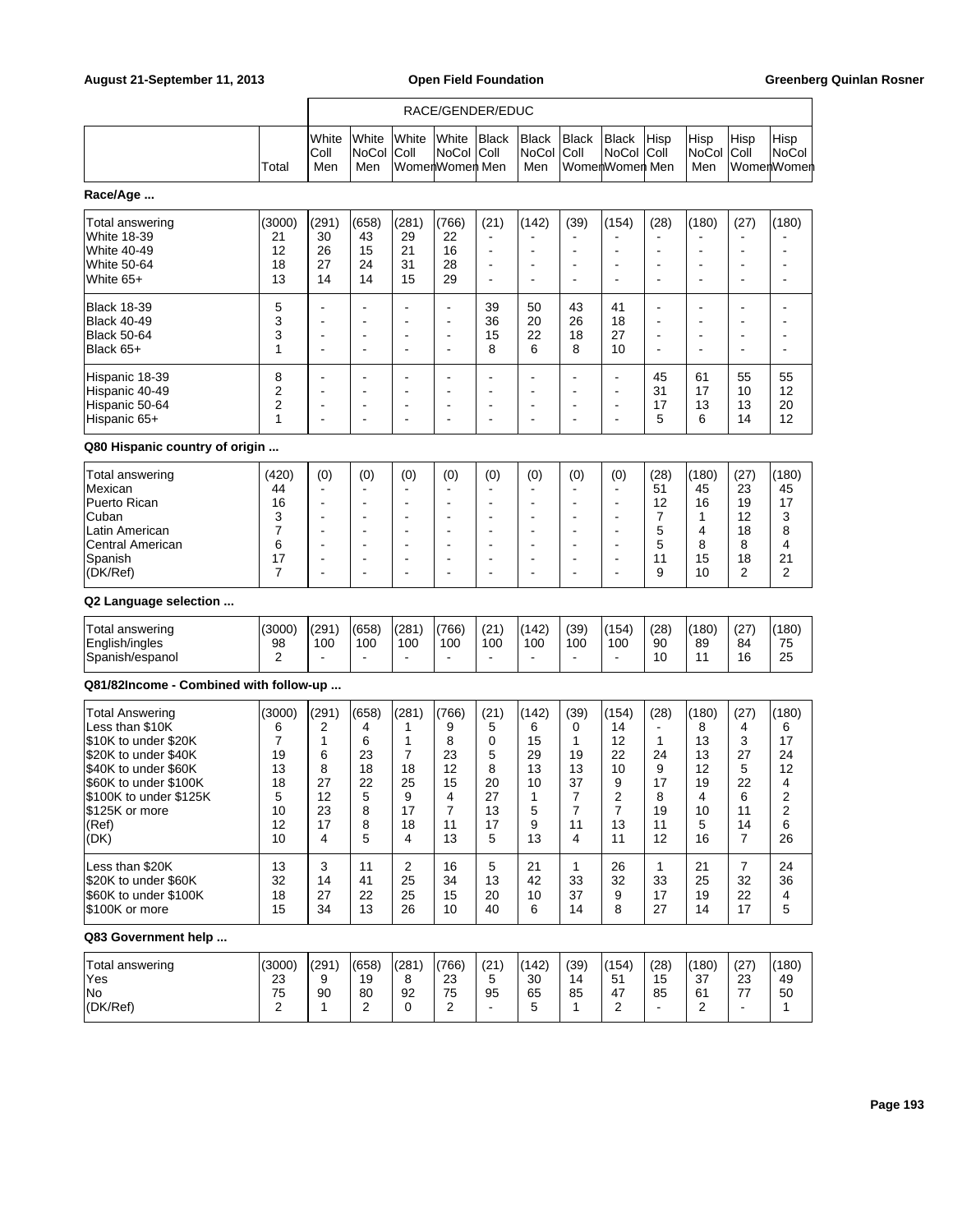Greenberg Quinlan Rosner **Communist Communist Communist Communist Communist Communist Communist Communist Communist Communist Communist Communist Communist Communist Communist Communist Communist Communist Communist Commun** 

|                                                                                                                                                                                                  |                                                                        |                                                                                                     | <b>INCOME MEN</b>                                                       |                                                        |                                                                 |                                                                      | <b>INCOME WOMEN</b>                                                            |                                                            |                                                                                                               |                                                                                                       | <b>NON COLL MEN</b>                                                                                                        |                                                                                    |                                                                                                               | NON COLL WOMEN                                                                     |                                                                       |
|--------------------------------------------------------------------------------------------------------------------------------------------------------------------------------------------------|------------------------------------------------------------------------|-----------------------------------------------------------------------------------------------------|-------------------------------------------------------------------------|--------------------------------------------------------|-----------------------------------------------------------------|----------------------------------------------------------------------|--------------------------------------------------------------------------------|------------------------------------------------------------|---------------------------------------------------------------------------------------------------------------|-------------------------------------------------------------------------------------------------------|----------------------------------------------------------------------------------------------------------------------------|------------------------------------------------------------------------------------|---------------------------------------------------------------------------------------------------------------|------------------------------------------------------------------------------------|-----------------------------------------------------------------------|
|                                                                                                                                                                                                  | Total                                                                  | Less<br>than<br>\$20K                                                                               | \$20K<br>to<br>\$60K                                                    | \$60K<br>to<br>$$100K$ more                            | \$100K Less<br>or                                               | than<br>\$20K                                                        | \$20K<br>to<br>\$60K                                                           | \$60K<br>to<br>\$100K                                      | \$100K Less<br>or<br>more                                                                                     | than<br>\$20K                                                                                         | \$20K<br>to<br>\$40K                                                                                                       | Less<br>than<br>\$40K                                                              | Less<br>than<br>\$20K                                                                                         | \$20K<br>to<br>\$40K                                                               | Less<br>than<br>\$40K                                                 |
| Race/Age                                                                                                                                                                                         |                                                                        |                                                                                                     |                                                                         |                                                        |                                                                 |                                                                      |                                                                                |                                                            |                                                                                                               |                                                                                                       |                                                                                                                            |                                                                                    |                                                                                                               |                                                                                    |                                                                       |
| Total answering<br>White 18-39<br>White 40-49<br><b>White 50-64</b><br>White 65+                                                                                                                 | (3000)<br>21<br>12<br>18<br>13                                         | (163)<br>19<br>9<br>15<br>5                                                                         | (469)<br>30<br>8<br>13<br>11                                            | (300)<br>31<br>15<br>20<br>8                           | (262)<br>27<br>18<br>17<br>6                                    | (227)<br>16<br>16<br>6<br>18                                         | (491)<br>15<br>11<br>20<br>18                                                  | (240)<br>27<br>11<br>26<br>8                               | (188)<br>16<br>16<br>35<br>11                                                                                 | (152)<br>18<br>9<br>14<br>5                                                                           | (246)<br>29<br>5<br>13<br>9                                                                                                | (398)<br>25<br>6<br>13<br>7                                                        | (216)<br>16<br>16<br>5<br>18                                                                                  | (263)<br>18<br>11<br>14<br>20                                                      | (478)<br>17<br>13<br>10<br>19                                         |
| Black 18-39<br>Black 40-49<br>Black 50-64<br>Black 65+                                                                                                                                           | 5<br>3<br>3<br>$\mathbf{1}$                                            | 10<br>3<br>6<br>0                                                                                   | 6<br>3<br>3<br>1                                                        | 4<br>1<br>1<br>1                                       | 2<br>3<br>1<br>0                                                | 6<br>2<br>6<br>$\overline{2}$                                        | 4<br>3<br>3<br>1                                                               | 6<br>2<br>3<br>1                                           | $\overline{7}$<br>1<br>2<br>$\Omega$                                                                          | 10<br>3<br>6<br>0                                                                                     | 9<br>5<br>2<br>0                                                                                                           | 9<br>4<br>4<br>0                                                                   | $\overline{7}$<br>2<br>6<br>2                                                                                 | 5<br>3<br>2<br>$\overline{2}$                                                      | 6<br>3<br>4<br>2                                                      |
| Hispanic 18-39<br>Hispanic 40-49<br>Hispanic 50-64<br>Hispanic 65+                                                                                                                               | 8<br>$\boldsymbol{2}$<br>$\overline{2}$<br>$\mathbf{1}$                | 12<br>3<br>2<br>2                                                                                   | 6<br>4<br>1<br>0                                                        | 11<br>1<br>1<br>0                                      | 6<br>4<br>2<br>0                                                | 11<br>2<br>4<br>1                                                    | 10<br>1<br>2<br>$\overline{2}$                                                 | 2<br>1<br>2<br>$\Omega$                                    | 3<br>1<br>1<br>0                                                                                              | 13<br>4<br>2<br>2                                                                                     | 3<br>5<br>1<br>1                                                                                                           | 7<br>4<br>2<br>1                                                                   | 11<br>3<br>4<br>$\mathbf{1}$                                                                                  | 12<br>1<br>1<br>3                                                                  | 12<br>2<br>2<br>2                                                     |
| Q80 Hispanic country of origin                                                                                                                                                                   |                                                                        |                                                                                                     |                                                                         |                                                        |                                                                 |                                                                      |                                                                                |                                                            |                                                                                                               |                                                                                                       |                                                                                                                            |                                                                                    |                                                                                                               |                                                                                    |                                                                       |
| Total answering<br>Mexican<br>Puerto Rican<br>Cuban<br>Latin American<br>Central American<br>Spanish<br>(DK/Ref)                                                                                 | (420)<br>44<br>16<br>3<br>$\overline{7}$<br>6<br>17<br>$\overline{7}$  | (37)<br>43<br>13<br>1<br>2<br>8<br>17<br>16                                                         | (54)<br>45<br>26<br>1<br>3<br>7<br>14<br>3                              | (39)<br>58<br>3<br>1<br>9<br>$\overline{2}$<br>21<br>5 | (33)<br>34<br>23<br>2<br>5<br>19<br>10<br>7                     | (44)<br>54<br>18<br>2<br>$\overline{2}$<br>3<br>20<br>$\blacksquare$ | (73)<br>39<br>15<br>5<br>17<br>4<br>19<br>0                                    | (13)<br>46<br>7<br>9<br>4<br>5<br>29<br>$\blacksquare$     | (13)<br>41<br>20<br>4<br>6<br>7<br>18<br>3                                                                    | (37)<br>43<br>13<br>1<br>2<br>8<br>17<br>16                                                           | (24)<br>36<br>34<br>$\blacksquare$<br>6<br>15<br>4<br>4                                                                    | (61)<br>40<br>21<br>1<br>4<br>11<br>12<br>11                                       | (42)<br>56<br>19<br>$\mathbf 0$<br>3<br>1<br>21<br>$\blacksquare$                                             | (43)<br>58<br>8<br>$\overline{7}$<br>19<br>3<br>5<br>÷,                            | (86)<br>57<br>14<br>4<br>11<br>2<br>13                                |
| Q2 Language selection                                                                                                                                                                            |                                                                        |                                                                                                     |                                                                         |                                                        |                                                                 |                                                                      |                                                                                |                                                            |                                                                                                               |                                                                                                       |                                                                                                                            |                                                                                    |                                                                                                               |                                                                                    |                                                                       |
| Total answering<br>English/ingles<br>Spanish/espanol                                                                                                                                             | (3000)<br>98<br>2                                                      | (163)<br>97<br>3                                                                                    | (469)<br>99<br>$\mathbf{1}$                                             | (300)<br>100<br>$\Omega$                               | (262)<br>100<br>0                                               | (227)<br>94<br>6                                                     | (491)<br>98<br>2                                                               | (240)<br>100<br>$\blacksquare$                             | (188)<br>99<br>$\mathbf{1}$                                                                                   | (152)<br>96<br>4                                                                                      | (246)<br>98<br>2                                                                                                           | (398)<br>98<br>$\overline{2}$                                                      | (216)<br>94<br>6                                                                                              | (263)<br>99<br>$\mathbf{1}$                                                        | (478)<br>97<br>3                                                      |
| Q81/82Income - Combined with follow-up                                                                                                                                                           |                                                                        |                                                                                                     |                                                                         |                                                        |                                                                 |                                                                      |                                                                                |                                                            |                                                                                                               |                                                                                                       |                                                                                                                            |                                                                                    |                                                                                                               |                                                                                    |                                                                       |
| Total Answering<br>Less than \$10K<br>\$10K to under \$20K<br>\$20K to under \$40K<br>\$40K to under \$60K<br>\$60K to under \$100K<br>\$100K to under \$125K<br>\$125K or more<br>(Ref)<br>(DK) | (3000)<br>6<br>$\overline{7}$<br>19<br>13<br>18<br>5<br>10<br>12<br>10 | (163)<br>41<br>59<br>$\overline{a}$<br>$\blacksquare$<br>$\blacksquare$<br>$\overline{\phantom{a}}$ | (469)<br>$\blacksquare$<br>58<br>42<br>$\overline{a}$<br>$\blacksquare$ | (300)<br>$\blacksquare$<br>100                         | (262)<br>$\overline{a}$<br>$\overline{\phantom{a}}$<br>38<br>62 | (227)<br>49<br>51<br>$\blacksquare$<br>$\blacksquare$                | (491)<br>$\overline{\phantom{a}}$<br>61<br>39<br>÷<br>$\overline{\phantom{a}}$ | (240)<br>$\blacksquare$<br>100<br>$\overline{\phantom{a}}$ | (188)<br>$\blacksquare$<br>$\overline{\phantom{a}}$<br>$\overline{\phantom{a}}$<br>34<br>66<br>$\blacksquare$ | (152)<br>39<br>61<br>$\overline{\phantom{a}}$<br>$\overline{\phantom{a}}$<br>$\overline{\phantom{a}}$ | (246)<br>$\overline{\phantom{a}}$<br>$\blacksquare$<br>100<br>$\overline{\phantom{a}}$<br>$\blacksquare$<br>$\blacksquare$ | (398)<br>15<br>23<br>62<br>$\blacksquare$<br>÷<br>$\blacksquare$<br>$\blacksquare$ | (216)<br>49<br>51<br>$\blacksquare$<br>$\overline{\phantom{a}}$<br>$\blacksquare$<br>$\overline{\phantom{a}}$ | (263)<br>$\blacksquare$<br>100<br>÷,<br>$\blacksquare$<br>$\overline{\phantom{a}}$ | (478)<br>22<br>23<br>55<br>$\blacksquare$<br>$\overline{\phantom{a}}$ |
| Less than \$20K<br>\$20K to under \$60K<br>\$60K to under \$100K<br>\$100K or more                                                                                                               | 13<br>32<br>18<br>15                                                   | 100<br>$\blacksquare$<br>$\overline{\phantom{a}}$<br>$\blacksquare$                                 | 100<br>$\blacksquare$                                                   | 100<br>$\blacksquare$                                  | $\overline{\phantom{a}}$<br>100                                 | 100<br>$\blacksquare$                                                | 100<br>$\overline{\phantom{a}}$                                                | $\blacksquare$<br>100<br>$\blacksquare$                    | $\blacksquare$<br>100                                                                                         | 100<br>÷,<br>$\blacksquare$                                                                           | 100<br>$\blacksquare$                                                                                                      | 38<br>62<br>-<br>$\blacksquare$                                                    | 100<br>÷,<br>$\blacksquare$                                                                                   | 100<br>$\blacksquare$                                                              | 45<br>55<br>$\blacksquare$                                            |
| Q83 Government help                                                                                                                                                                              |                                                                        |                                                                                                     |                                                                         |                                                        |                                                                 |                                                                      |                                                                                |                                                            |                                                                                                               |                                                                                                       |                                                                                                                            |                                                                                    |                                                                                                               |                                                                                    |                                                                       |
| Total answering<br>Yes<br>No<br>(DK/Ref)                                                                                                                                                         | (3000)<br>23<br>75<br>2                                                | (163)<br>44<br>55<br>0                                                                              | (469)<br>19<br>80<br>$\mathbf{1}$                                       | (300)<br>19<br>81                                      | (262)<br>6<br>92<br>1                                           | (227)<br>59<br>41                                                    | (491)<br>27<br>73<br>0                                                         | (240)<br>13<br>85<br>$\overline{2}$                        | (188)<br>8<br>92                                                                                              | (152)<br>46<br>54                                                                                     | (246)<br>20<br>78<br>2                                                                                                     | (398)<br>30<br>69<br>1                                                             | (216)<br>60<br>40<br>$\blacksquare$                                                                           | (263)<br>37<br>63                                                                  | (478)<br>47<br>53                                                     |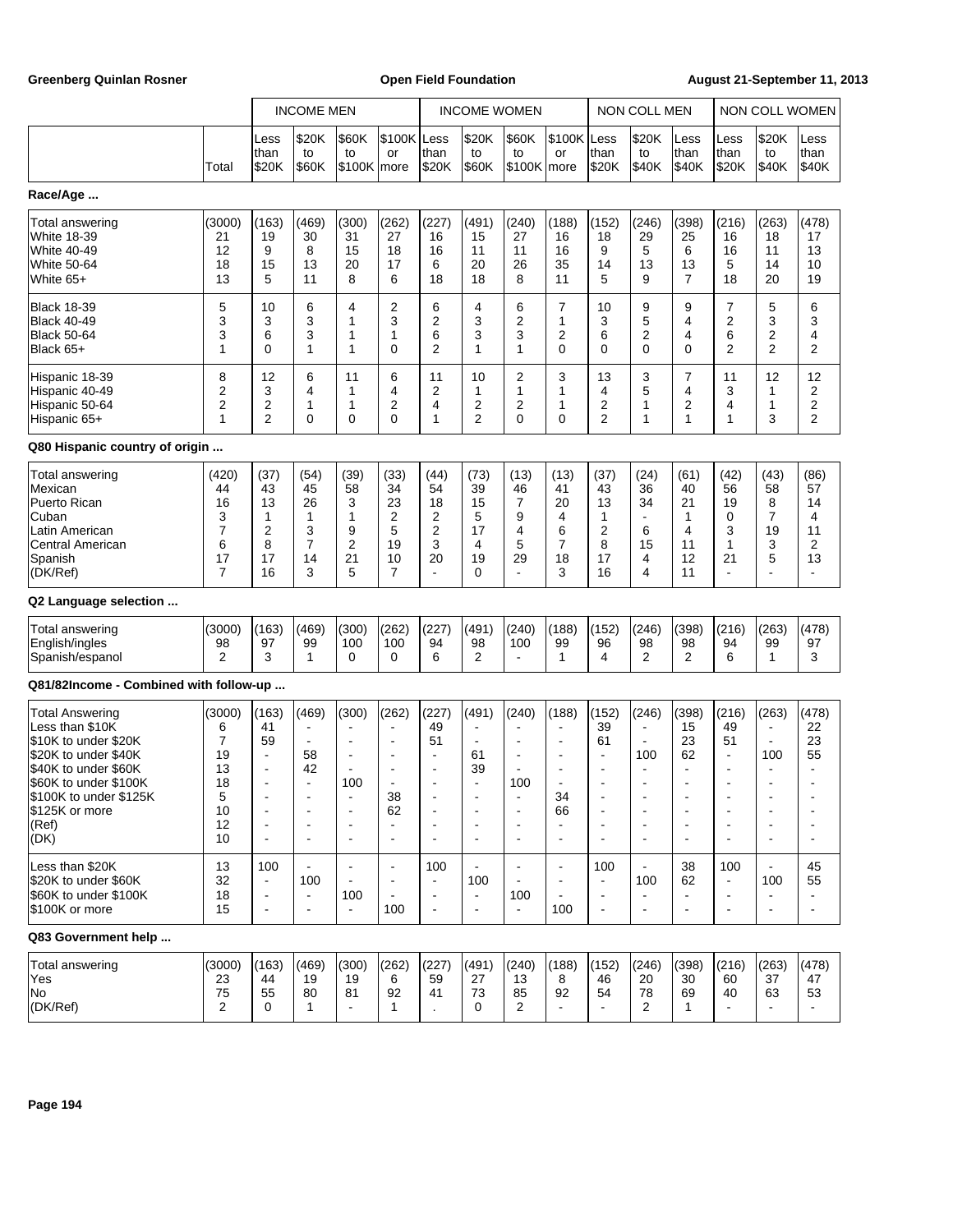| August 21-September 11, 2013                                                                                                                                                                            |                                                                        |                                                          |                                                          |                                                         | <b>Open Field Foundation</b>                                         |                                                        |                                                                      |                                                                  |                                                          | <b>Greenberg Quinlan Rosner</b> |
|---------------------------------------------------------------------------------------------------------------------------------------------------------------------------------------------------------|------------------------------------------------------------------------|----------------------------------------------------------|----------------------------------------------------------|---------------------------------------------------------|----------------------------------------------------------------------|--------------------------------------------------------|----------------------------------------------------------------------|------------------------------------------------------------------|----------------------------------------------------------|---------------------------------|
|                                                                                                                                                                                                         |                                                                        |                                                          |                                                          | <b>MEN KIDS</b>                                         |                                                                      |                                                        |                                                                      |                                                                  |                                                          |                                 |
|                                                                                                                                                                                                         | Total                                                                  | Under<br>18<br>home                                      | Under<br>18<br>NtHom home                                | Over<br>18                                              | Over<br>18<br>NtHom                                                  | No                                                     | Total<br>Kids                                                        | Total<br>Under<br>18                                             | Total<br>At<br>Home                                      |                                 |
| Race/Age                                                                                                                                                                                                |                                                                        |                                                          |                                                          |                                                         |                                                                      |                                                        |                                                                      |                                                                  |                                                          |                                 |
| Total answering<br><b>White 18-39</b><br><b>White 40-49</b><br><b>White 50-64</b><br>White $65+$                                                                                                        | (3000)<br>21<br>12<br>18<br>13                                         | (444)<br>31<br>23<br>8<br>1                              | (71)<br>10<br>9<br>27<br>3                               | (114)<br>4<br>14<br>30<br>13                            | (350)<br>5<br>$\overline{7}$<br>31<br>27                             | (589)<br>38<br>6<br>12<br>4                            | (872)<br>17<br>16<br>19<br>13                                        | (500)<br>29<br>22<br>11<br>1                                     | (538)<br>26<br>22<br>12<br>3                             |                                 |
| <b>Black 18-39</b><br><b>Black 40-49</b><br><b>Black 50-64</b><br>Black 65+                                                                                                                             | 5<br>3<br>3<br>1                                                       | 4<br>5<br>1<br>$\Omega$                                  | 7<br>2<br>2                                              | 1<br>6<br>2<br>1                                        | 0<br>3<br>6<br>$\overline{2}$                                        | 9<br>1<br>2<br>$\Omega$                                | 3<br>3<br>3<br>$\mathbf{1}$                                          | 5<br>4<br>1<br>$\mathbf 0$                                       | 4<br>4<br>$\mathbf{1}$<br>$\mathbf 0$                    |                                 |
| Hispanic 18-39<br>Hispanic 40-49<br>Hispanic 50-64<br>Hispanic 65+                                                                                                                                      | 8<br>$\overline{c}$<br>$\overline{2}$<br>1                             | 11<br>4<br>1<br>0                                        | 19<br>1<br>2<br>1                                        | 3<br>11<br>8<br>$\mathbf{1}$                            | 1<br>2<br>3<br>3                                                     | 11<br>1<br>1<br>$\mathbf 0$                            | $\overline{7}$<br>4<br>$\overline{2}$<br>$\mathbf{1}$                | 11<br>4<br>1<br>$\mathbf 0$                                      | 10<br>5<br>$\overline{c}$<br>$\mathbf 0$                 |                                 |
| Q80 Hispanic country of origin                                                                                                                                                                          |                                                                        |                                                          |                                                          |                                                         |                                                                      |                                                        |                                                                      |                                                                  |                                                          |                                 |
| <b>Total answering</b><br>Mexican<br>Puerto Rican<br>Cuban<br>Latin American<br>Central American<br>Spanish<br>(DK/Ref)                                                                                 | (420)<br>44<br>16<br>3<br>$\overline{7}$<br>6<br>17<br>$\overline{7}$  | (74)<br>50<br>21<br>1<br>1<br>11<br>10<br>$\overline{7}$ | (19)<br>35<br>29<br>2<br>1<br>18<br>12<br>3              | (27)<br>57<br>27<br>$\blacksquare$<br>2<br>5<br>4<br>6  | (28)<br>49<br>20<br>1<br>2<br>$\overline{4}$<br>11<br>14             | (77)<br>39<br>7<br>3<br>9<br>5<br>23<br>14             | (131)<br>50<br>21<br>$\mathbf 1$<br>$\mathbf{1}$<br>10<br>10<br>8    | (88)<br>50<br>18<br>$\mathbf 1$<br>$\mathbf{1}$<br>13<br>11<br>6 | (97)<br>51<br>23<br>1<br>$\mathbf{1}$<br>9<br>8<br>6     |                                 |
| Q2 Language selection                                                                                                                                                                                   |                                                                        |                                                          |                                                          |                                                         |                                                                      |                                                        |                                                                      |                                                                  |                                                          |                                 |
| <b>Total answering</b><br>English/ingles<br>Spanish/espanol                                                                                                                                             | (3000)<br>98<br>2                                                      | (444)<br>98<br>2                                         | (71)<br>100<br>$\blacksquare$                            | (114)<br>92<br>8                                        | (350)<br>97<br>3                                                     | (589)<br>100<br>0                                      | (872)<br>97<br>3                                                     | (500)<br>98<br>2                                                 | (538)<br>97<br>3                                         |                                 |
| Q81/82Income - Combined with follow-up                                                                                                                                                                  |                                                                        |                                                          |                                                          |                                                         |                                                                      |                                                        |                                                                      |                                                                  |                                                          |                                 |
| <b>Total Answering</b><br>Less than \$10K<br>\$10K to under \$20K<br>\$20K to under \$40K<br>\$40K to under \$60K<br>\$60K to under \$100K<br>\$100K to under \$125K<br>\$125K or more<br>(Ref)<br>(DK) | (3000)<br>6<br>$\overline{7}$<br>19<br>13<br>18<br>5<br>10<br>12<br>10 | (444)<br>2<br>3<br>12<br>10<br>29<br>11<br>17<br>11<br>5 | (71)<br>13<br>10<br>14<br>13<br>18<br>2<br>12<br>11<br>6 | (114)<br>7<br>6<br>22<br>14<br>12<br>6<br>9<br>10<br>13 | (350)<br>6<br>8<br>15<br>14<br>20<br>5<br>11<br>15<br>$\overline{7}$ | (589)<br>5<br>8<br>25<br>16<br>16<br>5<br>8<br>8<br>10 | (872)<br>5<br>6<br>15<br>11<br>24<br>8<br>13<br>12<br>$\overline{7}$ | (500)<br>3<br>4<br>12<br>10<br>28<br>10<br>16<br>11<br>5         | (538)<br>3<br>4<br>14<br>11<br>27<br>10<br>15<br>11<br>6 |                                 |
| Less than \$20K<br>\$20K to under \$60K<br>\$60K to under \$100K<br>\$100K or more                                                                                                                      | 13<br>32<br>18<br>15                                                   | 5<br>22<br>29<br>27                                      | 24<br>26<br>18<br>15                                     | 13<br>36<br>12<br>15                                    | 14<br>28<br>20<br>16                                                 | 12<br>41<br>16<br>13                                   | 10<br>26<br>24<br>21                                                 | 8<br>22<br>28<br>25                                              | $\overline{7}$<br>24<br>27<br>25                         |                                 |
| Q83 Government help                                                                                                                                                                                     |                                                                        |                                                          |                                                          |                                                         |                                                                      |                                                        |                                                                      |                                                                  |                                                          |                                 |
| <b>Total answering</b><br>Yes                                                                                                                                                                           | (3000)<br>23                                                           | (444)<br>23                                              | (71)<br>41                                               | (114)<br>25                                             | (350)<br>16                                                          | (589)<br>16                                            | (872)<br>22                                                          | (500)<br>25                                                      | (538)<br>23                                              |                                 |

No 2010 | 2010 | 2020 | 2030 | 2040 | 2050 | 2050 | 2050 | 2050 | 2050 | 2050 | 2050 | 2050 | 2050 | 2050 | 20 (DK/Ref) 2 2 2 - 2 2 3 2 2 2

# **Page 195**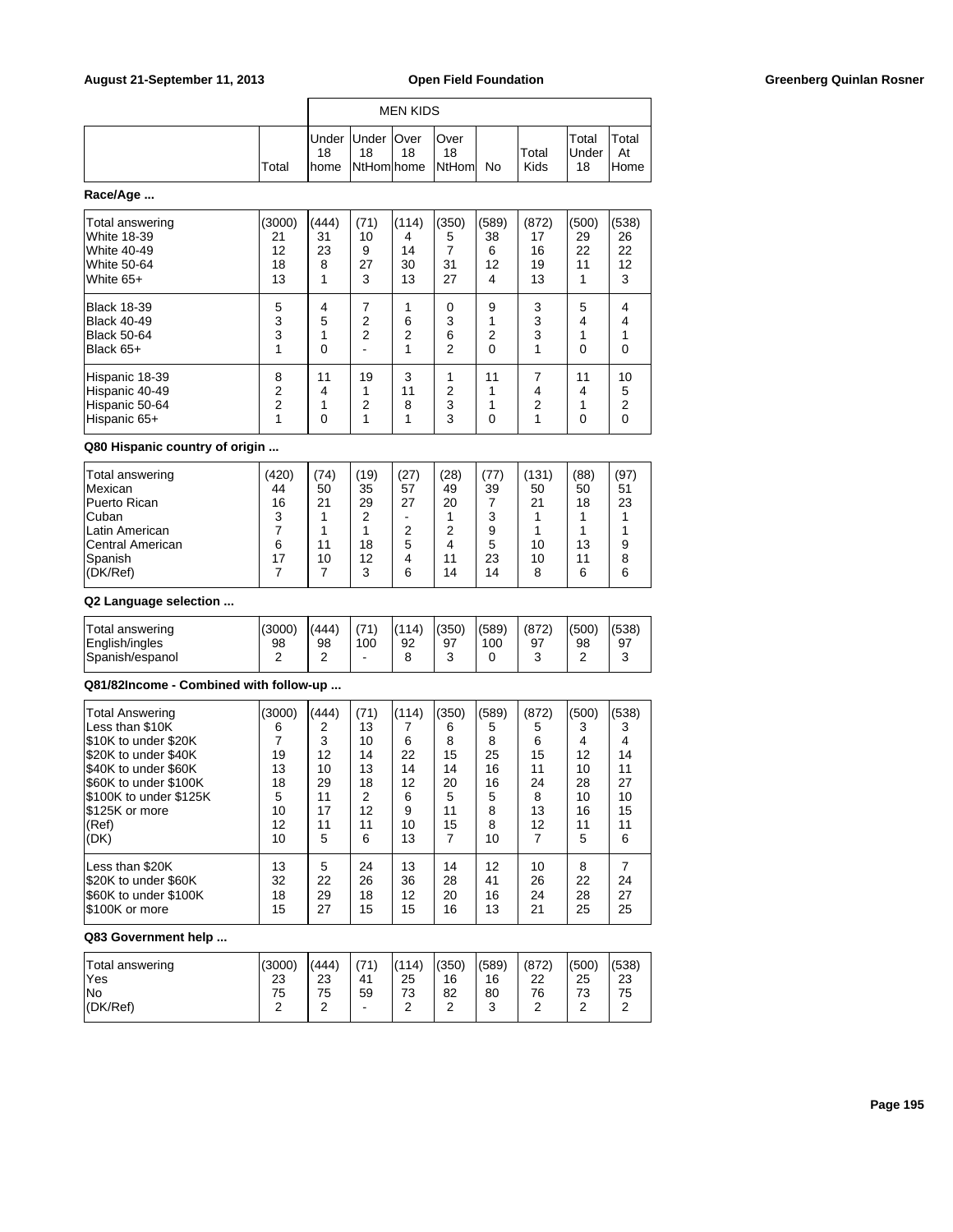|                                                                                  |                                |                             |                              | WOMEN KIDS                   |                               |                              |                                |                             |                              |
|----------------------------------------------------------------------------------|--------------------------------|-----------------------------|------------------------------|------------------------------|-------------------------------|------------------------------|--------------------------------|-----------------------------|------------------------------|
|                                                                                  | Total                          | Under<br>18<br>home         | Under<br>18<br>NtHomlhome    | Over<br>18                   | Over<br>18<br>NtHoml          | No.                          | Total<br>Kids                  | Total<br>Under<br>18        | Total<br>At<br>Home          |
| Race/Age                                                                         |                                |                             |                              |                              |                               |                              |                                |                             |                              |
| Total answering<br>White 18-39<br><b>White 40-49</b><br>White 50-64<br>White 65+ | (3000)<br>21<br>12<br>18<br>13 | (438)<br>29<br>21<br>5<br>2 | (54)<br>18<br>22<br>17<br>26 | (174)<br>1<br>14<br>29<br>16 | (535)<br>2<br>9<br>32<br>33   | (423)<br>27<br>7<br>17<br>12 | (1103)<br>13<br>14<br>21<br>19 | (490)<br>28<br>21<br>6<br>4 | (589)<br>22<br>19<br>12<br>6 |
| <b>Black 18-39</b><br><b>Black 40-49</b><br><b>Black 50-64</b><br>Black 65+      | 5<br>3<br>3<br>1               | 9<br>5<br>0                 | 3<br>4                       | 0<br>4<br>3<br>1             | 0<br>1<br>6<br>$\overline{2}$ | 10<br>2<br>3<br>1            | 4<br>3<br>4<br>1               | 8<br>4<br>1                 | 7<br>4<br>2<br>0             |
| Hispanic 18-39<br>Hispanic 40-49<br>Hispanic 50-64<br>Hispanic 65+               | 8<br>2<br>$\overline{c}$<br>1  | 13<br>2<br>0                | 3<br>0<br>5                  | 3<br>4<br>10<br>2            | 0<br>2<br>3<br>3              | 12                           | 6<br>2<br>3<br>2               | 12<br>2                     | 10<br>2<br>4                 |

r

## **Q80 Hispanic country of origin ...**

| Total answering<br><b>Mexican</b><br><b>Puerto Rican</b><br><b>Cuban</b><br>Latin American<br>Central American | (420)<br>44<br>16<br>3<br>6 | 75)<br>39<br>13<br>15<br>6 | (4)<br>53<br>36<br>っ<br>5 | (35)<br>38<br>38<br>っ<br>5 | (44)<br>35<br>21<br>4<br>5<br>6 | (62)<br>55<br>9<br>9<br>2 | (145)<br>38<br>21<br>2<br>10<br>6 | (79)<br>40<br>15<br>14<br>5 | (105)<br>37<br>22<br>11<br>6 |
|----------------------------------------------------------------------------------------------------------------|-----------------------------|----------------------------|---------------------------|----------------------------|---------------------------------|---------------------------|-----------------------------------|-----------------------------|------------------------------|
|                                                                                                                |                             |                            |                           |                            |                                 |                           |                                   |                             |                              |
| Spanish                                                                                                        | 17                          | 24                         |                           | 15                         | 26                              | 18                        | 21                                | 22                          | 20                           |
| (DK/Ref)                                                                                                       |                             | 3                          |                           |                            |                                 |                           | 2                                 | 3                           | 2                            |

## **Q2 Language selection ...**

| Total answering<br>English/ingles<br>Spanish/espanol | (3000)<br>98 | (438)<br>96 | (54)<br>99 | (174)<br>93 | (535)<br>98<br>ົ<br>- | (423)<br>98<br>- | (1103)<br>96 | (490)<br>96<br>4 | (589)<br>95 |
|------------------------------------------------------|--------------|-------------|------------|-------------|-----------------------|------------------|--------------|------------------|-------------|
|                                                      |              |             |            |             |                       |                  |              |                  |             |

# **Q81/82Income - Combined with follow-up ...**

| <b>Total Answering</b><br>Less than \$10K<br>S10K to under \$20K<br>S20K to under \$40K<br>I\$40K to under \$60K<br>S60K to under \$100K<br>S100K to under \$125K<br>S125K or more<br>(Ref)<br>(DK) | (3000)<br>6<br>19<br>13<br>18<br>5<br>10<br>12<br>10 | (438)<br>8<br>9<br>22<br>12<br>20<br>4<br>8<br>9<br>9 | (54)<br>20<br>2<br>21<br>5<br>19<br>5<br>4<br>14<br>11 | (174)<br>5<br>4<br>18<br>13<br>20<br>8<br>6<br>12<br>13 | (535)<br>17<br>14<br>12<br>5<br>10<br>17<br>12 | (423)<br>6<br>8<br>22<br>12<br>16<br>4<br>6<br>11<br>15 | (1103)<br>8<br>19<br>13<br>16<br>4<br>9<br>13<br>11 | (490)<br>9<br>8<br>22<br>11<br>20<br>4<br>8<br>9<br>9 | (589)<br>8<br>21<br>12<br>20<br>5<br>8<br>10<br>10 |
|-----------------------------------------------------------------------------------------------------------------------------------------------------------------------------------------------------|------------------------------------------------------|-------------------------------------------------------|--------------------------------------------------------|---------------------------------------------------------|------------------------------------------------|---------------------------------------------------------|-----------------------------------------------------|-------------------------------------------------------|----------------------------------------------------|
| Less than \$20K                                                                                                                                                                                     | 13                                                   | 17                                                    | 22                                                     | 9                                                       | 15                                             | 14                                                      | 15                                                  | 17                                                    | 15                                                 |
| S20K to under \$60K                                                                                                                                                                                 | 32                                                   | 33                                                    | 25                                                     | 32                                                      | 31                                             | 34                                                      | 32                                                  | 33                                                    | 32                                                 |
| S60K to under \$100K                                                                                                                                                                                | 18                                                   | 20                                                    | 19                                                     | 20                                                      | 12                                             | 16                                                      | 16                                                  | 20                                                    | 20                                                 |
| S100K or more                                                                                                                                                                                       | 15                                                   | 12                                                    | 8                                                      | 14                                                      | 14                                             | 10                                                      | 13                                                  | 12                                                    | 13                                                 |

| Total answering<br>'Yes | (3000)<br>23 | (438)<br>38 | (54)<br>29 | (174)<br>24 | (535)<br>19 | (423)<br>25 | (1103)<br>-27 | (490)<br>37 | (589)<br>34 |
|-------------------------|--------------|-------------|------------|-------------|-------------|-------------|---------------|-------------|-------------|
| lNo                     | 75           | 60          | 74         | 73          | 79          | 74          | 72            | 61          | 64          |
| (DK/Ref)                | $\sqrt{2}$   | ⌒           |            | $\sim$<br>u | ີ<br>-      |             |               |             |             |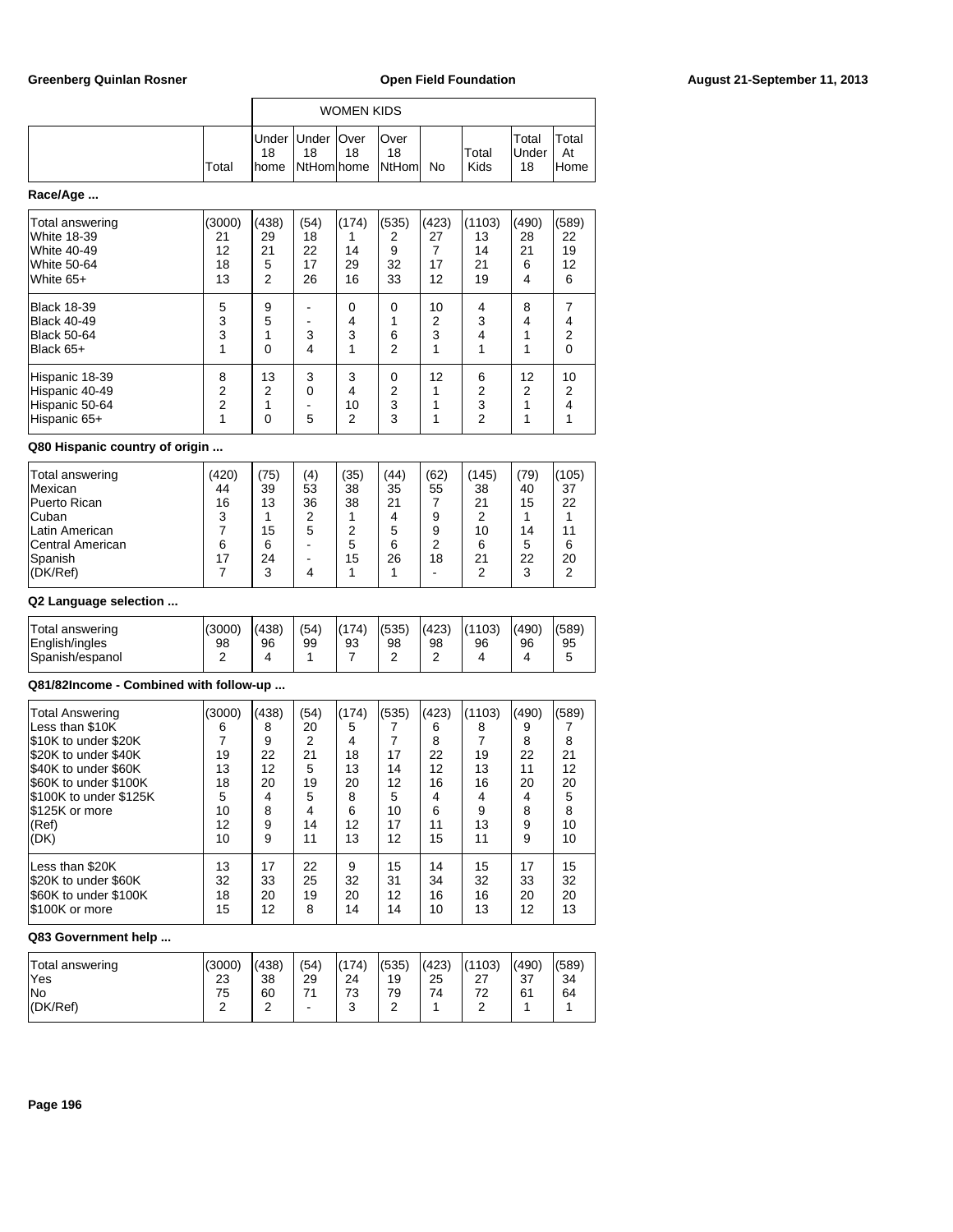|                                        |                |                |                    |                | MARITAL/GENDER |                |                |                |                                               |                | MARITAL/GENDER/ANY KIDS |       |                |                |                 |
|----------------------------------------|----------------|----------------|--------------------|----------------|----------------|----------------|----------------|----------------|-----------------------------------------------|----------------|-------------------------|-------|----------------|----------------|-----------------|
|                                        | Total          | lMarr<br>Men   | UnmarlAlone<br>Men | Men            | Marr           | Unmar Alone    |                | Sngle          | SpDiv<br>Wid<br>WomenWomenWomenWomenWomen Men | Marr           | Unmar Alone<br>Men      | Men   | Marr           | Unmar Alone    | WomenWomenWomen |
| Race/Age                               |                |                |                    |                |                |                |                |                |                                               |                |                         |       |                |                |                 |
| Total answering                        | (3000)         | (725)          | (732)              | (599)          | (745)          | (768)          | (630)          | (271)          | (358)                                         | (600)          | (270)                   | (216) | (638)          | (458)          | (363)           |
| White 18-39                            | 21             | 17             | 33                 | 30             | 13             | 20             | 15             | 28             | 5                                             | 17             | 18                      | 13    | 13             | 12             | 6               |
| <b>White 40-49</b>                     | 12             | 16             | 8                  | 6              | 13             | 11             | 10             | 7              | 13                                            | 18             | 11                      | 12    | 14             | 13             | 12              |
| <b>White 50-64</b>                     | 18             | 22             | 11                 | 12             | 28             | 12             | 13             | 8              | 17                                            | 22             | 13                      | 15    | 28             | 11             | 12              |
| White 65+                              | 13             | 13             | 6                  | $\overline{7}$ | 14             | 21             | 25             | 4              | 40                                            | 13             | 12                      | 14    | 14             | 26             | 32              |
| <b>Black 18-39</b>                     | 5              | 2              | 8                  | 8              | 3              | 8              | 7              | 15             | 1                                             | 2              | 6                       | 5     | 3              | 5              | 4               |
| <b>Black 40-49</b>                     | 3              | $\overline{2}$ | 3                  | 4              | 2              | 3              | 3              | 5              | 2                                             | $\overline{2}$ | 6                       | 7     | 2              | 4              | 4               |
| Black 50-64                            | 3              | 2              | 3                  | 4              | 3              | 4              | 4              | 5              | 3                                             | $\overline{2}$ | 5                       | 6     | 2              | 5              | 5               |
| Black 65+                              | 1              | 1              | 1                  | 1              | 1              | 2              | 2              | $\overline{2}$ | 3                                             | 1              | 1                       | 2     | $\mathbf{1}$   | 3              | 3               |
| Hispanic 18-39                         | 8              | 5              | 11                 | 11             | 6              | 9              | 8              | 16             | 3                                             | 6              | 9                       | 6     | 5              | $\overline{7}$ | 6               |
| Hispanic 40-49                         | 2              | 3              | 3                  | 3              | 2              | 1              | 1              | 2              | 1                                             | 3              | 6                       | 7     | 2              | 2              | 2               |
| Hispanic 50-64                         | 2              | 2              | 2                  | $\overline{2}$ | 4              | 1              | 2              | 1              | 2                                             | 2              | 2                       | 2     | 4              | 2              | 3               |
| Hispanic 65+                           | 1              | 1              | 0                  | $\Omega$       | 1              | 2              | $\overline{2}$ | $\overline{2}$ | 3                                             | 1              | 1                       | 1     | $\overline{2}$ | 3              | 3               |
| Q80 Hispanic country of origin         |                |                |                    |                |                |                |                |                |                                               |                |                         |       |                |                |                 |
| Total answering                        | (420)          | (85)           | (123)              | (101)          | (102)          | (106)          | (90)           | (55)           | (34)                                          | (79)           | (52)                    | (37)  | (83)           | (62)           | (49)            |
| Mexican                                | 44             | 54             | 40                 | 43             | 40             | 45             | 47             | 47             | 46                                            | 55             | 43                      | 47    | 38             | 37             | 37              |
| Puerto Rican                           | 16             | 15             | 16                 | 14             | 19             | 14             | 14             | 12             | 16                                            | 15             | 29                      | 26    | 23             | 18             | 21              |
| Cuban                                  | 3              | 0              | 2                  | 2              | 3              | 6              | $\overline{7}$ | 8              | 4                                             | 0              | 2                       | 2     | 2              | 3              | 3               |
| Latin American                         | 7              | 2              | 5                  | 5              | 8              | 11             | 7              | 10             | 3                                             | 1              | 1                       | 1     | 9              | 10             | 3               |
| Central American                       | 6              | 11             | 6                  | $\overline{7}$ | 5              | 5              | 5              | 3              | 9                                             | 12             | 6                       | 9     | 5              | 7              | 8               |
| Spanish                                | 17             | 8              | 19                 | 17             | 24             | 16             | 17             | 18             | 16                                            | 8              | 12                      | 12    | 22             | 21             | 23              |
| (DK/Ref)                               | $\overline{7}$ | 9              | 12                 | 12             | 1              | 3              | 3              | 2              | 4                                             | $\overline{7}$ | 8                       | 4     | $\mathbf{1}$   | 4              | 5               |
| Q2 Language selection                  |                |                |                    |                |                |                |                |                |                                               |                |                         |       |                |                |                 |
| <b>Total answering</b>                 | (3000)         | (725)          | (732)              | (599)          | (745)          | (768)          | (630)          | (271)          | (358)                                         | (600)          | (270)                   | (216) | (638)          | (458)          | (363)           |
| English/ingles                         | 98             | 98             | 99                 | 99             | 95             | 98             | 99             | 99             | 98                                            | 98             | 97                      | 97    | 95             | 98             | 98              |
| Spanish/espanol                        | 2              | 2              | $\mathbf{1}$       | $\mathbf{1}$   | 5              | 2              | 1              | 1              | 2                                             | 2              | 3                       | 3     | 5              | 2              | 2               |
| Q81/82Income - Combined with follow-up |                |                |                    |                |                |                |                |                |                                               |                |                         |       |                |                |                 |
| <b>Total Answering</b>                 | (3000)         | (725)          | (732)              | (599)          | (745)          | (768)          | (630)          | (271)          | (358)                                         | (600)          | (270)                   | (216) | (638)          | (458)          | (363)           |
| Less than \$10K                        | 6              | 2              | 7                  | 7              | 3              | 11             | 11             | 12             | 9                                             | 2              | 10                      | 11    | 3              | 13             | 13              |
| \$10K to under \$20K                   | $\overline{7}$ | 3              | 10                 | 10             | 4              | 11             | 12             | 9              | 14                                            | 3              | 11                      | 12    | 4              | 13             | 15              |
| \$20K to under \$40K                   | 19             | 15             | 22                 | 23             | 15             | 25             | 25             | 23             | 27                                            | 12             | 21                      | 23    | 15             | 24             | 23              |
| \$40K to under \$60K                   | 13             | 12             | 15                 | 13             | 16             | 9              | 9              | 9              | 8                                             | 11             | 13                      | 13    | 15             | 10             | 10              |
| \$60K to under \$100K                  | 18             | 25             | 17                 | 17             | 20             | 12             | 11             | 11             | 10                                            | 28             | 14                      | 11    | 20             | 9              | 8               |
| \$100K to under \$125K                 | 5              | 11             | 3                  | 3              | 7              | 2              | 2              | 3              | 2                                             | 11             | 1                       | 1     | 7              | 1              | 1               |
| \$125K or more                         | 10             | 15             | 7                  | 7              | 11             | 5              | 5              | 5              | 4                                             | 16             | 7                       | 8     | 11             | 6              | 5               |
| (Ref)                                  | 12             | 12             | 9                  | 9              | 14             | 11             | 12             | 9              | 15                                            | 12             | 12                      | 11    | 14             | 13             | 15              |
| (DK)                                   | 10             | 5              | 11                 | 11             | 10             | 14             | 14             | 19             | 10                                            | 5              | 11                      | 11    | 11             | 12             | 12              |
| Less than \$20K                        | 13             | 5              | 17                 | 17             | 8              | 22             | 22             | 22             | 23                                            | 5              | 21                      | 23    | $\overline{7}$ | 26             | 27              |
| \$20K to under \$60K                   | 32             | 27             | 37                 | 36             | 30             | 34             | 34             | 31             | 35                                            | 22             | 34                      | 36    | 30             | 34             | 33              |
| S60K to under \$100K                   | 18             | 25             | 17                 | 17             | 20             | 12             | 11             | 11             | 10                                            | 28             | 14                      | 11    | 20             | 9              | 8               |
| \$100K or more                         | 15             | 26             | 10                 | 9              | 17             | $\overline{7}$ | $\overline{7}$ | 8              | 6                                             | 27             | 8                       | 9     | 18             | $\overline{7}$ | 6               |
| Q83 Government help                    |                |                |                    |                |                |                |                |                |                                               |                |                         |       |                |                |                 |
| Total answering                        | (3000)         | (725)          | (732)              | (599)          | (745)          | (768)          | (630)          | (271)          | (358)                                         | (600)          | (270)                   | (216) | (638)          | (458)          | (363)           |
| Yes                                    | 23             | 17             | 22                 | 21             | 16             | 36             | 35             | 41             | 30                                            | 18             | 30                      | 29    | 17             | 40             | 37              |
| No                                     | 75             | 80             | 76                 | 76             | 83             | 62             | 63             | 58             | 68                                            | 80             | 68                      | 69    | 81             | 58             | 61              |
| (DK/Ref)                               | 2              | 2              | 2                  | 3              | $\mathbf{1}$   | 2              | $\overline{2}$ | $\mathbf{1}$   | 3                                             | 2              | 2                       | 2     | 1              | 2              | 3               |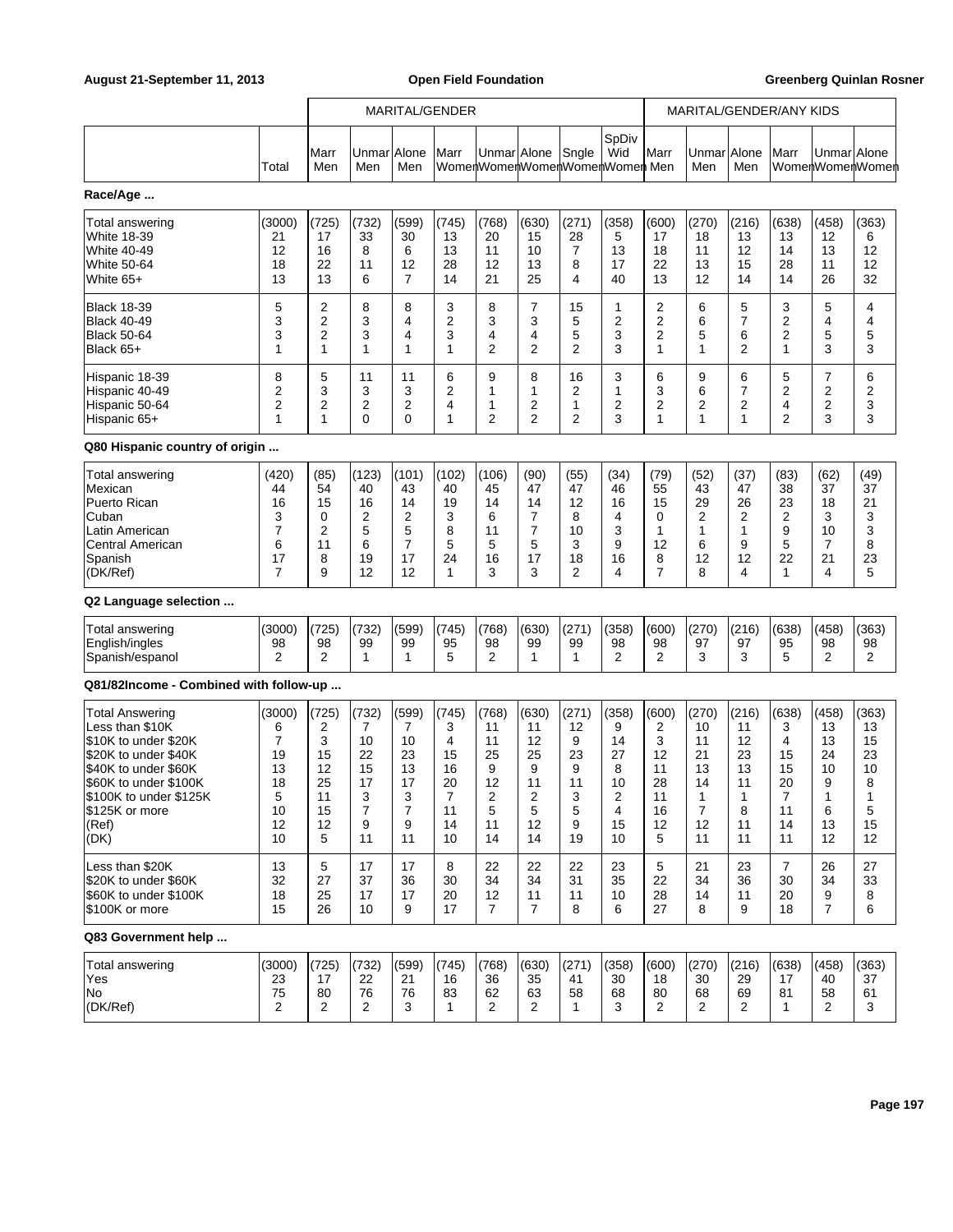|        |                      |     |       | MARITAL/GENDER/<18 HOME                            |  |
|--------|----------------------|-----|-------|----------------------------------------------------|--|
| lTotal | <b>I</b> Marr<br>Men | Men | l Men | Unmar Alone Marr   Unmar Alone<br>lWomenWomenWomen |  |

### **Race/Age ...**

| Total answering<br><b>White 18-39</b><br><b>White 40-49</b><br><b>White 50-64</b><br>White 65+ | (3000)<br>21<br>12<br>18<br>13             | (340)<br>29<br>27<br>9 | (104)<br>38<br>11<br>5<br>0 | (63)<br>30<br>13<br>8<br>$\Omega$ | (273)<br>30<br>25  | (163)<br>28<br>15<br>3<br>3               | (99)<br>12<br>24<br>4<br>5     |
|------------------------------------------------------------------------------------------------|--------------------------------------------|------------------------|-----------------------------|-----------------------------------|--------------------|-------------------------------------------|--------------------------------|
| <b>Black 18-39</b><br><b>Black 40-49</b><br><b>Black 50-64</b><br>Black 65+                    | 5<br>3<br>3<br>1                           | 3<br>3                 | 10<br>9                     | 11<br>14                          | 6<br>5<br>$\Omega$ | 14<br>5<br>$\overline{2}$<br>$\mathbf{0}$ | 14<br>8<br>$\overline{2}$<br>0 |
| Hispanic 18-39<br>Hispanic 40-49<br>Hispanic 50-64<br>Hispanic 65+                             | 8<br>$\overline{2}$<br>$\overline{2}$<br>1 | 9<br>4<br>0            | 16<br>5<br>$\overline{2}$   | 7                                 | 10<br>3<br>0       | 19<br>2<br>$\overline{2}$<br>1            | 20<br>3<br>4<br>1              |

## **Q80 Hispanic country of origin ...**

| Total answering         | (420) | (49) | (24) | (11) | (35) | (39) | (27) |
|-------------------------|-------|------|------|------|------|------|------|
| <b>Mexican</b>          | 44    | 58   | 36   | 40   | 42   | 36   | 33   |
| Puerto Rican            | 16    | 17   | 29   | 15   | 11   | 16   | 22   |
| <b>Cuban</b>            | 3     |      |      | 3    |      |      | 2    |
| Latin American          |       | 2    |      | 3    | 16   | 14   |      |
| <b>Central American</b> | 6     | 16   |      |      | 5    | 6    | 8    |
| Spanish                 | 17    | 3    | 22   | 33   | 25   | 23   | 28   |
| (DK/Ref)                |       |      | 10   | 5    |      |      | 6    |
|                         |       |      |      |      |      |      |      |

## **Q2 Language selection ...**

| lTotal answering | (3000) | (340) | (104)  | (63) | (273) | (163)  | (99) |
|------------------|--------|-------|--------|------|-------|--------|------|
| Enalish/inales   | 98     | 98    | 97     | 99   | 95    | 97     | 98   |
| Spanish/espanol  |        |       | $\sim$ |      |       | $\sim$ | ີ    |

### **Q81/82Income - Combined with follow-up ...**

| <b>Total Answering</b><br>Less than \$10K<br>S10K to under \$20K<br>\$20K to under \$40K<br>\$40K to under \$60K<br>\$60K to under \$100K<br>\$100K to under \$125K<br>l\$125K or more<br>(Ref)<br>(DK) | (3000)<br>6<br>7<br>19<br>13<br>18<br>5<br>10<br>12<br>10 | (340)<br>0<br>11<br>8<br>32<br>13<br>20<br>11<br>4 | (104)<br>11<br>15<br>17<br>20<br>6<br>13<br>10 | (63)<br>13<br>19<br>18<br>12<br>8<br>11<br>11 | (273)<br>5<br>4<br>21<br>13<br>23<br>6<br>10<br>10<br>9 | (163)<br>13<br>18<br>23<br>8<br>14<br>5<br>6<br>10 | (99)<br>8<br>26<br>21<br>13<br>9<br>6<br>9 |
|---------------------------------------------------------------------------------------------------------------------------------------------------------------------------------------------------------|-----------------------------------------------------------|----------------------------------------------------|------------------------------------------------|-----------------------------------------------|---------------------------------------------------------|----------------------------------------------------|--------------------------------------------|
| Less than \$20K<br>\$20K to under \$60K<br>S60K to under \$100K<br>S100K or more                                                                                                                        | 13<br>32<br>18<br>15                                      | 19<br>32<br>34                                     | 18<br>32<br>20<br>$\overline{7}$               | 19<br>38<br>12<br>10                          | 8<br>34<br>23<br>16                                     | 32<br>32<br>14<br>7                                | 34<br>34<br>9<br>8                         |

| lNo<br>78<br>72<br>75<br>72<br>38<br>75<br>41<br>$ $ (DK/Ref)<br>2<br>ົ<br>⌒<br>ົ<br>ີ<br>$\sqrt{2}$<br>ے<br>u<br>ے<br>∸ | Total answering<br>'Yes | (3000)<br>23 | (340)<br>22 | (104)<br>26 | (63)<br>20 | (273)<br>26 | (163)<br>58 | (99)<br>60 |
|--------------------------------------------------------------------------------------------------------------------------|-------------------------|--------------|-------------|-------------|------------|-------------|-------------|------------|
|--------------------------------------------------------------------------------------------------------------------------|-------------------------|--------------|-------------|-------------|------------|-------------|-------------|------------|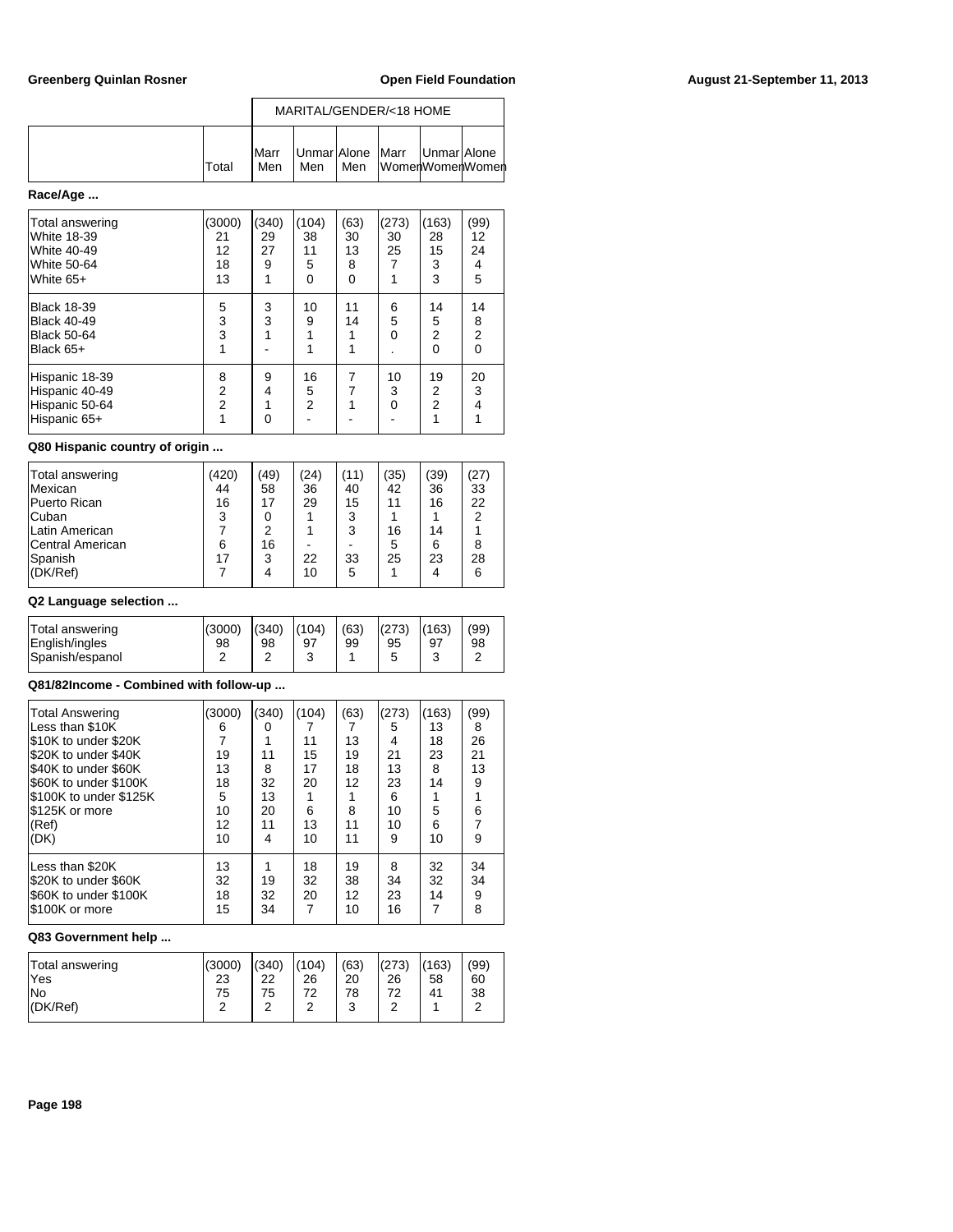|       | <b>GENDER</b> |       | AGE MEN       |             |             |             |                   |              |            |
|-------|---------------|-------|---------------|-------------|-------------|-------------|-------------------|--------------|------------|
| Total | Men           | Women | $118 -$<br>29 | '30 -<br>39 | - 40 <br>49 | l50 -<br>64 | <b>Over</b><br>64 | $18 -$<br>49 | Over<br>49 |

## **Q84 Church attend ...**

| Total answering<br>Every week<br><b>Once or twice a month</b><br>Several times a year<br>Hardly ever<br>(Never)<br>(DK/Ref) | (3000)<br>33<br>15<br>11<br>31<br>8<br>っ | 1470)<br>27<br>15<br>12<br>35<br>9<br>3 | (1530)<br>38<br>14<br>10<br>27<br>2 | (382)<br>19<br>14<br>11<br>40<br>13<br>3 | (277)<br>30<br>19<br>12<br>35<br>4<br>0 | (275)<br>25<br>16<br>12<br>38<br>⌒ | (319)<br>26<br>15<br>13<br>31<br>10<br>3 | (164)<br>41<br>11<br>10<br>25<br>8<br>5 | (934)<br>24<br>16<br>12<br>38<br>8<br>2 | (482)<br>31<br>14<br>12<br>29<br>10<br>4 |
|-----------------------------------------------------------------------------------------------------------------------------|------------------------------------------|-----------------------------------------|-------------------------------------|------------------------------------------|-----------------------------------------|------------------------------------|------------------------------------------|-----------------------------------------|-----------------------------------------|------------------------------------------|
| Regular                                                                                                                     | 33                                       | 27                                      | 38                                  | 19                                       | 30                                      | 25                                 | 26                                       | 41                                      | 24                                      | 31                                       |
| <i><u><b>Irregular</b></u></i>                                                                                              | 67                                       | 73                                      | 62                                  | 81                                       | 70                                      | 75                                 | 74                                       | 59                                      | 76                                      | 69                                       |

# **Q86 Would like to be called back by reporter ...**

| Total answering<br>'Yes | (3000)<br>38 | (1470)<br>41 | (1530)<br>34 | (382)<br>46 | (277)<br>44 | (275)<br>39 | (319)<br>42 | (164)<br>24<br>ັບ | (934)<br>43 | (482)<br>38 |
|-------------------------|--------------|--------------|--------------|-------------|-------------|-------------|-------------|-------------------|-------------|-------------|
| No                      | 62           | 59           | 66           | 54          | 56          | 61          | 58          | 69                | 57          | 62          |

# **Region ...**

| Total answering<br>New England<br>Middle Atlantic<br>East North Central<br>West North Central<br>Deep South<br><b>Border States</b><br><b>Mountain States</b> | (3000)<br>5<br>14<br>15<br>30 | (1470)<br>5<br>14<br>16<br>29 | (1530)<br>4<br>13<br>14<br>30 | (382)<br>2<br>18<br>16<br>6<br>31<br>5<br>6 | (277)<br>8<br>17<br>10<br>29<br>5<br>13 | (275)<br>4<br>13<br>20<br>6<br>28<br>9<br>2 | (319)<br>6<br>11<br>15<br>6<br>27<br>10<br>9 | (164)<br>5<br>16<br>13<br>8<br>33<br>5<br>8 | (934)<br>4<br>13<br>17<br>29<br>6 | (482)<br>6<br>13<br>14<br>6<br>29<br>9<br>8 |
|---------------------------------------------------------------------------------------------------------------------------------------------------------------|-------------------------------|-------------------------------|-------------------------------|---------------------------------------------|-----------------------------------------|---------------------------------------------|----------------------------------------------|---------------------------------------------|-----------------------------------|---------------------------------------------|
| Pacific                                                                                                                                                       | 16                            | 15                            | 17                            | 17                                          | 12                                      | 18                                          | 16                                           | 12                                          | 16                                | 14                                          |
| <b>Northeast</b>                                                                                                                                              | 18                            | 19                            | 18                            | 20                                          | 15                                      | 18                                          | 17                                           | 21                                          | 18                                | 19                                          |
| Central                                                                                                                                                       | 22                            | 23                            | 20                            | 22                                          | 27                                      | 26                                          | 20                                           | 21                                          | 24                                | 21                                          |
| <b>South</b>                                                                                                                                                  | 37                            | 36                            | 37                            | 36                                          | 34                                      | 37                                          | 38                                           | 38                                          | 36                                | 38                                          |
| lWest                                                                                                                                                         | 23                            | 22                            | 24                            | 23                                          | 24                                      | 20                                          | 24                                           | 20                                          | 22                                | 23                                          |

## **Land/Cell ...**

| I(382)<br>(164)<br>(482)<br>(1470)<br>(1530)<br>(319)<br>(934)<br>Total answering<br>(277)<br>(275)<br>(3000)<br>Land<br>37<br>67<br>54<br>59<br>46<br>23<br>47<br>34<br>61<br>82<br><b>Cell</b><br>--<br>54<br>53<br>46<br>33<br>39<br>63<br>18<br>66<br>4 <sup>1</sup> |
|--------------------------------------------------------------------------------------------------------------------------------------------------------------------------------------------------------------------------------------------------------------------------|
|--------------------------------------------------------------------------------------------------------------------------------------------------------------------------------------------------------------------------------------------------------------------------|

| Total answering<br>ΙA | (3000)<br>50 | (1470)<br>50 | (1530)<br>50 | (382)<br>50 | (277)<br>56 | (275)<br>46 | (319)<br>52 | (164)<br>50 | (934)<br>51 | (482)<br>51<br>ັບເ |
|-----------------------|--------------|--------------|--------------|-------------|-------------|-------------|-------------|-------------|-------------|--------------------|
| lв                    | 50           | 50           | 50           | 50          | 44          | 54          | 48          | 50          | 49          | 49                 |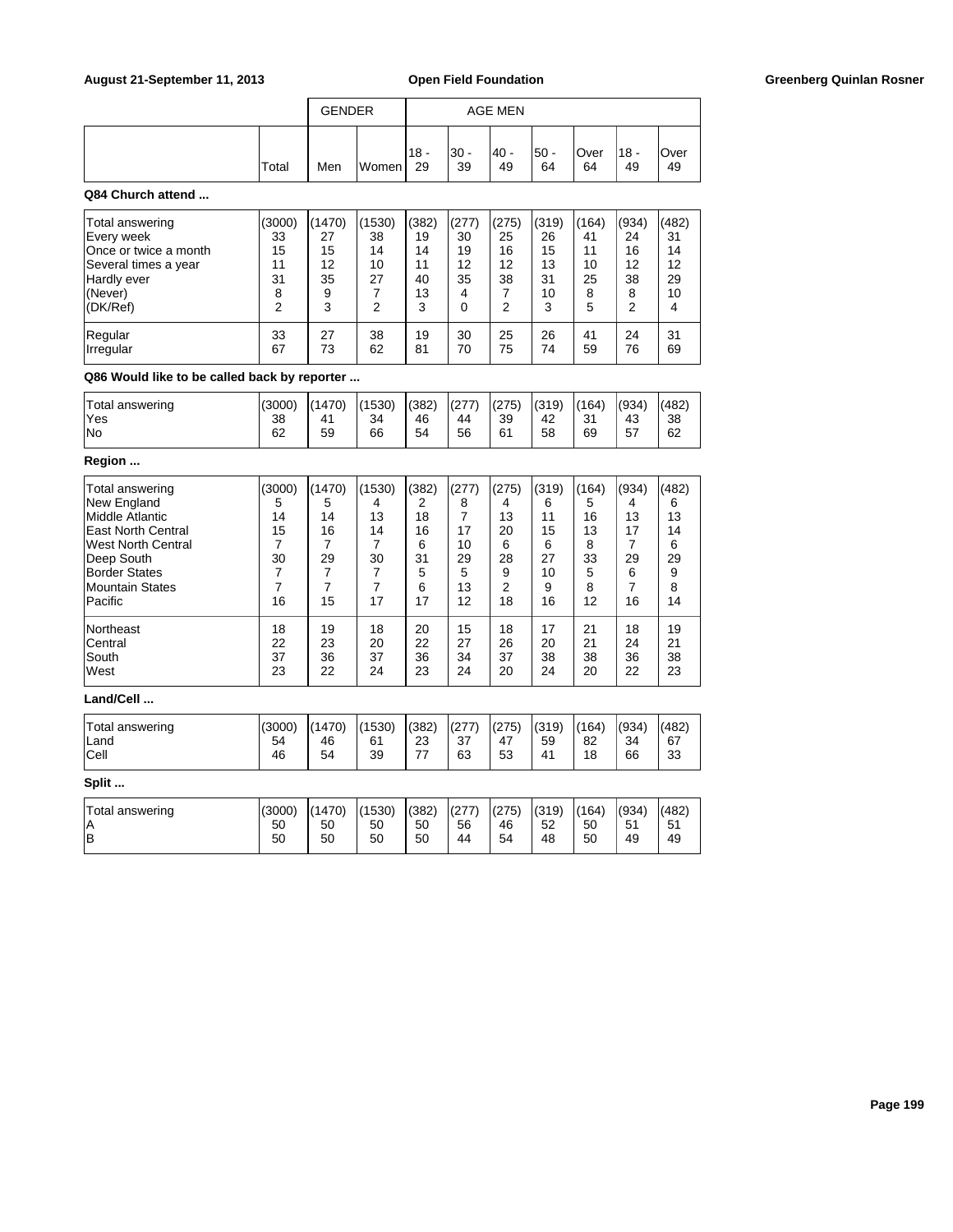|                                              |                |              |            | <b>AGE WOMEN</b> |                |            |              |                | <b>RACE MEN</b> |              |                |                     |
|----------------------------------------------|----------------|--------------|------------|------------------|----------------|------------|--------------|----------------|-----------------|--------------|----------------|---------------------|
|                                              | Total          | $18 -$<br>29 | 30 -<br>39 | 40 -<br>49       | $50 -$<br>64   | Over<br>64 | $18 -$<br>49 | Over<br>49     | White           | <b>Black</b> | Hisp<br>anic   | <b>Non</b><br>White |
| Q84 Church attend                            |                |              |            |                  |                |            |              |                |                 |              |                |                     |
| Total answering                              | (3000)         | (248)        | (233)      | (265)            | (401)          | (316)      | (746)        | (718)          | (958)           | (166)        | (210)          | (490)               |
| Every week                                   | 33             | 28           | 28         | 30               | 42             | 54         | 29           | 48             | 25              | 37           | 31             | 32                  |
| Once or twice a month                        | 15             | 20           | 16         | 15               | 12             | 11         | 17           | 11             | 13              | 18           | 16             | 19                  |
| Several times a year                         | 11             | 12           | 15         | 9                | 9              | 8          | 12           | 9              | 12              | 14           | 11             | 11                  |
| Hardly ever                                  | 31             | 31           | 33         | 35               | 24             | 19         | 33           | 22             | 39              | 23           | 34             | 27                  |
| (Never)                                      | 8              | 7            | 7          | 10               | 9              | 5          | 8            | $\overline{7}$ | 9               | 3            | 6              | 7                   |
| (DK/Ref)                                     | $\overline{2}$ | 1            | 0          | 1                | 4              | 4          | 1            | 4              | $\overline{2}$  | 4            | $\overline{2}$ | 4                   |
| Regular                                      | 33             | 28           | 28         | 30               | 42             | 54         | 29           | 48             | 25              | 37           | 31             | 32                  |
| Irregular                                    | 67             | 72           | 72         | 70               | 58             | 46         | 71           | 52             | 75              | 63           | 69             | 68                  |
| Q86 Would like to be called back by reporter |                |              |            |                  |                |            |              |                |                 |              |                |                     |
| Total answering                              | (3000)         | (248)        | (233)      | (265)            | (401)          | (316)      | (746)        | (718)          | (958)           | (166)        | (210)          | (490)               |
| Yes                                          | 38             | 42           | 43         | 30               | 35             | 22         | 38           | 29             | 41              | 38           | 50             | 42                  |
| No                                           | 62             | 58           | 57         | 70               | 65             | 78         | 62           | 71             | 59              | 62           | 50             | 58                  |
| Region                                       |                |              |            |                  |                |            |              |                |                 |              |                |                     |
| Total answering                              | (3000)         | (248)        | (233)      | (265)            | (401)          | (316)      | (746)        | (718)          | (958)           | (166)        | (210)          | (490)               |
| New England                                  | 5              | 3            | 5          | 5                | 7              | 2          | 4            | 5              | 5               | 1            | 5              | 6                   |
| Middle Atlantic                              | 14             | 16           | 7          | 16               | 13             | 14         | 13           | 13             | 15              | 10           | 10             | 13                  |
| East North Central                           | 15             | 12           | 10         | 10               | 17             | 16         | 11           | 17             | 17              | 15           | 18             | 15                  |
| <b>West North Central</b>                    | 7              | 3            | 9          | 6                | $\overline{7}$ | 8          | 6            | 7              | 9               | 2            | $\overline{2}$ | $\overline{2}$      |
| Deep South                                   | 30             | 32           | 35         | 31               | 25             | 30         | 33           | 27             | 28              | 52           | 23             | 31                  |
| <b>Border States</b>                         | 7              | 6            | 3          | 9                | $\overline{7}$ | 10         | 6            | 9              | 7               | 16           | $\mathbf{1}$   | 7                   |
| <b>Mountain States</b>                       | $\overline{7}$ | 10           | 4          | $\overline{7}$   | 6              | 8          | 7            | $\overline{7}$ | 6               | 1            | 10             | 8                   |
| Pacific                                      | 16             | 19           | 26         | 15               | 19             | 12         | 20           | 16             | 13              | 3            | 30             | 18                  |
| Northeast                                    | 18             | 18           | 12         | 21               | 19             | 16         | 17           | 18             | 19              | 12           | 15             | 18                  |
| Central                                      | 22             | 15           | 20         | 16               | 23             | 24         | 17           | 24             | 26              | 16           | 20             | 18                  |
| South                                        | 37             | 38           | 38         | 40               | 33             | 40         | 39           | 36             | 35              | 67           | 24             | 38                  |
| West                                         | 23             | 29           | 31         | 22               | 25             | 20         | 27           | 23             | 19              | 5            | 40             | 26                  |
| Land/Cell                                    |                |              |            |                  |                |            |              |                |                 |              |                |                     |
| Total answering                              | (3000)         | (248)        | (233)      | (265)            | (401)          | (316)      | (746)        | (718)          | (958)           | (166)        | (210)          | (490)               |
| Land                                         | 54             | 22           | 43         | 57               | 72             | 89         | 41           | 79             | 47              | 48           | 49             | 44                  |
| Cell                                         | 46             | 78           | 57         | 43               | 28             | 11         | 59           | 21             | 53              | 52           | 51             | 56                  |
| Split                                        |                |              |            |                  |                |            |              |                |                 |              |                |                     |
| Total answering                              | (3000)         | (248)        | (233)      | (265)            | (401)          | (316)      | (746)        | (718)          | (958)           | (166)        | (210)          | (490)               |
| Α                                            | 50             | 45           | 42         | 52               | 53             | 52         | 47           | 53             | 48              | 52           | 47             | 55                  |
| B                                            | 50             | 55           | 58         | 48               | 47             | 48         | 53           | 47             | 52              | 48           | 53             | 45                  |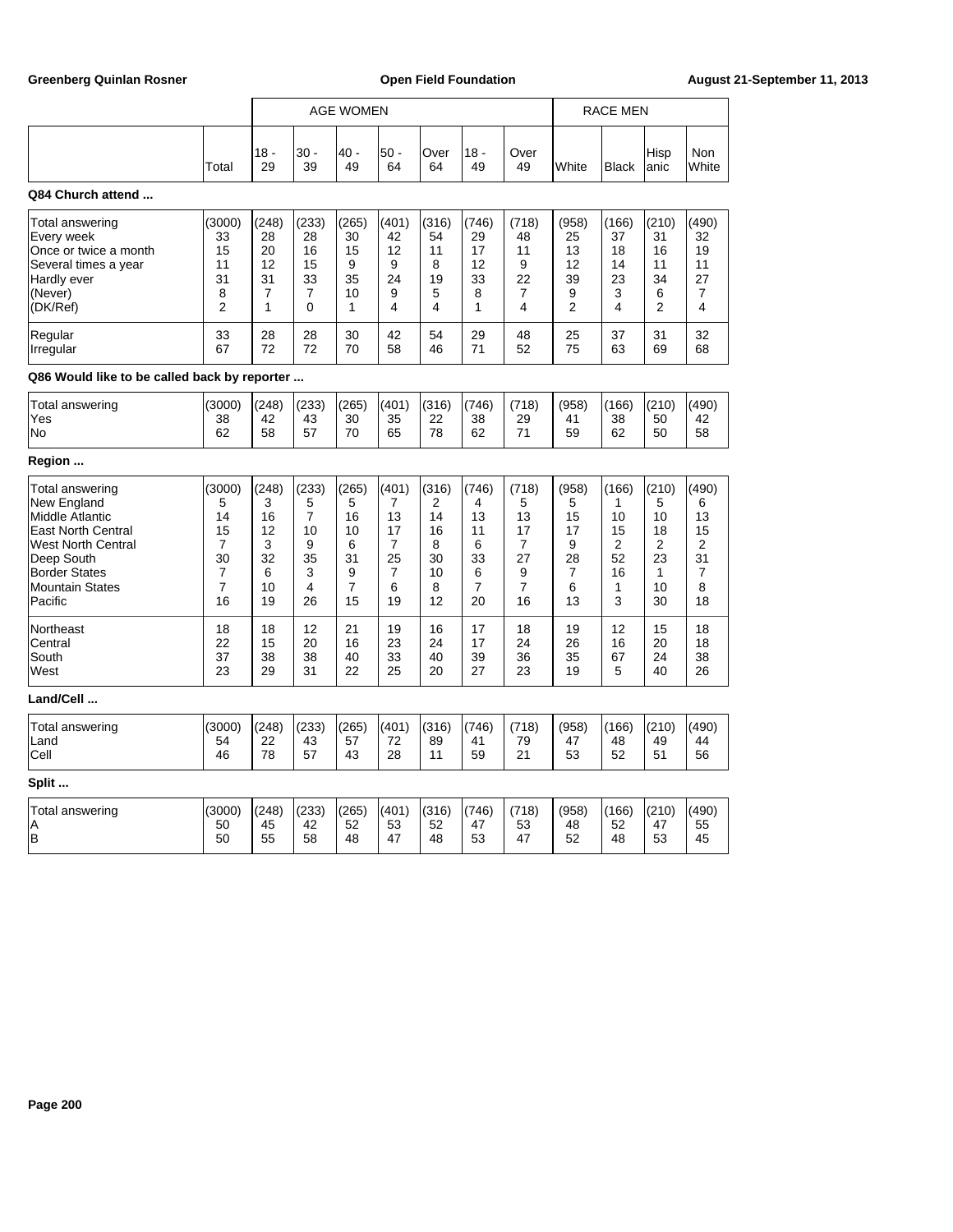|              |              | <b>RACE WOMEN</b>        |              |
|--------------|--------------|--------------------------|--------------|
| <b>Total</b> | <b>White</b> | Black Hisp<br>Black anic | Non<br>White |

### **Q84 Church attend ...**

| Total answering<br>Every week<br>Once or twice a month<br>Several times a year<br>Hardly ever<br>(Never)<br>(DK/Ref) | (3000)<br>33<br>15<br>11<br>31<br>8<br>$\overline{2}$ | (1052)<br>37<br>12<br>10<br>29<br>9<br>3 | (194)<br>51<br>16<br>11<br>19<br>$\overline{2}$ | (210)<br>37<br>24<br>11<br>22<br>5<br>$\overline{2}$ | (470)<br>41<br>19<br>11<br>23<br>4 |
|----------------------------------------------------------------------------------------------------------------------|-------------------------------------------------------|------------------------------------------|-------------------------------------------------|------------------------------------------------------|------------------------------------|
| Regular                                                                                                              | 33                                                    | 37                                       | 51                                              | 37                                                   | 41                                 |
| Irregular                                                                                                            | 67                                                    | 63                                       | 49                                              | 63                                                   | 59                                 |

# **Q86 Would like to be called back by reporter ...**

| Total answering | (3000) | (1052) | (194) | (210) | (470) |
|-----------------|--------|--------|-------|-------|-------|
| lYes            | 38     | 32     | 38    | 41    | 39    |
| lNo             | 62     | 68     | 62    | 59    | 61    |

# **Region ...**

| Total answering<br>New England<br>Middle Atlantic<br><b>East North Central</b><br>West North Central<br>Deep South<br><b>Border States</b><br>Mountain States<br>Pacific | (3000)<br>5<br>14<br>15<br>7<br>30<br>7<br>16 | (1052)<br>5<br>14<br>15<br>8<br>28<br>8<br>15 | (194)<br>0<br>13<br>20<br>7<br>40<br>11<br>3<br>$\overline{7}$ | (210)<br>5<br>10<br>4<br>31<br>14<br>36 | (470)<br>3<br>12<br>11<br>3<br>34<br>7<br>8<br>23 |
|--------------------------------------------------------------------------------------------------------------------------------------------------------------------------|-----------------------------------------------|-----------------------------------------------|----------------------------------------------------------------|-----------------------------------------|---------------------------------------------------|
| Northeast                                                                                                                                                                | 18                                            | 19                                            | 13                                                             | 15                                      | 15                                                |
| <b>Central</b>                                                                                                                                                           | 22                                            | 23                                            | 27                                                             | 4                                       | 14                                                |
| South                                                                                                                                                                    | 37                                            | 36                                            | 51                                                             | 32                                      | 41                                                |
| West                                                                                                                                                                     | 23                                            | 22                                            | 10                                                             | 49                                      | 30                                                |

### **Land/Cell ...**

| Total answering | (3000) | (1052)         | (194) | (210) | (470) |
|-----------------|--------|----------------|-------|-------|-------|
| ΙA              | 50     | 5 <sup>′</sup> | 52    | 47    | 48    |
| ΙB              | 50     | 49             | 48    | 53    | 52    |
|                 |        |                |       |       |       |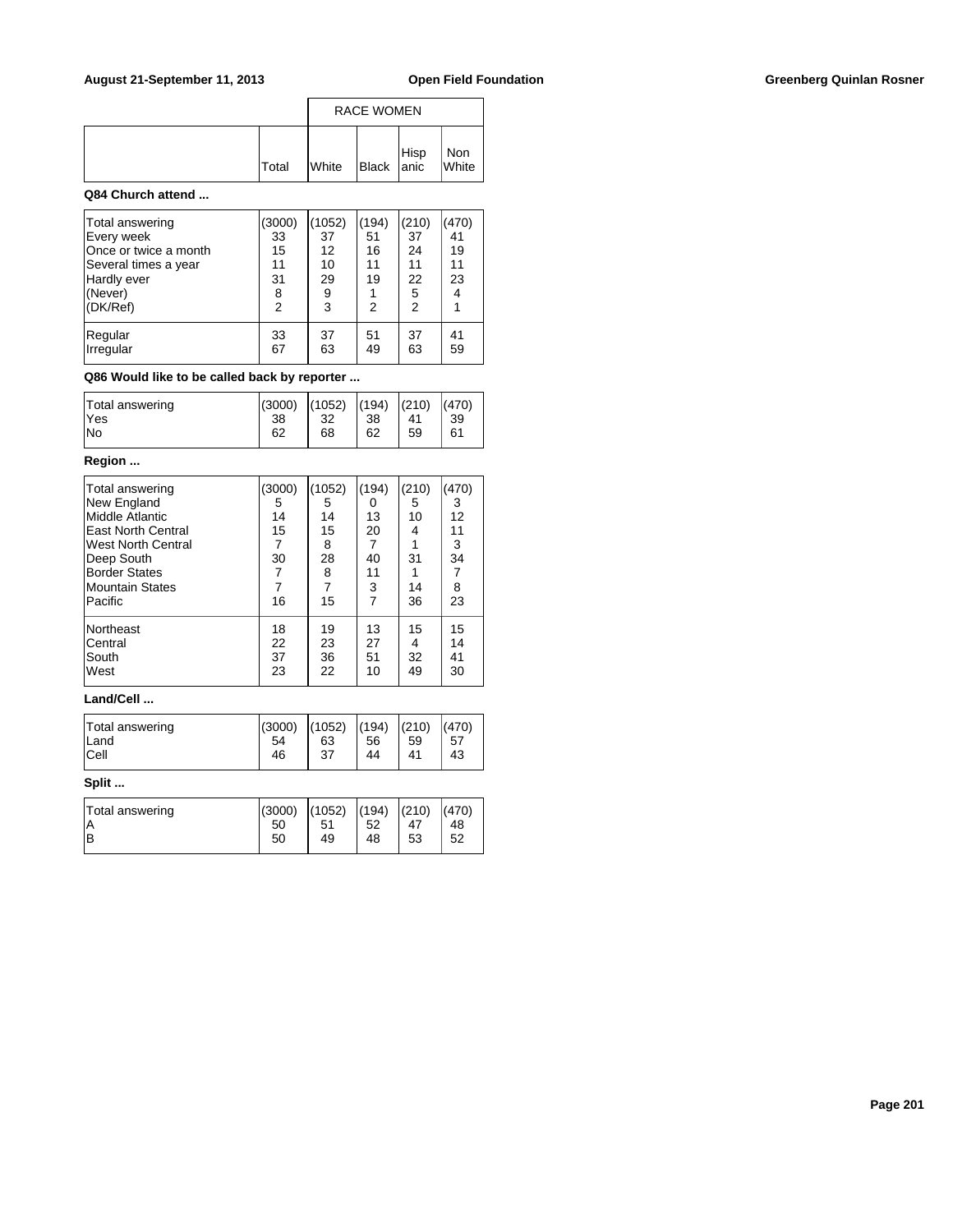|                                                                                                                                                                                        |                                                                                           |                                                    | RACE/GENDER/AGE                                                 |                                                   |                                                                |                                                                                          |                                                    |                                              |                                                             |                                                                         |                                                                             |                                                         |                                                  |
|----------------------------------------------------------------------------------------------------------------------------------------------------------------------------------------|-------------------------------------------------------------------------------------------|----------------------------------------------------|-----------------------------------------------------------------|---------------------------------------------------|----------------------------------------------------------------|------------------------------------------------------------------------------------------|----------------------------------------------------|----------------------------------------------|-------------------------------------------------------------|-------------------------------------------------------------------------|-----------------------------------------------------------------------------|---------------------------------------------------------|--------------------------------------------------|
|                                                                                                                                                                                        | Total                                                                                     | White<br>Young<br>Men                              | White<br>Older<br>Men                                           | White<br>Young   Older                            | White<br>WomenWomen Men                                        | <b>Black</b><br>Young                                                                    | <b>Black</b><br>Older<br>Men                       | <b>Black</b><br>Young                        | <b>Black</b><br>Older<br>WomenWomen Men                     | Hisp<br>Young                                                           | Hisp<br>Older<br>Men                                                        | Hisp<br>Young Older                                     | Hisp<br>WomenWomen                               |
| Q84 Church attend                                                                                                                                                                      |                                                                                           |                                                    |                                                                 |                                                   |                                                                |                                                                                          |                                                    |                                              |                                                             |                                                                         |                                                                             |                                                         |                                                  |
| Total answering<br>Every week<br>Once or twice a month<br>Several times a year<br>Hardly ever<br>(Never)<br>(DK/Ref)                                                                   | (3000)<br>33<br>15<br>11<br>31<br>8<br>$\overline{2}$                                     | (550)<br>20<br>15<br>12<br>43<br>10<br>1           | (370)<br>30<br>11<br>14<br>33<br>9<br>3                         | (438)<br>27<br>13<br>10<br>38<br>11<br>1          | (566)<br>44<br>11<br>10<br>23<br>8<br>4                        | (118)<br>35<br>15<br>17<br>25<br>3<br>5                                                  | (44)<br>40<br>29<br>$\overline{7}$<br>19<br>5<br>1 | (119)<br>43<br>19<br>16<br>21<br>0<br>2      | (68)<br>63<br>10<br>3<br>19<br>2<br>$\overline{2}$          | (163)<br>27<br>14<br>12<br>41<br>5<br>1                                 | (41)<br>39<br>23<br>8<br>14<br>10<br>6                                      | (139)<br>28<br>28<br>14<br>25<br>5<br>0                 | (64)<br>53<br>17<br>6<br>16<br>4<br>5            |
| Regular<br>Irregular                                                                                                                                                                   | 33<br>67                                                                                  | 20<br>80                                           | 30<br>70                                                        | 27<br>73                                          | 44<br>56                                                       | 35<br>65                                                                                 | 40<br>60                                           | 43<br>57                                     | 63<br>37                                                    | 27<br>73                                                                | 39<br>61                                                                    | 28<br>72                                                | 53<br>47                                         |
| Q86 Would like to be called back by reporter                                                                                                                                           |                                                                                           |                                                    |                                                                 |                                                   |                                                                |                                                                                          |                                                    |                                              |                                                             |                                                                         |                                                                             |                                                         |                                                  |
| Total answering<br>Yes<br>No                                                                                                                                                           | (3000)<br>38<br>62                                                                        | (550)<br>42<br>58                                  | (370)<br>40<br>60                                               | (438)<br>34<br>66                                 | (566)<br>30<br>70                                              | (118)<br>40<br>60                                                                        | (44)<br>38<br>62                                   | (119)<br>41<br>59                            | (68)<br>35<br>65                                            | (163)<br>52<br>48                                                       | (41)<br>45<br>55                                                            | (139)<br>51<br>49                                       | (64)<br>22<br>78                                 |
| Region                                                                                                                                                                                 |                                                                                           |                                                    |                                                                 |                                                   |                                                                |                                                                                          |                                                    |                                              |                                                             |                                                                         |                                                                             |                                                         |                                                  |
| Total answering<br>New England<br>Middle Atlantic<br><b>East North Central</b><br><b>West North Central</b><br>Deep South<br><b>Border States</b><br><b>Mountain States</b><br>Pacific | (3000)<br>5<br>14<br>15<br>$\overline{7}$<br>30<br>$\overline{7}$<br>$\overline{7}$<br>16 | (550)<br>3<br>13<br>19<br>10<br>29<br>5<br>6<br>14 | (370)<br>$\overline{7}$<br>14<br>15<br>8<br>28<br>10<br>7<br>12 | (438)<br>5<br>14<br>12<br>8<br>31<br>6<br>7<br>16 | (566)<br>5<br>13<br>17<br>8<br>25<br>9<br>$\overline{7}$<br>15 | (118)<br>$\overline{2}$<br>11<br>14<br>$\overline{2}$<br>48<br>19<br>2<br>$\overline{2}$ | (44)<br>1<br>9<br>17<br>1<br>58<br>7<br>1<br>6     | (119)<br>14<br>16<br>7<br>39<br>10<br>4<br>9 | (68)<br>$\mathbf{1}$<br>11<br>23<br>6<br>41<br>13<br>0<br>4 | (163)<br>6<br>9<br>19<br>3<br>24<br>$\mathbf 0$<br>$\overline{7}$<br>31 | (41)<br>$\overline{2}$<br>14<br>10<br>1<br>22<br>$\overline{2}$<br>22<br>27 | (139)<br>5<br>9<br>5<br>1<br>33<br>$\Omega$<br>11<br>36 | (64)<br>4<br>14<br>1<br>0<br>29<br>2<br>19<br>30 |
| Northeast<br>Central<br>South<br>West                                                                                                                                                  | 18<br>22<br>37<br>23                                                                      | 17<br>29<br>34<br>21                               | 20<br>23<br>38<br>19                                            | 19<br>20<br>37<br>24                              | 19<br>26<br>34<br>22                                           | 13<br>16<br>67<br>4                                                                      | 10<br>18<br>65<br>$\overline{7}$                   | 14<br>23<br>49<br>14                         | 12<br>29<br>54<br>4                                         | 15<br>22<br>24<br>39                                                    | 16<br>10<br>24<br>49                                                        | 14<br>6<br>33<br>48                                     | 18<br>2<br>31<br>49                              |
| Land/Cell                                                                                                                                                                              |                                                                                           |                                                    |                                                                 |                                                   |                                                                |                                                                                          |                                                    |                                              |                                                             |                                                                         |                                                                             |                                                         |                                                  |
| Total answering<br>Land<br>Cell                                                                                                                                                        | (3000)<br>54<br>46                                                                        | (550)<br>33<br>67                                  | (370)<br>67<br>33                                               | (438)<br>41<br>59                                 | (566)<br>78<br>22                                              | (118)<br>41<br>59                                                                        | (44)<br>62<br>38                                   | (119)<br>39<br>61                            | (68)<br>82<br>18                                            | (163)<br>40<br>60                                                       | (41)<br>77<br>23                                                            | (139)<br>45<br>55                                       | (64)<br>88<br>12                                 |
| Split                                                                                                                                                                                  |                                                                                           |                                                    |                                                                 |                                                   |                                                                |                                                                                          |                                                    |                                              |                                                             |                                                                         |                                                                             |                                                         |                                                  |
| <b>Total answering</b><br>A<br>B                                                                                                                                                       | (3000)<br>50<br>50                                                                        | (550)<br>47<br>53                                  | (370)<br>50<br>50                                               | (438)<br>49<br>51                                 | (566)<br>51<br>49                                              | (118)<br>48<br>52                                                                        | (44)<br>64<br>36                                   | (119)<br>49<br>51                            | (68)<br>59<br>41                                            | (163)<br>47<br>53                                                       | (41)<br>48<br>52                                                            | (139)<br>39<br>61                                       | (64)<br>61<br>39                                 |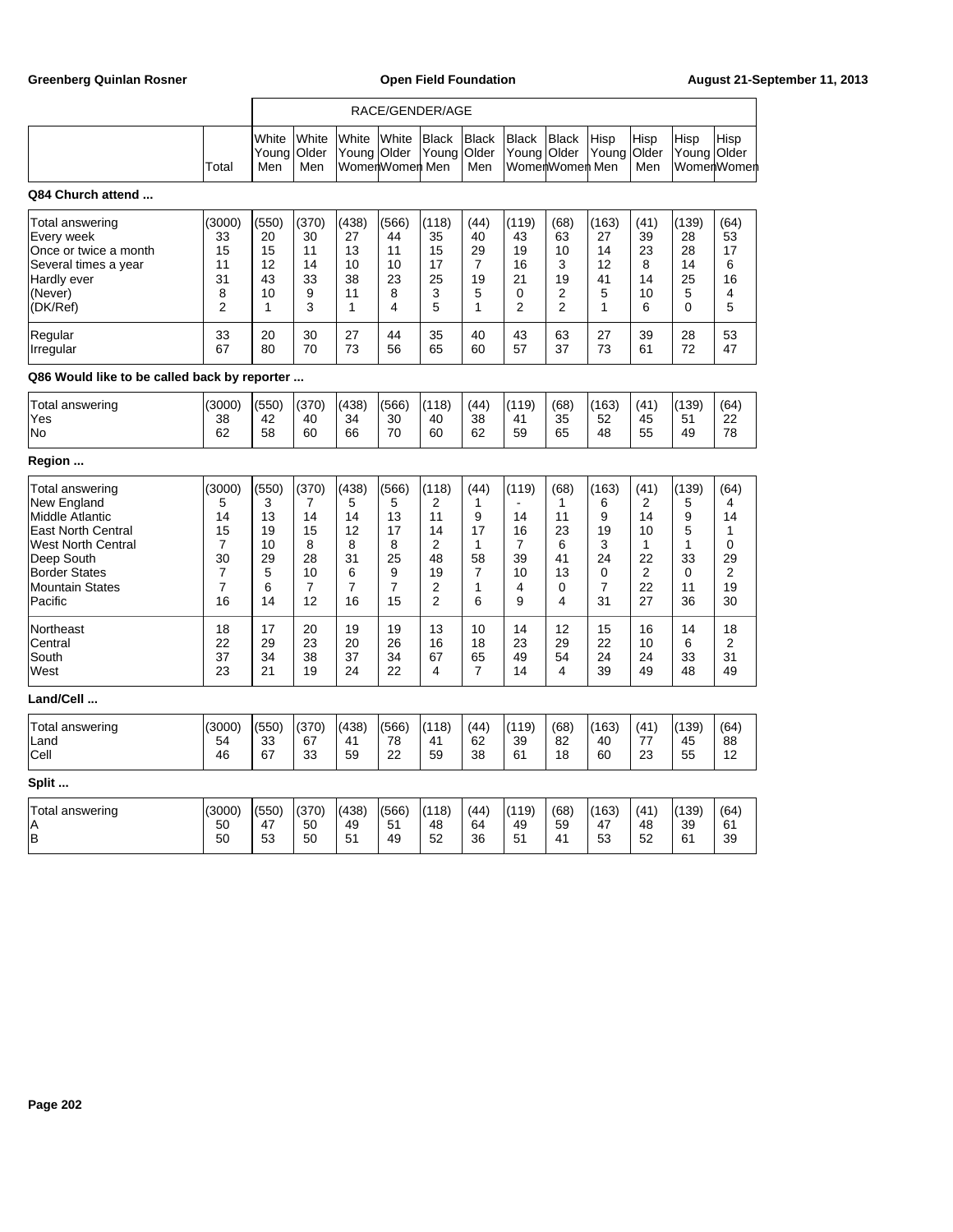|              |                    | <b>GENDER/EDUC</b> |      |                           |
|--------------|--------------------|--------------------|------|---------------------------|
| <b>Total</b> | <b>Coll</b><br>Men | Non<br>Coll<br>Men | Coll | Non<br>Coll<br>WomenWomen |

### **Q84 Church attend ...**

| Total answering<br>Every week<br>Once or twice a month<br>Several times a year<br>Hardly ever<br>(Never)<br>(DK/Ref) | (3000)<br>33<br>15<br>11<br>31<br>8<br>$\overline{2}$ | (374)<br>30<br>18<br>13<br>29<br>10 | (1075)<br>27<br>14<br>11<br>37<br>8<br>2 | (376)<br>38<br>15<br>10<br>25<br>10<br>2 | (1145)<br>39<br>14<br>10<br>28<br>2 |
|----------------------------------------------------------------------------------------------------------------------|-------------------------------------------------------|-------------------------------------|------------------------------------------|------------------------------------------|-------------------------------------|
| Regular                                                                                                              | 33                                                    | 30                                  | 27                                       | 38                                       | 39                                  |
| Irregular                                                                                                            | 67                                                    | 70                                  | 73                                       | 62                                       | 61                                  |

## **Q86 Would like to be called back by reporter ...**

| Total answering | (3000) | (374) | (1075) | (376) | (1145) |
|-----------------|--------|-------|--------|-------|--------|
| <b>Yes</b>      | 38     | 43    | 41     | 39    | 33     |
| lNo             | 62     | 57    | 59     | 61    | 67     |

# **Region ...**

| Total answering<br>New England<br>Middle Atlantic<br><b>IEast North Central</b><br>West North Central<br>Deep South<br><b>Border States</b><br>Mountain States<br>Pacific | (3000)<br>5<br>14<br>15<br>30<br>16 | (374)<br>5<br>12<br>18<br>5<br>29<br>6<br>$\overline{7}$<br>19 | (1075)<br>5<br>15<br>16<br>29<br>8<br>$\overline{7}$<br>14 | (376)<br>11<br>15<br>9<br>27<br>5<br>8<br>19 | (1145)<br>4<br>14<br>13<br>6<br>31<br>8<br>17 |
|---------------------------------------------------------------------------------------------------------------------------------------------------------------------------|-------------------------------------|----------------------------------------------------------------|------------------------------------------------------------|----------------------------------------------|-----------------------------------------------|
| <b>Northeast</b>                                                                                                                                                          | 18                                  | 16                                                             | 20                                                         | 18                                           | 18                                            |
| lCentral                                                                                                                                                                  | 22                                  | 23                                                             | 23                                                         | 24                                           | 19                                            |
| South                                                                                                                                                                     | 37                                  | 35                                                             | 37                                                         | 32                                           | 39                                            |
| West                                                                                                                                                                      | 23                                  | 26                                                             | 21                                                         | 26                                           | 24                                            |

### **Land/Cell ...**

| Total answering | (3000) | (374) | (1075) | (376) | (1145) |
|-----------------|--------|-------|--------|-------|--------|
| Land            | 54     | 50    | 45     | 58    | 62     |
| <b>Cell</b>     | 46     | 50    | 55     | 42    | 38     |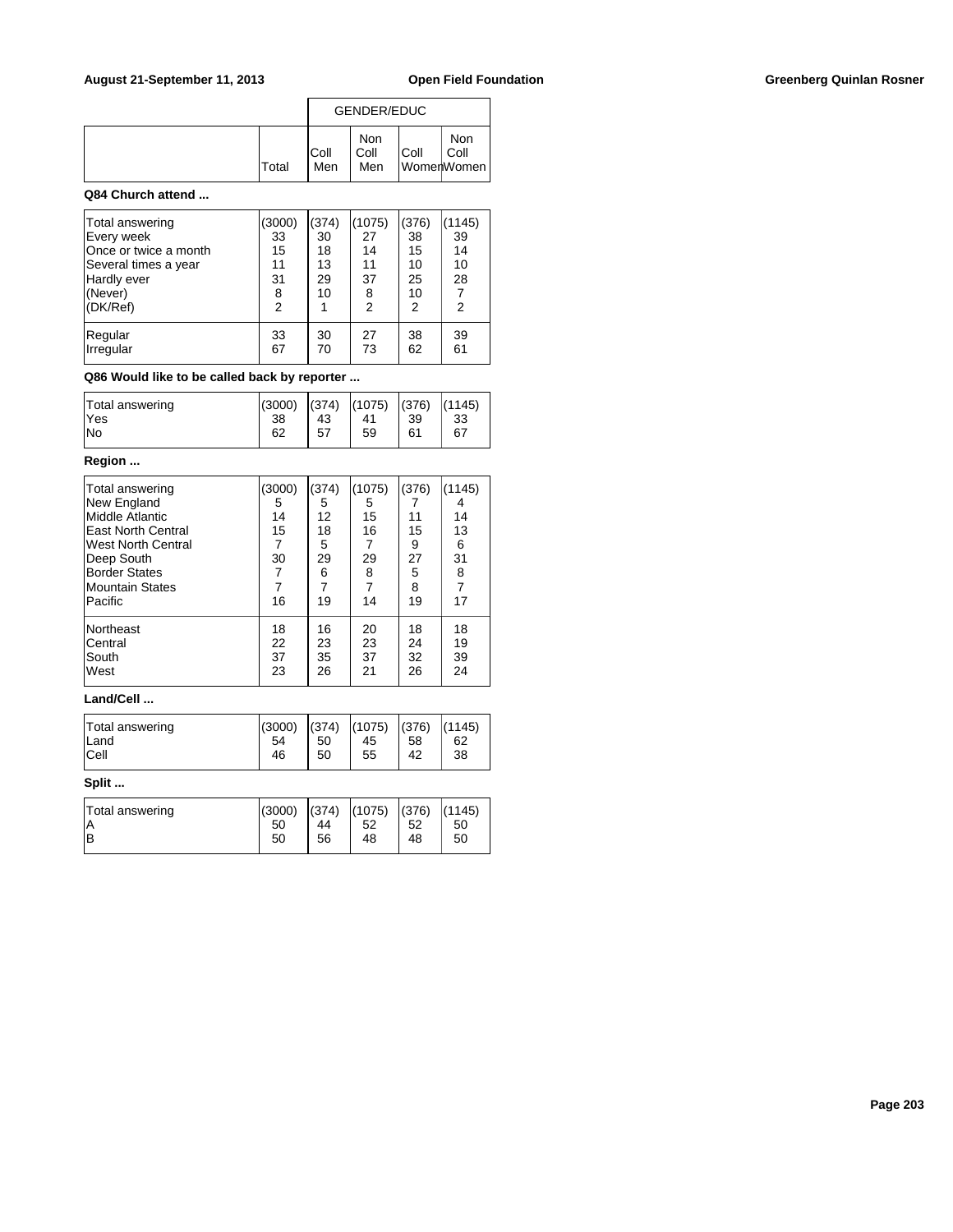|                                                                                                                                                                                               |                                                                              | RACE/GENDER/EDUC                                               |                                                    |                                                       |                                                   |                                       |                                                   |                                                               |                                                      |                                                |                                                                          |                                                              |                                                              |
|-----------------------------------------------------------------------------------------------------------------------------------------------------------------------------------------------|------------------------------------------------------------------------------|----------------------------------------------------------------|----------------------------------------------------|-------------------------------------------------------|---------------------------------------------------|---------------------------------------|---------------------------------------------------|---------------------------------------------------------------|------------------------------------------------------|------------------------------------------------|--------------------------------------------------------------------------|--------------------------------------------------------------|--------------------------------------------------------------|
|                                                                                                                                                                                               | Total                                                                        | White<br>Coll<br>Men                                           | White<br>NoCol<br>Men                              | White<br>Coll                                         | White<br><b>NoCol</b><br>WomenWomen Men           | Black<br>Coll                         | <b>Black</b><br><b>NoCol</b><br>Men               | <b>Black</b><br>Coll                                          | <b>Black</b><br><b>NoCol</b><br>WomenWomen Men       | Hisp<br>Coll                                   | Hisp<br><b>NoCol</b><br>Men                                              | Hisp<br>Coll                                                 | Hisp<br><b>NoCol</b><br>WomenWomen                           |
| Q84 Church attend                                                                                                                                                                             |                                                                              |                                                                |                                                    |                                                       |                                                   |                                       |                                                   |                                                               |                                                      |                                                |                                                                          |                                                              |                                                              |
| <b>Total answering</b><br>Every week<br>Once or twice a month<br>Several times a year<br>Hardly ever<br>(Never)<br>(DK/Ref)                                                                   | (3000)<br>33<br>15<br>11<br>31<br>8<br>$\overline{2}$                        | (291)<br>30<br>18<br>12<br>31<br>9<br>1                        | (658)<br>23<br>11<br>12<br>42<br>9<br>2            | (281)<br>36<br>16<br>10<br>25<br>12<br>$\overline{2}$ | (766)<br>38<br>11<br>10<br>31<br>8<br>3           | (21)<br>43<br>13<br>26<br>15<br>3     | (142)<br>37<br>19<br>12<br>23<br>4<br>4           | (39)<br>59<br>19<br>10<br>10<br>1<br>1                        | (154)<br>49<br>14<br>12<br>22<br>1<br>$\overline{2}$ | (28)<br>18<br>25<br>10<br>32<br>12<br>2        | (180)<br>33<br>14<br>11<br>35<br>5<br>1                                  | (27)<br>44<br>11<br>13<br>23<br>6<br>2                       | (180)<br>37<br>26<br>10<br>22<br>4<br>1                      |
| Regular<br>Irregular                                                                                                                                                                          | 33<br>67                                                                     | 30<br>70                                                       | 23<br>77                                           | 36<br>64                                              | 38<br>62                                          | 43<br>57                              | 37<br>63                                          | 59<br>41                                                      | 49<br>51                                             | 18<br>82                                       | 33<br>67                                                                 | 44<br>56                                                     | 37<br>63                                                     |
| Q86 Would like to be called back by reporter                                                                                                                                                  |                                                                              |                                                                |                                                    |                                                       |                                                   |                                       |                                                   |                                                               |                                                      |                                                |                                                                          |                                                              |                                                              |
| Total answering<br>Yes<br>No                                                                                                                                                                  | (3000)<br>38<br>62                                                           | (291)<br>45<br>55                                              | (658)<br>39<br>61                                  | (281)<br>35<br>65                                     | (766)<br>31<br>69                                 | (21)<br>45<br>55                      | (142)<br>38<br>62                                 | (39)<br>48<br>52                                              | (154)<br>36<br>64                                    | (28)<br>41<br>59                               | (180)<br>52<br>48                                                        | (27)<br>45<br>55                                             | (180)<br>41<br>59                                            |
| Region                                                                                                                                                                                        |                                                                              |                                                                |                                                    |                                                       |                                                   |                                       |                                                   |                                                               |                                                      |                                                |                                                                          |                                                              |                                                              |
| Total answering<br>New England<br><b>Middle Atlantic</b><br><b>East North Central</b><br><b>West North Central</b><br>Deep South<br><b>Border States</b><br><b>Mountain States</b><br>Pacific | (3000)<br>5<br>14<br>15<br>7<br>30<br>$\overline{7}$<br>$\overline{7}$<br>16 | (291)<br>6<br>12<br>19<br>6<br>31<br>$\overline{7}$<br>6<br>14 | (658)<br>4<br>16<br>16<br>10<br>27<br>7<br>6<br>13 | (281)<br>9<br>10<br>17<br>11<br>24<br>3<br>8<br>17    | (766)<br>4<br>15<br>14<br>7<br>30<br>9<br>6<br>14 | (21)<br>9<br>16<br>55<br>8<br>1<br>11 | (142)<br>2<br>11<br>15<br>2<br>50<br>17<br>1<br>2 | (39)<br>$\blacksquare$<br>13<br>9<br>3<br>41<br>14<br>3<br>17 | (154)<br>0<br>13<br>22<br>8<br>39<br>11<br>3<br>4    | (28)<br>1<br>9<br>9<br>8<br>20<br>1<br>9<br>44 | (180)<br>6<br>10<br>19<br>$\mathbf{1}$<br>24<br>$\mathbf{1}$<br>10<br>28 | (27)<br>2<br>9<br>$\overline{7}$<br>1<br>30<br>1<br>13<br>38 | (180)<br>5<br>10<br>3<br>1<br>31<br>$\mathbf{1}$<br>14<br>35 |
| Northeast<br>Central<br>South<br>West                                                                                                                                                         | 18<br>22<br>37<br>23                                                         | 17<br>25<br>38<br>20                                           | 20<br>26<br>35<br>19                               | 19<br>28<br>27<br>25                                  | 19<br>21<br>39<br>20                              | 9<br>16<br>64<br>11                   | 13<br>17<br>67<br>4                               | 13<br>12<br>55<br>20                                          | 13<br>30<br>49<br>7                                  | 10<br>17<br>20<br>52                           | 16<br>21<br>25<br>38                                                     | 11<br>8<br>30<br>51                                          | 16<br>4<br>32<br>49                                          |
| Land/Cell                                                                                                                                                                                     |                                                                              |                                                                |                                                    |                                                       |                                                   |                                       |                                                   |                                                               |                                                      |                                                |                                                                          |                                                              |                                                              |
| Total answering<br>Land<br>Cell                                                                                                                                                               | (3000)<br>54<br>46                                                           | (291)<br>50<br>50                                              | (658)<br>46<br>54                                  | (281)<br>60<br>40                                     | (766)<br>63<br>37                                 | (21)<br>58<br>42                      | (142)<br>45<br>55                                 | (39)<br>50<br>50                                              | (154)<br>57<br>43                                    | (28)<br>50<br>50                               | (180)<br>48<br>52                                                        | (27)<br>45<br>55                                             | (180)<br>61<br>39                                            |
| Split                                                                                                                                                                                         |                                                                              |                                                                |                                                    |                                                       |                                                   |                                       |                                                   |                                                               |                                                      |                                                |                                                                          |                                                              |                                                              |
| Total answering<br>A<br>B                                                                                                                                                                     | (3000)<br>50<br>50                                                           | (291)<br>42<br>58                                              | (658)<br>50<br>50                                  | (281)<br>55<br>45                                     | (766)<br>49<br>51                                 | (21)<br>55<br>45                      | (142)<br>52<br>48                                 | (39)<br>51<br>49                                              | (154)<br>53<br>47                                    | (28)<br>43<br>57                               | (180)<br>48<br>52                                                        | (27)<br>48<br>52                                             | (180)<br>48<br>52                                            |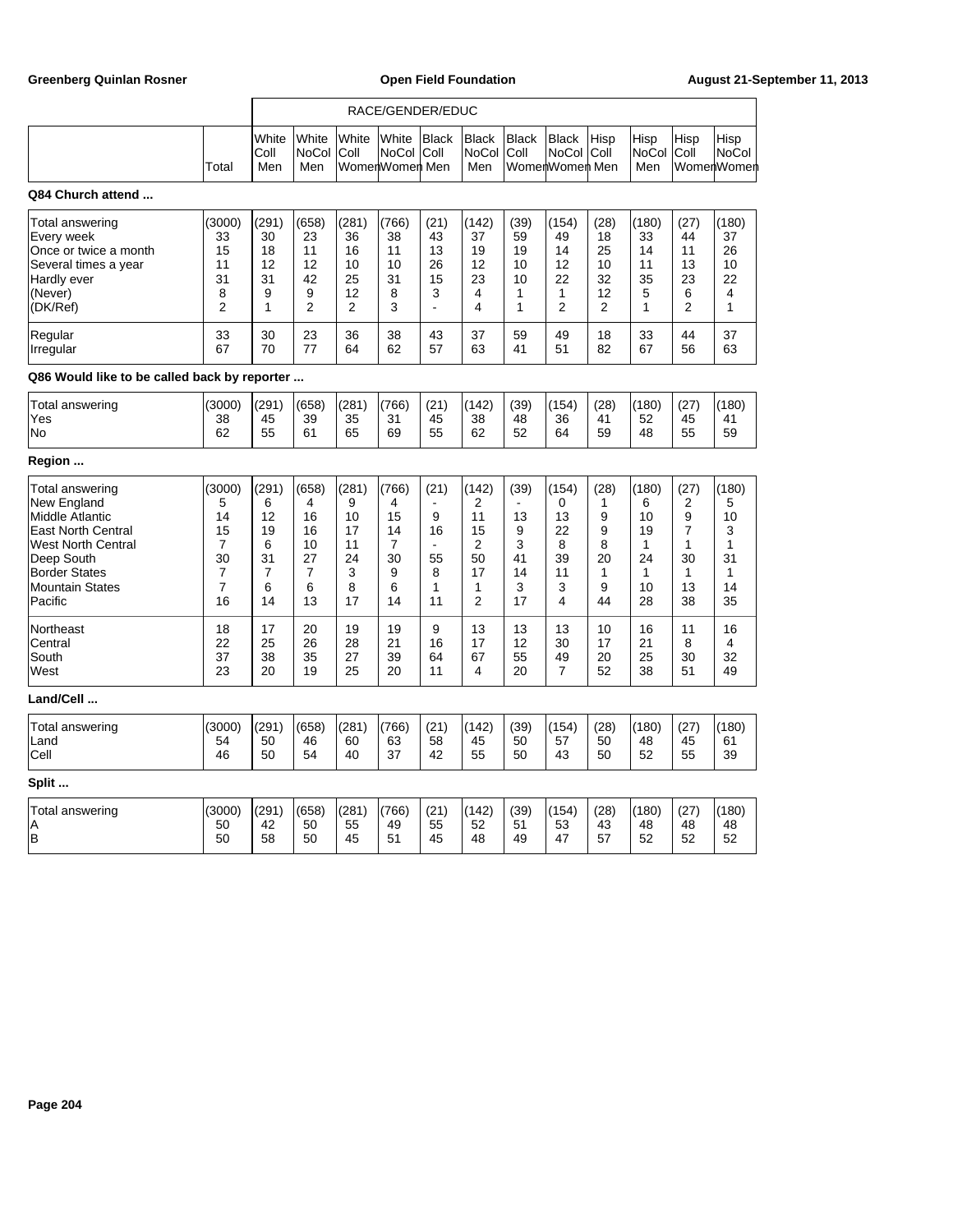|                                                                                                                                                                                               |                                                                              |                                                               | <b>INCOME MEN</b>                                                |                                                   | <b>INCOME WOMEN</b>                                                         |                                                     |                                                   |                                                   | <b>NON COLL MEN</b>                                |                                                                           |                                                    | <b>NON COLL WOMEN</b>                                           |                                                   |                                                                             |                                                                |
|-----------------------------------------------------------------------------------------------------------------------------------------------------------------------------------------------|------------------------------------------------------------------------------|---------------------------------------------------------------|------------------------------------------------------------------|---------------------------------------------------|-----------------------------------------------------------------------------|-----------------------------------------------------|---------------------------------------------------|---------------------------------------------------|----------------------------------------------------|---------------------------------------------------------------------------|----------------------------------------------------|-----------------------------------------------------------------|---------------------------------------------------|-----------------------------------------------------------------------------|----------------------------------------------------------------|
|                                                                                                                                                                                               | Total                                                                        | Less<br>than<br>\$20K                                         | \$20K<br>to<br>\$60K                                             | \$60K<br>to<br>\$100K   more                      | \$100K Less<br>or                                                           | than<br>\$20K                                       | \$20K<br>to<br>\$60K                              | \$60K<br>to<br>$$100K$ more                       | \$100K Less<br>or                                  | than<br>\$20K                                                             | \$20K<br>to<br>\$40K                               | Less<br>than<br>\$40K                                           | Less<br>than<br>\$20K                             | \$20K<br>to<br>\$40K                                                        | Less<br>than<br>\$40K                                          |
| Q84 Church attend                                                                                                                                                                             |                                                                              |                                                               |                                                                  |                                                   |                                                                             |                                                     |                                                   |                                                   |                                                    |                                                                           |                                                    |                                                                 |                                                   |                                                                             |                                                                |
| Total answering<br>Every week<br>Once or twice a month<br>Several times a year<br>Hardly ever<br>(Never)<br>(DK/Ref)                                                                          | (3000)<br>33<br>15<br>11<br>31<br>8<br>$\overline{2}$                        | (163)<br>20<br>17<br>13<br>43<br>6<br>÷.                      | (469)<br>29<br>16<br>$\overline{7}$<br>38<br>8<br>$\overline{2}$ | (300)<br>28<br>11<br>8<br>44<br>10<br>0           | (262)<br>24<br>19<br>21<br>24<br>10<br>1                                    | (227)<br>39<br>18<br>$\overline{7}$<br>30<br>3<br>3 | (491)<br>39<br>14<br>10<br>31<br>5<br>1           | (240)<br>46<br>10<br>9<br>21<br>14<br>0           | (188)<br>30<br>17<br>13<br>30<br>11<br>0           | (152)<br>20<br>17<br>13<br>45<br>5                                        | (246)<br>32<br>17<br>5<br>33<br>10<br>3            | (398)<br>27<br>17<br>8<br>38<br>8<br>$\overline{2}$             | (216)<br>39<br>18<br>7<br>30<br>3<br>3            | (263)<br>38<br>13<br>10<br>36<br>4<br>$\overline{a}$                        | (478)<br>39<br>15<br>8<br>33<br>3<br>1                         |
| Regular<br>Irregular                                                                                                                                                                          | 33<br>67                                                                     | 20<br>80                                                      | 29<br>71                                                         | 28<br>72                                          | 24<br>76                                                                    | 39<br>61                                            | 39<br>61                                          | 46<br>54                                          | 30<br>70                                           | 20<br>80                                                                  | 32<br>68                                           | 27<br>73                                                        | 39<br>61                                          | 38<br>62                                                                    | 39<br>61                                                       |
| Q86 Would like to be called back by reporter                                                                                                                                                  |                                                                              |                                                               |                                                                  |                                                   |                                                                             |                                                     |                                                   |                                                   |                                                    |                                                                           |                                                    |                                                                 |                                                   |                                                                             |                                                                |
| Total answering<br>Yes<br>No                                                                                                                                                                  | (3000)<br>38<br>62                                                           | (163)<br>47<br>53                                             | (469)<br>39<br>61                                                | (300)<br>48<br>52                                 | (262)<br>46<br>54                                                           | (227)<br>38<br>62                                   | (491)<br>39<br>61                                 | (240)<br>43<br>57                                 | (188)<br>32<br>68                                  | (152)<br>47<br>53                                                         | (246)<br>33<br>67                                  | (398)<br>38<br>62                                               | (216)<br>37<br>63                                 | (263)<br>34<br>66                                                           | (478)<br>35<br>65                                              |
| Region                                                                                                                                                                                        |                                                                              |                                                               |                                                                  |                                                   |                                                                             |                                                     |                                                   |                                                   |                                                    |                                                                           |                                                    |                                                                 |                                                   |                                                                             |                                                                |
| Total answering<br>New England<br><b>Middle Atlantic</b><br><b>East North Central</b><br><b>West North Central</b><br>Deep South<br><b>Border States</b><br><b>Mountain States</b><br>Pacific | (3000)<br>5<br>14<br>15<br>7<br>30<br>$\overline{7}$<br>$\overline{7}$<br>16 | (163)<br>6<br>9<br>18<br>1<br>30<br>8<br>$\overline{7}$<br>21 | (469)<br>5<br>10<br>17<br>8<br>30<br>8<br>8<br>13                | (300)<br>5<br>21<br>20<br>11<br>24<br>6<br>5<br>8 | (262)<br>3<br>14<br>11<br>$\overline{4}$<br>33<br>9<br>$\overline{7}$<br>19 | (227)<br>6<br>10<br>9<br>4<br>40<br>12<br>5<br>15   | (491)<br>3<br>13<br>15<br>7<br>29<br>8<br>9<br>16 | (240)<br>7<br>13<br>15<br>5<br>26<br>4<br>4<br>25 | (188)<br>5<br>11<br>13<br>10<br>34<br>3<br>6<br>17 | (152)<br>6<br>10<br>18<br>$\mathbf{1}$<br>28<br>8<br>$\overline{7}$<br>21 | (246)<br>6<br>13<br>18<br>5<br>28<br>11<br>8<br>11 | (398)<br>6<br>12<br>18<br>4<br>28<br>10<br>$\overline{7}$<br>15 | (216)<br>6<br>10<br>9<br>4<br>40<br>12<br>5<br>15 | (263)<br>0<br>13<br>13<br>$\overline{7}$<br>32<br>$\overline{7}$<br>9<br>19 | (478)<br>3<br>11<br>11<br>6<br>35<br>9<br>$\overline{7}$<br>17 |
| Northeast<br>Central<br>South<br>West                                                                                                                                                         | 18<br>22<br>37<br>23                                                         | 15<br>19<br>38<br>28                                          | 16<br>25<br>38<br>21                                             | 27<br>31<br>29<br>13                              | 18<br>15<br>42<br>26                                                        | 16<br>13<br>52<br>20                                | 16<br>22<br>37<br>25                              | 20<br>20<br>31<br>29                              | 16<br>23<br>38<br>23                               | 16<br>20<br>36<br>28                                                      | 19<br>24<br>39<br>19                               | 18<br>22<br>38<br>22                                            | 15<br>13<br>52<br>20                              | 13<br>20<br>39<br>28                                                        | 14<br>17<br>45<br>25                                           |
| Land/Cell                                                                                                                                                                                     |                                                                              |                                                               |                                                                  |                                                   |                                                                             |                                                     |                                                   |                                                   |                                                    |                                                                           |                                                    |                                                                 |                                                   |                                                                             |                                                                |
| Total answering<br>Land<br>Cell                                                                                                                                                               | (3000)<br>54<br>46                                                           | (163)<br>48<br>52                                             | (469)<br>43<br>57                                                | (300)<br>43<br>57                                 | (262)<br>43<br>57                                                           | (227)<br>68<br>32                                   | (491)<br>58<br>42                                 | (240)<br>51<br>49                                 | (188)<br>62<br>38                                  | (152)<br>47<br>53                                                         | (246)<br>43<br>57                                  | (398)<br>45<br>55                                               | (216)<br>68<br>32                                 | (263)<br>52<br>48                                                           | (478)<br>59<br>41                                              |
| Split                                                                                                                                                                                         |                                                                              |                                                               |                                                                  |                                                   |                                                                             |                                                     |                                                   |                                                   |                                                    |                                                                           |                                                    |                                                                 |                                                   |                                                                             |                                                                |
| Total answering<br>A<br> B                                                                                                                                                                    | (3000)<br>50<br>50                                                           | (163)<br>53<br>47                                             | (469)<br>52<br>48                                                | (300)<br>54<br>46                                 | (262)<br>45<br>55                                                           | (227)<br>43<br>57                                   | (491)<br>49<br>51                                 | (240)<br>53<br>47                                 | (188)<br>48<br>52                                  | (152)<br>55<br>45                                                         | (246)<br>58<br>42                                  | (398)<br>57<br>43                                               | (216)<br>42<br>58                                 | (263)<br>54<br>46                                                           | (478)<br>49<br>51                                              |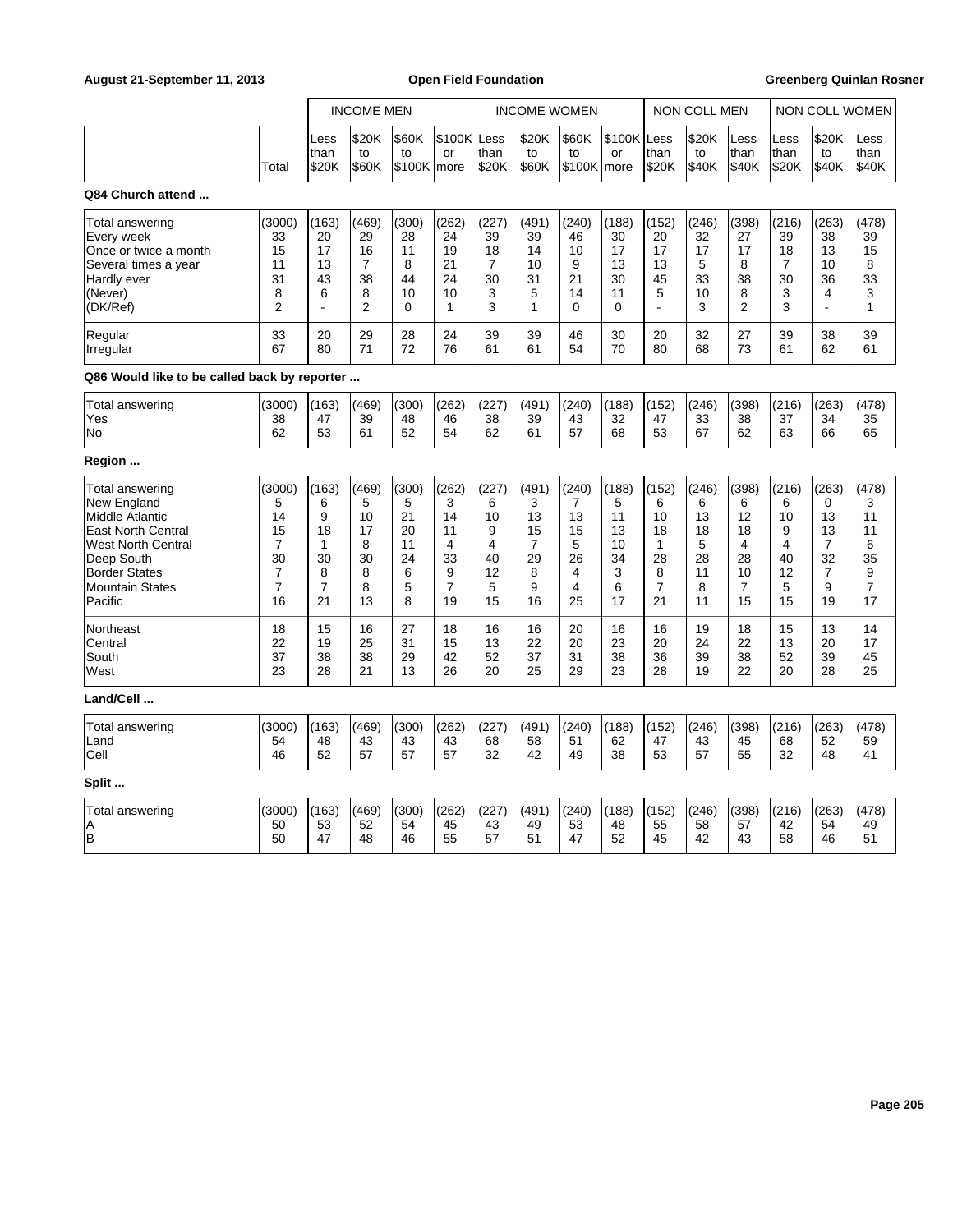|                   |       |             | <b>MEN KIDS</b>                                 |    |                             |    |               |                             |                      |
|-------------------|-------|-------------|-------------------------------------------------|----|-----------------------------|----|---------------|-----------------------------|----------------------|
|                   | Total | 18<br>Ihome | Under   Under   Over<br>18<br><b>NtHom home</b> | 18 | lOver<br>18<br><b>NtHom</b> | No | Total<br>Kids | Total<br><b>Under</b><br>18 | Total<br>At<br>lHome |
| Q84 Church attend |       |             |                                                 |    |                             |    |               |                             |                      |

| Total answering<br>Every week<br>Once or twice a month<br>Several times a year<br>Hardly ever<br>(Never)<br>(DK/Ref) | (3000)<br>33<br>15<br>11<br>31<br>8<br>2 | (444)<br>31<br>19<br>14<br>29<br>5<br>2 | (71)<br>30<br>19<br>10<br>29<br>12 | (114)<br>32<br>17<br>16<br>26<br>2 | (350)<br>35<br>11<br>13<br>31<br>3 | (589)<br>20<br>13<br>9<br>43<br>12<br>4 | (872)<br>32<br>16<br>13<br>29<br>2 | (500)<br>30<br>19<br>13<br>29<br>6<br>2 | (538)<br>31<br>19<br>14<br>29<br>5<br>2 |
|----------------------------------------------------------------------------------------------------------------------|------------------------------------------|-----------------------------------------|------------------------------------|------------------------------------|------------------------------------|-----------------------------------------|------------------------------------|-----------------------------------------|-----------------------------------------|
| Regular                                                                                                              | 33                                       | 31                                      | 30                                 | 32                                 | 35                                 | 20                                      | 32                                 | 30                                      | 31                                      |
| <b>Irregular</b>                                                                                                     | 67                                       | 69                                      | 70                                 | 68                                 | 65                                 | 80                                      | 68                                 | 70                                      | 69                                      |

# **Q86 Would like to be called back by reporter ...**

| Total answering | (3000) | (444) | (71) | (114) | (350) | (589) | (872) | (500) | (538) |
|-----------------|--------|-------|------|-------|-------|-------|-------|-------|-------|
| 'Yes            | 38     | 44    | 54   | 39    | 41    | 38    | 43    | 45    | 44    |
| lNo             | 62     | 56    | 46   | 61    | 59    | 62    | 57    | 55    | 56    |

# **Region ...**

| Total answering        | (3000) | (444) | (71) | (114) | (350) | (589) | (872) | (500) | (538)          |
|------------------------|--------|-------|------|-------|-------|-------|-------|-------|----------------|
| New England            | 5      | 8     | 8    | 5     | 5     | 3     | 6     | 7     | 8              |
| Middle Atlantic        | 14     | 15    | 12   | 10    | 15    | 13    | 15    | 15    | 14             |
| East North Central     | 15     | 17    | 20   | 16    | 16    | 16    | 17    | 18    | 17             |
| West North Central     | 7      | 9     | 1    | 8     | 9     | 5     | 8     | 8     | 9              |
| Deep South             | 30     | 24    | 22   | 32    | 30    | 31    | 27    | 23    | 25             |
| Border States          | 7      | 8     | 12   | 7     | 9     | 5     | 8     | 9     | 8              |
| Mountain States        | 7      | 7     | 10   | 8     | 7     | 8     | 7     | 8     | $\overline{7}$ |
| Pacific                | 16     | 12    | 15   | 13    | 10    | 19    | 12    | 12    | 12             |
| Northeast              | 18     | 22    | 20   | 15    | 20    | 15    | 21    | 22    | 21             |
| <b>Central</b>         | 22     | 26    | 21   | 25    | 24    | 22    | 24    | 26    | 26             |
| South                  | 37     | 32    | 34   | 39    | 39    | 37    | 36    | 32    | 33             |
| lWest                  | 23     | 19    | 24   | 21    | 17    | 27    | 19    | 20    | 19             |
| Land/Cell              |        |       |      |       |       |       |       |       |                |
| Total answering        | (3000) | (444) | (71) | (114) | (350) | (589) | (872) | (500) | (538)          |
| lLand                  | 54     | 46    | 50   | 63    | 66    | 33    | 55    | 46    | 49             |
| <b>Cell</b>            | 46     | 54    | 50   | 37    | 34    | 67    | 45    | 54    | 51             |
| Split                  |        |       |      |       |       |       |       |       |                |
| <b>Total answering</b> | (3000) | (444) | (71) | (114) | (350) | (589) | (872) | (500) | (538)          |

A 30 50 50 52 62 51 46 50 50 53 52 B 30 50 48 38 49 54 50 50 47 48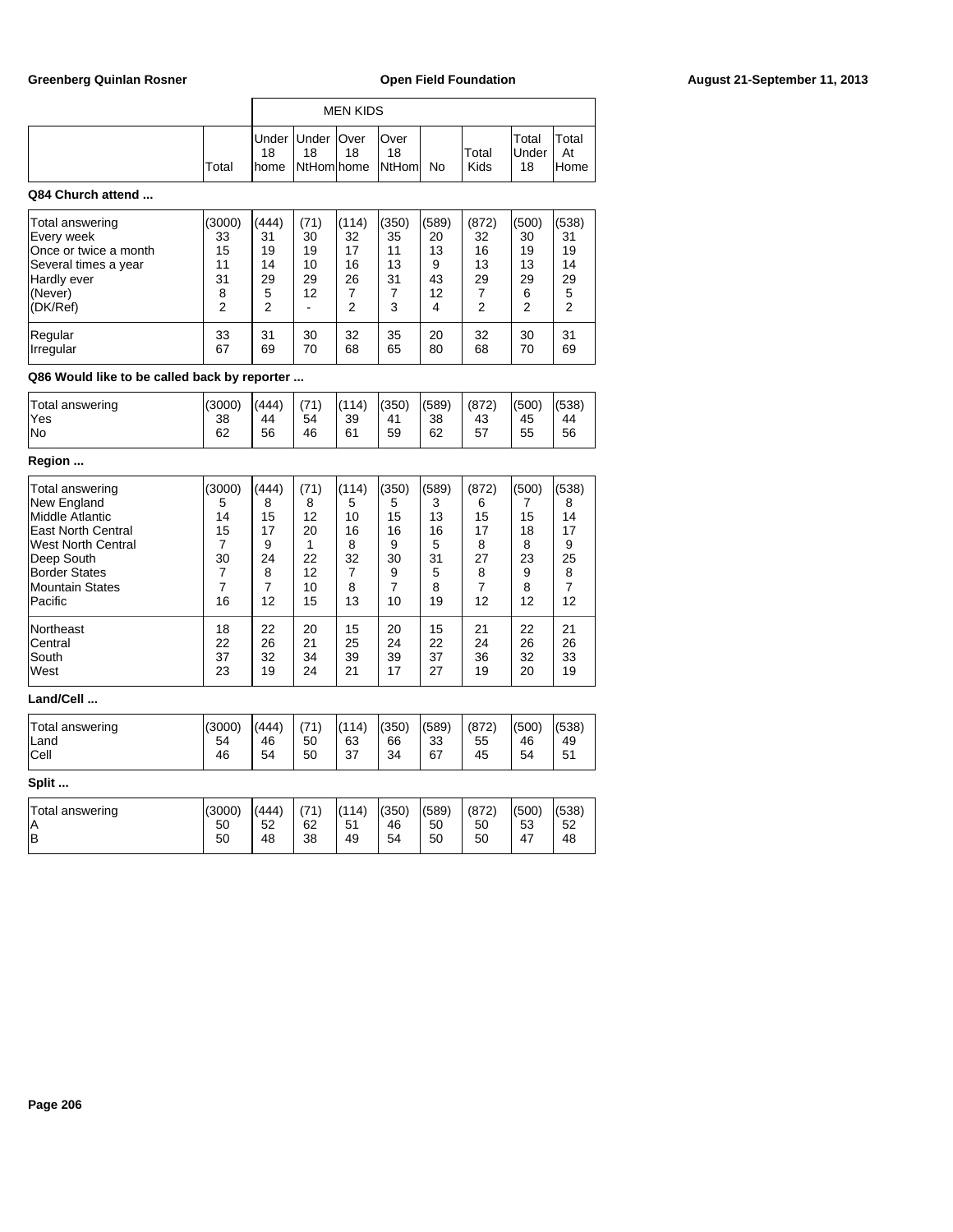| Total | 18 | Under Under   Over<br>18 | 18 | lOver<br>18<br>home NtHom home NtHom No |  | Total<br>Kids | Total<br><b>Under</b><br>18 | Total<br>At<br>lHome |
|-------|----|--------------------------|----|-----------------------------------------|--|---------------|-----------------------------|----------------------|

## **Q84 Church attend ...**

| Total answering        | (3000)   | (438)    | (54)     | (174)    | (535)    | (423)    | (1103)   | (490)    | (589)    |
|------------------------|----------|----------|----------|----------|----------|----------|----------|----------|----------|
| Every week             | 33       | 32       | 31       | 42       | 43       | 35       | 40       | 32       | 35       |
| lOnce or twice a month | 15       | 17       |          | 14       | 14       | 14       | 14       | 15       | 16       |
| Several times a year   | 11       | 12       | 25       | 10       | 9        | 10       | 10       | 14       | 11       |
| Hardly ever            | 31       | 32       | 34       | 26       | 24       | 28       | 27       | 32       | 30       |
| (Never)                | 8        |          | 3        |          | 8        | 10       | 6        | 6        |          |
| (DK/Ref)               | 2        |          |          |          | 3        | 3        | 2        |          |          |
| Regular<br>Irregular   | 33<br>67 | 32<br>68 | 31<br>69 | 42<br>58 | 43<br>57 | 35<br>65 | 40<br>60 | 32<br>68 | 35<br>65 |

**Q86 Would like to be called back by reporter ...**

| Total answering | (3000) | (438) | (54)      | (174) | (535)   | (423) | (1103) | (490) | (589) |
|-----------------|--------|-------|-----------|-------|---------|-------|--------|-------|-------|
| 'Yes            | 38     | 38    | っっ<br>، ے | 37    | 28      | 39    | 32     | 37    | -37   |
| <b>No</b>       | 62     | 62    | 72<br>ು   | 63    | 70<br>∠ | 61    | 68     | 63    | 63    |
|                 |        |       |           |       |         |       |        |       |       |

# **Region ...**

| Total answering           | (3000) | (438) | (54) | (174) | (535) | (423) | (1103) | (490) | (589) |
|---------------------------|--------|-------|------|-------|-------|-------|--------|-------|-------|
| New England               | 5      | 4     | 17   | 6     | 5     | 4     | 5      | 5     | 5     |
| Middle Atlantic           | 14     | 11    |      | 14    | 14    | 16    | 12     | 11    | 11    |
| <b>East North Central</b> | 15     | 15    | 14   | 11    | 15    | 11    | 15     | 15    | 15    |
|                           |        |       |      |       |       |       |        |       |       |
| <b>West North Central</b> |        | 9     | 2    | 2     | 9     | 5     | 8      | 8     |       |
| Deep South                | 30     | 31    | 31   | 30    | 28    | 31    | 30     | 31    | 31    |
| <b>Border States</b>      |        | 6     | 3    | 3     | 10    | 8     | 7      | 6     | 5     |
| Mountain States           |        | 5     | 13   | 6     | 8     | 7     |        | 6     | 5     |
| Pacific                   | 16     | 19    | 14   | 29    | 12    | 18    | 17     | 18    | 21    |
| <b>Northeast</b>          | 18     | 15    | 24   | 20    | 18    | 20    | 17     | 16    | 16    |
| Central                   | 22     | 24    | 16   | 13    | 24    | 16    | 22     | 23    | 22    |
| South                     | 37     | 37    | 34   | 32    | 38    | 39    | 37     | 37    | 36    |
| West                      | 23     | 24    | 27   | 34    | 20    | 25    | 24     | 24    | 27    |
| Land/Cell                 |        |       |      |       |       |       |        |       |       |

| Total answering | (3000) | (438) | (54) | (174) | (535) | (423) | (1103) | (490) | (589) |
|-----------------|--------|-------|------|-------|-------|-------|--------|-------|-------|
| <b>Land</b>     | 54     | 50    | 61   | 72    | 77    | 49    | 65     | 51    | 56    |
| Cell            | 46     | 50    | 39   | 28    | 23    | 51    | 35     | 49    | 44    |
| Split           |        |       |      |       |       |       |        |       |       |

| Total answering<br>ΙA | (3000)<br>50 | (438)<br>52 | (54)<br>48 | (174)<br>51 | (535)<br>54 | (423)<br>43 | (1103)<br>53 | (490)<br>51 | (589)<br>52 |
|-----------------------|--------------|-------------|------------|-------------|-------------|-------------|--------------|-------------|-------------|
| lв                    | 50           | 48          | 52         | 49          | 46          | 57          | 47           | 49          | 48          |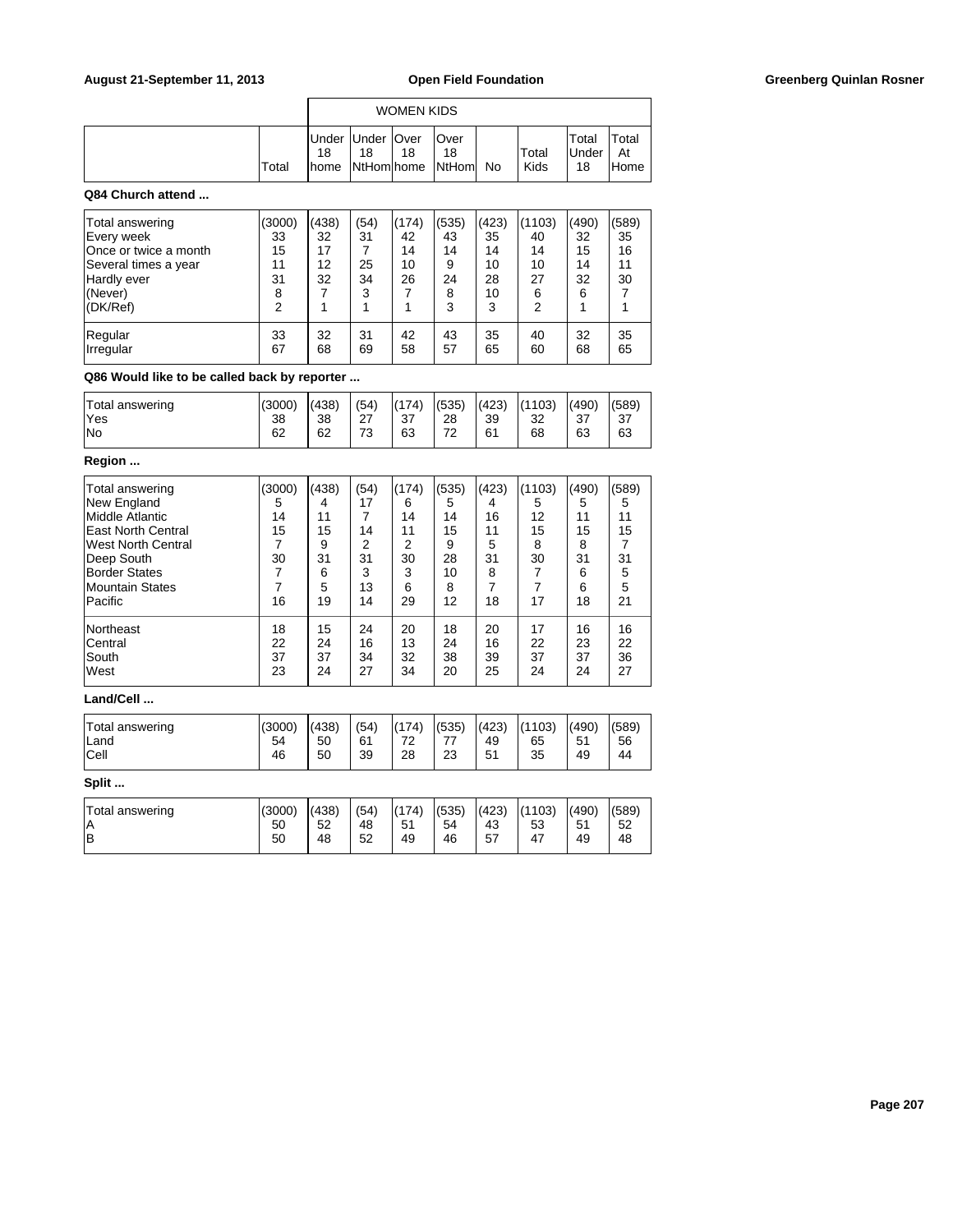Greenberg Quinlan Rosner **Communist Communist Communist Communist Communist Communist Communist Communist Communist Communist Communist Communist Communist Communist Communist Communist Communist Communist Communist Commun** 

|                                              |                |             | MARITAL/GENDER      |                |                |                                               |                |                | MARITAL/GENDER/ANY KIDS |                |                |                |              |              |                 |
|----------------------------------------------|----------------|-------------|---------------------|----------------|----------------|-----------------------------------------------|----------------|----------------|-------------------------|----------------|----------------|----------------|--------------|--------------|-----------------|
|                                              | Total          | Marr<br>Men | Unmar Allone<br>Men | Men            | Marr           | Unmar Allone<br>WomenWomenWomenWomenWomen Men |                | Sngle          | SpDiv<br>Wid            | Marr           | Unmar<br>Men   | Alone<br>Men   | Marr         | Unmar Allone | WomenWomenWomen |
| Q84 Church attend                            |                |             |                     |                |                |                                               |                |                |                         |                |                |                |              |              |                 |
| Total answering                              | (3000)         | (725)       | (732)               | (599)          | (745)          | (768)                                         | (630)          | (271)          | (358)                   | (600)          | (270)          | (216)          | (638)        | (458)        | (363)           |
| Every week                                   | 33             | 34          | 22                  | 22             | 42             | 35                                            | 40             | 39             | 42                      | 35             | 26             | 26             | 43           | 36           | 41              |
| Once or twice a month                        | 15             | 16          | 13                  | 12             | 15             | 14                                            | 15             | 17             | 14                      | 18             | 13             | 11             | 15           | 14           | 15              |
| Several times a year                         | 11             | 13          | 10                  | 10             | 11             | 10                                            | 10             | 14             | $\overline{7}$          | 13             | 14             | 14             | 11           | 9            | 9               |
| Hardly ever                                  | 31             | 26          | 43                  | 45             | 25             | 30                                            | 23             | 20             | 25                      | 25             | 39             | 39             | 24           | 32           | 25              |
| (Never)                                      | 8              | 8           | 9                   | 9              | 6              | 8                                             | 9              | 10             | $\overline{7}$          | 7              | 7              | 8              | 6            | 7            | $\overline{7}$  |
| (DK/Ref)                                     | $\overline{2}$ | 3           | 3                   | 3              | 2              | 3                                             | 3              | $\Omega$       | 4                       | $\overline{2}$ | $\overline{2}$ | $\overline{2}$ | $\mathbf{1}$ | 3            | 3               |
| Regular                                      | 33             | 34          | 22                  | 22             | 42             | 35                                            | 40             | 39             | 42                      | 35             | 26             | 26             | 43           | 36           | 41              |
| Irregular                                    | 67             | 66          | 78                  | 78             | 58             | 65                                            | 60             | 61             | 58                      | 65             | 74             | 74             | 57           | 64           | 59              |
| Q86 Would like to be called back by reporter |                |             |                     |                |                |                                               |                |                |                         |                |                |                |              |              |                 |
| <b>Total answering</b>                       | (3000)         | (725)       | (732)               | (599)          | (745)          | (768)                                         | (630)          | (271)          | (358)                   | (600)          | (270)          | (216)          | (638)        | (458)        | (363)           |
| Yes                                          | 38             | 41          | 41                  | 39             | 31             | 37                                            | 37             | 42             | 34                      | 43             | 44             | 42             | 30           | 35           | 35              |
| No                                           | 62             | 59          | 59                  | 61             | 69             | 63                                            | 63             | 58             | 66                      | 57             | 56             | 58             | 70           | 65           | 65              |
| Region                                       |                |             |                     |                |                |                                               |                |                |                         |                |                |                |              |              |                 |
| Total answering                              | (3000)         | (725)       | (732)               | (599)          | (745)          | (768)                                         | (630)          | (271)          | (358)                   | (600)          | (270)          | (216)          | (638)        | (458)        | (363)           |
| <b>New England</b>                           | 5              | 7           | 3                   | 3              | 4              | 5                                             | 4              | 4              | 4                       | $\overline{7}$ | 5              | 3              | 5            | 5            | 5               |
| <b>Middle Atlantic</b>                       | 14             | 13          | 15                  | 15             | 13             | 14                                            | 14             | 17             | 11                      | 15             | 15             | 13             | 14           | 11           | 11              |
| <b>East North Central</b>                    | 15             | 17          | 16                  | 15             | 17             | 11                                            | 11             | 11             | 11                      | 17             | 16             | 14             | 17           | 11           | 11              |
| <b>West North Central</b>                    | $\overline{7}$ | 7           | 6                   | 5              | 8              | 5                                             | 6              | 5              | $\overline{7}$          | $\overline{7}$ | 9              | $\overline{7}$ | 8            | 6            | $\overline{7}$  |
| Deep South                                   | 30             | 27          | 32                  | 34             | 28             | 32                                            | 33             | 36             | 31                      | 26             | 29             | 34             | 27           | 33           | 34              |
| <b>Border States</b>                         | $\overline{7}$ | 8           | 6                   | $\overline{7}$ | $\overline{7}$ | 8                                             | 9              | $\overline{7}$ | 11                      | 9              | 8              | 10             | 6            | 8            | 9               |
| <b>Mountain States</b>                       | $\overline{7}$ | 9           | 5                   | 5              | 6              | 8                                             | $\overline{7}$ | 6              | 8                       | 8              | 4              | 5              | 6            | 8            | 8               |
| Pacific                                      | 16             | 12          | 17                  | 16             | 17             | 17                                            | 15             | 14             | 16                      | 11             | 14             | 15             | 17           | 18           | 14              |
| Northeast                                    | 18             | 20          | 18                  | 17             | 17             | 18                                            | 18             | 20             | 16                      | 22             | 20             | 17             | 18           | 16           | 16              |
| Central                                      | 22             | 24          | 23                  | 20             | 25             | 16                                            | 18             | 17             | 18                      | 24             | 25             | 21             | 26           | 17           | 19              |
| South                                        | 37             | 35          | 38                  | 41             | 35             | 40                                            | 42             | 43             | 42                      | 35             | 37             | 44             | 34           | 41           | 43              |
| West                                         | 23             | 21          | 22                  | 21             | 23             | 25                                            | 22             | 20             | 24                      | 19             | 18             | 19             | 22           | 26           | 22              |
| Land/Cell                                    |                |             |                     |                |                |                                               |                |                |                         |                |                |                |              |              |                 |
| Total answering                              | (3000)         | (725)       | (732)               | (599)          | (745)          | (768)                                         | (630)          | (271)          | (358)                   | (600)          | (270)          | (216)          | (638)        | (458)        | (363)           |
| Land                                         | 54             | 57          | 35                  | 35             | 65             | 57                                            | 60             | 41             | 74                      | 58             | 49             | 48             | 66           | 64           | 69              |
| Cell                                         | 46             | 43          | 65                  | 65             | 35             | 43                                            | 40             | 59             | 26                      | 42             | 51             | 52             | 34           | 36           | 31              |
| Split                                        |                |             |                     |                |                |                                               |                |                |                         |                |                |                |              |              |                 |
| Total answering                              | (3000)         | (725)       | (732)               | (599)          | (745)          | (768)                                         | (630)          | (271)          | (358)                   | (600)          | (270)          | (216)          | (638)        | (458)        | (363)           |
| A                                            | 50             | 49          | 52                  | 53             | 54             | 46                                            | 48             | 44             | 52                      | 48             | 55             | 53             | 54           | 51           | 53              |
| lв                                           | 50             | 51          | 48                  | 47             | 46             | 54                                            | 52             | 56             | 48                      | 52             | 45             | 47             | 46           | 49           | 47              |